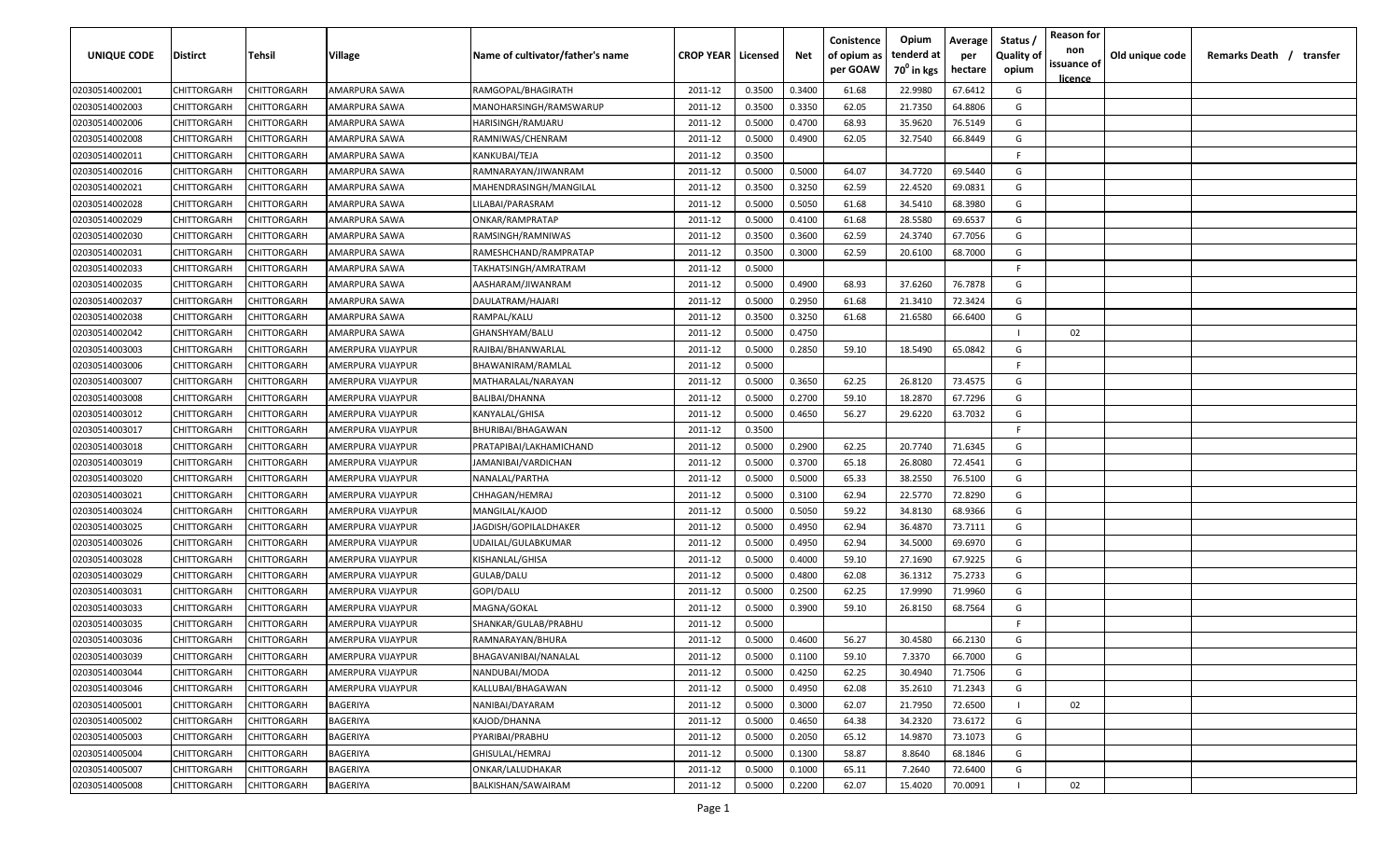| <b>UNIQUE CODE</b> | Distirct           | Tehsil      | Village               | Name of cultivator/father's name | <b>CROP YEAR   Licensed</b> |        | Net    | Conistence<br>of opium as | Opium<br>tenderd at    | Average<br>per | Status /<br><b>Quality of</b> | <b>Reason for</b><br>non<br>issuance of | Old unique code | Remarks Death / transfer |
|--------------------|--------------------|-------------|-----------------------|----------------------------------|-----------------------------|--------|--------|---------------------------|------------------------|----------------|-------------------------------|-----------------------------------------|-----------------|--------------------------|
|                    |                    |             |                       |                                  |                             |        |        | per GOAW                  | 70 <sup>0</sup> in kgs | hectare        | opium                         | <u>licence</u>                          |                 |                          |
| 02030514005009     | CHITTORGARH        | CHITTORGARH | BAGERIYA              | PYARCHAND/MODA/UDAIRAM           | 2011-12                     | 0.5000 | 0.4800 | 64.38                     | 34.7280                | 72.3500        | G                             |                                         |                 |                          |
| 02030514005011     | CHITTORGARH        | CHITTORGARH | BAGERIYA              | BARDICHAND/PRATHVIRAJ            | 2011-12                     | 0.5000 | 0.1050 | 65.12                     | 7.7120                 | 73.4476        | G                             |                                         |                 |                          |
| 02030514005012     | CHITTORGARH        | CHITTORGARH | BAGERIYA              | SHYAMLAL/WENA                    | 2011-12                     | 0.5000 | 0.4800 | 58.84                     | 31.9250                | 66.5104        | G                             |                                         |                 |                          |
| 02030514005013     | CHITTORGARH        | CHITTORGARH | BAGERIYA              | KANHAIYALAL/KAJOD                | 2011-12                     | 0.5000 | 0.1350 | 65.12                     | 10.0750                | 74.6296        | G                             |                                         |                 |                          |
| 02030514005018     | CHITTORGARH        | CHITTORGARH | BAGERIYA              | MADENLAL/PRABHULAL               | 2011-12                     | 0.5000 | 0.2950 | 62.07                     | 21.5740                | 73.1322        |                               | 02                                      |                 |                          |
| 02030514005023     | CHITTORGARH        | CHITTORGARH | BAGERIYA              | TARACHAND/HEERALALDHAKAR         | 2011-12                     | 0.3500 | 0.3300 | 58.84                     | 22.5690                | 68.3909        | G                             |                                         |                 |                          |
| 02030514005024     | CHITTORGARH        | CHITTORGARH | BAGERIYA              | NANURAM/PRABHULAL                | 2011-12                     | 0.5000 |        |                           |                        |                | -F.                           |                                         |                 |                          |
| 02030514005025     | CHITTORGARH        | CHITTORGARH | BAGERIYA              | BHURALAL/TULSIRAM                | 2011-12                     | 0.5000 | 0.2700 | 65.11                     | 20.3240                | 75.2741        | G                             |                                         |                 |                          |
| 02030514005026     | CHITTORGARH        | CHITTORGARH | BAGERIYA              | MANGILAL/TULSIRAM                | 2011-12                     | 0.5000 | 0.4950 | 65.06                     | 38.0230                | 76.8141        | G                             |                                         |                 |                          |
| 02030514005027     | CHITTORGARH        | CHITTORGARH | BAGERIYA              | MAGNIRAM/DHANRAJ                 | 2011-12                     | 0.5000 | 0.4650 | 65.06                     | 34.6030                | 74.4151        | G                             |                                         |                 |                          |
| 02030514005031     | CHITTORGARH        | CHITTORGARH | BAGERIYA              | GORILAL/DAYARAM                  | 2011-12                     | 0.5000 | 0.2800 | 62.07                     | 20.8910                | 74.6107        |                               | 02                                      |                 |                          |
| 02030514005032     | CHITTORGARH        | CHITTORGARH | BAGERIYA              | RAMCHANDRA/HIRALAL               | 2011-12                     | 0.5000 | 0.3050 | 65.06                     | 23.2170                | 76.1213        | G                             |                                         |                 |                          |
| 02030514005033     | CHITTORGARH        | CHITTORGARH | BAGERIYA              | BHOLIRAM/MAGNIRAM                | 2011-12                     | 0.5000 | 0.2700 | 64.38                     | 20.0130                | 74.1222        | G                             |                                         |                 |                          |
| 02030514005037     | CHITTORGARH        | CHITTORGARH | BAGERIYA              | JAGANNATH/HIRA/MANGILAL          | 2011-12                     | 0.5000 | 0.4950 | 70.56                     | 41.1260                | 83.0828        | G                             |                                         |                 |                          |
| 02030514005038     | CHITTORGARH        | CHITTORGARH | BAGERIYA              | UDAIRAM/DAULATRAM                | 2011-12                     | 0.5000 | 0.1950 | 58.84                     | 14.0290                | 71.9436        | G                             |                                         |                 |                          |
| 02030514005039     | CHITTORGARH        | CHITTORGARH | BAGERIYA              | PYARIABAI/RAMA                   | 2011-12                     | 0.5000 | 0.3300 | 58.84                     | 21.3340                | 64.6485        | G                             |                                         |                 |                          |
| 02030514005040     | CHITTORGARH        | CHITTORGARH | BAGERIYA              | SITABAI/MADENLAL                 | 2011-12                     | 0.3500 | 0.3550 | 65.12                     | 25.7040                | 72.4056        | G                             |                                         |                 |                          |
| 02030514007015     | CHITTORGARH        | CHITTORGARH | BANESHTI              | BAKSHIRAM/PRATHVIRAJ             | 2011-12                     | 0.5000 | 0.4750 | 59.39                     | 29.6610                | 62.4442        | G                             |                                         |                 |                          |
| 02030514007025     | CHITTORGARH        | CHITTORGARH | BANESHTI              | KHUMA/RUPA                       | 2011-12                     | 0.5000 | 0.4700 | 59.39                     | 30.5260                | 64.9489        | G                             |                                         |                 |                          |
| 02030514007039     | CHITTORGARH        | CHITTORGARH | BANESHTI              | MANGIBAI/KALURAM                 | 2011-12                     | 0.5000 | 0.4850 | 59.26                     | 30.2560                | 62.3835        | G                             |                                         |                 |                          |
| 02030514007047     | CHITTORGARH        | CHITTORGARH | BANESHTI              | LAXMAN/KALU                      | 2011-12                     | 0.3500 | 0.3350 | 58.29                     | 21.9340                | 65.4746        | G                             |                                         |                 |                          |
| 02030514007053     | CHITTORGARH        | CHITTORGARH | BANESHTI              | DALLA/BHURA                      | 2011-12                     | 0.3500 | 0.2950 | 59.39                     | 17.6560                | 59.8508        | G                             |                                         |                 |                          |
| 02030514007054     | CHITTORGARH        | CHITTORGARH | BANESHTI              | BALU/PARATHA                     | 2011-12                     | 0.3500 |        |                           |                        |                | -F.                           |                                         |                 |                          |
| 02030514007055     | CHITTORGARH        | CHITTORGARH | BANESHTI              | HARJU/PYARA                      | 2011-12                     | 0.5000 | 0.4900 | 58.29                     | 29.3530                | 59.9041        | G                             |                                         |                 |                          |
| 02030514010002     | CHITTORGARH        | CHITTORGARH | BHADKIYA              | LABHCHAND/GORILAL                | 2011-12                     | 0.5000 | 0.3000 | 66.80                     | 22.0820                | 73.6067        | G                             |                                         |                 |                          |
| 02030514010003     | CHITTORGARH        | CHITTORGARH | BHADKIYA              | CHHAGANLAL/CHATURBHUJ            | 2011-12                     | 0.5000 | 0.4250 | 66.80                     | 30.9380                | 72.7953        | G                             |                                         |                 |                          |
| 02030514010004     | CHITTORGARH        | CHITTORGARH | BHADKIYA              | BADRINARAYAN/GHISULAL            | 2011-12                     | 0.5000 | 0.3700 | 66.86                     | 24.7960                | 67.0162        | G                             |                                         |                 |                          |
| 02030514010005     | CHITTORGARH        | CHITTORGARH | BHADKIYA              | IAGDISH/BHAWARLAL                | 2011-12                     | 0.5000 | 0.3150 | 63.83                     | 22.3680                | 71.0095        | G                             |                                         |                 |                          |
| 02030514010006     | CHITTORGARH        | CHITTORGARH | BHADKIYA              | SOHANIBAI/BHAGWAN                | 2011-12                     | 0.5000 | 0.3950 | 66.86                     | 30.7560                | 77.8633        | G                             |                                         |                 |                          |
| 02030514010009     | CHITTORGARH        | CHITTORGARH | BHADKIYA              | BHOLIRAM/SHANKARLAL              | 2011-12                     | 0.5000 | 0.3950 | 66.86                     | 29.5710                | 74.8633        | G                             |                                         |                 |                          |
| 02030514010010     | CHITTORGARH        | CHITTORGARH | BHADKIYA              | KALURAM/BHAWAR                   | 2011-12                     | 0.5000 | 0.2550 | 69.69                     | 20.8170                | 81.6353        | G                             |                                         |                 |                          |
| 02030514010011     | CHITTORGARH        | CHITTORGARH | BHADKIYA              |                                  | 2011-12                     | 0.5000 | 0.5000 | 63.82                     | 36.4230                | 72.8460        | G                             |                                         |                 |                          |
|                    |                    |             |                       | SOHAN/DHNNA                      |                             |        |        |                           |                        |                |                               |                                         |                 |                          |
| 02030514010012     | CHITTORGARH        | CHITTORGARH | BHADKIYA              | NANIBAI/BHAGAWAN                 | 2011-12                     | 0.3500 | 0.3350 | 57.84                     | 22.4170                | 66.9164        | G                             |                                         |                 |                          |
| 02030514010025     | CHITTORGARH        | CHITTORGARH | BHADKIYA              | RADHESHYAM/SHANKARDAKHAR         | 2011-12                     | 0.5000 | 0.4550 | 66.86                     | 34.0790                | 74.8989        | G                             |                                         |                 |                          |
| 02030514010029     | CHITTORGARH        | CHITTORGARH | <b>BHADKIYA</b>       | DEVILAL/LABHCHAND                | 2011-12                     | 0.5000 | 0.3100 | 63.82                     | 22.1730                | 71.5258        | G                             |                                         |                 |                          |
| 02030514010031     | <b>CHITTORGARH</b> | CHITTORGARH | BHADKIYA              | <b>BABRU/MOHAN</b>               | 2011-12                     | 0.5000 | 0.2100 | 63.82                     | 14.5870                | 69.4619        | G                             |                                         |                 |                          |
| 02030514013004     | CHITTORGARH        | CHITTORGARH | BHERUSINGHJI KA KHEDA | BHERULAL/PYARA                   | 2011-12                     | 0.5000 | 0.4300 | 58.31                     | 28.5470                | 66.3884        | G                             |                                         |                 |                          |
| 02030514013006     | <b>CHITTORGARH</b> | CHITTORGARH | BHERUSINGHJI KA KHEDA | MATHARA/UDA                      | 2011-12                     | 0.5000 | 0.3800 | 58.31                     | 27.2310                | 71.6605        | G                             |                                         |                 |                          |
| 02030514013014     | <b>CHITTORGARH</b> | CHITTORGARH | BHERUSINGHJI KA KHEDA | GABUR/HIRA                       | 2011-12                     | 0.5000 | 0.5000 | 59.12                     | 30.7260                | 61.4520        | G                             |                                         |                 |                          |
| 02030514013018     | CHITTORGARH        | CHITTORGARH | BHERUSINGHJI KA KHEDA | CHAGANLAL/MANGILAL               | 2011-12                     | 0.5000 | 0.3450 | 58.31                     | 21.8580                | 63.3565        | G                             |                                         |                 |                          |
| 02030514013023     | CHITTORGARH        | CHITTORGARH | BHERUSINGHJI KA KHEDA | BABULAL/KASIRAM                  | 2011-12                     | 0.5000 | 0.4050 | 58.31                     | 27.4890                | 67.8741        | G                             |                                         |                 |                          |
| 02030514013032     | CHITTORGARH        | CHITTORGARH | BHERUSINGHJI KA KHEDA | BHERULAL/JAGANNATH               | 2011-12                     | 0.5000 | 0.2650 | 58.09                     | 16.5140                | 62.3170        | G                             |                                         |                 |                          |
| 02030514014001     | CHITTORGARH        | CHITTORGARH | <b>BHUGADIYA</b>      | NARAYAN/KISHANA                  | 2011-12                     | 0.5000 | 0.4900 | 58.71                     | 33.3720                | 68.1061        | G                             |                                         |                 |                          |
| 02030514014004     | CHITTORGARH        | CHITTORGARH | <b>BHUGADIYA</b>      | GHISUDAS/MODIDAS                 | 2011-12                     | 0.5000 | 0.5050 | 58.71                     | 32.7690                | 64.8891        | G                             |                                         |                 |                          |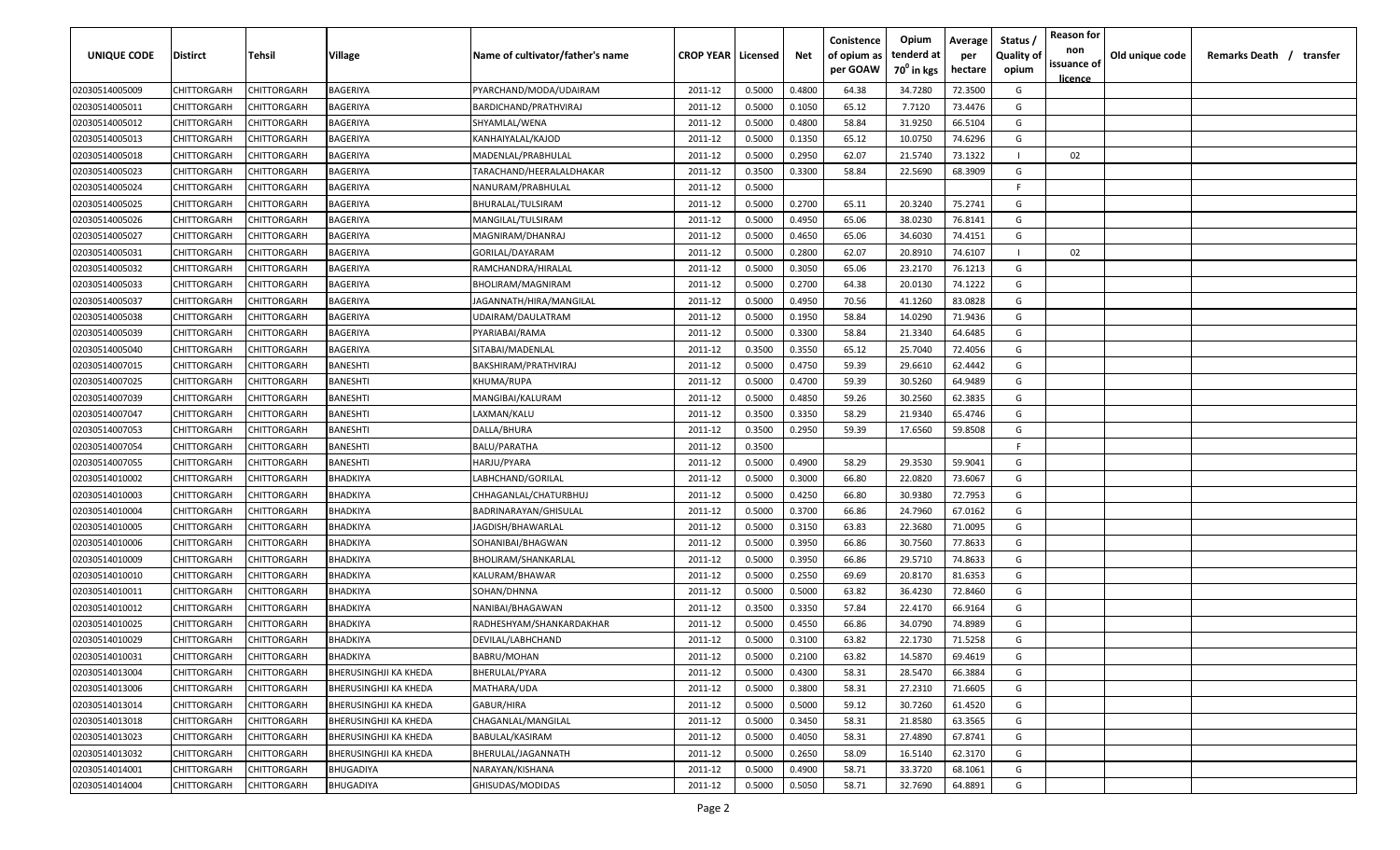| <b>UNIQUE CODE</b> | Distirct           | Tehsil             | Village          | Name of cultivator/father's name | <b>CROP YEAR   Licensed</b> |        | Net    | Conistence<br>of opium as | Opium<br>tenderd at    | Average<br>per | Status /<br><b>Quality of</b> | <b>Reason for</b><br>non<br>issuance of | Old unique code | Remarks Death /<br>transfer |
|--------------------|--------------------|--------------------|------------------|----------------------------------|-----------------------------|--------|--------|---------------------------|------------------------|----------------|-------------------------------|-----------------------------------------|-----------------|-----------------------------|
|                    |                    |                    |                  |                                  |                             |        |        | per GOAW                  | 70 <sup>0</sup> in kgs | hectare        | opium                         | licence                                 |                 |                             |
| 02030514014006     | CHITTORGARH        | CHITTORGARH        | <b>BHUGADIYA</b> | SHANKARLAL/KALU                  | 2011-12                     | 0.5000 | 0.5050 | 58.87                     | 33.8920                | 67.1129        |                               | 02                                      |                 |                             |
| 02030514014008     | CHITTORGARH        | CHITTORGARH        | <b>BHUGADIYA</b> | AMBHALAL/CHUNILAL                | 2011-12                     | 0.5000 | 0.4900 | 55.76                     | 32.5160                | 66.3592        | G                             |                                         |                 |                             |
| 02030514014009     | CHITTORGARH        | CHITTORGARH        | BHUGADIYA        | MOHAN/AMARA                      | 2011-12                     | 0.5000 | 0.4950 | 62.11                     | 36.6090                | 73.9576        | G                             |                                         |                 |                             |
| 02030514014010     | CHITTORGARH        | CHITTORGARH        | BHUGADIYA        | BHERU/DEVA                       | 2011-12                     | 0.5000 | 0.2000 | 73.23                     | 16.4440                | 82.2200        | G                             |                                         |                 |                             |
| 02030514014017     | CHITTORGARH        | CHITTORGARH        | BHUGADIYA        | DEVILAL/GANGARAM                 | 2011-12                     | 0.5000 | 0.4650 | 62.08                     | 35.2970                | 75.9075        | G                             |                                         |                 |                             |
| 02030514014018     | CHITTORGARH        | CHITTORGARH        | BHUGADIYA        | DALIBAI/MADHU                    | 2011-12                     | 0.5000 | 0.4950 | 58.87                     | 32.1510                | 64.9515        |                               | 02                                      |                 |                             |
| 02030514014020     | CHITTORGARH        | CHITTORGARH        | BHUGADIYA        | BHAGAWANA/AMARA                  | 2011-12                     | 0.5000 | 0.5000 | 62.11                     | 35.2700                | 70.5400        | G                             |                                         |                 |                             |
| 02030514014027     | CHITTORGARH        | CHITTORGARH        | BHUGADIYA        | BHERU/CHUNA                      | 2011-12                     | 0.5000 | 0.4900 | 55.76                     | 33.3050                | 67.9694        |                               | 02                                      |                 |                             |
| 02030514014030     | CHITTORGARH        | CHITTORGARH        | BHUGADIYA        | HEERU/NANA                       | 2011-12                     | 0.5000 | 0.4900 | 56.03                     | 31.8010                | 64.9000        | G                             |                                         |                 |                             |
| 02030514015002     | CHITTORGARH        | CHITTORGARH        | BILODA           | <b>BAPU/BHAGIRATH</b>            | 2011-12                     | 0.5000 | 0.4750 | 56.60                     | 34.1860                | 71.9705        | G                             |                                         |                 |                             |
| 02030514015004     | CHITTORGARH        | CHITTORGARH        | BILODA           | MANOHARSINGH/GOVIIDSINGH         | 2011-12                     | 0.5000 |        |                           |                        |                | -F.                           |                                         |                 |                             |
| 02030514015008     | CHITTORGARH        | CHITTORGARH        | BILODA           | RAMCHANDRA/BHANWARLAL            | 2011-12                     | 0.5000 | 0.1400 | 61.34                     | 9.9370                 | 70.9786        | G                             |                                         |                 |                             |
| 02030514015009     | CHITTORGARH        | CHITTORGARH        | BILODA           | MANOHARSINGH/CHATARBHUJ          | 2011-12                     | 0.5000 | 0.2450 | 62.05                     | 17.1970                | 70.1918        | G                             |                                         |                 |                             |
| 02030514015015     | CHITTORGARH        | CHITTORGARH        | BILODA           | RAMRATAN/JITMAL                  | 2011-12                     | 0.5000 |        |                           |                        |                | F                             |                                         |                 |                             |
| 02030514015018     | CHITTORGARH        | CHITTORGARH        | <b>BILODA</b>    | MANGIBAI/HAJARI                  | 2011-12                     | 0.5000 |        |                           |                        |                | -F.                           |                                         |                 |                             |
| 02030514015028     | CHITTORGARH        | CHITTORGARH        | <b>BILODA</b>    | RAMNIWAS/BHAGIRATH               | 2011-12                     | 0.3500 | 0.3450 | 62.05                     | 23.1450                | 67.0870        | G                             |                                         |                 |                             |
| 02030514015029     | CHITTORGARH        | CHITTORGARH        | <b>BILODA</b>    | MOHANSINGH/KHEMRAJ               | 2011-12                     | 0.5000 | 0.4250 | 59.59                     | 26.2280                | 61.7129        | G                             |                                         |                 |                             |
| 02030514015032     | CHITTORGARH        | CHITTORGARH        | <b>BILODA</b>    | BASRAJ/KALU                      | 2011-12                     | 0.3500 | 0.3250 | 59.59                     | 21.4860                | 66.1108        | G                             |                                         |                 |                             |
| 02030514015033     | CHITTORGARH        | CHITTORGARH        | BILODA           | RAMLAL/KALULAL                   | 2011-12                     | 0.5000 | 0.4600 | 61.34                     | 32.7210                | 71.1326        | G                             |                                         |                 |                             |
| 02030514015034     | CHITTORGARH        | CHITTORGARH        | BILODA           | KAMLABAI/LOBHCHAND               | 2011-12                     | 0.5000 | 0.1850 | 59.51                     | 12.3440                | 66.7243        | G                             |                                         |                 |                             |
| 02030514015036     | CHITTORGARH        | CHITTORGARH        | BILODA           | SHANTIBAI/CHATARBHUJ             | 2011-12                     | 0.5000 | 0.3650 | 59.59                     | 24.8320                | 68.0329        | G                             |                                         |                 |                             |
| 02030514015042     | CHITTORGARH        | CHITTORGARH        | BILODA           | PUSHKARLAL/BASRAJ                | 2011-12                     | 0.5000 |        |                           |                        |                | -F.                           |                                         |                 |                             |
| 02030514015043     | CHITTORGARH        | CHITTORGARH        | BILODA           | LALSINGH/RAMNARAYAN              | 2011-12                     | 0.5000 |        |                           |                        |                | -F.                           |                                         |                 |                             |
| 02030514015044     | CHITTORGARH        | CHITTORGARH        | BILODA           | NAGJIRAM/VENIRAM                 | 2011-12                     | 0.5000 |        |                           |                        |                | -F.                           |                                         |                 |                             |
| 02030514015047     | CHITTORGARH        | CHITTORGARH        | BILODA           | SHANTILAL/CHATARBHUJ             | 2011-12                     | 0.5000 |        |                           |                        |                | -F                            |                                         |                 |                             |
| 02030514015048     | CHITTORGARH        | CHITTORGARH        | BILODA           | DALCHAND/MOTILAL                 | 2011-12                     | 0.3500 |        |                           |                        |                | -F.                           |                                         |                 |                             |
| 02030514015050     | CHITTORGARH        | CHITTORGARH        | BILODA           | RAMNARAYAN/DHANRAJ               | 2011-12                     | 0.5000 |        |                           |                        |                | -F.                           |                                         |                 |                             |
| 02030514015053     | CHITTORGARH        | CHITTORGARH        | BILODA           | SHANTABAI/BAPULAL                | 2011-12                     | 0.5000 |        |                           |                        |                | -F.                           |                                         |                 |                             |
| 02030514015055     | CHITTORGARH        | CHITTORGARH        | BILODA           | BHERULAL/SHANKARLAL              | 2011-12                     | 0.3500 |        |                           |                        |                | -F.                           |                                         |                 |                             |
| 02030514015063     | CHITTORGARH        | CHITTORGARH        | BILODA           | LALSINGH/RAMCHAND                | 2011-12                     | 0.5000 |        |                           |                        |                | -F.                           |                                         |                 |                             |
| 02030514015068     | CHITTORGARH        | CHITTORGARH        | <b>BILODA</b>    | SHANTILAL/SHORAM                 | 2011-12                     | 0.5000 | 0.2450 | 56.43                     | 15.9940                | 65.2816        | G                             |                                         |                 |                             |
| 02030514015083     | CHITTORGARH        | CHITTORGARH        | <b>BILODA</b>    | RAMLAL/LAXMICHAND                | 2011-12                     | 0.3500 | 0.3400 | 56.60                     | 21.8720                | 64.3294        | G                             |                                         |                 |                             |
| 02030514015089     | CHITTORGARH        | CHITTORGARH        | <b>BILODA</b>    | LEHARIBAI/SHOBHALAL              | 2011-12                     | 0.3500 |        |                           |                        |                | -F                            |                                         | 02030514054067  | <b>TRANSFER</b>             |
| 02030514016002     | CHITTORGARH        | CHITTORGARH        | <b>BILOLA</b>    | MOHAN/BHURALAL                   | 2011-12                     | 0.5000 | 0.4600 | 66.31                     | 31.5350                | 68.5543        | G                             |                                         |                 |                             |
| 02030514016004     | CHITTORGARH        | CHITTORGARH        | <b>BILOLA</b>    | MADHO/RAMLAL                     | 2011-12                     | 0.5000 | 0.2900 | 67.51                     | 20.4560                | 70.5379        | G                             |                                         |                 |                             |
| 02030514016016     | <b>CHITTORGARH</b> | CHITTORGARH        | <b>BILOLA</b>    | PANIBAI/MATHARALAL               | 2011-12                     | 0.5000 | 0.3850 | 66.31                     | 25.8320                | 67.0961        | G                             |                                         |                 |                             |
| 02030514016020     | <b>CHITTORGARH</b> | CHITTORGARH        | <b>BILOLA</b>    | INDRASINGH/ONKARSINGH            | 2011-12                     | 0.3500 | 0.3400 | 67.51                     | 22.8180                | 67.1118        | G                             |                                         |                 |                             |
| 02030514016023     | <b>CHITTORGARH</b> | CHITTORGARH        | <b>BILOLA</b>    | MANGILAL/BHERA                   | 2011-12                     | 0.5000 | 0.3400 | 66.31                     | 23.8340                | 70.1000        | G                             |                                         |                 |                             |
| 02030514016024     | <b>CHITTORGARH</b> | CHITTORGARH        | <b>BILOLA</b>    | DHKHIBAI/NANDA                   | 2011-12                     | 0.3500 | 0.3300 | 66.31                     | 22.3750                | 67.8030        | G                             |                                         |                 |                             |
| 02030514016026     | CHITTORGARH        | CHITTORGARH        | <b>BILOLA</b>    | PYARA/CHAMPA                     | 2011-12                     | 0.5000 | 0.1500 | 66.31                     | 11.3960                | 75.9733        | G                             |                                         |                 |                             |
| 02030514021002     | CHITTORGARH        | CHITTORGARH        | CHIKSI A         | HIRALAL/DEVJI                    | 2011-12                     | 0.5000 |        |                           |                        |                | F.                            |                                         |                 |                             |
| 02030514021003     | CHITTORGARH        | CHITTORGARH        | CHIKSI A         | RATANLAL/SHANKAR                 | 2011-12                     | 0.5000 | 0.4450 | 62.59                     | 28.8810                | 64.9011        | G                             |                                         |                 |                             |
| 02030514021004     | CHITTORGARH        | CHITTORGARH        | CHIKSI A         | AMRTARAM/GOKAL                   | 2011-12                     | 0.5000 | 0.0900 | 64.07                     | 6.5720                 | 73.0222        | G                             |                                         |                 |                             |
| 02030514021007     | <b>CHITTORGARH</b> | <b>CHITTORGARH</b> | CHIKSI A         | KISHANSINGH/HUKMSINGH            | 2011-12                     | 0.5000 |        |                           |                        |                | F.                            |                                         |                 |                             |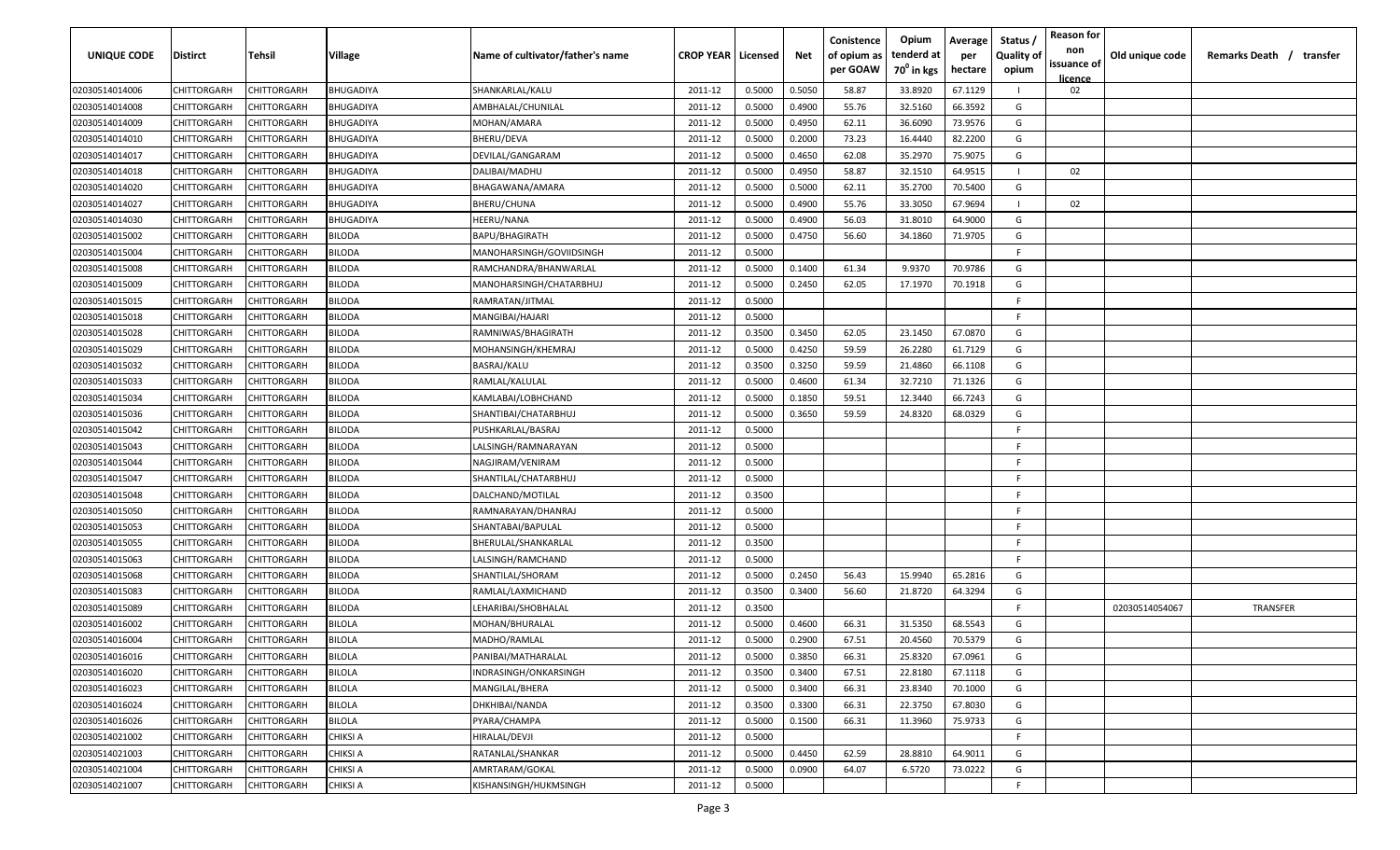| UNIQUE CODE    | <b>Distirct</b>    | Tehsil      | Village         | Name of cultivator/father's name | <b>CROP YEAR   Licensed</b> |        | Net    | Conistence<br>of opium as<br>per GOAW | Opium<br>tenderd at<br>70 <sup>0</sup> in kgs | Average<br>per<br>hectare | Status /<br><b>Quality of</b><br>opium | <b>Reason for</b><br>non<br>issuance of<br>licence | Old unique code | Remarks Death / transfer |
|----------------|--------------------|-------------|-----------------|----------------------------------|-----------------------------|--------|--------|---------------------------------------|-----------------------------------------------|---------------------------|----------------------------------------|----------------------------------------------------|-----------------|--------------------------|
| 02030514021013 | CHITTORGARH        | CHITTORGARH | <b>CHIKSI A</b> | SYANIBAI/BHAGHIRTH               | 2011-12                     | 0.5000 | 0.2350 | 62.59                                 | 15.7730                                       | 67.1191                   | G                                      |                                                    |                 |                          |
| 02030514021016 | CHITTORGARH        | CHITTORGARH | <b>CHIKSI A</b> | ONKARLAL/BOTLAL                  | 2011-12                     | 0.5000 | 0.1500 | 64.07                                 | 10.5440                                       | 70.2933                   | G                                      |                                                    |                 |                          |
| 02030514021017 | CHITTORGARH        | CHITTORGARH | <b>CHIKSI A</b> | DALU/BHOLARAM                    | 2011-12                     | 0.5000 |        |                                       |                                               |                           | F.                                     |                                                    |                 |                          |
| 02030514021021 | CHITTORGARH        | CHITTORGARH | <b>CHIKSI A</b> | UDIBAI/DUNGA                     | 2011-12                     | 0.5000 |        |                                       |                                               |                           | F.                                     |                                                    |                 |                          |
| 02030514021024 | CHITTORGARH        | CHITTORGARH | <b>CHIKSI A</b> | SUHAGIBAI/KISHANLAL              | 2011-12                     | 0.5000 |        |                                       |                                               |                           | E                                      |                                                    |                 |                          |
| 02030514021025 | CHITTORGARH        | CHITTORGARH | <b>CHIKSI A</b> | GOVINDRAM/KAZOD                  | 2011-12                     | 0.3500 |        |                                       |                                               |                           | F.                                     |                                                    |                 |                          |
| 02030514021036 | CHITTORGARH        | CHITTORGARH | <b>CHIKSI A</b> | MOHANLAL/RAMNARAYAN              | 2011-12                     | 0.5000 |        |                                       |                                               |                           | F.                                     |                                                    |                 |                          |
| 02030514021040 | CHITTORGARH        | CHITTORGARH | <b>CHIKSI A</b> | NARAYAN/DALU                     | 2011-12                     | 0.5000 | 0.3850 | 56.60                                 | 24.9200                                       | 64.7273                   | G                                      |                                                    |                 |                          |
| 02030514021052 | CHITTORGARH        | CHITTORGARH | CHIKSI A        | LAKMICHAND/CHOTULAL              | 2011-12                     | 0.5000 | 0.0700 | 68.24                                 | 5.4490                                        | 77.8429                   | G                                      |                                                    |                 |                          |
| 02030514021054 | CHITTORGARH        | CHITTORGARH | CHIKSI A        | GATUBAI/MANGILAL                 | 2011-12                     | 0.5000 |        |                                       |                                               |                           | F.                                     |                                                    |                 |                          |
| 02030514021055 | CHITTORGARH        | CHITTORGARH | CHIKSI A        | HEMRAJ/CHUNNILAL                 | 2011-12                     | 0.5000 |        |                                       |                                               |                           | F.                                     |                                                    |                 |                          |
| 02030514021057 | CHITTORGARH        | CHITTORGARH | CHIKSI A        | MANOHARLAL/NANDLAL               | 2011-12                     | 0.5000 | 0.0700 | 68.24                                 | 5.6740                                        | 81.0571                   | G                                      |                                                    |                 |                          |
| 02030514021059 | CHITTORGARH        | CHITTORGARH | <b>CHIKSI A</b> | KAMLABAI/MOHANLAL                | 2011-12                     | 0.3500 | 0.1900 | 59.51                                 | 13.4490                                       | 70.7842                   | G                                      |                                                    |                 |                          |
| 02030514021064 | CHITTORGARH        | CHITTORGARH | <b>CHIKSI A</b> | MOHANLAL/SHANKAR                 | 2011-12                     | 0.5000 |        |                                       |                                               |                           | E                                      |                                                    |                 |                          |
| 02030514021067 | CHITTORGARH        | CHITTORGARH | <b>CHIKSI A</b> | GOPAL/HIRALAL                    | 2011-12                     | 0.5000 |        |                                       |                                               |                           | F.                                     |                                                    |                 |                          |
| 02030514021068 | CHITTORGARH        | CHITTORGARH | <b>CHIKSI A</b> | RAMRATAN/MANGILAL                | 2011-12                     | 0.5000 | 0.1400 | 68.24                                 | 11.0840                                       | 79.1714                   | G                                      |                                                    |                 |                          |
| 02030514021069 | CHITTORGARH        | CHITTORGARH | <b>CHIKSI A</b> | FTHELAL/ONKAR                    | 2011-12                     | 0.5000 | 0.1650 | 71.57                                 | 13.3020                                       | 80.6182                   | G                                      |                                                    |                 |                          |
| 02030514021070 | CHITTORGARH        | CHITTORGARH | <b>CHIKSI A</b> | RAMGOPAL/DOLATRAM                | 2011-12                     | 0.5000 |        |                                       |                                               |                           | E                                      |                                                    |                 |                          |
| 02030514021071 | CHITTORGARH        | CHITTORGARH | <b>CHIKSI A</b> | MOHAN/ONKAR                      | 2011-12                     | 0.5000 | 0.0800 | 66.80                                 | 6.3170                                        | 78.9625                   | G                                      |                                                    |                 |                          |
| 02030514021076 | <b>CHITTORGARH</b> | CHITTORGARH | <b>CHIKSI A</b> | MNOHARLAL/DHNNAMALI              | 2011-12                     | 0.5000 |        |                                       |                                               |                           | F                                      |                                                    |                 |                          |
| 02030514021077 | CHITTORGARH        | CHITTORGARH | <b>CHIKSI A</b> | SURESHCHANDRA/GAMNDHIRAM         | 2011-12                     | 0.5000 |        |                                       |                                               |                           | F.                                     |                                                    |                 |                          |
| 02030514021082 | CHITTORGARH        | CHITTORGARH | <b>CHIKSI A</b> | RAMNIVAS/DADAMCHAND              | 2011-12                     | 0.5000 |        |                                       |                                               |                           | F.                                     |                                                    |                 |                          |
| 02030514021086 | CHITTORGARH        | CHITTORGARH | <b>CHIKSI A</b> | NARWARSINGH/LAXMILAL             | 2011-12                     | 0.5000 |        |                                       |                                               |                           | F.                                     |                                                    |                 |                          |
| 02030514021087 | CHITTORGARH        | CHITTORGARH | <b>CHIKSI A</b> | KESURAM/PERTVIRAJ                | 2011-12                     | 0.5000 |        |                                       |                                               |                           | F.                                     |                                                    |                 |                          |
| 02030514021089 | CHITTORGARH        | CHITTORGARH | <b>CHIKSI A</b> | HRISINGH/MANSINGH                | 2011-12                     | 0.5000 |        |                                       |                                               |                           | F.                                     |                                                    |                 |                          |
| 02030514021090 | CHITTORGARH        | CHITTORGARH | CHIKSI A        | NANLAL/GHISA                     | 2011-12                     | 0.5000 |        |                                       |                                               |                           | F.                                     |                                                    |                 |                          |
| 02030514021104 | CHITTORGARH        | CHITTORGARH | CHIKSI B        | KISHANLAL/GHISA                  | 2011-12                     | 0.5000 |        |                                       |                                               |                           | F.                                     |                                                    |                 |                          |
| 02030514021111 | CHITTORGARH        | CHITTORGARH | CHIKSI B        | RAMNARAYAN/RATANLAL              | 2011-12                     | 0.5000 |        |                                       |                                               |                           | N                                      |                                                    |                 |                          |
| 02030514021112 | CHITTORGARH        | CHITTORGARH | CHIKSI B        | ONKARLAL/KALU                    | 2011-12                     | 0.3500 | 0.0250 | 56.06                                 | 2.2180                                        | 88.7200                   | G                                      |                                                    |                 |                          |
| 02030514021113 | CHITTORGARH        | CHITTORGARH | <b>CHIKSI B</b> | MANGILAL/HIRALAL                 | 2011-12                     | 0.5000 |        |                                       |                                               |                           | F.                                     |                                                    |                 |                          |
| 02030514021121 | CHITTORGARH        | CHITTORGARH | <b>CHIKSI B</b> | BHERU/GHISU                      | 2011-12                     | 0.5000 |        |                                       |                                               |                           | F.                                     |                                                    |                 |                          |
| 02030514021123 | CHITTORGARH        | CHITTORGARH | <b>CHIKSI B</b> | SAGARBAI/ONKARLAL                | 2011-12                     | 0.5000 | 0.5250 | 62.62                                 | 6.4950                                        | 12.3714                   | G                                      | 04                                                 |                 |                          |
| 02030514021125 | CHITTORGARH        | CHITTORGARH | <b>CHIKSI B</b> | GHISU/MOTI                       | 2011-12                     | 0.5000 |        |                                       |                                               |                           | E                                      |                                                    |                 |                          |
| 02030514021128 | CHITTORGARH        | CHITTORGARH | <b>CHIKSI B</b> | MANOHARLAL/VENIRAM               | 2011-12                     | 0.5000 |        |                                       |                                               |                           | F.                                     |                                                    |                 |                          |
| 02030514021137 | CHITTORGARH        | CHITTORGARH | <b>CHIKSI B</b> | LALCHAND/DULICHAND               | 2011-12                     | 0.5000 |        |                                       |                                               |                           | F.                                     |                                                    |                 |                          |
| 02030514021139 | CHITTORGARH        | CHITTORGARH | <b>CHIKSI B</b> | CHENRAM/RATANLAL                 | 2011-12                     | 0.5000 |        |                                       |                                               |                           | F.                                     |                                                    |                 |                          |
| 02030514021140 | CHITTORGARH        | CHITTORGARH | <b>CHIKSI B</b> | SHOBHA/NANDA                     | 2011-12                     | 0.5000 |        |                                       |                                               |                           | F.                                     |                                                    |                 |                          |
| 02030514021146 | CHITTORGARH        | CHITTORGARH | <b>CHIKSI B</b> | GOPAL/SHANKARLAL                 | 2011-12                     | 0.5000 |        |                                       |                                               |                           | F.                                     |                                                    |                 |                          |
| 02030514021148 | CHITTORGARH        | CHITTORGARH | <b>CHIKSI B</b> | MANGILAL/SHRIRAM                 | 2011-12                     | 0.5000 |        |                                       |                                               |                           | F.                                     |                                                    |                 |                          |
| 02030514021155 | CHITTORGARH        | CHITTORGARH | <b>CHIKSI B</b> | RAMNARAYAN/HIRA                  | 2011-12                     | 0.5000 | 0.1450 | 62.62                                 | 11.0030                                       | 75.8828                   | G                                      |                                                    |                 |                          |
| 02030514021156 | CHITTORGARH        | CHITTORGARH | <b>CHIKSI B</b> | NARENDER/HIRALAL                 | 2011-12                     | 0.5000 |        |                                       |                                               |                           | F.                                     |                                                    |                 |                          |
| 02030514021157 | CHITTORGARH        | CHITTORGARH | <b>CHIKSI B</b> | ONKARLAL/MAGNIRAM                | 2011-12                     | 0.5000 |        |                                       |                                               |                           | F.                                     |                                                    |                 |                          |
| 02030514021161 | CHITTORGARH        | CHITTORGARH | <b>CHIKSI B</b> | BAGDIRAM/GANGARAM                | 2011-12                     | 0.5000 |        |                                       |                                               |                           | F.                                     |                                                    |                 |                          |
| 02030514021165 | CHITTORGARH        | CHITTORGARH | <b>CHIKSI B</b> | SHANTILAL/MOTILAL                | 2011-12                     | 0.5000 | 0.2350 | 53.56                                 | 14.6600                                       | 62.3830                   |                                        | 02                                                 |                 |                          |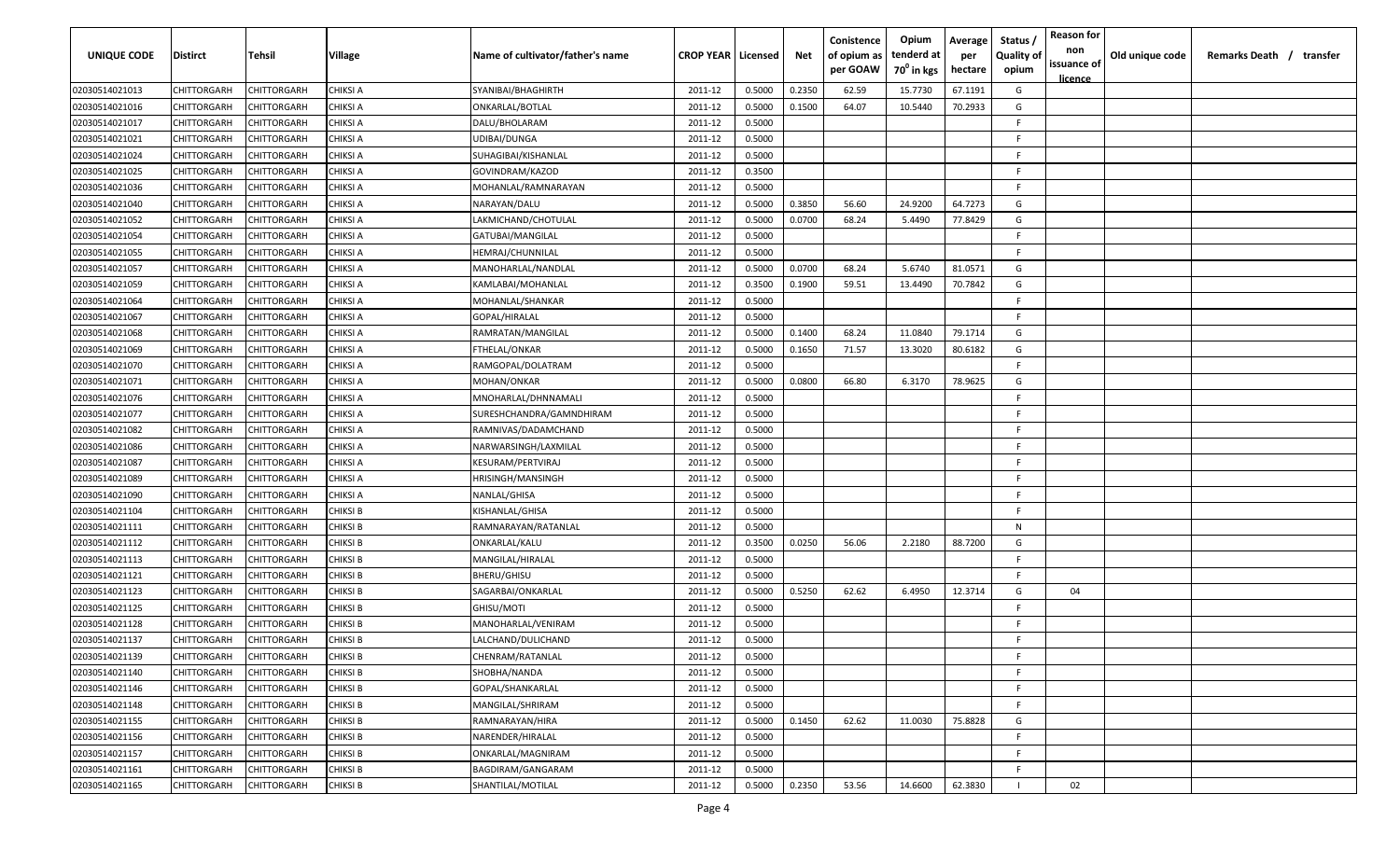| <b>UNIQUE CODE</b> | Distirct           | Tehsil             | Village             | Name of cultivator/father's name | <b>CROP YEAR   Licensed</b> |        | Net    | Conistence<br>of opium as<br>per GOAW | Opium<br>tenderd at<br>70 <sup>0</sup> in kgs | Average<br>per<br>hectare | Status /<br><b>Quality of</b><br>opium | <b>Reason for</b><br>non<br>issuance of | Old unique code | Remarks Death / transfer |
|--------------------|--------------------|--------------------|---------------------|----------------------------------|-----------------------------|--------|--------|---------------------------------------|-----------------------------------------------|---------------------------|----------------------------------------|-----------------------------------------|-----------------|--------------------------|
| 02030514021169     | CHITTORGARH        | CHITTORGARH        | <b>CHIKSI B</b>     | SURESH/NANDA                     | 2011-12                     | 0.5000 | 0.4800 | 59.41                                 | 30.7660                                       | 64.0958                   | G                                      | <u>licence</u>                          |                 |                          |
| 02030514021171     | CHITTORGARH        | CHITTORGARH        | CHIKSI B            | RUPLAL/NOLARAM                   | 2011-12                     | 0.5000 |        |                                       |                                               |                           | -F.                                    |                                         |                 |                          |
| 02030514021174     | CHITTORGARH        | CHITTORGARH        | <b>CHIKSI B</b>     | RAMSINGH/RAMNARAYAN              | 2011-12                     | 0.5000 |        |                                       |                                               |                           | -F.                                    |                                         |                 |                          |
| 02030514021175     | CHITTORGARH        | CHITTORGARH        | <b>CHIKSI B</b>     | <b>BAPULAL/SHANKAR</b>           | 2011-12                     | 0.5000 |        |                                       |                                               |                           | -F.                                    |                                         |                 |                          |
| 02030514021176     | CHITTORGARH        | CHITTORGARH        | <b>CHIKSI B</b>     | BANSHILAL/MANGILAL               | 2011-12                     | 0.5000 |        |                                       |                                               |                           | -F.                                    |                                         |                 |                          |
| 02030514021179     | CHITTORGARH        | CHITTORGARH        | CHIKSI B            | DALU/HARLAL                      | 2011-12                     | 0.5000 |        |                                       |                                               |                           | -F.                                    |                                         |                 |                          |
| 02030514021180     | CHITTORGARH        | CHITTORGARH        | CHIKSI B            | VENIRAM/KAJOD                    | 2011-12                     | 0.5000 | 0.3700 | 59.44                                 | 24.5740                                       | 66.4162                   | G                                      |                                         |                 |                          |
| 02030514021193     | CHITTORGARH        | CHITTORGARH        | CHIKSI B            | ONKAR/NANDA                      | 2011-12                     | 0.5000 |        |                                       |                                               |                           | -F.                                    |                                         |                 |                          |
| 02030514021196     | CHITTORGARH        | CHITTORGARH        | CHIKSI B            | KESAWBAI/NANA                    | 2011-12                     | 0.5000 |        |                                       |                                               |                           | -F.                                    |                                         |                 |                          |
| 02030514021210     | CHITTORGARH        | CHITTORGARH        | CHIKSI A            | GOPAL/BHERULAL                   | 2011-12                     | 0.5000 |        |                                       |                                               |                           | F.                                     |                                         |                 |                          |
| 02030514021211     | CHITTORGARH        | CHITTORGARH        | CHIKSI A            | BADRILAL/GHISA                   | 2011-12                     | 0.5000 |        |                                       |                                               |                           | -F.                                    |                                         |                 |                          |
| 02030514021216     | CHITTORGARH        | CHITTORGARH        | CHIKSI A            | KALURAM/MANGNIRAM                | 2011-12                     | 0.5000 |        |                                       |                                               |                           | F.                                     |                                         |                 |                          |
| 02030514021225     | CHITTORGARH        | CHITTORGARH        | CHIKSI A            | GITABAI/GTTHU                    | 2011-12                     | 0.5000 | 0.3050 | 59.51                                 | 19.6720                                       | 64.4984                   | G                                      |                                         |                 |                          |
| 02030514021229     | CHITTORGARH        | CHITTORGARH        | CHIKSI A            | TRILOK/NAVALA                    | 2011-12                     | 0.5000 |        |                                       |                                               |                           | F                                      |                                         |                 |                          |
| 02030514021231     | CHITTORGARH        | CHITTORGARH        | CHIKSI A            | HAJARI/GOKAL                     | 2011-12                     | 0.5000 |        |                                       |                                               |                           | -F.                                    |                                         |                 |                          |
| 02030514021232     | CHITTORGARH        | CHITTORGARH        | CHIKSI A            | MADHANPURI/DUNGARPURI            | 2011-12                     | 0.5000 |        |                                       |                                               |                           | -F.                                    |                                         |                 |                          |
| 02030514021233     | CHITTORGARH        | CHITTORGARH        | CHIKSI A            | NAGJIRAM/MAGNIRAM                | 2011-12                     | 0.5000 |        |                                       |                                               |                           | -F.                                    |                                         | 02030514054043  | <b>TRANSFER</b>          |
| 02030514021235     | CHITTORGARH        | CHITTORGARH        | <b>CHIKSI B</b>     | MANGUPURI/MAGANPURI              | 2011-12                     | 0.5000 | 0.4350 | 59.44                                 | 26.8240                                       | 61.6644                   | G                                      |                                         |                 |                          |
| 02030514021236     | CHITTORGARH        | CHITTORGARH        | CHIKSI B            | BHERUPURI/LAXMANPURI             | 2011-12                     | 0.5000 |        |                                       |                                               |                           | E                                      |                                         |                 |                          |
| 02030514021237     | CHITTORGARH        | CHITTORGARH        | CHIKSI B            | RATANLAL/GOKAL                   | 2011-12                     | 0.5000 |        |                                       |                                               |                           | F                                      |                                         | 02030514043019  | <b>TRANSFER</b>          |
| 02030514024001     | CHITTORGARH        | CHITTORGARH        | DAULATPURA - COR    | LEHRU/AMARCHAND                  | 2011-12                     | 0.5000 | 0.4950 | 62.08                                 | 32.4320                                       | 65.5192                   | G                                      |                                         |                 | TRANSFER/KASHMOR         |
| 02030514024002     | CHITTORGARH        | CHITTORGARH        | DAULATPURA - COR    | BHAGACHAND/MADHU                 | 2011-12                     | 0.5000 | 0.5050 | 55.90                                 | 29.7790                                       | 58.9683                   |                                        | 02                                      |                 | <b>NAME CHANGE</b>       |
| 02030514024008     | CHITTORGARH        | CHITTORGARH        | DAULATPURA - COR    | GIRDHARI/KAJODBHIL               | 2011-12                     | 0.3500 | 0.3500 | 52.14                                 | 16.8370                                       | 48.1057                   | G                                      | 04                                      |                 |                          |
| 02030514024010     | CHITTORGARH        | CHITTORGARH        | DAULATPURA - COR    | RAMLAL/BHIMA                     | 2011-12                     | 0.5000 | 0.1500 | 59.04                                 | 10.2480                                       | 68.3200                   |                                        | 02                                      |                 |                          |
| 02030514024011     | CHITTORGARH        | CHITTORGARH        | DAULATPURA - COR    | SHAMBHUDAS/FULDAS                | 2011-12                     | 0.5000 | 0.5000 | 59.04                                 | 29.9080                                       | 59.8160                   |                                        | 02                                      |                 |                          |
| 02030514024017     | CHITTORGARH        | CHITTORGARH        | DAULATPURA - COR    | BHERU/JAICHAND                   | 2011-12                     | 0.5000 | 0.5050 | 59.04                                 | 32.7170                                       | 64.7861                   |                                        | 02                                      |                 |                          |
| 02030514024019     | CHITTORGARH        | CHITTORGARH        | DAULATPURA - COR    | SHANKAR/TRILOK                   | 2011-12                     | 0.5000 | 0.4450 | 55.76                                 | 27.1550                                       | 61.0225                   |                                        | 02                                      |                 |                          |
| 02030514024027     | CHITTORGARH        | CHITTORGARH        | DAULATPURA - COR    | BHURA/TRILOK                     | 2011-12                     | 0.5000 | 0.5000 | 55.90                                 | 29.2520                                       | 58.5040                   |                                        | 02                                      |                 |                          |
| 02030514024029     | CHITTORGARH        | CHITTORGARH        | DAULATPURA - COR    | KESHARBAI/LAHRU                  | 2011-12                     | 0.5000 | 0.5050 | 62.19                                 | 31.4950                                       | 62.3663                   | G                                      |                                         |                 | TRANSFER/KARAKHEDI       |
| 02030514024030     | CHITTORGARH        | CHITTORGARH        | DAULATPURA - COR    | DEEPCHAND/RAMLAL                 | 2011-12                     | 0.5000 |        |                                       |                                               |                           | -F.                                    |                                         |                 | TRANSFER/RORADA          |
| 02030514029001     | CHITTORGARH        | CHITTORGARH        | DOULATPURA VIJAYPUR | MOHANLAL/DHULA                   | 2011-12                     | 0.5000 | 0.3000 | 63.39                                 | 21.5340                                       | 71.7800                   | G                                      |                                         |                 |                          |
| 02030514029002     | CHITTORGARH        | CHITTORGARH        | DOULATPURA VIJAYPUR | BHOLIRAM/MULCHAND                | 2011-12                     | 0.5000 | 0.2000 | 62.84                                 | 13.9590                                       | 69.7950                   | G                                      |                                         |                 |                          |
| 02030514029003     | CHITTORGARH        | CHITTORGARH        | DOULATPURA VIJAYPUR | BALU/KALU                        | 2011-12                     | 0.5000 | 0.2000 | 62.84                                 | 14.4890                                       | 72.4450                   | G                                      |                                         |                 |                          |
| 02030514029006     | CHITTORGARH        | CHITTORGARH        | DOULATPURA VIJAYPUR | DHAPUBAI/MAGANLAL                | 2011-12                     | 0.5000 | 0.3900 | 62.45                                 | 27.5400                                       | 70.6154                   | G                                      |                                         |                 |                          |
| 02030514029007     | CHITTORGARH        | CHITTORGARH        | DOULATPURA VIJAYPUR | GANGABAI/GHISALAL                | 2011-12                     | 0.5000 | 0.2500 | 66.17                                 | 18.8020                                       | 75.2080                   | G                                      |                                         |                 |                          |
| 02030514029008     | <b>CHITTORGARH</b> | <b>CHITTORGARH</b> | DOULATPURA VIJAYPUR | GOPILAL/NAGJIRAM                 | 2011-12                     | 0.5000 | 0.2000 | 65.43                                 | 14.2170                                       | 71.0850                   | G                                      |                                         |                 |                          |
| 02030514029009     | CHITTORGARH        | CHITTORGARH        | DOULATPURA VIJAYPUR | MADANLAL/BHANWARLAL              | 2011-12                     | 0.5000 | 0.5050 | 59.32                                 | 33.9060                                       | 67.1406                   | G                                      |                                         |                 |                          |
| 02030514029011     | CHITTORGARH        | <b>CHITTORGARH</b> | DOULATPURA VIJAYPUR | DALCHAND/PRABHU                  | 2011-12                     | 0.3500 | 0.3100 | 56.14                                 | 19.4160                                       | 62.6323                   | G                                      |                                         |                 |                          |
| 02030514029013     | <b>CHITTORGARH</b> | CHITTORGARH        | DOULATPURA VIJAYPUR | MEGHRAJ/HARIRAM                  | 2011-12                     | 0.5000 |        |                                       |                                               |                           | F.                                     |                                         |                 |                          |
| 02030514029014     | CHITTORGARH        | CHITTORGARH        | DOULATPURA VIJAYPUR | DOULATRAM/MADHAWLAL              | 2011-12                     | 0.5000 | 0.4900 | 65.43                                 | 36.7160                                       | 74.9306                   | G                                      |                                         |                 |                          |
| 02030514029015     | CHITTORGARH        | CHITTORGARH        | DOULATPURA VIJAYPUR | BALURAM/NAGJIRAM                 | 2011-12                     | 0.5000 | 0.3550 | 66.17                                 | 26.9220                                       | 75.8366                   | G                                      |                                         |                 |                          |
| 02030514029016     | CHITTORGARH        | CHITTORGARH        | DOULATPURA VIJAYPUR | UDAIRAM/GULAB                    | 2011-12                     | 0.5000 | 0.1000 | 65.11                                 | 7.8410                                        | 78.4100                   | G                                      |                                         |                 |                          |
| 02030514029017     | CHITTORGARH        | CHITTORGARH        | DOULATPURA VIJAYPUR | KISHANLAL/RANGLAL                | 2011-12                     | 0.5000 | 0.4550 | 62.45                                 | 33.0000                                       | 72.5275                   | G                                      |                                         |                 |                          |
| 02030514029018     | <b>CHITTORGARH</b> | CHITTORGARH        | DOULATPURA VIJAYPUR | MADANLAL/MANGILAL                | 2011-12                     | 0.5000 | 0.1100 | 56.14                                 | 6.7690                                        | 61.5364                   | G                                      |                                         |                 |                          |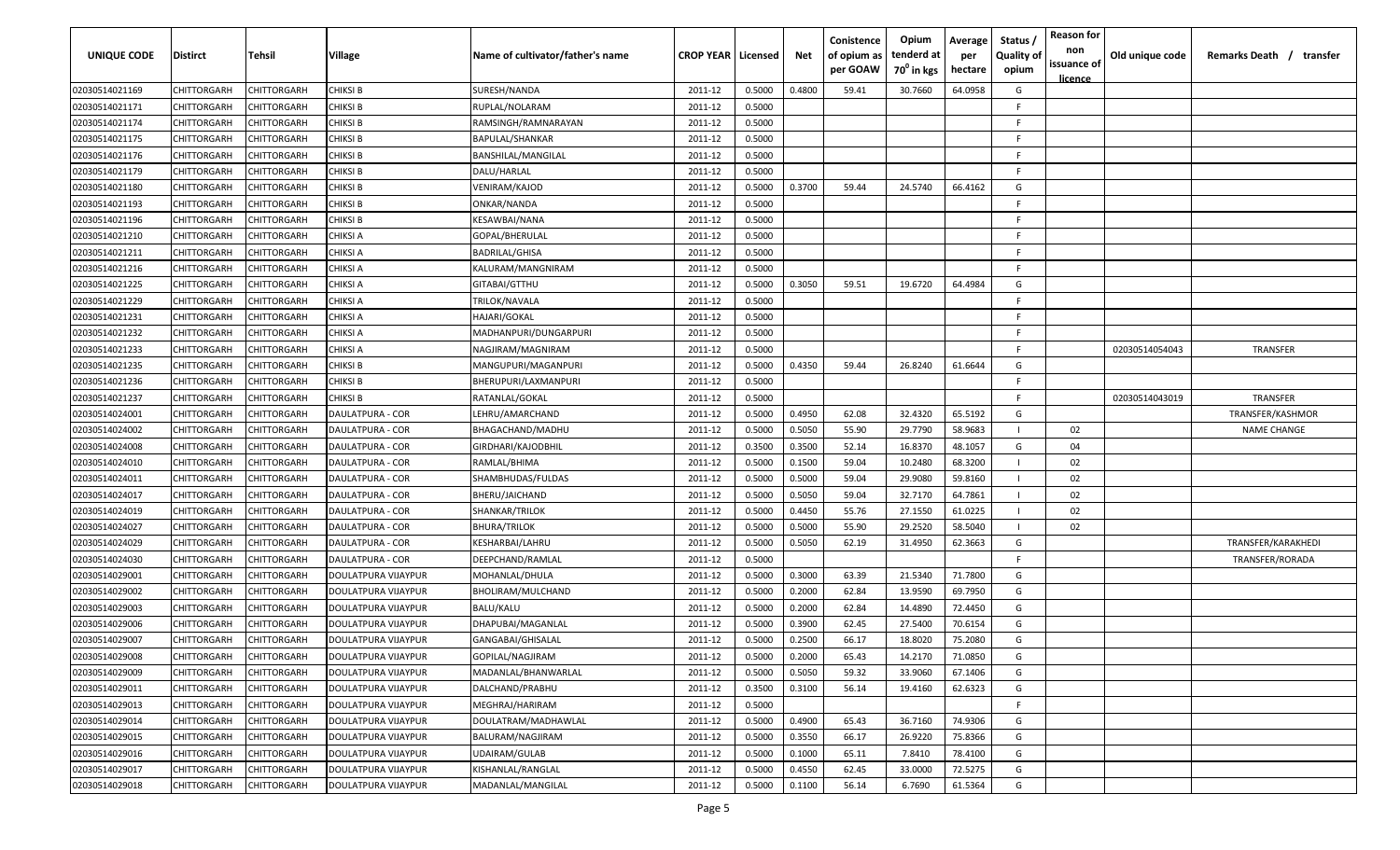| <b>UNIQUE CODE</b> | Distirct           | Tehsil             | Village             | Name of cultivator/father's name | <b>CROP YEAR   Licensed</b> |        | Net    | Conistence<br>of opium as<br>per GOAW | Opium<br>tenderd at<br>70 <sup>0</sup> in kgs | Average<br>per<br>hectare | Status /<br><b>Quality of</b><br>opium | <b>Reason for</b><br>non<br>issuance of | Old unique code | Remarks Death / transfer     |
|--------------------|--------------------|--------------------|---------------------|----------------------------------|-----------------------------|--------|--------|---------------------------------------|-----------------------------------------------|---------------------------|----------------------------------------|-----------------------------------------|-----------------|------------------------------|
| 02030514029020     | CHITTORGARH        | CHITTORGARH        | DOULATPURA VIJAYPUR | JAGDISH/MADHAVLAL                | 2011-12                     | 0.5000 | 0.4850 | 65.43                                 | 35.5100                                       | 73.2165                   | G                                      | <u>licence</u>                          |                 |                              |
| 02030514029022     | CHITTORGARH        | CHITTORGARH        | DOULATPURA VIJAYPUR | KANHAYA/BALURAM                  | 2011-12                     | 0.5000 |        |                                       |                                               |                           | E                                      |                                         |                 |                              |
| 02030514029024     | CHITTORGARH        | CHITTORGARH        | DOULATPURA VIJAYPUR | SHIVLAL/GANGARAM                 | 2011-12                     | 0.5000 | 0.3050 | 62.45                                 | 21.7860                                       | 71.4295                   | G                                      |                                         |                 |                              |
| 02030514029026     | CHITTORGARH        | CHITTORGARH        | DOULATPURA VIJAYPUR | RADHABAI/GITALAL                 | 2011-12                     | 0.5000 | 0.3600 | 62.84                                 | 26.0160                                       | 72.2667                   | G                                      |                                         |                 |                              |
| 02030514029027     | CHITTORGARH        | CHITTORGARH        | DOULATPURA VIJAYPUR | RAMLAL/GANGARAM                  | 2011-12                     | 0.5000 | 0.1550 | 59.32                                 | 10.7200                                       | 69.1613                   | G                                      |                                         |                 |                              |
| 02030514029032     | CHITTORGARH        | CHITTORGARH        | DOULATPURA VIJAYPUR | NANIBAI/BHERUDAS                 | 2011-12                     | 0.5000 | 0.5000 | 59.25                                 | 34.3230                                       | 68.6460                   | G                                      |                                         |                 |                              |
| 02030514029033     | CHITTORGARH        | CHITTORGARH        | DOULATPURA VIJAYPUR | KANHAYALAL/BHERUDAS              | 2011-12                     | 0.5000 | 0.3450 | 63.39                                 | 25.0390                                       | 72.5768                   | G                                      |                                         |                 |                              |
| 02030514029035     | CHITTORGARH        | CHITTORGARH        | DOULATPURA VIJAYPUR | EJANBAI/MODIRAM                  | 2011-12                     | 0.5000 | 0.2100 | 68.56                                 | 16.0230                                       | 76.3000                   | G                                      |                                         |                 |                              |
| 02030514029036     | CHITTORGARH        | CHITTORGARH        | DOULATPURA VIJAYPUR | MOLABAI/DHANRAJ                  | 2011-12                     | 0.5000 | 0.2950 | 59.32                                 | 20.1350                                       | 68.2542                   | G                                      |                                         |                 |                              |
| 02030514029037     | CHITTORGARH        | CHITTORGARH        | DOULATPURA VIJAYPUR | NANAIBAI/RANGLAL                 | 2011-12                     | 0.5000 | 0.4700 | 62.84                                 | 33.2960                                       | 70.8426                   | G                                      |                                         |                 |                              |
| 02030514029038     | CHITTORGARH        | CHITTORGARH        | DOULATPURA VIJAYPUR | BHERU/MAGANDHAKAR                | 2011-12                     | 0.5000 | 0.1950 | 65.41                                 | 14.3990                                       | 73.8410                   | G                                      |                                         |                 |                              |
| 02030514029044     | CHITTORGARH        | CHITTORGARH        | DOULATPURA VIJAYPUR | NANALAL/FULCHAND                 | 2011-12                     | 0.5000 |        |                                       |                                               |                           | F.                                     |                                         |                 |                              |
| 02030514029045     | CHITTORGARH        | CHITTORGARH        | DOULATPURA VIJAYPUR | AASHARAM/MANGILAL                | 2011-12                     | 0.5000 |        |                                       |                                               |                           | F.                                     |                                         |                 |                              |
| 02030514029046     | CHITTORGARH        | CHITTORGARH        | DOULATPURA VIJAYPUR | MANGILAL/TULSIRAM                | 2011-12                     | 0.5000 |        |                                       |                                               |                           | F                                      |                                         |                 |                              |
| 02030514030001     | CHITTORGARH        | CHITTORGARH        | ERAL                | SURESHCHANDRA/GHAMANDIRAM        | 2011-12                     | 0.5000 |        |                                       |                                               |                           | -F.                                    |                                         |                 | <b>TRANSFER/CHIKSI A</b>     |
| 02030514030003     | CHITTORGARH        | CHITTORGARH        | ERAL                | SATYANATRAYAN/NAGJIRAM           | 2011-12                     | 0.5000 |        |                                       |                                               |                           | -F.                                    |                                         |                 |                              |
| 02030514030010     | CHITTORGARH        | CHITTORGARH        | ERAL                | SHANGRIBAI/ROOPA                 | 2011-12                     | 0.5000 | 0.4950 | 46.27                                 | 25.9640                                       | 52.4525                   | G                                      | 04                                      |                 |                              |
| 02030514030079     | CHITTORGARH        | CHITTORGARH        | ERAL                | VIRBHAN/CHATRA                   | 2011-12                     | 0.5000 | 0.3900 | 56.27                                 | 24.7990                                       | 63.5872                   | G                                      |                                         |                 | TRANSFER/BHERUSINGHJIKAKHEDA |
| 02030514030085     | CHITTORGARH        | CHITTORGARH        | ERAL                | ONKARLAL/NATHU                   | 2011-12                     | 0.5000 |        |                                       |                                               |                           | -F                                     |                                         |                 | TRANSFER/PATNIYA B           |
| 02030514030086     | CHITTORGARH        | CHITTORGARH        | ERAL                | KAMALSINGH/BASRAJ                | 2011-12                     | 0.5000 |        |                                       |                                               |                           | -F.                                    |                                         |                 |                              |
| 02030514030087     | CHITTORGARH        | CHITTORGARH        | ERAL                | KANCHANBAI/KALURAM               | 2011-12                     | 0.5000 | 0.3400 | 52.52                                 | 21.3990                                       | 62.9382                   | G                                      | 01                                      |                 |                              |
| 02030514031001     | CHITTORGARH        | CHITTORGARH        | FALASIYA            | HIRALAL/SHRILAL                  | 2011-12                     | 0.5000 | 0.2150 | 60.66                                 | 15.2080                                       | 70.7349                   | G                                      |                                         |                 |                              |
| 02030514031003     | CHITTORGARH        | CHITTORGARH        | FALASIYA            | VIJAYRAM/RAMLAL                  | 2011-12                     | 0.5000 | 0.1050 | 62.75                                 | 7.2610                                        | 69.1524                   | G                                      |                                         |                 |                              |
| 02030514031006     | CHITTORGARH        | CHITTORGARH        | FALASIYA            | KAMALABAI/NANALAL                | 2011-12                     | 0.3500 | 0.1050 | 60.66                                 | 7.7730                                        | 74.0286                   | G                                      |                                         |                 |                              |
| 02030514031010     | CHITTORGARH        | CHITTORGARH        | FALASIYA            | LALSINGH/RAMSINGH                | 2011-12                     | 0.5000 |        |                                       |                                               |                           | -F                                     |                                         |                 |                              |
| 02030514031012     | CHITTORGARH        | CHITTORGARH        | FALASIYA            | SHYANIBAI/MANGILAL               | 2011-12                     | 0.5000 | 0.5200 | 65.88                                 | 39.3490                                       | 75.6712                   | G                                      |                                         |                 |                              |
| 02030514031013     | CHITTORGARH        | CHITTORGARH        | FALASIYA            | HAJARILAL/DALCHAND               | 2011-12                     | 0.5000 | 0.1950 | 60.36                                 | 14.8230                                       | 76.0154                   | G                                      |                                         |                 |                              |
| 02030514031014     | CHITTORGARH        | CHITTORGARH        | FALASIYA            | LAHRIBAI/DHANRAJ                 | 2011-12                     | 0.5000 | 0.1800 | 62.75                                 | 12.2180                                       | 67.8778                   | G                                      |                                         |                 |                              |
| 02030514031016     | CHITTORGARH        | CHITTORGARH        | FALASIYA            | RAMCHANDRA/BARJIBAI/KHEMRAJ      | 2011-12                     | 0.5000 | 0.2450 | 60.23                                 | 16.4000                                       | 66.9388                   | G                                      |                                         |                 |                              |
| 02030514031020     | CHITTORGARH        | CHITTORGARH        | ALASIYA             | IHAMAKUBAI/BHERULAL              | 2011-12                     | 0.3500 | 0.2050 | 54.21                                 | 12.5770                                       | 61.3512                   | G                                      | 05                                      |                 |                              |
| 02030514031028     | CHITTORGARH        | CHITTORGARH        | FALASIYA            | AMBALAL/DAKHIBAI                 | 2011-12                     | 0.5000 |        |                                       |                                               |                           | -F.                                    |                                         |                 |                              |
| 02030514031030     | CHITTORGARH        | CHITTORGARH        | FALASIYA            | KALURAM/GANESH                   | 2011-12                     | 0.5000 | 0.2000 | 65.88                                 | 15.1900                                       | 75.9500                   | G                                      |                                         |                 |                              |
| 02030514031034     | CHITTORGARH        | CHITTORGARH        | FALASIYA            | MOHANSINGH/NANALAL               | 2011-12                     | 0.5000 | 0.0950 | 60.23                                 | 6.4960                                        | 68.3789                   | G                                      |                                         |                 |                              |
| 02030514031035     | CHITTORGARH        | CHITTORGARH        | FALASIYA            | DALCHAND/KALU                    | 2011-12                     | 0.5000 | 0.4050 | 62.54                                 | 29.8050                                       | 73.5926                   | G                                      |                                         |                 |                              |
| 02030514031038     | CHITTORGARH        | <b>CHITTORGARH</b> | FALASIYA            | KHYALILAL/HAJARI                 | 2011-12                     | 0.5000 | 0.1050 | 60.36                                 | 7.0880                                        | 67.5048                   | G                                      |                                         |                 |                              |
| 02030514031041     | <b>CHITTORGARH</b> | <b>CHITTORGARH</b> | <b>FALASIYA</b>     | GORILAL/CHATARBHUJ               | 2011-12                     | 0.5000 | 0.5000 | 57.27                                 | 33.3720                                       | 66.7440                   | G                                      |                                         |                 |                              |
| 02030514031046     | CHITTORGARH        | CHITTORGARH        | FALASIYA            | SHANTILAL/JASRAJ                 | 2011-12                     | 0.5000 |        |                                       |                                               |                           | F.                                     |                                         |                 |                              |
| 02030514031048     | <b>CHITTORGARH</b> | CHITTORGARH        | FALASIYA            | KAILASHBAI/GAMNDIRAM             | 2011-12                     | 0.3500 | 0.3350 | 60.66                                 | 21.8980                                       | 65.3672                   | G                                      |                                         |                 |                              |
| 02030514031054     | <b>CHITTORGARH</b> | CHITTORGARH        | FALASIYA            | RAMSINGH/AMBALAL                 | 2011-12                     | 0.3500 | 0.3400 | 60.36                                 | 23.7650                                       | 69.8971                   | G                                      |                                         |                 |                              |
| 02030514031056     | CHITTORGARH        | CHITTORGARH        | FALASIYA            | LALSINGH/DAULATRAM               | 2011-12                     | 0.5000 | 0.3250 | 62.75                                 | 22.0250                                       | 67.7692                   | G                                      |                                         |                 |                              |
| 02030514031062     | CHITTORGARH        | CHITTORGARH        | FALASIYA            | RAMNARAYAN/HIRA                  | 2011-12                     | 0.5000 |        |                                       |                                               |                           | F                                      |                                         |                 |                              |
| 02030514031063     | CHITTORGARH        | CHITTORGARH        | FALASIYA            | SATYANARAYAN/VENIRAM             | 2011-12                     | 0.5000 | 0.1150 | 60.23                                 | 7.5370                                        | 65.5391                   | G                                      |                                         |                 |                              |
| 02030514031064     | <b>CHITTORGARH</b> | CHITTORGARH        | FALASIYA            | MADANSINGH/VENIRAM               | 2011-12                     | 0.5000 | 0.1350 | 62.54                                 | 9.5860                                        | 71.0074                   | G                                      |                                         |                 |                              |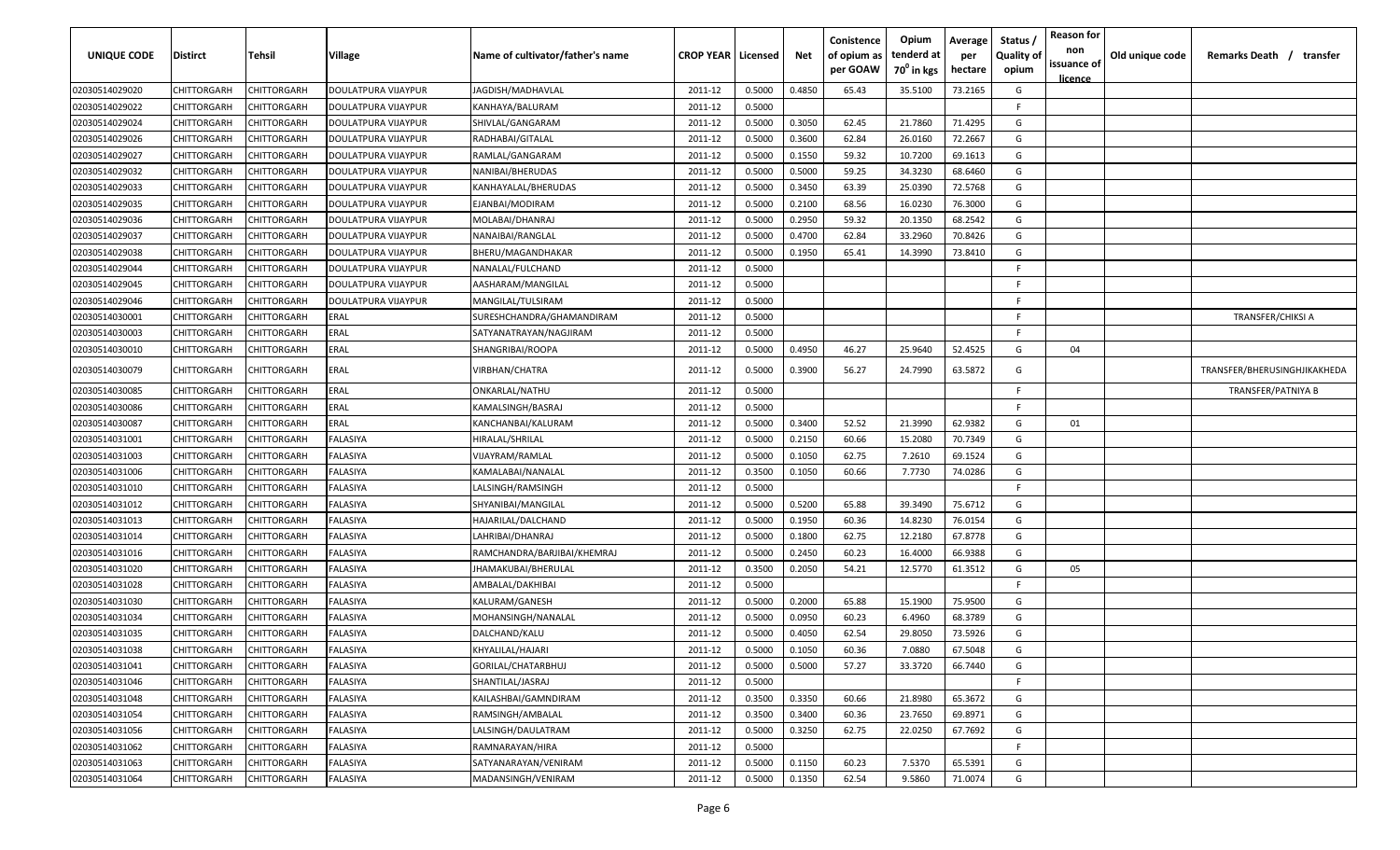| UNIQUE CODE    | Distirct           | Tehsil             | Village                     | Name of cultivator/father's name | <b>CROP YEAR   Licensed</b> |        | Net    | Conistence<br>of opium as | Opium<br>tenderd at    | Average<br>per | Status /<br><b>Quality of</b> | <b>Reason for</b><br>non<br>issuance of | Old unique code | Remarks Death / transfer |
|----------------|--------------------|--------------------|-----------------------------|----------------------------------|-----------------------------|--------|--------|---------------------------|------------------------|----------------|-------------------------------|-----------------------------------------|-----------------|--------------------------|
|                |                    |                    |                             |                                  |                             |        |        | per GOAW                  | 70 <sup>0</sup> in kgs | hectare        | opium                         | <u>licence</u>                          |                 |                          |
| 02030514031065 | CHITTORGARH        | CHITTORGARH        | FALASIYA                    | BHERULAL/HIRALAL                 | 2011-12                     | 0.3500 | 0.1950 | 62.75                     | 13.2580                | 67.9897        | G                             |                                         |                 |                          |
| 02030514031068 | CHITTORGARH        | CHITTORGARH        | FALASIYA                    | SHOBHARAM/NETRAM                 | 2011-12                     | 0.5000 | 0.2650 | 60.36                     | 18.2890                | 69.0151        | G                             |                                         |                 |                          |
| 02030514031070 | CHITTORGARH        | CHITTORGARH        | FALASIYA                    | BILASIRAM/RAMCHANDRA             | 2011-12                     | 0.5000 |        |                           |                        |                | -F.                           |                                         |                 |                          |
| 02030514031071 | CHITTORGARH        | CHITTORGARH        | FALASIYA                    | MANOHARSINGH/VENIRAM             | 2011-12                     | 0.5000 |        |                           |                        |                | -F.                           |                                         |                 |                          |
| 02030514031073 | CHITTORGARH        | CHITTORGARH        | FALASIYA                    | <b>BABULAL/GHISA</b>             | 2011-12                     | 0.5000 | 0.4950 | 62.71                     | 35.2610                | 71.2343        | G                             |                                         |                 |                          |
| 02030514031074 | CHITTORGARH        | CHITTORGARH        | FALASIYA                    | FATEHLAL/HIRALAL                 | 2011-12                     | 0.5000 | 0.0950 | 65.92                     | 7.0820                 | 74.5474        | G                             |                                         |                 |                          |
| 02030514031076 | CHITTORGARH        | CHITTORGARH        | FALASIYA                    | RUSTAMKHAN/BALIMO.               | 2011-12                     | 0.5000 |        |                           |                        |                | -F                            |                                         |                 |                          |
| 02030514031077 | CHITTORGARH        | CHITTORGARH        | FALASIYA                    | RAMSINGH/VENIRAM                 | 2011-12                     | 0.5000 | 0.1550 | 62.75                     | 10.8830                | 70.2129        | G                             |                                         |                 |                          |
| 02030514031084 | CHITTORGARH        | CHITTORGARH        | FALASIYA                    | ONKAR/AMRA                       | 2011-12                     | 0.3500 | 0.3000 | 65.88                     | 22.4840                | 74.9467        | G                             |                                         |                 |                          |
| 02030514036002 | CHITTORGARH        | CHITTORGARH        | GHATIYAWALI KA KHEDA        | BHANWARLAL/BHIMRAJ               | 2011-12                     | 0.5000 | 0.3350 | 56.13                     | 22.1870                | 66.2299        | G                             |                                         |                 |                          |
| 02030514036004 | CHITTORGARH        | CHITTORGARH        | GHATIYAWALI KA KHEDA        | HIRA/CHAMPA                      | 2011-12                     | 0.5000 | 0.4000 | 56.27                     | 25.8760                | 64.6900        | G                             |                                         |                 |                          |
| 02030514036006 | CHITTORGARH        | CHITTORGARH        | <b>GHATIYAWALI KA KHEDA</b> | KELA/CHAMPA                      | 2011-12                     | 0.5000 | 0.3900 | 59.22                     | 27.4950                | 70.5000        | G                             |                                         |                 |                          |
| 02030514036007 | CHITTORGARH        | CHITTORGARH        | GHATIYAWALI KA KHEDA        | BHANWARLAL/CHAMMA                | 2011-12                     | 0.5000 | 0.3350 | 53.52                     | 21.4000                | 63.8806        | G                             | 05                                      |                 |                          |
| 02030514036009 | CHITTORGARH        | CHITTORGARH        | <b>GHATIYAWALI KA KHEDA</b> | BHERULAL/POKHAR                  | 2011-12                     | 0.5000 | 0.4500 | 53.52                     | 29.7880                | 66.1956        | G                             | 05                                      |                 |                          |
| 02030514036013 | CHITTORGARH        | CHITTORGARH        | <b>GHATIYAWALI KA KHEDA</b> | JAGANNATH/BHIMRAJ                | 2011-12                     | 0.5000 | 0.2300 | 59.22                     | 17.2330                | 74.9261        | G                             |                                         |                 |                          |
| 02030514036017 | CHITTORGARH        | CHITTORGARH        | <b>GHATIYAWALI KA KHEDA</b> | RATANLAL/HIRA                    | 2011-12                     | 0.5000 | 0.4950 | 50.55                     | 29.8390                | 60.2808        | G                             | 05                                      |                 |                          |
| 02030514036019 | CHITTORGARH        | CHITTORGARH        | <b>GHATIYAWALI KA KHEDA</b> | RANGLAL/BHANWARLAL               | 2011-12                     | 0.5000 | 0.2950 | 62.08                     | 20.0780                | 68.0610        | G                             |                                         |                 |                          |
| 02030514036020 | CHITTORGARH        | CHITTORGARH        | <b>GHATIYAWALI KA KHEDA</b> | KISHANLAL/PYARCHAND              | 2011-12                     | 0.5000 | 0.2100 | 56.13                     | 13.7520                | 65.4857        | G                             |                                         |                 |                          |
| 02030514036022 | CHITTORGARH        | CHITTORGARH        | <b>GHATIYAWALI KA KHEDA</b> | DEVILAL/SHIVLAL                  | 2011-12                     | 0.5000 | 0.3050 | 56.13                     | 19.4610                | 63.8066        | G                             |                                         |                 |                          |
| 02030514036025 | CHITTORGARH        | CHITTORGARH        | <b>GHATIYAWALI KA KHEDA</b> | HEMA/GULALBHIL                   | 2011-12                     | 0.5000 | 0.3850 | 56.27                     | 25.3940                | 65.9584        | G                             |                                         |                 |                          |
| 02030514036026 | CHITTORGARH        | CHITTORGARH        | <b>GHATIYAWALI KA KHEDA</b> | MOTILAL/CHAMPA                   | 2011-12                     | 0.5000 | 0.2700 | 56.13                     | 17.7450                | 65.7222        | G                             |                                         |                 |                          |
| 02030514036030 | CHITTORGARH        | CHITTORGARH        | GHATIYAWALI KA KHEDA        | CHUNNILAL/POKHAR                 | 2011-12                     | 0.5000 | 0.3050 | 50.55                     | 17.5190                | 57.4393        | G                             | 05                                      |                 |                          |
| 02030514038005 | CHITTORGARH        | CHITTORGARH        | GILUND                      | JITMAL/MANGILAL                  | 2011-12                     | 0.3500 | 0.3400 | 57.09                     | 20.5520                | 60.4471        | G                             |                                         |                 |                          |
| 02030514038006 | CHITTORGARH        | CHITTORGARH        | <b>GILUND</b>               | KESHURAM/KEVALA                  | 2011-12                     | 0.3500 | 0.3400 | 57.09                     | 22.4040                | 65.8941        | G                             |                                         |                 |                          |
| 02030514038013 | CHITTORGARH        | CHITTORGARH        | <b>GILUND</b>               | DALU/NARAYAN                     | 2011-12                     | 0.3500 | 0.1750 | 63.27                     | 13.2230                | 75.5600        | G                             |                                         |                 |                          |
| 02030514038046 | CHITTORGARH        | CHITTORGARH        | GILUND                      | NANALAL/CHATARA                  | 2011-12                     | 0.5000 | 0.4150 | 54.24                     | 26.0040                | 62.6602        | G                             | 05                                      |                 |                          |
| 02030514038055 | CHITTORGARH        | CHITTORGARH        | GILUND                      | NANDA/MEGHA                      | 2011-12                     | 0.3500 | 0.3300 | 57.64                     | 20.8410                | 63.1545        | G                             |                                         |                 |                          |
| 02030514038074 | CHITTORGARH        | CHITTORGARH        | GILUND                      | MOTILAL/LALU                     | 2011-12                     | 0.3500 | 0.3200 | 57.09                     | 21.5230                | 67.2594        | G                             |                                         |                 |                          |
| 02030514038075 | CHITTORGARH        | CHITTORGARH        | GILUND                      | NATHU/CHUNA                      | 2011-12                     | 0.3500 | 0.3350 | 50.63                     | 19.1240                | 57.0866        | G                             | 05                                      |                 |                          |
| 02030514038076 | CHITTORGARH        | CHITTORGARH        | <b>GILUND</b>               | NANU/KHEMA                       | 2011-12                     | 0.5000 | 0.3000 | 50.63                     | 17.4240                | 58.0800        | G                             | 05                                      |                 |                          |
| 02030514038077 | CHITTORGARH        | CHITTORGARH        | <b>GILUND</b>               | UDAIRAM/RATANA                   | 2011-12                     | 0.3500 | 0.3350 | 57.64                     | 19.8940                | 59.3851        | G                             |                                         |                 |                          |
| 02030514038078 | CHITTORGARH        | CHITTORGARH        | <b>GILUND</b>               | CHHAGANLAL/RAMLAL                | 2011-12                     | 0.5000 | 0.3000 | 63.27                     | 21.5750                | 71.9167        | G                             |                                         |                 |                          |
| 02030514038079 | CHITTORGARH        | CHITTORGARH        | GILUND                      | RATANIBAI/NANA                   | 2011-12                     | 0.5000 | 0.5100 | 57.64                     | 32.9450                | 64.5980        | G                             |                                         |                 |                          |
| 02030514039001 | CHITTORGARH        | CHITTORGARH        | <b>GOPALPURA GHATA</b>      | HIRA/BHERUDAS                    | 2011-12                     | 0.5000 | 0.4950 | 56.77                     | 31.5150                | 63.6667        | G                             |                                         |                 |                          |
| 02030514039003 | CHITTORGARH        | CHITTORGARH        | <b>GOPALPURA GHATA</b>      | HANGAMIBAI/CHHOGALAL             | 2011-12                     | 0.5000 | 0.4650 | 56.16                     | 28.6980                | 61.7161        | G                             |                                         |                 |                          |
| 02030514039004 | <b>CHITTORGARH</b> | <b>CHITTORGARH</b> | <b>GOPALPURA GHATA</b>      | HIRA/KUKA                        | 2011-12                     | 0.5000 | 0.4900 | 56.15                     | 29.9360                | 61.0939        | G                             |                                         |                 |                          |
| 02030514039006 | <b>CHITTORGARH</b> | CHITTORGARH        | GOPALPURA GHATA             | PRABHU/HAJARI                    | 2011-12                     | 0.5000 | 0.4150 | 63.47                     | 28.4620                | 68.5831        | G                             |                                         |                 |                          |
| 02030514039008 | <b>CHITTORGARH</b> | CHITTORGARH        | <b>GOPALPURA GHATA</b>      | RAMIBAI/CHHOGADAS                | 2011-12                     | 0.5000 | 0.4000 | 65.16                     | 30.2530                | 75.6325        | G                             |                                         |                 |                          |
| 02030514039011 | <b>CHITTORGARH</b> | CHITTORGARH        | <b>GOPALPURA GHATA</b>      | GANGABAI/HAJARI                  | 2011-12                     | 0.5000 | 0.4850 | 59.35                     | 31.0490                | 64.0186        | G                             |                                         |                 |                          |
| 02030514039012 | CHITTORGARH        | CHITTORGARH        | GOPALPURA GHATA             | SOSARBAI/DEVILAL                 | 2011-12                     | 0.3500 | 0.3200 | 62.58                     | 22.0910                | 69.0344        | G                             |                                         |                 |                          |
| 02030514039013 | CHITTORGARH        | CHITTORGARH        | GOPALPURA GHATA             | MOHAN/HIRAJAT                    | 2011-12                     | 0.5000 | 0.4700 | 56.14                     | 29.2970                | 62.3340        | G                             |                                         |                 |                          |
| 02030514039014 | CHITTORGARH        | CHITTORGARH        | <b>GOPALPURA GHATA</b>      | NANALAL/GOPI                     | 2011-12                     | 0.5000 | 0.4700 | 59.85                     | 31.5320                | 67.0894        | G                             |                                         |                 |                          |
| 02030514039016 | CHITTORGARH        | CHITTORGARH        | <b>GOPALPURA GHATA</b>      | BHANWARLAL/HIRA                  | 2011-12                     | 0.5000 | 0.4700 | 56.20                     | 28.5010                | 60.6404        | G                             |                                         |                 |                          |
| 02030514039017 | <b>CHITTORGARH</b> | CHITTORGARH        | <b>GOPALPURA GHATA</b>      | MANGILAL/BHAGAWAN                | 2011-12                     | 0.5000 |        |                           |                        |                | F.                            |                                         |                 |                          |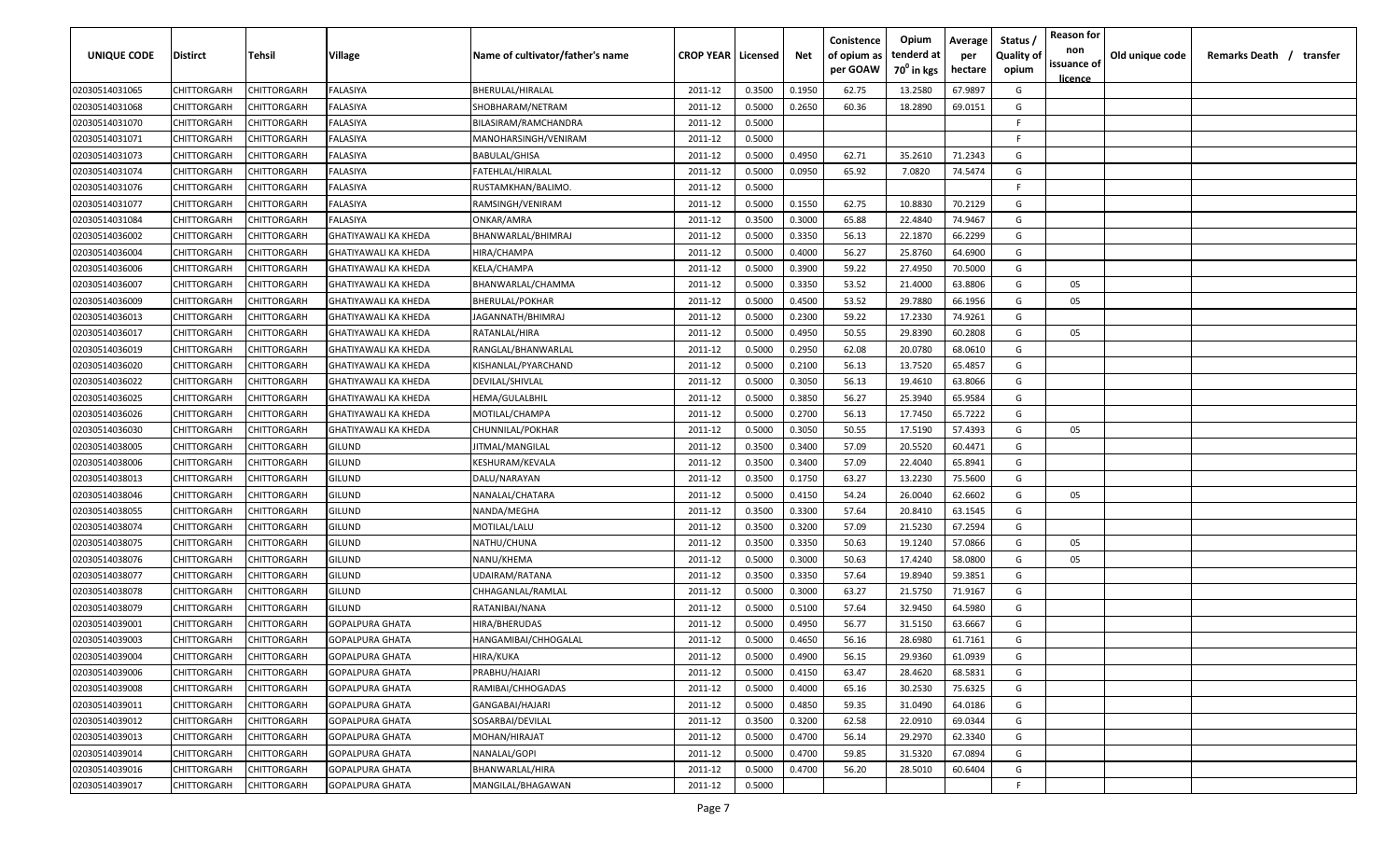| UNIQUE CODE    | <b>Distirct</b>    | <b>Tehsil</b>      | Village                | Name of cultivator/father's name | <b>CROP YEAR   Licensed</b> |        | Net    | Conistence<br>of opium as | Opium<br>tenderd at    | Average<br>per | Status /<br><b>Quality of</b> | <b>Reason for</b><br>non<br>issuance of | Old unique code | Remarks Death /<br>transfer |
|----------------|--------------------|--------------------|------------------------|----------------------------------|-----------------------------|--------|--------|---------------------------|------------------------|----------------|-------------------------------|-----------------------------------------|-----------------|-----------------------------|
|                |                    |                    |                        |                                  |                             |        |        | per GOAW                  | 70 <sup>0</sup> in kgs | hectare        | opium                         | <u>licence</u>                          |                 |                             |
| 02030514039018 | CHITTORGARH        | CHITTORGARH        | <b>GOPALPURA GHATA</b> | SHIVLAL/HAJARI                   | 2011-12                     | 0.5000 | 0.4700 | 59.55                     | 30.9060                | 65.7574        | G                             |                                         |                 |                             |
| 02030514039020 | CHITTORGARH        | CHITTORGARH        | <b>GOPALPURA GHATA</b> | PRATAP/NARUBHIL                  | 2011-12                     | 0.5000 | 0.4750 | 56.12                     | 30.2250                | 63.6316        | G                             |                                         |                 |                             |
| 02030514039022 | CHITTORGARH        | CHITTORGARH        | <b>GOPALPURA GHATA</b> | KUKA/KELABHIL                    | 2011-12                     | 0.3500 | 0.3300 | 59.75                     | 23.0640                | 69.8909        | G                             |                                         |                 |                             |
| 02030514039026 | CHITTORGARH        | CHITTORGARH        | GOPALPURA GHATA        | SHANKARLAL/HIRALAL               | 2011-12                     | 0.5000 | 0.4650 | 56.78                     | 28.7550                | 61.8387        | G                             |                                         |                 |                             |
| 02030514039028 | CHITTORGARH        | CHITTORGARH        | GOPALPURA GHATA        | SOHAN/KELA                       | 2011-12                     | 0.3500 | 0.3200 | 53.60                     | 21.3170                | 66.6156        | G                             | 05                                      |                 |                             |
| 02030514039030 | CHITTORGARH        | CHITTORGARH        | <b>GOPALPURA GHATA</b> | GIRDHARI/GOPI                    | 2011-12                     | 0.5000 | 0.4450 | 60.53                     | 31.1120                | 69.9146        | G                             |                                         |                 |                             |
| 02030514039031 | CHITTORGARH        | CHITTORGARH        | GOPALPURA GHATA        | ARJUN/JAGGAJAT                   | 2011-12                     | 0.5000 | 0.2450 | 62.58                     | 16.9770                | 69.2939        | G                             |                                         |                 |                             |
| 02030514039032 | CHITTORGARH        | CHITTORGARH        | GOPALPURA GHATA        | MANIBAI/AMARCHAND                | 2011-12                     | 0.5000 | 0.4550 | 59.76                     | 30.0930                | 66.1385        | G                             |                                         |                 |                             |
| 02030514039037 | CHITTORGARH        | CHITTORGARH        | GOPALPURA GHATA        | JAYCHAND/LALUBHIL                | 2011-12                     | 0.5000 | 0.4300 | 59.85                     | 29.6170                | 68.8767        | G                             |                                         |                 |                             |
| 02030514039038 | CHITTORGARH        | CHITTORGARH        | <b>GOPALPURA GHATA</b> | KHYALILAL/CHUNA                  | 2011-12                     | 0.5000 | 0.4850 | 56.12                     | 31.0660                | 64.0536        | G                             |                                         |                 |                             |
| 02030514039039 | CHITTORGARH        | CHITTORGARH        | GOPALPURA GHATA        | LALIBAI/KALU                     | 2011-12                     | 0.5000 | 0.4950 | 59.76                     | 32.0910                | 64.8303        | G                             |                                         |                 |                             |
| 02030514039040 | CHITTORGARH        | CHITTORGARH        | GOPALPURA GHATA        | BALU/GOPI                        | 2011-12                     | 0.5000 | 0.4450 | 56.20                     | 28.8870                | 64.9146        | G                             |                                         |                 |                             |
| 02030514039041 | CHITTORGARH        | CHITTORGARH        | GOPALPURA GHATA        | HIRA/BOTU                        | 2011-12                     | 0.5000 | 0.2900 | 63.47                     | 22.3960                | 77.2276        | G                             |                                         |                 |                             |
| 02030514039042 | CHITTORGARH        | CHITTORGARH        | GOPALPURA GHATA        | MADHO/GOPI                       | 2011-12                     | 0.5000 | 0.4700 | 59.55                     | 31.8510                | 67.7681        | G                             |                                         |                 |                             |
| 02030514039043 | CHITTORGARH        | CHITTORGARH        | GOPALPURA GHATA        | CHAMPA/BHERUDAS                  | 2011-12                     | 0.5000 | 0.2450 | 59.85                     | 15.6640                | 63.9347        | G                             |                                         |                 |                             |
| 02030514039044 | CHITTORGARH        | CHITTORGARH        | GOPALPURA GHATA        | LEHRU/UDAIRAM                    | 2011-12                     | 0.5000 | 0.4800 | 56.10                     | 30.7990                | 64.1646        | G                             |                                         |                 |                             |
| 02030514039045 | CHITTORGARH        | CHITTORGARH        | <b>GOPALPURA GHATA</b> | JITU/UDAIRAM                     | 2011-12                     | 0.5000 | 0.4200 | 62.58                     | 30.1730                | 71.8405        | G                             |                                         |                 |                             |
| 02030514039046 | CHITTORGARH        | CHITTORGARH        | <b>GOPALPURA GHATA</b> | PYARIBAI/ARJUN                   | 2011-12                     | 0.5000 | 0.4700 | 59.57                     | 29.7170                | 63.2277        | G                             |                                         |                 |                             |
| 02030514039049 | CHITTORGARH        | CHITTORGARH        | <b>GOPALPURA GHATA</b> | <b>KESARBAI/GOPI</b>             | 2011-12                     | 0.5000 | 0.4500 | 59.87                     | 29.8410                | 66.3133        | G                             |                                         |                 |                             |
| 02030514039050 | CHITTORGARH        | CHITTORGARH        | <b>GOPALPURA GHATA</b> | BHERU/RAMABHIL                   | 2011-12                     | 0.5000 | 0.4400 | 55.87                     | 30.6170                | 69.5841        |                               | 02                                      |                 |                             |
| 02030514039051 | CHITTORGARH        | CHITTORGARH        | GOPALPURA GHATA        | KHURAJ/RAMAJAT                   | 2011-12                     | 0.5000 | 0.4800 | 59.35                     | 30.3960                | 63.3250        | G                             |                                         |                 |                             |
| 02030514039052 | CHITTORGARH        | CHITTORGARH        | GOPALPURA GHATA        | PRATAPIBAI/DEVA                  | 2011-12                     | 0.5000 | 0.4000 | 60.53                     | 26.7720                | 66.9300        | G                             |                                         |                 |                             |
| 02030514039053 | CHITTORGARH        | CHITTORGARH        | GOPALPURA GHATA        | GULAB/NARUBHIL                   | 2011-12                     | 0.5000 | 0.4050 | 56.26                     | 25.3890                | 62.6889        | G                             |                                         |                 |                             |
| 02030514039054 | CHITTORGARH        | CHITTORGARH        | GOPALPURA GHATA        | BHIMRAJ/UDAIRAM                  | 2011-12                     | 0.3500 | 0.3150 | 59.72                     | 21.4390                | 68.0603        | G                             |                                         |                 |                             |
| 02030514039055 | CHITTORGARH        | CHITTORGARH        | GOPALPURA GHATA        | GOPILAL/SURAJMAL                 | 2011-12                     | 0.3500 | 0.1850 | 59.87                     | 13.1460                | 71.0595        | G                             |                                         |                 |                             |
| 02030514039056 | CHITTORGARH        | CHITTORGARH        | GOPALPURA GHATA        | ARJUN/UDAIRAM                    | 2011-12                     | 0.5000 | 0.3500 | 60.29                     | 23.5560                | 67.3029        | G                             |                                         |                 |                             |
| 02030514039057 | CHITTORGARH        | CHITTORGARH        | GOPALPURA GHATA        | DHANNIBAI/MADHULAL               | 2011-12                     | 0.3500 | 0.3350 | 56.56                     | 20.7980                | 62.0836        | G                             |                                         |                 |                             |
| 02030514039058 | CHITTORGARH        | CHITTORGARH        | GOPALPURA GHATA        | GULABIBAI/MEHTAB                 | 2011-12                     | 0.5000 | 0.4400 | 59.87                     | 29.3190                | 66.6341        | G                             |                                         |                 |                             |
| 02030514039059 | CHITTORGARH        | CHITTORGARH        | GOPALPURA GHATA        | BHANWARLAL/TARU                  | 2011-12                     | 0.5000 | 0.4150 | 56.39                     | 24.9080                | 60.0193        | G                             |                                         |                 |                             |
| 02030514039061 | CHITTORGARH        | CHITTORGARH        | GOPALPURA GHATA        | SUKHIBAI/GOPI                    | 2011-12                     | 0.5000 | 0.3500 | 56.20                     | 22.5840                | 64.5257        | G                             |                                         |                 |                             |
| 02030514039063 | CHITTORGARH        | CHITTORGARH        | GOPALPURA GHATA        | MADHU/GOKAL                      | 2011-12                     | 0.3500 | 0.3400 | 59.71                     | 22.6680                | 66.6706        | G                             |                                         |                 |                             |
| 02030514039065 | CHITTORGARH        | CHITTORGARH        | GOPALPURA GHATA        | MEGHA/NARU                       | 2011-12                     | 0.5000 | 0.4550 | 59.72                     | 32.7090                | 71.8879        | G                             |                                         |                 |                             |
|                | CHITTORGARH        | CHITTORGARH        | <b>GOPALPURA GHATA</b> | SOSARBAI/RAMLAL                  | 2011-12                     | 0.5000 |        |                           |                        |                | -F.                           |                                         |                 |                             |
| 02030514039066 | CHITTORGARH        | CHITTORGARH        |                        | CHENA/BOTUBHIL                   | 2011-12                     | 0.5000 | 0.4700 | 59.87                     | 31.5690                | 67.1681        | G                             |                                         |                 |                             |
| 02030514039068 | CHITTORGARH        | CHITTORGARH        | <b>GOPALPURA GHATA</b> |                                  |                             | 0.5000 |        | 62.58                     | 29.9490                |                | G                             |                                         |                 |                             |
| 02030514039069 |                    |                    | <b>GOPALPURA GHATA</b> | RATAN/JAGGAII                    | 2011-12                     |        | 0.4100 |                           |                        | 73.0463        |                               |                                         |                 |                             |
| 02030514039070 | CHITTORGARH        | <b>CHITTORGARH</b> | <b>GOPALPURA GHATA</b> | MEGHA/AMARCHAND                  | 2011-12                     | 0.3500 | 0.3500 | 62.58                     | 23.8340                | 68.0971        | G                             |                                         |                 |                             |
| 02030514039071 | <b>CHITTORGARH</b> | CHITTORGARH        | <b>GOPALPURA GHATA</b> | VAJIRMO./NURMO.                  | 2011-12                     | 0.5000 | 0.4900 | 56.10                     | 32.7700                | 66.8776        | G                             |                                         |                 |                             |
| 02030514039072 | CHITTORGARH        | CHITTORGARH        | <b>GOPALPURA GHATA</b> | AJIJMO./BHUREKHAN                | 2011-12                     | 0.5000 | 0.4900 | 56.14                     | 31.3100                | 63.8980        |                               | 02                                      |                 |                             |
| 02030514039073 | <b>CHITTORGARH</b> | CHITTORGARH        | <b>GOPALPURA GHATA</b> | SOHANIBAI/BHIMA                  | 2011-12                     | 0.5000 | 0.4900 | 60.53                     | 32.9970                | 67.3408        | G                             |                                         |                 |                             |
| 02030514039074 | CHITTORGARH        | CHITTORGARH        | <b>GOPALPURA GHATA</b> | SHANKAR/MEGHA                    | 2011-12                     | 0.5000 |        |                           |                        |                | F                             |                                         |                 |                             |
| 02030514039075 | CHITTORGARH        | CHITTORGARH        | <b>GOPALPURA GHATA</b> | MOHAN/HAJARI                     | 2011-12                     | 0.5000 | 0.4900 | 59.14                     | 33.6760                | 68.7265        | G                             |                                         |                 |                             |
| 02030514039076 | CHITTORGARH        | CHITTORGARH        | <b>GOPALPURA GHATA</b> | SHAMSHUDDHIN/NURMOHAMMAD         | 2011-12                     | 0.5000 | 0.5000 | 56.58                     | 30.9900                | 61.9800        | G                             |                                         |                 |                             |
| 02030514039077 | CHITTORGARH        | CHITTORGARH        | <b>GOPALPURA GHATA</b> | BHURA/UDA                        | 2011-12                     | 0.5000 | 0.4850 | 56.58                     | 29.6320                | 61.0969        | G                             |                                         | 02030514061007  | TRANSFER                    |
| 02030514041001 | CHITTORGARH        | CHITTORGARH        | GORSIYA                | RAMKANWAR/UDAISINGH              | 2011-12                     | 0.5000 |        |                           |                        |                | F                             |                                         |                 |                             |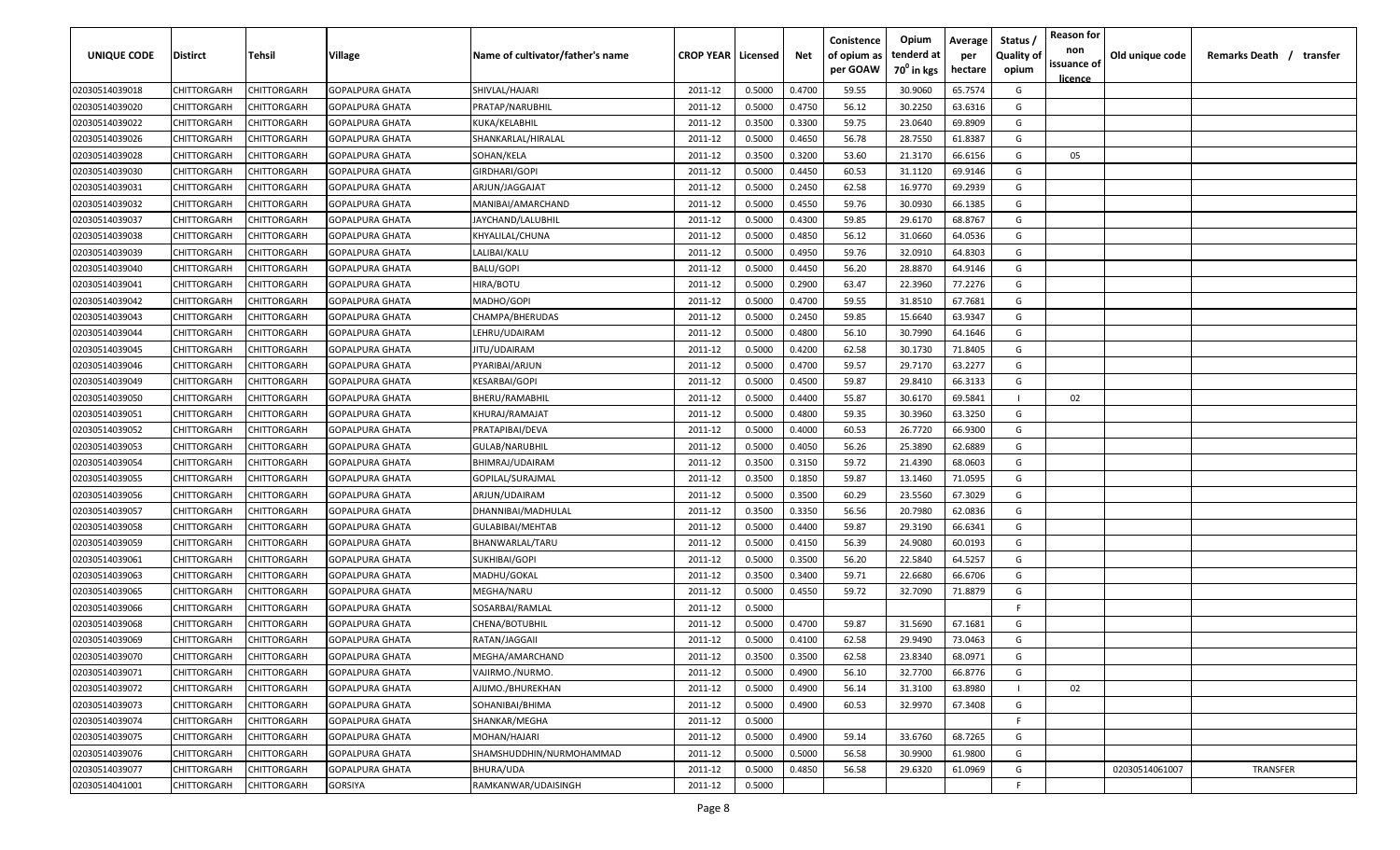| UNIQUE CODE    | Distirct           | Tehsil      | Village          | Name of cultivator/father's name | <b>CROP YEAR   Licensed</b> |        | Net    | Conistence<br>of opium as | Opium<br>tenderd at    | Average<br>per | Status /<br><b>Quality of</b> | <b>Reason for</b><br>non      | Old unique code | Remarks Death /<br>transfer |
|----------------|--------------------|-------------|------------------|----------------------------------|-----------------------------|--------|--------|---------------------------|------------------------|----------------|-------------------------------|-------------------------------|-----------------|-----------------------------|
|                |                    |             |                  |                                  |                             |        |        | per GOAW                  | 70 <sup>0</sup> in kgs | hectare        | opium                         | issuance of<br><u>licence</u> |                 |                             |
| 02030514041002 | CHITTORGARH        | CHITTORGARH | GORSIYA          | GHISULAL/JAYKISHAN               | 2011-12                     | 0.5000 | 0.3200 | 56.15                     | 21.2170                | 66.3031        | G                             |                               |                 |                             |
| 02030514041003 | CHITTORGARH        | CHITTORGARH | GORSIYA          | BHAGWAN/JAGGA                    | 2011-12                     | 0.5000 | 0.2050 | 62.07                     | 15.1180                | 73.7463        | G                             |                               |                 |                             |
| 02030514041005 | CHITTORGARH        | CHITTORGARH | GORSIYA          | DEVILAL/JAGGA                    | 2011-12                     | 0.5000 | 0.4900 | 56.15                     | 32.5110                | 66.3490        | G                             |                               |                 |                             |
| 02030514041010 | CHITTORGARH        | CHITTORGARH | GORSIYA          | JAIKISHAN/PRATHVIRAJ             | 2011-12                     | 0.3500 |        |                           |                        |                | E                             |                               |                 |                             |
| 02030514041014 | CHITTORGARH        | CHITTORGARH | GORSIYA          | RAMESHLAL/RATAN                  | 2011-12                     | 0.5000 | 0.4550 | 59.07                     | 31.2230                | 68.6220        | G                             |                               |                 |                             |
| 02030514041015 | CHITTORGARH        | CHITTORGARH | GORSIYA          | KALULAL/RAMNARAYANMATADHAPUBAI   | 2011-12                     | 0.5000 | 0.4650 | 59.07                     | 30.4460                | 65.4753        | G                             |                               |                 |                             |
| 02030514041018 | CHITTORGARH        | CHITTORGARH | GORSIYA          | KALUDAS/JANKIDAS                 | 2011-12                     | 0.5000 |        |                           |                        |                | -F.                           |                               |                 |                             |
| 02030514041019 | CHITTORGARH        | CHITTORGARH | GORSIYA          | NIYALA/RAMCHANDRA                | 2011-12                     | 0.5000 |        |                           |                        |                | -F.                           |                               |                 |                             |
| 02030514042001 | CHITTORGARH        | CHITTORGARH | <b>GUDA</b>      | DEVBAI/BHERULAL                  | 2011-12                     | 0.5000 | 0.5050 | 65.44                     | 37.7780                | 74.8079        | G                             |                               |                 |                             |
| 02030514042002 | CHITTORGARH        | CHITTORGARH | GUDA             | NOJIBAI/NANA                     | 2011-12                     | 0.5000 | 0.4950 | 56.42                     | 31.5230                | 63.6828        | G                             |                               |                 |                             |
| 02030514042007 | CHITTORGARH        | CHITTORGARH | GUDA             | NATHU/BHERA                      | 2011-12                     | 0.3500 | 0.3150 | 68.23                     | 24.6210                | 78.1619        | G                             |                               |                 |                             |
| 02030514042013 | CHITTORGARH        | CHITTORGARH | GUDA             | DHAPUBAI/KISHANA                 | 2011-12                     | 0.5000 | 0.4950 | 65.37                     | 35.8880                | 72.5010        | G                             |                               |                 |                             |
| 02030514042019 | CHITTORGARH        | CHITTORGARH | <b>GUDA</b>      | NARARYAN/GOKAL                   | 2011-12                     | 0.5000 | 0.4600 | 65.37                     | 36.5040                | 79.3565        | G                             |                               |                 |                             |
| 02030514042020 | CHITTORGARH        | CHITTORGARH | <b>GUDA</b>      | DEVILAL/NATHULAL                 | 2011-12                     | 0.3500 | 0.3300 | 62.56                     | 23.7190                | 71.8758        | G                             |                               |                 |                             |
| 02030514042024 | CHITTORGARH        | CHITTORGARH | <b>GUDA</b>      | GOURILAL/NATHU                   | 2011-12                     | 0.3500 | 0.3200 | 68.23                     | 25.1960                | 78.7375        | G                             |                               |                 |                             |
| 02030514042029 | CHITTORGARH        | CHITTORGARH | <b>GUDA</b>      | RAMESHCHANDRA/CHHAGANLAL         | 2011-12                     | 0.5000 | 0.4650 | 62.56                     | 32.8530                | 70.6516        | G                             |                               |                 |                             |
| 02030514042031 | CHITTORGARH        | CHITTORGARH | <b>GUDA</b>      | RAMKUMAR/CHHAGANLAL              | 2011-12                     | 0.3500 | 0.3250 | 59.30                     | 21.6780                | 66.7015        | G                             |                               |                 |                             |
| 02030514042035 | CHITTORGARH        | CHITTORGARH | <b>GUDA</b>      | RATAN/PRABHU                     | 2011-12                     | 0.3500 | 0.3250 | 68.23                     | 25.2350                | 77.6462        | G                             |                               |                 |                             |
| 02030514042036 | <b>CHITTORGARH</b> | CHITTORGARH | <b>GUDA</b>      | DHAKHIBAI/HEMA                   | 2011-12                     | 0.5000 | 0.4850 | 56.33                     | 31.6740                | 65.3072        | G                             |                               |                 |                             |
| 02030514042039 | CHITTORGARH        | CHITTORGARH | <b>GUDA</b>      | HEMRAJ/DOULA                     | 2011-12                     | 0.3500 | 0.3250 | 62.56                     | 25.4170                | 78.2062        | G                             |                               |                 |                             |
| 02030514042043 | CHITTORGARH        | CHITTORGARH | GUDA             | MOHAN/BHARA                      | 2011-12                     | 0.5000 | 0.2950 | 56.42                     | 19.8030                | 67.1288        | G                             |                               |                 |                             |
| 02030514042045 | CHITTORGARH        | CHITTORGARH | <b>GUDA</b>      | SHOLA/MAGANA                     | 2011-12                     | 0.5000 | 0.3900 | 56.42                     | 25.2200                | 64.6667        | G                             |                               |                 |                             |
| 02030514042046 | CHITTORGARH        | CHITTORGARH | GUDA             | RATANLAL/NANURAM                 | 2011-12                     | 0.5000 | 0.4700 | 62.80                     | 32.2520                | 68.6213        | G                             |                               |                 |                             |
| 02030514042047 | CHITTORGARH        | CHITTORGARH | <b>GUDA</b>      | PRABHU/NANDA                     | 2011-12                     | 0.3500 | 0.3300 | 59.30                     | 24.3720                | 73.8545        | G                             |                               |                 |                             |
| 02030514042049 | CHITTORGARH        | CHITTORGARH | <b>GUDA</b>      | GANESH/NARAYAN                   | 2011-12                     | 0.3500 | 0.3500 | 59.30                     | 23.8890                | 68.2543        | G                             |                               |                 |                             |
| 02030514042050 | CHITTORGARH        | CHITTORGARH | <b>GUDA</b>      | NARAYAN/SITARAM                  | 2011-12                     | 0.5000 | 0.4800 | 65.44                     | 34.5900                | 72.0625        | G                             |                               |                 |                             |
| 02030514042051 | CHITTORGARH        | CHITTORGARH | GUDA             | UDAILAL/HIRALAL                  | 2011-12                     | 0.3500 | 0.3450 | 59.30                     | 23.8050                | 69.0000        | G                             |                               |                 |                             |
| 02030514042052 | CHITTORGARH        | CHITTORGARH | GUDA             | RAICHANDRA/DHANNA                | 2011-12                     | 0.5000 | 0.4900 | 59.61                     | 32.4110                | 66.1449        | G                             |                               |                 |                             |
| 02030514042053 | CHITTORGARH        | CHITTORGARH | GUDA             | DHAKHIBAI/BHIMRAJ                | 2011-12                     | 0.3500 | 0.3050 | 62.80                     | 23.9360                | 78.4787        | G                             |                               |                 |                             |
| 02030514042055 | CHITTORGARH        | CHITTORGARH | <b>GUDA</b>      | TARACHAND/SHORAM                 | 2011-12                     | 0.5000 | 0.4300 | 62.80                     | 31.2210                | 72.6070        | G                             |                               |                 |                             |
| 02030514042056 | CHITTORGARH        | CHITTORGARH | <b>GUDA</b>      | SATYANARAYAN/SHANKARLAL          | 2011-12                     | 0.5000 | 0.3500 | 65.44                     | 26.4380                | 75.5371        | G                             |                               |                 |                             |
| 02030514042057 | CHITTORGARH        | CHITTORGARH | <b>GUDA</b>      | DHANNA/PRATAP                    | 2011-12                     | 0.5000 | 0.4900 | 59.61                     | 34.1220                | 69.6367        | G                             |                               |                 |                             |
| 02030514042058 | CHITTORGARH        | CHITTORGARH | <b>GUDA</b>      | RAMCHANDRA/CHUNA                 | 2011-12                     | 0.3500 | 0.3500 | 65.44                     | 26.5030                | 75.7229        | G                             |                               |                 |                             |
| 02030514042059 | CHITTORGARH        | CHITTORGARH | <b>GUDA</b>      | CHAGAN/DOULA                     | 2011-12                     | 0.5000 | 0.4800 | 62.80                     | 35.2040                | 73.3417        | G                             |                               |                 |                             |
| 02030514042060 | CHITTORGARH        | CHITTORGARH | <b>GUDA</b>      | NANDA/BHERA                      | 2011-12                     | 0.3500 | 0.2950 | 59.61                     | 19.9860                | 67.7492        | G                             |                               |                 |                             |
| 02030514044004 | <b>CHITTORGARH</b> | CHITTORGARH | <b>JALAMPURA</b> | VARDICHAND/HIRALAL               | 2011-12                     | 0.5000 |        |                           |                        |                | F.                            |                               |                 |                             |
| 02030514044030 | <b>CHITTORGARH</b> | CHITTORGARH | <b>JALAMPURA</b> | LALSINGH/CHATARBHUJ              | 2011-12                     | 0.3500 |        |                           |                        |                | F                             |                               |                 |                             |
| 02030514044034 | CHITTORGARH        | CHITTORGARH | <b>JALAMPURA</b> | HAJARIBAI/CHATURBHUJ             | 2011-12                     | 0.3500 | 0.3500 | 52.51                     | 19.8790                | 56.7971        | G                             | 05                            |                 |                             |
| 02030514044061 | CHITTORGARH        | CHITTORGARH | JALAMPURA        | LALSINGH/BARDICHAND              | 2011-12                     | 0.3500 |        |                           |                        |                | F.                            |                               |                 |                             |
| 02030514044090 | CHITTORGARH        | CHITTORGARH | JALAMPURA        | GORILAL/WARDICHAND               | 2011-12                     | 0.3500 |        |                           |                        |                | F.                            |                               |                 |                             |
| 02030514044092 | <b>CHITTORGARH</b> | CHITTORGARH | JALAMPURA        | RAMKANWARIBAI/TEJSINGH           | 2011-12                     | 0.5000 |        |                           |                        |                | F.                            |                               |                 |                             |
| 02030514044097 | CHITTORGARH        | CHITTORGARH | <b>JALAMPURA</b> | NARBDABAI/RAMRATAN               | 2011-12                     | 0.3500 |        |                           |                        |                | F.                            |                               |                 |                             |
| 02030514051001 | CHITTORGARH        | CHITTORGARH | KARAKHEDI        | JAGDISH/MATHU                    | 2011-12                     | 0.3500 | 0.1100 | 62.67                     | 7.9590                 | 72.3545        | G                             |                               |                 |                             |
| 02030514051002 | <b>CHITTORGARH</b> | CHITTORGARH | KARAKHEDI        | JETIBAI/BHAGAWAN                 | 2011-12                     | 0.5000 |        |                           |                        |                | F.                            |                               |                 |                             |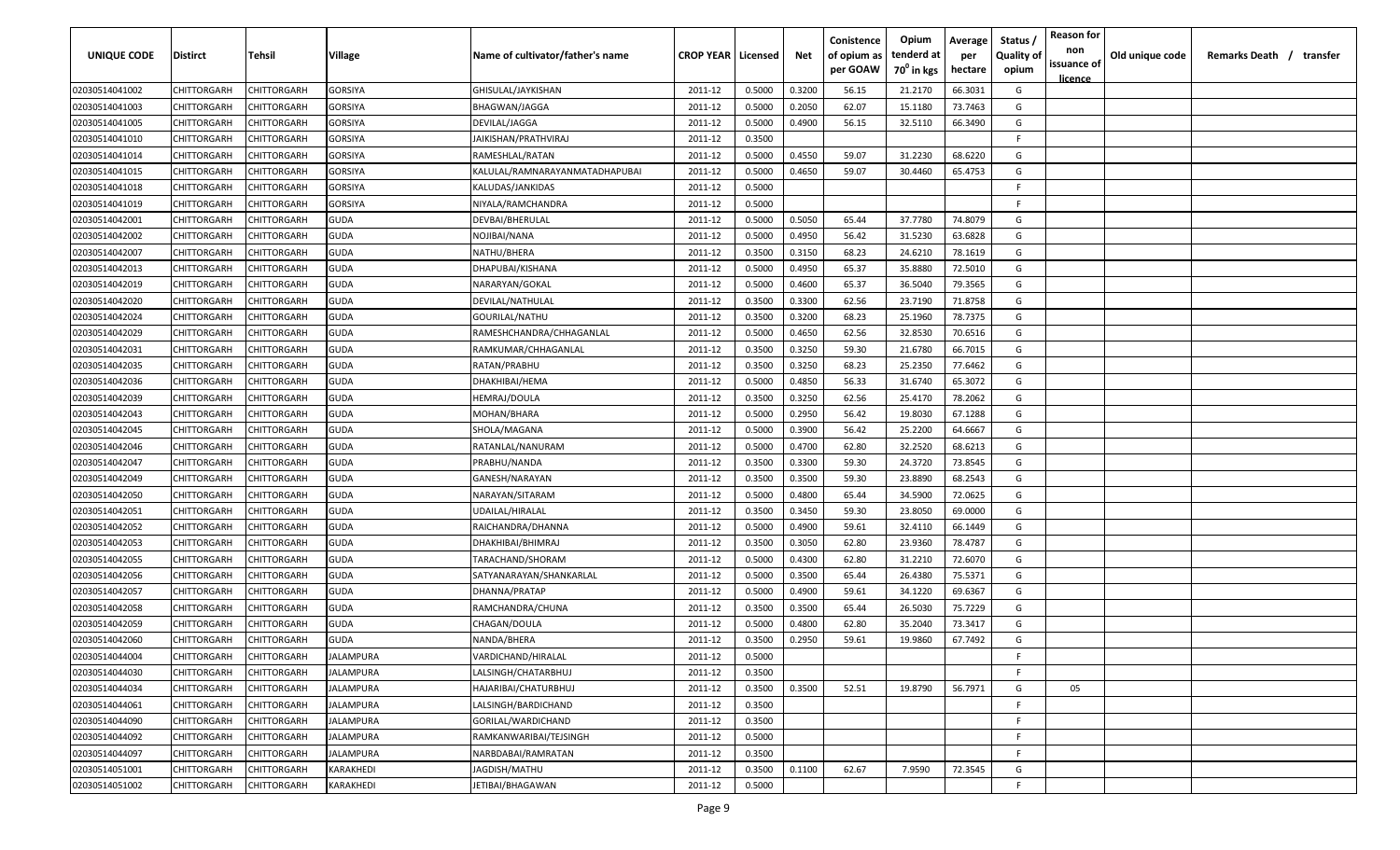| <b>UNIQUE CODE</b> | Distirct           | Tehsil      | Village   | Name of cultivator/father's name | <b>CROP YEAR   Licensed</b> |        | Net    | Conistence<br>of opium as<br>per GOAW | Opium<br>tenderd at<br>70 <sup>0</sup> in kgs | Average<br>per<br>hectare | Status /<br><b>Quality of</b><br>opium | <b>Reason for</b><br>non<br>issuance of<br><u>licence</u> | Old unique code | Remarks Death / transfer |
|--------------------|--------------------|-------------|-----------|----------------------------------|-----------------------------|--------|--------|---------------------------------------|-----------------------------------------------|---------------------------|----------------------------------------|-----------------------------------------------------------|-----------------|--------------------------|
| 02030514051006     | CHITTORGARH        | CHITTORGARH | KARAKHEDI | RAMCHANDRA/KESHARIMAL            | 2011-12                     | 0.5000 |        |                                       |                                               |                           | F.                                     |                                                           |                 |                          |
| 02030514051008     | CHITTORGARH        | CHITTORGARH | KARAKHEDI | MATHURA/MOHANTELI                | 2011-12                     | 0.3500 |        |                                       |                                               |                           | -F.                                    |                                                           |                 |                          |
| 02030514051009     | CHITTORGARH        | CHITTORGARH | KARAKHEDI | JITU/HAJARI                      | 2011-12                     | 0.5000 |        |                                       |                                               |                           | -F.                                    |                                                           |                 |                          |
| 02030514051010     | CHITTORGARH        | CHITTORGARH | KARAKHEDI | JAMNALAL/ONKAR                   | 2011-12                     | 0.3500 |        |                                       |                                               |                           | -F.                                    |                                                           |                 |                          |
| 02030514051012     | CHITTORGARH        | CHITTORGARH | KARAKHEDI | UDAIRAM/KALU                     | 2011-12                     | 0.5000 | 0.1600 | 65.65                                 | 10.7760                                       | 67.3500                   | G                                      |                                                           |                 |                          |
| 02030514051013     | CHITTORGARH        | CHITTORGARH | KARAKHEDI | RAMLAL/NOLA                      | 2011-12                     | 0.5000 |        |                                       |                                               |                           | E                                      |                                                           |                 |                          |
| 02030514051014     | CHITTORGARH        | CHITTORGARH | KARAKHEDI | MANGILAL/KALU                    | 2011-12                     | 0.5000 |        |                                       |                                               |                           | -F.                                    |                                                           |                 |                          |
| 02030514051015     | CHITTORGARH        | CHITTORGARH | KARAKHEDI | RATAN/MOHAN                      | 2011-12                     | 0.5000 |        |                                       |                                               |                           | -F.                                    |                                                           |                 |                          |
| 02030514051017     | CHITTORGARH        | CHITTORGARH | KARAKHEDI | SHAYAMLAL/BHAGAWAN               | 2011-12                     | 0.3500 |        |                                       |                                               |                           | -F.                                    |                                                           |                 |                          |
| 02030514051018     | CHITTORGARH        | CHITTORGARH | KARAKHEDI | RAMESHAWAR/KISHANA               | 2011-12                     | 0.5000 | 0.3000 | 62.67                                 | 21.9350                                       | 73.1167                   | G                                      |                                                           |                 |                          |
| 02030514051019     | CHITTORGARH        | CHITTORGARH | KARAKHEDI | NANDA/MADHU                      | 2011-12                     | 0.3500 |        |                                       |                                               |                           | -F.                                    |                                                           |                 |                          |
| 02030514051020     | CHITTORGARH        | CHITTORGARH | KARAKHEDI | BHERU/BHAGAWAN                   | 2011-12                     | 0.3500 | 0.1350 | 62.67                                 | 9.0330                                        | 66.9111                   | G                                      |                                                           |                 |                          |
| 02030514051021     | CHITTORGARH        | CHITTORGARH | KARAKHEDI | MATHARA/BHAGAWAN                 | 2011-12                     | 0.5000 | 0.1800 | 59.65                                 | 11.7080                                       | 65.0444                   | G                                      |                                                           |                 |                          |
| 02030514051022     | CHITTORGARH        | CHITTORGARH | KARAKHEDI | MOTI/NAWALA                      | 2011-12                     | 0.5000 |        |                                       |                                               |                           | F                                      |                                                           |                 |                          |
| 02030514051024     | CHITTORGARH        | CHITTORGARH | KARAKHEDI | RATAN/PRABHU                     | 2011-12                     | 0.5000 |        |                                       |                                               |                           | -F.                                    |                                                           |                 |                          |
| 02030514051025     | CHITTORGARH        | CHITTORGARH | KARAKHEDI | KESHARBAI/NANDA                  | 2011-12                     | 0.3500 |        |                                       |                                               |                           | -F.                                    |                                                           |                 | <b>NAME CHANGE</b>       |
| 02030514051026     | CHITTORGARH        | CHITTORGARH | KARAKHEDI | CHAGAN/KISHAN                    | 2011-12                     | 0.3500 | 0.2000 | 62.67                                 | 14.4860                                       | 72.4300                   | G                                      |                                                           |                 |                          |
| 02030514051028     | CHITTORGARH        | CHITTORGARH | KARAKHEDI | MADHU/LAXMAN                     | 2011-12                     | 0.3500 |        |                                       |                                               |                           | E                                      |                                                           |                 |                          |
| 02030514051029     | CHITTORGARH        | CHITTORGARH | KARAKHEDI | RATAN/CHHOGA                     | 2011-12                     | 0.5000 |        |                                       |                                               |                           | F.                                     |                                                           |                 |                          |
| 02030514051034     | CHITTORGARH        | CHITTORGARH | KARAKHEDI | KHURAJ/MOTI                      | 2011-12                     | 0.3500 | 0.1000 | 59.65                                 | 6.9790                                        | 69.7900                   | G                                      |                                                           |                 |                          |
| 02030514051038     | CHITTORGARH        | CHITTORGARH | KARAKHEDI | NANDRAM/MULCHAND                 | 2011-12                     | 0.5000 |        |                                       |                                               |                           | -F.                                    |                                                           | 02030514063019  | <b>TRANSFER</b>          |
| 02030514051042     | CHITTORGARH        | CHITTORGARH | KARAKHEDI | SATYANARAYAN/RAMLALRLAL          | 2011-12                     | 0.3500 |        |                                       |                                               |                           | -F.                                    |                                                           |                 |                          |
| 02030514052002     | CHITTORGARH        | CHITTORGARH | KASHMOR   | GANESHIBAI/LEHRU                 | 2011-12                     | 0.3500 |        |                                       |                                               |                           | -F.                                    |                                                           |                 |                          |
| 02030514052005     | CHITTORGARH        | CHITTORGARH | KASHMOR   | MANGIBAI/MOTILAL                 | 2011-12                     | 0.3500 | 0.1450 | 62.32                                 | 10.1940                                       | 70.3034                   | G                                      |                                                           |                 |                          |
| 02030514052006     | CHITTORGARH        | CHITTORGARH | KASHMOR   | SHOBHARAM/KISHANAJAT             | 2011-12                     | 0.5000 | 0.1000 | 61.89                                 | 6.8430                                        | 68.4300                   | G                                      |                                                           |                 |                          |
| 02030514052008     | CHITTORGARH        | CHITTORGARH | KASHMOR   | BHERU/PRATHA                     | 2011-12                     | 0.5000 |        |                                       |                                               |                           | -F.                                    |                                                           |                 |                          |
| 02030514052014     | CHITTORGARH        | CHITTORGARH | KASHMOR   | PYARCHAND/SAWAIRAM               | 2011-12                     | 0.3500 | 0.3400 | 63.32                                 | 23.4100                                       | 68.8529                   | G                                      |                                                           |                 |                          |
| 02030514052018     | CHITTORGARH        | CHITTORGARH | KASHMOR   | IITU/SAWAIRAM                    | 2011-12                     | 0.5000 | 0.1900 | 61.89                                 | 13.3330                                       | 70.1737                   | G                                      |                                                           |                 |                          |
| 02030514052019     | CHITTORGARH        | CHITTORGARH | KASHMOR   | KELA/HEMA                        | 2011-12                     | 0.5000 |        |                                       |                                               |                           | -F.                                    |                                                           |                 |                          |
| 02030514052020     | CHITTORGARH        | CHITTORGARH | KASHMOR   | KISHANLAL/LEHRU                  | 2011-12                     | 0.5000 |        |                                       |                                               |                           | -F.                                    |                                                           |                 |                          |
| 02030514052021     | CHITTORGARH        | CHITTORGARH | KASHMOR   | MANGIBAI/BHERULAL                | 2011-12                     | 0.5000 |        |                                       |                                               |                           | F.                                     |                                                           |                 |                          |
| 02030514052023     | CHITTORGARH        | CHITTORGARH | KASHMOR   | SHANKARLAL/BHURA                 | 2011-12                     | 0.5000 | 0.1900 | 62.32                                 | 13.3010                                       | 70.0053                   | G                                      |                                                           |                 |                          |
| 02030514052025     | CHITTORGARH        | CHITTORGARH | KASHMOR   | NANU/RUPA                        | 2011-12                     | 0.5000 |        |                                       |                                               |                           | -F.                                    |                                                           |                 |                          |
| 02030514052027     | CHITTORGARH        | CHITTORGARH | KASHMOR   | HANSIBAI/BHAGIRATH               | 2011-12                     | 0.5000 |        |                                       |                                               |                           | -F.                                    |                                                           |                 |                          |
| 02030514052032     | CHITTORGARH        | CHITTORGARH | KASHMOR   | GOVERDHANLAL/BHURALAL            | 2011-12                     | 0.5000 | 0.1500 | 61.89                                 | 9.6990                                        | 64.6600                   | G                                      |                                                           |                 |                          |
| 02030514052033     | <b>CHITTORGARH</b> | CHITTORGARH | KASHMOR   | LEHRULAL/ONAKAR                  | 2011-12                     | 0.5000 | 0.5000 | 58.32                                 | 31.4590                                       | 62.9180                   | G                                      |                                                           |                 |                          |
| 02030514052034     | CHITTORGARH        | CHITTORGARH | KASHMOR   | MODIRAM/HAJARI                   | 2011-12                     | 0.5000 | 0.1100 | 60.15                                 | 7.5700                                        | 68.8182                   | G                                      |                                                           |                 |                          |
| 02030514052035     | <b>CHITTORGARH</b> | CHITTORGARH | KASHMOR   | MOHANLAL/KHEMRAJ                 | 2011-12                     | 0.5000 |        |                                       |                                               |                           | F.                                     |                                                           |                 |                          |
| 02030514052036     | <b>CHITTORGARH</b> | CHITTORGARH | KASHMOR   | SHAMBHUSINGH/GIRDHARISINGH       | 2011-12                     | 0.5000 |        |                                       |                                               |                           | F.                                     |                                                           |                 |                          |
| 02030514052042     | CHITTORGARH        | CHITTORGARH | KASHMOR   | KALU/UDANAI                      | 2011-12                     | 0.5000 | 0.3200 | 62.32                                 | 21.4830                                       | 67.1344                   | G                                      |                                                           |                 |                          |
| 02030514052043     | CHITTORGARH        | CHITTORGARH | KASHMOR   | RATANLAL/GIRDHARI                | 2011-12                     | 0.5000 | 0.2850 | 56.14                                 | 18.4940                                       | 64.8912                   | G                                      |                                                           |                 |                          |
| 02030514052048     | CHITTORGARH        | CHITTORGARH | KASHMOR   | RAMA/MAHADEVJAT                  | 2011-12                     | 0.5000 |        |                                       |                                               |                           | F.                                     |                                                           |                 |                          |
| 02030514052049     | CHITTORGARH        | CHITTORGARH | KASHMOR   | PARASKUNWAR/GIRDHARISINGH        | 2011-12                     | 0.5000 | 0.3750 | 56.14                                 | 24.8460                                       | 66.2560                   | G                                      |                                                           |                 |                          |
| 02030514052053     | <b>CHITTORGARH</b> | CHITTORGARH | KASHMOR   | MOHANLAL/BHERULAL                | 2011-12                     | 0.5000 |        |                                       |                                               |                           | F.                                     |                                                           |                 |                          |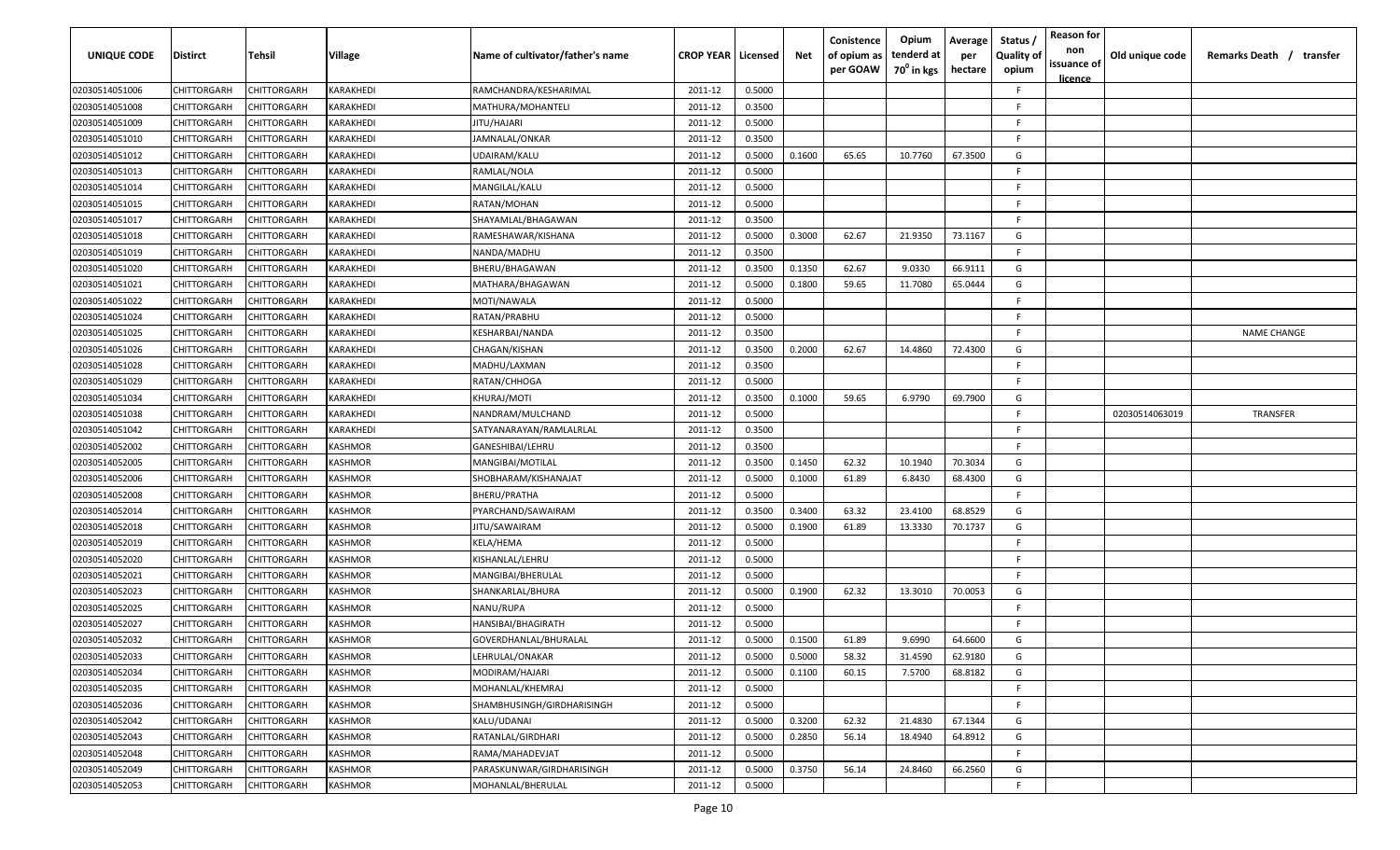| UNIQUE CODE    | Distirct           | Tehsil      | Village     | Name of cultivator/father's name | <b>CROP YEAR   Licensed</b> |        | Net    | Conistence<br>of opium as | Opium<br>tenderd at    | Average<br>per | Status /<br>Quality of | <b>Reason for</b><br>non<br>issuance of | Old unique code | Remarks Death / transfer |
|----------------|--------------------|-------------|-------------|----------------------------------|-----------------------------|--------|--------|---------------------------|------------------------|----------------|------------------------|-----------------------------------------|-----------------|--------------------------|
|                |                    |             |             |                                  |                             |        |        | per GOAW                  | 70 <sup>0</sup> in kgs | hectare        | opium                  | <b>licence</b>                          |                 |                          |
| 02030514052054 | CHITTORGARH        | CHITTORGARH | KASHMOR     | GANESHKUNAWAR/LALSINGH           | 2011-12                     | 0.5000 |        |                           |                        |                | F.                     |                                         |                 |                          |
| 02030514052057 | CHITTORGARH        | CHITTORGARH | KASHMOR     | NANDA/GOPI                       | 2011-12                     | 0.3500 |        |                           |                        |                | -F.                    |                                         |                 |                          |
| 02030514052059 | CHITTORGARH        | CHITTORGARH | KASHMOR     | SATYANARAYAN/JAGANNATH           | 2011-12                     | 0.3500 | 0.3150 | 59.38                     | 20.4950                | 65.0635        | G                      |                                         |                 |                          |
| 02030514052060 | CHITTORGARH        | CHITTORGARH | KASHMOR     | GIRDHARI/LALU                    | 2011-12                     | 0.3500 | 0.3350 | 61.89                     | 23.2710                | 69.4657        | G                      |                                         |                 |                          |
| 02030514052063 | CHITTORGARH        | CHITTORGARH | KASHMOR     | JITMAL/BHERULAL                  | 2011-12                     | 0.5000 | 0.3800 | 61.89                     | 25.3480                | 66.7053        | G                      |                                         |                 |                          |
| 02030514052065 | CHITTORGARH        | CHITTORGARH | KASHMOR     | NARAYAN/RUPA                     | 2011-12                     | 0.5000 | 0.3200 | 59.38                     | 21.1560                | 66.1125        | G                      |                                         |                 |                          |
| 02030514052066 | CHITTORGARH        | CHITTORGARH | KASHMOR     | RATANLAL/HEMRAJ                  | 2011-12                     | 0.5000 | 0.5050 | 59.38                     | 34.5340                | 68.3842        | G                      |                                         |                 |                          |
| 02030514052070 | CHITTORGARH        | CHITTORGARH | KASHMOR     | SHANKAR/RATANLAL                 | 2011-12                     | 0.5000 | 0.4750 | 56.14                     | 27.8130                | 58.5537        | G                      |                                         |                 |                          |
| 02030514052073 | CHITTORGARH        | CHITTORGARH | KASHMOR     | BALURAM/HAJARI                   | 2011-12                     | 0.5000 |        |                           |                        |                | -F.                    |                                         |                 |                          |
| 02030514052075 | CHITTORGARH        | CHITTORGARH | KASHMOR     | BHUWANISINGH/RAMSIGNH            | 2011-12                     | 0.5000 | 0.4650 | 58.32                     | 30.3180                | 65.2000        | G                      |                                         |                 |                          |
| 02030514052080 | CHITTORGARH        | CHITTORGARH | KASHMOR     | CHHOGALAL/CHATARBHUJ             | 2011-12                     | 0.5000 |        |                           |                        |                | F.                     |                                         |                 |                          |
| 02030514052081 | CHITTORGARH        | CHITTORGARH | KASHMOR     | INDARDEV/MAGANA                  | 2011-12                     | 0.3500 | 0.3200 | 58.32                     | 19.2540                | 60.1688        | G                      |                                         |                 |                          |
| 02030514052082 | CHITTORGARH        | CHITTORGARH | KASHMOR     | UDAIBAI/DALU                     | 2011-12                     | 0.3500 | 0.3350 | 65.57                     | 25.3100                | 75.5522        | G                      |                                         |                 |                          |
| 02030514052085 | CHITTORGARH        | CHITTORGARH | KASHMOR     | RUPABAI/KEWALCHAND               | 2011-12                     | 0.5000 |        |                           |                        |                | F                      |                                         |                 |                          |
| 02030514052086 | CHITTORGARH        | CHITTORGARH | KASHMOR     | CHHOGA/MEGHA                     | 2011-12                     | 0.5000 |        |                           |                        |                | -F.                    |                                         | 02030514043039  | <b>TRANSFER</b>          |
| 02030514053002 | CHITTORGARH        | CHITTORGARH | KELJHAR     | MADHOLAL/UDAILAL                 | 2011-12                     | 0.5000 | 0.4800 | 62.29                     | 35.0690                | 73.0604        | G                      |                                         |                 |                          |
| 02030514053014 | CHITTORGARH        | CHITTORGARH | KELJHAR     | KISHANA/JODHA                    | 2011-12                     | 0.3500 | 0.3450 | 60.46                     | 23.4760                | 68.0464        | G                      |                                         |                 |                          |
| 02030514053015 | CHITTORGARH        | CHITTORGARH | KELJHAR     | PARATHA/NANDA                    | 2011-12                     | 0.3500 | 0.3400 | 60.46                     | 23.4330                | 68.9206        | G                      |                                         |                 |                          |
| 02030514053017 | CHITTORGARH        | CHITTORGARH | KELJHAR     | RATANIBAI/RUPA                   | 2011-12                     | 0.3500 | 0.2250 | 62.67                     | 15.6850                | 69.7111        | G                      |                                         |                 |                          |
| 02030514053022 | CHITTORGARH        | CHITTORGARH | KELJHAR     | CHUNA/NATHU                      | 2011-12                     | 0.5000 | 0.3100 | 60.46                     | 19.6410                | 63.3581        | G                      |                                         |                 |                          |
| 02030514053031 | CHITTORGARH        | CHITTORGARH | KELJHAR     | DHAPUBAI/SOHAN                   | 2011-12                     | 0.3500 | 0.3350 | 62.29                     | 23.7150                | 70.7910        | G                      |                                         |                 |                          |
| 02030514053040 | CHITTORGARH        | CHITTORGARH | KELJHAR     | BHAGAWAN/MADHO                   | 2011-12                     | 0.3500 | 0.3350 | 60.14                     | 21.4790                | 64.1164        | G                      |                                         |                 |                          |
| 02030514053041 | CHITTORGARH        | CHITTORGARH | KELJHAR     | BADRI/HAJARI                     | 2011-12                     | 0.3500 | 0.2100 | 60.14                     | 13.8840                | 66.1143        | G                      |                                         |                 |                          |
| 02030514053043 | CHITTORGARH        | CHITTORGARH | KELJHAR     | BHAGAWATILAL/ONKAR               | 2011-12                     | 0.5000 | 0.4150 | 65.32                     | 31.5870                | 76.1133        | G                      |                                         |                 |                          |
| 02030514053048 | CHITTORGARH        | CHITTORGARH | KELJHAR     | SHOBHAGSINGH/NANDSINGH           | 2011-12                     | 0.3500 | 0.3500 | 58.61                     | 23.3270                | 66.6486        | G                      |                                         |                 |                          |
| 02030514053050 | CHITTORGARH        | CHITTORGARH | KELJHAR     | <b>BALU/ONKAR</b>                | 2011-12                     | 0.5000 | 0.2350 | 62.67                     | 16.6250                | 70.7447        | G                      |                                         |                 |                          |
| 02030514053051 | CHITTORGARH        | CHITTORGARH | KELJHAR     | GANSHYAM/BHURA                   | 2011-12                     | 0.5000 | 0.4900 | 60.14                     | 34.8470                | 71.1163        | G                      |                                         |                 |                          |
| 02030514053056 | CHITTORGARH        | CHITTORGARH | KELJHAR     | CHANKUNWAR/KISHANSINGH           | 2011-12                     | 0.3500 | 0.1500 | 60.14                     | 9.7000                 | 64.6667        | G                      |                                         |                 |                          |
| 02030514053061 | CHITTORGARH        | CHITTORGARH | KELJHAR     | NARAYAN/NARU                     | 2011-12                     | 0.3500 | 0.3350 | 62.29                     | 23.4480                | 69.9940        | G                      |                                         |                 |                          |
| 02030514053062 | CHITTORGARH        | CHITTORGARH | KELJHAR     | SAMPATLAL/HIRALAL                | 2011-12                     | 0.3500 | 0.2400 | 62.67                     | 17.3690                | 72.3708        | G                      |                                         |                 |                          |
| 02030514053064 | CHITTORGARH        | CHITTORGARH | KELJHAR     | BHERU/UDA                        | 2011-12                     | 0.3500 | 0.2500 | 60.46                     | 17.0500                | 68.2000        | G                      |                                         |                 |                          |
| 02030514058008 | CHITTORGARH        | CHITTORGARH | KHOR        | KHYALIBAI/KHEMA                  | 2011-12                     | 0.5000 |        |                           |                        |                | -F.                    |                                         |                 |                          |
| 02030514058018 | CHITTORGARH        | CHITTORGARH | <b>KHOR</b> | KHEMRAJ/SHRIRAM                  | 2011-12                     | 0.5000 |        |                           |                        |                | -F.                    |                                         |                 |                          |
| 02030514058037 | CHITTORGARH        | CHITTORGARH | <b>KHOR</b> | RAGHUNATHSINGH/DADMDCHAND        | 2011-12                     | 0.3500 |        |                           |                        |                | -F.                    |                                         |                 |                          |
| 02030514058069 | <b>CHITTORGARH</b> | CHITTORGARH | <b>KHOR</b> | GHISIBAI/NANDRAM                 | 2011-12                     | 0.3500 |        |                           |                        |                | E                      |                                         |                 | <b>NAME CHANGE</b>       |
| 02030514058082 | <b>CHITTORGARH</b> | CHITTORGARH | <b>KHOR</b> | BHERULAL/CHUNNILAL               | 2011-12                     | 0.5000 |        |                           |                        |                | -F.                    |                                         |                 |                          |
| 02030514058085 | <b>CHITTORGARH</b> | CHITTORGARH | <b>KHOR</b> | CHATARBHUJ/KALURAM               | 2011-12                     | 0.5000 |        |                           |                        |                | F                      |                                         |                 |                          |
| 02030514058088 | CHITTORGARH        | CHITTORGARH | <b>KHOR</b> | DADAMCHAND/KALURAM               | 2011-12                     | 0.5000 |        |                           |                        |                | F.                     |                                         |                 |                          |
| 02030514058089 | <b>CHITTORGARH</b> | CHITTORGARH | <b>KHOR</b> | RAMNARAYAN/RAMRATAN              | 2011-12                     | 0.5000 |        |                           |                        |                | F.                     |                                         |                 |                          |
| 02030514058098 | CHITTORGARH        | CHITTORGARH | <b>KHOR</b> | BHERU/JAGGANATH                  | 2011-12                     | 0.5000 | 0.4850 | 55.20                     | 29.0900                | 59.9794        | G                      |                                         |                 |                          |
| 02030514059001 | CHITTORGARH        | CHITTORGARH | KOTADI      | SHANTIBAI/CHAGANLAL              | 2011-12                     | 0.3500 | 0.3000 | 65.18                     | 21.9190                | 73.0633        | G                      |                                         |                 |                          |
| 02030514059003 | CHITTORGARH        | CHITTORGARH | KOTADI      | KESIBAI/UDA                      | 2011-12                     | 0.5000 | 0.3000 | 56.59                     | 19.6450                | 65.4833        | G                      |                                         |                 |                          |
| 02030514059006 | CHITTORGARH        | CHITTORGARH | KOTADI      | RAMLAL/LAKHAMA                   | 2011-12                     | 0.5000 | 0.2750 | 59.45                     | 18.8200                | 68.4364        | G                      |                                         |                 |                          |
| 02030514059007 | <b>CHITTORGARH</b> | CHITTORGARH | KOTADI      | JAGGTHNATH/GOPI                  | 2011-12                     | 0.5000 | 0.4850 | 56.59                     | 31.4160                | 64.7753        | G                      |                                         |                 |                          |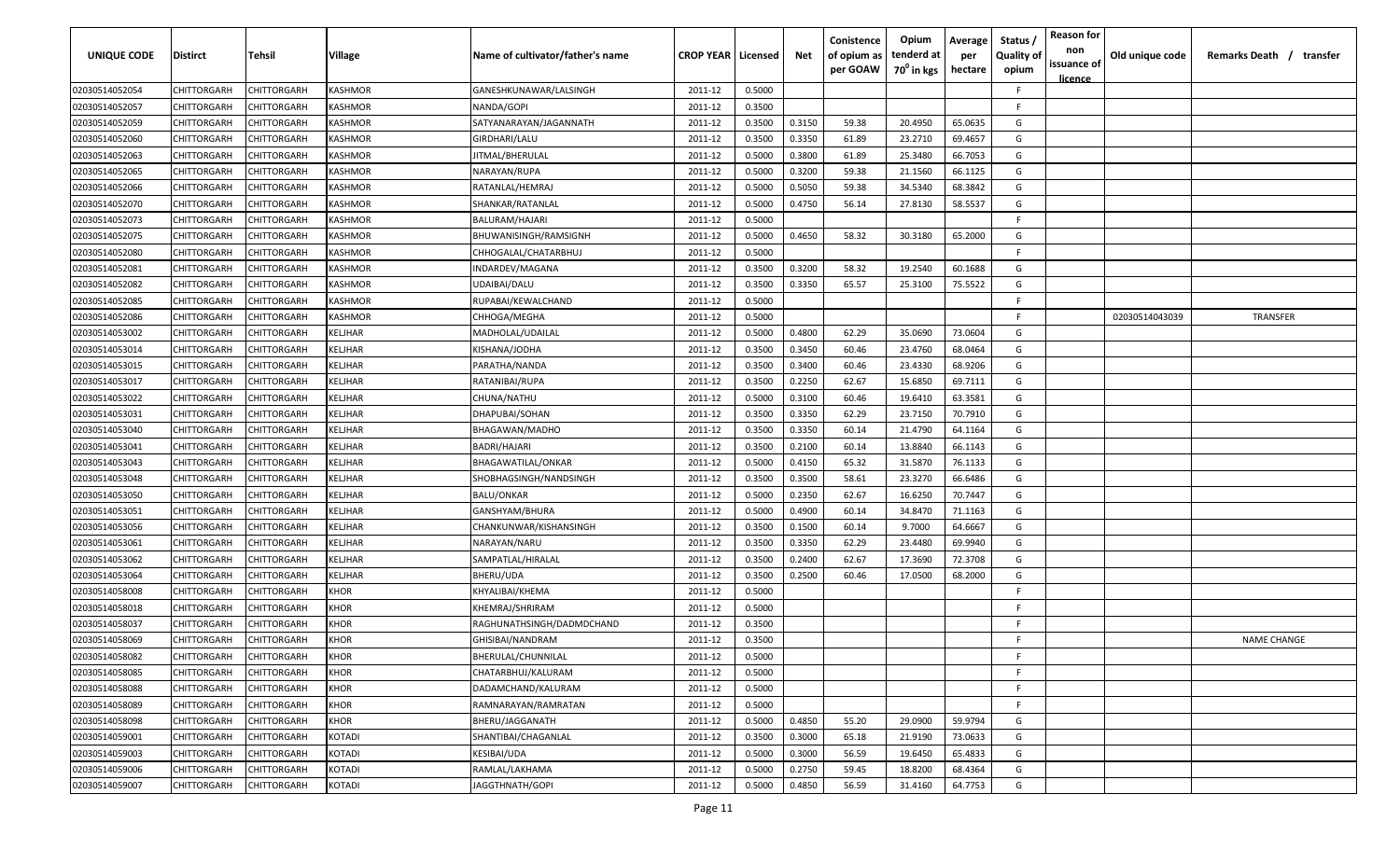| <b>UNIQUE CODE</b> | <b>Distirct</b>    | <b>Tehsil</b> | Village                 | Name of cultivator/father's name   | <b>CROP YEAR</b> | Licensed | Net    | Conistence<br>of opium as<br>per GOAW | Opium<br>tenderd at<br>70 <sup>0</sup> in kgs | Average<br>per<br>hectare | Status /<br><b>Quality of</b><br>opium | <b>Reason for</b><br>non<br>issuance of<br><u>licence</u> | Old unique code | Remarks Death /<br>transfer    |
|--------------------|--------------------|---------------|-------------------------|------------------------------------|------------------|----------|--------|---------------------------------------|-----------------------------------------------|---------------------------|----------------------------------------|-----------------------------------------------------------|-----------------|--------------------------------|
| 02030514059008     | CHITTORGARH        | CHITTORGARH   | KOTADI                  | BHERU/UDA                          | 2011-12          | 0.5000   | 0.3050 | 56.59                                 | 19.7740                                       | 64.8328                   | G                                      |                                                           |                 |                                |
| 02030514059009     | CHITTORGARH        | CHITTORGARH   | KOTADI                  | DHAPUBAI/UDAIRAM                   | 2011-12          | 0.5000   | 0.4300 | 56.58                                 | 28.0720                                       | 65.2837                   | G                                      |                                                           |                 |                                |
| 02030514059010     | CHITTORGARH        | CHITTORGARH   | KOTADI                  | NANDA/GOPI                         | 2011-12          | 0.5000   | 0.4400 | 56.59                                 | 29.2410                                       | 66.4568                   | G                                      |                                                           |                 |                                |
| 02030514059012     | CHITTORGARH        | CHITTORGARH   | KOTADI                  | GHISU/SEWA                         | 2011-12          | 0.5000   | 0.4600 | 59.56                                 | 31.1920                                       | 67.8087                   | G                                      |                                                           |                 |                                |
| 02030514059013     | CHITTORGARH        | CHITTORGARH   | KOTADI                  | KHEMRAJ/VENA                       | 2011-12          | 0.5000   | 0.2950 | 59.45                                 | 20.6630                                       | 70.0441                   | G                                      |                                                           |                 |                                |
| 02030514059014     | CHITTORGARH        | CHITTORGARH   | KOTADI                  | NARAYANDAS/MADENDAS/NANAKHAYALIDAS | 2011-12          | 0.5000   | 0.4450 | 59.45                                 | 30.4890                                       | 68.5146                   | G                                      |                                                           |                 |                                |
| 02030514071006     | CHITTORGARH        | CHITTORGARH   | <b>MISHRON KI PIPLI</b> | CHAMPALAL/MOTI                     | 2011-12          | 0.5000   |        |                                       |                                               |                           | -F                                     |                                                           |                 |                                |
| 02030514071008     | CHITTORGARH        | CHITTORGARH   | MISHRON KI PIPLI        | PYARA/MODA                         | 2011-12          | 0.5000   |        |                                       |                                               |                           | -F                                     |                                                           |                 |                                |
| 02030514071011     | CHITTORGARH        | CHITTORGARH   | MISHRON KI PIPLI        | BALU/MODA                          | 2011-12          | 0.5000   |        |                                       |                                               |                           | -F.                                    |                                                           |                 |                                |
| 02030514071014     | CHITTORGARH        | CHITTORGARH   | MISHRON KI PIPLI        | DALU/HAJARI                        | 2011-12          | 0.5000   | 0.1700 | 56.56                                 | 10.9240                                       | 64.2588                   | G                                      |                                                           |                 |                                |
| 02030514071016     | CHITTORGARH        | CHITTORGARH   | MISHRON KI PIPLI        | KESHIBAI/MANGU                     | 2011-12          | 0.5000   | 0.4900 | 53.60                                 | 6.1940                                        | 12.6408                   | $\mathbf{I}$                           | 02                                                        |                 |                                |
| 02030514071017     | CHITTORGARH        | CHITTORGARH   | MISHRON KI PIPLI        | MANGILAL/NARAYAN                   | 2011-12          | 0.5000   | 0.1950 | 62.59                                 | 13.7700                                       | 70.6154                   | G                                      |                                                           |                 |                                |
| 02030514071036     | CHITTORGARH        | CHITTORGARH   | MISHRON KI PIPLI        | HIRALAL/MANGU                      | 2011-12          | 0.3500   | 0.2850 | 62.59                                 | 19.9390                                       | 69.9614                   | G                                      |                                                           |                 |                                |
| 02030514071043     | CHITTORGARH        | CHITTORGARH   | MISHRON KI PIPLI        | PRATHU/RAMLAL                      | 2011-12          | 0.5000   | 0.1000 | 59.57                                 | 8.3230                                        | 83.2300                   | G                                      |                                                           |                 |                                |
| 02030514071046     | CHITTORGARH        | CHITTORGARH   | MISHRON KI PIPLI        | RUPLAL/CHOTULAL                    | 2011-12          | 0.5000   |        |                                       |                                               |                           | -F.                                    |                                                           |                 |                                |
| 02030514071047     | CHITTORGARH        | CHITTORGARH   | MISHRON KI PIPLI        | MANGILAL/UDAILAL                   | 2011-12          | 0.5000   |        |                                       |                                               |                           | -F.                                    |                                                           |                 |                                |
| 02030514071048     | CHITTORGARH        | CHITTORGARH   | MISHRON KI PIPLI        | RAHIMBAKSHA/KALUKHA                | 2011-12          | 0.5000   | 0.4150 | 56.56                                 | 23.7790                                       | 57.2988                   | G                                      |                                                           |                 |                                |
| 02030514071049     | CHITTORGARH        | CHITTORGARH   | MISHRON KI PIPLI        | RATANLAL/BHAVANA                   | 2011-12          | 0.5000   |        |                                       |                                               |                           | F.                                     |                                                           |                 | TRANSFER/ NIMBAHERA GORA JI KA |
| 02030514078002     | CHITTORGARH        | CHITTORGARH   | NETAWAL MAHARAJ         | <b>BHERU/KISHANA</b>               | 2011-12          | 0.5000   | 0.2250 | 59.43                                 | 14.1270                                       | 62.7867                   | G                                      |                                                           |                 |                                |
| 02030514078010     | CHITTORGARH        | CHITTORGARH   | NETAWAL MAHARAJ         | PRABHULAL/ONKAR                    | 2011-12          | 0.5000   |        |                                       |                                               |                           | F                                      |                                                           |                 |                                |
| 02030514078011     | CHITTORGARH        | CHITTORGARH   | NETAWAL MAHARAJ         | MITTHULAL/BALU                     | 2011-12          | 0.5000   |        |                                       |                                               |                           | -F.                                    |                                                           | 02030514123045  | TRANSFER                       |
| 02030514078012     | CHITTORGARH        | CHITTORGARH   | NETAWAL MAHARAJ         | PYARIBAI/JADHRAJ                   | 2011-12          | 0.3500   |        |                                       |                                               |                           | F.                                     |                                                           |                 |                                |
| 02030514078014     | CHITTORGARH        | CHITTORGARH   | NETAWAL MAHARAJ         | PIRUKHAN/KHAJUKHAN                 | 2011-12          | 0.5000   |        |                                       |                                               |                           | -F.                                    |                                                           |                 |                                |
| 02030514078028     | CHITTORGARH        | CHITTORGARH   | NETAWAL MAHARAJ         | GOPI/BALU                          | 2011-12          | 0.5000   |        |                                       |                                               |                           | F.                                     |                                                           |                 |                                |
| 02030514078029     | CHITTORGARH        | CHITTORGARH   | NETAWAL MAHARAJ         | BAGDIRAM/BHOLARAM                  | 2011-12          | 0.5000   |        |                                       |                                               |                           | -F.                                    |                                                           |                 |                                |
| 02030514078030     | CHITTORGARH        | CHITTORGARH   | NETAWAL MAHARAJ         | RADHIBAI/BHAGAWAN                  | 2011-12          | 0.3500   |        |                                       |                                               |                           | F                                      |                                                           |                 |                                |
| 02030514078031     | CHITTORGARH        | CHITTORGARH   | NETAWAL MAHARAJ         | KALU/PARTHA                        | 2011-12          | 0.3500   | 0.3150 | 56.18                                 | 18.8760                                       | 59.9238                   | G                                      |                                                           |                 |                                |
| 02030514080002     | CHITTORGARH        | CHITTORGARH   | ODUND                   | HIRAGIRI/SURAJGIRI                 | 2011-12          | 0.3500   | 0.3450 | 71.50                                 | 25.0150                                       | 72.5072                   | G                                      |                                                           |                 |                                |
| 02030514080005     | CHITTORGARH        | CHITTORGARH   | ODUND                   | HAJARI/BHUWANAGUJAR                | 2011-12          | 0.5000   |        |                                       |                                               |                           | -F.                                    |                                                           |                 |                                |
| 02030514080010     | CHITTORGARH        | CHITTORGARH   | ODUND                   | LEHRU/DOLA                         | 2011-12          | 0.5000   | 0.1400 | 62.40                                 | 9.2000                                        | 65.7143                   | G                                      |                                                           |                 |                                |
| 02030514080012     | CHITTORGARH        | CHITTORGARH   | ODUND                   | DEVILAL/BHERU                      | 2011-12          | 0.5000   | 0.1700 | 66.09                                 | 10.8310                                       | 63.7118                   | G                                      |                                                           |                 |                                |
| 02030514080013     | CHITTORGARH        | CHITTORGARH   | ODUND                   | HAJARILAL/CHUNNAILAL               | 2011-12          | 0.5000   |        |                                       |                                               |                           | -F.                                    |                                                           |                 |                                |
| 02030514080015     | CHITTORGARH        | CHITTORGARH   | ODUND                   | SHIVANATH/CHAINRAM                 | 2011-12          | 0.5000   |        |                                       |                                               |                           | -F.                                    |                                                           |                 |                                |
| 02030514080017     | <b>CHITTORGARH</b> | CHITTORGARH   | ODUND                   | BHAGAWANLAL/SURAJMAL               | 2011-12          | 0.3500   | 0.0350 | 65.67                                 | 2.5610                                        | 73.1714                   | G                                      |                                                           |                 |                                |
| 02030514080020     | CHITTORGARH        | CHITTORGARH   | ODUND                   | RATANLAL/BHERUGUJAR                | 2011-12          | 0.5000   | 0.1500 | 64.09                                 | 9.9250                                        | 66.1667                   | G                                      |                                                           |                 |                                |
| 02030514080023     | CHITTORGARH        | CHITTORGARH   | ODUND                   | HAJARI/DOLA                        | 2011-12          | 0.5000   |        |                                       |                                               |                           | F.                                     |                                                           |                 |                                |
| 02030514080027     | CHITTORGARH        | CHITTORGARH   | ODUND                   | JANIBAI/SHANKARLAL                 | 2011-12          | 0.5000   | 0.0950 | 71.50                                 | 6.7410                                        | 70.9579                   | G                                      |                                                           |                 |                                |
| 02030514080034     | <b>CHITTORGARH</b> | CHITTORGARH   | <b>ODUND</b>            | GORDHANLAL/RAMLAL                  | 2011-12          | 0.5000   | 0.4950 | 64.09                                 | 32.2370                                       | 65.1253                   | G                                      |                                                           |                 |                                |
| 02030514080040     | <b>CHITTORGARH</b> | CHITTORGARH   | <b>ODUND</b>            | <b>BDAMIBAI/PARTHU</b>             | 2011-12          | 0.5000   |        |                                       |                                               |                           | F                                      |                                                           |                 |                                |
| 02030514080041     | CHITTORGARH        | CHITTORGARH   | ODUND                   | RATANLAL/KAJODIMAL                 | 2011-12          | 0.5000   |        |                                       |                                               |                           | F.                                     |                                                           |                 |                                |
| 02030514080046     | CHITTORGARH        | CHITTORGARH   | ODUND                   | KISHANLAL/RAGUNATH                 | 2011-12          | 0.5000   | 0.5000 | 62.40                                 | 31.6900                                       | 63.3800                   | G                                      |                                                           |                 |                                |
| 02030514080047     | CHITTORGARH        | CHITTORGARH   | <b>ODUND</b>            | UDAIRAM/GAHARIRAM                  | 2011-12          | 0.3500   | 0.0350 | 64.09                                 | 2.6370                                        | 75.3429                   | G                                      |                                                           |                 |                                |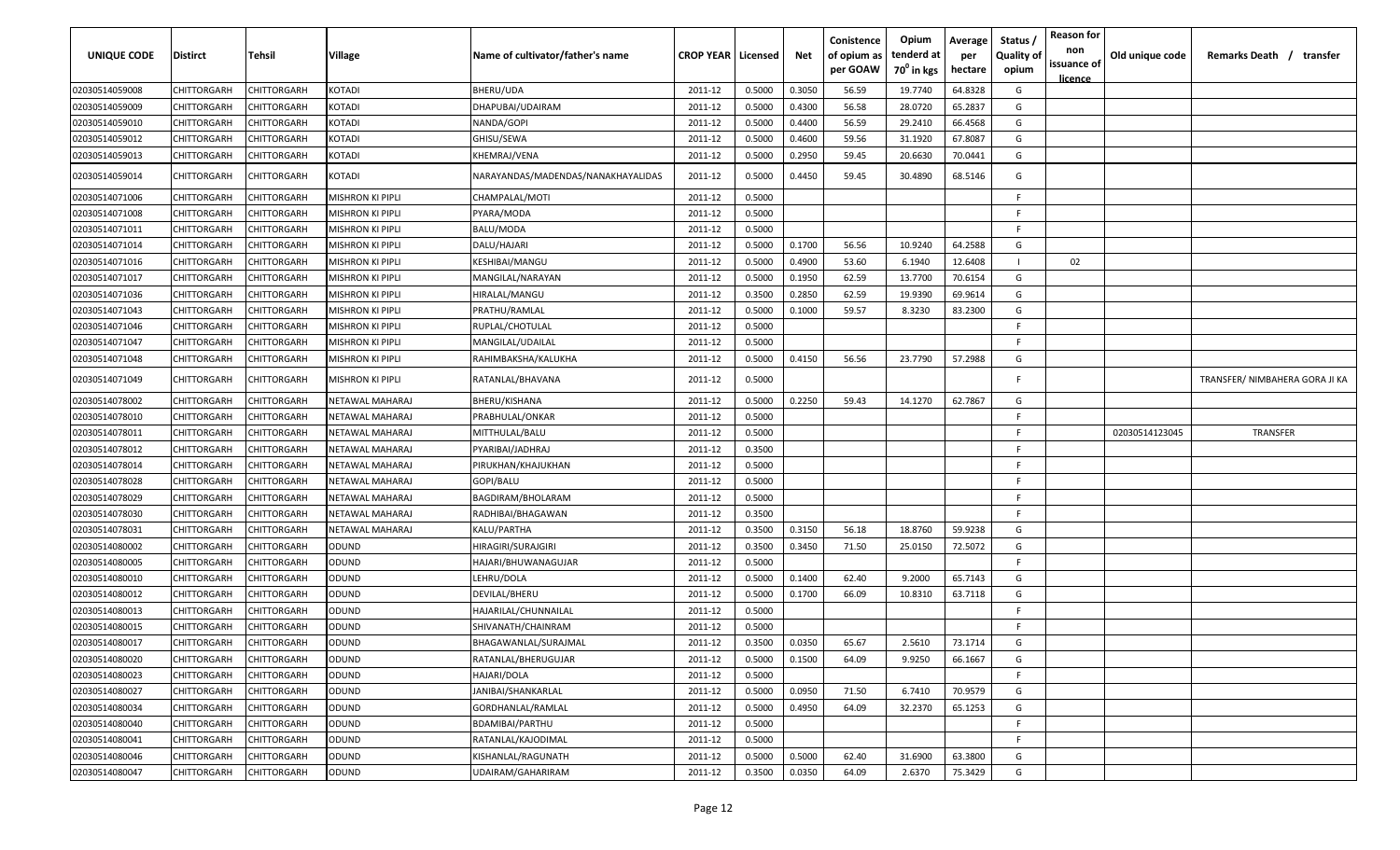| <u>licence</u><br>CHITTORGARH<br>CHITTORGARH<br>ODUND<br><b>BADRILAL/GOPILAL</b><br>0.5000<br>0.3950<br>68.78<br>28.5440<br>72.2633<br>G<br>02030514080049<br>2011-12<br>F.<br>02030514080052<br>CHITTORGARH<br>CHITTORGARH<br>ODUND<br>KAILASHGIR/HAJARIGIR<br>2011-12<br>0.5000<br>02030514080053<br>CHITTORGARH<br>CHITTORGARH<br>ODUND<br>2011-12<br>0.5000<br>-F.<br>KESHAWNATH/NANDA<br>02030514080056<br>CHITTORGARH<br>CHITTORGARH<br>ODUND<br>BADRILAL/NANURAM<br>2011-12<br>0.5000<br>0.1000<br>59.67<br>5.8390<br>58.3900<br>G<br>CHITTORGARH<br>ODUND<br>2011-12<br>0.5000<br>0.4850<br>65.67<br>33.4450<br>G<br>02030514080059<br>CHITTORGARH<br>MANGILAL/MOHANLAL<br>68.9588<br>ODUND<br>02030514080061<br>CHITTORGARH<br>CHITTORGARH<br>CHITAR/POKHER<br>2011-12<br>0.3500<br>0.0200<br>68.78<br>1.6900<br>84.5000<br>G<br>02030514080062<br>CHITTORGARH<br>CHITTORGARH<br>ODUND<br>RUPA/BHERU<br>2011-12<br>0.5000<br>-F<br>CHITTORGARH<br>ODUND<br>2011-12<br>0.3500<br>-F.<br>02030514080063<br>CHITTORGARH<br>MOTILAL/SAVAIRAM<br>F.<br>2011-12<br>0.5000<br>02030514080079<br>CHITTORGARH<br>CHITTORGARH<br>ODUND<br>GOPILAL/RODA<br>CHITTORGARH<br>CHITTORGARH<br>2011-12<br>-F.<br>02030514080086<br>ODUND<br>OMPRAKASH/MOTILAL<br>0.3500<br>CHITTORGARH<br>CHITTORGARH<br>ODUND<br>2011-12<br>0.5000<br>-F.<br>02030514080087<br>GANESH/LAKHMA<br>CHITTORGARH<br>CHITTORGARH<br>ODUND<br>2011-12<br>0.3500<br>0.3300<br>62.40<br>21.6880<br>65.7212<br>G<br>02030514080090<br>NATHU/HAJARIJ<br>2011-12<br>0.5000<br>F.<br>02030514080093<br>CHITTORGARH<br>CHITTORGARH<br>ODUND<br>NARAYANIBAI/GOKAL<br>ODUND<br>0.5000<br>02030514080094<br>CHITTORGARH<br>CHITTORGARH<br>SHANKAR/GOKAL<br>2011-12<br>-F.<br>ODUND<br>0.5000<br>02030514080097<br>CHITTORGARH<br>CHITTORGARH<br>PARTHU/RAMA<br>2011-12<br>-F.<br>CHITTORGARH<br>CHITTORGARH<br>ODUND<br>DAYARAM/LALU<br>2011-12<br>0.5000<br>0.3400<br>56.48<br>20.5430<br>60.4206<br>G<br>02030514080101<br>CHITTORGARH<br>CHITTORGARH<br>ODUND<br>2011-12<br>0.5000<br>-F.<br>02030514080102<br>SHANTILAL/NEMICHAND<br>ODUND<br>-F.<br>02030514080104<br>CHITTORGARH<br>CHITTORGARH<br>SOSERBAI/NEMICHAND<br>2011-12<br>0.5000<br>02030514080110<br>CHITTORGARH<br>CHITTORGARH<br>ODUND<br>2011-12<br>0.5000<br>-F.<br>SURAJBAI/AMARCHAND<br>02030514080111<br>CHITTORGARH<br>CHITTORGARH<br>ODUND<br>LEHRU/BHUWANA<br>2011-12<br>0.5000<br>0.4950<br>62.37<br>32.7980<br>66.2586<br>G<br>02030514080113<br>CHITTORGARH<br>CHITTORGARH<br>ODUND<br>KISHANLAL/MOTIRAM<br>2011-12<br>0.5000<br>-F<br>02030514080115<br>CHITTORGARH<br>CHITTORGARH<br>ODUND<br>DEVILAL/KHEMRAJ<br>2011-12<br>0.5000<br>-F.<br>02030514080118<br>ODUND<br>CHITTORGARH<br>CHITTORGARH<br>MOTI/HEMRAJ<br>2011-12<br>0.5000<br>-F.<br>02030514080119<br>CHITTORGARH<br>CHITTORGARH<br>ODUND<br>PRABHUDI/AMBALAL<br>2011-12<br>0.5000<br>-F<br>G<br>02030514080121<br>CHITTORGARH<br>CHITTORGARH<br>ODUND<br>2011-12<br>0.5000<br>0.4900<br>65.61<br>32.9550<br>67.2551<br>PARTHU/BHERA<br>67.83<br>G<br>02030514080122<br>CHITTORGARH<br>ODUND<br>2011-12<br>0.5000<br>0.5000<br>35.3880<br>70.7760<br>02030514032060<br>TRANSFER<br>CHITTORGARH<br>NANDA/KHEMA<br>65.74<br>75.5957<br>02030514083001<br>CHITTORGARH<br><b>CHITTORGARH</b><br>PAL<br>2011-12<br>0.5000<br>0.4650<br>35.1520<br>SHANKAR/RAMSUKH<br>02<br>-1<br>68.70<br>82.7835<br>02030514083002<br>CHITTORGARH<br>CHITTORGARH<br>PAL<br>2011-12<br>0.5000<br>0.4850<br>40.1500<br>G<br>GULAB/RAMSUKH<br>62.47<br>02030514083003<br>CHITTORGARH<br>CHITTORGARH<br>PAL<br>2011-12<br>0.5000<br>0.4750<br>30.8600<br>64.9684<br>G<br>GIDHARI/JAGGANNATH<br>PAL<br>0.5000<br>0.4900<br>68.21<br>36.2880<br>74.0571<br>G<br>02030514083014<br>CHITTORGARH<br>CHITTORGARH<br>2011-12<br>BHERU/HEMA<br>PAL<br>0.5000<br>0.2500<br>65.51<br>18.8580<br>75.4320<br>02030514083015<br>CHITTORGARH<br>CHITTORGARH<br>2011-12<br>G<br>NANDLAL/MOHAN<br>PAL<br>0.5000<br>0.4800<br>32.0650<br>66.8021<br>02030514083017<br>CHITTORGARH<br>CHITTORGARH<br>CHANDIBAI/BHUVANA<br>2011-12<br>62.47<br>G<br>02030514083018<br>CHITTORGARH<br>CHITTORGARH<br>PAL<br>GIRDHARI/JODHA<br>2011-12<br>0.5000<br>0.4700<br>62.52<br>33.2700<br>70.7872<br>G<br>PAL<br>62.52<br>G<br>02030514083021<br>CHITTORGARH<br>2011-12<br>0.5000<br>0.1900<br>14.0670<br>74.0368<br>CHITTORGARH<br>DEVI/GHISA<br>62.52<br>71.5277<br>02030514083022<br>CHITTORGARH<br>CHITTORGARH<br>PAL<br>2011-12<br>0.5000<br>0.4700<br>33.6180<br>G<br>MOHAN/BHUWANA<br>PAL<br>0.5000<br>0.4650<br>65.37<br>32.7780<br>70.4903<br>02030514083027<br><b>CHITTORGARH</b><br><b>CHITTORGARH</b><br>SHANKAR/MADHAVLAL<br>2011-12<br>G<br>PAL<br>65.68<br>G<br>02030514083028<br><b>CHITTORGARH</b><br><b>CHITTORGARH</b><br>DALU/HEERA<br>2011-12<br>0.5000<br>0.2700<br>19.0570<br>70.5815<br>68.70<br>G<br>CHITTORGARH<br><b>CHITTORGARH</b><br>PAL<br>0.5000<br>0.4300<br>32.3480<br>75.2279<br>02030514083033<br>KAMLABAI/DALU<br>2011-12<br>02030514083034<br>PAL<br>0.5000<br>0.3950<br>59.82<br>26.2010<br>66.3316<br>G<br>CHITTORGARH<br>CHITTORGARH<br>SUDIBAI/PEMA<br>2011-12<br>02030514083035<br>CHITTORGARH<br>CHITTORGARH<br>PAL<br>RATAN/GIRDHARI<br>0.5000<br>0.4700<br>65.51<br>37.2850<br>79.3298<br>G<br>2011-12<br>PAL<br>0.4800<br>59.0188<br>G<br>02030514083037<br><b>CHITTORGARH</b><br>CHITTORGARH<br>NARAYAN/AMRA<br>2011-12<br>0.5000<br>56.32<br>28.3290<br>G<br>PAL<br>02030514083039<br>CHITTORGARH<br>2011-12<br>0.5000<br>0.3450<br>59.82<br>23.1250<br>67.0290<br>CHITTORGARH<br>ONKAR/CHHOGA<br>G<br>PAL<br>0.4750<br>53.66<br>25.6570<br>54.0147<br>04<br>02030514083041<br>CHITTORGARH<br>CHITTORGARH<br>PRATAPIBAI/CHOGA<br>2011-12<br>0.5000<br>PAL<br>0.4900<br>33.7380<br>68.8531<br>G<br>02030514083043<br>CHITTORGARH<br>CHITTORGARH<br>KISHAN/BALU<br>2011-12<br>0.5000<br>65.24 | <b>UNIQUE CODE</b> | <b>Distirct</b> | <b>Tehsil</b> | Village | Name of cultivator/father's name | <b>CROP YEAR</b> | Licensed | Net | Conistence<br>of opium as<br>per GOAW | Opium<br>tenderd at<br>$70^0$ in kgs | Average<br>per | Status /<br><b>Quality of</b> | <b>Reason for</b><br>non<br>issuance of | Old unique code | Remarks Death /<br>transfer |
|----------------------------------------------------------------------------------------------------------------------------------------------------------------------------------------------------------------------------------------------------------------------------------------------------------------------------------------------------------------------------------------------------------------------------------------------------------------------------------------------------------------------------------------------------------------------------------------------------------------------------------------------------------------------------------------------------------------------------------------------------------------------------------------------------------------------------------------------------------------------------------------------------------------------------------------------------------------------------------------------------------------------------------------------------------------------------------------------------------------------------------------------------------------------------------------------------------------------------------------------------------------------------------------------------------------------------------------------------------------------------------------------------------------------------------------------------------------------------------------------------------------------------------------------------------------------------------------------------------------------------------------------------------------------------------------------------------------------------------------------------------------------------------------------------------------------------------------------------------------------------------------------------------------------------------------------------------------------------------------------------------------------------------------------------------------------------------------------------------------------------------------------------------------------------------------------------------------------------------------------------------------------------------------------------------------------------------------------------------------------------------------------------------------------------------------------------------------------------------------------------------------------------------------------------------------------------------------------------------------------------------------------------------------------------------------------------------------------------------------------------------------------------------------------------------------------------------------------------------------------------------------------------------------------------------------------------------------------------------------------------------------------------------------------------------------------------------------------------------------------------------------------------------------------------------------------------------------------------------------------------------------------------------------------------------------------------------------------------------------------------------------------------------------------------------------------------------------------------------------------------------------------------------------------------------------------------------------------------------------------------------------------------------------------------------------------------------------------------------------------------------------------------------------------------------------------------------------------------------------------------------------------------------------------------------------------------------------------------------------------------------------------------------------------------------------------------------------------------------------------------------------------------------------------------------------------------------------------------------------------------------------------------------------------------------------------------------------------------------------------------------------------------------------------------------------------------------------------------------------------------------------------------------------------------------------------------------------------------------------------------------------------------------------------------------------------------------------------------------------------------------------------------------------------------------------------------------------------------------------------------------------------------------------------------------------------------------------------------------------------------------------------------------------------------------------------------------------------------------------------------------------------------------------------------------------------------------------------------------------------------------------------------------------------------------------------------------------------------------------------------------------------------------------------------------------------------------------------------------------------------------------------------------------------------------------------------------------------------------------------------------------------------------------------------------------------------------------------------------------------------------------------------------------------------------------------------------------------------------------------------------------------|--------------------|-----------------|---------------|---------|----------------------------------|------------------|----------|-----|---------------------------------------|--------------------------------------|----------------|-------------------------------|-----------------------------------------|-----------------|-----------------------------|
|                                                                                                                                                                                                                                                                                                                                                                                                                                                                                                                                                                                                                                                                                                                                                                                                                                                                                                                                                                                                                                                                                                                                                                                                                                                                                                                                                                                                                                                                                                                                                                                                                                                                                                                                                                                                                                                                                                                                                                                                                                                                                                                                                                                                                                                                                                                                                                                                                                                                                                                                                                                                                                                                                                                                                                                                                                                                                                                                                                                                                                                                                                                                                                                                                                                                                                                                                                                                                                                                                                                                                                                                                                                                                                                                                                                                                                                                                                                                                                                                                                                                                                                                                                                                                                                                                                                                                                                                                                                                                                                                                                                                                                                                                                                                                                                                                                                                                                                                                                                                                                                                                                                                                                                                                                                                                                                                                                                                                                                                                                                                                                                                                                                                                                                                                                                                                                                                                              |                    |                 |               |         |                                  |                  |          |     |                                       |                                      | hectare        | opium                         |                                         |                 |                             |
|                                                                                                                                                                                                                                                                                                                                                                                                                                                                                                                                                                                                                                                                                                                                                                                                                                                                                                                                                                                                                                                                                                                                                                                                                                                                                                                                                                                                                                                                                                                                                                                                                                                                                                                                                                                                                                                                                                                                                                                                                                                                                                                                                                                                                                                                                                                                                                                                                                                                                                                                                                                                                                                                                                                                                                                                                                                                                                                                                                                                                                                                                                                                                                                                                                                                                                                                                                                                                                                                                                                                                                                                                                                                                                                                                                                                                                                                                                                                                                                                                                                                                                                                                                                                                                                                                                                                                                                                                                                                                                                                                                                                                                                                                                                                                                                                                                                                                                                                                                                                                                                                                                                                                                                                                                                                                                                                                                                                                                                                                                                                                                                                                                                                                                                                                                                                                                                                                              |                    |                 |               |         |                                  |                  |          |     |                                       |                                      |                |                               |                                         |                 |                             |
|                                                                                                                                                                                                                                                                                                                                                                                                                                                                                                                                                                                                                                                                                                                                                                                                                                                                                                                                                                                                                                                                                                                                                                                                                                                                                                                                                                                                                                                                                                                                                                                                                                                                                                                                                                                                                                                                                                                                                                                                                                                                                                                                                                                                                                                                                                                                                                                                                                                                                                                                                                                                                                                                                                                                                                                                                                                                                                                                                                                                                                                                                                                                                                                                                                                                                                                                                                                                                                                                                                                                                                                                                                                                                                                                                                                                                                                                                                                                                                                                                                                                                                                                                                                                                                                                                                                                                                                                                                                                                                                                                                                                                                                                                                                                                                                                                                                                                                                                                                                                                                                                                                                                                                                                                                                                                                                                                                                                                                                                                                                                                                                                                                                                                                                                                                                                                                                                                              |                    |                 |               |         |                                  |                  |          |     |                                       |                                      |                |                               |                                         |                 |                             |
|                                                                                                                                                                                                                                                                                                                                                                                                                                                                                                                                                                                                                                                                                                                                                                                                                                                                                                                                                                                                                                                                                                                                                                                                                                                                                                                                                                                                                                                                                                                                                                                                                                                                                                                                                                                                                                                                                                                                                                                                                                                                                                                                                                                                                                                                                                                                                                                                                                                                                                                                                                                                                                                                                                                                                                                                                                                                                                                                                                                                                                                                                                                                                                                                                                                                                                                                                                                                                                                                                                                                                                                                                                                                                                                                                                                                                                                                                                                                                                                                                                                                                                                                                                                                                                                                                                                                                                                                                                                                                                                                                                                                                                                                                                                                                                                                                                                                                                                                                                                                                                                                                                                                                                                                                                                                                                                                                                                                                                                                                                                                                                                                                                                                                                                                                                                                                                                                                              |                    |                 |               |         |                                  |                  |          |     |                                       |                                      |                |                               |                                         |                 |                             |
|                                                                                                                                                                                                                                                                                                                                                                                                                                                                                                                                                                                                                                                                                                                                                                                                                                                                                                                                                                                                                                                                                                                                                                                                                                                                                                                                                                                                                                                                                                                                                                                                                                                                                                                                                                                                                                                                                                                                                                                                                                                                                                                                                                                                                                                                                                                                                                                                                                                                                                                                                                                                                                                                                                                                                                                                                                                                                                                                                                                                                                                                                                                                                                                                                                                                                                                                                                                                                                                                                                                                                                                                                                                                                                                                                                                                                                                                                                                                                                                                                                                                                                                                                                                                                                                                                                                                                                                                                                                                                                                                                                                                                                                                                                                                                                                                                                                                                                                                                                                                                                                                                                                                                                                                                                                                                                                                                                                                                                                                                                                                                                                                                                                                                                                                                                                                                                                                                              |                    |                 |               |         |                                  |                  |          |     |                                       |                                      |                |                               |                                         |                 |                             |
|                                                                                                                                                                                                                                                                                                                                                                                                                                                                                                                                                                                                                                                                                                                                                                                                                                                                                                                                                                                                                                                                                                                                                                                                                                                                                                                                                                                                                                                                                                                                                                                                                                                                                                                                                                                                                                                                                                                                                                                                                                                                                                                                                                                                                                                                                                                                                                                                                                                                                                                                                                                                                                                                                                                                                                                                                                                                                                                                                                                                                                                                                                                                                                                                                                                                                                                                                                                                                                                                                                                                                                                                                                                                                                                                                                                                                                                                                                                                                                                                                                                                                                                                                                                                                                                                                                                                                                                                                                                                                                                                                                                                                                                                                                                                                                                                                                                                                                                                                                                                                                                                                                                                                                                                                                                                                                                                                                                                                                                                                                                                                                                                                                                                                                                                                                                                                                                                                              |                    |                 |               |         |                                  |                  |          |     |                                       |                                      |                |                               |                                         |                 |                             |
|                                                                                                                                                                                                                                                                                                                                                                                                                                                                                                                                                                                                                                                                                                                                                                                                                                                                                                                                                                                                                                                                                                                                                                                                                                                                                                                                                                                                                                                                                                                                                                                                                                                                                                                                                                                                                                                                                                                                                                                                                                                                                                                                                                                                                                                                                                                                                                                                                                                                                                                                                                                                                                                                                                                                                                                                                                                                                                                                                                                                                                                                                                                                                                                                                                                                                                                                                                                                                                                                                                                                                                                                                                                                                                                                                                                                                                                                                                                                                                                                                                                                                                                                                                                                                                                                                                                                                                                                                                                                                                                                                                                                                                                                                                                                                                                                                                                                                                                                                                                                                                                                                                                                                                                                                                                                                                                                                                                                                                                                                                                                                                                                                                                                                                                                                                                                                                                                                              |                    |                 |               |         |                                  |                  |          |     |                                       |                                      |                |                               |                                         |                 |                             |
|                                                                                                                                                                                                                                                                                                                                                                                                                                                                                                                                                                                                                                                                                                                                                                                                                                                                                                                                                                                                                                                                                                                                                                                                                                                                                                                                                                                                                                                                                                                                                                                                                                                                                                                                                                                                                                                                                                                                                                                                                                                                                                                                                                                                                                                                                                                                                                                                                                                                                                                                                                                                                                                                                                                                                                                                                                                                                                                                                                                                                                                                                                                                                                                                                                                                                                                                                                                                                                                                                                                                                                                                                                                                                                                                                                                                                                                                                                                                                                                                                                                                                                                                                                                                                                                                                                                                                                                                                                                                                                                                                                                                                                                                                                                                                                                                                                                                                                                                                                                                                                                                                                                                                                                                                                                                                                                                                                                                                                                                                                                                                                                                                                                                                                                                                                                                                                                                                              |                    |                 |               |         |                                  |                  |          |     |                                       |                                      |                |                               |                                         |                 |                             |
|                                                                                                                                                                                                                                                                                                                                                                                                                                                                                                                                                                                                                                                                                                                                                                                                                                                                                                                                                                                                                                                                                                                                                                                                                                                                                                                                                                                                                                                                                                                                                                                                                                                                                                                                                                                                                                                                                                                                                                                                                                                                                                                                                                                                                                                                                                                                                                                                                                                                                                                                                                                                                                                                                                                                                                                                                                                                                                                                                                                                                                                                                                                                                                                                                                                                                                                                                                                                                                                                                                                                                                                                                                                                                                                                                                                                                                                                                                                                                                                                                                                                                                                                                                                                                                                                                                                                                                                                                                                                                                                                                                                                                                                                                                                                                                                                                                                                                                                                                                                                                                                                                                                                                                                                                                                                                                                                                                                                                                                                                                                                                                                                                                                                                                                                                                                                                                                                                              |                    |                 |               |         |                                  |                  |          |     |                                       |                                      |                |                               |                                         |                 |                             |
|                                                                                                                                                                                                                                                                                                                                                                                                                                                                                                                                                                                                                                                                                                                                                                                                                                                                                                                                                                                                                                                                                                                                                                                                                                                                                                                                                                                                                                                                                                                                                                                                                                                                                                                                                                                                                                                                                                                                                                                                                                                                                                                                                                                                                                                                                                                                                                                                                                                                                                                                                                                                                                                                                                                                                                                                                                                                                                                                                                                                                                                                                                                                                                                                                                                                                                                                                                                                                                                                                                                                                                                                                                                                                                                                                                                                                                                                                                                                                                                                                                                                                                                                                                                                                                                                                                                                                                                                                                                                                                                                                                                                                                                                                                                                                                                                                                                                                                                                                                                                                                                                                                                                                                                                                                                                                                                                                                                                                                                                                                                                                                                                                                                                                                                                                                                                                                                                                              |                    |                 |               |         |                                  |                  |          |     |                                       |                                      |                |                               |                                         |                 |                             |
|                                                                                                                                                                                                                                                                                                                                                                                                                                                                                                                                                                                                                                                                                                                                                                                                                                                                                                                                                                                                                                                                                                                                                                                                                                                                                                                                                                                                                                                                                                                                                                                                                                                                                                                                                                                                                                                                                                                                                                                                                                                                                                                                                                                                                                                                                                                                                                                                                                                                                                                                                                                                                                                                                                                                                                                                                                                                                                                                                                                                                                                                                                                                                                                                                                                                                                                                                                                                                                                                                                                                                                                                                                                                                                                                                                                                                                                                                                                                                                                                                                                                                                                                                                                                                                                                                                                                                                                                                                                                                                                                                                                                                                                                                                                                                                                                                                                                                                                                                                                                                                                                                                                                                                                                                                                                                                                                                                                                                                                                                                                                                                                                                                                                                                                                                                                                                                                                                              |                    |                 |               |         |                                  |                  |          |     |                                       |                                      |                |                               |                                         |                 |                             |
|                                                                                                                                                                                                                                                                                                                                                                                                                                                                                                                                                                                                                                                                                                                                                                                                                                                                                                                                                                                                                                                                                                                                                                                                                                                                                                                                                                                                                                                                                                                                                                                                                                                                                                                                                                                                                                                                                                                                                                                                                                                                                                                                                                                                                                                                                                                                                                                                                                                                                                                                                                                                                                                                                                                                                                                                                                                                                                                                                                                                                                                                                                                                                                                                                                                                                                                                                                                                                                                                                                                                                                                                                                                                                                                                                                                                                                                                                                                                                                                                                                                                                                                                                                                                                                                                                                                                                                                                                                                                                                                                                                                                                                                                                                                                                                                                                                                                                                                                                                                                                                                                                                                                                                                                                                                                                                                                                                                                                                                                                                                                                                                                                                                                                                                                                                                                                                                                                              |                    |                 |               |         |                                  |                  |          |     |                                       |                                      |                |                               |                                         |                 |                             |
|                                                                                                                                                                                                                                                                                                                                                                                                                                                                                                                                                                                                                                                                                                                                                                                                                                                                                                                                                                                                                                                                                                                                                                                                                                                                                                                                                                                                                                                                                                                                                                                                                                                                                                                                                                                                                                                                                                                                                                                                                                                                                                                                                                                                                                                                                                                                                                                                                                                                                                                                                                                                                                                                                                                                                                                                                                                                                                                                                                                                                                                                                                                                                                                                                                                                                                                                                                                                                                                                                                                                                                                                                                                                                                                                                                                                                                                                                                                                                                                                                                                                                                                                                                                                                                                                                                                                                                                                                                                                                                                                                                                                                                                                                                                                                                                                                                                                                                                                                                                                                                                                                                                                                                                                                                                                                                                                                                                                                                                                                                                                                                                                                                                                                                                                                                                                                                                                                              |                    |                 |               |         |                                  |                  |          |     |                                       |                                      |                |                               |                                         |                 |                             |
|                                                                                                                                                                                                                                                                                                                                                                                                                                                                                                                                                                                                                                                                                                                                                                                                                                                                                                                                                                                                                                                                                                                                                                                                                                                                                                                                                                                                                                                                                                                                                                                                                                                                                                                                                                                                                                                                                                                                                                                                                                                                                                                                                                                                                                                                                                                                                                                                                                                                                                                                                                                                                                                                                                                                                                                                                                                                                                                                                                                                                                                                                                                                                                                                                                                                                                                                                                                                                                                                                                                                                                                                                                                                                                                                                                                                                                                                                                                                                                                                                                                                                                                                                                                                                                                                                                                                                                                                                                                                                                                                                                                                                                                                                                                                                                                                                                                                                                                                                                                                                                                                                                                                                                                                                                                                                                                                                                                                                                                                                                                                                                                                                                                                                                                                                                                                                                                                                              |                    |                 |               |         |                                  |                  |          |     |                                       |                                      |                |                               |                                         |                 |                             |
|                                                                                                                                                                                                                                                                                                                                                                                                                                                                                                                                                                                                                                                                                                                                                                                                                                                                                                                                                                                                                                                                                                                                                                                                                                                                                                                                                                                                                                                                                                                                                                                                                                                                                                                                                                                                                                                                                                                                                                                                                                                                                                                                                                                                                                                                                                                                                                                                                                                                                                                                                                                                                                                                                                                                                                                                                                                                                                                                                                                                                                                                                                                                                                                                                                                                                                                                                                                                                                                                                                                                                                                                                                                                                                                                                                                                                                                                                                                                                                                                                                                                                                                                                                                                                                                                                                                                                                                                                                                                                                                                                                                                                                                                                                                                                                                                                                                                                                                                                                                                                                                                                                                                                                                                                                                                                                                                                                                                                                                                                                                                                                                                                                                                                                                                                                                                                                                                                              |                    |                 |               |         |                                  |                  |          |     |                                       |                                      |                |                               |                                         |                 |                             |
|                                                                                                                                                                                                                                                                                                                                                                                                                                                                                                                                                                                                                                                                                                                                                                                                                                                                                                                                                                                                                                                                                                                                                                                                                                                                                                                                                                                                                                                                                                                                                                                                                                                                                                                                                                                                                                                                                                                                                                                                                                                                                                                                                                                                                                                                                                                                                                                                                                                                                                                                                                                                                                                                                                                                                                                                                                                                                                                                                                                                                                                                                                                                                                                                                                                                                                                                                                                                                                                                                                                                                                                                                                                                                                                                                                                                                                                                                                                                                                                                                                                                                                                                                                                                                                                                                                                                                                                                                                                                                                                                                                                                                                                                                                                                                                                                                                                                                                                                                                                                                                                                                                                                                                                                                                                                                                                                                                                                                                                                                                                                                                                                                                                                                                                                                                                                                                                                                              |                    |                 |               |         |                                  |                  |          |     |                                       |                                      |                |                               |                                         |                 |                             |
|                                                                                                                                                                                                                                                                                                                                                                                                                                                                                                                                                                                                                                                                                                                                                                                                                                                                                                                                                                                                                                                                                                                                                                                                                                                                                                                                                                                                                                                                                                                                                                                                                                                                                                                                                                                                                                                                                                                                                                                                                                                                                                                                                                                                                                                                                                                                                                                                                                                                                                                                                                                                                                                                                                                                                                                                                                                                                                                                                                                                                                                                                                                                                                                                                                                                                                                                                                                                                                                                                                                                                                                                                                                                                                                                                                                                                                                                                                                                                                                                                                                                                                                                                                                                                                                                                                                                                                                                                                                                                                                                                                                                                                                                                                                                                                                                                                                                                                                                                                                                                                                                                                                                                                                                                                                                                                                                                                                                                                                                                                                                                                                                                                                                                                                                                                                                                                                                                              |                    |                 |               |         |                                  |                  |          |     |                                       |                                      |                |                               |                                         |                 |                             |
|                                                                                                                                                                                                                                                                                                                                                                                                                                                                                                                                                                                                                                                                                                                                                                                                                                                                                                                                                                                                                                                                                                                                                                                                                                                                                                                                                                                                                                                                                                                                                                                                                                                                                                                                                                                                                                                                                                                                                                                                                                                                                                                                                                                                                                                                                                                                                                                                                                                                                                                                                                                                                                                                                                                                                                                                                                                                                                                                                                                                                                                                                                                                                                                                                                                                                                                                                                                                                                                                                                                                                                                                                                                                                                                                                                                                                                                                                                                                                                                                                                                                                                                                                                                                                                                                                                                                                                                                                                                                                                                                                                                                                                                                                                                                                                                                                                                                                                                                                                                                                                                                                                                                                                                                                                                                                                                                                                                                                                                                                                                                                                                                                                                                                                                                                                                                                                                                                              |                    |                 |               |         |                                  |                  |          |     |                                       |                                      |                |                               |                                         |                 |                             |
|                                                                                                                                                                                                                                                                                                                                                                                                                                                                                                                                                                                                                                                                                                                                                                                                                                                                                                                                                                                                                                                                                                                                                                                                                                                                                                                                                                                                                                                                                                                                                                                                                                                                                                                                                                                                                                                                                                                                                                                                                                                                                                                                                                                                                                                                                                                                                                                                                                                                                                                                                                                                                                                                                                                                                                                                                                                                                                                                                                                                                                                                                                                                                                                                                                                                                                                                                                                                                                                                                                                                                                                                                                                                                                                                                                                                                                                                                                                                                                                                                                                                                                                                                                                                                                                                                                                                                                                                                                                                                                                                                                                                                                                                                                                                                                                                                                                                                                                                                                                                                                                                                                                                                                                                                                                                                                                                                                                                                                                                                                                                                                                                                                                                                                                                                                                                                                                                                              |                    |                 |               |         |                                  |                  |          |     |                                       |                                      |                |                               |                                         |                 |                             |
|                                                                                                                                                                                                                                                                                                                                                                                                                                                                                                                                                                                                                                                                                                                                                                                                                                                                                                                                                                                                                                                                                                                                                                                                                                                                                                                                                                                                                                                                                                                                                                                                                                                                                                                                                                                                                                                                                                                                                                                                                                                                                                                                                                                                                                                                                                                                                                                                                                                                                                                                                                                                                                                                                                                                                                                                                                                                                                                                                                                                                                                                                                                                                                                                                                                                                                                                                                                                                                                                                                                                                                                                                                                                                                                                                                                                                                                                                                                                                                                                                                                                                                                                                                                                                                                                                                                                                                                                                                                                                                                                                                                                                                                                                                                                                                                                                                                                                                                                                                                                                                                                                                                                                                                                                                                                                                                                                                                                                                                                                                                                                                                                                                                                                                                                                                                                                                                                                              |                    |                 |               |         |                                  |                  |          |     |                                       |                                      |                |                               |                                         |                 |                             |
|                                                                                                                                                                                                                                                                                                                                                                                                                                                                                                                                                                                                                                                                                                                                                                                                                                                                                                                                                                                                                                                                                                                                                                                                                                                                                                                                                                                                                                                                                                                                                                                                                                                                                                                                                                                                                                                                                                                                                                                                                                                                                                                                                                                                                                                                                                                                                                                                                                                                                                                                                                                                                                                                                                                                                                                                                                                                                                                                                                                                                                                                                                                                                                                                                                                                                                                                                                                                                                                                                                                                                                                                                                                                                                                                                                                                                                                                                                                                                                                                                                                                                                                                                                                                                                                                                                                                                                                                                                                                                                                                                                                                                                                                                                                                                                                                                                                                                                                                                                                                                                                                                                                                                                                                                                                                                                                                                                                                                                                                                                                                                                                                                                                                                                                                                                                                                                                                                              |                    |                 |               |         |                                  |                  |          |     |                                       |                                      |                |                               |                                         |                 |                             |
|                                                                                                                                                                                                                                                                                                                                                                                                                                                                                                                                                                                                                                                                                                                                                                                                                                                                                                                                                                                                                                                                                                                                                                                                                                                                                                                                                                                                                                                                                                                                                                                                                                                                                                                                                                                                                                                                                                                                                                                                                                                                                                                                                                                                                                                                                                                                                                                                                                                                                                                                                                                                                                                                                                                                                                                                                                                                                                                                                                                                                                                                                                                                                                                                                                                                                                                                                                                                                                                                                                                                                                                                                                                                                                                                                                                                                                                                                                                                                                                                                                                                                                                                                                                                                                                                                                                                                                                                                                                                                                                                                                                                                                                                                                                                                                                                                                                                                                                                                                                                                                                                                                                                                                                                                                                                                                                                                                                                                                                                                                                                                                                                                                                                                                                                                                                                                                                                                              |                    |                 |               |         |                                  |                  |          |     |                                       |                                      |                |                               |                                         |                 |                             |
|                                                                                                                                                                                                                                                                                                                                                                                                                                                                                                                                                                                                                                                                                                                                                                                                                                                                                                                                                                                                                                                                                                                                                                                                                                                                                                                                                                                                                                                                                                                                                                                                                                                                                                                                                                                                                                                                                                                                                                                                                                                                                                                                                                                                                                                                                                                                                                                                                                                                                                                                                                                                                                                                                                                                                                                                                                                                                                                                                                                                                                                                                                                                                                                                                                                                                                                                                                                                                                                                                                                                                                                                                                                                                                                                                                                                                                                                                                                                                                                                                                                                                                                                                                                                                                                                                                                                                                                                                                                                                                                                                                                                                                                                                                                                                                                                                                                                                                                                                                                                                                                                                                                                                                                                                                                                                                                                                                                                                                                                                                                                                                                                                                                                                                                                                                                                                                                                                              |                    |                 |               |         |                                  |                  |          |     |                                       |                                      |                |                               |                                         |                 |                             |
|                                                                                                                                                                                                                                                                                                                                                                                                                                                                                                                                                                                                                                                                                                                                                                                                                                                                                                                                                                                                                                                                                                                                                                                                                                                                                                                                                                                                                                                                                                                                                                                                                                                                                                                                                                                                                                                                                                                                                                                                                                                                                                                                                                                                                                                                                                                                                                                                                                                                                                                                                                                                                                                                                                                                                                                                                                                                                                                                                                                                                                                                                                                                                                                                                                                                                                                                                                                                                                                                                                                                                                                                                                                                                                                                                                                                                                                                                                                                                                                                                                                                                                                                                                                                                                                                                                                                                                                                                                                                                                                                                                                                                                                                                                                                                                                                                                                                                                                                                                                                                                                                                                                                                                                                                                                                                                                                                                                                                                                                                                                                                                                                                                                                                                                                                                                                                                                                                              |                    |                 |               |         |                                  |                  |          |     |                                       |                                      |                |                               |                                         |                 |                             |
|                                                                                                                                                                                                                                                                                                                                                                                                                                                                                                                                                                                                                                                                                                                                                                                                                                                                                                                                                                                                                                                                                                                                                                                                                                                                                                                                                                                                                                                                                                                                                                                                                                                                                                                                                                                                                                                                                                                                                                                                                                                                                                                                                                                                                                                                                                                                                                                                                                                                                                                                                                                                                                                                                                                                                                                                                                                                                                                                                                                                                                                                                                                                                                                                                                                                                                                                                                                                                                                                                                                                                                                                                                                                                                                                                                                                                                                                                                                                                                                                                                                                                                                                                                                                                                                                                                                                                                                                                                                                                                                                                                                                                                                                                                                                                                                                                                                                                                                                                                                                                                                                                                                                                                                                                                                                                                                                                                                                                                                                                                                                                                                                                                                                                                                                                                                                                                                                                              |                    |                 |               |         |                                  |                  |          |     |                                       |                                      |                |                               |                                         |                 |                             |
|                                                                                                                                                                                                                                                                                                                                                                                                                                                                                                                                                                                                                                                                                                                                                                                                                                                                                                                                                                                                                                                                                                                                                                                                                                                                                                                                                                                                                                                                                                                                                                                                                                                                                                                                                                                                                                                                                                                                                                                                                                                                                                                                                                                                                                                                                                                                                                                                                                                                                                                                                                                                                                                                                                                                                                                                                                                                                                                                                                                                                                                                                                                                                                                                                                                                                                                                                                                                                                                                                                                                                                                                                                                                                                                                                                                                                                                                                                                                                                                                                                                                                                                                                                                                                                                                                                                                                                                                                                                                                                                                                                                                                                                                                                                                                                                                                                                                                                                                                                                                                                                                                                                                                                                                                                                                                                                                                                                                                                                                                                                                                                                                                                                                                                                                                                                                                                                                                              |                    |                 |               |         |                                  |                  |          |     |                                       |                                      |                |                               |                                         |                 |                             |
|                                                                                                                                                                                                                                                                                                                                                                                                                                                                                                                                                                                                                                                                                                                                                                                                                                                                                                                                                                                                                                                                                                                                                                                                                                                                                                                                                                                                                                                                                                                                                                                                                                                                                                                                                                                                                                                                                                                                                                                                                                                                                                                                                                                                                                                                                                                                                                                                                                                                                                                                                                                                                                                                                                                                                                                                                                                                                                                                                                                                                                                                                                                                                                                                                                                                                                                                                                                                                                                                                                                                                                                                                                                                                                                                                                                                                                                                                                                                                                                                                                                                                                                                                                                                                                                                                                                                                                                                                                                                                                                                                                                                                                                                                                                                                                                                                                                                                                                                                                                                                                                                                                                                                                                                                                                                                                                                                                                                                                                                                                                                                                                                                                                                                                                                                                                                                                                                                              |                    |                 |               |         |                                  |                  |          |     |                                       |                                      |                |                               |                                         |                 |                             |
|                                                                                                                                                                                                                                                                                                                                                                                                                                                                                                                                                                                                                                                                                                                                                                                                                                                                                                                                                                                                                                                                                                                                                                                                                                                                                                                                                                                                                                                                                                                                                                                                                                                                                                                                                                                                                                                                                                                                                                                                                                                                                                                                                                                                                                                                                                                                                                                                                                                                                                                                                                                                                                                                                                                                                                                                                                                                                                                                                                                                                                                                                                                                                                                                                                                                                                                                                                                                                                                                                                                                                                                                                                                                                                                                                                                                                                                                                                                                                                                                                                                                                                                                                                                                                                                                                                                                                                                                                                                                                                                                                                                                                                                                                                                                                                                                                                                                                                                                                                                                                                                                                                                                                                                                                                                                                                                                                                                                                                                                                                                                                                                                                                                                                                                                                                                                                                                                                              |                    |                 |               |         |                                  |                  |          |     |                                       |                                      |                |                               |                                         |                 |                             |
|                                                                                                                                                                                                                                                                                                                                                                                                                                                                                                                                                                                                                                                                                                                                                                                                                                                                                                                                                                                                                                                                                                                                                                                                                                                                                                                                                                                                                                                                                                                                                                                                                                                                                                                                                                                                                                                                                                                                                                                                                                                                                                                                                                                                                                                                                                                                                                                                                                                                                                                                                                                                                                                                                                                                                                                                                                                                                                                                                                                                                                                                                                                                                                                                                                                                                                                                                                                                                                                                                                                                                                                                                                                                                                                                                                                                                                                                                                                                                                                                                                                                                                                                                                                                                                                                                                                                                                                                                                                                                                                                                                                                                                                                                                                                                                                                                                                                                                                                                                                                                                                                                                                                                                                                                                                                                                                                                                                                                                                                                                                                                                                                                                                                                                                                                                                                                                                                                              |                    |                 |               |         |                                  |                  |          |     |                                       |                                      |                |                               |                                         |                 |                             |
|                                                                                                                                                                                                                                                                                                                                                                                                                                                                                                                                                                                                                                                                                                                                                                                                                                                                                                                                                                                                                                                                                                                                                                                                                                                                                                                                                                                                                                                                                                                                                                                                                                                                                                                                                                                                                                                                                                                                                                                                                                                                                                                                                                                                                                                                                                                                                                                                                                                                                                                                                                                                                                                                                                                                                                                                                                                                                                                                                                                                                                                                                                                                                                                                                                                                                                                                                                                                                                                                                                                                                                                                                                                                                                                                                                                                                                                                                                                                                                                                                                                                                                                                                                                                                                                                                                                                                                                                                                                                                                                                                                                                                                                                                                                                                                                                                                                                                                                                                                                                                                                                                                                                                                                                                                                                                                                                                                                                                                                                                                                                                                                                                                                                                                                                                                                                                                                                                              |                    |                 |               |         |                                  |                  |          |     |                                       |                                      |                |                               |                                         |                 |                             |
|                                                                                                                                                                                                                                                                                                                                                                                                                                                                                                                                                                                                                                                                                                                                                                                                                                                                                                                                                                                                                                                                                                                                                                                                                                                                                                                                                                                                                                                                                                                                                                                                                                                                                                                                                                                                                                                                                                                                                                                                                                                                                                                                                                                                                                                                                                                                                                                                                                                                                                                                                                                                                                                                                                                                                                                                                                                                                                                                                                                                                                                                                                                                                                                                                                                                                                                                                                                                                                                                                                                                                                                                                                                                                                                                                                                                                                                                                                                                                                                                                                                                                                                                                                                                                                                                                                                                                                                                                                                                                                                                                                                                                                                                                                                                                                                                                                                                                                                                                                                                                                                                                                                                                                                                                                                                                                                                                                                                                                                                                                                                                                                                                                                                                                                                                                                                                                                                                              |                    |                 |               |         |                                  |                  |          |     |                                       |                                      |                |                               |                                         |                 |                             |
|                                                                                                                                                                                                                                                                                                                                                                                                                                                                                                                                                                                                                                                                                                                                                                                                                                                                                                                                                                                                                                                                                                                                                                                                                                                                                                                                                                                                                                                                                                                                                                                                                                                                                                                                                                                                                                                                                                                                                                                                                                                                                                                                                                                                                                                                                                                                                                                                                                                                                                                                                                                                                                                                                                                                                                                                                                                                                                                                                                                                                                                                                                                                                                                                                                                                                                                                                                                                                                                                                                                                                                                                                                                                                                                                                                                                                                                                                                                                                                                                                                                                                                                                                                                                                                                                                                                                                                                                                                                                                                                                                                                                                                                                                                                                                                                                                                                                                                                                                                                                                                                                                                                                                                                                                                                                                                                                                                                                                                                                                                                                                                                                                                                                                                                                                                                                                                                                                              |                    |                 |               |         |                                  |                  |          |     |                                       |                                      |                |                               |                                         |                 |                             |
|                                                                                                                                                                                                                                                                                                                                                                                                                                                                                                                                                                                                                                                                                                                                                                                                                                                                                                                                                                                                                                                                                                                                                                                                                                                                                                                                                                                                                                                                                                                                                                                                                                                                                                                                                                                                                                                                                                                                                                                                                                                                                                                                                                                                                                                                                                                                                                                                                                                                                                                                                                                                                                                                                                                                                                                                                                                                                                                                                                                                                                                                                                                                                                                                                                                                                                                                                                                                                                                                                                                                                                                                                                                                                                                                                                                                                                                                                                                                                                                                                                                                                                                                                                                                                                                                                                                                                                                                                                                                                                                                                                                                                                                                                                                                                                                                                                                                                                                                                                                                                                                                                                                                                                                                                                                                                                                                                                                                                                                                                                                                                                                                                                                                                                                                                                                                                                                                                              |                    |                 |               |         |                                  |                  |          |     |                                       |                                      |                |                               |                                         |                 |                             |
|                                                                                                                                                                                                                                                                                                                                                                                                                                                                                                                                                                                                                                                                                                                                                                                                                                                                                                                                                                                                                                                                                                                                                                                                                                                                                                                                                                                                                                                                                                                                                                                                                                                                                                                                                                                                                                                                                                                                                                                                                                                                                                                                                                                                                                                                                                                                                                                                                                                                                                                                                                                                                                                                                                                                                                                                                                                                                                                                                                                                                                                                                                                                                                                                                                                                                                                                                                                                                                                                                                                                                                                                                                                                                                                                                                                                                                                                                                                                                                                                                                                                                                                                                                                                                                                                                                                                                                                                                                                                                                                                                                                                                                                                                                                                                                                                                                                                                                                                                                                                                                                                                                                                                                                                                                                                                                                                                                                                                                                                                                                                                                                                                                                                                                                                                                                                                                                                                              |                    |                 |               |         |                                  |                  |          |     |                                       |                                      |                |                               |                                         |                 |                             |
|                                                                                                                                                                                                                                                                                                                                                                                                                                                                                                                                                                                                                                                                                                                                                                                                                                                                                                                                                                                                                                                                                                                                                                                                                                                                                                                                                                                                                                                                                                                                                                                                                                                                                                                                                                                                                                                                                                                                                                                                                                                                                                                                                                                                                                                                                                                                                                                                                                                                                                                                                                                                                                                                                                                                                                                                                                                                                                                                                                                                                                                                                                                                                                                                                                                                                                                                                                                                                                                                                                                                                                                                                                                                                                                                                                                                                                                                                                                                                                                                                                                                                                                                                                                                                                                                                                                                                                                                                                                                                                                                                                                                                                                                                                                                                                                                                                                                                                                                                                                                                                                                                                                                                                                                                                                                                                                                                                                                                                                                                                                                                                                                                                                                                                                                                                                                                                                                                              |                    |                 |               |         |                                  |                  |          |     |                                       |                                      |                |                               |                                         |                 |                             |
|                                                                                                                                                                                                                                                                                                                                                                                                                                                                                                                                                                                                                                                                                                                                                                                                                                                                                                                                                                                                                                                                                                                                                                                                                                                                                                                                                                                                                                                                                                                                                                                                                                                                                                                                                                                                                                                                                                                                                                                                                                                                                                                                                                                                                                                                                                                                                                                                                                                                                                                                                                                                                                                                                                                                                                                                                                                                                                                                                                                                                                                                                                                                                                                                                                                                                                                                                                                                                                                                                                                                                                                                                                                                                                                                                                                                                                                                                                                                                                                                                                                                                                                                                                                                                                                                                                                                                                                                                                                                                                                                                                                                                                                                                                                                                                                                                                                                                                                                                                                                                                                                                                                                                                                                                                                                                                                                                                                                                                                                                                                                                                                                                                                                                                                                                                                                                                                                                              |                    |                 |               |         |                                  |                  |          |     |                                       |                                      |                |                               |                                         |                 |                             |
|                                                                                                                                                                                                                                                                                                                                                                                                                                                                                                                                                                                                                                                                                                                                                                                                                                                                                                                                                                                                                                                                                                                                                                                                                                                                                                                                                                                                                                                                                                                                                                                                                                                                                                                                                                                                                                                                                                                                                                                                                                                                                                                                                                                                                                                                                                                                                                                                                                                                                                                                                                                                                                                                                                                                                                                                                                                                                                                                                                                                                                                                                                                                                                                                                                                                                                                                                                                                                                                                                                                                                                                                                                                                                                                                                                                                                                                                                                                                                                                                                                                                                                                                                                                                                                                                                                                                                                                                                                                                                                                                                                                                                                                                                                                                                                                                                                                                                                                                                                                                                                                                                                                                                                                                                                                                                                                                                                                                                                                                                                                                                                                                                                                                                                                                                                                                                                                                                              |                    |                 |               |         |                                  |                  |          |     |                                       |                                      |                |                               |                                         |                 |                             |
|                                                                                                                                                                                                                                                                                                                                                                                                                                                                                                                                                                                                                                                                                                                                                                                                                                                                                                                                                                                                                                                                                                                                                                                                                                                                                                                                                                                                                                                                                                                                                                                                                                                                                                                                                                                                                                                                                                                                                                                                                                                                                                                                                                                                                                                                                                                                                                                                                                                                                                                                                                                                                                                                                                                                                                                                                                                                                                                                                                                                                                                                                                                                                                                                                                                                                                                                                                                                                                                                                                                                                                                                                                                                                                                                                                                                                                                                                                                                                                                                                                                                                                                                                                                                                                                                                                                                                                                                                                                                                                                                                                                                                                                                                                                                                                                                                                                                                                                                                                                                                                                                                                                                                                                                                                                                                                                                                                                                                                                                                                                                                                                                                                                                                                                                                                                                                                                                                              |                    |                 |               |         |                                  |                  |          |     |                                       |                                      |                |                               |                                         |                 |                             |
|                                                                                                                                                                                                                                                                                                                                                                                                                                                                                                                                                                                                                                                                                                                                                                                                                                                                                                                                                                                                                                                                                                                                                                                                                                                                                                                                                                                                                                                                                                                                                                                                                                                                                                                                                                                                                                                                                                                                                                                                                                                                                                                                                                                                                                                                                                                                                                                                                                                                                                                                                                                                                                                                                                                                                                                                                                                                                                                                                                                                                                                                                                                                                                                                                                                                                                                                                                                                                                                                                                                                                                                                                                                                                                                                                                                                                                                                                                                                                                                                                                                                                                                                                                                                                                                                                                                                                                                                                                                                                                                                                                                                                                                                                                                                                                                                                                                                                                                                                                                                                                                                                                                                                                                                                                                                                                                                                                                                                                                                                                                                                                                                                                                                                                                                                                                                                                                                                              |                    |                 |               |         |                                  |                  |          |     |                                       |                                      |                |                               |                                         |                 |                             |
|                                                                                                                                                                                                                                                                                                                                                                                                                                                                                                                                                                                                                                                                                                                                                                                                                                                                                                                                                                                                                                                                                                                                                                                                                                                                                                                                                                                                                                                                                                                                                                                                                                                                                                                                                                                                                                                                                                                                                                                                                                                                                                                                                                                                                                                                                                                                                                                                                                                                                                                                                                                                                                                                                                                                                                                                                                                                                                                                                                                                                                                                                                                                                                                                                                                                                                                                                                                                                                                                                                                                                                                                                                                                                                                                                                                                                                                                                                                                                                                                                                                                                                                                                                                                                                                                                                                                                                                                                                                                                                                                                                                                                                                                                                                                                                                                                                                                                                                                                                                                                                                                                                                                                                                                                                                                                                                                                                                                                                                                                                                                                                                                                                                                                                                                                                                                                                                                                              |                    |                 |               |         |                                  |                  |          |     |                                       |                                      |                |                               |                                         |                 |                             |
|                                                                                                                                                                                                                                                                                                                                                                                                                                                                                                                                                                                                                                                                                                                                                                                                                                                                                                                                                                                                                                                                                                                                                                                                                                                                                                                                                                                                                                                                                                                                                                                                                                                                                                                                                                                                                                                                                                                                                                                                                                                                                                                                                                                                                                                                                                                                                                                                                                                                                                                                                                                                                                                                                                                                                                                                                                                                                                                                                                                                                                                                                                                                                                                                                                                                                                                                                                                                                                                                                                                                                                                                                                                                                                                                                                                                                                                                                                                                                                                                                                                                                                                                                                                                                                                                                                                                                                                                                                                                                                                                                                                                                                                                                                                                                                                                                                                                                                                                                                                                                                                                                                                                                                                                                                                                                                                                                                                                                                                                                                                                                                                                                                                                                                                                                                                                                                                                                              |                    |                 |               |         |                                  |                  |          |     |                                       |                                      |                |                               |                                         |                 |                             |
|                                                                                                                                                                                                                                                                                                                                                                                                                                                                                                                                                                                                                                                                                                                                                                                                                                                                                                                                                                                                                                                                                                                                                                                                                                                                                                                                                                                                                                                                                                                                                                                                                                                                                                                                                                                                                                                                                                                                                                                                                                                                                                                                                                                                                                                                                                                                                                                                                                                                                                                                                                                                                                                                                                                                                                                                                                                                                                                                                                                                                                                                                                                                                                                                                                                                                                                                                                                                                                                                                                                                                                                                                                                                                                                                                                                                                                                                                                                                                                                                                                                                                                                                                                                                                                                                                                                                                                                                                                                                                                                                                                                                                                                                                                                                                                                                                                                                                                                                                                                                                                                                                                                                                                                                                                                                                                                                                                                                                                                                                                                                                                                                                                                                                                                                                                                                                                                                                              |                    |                 |               |         |                                  |                  |          |     |                                       |                                      |                |                               |                                         |                 |                             |
|                                                                                                                                                                                                                                                                                                                                                                                                                                                                                                                                                                                                                                                                                                                                                                                                                                                                                                                                                                                                                                                                                                                                                                                                                                                                                                                                                                                                                                                                                                                                                                                                                                                                                                                                                                                                                                                                                                                                                                                                                                                                                                                                                                                                                                                                                                                                                                                                                                                                                                                                                                                                                                                                                                                                                                                                                                                                                                                                                                                                                                                                                                                                                                                                                                                                                                                                                                                                                                                                                                                                                                                                                                                                                                                                                                                                                                                                                                                                                                                                                                                                                                                                                                                                                                                                                                                                                                                                                                                                                                                                                                                                                                                                                                                                                                                                                                                                                                                                                                                                                                                                                                                                                                                                                                                                                                                                                                                                                                                                                                                                                                                                                                                                                                                                                                                                                                                                                              |                    |                 |               |         |                                  |                  |          |     |                                       |                                      |                |                               |                                         |                 |                             |
|                                                                                                                                                                                                                                                                                                                                                                                                                                                                                                                                                                                                                                                                                                                                                                                                                                                                                                                                                                                                                                                                                                                                                                                                                                                                                                                                                                                                                                                                                                                                                                                                                                                                                                                                                                                                                                                                                                                                                                                                                                                                                                                                                                                                                                                                                                                                                                                                                                                                                                                                                                                                                                                                                                                                                                                                                                                                                                                                                                                                                                                                                                                                                                                                                                                                                                                                                                                                                                                                                                                                                                                                                                                                                                                                                                                                                                                                                                                                                                                                                                                                                                                                                                                                                                                                                                                                                                                                                                                                                                                                                                                                                                                                                                                                                                                                                                                                                                                                                                                                                                                                                                                                                                                                                                                                                                                                                                                                                                                                                                                                                                                                                                                                                                                                                                                                                                                                                              |                    |                 |               |         |                                  |                  |          |     |                                       |                                      |                |                               |                                         |                 |                             |
|                                                                                                                                                                                                                                                                                                                                                                                                                                                                                                                                                                                                                                                                                                                                                                                                                                                                                                                                                                                                                                                                                                                                                                                                                                                                                                                                                                                                                                                                                                                                                                                                                                                                                                                                                                                                                                                                                                                                                                                                                                                                                                                                                                                                                                                                                                                                                                                                                                                                                                                                                                                                                                                                                                                                                                                                                                                                                                                                                                                                                                                                                                                                                                                                                                                                                                                                                                                                                                                                                                                                                                                                                                                                                                                                                                                                                                                                                                                                                                                                                                                                                                                                                                                                                                                                                                                                                                                                                                                                                                                                                                                                                                                                                                                                                                                                                                                                                                                                                                                                                                                                                                                                                                                                                                                                                                                                                                                                                                                                                                                                                                                                                                                                                                                                                                                                                                                                                              |                    |                 |               |         |                                  |                  |          |     |                                       |                                      |                |                               |                                         |                 |                             |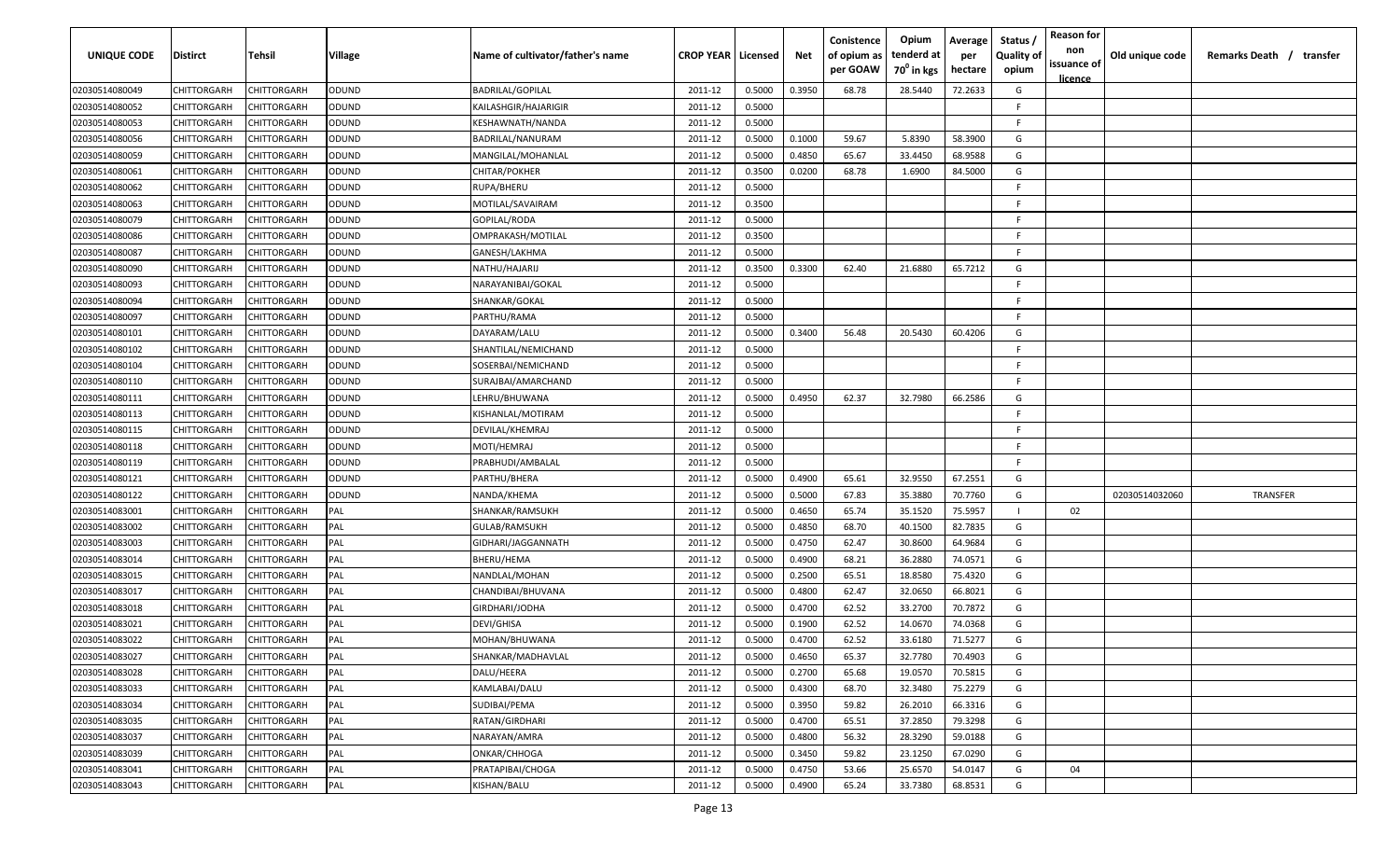| UNIQUE CODE    | Distirct    | Tehsil             | Village        | Name of cultivator/father's name | <b>CROP YEAR   Licensed</b> |        | Net    | Conistence<br>of opium as | Opium<br>tenderd at    | Average<br>per | Status /<br><b>Quality of</b> | <b>Reason for</b><br>non      | Old unique code | Remarks Death /<br>transfer |
|----------------|-------------|--------------------|----------------|----------------------------------|-----------------------------|--------|--------|---------------------------|------------------------|----------------|-------------------------------|-------------------------------|-----------------|-----------------------------|
|                |             |                    |                |                                  |                             |        |        | per GOAW                  | 70 <sup>0</sup> in kgs | hectare        | opium                         | issuance of<br><u>licence</u> |                 |                             |
| 02030514083045 | CHITTORGARH | CHITTORGARH        | PAL            | MANGILAL/GIRDHARI                | 2011-12                     | 0.3500 | 0.3350 | 56.32                     | 21.2000                | 63.2836        | G                             |                               |                 |                             |
| 02030514083051 | CHITTORGARH | CHITTORGARH        | PAL            | NANA/JODHA                       | 2011-12                     | 0.5000 | 0.2500 | 62.39                     | 16.5330                | 66.1320        | G                             |                               |                 |                             |
| 02030514083054 | CHITTORGARH | CHITTORGARH        | PAL            | <b>GHISIBAI/NOLA</b>             | 2011-12                     | 0.5000 | 0.4650 | 62.39                     | 32.5140                | 69.9226        | G                             |                               |                 |                             |
| 02030514083056 | CHITTORGARH | CHITTORGARH        | PAL            | CHANDIBAI/MOHAN                  | 2011-12                     | 0.5000 | 0.3700 | 68.70                     | 27.7650                | 75.0405        | G                             |                               |                 |                             |
| 02030514083057 | CHITTORGARH | CHITTORGARH        | PAL            | LEHRU/LAXMAN                     | 2011-12                     | 0.5000 | 0.4900 | 65.51                     | 33.1760                | 67.7061        | G                             |                               |                 |                             |
| 02030514083061 | CHITTORGARH | CHITTORGARH        | PAL            | SHANKAR/UDA                      | 2011-12                     | 0.5000 | 0.4850 | 59.44                     | 30.4760                | 62.8371        | G                             |                               |                 |                             |
| 02030514083063 | CHITTORGARH | <b>CHITTORGARH</b> | PAL            | UDAISINGH/NAWALSINGH             | 2011-12                     | 0.5000 | 0.4850 | 61.88                     | 35.0680                | 72.3052        | G                             |                               |                 |                             |
| 02030514083064 | CHITTORGARH | <b>CHITTORGARH</b> | PAL            | PARTHVIRAJ/TULSIRAM              | 2011-12                     | 0.5000 | 0.4600 | 65.68                     | 33.8810                | 73.6543        | G                             |                               |                 |                             |
| 02030514083067 | CHITTORGARH | CHITTORGARH        | PAL            | ONKARLAL/NAHARSINGH              | 2011-12                     | 0.5000 | 0.2900 | 58.66                     | 19.0480                | 65.6828        | G                             |                               |                 |                             |
| 02030514083068 | CHITTORGARH | CHITTORGARH        | PAL            | SHAMBHU/HEERA                    | 2011-12                     | 0.5000 | 0.5000 | 55.68                     | 29.2080                | 58.4160        | G                             |                               |                 |                             |
| 02030514083069 | CHITTORGARH | CHITTORGARH        | PAL            | MOHAN/GULLA                      | 2011-12                     | 0.3500 | 0.2500 | 62.88                     | 17.8490                | 71.3960        | G                             |                               |                 |                             |
| 02030514083070 | CHITTORGARH | CHITTORGARH        | PAL            | PRABHU/GOPI                      | 2011-12                     | 0.5000 | 0.4450 | 65.68                     | 34.2100                | 76.8764        |                               | 02                            |                 |                             |
| 02030514083071 | CHITTORGARH | CHITTORGARH        | PAL            | KALU/UDA                         | 2011-12                     | 0.5000 | 0.4950 | 62.39                     | 31.6760                | 63.9919        | G                             |                               |                 |                             |
| 02030514083074 | CHITTORGARH | CHITTORGARH        | PAL            | GOPAL/DALU                       | 2011-12                     | 0.5000 | 0.4100 | 59.58                     | 28.5300                | 69.5854        | G                             |                               |                 |                             |
| 02030514083075 | CHITTORGARH | CHITTORGARH        | PAL            | MANGILAL/GOPI                    | 2011-12                     | 0.5000 | 0.5000 | 61.72                     | 32.7910                | 65.5820        | G                             |                               |                 |                             |
| 02030514083083 | CHITTORGARH | CHITTORGARH        | PAL            | RAMLAL/BALUJI                    | 2011-12                     | 0.5000 | 0.4300 | 65.74                     | 29.2640                | 68.0558        | G                             |                               |                 |                             |
| 02030514083086 | CHITTORGARH | CHITTORGARH        | PAL            | MOHAN/JITU                       | 2011-12                     | 0.5000 |        |                           |                        |                | N                             |                               |                 |                             |
| 02030514083088 | CHITTORGARH | CHITTORGARH        | PAL            | MANGIBAI/KALU                    | 2011-12                     | 0.3500 | 0.3550 | 59.44                     | 22.7490                | 64.0817        | G                             |                               |                 | <b>NAME CHANGE</b>          |
| 02030514083127 | CHITTORGARH | CHITTORGARH        | PAL            | NARULAL/GOPI                     | 2011-12                     | 0.5000 |        |                           |                        |                | F.                            |                               |                 |                             |
| 02030514083129 | CHITTORGARH | CHITTORGARH        | PAL            | NARAYAN/NANA                     | 2011-12                     | 0.5000 | 0.3600 | 62.73                     | 23.7480                | 65.9667        | G                             |                               |                 |                             |
| 02030514083130 | CHITTORGARH | CHITTORGARH        | PAL            | SOHNIBAI/SHANTILAL               | 2011-12                     | 0.5000 | 0.3350 | 65.68                     | 23.5040                | 70.1612        |                               | 02                            |                 |                             |
| 02030514083131 | CHITTORGARH | CHITTORGARH        | PAL            | <b>BHERU/BHURA</b>               | 2011-12                     | 0.5000 | 0.4850 | 62.88                     | 34.0000                | 70.1031        | G                             |                               |                 |                             |
| 02030514083135 | CHITTORGARH | CHITTORGARH        | PAL            | SHAMBHU/DALU/KALU                | 2011-12                     | 0.5000 | 0.3800 | 59.82                     | 24.9880                | 65.7579        | G                             |                               |                 |                             |
| 02030514083136 | CHITTORGARH | CHITTORGARH        | PAL            | KUKA/GULA                        | 2011-12                     | 0.3500 | 0.3000 | 65.74                     | 22.7840                | 75.9467        | G                             |                               |                 |                             |
| 02030514083137 | CHITTORGARH | CHITTORGARH        | PAL            | SHANKARLAL/HARLAL                | 2011-12                     | 0.5000 | 0.3850 | 56.32                     | 23.5500                | 61.1688        | G                             |                               |                 |                             |
| 02030514083138 | CHITTORGARH | CHITTORGARH        | PAL            | MANGIKUNWAR/KISHANSINGH          | 2011-12                     | 0.5000 | 0.4800 | 62.88                     | 31.7090                | 66.0604        | G                             |                               |                 |                             |
| 02030514083154 | CHITTORGARH | CHITTORGARH        | PAL            | NANDA/BHUWANA                    | 2011-12                     | 0.5000 | 0.4900 | 65.24                     | 33.7760                | 68.9306        | G                             |                               |                 |                             |
| 02030514083157 | CHITTORGARH | CHITTORGARH        | PAL            | CHHOGA/MEGHA                     | 2011-12                     | 0.5000 | 0.4900 | 55.68                     | 29.3040                | 59.8041        | G                             |                               |                 |                             |
| 02030514083160 | CHITTORGARH | CHITTORGARH        | PAL            | DALU/CHHOGA                      | 2011-12                     | 0.5000 | 0.5000 | 62.73                     | 33.4710                | 66.9420        | G                             |                               |                 |                             |
| 02030514083161 | CHITTORGARH | CHITTORGARH        | PAL            | CHAMPALAL/CHHOGA                 | 2011-12                     | 0.5000 | 0.2450 | 59.44                     | 18.2060                | 74.3102        | G                             |                               |                 |                             |
| 02030514083164 | CHITTORGARH | CHITTORGARH        | PAL            | PARSKUVAR/HARISHSINGH            | 2011-12                     | 0.5000 | 0.3300 | 62.47                     | 22.8820                | 69.3394        | G                             |                               |                 |                             |
| 02030514083170 | CHITTORGARH | <b>CHITTORGARH</b> | PAL            | DHANNA/GHISA                     | 2011-12                     | 0.5000 | 0.4550 | 59.82                     | 29.0380                | 63.8198        | G                             |                               |                 |                             |
| 02030514083176 | CHITTORGARH | CHITTORGARH        | PAL            | BHERULAL/HARLAL                  | 2011-12                     | 0.5000 | 0.3500 | 59.44                     | 21.6870                | 61.9629        | G                             |                               |                 |                             |
| 02030514083182 | CHITTORGARH | CHITTORGARH        | PAL            | NANIBAI/BHERULAL                 | 2011-12                     | 0.5000 | 0.3700 | 68.70                     | 27.7840                | 75.0919        | G                             |                               |                 |                             |
| 02030514084001 | CHITTORGARH | CHITTORGARH        | PAL KA KHEDA A | SOHANIBAI/WARDICHAND             | 2011-12                     | 0.3500 | 0.3550 | 60.23                     | 24.5570                | 69.1746        | G                             |                               |                 |                             |
| 02030514084002 | CHITTORGARH | <b>CHITTORGARH</b> | PAL KA KHEDA A | SHIVLAL/MADHO                    | 2011-12                     | 0.5000 | 0.4850 | 66.15                     | 33.1410                | 68.3320        | G                             |                               |                 |                             |
| 02030514084003 | CHITTORGARH | CHITTORGARH        | PAL KA KHEDA A | <b>BALIBAI/PARATHU</b>           | 2011-12                     | 0.5000 | 0.4700 | 63.69                     | 32.8190                | 69.8277        | G                             |                               |                 |                             |
| 02030514084004 | CHITTORGARH | <b>CHITTORGARH</b> | PAL KA KHEDA A | <b>BHERU/SADULJIGUJAR</b>        | 2011-12                     | 0.5000 | 0.4400 | 62.54                     | 31.1270                | 70.7432        | G                             |                               |                 |                             |
| 02030514084005 | CHITTORGARH | <b>CHITTORGARH</b> | PAL KA KHEDA A | <b>FULIBAI/MANGILAL</b>          | 2011-12                     | 0.3500 | 0.1700 | 57.23                     | 11.5850                | 68.1471        | G                             |                               |                 |                             |
| 02030514084006 | CHITTORGARH | CHITTORGARH        | PAL KA KHEDA A | RAMA/TULSAJIGUJAR                | 2011-12                     | 0.5000 |        |                           |                        |                | F.                            |                               |                 |                             |
| 02030514084007 | CHITTORGARH | CHITTORGARH        | PAL KA KHEDA A | GIRDHARI/KHURJIJAT               | 2011-12                     | 0.5000 | 0.4350 | 62.69                     | 29.8760                | 68.6805        | G                             |                               |                 |                             |
| 02030514084008 | CHITTORGARH | CHITTORGARH        | PAL KA KHEDA A | BHAGAWANLAL/NARAYAN              | 2011-12                     | 0.5000 | 0.2900 | 62.80                     | 21.7380                | 74.9586        | G                             |                               |                 |                             |
| 02030514084009 | CHITTORGARH | CHITTORGARH        | PAL KA KHEDA B | KHEMA/TULSA                      | 2011-12                     | 0.5000 | 0.1450 | 65.54                     | 11.2450                | 77.5517        | G                             |                               |                 |                             |
| 02030514084010 | CHITTORGARH | CHITTORGARH        | PAL KA KHEDA A | CHUNNILAL/GANGA                  | 2011-12                     | 0.5000 | 0.4900 | 63.59                     | 33.0760                | 67.5020        | G                             |                               |                 |                             |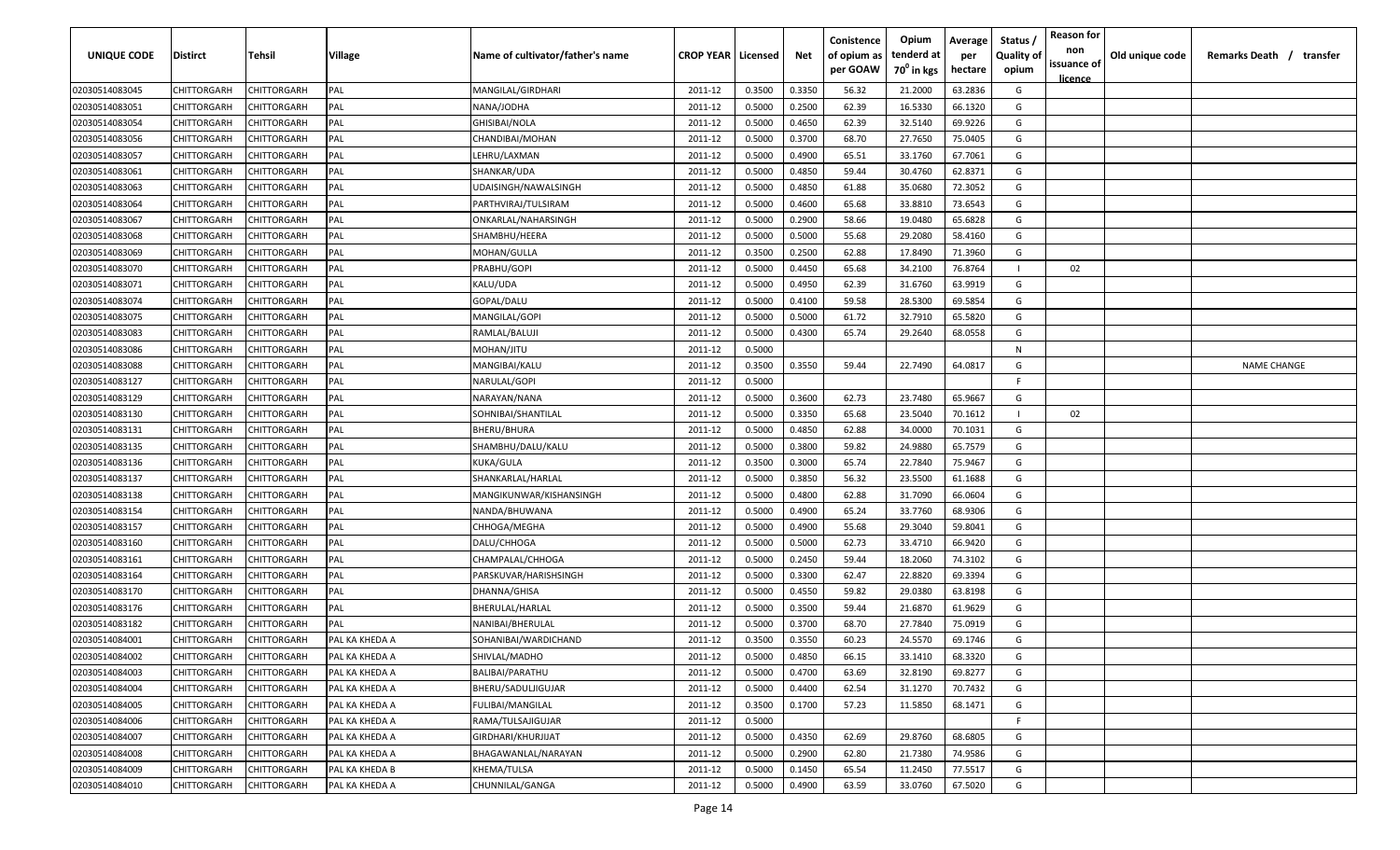| <b>UNIQUE CODE</b> | <b>Distirct</b>    | <b>Tehsil</b>      | Village        | Name of cultivator/father's name | <b>CROP YEAR   Licensed</b> |        | Net    | Conistence<br>of opium as<br>per GOAW | Opium<br>tenderd at<br>70 <sup>0</sup> in kgs | Average<br>per<br>hectare | Status /<br>Quality of<br>opium | <b>Reason for</b><br>non<br>issuance of | Old unique code | Remarks Death / | transfer |
|--------------------|--------------------|--------------------|----------------|----------------------------------|-----------------------------|--------|--------|---------------------------------------|-----------------------------------------------|---------------------------|---------------------------------|-----------------------------------------|-----------------|-----------------|----------|
| 02030514084012     | CHITTORGARH        | CHITTORGARH        | PAL KA KHEDA A | GULABIBAI/NOJIRAM                | 2011-12                     | 0.5000 | 0.4750 | 63.00                                 | 33.6150                                       | 70.7684                   | G                               | licence                                 |                 |                 |          |
| 02030514084013     | CHITTORGARH        | CHITTORGARH        | PAL KA KHEDA A | BHANWARLAL/GANGARAMGUJAR         | 2011-12                     | 0.5000 | 0.4750 | 66.25                                 | 34.8660                                       | 73.4021                   | G                               |                                         |                 |                 |          |
| 02030514084014     | CHITTORGARH        | CHITTORGARH        | PAL KA KHEDA A | GIRDHARI/HEMRAJ                  | 2011-12                     | 0.5000 | 0.4500 | 59.96                                 | 32.0270                                       | 71.1711                   |                                 | 02                                      |                 |                 |          |
| 02030514084016     | CHITTORGARH        | CHITTORGARH        | PAL KA KHEDA A | KANKUBAI/NARAYAN                 | 2011-12                     | 0.5000 | 0.2450 | 66.15                                 | 18.9655                                       | 77.4102                   | G                               |                                         |                 |                 |          |
| 02030514084017     | CHITTORGARH        | CHITTORGARH        | PAL KA KHEDA A | PRABHU/JAGGA                     | 2011-12                     | 0.5000 | 0.3400 | 62.96                                 | 24.5720                                       | 72.2706                   | G                               |                                         |                 |                 |          |
| 02030514084018     | CHITTORGARH        | CHITTORGARH        | PAL KA KHEDA A | KASHINATH/POKHARNATH             | 2011-12                     | 0.5000 | 0.4800 | 62.96                                 | 31.4170                                       | 65.4521                   | G                               |                                         |                 |                 |          |
| 02030514084020     | CHITTORGARH        | CHITTORGARH        | PAL KA KHEDA B | SHIVLAL/BHOLAJIJAT               | 2011-12                     | 0.5000 | 0.4850 | 62.82                                 | 31.2930                                       | 64.5216                   | G                               |                                         |                 |                 |          |
| 02030514084021     | CHITTORGARH        | CHITTORGARH        | PAL KA KHEDA A | MADHUNATH/POKHARNATH             | 2011-12                     | 0.5000 | 0.4950 | 65.10                                 | 34.1460                                       | 68.9818                   | G                               |                                         |                 |                 |          |
| 02030514084022     | CHITTORGARH        | CHITTORGARH        | PAL KA KHEDA A | HAJARIBAI/HARIRAM                | 2011-12                     | 0.5000 | 0.4800 | 66.61                                 | 37.1110                                       | 77.3146                   | G                               |                                         |                 |                 |          |
| 02030514084023     | CHITTORGARH        | CHITTORGARH        | PAL KA KHEDA A | NOJIBAI/KANA                     | 2011-12                     | 0.5000 | 0.4900 | 66.09                                 | 35.4240                                       | 72.2939                   | G                               |                                         |                 |                 |          |
| 02030514084024     | CHITTORGARH        | CHITTORGARH        | PAL KA KHEDA A | SHANKAR/RUPA                     | 2011-12                     | 0.5000 | 0.1050 | 59.96                                 | 7.4090                                        | 70.5619                   | G                               |                                         |                 |                 |          |
| 02030514084025     | CHITTORGARH        | CHITTORGARH        | PAL KA KHEDA A | MOHANIBAI/SHANKARNATH            | 2011-12                     | 0.5000 | 0.4450 | 57.03                                 | 28.9140                                       | 64.9753                   | G                               |                                         |                 |                 |          |
| 02030514084027     | CHITTORGARH        | CHITTORGARH        | PAL KA KHEDA A | KASHIRAM/BHURA                   | 2011-12                     | 0.3500 | 0.3150 | 62.69                                 | 23.1330                                       | 73.4381                   | G                               |                                         |                 |                 |          |
| 02030514084028     | CHITTORGARH        | CHITTORGARH        | PAL KA KHEDA A | NANALAL/BHAGGAJI                 | 2011-12                     | 0.5000 | 0.1900 | 68.59                                 | 13.3080                                       | 70.0421                   | G                               |                                         |                 |                 |          |
| 02030514084029     | CHITTORGARH        | CHITTORGARH        | PAL KA KHEDA A | BALU/HEMA                        | 2011-12                     | 0.5000 | 0.4850 | 63.59                                 | 33.4570                                       | 68.9835                   | G                               |                                         |                 |                 |          |
| 02030514084030     | CHITTORGARH        | CHITTORGARH        | PAL KA KHEDA A | BHAGAWANIBAI/MADHU               | 2011-12                     | 0.5000 | 0.3550 | 67.09                                 | 30.7700                                       | 86.6761                   | G                               |                                         |                 |                 |          |
| 02030514084031     | CHITTORGARH        | CHITTORGARF        | PAL KA KHEDA A | BHANWARLAL/KHEMA                 | 2011-12                     | 0.5000 | 0.4050 | 62.96                                 | 28.0170                                       | 69.1778                   | G                               |                                         |                 |                 |          |
| 02030514084032     | CHITTORGARH        | CHITTORGARH        | PAL KA KHEDA A | <b>UDIBAI/HIRA</b>               | 2011-12                     | 0.5000 | 0.4900 | 65.43                                 | 35.2390                                       | 71.9163                   | G                               |                                         |                 |                 |          |
| 02030514084033     | CHITTORGARH        | CHITTORGARH        | PAL KA KHEDA A | BHERULAL/NARAYAN                 | 2011-12                     | 0.5000 | 0.2100 | 69.98                                 | 16.9450                                       | 80.6905                   | G                               |                                         |                 |                 |          |
| 02030514084034     | CHITTORGARH        | CHITTORGARH        | PAL KA KHEDA A | CHUNANATH/DEVANATH               | 2011-12                     | 0.5000 | 0.4700 | 67.68                                 | 33.5500                                       | 71.3830                   | G                               |                                         |                 |                 |          |
| 02030514084035     | CHITTORGARH        | CHITTORGARH        | PAL KA KHEDA A | FEFIBAI/GHISA                    | 2011-12                     | 0.5000 | 0.1850 | 62.96                                 | 12.7450                                       | 68.8919                   | G                               |                                         |                 |                 |          |
| 02030514084036     | CHITTORGARH        | CHITTORGARH        | PAL KA KHEDA A | PRABHU/DEVA                      | 2011-12                     | 0.5000 | 0.4500 | 62.58                                 | 32.1210                                       | 71.3800                   | G                               |                                         |                 |                 |          |
| 02030514084037     | CHITTORGARH        | CHITTORGARH        | PAL KA KHEDA A | BHERULAL/GIRDHARI                | 2011-12                     | 0.5000 | 0.4800 | 62.44                                 | 32.6820                                       | 68.0875                   | G                               |                                         |                 |                 |          |
| 02030514084038     | CHITTORGARH        | CHITTORGARH        | PAL KA KHEDA A | NARAYANLAL/GOPINATH              | 2011-12                     | 0.5000 | 0.4800 | 62.58                                 | 32.9620                                       | 68.6708                   | G                               |                                         |                 |                 |          |
| 02030514084039     | CHITTORGARH        | CHITTORGARH        | PAL KA KHEDA A | NANANATH/CHHOGANATH              | 2011-12                     | 0.5000 | 0.4550 | 65.62                                 | 32.7820                                       | 72.0484                   | G                               |                                         |                 |                 |          |
|                    |                    |                    | PAL KA KHEDA A |                                  |                             |        | 0.2750 | 59.96                                 | 21.5680                                       |                           |                                 |                                         |                 |                 |          |
| 02030514084042     | CHITTORGARH        | CHITTORGARH        |                | JAMNALAL/HAJARI                  | 2011-12                     | 0.5000 |        |                                       |                                               | 78.4291                   | G                               | 02                                      |                 |                 |          |
| 02030514084043     | CHITTORGARH        | CHITTORGARH        | PAL KA KHEDA A | JITU/HARLAL                      | 2011-12                     | 0.5000 | 0.4800 | 65.12                                 | 36.5790                                       | 76.2063                   | G                               |                                         |                 |                 |          |
| 02030514084044     | CHITTORGARH        | CHITTORGARH        | PAL KA KHEDA A | BHAGGA/MOHAN                     | 2011-12                     | 0.5000 | 0.4600 | 62.18                                 | 32.0140                                       | 69.5957                   |                                 |                                         |                 |                 |          |
| 02030514084045     | CHITTORGARH        | CHITTORGARH        | PAL KA KHEDA A | NANA/RAMABHIL                    | 2011-12                     | 0.5000 | 0.2000 | 60.06                                 | 14.2940                                       | 71.4700                   | G                               |                                         |                 |                 |          |
| 02030514084046     | CHITTORGARH        | CHITTORGARH        | PAL KA KHEDA A | PRABHU/RAMCHAND                  | 2011-12                     | 0.5000 | 0.4400 | 62.58                                 | 28.2950                                       | 64.3068                   | G                               |                                         |                 |                 |          |
| 02030514084047     | CHITTORGARH        | CHITTORGARH        | PAL KA KHEDA A | KASHANA/BHAJJA                   | 2011-12                     | 0.5000 | 0.2950 | 66.09                                 | 20.3750                                       | 69.0678                   | G                               |                                         |                 |                 |          |
| 02030514084048     | CHITTORGARH        | CHITTORGARH        | PAL KA KHEDA A | PRABHU/MITTHU                    | 2011-12                     | 0.5000 | 0.1000 | 62.96                                 | 7.6180                                        | 76.1800                   | G                               |                                         |                 |                 |          |
| 02030514084051     | CHITTORGARH        | CHITTORGARH        | PAL KA KHEDA A | DHAPUBAI/GANGARAM                | 2011-12                     | 0.5000 | 0.5000 | 63.66                                 | 34.6670                                       | 69.3340                   | G                               |                                         |                 |                 |          |
| 02030514084052     | CHITTORGARH        | CHITTORGARH        | PAL KA KHEDA A | NOJIBAI/TULSIRAM                 | 2011-12                     | 0.5000 |        |                                       |                                               |                           | F                               |                                         |                 |                 |          |
| 02030514084053     | <b>CHITTORGARH</b> | CHITTORGARH        | PAL KA KHEDA A | NANA/AMARCHAND                   | 2011-12                     | 0.5000 | 0.4750 | 57.42                                 | 29.4240                                       | 61.9453                   | G                               |                                         |                 |                 |          |
| 02030514084055     | CHITTORGARH        | <b>CHITTORGARH</b> | PAL KA KHEDA A | MANGU/GOPINATH                   | 2011-12                     | 0.5000 | 0.4700 | 63.36                                 | 32.5310                                       | 69.2149                   | G                               |                                         |                 |                 |          |
| 02030514084056     | <b>CHITTORGARH</b> | CHITTORGARH        | PAL KA KHEDA A | MADHU/GHISA                      | 2011-12                     | 0.5000 | 0.4800 | 63.36                                 | 33.2640                                       | 69.3000                   | G                               |                                         |                 |                 |          |
| 02030514084057     | CHITTORGARH        | CHITTORGARH        | PAL KA KHEDA A | MANGU/GHASU                      | 2011-12                     | 0.5000 | 0.2150 | 66.25                                 | 15.2000                                       | 70.6977                   | G                               |                                         |                 |                 |          |
| 02030514084058     | CHITTORGARH        | <b>CHITTORGARH</b> | PAL KA KHEDA A | MADHU/BHERU                      | 2011-12                     | 0.5000 | 0.4750 | 60.03                                 | 31.6960                                       | 66.7284                   | G                               |                                         |                 |                 |          |
| 02030514084060     | CHITTORGARH        | CHITTORGARH        | PAL KA KHEDA A | BHERU/JIWA                       | 2011-12                     | 0.5000 | 0.5150 | 57.42                                 | 34.5340                                       | 67.0563                   | G                               |                                         |                 |                 |          |
| 02030514084062     | CHITTORGARH        | CHITTORGARH        | PAL KA KHEDA A | MANGU/SARDUL                     | 2011-12                     | 0.5000 | 0.4700 | 66.81                                 | 34.8270                                       | 74.1000                   | G                               |                                         |                 |                 |          |
| 02030514084063     | CHITTORGARH        | CHITTORGARH        | PAL KA KHEDA A | BADRILAL/FATEHDAS                | 2011-12                     | 0.5000 | 0.2100 |                                       |                                               |                           |                                 | 02                                      |                 |                 |          |
| 02030514084065     | CHITTORGARH        | CHITTORGARH        | PAL KA KHEDA A | CHHOGA/UDA                       | 2011-12                     | 0.5000 | 0.4800 | 63.64                                 | 34.0470                                       | 70.9313                   | G                               |                                         |                 |                 |          |
| 02030514084066     | <b>CHITTORGARH</b> | CHITTORGARH        | PAL KA KHEDA A | GITABAI/BHANWARLAL               | 2011-12                     | 0.5000 | 0.3950 | 60.02                                 | 25.6290                                       | 64.8835                   |                                 | 02                                      |                 |                 |          |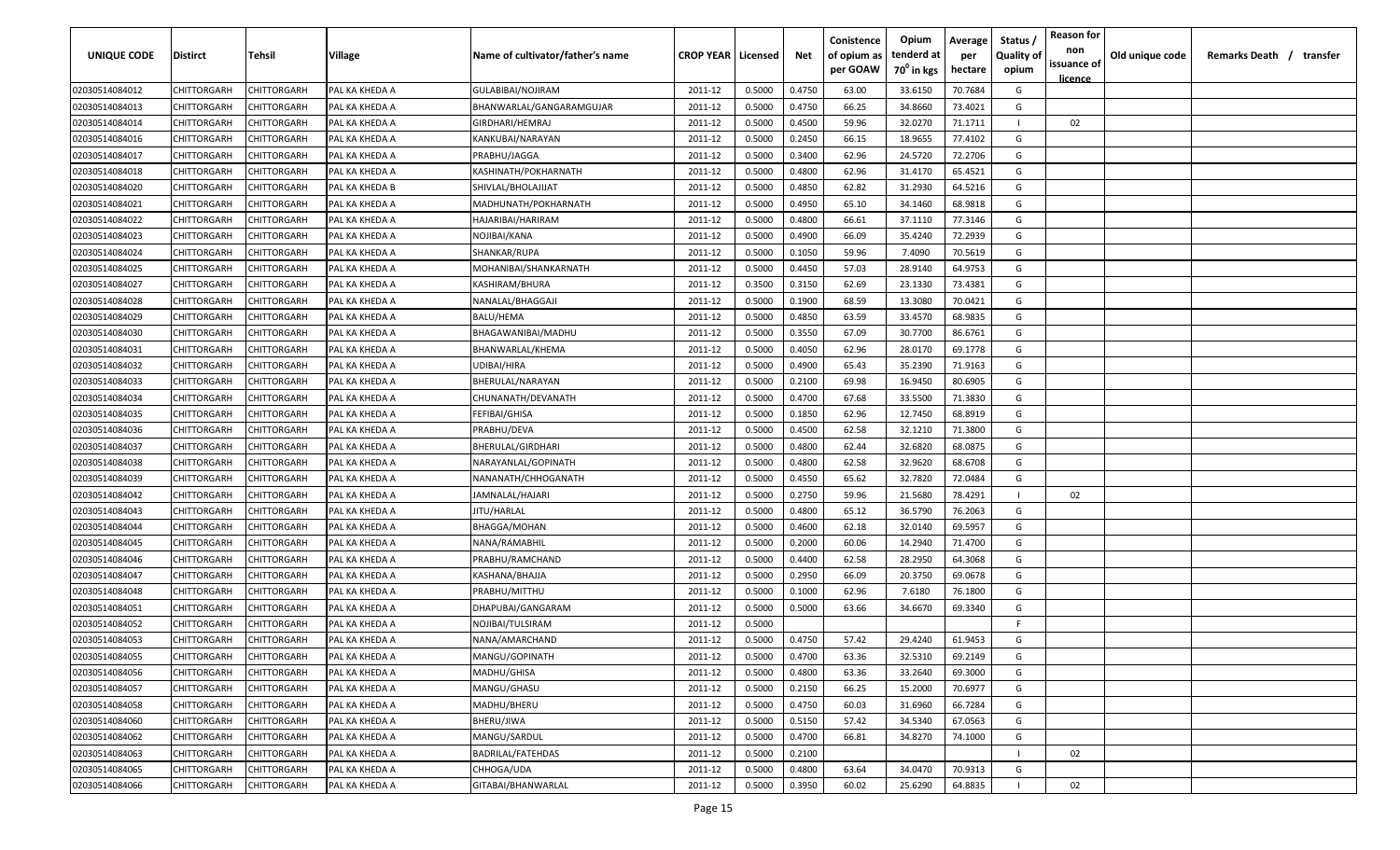| <b>UNIQUE CODE</b> | <b>Distirct</b>    | <b>Tehsil</b>      | Village        | Name of cultivator/father's name | <b>CROP YEAR   Licensed</b> |        | Net    | Conistence<br>of opium as | Opium<br>tenderd at    | Average<br>per | Status /<br>Quality of | <b>Reason for</b><br>non<br>issuance of | Old unique code | Remarks Death / | transfer |
|--------------------|--------------------|--------------------|----------------|----------------------------------|-----------------------------|--------|--------|---------------------------|------------------------|----------------|------------------------|-----------------------------------------|-----------------|-----------------|----------|
|                    |                    |                    |                |                                  |                             |        |        | per GOAW                  | 70 <sup>0</sup> in kgs | hectare        | opium                  | licence                                 |                 |                 |          |
| 02030514084067     | CHITTORGARH        | CHITTORGARH        | PAL KA KHEDA A | NANDA/SARDUL                     | 2011-12                     | 0.5000 | 0.4700 | 60.02                     | 31.9130                | 67.9000        | G                      |                                         |                 |                 |          |
| 02030514084069     | CHITTORGARH        | CHITTORGARH        | PAL KA KHEDA A | MANGU/HIRA                       | 2011-12                     | 0.5000 | 0.3850 | 59.58                     | 25.2190                | 65.5039        | G                      |                                         |                 |                 |          |
| 02030514084070     | CHITTORGARH        | CHITTORGARH        | PAL KA KHEDA A | BALIBAI/BHUWANA                  | 2011-12                     | 0.5000 | 0.4900 | 66.25                     | 36.0310                | 73.5327        | G                      |                                         |                 |                 |          |
| 02030514084073     | CHITTORGARH        | CHITTORGARH        | PAL KA KHEDA A | UDALAL/BHAJJA                    | 2011-12                     | 0.5000 | 0.4850 | 63.69                     | 34.5650                | 71.2680        | G                      |                                         |                 |                 |          |
| 02030514084075     | CHITTORGARH        | CHITTORGARH        | PAL KA KHEDA A | MOHAN/HARIRAM                    | 2011-12                     | 0.5000 | 0.4950 | 63.69                     | 34.6290                | 69.9576        | G                      |                                         |                 |                 |          |
| 02030514084076     | CHITTORGARH        | CHITTORGARH        | PAL KA KHEDA A | BABULAL/UDA                      | 2011-12                     | 0.5000 | 0.2450 | 66.61                     | 18.7750                | 76.6327        | G                      |                                         |                 |                 |          |
| 02030514084078     | CHITTORGARH        | CHITTORGARH        | PAL KA KHEDA A | <b>BHAGAWAN/GHISA</b>            | 2011-12                     | 0.5000 | 0.4500 | 63.10                     | 31.0540                | 69.0089        | G                      |                                         |                 |                 |          |
| 02030514084080     | CHITTORGARH        | CHITTORGARH        | PAL KA KHEDA A | HIRALAL/PANNALAL                 | 2011-12                     | 0.5000 | 0.4500 | 60.02                     | 30.4640                | 67.6978        | G                      |                                         |                 |                 |          |
| 02030514084082     | CHITTORGARH        | CHITTORGARH        | PAL KA KHEDA A | NANA/SARDUL                      | 2011-12                     | 0.5000 | 0.4050 | 60.17                     | 29.4320                | 72.6716        | G                      |                                         |                 |                 |          |
| 02030514084085     | CHITTORGARH        | CHITTORGARH        | PAL KA KHEDA A | MADENLAL/MAGANA                  | 2011-12                     | 0.5000 |        |                           |                        |                | -F.                    |                                         |                 |                 |          |
| 02030514084087     | CHITTORGARH        | CHITTORGARH        | PAL KA KHEDA A | HANGAMIBAI/RUPA                  | 2011-12                     | 0.5000 | 0.1100 | 63.76                     | 7.9150                 | 71.9545        | G                      |                                         |                 |                 |          |
| 02030514084088     | CHITTORGARH        | CHITTORGARH        | PAL KA KHEDA A | NANDA/HAJARI                     | 2011-12                     | 0.5000 | 0.2850 | 57.87                     | 19.8990                | 69.8211        | G                      |                                         |                 |                 |          |
| 02030514084092     | CHITTORGARH        | CHITTORGARH        | PAL KA KHEDA A | BHURA/KELA                       | 2011-12                     | 0.5000 | 0.3000 | 63.10                     | 20.7330                | 69.1100        | G                      |                                         |                 |                 |          |
| 02030514084093     | CHITTORGARH        | CHITTORGARH        | PAL KA KHEDA A | NANIBAI/KASHIRAM                 | 2011-12                     | 0.5000 | 0.3850 | 63.10                     | 26.2950                | 68.2987        | G                      |                                         |                 |                 |          |
| 02030514084094     | CHITTORGARH        | CHITTORGARH        | PAL KA KHEDA A | MADHU/RATANA                     | 2011-12                     | 0.5000 | 0.3650 | 57.87                     | 23.1230                | 63.3507        | G                      |                                         |                 |                 |          |
| 02030514084096     | CHITTORGARH        | CHITTORGARH        | PAL KA KHEDA A | BALUDAS/BIHARI                   | 2011-12                     | 0.5000 | 0.4800 | 60.02                     | 32.3420                | 67.3792        | G                      |                                         |                 |                 |          |
| 02030514084099     | CHITTORGARH        | CHITTORGARF        | PAL KA KHEDA A | SHANKAR/JAGGA                    | 2011-12                     | 0.5000 | 0.4750 | 60.02                     | 31.2280                | 65.7432        | G                      |                                         |                 |                 |          |
| 02030514084101     | CHITTORGARH        | CHITTORGARH        | PAL KA KHEDA A | SHAUBAI/CHHOGALAL                | 2011-12                     | 0.5000 | 0.4200 | 60.13                     | 28.4110                | 67.6452        | G                      |                                         |                 |                 |          |
| 02030514084103     | CHITTORGARH        | CHITTORGARH        | PAL KA KHEDA A | DEUBAI/SURAJMAL                  | 2011-12                     | 0.5000 | 0.4450 | 63.64                     | 33.5470                | 75.3865        | G                      |                                         |                 |                 |          |
| 02030514084106     | CHITTORGARH        | CHITTORGARH        | PAL KA KHEDA A | NANDDAS/GIRDHARIDAS              | 2011-12                     | 0.5000 | 0.4850 | 63.69                     | 32.6370                | 67.2928        | G                      |                                         |                 |                 |          |
| 02030514084107     | CHITTORGARH        | CHITTORGARH        | PAL KA KHEDA A | DEVILAL/BHAGIRATH                | 2011-12                     | 0.5000 | 0.4750 | 66.15                     | 36.9120                | 77.7095        | G                      |                                         |                 |                 |          |
| 02030514084109     | CHITTORGARH        | CHITTORGARH        | PAL KA KHEDA A | KANA/DALLA                       | 2011-12                     | 0.5000 | 0.3000 | 60.02                     | 20.9980                | 69.9933        |                        | 02                                      |                 |                 |          |
| 02030514084110     | CHITTORGARH        | CHITTORGARH        | PAL KA KHEDA A | LOBHIRA/TULCHA                   | 2011-12                     | 0.5000 | 0.3100 | 63.69                     | 21.7550                | 70.1774        | G                      |                                         |                 |                 |          |
| 02030514084112     | CHITTORGARH        | CHITTORGARH        | PAL KA KHEDA A | GHISU/JAGANNATH                  | 2011-12                     | 0.5000 | 0.1950 | 64.19                     | 13.2780                | 68.0923        | G                      |                                         |                 |                 |          |
| 02030514084113     | CHITTORGARH        | CHITTORGARH        | PAL KA KHEDA A | PREMBAI/MADHU                    | 2011-12                     | 0.5000 | 0.3500 | 64.79                     | 24.1940                | 69.1257        | G                      |                                         |                 |                 |          |
| 02030514084114     | CHITTORGARH        | CHITTORGARH        | PAL KA KHEDA A | KASHIDAS/FATEHDAS                | 2011-12                     | 0.5000 |        |                           |                        |                | -F.                    |                                         |                 |                 |          |
| 02030514084115     | CHITTORGARH        | CHITTORGARH        | PAL KA KHEDA A | NARAYAN/BHAJJA                   | 2011-12                     | 0.5000 | 0.5050 | 66.61                     | 36.3310                | 71.9426        | G                      |                                         |                 |                 |          |
| 02030514084117     | CHITTORGARH        | CHITTORGARH        | PAL KA KHEDA B | MAGNIRAM/GOPINTH                 | 2011-12                     | 0.5000 | 0.4850 | 65.41                     | 33.4250                | 68.9175        | G                      |                                         |                 |                 |          |
| 02030514084118     | CHITTORGARH        | CHITTORGARH        | PAL KA KHEDA B | SHANKAR/HAJARI                   | 2011-12                     | 0.5000 | 0.5050 | 62.84                     | 33.0720                | 65.4891        | G                      |                                         |                 |                 |          |
| 02030514084119     | CHITTORGARH        | CHITTORGARH        | PAL KA KHEDA B | DEVILAL/MADHO                    | 2011-12                     | 0.5000 | 0.4850 | 62.82                     | 31.8590                | 65.6887        | G                      |                                         |                 |                 |          |
| 02030514084121     | CHITTORGARH        | CHITTORGARH        | PAL KA KHEDA B | BALU/LOBHA                       | 2011-12                     | 0.5000 | 0.5000 | 62.82                     | 33.0610                | 66.1220        | G                      |                                         |                 |                 |          |
| 02030514084122     | CHITTORGARH        | CHITTORGARH        | PAL KA KHEDA B | NARAYAN/VENA                     | 2011-12                     | 0.5000 | 0.4850 |                           |                        |                |                        | 02                                      |                 |                 |          |
| 02030514084123     | CHITTORGARH        | CHITTORGARH        | PAL KA KHEDA B | SOHANIBAI/KASHIRAM               | 2011-12                     | 0.5000 | 0.5000 | 65.41                     | 34.3220                | 68.6440        | G                      |                                         |                 |                 |          |
| 02030514084124     | CHITTORGARH        | CHITTORGARH        | PAL KA KHEDA B | NARAN/VARDICHAND                 | 2011-12                     | 0.5000 | 0.5000 | 62.79                     | 34.4000                | 68.8000        | G                      |                                         |                 |                 |          |
| 02030514084125     | CHITTORGARH        | CHITTORGARH        | PAL KA KHEDA B | KISHANA/MODHA                    | 2011-12                     | 0.5000 | 0.4900 | 62.79                     | 32.5520                | 66.4327        | G                      |                                         |                 |                 |          |
| 02030514084127     | CHITTORGARH        | <b>CHITTORGARH</b> | PAL KA KHEDA B | RUPA/BHURA                       | 2011-12                     | 0.5000 | 0.4950 | 65.41                     | 34.3960                | 69.4869        | G                      |                                         |                 |                 |          |
| 02030514084130     | <b>CHITTORGARH</b> | CHITTORGARH        | PAL KA KHEDA B | NANURAM/DALLA                    | 2011-12                     | 0.5000 | 0.2200 | 62.79                     | 15.5270                | 70.5773        | G                      |                                         |                 |                 |          |
| 02030514084131     | CHITTORGARH        | CHITTORGARH        | PAL KA KHEDA B | BHANWARLAL/MAGAN                 | 2011-12                     | 0.5000 | 0.4600 | 62.42                     | 30.5320                | 66.3739        |                        | 02                                      |                 |                 |          |
| 02030514084133     | CHITTORGARH        | CHITTORGARH        | PAL KA KHEDA B | DALCHAND/NANA                    | 2011-12                     | 0.5000 | 0.3650 | 65.08                     | 26.1440                | 71.6274        | G                      |                                         |                 |                 |          |
| 02030514084134     | <b>CHITTORGARH</b> | CHITTORGARH        | PAL KA KHEDA B | NANADAS/TULSIRAM                 | 2011-12                     | 0.5000 | 0.4800 | 62.42                     | 32.6810                | 68.0854        | G                      |                                         |                 |                 |          |
| 02030514084135     | CHITTORGARH        | CHITTORGARH        | PAL KA KHEDA B | DEVILAL/GIRDHARI                 | 2011-12                     | 0.5000 | 0.2050 | 68.09                     | 15.3880                | 75.0634        | G                      |                                         |                 |                 |          |
| 02030514084136     | CHITTORGARH        | CHITTORGARH        | PAL KA KHEDA B | RATAN/MADHO                      | 2011-12                     | 0.5000 | 0.3550 | 62.42                     | 22.7120                | 63.9775        | G                      |                                         |                 |                 |          |
| 02030514084137     | CHITTORGARH        | CHITTORGARH        | PAL KA KHEDA B | NANA/GIRDHARI                    | 2011-12                     | 0.3500 | 0.2800 | 65.08                     | 20.2030                | 72.1536        | G                      |                                         |                 |                 |          |
| 02030514084138     | CHITTORGARH        | CHITTORGARH        | PAL KA KHEDA B | RAMESHWAR/MANGIDAS               | 2011-12                     | 0.5000 | 0.3150 | 65.08                     | 21.6720                | 68.8000        | G                      |                                         |                 |                 |          |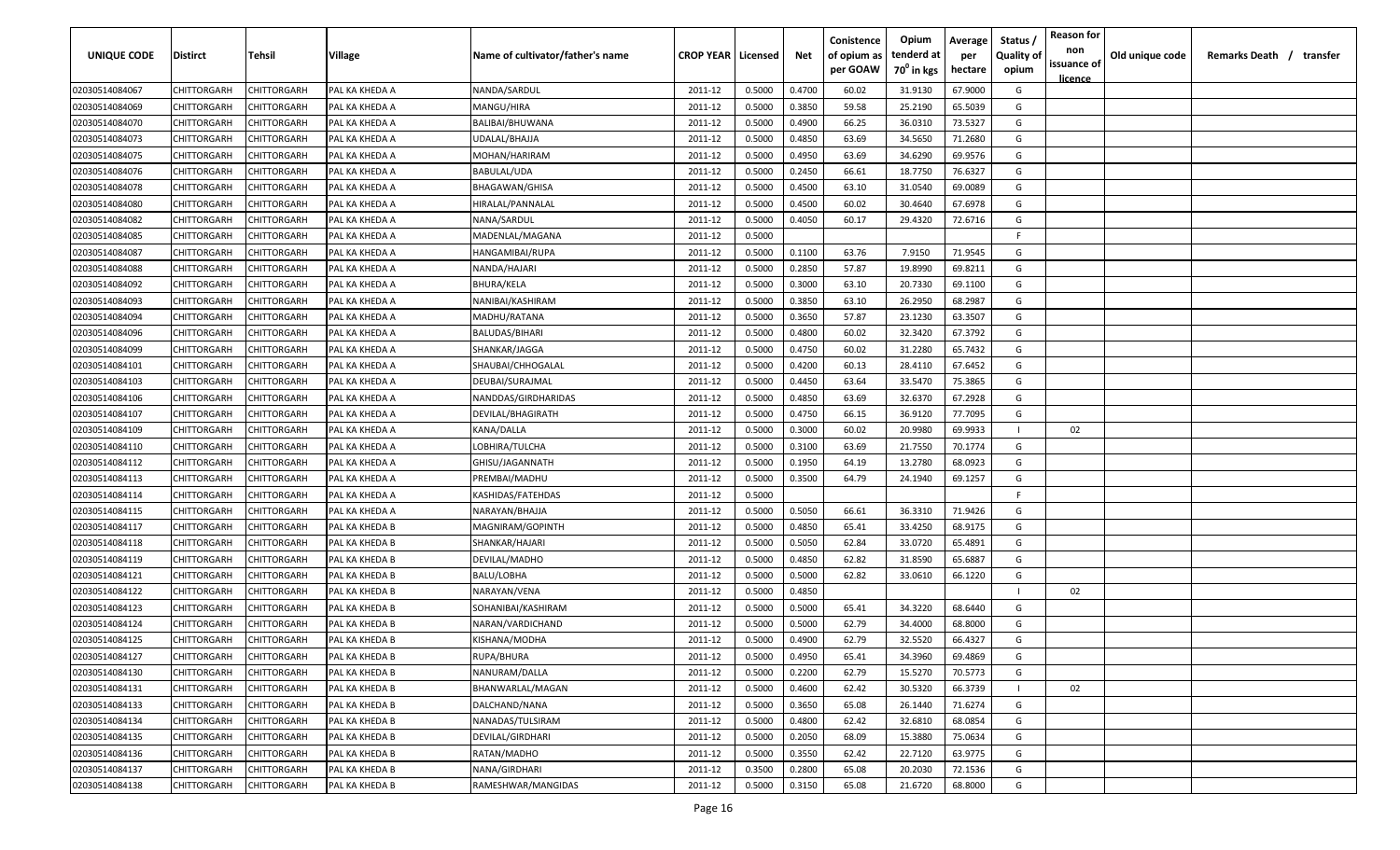| UNIQUE CODE    | <b>Distirct</b>    | <b>Tehsil</b>      | Village        | Name of cultivator/father's name | <b>CROP YEAR   Licensed</b> |        | Net    | Conistence<br>of opium as<br>per GOAW | Opium<br>tenderd at<br>70 <sup>0</sup> in kgs | Average<br>per<br>hectare | Status /<br>Quality of<br>opium | <b>Reason for</b><br>non<br>issuance of<br>licence | Old unique code | Remarks Death /<br>transfer |  |
|----------------|--------------------|--------------------|----------------|----------------------------------|-----------------------------|--------|--------|---------------------------------------|-----------------------------------------------|---------------------------|---------------------------------|----------------------------------------------------|-----------------|-----------------------------|--|
| 02030514084139 | CHITTORGARH        | CHITTORGARH        | PAL KA KHEDA B | ARJUN/DHANNA                     | 2011-12                     | 0.5000 | 0.4850 | 68.09                                 | 38.7530                                       | 79.9031                   | G                               |                                                    |                 |                             |  |
| 02030514084141 | CHITTORGARH        | CHITTORGARH        | PAL KA KHEDA B | LEHRU/GOMA                       | 2011-12                     | 0.5000 | 0.4850 | 65.41                                 | 35.8730                                       | 73.9649                   | G                               |                                                    |                 |                             |  |
| 02030514084142 | CHITTORGARH        | CHITTORGARH        | PAL KA KHEDA B | <b>BHUWAN/TRILOK</b>             | 2011-12                     | 0.5000 | 0.4750 | 65.41                                 | 34.5460                                       | 72.7284                   | G                               |                                                    |                 |                             |  |
| 02030514084143 | CHITTORGARH        | CHITTORGARH        | PAL KA KHEDA B | RUGNATH/BHAWAN                   | 2011-12                     | 0.5000 | 0.1850 | 59.44                                 | 13.1620                                       | 71.1459                   | G                               |                                                    |                 |                             |  |
| 02030514084144 | CHITTORGARH        | CHITTORGARH        | PAL KA KHEDA B | RATAN/VENA                       | 2011-12                     | 0.5000 | 0.4700 | 59.44                                 | 29.9750                                       | 63.7766                   | G                               |                                                    |                 |                             |  |
| 02030514084145 | CHITTORGARH        | CHITTORGARH        | PAL KA KHEDA B | HIRIBAI/CHUNA                    | 2011-12                     | 0.5000 | 0.4850 | 68.86                                 | 35.5700                                       | 73.3402                   | G                               |                                                    |                 |                             |  |
| 02030514084146 | CHITTORGARH        | CHITTORGARH        | PAL KA KHEDA B | UDA/BHERA                        | 2011-12                     | 0.5000 | 0.4950 | 62.77                                 | 32.2550                                       | 65.1616                   | G                               |                                                    |                 |                             |  |
| 02030514084147 | CHITTORGARH        | CHITTORGARH        | PAL KA KHEDA B | SHAMBHU/PYARA/BHERA              | 2011-12                     | 0.5000 | 0.4950 | 59.51                                 | 31.2510                                       | 63.1333                   | G                               |                                                    |                 |                             |  |
| 02030514084148 | CHITTORGARH        | CHITTORGARH        | PAL KA KHEDA B | PRATHVIRAJ/LOBHA                 | 2011-12                     | 0.5000 | 0.4450 | 62.77                                 | 30.1650                                       | 67.7865                   | G                               |                                                    |                 |                             |  |
| 02030514084149 | CHITTORGARH        | CHITTORGARH        | PAL KA KHEDA B | BHERU/CHUNA                      | 2011-12                     | 0.5000 | 0.4350 | 62.77                                 | 27.2870                                       | 62.7287                   | G                               |                                                    |                 |                             |  |
| 02030514084150 | CHITTORGARH        | CHITTORGARH        | PAL KA KHEDA B | JITU/BHAGWAN                     | 2011-12                     | 0.5000 | 0.4700 | 62.66                                 | 33.9080                                       | 72.1447                   | G                               |                                                    |                 |                             |  |
| 02030514084151 | CHITTORGARH        | CHITTORGARH        | PAL KA KHEDA B | KISHANA/VENA                     | 2011-12                     | 0.5000 | 0.4900 | 59.13                                 | 29.4970                                       | 60.1980                   |                                 | 02                                                 |                 |                             |  |
| 02030514084152 | CHITTORGARH        | CHITTORGARH        | PAL KA KHEDA B | BALURAM/GOPINATH                 | 2011-12                     | 0.5000 | 0.4950 | 59.13                                 | 30.5530                                       | 61.7232                   | G                               |                                                    |                 |                             |  |
| 02030514084153 | CHITTORGARH        | CHITTORGARH        | PAL KA KHEDA B | UDIBAI/GHISA                     | 2011-12                     | 0.5000 | 0.4800 | 64.56                                 | 35.7020                                       | 74.3792                   | G                               |                                                    |                 |                             |  |
| 02030514084154 | CHITTORGARH        | CHITTORGARH        | PAL KA KHEDA B | HIRALAL/PRATAP                   | 2011-12                     | 0.5000 | 0.4050 | 62.66                                 | 27.4270                                       | 67.7210                   | G                               |                                                    |                 |                             |  |
| 02030514084155 | CHITTORGARH        | CHITTORGARH        | PAL KA KHEDA B | MOHAN/NANA                       | 2011-12                     | 0.5000 | 0.5100 | 59.23                                 | 31.7300                                       | 62.2157                   |                                 | 02                                                 |                 |                             |  |
| 02030514084156 | CHITTORGARH        | CHITTORGARF        | PAL KA KHEDA B | CHAMPA/RUGHNATH                  | 2011-12                     | 0.5000 | 0.3400 | 62.66                                 | 22.8170                                       | 67.1088                   | G                               |                                                    |                 |                             |  |
| 02030514084157 | CHITTORGARH        | CHITTORGARH        | PAL KA KHEDA B | <b>BALIBAI/NANA</b>              | 2011-12                     | 0.5000 | 0.4900 | 62.66                                 | 33.5860                                       | 68.5429                   | G                               |                                                    |                 |                             |  |
| 02030514084158 | CHITTORGARH        | CHITTORGARH        | PAL KA KHEDA B | DHANNA/MEGHA                     | 2011-12                     | 0.5000 | 0.4650 | 64.56                                 | 32.5290                                       | 69.9548                   | G                               |                                                    |                 |                             |  |
| 02030514084160 | CHITTORGARH        | CHITTORGARH        | PAL KA KHEDA B | JIWA/DEVA                        | 2011-12                     | 0.5000 | 0.3750 | 59.23                                 | 24.2840                                       | 64.7573                   | G                               |                                                    |                 |                             |  |
| 02030514084161 | CHITTORGARH        | CHITTORGARH        | PAL KA KHEDA B | KANA/VARDA                       | 2011-12                     | 0.5000 | 0.4900 | 62.83                                 | 32.6450                                       | 66.6224                   | G                               |                                                    |                 |                             |  |
| 02030514084162 | CHITTORGARH        | CHITTORGARH        | PAL KA KHEDA B | BHERUDAS/MANGIDAS                | 2011-12                     | 0.5000 | 0.2550 | 59.23                                 | 17.1850                                       | 67.3922                   | G                               |                                                    |                 |                             |  |
| 02030514084164 | CHITTORGARH        | CHITTORGARH        | PAL KA KHEDA B | JHUMMABAI/MADHO                  | 2011-12                     | 0.5000 | 0.3400 | 59.59                                 | 20.9670                                       | 61.6676                   | G                               |                                                    |                 |                             |  |
| 02030514084165 | CHITTORGARH        | CHITTORGARH        | PAL KA KHEDA B | SHANKAR/JAICHAND                 | 2011-12                     | 0.3500 | 0.3400 | 59.51                                 | 20.3950                                       | 59.9853                   | G                               |                                                    |                 |                             |  |
| 02030514084166 | CHITTORGARH        | CHITTORGARH        | PAL KA KHEDA B | SOHAN/PRATAP                     | 2011-12                     | 0.5000 | 0.4300 | 64.56                                 | 29.3100                                       | 68.1628                   | G                               |                                                    |                 |                             |  |
| 02030514084167 | CHITTORGARH        | CHITTORGARH        | PAL KA KHEDA B | KISHAN/BHURA                     | 2011-12                     | 0.5000 | 0.4950 | 62.83                                 | 32.6720                                       | 66.0040                   | G                               |                                                    |                 |                             |  |
| 02030514084168 | CHITTORGARH        | CHITTORGARH        | PAL KA KHEDA B | SHIVLAL/RUGHNATH                 | 2011-12                     | 0.5000 | 0.3850 | 59.23                                 | 24.7070                                       | 64.1740                   | G                               |                                                    |                 |                             |  |
| 02030514084169 | CHITTORGARH        | CHITTORGARH        | PAL KA KHEDA A | HIRIBAI/MEGHA                    | 2011-12                     | 0.5000 | 0.4950 | 63.69                                 | 36.0030                                       | 72.7333                   | G                               |                                                    |                 |                             |  |
| 02030514084172 | CHITTORGARH        | CHITTORGARH        | PAL KA KHEDA B | NANA/HIRA                        | 2011-12                     | 0.5000 | 0.4950 | 62.83                                 | 32.8600                                       | 66.3838                   | G                               |                                                    |                 |                             |  |
| 02030514085001 | CHITTORGARH        | CHITTORGARH        | PALCHHA        | PRATHVIRAJ/KANA                  | 2011-12                     | 0.5000 | 0.2000 | 60.85                                 | 13.1960                                       | 65.9800                   | G                               |                                                    |                 |                             |  |
| 02030514085002 | CHITTORGARH        | CHITTORGARH        | PALCHHA        | DEVILAL/RUPA                     | 2011-12                     | 0.5000 |        |                                       |                                               |                           | -F.                             |                                                    |                 |                             |  |
| 02030514085005 | CHITTORGARH        | CHITTORGARH        | PALCHHA        | MOTI/SHOLA                       | 2011-12                     | 0.5000 | 0.3100 | 63.11                                 | 21.0880                                       | 68.0258                   | G                               |                                                    |                 |                             |  |
| 02030514085007 | CHITTORGARH        | CHITTORGARH        | PALCHHA        | RATANLAL/CHUNNILAL               | 2011-12                     | 0.5000 | 0.3900 | 62.39                                 | 27.0060                                       | 69.2462                   | G                               |                                                    |                 |                             |  |
| 02030514085009 | CHITTORGARH        | CHITTORGARH        | PALCHHA        | SHOLAL/PRABHULAL                 | 2011-12                     | 0.5000 | 0.4600 | 56.88                                 | 27.4410                                       | 59.6543                   | G                               |                                                    |                 |                             |  |
| 02030514085010 | <b>CHITTORGARH</b> | CHITTORGARH        | PALCHHA        | RATANLAL/RAMLAL                  | 2011-12                     | 0.5000 | 0.1750 | 63.11                                 | 11.4590                                       | 65.4800                   | G                               |                                                    |                 |                             |  |
| 02030514085011 | <b>CHITTORGARH</b> | <b>CHITTORGARH</b> | PALCHHA        | MAGNIRAM/BHANWARLAL              | 2011-12                     | 0.5000 | 0.5000 | 56.93                                 | 30.7500                                       | 61.5000                   | G                               |                                                    |                 |                             |  |
| 02030514085012 | <b>CHITTORGARH</b> | CHITTORGARH        | PALCHHA        | BARDICHAND/KESHA                 | 2011-12                     | 0.5000 | 0.3800 | 56.53                                 | 23.8310                                       | 62.7132                   | G                               |                                                    |                 |                             |  |
| 02030514085013 | CHITTORGARH        | CHITTORGARH        | PALCHHA        | RAMKANWARI/ONKARLAL              | 2011-12                     | 0.5000 | 0.1050 | 62.39                                 | 7.0140                                        | 66.8000                   | G                               |                                                    |                 |                             |  |
| 02030514085014 | CHITTORGARH        | CHITTORGARH        | PALCHHA        | AMERCHAND/NANALAL                | 2011-12                     | 0.5000 | 0.2450 | 56.93                                 | 16.0050                                       | 65.3265                   | G                               |                                                    |                 |                             |  |
| 02030514085015 | CHITTORGARH        | CHITTORGARH        | PALCHHA        | RAJIBAI/NANALAL                  | 2011-12                     | 0.5000 | 0.2950 | 56.88                                 | 18.8520                                       | 63.9051                   | G                               |                                                    |                 |                             |  |
| 02030514085017 | CHITTORGARH        | CHITTORGARH        | PALCHHA        | KANHAIYALAL/NANALAL/DHAPUBAI     | 2011-12                     | 0.5000 | 0.3600 | 59.55                                 | 23.1820                                       | 64.3944                   | G                               |                                                    |                 |                             |  |
| 02030514085020 | CHITTORGARH        | CHITTORGARH        | PALCHHA        | GITALAL/TEKCHAND                 | 2011-12                     | 0.5000 | 0.2000 | 60.85                                 | 13.3440                                       | 66.7200                   | G                               |                                                    |                 |                             |  |
| 02030514085021 | CHITTORGARH        | CHITTORGARH        | PALCHHA        | HARJUBAI/UDAIRAM                 | 2011-12                     | 0.5000 | 0.2000 | 62.39                                 | 13.7970                                       | 68.9850                   | G                               |                                                    |                 |                             |  |
| 02030514085022 | <b>CHITTORGARH</b> | CHITTORGARH        | PALCHHA        | RADESHYAM/KASHIRAM               | 2011-12                     | 0.5000 | 0.3600 | 59.45                                 | 23.6190                                       | 65.6083                   | G                               |                                                    |                 |                             |  |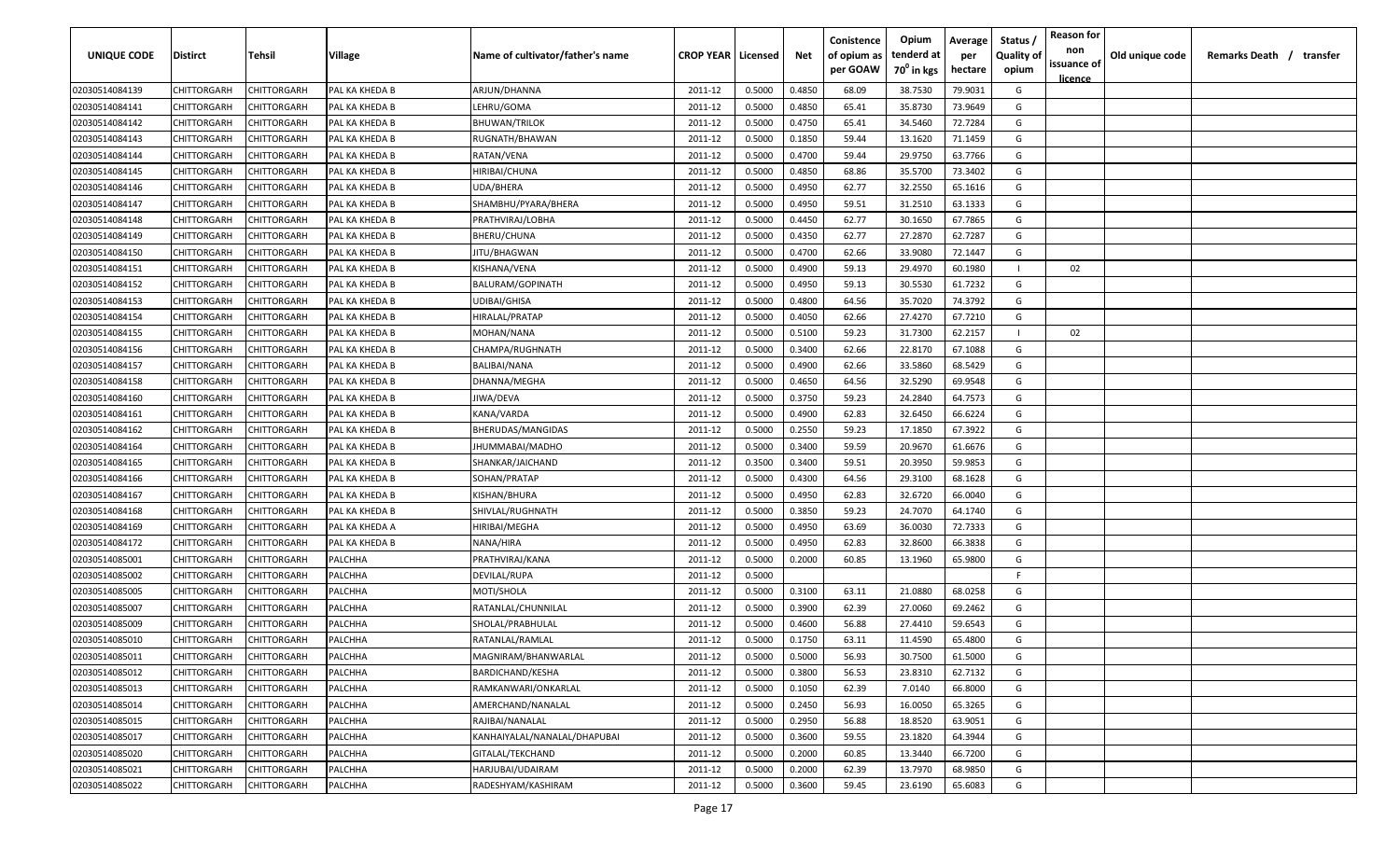| <b>UNIQUE CODE</b> | Distirct           | Tehsil      | Village | Name of cultivator/father's name | <b>CROP YEAR   Licensed</b> |        | Net    | Conistence<br>of opium as | Opium<br>tenderd at    | Average<br>per | Status /<br><b>Quality of</b> | <b>Reason for</b><br>non      | Old unique code | Remarks Death /<br>transfer |
|--------------------|--------------------|-------------|---------|----------------------------------|-----------------------------|--------|--------|---------------------------|------------------------|----------------|-------------------------------|-------------------------------|-----------------|-----------------------------|
|                    |                    |             |         |                                  |                             |        |        | per GOAW                  | 70 <sup>0</sup> in kgs | hectare        | opium                         | issuance of<br><u>licence</u> |                 |                             |
| 02030514085023     | CHITTORGARH        | CHITTORGARH | PALCHHA | KESHARBAI/MANGILAL               | 2011-12                     | 0.5000 | 0.4550 | 56.59                     | 28.1250                | 61.8132        | G                             |                               |                 |                             |
| 02030514085024     | CHITTORGARH        | CHITTORGARH | PALCHHA | KANHAIYALAL/KANHA                | 2011-12                     | 0.5000 | 0.3300 | 59.64                     | 21.8110                | 66.0939        | G                             |                               |                 |                             |
| 02030514085027     | CHITTORGARH        | CHITTORGARH | PALCHHA | NANDLAL/DALU                     | 2011-12                     | 0.5000 | 0.2800 | 63.11                     | 19.7260                | 70.4500        | G                             |                               |                 |                             |
| 02030514085028     | CHITTORGARH        | CHITTORGARH | PALCHHA | KHEMRAJ/GANGARAM                 | 2011-12                     | 0.5000 | 0.3750 | 59.64                     | 24.5890                | 65.5707        | G                             |                               |                 |                             |
| 02030514085029     | CHITTORGARH        | CHITTORGARH | PALCHHA | TULSIRAM/MANGILAL                | 2011-12                     | 0.5000 | 0.4200 | 56.59                     | 24.9320                | 59.3619        | G                             |                               |                 |                             |
| 02030514085034     | CHITTORGARH        | CHITTORGARH | PALCHHA | MANGILAL/PYARA                   | 2011-12                     | 0.5000 | 0.4800 | 56.59                     | 29.6770                | 61.8271        | G                             |                               |                 |                             |
| 02030514085035     | CHITTORGARH        | CHITTORGARH | PALCHHA | HIRALAL/LALU                     | 2011-12                     | 0.5000 | 0.4850 | 56.93                     | 29.6280                | 61.0887        | G                             |                               |                 |                             |
| 02030514085037     | CHITTORGARH        | CHITTORGARH | PALCHHA | LABHCHAND/GANGARAM               | 2011-12                     | 0.5000 | 0.3000 | 56.93                     | 18.5510                | 61.8367        | G                             |                               |                 |                             |
| 02030514085040     | CHITTORGARH        | CHITTORGARH | PALCHHA | MOHANLAL/MATHURALAL              | 2011-12                     | 0.5000 | 0.1650 | 63.91                     | 12.2160                | 74.0364        | G                             |                               |                 |                             |
| 02030514085042     | CHITTORGARH        | CHITTORGARH | PALCHHA | SOHANIBAI/LAKHAMICHAND           | 2011-12                     | 0.5000 | 0.2100 | 62.19                     | 14.8280                | 70.6095        | G                             |                               |                 |                             |
| 02030514085043     | CHITTORGARH        | CHITTORGARH | PALCHHA | MULCHAND/CHUNNILAL               | 2011-12                     | 0.5000 | 0.4250 | 57.43                     | 27.8040                | 65.4212        | G                             |                               |                 |                             |
| 02030514085046     | CHITTORGARH        | CHITTORGARH | PALCHHA | MAGNIBAI/PRABHU                  | 2011-12                     | 0.3500 | 0.1050 |                           | 7.1430                 | 68.0286        | G                             |                               |                 |                             |
| 02030514085051     | CHITTORGARH        | CHITTORGARH | PALCHHA | RADHABAI/SUKHLAL                 | 2011-12                     | 0.5000 | 0.5050 | 56.53                     | 31.8180                | 63.0059        | G                             |                               |                 |                             |
| 02030514085052     | CHITTORGARH        | CHITTORGARH | PALCHHA | MOHANLAL/TAKCHAND                | 2011-12                     | 0.5000 | 0.2800 | 57.43                     | 17.4750                | 62.4107        | G                             |                               |                 |                             |
| 02030514085053     | CHITTORGARH        | CHITTORGARH | PALCHHA | KANCHANBAI/MANGILAL              | 2011-12                     | 0.3500 | 0.3500 | 56.59                     | 21.4880                | 61.3943        | G                             |                               |                 | <b>NAME CHANGE</b>          |
| 02030514085055     | CHITTORGARH        | CHITTORGARH | PALCHHA | NANIBAI/MANGILAL                 | 2011-12                     | 0.5000 | 0.1000 | 56.88                     | 6.1350                 | 61.3500        | G                             |                               |                 |                             |
| 02030514085058     | CHITTORGARH        | CHITTORGARH | PALCHHA | AMERCHAND/SHOLA                  | 2011-12                     | 0.5000 | 0.4600 | 63.80                     | 31.8640                | 69.2696        | G                             |                               |                 |                             |
| 02030514085059     | CHITTORGARH        | CHITTORGARH | PALCHHA | HIRA/RUPA                        | 2011-12                     | 0.5000 | 0.4200 | 65.12                     | 29.9180                | 71.2333        | G                             |                               |                 |                             |
| 02030514085062     | CHITTORGARH        | CHITTORGARH | PALCHHA | DAYARAM/VARDICHAND               | 2011-12                     | 0.5000 | 0.3050 | 60.85                     | 20.3590                | 66.7508        | G                             |                               |                 |                             |
| 02030514085063     | CHITTORGARH        | CHITTORGARH | PALCHHA | GULABCHAND/BHANWARLAL            | 2011-12                     | 0.5000 | 0.3500 | 56.88                     | 21.4680                | 61.3371        | G                             |                               |                 |                             |
| 02030514085064     | CHITTORGARH        | CHITTORGARH | PALCHHA | NANALAL/PRABHULAL                | 2011-12                     | 0.5000 | 0.4850 | 65.12                     | 34.6070                | 71.3546        | G                             |                               |                 |                             |
| 02030514085065     | CHITTORGARH        | CHITTORGARH | PALCHHA | MANGILAL/LAKHMICHAND             | 2011-12                     | 0.5000 | 0.4100 | 62.19                     | 29.4510                | 71.8317        | G                             |                               |                 |                             |
| 02030514085067     | CHITTORGARH        | CHITTORGARH | PALCHHA | ONKARLAL/MANGILAL                | 2011-12                     | 0.5000 | 0.4450 | 56.88                     | 26.9610                | 60.5865        | G                             |                               |                 |                             |
| 02030514085068     | CHITTORGARH        | CHITTORGARH | PALCHHA | MADANLAL/PRABHULAL               | 2011-12                     | 0.5000 | 0.1300 | 63.11                     | 8.8440                 | 68.0308        | G                             |                               |                 |                             |
| 02030514085069     | CHITTORGARH        | CHITTORGARH | PALCHHA | MOTI/NANDA                       | 2011-12                     | 0.5000 | 0.4650 | 59.64                     | 30.3820                | 65.3376        | G                             |                               |                 |                             |
| 02030514085071     | CHITTORGARH        | CHITTORGARH | PALCHHA | RAJU/BANSHILAL                   | 2011-12                     | 0.5000 | 0.3750 | 59.55                     | 24.6790                | 65.8107        | G                             |                               |                 |                             |
| 02030514085073     | CHITTORGARH        | CHITTORGARH | PALCHHA | BIHARILAL/BHANWARLAL             | 2011-12                     | 0.5000 | 0.4950 | 63.80                     | 35.6460                | 72.0121        | G                             |                               |                 |                             |
| 02030514085076     | CHITTORGARH        | CHITTORGARH | PALCHHA | LABHCHAND/RUPA                   | 2011-12                     | 0.5000 | 0.2250 | 59.55                     | 14.6490                | 65.1067        | G                             |                               |                 |                             |
| 02030514085077     | CHITTORGARH        | CHITTORGARH | PALCHHA | DALCHAND/NANALAL                 | 2011-12                     | 0.5000 | 0.1100 | 62.25                     | 7.8260                 | 71.1455        | G                             |                               |                 |                             |
| 02030514085078     | CHITTORGARH        | CHITTORGARH | PALCHHA | AMARCHAND/BHANWARLAL             | 2011-12                     | 0.5000 | 0.5000 | 63.80                     | 34.6710                | 69.3420        | G                             |                               |                 |                             |
| 02030514085080     | CHITTORGARH        | CHITTORGARH | PALCHHA | MOTIRAM/DEVA                     | 2011-12                     | 0.5000 | 0.3250 | 57.79                     | 20.3500                | 62.6154        | G                             |                               |                 |                             |
| 02030514085081     | CHITTORGARH        | CHITTORGARH | PALCHHA | NANDLAL/NANALAL                  | 2011-12                     | 0.5000 | 0.1150 | 56.53                     | 7.0900                 | 61.6522        | G                             |                               |                 |                             |
| 02030514085083     | CHITTORGARH        | CHITTORGARH | PALCHHA | KANHAIYALAL/MANGILAL             | 2011-12                     | 0.5000 | 0.3750 | 59.55                     | 24.5260                | 65.4027        | G                             |                               |                 |                             |
| 02030514085085     | CHITTORGARH        | CHITTORGARH | PALCHHA | GANGARAM/MEGHA                   | 2011-12                     | 0.5000 | 0.3200 | 57.43                     | 20.1830                | 63.0719        | G                             |                               |                 |                             |
| 02030514085086     | CHITTORGARH        | CHITTORGARH | PALCHHA | MATHARIBAI/KASIRAM               | 2011-12                     | 0.3500 | 0.1400 | 62.19                     | 9.7640                 | 69.7429        | G                             |                               |                 | <b>NAME CHANGE</b>          |
| 02030514085087     | <b>CHITTORGARH</b> | CHITTORGARH | PALCHHA | MANGILAL/TEKCHAND                | 2011-12                     | 0.5000 | 0.3650 | 59.64                     | 23.8050                | 65.2192        | G                             |                               |                 |                             |
| 02030514085088     | <b>CHITTORGARH</b> | CHITTORGARH | PALCHHA | BHANWARLAL/RUPA                  | 2011-12                     | 0.5000 | 0.1000 | 62.19                     | 6.8050                 | 68.0500        | G                             |                               |                 |                             |
| 02030514085089     | CHITTORGARH        | CHITTORGARH | PALCHHA | RAMESHWAR/TEKCHAND               | 2011-12                     | 0.5000 | 0.3750 | 56.53                     | 23.3390                | 62.2373        | G                             |                               |                 |                             |
| 02030514085091     | <b>CHITTORGARH</b> | CHITTORGARH | PALCHHA | DALCHAND/KISHANA                 | 2011-12                     | 0.5000 | 0.4550 | 56.53                     | 29.9530                | 65.8308        | G                             |                               |                 |                             |
| 02030514085092     | CHITTORGARH        | CHITTORGARH | PALCHHA | GHISU/NANDA                      | 2011-12                     | 0.5000 | 0.2650 | 60.85                     | 17.9420                | 67.7057        | G                             |                               |                 |                             |
| 02030514085093     | CHITTORGARH        | CHITTORGARH | PALCHHA | RADESHYAM/KANHA                  | 2011-12                     | 0.5000 | 0.3000 | 63.91                     | 21.0540                | 70.1800        | G                             |                               |                 |                             |
| 02030514085094     | CHITTORGARH        | CHITTORGARH | PALCHHA | MOTILAL/NANALAL                  | 2011-12                     | 0.5000 | 0.3850 | 56.53                     | 23.4200                | 60.8312        | G                             |                               |                 |                             |
| 02030514085095     | CHITTORGARH        | CHITTORGARH | PALCHHA | KANHAIYALAL/BHERULAL             | 2011-12                     | 0.5000 | 0.3000 | 57.43                     | 20.1500                | 67.1667        | G                             |                               |                 |                             |
| 02030514085096     | <b>CHITTORGARH</b> | CHITTORGARH | PALCHHA | PARVATIBAI/TULSIRAM              | 2011-12                     | 0.5000 | 0.4900 | 60.14                     | 31.4880                | 64.2612        | G                             |                               |                 |                             |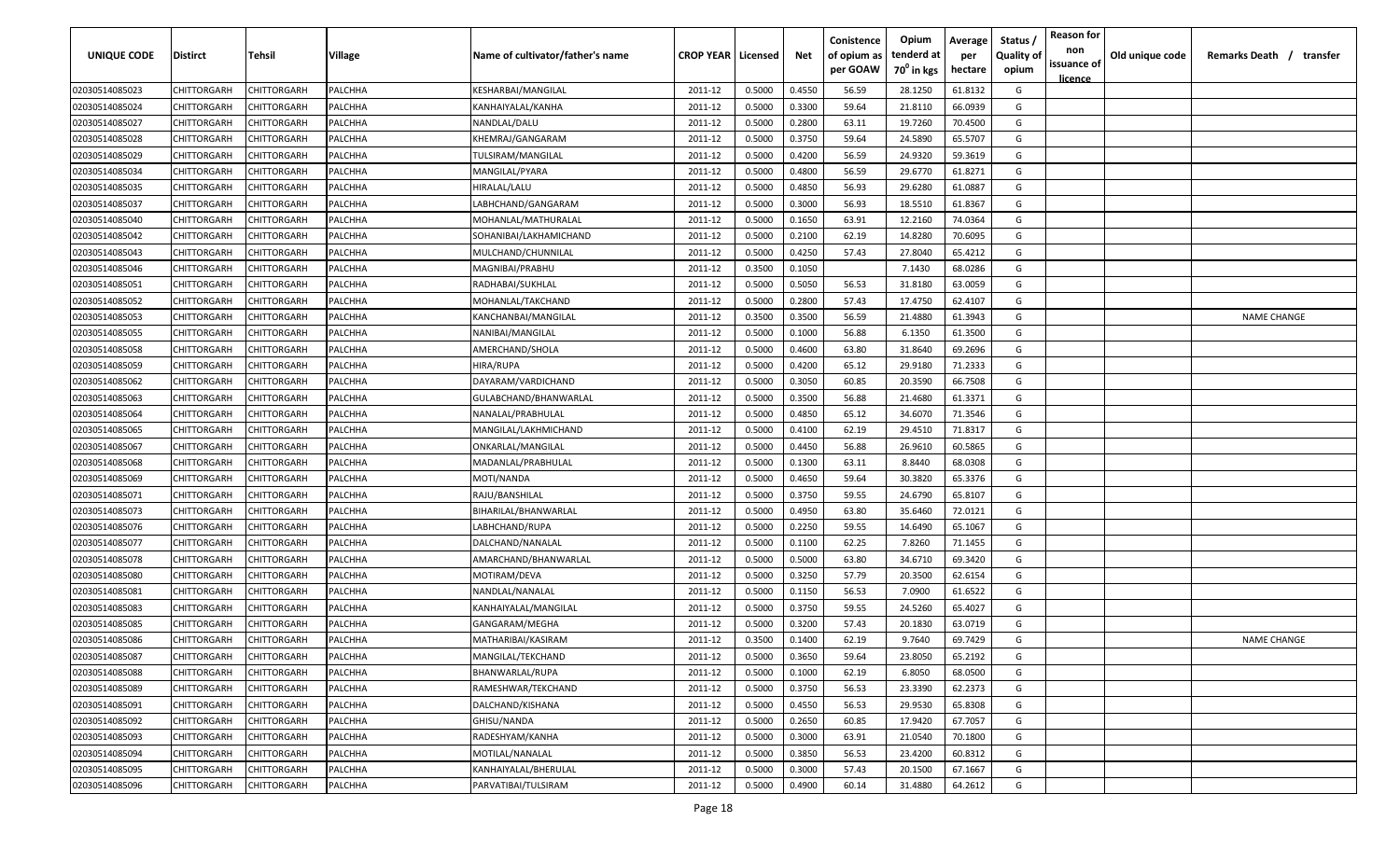| <u>licence</u><br>02030514085097<br>CHITTORGARH<br>CHITTORGARH<br>PALCHHA<br>0.5000<br>0.3000<br>57.43<br>19.4110<br>64.7033<br>G<br>KALURAM/MULCHAND<br>2011-12<br>0.5000<br>0.2550<br>59.64<br>16.6480<br>65.2863<br>G<br>02030514085098<br>CHITTORGARH<br>CHITTORGARH<br>PALCHHA<br>LABHCHAND/KASHIRAM<br>2011-12<br>02030514085101<br>CHITTORGARH<br>CHITTORGARH<br>PALCHHA<br>PRATAPIBAI/PERMCHAND<br>0.3500<br>0.1000<br>59.55<br>6.6530<br>66.5300<br>G<br><b>NAME CHANGE</b><br>2011-12<br>02030514085103<br>CHITTORGARH<br>CHITTORGARH<br>PALCHHA<br>JAGADISH/AMARCHAND<br>2011-12<br>0.5000<br>0.4300<br>62.39<br>29.9650<br>69.6860<br>G<br>02030514086002<br>CHITTORGARH<br>CHITTORGARH<br>PALER<br>SHIVLAL/GOPI<br>2011-12<br>0.5000<br>0.3450<br>02<br>02030514086003<br>CHITTORGARH<br>2011-12<br>0.5000<br>0.3000<br>68.09<br>22.3530<br>74.5100<br>CHITTORGARH<br>PALER<br>NARAYANIBAI/HAJARI<br>G<br>02030514086004<br>CHITTORGARH<br>CHITTORGARH<br>0.5000<br>0.4600<br>59.10<br>30.4620<br>66.2217<br>PALER<br>LEHRIBAI/NANDLAL<br>2011-12<br>G<br>71.9284<br>02030514086005<br>CHITTORGARH<br>CHITTORGARH<br>PALER<br>UDA/KALUJIJAT<br>2011-12<br>0.5000<br>0.4750<br>62.69<br>34.1660<br>G<br>02030514086007<br>CHITTORGARH<br>CHITTORGARH<br>PALER<br>KANHAIYALAL/CHAMANLAL<br>2011-12<br>0.5000<br>-F.<br>0.4900<br>62.69<br>34.3270<br>G<br>CHITTORGARH<br>PALER<br>2011-12<br>0.5000<br>70.0551<br>02030514086008<br>CHITTORGARH<br>BHAWANA/GHISA<br>62.69<br>CHITTORGARH<br>CHITTORGARH<br>PALER<br>2011-12<br>0.5000<br>0.3600<br>24.5030<br>68.0639<br>G<br>02030514086011<br>BHUWANA/MOTI<br>63.05<br>24.2920<br>71.4471<br>G<br>02030514086012<br>CHITTORGARH<br>CHITTORGARH<br>PALER<br>2011-12<br>0.3500<br>0.3400<br>NANADA/GULABJAT<br>63.05<br>77.7277<br>CHITTORGARH<br>CHITTORGARH<br>PALER<br>2011-12<br>0.3500<br>0.2350<br>18.2660<br>G<br>02030514086015<br>SHOBHALAL/SHORAM | transfer |
|------------------------------------------------------------------------------------------------------------------------------------------------------------------------------------------------------------------------------------------------------------------------------------------------------------------------------------------------------------------------------------------------------------------------------------------------------------------------------------------------------------------------------------------------------------------------------------------------------------------------------------------------------------------------------------------------------------------------------------------------------------------------------------------------------------------------------------------------------------------------------------------------------------------------------------------------------------------------------------------------------------------------------------------------------------------------------------------------------------------------------------------------------------------------------------------------------------------------------------------------------------------------------------------------------------------------------------------------------------------------------------------------------------------------------------------------------------------------------------------------------------------------------------------------------------------------------------------------------------------------------------------------------------------------------------------------------------------------------------------------------------------------------------------------------------------------------------------------------------------------------------------------------------------------|----------|
|                                                                                                                                                                                                                                                                                                                                                                                                                                                                                                                                                                                                                                                                                                                                                                                                                                                                                                                                                                                                                                                                                                                                                                                                                                                                                                                                                                                                                                                                                                                                                                                                                                                                                                                                                                                                                                                                                                                        |          |
|                                                                                                                                                                                                                                                                                                                                                                                                                                                                                                                                                                                                                                                                                                                                                                                                                                                                                                                                                                                                                                                                                                                                                                                                                                                                                                                                                                                                                                                                                                                                                                                                                                                                                                                                                                                                                                                                                                                        |          |
|                                                                                                                                                                                                                                                                                                                                                                                                                                                                                                                                                                                                                                                                                                                                                                                                                                                                                                                                                                                                                                                                                                                                                                                                                                                                                                                                                                                                                                                                                                                                                                                                                                                                                                                                                                                                                                                                                                                        |          |
|                                                                                                                                                                                                                                                                                                                                                                                                                                                                                                                                                                                                                                                                                                                                                                                                                                                                                                                                                                                                                                                                                                                                                                                                                                                                                                                                                                                                                                                                                                                                                                                                                                                                                                                                                                                                                                                                                                                        |          |
|                                                                                                                                                                                                                                                                                                                                                                                                                                                                                                                                                                                                                                                                                                                                                                                                                                                                                                                                                                                                                                                                                                                                                                                                                                                                                                                                                                                                                                                                                                                                                                                                                                                                                                                                                                                                                                                                                                                        |          |
|                                                                                                                                                                                                                                                                                                                                                                                                                                                                                                                                                                                                                                                                                                                                                                                                                                                                                                                                                                                                                                                                                                                                                                                                                                                                                                                                                                                                                                                                                                                                                                                                                                                                                                                                                                                                                                                                                                                        |          |
|                                                                                                                                                                                                                                                                                                                                                                                                                                                                                                                                                                                                                                                                                                                                                                                                                                                                                                                                                                                                                                                                                                                                                                                                                                                                                                                                                                                                                                                                                                                                                                                                                                                                                                                                                                                                                                                                                                                        |          |
|                                                                                                                                                                                                                                                                                                                                                                                                                                                                                                                                                                                                                                                                                                                                                                                                                                                                                                                                                                                                                                                                                                                                                                                                                                                                                                                                                                                                                                                                                                                                                                                                                                                                                                                                                                                                                                                                                                                        |          |
|                                                                                                                                                                                                                                                                                                                                                                                                                                                                                                                                                                                                                                                                                                                                                                                                                                                                                                                                                                                                                                                                                                                                                                                                                                                                                                                                                                                                                                                                                                                                                                                                                                                                                                                                                                                                                                                                                                                        |          |
|                                                                                                                                                                                                                                                                                                                                                                                                                                                                                                                                                                                                                                                                                                                                                                                                                                                                                                                                                                                                                                                                                                                                                                                                                                                                                                                                                                                                                                                                                                                                                                                                                                                                                                                                                                                                                                                                                                                        |          |
|                                                                                                                                                                                                                                                                                                                                                                                                                                                                                                                                                                                                                                                                                                                                                                                                                                                                                                                                                                                                                                                                                                                                                                                                                                                                                                                                                                                                                                                                                                                                                                                                                                                                                                                                                                                                                                                                                                                        |          |
|                                                                                                                                                                                                                                                                                                                                                                                                                                                                                                                                                                                                                                                                                                                                                                                                                                                                                                                                                                                                                                                                                                                                                                                                                                                                                                                                                                                                                                                                                                                                                                                                                                                                                                                                                                                                                                                                                                                        |          |
|                                                                                                                                                                                                                                                                                                                                                                                                                                                                                                                                                                                                                                                                                                                                                                                                                                                                                                                                                                                                                                                                                                                                                                                                                                                                                                                                                                                                                                                                                                                                                                                                                                                                                                                                                                                                                                                                                                                        |          |
| PALER<br>2011-12<br>0.3450<br>62.18<br>24.8900<br>72.1449<br>G<br>CHITTORGARH<br>CHITTORGARH<br>DALU/HIRA<br>0.3500<br>02030514086017                                                                                                                                                                                                                                                                                                                                                                                                                                                                                                                                                                                                                                                                                                                                                                                                                                                                                                                                                                                                                                                                                                                                                                                                                                                                                                                                                                                                                                                                                                                                                                                                                                                                                                                                                                                  |          |
| PALER<br>65.1947<br>CHITTORGARH<br>CHITTORGARH<br>2011-12<br>0.5000<br>0.3800<br>62.18<br>24.7740<br>G<br>02030514086018<br>CHANDIBAI/RAMLAL                                                                                                                                                                                                                                                                                                                                                                                                                                                                                                                                                                                                                                                                                                                                                                                                                                                                                                                                                                                                                                                                                                                                                                                                                                                                                                                                                                                                                                                                                                                                                                                                                                                                                                                                                                           |          |
| CHITTORGARH<br>CHITTORGARH<br>PALER<br>0.5000<br>F.<br>02030514086023<br>2011-12<br>DAKHIBAI/CHUNA                                                                                                                                                                                                                                                                                                                                                                                                                                                                                                                                                                                                                                                                                                                                                                                                                                                                                                                                                                                                                                                                                                                                                                                                                                                                                                                                                                                                                                                                                                                                                                                                                                                                                                                                                                                                                     |          |
| 0.3500<br>0.3500<br>68.6029<br>02030514086025<br>CHITTORGARH<br>CHITTORGARH<br>PALER<br>SHYAMLAL/BANSHILALNAI<br>2011-12<br>59.92<br>24.0110<br>G                                                                                                                                                                                                                                                                                                                                                                                                                                                                                                                                                                                                                                                                                                                                                                                                                                                                                                                                                                                                                                                                                                                                                                                                                                                                                                                                                                                                                                                                                                                                                                                                                                                                                                                                                                      |          |
| CHITTORGARH<br>CHITTORGARH<br>PALER<br>DALU/GHISA<br>2011-12<br>0.3500<br>0.3400<br>02<br>02030514086033                                                                                                                                                                                                                                                                                                                                                                                                                                                                                                                                                                                                                                                                                                                                                                                                                                                                                                                                                                                                                                                                                                                                                                                                                                                                                                                                                                                                                                                                                                                                                                                                                                                                                                                                                                                                               |          |
| 68.4542<br>CHITTORGARH<br>PALER<br>0.5000<br>0.2950<br>63.05<br>20.1940<br>G<br>02030514086034<br>CHITTORGARH<br>MADENLAL/DEVA<br>2011-12                                                                                                                                                                                                                                                                                                                                                                                                                                                                                                                                                                                                                                                                                                                                                                                                                                                                                                                                                                                                                                                                                                                                                                                                                                                                                                                                                                                                                                                                                                                                                                                                                                                                                                                                                                              |          |
| PALER<br>0.4500<br>29.3950<br>65.3222<br>02030514086035<br>CHITTORGARH<br>CHITTORGARH<br>GHISA/MOTI<br>2011-12<br>0.5000<br>59.92<br>G                                                                                                                                                                                                                                                                                                                                                                                                                                                                                                                                                                                                                                                                                                                                                                                                                                                                                                                                                                                                                                                                                                                                                                                                                                                                                                                                                                                                                                                                                                                                                                                                                                                                                                                                                                                 |          |
| CHITTORGARH<br>65.67<br>25.5460<br>76.2567<br>02030514086036<br>CHITTORGARH<br>PALER<br>SHANKAR/HARLAL<br>2011-12<br>0.3500<br>0.3350<br>G                                                                                                                                                                                                                                                                                                                                                                                                                                                                                                                                                                                                                                                                                                                                                                                                                                                                                                                                                                                                                                                                                                                                                                                                                                                                                                                                                                                                                                                                                                                                                                                                                                                                                                                                                                             |          |
| CHITTORGARH<br>PALER<br>2011-12<br>0.3500<br>24.4150<br>71.8088<br>02030514086037<br>CHITTORGARH<br>RATAN/GOPI<br>0.3400<br>61.52<br>G                                                                                                                                                                                                                                                                                                                                                                                                                                                                                                                                                                                                                                                                                                                                                                                                                                                                                                                                                                                                                                                                                                                                                                                                                                                                                                                                                                                                                                                                                                                                                                                                                                                                                                                                                                                 |          |
| 02030514086041<br>CHITTORGARH<br>CHITTORGARH<br>PALER<br>2011-12<br>0.5000<br>SHAMBHU/GOPI<br>-F.                                                                                                                                                                                                                                                                                                                                                                                                                                                                                                                                                                                                                                                                                                                                                                                                                                                                                                                                                                                                                                                                                                                                                                                                                                                                                                                                                                                                                                                                                                                                                                                                                                                                                                                                                                                                                      |          |
| 02030514086042<br>CHITTORGARH<br>CHITTORGARH<br>PALER<br>2011-12<br>0.5000<br>0.5000<br>38.4030<br>G<br>BHERU/MADHO<br>68.09<br>76.8060                                                                                                                                                                                                                                                                                                                                                                                                                                                                                                                                                                                                                                                                                                                                                                                                                                                                                                                                                                                                                                                                                                                                                                                                                                                                                                                                                                                                                                                                                                                                                                                                                                                                                                                                                                                |          |
| 02030514086043<br>CHITTORGARH<br>CHITTORGARH<br>PALER<br>2011-12<br>0.3500<br>0.3450<br>02<br>JODHA/MADHU                                                                                                                                                                                                                                                                                                                                                                                                                                                                                                                                                                                                                                                                                                                                                                                                                                                                                                                                                                                                                                                                                                                                                                                                                                                                                                                                                                                                                                                                                                                                                                                                                                                                                                                                                                                                              |          |
| 02030514086044<br>CHITTORGARH<br>CHITTORGARH<br>PALER<br>2011-12<br>0.3500<br>0.3100<br>62.34<br>21.2670<br>68.6032<br>G<br>LEHRU/GOPI                                                                                                                                                                                                                                                                                                                                                                                                                                                                                                                                                                                                                                                                                                                                                                                                                                                                                                                                                                                                                                                                                                                                                                                                                                                                                                                                                                                                                                                                                                                                                                                                                                                                                                                                                                                 |          |
| G<br>PALER<br>2011-12<br>0.5000<br>0.2850<br>56.44<br>60.8526<br>02030514086046<br>CHITTORGARH<br>CHITTORGARH<br>MADENLAL/RAMA<br>17.3430                                                                                                                                                                                                                                                                                                                                                                                                                                                                                                                                                                                                                                                                                                                                                                                                                                                                                                                                                                                                                                                                                                                                                                                                                                                                                                                                                                                                                                                                                                                                                                                                                                                                                                                                                                              |          |
| CHITTORGARH<br>PALER<br>0.5000<br>-F.<br>02030514086047<br>CHITTORGARH<br>MAGNIRAM/RAMA<br>2011-12                                                                                                                                                                                                                                                                                                                                                                                                                                                                                                                                                                                                                                                                                                                                                                                                                                                                                                                                                                                                                                                                                                                                                                                                                                                                                                                                                                                                                                                                                                                                                                                                                                                                                                                                                                                                                     |          |
| G<br>CHITTORGARH<br>CHITTORGARH<br>PALER<br>2011-12<br>0.5000<br>0.2850<br>63.05<br>19.6360<br>68.8982<br>02030514086048<br>RATAN/MOHAN                                                                                                                                                                                                                                                                                                                                                                                                                                                                                                                                                                                                                                                                                                                                                                                                                                                                                                                                                                                                                                                                                                                                                                                                                                                                                                                                                                                                                                                                                                                                                                                                                                                                                                                                                                                |          |
| 62.21<br>CHITTORGARH<br>CHITTORGARH<br>PALER<br>2011-12<br>0.3500<br>0.1850<br>13.4200<br>72.5405<br>G<br>02030514086051<br>BADRILAL/NANA                                                                                                                                                                                                                                                                                                                                                                                                                                                                                                                                                                                                                                                                                                                                                                                                                                                                                                                                                                                                                                                                                                                                                                                                                                                                                                                                                                                                                                                                                                                                                                                                                                                                                                                                                                              |          |
| 0.1100<br>71.16<br>83.9091<br>G<br>CHITTORGARH<br>CHITTORGARH<br>PALER<br>2011-12<br>0.5000<br>9.2300<br>02030514086055<br>SHANKAR/HAJARI                                                                                                                                                                                                                                                                                                                                                                                                                                                                                                                                                                                                                                                                                                                                                                                                                                                                                                                                                                                                                                                                                                                                                                                                                                                                                                                                                                                                                                                                                                                                                                                                                                                                                                                                                                              |          |
| 02030514086056<br>CHITTORGARH<br>CHITTORGARH<br>PALER<br>KHEMA/MOTI<br>2011-12<br>0.5000<br>0.4650<br>65.60<br>75.6452<br>G<br>35.1750                                                                                                                                                                                                                                                                                                                                                                                                                                                                                                                                                                                                                                                                                                                                                                                                                                                                                                                                                                                                                                                                                                                                                                                                                                                                                                                                                                                                                                                                                                                                                                                                                                                                                                                                                                                 |          |
| 02030514086057<br>CHITTORGARH<br>CHITTORGARH<br>PALER<br>2011-12<br>0.3500<br>-F<br>AMERCHAND/JAGGA                                                                                                                                                                                                                                                                                                                                                                                                                                                                                                                                                                                                                                                                                                                                                                                                                                                                                                                                                                                                                                                                                                                                                                                                                                                                                                                                                                                                                                                                                                                                                                                                                                                                                                                                                                                                                    |          |
| PALER<br>2011-12<br>0.5000<br>0.4900<br>71.8102<br>G<br>02030514086059<br>CHITTORGARH<br>CHITTORGARH<br>NARAYAN/DHANNA<br>65.11<br>35.1870                                                                                                                                                                                                                                                                                                                                                                                                                                                                                                                                                                                                                                                                                                                                                                                                                                                                                                                                                                                                                                                                                                                                                                                                                                                                                                                                                                                                                                                                                                                                                                                                                                                                                                                                                                             |          |
| 2011-12<br>0.5000<br>0.2850<br>68.09<br>21.7400<br>76.2807<br>G<br>02030514086060<br>CHITTORGARH<br>CHITTORGARH<br>PALER<br>ARJUN/BHUWANA                                                                                                                                                                                                                                                                                                                                                                                                                                                                                                                                                                                                                                                                                                                                                                                                                                                                                                                                                                                                                                                                                                                                                                                                                                                                                                                                                                                                                                                                                                                                                                                                                                                                                                                                                                              |          |
| 02030514086063<br>PALER<br>0.5200<br>81.1808<br><b>CHITTORGARH</b><br>CHITTORGARH<br>SHAMBHU/RAMA<br>2011-12<br>0.5000<br>70.04<br>42.2140<br>G                                                                                                                                                                                                                                                                                                                                                                                                                                                                                                                                                                                                                                                                                                                                                                                                                                                                                                                                                                                                                                                                                                                                                                                                                                                                                                                                                                                                                                                                                                                                                                                                                                                                                                                                                                        |          |
| CHITTORGARH<br>PALER<br>2011-12<br>0.5000<br>F.<br>02030514086064<br>CHITTORGARH<br>NARAYAN/MADHU                                                                                                                                                                                                                                                                                                                                                                                                                                                                                                                                                                                                                                                                                                                                                                                                                                                                                                                                                                                                                                                                                                                                                                                                                                                                                                                                                                                                                                                                                                                                                                                                                                                                                                                                                                                                                      |          |
| <b>CHITTORGARH</b><br>PALER<br>PANNA/KANA<br>0.5000<br>0.2200<br>15.3480<br>G<br>02030514086067<br>CHITTORGARH<br>2011-12<br>63.05<br>69.7636                                                                                                                                                                                                                                                                                                                                                                                                                                                                                                                                                                                                                                                                                                                                                                                                                                                                                                                                                                                                                                                                                                                                                                                                                                                                                                                                                                                                                                                                                                                                                                                                                                                                                                                                                                          |          |
| 0.3500<br>02030514086069<br><b>CHITTORGARH</b><br>CHITTORGARH<br>PALER<br>KAILASH/JAGGA<br>2011-12<br>F.                                                                                                                                                                                                                                                                                                                                                                                                                                                                                                                                                                                                                                                                                                                                                                                                                                                                                                                                                                                                                                                                                                                                                                                                                                                                                                                                                                                                                                                                                                                                                                                                                                                                                                                                                                                                               |          |
| CHITTORGARH<br>0.3500<br>0.3500<br>69.8514<br>G<br>02030514086072<br>CHITTORGARH<br>PALER<br>DAKHIBAI/JAGGA<br>2011-12<br>65.07<br>24.4480                                                                                                                                                                                                                                                                                                                                                                                                                                                                                                                                                                                                                                                                                                                                                                                                                                                                                                                                                                                                                                                                                                                                                                                                                                                                                                                                                                                                                                                                                                                                                                                                                                                                                                                                                                             |          |
| 0.5000<br>0.4900<br>02<br>02030514086073<br>CHITTORGARH<br>CHITTORGARH<br>PALER<br>BHERUDAS/GIRDHARI<br>2011-12                                                                                                                                                                                                                                                                                                                                                                                                                                                                                                                                                                                                                                                                                                                                                                                                                                                                                                                                                                                                                                                                                                                                                                                                                                                                                                                                                                                                                                                                                                                                                                                                                                                                                                                                                                                                        |          |
| 02030514086076<br><b>CHITTORGARH</b><br>CHITTORGARH<br>PALER<br>BANSHI/CHHOGA<br>2011-12<br>0.3500<br>0.3400<br>59.10<br>22.3230<br>65.6559<br>G                                                                                                                                                                                                                                                                                                                                                                                                                                                                                                                                                                                                                                                                                                                                                                                                                                                                                                                                                                                                                                                                                                                                                                                                                                                                                                                                                                                                                                                                                                                                                                                                                                                                                                                                                                       |          |
| F.<br>02030514086077<br>CHITTORGARH<br>PALER<br>NANDA/HIRA<br>2011-12<br>0.3500<br>CHITTORGARH                                                                                                                                                                                                                                                                                                                                                                                                                                                                                                                                                                                                                                                                                                                                                                                                                                                                                                                                                                                                                                                                                                                                                                                                                                                                                                                                                                                                                                                                                                                                                                                                                                                                                                                                                                                                                         |          |
| G<br>PALER<br>0.5000<br>0.0600<br>4.7760<br>79.6000<br>TRANSFER<br>02030514086078<br>CHITTORGARH<br><b>CHITTORGARH</b><br>DEVILAL/CHHOGALAL<br>2011-12<br>68.09<br>02030514061001                                                                                                                                                                                                                                                                                                                                                                                                                                                                                                                                                                                                                                                                                                                                                                                                                                                                                                                                                                                                                                                                                                                                                                                                                                                                                                                                                                                                                                                                                                                                                                                                                                                                                                                                      |          |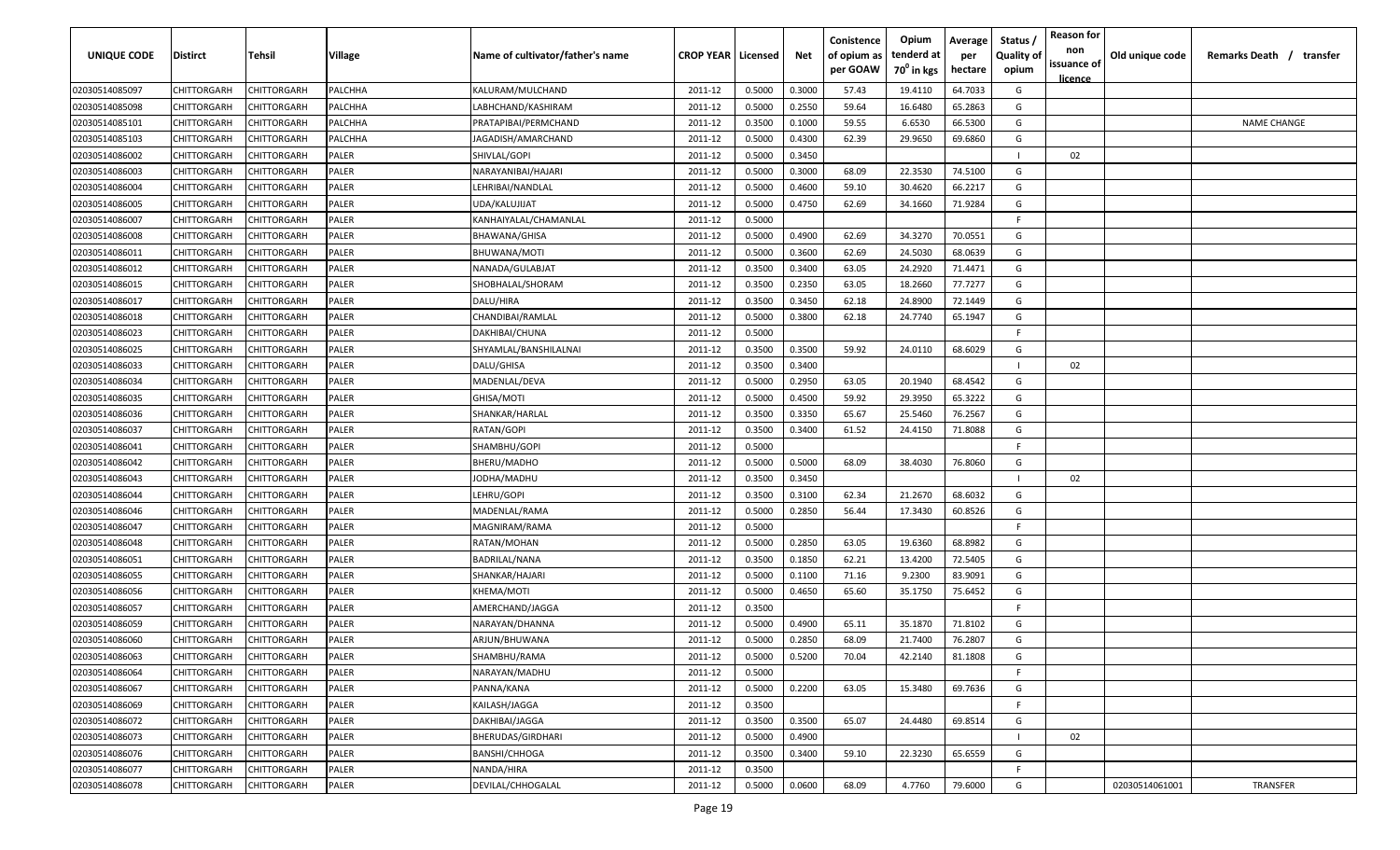| UNIQUE CODE    | Distirct           | Tehsil      | Village   | Name of cultivator/father's name | <b>CROP YEAR   Licensed</b> |        | Net    | Conistence<br>of opium as<br>per GOAW | Opium<br>tenderd at<br>70 <sup>°</sup> in kgs | Average<br>per<br>hectare | Status /<br><b>Quality of</b><br>opium | <b>Reason for</b><br>non<br>issuance of<br><u>licence</u> | Old unique code | Remarks Death / transfer |
|----------------|--------------------|-------------|-----------|----------------------------------|-----------------------------|--------|--------|---------------------------------------|-----------------------------------------------|---------------------------|----------------------------------------|-----------------------------------------------------------|-----------------|--------------------------|
| 02030514086079 | CHITTORGARH        | CHITTORGARH | PALER     | <b>BHURIBAI/GHISA</b>            | 2011-12                     | 0.5000 | 0.3400 | 59.10                                 | 22.7110                                       | 66.7971                   | G                                      |                                                           | 02030514061013  | TRANSFER                 |
| 02030514086080 | CHITTORGARH        | CHITTORGARH | PALER     | JAGGA/HAJARI                     | 2011-12                     | 0.5000 | 0.2600 | 59.10                                 | 16.5650                                       | 63.7115                   | G                                      |                                                           | 02030514061006  | TRANSFER                 |
| 02030514088008 | CHITTORGARH        | CHITTORGARH | PAROLI    | SHOBHALAL/SUKHADEV               | 2011-12                     | 0.5000 | 0.2050 | 61.10                                 | 13.8700                                       | 67.6585                   | G                                      |                                                           |                 |                          |
| 02030514088009 | CHITTORGARH        | CHITTORGARH | PAROLI    | SHAMBHU/UDA                      | 2011-12                     | 0.5000 |        |                                       |                                               |                           | -F.                                    |                                                           |                 |                          |
| 02030514088010 | CHITTORGARH        | CHITTORGARH | PAROLI    | LEHRIBAI/CHUNNILAL               | 2011-12                     | 0.3500 | 0.3500 | 63.78                                 | 23.0060                                       | 65.7314                   | G                                      |                                                           |                 |                          |
| 02030514088013 | CHITTORGARH        | CHITTORGARH | PAROLI    | RATANLAL/RUGHNATH                | 2011-12                     | 0.5000 | 0.4850 | 58.61                                 | 28.6020                                       | 58.9732                   | G                                      |                                                           |                 |                          |
| 02030514088018 | <b>CHITTORGARH</b> | CHITTORGARH | PAROLI    | BHAWANA/JITU                     | 2011-12                     | 0.5000 | 0.4100 | 61.10                                 | 23.7940                                       | 58.0341                   | G                                      |                                                           |                 |                          |
| 02030514088020 | CHITTORGARH        | CHITTORGARH | PAROLI    | GIRDHARI/PARTHU                  | 2011-12                     | 0.3500 |        |                                       |                                               |                           | -F.                                    |                                                           |                 |                          |
| 02030514088030 | CHITTORGARH        | CHITTORGARH | PAROLI    | JITU/DHANNA                      | 2011-12                     | 0.5000 |        |                                       |                                               |                           | F.                                     |                                                           |                 |                          |
| 02030514088031 | CHITTORGARH        | CHITTORGARH | PAROLI    | SOHAN/PYARA                      | 2011-12                     | 0.5000 | 0.3900 | 61.10                                 | 23.9250                                       | 61.3462                   | G                                      |                                                           |                 |                          |
| 02030514088045 | CHITTORGARH        | CHITTORGARH | PAROLI    | GEHRU/BHERU                      | 2011-12                     | 0.3500 | 0.2800 | 58.61                                 | 19.0650                                       | 68.0893                   | G                                      |                                                           |                 |                          |
| 02030514089002 | CHITTORGARH        | CHITTORGARH | PASTOLI   | HAJARI/GANGARAM                  | 2011-12                     | 0.5000 | 0.4500 | 65.10                                 | 31.1090                                       | 69.1311                   | G                                      |                                                           |                 |                          |
| 02030514089003 | CHITTORGARH        | CHITTORGARH | PASTOLI   | HAJARILAL/ANERCHAND              | 2011-12                     | 0.3500 | 0.2600 | 59.28                                 | 16.7590                                       | 64.4577                   | G                                      |                                                           |                 |                          |
| 02030514089005 | CHITTORGARH        | CHITTORGARH | PASTOLI   | BHANWARLAL/LEHRU                 | 2011-12                     | 0.5000 | 0.3200 | 62.17                                 | 22.3810                                       | 69.9406                   | G                                      |                                                           |                 |                          |
| 02030514089007 | CHITTORGARH        | CHITTORGARH | PASTOLI   | RUKAMANKANWAR/KESARSINGH         | 2011-12                     | 0.5000 |        |                                       |                                               |                           | -F.                                    |                                                           |                 |                          |
| 02030514089008 | CHITTORGARH        | CHITTORGARH | PASTOLI   | RUPA/KALUCHAMAR                  | 2011-12                     | 0.5000 | 0.4400 | 59.28                                 | 27.4210                                       | 62.3205                   | G                                      |                                                           |                 |                          |
| 02030514089009 | CHITTORGARH        | CHITTORGARH | PASTOLI   | BHAGAWANLAL/NARAYAN              | 2011-12                     | 0.5000 | 0.3650 | 62.17                                 | 23.8640                                       | 65.3808                   | G                                      |                                                           |                 |                          |
| 02030514089013 | CHITTORGARH        | CHITTORGARH | PASTOLI   | GHISU/BHAGIRATH                  | 2011-12                     | 0.5000 | 0.4650 | 62.07                                 | 29.5100                                       | 63.4624                   | G                                      |                                                           |                 |                          |
| 02030514089018 | CHITTORGARH        | CHITTORGARH | PASTOLI   | GIRDHARI/BHUWANA                 | 2011-12                     | 0.5000 | 0.4250 | 62.07                                 | 28.1980                                       | 66.3482                   | G                                      |                                                           |                 |                          |
| 02030514089019 | CHITTORGARH        | CHITTORGARH | PASTOLI   | CHOTUSINGH/BHIMSINGH             | 2011-12                     | 0.5000 |        |                                       |                                               |                           | F.                                     |                                                           |                 |                          |
| 02030514089020 | CHITTORGARH        | CHITTORGARH | PASTOLI   | ANCHIBAI/LEHRU                   | 2011-12                     | 0.5000 |        |                                       |                                               |                           | -F.                                    |                                                           |                 |                          |
| 02030514089024 | CHITTORGARH        | CHITTORGARH | PASTOLI   | MOHANSINGH/HARLAL                | 2011-12                     | 0.5000 |        |                                       |                                               |                           | -F.                                    |                                                           |                 |                          |
| 02030514089028 | CHITTORGARH        | CHITTORGARH | PASTOLI   | SHYAM/RAMCHANDRA                 | 2011-12                     | 0.5000 |        |                                       |                                               |                           | -F.                                    |                                                           |                 |                          |
| 02030514089031 | CHITTORGARH        | CHITTORGARH | PASTOLI   | RANVIRSINGH/TEJSINGH             | 2011-12                     | 0.5000 |        |                                       |                                               |                           | -F.                                    |                                                           |                 |                          |
| 02030514089037 | CHITTORGARH        | CHITTORGARH | PASTOLI   | SHANTILAL/BHURA                  | 2011-12                     | 0.5000 | 0.3800 | 65.10                                 | 27.0070                                       | 71.0711                   | G                                      |                                                           |                 |                          |
| 02030514089039 | CHITTORGARH        | CHITTORGARH | PASTOLI   | BHOPALSINGH/TEJSINGH             | 2011-12                     | 0.5000 |        |                                       |                                               |                           | -F.                                    |                                                           |                 |                          |
| 02030514089040 | CHITTORGARH        | CHITTORGARH | PASTOLI   | CHHOGA/POKHAR                    | 2011-12                     | 0.5000 | 0.1750 | 62.07                                 | 12.0950                                       | 69.1143                   | G                                      |                                                           |                 |                          |
| 02030514089041 | CHITTORGARH        | CHITTORGARH | PASTOLI   | MANGILAL/HARLAL                  | 2011-12                     | 0.5000 | 0.4400 | 65.10                                 | 31.4900                                       | 71.5682                   | G                                      |                                                           |                 |                          |
| 02030514089042 | CHITTORGARH        | CHITTORGARH | PASTOLI   | DALLI/RAMCHANDRA                 | 2011-12                     | 0.5000 |        |                                       |                                               |                           | N                                      |                                                           |                 |                          |
| 02030514089046 | CHITTORGARH        | CHITTORGARH | PASTOLI   | RAMSINGH/RAMCHANDRA              | 2011-12                     | 0.5000 | 0.2500 | 62.17                                 | 16.6700                                       | 66.6800                   | G                                      |                                                           |                 |                          |
| 02030514089047 | CHITTORGARH        | CHITTORGARH | PASTOLI   | BHERULAL/DHANRAJ                 | 2011-12                     | 0.5000 |        |                                       |                                               |                           | -F.                                    |                                                           |                 |                          |
| 02030514089048 | CHITTORGARH        | CHITTORGARH | PASTOLI   | CHATARBHUJ/EKLING                | 2011-12                     | 0.5000 | 0.4600 | 65.60                                 | 32.5130                                       | 70.6804                   | G                                      |                                                           |                 |                          |
| 02030514089049 | CHITTORGARH        | CHITTORGARH | PASTOLI   | SHANKAR/HIRALAL                  | 2011-12                     | 0.5000 | 0.4700 | 62.17                                 | 30.5170                                       | 64.9298                   | G                                      |                                                           |                 |                          |
| 02030514089051 | CHITTORGARH        | CHITTORGARH | PASTOLI   | KANYALAL/BHERA                   | 2011-12                     | 0.3500 | 0.3250 | 59.28                                 | 21.6290                                       | 66.5508                   | G                                      |                                                           | 02030514043016  | TRANSFER                 |
| 02030514090002 | CHITTORGARH        | CHITTORGARH | PATNIYA A | CHANDIBAI/DAULATRAM              | 2011-12                     | 0.5000 | 0.4950 | 59.69                                 | 31.9340                                       | 64.5131                   | G                                      |                                                           |                 |                          |
| 02030514090005 | <b>CHITTORGARH</b> | CHITTORGARH | PATNIYA A | ONKAR/AMRITRAM                   | 2011-12                     | 0.5000 |        |                                       |                                               |                           | F.                                     |                                                           |                 |                          |
| 02030514090006 | <b>CHITTORGARH</b> | CHITTORGARH | PATNIYA A | RAMSINGH/MOTILAL                 | 2011-12                     | 0.5000 | 0.4750 | 59.69                                 | 28.9070                                       | 60.8568                   | G                                      |                                                           |                 |                          |
| 02030514090009 | CHITTORGARH        | CHITTORGARH | PATNIYA A | UDA/NARAYAN                      | 2011-12                     | 0.5000 | 0.3950 | 64.30                                 | 29.2010                                       | 73.9266                   | G                                      |                                                           |                 |                          |
| 02030514090011 | <b>CHITTORGARH</b> | CHITTORGARH | PATNIYA A | SHANKAR/BHUWANA                  | 2011-12                     | 0.3500 |        |                                       |                                               |                           | F.                                     |                                                           |                 |                          |
| 02030514090012 | CHITTORGARH        | CHITTORGARH | PATNIYA A | SHANKARIBAI/CHUNNILAL            | 2011-12                     | 0.5000 | 0.4900 | 62.95                                 | 34.1460                                       | 69.6857                   | G                                      |                                                           |                 |                          |
| 02030514090013 | CHITTORGARH        | CHITTORGARH | PATNIYA A | MOTILAL/BHERULAL                 | 2011-12                     | 0.5000 | 0.4900 | 58.29                                 | 30.3440                                       | 61.9265                   | G                                      |                                                           |                 |                          |
| 02030514090020 | CHITTORGARH        | CHITTORGARH | PATNIYA A | MANIRAM/ONKAR                    | 2011-12                     | 0.3500 | 0.1800 | 63.18                                 | 14.5770                                       | 80.9833                   | G                                      |                                                           |                 |                          |
| 02030514090022 | CHITTORGARH        | CHITTORGARH | PATNIYA A | BHERULAL/GHISA                   | 2011-12                     | 0.5000 | 0.4400 | 59.69                                 | 29.4020                                       | 66.8227                   | G                                      |                                                           |                 |                          |
| 02030514090023 | <b>CHITTORGARH</b> | CHITTORGARH | PATNIYA A | DAYARAM/GHOKAL                   | 2011-12                     | 0.3500 | 0.3000 | 62.95                                 | 22.2300                                       | 74.1000                   | G                                      |                                                           |                 |                          |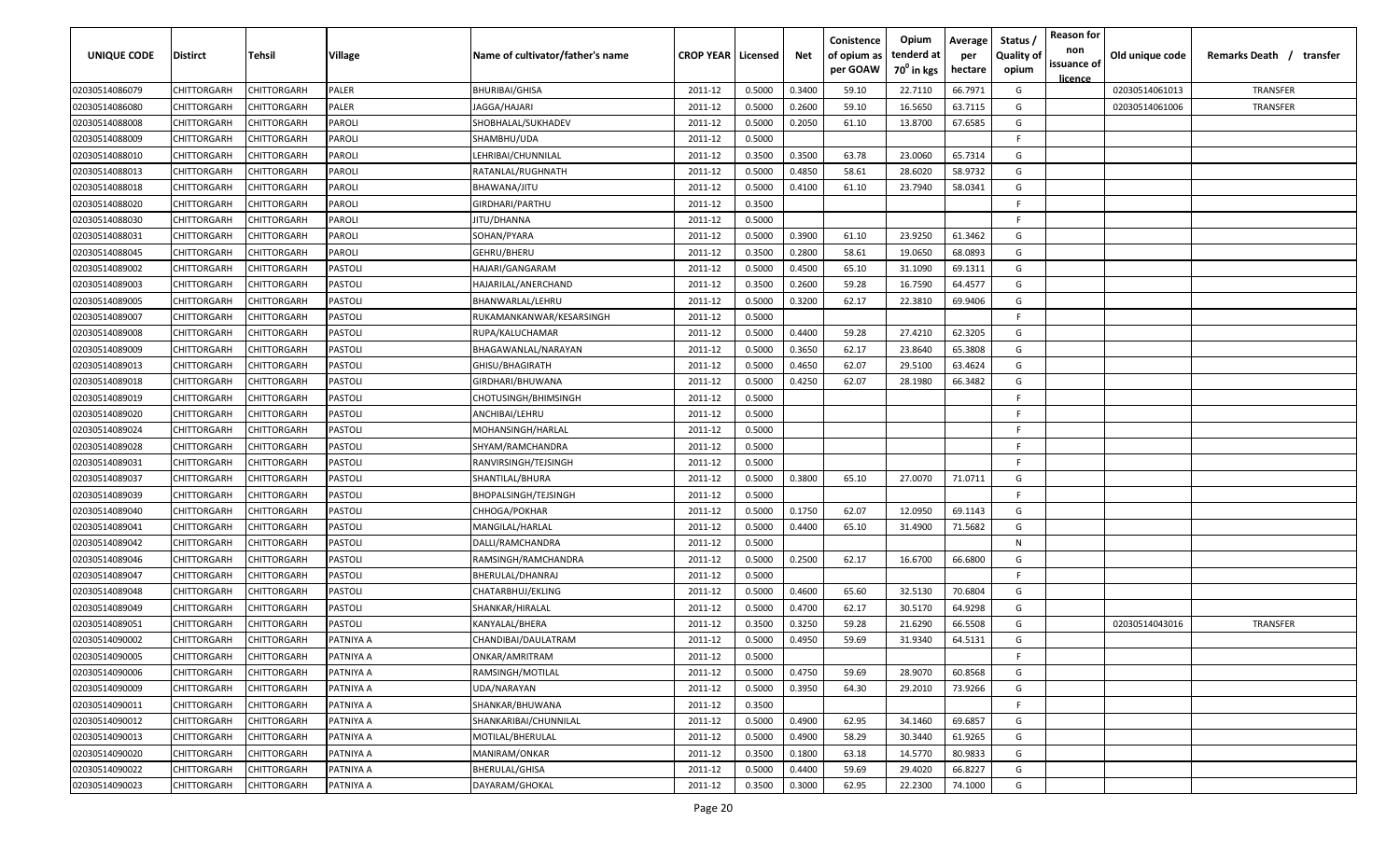| UNIQUE CODE    | <b>Distirct</b>    | Tehsil             | <b>Village</b>   | Name of cultivator/father's name  | <b>CROP YEAR   Licensed</b> |        | Net    | Conistence<br>of opium as<br>per GOAW | Opium<br>tenderd at<br>$70^0$ in kgs | Average<br>per<br>hectare | Status /<br><b>Quality of</b><br>opium | <b>Reason for</b><br>non<br>issuance of<br>licence | Old unique code | Remarks Death / transfer |
|----------------|--------------------|--------------------|------------------|-----------------------------------|-----------------------------|--------|--------|---------------------------------------|--------------------------------------|---------------------------|----------------------------------------|----------------------------------------------------|-----------------|--------------------------|
| 02030514090025 | CHITTORGARH        | CHITTORGARH        | PATNIYA A        | RAMLAL/DAULATRAM                  | 2011-12                     | 0.5000 | 0.1500 | 62.24                                 | 10.8210                              | 72.1400                   | G                                      |                                                    |                 |                          |
| 02030514090026 | CHITTORGARH        | CHITTORGARH        | PATNIYA A        | SHRIRAM/BHERULAL                  | 2011-12                     | 0.5000 | 0.5000 | 62.24                                 | 32.4800                              | 64.9600                   | G                                      |                                                    |                 |                          |
| 02030514090027 | CHITTORGARH        | CHITTORGARH        | PATNIYA A        | CHANDIBAI/AMRITRAM                | 2011-12                     | 0.5000 | 0.4850 | 59.69                                 | 32.4030                              | 66.8103                   | G                                      |                                                    |                 |                          |
| 02030514090043 | CHITTORGARH        | CHITTORGARH        | PATNIYA A        | CHENRAM/UDAIRAM                   | 2011-12                     | 0.3500 | 0.3500 | 58.69                                 | 24.8930                              | 71.1229                   | G                                      |                                                    |                 |                          |
| 02030514090049 | CHITTORGARH        | CHITTORGARH        | PATNIYA A        | KISHANLAL/BHERA                   | 2011-12                     | 0.3500 | 0.2300 | 62.24                                 | 17.1690                              | 74.6478                   | G                                      |                                                    |                 |                          |
| 02030514090051 | CHITTORGARH        | CHITTORGARH        | PATNIYA B        | NANDLAL/BHERULAL                  | 2011-12                     | 0.5000 | 0.1450 | 59.58                                 | 10.0950                              | 69.6207                   | G                                      |                                                    |                 |                          |
| 02030514090053 | CHITTORGARH        | CHITTORGARH        | PATNIYA B        | TRILOKCHAND/RAMRATAN              | 2011-12                     | 0.5000 | 0.2400 | 62.63                                 | 19.0930                              | 79.5542                   | G                                      |                                                    |                 |                          |
| 02030514090059 | CHITTORGARH        | CHITTORGARH        | PATNIYA B        | KISHANLAL/ONKAAR                  | 2011-12                     | 0.5000 | 0.2150 | 62.63                                 | 15.0940                              | 70.2047                   | G                                      |                                                    |                 |                          |
| 02030514090061 | CHITTORGARH        | CHITTORGARH        | PATNIYA B        | DEVBAI/DOULATRAM                  | 2011-12                     | 0.5000 | 0.3500 | 55.17                                 | 20.7520                              | 59.2914                   | G                                      |                                                    |                 |                          |
| 02030514090062 | CHITTORGARH        | CHITTORGARH        | PATNIYA B        | PRAHLAD/NANDLAL                   | 2011-12                     | 0.3500 |        |                                       |                                      |                           | E.                                     |                                                    |                 | <b>NAME CHANGE</b>       |
| 02030514090063 | CHITTORGARH        | CHITTORGARH        | PATNIYA B        | KISHANRAM/TRILOKCHANDDADARAMRATAN | 2011-12                     | 0.3500 | 0.1800 | 62.63                                 | 14.5840                              | 81.0222                   | G                                      |                                                    |                 | <b>NAME CHANGE</b>       |
| 02030514090065 | CHITTORGARH        | CHITTORGARH        | PATNIYA B        | RAMSINGH/ASHARAM                  | 2011-12                     | 0.3500 | 0.2050 | 65.61                                 | 15.1090                              | 73.7024                   | G                                      |                                                    |                 |                          |
| 02030514090068 | CHITTORGARH        | CHITTORGARH        | PATNIYA B        | SOHANDAS/HIRADAS @ BHAGWANDAS     | 2011-12                     | 0.5000 | 0.2850 | 56.33                                 | 17.1400                              | 60.1404                   | G                                      |                                                    |                 |                          |
| 02030514090069 | CHITTORGARH        | CHITTORGARH        | PATNIYA B        | GOPI/KHAMA                        | 2011-12                     | 0.5000 | 0.5100 | 55.17                                 | 30.9980                              | 60.7804                   | G                                      |                                                    |                 |                          |
| 02030514090070 | CHITTORGARH        | CHITTORGARH        | PATNIYA B        | MANGU/KANA                        | 2011-12                     | 0.5000 |        |                                       |                                      |                           | F.                                     |                                                    |                 |                          |
| 02030514090073 | CHITTORGARH        | CHITTORGARH        | PATNIYA B        | RAMRATAN/CHUNILAL                 | 2011-12                     | 0.5000 |        |                                       |                                      |                           |                                        |                                                    |                 |                          |
| 02030514090077 | CHITTORGARH        | CHITTORGARH        | PATNIYA B        | ASHARAM/GHAMANDIRAM               | 2011-12                     | 0.5000 | 0.4500 | 62.48                                 | 30.7760                              | 68.3911                   | G                                      |                                                    |                 |                          |
| 02030514090078 | CHITTORGARH        | CHITTORGARH        | PATNIYA B        | KHEMRAJ/NANALAL                   | 2011-12                     | 0.5000 | 0.4400 | 62.65                                 | 28.4970                              | 64.7659                   | G                                      |                                                    |                 |                          |
| 02030514090079 | CHITTORGARH        | CHITTORGARH        | PATNIYA B        | TRILOKCHAND/AMRATRAM              | 2011-12                     | 0.5000 |        |                                       |                                      |                           | F.                                     |                                                    |                 |                          |
| 02030514090084 | CHITTORGARH        | CHITTORGARH        | <b>PATNIYA B</b> | MADHO/DHULA                       | 2011-12                     | 0.5000 | 0.3000 | 62.63                                 | 22.4300                              | 74.7667                   |                                        | 02                                                 |                 |                          |
| 02030514090090 | CHITTORGARH        | CHITTORGARH        | PATNIYA B        | NATHULAL/GHISALAL                 | 2011-12                     | 0.5000 | 0.3500 | 65.66                                 | 26.0760                              | 74.5029                   | G                                      |                                                    |                 |                          |
| 02030514090094 | CHITTORGARH        | CHITTORGARH        | PATNIYA B        | GOPAL/ONKAR                       | 2011-12                     | 0.5000 | 0.2250 | 59.38                                 | 15.5660                              | 69.1822                   | G                                      |                                                    |                 |                          |
| 02030514090101 | CHITTORGARH        | CHITTORGARH        | PATNIYA B        | RAMNARAYAN/MOTI                   | 2011-12                     | 0.5000 | 0.4750 | 55.17                                 | 30.4700                              | 64.1474                   |                                        | 02                                                 |                 |                          |
| 02030514090103 | CHITTORGARH        | CHITTORGARH        | PATNIYA B        | RAMPRASAD/DAULATRAM               | 2011-12                     | 0.5000 | 0.1450 | 56.44                                 | 9.4980                               | 65.5034                   | G                                      |                                                    |                 |                          |
| 02030514090105 | CHITTORGARH        | CHITTORGARH        | PATNIYA B        | OMPRAKASH/NANDLAL                 | 2011-12                     | 0.5000 | 0.1400 | 59.38                                 | 9.8230                               | 70.1643                   | G                                      |                                                    |                 |                          |
| 02030514090106 | <b>CHITTORGARH</b> | CHITTORGARH        | PATNIYA B        | <b>BHERULAL/RUPA</b>              | 2011-12                     | 0.3500 | 0.3500 | 59.58                                 | 22.6230                              | 64.6371                   | G                                      |                                                    |                 |                          |
| 02030514090107 | CHITTORGARH        | CHITTORGARH        | PATNIYA B        | RADHASHYAM/KAJODIMAL              | 2011-12                     | 0.5000 | 0.2900 | 59.58                                 | 19.4830                              | 67.1828                   | G                                      |                                                    |                 |                          |
| 02030514090108 | CHITTORGARH        | CHITTORGARH        | PATNIYA B        | BALURAM/CHATURBHUJ                | 2011-12                     | 0.5000 | 0.4600 | 59.38                                 | 29.7150                              | 64.5978                   | G                                      |                                                    |                 |                          |
| 02030514090111 | CHITTORGARH        | CHITTORGARH        | PATNIYA B        | CHATURBHUJ/RAMLAL                 | 2011-12                     | 0.3500 | 0.3400 | 56.44                                 | 22.1810                              | 65.2382                   | G                                      |                                                    |                 |                          |
| 02030514090112 | CHITTORGARH        | CHITTORGARH        | PATNIYA B        | MADANLAL/CHHOGA                   | 2011-12                     | 0.5000 | 0.2900 | 56.33                                 | 17.7280                              | 61.1310                   | G                                      |                                                    |                 |                          |
| 02030514090132 | CHITTORGARH        | CHITTORGARH        | PATNIYA A        | CHATARBHUJ/BHURA                  | 2011-12                     | 0.3500 | 0.3450 | 62.24                                 | 24.6470                              | 71.4406                   | G                                      |                                                    |                 |                          |
| 02030514090133 | CHITTORGARH        | CHITTORGARH        | PATNIYA A        | MOTILAL/DEVJI                     | 2011-12                     | 0.3500 |        |                                       |                                      |                           | F.                                     |                                                    |                 |                          |
| 02030514090134 | CHITTORGARH        | CHITTORGARH        | PATNIYA A        | MANGILAL/UDAIRAM                  | 2011-12                     | 0.5000 | 0.4600 | 56.44                                 | 29.1710                              | 63.4152                   | G                                      |                                                    |                 |                          |
| 02030514090137 | CHITTORGARH        | <b>CHITTORGARH</b> | PATNIYA A        | <b>MANGIBAI/KHEMA</b>             | 2011-12                     | 0.3500 | 0.2500 | 64.30                                 | 18.3990                              | 73.5960                   | G                                      |                                                    |                 |                          |
| 02030514090140 | CHITTORGARH        | <b>CHITTORGARH</b> | <b>PATNIYA B</b> | RAMSINGH/BHERULAL                 | 2011-12                     | 0.5000 |        |                                       |                                      |                           |                                        |                                                    |                 |                          |
| 02030514091009 | CHITTORGARH        | <b>CHITTORGARH</b> | PAWATIYA         | <b>HEUBAI/LEHRU</b>               | 2011-12                     | 0.5000 |        |                                       |                                      |                           |                                        |                                                    |                 |                          |
| 02030514091021 | CHITTORGARH        | CHITTORGARH        | PAWATIYA         | BHURA/PARTHA                      | 2011-12                     | 0.5000 | 0.4650 | 60.82                                 | 32.2350                              | 69.3226                   | G                                      |                                                    |                 |                          |
| 02030514091030 | CHITTORGARH        | CHITTORGARH        | PAWATIYA         | BALURAM/RUGHNATH                  | 2011-12                     | 0.5000 |        |                                       |                                      |                           | F.                                     |                                                    |                 |                          |
| 02030514091056 | CHITTORGARH        | CHITTORGARH        | PAWATIYA         | KAMALABAI/PRATHVIRAJ              | 2011-12                     | 0.5000 | 0.4800 | 57.39                                 | 6.8050                               | 14.1771                   | G                                      | 04                                                 |                 |                          |
| 02030514091068 | CHITTORGARH        | CHITTORGARH        | PAWATIYA         | BAHADURSINGH/DHIRSINGH            | 2011-12                     | 0.5000 |        |                                       |                                      |                           |                                        |                                                    |                 |                          |
| 02030514091072 | CHITTORGARH        | CHITTORGARH        | PAWATIYA         | LAXMAN/NARAYAN                    | 2011-12                     | 0.5000 |        |                                       |                                      |                           | F.                                     |                                                    |                 |                          |
| 02030514091074 | CHITTORGARH        | CHITTORGARH        | PAWATIYA         | RAMESHWAR/NARAYAN                 | 2011-12                     | 0.5000 |        |                                       |                                      |                           |                                        |                                                    |                 |                          |
| 02030514093003 | CHITTORGARH        | CHITTORGARH        | RAGHUNATHPURA    | HARLAL/KHEMA                      | 2011-12                     | 0.5000 |        |                                       |                                      |                           |                                        |                                                    |                 |                          |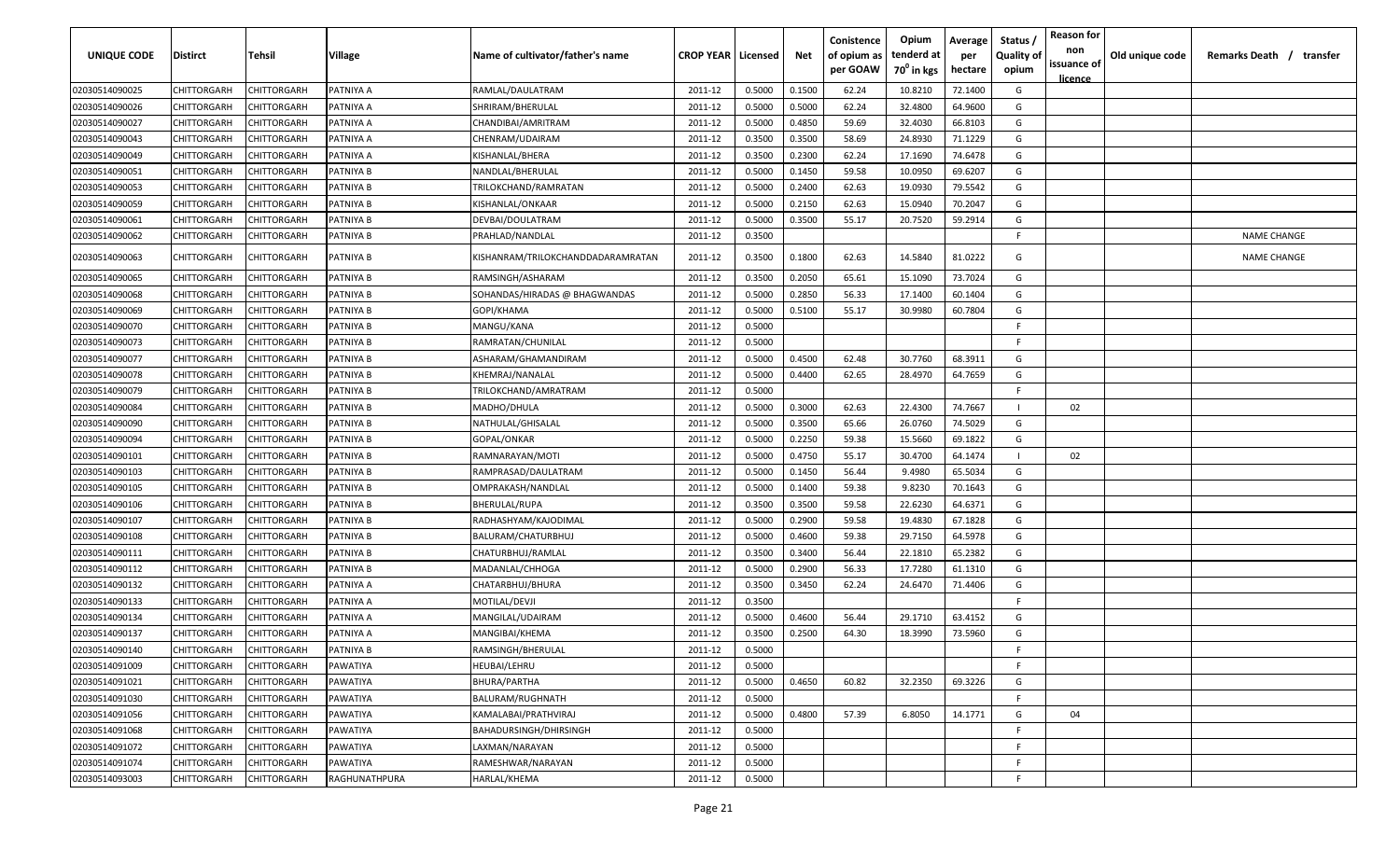| <b>UNIQUE CODE</b> | <b>Distirct</b>    | <b>Tehsil</b>      | Village                 | Name of cultivator/father's name | <b>CROP YEAR   Licensed</b> |        | Net    | Conistence<br>of opium as<br>per GOAW | Opium<br>tenderd at<br>70 <sup>0</sup> in kgs | Average<br>per<br>hectare | Status /<br>Quality of<br>opium | <b>Reason for</b><br>non<br>issuance of<br>licence | Old unique code | Remarks Death /<br>transfer |
|--------------------|--------------------|--------------------|-------------------------|----------------------------------|-----------------------------|--------|--------|---------------------------------------|-----------------------------------------------|---------------------------|---------------------------------|----------------------------------------------------|-----------------|-----------------------------|
| 02030514093005     | CHITTORGARH        | CHITTORGARH        | RAGHUNATHPURA           | MADHO/DHANNA                     | 2011-12                     | 0.5000 | 0.3750 | 59.66                                 | 24.9040                                       | 66.4107                   | G                               |                                                    |                 |                             |
| 02030514093009     | CHITTORGARH        | CHITTORGARH        | RAGHUNATHPURA           | BHANWARLAL/FATTA                 | 2011-12                     | 0.5000 | 0.1050 | 65.83                                 | 6.8840                                        | 65.5619                   | G                               |                                                    |                 |                             |
| 02030514093015     | CHITTORGARH        | CHITTORGARH        | RAGHUNATHPURA           | JANIBAI/AASHU                    | 2011-12                     | 0.3500 |        |                                       |                                               |                           | F.                              |                                                    |                 |                             |
| 02030514093029     | CHITTORGARH        | CHITTORGARH        | RAGHUNATHPURA           | FATEHLAL/DHANNA                  | 2011-12                     | 0.5000 | 0.5000 | 56.42                                 | 30.2090                                       | 60.4180                   | G                               |                                                    |                 |                             |
| 02030514093035     | CHITTORGARH        | CHITTORGARH        | RAGHUNATHPURA           | RUPA/NANDA                       | 2011-12                     | 0.5000 | 0.1900 | 56.42                                 | 11.4770                                       | 60.4053                   | G                               |                                                    |                 |                             |
| 02030514093040     | CHITTORGARH        | CHITTORGARH        | RAGHUNATHPURA           | MANOHAR/MADHO                    | 2011-12                     | 0.5000 |        |                                       |                                               |                           | -F.                             |                                                    |                 |                             |
| 02030514093041     | CHITTORGARH        | CHITTORGARH        | RAGHUNATHPURA           | BHERULAL/GOVINDRAM               | 2011-12                     | 0.3500 | 0.0800 | 68.60                                 | 6.2130                                        | 77.6625                   | G                               |                                                    | 02030514016027  | TRANSFER                    |
| 02030514095006     | CHITTORGARH        | CHITTORGARF        | RAMAKHEDA               | BHURIBAI/KISHANLAL               | 2011-12                     | 0.5000 |        |                                       |                                               |                           | -F.                             |                                                    |                 |                             |
| 02030514095007     | CHITTORGARH        | CHITTORGARH        | RAMAKHEDA               | NARAYAN/PRATAP                   | 2011-12                     | 0.3500 |        |                                       |                                               |                           | -F                              |                                                    |                 |                             |
| 02030514095010     | CHITTORGARH        | CHITTORGARH        | RAMAKHEDA               | KISHANLAL/DAYARAMSUTHAR          | 2011-12                     | 0.5000 |        |                                       |                                               |                           | -F.                             |                                                    |                 |                             |
| 02030514095011     | CHITTORGARH        | CHITTORGARH        | RAMAKHEDA               | BHAGAWANLAL/ONKAR                | 2011-12                     | 0.5000 |        |                                       |                                               |                           | -F.                             |                                                    |                 |                             |
| 02030514095015     | CHITTORGARH        | CHITTORGARH        | RAMAKHEDA               | GORDHAN/SURAJMAL                 | 2011-12                     | 0.5000 |        |                                       |                                               |                           | -F.                             |                                                    |                 |                             |
| 02030514095032     | CHITTORGARH        | CHITTORGARH        | RAMAKHEDA               | NANDA/SURAJMAL                   | 2011-12                     | 0.3500 |        |                                       |                                               |                           | -F.                             |                                                    |                 |                             |
| 02030514095037     | CHITTORGARH        | CHITTORGARH        | RAMAKHEDA               | UDAIRAM/HARIRAM                  | 2011-12                     | 0.3500 |        |                                       |                                               |                           | -F.                             |                                                    |                 |                             |
| 02030514095038     | CHITTORGARH        | CHITTORGARH        | RAMAKHEDA               | MANGILAL/CHATRU                  | 2011-12                     | 0.5000 |        |                                       |                                               |                           | -F.                             |                                                    |                 |                             |
| 02030514095040     | CHITTORGARH        | CHITTORGARH        | RAMAKHEDA               | NANURAM/ONKAR                    | 2011-12                     | 0.5000 |        |                                       |                                               |                           | -F.                             |                                                    |                 |                             |
| 02030514096009     | CHITTORGARH        | CHITTORGARF        | RAMPURIYA               | SHAMBHU/KELA                     | 2011-12                     | 0.3500 |        |                                       |                                               |                           | -F.                             |                                                    |                 |                             |
| 02030514096010     | CHITTORGARH        | CHITTORGARH        | RAMPURIYA               | LAXMINARAYAN/MANKCHAND           | 2011-12                     | 0.3500 |        |                                       |                                               |                           | -F.                             |                                                    |                 |                             |
| 02030514096018     | CHITTORGARH        | CHITTORGARH        | RAMPURIYA               | GIRDHARI/DUNGA                   | 2011-12                     | 0.3500 |        |                                       |                                               |                           | -F.                             |                                                    |                 |                             |
| 02030514096021     | CHITTORGARH        | CHITTORGARH        | RAMPURIYA               | CHATARBHUJ/HAJARI                | 2011-12                     | 0.5000 |        |                                       |                                               |                           | -F.                             |                                                    |                 |                             |
| 02030514096027     | CHITTORGARH        | CHITTORGARH        | RAMPURIYA               | SHIVLAL/BHERA                    | 2011-12                     | 0.5000 |        |                                       |                                               |                           | -F.                             |                                                    |                 |                             |
| 02030514096030     | CHITTORGARH        | CHITTORGARH        | RAMPURIYA               | KANHAIYALAL/NANDLAL              | 2011-12                     | 0.5000 |        |                                       |                                               |                           | -F.                             |                                                    |                 |                             |
| 02030514096033     | CHITTORGARH        | CHITTORGARH        | RAMPURIYA               | CHENSINGH/BHAWANISINGH           | 2011-12                     | 0.5000 |        |                                       |                                               |                           | -F.                             |                                                    |                 |                             |
| 02030514096035     | CHITTORGARH        | CHITTORGARH        | RAMPURIYA               | RUPA/RAKABA                      | 2011-12                     | 0.5000 | 0.4450 | 56.17                                 | 26.4160                                       | 59.3618                   | G                               |                                                    |                 |                             |
| 02030514097001     | CHITTORGARH        | CHITTORGARH        | RASAYAMAGARI            | CHUNNILAL/GOPI                   | 2011-12                     | 0.5000 |        |                                       |                                               |                           | -F                              |                                                    |                 |                             |
| 02030514097002     | CHITTORGARH        | CHITTORGARH        | RASAYAMAGARI            | HIRALAL/SHRIRAM                  | 2011-12                     | 0.5000 |        |                                       |                                               |                           | -F.                             |                                                    |                 |                             |
| 02030514097004     | CHITTORGARH        | CHITTORGARH        | RASAYAMAGARI            | HIRALAL/SHRIRAM                  | 2011-12                     | 0.5000 |        |                                       |                                               |                           | -F.                             |                                                    |                 |                             |
| 02030514097006     | CHITTORGARH        | CHITTORGARH        | RASAYAMAGARI            | GIRDHARI/NANDA                   | 2011-12                     | 0.5000 |        |                                       |                                               |                           | F.                              |                                                    |                 |                             |
| 02030514097011     | CHITTORGARH        | CHITTORGARH        | RASAYAMAGARI            | NANALAL/LALU                     | 2011-12                     | 0.5000 |        |                                       |                                               |                           | F.                              |                                                    |                 |                             |
| 02030514097018     | CHITTORGARH        | CHITTORGARH        | RASAYAMAGARI            | NANALAL/HAJARI                   | 2011-12                     | 0.5000 | 0.2950 | 56.15                                 | 18.6340                                       | 63.1661                   | G                               |                                                    |                 |                             |
| 02030514097019     | CHITTORGARH        | CHITTORGARH        | RASAYAMAGARI            | KANA/CHUNNILAL                   | 2011-12                     | 0.5000 |        |                                       |                                               |                           | -F.                             |                                                    |                 |                             |
| 02030514097029     | CHITTORGARH        | CHITTORGARH        | RASAYAMAGARI            | PRABHUDAS/GIRDHARIDAS            | 2011-12                     | 0.5000 | 0.4200 | 59.10                                 | 27.3460                                       | 65.1095                   | G                               |                                                    |                 |                             |
| 02030514098001     | CHITTORGARH        | CHITTORGARH        | RAWATON KA TALAB        | SHANKER/NARAYAN                  | 2011-12                     | 0.5000 | 0.4550 | 65.66                                 | 33.5710                                       | 73.7824                   | G                               |                                                    |                 |                             |
| 02030514098011     | CHITTORGARH        | CHITTORGARH        | RAWATON KA TALAB        | MOHAN/MOTI                       | 2011-12                     | 0.5000 | 0.3950 | 65.66                                 | 29.6690                                       | 75.1114                   | G                               |                                                    |                 |                             |
| 02030514098019     | CHITTORGARH        | CHITTORGARH        | RAWATON KA TALAB        | BOTHLAL/DALU @ NANALAL           | 2011-12                     | 0.5000 | 0.1750 | 56.44                                 | 11.7560                                       | 67.1771                   | G                               |                                                    |                 |                             |
| 02030514098020     | CHITTORGARH        | <b>CHITTORGARH</b> | <b>RAWATON KA TALAB</b> | KANA/KHEMA                       | 2011-12                     | 0.5000 | 0.2000 | 67.83                                 | 15.6300                                       | 78.1500                   | G                               |                                                    |                 |                             |
| 02030514098022     | <b>CHITTORGARH</b> | CHITTORGARH        | RAWATON KA TALAB        | NANALAL/KALU                     | 2011-12                     | 0.5000 | 0.3950 | 62.48                                 | 29.2760                                       | 74.1165                   | G                               |                                                    |                 |                             |
| 02030514098023     | CHITTORGARH        | CHITTORGARH        | RAWATON KA TALAB        | JAGDISH/NARAYAN                  | 2011-12                     | 0.5000 | 0.5000 | 62.48                                 | 36.1050                                       | 72.2100                   | G                               |                                                    |                 |                             |
| 02030514098044     | CHITTORGARH        | CHITTORGARH        | RAWATON KA TALAB        | KANHAIYALAL/SHANKAR              | 2011-12                     | 0.5000 | 0.4550 | 65.42                                 | 33.2800                                       | 73.1429                   | G                               |                                                    |                 |                             |
| 02030514098047     | <b>CHITTORGARH</b> | CHITTORGARH        | RAWATON KA TALAB        | MADANLAL/MANGILAL                | 2011-12                     | 0.5000 | 0.4600 | 65.42                                 | 34.1870                                       | 74.3196                   | G                               |                                                    |                 |                             |
| 02030514098050     | CHITTORGARH        | CHITTORGARH        | RAWATON KA TALAB        | BABULAL/MOHAN                    | 2011-12                     | 0.5000 |        |                                       |                                               |                           | -F                              |                                                    |                 |                             |
| 02030514098052     | CHITTORGARH        | CHITTORGARH        | RAWATON KA TALAB        | SHAYAMLAL/GOPILAL                | 2011-12                     | 0.5000 |        |                                       |                                               |                           | F                               |                                                    |                 |                             |
| 02030514098054     | CHITTORGARH        | CHITTORGARH        | RAWATON KA TALAB        | RAMESHWAR/GHISU                  | 2011-12                     | 0.5000 |        |                                       |                                               |                           | -F                              |                                                    |                 |                             |
| 02030514098066     | <b>CHITTORGARH</b> | CHITTORGARH        | RAWATON KA TALAB        | PYARIBAI/UDAIRAM                 | 2011-12                     | 0.5000 |        |                                       |                                               |                           | F                               |                                                    | 02050521009009  | TRANSFER                    |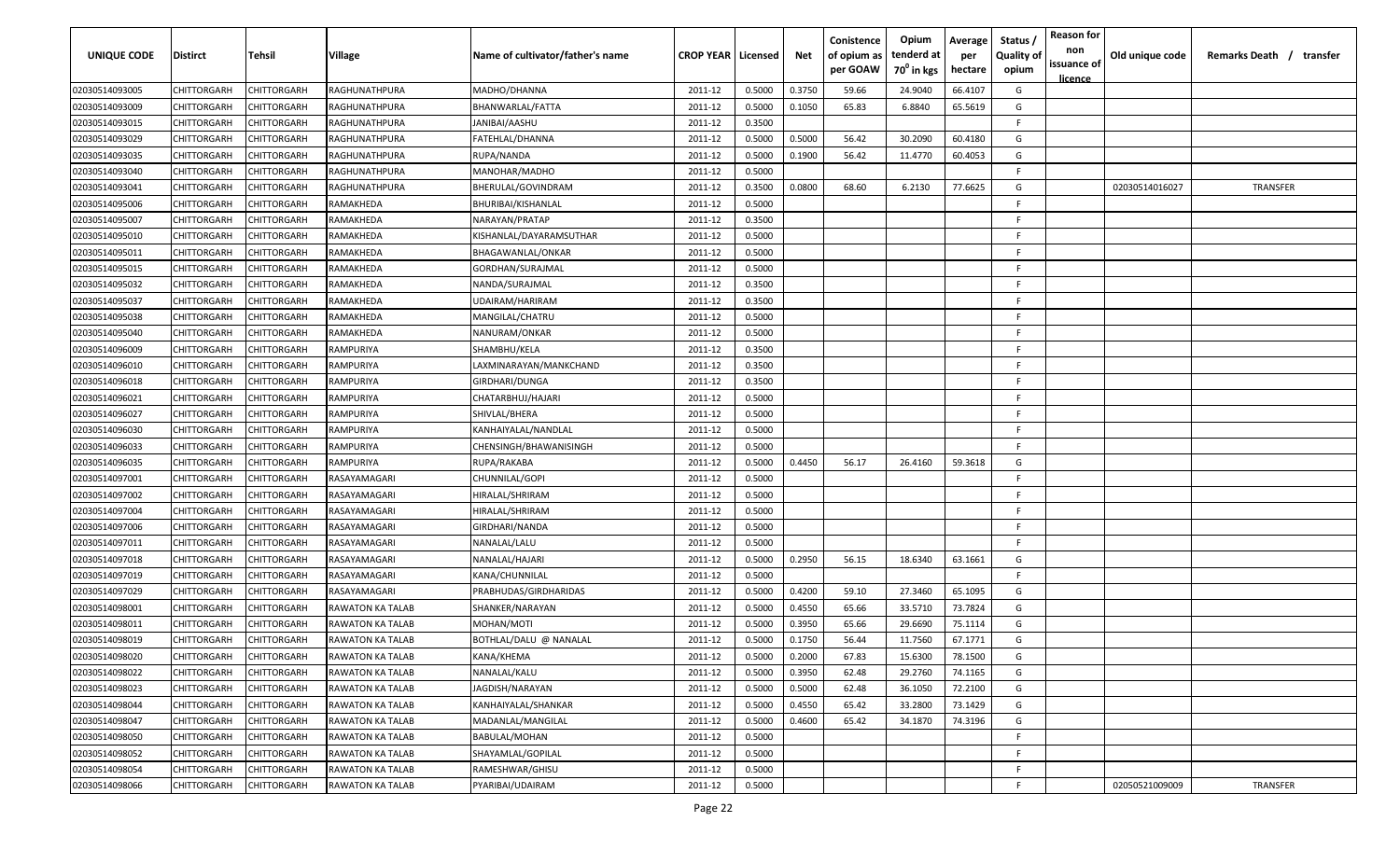| UNIQUE CODE    | <b>Distirct</b>    | Tehsil             | Village       | Name of cultivator/father's name | <b>CROP YEAR   Licensed</b> |        | Net    | Conistence<br>of opium as<br>per GOAW | Opium<br>tenderd at<br>70 <sup>0</sup> in kgs | Average<br>per<br>hectare | Status<br><b>Quality of</b><br>opium | <b>Reason for</b><br>non<br>issuance of<br><u>licence</u> | Old unique code | Remarks Death / transfer |
|----------------|--------------------|--------------------|---------------|----------------------------------|-----------------------------|--------|--------|---------------------------------------|-----------------------------------------------|---------------------------|--------------------------------------|-----------------------------------------------------------|-----------------|--------------------------|
| 02030514101006 | CHITTORGARH        | CHITTORGARH        | ROJDA         | BARDU/DEVA                       | 2011-12                     | 0.5000 |        |                                       |                                               |                           | -F.                                  |                                                           |                 |                          |
| 02030514101009 | CHITTORGARH        | CHITTORGARH        | ROJDA         | MOHANSINGH/MOTISINGH             | 2011-12                     | 0.5000 | 0.3550 | 62.59                                 | 22.4520                                       | 63.2451                   | G                                    |                                                           |                 |                          |
| 02030514101012 | CHITTORGARH        | CHITTORGARH        | ROJDA         | NIRBHAYSINGH/FATESINGH           | 2011-12                     | 0.3500 |        |                                       |                                               |                           | E                                    |                                                           |                 |                          |
| 02030514101017 | CHITTORGARH        | CHITTORGARH        | ROJDA         | PYARIBAI/PYARA                   | 2011-12                     | 0.3500 |        |                                       |                                               |                           | -F                                   |                                                           |                 | <b>NAME CHANGE</b>       |
| 02030514101028 | CHITTORGARH        | CHITTORGARH        | ROJDA         | MOHANLAL/SHOBHA                  | 2011-12                     | 0.5000 | 0.4700 | 59.57                                 | 30.7300                                       | 65.3830                   | G                                    |                                                           |                 |                          |
| 02030514101048 | CHITTORGARH        | <b>CHITTORGARH</b> | ROJDA         | VARAYAN/GOPI                     | 2011-12                     | 0.5000 | 0.4850 | 56.56                                 | 30.7610                                       | 63.4247                   | G                                    |                                                           |                 |                          |
| 02030514101052 | CHITTORGARH        | CHITTORGARH        | ROJDA         | GANPATSINGH/MOHANSINGH           | 2011-12                     | 0.5000 | 0.5050 | 59.57                                 | 30.1590                                       | 59.7208                   | G                                    |                                                           |                 |                          |
| 02030514101053 | CHITTORGARH        | CHITTORGARH        | ROJDA         | NANUGIR/PURGIR                   | 2011-12                     | 0.5000 |        |                                       |                                               |                           | -F                                   |                                                           |                 |                          |
| 02030514101059 | CHITTORGARH        | CHITTORGARH        | ROJDA         | SAWANTSINGH/GORDHANSINGH         | 2011-12                     | 0.3500 |        |                                       |                                               |                           | -F                                   |                                                           |                 |                          |
| 02030514101063 | CHITTORGARH        | <b>CHITTORGARH</b> | ROJDA         | VANUDAS/CHOGADAS                 | 2011-12                     | 0.5000 |        |                                       |                                               |                           | -F                                   |                                                           |                 |                          |
| 02030514101072 | <b>CHITTORGARH</b> | <b>CHITTORGARH</b> | ROJDA         | IEMRAJ/HAJARI                    | 2011-12                     | 0.5000 |        |                                       |                                               |                           | -F                                   |                                                           |                 |                          |
| 02030514101076 | CHITTORGARH        | CHITTORGARH        | ROJDA         | CHAMPALAL/GOPILAL                | 2011-12                     | 0.5000 |        |                                       |                                               |                           | -F                                   |                                                           |                 |                          |
| 02030514101085 | CHITTORGARH        | CHITTORGARH        | ROJDA         | GANGARAM/CHUNA                   | 2011-12                     | 0.5000 |        |                                       |                                               |                           | F.                                   |                                                           |                 |                          |
| 02030514102002 | CHITTORGARH        | <b>CHITTORGARH</b> | RORADA        | BHAGIRATH/GOPI                   | 2011-12                     | 0.5000 |        |                                       |                                               |                           | -F                                   |                                                           |                 |                          |
| 02030514102005 | CHITTORGARH        | CHITTORGARH        | RORADA        | SHRINGARIBAI/GANESH              | 2011-12                     | 0.5000 |        |                                       |                                               |                           | E.                                   |                                                           |                 |                          |
| 02030514102016 | CHITTORGARH        | CHITTORGARH        | RORADA        | MADHU/GANESH                     | 2011-12                     | 0.3500 | 0.1500 | 60.82                                 | 9.6270                                        | 64.1800                   | G                                    |                                                           |                 |                          |
| 02030514102022 | CHITTORGARH        | CHITTORGARH        | <b>RORADA</b> | BHAGAWANIBAI/MANGILAL            | 2011-12                     | 0.5000 | 0.1650 | 56.17                                 | 10.2150                                       | 61.9091                   | G                                    |                                                           |                 |                          |
| 02030514102032 | CHITTORGARH        | CHITTORGARH        | RORADA        | NANDRAM/KISHANA                  | 2011-12                     | 0.5000 |        |                                       |                                               |                           | -F                                   |                                                           |                 |                          |
| 02030514102034 | CHITTORGARH        | CHITTORGARH        | RORADA        | LAXMAN/RATANLAL                  | 2011-12                     | 0.5000 |        |                                       |                                               |                           | F.                                   |                                                           |                 |                          |
| 02030514102036 | CHITTORGARH        | CHITTORGARH        | RORADA        | JAGANNATH/BHUWANIRAM             | 2011-12                     | 0.5000 |        |                                       |                                               |                           | F.                                   |                                                           |                 |                          |
| 02030514102039 | CHITTORGARH        | CHITTORGARH        | RORADA        | RAMLAL/BHUWANIRAM                | 2011-12                     | 0.5000 |        |                                       |                                               |                           | -F                                   |                                                           | 02030514063012  | <b>TRANSFER</b>          |
| 02030514102040 | CHITTORGARH        | CHITTORGARH        | RORADA        | VARDIBAI/BHAWARDAS               | 2011-12                     | 0.3500 |        |                                       |                                               |                           | E                                    |                                                           | 02030514063002  | TRANSFER                 |
| 02030514102041 | CHITTORGARH        | <b>CHITTORGARH</b> | RORADA        | MATHURA/AMARCHAND                | 2011-12                     | 0.5000 |        |                                       |                                               |                           | F.                                   |                                                           | 02030514063015  | TRANSFER                 |
| 02030514108006 | CHITTORGARH        | <b>CHITTORGARH</b> | SAWA          | KASTURIBAI/ONKAR                 | 2011-12                     | 0.5000 | 0.4700 | 56.33                                 | 28.9540                                       | 61.6043                   | G                                    |                                                           |                 |                          |
| 02030514108013 | CHITTORGARH        | CHITTORGARH        | SAWA          | HARISHANKAR/MOHANLALTIWARI       | 2011-12                     | 0.5000 |        |                                       |                                               |                           | F.                                   |                                                           |                 |                          |
| 02030514108020 | CHITTORGARH        | CHITTORGARH        | SAWA          | RAMCHANDRA/BALKISHAN             | 2011-12                     | 0.5000 |        |                                       |                                               |                           | F.                                   |                                                           |                 |                          |
| 02030514108026 | <b>CHITTORGARH</b> | <b>CHITTORGARH</b> | SAWA          | AMANIBAI/AMARATHRAM              | 2011-12                     | 0.5000 | 0.4950 | 62.37                                 | 32.2360                                       | 65.1232                   | G                                    |                                                           |                 |                          |
| 02030514108034 | <b>CHITTORGARH</b> | <b>CHITTORGARH</b> | SAWA          | NATHU/MAYARAM                    | 2011-12                     | 0.5000 | 0.4800 | 56.48                                 | 29.0150                                       | 60.4479                   | G                                    |                                                           |                 |                          |
| 02030514108054 | CHITTORGARH        | CHITTORGARH        | SAWA          | KISHANLAL/CHATURBHUJ             | 2011-12                     | 0.3500 | 0.0950 | 71.50                                 | 7.9670                                        | 83.8632                   | G                                    |                                                           |                 |                          |
| 02030514108058 | CHITTORGARH        | CHITTORGARH        | SAWA          | SHYAMPURI/NANDPURI               | 2011-12                     | 0.5000 | 0.3250 | 59.67                                 | 23.2630                                       | 71.5785                   | G                                    |                                                           |                 |                          |
| 02030514108061 | CHITTORGARH        | <b>CHITTORGARH</b> | SAWA          | BHERULAL/KISHAN                  | 2011-12                     | 0.5000 | 0.2700 | 56.48                                 | 17.6300                                       | 65.2963                   | G                                    |                                                           |                 |                          |
| 02030514108065 | CHITTORGARH        | CHITTORGARH        | SAWA          | CHANDIBAI/KASHIRAM               | 2011-12                     | 0.5000 | 0.2200 | 62.65                                 | 15.0900                                       | 68.5909                   | G                                    |                                                           |                 |                          |
| 02030514108067 | CHITTORGARH        | CHITTORGARH        | SAWA          | GIRDHARI/NATHULAL                | 2011-12                     | 0.5000 | 0.4450 | 59.67                                 | 31.4460                                       | 70.6652                   | G                                    |                                                           |                 |                          |
| 02030514108070 | CHITTORGARH        | CHITTORGARH        | SAWA          | GHISIBAI/RAMA                    | 2011-12                     | 0.3500 | 0.3400 | 56.48                                 | 21.0830                                       | 62.0088                   | G                                    |                                                           |                 |                          |
| 02030514108072 | CHITTORGARH        | CHITTORGARH        | SAWA          | RAMKANYABAI/TULSIRAM             | 2011-12                     | 0.5000 |        |                                       |                                               |                           | F                                    |                                                           |                 |                          |
| 02030514108079 | CHITTORGARH        | <b>CHITTORGARH</b> | SAWA          | KANHAIYALAL/NANIBAI              | 2011-12                     | 0.3500 | 0.3150 | 59.67                                 | 21.2940                                       | 67.6000                   | G                                    |                                                           |                 |                          |
| 02030514108100 | CHITTORGARH        | CHITTORGARH        | SAWA          | RAMESHAWAR/INDARMAL              | 2011-12                     | 0.5000 | 0.4750 | 65.61                                 | 39.1410                                       | 82.4021                   | G                                    |                                                           |                 |                          |
| 02030514108114 | CHITTORGARH        | CHITTORGARH        | SAWA          | SHANTILAL/KISHANA                | 2011-12                     | 0.5000 | 0.4050 | 56.35                                 | 24.9940                                       | 61.7136                   | G                                    |                                                           |                 |                          |
| 02030514108116 | CHITTORGARH        | CHITTORGARH        | SAWA          | SHAMBHU/BANSILAL                 | 2011-12                     | 0.3500 | 0.2000 | 62.37                                 | 13.8640                                       | 69.3200                   | G                                    |                                                           |                 | <b>NAME CHANGE</b>       |
| 02030514108130 | CHITTORGARH        | CHITTORGARH        | SAWA          | BHERULAL/NATHULAL                | 2011-12                     | 0.5000 |        |                                       |                                               |                           | F.                                   |                                                           |                 |                          |
| 02030514108132 | CHITTORGARH        | CHITTORGARH        | SAWA          | RAMKARAN/CHATURBHUJ              | 2011-12                     | 0.3500 | 0.2550 | 62.65                                 | 19.9140                                       | 78.0941                   | G                                    |                                                           |                 |                          |
| 02030514108156 | CHITTORGARH        | CHITTORGARH        | SAWA          | FOOLIBAI/SURAJMAL                | 2011-12                     | 0.3500 | 0.3100 | 53.96                                 | 19.5410                                       | 63.0355                   | G                                    | 05                                                        |                 |                          |
| 02030514108158 | CHITTORGARH        | CHITTORGARH        | SAWA          | NARAYANLAL/MANGILAL              | 2011-12                     | 0.3500 | 0.1050 | 59.38                                 | 6.7520                                        | 64.3048                   | G                                    |                                                           |                 |                          |
| 02030514108176 | CHITTORGARH        | CHITTORGARH        | SAWA          | SHRAVANLAL/CHATURBHUJ            | 2011-12                     | 0.3500 | 0.2350 | 62.65                                 | 17.3270                                       | 73.7319                   | G                                    |                                                           |                 |                          |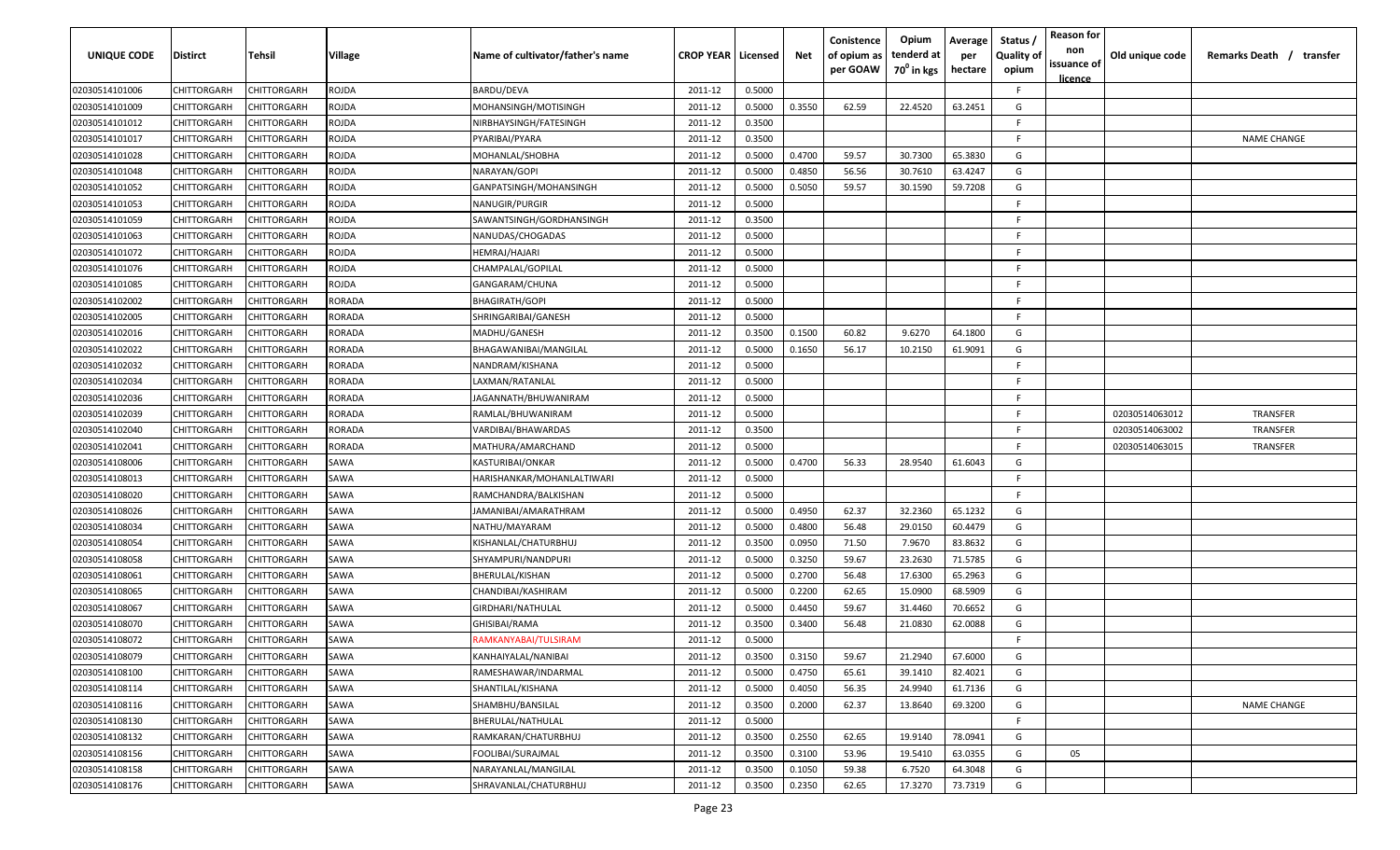| <b>UNIQUE CODE</b> | Distirct           | Tehsil      | Village            | Name of cultivator/father's name | <b>CROP YEAR   Licensed</b> |        | Net    | Conistence<br>of opium as<br>per GOAW | Opium<br>tenderd at<br>70 <sup>0</sup> in kgs | Average<br>per<br>hectare | Status /<br><b>Quality of</b><br>opium | <b>Reason for</b><br>non<br>issuance of | Old unique code | Remarks Death / transfer    |
|--------------------|--------------------|-------------|--------------------|----------------------------------|-----------------------------|--------|--------|---------------------------------------|-----------------------------------------------|---------------------------|----------------------------------------|-----------------------------------------|-----------------|-----------------------------|
| 02030514108187     | CHITTORGARH        | CHITTORGARH | SAWA               | BHOPALSINGH/MADANSINGH           | 2011-12                     | 0.3500 | 0.2800 | 49.74                                 | 14.6240                                       | 52.2286                   | G                                      | licence<br>04                           |                 |                             |
| 02030514108193     | CHITTORGARH        | CHITTORGARH | SAWA               | RAJNARAYAN/RAMBAKSHA             | 2011-12                     | 0.5000 |        |                                       |                                               |                           | E                                      |                                         |                 |                             |
| 02030514108197     | CHITTORGARH        | CHITTORGARH | SAWA               | SHANKARLAL/BAKSHIRAM             | 2011-12                     | 0.3500 | 0.3500 | 62.65                                 | 22.9750                                       | 65.6429                   |                                        | 02                                      |                 |                             |
| 02030514108198     | CHITTORGARH        | CHITTORGARH | SAWA               | AMRATHRAM/RAMBAKSHA              | 2011-12                     | 0.5000 |        |                                       |                                               |                           | -F.                                    |                                         |                 |                             |
| 02030514112003     | CHITTORGARH        | CHITTORGARH | SEMALPURA          | NANDUBAI/RANGLAL                 | 2011-12                     | 0.5000 |        |                                       |                                               |                           | -F.                                    |                                         |                 |                             |
| 02030514112004     | CHITTORGARH        | CHITTORGARH | SEMALPURA          | KANKUBAI/RATANLAL                | 2011-12                     | 0.5000 | 0.2050 | 56.52                                 | 13.2900                                       | 64.8293                   | G                                      |                                         |                 |                             |
| 02030514112005     | CHITTORGARH        | CHITTORGARH | SEMALPURA          | PYARCHAND/MODA                   | 2011-12                     | 0.5000 | 0.4500 | 63.67                                 | 30.3710                                       | 67.4911                   | G                                      |                                         |                 |                             |
| 02030514112008     | CHITTORGARH        | CHITTORGARH | SEMALPURA          | PYARIBAI/CHATARBHUJ              | 2011-12                     | 0.5000 | 0.2950 | 60.85                                 | 21.2540                                       | 72.0475                   | G                                      |                                         |                 |                             |
| 02030514112025     | CHITTORGARH        | CHITTORGARH | SEMALPURA          | UDAIRAM/PANNA                    | 2011-12                     | 0.5000 |        |                                       |                                               |                           | -F.                                    |                                         |                 |                             |
| 02030514112030     | CHITTORGARH        | CHITTORGARH | SEMALPURA          | MANGIBAI/DAULA                   | 2011-12                     | 0.3500 | 0.2900 | 63.67                                 | 22.0390                                       | 75.9966                   | G                                      |                                         |                 |                             |
| 02030514112049     | CHITTORGARH        | CHITTORGARH | SEMALPURA          | BHERU/MOHAN                      | 2011-12                     | 0.5000 | 0.5100 | 60.85                                 | 33.7800                                       | 66.2353                   | G                                      |                                         |                 |                             |
| 02030514112050     | CHITTORGARH        | CHITTORGARH | SEMALPURA          | SHAMBHUGIR/GHISAGIRI             | 2011-12                     | 0.3500 | 0.2450 | 63.67                                 | 17.3820                                       | 70.9469                   | G                                      |                                         |                 |                             |
| 02030514112062     | CHITTORGARH        | CHITTORGARH | SEMALPURA          | MANGILAL/BHERUDAS                | 2011-12                     | 0.5000 |        |                                       |                                               |                           | -F.                                    |                                         |                 |                             |
| 02030514112067     | CHITTORGARH        | CHITTORGARH | SEMALPURA          | NANALAL/ONKAR                    | 2011-12                     | 0.5000 |        |                                       |                                               |                           | F.                                     |                                         |                 |                             |
| 02030514112071     | CHITTORGARH        | CHITTORGARH | SEMALPURA          | PYARIBAI/BADRILAL                | 2011-12                     | 0.5000 |        |                                       |                                               |                           | -F.                                    |                                         |                 |                             |
| 02030514112080     | CHITTORGARH        | CHITTORGARH | SEMALPURA          | BHAGAWANLAL/MOHANLAL             | 2011-12                     | 0.5000 | 0.3700 | 63.67                                 | 29.6070                                       | 80.0189                   | G                                      |                                         |                 |                             |
| 02030514114001     | CHITTORGARH        | CHITTORGARH | <b>SEMLYA MALI</b> | DHAPUBAI/GULAB                   | 2011-12                     | 0.5000 | 0.1000 | 65.13                                 | 7.7690                                        | 77.6900                   | G                                      |                                         |                 |                             |
| 02030514114002     | CHITTORGARH        | CHITTORGARH | SEMLYA MALI        | DHANNIBAI/BHERULAL               | 2011-12                     | 0.5000 | 0.2850 | 62.99                                 | 20.5620                                       | 72.1474                   | G                                      |                                         |                 |                             |
| 02030514114003     | CHITTORGARH        | CHITTORGARH | SEMLYA MALI        | NANALAL/KALU                     | 2011-12                     | 0.5000 | 0.1000 | 56.42                                 | 6.7300                                        | 67.3000                   | G                                      |                                         |                 |                             |
| 02030514114011     | CHITTORGARH        | CHITTORGARH | SEMLYA MALI        | MANGILAL/KALU                    | 2011-12                     | 0.5000 | 0.1350 | 65.13                                 | 10.0390                                       | 74.3630                   | G                                      |                                         |                 |                             |
| 02030514114012     | CHITTORGARH        | CHITTORGARH | <b>SEMLYA MALI</b> | LEHRIBAI/TULSIRAM                | 2011-12                     | 0.5000 | 0.4900 | 62.99                                 | 35.2740                                       | 71.9878                   | G                                      |                                         |                 |                             |
| 02030514114015     | CHITTORGARH        | CHITTORGARH | <b>SEMLYA MALI</b> | GHISU/RUGHNATH                   | 2011-12                     | 0.3500 | 0.3500 | 56.42                                 | 21.7780                                       | 62.2229                   | G                                      |                                         |                 |                             |
| 02030514114016     | CHITTORGARH        | CHITTORGARH | <b>SEMLYA MALI</b> | GOKAL/GULAB                      | 2011-12                     | 0.5000 | 0.2550 | 65.13                                 | 19.8550                                       | 77.8627                   | G                                      |                                         |                 |                             |
| 02030514114019     | CHITTORGARH        | CHITTORGARH | SEMLYA MALI        | PYARIBAI/GHOKAL                  | 2011-12                     | 0.5000 | 0.0900 | 59.66                                 | 6.2560                                        | 69.5111                   | G                                      |                                         |                 |                             |
| 02030514114020     | CHITTORGARH        | CHITTORGARH | <b>SEMLYA MALI</b> | NANDRAM/BHOLIRAM                 | 2011-12                     | 0.5000 | 0.1700 | 59.66                                 | 11.0030                                       | 64.7235                   | G                                      |                                         |                 | TRANSFER/ PALCHA            |
| 02030514114021     | CHITTORGARH        | CHITTORGARH | <b>SEMLYA MALI</b> | DAYARAM/BHANWARLAL               | 2011-12                     | 0.5000 |        |                                       |                                               |                           | -F.                                    |                                         |                 | TRANSFER/ AMARPURA VIJAYPUR |
| 02030514114022     | CHITTORGARH        | CHITTORGARH | SEMLYA MALI        | BADRILAL/MANGILAL                | 2011-12                     | 0.5000 |        |                                       |                                               |                           | F.                                     |                                         |                 | TRANSFER/ AMARPURA VIJAYPUR |
| 02030514116002     | CHITTORGARH        | CHITTORGARH | SHADI              | SHAMBHU/GIRDHARI II              | 2011-12                     | 0.5000 | 0.4600 | 60.88                                 | 32.8670                                       | 71.4500                   | G                                      |                                         |                 |                             |
| 02030514116003     | CHITTORGARH        | CHITTORGARH | SHADI              | HIRABAI/HAJARI                   | 2011-12                     | 0.5000 | 0.4750 | 63.89                                 | 34.3270                                       | 72.2674                   | G                                      |                                         |                 |                             |
| 02030514116005     | CHITTORGARH        | CHITTORGARH | SHADI              | LEHRU/PRATAP                     | 2011-12                     | 0.3500 | 0.3200 | 62.91                                 | 23.2710                                       | 72.7219                   | G                                      |                                         |                 |                             |
| 02030514116006     | CHITTORGARH        | CHITTORGARH | SHADI              | BHOLIBAI/DHANNA                  | 2011-12                     | 0.5000 |        |                                       |                                               |                           | -F.                                    |                                         |                 |                             |
| 02030514116007     | CHITTORGARH        | CHITTORGARH | SHADI              | DALU/DHANNA                      | 2011-12                     | 0.5000 |        |                                       |                                               |                           | -F.                                    |                                         |                 |                             |
| 02030514116011     | CHITTORGARH        | CHITTORGARH | SHADI              | JITMAL/MAYACHAND                 | 2011-12                     | 0.3500 | 0.3300 | 62.62                                 | 23.1780                                       | 70.2364                   | G                                      |                                         |                 |                             |
| 02030514116012     | CHITTORGARH        | CHITTORGARH | SHADI              | <b>BHRU/JAGGA</b>                | 2011-12                     | 0.3500 | 0.3000 | 55.41                                 | 18.9420                                       | 63.1400                   | G                                      |                                         |                 |                             |
| 02030514116013     | CHITTORGARH        | CHITTORGARH | SHADI              | DHAPUBAI/KANA                    | 2011-12                     | 0.5000 | 0.4200 | 64.18                                 | 30.2750                                       | 72.0833                   | G                                      |                                         |                 |                             |
| 02030514116015     | CHITTORGARH        | CHITTORGARH | <b>SHADI</b>       | CHHOGA/GOMA                      | 2011-12                     | 0.5000 | 0.4800 | 62.62                                 | 32.5800                                       | 67.8750                   |                                        | 02                                      |                 |                             |
| 02030514116019     | CHITTORGARH        | CHITTORGARH | <b>SHADI</b>       | SHIVLAL/GOPI                     | 2011-12                     | 0.5000 | 0.2800 |                                       |                                               |                           |                                        | 02                                      |                 |                             |
| 02030514116022     | <b>CHITTORGARH</b> | CHITTORGARH | <b>SHADI</b>       | RAMA/KALU                        | 2011-12                     | 0.5000 | 0.4750 | 60.80                                 | 33.0320                                       | 69.5411                   | G                                      |                                         |                 |                             |
| 02030514116023     | <b>CHITTORGARH</b> | CHITTORGARH | <b>SHADI</b>       | NANA/SORAMCHAMAR                 | 2011-12                     | 0.5000 | 0.3500 | 60.48                                 | 23.7430                                       | 67.8371                   | G                                      |                                         |                 |                             |
| 02030514116024     | CHITTORGARH        | CHITTORGARH | <b>SHADI</b>       | NARAYAN/CHHOGALAL                | 2011-12                     | 0.3500 | 0.3600 | 64.18                                 | 25.3510                                       | 70.4194                   | G                                      |                                         |                 |                             |
| 02030514116026     | CHITTORGARH        | CHITTORGARH | <b>SHADI</b>       | SOSARBAI/BARDICHAND              | 2011-12                     | 0.5000 |        |                                       |                                               |                           | F.                                     |                                         |                 |                             |
| 02030514116029     | CHITTORGARH        | CHITTORGARH | SHADI              | GOPI/GHISA                       | 2011-12                     | 0.5000 | 0.4600 | 63.89                                 | 36.9920                                       | 80.4174                   | G                                      |                                         |                 |                             |
| 02030514116030     | CHITTORGARH        | CHITTORGARH | SHADI              | JADAWBAI/GIRDHARI                | 2011-12                     | 0.5000 | 0.4350 | 59.12                                 | 29.9570                                       | 68.8667                   | G                                      |                                         |                 |                             |
| 02030514116033     | CHITTORGARH        | CHITTORGARH | SHADI              | LAXMAN/DHANNA                    | 2011-12                     | 0.3500 | 0.2550 |                                       |                                               |                           |                                        | 02                                      |                 |                             |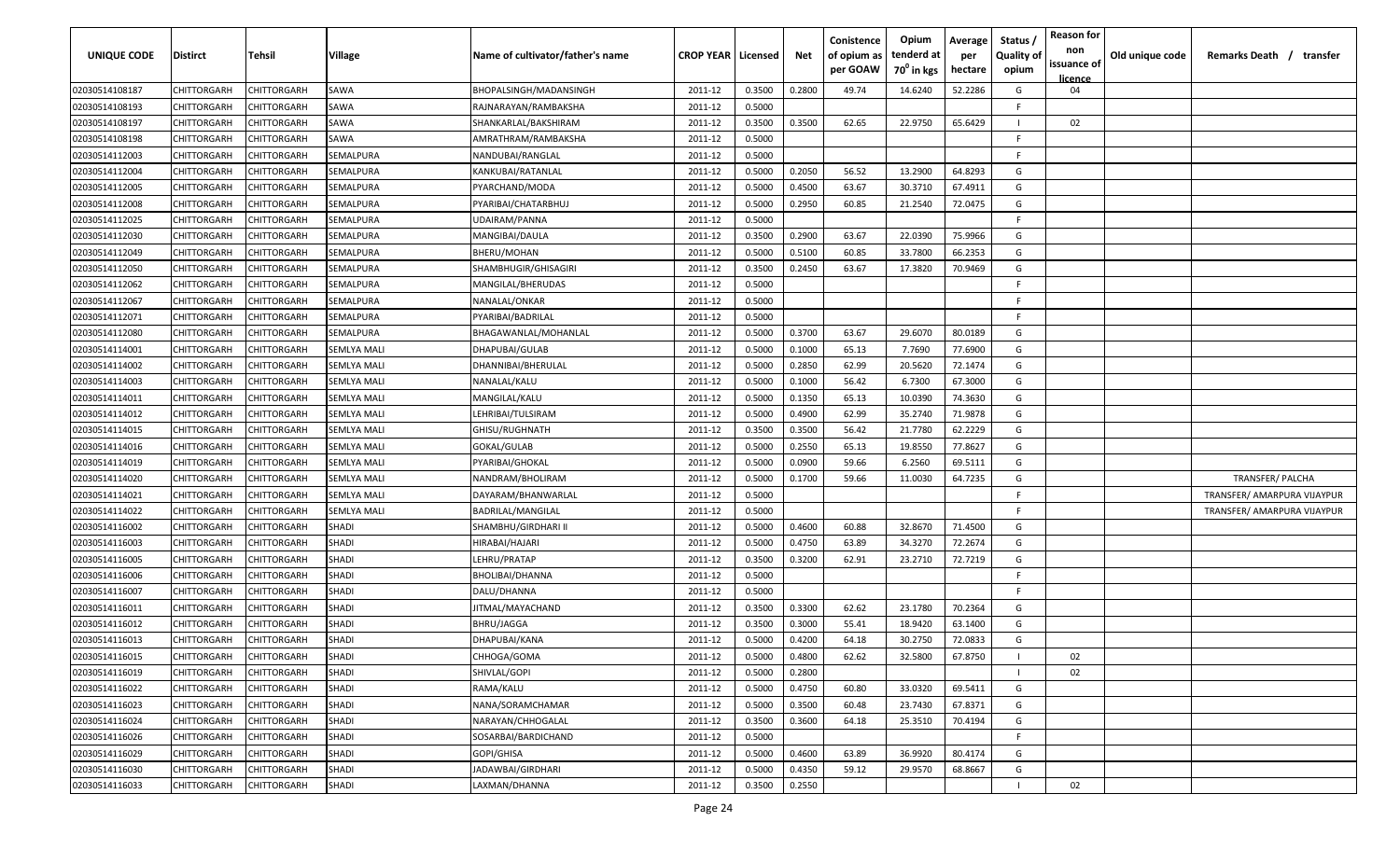| UNIQUE CODE                      | Distirct                   | Tehsil                     | Village               | Name of cultivator/father's name | <b>CROP YEAR   Licensed</b> |                  | Net              | Conistence<br>of opium as<br>per GOAW | Opium<br>tenderd at<br>70 <sup>0</sup> in kgs | Average<br>per<br>hectare | Status /<br><b>Quality of</b><br>opium | <b>Reason for</b><br>non<br>issuance of | Old unique code | Remarks Death /<br>transfer |
|----------------------------------|----------------------------|----------------------------|-----------------------|----------------------------------|-----------------------------|------------------|------------------|---------------------------------------|-----------------------------------------------|---------------------------|----------------------------------------|-----------------------------------------|-----------------|-----------------------------|
|                                  |                            |                            |                       |                                  |                             |                  |                  |                                       |                                               |                           |                                        | <u>licence</u>                          |                 |                             |
| 02030514116036                   | CHITTORGARH                | CHITTORGARH                | <b>SHADI</b>          | <b>KELA/UDA</b>                  | 2011-12                     | 0.5000           | 0.3500           | 55.41                                 | 22.1320                                       | 63.2343                   | G<br>-F                                |                                         |                 |                             |
| 02030514116039<br>02030514116040 | CHITTORGARH                | CHITTORGARH                | <b>SHADI</b>          | DHANNANATH/CHHOGONATH            | 2011-12                     | 0.5000           | 0.2950           |                                       |                                               | 73.0441                   | G                                      |                                         |                 |                             |
|                                  | CHITTORGARH                | CHITTORGARH                | SHADI<br><b>SHADI</b> | NANA/DHANNA                      | 2011-12                     | 0.5000<br>0.5000 |                  | 61.59                                 | 21.5480<br>33.9600                            | 71.4947                   | G                                      |                                         |                 |                             |
| 02030514116041<br>02030514116044 | CHITTORGARH<br>CHITTORGARH | CHITTORGARH<br>CHITTORGARH | <b>SHADI</b>          | MAHARAM/JAIRAM<br>GANGABAI/MAGNA | 2011-12<br>2011-12          | 0.5000           | 0.4750<br>0.4800 | 61.89<br>62.98                        | 36.6360                                       | 76.3250                   | G                                      |                                         |                 |                             |
| 02030514116045                   | CHITTORGARH                | CHITTORGARH                | <b>SHADI</b>          | GITA/CHAMPAJAT                   | 2011-12                     | 0.5000           | 0.2400           | 65.75                                 | 18.4190                                       | 76.7458                   | G                                      |                                         |                 |                             |
| 02030514116046                   | CHITTORGARH                | <b>CHITTORGARH</b>         | SHADI                 | RATANL/MEGHA                     | 2011-12                     | 0.5000           | 0.2100           | 63.02                                 | 15.4940                                       | 73.7810                   | G                                      |                                         |                 |                             |
| 02030514116050                   | CHITTORGARH                | <b>CHITTORGARH</b>         | <b>SHADI</b>          | NATHU/LAXMAN                     | 2011-12                     | 0.5000           | 0.4800           | 68.94                                 | 37.9890                                       | 79.1438                   | G                                      |                                         |                 |                             |
| 02030514116053                   | CHITTORGARH                | CHITTORGARH                | <b>SHADI</b>          | SITARAM/JAGGA                    | 2011-12                     | 0.5000           |                  |                                       |                                               |                           | F.                                     |                                         |                 |                             |
| 02030514116056                   | CHITTORGARH                | CHITTORGARH                | SHADI                 | DEVU/MAHARAMBHIL                 | 2011-12                     | 0.5000           | 0.4600           | 59.66                                 | 29.0890                                       | 63.2370                   | G                                      |                                         |                 |                             |
| 02030514116057                   | CHITTORGARH                | CHITTORGARH                | SHADI                 | CHANDIBAI/NANA                   | 2011-12                     | 0.3500           | 0.3400           | 62.62                                 | 22.9460                                       | 67.4882                   | G                                      |                                         |                 |                             |
| 02030514116058                   | CHITTORGARH                | CHITTORGARH                | <b>SHADI</b>          | SHANKAR/KHURAJ                   | 2011-12                     | 0.3500           |                  |                                       |                                               |                           | E                                      |                                         |                 |                             |
| 02030514116059                   | CHITTORGARH                | CHITTORGARH                | <b>SHADI</b>          | GULAB/RAJU                       | 2011-12                     | 0.3500           | 0.3400           | 60.80                                 | 23.7030                                       | 69.7147                   | G                                      |                                         |                 |                             |
| 02030514116062                   | CHITTORGARH                | CHITTORGARH                | <b>SHADI</b>          | SOHANIBAI/JITU                   | 2011-12                     | 0.3500           | 0.3400           | 63.02                                 | 23.3620                                       | 68.7118                   | G                                      |                                         |                 |                             |
| 02030514116064                   | CHITTORGARH                | CHITTORGARH                | <b>SHADI</b>          | NARAYAN/JITU                     | 2011-12                     | 0.5000           | 0.4800           | 61.89                                 | 32.2090                                       | 67.1021                   | G                                      |                                         |                 |                             |
| 02030514116067                   | CHITTORGARH                | CHITTORGARH                | <b>SHADI</b>          | GOVERDHAN/MADHUJAT               | 2011-12                     | 0.5000           | 0.4800           | 61.89                                 | 33.7210                                       | 70.2521                   |                                        | 02                                      |                 |                             |
| 02030514116069                   | CHITTORGARH                | CHITTORGARH                | <b>SHADI</b>          | FULCHAND/JITUJAT                 | 2011-12                     | 0.5000           | 0.1000           | 67.18                                 | 7.2750                                        | 72.7500                   | G                                      |                                         |                 |                             |
| 02030514116071                   | CHITTORGARH                | CHITTORGARH                | <b>SHADI</b>          | SHAMBHU/MADHUJAT                 | 2011-12                     | 0.5000           | 0.5000           | 63.71                                 | 35.5960                                       | 71.1920                   | G                                      |                                         |                 |                             |
| 02030514116073                   | CHITTORGARH                | CHITTORGARH                | <b>SHADI</b>          | SHANKAR/HAJARI                   | 2011-12                     | 0.5000           |                  |                                       |                                               |                           | F.                                     |                                         |                 |                             |
| 02030514116076                   | CHITTORGARH                | CHITTORGARH                | <b>SHADI</b>          | KHURAJ/GIRDHARIJAT               | 2011-12                     | 0.5000           | 0.4650           | 58.15                                 | 31.6590                                       | 68.0839                   | G                                      |                                         |                 |                             |
| 02030514116077                   | CHITTORGARH                | CHITTORGARH                | <b>SHADI</b>          | SHAMBHU/GIRDHARIJAT              | 2011-12                     | 0.5000           | 0.4750           |                                       |                                               |                           |                                        | 02                                      |                 |                             |
| 02030514116089                   | CHITTORGARH                | CHITTORGARH                | <b>SHADI</b>          | <b>BHONA/CHENA</b>               | 2011-12                     | 0.5000           | 0.2800           | 60.80                                 | 20.4110                                       | 72.8964                   | G                                      |                                         |                 |                             |
| 02030514116091                   | CHITTORGARH                | CHITTORGARH                | SHADI                 | JAGGA/NANDA                      | 2011-12                     | 0.5000           | 0.4800           | 65.75                                 | 34.6500                                       | 72.1875                   | G                                      |                                         |                 |                             |
| 02030514116095                   | CHITTORGARH                | CHITTORGARH                | <b>SHADI</b>          | MATHRA/LAXMAN                    | 2011-12                     | 0.5000           | 0.4800           | 67.91                                 | 39.9890                                       | 83.3104                   | G                                      |                                         |                 |                             |
| 02030514116096                   | CHITTORGARH                | CHITTORGARH                | <b>SHADI</b>          | BHAGAWANI/ROOPA                  | 2011-12                     | 0.5000           | 0.3550           | 63.02                                 | 23.9300                                       | 67.4085                   | $\mathbf{I}$                           | 02                                      |                 |                             |
| 02030514116101                   | CHITTORGARH                | CHITTORGARH                | <b>SHADI</b>          | VARDA/PRATAP                     | 2011-12                     | 0.5000           | 0.4750           | 64.18                                 | 36.0320                                       | 75.8568                   | G                                      |                                         |                 |                             |
| 02030514116102                   | CHITTORGARH                | CHITTORGARH                | SHADI                 | GULAB/UDA                        | 2011-12                     | 0.5000           | 0.4750           | 61.64                                 | 35.9540                                       | 75.6926                   | G                                      |                                         |                 |                             |
| 02030514116105                   | CHITTORGARH                | CHITTORGARH                | SHADI                 | NARANIBAI/LEHRU                  | 2011-12                     | 0.5000           | 0.5000           | 56.95                                 | 32.3640                                       | 64.7280                   | G                                      |                                         |                 |                             |
| 02030514116109                   | CHITTORGARH                | CHITTORGARH                | <b>SHADI</b>          | RAMNATH/VENINATH                 | 2011-12                     | 0.3500           | 0.3450           | 60.63                                 | 23.2820                                       | 67.4841                   | G                                      |                                         |                 |                             |
| 02030514116113                   | CHITTORGARH                | CHITTORGARH                | <b>SHADI</b>          | RAMCHANDRA/UDADHOLI              | 2011-12                     | 0.5000           | 0.4550           | 60.85                                 | 30.9030                                       | 67.9187                   | G                                      |                                         |                 |                             |
| 02030514116115                   | CHITTORGARH                | CHITTORGARH                | <b>SHADI</b>          | MANGIBAI/GIRDHARI                | 2011-12                     | 0.5000           | 0.4500           | 63.94                                 | 32.9660                                       | 73.2578                   | G                                      |                                         |                 |                             |
| 02030514116124                   | CHITTORGARH                | <b>CHITTORGARH</b>         | <b>SHADI</b>          | BHERULAL/DALCHAND                | 2011-12                     | 0.5000           | 0.4600           | 66.79                                 | 35.7040                                       | 77.6174                   | G                                      |                                         |                 |                             |
| 02030514116126                   | CHITTORGARH                | CHITTORGARH                | <b>SHADI</b>          | KAILASH/JITU                     | 2011-12                     | 0.5000           |                  |                                       |                                               |                           | -F                                     |                                         |                 |                             |
| 02030514116127                   | CHITTORGARH                | CHITTORGARH                | <b>SHADI</b>          | RAMESHWAR/HIRA                   | 2011-12                     | 0.5000           | 0.3800           | 63.89                                 | 29.0970                                       | 76.5711                   |                                        | 02                                      |                 |                             |
| 02030514116129                   | CHITTORGARH                | CHITTORGARH                | SHADI                 | SHANKAR/GOPI                     | 2011-12                     | 0.5000           | 0.4450           |                                       |                                               |                           |                                        | 02                                      |                 |                             |
| 02030514116130                   | CHITTORGARH                | <b>CHITTORGARH</b>         | <b>SHADI</b>          | BHERU/LAXMAN                     | 2011-12                     | 0.3500           | 0.3000           | 63.23                                 | 23.3320                                       | 77.7733                   | G                                      |                                         |                 |                             |
| 02030514116133                   | CHITTORGARH                | CHITTORGARH                | <b>SHADI</b>          | JAMNALAL/SHANKAR                 | 2011-12                     | 0.5000           | 0.4950           | 61.56                                 | 33.7790                                       | 68.2404                   | G                                      |                                         |                 |                             |
| 02030514116134                   | CHITTORGARH                | CHITTORGARH                | <b>SHADI</b>          | RATAN/GOPI                       | 2011-12                     | 0.5000           | 0.4450           | 60.41                                 | 32.1290                                       | 72.2000                   | G                                      |                                         |                 |                             |
| 02030514116135                   | CHITTORGARH                | CHITTORGARH                | <b>SHADI</b>          | SHANKARIBAI/HAJARI               | 2011-12                     | 0.5000           | 0.4800           | 59.12                                 | 31.6460                                       | 65.9292                   | G                                      |                                         |                 |                             |
| 02030514116136                   | CHITTORGARH                | CHITTORGARH                | <b>SHADI</b>          | ALOLBAI/MADHU                    | 2011-12                     | 0.5000           | 0.2700           | 65.75                                 | 21.6600                                       | 80.2222                   | G                                      |                                         |                 |                             |
| 02030514116139                   | CHITTORGARH                | CHITTORGARH                | <b>SHADI</b>          | JAGDISH/DALCHAND                 | 2011-12                     | 0.5000           | 0.4050           | 61.64                                 | 27.4740                                       | 67.8370                   | G                                      |                                         |                 |                             |
| 02030514116140                   | CHITTORGARH                | CHITTORGARH                | <b>SHADI</b>          | CHANDIBAI/BHAGGAJAT              | 2011-12                     | 0.5000           | 0.1500           | 64.18                                 | 11.0660                                       | 73.7733                   | G                                      |                                         |                 |                             |
| 02030514116141                   | CHITTORGARH                | CHITTORGARH                | <b>SHADI</b>          | NARAYANLAL/RAMA                  | 2011-12                     | 0.5000           | 0.4900           | 63.71                                 | 35.2320                                       | 71.9020                   | G                                      |                                         |                 |                             |
| 02030514116146                   | CHITTORGARH                | CHITTORGARH                | SHADI                 | HIRALAL/KASHIRAM                 | 2011-12                     | 0.5000           |                  |                                       |                                               |                           | F.                                     |                                         |                 |                             |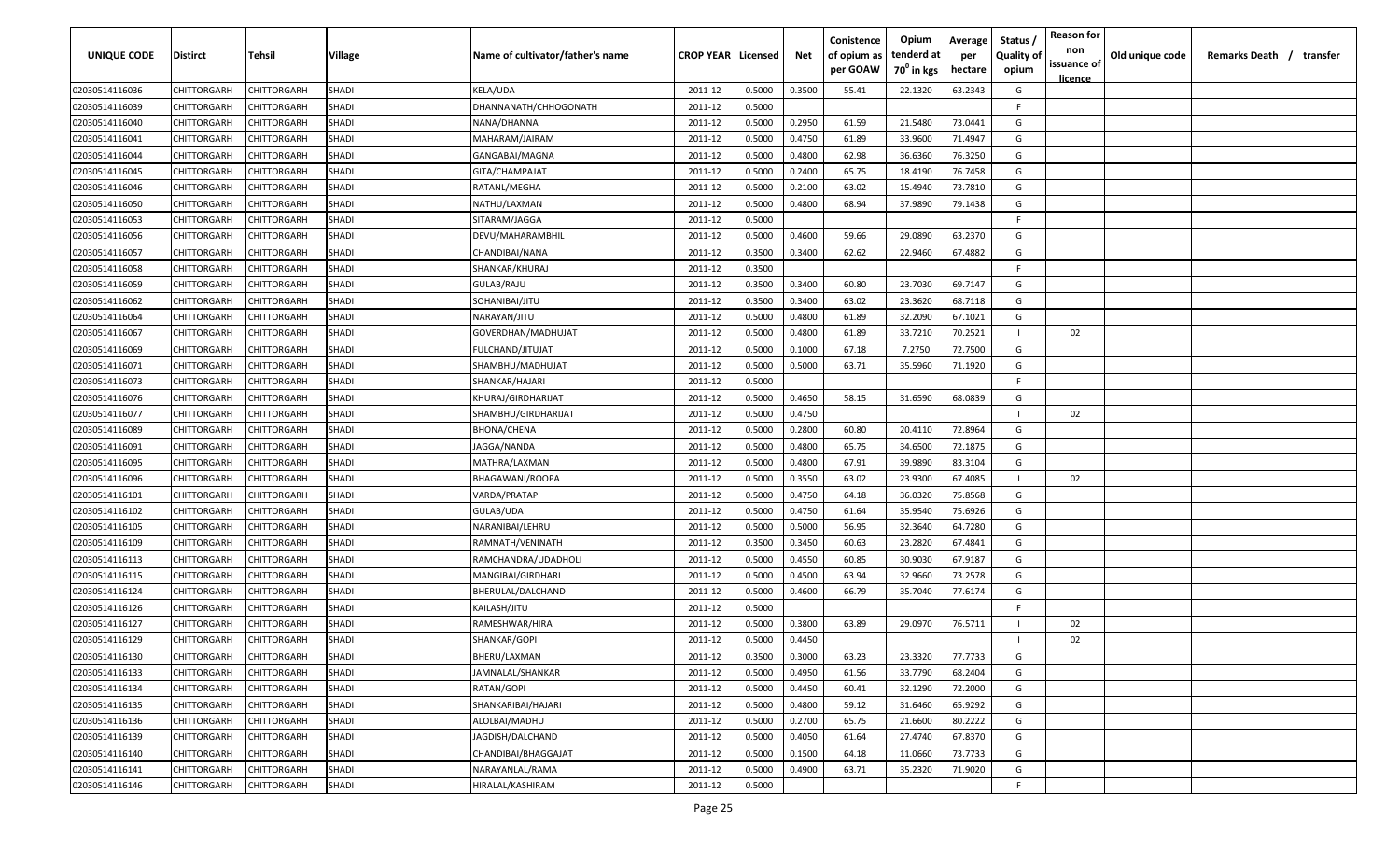| <b>UNIQUE CODE</b> | Distirct           | Tehsil             | Village            | Name of cultivator/father's name | <b>CROP YEAR   Licensed</b> |        | Net    | Conistence<br>of opium as | Opium<br>tenderd at    | Average<br>per | Status /<br><b>Quality of</b> | <b>Reason for</b><br>non      | Old unique code | Remarks Death / transfer |
|--------------------|--------------------|--------------------|--------------------|----------------------------------|-----------------------------|--------|--------|---------------------------|------------------------|----------------|-------------------------------|-------------------------------|-----------------|--------------------------|
|                    |                    |                    |                    |                                  |                             |        |        | per GOAW                  | 70 <sup>0</sup> in kgs | hectare        | opium                         | issuance of<br><u>licence</u> |                 |                          |
| 02030514116147     | CHITTORGARH        | CHITTORGARH        | SHADI              | GERU/GOPILAL                     | 2011-12                     | 0.5000 | 0.4750 | 60.85                     | 31.8160                | 66.9811        | G                             |                               |                 |                          |
| 02030514116148     | CHITTORGARH        | CHITTORGARH        | <b>SHADI</b>       | DEVILAL/MADHUJAT                 | 2011-12                     | 0.5000 |        |                           |                        |                | -F.                           |                               |                 |                          |
| 02030514116155     | CHITTORGARH        | CHITTORGARH        | <b>SHADI</b>       | BHERU/PARTHA                     | 2011-12                     | 0.3500 | 0.3200 | 63.71                     | 25.4380                | 79.4938        | G                             |                               |                 |                          |
| 02030514116157     | CHITTORGARH        | CHITTORGARH        | SHADI              | KELA/NARAYAN                     | 2011-12                     | 0.5000 | 0.5000 | 63.02                     | 35.7590                | 71.5180        | G                             |                               |                 |                          |
| 02030514116158     | CHITTORGARH        | CHITTORGARH        | SHADI              | PRATAP/DEVA                      | 2011-12                     | 0.5000 | 0.4350 | 61.44                     | 32.4750                | 74.6552        | G                             |                               |                 |                          |
| 02030514116160     | CHITTORGARH        | CHITTORGARH        | SHADI              | HOLANATH/VENINATH                | 2011-12                     | 0.3500 | 0.3300 | 58.15                     | 21.0920                | 63.9152        | G                             |                               |                 |                          |
| 02030514116162     | CHITTORGARH        | <b>CHITTORGARH</b> | <b>SHADI</b>       | JAGGA/DALU                       | 2011-12                     | 0.5000 | 0.4100 | 65.75                     | 31.0150                | 75.6463        | G                             |                               |                 |                          |
| 02030514116165     | CHITTORGARH        | CHITTORGARH        | SHADI              | BALU/SHORAM                      | 2011-12                     | 0.5000 | 0.4700 | 58.15                     | 30.3790                | 64.6362        | G                             |                               |                 |                          |
| 02030514116167     | CHITTORGARH        | CHITTORGARH        | SHADI              | KAJOD/UDA                        | 2011-12                     | 0.5000 | 0.3750 | 61.64                     | 26.4440                | 70.5173        | G                             |                               |                 |                          |
| 02030514116168     | CHITTORGARH        | CHITTORGARH        | <b>SHADI</b>       | BAKTAWAR/JAGGA                   | 2011-12                     | 0.5000 | 0.1000 | 61.64                     | 7.2560                 | 72.5600        | G                             |                               |                 |                          |
| 02030514116169     | CHITTORGARH        | CHITTORGARH        | SHADI              | RAMA/CHHOGA                      | 2011-12                     | 0.3500 | 0.3250 | 55.41                     | 20.6360                | 63.4954        | G                             |                               |                 |                          |
| 02030514116170     | CHITTORGARH        | CHITTORGARH        | SHADI              | IAMNIBAI/RAMCHANDRA              | 2011-12                     | 0.3500 | 0.1000 | 55.41                     | 7.0920                 | 70.9200        | G                             |                               |                 |                          |
| 02030514116172     | CHITTORGARH        | CHITTORGARH        | SHADI              | BHIMRAJ/JITU                     | 2011-12                     | 0.5000 |        |                           |                        |                | -F.                           |                               |                 |                          |
| 02030514116173     | CHITTORGARH        | CHITTORGARH        | SHADI              | PARASRAM/DHANNA                  | 2011-12                     | 0.5000 | 0.4950 | 62.57                     | 36.0220                | 72.7717        | G                             |                               |                 |                          |
| 02030514117001     | CHITTORGARH        | CHITTORGARH        | <b>SHAMBHUPURA</b> | RUPLAL/KHEMA                     | 2011-12                     | 0.5000 |        |                           |                        |                | -F.                           |                               |                 |                          |
| 02030514117006     | CHITTORGARH        | CHITTORGARH        | SHAMBHUPURA        | DEVILAL/LAXMAN                   | 2011-12                     | 0.5000 | 0.2500 | 62.51                     | 17.2170                | 68.8680        | G                             |                               |                 |                          |
| 02030514117024     | CHITTORGARH        | CHITTORGARH        | SHAMBHUPURA        | MANGILAL/SHANKAR                 | 2011-12                     | 0.3500 |        |                           |                        |                | F.                            |                               |                 |                          |
| 02030514117026     | CHITTORGARH        | CHITTORGARH        | SHAMBHUPURA        | BHANWARLAL/RUPLAL                | 2011-12                     | 0.5000 | 0.1600 | 62.51                     | 11.2250                | 70.1563        | G                             |                               |                 |                          |
| 02030514117027     | <b>CHITTORGARH</b> | CHITTORGARH        | SHAMBHUPURA        | ONKAR/UDAIRAM                    | 2011-12                     | 0.5000 | 0.4950 | 62.27                     | 33.9550                | 68.5960        | G                             |                               |                 |                          |
| 02030514117035     | CHITTORGARH        | CHITTORGARH        | SHAMBHUPURA        | GOPALLAL/SHANKAR                 | 2011-12                     | 0.5000 | 0.2000 | 62.51                     | 13.5200                | 67.6000        | G                             |                               |                 |                          |
| 02030514117037     | CHITTORGARH        | CHITTORGARH        | SHAMBHUPURA        | SHANKAR/SHOLA                    | 2011-12                     | 0.3500 | 0.2150 | 59.08                     | 14.0780                | 65.4791        | G                             |                               |                 |                          |
| 02030514117041     | CHITTORGARH        | CHITTORGARH        | SHAMBHUPURA        | TULSIRAM/KHEMA                   | 2011-12                     | 0.3500 |        |                           |                        |                | -F.                           |                               |                 |                          |
| 02030514117049     | CHITTORGARH        | CHITTORGARH        | SHAMBHUPURA        | WARLAL/MULCHAND                  | 2011-12                     | 0.5000 | 0.2550 | 62.51                     | 18.3510                | 71.9647        | G                             |                               |                 |                          |
| 02030514117054     | CHITTORGARH        | CHITTORGARH        | SHAMBHUPURA        | KASHIRAM/BHAJJA                  | 2011-12                     | 0.3500 | 0.2400 | 59.08                     | 15.9600                | 66.5000        | G                             |                               |                 |                          |
| 02030514117063     | CHITTORGARH        | CHITTORGARH        | SHAMBHUPURA        | RAMNIWAS/DALCHAND                | 2011-12                     | 0.5000 |        |                           |                        |                | -F                            |                               | 02030514054063  | TRANSFER                 |
| 02030514119001     | CHITTORGARH        | CHITTORGARH        | SINDHABADI         | LAXMAN/KEWALCHAND                | 2011-12                     | 0.5000 | 0.4750 | 62.90                     | 31.7730                | 66.8905        | G                             |                               |                 |                          |
| 02030514119004     | CHITTORGARH        | CHITTORGARH        | SINDHABADI         | KALUSINGH/KALYANSINGH            | 2011-12                     | 0.3500 | 0.3500 | 56.27                     | 22.1700                | 63.3429        | G                             |                               |                 |                          |
| 02030514119005     | CHITTORGARH        | CHITTORGARH        | SINDHABADI         | MOHAN/MANGU                      | 2011-12                     | 0.3500 | 0.3000 | 62.74                     | 21.6270                | 72.0900        | G                             |                               |                 |                          |
| 02030514119006     | CHITTORGARH        | CHITTORGARH        | SINDHABADI         | RUKMANIBAI/MOHAN                 | 2011-12                     | 0.5000 | 0.3400 | 62.90                     | 24.6930                | 72.6265        | G                             |                               |                 |                          |
| 02030514119007     | CHITTORGARH        | CHITTORGARH        | SINDHABADI         | SHYAMLAL/GHASI                   | 2011-12                     | 0.3500 | 0.3500 | 56.56                     | 22.7210                | 64.9171        | G                             |                               |                 |                          |
| 02030514119018     | CHITTORGARH        | CHITTORGARH        | SINDHABADI         | GITABAI/SHYANIBAI                | 2011-12                     | 0.5000 | 0.2900 | 56.56                     | 19.0610                | 65.7276        | G                             |                               |                 |                          |
| 02030514119019     | CHITTORGARH        | CHITTORGARH        | SINDHABADI         | <b>BADRI/GHASI</b>               | 2011-12                     | 0.3500 | 0.3350 | 53.96                     | 20.4820                | 61.1403        | G                             | 05                            |                 |                          |
| 02030514119022     | CHITTORGARH        | CHITTORGARH        | SINDHABADI         | JAGGANNATH/BHUWANA               | 2011-12                     | 0.5000 | 0.4650 | 65.62                     | 32.3600                | 69.5914        | G                             |                               |                 |                          |
| 02030514119029     | CHITTORGARH        | CHITTORGARH        | SINDHABADI         | DEVBAI/DAOLATRAM                 | 2011-12                     | 0.5000 | 0.2850 | 56.27                     | 19.1720                | 67.2702        | G                             |                               |                 |                          |
| 02030514119032     | CHITTORGARH        | CHITTORGARH        | SINDHABADI         | SHANKAR/MOTILAL                  | 2011-12                     | 0.5000 | 0.4950 | 59.64                     | 33.3130                | 67.2990        | G                             |                               |                 |                          |
| 02030514119035     | <b>CHITTORGARH</b> | CHITTORGARH        | SINDHABADI         | NANA/PRATHA                      | 2011-12                     | 0.5000 | 0.5000 | 59.39                     | 33.1740                | 66.3480        | G                             |                               |                 |                          |
| 02030514119045     | CHITTORGARH        | CHITTORGARH        | SINDHABADI         | KALU/NARU                        | 2011-12                     | 0.5000 | 0.4500 | 56.56                     | 30.3570                | 67.4600        | G                             |                               |                 |                          |
| 02030514119052     | <b>CHITTORGARH</b> | CHITTORGARH        | SINDHABADI         | DEVILAL/BHERU                    | 2011-12                     | 0.3500 | 0.3300 | 56.56                     | 21.2910                | 64.5182        | G                             |                               |                 |                          |
| 02030514119054     | CHITTORGARH        | CHITTORGARH        | SINDHABADI         | PRABHULAL/MEGHA                  | 2011-12                     | 0.3500 | 0.2900 | 56.56                     | 17.8330                | 61.4931        | G                             |                               |                 |                          |
| 02030514119055     | CHITTORGARH        | CHITTORGARH        | SINDHABADI         | AMBALAL/ONKAR                    | 2011-12                     | 0.3500 | 0.1950 | 62.90                     | 13.4790                | 69.1231        | G                             |                               |                 |                          |
| 02030514119057     | CHITTORGARH        | CHITTORGARH        | SINDHABADI         | MUKANDSINGH/MOHANSINGH           | 2011-12                     | 0.5000 | 0.4900 | 56.27                     | 30.3540                | 61.9469        | G                             |                               |                 |                          |
| 02030514119058     | CHITTORGARH        | CHITTORGARH        | SINDHABADI         | MODIRAM/BHAGA                    | 2011-12                     | 0.3500 | 0.3450 | 56.27                     | 23.0140                | 66.7072        | G                             |                               |                 |                          |
| 02030514119061     | CHITTORGARH        | CHITTORGARH        | SINDHABADI         | MOHAN/BHURA                      | 2011-12                     | 0.5000 | 0.3250 | 59.39                     | 22.1270                | 68.0831        | G                             |                               |                 |                          |
| 02030514119062     | <b>CHITTORGARH</b> | CHITTORGARH        | SINDHABADI         | AMBALAL/BHURA                    | 2011-12                     | 0.5000 | 0.3350 | 59.39                     | 23.4250                | 69.9254        | G                             |                               |                 |                          |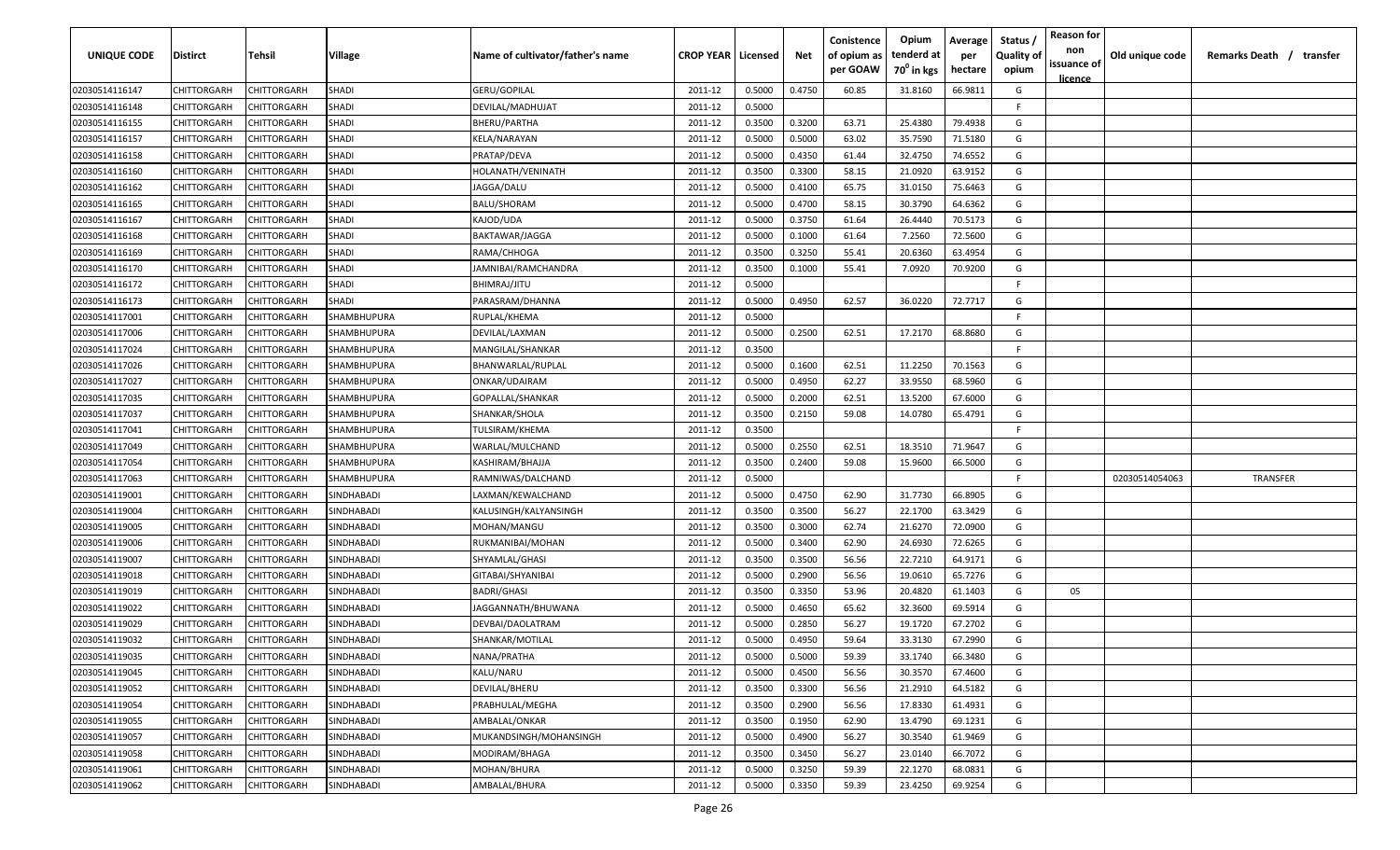| 02030514119064<br>CHITTORGARH<br>CHITTORGARH<br>SINDHABADI<br>SHANKARIBAI/BABULAL<br>0.5000<br>0.3250<br>53.96<br>19.8260<br>61.0031<br>G<br>2011-12<br>05<br>66.8265<br>0.3400<br>59.39<br>22.7210<br>G<br>02030514119071<br>CHITTORGARH<br>CHITTORGARH<br>SINDHABADI<br>GOVERDHAN/KISHAN<br>2011-12<br>0.3500<br>02030514119073<br>CHITTORGARH<br>CHITTORGARH<br>SINDHABADI<br>0.5000<br>0.4700<br>59.64<br>31.6260<br>67.2894<br>G<br>02030514054070<br><b>TRANSFER</b><br>PYARCHAND/VARDA<br>2011-12<br>31.6430<br>02030514119074<br>CHITTORGARH<br>CHITTORGARH<br>SINDHABADI<br>NANDUBAI/GANESHLAL<br>2011-12<br>0.5000<br>0.4950<br>59.64<br>63.9253<br>G<br>02040519053040<br><b>TRANSFER</b><br>02030514121002<br>CHITTORGARH<br>CHITTORGARH<br>THIKRIYA<br>BHERU/MAGNA<br>2011-12<br>0.5000<br>0.4700<br>59.28<br>32.1130<br>68.3255<br>G<br>02030514121008<br>CHITTORGARH<br>CHITTORGARH<br>2011-12<br>0.5000<br>THIKRIYA<br>BHAWARLAL/RATTA<br>E<br>02030514121017<br>CHITTORGARH<br><b>CHITTORGARH</b><br>0.5000<br>59.19<br>10.8830<br>65.9576<br>THIKRIYA<br>KAKUBAI/GHISA<br>2011-12<br>0.1650<br>G<br>02030514121035<br>0.5000<br>CHITTORGARH<br>CHITTORGARH<br>THIKRIYA<br>ONKAR/HEMA<br>2011-12<br>-F.<br>0.0250<br>02030514121050<br>CHITTORGARH<br>CHITTORGARH<br>THIKRIYA<br>CHUNNILAL/DOLA<br>2011-12<br>0.3500<br>56.27<br>1.8890<br>75.5600<br>G<br>59.19<br>G<br>CHITTORGARH<br>2011-12<br>0.5000<br>0.4950<br>32.9520<br>66.5697<br>02030514121073<br>CHITTORGARH<br>THIKRIYA<br>TULASIRAM/BHIMA<br>CHITTORGARH<br>CHITTORGARH<br>2011-12<br>0.3500<br>-F.<br>02030514121076<br>THIKRIYA<br>KANIRAM/KALURAM<br>67.6088<br>G<br>02030514121077<br>CHITTORGARH<br>CHITTORGARH<br>THIKRIYA<br>2011-12<br>0.3500<br>0.3400<br>58.09<br>22.9870<br>SHANKARDAS/KALUDAS<br>59.19<br>02030514121078<br>CHITTORGARH<br>CHITTORGARH<br>THIKRIYA<br>2011-12<br>0.5000<br>0.4850<br>32.1570<br>66.3031<br>G<br>KISHANLAL/ONKAR<br>59.37<br>2011-12<br>0.5000<br>0.4850<br>34.4770<br>71.0866<br>G<br>02030514121079<br>CHITTORGARH<br>CHITTORGARH<br>THIKRIYA<br>BHAWAN/BHERU<br>0.4700<br>59.37<br>31.8480<br>67.7617<br>CHITTORGARH<br>CHITTORGARH<br>THIKRIYA<br>2011-12<br>0.5000<br>G<br>02030514121080<br>DADAMCHAND/HAJADRI<br>CHITTORGARH<br>CHITTORGARH<br>0.5000<br>0.4950<br>58.09<br>32.9040<br>66.4727<br>G<br>02030514121081<br>THIKRIYA<br>2011-12<br>08<br>RUKMANBAI/MANGILAL<br>0.5000<br>02030514123002<br>CHITTORGARH<br>CHITTORGARH<br>TUMBADIYA<br>NARAYAN/POKHAR<br>2011-12<br>-F.<br>02030514123003<br>CHITTORGARH<br>CHITTORGARH<br>TUMBADIYA<br>BHERA/POKHAR<br>2011-12<br>0.5000<br>F.<br>02030514123004<br>CHITTORGARH<br>CHITTORGARH<br>0.5000<br>F.<br>TUMBADIYA<br>SOSARBAI/HANSRAJ<br>2011-12<br>02030514123006<br>CHITTORGARH<br>CHITTORGARH<br>TUMBADIYA<br>HARLAL/TEJRAM<br>2011-12<br>0.5000<br>F.<br>02030514123008<br>CHITTORGARH<br>CHITTORGARH<br>TUMBADIYA<br>MOTIRAM/UDAIRAM<br>2011-12<br>0.5000<br>-F.<br>02030514123012<br>CHITTORGARH<br>2011-12<br>0.5000<br>CHITTORGARH<br>TUMBADIYA<br>LAXMANLAL/CHHOGALAL<br>-F.<br>02030514123015<br>CHITTORGARH<br>CHITTORGARH<br>HAJARI/GOPAL<br>0.5000<br>TUMBADIYA<br>2011-12<br>-F.<br>02030514123028<br>CHITTORGARH<br>CHITTORGARH<br>2011-12<br>0.5000<br>TUMBADIYA<br>HEMRAJ/GEHRU<br>-F.<br>02030514123030<br>CHITTORGARH<br>CHITTORGARH<br>TUMBADIYA<br>BALIBAI/NANDLAL<br>2011-12<br>0.5000<br>-F<br>02030514123033<br>CHITTORGARH<br>CHITTORGARH<br>TUMBADIYA<br>BHERU/SALAGRAM<br>2011-12<br>0.5000<br>-F.<br>G<br>2011-12<br>0.5000<br>0.4200<br>63.05<br>30.5520<br>72.7429<br>02030514124007<br>CHITTORGARH<br>CHITTORGARH<br>JDPURA<br>KAJODIBAI/RATAN<br>CHITTORGARH<br>2011-12<br>0.5000<br>0.3600<br>63.05<br>26.4180<br>73.3833<br>G<br>02030514124010<br>CHITTORGARH<br>JDPURA<br>CHUNNIBAI/NANALAL<br>G<br>02030514124014<br>CHITTORGARH<br>CHITTORGARH<br>JDPURA<br>2011-12<br>0.5000<br>0.4600<br>60.09<br>31.5470<br>68.5804<br>PYARIBAI/KISHANLAL<br>02030514124017<br>CHITTORGARH<br>CHITTORGARH<br><b>JDPURA</b><br>2011-12<br>0.5000<br>0.4650<br>59.90<br>31.7130<br>68.2000<br>G<br>DEVILAL/MODA<br>0.3300<br>59.90<br>22.4540<br>68.0424<br>G<br>02030514124022<br>CHITTORGARH<br>CHITTORGARH<br><b>JDPURA</b><br>2011-12<br>0.3500<br>LAHRU/NANDA<br>22.6340<br>67.5642<br>02030514124023<br>CHITTORGARH<br>CHITTORGARH<br><b>JDPURA</b><br>2011-12<br>0.3500<br>0.3350<br>59.90<br>G<br>NOJIBAI/TULSIRAM<br>02030514124042<br>CHITTORGARH<br>CHITTORGARH<br><b>JDPURA</b><br>2011-12<br>0.5000<br>0.4650<br>60.12<br>31.6920<br>68.1548<br>G<br>GIDHARI/CHATARBHUJ<br>02030514124048<br><b>JDPURA</b><br>2011-12<br>0.5000<br>0.4450<br>59.60<br>29.5960<br>66.5079<br>G<br>CHITTORGARH<br>CHITTORGARH<br>GITABAI/NANDRAM<br>2011-12<br>0.5000<br>0.4650<br>57.03<br>30.4540<br>65.4925<br>G<br>02030514124052<br>CHITTORGARH<br>CHITTORGARH<br>JDPURA<br>HABUBAI/DHANRAJ<br>RATAN/BHERU<br>0.5000<br>0.4300<br>30.4710<br>70.8628<br>02030514124054<br><b>CHITTORGARH</b><br>CHITTORGARH<br>JDPURA<br>2011-12<br>63.05<br>G<br>CHITTORGARH<br>RATANLAL/DHANNA<br>2011-12<br>0.5000<br>0.4100<br>63.05<br>29.4530<br>71.8366<br>G<br>02030514124057<br>CHITTORGARH<br>JDPURA<br>02030514124064<br><b>CHITTORGARH</b><br>2011-12<br>0.5000<br>0.3800<br>60.09<br>68.7658<br>G<br>CHITTORGARH<br>JDPURA<br>RAMESHCHANDRA/BHURA<br>26.1310<br>0.5000<br>0.4500<br>31.6820<br>70.4044<br>G<br>02030514124068<br><b>CHITTORGARH</b><br>CHITTORGARH<br>JDPURA<br>SHANKARLAL/LAXMAN<br>2011-12<br>60.66<br>0.5000<br>0.4250<br>27.9470<br>G<br>02030514124079<br>CHITTORGARH<br>CHITTORGARH<br>JDPURA<br>ONKARLAL/SHANKARLAL<br>2011-12<br>60.12<br>65.7576<br>02030514124087<br>0.3500<br>0.2200<br>63.27<br>15.8900<br>72.2273<br>G<br>CHITTORGARH<br>CHITTORGARH<br>JDPURA<br>PRATHVIRAJ/HAJARILAL<br>2011-12<br>02030514124089<br>CHITTORGARH<br>CHITTORGARH<br>JDPURA<br>SHIVLAL/DEVILAL<br>2011-12<br>0.5000<br>0.4850<br>60.09<br>32.2080<br>66.4082<br>G<br>G<br>02030514124091<br>JDPURA<br>CHANDIBAI/HIRALAL<br>2011-12<br>0.5000<br>0.2850<br>63.05<br>20.4550<br>71.7719<br>CHITTORGARH<br>CHITTORGARH<br>G<br>0.4450<br>57.09<br>62.5146<br>02030514124094<br>CHITTORGARH<br>CHITTORGARH<br>JDPURA<br>BHERULAL/BALU<br>2011-12<br>0.5000<br>27.8190 | <b>UNIQUE CODE</b> | Distirct | Tehsil | Village | Name of cultivator/father's name | <b>CROP YEAR   Licensed</b> | Net | Conistence<br>of opium as<br>per GOAW | Opium<br>tenderd at<br>70 <sup>0</sup> in kgs | Average<br>per<br>hectare | Status /<br><b>Quality of</b><br>opium | <b>Reason for</b><br>non<br>issuance of<br>licence | Old unique code | Remarks Death / transfer |
|----------------------------------------------------------------------------------------------------------------------------------------------------------------------------------------------------------------------------------------------------------------------------------------------------------------------------------------------------------------------------------------------------------------------------------------------------------------------------------------------------------------------------------------------------------------------------------------------------------------------------------------------------------------------------------------------------------------------------------------------------------------------------------------------------------------------------------------------------------------------------------------------------------------------------------------------------------------------------------------------------------------------------------------------------------------------------------------------------------------------------------------------------------------------------------------------------------------------------------------------------------------------------------------------------------------------------------------------------------------------------------------------------------------------------------------------------------------------------------------------------------------------------------------------------------------------------------------------------------------------------------------------------------------------------------------------------------------------------------------------------------------------------------------------------------------------------------------------------------------------------------------------------------------------------------------------------------------------------------------------------------------------------------------------------------------------------------------------------------------------------------------------------------------------------------------------------------------------------------------------------------------------------------------------------------------------------------------------------------------------------------------------------------------------------------------------------------------------------------------------------------------------------------------------------------------------------------------------------------------------------------------------------------------------------------------------------------------------------------------------------------------------------------------------------------------------------------------------------------------------------------------------------------------------------------------------------------------------------------------------------------------------------------------------------------------------------------------------------------------------------------------------------------------------------------------------------------------------------------------------------------------------------------------------------------------------------------------------------------------------------------------------------------------------------------------------------------------------------------------------------------------------------------------------------------------------------------------------------------------------------------------------------------------------------------------------------------------------------------------------------------------------------------------------------------------------------------------------------------------------------------------------------------------------------------------------------------------------------------------------------------------------------------------------------------------------------------------------------------------------------------------------------------------------------------------------------------------------------------------------------------------------------------------------------------------------------------------------------------------------------------------------------------------------------------------------------------------------------------------------------------------------------------------------------------------------------------------------------------------------------------------------------------------------------------------------------------------------------------------------------------------------------------------------------------------------------------------------------------------------------------------------------------------------------------------------------------------------------------------------------------------------------------------------------------------------------------------------------------------------------------------------------------------------------------------------------------------------------------------------------------------------------------------------------------------------------------------------------------------------------------------------------------------------------------------------------------------------------------------------------------------------------------------------------------------------------------------------------------------------------------------------------------------------------------------------------------------------------------------------------------------------------------------------------------------------------------------------------------------------------------------------------------------------------------------------------------------------------------------------------------------------------------------------------------------------------------------------------------------------------------------------------------------------------------------------------------------------------------------------------------------------------------------------|--------------------|----------|--------|---------|----------------------------------|-----------------------------|-----|---------------------------------------|-----------------------------------------------|---------------------------|----------------------------------------|----------------------------------------------------|-----------------|--------------------------|
|                                                                                                                                                                                                                                                                                                                                                                                                                                                                                                                                                                                                                                                                                                                                                                                                                                                                                                                                                                                                                                                                                                                                                                                                                                                                                                                                                                                                                                                                                                                                                                                                                                                                                                                                                                                                                                                                                                                                                                                                                                                                                                                                                                                                                                                                                                                                                                                                                                                                                                                                                                                                                                                                                                                                                                                                                                                                                                                                                                                                                                                                                                                                                                                                                                                                                                                                                                                                                                                                                                                                                                                                                                                                                                                                                                                                                                                                                                                                                                                                                                                                                                                                                                                                                                                                                                                                                                                                                                                                                                                                                                                                                                                                                                                                                                                                                                                                                                                                                                                                                                                                                                                                                                                                                                                                                                                                                                                                                                                                                                                                                                                                                                                                                                                                                                                                                                                                                                                                                                                                                                                                                                                                                                                                                                                                                              |                    |          |        |         |                                  |                             |     |                                       |                                               |                           |                                        |                                                    |                 |                          |
|                                                                                                                                                                                                                                                                                                                                                                                                                                                                                                                                                                                                                                                                                                                                                                                                                                                                                                                                                                                                                                                                                                                                                                                                                                                                                                                                                                                                                                                                                                                                                                                                                                                                                                                                                                                                                                                                                                                                                                                                                                                                                                                                                                                                                                                                                                                                                                                                                                                                                                                                                                                                                                                                                                                                                                                                                                                                                                                                                                                                                                                                                                                                                                                                                                                                                                                                                                                                                                                                                                                                                                                                                                                                                                                                                                                                                                                                                                                                                                                                                                                                                                                                                                                                                                                                                                                                                                                                                                                                                                                                                                                                                                                                                                                                                                                                                                                                                                                                                                                                                                                                                                                                                                                                                                                                                                                                                                                                                                                                                                                                                                                                                                                                                                                                                                                                                                                                                                                                                                                                                                                                                                                                                                                                                                                                                              |                    |          |        |         |                                  |                             |     |                                       |                                               |                           |                                        |                                                    |                 |                          |
|                                                                                                                                                                                                                                                                                                                                                                                                                                                                                                                                                                                                                                                                                                                                                                                                                                                                                                                                                                                                                                                                                                                                                                                                                                                                                                                                                                                                                                                                                                                                                                                                                                                                                                                                                                                                                                                                                                                                                                                                                                                                                                                                                                                                                                                                                                                                                                                                                                                                                                                                                                                                                                                                                                                                                                                                                                                                                                                                                                                                                                                                                                                                                                                                                                                                                                                                                                                                                                                                                                                                                                                                                                                                                                                                                                                                                                                                                                                                                                                                                                                                                                                                                                                                                                                                                                                                                                                                                                                                                                                                                                                                                                                                                                                                                                                                                                                                                                                                                                                                                                                                                                                                                                                                                                                                                                                                                                                                                                                                                                                                                                                                                                                                                                                                                                                                                                                                                                                                                                                                                                                                                                                                                                                                                                                                                              |                    |          |        |         |                                  |                             |     |                                       |                                               |                           |                                        |                                                    |                 |                          |
|                                                                                                                                                                                                                                                                                                                                                                                                                                                                                                                                                                                                                                                                                                                                                                                                                                                                                                                                                                                                                                                                                                                                                                                                                                                                                                                                                                                                                                                                                                                                                                                                                                                                                                                                                                                                                                                                                                                                                                                                                                                                                                                                                                                                                                                                                                                                                                                                                                                                                                                                                                                                                                                                                                                                                                                                                                                                                                                                                                                                                                                                                                                                                                                                                                                                                                                                                                                                                                                                                                                                                                                                                                                                                                                                                                                                                                                                                                                                                                                                                                                                                                                                                                                                                                                                                                                                                                                                                                                                                                                                                                                                                                                                                                                                                                                                                                                                                                                                                                                                                                                                                                                                                                                                                                                                                                                                                                                                                                                                                                                                                                                                                                                                                                                                                                                                                                                                                                                                                                                                                                                                                                                                                                                                                                                                                              |                    |          |        |         |                                  |                             |     |                                       |                                               |                           |                                        |                                                    |                 |                          |
|                                                                                                                                                                                                                                                                                                                                                                                                                                                                                                                                                                                                                                                                                                                                                                                                                                                                                                                                                                                                                                                                                                                                                                                                                                                                                                                                                                                                                                                                                                                                                                                                                                                                                                                                                                                                                                                                                                                                                                                                                                                                                                                                                                                                                                                                                                                                                                                                                                                                                                                                                                                                                                                                                                                                                                                                                                                                                                                                                                                                                                                                                                                                                                                                                                                                                                                                                                                                                                                                                                                                                                                                                                                                                                                                                                                                                                                                                                                                                                                                                                                                                                                                                                                                                                                                                                                                                                                                                                                                                                                                                                                                                                                                                                                                                                                                                                                                                                                                                                                                                                                                                                                                                                                                                                                                                                                                                                                                                                                                                                                                                                                                                                                                                                                                                                                                                                                                                                                                                                                                                                                                                                                                                                                                                                                                                              |                    |          |        |         |                                  |                             |     |                                       |                                               |                           |                                        |                                                    |                 |                          |
|                                                                                                                                                                                                                                                                                                                                                                                                                                                                                                                                                                                                                                                                                                                                                                                                                                                                                                                                                                                                                                                                                                                                                                                                                                                                                                                                                                                                                                                                                                                                                                                                                                                                                                                                                                                                                                                                                                                                                                                                                                                                                                                                                                                                                                                                                                                                                                                                                                                                                                                                                                                                                                                                                                                                                                                                                                                                                                                                                                                                                                                                                                                                                                                                                                                                                                                                                                                                                                                                                                                                                                                                                                                                                                                                                                                                                                                                                                                                                                                                                                                                                                                                                                                                                                                                                                                                                                                                                                                                                                                                                                                                                                                                                                                                                                                                                                                                                                                                                                                                                                                                                                                                                                                                                                                                                                                                                                                                                                                                                                                                                                                                                                                                                                                                                                                                                                                                                                                                                                                                                                                                                                                                                                                                                                                                                              |                    |          |        |         |                                  |                             |     |                                       |                                               |                           |                                        |                                                    |                 |                          |
|                                                                                                                                                                                                                                                                                                                                                                                                                                                                                                                                                                                                                                                                                                                                                                                                                                                                                                                                                                                                                                                                                                                                                                                                                                                                                                                                                                                                                                                                                                                                                                                                                                                                                                                                                                                                                                                                                                                                                                                                                                                                                                                                                                                                                                                                                                                                                                                                                                                                                                                                                                                                                                                                                                                                                                                                                                                                                                                                                                                                                                                                                                                                                                                                                                                                                                                                                                                                                                                                                                                                                                                                                                                                                                                                                                                                                                                                                                                                                                                                                                                                                                                                                                                                                                                                                                                                                                                                                                                                                                                                                                                                                                                                                                                                                                                                                                                                                                                                                                                                                                                                                                                                                                                                                                                                                                                                                                                                                                                                                                                                                                                                                                                                                                                                                                                                                                                                                                                                                                                                                                                                                                                                                                                                                                                                                              |                    |          |        |         |                                  |                             |     |                                       |                                               |                           |                                        |                                                    |                 |                          |
|                                                                                                                                                                                                                                                                                                                                                                                                                                                                                                                                                                                                                                                                                                                                                                                                                                                                                                                                                                                                                                                                                                                                                                                                                                                                                                                                                                                                                                                                                                                                                                                                                                                                                                                                                                                                                                                                                                                                                                                                                                                                                                                                                                                                                                                                                                                                                                                                                                                                                                                                                                                                                                                                                                                                                                                                                                                                                                                                                                                                                                                                                                                                                                                                                                                                                                                                                                                                                                                                                                                                                                                                                                                                                                                                                                                                                                                                                                                                                                                                                                                                                                                                                                                                                                                                                                                                                                                                                                                                                                                                                                                                                                                                                                                                                                                                                                                                                                                                                                                                                                                                                                                                                                                                                                                                                                                                                                                                                                                                                                                                                                                                                                                                                                                                                                                                                                                                                                                                                                                                                                                                                                                                                                                                                                                                                              |                    |          |        |         |                                  |                             |     |                                       |                                               |                           |                                        |                                                    |                 |                          |
|                                                                                                                                                                                                                                                                                                                                                                                                                                                                                                                                                                                                                                                                                                                                                                                                                                                                                                                                                                                                                                                                                                                                                                                                                                                                                                                                                                                                                                                                                                                                                                                                                                                                                                                                                                                                                                                                                                                                                                                                                                                                                                                                                                                                                                                                                                                                                                                                                                                                                                                                                                                                                                                                                                                                                                                                                                                                                                                                                                                                                                                                                                                                                                                                                                                                                                                                                                                                                                                                                                                                                                                                                                                                                                                                                                                                                                                                                                                                                                                                                                                                                                                                                                                                                                                                                                                                                                                                                                                                                                                                                                                                                                                                                                                                                                                                                                                                                                                                                                                                                                                                                                                                                                                                                                                                                                                                                                                                                                                                                                                                                                                                                                                                                                                                                                                                                                                                                                                                                                                                                                                                                                                                                                                                                                                                                              |                    |          |        |         |                                  |                             |     |                                       |                                               |                           |                                        |                                                    |                 |                          |
|                                                                                                                                                                                                                                                                                                                                                                                                                                                                                                                                                                                                                                                                                                                                                                                                                                                                                                                                                                                                                                                                                                                                                                                                                                                                                                                                                                                                                                                                                                                                                                                                                                                                                                                                                                                                                                                                                                                                                                                                                                                                                                                                                                                                                                                                                                                                                                                                                                                                                                                                                                                                                                                                                                                                                                                                                                                                                                                                                                                                                                                                                                                                                                                                                                                                                                                                                                                                                                                                                                                                                                                                                                                                                                                                                                                                                                                                                                                                                                                                                                                                                                                                                                                                                                                                                                                                                                                                                                                                                                                                                                                                                                                                                                                                                                                                                                                                                                                                                                                                                                                                                                                                                                                                                                                                                                                                                                                                                                                                                                                                                                                                                                                                                                                                                                                                                                                                                                                                                                                                                                                                                                                                                                                                                                                                                              |                    |          |        |         |                                  |                             |     |                                       |                                               |                           |                                        |                                                    |                 |                          |
|                                                                                                                                                                                                                                                                                                                                                                                                                                                                                                                                                                                                                                                                                                                                                                                                                                                                                                                                                                                                                                                                                                                                                                                                                                                                                                                                                                                                                                                                                                                                                                                                                                                                                                                                                                                                                                                                                                                                                                                                                                                                                                                                                                                                                                                                                                                                                                                                                                                                                                                                                                                                                                                                                                                                                                                                                                                                                                                                                                                                                                                                                                                                                                                                                                                                                                                                                                                                                                                                                                                                                                                                                                                                                                                                                                                                                                                                                                                                                                                                                                                                                                                                                                                                                                                                                                                                                                                                                                                                                                                                                                                                                                                                                                                                                                                                                                                                                                                                                                                                                                                                                                                                                                                                                                                                                                                                                                                                                                                                                                                                                                                                                                                                                                                                                                                                                                                                                                                                                                                                                                                                                                                                                                                                                                                                                              |                    |          |        |         |                                  |                             |     |                                       |                                               |                           |                                        |                                                    |                 |                          |
|                                                                                                                                                                                                                                                                                                                                                                                                                                                                                                                                                                                                                                                                                                                                                                                                                                                                                                                                                                                                                                                                                                                                                                                                                                                                                                                                                                                                                                                                                                                                                                                                                                                                                                                                                                                                                                                                                                                                                                                                                                                                                                                                                                                                                                                                                                                                                                                                                                                                                                                                                                                                                                                                                                                                                                                                                                                                                                                                                                                                                                                                                                                                                                                                                                                                                                                                                                                                                                                                                                                                                                                                                                                                                                                                                                                                                                                                                                                                                                                                                                                                                                                                                                                                                                                                                                                                                                                                                                                                                                                                                                                                                                                                                                                                                                                                                                                                                                                                                                                                                                                                                                                                                                                                                                                                                                                                                                                                                                                                                                                                                                                                                                                                                                                                                                                                                                                                                                                                                                                                                                                                                                                                                                                                                                                                                              |                    |          |        |         |                                  |                             |     |                                       |                                               |                           |                                        |                                                    |                 |                          |
|                                                                                                                                                                                                                                                                                                                                                                                                                                                                                                                                                                                                                                                                                                                                                                                                                                                                                                                                                                                                                                                                                                                                                                                                                                                                                                                                                                                                                                                                                                                                                                                                                                                                                                                                                                                                                                                                                                                                                                                                                                                                                                                                                                                                                                                                                                                                                                                                                                                                                                                                                                                                                                                                                                                                                                                                                                                                                                                                                                                                                                                                                                                                                                                                                                                                                                                                                                                                                                                                                                                                                                                                                                                                                                                                                                                                                                                                                                                                                                                                                                                                                                                                                                                                                                                                                                                                                                                                                                                                                                                                                                                                                                                                                                                                                                                                                                                                                                                                                                                                                                                                                                                                                                                                                                                                                                                                                                                                                                                                                                                                                                                                                                                                                                                                                                                                                                                                                                                                                                                                                                                                                                                                                                                                                                                                                              |                    |          |        |         |                                  |                             |     |                                       |                                               |                           |                                        |                                                    |                 |                          |
|                                                                                                                                                                                                                                                                                                                                                                                                                                                                                                                                                                                                                                                                                                                                                                                                                                                                                                                                                                                                                                                                                                                                                                                                                                                                                                                                                                                                                                                                                                                                                                                                                                                                                                                                                                                                                                                                                                                                                                                                                                                                                                                                                                                                                                                                                                                                                                                                                                                                                                                                                                                                                                                                                                                                                                                                                                                                                                                                                                                                                                                                                                                                                                                                                                                                                                                                                                                                                                                                                                                                                                                                                                                                                                                                                                                                                                                                                                                                                                                                                                                                                                                                                                                                                                                                                                                                                                                                                                                                                                                                                                                                                                                                                                                                                                                                                                                                                                                                                                                                                                                                                                                                                                                                                                                                                                                                                                                                                                                                                                                                                                                                                                                                                                                                                                                                                                                                                                                                                                                                                                                                                                                                                                                                                                                                                              |                    |          |        |         |                                  |                             |     |                                       |                                               |                           |                                        |                                                    |                 |                          |
|                                                                                                                                                                                                                                                                                                                                                                                                                                                                                                                                                                                                                                                                                                                                                                                                                                                                                                                                                                                                                                                                                                                                                                                                                                                                                                                                                                                                                                                                                                                                                                                                                                                                                                                                                                                                                                                                                                                                                                                                                                                                                                                                                                                                                                                                                                                                                                                                                                                                                                                                                                                                                                                                                                                                                                                                                                                                                                                                                                                                                                                                                                                                                                                                                                                                                                                                                                                                                                                                                                                                                                                                                                                                                                                                                                                                                                                                                                                                                                                                                                                                                                                                                                                                                                                                                                                                                                                                                                                                                                                                                                                                                                                                                                                                                                                                                                                                                                                                                                                                                                                                                                                                                                                                                                                                                                                                                                                                                                                                                                                                                                                                                                                                                                                                                                                                                                                                                                                                                                                                                                                                                                                                                                                                                                                                                              |                    |          |        |         |                                  |                             |     |                                       |                                               |                           |                                        |                                                    |                 |                          |
|                                                                                                                                                                                                                                                                                                                                                                                                                                                                                                                                                                                                                                                                                                                                                                                                                                                                                                                                                                                                                                                                                                                                                                                                                                                                                                                                                                                                                                                                                                                                                                                                                                                                                                                                                                                                                                                                                                                                                                                                                                                                                                                                                                                                                                                                                                                                                                                                                                                                                                                                                                                                                                                                                                                                                                                                                                                                                                                                                                                                                                                                                                                                                                                                                                                                                                                                                                                                                                                                                                                                                                                                                                                                                                                                                                                                                                                                                                                                                                                                                                                                                                                                                                                                                                                                                                                                                                                                                                                                                                                                                                                                                                                                                                                                                                                                                                                                                                                                                                                                                                                                                                                                                                                                                                                                                                                                                                                                                                                                                                                                                                                                                                                                                                                                                                                                                                                                                                                                                                                                                                                                                                                                                                                                                                                                                              |                    |          |        |         |                                  |                             |     |                                       |                                               |                           |                                        |                                                    |                 |                          |
|                                                                                                                                                                                                                                                                                                                                                                                                                                                                                                                                                                                                                                                                                                                                                                                                                                                                                                                                                                                                                                                                                                                                                                                                                                                                                                                                                                                                                                                                                                                                                                                                                                                                                                                                                                                                                                                                                                                                                                                                                                                                                                                                                                                                                                                                                                                                                                                                                                                                                                                                                                                                                                                                                                                                                                                                                                                                                                                                                                                                                                                                                                                                                                                                                                                                                                                                                                                                                                                                                                                                                                                                                                                                                                                                                                                                                                                                                                                                                                                                                                                                                                                                                                                                                                                                                                                                                                                                                                                                                                                                                                                                                                                                                                                                                                                                                                                                                                                                                                                                                                                                                                                                                                                                                                                                                                                                                                                                                                                                                                                                                                                                                                                                                                                                                                                                                                                                                                                                                                                                                                                                                                                                                                                                                                                                                              |                    |          |        |         |                                  |                             |     |                                       |                                               |                           |                                        |                                                    |                 |                          |
|                                                                                                                                                                                                                                                                                                                                                                                                                                                                                                                                                                                                                                                                                                                                                                                                                                                                                                                                                                                                                                                                                                                                                                                                                                                                                                                                                                                                                                                                                                                                                                                                                                                                                                                                                                                                                                                                                                                                                                                                                                                                                                                                                                                                                                                                                                                                                                                                                                                                                                                                                                                                                                                                                                                                                                                                                                                                                                                                                                                                                                                                                                                                                                                                                                                                                                                                                                                                                                                                                                                                                                                                                                                                                                                                                                                                                                                                                                                                                                                                                                                                                                                                                                                                                                                                                                                                                                                                                                                                                                                                                                                                                                                                                                                                                                                                                                                                                                                                                                                                                                                                                                                                                                                                                                                                                                                                                                                                                                                                                                                                                                                                                                                                                                                                                                                                                                                                                                                                                                                                                                                                                                                                                                                                                                                                                              |                    |          |        |         |                                  |                             |     |                                       |                                               |                           |                                        |                                                    |                 |                          |
|                                                                                                                                                                                                                                                                                                                                                                                                                                                                                                                                                                                                                                                                                                                                                                                                                                                                                                                                                                                                                                                                                                                                                                                                                                                                                                                                                                                                                                                                                                                                                                                                                                                                                                                                                                                                                                                                                                                                                                                                                                                                                                                                                                                                                                                                                                                                                                                                                                                                                                                                                                                                                                                                                                                                                                                                                                                                                                                                                                                                                                                                                                                                                                                                                                                                                                                                                                                                                                                                                                                                                                                                                                                                                                                                                                                                                                                                                                                                                                                                                                                                                                                                                                                                                                                                                                                                                                                                                                                                                                                                                                                                                                                                                                                                                                                                                                                                                                                                                                                                                                                                                                                                                                                                                                                                                                                                                                                                                                                                                                                                                                                                                                                                                                                                                                                                                                                                                                                                                                                                                                                                                                                                                                                                                                                                                              |                    |          |        |         |                                  |                             |     |                                       |                                               |                           |                                        |                                                    |                 |                          |
|                                                                                                                                                                                                                                                                                                                                                                                                                                                                                                                                                                                                                                                                                                                                                                                                                                                                                                                                                                                                                                                                                                                                                                                                                                                                                                                                                                                                                                                                                                                                                                                                                                                                                                                                                                                                                                                                                                                                                                                                                                                                                                                                                                                                                                                                                                                                                                                                                                                                                                                                                                                                                                                                                                                                                                                                                                                                                                                                                                                                                                                                                                                                                                                                                                                                                                                                                                                                                                                                                                                                                                                                                                                                                                                                                                                                                                                                                                                                                                                                                                                                                                                                                                                                                                                                                                                                                                                                                                                                                                                                                                                                                                                                                                                                                                                                                                                                                                                                                                                                                                                                                                                                                                                                                                                                                                                                                                                                                                                                                                                                                                                                                                                                                                                                                                                                                                                                                                                                                                                                                                                                                                                                                                                                                                                                                              |                    |          |        |         |                                  |                             |     |                                       |                                               |                           |                                        |                                                    |                 |                          |
|                                                                                                                                                                                                                                                                                                                                                                                                                                                                                                                                                                                                                                                                                                                                                                                                                                                                                                                                                                                                                                                                                                                                                                                                                                                                                                                                                                                                                                                                                                                                                                                                                                                                                                                                                                                                                                                                                                                                                                                                                                                                                                                                                                                                                                                                                                                                                                                                                                                                                                                                                                                                                                                                                                                                                                                                                                                                                                                                                                                                                                                                                                                                                                                                                                                                                                                                                                                                                                                                                                                                                                                                                                                                                                                                                                                                                                                                                                                                                                                                                                                                                                                                                                                                                                                                                                                                                                                                                                                                                                                                                                                                                                                                                                                                                                                                                                                                                                                                                                                                                                                                                                                                                                                                                                                                                                                                                                                                                                                                                                                                                                                                                                                                                                                                                                                                                                                                                                                                                                                                                                                                                                                                                                                                                                                                                              |                    |          |        |         |                                  |                             |     |                                       |                                               |                           |                                        |                                                    |                 |                          |
|                                                                                                                                                                                                                                                                                                                                                                                                                                                                                                                                                                                                                                                                                                                                                                                                                                                                                                                                                                                                                                                                                                                                                                                                                                                                                                                                                                                                                                                                                                                                                                                                                                                                                                                                                                                                                                                                                                                                                                                                                                                                                                                                                                                                                                                                                                                                                                                                                                                                                                                                                                                                                                                                                                                                                                                                                                                                                                                                                                                                                                                                                                                                                                                                                                                                                                                                                                                                                                                                                                                                                                                                                                                                                                                                                                                                                                                                                                                                                                                                                                                                                                                                                                                                                                                                                                                                                                                                                                                                                                                                                                                                                                                                                                                                                                                                                                                                                                                                                                                                                                                                                                                                                                                                                                                                                                                                                                                                                                                                                                                                                                                                                                                                                                                                                                                                                                                                                                                                                                                                                                                                                                                                                                                                                                                                                              |                    |          |        |         |                                  |                             |     |                                       |                                               |                           |                                        |                                                    |                 |                          |
|                                                                                                                                                                                                                                                                                                                                                                                                                                                                                                                                                                                                                                                                                                                                                                                                                                                                                                                                                                                                                                                                                                                                                                                                                                                                                                                                                                                                                                                                                                                                                                                                                                                                                                                                                                                                                                                                                                                                                                                                                                                                                                                                                                                                                                                                                                                                                                                                                                                                                                                                                                                                                                                                                                                                                                                                                                                                                                                                                                                                                                                                                                                                                                                                                                                                                                                                                                                                                                                                                                                                                                                                                                                                                                                                                                                                                                                                                                                                                                                                                                                                                                                                                                                                                                                                                                                                                                                                                                                                                                                                                                                                                                                                                                                                                                                                                                                                                                                                                                                                                                                                                                                                                                                                                                                                                                                                                                                                                                                                                                                                                                                                                                                                                                                                                                                                                                                                                                                                                                                                                                                                                                                                                                                                                                                                                              |                    |          |        |         |                                  |                             |     |                                       |                                               |                           |                                        |                                                    |                 |                          |
|                                                                                                                                                                                                                                                                                                                                                                                                                                                                                                                                                                                                                                                                                                                                                                                                                                                                                                                                                                                                                                                                                                                                                                                                                                                                                                                                                                                                                                                                                                                                                                                                                                                                                                                                                                                                                                                                                                                                                                                                                                                                                                                                                                                                                                                                                                                                                                                                                                                                                                                                                                                                                                                                                                                                                                                                                                                                                                                                                                                                                                                                                                                                                                                                                                                                                                                                                                                                                                                                                                                                                                                                                                                                                                                                                                                                                                                                                                                                                                                                                                                                                                                                                                                                                                                                                                                                                                                                                                                                                                                                                                                                                                                                                                                                                                                                                                                                                                                                                                                                                                                                                                                                                                                                                                                                                                                                                                                                                                                                                                                                                                                                                                                                                                                                                                                                                                                                                                                                                                                                                                                                                                                                                                                                                                                                                              |                    |          |        |         |                                  |                             |     |                                       |                                               |                           |                                        |                                                    |                 |                          |
|                                                                                                                                                                                                                                                                                                                                                                                                                                                                                                                                                                                                                                                                                                                                                                                                                                                                                                                                                                                                                                                                                                                                                                                                                                                                                                                                                                                                                                                                                                                                                                                                                                                                                                                                                                                                                                                                                                                                                                                                                                                                                                                                                                                                                                                                                                                                                                                                                                                                                                                                                                                                                                                                                                                                                                                                                                                                                                                                                                                                                                                                                                                                                                                                                                                                                                                                                                                                                                                                                                                                                                                                                                                                                                                                                                                                                                                                                                                                                                                                                                                                                                                                                                                                                                                                                                                                                                                                                                                                                                                                                                                                                                                                                                                                                                                                                                                                                                                                                                                                                                                                                                                                                                                                                                                                                                                                                                                                                                                                                                                                                                                                                                                                                                                                                                                                                                                                                                                                                                                                                                                                                                                                                                                                                                                                                              |                    |          |        |         |                                  |                             |     |                                       |                                               |                           |                                        |                                                    |                 |                          |
|                                                                                                                                                                                                                                                                                                                                                                                                                                                                                                                                                                                                                                                                                                                                                                                                                                                                                                                                                                                                                                                                                                                                                                                                                                                                                                                                                                                                                                                                                                                                                                                                                                                                                                                                                                                                                                                                                                                                                                                                                                                                                                                                                                                                                                                                                                                                                                                                                                                                                                                                                                                                                                                                                                                                                                                                                                                                                                                                                                                                                                                                                                                                                                                                                                                                                                                                                                                                                                                                                                                                                                                                                                                                                                                                                                                                                                                                                                                                                                                                                                                                                                                                                                                                                                                                                                                                                                                                                                                                                                                                                                                                                                                                                                                                                                                                                                                                                                                                                                                                                                                                                                                                                                                                                                                                                                                                                                                                                                                                                                                                                                                                                                                                                                                                                                                                                                                                                                                                                                                                                                                                                                                                                                                                                                                                                              |                    |          |        |         |                                  |                             |     |                                       |                                               |                           |                                        |                                                    |                 |                          |
|                                                                                                                                                                                                                                                                                                                                                                                                                                                                                                                                                                                                                                                                                                                                                                                                                                                                                                                                                                                                                                                                                                                                                                                                                                                                                                                                                                                                                                                                                                                                                                                                                                                                                                                                                                                                                                                                                                                                                                                                                                                                                                                                                                                                                                                                                                                                                                                                                                                                                                                                                                                                                                                                                                                                                                                                                                                                                                                                                                                                                                                                                                                                                                                                                                                                                                                                                                                                                                                                                                                                                                                                                                                                                                                                                                                                                                                                                                                                                                                                                                                                                                                                                                                                                                                                                                                                                                                                                                                                                                                                                                                                                                                                                                                                                                                                                                                                                                                                                                                                                                                                                                                                                                                                                                                                                                                                                                                                                                                                                                                                                                                                                                                                                                                                                                                                                                                                                                                                                                                                                                                                                                                                                                                                                                                                                              |                    |          |        |         |                                  |                             |     |                                       |                                               |                           |                                        |                                                    |                 |                          |
|                                                                                                                                                                                                                                                                                                                                                                                                                                                                                                                                                                                                                                                                                                                                                                                                                                                                                                                                                                                                                                                                                                                                                                                                                                                                                                                                                                                                                                                                                                                                                                                                                                                                                                                                                                                                                                                                                                                                                                                                                                                                                                                                                                                                                                                                                                                                                                                                                                                                                                                                                                                                                                                                                                                                                                                                                                                                                                                                                                                                                                                                                                                                                                                                                                                                                                                                                                                                                                                                                                                                                                                                                                                                                                                                                                                                                                                                                                                                                                                                                                                                                                                                                                                                                                                                                                                                                                                                                                                                                                                                                                                                                                                                                                                                                                                                                                                                                                                                                                                                                                                                                                                                                                                                                                                                                                                                                                                                                                                                                                                                                                                                                                                                                                                                                                                                                                                                                                                                                                                                                                                                                                                                                                                                                                                                                              |                    |          |        |         |                                  |                             |     |                                       |                                               |                           |                                        |                                                    |                 |                          |
|                                                                                                                                                                                                                                                                                                                                                                                                                                                                                                                                                                                                                                                                                                                                                                                                                                                                                                                                                                                                                                                                                                                                                                                                                                                                                                                                                                                                                                                                                                                                                                                                                                                                                                                                                                                                                                                                                                                                                                                                                                                                                                                                                                                                                                                                                                                                                                                                                                                                                                                                                                                                                                                                                                                                                                                                                                                                                                                                                                                                                                                                                                                                                                                                                                                                                                                                                                                                                                                                                                                                                                                                                                                                                                                                                                                                                                                                                                                                                                                                                                                                                                                                                                                                                                                                                                                                                                                                                                                                                                                                                                                                                                                                                                                                                                                                                                                                                                                                                                                                                                                                                                                                                                                                                                                                                                                                                                                                                                                                                                                                                                                                                                                                                                                                                                                                                                                                                                                                                                                                                                                                                                                                                                                                                                                                                              |                    |          |        |         |                                  |                             |     |                                       |                                               |                           |                                        |                                                    |                 |                          |
|                                                                                                                                                                                                                                                                                                                                                                                                                                                                                                                                                                                                                                                                                                                                                                                                                                                                                                                                                                                                                                                                                                                                                                                                                                                                                                                                                                                                                                                                                                                                                                                                                                                                                                                                                                                                                                                                                                                                                                                                                                                                                                                                                                                                                                                                                                                                                                                                                                                                                                                                                                                                                                                                                                                                                                                                                                                                                                                                                                                                                                                                                                                                                                                                                                                                                                                                                                                                                                                                                                                                                                                                                                                                                                                                                                                                                                                                                                                                                                                                                                                                                                                                                                                                                                                                                                                                                                                                                                                                                                                                                                                                                                                                                                                                                                                                                                                                                                                                                                                                                                                                                                                                                                                                                                                                                                                                                                                                                                                                                                                                                                                                                                                                                                                                                                                                                                                                                                                                                                                                                                                                                                                                                                                                                                                                                              |                    |          |        |         |                                  |                             |     |                                       |                                               |                           |                                        |                                                    |                 |                          |
|                                                                                                                                                                                                                                                                                                                                                                                                                                                                                                                                                                                                                                                                                                                                                                                                                                                                                                                                                                                                                                                                                                                                                                                                                                                                                                                                                                                                                                                                                                                                                                                                                                                                                                                                                                                                                                                                                                                                                                                                                                                                                                                                                                                                                                                                                                                                                                                                                                                                                                                                                                                                                                                                                                                                                                                                                                                                                                                                                                                                                                                                                                                                                                                                                                                                                                                                                                                                                                                                                                                                                                                                                                                                                                                                                                                                                                                                                                                                                                                                                                                                                                                                                                                                                                                                                                                                                                                                                                                                                                                                                                                                                                                                                                                                                                                                                                                                                                                                                                                                                                                                                                                                                                                                                                                                                                                                                                                                                                                                                                                                                                                                                                                                                                                                                                                                                                                                                                                                                                                                                                                                                                                                                                                                                                                                                              |                    |          |        |         |                                  |                             |     |                                       |                                               |                           |                                        |                                                    |                 |                          |
|                                                                                                                                                                                                                                                                                                                                                                                                                                                                                                                                                                                                                                                                                                                                                                                                                                                                                                                                                                                                                                                                                                                                                                                                                                                                                                                                                                                                                                                                                                                                                                                                                                                                                                                                                                                                                                                                                                                                                                                                                                                                                                                                                                                                                                                                                                                                                                                                                                                                                                                                                                                                                                                                                                                                                                                                                                                                                                                                                                                                                                                                                                                                                                                                                                                                                                                                                                                                                                                                                                                                                                                                                                                                                                                                                                                                                                                                                                                                                                                                                                                                                                                                                                                                                                                                                                                                                                                                                                                                                                                                                                                                                                                                                                                                                                                                                                                                                                                                                                                                                                                                                                                                                                                                                                                                                                                                                                                                                                                                                                                                                                                                                                                                                                                                                                                                                                                                                                                                                                                                                                                                                                                                                                                                                                                                                              |                    |          |        |         |                                  |                             |     |                                       |                                               |                           |                                        |                                                    |                 |                          |
|                                                                                                                                                                                                                                                                                                                                                                                                                                                                                                                                                                                                                                                                                                                                                                                                                                                                                                                                                                                                                                                                                                                                                                                                                                                                                                                                                                                                                                                                                                                                                                                                                                                                                                                                                                                                                                                                                                                                                                                                                                                                                                                                                                                                                                                                                                                                                                                                                                                                                                                                                                                                                                                                                                                                                                                                                                                                                                                                                                                                                                                                                                                                                                                                                                                                                                                                                                                                                                                                                                                                                                                                                                                                                                                                                                                                                                                                                                                                                                                                                                                                                                                                                                                                                                                                                                                                                                                                                                                                                                                                                                                                                                                                                                                                                                                                                                                                                                                                                                                                                                                                                                                                                                                                                                                                                                                                                                                                                                                                                                                                                                                                                                                                                                                                                                                                                                                                                                                                                                                                                                                                                                                                                                                                                                                                                              |                    |          |        |         |                                  |                             |     |                                       |                                               |                           |                                        |                                                    |                 |                          |
|                                                                                                                                                                                                                                                                                                                                                                                                                                                                                                                                                                                                                                                                                                                                                                                                                                                                                                                                                                                                                                                                                                                                                                                                                                                                                                                                                                                                                                                                                                                                                                                                                                                                                                                                                                                                                                                                                                                                                                                                                                                                                                                                                                                                                                                                                                                                                                                                                                                                                                                                                                                                                                                                                                                                                                                                                                                                                                                                                                                                                                                                                                                                                                                                                                                                                                                                                                                                                                                                                                                                                                                                                                                                                                                                                                                                                                                                                                                                                                                                                                                                                                                                                                                                                                                                                                                                                                                                                                                                                                                                                                                                                                                                                                                                                                                                                                                                                                                                                                                                                                                                                                                                                                                                                                                                                                                                                                                                                                                                                                                                                                                                                                                                                                                                                                                                                                                                                                                                                                                                                                                                                                                                                                                                                                                                                              |                    |          |        |         |                                  |                             |     |                                       |                                               |                           |                                        |                                                    |                 |                          |
|                                                                                                                                                                                                                                                                                                                                                                                                                                                                                                                                                                                                                                                                                                                                                                                                                                                                                                                                                                                                                                                                                                                                                                                                                                                                                                                                                                                                                                                                                                                                                                                                                                                                                                                                                                                                                                                                                                                                                                                                                                                                                                                                                                                                                                                                                                                                                                                                                                                                                                                                                                                                                                                                                                                                                                                                                                                                                                                                                                                                                                                                                                                                                                                                                                                                                                                                                                                                                                                                                                                                                                                                                                                                                                                                                                                                                                                                                                                                                                                                                                                                                                                                                                                                                                                                                                                                                                                                                                                                                                                                                                                                                                                                                                                                                                                                                                                                                                                                                                                                                                                                                                                                                                                                                                                                                                                                                                                                                                                                                                                                                                                                                                                                                                                                                                                                                                                                                                                                                                                                                                                                                                                                                                                                                                                                                              |                    |          |        |         |                                  |                             |     |                                       |                                               |                           |                                        |                                                    |                 |                          |
|                                                                                                                                                                                                                                                                                                                                                                                                                                                                                                                                                                                                                                                                                                                                                                                                                                                                                                                                                                                                                                                                                                                                                                                                                                                                                                                                                                                                                                                                                                                                                                                                                                                                                                                                                                                                                                                                                                                                                                                                                                                                                                                                                                                                                                                                                                                                                                                                                                                                                                                                                                                                                                                                                                                                                                                                                                                                                                                                                                                                                                                                                                                                                                                                                                                                                                                                                                                                                                                                                                                                                                                                                                                                                                                                                                                                                                                                                                                                                                                                                                                                                                                                                                                                                                                                                                                                                                                                                                                                                                                                                                                                                                                                                                                                                                                                                                                                                                                                                                                                                                                                                                                                                                                                                                                                                                                                                                                                                                                                                                                                                                                                                                                                                                                                                                                                                                                                                                                                                                                                                                                                                                                                                                                                                                                                                              |                    |          |        |         |                                  |                             |     |                                       |                                               |                           |                                        |                                                    |                 |                          |
|                                                                                                                                                                                                                                                                                                                                                                                                                                                                                                                                                                                                                                                                                                                                                                                                                                                                                                                                                                                                                                                                                                                                                                                                                                                                                                                                                                                                                                                                                                                                                                                                                                                                                                                                                                                                                                                                                                                                                                                                                                                                                                                                                                                                                                                                                                                                                                                                                                                                                                                                                                                                                                                                                                                                                                                                                                                                                                                                                                                                                                                                                                                                                                                                                                                                                                                                                                                                                                                                                                                                                                                                                                                                                                                                                                                                                                                                                                                                                                                                                                                                                                                                                                                                                                                                                                                                                                                                                                                                                                                                                                                                                                                                                                                                                                                                                                                                                                                                                                                                                                                                                                                                                                                                                                                                                                                                                                                                                                                                                                                                                                                                                                                                                                                                                                                                                                                                                                                                                                                                                                                                                                                                                                                                                                                                                              |                    |          |        |         |                                  |                             |     |                                       |                                               |                           |                                        |                                                    |                 |                          |
|                                                                                                                                                                                                                                                                                                                                                                                                                                                                                                                                                                                                                                                                                                                                                                                                                                                                                                                                                                                                                                                                                                                                                                                                                                                                                                                                                                                                                                                                                                                                                                                                                                                                                                                                                                                                                                                                                                                                                                                                                                                                                                                                                                                                                                                                                                                                                                                                                                                                                                                                                                                                                                                                                                                                                                                                                                                                                                                                                                                                                                                                                                                                                                                                                                                                                                                                                                                                                                                                                                                                                                                                                                                                                                                                                                                                                                                                                                                                                                                                                                                                                                                                                                                                                                                                                                                                                                                                                                                                                                                                                                                                                                                                                                                                                                                                                                                                                                                                                                                                                                                                                                                                                                                                                                                                                                                                                                                                                                                                                                                                                                                                                                                                                                                                                                                                                                                                                                                                                                                                                                                                                                                                                                                                                                                                                              |                    |          |        |         |                                  |                             |     |                                       |                                               |                           |                                        |                                                    |                 |                          |
|                                                                                                                                                                                                                                                                                                                                                                                                                                                                                                                                                                                                                                                                                                                                                                                                                                                                                                                                                                                                                                                                                                                                                                                                                                                                                                                                                                                                                                                                                                                                                                                                                                                                                                                                                                                                                                                                                                                                                                                                                                                                                                                                                                                                                                                                                                                                                                                                                                                                                                                                                                                                                                                                                                                                                                                                                                                                                                                                                                                                                                                                                                                                                                                                                                                                                                                                                                                                                                                                                                                                                                                                                                                                                                                                                                                                                                                                                                                                                                                                                                                                                                                                                                                                                                                                                                                                                                                                                                                                                                                                                                                                                                                                                                                                                                                                                                                                                                                                                                                                                                                                                                                                                                                                                                                                                                                                                                                                                                                                                                                                                                                                                                                                                                                                                                                                                                                                                                                                                                                                                                                                                                                                                                                                                                                                                              |                    |          |        |         |                                  |                             |     |                                       |                                               |                           |                                        |                                                    |                 |                          |
|                                                                                                                                                                                                                                                                                                                                                                                                                                                                                                                                                                                                                                                                                                                                                                                                                                                                                                                                                                                                                                                                                                                                                                                                                                                                                                                                                                                                                                                                                                                                                                                                                                                                                                                                                                                                                                                                                                                                                                                                                                                                                                                                                                                                                                                                                                                                                                                                                                                                                                                                                                                                                                                                                                                                                                                                                                                                                                                                                                                                                                                                                                                                                                                                                                                                                                                                                                                                                                                                                                                                                                                                                                                                                                                                                                                                                                                                                                                                                                                                                                                                                                                                                                                                                                                                                                                                                                                                                                                                                                                                                                                                                                                                                                                                                                                                                                                                                                                                                                                                                                                                                                                                                                                                                                                                                                                                                                                                                                                                                                                                                                                                                                                                                                                                                                                                                                                                                                                                                                                                                                                                                                                                                                                                                                                                                              |                    |          |        |         |                                  |                             |     |                                       |                                               |                           |                                        |                                                    |                 |                          |
|                                                                                                                                                                                                                                                                                                                                                                                                                                                                                                                                                                                                                                                                                                                                                                                                                                                                                                                                                                                                                                                                                                                                                                                                                                                                                                                                                                                                                                                                                                                                                                                                                                                                                                                                                                                                                                                                                                                                                                                                                                                                                                                                                                                                                                                                                                                                                                                                                                                                                                                                                                                                                                                                                                                                                                                                                                                                                                                                                                                                                                                                                                                                                                                                                                                                                                                                                                                                                                                                                                                                                                                                                                                                                                                                                                                                                                                                                                                                                                                                                                                                                                                                                                                                                                                                                                                                                                                                                                                                                                                                                                                                                                                                                                                                                                                                                                                                                                                                                                                                                                                                                                                                                                                                                                                                                                                                                                                                                                                                                                                                                                                                                                                                                                                                                                                                                                                                                                                                                                                                                                                                                                                                                                                                                                                                                              |                    |          |        |         |                                  |                             |     |                                       |                                               |                           |                                        |                                                    |                 |                          |
|                                                                                                                                                                                                                                                                                                                                                                                                                                                                                                                                                                                                                                                                                                                                                                                                                                                                                                                                                                                                                                                                                                                                                                                                                                                                                                                                                                                                                                                                                                                                                                                                                                                                                                                                                                                                                                                                                                                                                                                                                                                                                                                                                                                                                                                                                                                                                                                                                                                                                                                                                                                                                                                                                                                                                                                                                                                                                                                                                                                                                                                                                                                                                                                                                                                                                                                                                                                                                                                                                                                                                                                                                                                                                                                                                                                                                                                                                                                                                                                                                                                                                                                                                                                                                                                                                                                                                                                                                                                                                                                                                                                                                                                                                                                                                                                                                                                                                                                                                                                                                                                                                                                                                                                                                                                                                                                                                                                                                                                                                                                                                                                                                                                                                                                                                                                                                                                                                                                                                                                                                                                                                                                                                                                                                                                                                              |                    |          |        |         |                                  |                             |     |                                       |                                               |                           |                                        |                                                    |                 |                          |
|                                                                                                                                                                                                                                                                                                                                                                                                                                                                                                                                                                                                                                                                                                                                                                                                                                                                                                                                                                                                                                                                                                                                                                                                                                                                                                                                                                                                                                                                                                                                                                                                                                                                                                                                                                                                                                                                                                                                                                                                                                                                                                                                                                                                                                                                                                                                                                                                                                                                                                                                                                                                                                                                                                                                                                                                                                                                                                                                                                                                                                                                                                                                                                                                                                                                                                                                                                                                                                                                                                                                                                                                                                                                                                                                                                                                                                                                                                                                                                                                                                                                                                                                                                                                                                                                                                                                                                                                                                                                                                                                                                                                                                                                                                                                                                                                                                                                                                                                                                                                                                                                                                                                                                                                                                                                                                                                                                                                                                                                                                                                                                                                                                                                                                                                                                                                                                                                                                                                                                                                                                                                                                                                                                                                                                                                                              |                    |          |        |         |                                  |                             |     |                                       |                                               |                           |                                        |                                                    |                 |                          |
|                                                                                                                                                                                                                                                                                                                                                                                                                                                                                                                                                                                                                                                                                                                                                                                                                                                                                                                                                                                                                                                                                                                                                                                                                                                                                                                                                                                                                                                                                                                                                                                                                                                                                                                                                                                                                                                                                                                                                                                                                                                                                                                                                                                                                                                                                                                                                                                                                                                                                                                                                                                                                                                                                                                                                                                                                                                                                                                                                                                                                                                                                                                                                                                                                                                                                                                                                                                                                                                                                                                                                                                                                                                                                                                                                                                                                                                                                                                                                                                                                                                                                                                                                                                                                                                                                                                                                                                                                                                                                                                                                                                                                                                                                                                                                                                                                                                                                                                                                                                                                                                                                                                                                                                                                                                                                                                                                                                                                                                                                                                                                                                                                                                                                                                                                                                                                                                                                                                                                                                                                                                                                                                                                                                                                                                                                              |                    |          |        |         |                                  |                             |     |                                       |                                               |                           |                                        |                                                    |                 |                          |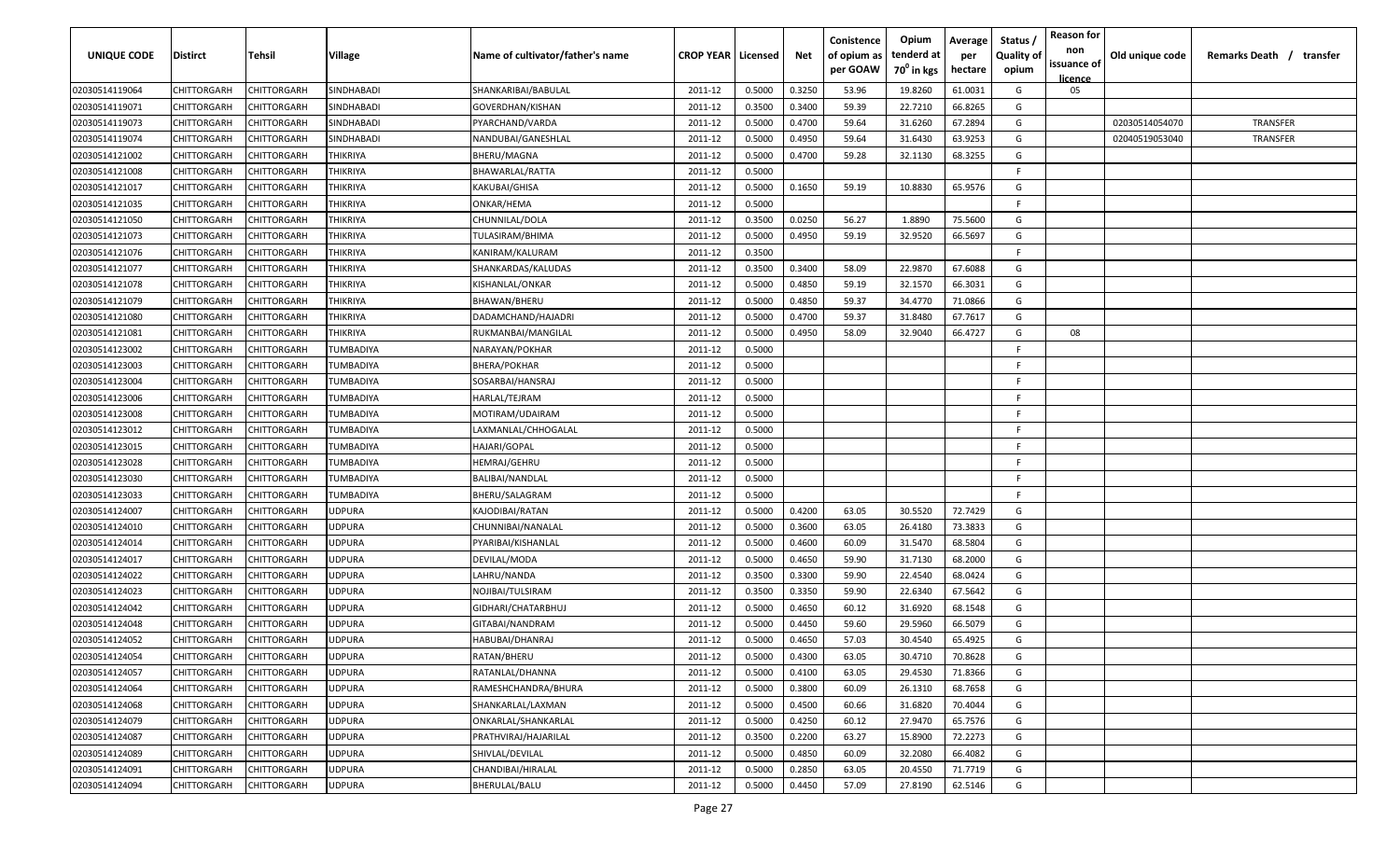| UNIQUE CODE    | Distirct           | Tehsil          | Village               | Name of cultivator/father's name | <b>CROP YEAR   Licensed</b> |        | Net    | Conistence<br>of opium as<br>per GOAW | Opium<br>tenderd at<br>70 <sup>0</sup> in kgs | Average<br>per<br>hectare | Status /<br><b>Quality of</b><br>opium | <b>Reason for</b><br>non<br>issuance of<br><u>licence</u> | Old unique code | Remarks Death / transfer |
|----------------|--------------------|-----------------|-----------------------|----------------------------------|-----------------------------|--------|--------|---------------------------------------|-----------------------------------------------|---------------------------|----------------------------------------|-----------------------------------------------------------|-----------------|--------------------------|
| 02030514125001 | CHITTORGARH        | CHITTORGARH     | <b>JNDARI</b>         | CHUNNILAL/AMARLAL                | 2011-12                     | 0.3500 | 0.3250 | 59.14                                 | 21.9920                                       | 67.6677                   | G                                      |                                                           |                 |                          |
| 02030514125002 | CHITTORGARH        | CHITTORGARH     | UNDARI                | FULCHAND/NANALAL                 | 2011-12                     | 0.5000 | 0.2300 | 65.16                                 | 16.8580                                       | 73.2957                   | G                                      |                                                           |                 |                          |
| 02030514125003 | CHITTORGARH        | CHITTORGARH     | UNDARI                | SHANKERLAL/CHUNNILAL             | 2011-12                     | 0.5000 | 0.4600 | 65.08                                 | 33.2930                                       | 72.3761                   | G                                      |                                                           |                 |                          |
| 02030514125004 | CHITTORGARH        | CHITTORGARH     | <b>JNDARI</b>         | BHANWARLAL/BHUWANA               | 2011-12                     | 0.5000 | 0.4900 | 71.17                                 | 39.9670                                       | 81.5653                   | G                                      |                                                           |                 |                          |
| 02030514125009 | CHITTORGARH        | CHITTORGARH     | JNDARI                | BANSHILAL/NANDA                  | 2011-12                     | 0.5000 | 0.2050 | 65.16                                 | 15.4800                                       | 75.5122                   | G                                      |                                                           |                 |                          |
| 02030514125010 | CHITTORGARH        | CHITTORGARH     | <b>JNDARI</b>         | KANHILAL/NANALAL                 | 2011-12                     | 0.5000 | 0.4950 | 65.72                                 | 37.7190                                       | 76.2000                   | G                                      |                                                           |                 |                          |
| 02030514125014 | CHITTORGARH        | CHITTORGARH     | <b>JNDARI</b>         | <b>BALIBAI/NARAYAN</b>           | 2011-12                     | 0.5000 | 0.4800 | 62.08                                 | 33.9490                                       | 70.7271                   | G                                      |                                                           | 02050521009007  | <b>FROM BHILWARA</b>     |
| 02030514126002 | CHITTORGARH        | CHITTORGARH     | <b>VIJAYPUR GHATA</b> | KALIBAI/NANALAL                  | 2011-12                     | 0.3500 |        |                                       |                                               |                           | -F.                                    |                                                           |                 |                          |
| 02030514126003 | CHITTORGARH        | CHITTORGARH     | VIJAYPUR GHATA        | KAMALABAI/GOPI                   | 2011-12                     | 0.3500 | 0.2450 | 62.07                                 | 17.3800                                       | 70.9388                   | G                                      |                                                           |                 |                          |
| 02030514126009 | CHITTORGARH        | CHITTORGARH     | VIJAYPUR GHATA        | BHAGAWATILAL/RUPLAL              | 2011-12                     | 0.5000 |        |                                       |                                               |                           | F                                      |                                                           |                 |                          |
| 02030514126010 | CHITTORGARH        | CHITTORGARH     | VIJAYPUR GHATA        | BADAMBAI/KANHAIYALAL             | 2011-12                     | 0.5000 | 0.2050 | 65.49                                 | 15.1280                                       | 73.7951                   | G                                      |                                                           |                 |                          |
| 02030514126011 | CHITTORGARH        | CHITTORGARH     | VIJAYPUR GHATA        | DEVI/RAMA                        | 2011-12                     | 0.5000 | 0.1000 | 62.15                                 | 7.0760                                        | 70.7600                   | G                                      |                                                           |                 |                          |
| 02030514126013 | CHITTORGARH        | CHITTORGARH     | VIJAYPUR GHATA        | KELIBAI/HAJARI                   | 2011-12                     | 0.5000 |        |                                       |                                               |                           | -F.                                    |                                                           |                 |                          |
| 02030514126020 | CHITTORGARH        | CHITTORGARH     | VIJAYPUR GHATA        | DEVILAL/MANGU                    | 2011-12                     | 0.3500 | 0.2500 | 65.65                                 | 19.2730                                       | 77.0920                   | G                                      |                                                           |                 |                          |
| 02030514126022 | CHITTORGARH        | CHITTORGARH     | VIJAYPUR GHATA        | DURGASINGH/RUPSINGH              | 2011-12                     | 0.5000 | 0.5000 | 65.49                                 | 35.5140                                       | 71.0280                   | G                                      |                                                           |                 |                          |
| 02030514126029 | CHITTORGARH        | CHITTORGARH     | VIJAYPUR GHATA        | RAGHUVIEERSINGH/NARAYAN          | 2011-12                     | 0.5000 | 0.2050 | 62.07                                 | 15.3840                                       | 75.0439                   | G                                      |                                                           |                 |                          |
| 02030514126030 | CHITTORGARH        | CHITTORGARH     | <b>VIJAYPUR GHATA</b> | KAILASH/BHURA                    | 2011-12                     | 0.5000 | 0.4000 | 60.09                                 | 26.9370                                       | 67.3425                   | G                                      |                                                           |                 |                          |
| 02030514126031 | CHITTORGARH        | CHITTORGARH     | <b>VIJAYPUR GHATA</b> | SOHAN/BHERA                      | 2011-12                     | 0.5000 | 0.3250 | 55.24                                 | 19.1210                                       | 58.8338                   | G                                      |                                                           |                 |                          |
| 02030514126036 | CHITTORGARH        | CHITTORGARH     | VIJAYPUR GHATA        | MOHAN/GOKAL                      | 2011-12                     | 0.3500 | 0.1200 | 62.07                                 | 8.3000                                        | 69.1667                   | G                                      |                                                           |                 |                          |
| 02030514126037 | CHITTORGARH        | CHITTORGARH     | <b>VIJAYPUR GHATA</b> | GOPI/KALU                        | 2011-12                     | 0.5000 | 0.5000 | 62.07                                 | 33.7480                                       | 67.4960                   | G                                      |                                                           |                 |                          |
| 02030514126040 | CHITTORGARH        | CHITTORGARH     | <b>VIJAYPUR GHATA</b> | GHISU/KAJOD                      | 2011-12                     | 0.5000 | 0.2800 | 62.15                                 | 20.2700                                       | 72.3929                   | G                                      |                                                           |                 |                          |
| 02030514126041 | CHITTORGARH        | CHITTORGARH     | <b>VIJAYPUR GHATA</b> | RODA/KAJOD                       | 2011-12                     | 0.5000 | 0.4000 | 59.51                                 | 27.1370                                       | 67.8425                   | G                                      |                                                           |                 |                          |
| 02030514126042 | CHITTORGARH        | CHITTORGARH     | VIJAYPUR GHATA        | MADHO/GOPI                       | 2011-12                     | 0.3500 |        |                                       |                                               |                           | -F.                                    |                                                           |                 |                          |
| 02030514126043 | CHITTORGARH        | CHITTORGARH     | <b>VIJAYPUR GHATA</b> | KHYALI/SOHAN                     | 2011-12                     | 0.5000 | 0.3850 | 62.15                                 | 25.9610                                       | 67.4312                   | G                                      |                                                           |                 |                          |
| 02030514126044 | CHITTORGARH        | CHITTORGARH     | <b>VIJAYPUR GHATA</b> | KISHAN/BHURA                     | 2011-12                     | 0.5000 | 0.1000 | 65.49                                 | 7.5220                                        | 75.2200                   | G                                      |                                                           |                 |                          |
| 02030514126045 | CHITTORGARH        | CHITTORGARH     | VIJAYPUR GHATA        | NANDSINGH/BALMUKAND              | 2011-12                     | 0.5000 |        |                                       |                                               |                           | -F.                                    |                                                           |                 |                          |
| 02030514126048 | CHITTORGARH        | CHITTORGARH     | VIJAYPUR GHATA        | KANKUBAI/BHOLIRAM                | 2011-12                     | 0.5000 | 0.2350 | 62.15                                 | 17.8730                                       | 76.0553                   | G                                      |                                                           |                 |                          |
| 02030514126049 | CHITTORGARH        | CHITTORGARH     | VIJAYPUR GHATA        | RATAN/KANHAIYA                   | 2011-12                     | 0.3500 | 0.3400 | 59.51                                 | 21.8150                                       | 64.1618                   | G                                      |                                                           |                 |                          |
| 02030514126050 | CHITTORGARH        | CHITTORGARH     | VIJAYPUR GHATA        | RUPLAL/KISHANA                   | 2011-12                     | 0.3500 |        |                                       |                                               |                           | -F.                                    |                                                           |                 |                          |
| 02030514126053 | CHITTORGARH        | CHITTORGARH     | VIJAYPUR GHATA        | SATYANARAYAN/CHOTU               | 2011-12                     | 0.3500 |        |                                       |                                               |                           | -F.                                    |                                                           |                 |                          |
| 02030514126054 | CHITTORGARH        | CHITTORGARH     | VIJAYPUR GHATA        | GITABAI/GIRDHARI                 | 2011-12                     | 0.5000 | 0.3800 | 59.51                                 | 26.8820                                       | 70.7421                   | G                                      |                                                           |                 |                          |
| 02030514126064 | CHITTORGARH        | CHITTORGARH     | VIJAYPUR GHATA        | AMRA/HIRALAL                     | 2011-12                     | 0.5000 | 0.1050 | 68.21                                 | 8.2240                                        | 78.3238                   | G                                      |                                                           |                 |                          |
| 02030514126065 | CHITTORGARH        | CHITTORGARH     | VIJAYPUR GHATA        | NARAYANSINGH/MEGHSINGH           | 2011-12                     | 0.5000 | 0.2150 | 62.07                                 | 16.2620                                       | 75.6372                   | G                                      |                                                           |                 |                          |
| 02030514126069 | CHITTORGARH        | CHITTORGARH     | VIJAYPUR GHATA        | SATYANARAYAN/RATAN               | 2011-12                     | 0.5000 | 0.2900 | 65.49                                 | 21.1060                                       | 72.7793                   | G                                      |                                                           |                 |                          |
| 02030514126071 | CHITTORGARH        | CHITTORGARH     | VIJAYPUR GHATA        | KALU/BHOLIRAM                    | 2011-12                     | 0.5000 |        |                                       |                                               |                           | F                                      |                                                           |                 |                          |
| 02030514126074 | CHITTORGARH        | CHITTORGARH     | <b>VIJAYPUR GHATA</b> | KALANBAI/SITARAM                 | 2011-12                     | 0.3500 |        |                                       |                                               |                           | F.                                     |                                                           |                 |                          |
| 02030514126078 | CHITTORGARH        | CHITTORGARH     | VIJAYPUR GHATA        | MADAN/BHAGIRATH                  | 2011-12                     | 0.5000 |        |                                       |                                               |                           | F                                      |                                                           |                 |                          |
| 02030514126081 | <b>CHITTORGARH</b> | CHITTORGARH     | <b>VIJAYPUR GHATA</b> | GHANSHYAM/GHASEDIYA              | 2011-12                     | 0.3500 | 0.2500 | 59.51                                 | 17.7000                                       | 70.8000                   | G                                      |                                                           |                 |                          |
| 02030515011001 | CHITTORGARH        | <b>BHADESAR</b> | BAGUND                | PREMSHANKAR / GOPILAL            | 2011-12                     | 0.5000 |        |                                       |                                               |                           | F.                                     |                                                           |                 |                          |
| 02030515011002 | CHITTORGARH        | <b>BHADESAR</b> | BAGUND                | GEHARILAL / KISHNA               | 2011-12                     | 0.3500 |        |                                       |                                               |                           | F.                                     |                                                           |                 |                          |
| 02030515011003 | CHITTORGARH        | <b>BHADESAR</b> | BAGUND                | GANGABAI / RAMA                  | 2011-12                     | 0.5000 |        |                                       |                                               |                           | F.                                     |                                                           |                 |                          |
| 02030515011005 | CHITTORGARH        | <b>BHADESAR</b> | BAGUND                | KISHANLAL / GOKAL                | 2011-12                     | 0.3500 |        |                                       |                                               |                           | F.                                     |                                                           |                 |                          |
| 02030515011007 | CHITTORGARH        | BHADESAR        | BAGUND                | ONKAR / GAMER                    | 2011-12                     | 0.5000 |        |                                       |                                               |                           | F.                                     |                                                           |                 |                          |
| 02030515011008 | CHITTORGARH        | <b>BHADESAR</b> | BAGUND                | AMARCHAND / TODU                 | 2011-12                     | 0.5000 | 0.0850 | 62.59                                 | 5.9370                                        | 69.8471                   | G                                      |                                                           |                 |                          |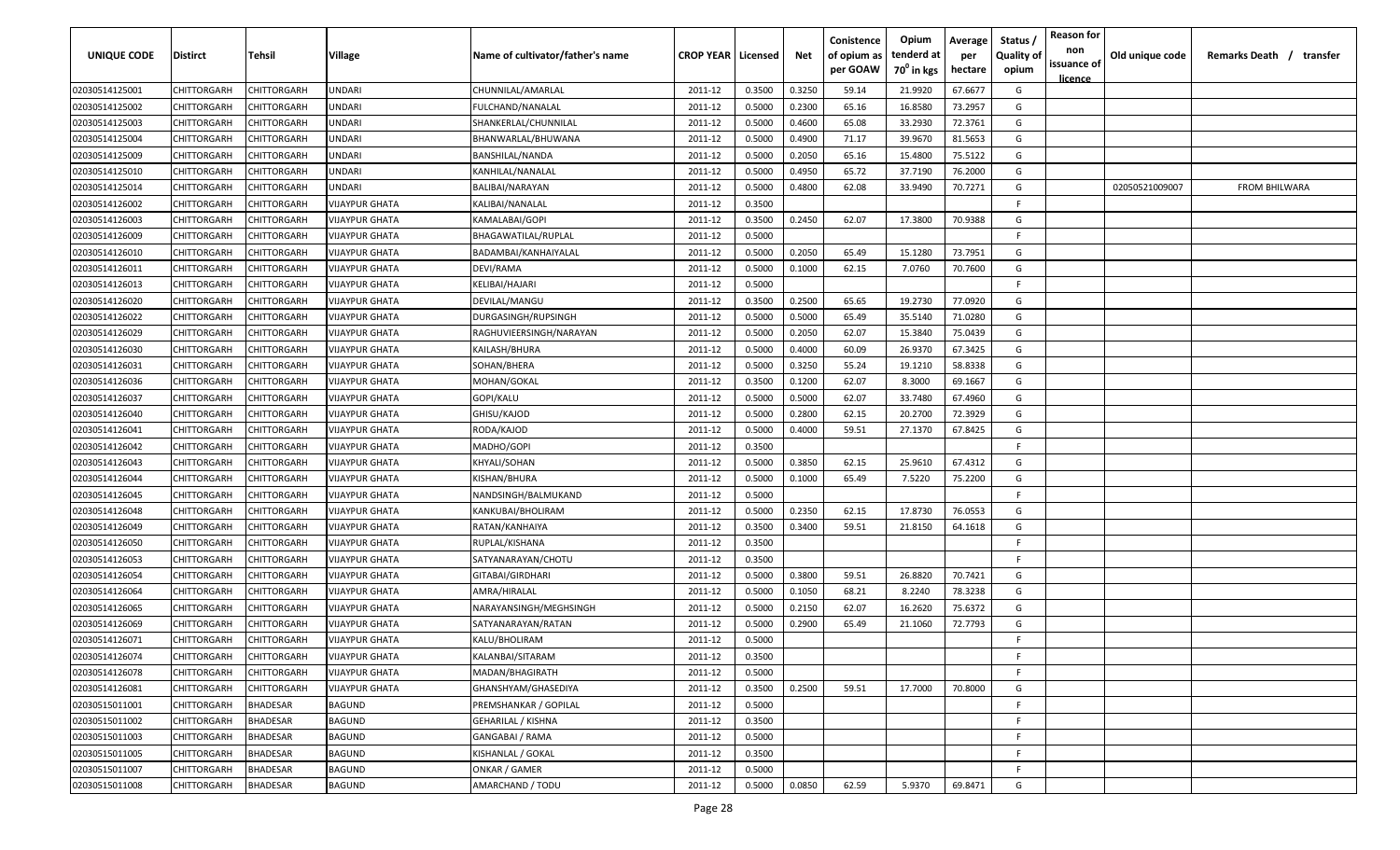| <b>UNIQUE CODE</b> | Distirct           | Tehsil          | Village     | Name of cultivator/father's name | <b>CROP YEAR Licensed</b> |        | Net    | Conistence<br>of opium as<br>per GOAW | Opium<br>tenderd at<br>70 <sup>0</sup> in kgs | Average<br>per<br>hectare | Status /<br><b>Quality of</b><br>opium | <b>Reason for</b><br>non<br>issuance of<br><u>licence</u> | Old unique code | Remarks Death / transfer |
|--------------------|--------------------|-----------------|-------------|----------------------------------|---------------------------|--------|--------|---------------------------------------|-----------------------------------------------|---------------------------|----------------------------------------|-----------------------------------------------------------|-----------------|--------------------------|
| 02030515011013     | CHITTORGARH        | <b>BHADESAR</b> | BAGUND      | SHANKAR / RAMLAL                 | 2011-12                   | 0.5000 |        |                                       |                                               |                           | F.                                     |                                                           |                 |                          |
| 02030515011015     | CHITTORGARH        | BHADESAR        | BAGUND      | <b>BHIMRAJ / BHAWSINGH</b>       | 2011-12                   | 0.5000 |        |                                       |                                               |                           | -F.                                    |                                                           |                 |                          |
| 02030515011019     | CHITTORGARH        | BHADESAR        | BAGUND      | PRATAP / BHAGAWAN                | 2011-12                   | 0.3500 | 0.3400 | 56.31                                 | 19.5560                                       | 57.5176                   | G                                      |                                                           |                 |                          |
| 02030515011024     | CHITTORGARH        | <b>BHADESAR</b> | BAGUND      | BHERU / KISHANA MALI I           | 2011-12                   | 0.5000 |        |                                       |                                               |                           | -F.                                    |                                                           |                 |                          |
| 02030515011026     | CHITTORGARH        | BHADESAR        | BAGUND      | GHASI / KHETA                    | 2011-12                   | 0.3500 |        |                                       |                                               |                           | -F                                     |                                                           |                 |                          |
| 02030515011027     | CHITTORGARH        | <b>BHADESAR</b> | BAGUND      | JAMANALAL / KISHOR               | 2011-12                   | 0.5000 |        |                                       |                                               |                           | -F.                                    |                                                           |                 |                          |
| 02030515011028     | CHITTORGARH        | <b>BHADESAR</b> | BAGUND      | RUPA / KHETA                     | 2011-12                   | 0.5000 |        |                                       |                                               |                           | -F                                     |                                                           |                 |                          |
| 02030515011029     | CHITTORGARH        | BHADESAR        | BAGUND      | DEUBAI / BHERU                   | 2011-12                   | 0.5000 |        |                                       |                                               |                           | -F                                     |                                                           |                 |                          |
| 02030515011034     | CHITTORGARH        | BHADESAR        | BAGUND      | HARLAL / SHOLAL                  | 2011-12                   | 0.5000 |        |                                       |                                               |                           | -F.                                    |                                                           |                 |                          |
| 02030515011038     | CHITTORGARH        | BHADESAR        | BAGUND      | SHANKER/KHURAJ                   | 2011-12                   | 0.5000 |        |                                       |                                               |                           | F.                                     |                                                           |                 |                          |
| 02030515011044     | CHITTORGARH        | BHADESAR        | BAGUND      | RAMLAL / BHAGAWAN                | 2011-12                   | 0.5000 | 0.1400 | 65.37                                 | 10.7390                                       | 76.7071                   | G                                      |                                                           |                 |                          |
| 02030515011052     | CHITTORGARH        | BHADESAR        | BAGUND      | ANCHIBAI / KISHANA               | 2011-12                   | 0.5000 |        |                                       |                                               |                           | F.                                     |                                                           |                 |                          |
| 02030515011065     | CHITTORGARH        | BHADESAR        | BAGUND      | GOPIDAS / MANGIDAS               | 2011-12                   | 0.3500 |        |                                       |                                               |                           | -F.                                    |                                                           |                 |                          |
| 02030515011066     | CHITTORGARH        | <b>BHADESAR</b> | BAGUND      | BHERU / KISHANA                  | 2011-12                   | 0.5000 |        |                                       |                                               |                           | F                                      |                                                           |                 |                          |
| 02030515011068     | CHITTORGARH        | BHADESAR        | BAGUND      | HAGAMIBAI/KALU                   | 2011-12                   | 0.5000 |        |                                       |                                               |                           | -F.                                    |                                                           |                 |                          |
| 02030515011069     | CHITTORGARH        | <b>BHADESAR</b> | BAGUND      | AMARCHAND / BHAGAWAN             | 2011-12                   | 0.5000 |        |                                       |                                               |                           | -F.                                    |                                                           |                 |                          |
| 02030515011070     | CHITTORGARH        | <b>BHADESAR</b> | BAGUND      | LEHARIBAI / NOLA                 | 2011-12                   | 0.5000 |        |                                       |                                               |                           | -F.                                    |                                                           |                 |                          |
| 02030515013001     | CHITTORGARH        | BHADESAR        | BALNATHPURA | SHAMBHU / JEETU                  | 2011-12                   | 0.5000 |        |                                       |                                               |                           | F.                                     |                                                           |                 |                          |
| 02030515013005     | CHITTORGARH        | BHADESAR        | BALNATHPURA | RAMSUKH / NAGJI                  | 2011-12                   | 0.5000 | 0.1200 | 60.66                                 | 8.0240                                        | 66.8667                   | G                                      |                                                           |                 |                          |
| 02030515013007     | CHITTORGARH        | <b>BHADESAR</b> | BALNATHPURA | NANDRAM / GOPI                   | 2011-12                   | 0.3500 |        |                                       |                                               |                           | F.                                     |                                                           |                 |                          |
| 02030515013013     | CHITTORGARH        | <b>BHADESAR</b> | BALNATHPURA | AMRIBAI/BHURA                    | 2011-12                   | 0.5000 | 0.1850 | 57.03                                 | 12.0410                                       | 65.0865                   | G                                      |                                                           |                 |                          |
| 02030515013019     | CHITTORGARH        | <b>BHADESAR</b> | BALNATHPURA | SHAMBHU / CHAMPA / VENA          | 2011-12                   | 0.5000 | 0.1650 | 62.69                                 | 11.6070                                       | 70.3455                   | G                                      |                                                           |                 |                          |
| 02030515013022     | CHITTORGARH        | <b>BHADESAR</b> | BALNATHPURA | MADHU / PARTHU                   | 2011-12                   | 0.3500 | 0.0200 | 63.09                                 | 1.5590                                        | 77.9500                   | G                                      |                                                           |                 |                          |
| 02030515013025     | CHITTORGARH        | <b>BHADESAR</b> | BALNATHPURA | BANSHILAL / PYARAJI              | 2011-12                   | 0.5000 |        |                                       |                                               |                           | -F.                                    |                                                           |                 |                          |
| 02030515013029     | CHITTORGARH        | BHADESAR        | BALNATHPURA | SHANKAR / NANDRAM JAT            | 2011-12                   | 0.5000 |        |                                       |                                               |                           | -F                                     |                                                           |                 |                          |
| 02030515013030     | CHITTORGARH        | BHADESAR        | BALNATHPURA | UDA / NARAYAN                    | 2011-12                   | 0.5000 | 0.1950 | 63.34                                 | 13.5280                                       | 69.3744                   | G                                      |                                                           |                 |                          |
| 02030515013031     | CHITTORGARH        | BHADESAR        | BALNATHPURA | HAZARI / KALU                    | 2011-12                   | 0.3500 |        |                                       |                                               |                           | -F.                                    |                                                           |                 |                          |
| 02030515013032     | CHITTORGARH        | BHADESAR        | BALNATHPURA | BHERULAL / GEHARU                | 2011-12                   | 0.5000 |        |                                       |                                               |                           | -F.                                    |                                                           |                 |                          |
| 02030515013033     | CHITTORGARH        | BHADESAR        | BALNATHPURA | JAMNALAL / NARAYAN               | 2011-12                   | 0.5000 | 0.1600 | 63.09                                 | 11.3200                                       | 70.7500                   | G                                      |                                                           |                 |                          |
| 02030515013043     | CHITTORGARH        | BHADESAR        | BALNATHPURA | RAMLAL / CHOGA                   | 2011-12                   | 0.5000 | 0.5100 | 63.34                                 | 34.6920                                       | 68.0235                   | G                                      |                                                           |                 |                          |
| 02030515013045     | CHITTORGARH        | BHADESAR        | BALNATHPURA | HAZARI / BALU                    | 2011-12                   | 0.5000 |        |                                       |                                               |                           | -F.                                    |                                                           |                 |                          |
| 02030515013046     | CHITTORGARH        | BHADESAR        | BALNATHPURA | RATANLAL / KERING                | 2011-12                   | 0.5000 | 0.3150 | 63.34                                 | 5.3750                                        | 17.0635                   | G                                      | 04                                                        |                 |                          |
| 02030515013051     | CHITTORGARH        | BHADESAR        | BALNATHPURA | BHERIBAI / JEETU                 | 2011-12                   | 0.5000 | 0.3800 | 63.09                                 | 26.6870                                       | 70.2289                   | G                                      |                                                           |                 |                          |
| 02030515013052     | CHITTORGARH        | BHADESAR        | BALNATHPURA | MOHAN / KESHU                    | 2011-12                   | 0.5000 |        |                                       |                                               |                           | -F.                                    |                                                           |                 |                          |
| 02030515013056     | <b>CHITTORGARH</b> | BHADESAR        | BALNATHPURA | RATAN / JEETU                    | 2011-12                   | 0.3500 | 0.0550 | 63.09                                 | 4.0830                                        | 74.2364                   | G                                      |                                                           |                 |                          |
| 02030515013057     | <b>CHITTORGARH</b> | <b>BHADESAR</b> | BALNATHPURA | BHAGWAN / LELA GADRI             | 2011-12                   | 0.5000 |        |                                       |                                               |                           | F.                                     |                                                           |                 |                          |
| 02030515013058     | CHITTORGARH        | <b>BHADESAR</b> | BALNATHPURA | RAMESHVARLAL / PRABHU            | 2011-12                   | 0.5000 |        |                                       |                                               |                           | F                                      |                                                           |                 |                          |
| 02030515013060     | CHITTORGARH        | <b>BHADESAR</b> | BALNATHPURA | NATHU / CHOGA                    | 2011-12                   | 0.5000 |        |                                       |                                               |                           | F.                                     |                                                           |                 |                          |
| 02030515013072     | CHITTORGARH        | <b>BHADESAR</b> | BALNATHPURA | KHEMRAJ / NARAYAN                | 2011-12                   | 0.5000 |        |                                       |                                               |                           | F.                                     |                                                           |                 |                          |
| 02030515013074     | CHITTORGARH        | <b>BHADESAR</b> | BALNATHPURA | RATAN / ONKAR                    | 2011-12                   | 0.5000 |        |                                       |                                               |                           | F.                                     |                                                           |                 |                          |
| 02030515013076     | CHITTORGARH        | <b>BHADESAR</b> | BALNATHPURA | SHYAMLAL / CHUNNILAL             | 2011-12                   | 0.5000 |        |                                       |                                               |                           | F.                                     |                                                           |                 |                          |
| 02030515013078     | CHITTORGARH        | <b>BHADESAR</b> | BALNATHPURA | LACHIRAM / PRABHHU               | 2011-12                   | 0.5000 |        |                                       |                                               |                           | F.                                     |                                                           |                 |                          |
| 02030515013082     | CHITTORGARH        | BHADESAR        | BALNATHPURA | CHANDIBAI/OUNKAR                 | 2011-12                   | 0.5000 |        |                                       |                                               |                           | F.                                     |                                                           |                 |                          |
| 02030515013084     | CHITTORGARH        | <b>BHADESAR</b> | BALNATHPURA | PARTAPI/CHAMPA                   | 2011-12                   | 0.3500 |        |                                       |                                               |                           | F                                      |                                                           |                 |                          |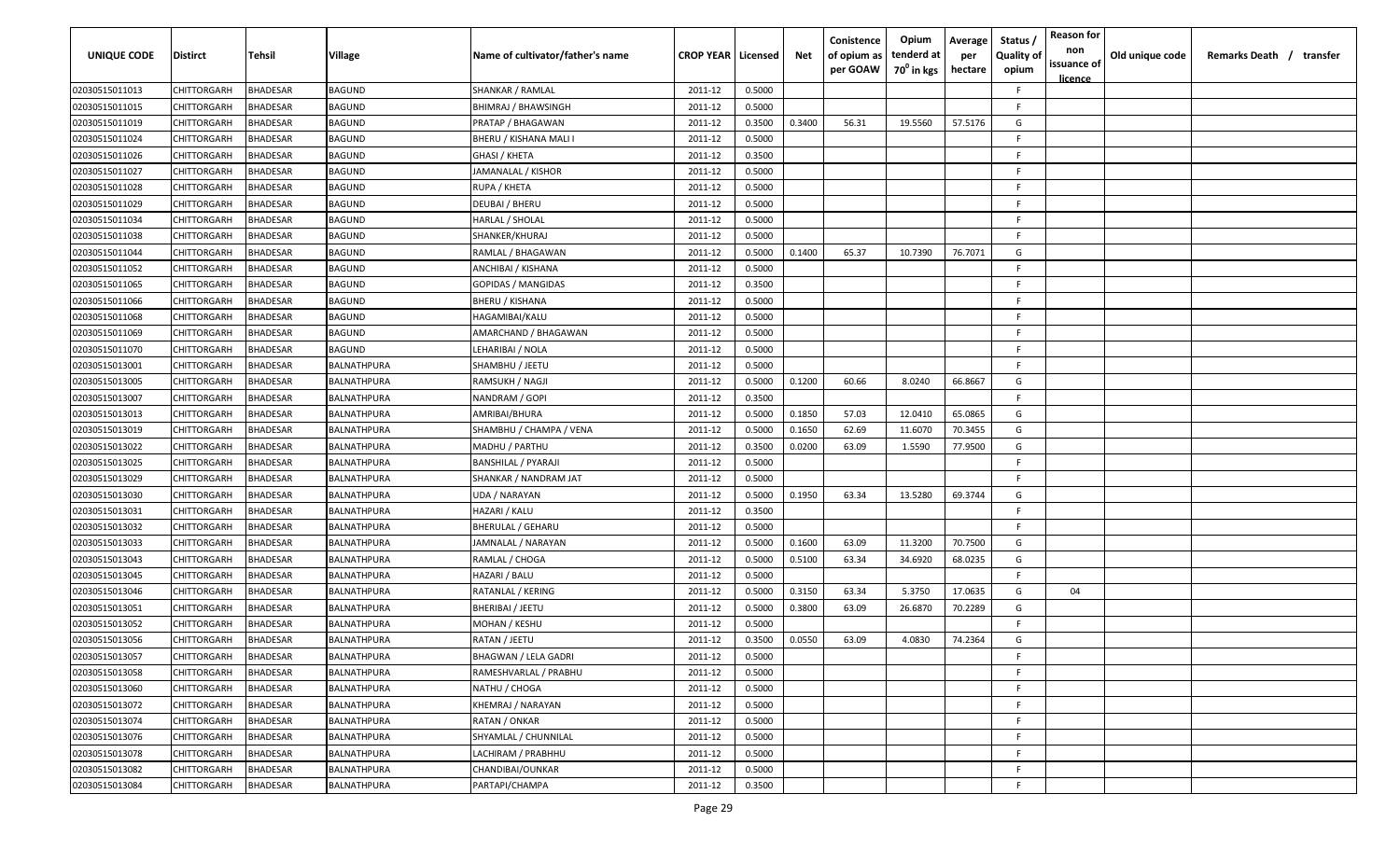| <b>UNIQUE CODE</b> | Distirct           | Tehsil          | Village           | Name of cultivator/father's name | <b>CROP YEAR   Licensed</b> |        | Net    | Conistence<br>of opium as<br>per GOAW | Opium<br>tenderd at<br>70 <sup>0</sup> in kgs | Average<br>per<br>hectare | Status,<br><b>Quality of</b><br>opium | <b>Reason for</b><br>non<br>issuance of<br>licence | Old unique code | Remarks Death / transfer |
|--------------------|--------------------|-----------------|-------------------|----------------------------------|-----------------------------|--------|--------|---------------------------------------|-----------------------------------------------|---------------------------|---------------------------------------|----------------------------------------------------|-----------------|--------------------------|
| 02030515013085     | CHITTORGARH        | <b>BHADESAR</b> | BALNATHPURA       | HOLIBAI/NAVLA                    | 2011-12                     | 0.5000 |        |                                       |                                               |                           | F                                     |                                                    |                 |                          |
| 02030515015001     | CHITTORGARH        | <b>BHADESAR</b> | BANSEN (A)        | <b>BARDIBAI / HAJARILAL</b>      | 2011-12                     | 0.5000 |        |                                       |                                               |                           | E                                     |                                                    |                 |                          |
| 02030515015002     | CHITTORGARH        | <b>BHADESAR</b> | BANSEN (A)        | HARILAL / DALU                   | 2011-12                     | 0.5000 |        |                                       |                                               |                           | E                                     |                                                    |                 |                          |
| 02030515015003     | CHITTORGARH        | <b>BHADESAR</b> | BANSEN (A)        | BHERIBAI/MATHURALAL              | 2011-12                     | 0.5000 |        |                                       |                                               |                           | E                                     |                                                    |                 |                          |
| 02030515015007     | CHITTORGARH        | <b>BHADESAR</b> | BANSEN (A)        | KANNIBAI/MATHURA                 | 2011-12                     | 0.5000 |        |                                       |                                               |                           | E                                     |                                                    |                 |                          |
| 02030515015009     | CHITTORGARH        | <b>BHADESAR</b> | BANSEN (A)        | JITMAL / DUNGAJI                 | 2011-12                     | 0.5000 |        |                                       |                                               |                           | F                                     |                                                    |                 |                          |
| 02030515015010     | CHITTORGARH        | BHADESAR        | BANSEN (A)        | BHANWARLAL / HIRALAL             | 2011-12                     | 0.5000 |        |                                       |                                               |                           | F                                     |                                                    |                 |                          |
| 02030515015015     | CHITTORGARH        | <b>BHADESAR</b> | BANSEN (A)        | UDAILAL / KISHORJI JAT           | 2011-12                     | 0.5000 |        |                                       |                                               |                           | E                                     |                                                    |                 |                          |
| 02030515015016     | CHITTORGARH        | <b>BHADESAR</b> | BANSEN (A)        | NARAYANLAL / KISHORJI JAT        | 2011-12                     | 0.5000 |        |                                       |                                               |                           | E                                     |                                                    |                 |                          |
| 02030515015017     | CHITTORGARH        | BHADESAR        | BANSEN (A)        | GOLU / GANGARAM                  | 2011-12                     | 0.5000 |        |                                       |                                               |                           | F                                     |                                                    |                 |                          |
| 02030515015018     | CHITTORGARH        | BHADESAR        | BANSEN (A)        | KANKUBAI/RATTU                   | 2011-12                     | 0.5000 | 0.5050 | 62.84                                 | 33.8170                                       | 66.9644                   | G                                     |                                                    |                 |                          |
| 02030515015019     | CHITTORGARH        | <b>BHADESAR</b> | BANSEN (A)        | BHAGAWAN / HOLAJI                | 2011-12                     | 0.5000 |        |                                       |                                               |                           | F                                     |                                                    |                 |                          |
| 02030515015020     | CHITTORGARH        | <b>BHADESAR</b> | BANSEN (A)        | SHANKARLAL / SHORAM              | 2011-12                     | 0.5000 | 0.2050 | 65.54                                 | 15.8790                                       | 77.4585                   | G                                     |                                                    |                 |                          |
| 02030515015021     | CHITTORGARH        | <b>BHADESAR</b> | BANSEN (A)        | SHANKARLAL / BHAGAWAN            | 2011-12                     | 0.5000 | 0.5050 | 62.84                                 | 34.7510                                       | 68.8139                   | G                                     |                                                    |                 |                          |
| 02030515015022     | CHITTORGARH        | <b>BHADESAR</b> | BANSEN (A)        | MAGNA / HIRA JAT                 | 2011-12                     | 0.5000 |        |                                       |                                               |                           | E                                     |                                                    |                 |                          |
| 02030515015033     | CHITTORGARH        | <b>BHADESAR</b> | BANSEN (A)        | BHERULAL / HEMA                  | 2011-12                     | 0.5000 |        |                                       |                                               |                           |                                       |                                                    |                 |                          |
| 02030515015038     | CHITTORGARH        | <b>BHADESAR</b> | BANSEN (A)        | DHANRAJ / KISHOR JAT             | 2011-12                     | 0.5000 |        |                                       |                                               |                           | E                                     |                                                    |                 |                          |
| 02030515015047     | CHITTORGARH        | <b>BHADESAR</b> | <b>BANSEN (A)</b> | <b>BANSHILAL / ONKARJI</b>       | 2011-12                     | 0.5000 |        |                                       |                                               |                           | E                                     |                                                    |                 |                          |
| 02030515015050     | CHITTORGARH        | <b>BHADESAR</b> | BANSEN (A)        | BHAGAWANDAS / NANDRAM            | 2011-12                     | 0.5000 |        |                                       |                                               |                           | E                                     |                                                    |                 |                          |
| 02030515015051     | CHITTORGARH        | <b>BHADESAR</b> | BANSEN (A)        | BHAGIRATH / DALUJI JAT           | 2011-12                     | 0.5000 |        |                                       |                                               |                           | F.                                    |                                                    |                 |                          |
| 02030515015053     | CHITTORGARH        | <b>BHADESAR</b> | BANSEN (A)        | JANIBAI / BHERU CHAMAR           | 2011-12                     | 0.5000 | 0.4850 | 65.54                                 | 7.4530                                        | 15.3670                   | G                                     | 04                                                 |                 |                          |
| 02030515015055     | CHITTORGARH        | <b>BHADESAR</b> | BANSEN (A)        | <b>BALU / KAJODILAL</b>          | 2011-12                     | 0.5000 |        |                                       |                                               |                           | E                                     |                                                    |                 |                          |
| 02030515015057     | CHITTORGARH        | BHADESAR        | BANSEN (A)        | <b>BHERULAL / KISHANA</b>        | 2011-12                     | 0.5000 |        |                                       |                                               |                           | F                                     |                                                    |                 |                          |
| 02030515015059     | CHITTORGARH        | BHADESAR        | BANSEN (A)        | SHANKARLAL / ONKARLAL            | 2011-12                     | 0.5000 |        |                                       |                                               |                           | F                                     |                                                    |                 |                          |
| 02030515015061     | CHITTORGARH        | <b>BHADESAR</b> | BANSEN (A)        | HARISHNKAR / NATHULAL            | 2011-12                     | 0.3500 | 0.1750 | 50.63                                 | 9.9020                                        | 56.5829                   |                                       | 02                                                 |                 |                          |
| 02030515015063     | CHITTORGARH        | <b>BHADESAR</b> | BANSEN (A)        | SHANKARLAL / LAHARLAL            | 2011-12                     | 0.5000 |        |                                       |                                               |                           | F.                                    |                                                    |                 |                          |
| 02030515015065     | CHITTORGARH        | BHADESAR        | BANSEN (A)        | SHANKARLAL / RAMDAS              | 2011-12                     | 0.5000 |        |                                       |                                               |                           | F.                                    |                                                    |                 |                          |
| 02030515015066     | CHITTORGARH        | <b>BHADESAR</b> | BANSEN (A)        | PYARA / UDA                      | 2011-12                     | 0.5000 | 0.5000 | 56.07                                 | 30.4300                                       | 60.8600                   | G                                     |                                                    |                 |                          |
| 02030515015067     | CHITTORGARH        | <b>BHADESAR</b> | BANSEN (A)        | CHHAGANLAL/FULCHAND              | 2011-12                     | 0.5000 |        |                                       |                                               |                           | E                                     |                                                    |                 |                          |
| 02030515015080     | CHITTORGARH        | <b>BHADESAR</b> | BANSEN (A)        | SHANKERLAL/MOHANLAL              | 2011-12                     | 0.5000 |        |                                       |                                               |                           | E                                     |                                                    |                 |                          |
| 02030515015083     | CHITTORGARH        | <b>BHADESAR</b> | BANSEN(B)         | OUNKAR/KESHURAM                  | 2011-12                     | 0.5000 |        |                                       |                                               |                           | E                                     |                                                    |                 |                          |
| 02030515015084     | CHITTORGARH        | <b>BHADESAR</b> | BANSEN(B)         | JDAYLAL/BARDA                    | 2011-12                     | 0.5000 |        |                                       |                                               |                           | F.                                    |                                                    |                 |                          |
| 02030515015085     | CHITTORGARH        | <b>BHADESAR</b> | BANSEN(B)         | GOPI / RATA                      | 2011-12                     | 0.5000 | 0.1550 | 68.15                                 | 11.2060                                       | 72.2968                   | G                                     |                                                    |                 |                          |
| 02030515015087     | CHITTORGARH        | <b>BHADESAR</b> | BANSEN(B)         | SHAMBHU / KSHANA                 | 2011-12                     | 0.5000 |        |                                       |                                               |                           | E                                     |                                                    |                 |                          |
| 02030515015088     | <b>CHITTORGARH</b> | <b>BHADESAR</b> | BANSEN(B)         | SHAMBHU / HEMA                   | 2011-12                     | 0.3500 |        |                                       |                                               |                           | E                                     |                                                    |                 |                          |
| 02030515015090     | CHITTORGARH        | <b>BHADESAR</b> | BANSEN(B)         | PYARIBAI / GAMER                 | 2011-12                     | 0.5000 |        |                                       |                                               |                           | F.                                    |                                                    |                 |                          |
| 02030515015092     | <b>CHITTORGARH</b> | <b>BHADESAR</b> | BANSEN(B)         | HJARI / CHENA                    | 2011-12                     | 0.5000 |        |                                       |                                               |                           | F                                     |                                                    |                 |                          |
| 02030515015101     | CHITTORGARH        | <b>BHADESAR</b> | BANSEN(B)         | CHANDMOHAHMD / FAKIRMOHAMMAD     | 2011-12                     | 0.3500 | 0.3500 |                                       | 23.0690                                       | 65.9114                   |                                       | 02                                                 |                 |                          |
| 02030515015102     | CHITTORGARH        | <b>BHADESAR</b> | BANSEN(B)         | AMBALAL / HEERALAL               | 2011-12                     | 0.5000 | 0.4900 | 62.07                                 |                                               |                           |                                       | 02                                                 |                 |                          |
| 02030515015103     | CHITTORGARH        | <b>BHADESAR</b> | BANSEN(B)         | PNNALAL / HEERALAL               | 2011-12                     | 0.5000 |        |                                       |                                               |                           | F.                                    |                                                    |                 |                          |
| 02030515015109     | CHITTORGARH        | <b>BHADESAR</b> | BANSEN(B)         | PATHU / DLLAGADRI                | 2011-12                     | 0.5000 |        |                                       |                                               |                           | F                                     |                                                    |                 |                          |
| 02030515015118     | CHITTORGARH        | <b>BHADESAR</b> | BANSEN(B)         | MANGU / BARDA                    | 2011-12                     | 0.5000 |        |                                       |                                               |                           | F.                                    |                                                    |                 |                          |
| 02030515015137     | CHITTORGARH        | <b>BHADESAR</b> | BANSEN(B)         | SAMBHU / AMARCHAND               | 2011-12                     | 0.5000 |        |                                       |                                               |                           | F.                                    |                                                    |                 |                          |
| 02030515015142     | <b>CHITTORGARH</b> | <b>BHADESAR</b> | BANSEN(B)         | CHAMPABAI / BARDU                | 2011-12                     | 0.5000 |        |                                       |                                               |                           | -F                                    |                                                    |                 |                          |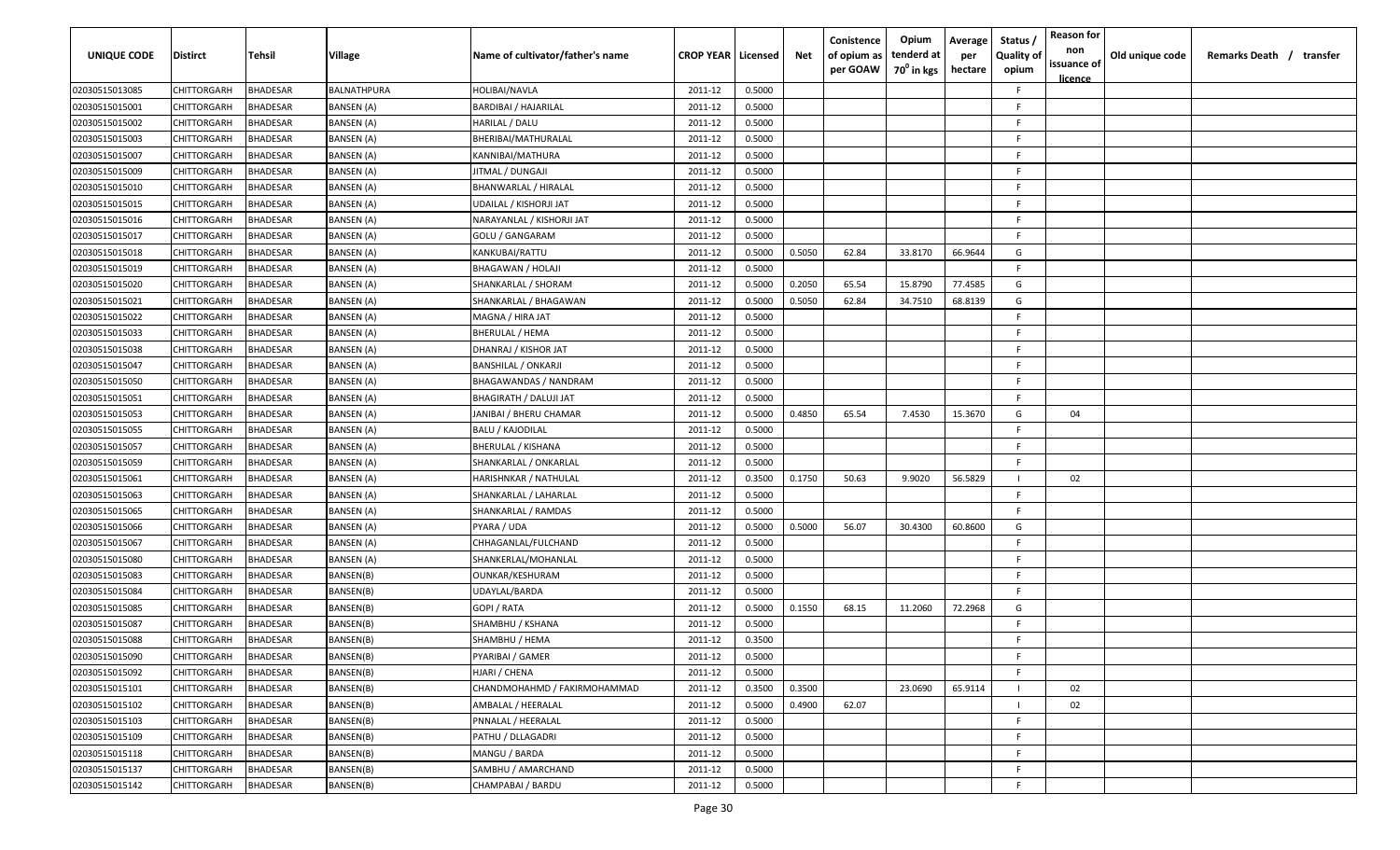| <b>UNIQUE CODE</b> | Distirct           | Tehsil          | Village                  | Name of cultivator/father's name | <b>CROP YEAR   Licensed</b> |        | Net    | Conistence<br>of opium as<br>per GOAW | Opium<br>tenderd at<br>70 <sup>0</sup> in kgs | Average<br>per<br>hectare | Status,<br><b>Quality of</b><br>opium | <b>Reason for</b><br>non<br>issuance of<br>licence | Old unique code | Remarks Death / transfer |
|--------------------|--------------------|-----------------|--------------------------|----------------------------------|-----------------------------|--------|--------|---------------------------------------|-----------------------------------------------|---------------------------|---------------------------------------|----------------------------------------------------|-----------------|--------------------------|
| 02030515015145     | CHITTORGARH        | <b>BHADESAR</b> | BANSEN(B)                | JAMNABAI/MANGU                   | 2011-12                     | 0.5000 |        |                                       |                                               |                           | F.                                    |                                                    |                 |                          |
| 02030515015156     | CHITTORGARH        | <b>BHADESAR</b> | BANSEN(B)                | BHWERULAL / SHANKARLAL           | 2011-12                     | 0.5000 | 0.1350 | 65.69                                 | 9.7220                                        | 72.0148                   | G                                     |                                                    |                 |                          |
| 02030515015158     | CHITTORGARH        | <b>BHADESAR</b> | BANSEN(B)                | LEHRIBAI/JITU                    | 2011-12                     | 0.5000 |        |                                       |                                               |                           | F                                     |                                                    |                 |                          |
| 02030515015161     | CHITTORGARH        | <b>BHADESAR</b> | BANSEN (A)               | SHANTILAL / UDAICHAND            | 2011-12                     | 0.5000 |        |                                       |                                               |                           | E                                     |                                                    |                 |                          |
| 02030515015165     | CHITTORGARH        | <b>BHADESAR</b> | BANSEN (A)               | BHERULAL/UDAYLAL                 | 2011-12                     | 0.5000 |        |                                       |                                               |                           | F                                     |                                                    | 02030515008019  | TRANSFER                 |
| 02030515015166     | CHITTORGARH        | <b>BHADESAR</b> | BANSEN (A)               | DHANRAJ/SHANKER                  | 2011-12                     | 0.3500 |        |                                       |                                               |                           | F                                     |                                                    | 02030515114001  | TRANSFER                 |
| 02030515015167     | CHITTORGARH        | BHADESAR        | BANSEN(B)                | RAJIBAI/RAMA                     | 2011-12                     | 0.5000 |        |                                       |                                               |                           | E                                     |                                                    | 02030515056004  | TRANSFER                 |
| 02030515017016     | CHITTORGARH        | <b>BHADESAR</b> | BHADESAR                 | ABDUL / RAHIM BAKSH              | 2011-12                     | 0.5000 | 0.5100 | 61.23                                 | 35.4430                                       | 69.4961                   | G                                     |                                                    |                 |                          |
| 02030515017026     | CHITTORGARH        | <b>BHADESAR</b> | BHADESAR                 | MANIBAI/DHOLA                    | 2011-12                     | 0.3500 | 0.3550 | 60.84                                 | 23.5710                                       | 66.3972                   | G                                     |                                                    |                 |                          |
| 02030515017044     | CHITTORGARH        | BHADESAR        | BHADESAR                 | SHAMBHUSINGH/ONKAR SINGH         | 2011-12                     | 0.5000 |        |                                       |                                               |                           | F                                     |                                                    |                 |                          |
| 02030515017046     | CHITTORGARH        | BHADESAR        | <b>BHADESAR</b>          | BHERULAL / LAXMAN                | 2011-12                     | 0.3500 |        |                                       |                                               |                           | E                                     |                                                    |                 |                          |
| 02030515017048     | CHITTORGARH        | <b>BHADESAR</b> | BHADESAR                 | RUPLAL / MOHAN                   | 2011-12                     | 0.5000 |        |                                       |                                               |                           | F                                     |                                                    |                 |                          |
| 02030515017050     | CHITTORGARH        | <b>BHADESAR</b> | BHADESAR                 | SHAMBHUGIRI/PARTAPGRI            | 2011-12                     | 0.3500 |        |                                       |                                               |                           | E                                     |                                                    |                 |                          |
| 02030515018002     | CHITTORGARH        | <b>BHADESAR</b> | BHADSODA                 | UDAYGHIR / ONKARGHIR             | 2011-12                     | 0.5000 | 0.3650 | 68.24                                 | 26.2240                                       | 71.8466                   | G                                     |                                                    |                 |                          |
| 02030515018004     | CHITTORGARH        | <b>BHADESAR</b> | <b>BHADSODA</b>          | HEERALAL / GOTU                  | 2011-12                     | 0.5000 |        |                                       |                                               |                           | F                                     |                                                    |                 |                          |
| 02030515018007     | CHITTORGARH        | <b>BHADESAR</b> | BHADSODA                 | MOHAN / KEHLASH GOSHYI           | 2011-12                     | 0.5000 |        |                                       |                                               |                           |                                       |                                                    |                 |                          |
| 02030515018011     | CHITTORGARH        | <b>BHADESAR</b> | BHADSODA                 | UDAYLAL / KISHANLAL              | 2011-12                     | 0.5000 |        |                                       |                                               |                           | E                                     |                                                    |                 |                          |
| 02030515018013     | CHITTORGARH        | <b>BHADESAR</b> | BHADSODA                 | RAMIBAI / LOBHCHAND              | 2011-12                     | 0.3500 |        |                                       |                                               |                           | E                                     |                                                    |                 |                          |
| 02030515018018     | CHITTORGARH        | <b>BHADESAR</b> | BHADSODA                 | MAGNIRAM / VENIRAMJAT            | 2011-12                     | 0.5000 |        |                                       |                                               |                           | E                                     |                                                    |                 |                          |
| 02030515018031     | CHITTORGARH        | <b>BHADESAR</b> | BHADSODA                 | CHAGNIBAI JITU                   | 2011-12                     | 0.5000 |        |                                       |                                               |                           | E                                     |                                                    |                 |                          |
| 02030515018037     | CHITTORGARH        | <b>BHADESAR</b> | BHADSODA                 | PRITWIRAJ / KALU                 | 2011-12                     | 0.3500 |        |                                       |                                               |                           | F                                     |                                                    |                 |                          |
| 02030515018056     | CHITTORGARH        | <b>BHADESAR</b> | BHADSODA                 | <b>GOTULAL / GHMERLAL</b>        | 2011-12                     | 0.5000 |        |                                       |                                               |                           | E                                     |                                                    |                 |                          |
| 02030515018057     | CHITTORGARH        | BHADESAR        | BHADSODA                 | BHERULAL / KALURAM KHATIK        | 2011-12                     | 0.3500 | 0.1550 | 60.80                                 | 9.9100                                        | 63.9355                   | G                                     |                                                    |                 |                          |
| 02030515018059     | CHITTORGARH        | BHADESAR        | <b>BHADSODA</b>          | <b>BHAGWAN / WARDA</b>           | 2011-12                     | 0.5000 |        |                                       |                                               |                           | F                                     |                                                    |                 |                          |
| 02030515018076     | CHITTORGARH        | <b>BHADESAR</b> | BHADSODA                 | BHAGWANIBAI/DALICHAND            | 2011-12                     | 0.5000 |        |                                       |                                               |                           | E                                     |                                                    |                 | <b>NAME CHANGE</b>       |
| 02030515018077     | CHITTORGARH        | <b>BHADESAR</b> | BHADSODA                 | GAHRILAL / DALICHAND             | 2011-12                     | 0.5000 |        |                                       |                                               |                           | F.                                    |                                                    |                 |                          |
| 02030515018080     | CHITTORGARH        | <b>BHADESAR</b> | BHADSODA                 | NARAYANDAS / DEVIDAS             | 2011-12                     | 0.5000 |        |                                       |                                               |                           | E                                     |                                                    |                 |                          |
| 02030515018083     | CHITTORGARH        | BHADESAR        | 3HADSODA                 | PARTHVIRAJ/HEMA                  | 2011-12                     | 0.3500 |        |                                       |                                               |                           | F.                                    |                                                    |                 |                          |
| 02030515018085     | CHITTORGARH        | <b>BHADESAR</b> | BHADSODA                 | JDAYRAM/DHANNA                   | 2011-12                     | 0.3500 | 0.3550 | 63.23                                 | 3.2520                                        | 9.1606                    | G                                     | 04                                                 | 02030515114027  | TRANSFER                 |
| 02030515019001     | CHITTORGARH        | <b>BHADESAR</b> | BHADSODA KA KHEDA        | MOHANLAL/KASIRAM                 | 2011-12                     | 0.3500 | 0.0150 | 66.68                                 | 1.2860                                        | 85.7333                   | G                                     |                                                    |                 |                          |
| 02030515019007     | CHITTORGARH        | <b>BHADESAR</b> | BHADSODA KA KHEDA        | JAMNALAL / KISHANA               | 2011-12                     | 0.3500 |        |                                       |                                               |                           | F                                     |                                                    |                 |                          |
| 02030515019011     | CHITTORGARH        | <b>BHADESAR</b> | BHADSODA KA KHEDA        | GUTBAI/NARAYANLAL                | 2011-12                     | 0.3500 |        |                                       |                                               |                           | E                                     |                                                    |                 | <b>NAME CHANGE</b>       |
| 02030515019013     | CHITTORGARH        | <b>BHADESAR</b> | BHADSODA KA KHEDA        | HAZARUI / ROOPLAL                | 2011-12                     | 0.5000 |        |                                       |                                               |                           | F                                     |                                                    |                 |                          |
| 02030515019015     | CHITTORGARH        | <b>BHADESAR</b> | BHADSODA KA KHEDA        | RAMCHANDRA/HEMRAJ                | 2011-12                     | 0.5000 |        |                                       |                                               |                           | E                                     |                                                    |                 |                          |
| 02030515019016     | <b>CHITTORGARH</b> | <b>BHADESAR</b> | <b>BHADSODA KA KHEDA</b> | LAHRILAL / UDAILAL               | 2011-12                     | 0.5000 |        |                                       |                                               |                           | E                                     |                                                    |                 |                          |
| 02030515019018     | <b>CHITTORGARH</b> | <b>BHADESAR</b> | BHADSODA KA KHEDA        | RAMCHANDRA / KASHIRAM            | 2011-12                     | 0.5000 |        |                                       |                                               |                           | F.                                    |                                                    |                 |                          |
| 02030515019019     | CHITTORGARH        | <b>BHADESAR</b> | BHADSODA KA KHEDA        | RANGLAL / JAMNA                  | 2011-12                     | 0.5000 | 0.1500 | 63.39                                 | 10.3330                                       | 68.8867                   | G                                     |                                                    |                 |                          |
| 02030515019020     | <b>CHITTORGARH</b> | <b>BHADESAR</b> | BHADSODA KA KHEDA        | <b>BALU / KISHANA</b>            | 2011-12                     | 0.5000 | 0.1200 | 66.50                                 | 8.4550                                        | 70.4583                   | G                                     |                                                    |                 |                          |
| 02030515019023     | CHITTORGARH        | <b>BHADESAR</b> | BHADSODA KA KHEDA        | HARLAL / NATHU                   | 2011-12                     | 0.5000 | 0.1900 | 63.83                                 | 13.5230                                       | 71.1737                   | G                                     |                                                    |                 |                          |
| 02030515019026     | CHITTORGARH        | <b>BHADESAR</b> | BHADSODA KA KHEDA        | RAMPRASAD / NARAYAN              | 2011-12                     | 0.5000 |        |                                       |                                               |                           | F                                     |                                                    |                 |                          |
| 02030515019028     | CHITTORGARH        | <b>BHADESAR</b> | BHADSODA KA KHEDA        | MAGNIBAI/MAHDO                   | 2011-12                     | 0.5000 | 0.1500 | 63.83                                 | 11.0610                                       | 73.7400                   | G                                     |                                                    |                 |                          |
| 02030515019030     | CHITTORGARH        | <b>BHADESAR</b> | BHADSODA KA KHEDA        | MANIRAM / DEEPACHANDR            | 2011-12                     | 0.5000 | 0.2600 | 60.06                                 | 16.0100                                       | 61.5769                   | G                                     |                                                    |                 |                          |
| 02030515019031     | CHITTORGARH        | <b>BHADESAR</b> | BHADSODA KA KHEDA        | PERMBAI/RATAN                    | 2011-12                     | 0.3500 |        |                                       |                                               |                           | F.                                    |                                                    |                 | <b>NAME CHANGE</b>       |
| 02030515019032     | <b>CHITTORGARH</b> | <b>BHADESAR</b> | BHADSODA KA KHEDA        | RAMCHANDRA / HEMA JAT            | 2011-12                     | 0.5000 |        |                                       |                                               |                           | F                                     |                                                    |                 |                          |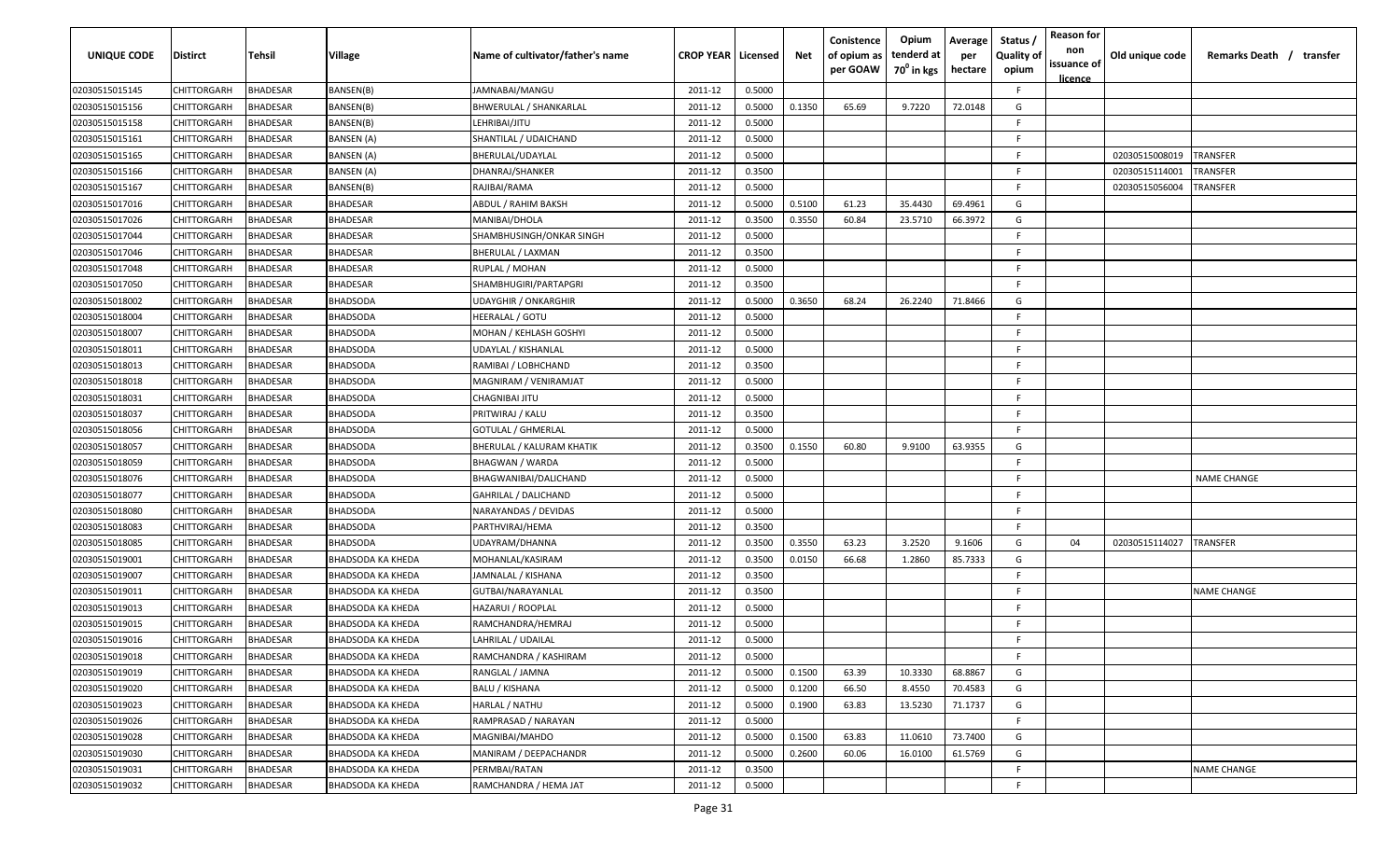| UNIQUE CODE    | <b>Distirct</b> | Tehsil          | Village                  | Name of cultivator/father's name | <b>CROP YEAR   Licensed</b> |        | Net    | Conistence<br>of opium as<br>per GOAW | Opium<br>tenderd at<br>70 <sup>0</sup> in kgs | Average<br>per<br>hectare | Status<br><b>Quality of</b><br>opium | <b>Reason for</b><br>non<br>issuance of<br><u>licence</u> | Old unique code | Remarks Death / transfer |
|----------------|-----------------|-----------------|--------------------------|----------------------------------|-----------------------------|--------|--------|---------------------------------------|-----------------------------------------------|---------------------------|--------------------------------------|-----------------------------------------------------------|-----------------|--------------------------|
| 02030515019035 | CHITTORGARH     | <b>BHADESAR</b> | <b>BHADSODA KA KHEDA</b> | KANCHANBAI / CHOGA               | 2011-12                     | 0.3500 | 0.1400 | 60.06                                 | 9.4120                                        | 67.2286                   | G                                    |                                                           |                 |                          |
| 02030515019040 | CHITTORGARH     | BHADESAR        | BHADSODA KA KHEDA        | RUPA / MOTI                      | 2011-12                     | 0.5000 | 0.1800 | 57.21                                 | 11.6360                                       | 64.6444                   | G                                    |                                                           |                 |                          |
| 02030515019043 | CHITTORGARH     | BHADESAR        | <b>BHADSODA KA KHEDA</b> | RAMLAL/CHUNNILAL                 | 2011-12                     | 0.3500 | 0.0150 | 66.50                                 | 1.5870                                        | 105.8000                  | G                                    |                                                           |                 |                          |
| 02030515019044 | CHITTORGARH     | BHADESAR        | <b>BHADSODA KA KHEDA</b> | HEERALAL/DALCHAND                | 2011-12                     | 0.5000 |        |                                       |                                               |                           | F.                                   |                                                           |                 |                          |
| 02030515027001 | CHITTORGARH     | BHADESAR        | <b>BHUTIAKHURD</b>       | LEHRIBAI / BHAGWAN               | 2011-12                     | 0.5000 | 0.1200 | 63.12                                 | 8.4490                                        | 70.4083                   | G                                    |                                                           |                 |                          |
| 02030515027003 | CHITTORGARH     | <b>BHADESAR</b> | BHUTIAKHURD              | RAMLAL/GAMER/KALU                | 2011-12                     | 0.5000 |        |                                       |                                               |                           | F                                    |                                                           |                 |                          |
| 02030515027008 | CHITTORGARH     | <b>BHADESAR</b> | <b>BHUTIAKHURD</b>       | UDAILAL/KALU/SHOLAL              | 2011-12                     | 0.5000 | 0.3000 | 55.49                                 | 18.0420                                       | 60.1400                   | G                                    |                                                           |                 |                          |
| 02030515027010 | CHITTORGARH     | <b>BHADESAR</b> | BHUTIAKHURD              | BHAGWAN / KALU                   | 2011-12                     | 0.5000 |        |                                       |                                               |                           | E.                                   |                                                           |                 |                          |
| 02030515027016 | CHITTORGARH     | BHADESAR        | <b>BHUTIAKHURD</b>       | PYARCHAND / LAKSHAMAN            | 2011-12                     | 0.5000 |        |                                       |                                               |                           | F.                                   |                                                           |                 |                          |
| 02030515027022 | CHITTORGARH     | <b>BHADESAR</b> | BHUTIAKHURD              | GEHRILAL / UDAIRAM               | 2011-12                     | 0.5000 |        |                                       |                                               |                           | E                                    |                                                           |                 |                          |
| 02030515027027 | CHITTORGARH     | <b>BHADESAR</b> | BHUTIAKHURD              | ONKARLAL / SHOLAL                | 2011-12                     | 0.5000 |        |                                       |                                               |                           | -F                                   |                                                           |                 |                          |
| 02030515027029 | CHITTORGARH     | BHADESAR        | BHUTIAKHURD              | KESARBAI/RAMLAL                  | 2011-12                     | 0.5000 |        |                                       |                                               |                           | -F                                   |                                                           |                 |                          |
| 02030515027034 | CHITTORGARH     | BHADESAR        | BHUTIAKHURD              | SHANKARLAL / SHOLAJI             | 2011-12                     | 0.5000 | 0.4850 | 59.46                                 | 29.6960                                       | 61.2289                   | G                                    |                                                           |                 |                          |
| 02030515027047 | CHITTORGARH     | <b>BHADESAR</b> | BHUTIAKHURD              | KANKUBAI / BHERULAL              | 2011-12                     | 0.5000 |        |                                       |                                               |                           | E                                    |                                                           |                 |                          |
| 02030515027050 | CHITTORGARH     | <b>BHADESAR</b> | BHUTIAKHURD              | MIYANCHAND / RAMLAL              | 2011-12                     | 0.3500 | 0.1500 | 59.46                                 | 10.1930                                       | 67.9533                   | G                                    |                                                           |                 |                          |
| 02030515027058 | CHITTORGARH     | <b>BHADESAR</b> | BHUTIAKHURD              | ONKAR/RAMLAL/JITU                | 2011-12                     | 0.5000 |        |                                       |                                               |                           | F                                    |                                                           |                 |                          |
| 02030515027064 | CHITTORGARH     | BHADESAR        | BHUTIAKHURD              | RAMESWARLAL / MAGNIRAM           | 2011-12                     | 0.5000 |        |                                       |                                               |                           | E.                                   |                                                           |                 |                          |
| 02030515027067 | CHITTORGARH     | BHADESAR        | BHUTIAKHURD              | KAILASHCHAND / GEHRI             | 2011-12                     | 0.5000 |        |                                       |                                               |                           | F                                    |                                                           |                 |                          |
| 02030515027077 | CHITTORGARH     | BHADESAR        | <b>BHUTIAKHURD</b>       | SHANKAR / KALU                   | 2011-12                     | 0.3500 |        |                                       |                                               |                           | F.                                   |                                                           |                 |                          |
| 02030515027079 | CHITTORGARH     | <b>BHADESAR</b> | BHUTIAKHURD              | KANA / KALU                      | 2011-12                     | 0.5000 |        |                                       |                                               |                           | F.                                   |                                                           |                 |                          |
| 02030515027091 | CHITTORGARH     | <b>BHADESAR</b> | BHUTIAKHURD              | GULABCHAND / SHOLA               | 2011-12                     | 0.3500 | 0.3400 | 59.46                                 | 21.8050                                       | 64.1324                   | G                                    |                                                           |                 |                          |
| 02030515027098 | CHITTORGARH     | BHADESAR        | <b>BHUTIAKHURD</b>       | SHANKERIBAI / MADHOLAL           | 2011-12                     | 0.5000 |        |                                       |                                               |                           | F                                    |                                                           |                 |                          |
| 02030515027099 | CHITTORGARH     | <b>BHADESAR</b> | <b>BHUTIAKHURD</b>       | BALU/NETRAM                      | 2011-12                     | 0.5000 | 0.2000 | 62.44                                 | 13.5760                                       | 67.8800                   | G                                    |                                                           | 02030515056002  | <b>RANSFER</b>           |
| 02030515028005 | CHITTORGARH     | <b>BHADESAR</b> | <b>BILADI</b>            | KISHORE / UDA                    | 2011-12                     | 0.5000 |        |                                       |                                               |                           | -F                                   |                                                           |                 |                          |
| 02030515028016 | CHITTORGARH     | BHADESAR        | <b>BILADI</b>            | GOPILAL/DEVA                     | 2011-12                     | 0.5000 |        |                                       |                                               |                           | F.                                   |                                                           |                 |                          |
| 02030515028024 | CHITTORGARH     | BHADESAR        | <b>BILADI</b>            | MITTHULAL/SHANKAR JAT            | 2011-12                     | 0.5000 |        |                                       |                                               |                           | F.                                   |                                                           |                 |                          |
| 02030515028028 | CHITTORGARH     | 3HADESAR        | BILADI                   | DEVILAL/SHANKAR JAT              | 2011-12                     | 0.5000 |        |                                       |                                               |                           | E                                    |                                                           |                 |                          |
| 02030515028029 | CHITTORGARH     | <b>BHADESAR</b> | <b>BILADI</b>            | HAJARI/SHANKAR JAT               | 2011-12                     | 0.5000 |        |                                       |                                               |                           | -F.                                  |                                                           |                 |                          |
| 02030515028031 | CHITTORGARH     | BHADESAR        | <b>BILADI</b>            | HANSRAJ/VARDA                    | 2011-12                     | 0.5000 |        |                                       |                                               |                           | -F                                   |                                                           |                 |                          |
| 02030515028043 | CHITTORGARH     | BHADESAR        | <b>BILADI</b>            | RATANLAL/DULICHAND               | 2011-12                     | 0.5000 | 0.5150 | 51.95                                 | 5.7150                                        | 11.0971                   | G                                    | 05                                                        |                 |                          |
| 02030515031001 | CHITTORGARH     | BHADESAR        | <b>BYAVAR</b>            | BHAGAWAN / RAMA                  | 2011-12                     | 0.5000 | 0.4850 | 57.39                                 | 29.5560                                       | 60.9402                   | G                                    |                                                           |                 |                          |
| 02030515031013 | CHITTORGARH     | <b>BHADESAR</b> | <b>BYAVAR</b>            | IADAVBAI / HIRA                  | 2011-12                     | 0.5000 |        |                                       |                                               |                           | -F                                   |                                                           |                 |                          |
| 02030515031037 | CHITTORGARH     | BHADESAR        | <b>BYAVAR</b>            | BHARATSINGH/NIRBAHYSINGH         | 2011-12                     | 0.5000 |        |                                       |                                               |                           | -F                                   |                                                           |                 |                          |
| 02030515031041 | CHITTORGARH     | BHADESAR        | <b>BYAVAR</b>            | BHAGWAN/GHASI                    | 2011-12                     | 0.5000 |        |                                       |                                               |                           | F.                                   |                                                           |                 |                          |
| 02030515031047 | CHITTORGARH     | BHADESAR        | <b>BYAVAR</b>            | <b>BHERU/NARAYAN GAYRI</b>       | 2011-12                     | 0.5000 | 0.3000 | 57.01                                 | 19.3830                                       | 64.6100                   | G                                    |                                                           |                 |                          |
| 02030515031060 | CHITTORGARH     | <b>BHADESAR</b> | <b>BYAVAR</b>            | GHASI/MAGNA JAT                  | 2011-12                     | 0.5000 |        |                                       |                                               |                           | F.                                   |                                                           |                 |                          |
| 02030515031063 | CHITTORGARH     | <b>BHADESAR</b> | <b>BYAVAR</b>            | AMERA/POKHAR                     | 2011-12                     | 0.5000 |        |                                       |                                               |                           | F.                                   |                                                           |                 |                          |
| 02030515031069 | CHITTORGARH     | <b>BHADESAR</b> | <b>BYAVAR</b>            | CHHAGANLAL/NARAYAN               | 2011-12                     | 0.3500 | 0.3350 | 50.38                                 | 19.6480                                       | 58.6507                   | G                                    | 05                                                        |                 |                          |
| 02030515031073 | CHITTORGARH     | <b>BHADESAR</b> | <b>BYAVAR</b>            | HEERA/SEVA                       | 2011-12                     | 0.5000 |        |                                       |                                               |                           | F.                                   |                                                           |                 |                          |
| 02030515031075 | CHITTORGARH     | <b>BHADESAR</b> | <b>BYAVAR</b>            | BHERI/NARAYAN                    | 2011-12                     | 0.5000 | 0.4950 | 57.39                                 | 32.2200                                       | 65.0909                   | G                                    |                                                           |                 |                          |
| 02030515031077 | CHITTORGARH     | <b>BHADESAR</b> | <b>BYAVAR</b>            | KALULAL/MODA                     | 2011-12                     | 0.5000 | 0.3050 | 60.82                                 | 20.6790                                       | 67.8000                   | G                                    |                                                           |                 |                          |
| 02030515031078 | CHITTORGARH     | <b>BHADESAR</b> | <b>BYAVAR</b>            | SHANKARLAL/SITARAM               | 2011-12                     | 0.5000 |        |                                       |                                               |                           | -F.                                  |                                                           |                 |                          |
| 02030515034008 | CHITTORGARH     | <b>BHADESAR</b> | DELWAS                   | KANKUBAI / RAMLAL                | 2011-12                     | 0.3500 | 0.0450 | 66.23                                 | 3.4720                                        | 77.1556                   | G                                    |                                                           |                 |                          |
| 02030515034012 | CHITTORGARH     | BHADESAR        | DELWAS                   | BHERUPURI/KALUPURI               | 2011-12                     | 0.5000 | 0.4850 | 53.09                                 | 30.5570                                       | 63.0041                   | G                                    | 05                                                        |                 |                          |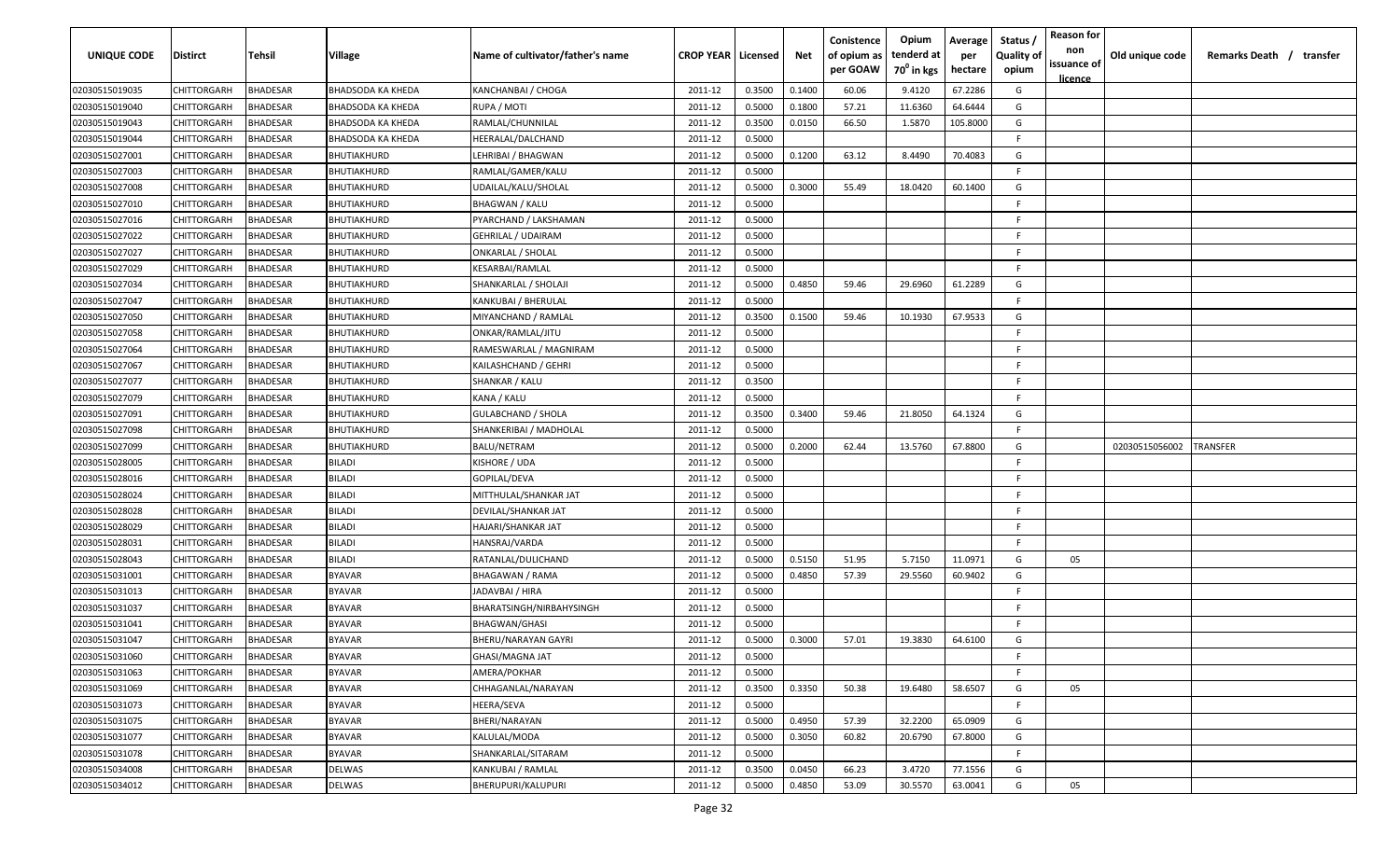| <b>UNIQUE CODE</b> | Distirct           | Tehsil          | Village         | Name of cultivator/father's name | <b>CROP YEAR Licensed</b> |        | Net    | Conistence<br>of opium as | Opium<br>tenderd at    | Average<br>per | Status /<br><b>Quality of</b> | <b>Reason for</b><br>non<br>issuance of | Old unique code | Remarks Death / transfer |
|--------------------|--------------------|-----------------|-----------------|----------------------------------|---------------------------|--------|--------|---------------------------|------------------------|----------------|-------------------------------|-----------------------------------------|-----------------|--------------------------|
|                    |                    |                 |                 |                                  |                           |        |        | per GOAW                  | 70 <sup>0</sup> in kgs | hectare        | opium                         | <u>licence</u>                          |                 |                          |
| 02030515034022     | CHITTORGARH        | <b>BHADESAR</b> | DELWAS          | RAYSINGH / RAMSINGH              | 2011-12                   | 0.5000 |        |                           |                        |                | F.                            |                                         |                 |                          |
| 02030515034023     | CHITTORGARH        | BHADESAR        | DELWAS          | RATANLAL / NATHU                 | 2011-12                   | 0.5000 |        |                           |                        |                | -F.                           |                                         |                 |                          |
| 02030515034024     | CHITTORGARH        | BHADESAR        | DELWAS          | RANJEETSINGH / HARDEVSINGH       | 2011-12                   | 0.3500 | 0.0500 | 61.10                     | 3.6750                 | 73.5000        | G                             |                                         |                 |                          |
| 02030515034028     | CHITTORGARH        | <b>BHADESAR</b> | DELWAS          | PREMA / GOMA                     | 2011-12                   | 0.5000 | 0.5000 | 62.02                     | 36.7600                | 73.5200        | G                             |                                         |                 |                          |
| 02030515034031     | CHITTORGARH        | <b>BHADESAR</b> | DELWAS          | PREMSINGH / DEVIDSINGH           | 2011-12                   | 0.5000 |        |                           |                        |                | -F.                           |                                         |                 |                          |
| 02030515034040     | CHITTORGARH        | <b>BHADESAR</b> | DELWAS          | <b>BHERU / NATHU</b>             | 2011-12                   | 0.3500 | 0.2800 | 56.19                     | 18.9760                | 67.7714        | G                             |                                         |                 |                          |
| 02030515034045     | CHITTORGARH        | <b>BHADESAR</b> | DELWAS          | KESHARSINGH / KHUMANSINGH        | 2011-12                   | 0.5000 |        |                           |                        |                | -F.                           |                                         |                 |                          |
| 02030515034047     | CHITTORGARH        | BHADESAR        | DELWAS          | BAGDIRAM/HAMERA                  | 2011-12                   | 0.3500 | 0.3500 | 62.02                     | 20.4840                | 58.5257        | G                             |                                         | 02030515010037  | TRANSFER                 |
| 02030515034048     | CHITTORGARH        | BHADESAR        | DELWAS          | HEERALAL/RATTA                   | 2011-12                   | 0.5000 | 0.5250 | 60.05                     | 33.6020                | 64.0038        | G                             |                                         | 02030515056008  | TRANSFER                 |
| 02030515034049     | CHITTORGARH        | BHADESAR        | DELWAS          | GANGADEVI/BHOLU                  | 2011-12                   | 0.5000 |        |                           |                        |                | F                             |                                         | 02030515056023  | TRANSFER                 |
| 02030515037001     | CHITTORGARH        | BHADESAR        | DEVDAPIPLI      | SHANKAR / BHANA                  | 2011-12                   | 0.3500 | 0.1850 | 59.46                     | 12.5550                | 67.8649        | G                             |                                         |                 |                          |
| 02030515037002     | CHITTORGARH        | BHADESAR        | DEVDAPIPLI      | CHUNNIBAI / GANGARAM             | 2011-12                   | 0.5000 | 0.4800 | 65.53                     | 33.7400                | 70.2917        |                               | 02                                      |                 |                          |
| 02030515037003     | CHITTORGARH        | BHADESAR        | DEVDAPIPLI      | LEHARIBAI / NARAYAN              | 2011-12                   | 0.5000 |        |                           |                        |                | -F.                           |                                         |                 |                          |
| 02030515037007     | CHITTORGARH        | <b>BHADESAR</b> | DEVDAPIPLI      | LAXMANDAS/GOPALDAS               | 2011-12                   | 0.5000 |        |                           |                        |                | F.                            |                                         |                 |                          |
| 02030515037008     | CHITTORGARH        | BHADESAR        | DEVDAPIPLI      | SHANKARIBAI / PARTHU             | 2011-12                   | 0.5000 |        |                           |                        |                | -F.                           |                                         |                 |                          |
| 02030515037011     | CHITTORGARH        | <b>BHADESAR</b> | DEVDAPIPLI      | HEERA / DOLGHIR                  | 2011-12                   | 0.5000 |        |                           |                        |                | E                             |                                         |                 |                          |
| 02030515037015     | CHITTORGARH        | <b>BHADESAR</b> | DEVDAPIPLI      | ABHAYSINGH/KISHANSINGH           | 2011-12                   | 0.5000 |        |                           |                        |                | -F.                           |                                         |                 |                          |
| 02030515037016     | CHITTORGARH        | <b>BHADESAR</b> | DEVDAPIPLI      | ANCHHIBAI/HOLA                   | 2011-12                   | 0.5000 |        |                           |                        |                | F                             |                                         |                 |                          |
| 02030515037017     | CHITTORGARH        | BHADESAR        | DEVDAPIPLI      | AMARCHAND / GOTU                 | 2011-12                   | 0.5000 |        |                           |                        |                | F.                            |                                         |                 |                          |
| 02030515037019     | CHITTORGARH        | <b>BHADESAR</b> | DEVDAPIPLI      | HEERA / HEMA                     | 2011-12                   | 0.5000 |        |                           |                        |                | F.                            |                                         |                 |                          |
| 02030515037020     | CHITTORGARH        | <b>BHADESAR</b> | DEVDAPIPLI      | <b>ONKARLAL / CHAGUJAT</b>       | 2011-12                   | 0.3500 |        |                           |                        |                | -F.                           |                                         |                 |                          |
| 02030515037021     | CHITTORGARH        | <b>BHADESAR</b> | DEVDAPIPLI      | RATNLAL / GANGARAM               | 2011-12                   | 0.5000 |        |                           |                        |                | -F.                           |                                         |                 |                          |
| 02030515037022     | CHITTORGARH        | <b>BHADESAR</b> | DEVDAPIPLI      | GIRDHARILAL / BHAGWAN            | 2011-12                   | 0.5000 |        |                           |                        |                | -F.                           |                                         |                 |                          |
| 02030515037023     | CHITTORGARH        | <b>BHADESAR</b> | DEVDAPIPLI      | KISHOR / HAJARI                  | 2011-12                   | 0.5000 |        |                           |                        |                | -F.                           |                                         |                 |                          |
| 02030515037024     | CHITTORGARH        | BHADESAR        | DEVDAPIPLI      | NARAYANDAS/NATHUDAS              | 2011-12                   | 0.5000 |        |                           |                        |                | -F                            |                                         |                 |                          |
| 02030515037025     | CHITTORGARH        | BHADESAR        | DEVDAPIPLI      | DALU / HEERAJAT                  | 2011-12                   | 0.5000 |        |                           |                        |                | -F.                           |                                         |                 |                          |
| 02030515037026     | CHITTORGARH        | BHADESAR        | DEVDAPIPLI      | PRABHULAL / ONKAR                | 2011-12                   | 0.5000 |        |                           |                        |                | -F.                           |                                         |                 |                          |
| 02030515037029     | CHITTORGARH        | BHADESAR        | DEVDAPIPLI      | VARDICHAND/BHAGWAN               | 2011-12                   | 0.5000 |        |                           |                        |                | -F.                           |                                         |                 |                          |
| 02030515037031     | CHITTORGARH        | BHADESAR        | DEVDAPIPLI      | GAHRU / ONKARJI KHAROL           | 2011-12                   | 0.3500 |        |                           |                        |                | F.                            |                                         |                 |                          |
| 02030515037045     | CHITTORGARH        | BHADESAR        | DEVDAPIPLI      | SHANKAR / HAZARI                 | 2011-12                   | 0.5000 |        |                           |                        |                | -F.                           |                                         |                 |                          |
| 02030515037047     | CHITTORGARH        | BHADESAR        | DEVDAPIPLI      | ONKAR / HIRA JI                  | 2011-12                   | 0.5000 |        |                           |                        |                | -F.                           |                                         |                 |                          |
| 02030515037050     | CHITTORGARH        | BHADESAR        | DEVDAPIPLI      | JEETU / DOLA                     | 2011-12                   | 0.3500 |        |                           |                        |                | -F.                           |                                         |                 |                          |
| 02030515037051     | CHITTORGARH        | BHADESAR        | DEVDAPIPLI      | RAMLAL / DOLA                    | 2011-12                   | 0.5000 | 0.3650 | 59.46                     | 24.2340                | 66.3945        | G                             |                                         |                 |                          |
| 02030515037055     | CHITTORGARH        | BHADESAR        | DEVDAPIPLI      | MOTI / KALU                      | 2011-12                   | 0.3500 |        |                           |                        |                | -F.                           |                                         |                 |                          |
| 02030515037058     | <b>CHITTORGARH</b> | BHADESAR        | DEVDAPIPLI      | <b>UDAIRAM / KALU</b>            | 2011-12                   | 0.5000 |        |                           |                        |                | F                             |                                         |                 |                          |
| 02030515037060     | CHITTORGARH        | <b>BHADESAR</b> | DEVDAPIPLI      | ONKAR / NANA                     | 2011-12                   | 0.5000 |        |                           |                        |                | F.                            |                                         |                 |                          |
| 02030515037061     | CHITTORGARH        | <b>BHADESAR</b> | DEVDAPIPLI      | NARAYAN / SHANKAR                | 2011-12                   | 0.5000 |        |                           |                        |                | F                             |                                         |                 |                          |
| 02030515037062     | CHITTORGARH        | <b>BHADESAR</b> | DEVDAPIPLI      | GOTU / DOLA                      | 2011-12                   | 0.5000 |        |                           |                        |                | F.                            |                                         |                 |                          |
| 02030515037068     | <b>CHITTORGARH</b> | <b>BHADESAR</b> | DEVDAPIPLI      | <b>HARLAL / SHANKAR</b>          | 2011-12                   | 0.5000 | 0.3200 | 63.08                     | 21.9700                | 68.6563        | G                             |                                         |                 |                          |
| 02030515037072     | CHITTORGARH        | <b>BHADESAR</b> | DEVDAPIPLI      | HARLAL/BAJJA                     | 2011-12                   | 0.5000 |        |                           |                        |                | F.                            |                                         |                 |                          |
| 02030515037073     | CHITTORGARH        | <b>BHADESAR</b> | DEVDAPIPLI      | CHOGA / ONKAR                    | 2011-12                   | 0.5000 |        |                           |                        |                | F.                            |                                         |                 |                          |
| 02030515037084     | CHITTORGARH        | BHADESAR        | DEVDAPIPLI      | HANHIBAI/PARTHVIRAJ              | 2011-12                   | 0.3500 |        |                           |                        |                | F.                            |                                         |                 | <b>NAME CHANGE</b>       |
| 02030515039004     | CHITTORGARH        | BHADESAR        | DHANET TOKARIYA | SUNDERBAI/UDAYLAL                | 2011-12                   | 0.5000 |        |                           |                        |                | F.                            |                                         |                 |                          |
| 02030515039007     | <b>CHITTORGARH</b> | <b>BHADESAR</b> | DHANET TOKARIYA | NANDLAL / GHOKALSHARMA           | 2011-12                   | 0.5000 | 0.2250 | 56.95                     | 14.3600                | 63.8222        | G                             |                                         |                 |                          |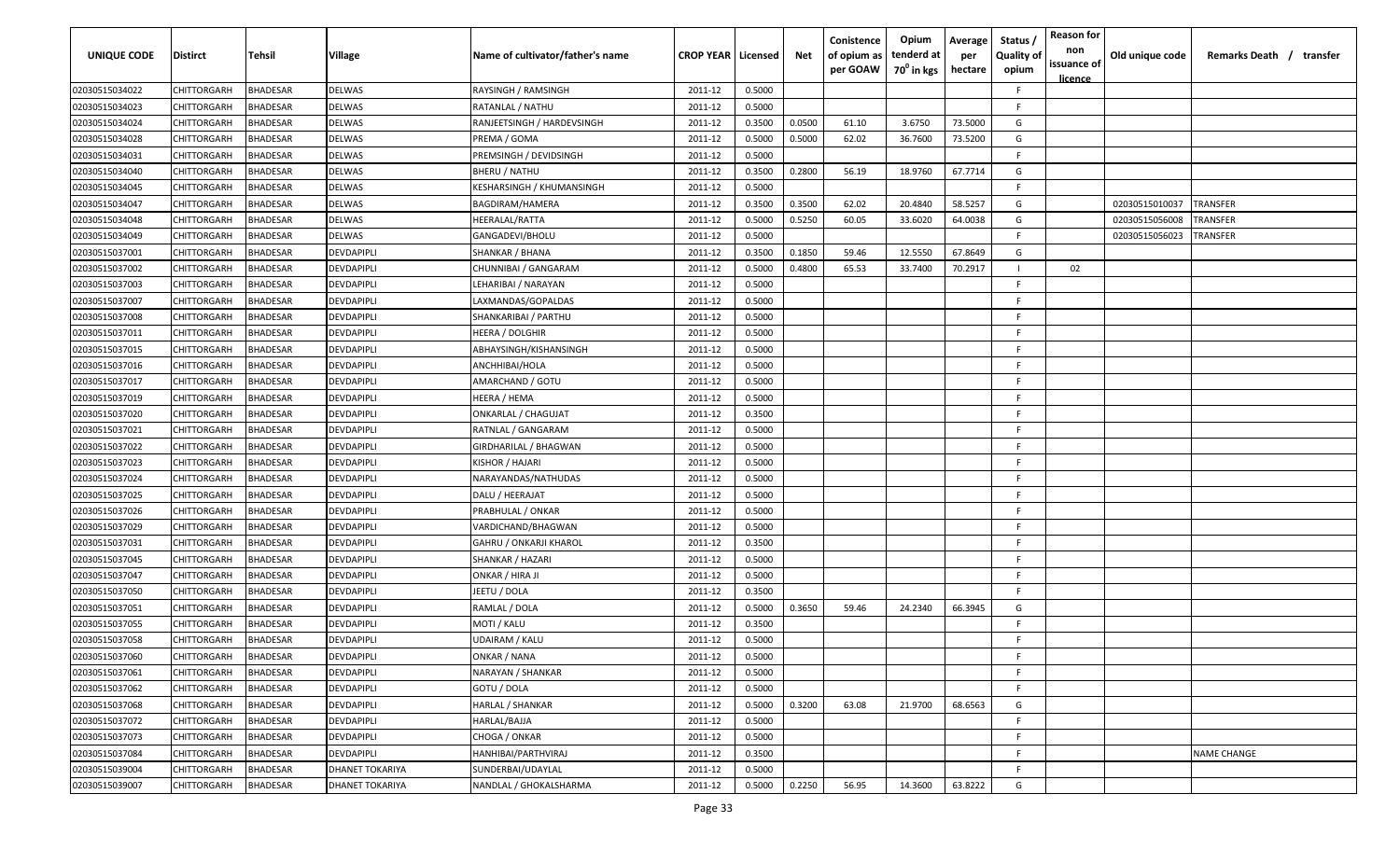| <b>UNIQUE CODE</b> | <b>Distirct</b>    | Tehsil          | Village                | Name of cultivator/father's name | <b>CROP YEAR   Licensed</b> |        | Net    | Conistence<br>of opium as<br>per GOAW | Opium<br>tenderd at<br>70 <sup>0</sup> in kgs | Average<br>per<br>hectare | Status,<br><b>Quality of</b><br>opium | <b>Reason for</b><br>non<br>issuance of<br>licence | Old unique code | Remarks Death / transfer |
|--------------------|--------------------|-----------------|------------------------|----------------------------------|-----------------------------|--------|--------|---------------------------------------|-----------------------------------------------|---------------------------|---------------------------------------|----------------------------------------------------|-----------------|--------------------------|
| 02030515039010     | <b>CHITTORGARH</b> | <b>BHADESAR</b> | DHANET TOKARIYA        | UDAYLAL/GOTU                     | 2011-12                     | 0.5000 |        |                                       |                                               |                           | F                                     |                                                    |                 |                          |
| 02030515039017     | CHITTORGARH        | <b>BHADESAR</b> | DHANET TOKARIYA        | SORAMBAI/NANALAL                 | 2011-12                     | 0.3500 |        |                                       |                                               |                           | F                                     |                                                    |                 |                          |
| 02030515039032     | CHITTORGARH        | <b>BHADESAR</b> | DHANET TOKARIYA        | MATHURALAL / HEERALAL            | 2011-12                     | 0.5000 |        |                                       |                                               |                           | E                                     |                                                    |                 |                          |
| 02030515039034     | CHITTORGARH        | <b>BHADESAR</b> | <b>DHANET TOKARIYA</b> | <b>ONKARGHIR / LALGHIR</b>       | 2011-12                     | 0.5000 | 0.4400 | 56.95                                 | 28.0760                                       | 63.8091                   | G                                     |                                                    |                 |                          |
| 02030515039040     | CHITTORGARH        | <b>BHADESAR</b> | DHANET TOKARIYA        | KALU/DHANNA                      | 2011-12                     | 0.5000 |        |                                       |                                               |                           | E                                     |                                                    | 02030515072009  | <b>TRANSFER</b>          |
| 02030515039041     | CHITTORGARH        | <b>BHADESAR</b> | DHANET TOKARIYA        | BHURIBAI/LAKHMA                  | 2011-12                     | 0.5000 |        |                                       |                                               |                           | E                                     |                                                    | 02030515127010  | TRANSFER                 |
| 02030515039042     | CHITTORGARH        | <b>BHADESAR</b> | DHANET TOKARIYA        | NANDUBAI/PARTHU                  | 2011-12                     | 0.5000 |        |                                       |                                               |                           | E                                     |                                                    | 02030515072003  | TRANSFER                 |
| 02030515039043     | CHITTORGARH        | <b>BHADESAR</b> | DHANET TOKARIYA        | MATHURALAL/HAZARI                | 2011-12                     | 0.3500 |        |                                       |                                               |                           | F                                     |                                                    | 02030515114007  | TRANSFER/NAME CHANGE     |
| 02030515043001     | CHITTORGARH        | <b>BHADESAR</b> | DAULATPURA             | AMARCHNAD / SORAM                | 2011-12                     | 0.5000 | 0.4600 | 62.07                                 | 30.7690                                       | 66.8891                   | G                                     |                                                    |                 |                          |
| 02030515043004     | CHITTORGARH        | <b>BHADESAR</b> | DAULATPURA             | CAMPALAL / RAMLAL                | 2011-12                     | 0.3500 | 0.1950 | 62.07                                 | 13.0880                                       | 67.1179                   | G                                     |                                                    |                 |                          |
| 02030515043007     | CHITTORGARH        | <b>BHADESAR</b> | DAULATPURA             | PRATHVIRAJ/UDA                   | 2011-12                     | 0.3500 |        |                                       |                                               |                           | E                                     |                                                    |                 |                          |
| 02030515043008     | CHITTORGARH        | <b>BHADESAR</b> | DAULATPURA             | KHYALIBAI/NANDRAM                | 2011-12                     | 0.5000 |        |                                       |                                               |                           | F.                                    |                                                    |                 |                          |
| 02030515043012     | CHITTORGARH        | <b>BHADESAR</b> | DAULATPURA             | KANKUBAI / GHISA                 | 2011-12                     | 0.5000 |        |                                       |                                               |                           | E                                     |                                                    |                 |                          |
| 02030515043014     | CHITTORGARH        | <b>BHADESAR</b> | DAULATPURA             | KISHAN / TRILOK                  | 2011-12                     | 0.5000 |        |                                       |                                               |                           | E                                     |                                                    |                 |                          |
| 02030515043015     | CHITTORGARH        | <b>BHADESAR</b> | DAULATPURA             | GATTUBAI / SHAMBHU               | 2011-12                     | 0.5000 | 0.1000 | 59.10                                 | 6.3320                                        | 63.3200                   | G                                     |                                                    |                 |                          |
| 02030515043016     | CHITTORGARH        | <b>BHADESAR</b> | DAULATPURA             | RANATLAL / CHAMPALAL             | 2011-12                     | 0.3500 |        |                                       |                                               |                           | E                                     |                                                    |                 |                          |
| 02030515043017     | CHITTORGARH        | <b>BHADESAR</b> | DAULATPURA             | GOVARDHAN / AMARCHAND            | 2011-12                     | 0.5000 |        |                                       |                                               |                           | E                                     |                                                    |                 |                          |
| 02030515043019     | CHITTORGARH        | <b>BHADESAR</b> | DAULATPURA             | MATHURALAL / KASHIRAM            | 2011-12                     | 0.5000 |        |                                       |                                               |                           | E.                                    |                                                    |                 |                          |
| 02030515043020     | CHITTORGARH        | <b>BHADESAR</b> | DAULATPURA             | LEHARU / BHEREAGADRI             | 2011-12                     | 0.5000 | 0.1400 | 59.10                                 | 8.7470                                        | 62.4786                   | G                                     |                                                    |                 |                          |
| 02030515043021     | CHITTORGARH        | <b>BHADESAR</b> | DAULATPURA             | <b>BALURAM / RUPA</b>            | 2011-12                     | 0.5000 | 0.3200 | 56.14                                 | 18.2780                                       | 57.1188                   | G                                     |                                                    |                 |                          |
| 02030515043027     | CHITTORGARH        | BHADESAR        | DAULATPURA             | IEETU / CHAMPA                   | 2011-12                     | 0.5000 |        |                                       |                                               |                           | E                                     |                                                    |                 |                          |
| 02030515043031     | CHITTORGARH        | <b>BHADESAR</b> | DAULATPURA             | RAMESHVAR / BHURA                | 2011-12                     | 0.5000 |        |                                       |                                               |                           | F                                     |                                                    |                 |                          |
| 02030515043033     | CHITTORGARH        | <b>BHADESAR</b> | DAULATPURA             | JAGDISHCHAND / RATANLAL          | 2011-12                     | 0.3500 | 0.3450 | 68.17                                 | 24.5020                                       | 71.0203                   | G                                     |                                                    |                 |                          |
| 02030515043034     | CHITTORGARH        | <b>BHADESAR</b> | DAULATPURA             | SOSARBAI / DAYARAM               | 2011-12                     | 0.5000 | 0.4350 | 65.08                                 | 30.3920                                       | 69.8667                   | G                                     |                                                    |                 |                          |
| 02030515043036     | CHITTORGARH        | <b>BHADESAR</b> | DAULATPURA             | CHUNNILAL / CHATURBHUJ           | 2011-12                     | 0.5000 |        |                                       |                                               |                           | E                                     |                                                    |                 |                          |
| 02030515043038     | CHITTORGARH        | <b>BHADESAR</b> | DAULATPURA             | GANGABAI/PARTAP                  | 2011-12                     | 0.5000 |        |                                       |                                               |                           | F                                     |                                                    |                 |                          |
| 02030515043039     | CHITTORGARH        | <b>BHADESAR</b> | DAULATPURA             | PRATHVIRAJ/BAJJA                 | 2011-12                     | 0.3500 |        |                                       |                                               |                           | E                                     |                                                    |                 |                          |
| 02030515043041     | CHITTORGARH        | <b>BHADESAR</b> | DAULATPURA             | CHAMPA / HIRA                    | 2011-12                     | 0.5000 |        |                                       |                                               |                           | F                                     |                                                    |                 |                          |
| 02030515043049     | CHITTORGARH        | <b>BHADESAR</b> | DAULATPURA             | CHUNNA/GOKAL                     | 2011-12                     | 0.5000 |        |                                       |                                               |                           | F.                                    |                                                    |                 |                          |
| 02030515043051     | CHITTORGARH        | <b>BHADESAR</b> | DAULATPURA             | DHANRAJ / AMBALAL                | 2011-12                     | 0.5000 | 0.4850 | 68.17                                 | 35.3320                                       | 72.8495                   | G                                     |                                                    |                 |                          |
| 02030515043055     | CHITTORGARH        | <b>BHADESAR</b> | DAULATPURA             | DEVBAI/PRATAP                    | 2011-12                     | 0.3500 | 0.3450 | 56.15                                 | 20.1820                                       | 58.4986                   | G                                     |                                                    |                 |                          |
| 02030515043056     | CHITTORGARH        | <b>BHADESAR</b> | DAULATPURA             | DHULA / KAJOD                    | 2011-12                     | 0.5000 |        |                                       |                                               |                           | F.                                    |                                                    |                 |                          |
| 02030515043058     | CHITTORGARH        | <b>BHADESAR</b> | DAULATPURA             | HIRA / KISHANA                   | 2011-12                     | 0.5000 |        |                                       |                                               |                           | Е                                     |                                                    |                 |                          |
| 02030515043074     | CHITTORGARH        | <b>BHADESAR</b> | DAULATPURA             | SHANTILAL / KISHANA              | 2011-12                     | 0.5000 |        |                                       |                                               |                           | F                                     |                                                    |                 |                          |
| 02030515043075     | CHITTORGARH        | <b>BHADESAR</b> | DAULATPURA             | CHAMPA / HAZARI                  | 2011-12                     | 0.3500 |        |                                       |                                               |                           | E                                     |                                                    |                 |                          |
| 02030515043079     | CHITTORGARH        | <b>BHADESAR</b> | DAULATPURA             | NARAYAN / SHORAM                 | 2011-12                     | 0.5000 |        |                                       |                                               |                           | F                                     |                                                    |                 |                          |
| 02030515043081     | <b>CHITTORGARH</b> | <b>BHADESAR</b> | DAULATPURA             | LEHARU / JAICHAND                | 2011-12                     | 0.3500 |        |                                       |                                               |                           | F.                                    |                                                    |                 |                          |
| 02030515043086     | CHITTORGARH        | <b>BHADESAR</b> | DAULATPURA             | AMBALAL / VARDA                  | 2011-12                     | 0.5000 | 0.1000 | 62.07                                 | 6.6770                                        | 66.7700                   | G                                     |                                                    |                 |                          |
| 02030515043087     | CHITTORGARH        | <b>BHADESAR</b> | DAULATPURA             | RATTA / NATHU                    | 2011-12                     | 0.5000 |        |                                       |                                               |                           | F.                                    |                                                    |                 |                          |
| 02030515043091     | CHITTORGARH        | <b>BHADESAR</b> | DAULATPURA             | JITMAL / HARLAL                  | 2011-12                     | 0.3500 | 0.3450 | 59.10                                 | 22.2720                                       | 64.5565                   | G                                     |                                                    |                 |                          |
| 02030515044001     | CHITTORGARH        | <b>BHADESAR</b> | DAUTADI KA KHEDA       | RAMA / MOTI                      | 2011-12                     | 0.5000 | 0.1550 | 68.07                                 | 12.0190                                       | 77.5419                   | G                                     |                                                    |                 |                          |
| 02030515044002     | CHITTORGARH        | <b>BHADESAR</b> | DAUTADI KA KHEDA       | NATHULAL/BHERA                   | 2011-12                     | 0.5000 |        |                                       |                                               |                           | F                                     |                                                    |                 |                          |
| 02030515044004     | CHITTORGARH        | <b>BHADESAR</b> | DAUTADI KA KHEDA       | MODA / RATNA                     | 2011-12                     | 0.5000 | 0.1500 | 72.80                                 | 11.6790                                       | 77.8600                   | G                                     |                                                    |                 |                          |
| 02030515044007     | <b>CHITTORGARH</b> | <b>BHADESAR</b> | DAUTADI KA KHEDA       | DEVISINGH / GHAMERSINGH          | 2011-12                     | 0.5000 |        |                                       |                                               |                           | F.                                    |                                                    |                 |                          |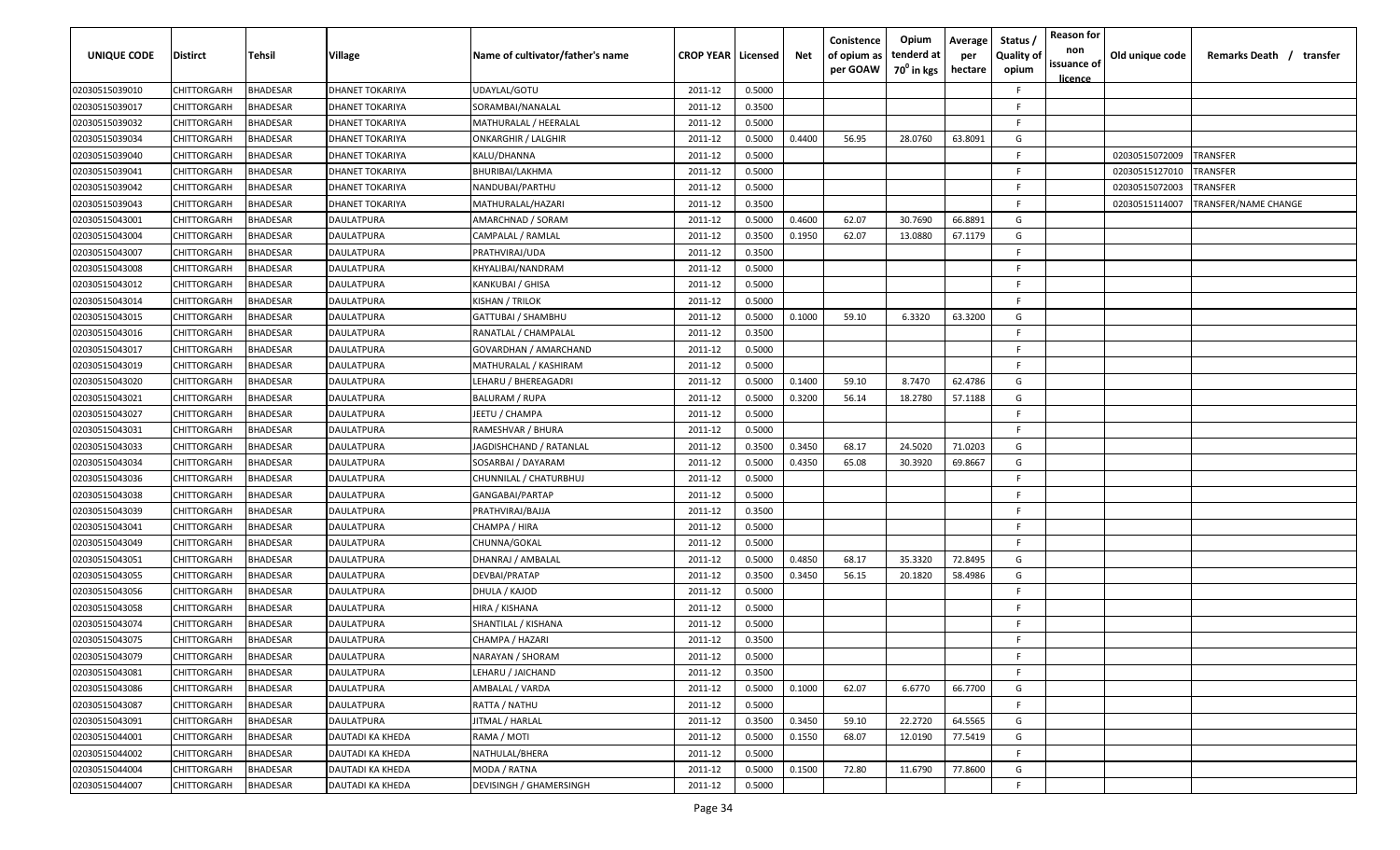| <b>UNIQUE CODE</b> | Distirct           | Tehsil          | Village          | Name of cultivator/father's name    | <b>CROP YEAR   Licensed</b> |        | Net    | Conistence<br>of opium as<br>per GOAW | Opium<br>tenderd at<br>70 <sup>0</sup> in kgs | Average<br>per<br>hectare | Status,<br><b>Quality of</b><br>opium | <b>Reason for</b><br>non<br>issuance of<br>licence | Old unique code | Remarks Death / transfer |
|--------------------|--------------------|-----------------|------------------|-------------------------------------|-----------------------------|--------|--------|---------------------------------------|-----------------------------------------------|---------------------------|---------------------------------------|----------------------------------------------------|-----------------|--------------------------|
| 02030515044011     | CHITTORGARH        | <b>BHADESAR</b> | DAUTADI KA KHEDA | MAGNA / BARDA GADRI                 | 2011-12                     | 0.5000 |        |                                       |                                               |                           | F.                                    |                                                    |                 |                          |
| 02030515044013     | CHITTORGARH        | <b>BHADESAR</b> | DAUTADI KA KHEDA | BAKSHIRAM / JAICHAND                | 2011-12                     | 0.5000 | 0.4900 | 61.52                                 | 32.6850                                       | 66.7041                   | G                                     |                                                    |                 |                          |
| 02030515044016     | CHITTORGARH        | <b>BHADESAR</b> | DAUTADI KA KHEDA | CHUNNA / HAZAARIGADRI               | 2011-12                     | 0.5000 |        |                                       |                                               |                           | F                                     |                                                    |                 |                          |
| 02030515044020     | CHITTORGARH        | <b>BHADESAR</b> | DAUTADI KA KHEDA | HEERALAL/GISA/CHAGNIBAI             | 2011-12                     | 0.5000 |        |                                       |                                               |                           | E                                     |                                                    |                 |                          |
| 02030515044021     | CHITTORGARH        | <b>BHADESAR</b> | DAUTADI KA KHEDA | KHEMRAJ / HAZARI                    | 2011-12                     | 0.5000 |        |                                       |                                               |                           | F                                     |                                                    |                 |                          |
| 02030515044022     | CHITTORGARH        | <b>BHADESAR</b> | DAUTADI KA KHEDA | RATAN/GOKAL                         | 2011-12                     | 0.5000 |        |                                       |                                               |                           | F                                     |                                                    |                 |                          |
| 02030515044023     | CHITTORGARH        | BHADESAR        | DAUTADI KA KHEDA | MAGNIRAM / NANDA                    | 2011-12                     | 0.5000 |        |                                       |                                               |                           | F                                     |                                                    |                 |                          |
| 02030515044026     | CHITTORGARH        | <b>BHADESAR</b> | DAUTADI KA KHEDA | HAZAARI / KAALU GADRI               | 2011-12                     | 0.5000 |        |                                       |                                               |                           | E                                     |                                                    |                 |                          |
| 02030515044028     | CHITTORGARH        | <b>BHADESAR</b> | DAUTADI KA KHEDA | GIRDHARI / RATTAGADRI               | 2011-12                     | 0.5000 |        |                                       |                                               |                           | E                                     |                                                    |                 |                          |
| 02030515044031     | CHITTORGARH        | BHADESAR        | DAUTADI KA KHEDA | <b>BHERUDAS / HERADAS</b>           | 2011-12                     | 0.5000 | 0.1000 | 63.57                                 | 6.9290                                        | 69.2900                   | G                                     |                                                    |                 |                          |
| 02030515044032     | CHITTORGARH        | BHADESAR        | DAUTADI KA KHEDA | JGAM / AMAR                         | 2011-12                     | 0.5000 | 0.5050 | 57.70                                 | 30.1030                                       | 59.6099                   | G                                     |                                                    |                 |                          |
| 02030515044034     | CHITTORGARH        | <b>BHADESAR</b> | DAUTADI KA KHEDA | GOKAL / KELA                        | 2011-12                     | 0.5000 |        |                                       |                                               |                           | F                                     |                                                    |                 |                          |
| 02030515044041     | CHITTORGARH        | <b>BHADESAR</b> | DAUTADI KA KHEDA | HIRASINGH / GOPALSINGH              | 2011-12                     | 0.5000 | 0.4900 | 57.70                                 | 30.8120                                       | 62.8816                   | G                                     |                                                    |                 |                          |
| 02030515044049     | CHITTORGARH        | <b>BHADESAR</b> | DAUTADI KA KHEDA | DALCHAND / CHOGA                    | 2011-12                     | 0.5000 |        |                                       |                                               |                           | F                                     |                                                    |                 |                          |
| 02030515044052     | CHITTORGARH        | <b>BHADESAR</b> | DAUTADI KA KHEDA | NATHULAL / RAMA                     | 2011-12                     | 0.5000 |        |                                       |                                               |                           | E                                     |                                                    |                 |                          |
| 02030515044053     | CHITTORGARH        | <b>BHADESAR</b> | DAUTADI KA KHEDA | <b>BHAGWANDAS / JAGANNATH</b>       | 2011-12                     | 0.5000 |        |                                       |                                               |                           |                                       |                                                    |                 |                          |
| 02030515044055     | CHITTORGARH        | <b>BHADESAR</b> | DAUTADI KA KHEDA | RATAN / KISHNA                      | 2011-12                     | 0.5000 |        |                                       |                                               |                           | E                                     |                                                    |                 |                          |
| 02030515044059     | CHITTORGARH        | <b>BHADESAR</b> | DAUTADI KA KHEDA | RATAN / BHAGWANDAS                  | 2011-12                     | 0.5000 |        |                                       |                                               |                           | F.                                    |                                                    |                 |                          |
| 02030515044061     | CHITTORGARH        | <b>BHADESAR</b> | DAUTADI KA KHEDA | JAMNADAS / BHAGWANDAS               | 2011-12                     | 0.5000 |        |                                       |                                               |                           | E                                     |                                                    |                 |                          |
| 02030515044063     | CHITTORGARH        | <b>BHADESAR</b> | DAUTADI KA KHEDA | LEHRU / NARAYAN                     | 2011-12                     | 0.5000 | 0.1450 | 72.80                                 | 11.5860                                       | 79.9034                   | G                                     |                                                    |                 |                          |
| 02030515044066     | CHITTORGARH        | <b>BHADESAR</b> | DAUTADI KA KHEDA | KISHANLAL / VARDA                   | 2011-12                     | 0.5000 | 0.2300 | 63.57                                 | 15.8560                                       | 68.9391                   | G                                     |                                                    |                 |                          |
| 02030515045009     | CHITTORGARH        | <b>BHADESAR</b> | DAUTDI           | JAGNATH/NARYAN                      | 2011-12                     | 0.3500 |        |                                       |                                               |                           | F                                     |                                                    |                 | TRF TO DAUTDI KA KHEDA   |
| 02030515045010     | CHITTORGARH        | BHADESAR        | DAUTDI           | POKHAR / MITTHU                     | 2011-12                     | 0.3500 | 0.3200 |                                       |                                               |                           |                                       | 02                                                 |                 |                          |
| 02030515045011     | CHITTORGARH        | BHADESAR        | DAUTDI           | UDAIRAM / MOTI                      | 2011-12                     | 0.3500 |        |                                       |                                               |                           | F                                     |                                                    |                 | TRF TO DAUTDI KA KHEDA   |
| 02030515045012     | CHITTORGARH        | <b>BHADESAR</b> | DAUTDI           | ANCHHIBAI/CHUNA                     | 2011-12                     | 0.3500 |        |                                       |                                               |                           | E                                     |                                                    |                 | TRF TO DAUTDI KA KHEDA   |
| 02030515045021     | CHITTORGARH        | <b>BHADESAR</b> | DAUTDI           | RATANLAL / BHAJJA                   | 2011-12                     | 0.5000 |        |                                       |                                               |                           | F.                                    |                                                    |                 | TRF TO DAUTDI KA KHEDA   |
| 02030515045027     | CHITTORGARH        | <b>BHADESAR</b> | DAUTDI           | SOHANLAL / AMARCHAND                | 2011-12                     | 0.3500 | 0.3450 | 56.43                                 | 21.9110                                       | 63.5101                   | G                                     |                                                    |                 | TRF TO DAUTDI KA KHEDA   |
| 02030515047003     | CHITTORGARH        | BHADESAR        | ATEHPURA         | BHERA / DEVA                        | 2011-12                     | 0.5000 |        |                                       |                                               |                           | F.                                    |                                                    |                 |                          |
| 02030515047005     | CHITTORGARH        | <b>BHADESAR</b> | FATEHPURA        | MANGANIRAM/SHANKAR                  | 2011-12                     | 0.5000 |        |                                       |                                               |                           | E                                     |                                                    |                 |                          |
| 02030515047013     | CHITTORGARH        | <b>BHADESAR</b> | FATEHPURA        | KALU/CHUNNILAL                      | 2011-12                     | 0.5000 |        |                                       |                                               |                           | E                                     |                                                    |                 |                          |
| 02030515047021     | CHITTORGARH        | <b>BHADESAR</b> | FATEHPURA        | MANGNIRAM/HIRALAL                   | 2011-12                     | 0.5000 |        |                                       |                                               |                           | E                                     |                                                    |                 |                          |
| 02030515047022     | CHITTORGARH        | <b>BHADESAR</b> | FATEHPURA        | LAXMAN / DOLLA                      | 2011-12                     | 0.5000 |        |                                       |                                               |                           | E                                     |                                                    |                 |                          |
| 02030515047027     | CHITTORGARH        | <b>BHADESAR</b> | FATEHPURA        | PANKAJKUMAR / KANHEYALAL            | 2011-12                     | 0.3500 |        |                                       |                                               |                           | F                                     |                                                    |                 |                          |
| 02030515048001     | CHITTORGARH        | <b>BHADESAR</b> | GANTHEDI         | <b>BHABHUTSINGH / KHUMANSINGH</b>   | 2011-12                     | 0.5000 |        |                                       |                                               |                           | E                                     |                                                    |                 |                          |
| 02030515048002     | <b>CHITTORGARH</b> | <b>BHADESAR</b> | <b>GANTHEDI</b>  | RAMSINGH / TARASINGH                | 2011-12                     | 0.5000 |        |                                       |                                               |                           | E                                     |                                                    |                 |                          |
| 02030515048003     | <b>CHITTORGARH</b> | <b>BHADESAR</b> | GANTHEDI         | NARAYANIBAI / MOTI                  | 2011-12                     | 0.5000 |        |                                       |                                               |                           | F.                                    |                                                    |                 |                          |
| 02030515048007     | CHITTORGARH        | <b>BHADESAR</b> | GANTHEDI         | SOHANSING / PADAMSINGH / SANGARIBAI | 2011-12                     | 0.5000 |        |                                       |                                               |                           | E                                     |                                                    |                 |                          |
| 02030515048008     | <b>CHITTORGARH</b> | <b>BHADESAR</b> | GANTHEDI         | DEVISINGH / GIRWARSINGH             | 2011-12                     | 0.5000 |        |                                       |                                               |                           | E                                     |                                                    |                 |                          |
| 02030515048009     | CHITTORGARH        | <b>BHADESAR</b> | <b>GANTHEDI</b>  | CHAMANSINGH / NATHUSINGH            | 2011-12                     | 0.3500 |        |                                       |                                               |                           | F.                                    |                                                    |                 |                          |
| 02030515048010     | <b>CHITTORGARH</b> | <b>BHADESAR</b> | GANTHEDI         | SIRWARSINGH / KHUMANSINGH           | 2011-12                     | 0.5000 | 0.4900 | 56.27                                 | 6.0850                                        | 12.4184                   | G                                     | 04                                                 |                 |                          |
| 02030515048012     | CHITTORGARH        | <b>BHADESAR</b> | GANTHEDI         | CHATARBHUJ / RAMCHANDRA             | 2011-12                     | 0.3500 | 0.2100 | 61.64                                 | 15.1550                                       | 72.1667                   | G                                     |                                                    |                 |                          |
| 02030515048029     | CHITTORGARH        | <b>BHADESAR</b> | GANTHEDI         | HARISINGH / LALSINGH                | 2011-12                     | 0.5000 | 0.2950 | 61.64                                 | 18.9760                                       | 64.3254                   | G                                     |                                                    |                 |                          |
| 02030515048031     | <b>CHITTORGARH</b> | <b>BHADESAR</b> | GANTHEDI         | RATANSINGH / GIRWARSINGH            | 2011-12                     | 0.5000 |        |                                       |                                               |                           | F.                                    |                                                    |                 |                          |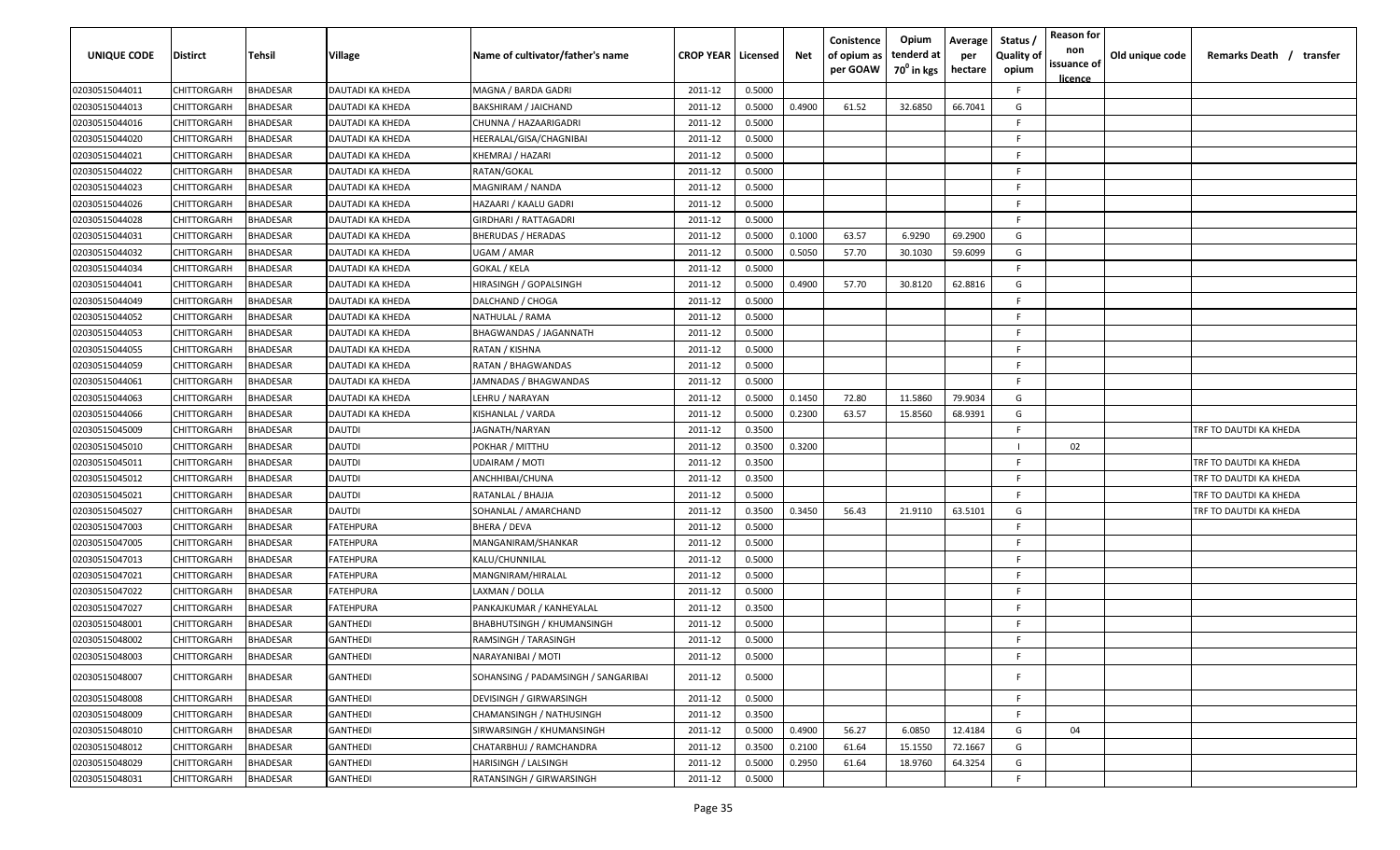| <b>UNIQUE CODE</b> | <b>Distirct</b>    | Tehsil          | <b>Village</b>    | Name of cultivator/father's name | <b>CROP YEAR   Licensed</b> |        | Net    | Conistence<br>of opium as<br>per GOAW | Opium<br>tenderd at<br>70 <sup>0</sup> in kgs | Average<br>per<br>hectare | Status /<br><b>Quality of</b><br>opium | <b>Reason for</b><br>non<br>issuance of<br><u>licence</u> | Old unique code | Remarks Death / transfer |
|--------------------|--------------------|-----------------|-------------------|----------------------------------|-----------------------------|--------|--------|---------------------------------------|-----------------------------------------------|---------------------------|----------------------------------------|-----------------------------------------------------------|-----------------|--------------------------|
| 02030515048032     | CHITTORGARH        | <b>BHADESAR</b> | GANTHEDI          | <b>BABULAL/ HEMRAJ</b>           | 2011-12                     | 0.3500 |        |                                       |                                               |                           | F                                      |                                                           |                 |                          |
| 02030515048050     | CHITTORGARH        | <b>BHADESAR</b> | GANTHEDI          | AMARSINGH/AMANSINGH              | 2011-12                     | 0.5000 |        |                                       |                                               |                           | F                                      |                                                           |                 |                          |
| 02030515048053     | CHITTORGARH        | <b>BHADESAR</b> | GANTHEDI          | SHRIRAM / POKHAR                 | 2011-12                     | 0.5000 |        |                                       |                                               |                           | F                                      |                                                           |                 |                          |
| 02030515048055     | CHITTORGARH        | <b>BHADESAR</b> | GANTHEDI          | <b>BHIMSINGH / RATANSINGH</b>    | 2011-12                     | 0.5000 | 0.4700 | 62.17                                 | 5.9950                                        | 12.7553                   | G                                      | 04                                                        |                 |                          |
| 02030515048059     | CHITTORGARH        | <b>BHADESAR</b> | GANTHEDI          | NARAYAN / POKHAR                 | 2011-12                     | 0.5000 |        |                                       |                                               |                           | E                                      |                                                           |                 |                          |
| 02030515048060     | CHITTORGARH        | <b>BHADESAR</b> | GANTHEDI          | SAJJANSINGH / RAMSINGH           | 2011-12                     | 0.5000 |        |                                       |                                               |                           | E                                      |                                                           |                 |                          |
| 02030515048063     | CHITTORGARH        | <b>BHADESAR</b> | GANTHEDI          | HARU / ONKAR                     | 2011-12                     | 0.5000 |        |                                       |                                               |                           | F                                      |                                                           |                 |                          |
| 02030515048065     | CHITTORGARH        | <b>BHADESAR</b> | GANTHEDI          | RODASINGH / DALPATSINGH          | 2011-12                     | 0.5000 |        |                                       |                                               |                           | E                                      |                                                           |                 |                          |
| 02030515048066     | CHITTORGARH        | <b>BHADESAR</b> | GANTHEDI          | KISHANSINGH / BHURASINGH         | 2011-12                     | 0.5000 | 0.4650 | 61.64                                 | 32.9070                                       | 70.7677                   | G                                      |                                                           |                 |                          |
| 02030515048075     | CHITTORGARH        | <b>BHADESAR</b> | GANTHEDI          | MOHANBAI/LAXMANSINGH             | 2011-12                     | 0.5000 |        |                                       |                                               |                           | F.                                     |                                                           |                 |                          |
| 02030515048081     | CHITTORGARH        | <b>BHADESAR</b> | GANTHEDI          | MOHANDEVI / SHAMBHUSINGH         | 2011-12                     | 0.5000 |        |                                       |                                               |                           | E                                      |                                                           |                 |                          |
| 02030515048082     | CHITTORGARH        | <b>BHADESAR</b> | GANTHEDI          | SAJJANSINGH / GIRWARSINGH        | 2011-12                     | 0.5000 |        |                                       |                                               |                           | F                                      |                                                           |                 |                          |
| 02030515048083     | CHITTORGARH        | <b>BHADESAR</b> | GANTHEDI          | <b>BALUSINGH / JAYSINGH</b>      | 2011-12                     | 0.5000 |        |                                       |                                               |                           | F                                      |                                                           |                 |                          |
| 02030515048085     | CHITTORGARH        | <b>BHADESAR</b> | GANTHEDI          | MANOHARSINGH / RAMSINGH          | 2011-12                     | 0.5000 |        |                                       |                                               |                           | E                                      |                                                           |                 |                          |
| 02030515048086     | CHITTORGARH        | <b>BHADESAR</b> | <b>GANTHEDI</b>   | BHANSINGH / PRATAPSINGH          | 2011-12                     | 0.5000 | 0.4950 | 59.12                                 | 7.4320                                        | 15.0141                   | G                                      | 04                                                        |                 |                          |
| 02030515048089     | CHITTORGARH        | <b>BHADESAR</b> | <b>GANTHEDI</b>   | BHERUSINGH / BHANWARSINGH        | 2011-12                     | 0.5000 |        |                                       |                                               |                           | F                                      |                                                           |                 |                          |
| 02030515048094     | CHITTORGARH        | <b>BHADESAR</b> | <b>GANTHEDI</b>   | VIJAYSINGH / MOHANSINGH          | 2011-12                     | 0.3500 |        |                                       |                                               |                           | F                                      |                                                           |                 |                          |
| 02030515048100     | CHITTORGARH        | <b>BHADESAR</b> | GANTHEDI          | DHANKUVAR / NARAYANSINGH         | 2011-12                     | 0.3500 | 0.2050 | 61.64                                 | 13.2610                                       | 64.6878                   | G                                      |                                                           |                 |                          |
| 02030515048102     | CHITTORGARH        | <b>BHADESAR</b> | GANTHEDI          | PARTAPIBAI/CHATARBHUJ            | 2011-12                     | 0.5000 |        |                                       |                                               |                           | F                                      |                                                           |                 |                          |
| 02030515048103     | CHITTORGARH        | <b>BHADESAR</b> | GANTHEDI          | DALCHAND/DOLA                    | 2011-12                     | 0.5000 |        |                                       |                                               |                           | F                                      |                                                           |                 |                          |
| 02030515050002     | CHITTORGARH        | <b>BHADESAR</b> | GHATI             | SHANKAR / HIRA                   | 2011-12                     | 0.5000 |        |                                       |                                               |                           | E                                      |                                                           |                 |                          |
| 02030515050003     | CHITTORGARH        | <b>BHADESAR</b> | GHATI             | HARIKISHAN/SHORAM                | 2011-12                     | 0.5000 |        |                                       |                                               |                           |                                        |                                                           |                 |                          |
| 02030515050004     | CHITTORGARH        | <b>BHADESAR</b> | GHATI             | RUPA / BHURA                     | 2011-12                     | 0.5000 |        |                                       |                                               |                           |                                        |                                                           |                 |                          |
| 02030515050006     | CHITTORGARH        | <b>BHADESAR</b> | <b>GHATI</b>      | NARAYN / KALU                    | 2011-12                     | 0.5000 |        |                                       |                                               |                           | F                                      |                                                           |                 |                          |
| 02030515050007     | CHITTORGARH        | <b>BHADESAR</b> | GHATI             | NANDUBAI/MEGHA                   | 2011-12                     | 0.3500 |        |                                       |                                               |                           | F                                      |                                                           |                 |                          |
| 02030515050009     | CHITTORGARH        | <b>BHADESAR</b> | GHATI             | ONKARLAL / SHORAM                | 2011-12                     | 0.5000 |        |                                       |                                               |                           | F                                      |                                                           |                 |                          |
| 02030515050010     | CHITTORGARH        | <b>BHADESAR</b> | GHATI             | MANGILAL / SHORAM                | 2011-12                     | 0.5000 |        |                                       |                                               |                           | F                                      |                                                           |                 |                          |
| 02030515050015     | CHITTORGARH        | <b>BHADESAR</b> | <b>GHATI</b>      | RAMBHABAI / JITU                 | 2011-12                     | 0.3500 |        |                                       |                                               |                           | F                                      |                                                           |                 |                          |
| 02030515052002     | CHITTORGARH        | <b>BHADESAR</b> | GOPI KHERA        | <b>BARDICHAND / SHANKARLAL</b>   | 2011-12                     | 0.5000 |        |                                       |                                               |                           | F                                      |                                                           |                 |                          |
| 02030515052013     | CHITTORGARH        | <b>BHADESAR</b> | GOPI KHERA        | KALU/GODA                        | 2011-12                     | 0.5000 |        |                                       |                                               |                           | F                                      |                                                           |                 |                          |
| 02030515052022     | CHITTORGARH        | <b>BHADESAR</b> | GOPI KHERA        | CHUNNIBAI / KALU                 | 2011-12                     | 0.5000 |        |                                       |                                               |                           | E                                      |                                                           |                 |                          |
| 02030515052027     | CHITTORGARH        | <b>BHADESAR</b> | GOPI KHERA        | GEETA/UDAILAL                    | 2011-12                     | 0.5000 |        |                                       |                                               |                           | F                                      |                                                           |                 |                          |
| 02030515052035     | CHITTORGARH        | <b>BHADESAR</b> | GOPI KHERA        | KALU/JODHA                       | 2011-12                     | 0.5000 |        |                                       |                                               |                           | F.                                     |                                                           |                 |                          |
| 02030515052038     | CHITTORGARH        | <b>BHADESAR</b> | GOPI KHERA        | NANDLAL / SRIRAM                 | 2011-12                     | 0.3500 | 0.0300 | 66.86                                 | 2.4550                                        | 81.8333                   | G                                      |                                                           |                 |                          |
| 02030515052039     | CHITTORGARH        | <b>BHADESAR</b> | GOPI KHERA        | KHRMRAJ / SRIRAM                 | 2011-12                     | 0.3500 | 0.0150 | 67.18                                 | 1.1320                                        | 75.4667                   | G                                      |                                                           |                 |                          |
| 02030515052040     | CHITTORGARH        | <b>BHADESAR</b> | <b>GOPI KHERA</b> | <b>HEERALAL / BHERA</b>          | 2011-12                     | 0.3500 | 0.0100 | 61.23                                 | 0.7440                                        | 74.4000                   | G                                      |                                                           |                 |                          |
| 02030515057001     | <b>CHITTORGARH</b> | <b>BHADESAR</b> | HASMATGANJ        | BHERULAL / NARAYAN               | 2011-12                     | 0.5000 |        |                                       |                                               |                           | F                                      |                                                           |                 |                          |
| 02030515057003     | CHITTORGARH        | <b>BHADESAR</b> | HASMATGANJ        | MATHURALAL / KHURAJ              | 2011-12                     | 0.5000 |        |                                       |                                               |                           | F                                      |                                                           |                 |                          |
| 02030515057006     | CHITTORGARH        | <b>BHADESAR</b> | HASMATGANJ        | RATAN / HARLAL                   | 2011-12                     | 0.3500 | 0.2000 | 65.07                                 | 13.7950                                       | 68.9750                   | G                                      |                                                           |                 |                          |
| 02030515057007     | CHITTORGARH        | <b>BHADESAR</b> | HASMATGANJ        | SOHANLAL/LALU                    | 2011-12                     | 0.5000 | 0.1000 | 65.07                                 | 7.4550                                        | 74.5500                   | G                                      |                                                           |                 |                          |
| 02030515057008     | CHITTORGARH        | BHADESAR        | HASMATGANJ        | KISHNIBAI/BHAWARLAL              | 2011-12                     | 0.3500 |        |                                       |                                               |                           | F                                      |                                                           |                 |                          |
| 02030515057011     | CHITTORGARH        | <b>BHADESAR</b> | HASMATGANJ        | NATHULAL / HARLAL                | 2011-12                     | 0.5000 |        |                                       |                                               |                           | F                                      |                                                           |                 |                          |
| 02030515057013     | CHITTORGARH        | <b>BHADESAR</b> | HASMATGANJ        | BALURAM/PYARA                    | 2011-12                     | 0.5000 |        |                                       |                                               |                           | E                                      |                                                           |                 |                          |
| 02030515057016     | CHITTORGARH        | <b>BHADESAR</b> | HASMATGANJ        | BHANWARLAL/NATHU                 | 2011-12                     | 0.5000 | 0.2150 | 59.43                                 | 14.7300                                       | 68.5116                   | G                                      |                                                           |                 |                          |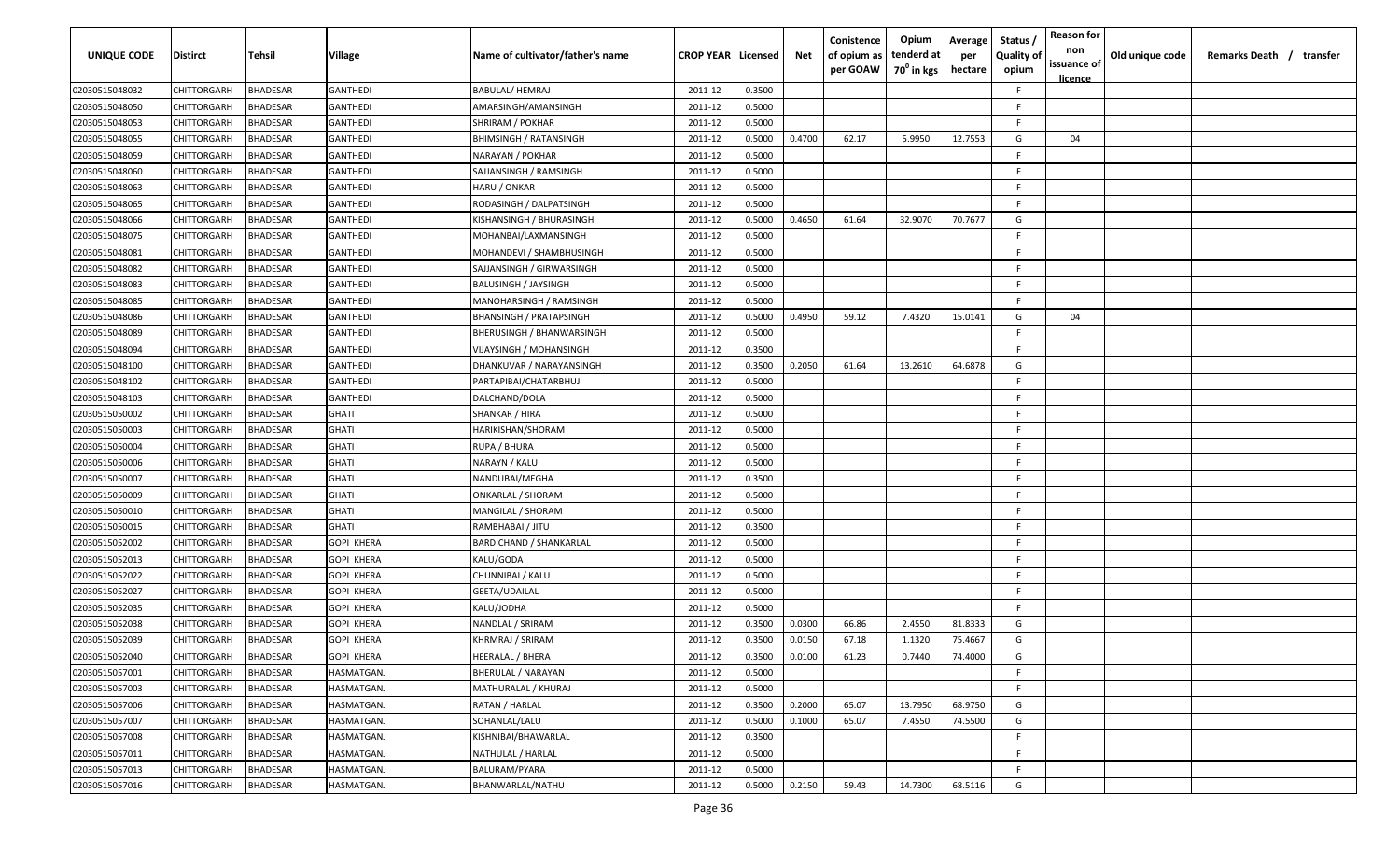| <b>UNIQUE CODE</b> | Distirct           | Tehsil          | Village          | Name of cultivator/father's name | <b>CROP YEAR Licensed</b> |        | Net    | Conistence<br>of opium as<br>per GOAW | Opium<br>tenderd at<br>70 <sup>0</sup> in kgs | Average<br>per<br>hectare | Status /<br><b>Quality of</b><br>opium | <b>Reason for</b><br>non<br>issuance of<br><u>licence</u> | Old unique code | Remarks Death / transfer |
|--------------------|--------------------|-----------------|------------------|----------------------------------|---------------------------|--------|--------|---------------------------------------|-----------------------------------------------|---------------------------|----------------------------------------|-----------------------------------------------------------|-----------------|--------------------------|
| 02030515057017     | CHITTORGARH        | <b>BHADESAR</b> | HASMATGANJ       | <b>BHURALAL / MOTI</b>           | 2011-12                   | 0.5000 |        |                                       |                                               |                           | F.                                     |                                                           |                 |                          |
| 02030515057021     | CHITTORGARH        | BHADESAR        | HASMATGANJ       | DHANRAJ / NATHU                  | 2011-12                   | 0.5000 |        |                                       |                                               |                           | -F.                                    |                                                           |                 |                          |
| 02030515057024     | CHITTORGARH        | BHADESAR        | IASMATGANJ       | NANDLAL / RATANLAL               | 2011-12                   | 0.5000 |        |                                       |                                               |                           | -F.                                    |                                                           |                 |                          |
| 02030515057027     | CHITTORGARH        | <b>BHADESAR</b> | HASMATGANJ       | SHANKARLAL/BHANWARLAL            | 2011-12                   | 0.3500 |        |                                       |                                               |                           | -F.                                    |                                                           |                 |                          |
| 02030515061001     | CHITTORGARH        | <b>BHADESAR</b> | JAWANPURA        | ONKAR / DUNGA                    | 2011-12                   | 0.5000 |        |                                       |                                               |                           | -F.                                    |                                                           |                 |                          |
| 02030515061007     | CHITTORGARH        | <b>BHADESAR</b> | JAWANPURA        | HANGAMIBAI/HOLA                  | 2011-12                   | 0.5000 | 0.1350 | 56.44                                 | 8.6920                                        | 64.3852                   | G                                      |                                                           |                 |                          |
| 02030515061010     | CHITTORGARH        | <b>BHADESAR</b> | <b>IAWANPURA</b> | SUNDARBAI/BHERULAL               | 2011-12                   | 0.5000 | 0.2750 | 59.58                                 | 17.2360                                       | 62.6764                   | G                                      |                                                           |                 |                          |
| 02030515061012     | CHITTORGARH        | <b>BHADESAR</b> | <b>IAWANPURA</b> | NANDA / RAMA                     | 2011-12                   | 0.3500 | 0.0500 | 62.48                                 | 3.6240                                        | 72.4800                   | G                                      |                                                           |                 |                          |
| 02030515061013     | CHITTORGARH        | BHADESAR        | <b>IAWANPURA</b> | <b>BHAGAWAN / GOKAL</b>          | 2011-12                   | 0.5000 |        |                                       |                                               |                           | -F.                                    |                                                           |                 |                          |
| 02030515061018     | CHITTORGARH        | BHADESAR        | IAWANPURA        | GANGARAM / NARAYAN               | 2011-12                   | 0.5000 | 0.3250 | 59.58                                 | 22.6740                                       | 69.7662                   | G                                      |                                                           |                 |                          |
| 02030515061019     | CHITTORGARH        | BHADESAR        | IAWANPURA        | KISHOR / DALUJI                  | 2011-12                   | 0.5000 |        |                                       |                                               |                           | -F.                                    |                                                           |                 |                          |
| 02030515061026     | CHITTORGARH        | BHADESAR        | <b>IAWANPURA</b> | HAJARI / KISHANA                 | 2011-12                   | 0.5000 |        |                                       |                                               |                           | F.                                     |                                                           |                 |                          |
| 02030515061027     | CHITTORGARH        | BHADESAR        | JAWANPURA        | RAMLAL / MOTI                    | 2011-12                   | 0.5000 |        |                                       |                                               |                           | F.                                     |                                                           |                 |                          |
| 02030515061034     | CHITTORGARH        | <b>BHADESAR</b> | JAWANPURA        | JITU / GHISA                     | 2011-12                   | 0.5000 |        |                                       |                                               |                           | F.                                     |                                                           |                 |                          |
| 02030515061035     | CHITTORGARH        | BHADESAR        | JAWANPURA        | SHRINGARIBAI / PYARA             | 2011-12                   | 0.5000 | 0.0950 | 56.44                                 | 6.5630                                        | 69.0842                   | G                                      |                                                           |                 |                          |
| 02030515061038     | CHITTORGARH        | <b>BHADESAR</b> | <b>JAWANPURA</b> | <b>BHERA / MANA</b>              | 2011-12                   | 0.5000 |        |                                       |                                               |                           | F.                                     |                                                           |                 |                          |
| 02030515061053     | CHITTORGARH        | <b>BHADESAR</b> | JAWANPURA        | NANIBAI / BHERA                  | 2011-12                   | 0.5000 |        |                                       |                                               |                           | -F.                                    |                                                           |                 |                          |
| 02030515065015     | CHITTORGARH        | <b>BHADESAR</b> | <b>KANNOJ</b>    | NANIBAI / MANGU REGAR            | 2011-12                   | 0.5000 |        |                                       |                                               |                           | E                                      |                                                           |                 |                          |
| 02030515065019     | CHITTORGARH        | BHADESAR        | KANNOJ           | SURESH / RAMESHWAR SUKHWAL       | 2011-12                   | 0.5000 |        |                                       |                                               |                           | F.                                     |                                                           |                 |                          |
| 02030515065026     | CHITTORGARH        | <b>BHADESAR</b> | KANNOJ           | ISHAK MO. / FAKIR MO.            | 2011-12                   | 0.5000 |        |                                       |                                               |                           | F.                                     |                                                           |                 |                          |
| 02030515065049     | CHITTORGARH        | <b>BHADESAR</b> | KANNOJ           | KHERUN/ISMAIL                    | 2011-12                   | 0.3500 |        |                                       |                                               |                           | -F.                                    |                                                           |                 |                          |
| 02030515065074     | CHITTORGARH        | <b>BHADESAR</b> | KANNOJ           | RAMA / KISHNA                    | 2011-12                   | 0.5000 |        |                                       |                                               |                           | -F.                                    |                                                           |                 |                          |
| 02030515065077     | CHITTORGARH        | <b>BHADESAR</b> | KANNOJ           | MADANLAL / GANGARAM              | 2011-12                   | 0.5000 | 0.1800 | 66.44                                 | 13.5630                                       | 75.3500                   | G                                      |                                                           |                 |                          |
| 02030515065087     | CHITTORGARH        | <b>BHADESAR</b> | KANNOJ           | LALIBAI/BHERA                    | 2011-12                   | 0.5000 | 0.5000 | 56.12                                 | 28.2760                                       | 56.5520                   | G                                      |                                                           |                 |                          |
| 02030515065088     | CHITTORGARH        | BHADESAR        | KANNOJ           | HEMRAJ / LALU                    | 2011-12                   | 0.3500 | 0.3000 | 66.44                                 | 20.8620                                       | 69.5400                   | G                                      |                                                           |                 |                          |
| 02030515065092     | CHITTORGARH        | BHADESAR        | KANNOJ           | KISHNA / BARDA                   | 2011-12                   | 0.5000 |        |                                       |                                               |                           | -F.                                    |                                                           |                 |                          |
| 02030515065096     | CHITTORGARH        | BHADESAR        | KANNOJ           | MANGILAL / RATANLAL              | 2011-12                   | 0.3500 |        |                                       |                                               |                           | -F.                                    |                                                           |                 |                          |
| 02030515065108     | CHITTORGARH        | BHADESAR        | KANNOJ           | SANDALBAI/NAJIRKHA               | 2011-12                   | 0.5000 |        |                                       |                                               |                           | -F.                                    |                                                           |                 |                          |
| 02030515065115     | CHITTORGARH        | BHADESAR        | KANNOJ           | BHANWARLAL/CHUNNILAL             | 2011-12                   | 0.5000 | 0.2950 | 62.13                                 | 20.5650                                       | 69.7119                   | G                                      |                                                           |                 |                          |
| 02030515065116     | CHITTORGARH        | BHADESAR        | KANNOJ           | CHUNNILAL/KISHANA                | 2011-12                   | 0.3500 |        |                                       |                                               |                           | -F.                                    |                                                           |                 |                          |
| 02030515068005     | CHITTORGARH        | BHADESAR        | KANTHARIYA (A)   | HARLAL / MOTI                    | 2011-12                   | 0.5000 |        |                                       |                                               |                           | -F.                                    |                                                           |                 |                          |
| 02030515068006     | CHITTORGARH        | BHADESAR        | KANTHARIYA (A)   | MEGHA / DHANNA                   | 2011-12                   | 0.5000 |        |                                       |                                               |                           | -F.                                    |                                                           |                 |                          |
| 02030515068007     | CHITTORGARH        | BHADESAR        | KANTHARIYA (A)   | <b>BHAGAWAN / KISHANA</b>        | 2011-12                   | 0.3500 | 0.3450 | 62.51                                 | 23.1550                                       | 67.1159                   | G                                      |                                                           |                 |                          |
| 02030515068015     | CHITTORGARH        | BHADESAR        | KANTHARIYA (A)   | SHOBHALAL / DALCHAND             | 2011-12                   | 0.5000 |        |                                       |                                               |                           | -F.                                    |                                                           |                 |                          |
| 02030515068027     | <b>CHITTORGARH</b> | BHADESAR        | KANTHARIYA (A)   | PARAS / BHERULAL                 | 2011-12                   | 0.5000 |        |                                       |                                               |                           | F                                      |                                                           |                 |                          |
| 02030515068040     | CHITTORGARH        | <b>BHADESAR</b> | KANTHARIYA (A)   | HIRALAL / MADHO                  | 2011-12                   | 0.5000 | 0.1600 | 60.84                                 | 10.9160                                       | 68.2250                   | G                                      |                                                           |                 |                          |
| 02030515068044     | CHITTORGARH        | <b>BHADESAR</b> | KANTHARIYA (A)   | HARIRAM / KISHANA GADARIYA       | 2011-12                   | 0.5000 | 0.1900 | 62.22                                 | 13.3600                                       | 70.3158                   | G                                      |                                                           |                 |                          |
| 02030515068049     | <b>CHITTORGARH</b> | <b>BHADESAR</b> | KANTHARIYA (A)   | LEHRIBAI/JIVANRAM                | 2011-12                   | 0.5000 | 0.4900 | 65.32                                 | 4.3480                                        | 8.8735                    | G                                      | 04                                                        |                 |                          |
| 02030515068050     | <b>CHITTORGARH</b> | <b>BHADESAR</b> | KANTHARIYA (A)   | <b>BALURAM / CHHOGA</b>          | 2011-12                   | 0.5000 | 0.3300 | 65.32                                 | 23.1230                                       | 70.0697                   | G                                      |                                                           |                 |                          |
| 02030515068055     | CHITTORGARH        | <b>BHADESAR</b> | KANTHARIYA (A)   | LAXMAN / VARDA                   | 2011-12                   | 0.3500 |        |                                       |                                               |                           | F.                                     |                                                           |                 |                          |
| 02030515068056     | CHITTORGARH        | BHADESAR        | KANTHARIYA (A)   | GAHRU / BHAGAWAN                 | 2011-12                   | 0.5000 |        |                                       |                                               |                           | F.                                     |                                                           |                 |                          |
| 02030515068057     | CHITTORGARH        | <b>BHADESAR</b> | KANTHARIYA (A)   | DHANNIBAI/CHOGA                  | 2011-12                   | 0.5000 |        |                                       |                                               |                           | F.                                     |                                                           |                 |                          |
| 02030515068058     | CHITTORGARH        | BHADESAR        | KANTHARIYA (A)   | FULSINGH/LAL SINGH               | 2011-12                   | 0.5000 |        |                                       |                                               |                           | F.                                     |                                                           |                 |                          |
| 02030515068060     | <b>CHITTORGARH</b> | <b>BHADESAR</b> | KANTHARIYA (A)   | PYARIBAI / CHHOGALAL             | 2011-12                   | 0.5000 |        |                                       |                                               |                           | F                                      |                                                           |                 |                          |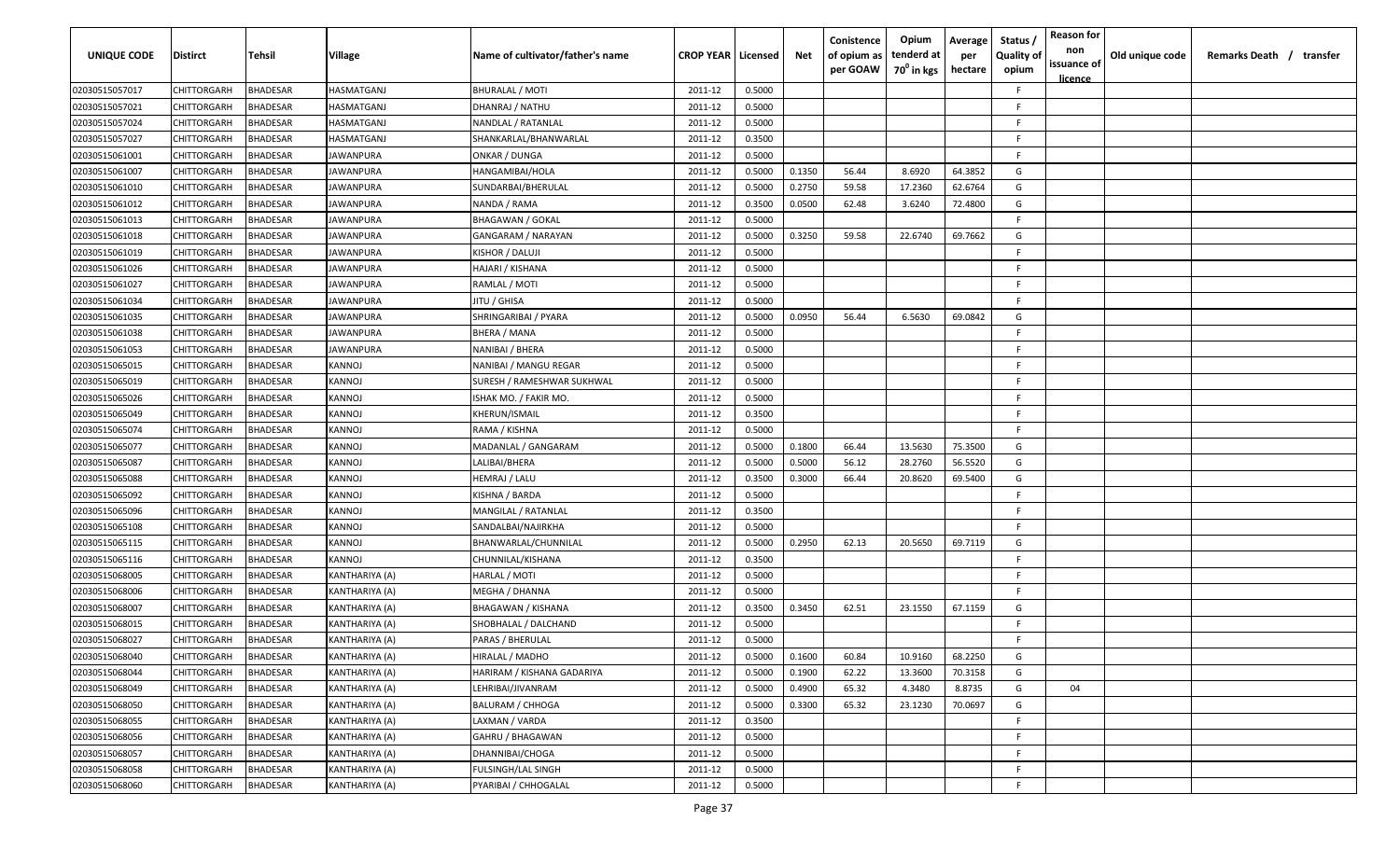| UNIQUE CODE    | Distirct           | Tehsil          | Village        | Name of cultivator/father's name | <b>CROP YEAR   Licensed</b> |        | Net    | Conistence<br>of opium as<br>per GOAW | Opium<br>tenderd at<br>70 <sup>0</sup> in kgs | Average<br>per<br>hectare | Status,<br><b>Quality of</b><br>opium | <b>Reason for</b><br>non<br>issuance of<br><u>licence</u> | Old unique code | Remarks Death / transfer |
|----------------|--------------------|-----------------|----------------|----------------------------------|-----------------------------|--------|--------|---------------------------------------|-----------------------------------------------|---------------------------|---------------------------------------|-----------------------------------------------------------|-----------------|--------------------------|
| 02030515068061 | CHITTORGARH        | <b>BHADESAR</b> | KANTHARIYA (A) | DHANRAJ / SHORAM                 | 2011-12                     | 0.5000 |        |                                       |                                               |                           | F                                     |                                                           |                 |                          |
| 02030515068062 | CHITTORGARH        | <b>BHADESAR</b> | KANTHARIYA (A) | KISHANLAL / MOTI                 | 2011-12                     | 0.5000 |        |                                       |                                               |                           | E                                     |                                                           |                 |                          |
| 02030515068065 | CHITTORGARH        | <b>BHADESAR</b> | KANTHARIYA (A) | GOVERDHANSINGH / LALSINGH        | 2011-12                     | 0.5000 |        |                                       |                                               |                           | F                                     |                                                           |                 |                          |
| 02030515068067 | CHITTORGARH        | <b>BHADESAR</b> | KANTHARIYA (A) | CHAMPALAL / DHANNA               | 2011-12                     | 0.5000 |        |                                       |                                               |                           | E                                     |                                                           |                 |                          |
| 02030515068068 | CHITTORGARH        | <b>BHADESAR</b> | KANTHARIYA (A) | GISIBAI/GEHRU                    | 2011-12                     | 0.5000 |        |                                       |                                               |                           | E                                     |                                                           |                 |                          |
| 02030515068072 | CHITTORGARH        | <b>BHADESAR</b> | KANTHARIYA (B) | GOVINDSINGH / MADANSINGH         | 2011-12                     | 0.3500 |        |                                       |                                               |                           | F                                     |                                                           |                 |                          |
| 02030515068079 | CHITTORGARH        | BHADESAR        | KANTHARIYA (B) | <b>BADRI/CHHOGA</b>              | 2011-12                     | 0.3500 | 0.3550 | 59.65                                 | 22.8890                                       | 64.4761                   | G                                     |                                                           |                 |                          |
| 02030515068080 | CHITTORGARH        | <b>BHADESAR</b> | KANTHARIYA (B) | IITU / KALLU                     | 2011-12                     | 0.5000 | 0.5000 | 68.23                                 | 35.0600                                       | 70.1200                   | G                                     |                                                           |                 |                          |
| 02030515068082 | CHITTORGARH        | <b>BHADESAR</b> | KANTHARIYA (B) | IITU/BHAGWAN                     | 2011-12                     | 0.3500 |        |                                       |                                               |                           | E                                     |                                                           |                 |                          |
| 02030515068083 | CHITTORGARH        | BHADESAR        | KANTHARIYA (B) | LEHRULAL / CHAMPALAL             | 2011-12                     | 0.5000 |        |                                       |                                               |                           | E                                     |                                                           |                 |                          |
| 02030515068084 | CHITTORGARH        | BHADESAR        | KANTHARIYA (B) | HANSRAJ / CHAMPALAL              | 2011-12                     | 0.5000 |        |                                       |                                               |                           | E                                     |                                                           |                 |                          |
| 02030515068085 | CHITTORGARH        | <b>BHADESAR</b> | KANTHARIYA (B) | TULSIBAI / CHOGA                 | 2011-12                     | 0.5000 | 0.0900 | 65.65                                 | 6.2650                                        | 69.6111                   | G                                     |                                                           |                 |                          |
| 02030515068086 | CHITTORGARH        | <b>BHADESAR</b> | KANTHARIYA (B) | BHERU / PARTHU                   | 2011-12                     | 0.5000 |        |                                       |                                               |                           | F                                     |                                                           |                 |                          |
| 02030515068088 | CHITTORGARH        | <b>BHADESAR</b> | KANTHARIYA (B) | KALURAJKUMAR / ONKARLAL          | 2011-12                     | 0.5000 | 0.5100 |                                       |                                               |                           |                                       | 02                                                        |                 |                          |
| 02030515068089 | CHITTORGARH        | <b>BHADESAR</b> | KANTHARIYA (B) | RAMCHANDRA / JITU                | 2011-12                     | 0.5000 |        |                                       |                                               |                           | F.                                    |                                                           |                 |                          |
| 02030515068090 | CHITTORGARH        | <b>BHADESAR</b> | KANTHARIYA (B) | KANHAIYALAL / DHANNAJI           | 2011-12                     | 0.5000 | 0.4450 | 59.51                                 | 27.9700                                       | 62.8539                   | G                                     |                                                           |                 |                          |
| 02030515068091 | CHITTORGARH        | <b>BHADESAR</b> | KANTHARIYA (B) | MANOHARSINGH / JORAVARSINGH      | 2011-12                     | 0.5000 |        |                                       |                                               |                           | F                                     |                                                           |                 |                          |
| 02030515068092 | CHITTORGARH        | <b>BHADESAR</b> | KANTHARIYA (B) | MADANLAL / BHERULAL              | 2011-12                     | 0.5000 | 0.4950 | 59.65                                 | 33.8900                                       | 68.4646                   | G                                     |                                                           |                 |                          |
| 02030515068093 | CHITTORGARH        | <b>BHADESAR</b> | KANTHARIYA (B) | PARTHU / ONKAAR                  | 2011-12                     | 0.5000 |        |                                       |                                               |                           | F                                     |                                                           |                 |                          |
| 02030515068100 | CHITTORGARH        | <b>BHADESAR</b> | KANTHARIYA (B) | <b>BHAGWANLAL / GOKAL</b>        | 2011-12                     | 0.5000 |        |                                       |                                               |                           | F                                     |                                                           |                 |                          |
| 02030515068104 | CHITTORGARH        | <b>BHADESAR</b> | KANTHARIYA (B) | <b>BHERUSINGH / HARISINGH</b>    | 2011-12                     | 0.3500 |        |                                       |                                               |                           | F                                     |                                                           |                 |                          |
| 02030515068107 | CHITTORGARH        | <b>BHADESAR</b> | KANTHARIYA (B) | NARWARSINGH / ONKARSINGH         | 2011-12                     | 0.5000 |        |                                       |                                               |                           | E                                     |                                                           |                 |                          |
| 02030515068110 | CHITTORGARH        | <b>BHADESAR</b> | KANTHARIYA (B) | MUBARIK / AZIZ MD                | 2011-12                     | 0.3500 | 0.3500 | 62.15                                 | 23.2710                                       | 66.4886                   | G                                     |                                                           |                 |                          |
| 02030515068115 | CHITTORGARH        | BHADESAR        | KANTHARIYA (B) | LEHRU / GOPI                     | 2011-12                     | 0.5000 |        |                                       |                                               |                           | F                                     |                                                           |                 |                          |
| 02030515068120 | CHITTORGARH        | <b>BHADESAR</b> | KANTHARIYA (B) | ANCHIBAI / PRABHULAL             | 2011-12                     | 0.3500 |        |                                       |                                               |                           | E                                     |                                                           |                 |                          |
| 02030515068127 | CHITTORGARH        | <b>BHADESAR</b> | KANTHARIYA (B) | <b>BALU / CHAMPA</b>             | 2011-12                     | 0.5000 | 0.3000 | 56.56                                 | 20.3700                                       | 67.9000                   | G                                     |                                                           |                 |                          |
| 02030515068129 | CHITTORGARH        | <b>BHADESAR</b> | KANTHARIYA (B) | HANSRAJ / HAZAARI                | 2011-12                     | 0.3500 |        |                                       |                                               |                           | E                                     |                                                           |                 |                          |
| 02030515068132 | CHITTORGARH        | BHADESAR        | KANTHARIYA (B) | BADUSINGH / FATEHSINGH           | 2011-12                     | 0.3500 |        |                                       |                                               |                           | F.                                    |                                                           |                 |                          |
| 02030515068133 | CHITTORGARH        | <b>BHADESAR</b> | KANTHARIYA (B) | SHANKARSINGH / MADANSINGH        | 2011-12                     | 0.5000 |        |                                       |                                               |                           | F.                                    |                                                           |                 |                          |
| 02030515068136 | CHITTORGARH        | <b>BHADESAR</b> | KANTHARIYA (B) | BHERU / GOKAL                    | 2011-12                     | 0.5000 |        |                                       |                                               |                           | E                                     |                                                           |                 |                          |
| 02030515068140 | CHITTORGARH        | <b>BHADESAR</b> | KANTHARIYA (B) | MEGHRAJ/LEAHRU                   | 2011-12                     | 0.3500 | 0.3450 | 62.67                                 | 23.9580                                       | 69.4435                   | G                                     |                                                           |                 |                          |
| 02030515068141 | CHITTORGARH        | <b>BHADESAR</b> | KANTHARIYA (A) | KALURAM/RAMCHANDRA               | 2011-12                     | 0.5000 | 0.2800 | 67.23                                 | 16.5360                                       | 59.0571                   | G                                     |                                                           |                 |                          |
| 02030515068144 | CHITTORGARH        | <b>BHADESAR</b> | KANTHARIYA (A) | MOHAN/BHERA                      | 2011-12                     | 0.5000 |        |                                       |                                               |                           | F.                                    |                                                           |                 |                          |
| 02030515068146 | CHITTORGARH        | <b>BHADESAR</b> | KANTHARIYA (A) | DEV/PARBHU                       | 2011-12                     | 0.5000 |        |                                       |                                               |                           | E                                     |                                                           |                 |                          |
| 02030515068147 | <b>CHITTORGARH</b> | <b>BHADESAR</b> | KANTHARIYA (A) | GOPILAL/BALU                     | 2011-12                     | 0.5000 |        |                                       |                                               |                           | E                                     |                                                           |                 |                          |
| 02030515068148 | CHITTORGARH        | <b>BHADESAR</b> | KANTHARIYA (A) | UDAYRAM/RAMCHANDER               | 2011-12                     | 0.5000 | 0.2550 | 62.51                                 | 16.9940                                       | 66.6431                   | G                                     |                                                           |                 |                          |
| 02030515068149 | <b>CHITTORGARH</b> | <b>BHADESAR</b> | KANTHARIYA (A) | MADAN / LEHRU                    | 2011-12                     | 0.3500 |        |                                       |                                               |                           | F                                     |                                                           |                 |                          |
| 02030515068150 | CHITTORGARH        | <b>BHADESAR</b> | KANTHARIYA (A) | RASULMO. / CHANDMO.              | 2011-12                     | 0.5000 | 0.5100 |                                       |                                               |                           |                                       | 02                                                        |                 |                          |
| 02030515068151 | <b>CHITTORGARH</b> | <b>BHADESAR</b> | KANTHARIYA (A) | MIYACHAND/BHIMA                  | 2011-12                     | 0.5000 | 0.4650 | 62.51                                 | 33.6840                                       | 72.4387                   | G                                     |                                                           | 02030515112028  | <b>TRANSFER</b>          |
| 02030515068155 | CHITTORGARH        | <b>BHADESAR</b> | KANTHARIYA (B) | RATANLAL/LAXMAN                  | 2011-12                     | 0.5000 |        |                                       |                                               |                           | F.                                    |                                                           |                 |                          |
| 02030515068156 | CHITTORGARH        | <b>BHADESAR</b> | KANTHARIYA (B) | SITARAM/AMERCHAND                | 2011-12                     | 0.3500 |        |                                       |                                               |                           | F                                     |                                                           |                 |                          |
| 02030515068158 | CHITTORGARH        | <b>BHADESAR</b> | KANTHARIYA (A) | NANDLAL/CHAMPALAL                | 2011-12                     | 0.5000 |        |                                       |                                               |                           | F.                                    |                                                           |                 |                          |
| 02030515071001 | CHITTORGARH        | <b>BHADESAR</b> | KASHYAKHURD    | KALU / CHAMPA                    | 2011-12                     | 0.5000 | 0.4950 | 62.18                                 | 33.0710                                       | 66.8101                   | G                                     |                                                           |                 |                          |
| 02030515071003 | <b>CHITTORGARH</b> | <b>BHADESAR</b> | KASHYAKHURD    | BARDIBAI/KALU                    | 2011-12                     | 0.5000 |        |                                       |                                               |                           | F.                                    |                                                           |                 |                          |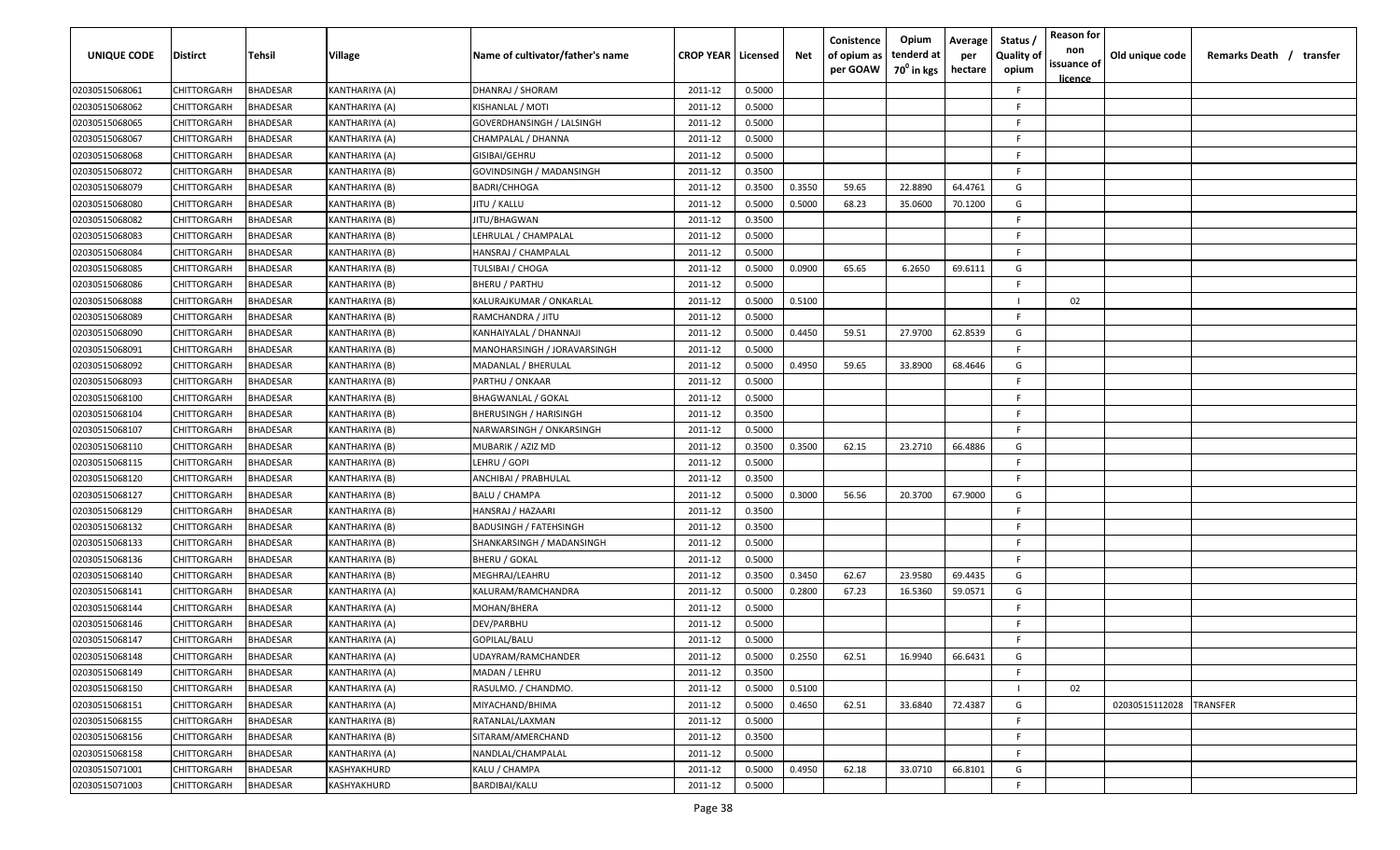| <b>UNIQUE CODE</b> | <b>Distirct</b>    | Tehsil          | Village                   | Name of cultivator/father's name | <b>CROP YEAR Licensed</b> |        | Net    | Conistence<br>of opium as<br>per GOAW | Opium<br>tenderd at<br>70 <sup>0</sup> in kgs | Average<br>per<br>hectare | Status /<br><b>Quality of</b><br>opium | <b>Reason for</b><br>non<br>issuance of<br><u>licence</u> | Old unique code | Remarks Death / transfer |
|--------------------|--------------------|-----------------|---------------------------|----------------------------------|---------------------------|--------|--------|---------------------------------------|-----------------------------------------------|---------------------------|----------------------------------------|-----------------------------------------------------------|-----------------|--------------------------|
| 02030515071004     | CHITTORGARH        | <b>BHADESAR</b> | KASHYAKHURD               | <b>GULABIBAI / CHAMPA</b>        | 2011-12                   | 0.5000 | 0.2850 | 62.18                                 | 20.7680                                       | 72.8702                   | G                                      |                                                           |                 |                          |
| 02030515071005     | CHITTORGARH        | BHADESAR        | KASHYAKHURD               | HANSHIBAI / DAYARAM              | 2011-12                   | 0.5000 |        |                                       |                                               |                           | -F.                                    |                                                           |                 |                          |
| 02030515071006     | CHITTORGARH        | <b>BHADESAR</b> | KASHYAKHURD               | HIRA / CHOGA                     | 2011-12                   | 0.5000 |        |                                       |                                               |                           | -F.                                    |                                                           |                 |                          |
| 02030515071007     | CHITTORGARH        | <b>BHADESAR</b> | KASHYAKHURD               | MADHU/HEERA                      | 2011-12                   | 0.5000 |        |                                       |                                               |                           | -F                                     |                                                           |                 |                          |
| 02030515071009     | CHITTORGARH        | <b>BHADESAR</b> | KASHYAKHURD               | MANGILAL/PARTAP                  | 2011-12                   | 0.3500 | 0.3500 | 66.44                                 | 25.2470                                       | 72.1343                   | G                                      |                                                           |                 |                          |
| 02030515071010     | CHITTORGARH        | <b>BHADESAR</b> | KASHYAKHURD               | RAMESHVAR / PARTHA               | 2011-12                   | 0.5000 | 0.2500 | 62.16                                 | 16.6860                                       | 66.7440                   | G                                      |                                                           |                 |                          |
| 02030515071011     | CHITTORGARH        | <b>BHADESAR</b> | KASHYAKHURD               | GOPU / LALU                      | 2011-12                   | 0.5000 | 0.4800 | 56.18                                 | 30.9390                                       | 64.4563                   | G                                      |                                                           |                 |                          |
| 02030515071012     | CHITTORGARH        | <b>BHADESAR</b> | KASHYAKHURD               | JAICHAND / CHATURBHUJ            | 2011-12                   | 0.5000 |        |                                       |                                               |                           | F                                      |                                                           |                 |                          |
| 02030515071014     | CHITTORGARH        | BHADESAR        | KASHYAKHURD               | <b>BHRUDAS / SHANKARDAS</b>      | 2011-12                   | 0.5000 |        |                                       |                                               |                           | -F.                                    |                                                           |                 |                          |
| 02030515071017     | CHITTORGARH        | BHADESAR        | KASHYAKHURD               | DALLA / SHAMBHU                  | 2011-12                   | 0.3500 |        |                                       |                                               |                           | F.                                     |                                                           |                 |                          |
| 02030515071020     | CHITTORGARH        | BHADESAR        | KASHYAKHURD               | RAMLAL / CHATURBHUJ              | 2011-12                   | 0.5000 |        |                                       |                                               |                           | F.                                     |                                                           |                 |                          |
| 02030515071022     | CHITTORGARH        | <b>BHADESAR</b> | KASHYAKHURD               | KISHANA / GAMER JAT              | 2011-12                   | 0.3500 | 0.3400 | 59.43                                 | 22.8210                                       | 67.1206                   | G                                      |                                                           |                 |                          |
| 02030515071023     | CHITTORGARH        | BHADESAR        | KASHYAKHURD               | AMIRCHAND / HEMRAJ               | 2011-12                   | 0.5000 |        |                                       |                                               |                           | F.                                     |                                                           |                 |                          |
| 02030515071025     | CHITTORGARH        | <b>BHADESAR</b> | KASHYAKHURD               | PYARIBAI / UDA                   | 2011-12                   | 0.5000 |        |                                       |                                               |                           | F.                                     |                                                           |                 |                          |
| 02030515071027     | CHITTORGARH        | <b>BHADESAR</b> | KASHYAKHURD               | ANCHIBAI / HAZARI                | 2011-12                   | 0.5000 |        |                                       |                                               |                           | -F.                                    |                                                           |                 |                          |
| 02030515071031     | CHITTORGARH        | <b>BHADESAR</b> | KASHYAKHURD               | <b>BHERU / NARAYAN</b>           | 2011-12                   | 0.3500 |        |                                       |                                               |                           | F.                                     |                                                           |                 |                          |
| 02030515071037     | CHITTORGARH        | BHADESAR        | KASHYAKHURD               | VAKTIBAI / DEBJI                 | 2011-12                   | 0.5000 |        |                                       |                                               |                           | F.                                     |                                                           |                 |                          |
| 02030515074003     | CHITTORGARH        | BHADESAR        | KHERING KA KHEDA(NANNANA) | NATHU / CHAMPA                   | 2011-12                   | 0.5000 | 0.4750 | 59.69                                 | 31.6870                                       | 66.7095                   | G                                      |                                                           |                 |                          |
| 02030515074004     | CHITTORGARH        | BHADESAR        | KHERING KA KHEDA(NANNANA) | RAMLAL / SHANKARLAL              | 2011-12                   | 0.5000 | 0.4350 | 59.69                                 | 28.0460                                       | 64.4736                   | G                                      |                                                           |                 |                          |
| 02030515074005     | CHITTORGARH        | <b>BHADESAR</b> | KHERING KA KHEDA(NANNANA) | LEHRULAL / NATHUJI               | 2011-12                   | 0.5000 | 0.4650 | 65.19                                 | 32.4830                                       | 69.8559                   | G                                      |                                                           |                 |                          |
| 02030515074006     | CHITTORGARH        | BHADESAR        | KHERING KA KHEDA(NANNANA) | AJABKUNWAR/SHIVSING              | 2011-12                   | 0.5000 | 0.5050 | 49.12                                 | 26.7700                                       | 53.0099                   | G                                      | 04                                                        |                 |                          |
| 02030515074017     | CHITTORGARH        | BHADESAR        | KHERING KA KHEDA(NANNANA) | HIRALAL/SITARAM                  | 2011-12                   | 0.5000 | 0.4950 | 62.65                                 | 34.1980                                       | 69.0869                   | G                                      |                                                           |                 |                          |
| 02030515074018     | CHITTORGARH        | <b>BHADESAR</b> | KHERING KA KHEDA(NANNANA) | KAILASHSINGH / KHUMANSINGH       | 2011-12                   | 0.5000 |        |                                       |                                               |                           | E                                      |                                                           |                 |                          |
| 02030515074024     | CHITTORGARH        | BHADESAR        | KHERING KA KHEDA(NANNANA) | SAJJANKUVAR/BHERUSINGH           | 2011-12                   | 0.3500 | 0.3550 | 56.59                                 | 20.8740                                       | 58.8000                   | G                                      |                                                           |                 |                          |
| 02030515075002     | CHITTORGARH        | <b>BHADESAR</b> | KOSHITHAL                 | GHIRDHARI / JITU                 | 2011-12                   | 0.5000 |        |                                       |                                               |                           | F.                                     |                                                           |                 |                          |
| 02030515075003     | CHITTORGARH        | BHADESAR        | KOSHITHAL                 | <b>ONAKRLAL / HAJARILAL</b>      | 2011-12                   | 0.5000 |        |                                       |                                               |                           | -F                                     |                                                           |                 |                          |
| 02030515075005     | CHITTORGARH        | BHADESAR        | KOSHITHAL                 | <b>GANESHLAL / GEAHRILAL</b>     | 2011-12                   | 0.5000 |        |                                       |                                               |                           | -F.                                    |                                                           |                 |                          |
| 02030515075006     | CHITTORGARH        | BHADESAR        | KOSHITHAL                 | MANGILAL / BHAGWAN               | 2011-12                   | 0.5000 |        |                                       |                                               |                           | -F.                                    |                                                           |                 |                          |
| 02030515075007     | CHITTORGARH        | BHADESAR        | KOSHITHAL                 | MANGIBAI/SANKAR                  | 2011-12                   | 0.5000 |        |                                       |                                               |                           | -F.                                    |                                                           |                 |                          |
| 02030515075011     | CHITTORGARH        | BHADESAR        | KOSHITHAL                 | UDAYLAL / GEHRU                  | 2011-12                   | 0.3500 |        |                                       |                                               |                           | F.                                     |                                                           |                 |                          |
| 02030515075012     | CHITTORGARH        | BHADESAR        | KOSHITHAL                 | MATHURALAL / BHAGWAN             | 2011-12                   | 0.5000 |        |                                       |                                               |                           | -F.                                    |                                                           |                 |                          |
| 02030515075013     | CHITTORGARH        | <b>BHADESAR</b> | KOSHITHAL                 | RAMA / TRILOK                    | 2011-12                   | 0.5000 |        |                                       |                                               |                           | F                                      |                                                           |                 |                          |
| 02030515075014     | CHITTORGARH        | <b>BHADESAR</b> | KOSHITHAL                 | <b>BHURA / TRILOK</b>            | 2011-12                   | 0.5000 |        |                                       |                                               |                           | F                                      |                                                           |                 |                          |
| 02030515075015     | <b>CHITTORGARH</b> | <b>BHADESAR</b> | KOSHITHAL                 | JITU / GANESH                    | 2011-12                   | 0.5000 |        |                                       |                                               |                           | F.                                     |                                                           |                 |                          |
| 02030515075019     | <b>CHITTORGARH</b> | <b>BHADESAR</b> | KOSHITHAL                 | DLLA / WARDA                     | 2011-12                   | 0.5000 |        |                                       |                                               |                           | $\mathsf{F}$                           |                                                           |                 |                          |
| 02030515075020     | <b>CHITTORGARH</b> | <b>BHADESAR</b> | KOSHITHAL                 | <b>ONAKR / HRILAL JAT</b>        | 2011-12                   | 0.5000 |        |                                       |                                               |                           | F                                      |                                                           |                 |                          |
| 02030515075021     | CHITTORGARH        | <b>BHADESAR</b> | KOSHITHAL                 | SHANAKRGHIR / KISHANGHIR         | 2011-12                   | 0.5000 |        |                                       |                                               |                           | F                                      |                                                           |                 |                          |
| 02030515075023     | CHITTORGARH        | <b>BHADESAR</b> | KOSHITHAL                 | CHAMPALAL / LALU                 | 2011-12                   | 0.5000 |        |                                       |                                               |                           | -F                                     |                                                           |                 |                          |
| 02030515075027     | CHITTORGARH        | <b>BHADESAR</b> | KOSHITHAL                 | HEERALAL / GASI                  | 2011-12                   | 0.5000 |        |                                       |                                               |                           | E                                      |                                                           |                 |                          |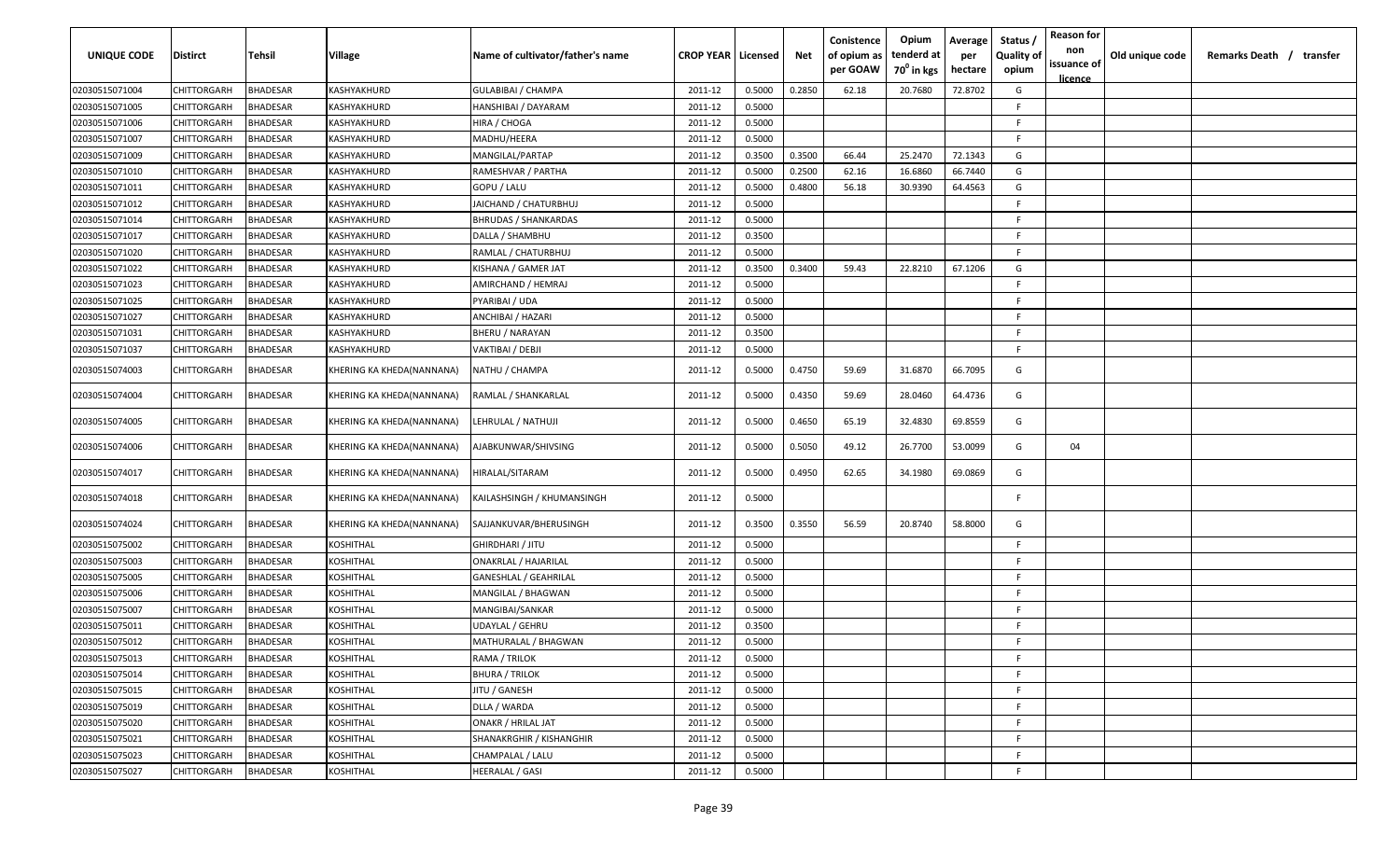| <b>UNIQUE CODE</b> | Distirct           | Tehsil          | Village       | Name of cultivator/father's name | <b>CROP YEAR Licensed</b> |        | Net    | Conistence<br>of opium as<br>per GOAW | Opium<br>tenderd at<br>70 <sup>0</sup> in kgs | Average<br>per<br>hectare | Status /<br><b>Quality of</b><br>opium | <b>Reason for</b><br>non<br>issuance of | Old unique code | Remarks Death / transfer |
|--------------------|--------------------|-----------------|---------------|----------------------------------|---------------------------|--------|--------|---------------------------------------|-----------------------------------------------|---------------------------|----------------------------------------|-----------------------------------------|-----------------|--------------------------|
|                    |                    |                 |               |                                  |                           |        |        |                                       |                                               |                           |                                        | <u>licence</u>                          |                 |                          |
| 02030515075028     | CHITTORGARH        | <b>BHADESAR</b> | KOSHITHAL     | NATHULAL / JITU JAT              | 2011-12                   | 0.5000 |        |                                       |                                               |                           | F.                                     |                                         |                 |                          |
| 02030515075030     | CHITTORGARH        | BHADESAR        | KOSHITHAL     | GANGARAM/HERU                    | 2011-12                   | 0.5000 | 0.1800 | 55.74                                 | 11.8010                                       | 65.5611                   | G                                      |                                         |                 |                          |
| 02030515075034     | CHITTORGARH        | BHADESAR        | KOSHITHAL     | KISHOR / JITU JI JAT             | 2011-12                   | 0.5000 |        |                                       |                                               |                           | -F.                                    |                                         |                 |                          |
| 02030515075036     | CHITTORGARH        | <b>BHADESAR</b> | KOSHITHAL     | VARDICHAND / VENA JI             | 2011-12                   | 0.5000 |        |                                       |                                               |                           | -F                                     |                                         |                 |                          |
| 02030515075042     | CHITTORGARH        | <b>BHADESAR</b> | KOSHITHAL     | CHHOGALAL / SHANKARLAL           | 2011-12                   | 0.5000 |        |                                       |                                               |                           | -F                                     |                                         |                 |                          |
| 02030515075044     | CHITTORGARH        | <b>BHADESAR</b> | KOSHITHAL     | KISOR/BHAGAWAN                   | 2011-12                   | 0.5000 |        |                                       |                                               |                           | -F.                                    |                                         |                 |                          |
| 02030515075047     | CHITTORGARH        | <b>BHADESAR</b> | KOSHITHAL     | DALLA / GANESH                   | 2011-12                   | 0.5000 |        |                                       |                                               |                           | -F                                     |                                         |                 |                          |
| 02030515075050     | CHITTORGARH        | BHADESAR        | KOSHITHAL     | KALULAL / RAMLAL BHIL            | 2011-12                   | 0.5000 |        |                                       |                                               |                           | -F                                     |                                         |                 |                          |
| 02030515075051     | CHITTORGARH        | BHADESAR        | KOSHITHAL     | MANGU / CHUNA REGAR              | 2011-12                   | 0.5000 |        |                                       |                                               |                           | -F.                                    |                                         |                 |                          |
| 02030515075052     | CHITTORGARH        | BHADESAR        | KOSHITHAL     | PREMSHANKAR / DULICHAND          | 2011-12                   | 0.5000 |        |                                       |                                               |                           | F.                                     |                                         |                 |                          |
| 02030515075060     | CHITTORGARH        | BHADESAR        | KOSHITHAL     | GEHAL/ONKARLAL                   | 2011-12                   | 0.5000 |        |                                       |                                               |                           | F.                                     |                                         |                 |                          |
| 02030515075061     | CHITTORGARH        | BHADESAR        | KOSHITHAL     | KASHIRAM / GANGARAM              | 2011-12                   | 0.5000 |        |                                       |                                               |                           | F.                                     |                                         |                 |                          |
| 02030515075065     | CHITTORGARH        | BHADESAR        | KOSHITHAL     | PYARIBAI / RAMA                  | 2011-12                   | 0.5000 |        |                                       |                                               |                           | -F.                                    |                                         |                 |                          |
| 02030515078001     | CHITTORGARH        | <b>BHADESAR</b> | KUTHNA        | ONKAR LAL / DULICHAND            | 2011-12                   | 0.5000 |        |                                       |                                               |                           | F.                                     |                                         |                 |                          |
| 02030515078003     | CHITTORGARH        | BHADESAR        | KUTHNA        | KISHOR / DULICHAND               | 2011-12                   | 0.5000 | 0.1000 | 65.34                                 | 6.8700                                        | 68.7000                   | G                                      |                                         |                 |                          |
| 02030515078005     | CHITTORGARH        | <b>BHADESAR</b> | KUTHNA        | KALU / SHAMBHULAL                | 2011-12                   | 0.5000 |        |                                       |                                               |                           | F.                                     |                                         |                 |                          |
| 02030515078006     | CHITTORGARH        | <b>BHADESAR</b> | KUTHNA        | LAHERIBAI / KISHOR               | 2011-12                   | 0.5000 |        |                                       |                                               |                           | -F.                                    |                                         |                 |                          |
| 02030515078007     | CHITTORGARH        | <b>BHADESAR</b> | KUTHNA        | CHAMPABAI / JEETU                | 2011-12                   | 0.5000 |        |                                       |                                               |                           | F.                                     |                                         |                 |                          |
| 02030515078009     | CHITTORGARH        | BHADESAR        | KUTHNA        | PRATAP / LARU KHAROL             | 2011-12                   | 0.5000 | 0.1600 | 70.44                                 | 10.9890                                       | 68.6813                   | G                                      |                                         |                 |                          |
| 02030515078010     | CHITTORGARH        | <b>BHADESAR</b> | KUTHNA        | KISHANIBAI/CHUNNILAL             | 2011-12                   | 0.5000 | 0.5100 | 68.71                                 | 35.7880                                       | 70.1725                   | G                                      |                                         |                 |                          |
| 02030515078011     | CHITTORGARH        | <b>BHADESAR</b> | KUTHNA        | <b>BHERULAL / RODU</b>           | 2011-12                   | 0.5000 | 0.1350 | 62.09                                 | 8.6390                                        | 63.9926                   | G                                      |                                         |                 |                          |
| 02030515078012     | CHITTORGARH        | <b>BHADESAR</b> | KUTHNA        | RATAN LAL / DALCHAND JAT         | 2011-12                   | 0.5000 |        |                                       |                                               |                           | -F                                     |                                         |                 |                          |
| 02030515078015     | CHITTORGARH        | <b>BHADESAR</b> | KUTHNA        | RAMCHANDRA / TODU BRAHMIN        | 2011-12                   | 0.5000 | 0.0850 | 68.71                                 | 5.8800                                        | 69.1765                   | G                                      |                                         |                 |                          |
| 02030515078019     | CHITTORGARH        | <b>BHADESAR</b> | KUTHNA        | RAMLAL / HEMA JAT                | 2011-12                   | 0.5000 | 0.1150 | 68.71                                 | 7.9510                                        | 69.1391                   | G                                      |                                         |                 |                          |
| 02030515078021     | CHITTORGARH        | BHADESAR        | KUTHNA        | SURAJMAL / GOKUL JAT             | 2011-12                   | 0.5000 |        |                                       |                                               |                           | -F                                     |                                         |                 |                          |
| 02030515078024     | CHITTORGARH        | BHADESAR        | KUTHNA        | BHERULAL / UDAJI                 | 2011-12                   | 0.5000 | 0.1400 | 62.09                                 | 9.2780                                        | 66.2714                   | G                                      |                                         |                 |                          |
| 02030515078025     | CHITTORGARH        | BHADESAR        | KUTHNA        | UDAILAL / PEMA SHARMA            | 2011-12                   | 0.5000 |        |                                       |                                               |                           | F.                                     |                                         |                 |                          |
| 02030515078026     | CHITTORGARH        | BHADESAR        | KUTHNA        | HEERALAL / ONKAR                 | 2011-12                   | 0.5000 | 0.3200 | 67.33                                 | 21.7380                                       | 67.9313                   | G                                      |                                         |                 |                          |
| 02030515078031     | CHITTORGARH        | BHADESAR        | KUTHNA        | <b>BHAGWANLAL / UDAILAL</b>      | 2011-12                   | 0.5000 |        |                                       |                                               |                           | -F.                                    |                                         |                 |                          |
| 02030515078033     | CHITTORGARH        | BHADESAR        | KUTHNA        | CHANDIBAI / DHANNA               | 2011-12                   | 0.5000 |        |                                       |                                               |                           | -F.                                    |                                         |                 |                          |
| 02030515078034     | CHITTORGARH        | BHADESAR        | KUTHNA        | MEGHA / AMARCHAND                | 2011-12                   | 0.5000 |        |                                       |                                               |                           | F                                      |                                         |                 |                          |
| 02030515078035     | CHITTORGARH        | BHADESAR        | KUTHNA        | CHUNNILAL / TODU                 | 2011-12                   | 0.5000 | 0.1850 | 67.33                                 | 12.7640                                       | 68.9946                   | G                                      |                                         |                 |                          |
| 02030515078036     | CHITTORGARH        | BHADESAR        | KUTHNA        | UDA / DUNGA JAT                  | 2011-12                   | 0.5000 |        |                                       |                                               |                           | -F                                     |                                         |                 |                          |
| 02030515078037     | CHITTORGARH        | BHADESAR        | KUTHNA        | JEENU / DHANNA JAT               | 2011-12                   | 0.3500 | 0.2250 | 59.12                                 | 14.2310                                       | 63.2489                   | G                                      |                                         |                 |                          |
| 02030515078039     | <b>CHITTORGARH</b> | BHADESAR        | KUTHNA        | RAMLAL / CHAMPALAL               | 2011-12                   | 0.3500 |        |                                       |                                               |                           | F                                      |                                         |                 |                          |
| 02030515078041     | CHITTORGARH        | <b>BHADESAR</b> | KUTHNA        | DALLAWAN / MADHUWAN              | 2011-12                   | 0.5000 |        |                                       |                                               |                           | F.                                     |                                         |                 |                          |
| 02030515078044     | CHITTORGARH        | <b>BHADESAR</b> | <b>KUTHNA</b> | <b>GULAB / MADHU</b>             | 2011-12                   | 0.5000 | 0.1900 | 64.64                                 | 12.7530                                       | 67.1211                   | G                                      |                                         |                 |                          |
| 02030515078046     | CHITTORGARH        | <b>BHADESAR</b> | KUTHNA        | KALU / KISHNA JI                 | 2011-12                   | 0.5000 | 0.0900 | 64.64                                 | 6.0120                                        | 66.8000                   | G                                      |                                         |                 |                          |
| 02030515078047     | <b>CHITTORGARH</b> | <b>BHADESAR</b> | KUTHNA        | GOPIBAI / KISHANLAL              | 2011-12                   | 0.5000 |        |                                       |                                               |                           | F.                                     |                                         |                 |                          |
| 02030515078048     | CHITTORGARH        | <b>BHADESAR</b> | KUTHNA        | KHEMA / HEMA                     | 2011-12                   | 0.5000 |        |                                       |                                               |                           | F.                                     |                                         |                 |                          |
| 02030515078049     | CHITTORGARH        | <b>BHADESAR</b> | KUTHNA        | PRATHVIRAJ / HEMRAJ              | 2011-12                   | 0.5000 |        |                                       |                                               |                           | F.                                     |                                         |                 |                          |
| 02030515078052     | CHITTORGARH        | <b>BHADESAR</b> | KUTHNA        | NARAYAN/MODA                     | 2011-12                   | 0.5000 |        |                                       |                                               |                           | F.                                     |                                         |                 |                          |
| 02030515078053     | CHITTORGARH        | BHADESAR        | KUTHNA        | CHATURBHUJ / DAYARAM             | 2011-12                   | 0.5000 |        |                                       |                                               |                           | F.                                     |                                         |                 |                          |
|                    |                    |                 |               |                                  |                           |        |        |                                       |                                               |                           | F                                      |                                         |                 |                          |
| 02030515078057     | CHITTORGARH        | <b>BHADESAR</b> | KUTHNA        | SUKHDEV / DAYARAM                | 2011-12                   | 0.5000 |        |                                       |                                               |                           |                                        |                                         |                 |                          |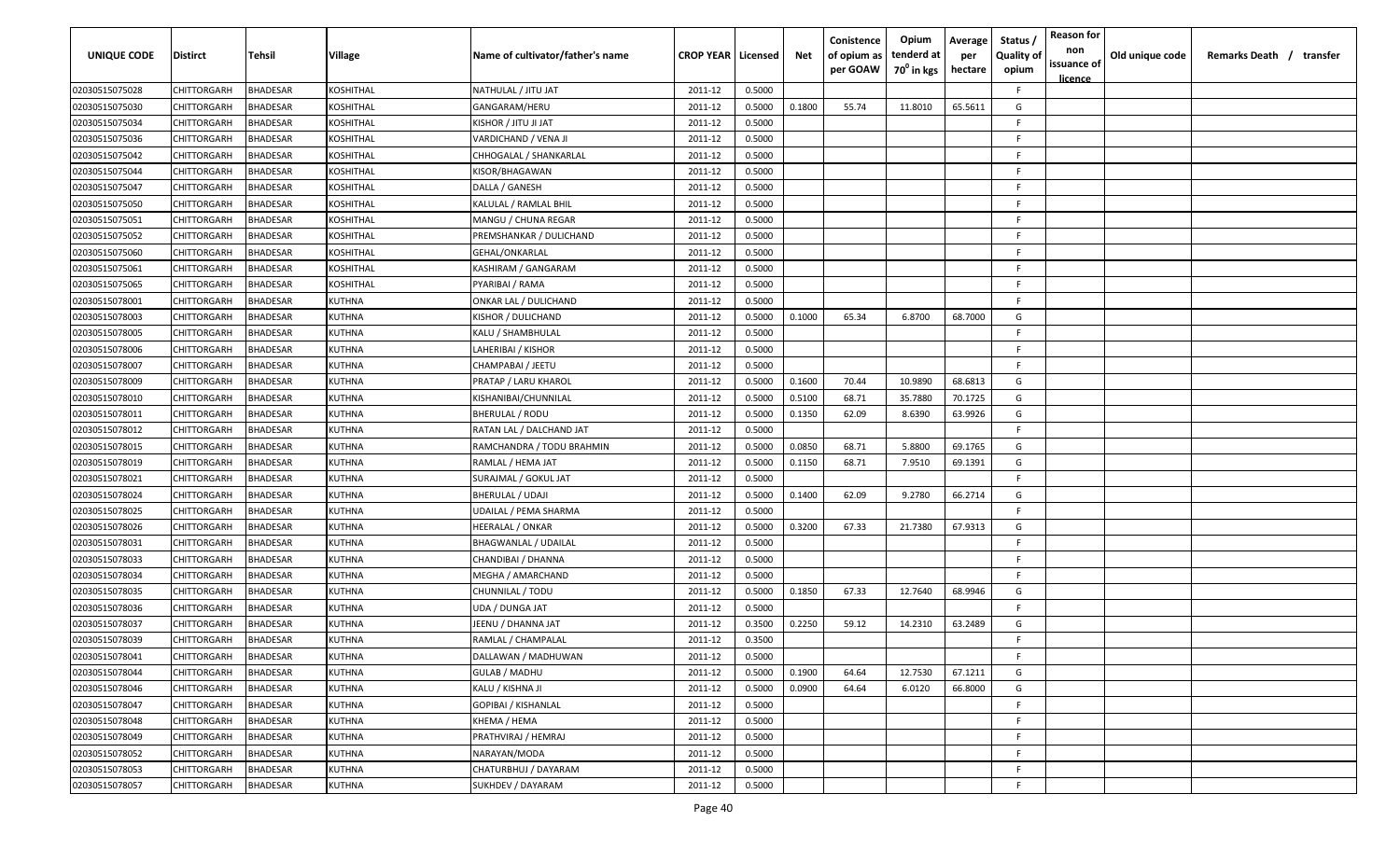| <b>UNIQUE CODE</b> | <b>Distirct</b>    | Tehsil          | <b>Village</b> | Name of cultivator/father's name | <b>CROP YEAR   Licensed</b> |        | Net    | Conistence<br>of opium as<br>per GOAW | Opium<br>tenderd at<br>70 <sup>0</sup> in kgs | Average<br>per<br>hectare | Status /<br><b>Quality of</b><br>opium | <b>Reason for</b><br>non<br>issuance of<br><u>licence</u> | Old unique code | Remarks Death / transfer |
|--------------------|--------------------|-----------------|----------------|----------------------------------|-----------------------------|--------|--------|---------------------------------------|-----------------------------------------------|---------------------------|----------------------------------------|-----------------------------------------------------------|-----------------|--------------------------|
| 02030515078060     | CHITTORGARH        | <b>BHADESAR</b> | KUTHNA         | SHANKAR / DOLA                   | 2011-12                     | 0.5000 |        |                                       |                                               |                           | F                                      |                                                           |                 |                          |
| 02030515078064     | CHITTORGARH        | <b>BHADESAR</b> | KUTHNA         | HARLAL/KISHANA                   | 2011-12                     | 0.5000 |        |                                       |                                               |                           | F                                      |                                                           |                 | <b>NAME CHANGE</b>       |
| 02030515078065     | CHITTORGARH        | <b>BHADESAR</b> | KUTHNA         | PRABHULAL / KISHNA               | 2011-12                     | 0.5000 |        |                                       |                                               |                           | F                                      |                                                           |                 |                          |
| 02030515078067     | CHITTORGARH        | <b>BHADESAR</b> | KUTHNA         | RATAN/KISHOR/CHAMPA              | 2011-12                     | 0.5000 |        |                                       |                                               |                           | E                                      |                                                           |                 |                          |
| 02030515078071     | CHITTORGARH        | <b>BHADESAR</b> | KUTHNA         | NAGJIRAM / RAMA                  | 2011-12                     | 0.5000 | 0.1000 | 70.44                                 | 7.1654                                        | 71.6540                   | G                                      |                                                           |                 |                          |
| 02030515078072     | CHITTORGARH        | <b>BHADESAR</b> | KUTHNA         | BHAGWAN/UDA/SORAJMAL             | 2011-12                     | 0.3500 | 0.3400 | 62.09                                 | 21.2610                                       | 62.5324                   | G                                      |                                                           |                 |                          |
| 02030515078074     | CHITTORGARH        | <b>BHADESAR</b> | KUTHNA         | HAJARI/DULLICHAND                | 2011-12                     | 0.5000 |        |                                       |                                               |                           | F                                      |                                                           |                 |                          |
| 02030515078076     | CHITTORGARH        | <b>BHADESAR</b> | KUTHNA         | MIYACHAND / LACHIRAM             | 2011-12                     | 0.5000 |        |                                       |                                               |                           | F                                      |                                                           |                 |                          |
| 02030515078081     | CHITTORGARH        | <b>BHADESAR</b> | KUTHNA         | MOHAN / UDERAM                   | 2011-12                     | 0.5000 |        |                                       |                                               |                           | F                                      |                                                           |                 |                          |
| 02030515078082     | CHITTORGARH        | <b>BHADESAR</b> | <b>(UTHNA</b>  | MADHU / DHANNA                   | 2011-12                     | 0.5000 | 0.2300 | 56.70                                 | 13.9790                                       | 60.7783                   | G                                      |                                                           |                 |                          |
| 02030515078084     | CHITTORGARH        | <b>BHADESAR</b> | KUTHNA         | BHERA / RAGHU                    | 2011-12                     | 0.5000 |        |                                       |                                               |                           | E                                      |                                                           |                 |                          |
| 02030515078085     | CHITTORGARH        | <b>BHADESAR</b> | KUTHNA         | RAMESHWAR / CHUNNILAL            | 2011-12                     | 0.5000 |        |                                       |                                               |                           | F                                      |                                                           |                 |                          |
| 02030515078087     | CHITTORGARH        | <b>BHADESAR</b> | KUTHNA         | GOPILAL / KISHAN                 | 2011-12                     | 0.3500 |        |                                       |                                               |                           | F                                      |                                                           |                 |                          |
| 02030515078088     | CHITTORGARH        | <b>BHADESAR</b> | KUTHNA         | KOSHALYABAI/UDAILAL              | 2011-12                     | 0.5000 |        |                                       |                                               |                           | E                                      |                                                           |                 |                          |
| 02030515078090     | CHITTORGARH        | <b>BHADESAR</b> | KUTHNA         | BHERU / CHAMPA                   | 2011-12                     | 0.3500 |        |                                       |                                               |                           | F                                      |                                                           |                 |                          |
| 02030515078091     | CHITTORGARH        | <b>BHADESAR</b> | KUTHNA         | UDAIRAM / SHANKAR                | 2011-12                     | 0.3500 |        |                                       |                                               |                           | F                                      |                                                           |                 |                          |
| 02030515078092     | CHITTORGARH        | <b>BHADESAR</b> | KUTHNA         | RATAN / DAYARAM                  | 2011-12                     | 0.5000 |        |                                       |                                               |                           | F                                      |                                                           |                 |                          |
| 02030515078094     | CHITTORGARH        | <b>BHADESAR</b> | KUTHNA         | SHANKAR / MEGHA                  | 2011-12                     | 0.5000 | 0.1500 | 67.33                                 | 9.6190                                        | 64.1267                   | G                                      |                                                           |                 |                          |
| 02030515078095     | CHITTORGARH        | <b>BHADESAR</b> | KUTHNA         | DEVJI/DUDHA                      | 2011-12                     | 0.3500 |        |                                       |                                               |                           | F                                      |                                                           |                 |                          |
| 02030515078100     | CHITTORGARH        | <b>BHADESAR</b> | KUTHNA         | PURANMAL / UDAILAL               | 2011-12                     | 0.5000 |        |                                       |                                               |                           | F                                      |                                                           |                 |                          |
| 02030515078101     | CHITTORGARH        | <b>BHADESAR</b> | KUTHNA         | SURESH / CHHAGANLAL              | 2011-12                     | 0.3500 |        |                                       |                                               |                           | E                                      |                                                           |                 |                          |
| 02030515078105     | CHITTORGARH        | <b>BHADESAR</b> | KUTHNA         | RATAN / DALLA                    | 2011-12                     | 0.5000 |        |                                       |                                               |                           |                                        |                                                           |                 |                          |
| 02030515078108     | CHITTORGARH        | <b>BHADESAR</b> | KUTHNA         | KISHANLAL / HARLAL               | 2011-12                     | 0.5000 |        |                                       |                                               |                           |                                        |                                                           |                 |                          |
| 02030515078109     | CHITTORGARH        | <b>BHADESAR</b> | KUTHNA         | PURANMAL / HAJARI                | 2011-12                     | 0.5000 |        |                                       |                                               |                           | F                                      |                                                           |                 |                          |
| 02030515078114     | CHITTORGARH        | <b>BHADESAR</b> | KUTHNA         | SHYAMABAI/LAXMAN                 | 2011-12                     | 0.5000 |        |                                       |                                               |                           | F.                                     |                                                           |                 |                          |
| 02030515078117     | CHITTORGARH        | <b>BHADESAR</b> | KUTHNA         | DALCHAND / CHOGA                 | 2011-12                     | 0.5000 | 0.1000 | 65.34                                 | 7.0660                                        | 70.6600                   | G                                      |                                                           |                 |                          |
| 02030515078120     | CHITTORGARH        | <b>BHADESAR</b> | KUTHNA         | BHAGWAN / NARUJI                 | 2011-12                     | 0.3500 |        |                                       |                                               |                           | F                                      |                                                           |                 |                          |
| 02030515078121     | CHITTORGARH        | <b>BHADESAR</b> | KUTHNA         | RATAN/KISHOR/GANESH              | 2011-12                     | 0.5000 |        |                                       |                                               |                           | F                                      |                                                           |                 |                          |
| 02030515078122     | CHITTORGARH        | <b>BHADESAR</b> | KUTHNA         | DUNGA / PEMA                     | 2011-12                     | 0.5000 | 0.1250 | 65.34                                 | 8.4850                                        | 67.8800                   | G                                      |                                                           |                 |                          |
| 02030515078123     | CHITTORGARH        | <b>BHADESAR</b> | KUTHNA         | BHAGWAN / DALLA                  | 2011-12                     | 0.3500 | 0.0300 | 67.33                                 | 2.6760                                        | 89.2000                   | G                                      |                                                           |                 |                          |
| 02030515078125     | CHITTORGARH        | <b>BHADESAR</b> | KUTHNA         | JDAILAL / RAMCHANDRA             | 2011-12                     | 0.5000 | 0.1600 | 70.44                                 | 11.3110                                       | 70.6938                   | G                                      |                                                           |                 |                          |
| 02030515078126     | CHITTORGARH        | <b>BHADESAR</b> | KUTHNA         | TAKUBAI/MIYALAL                  | 2011-12                     | 0.5000 | 0.2000 | 64.64                                 | 13.3620                                       | 66.8100                   | G                                      |                                                           |                 |                          |
| 02030515078127     | CHITTORGARH        | <b>BHADESAR</b> | KUTHNA         | MOTI / MANGILAL                  | 2011-12                     | 0.5000 | 0.1950 | 67.33                                 | 13.9760                                       | 71.6718                   | G                                      |                                                           |                 |                          |
| 02030515078129     | CHITTORGARH        | <b>BHADESAR</b> | KUTHNA         | PARU / BHERA                     | 2011-12                     | 0.3500 | 0.1250 | 65.34                                 | 8.5410                                        | 68.3280                   | G                                      |                                                           |                 |                          |
| 02030515078131     | CHITTORGARH        | <b>BHADESAR</b> | KUTHNA         | ONKAR / MANGU                    | 2011-12                     | 0.5000 | 0.3300 | 59.59                                 | 21.0270                                       | 63.7182                   | G                                      |                                                           |                 |                          |
| 02030515078134     | CHITTORGARH        | <b>BHADESAR</b> | <b>KUTHNA</b>  | MEGHRAJ / GULAB                  | 2011-12                     | 0.5000 | 0.4950 | 73.02                                 | 36.6460                                       | 74.0323                   | G                                      |                                                           |                 |                          |
| 02030515078145     | <b>CHITTORGARH</b> | <b>BHADESAR</b> | KUTHNA         | GODHU / RAMA                     | 2011-12                     | 0.3500 | 0.3300 | 62.09                                 | 21.0930                                       | 63.9182                   | G                                      |                                                           |                 |                          |
| 02030515078146     | CHITTORGARH        | <b>BHADESAR</b> | KUTHNA         | NARAYAN / MOTI                   | 2011-12                     | 0.3500 |        |                                       |                                               |                           | F                                      |                                                           |                 |                          |
| 02030515078147     | CHITTORGARH        | <b>BHADESAR</b> | KUTHNA         | NARAYANIBAI / RATANGIR           | 2011-12                     | 0.3500 | 0.0250 | 65.34                                 | 1.8670                                        | 74.6800                   | G                                      |                                                           |                 |                          |
| 02030515078148     | CHITTORGARH        | <b>BHADESAR</b> | KUTHNA         | CHHAGAN / GODA                   | 2011-12                     | 0.3500 | 0.3300 | 59.12                                 | 20.0670                                       | 60.8091                   | G                                      |                                                           |                 |                          |
| 02030515078149     | CHITTORGARH        | <b>BHADESAR</b> | KUTHNA         | NARAYAN/DEVJI                    | 2011-12                     | 0.3500 |        |                                       |                                               |                           | F                                      |                                                           | 02030515082011  | TRANSFER                 |
| 02030515078150     | CHITTORGARH        | <b>BHADESAR</b> | KUTHNA         | DEVBAI/BHAGWAN                   | 2011-12                     | 0.5000 |        |                                       |                                               |                           | F                                      |                                                           | 02030515082010  | TRANSFER                 |
| 02030515078151     | CHITTORGARH        | <b>BHADESAR</b> | KUTHNA         | MOTILAL/AMERCHAND                | 2011-12                     | 0.5000 |        |                                       |                                               |                           | E                                      |                                                           | 02030515082002  | TRANSFER                 |
| 02030515078152     | CHITTORGARH        | <b>BHADESAR</b> | KUTHNA         | DALLAVAN/HEMA                    | 2011-12                     | 0.5000 |        |                                       |                                               |                           | F                                      |                                                           | 02030515082033  | TRANSFER                 |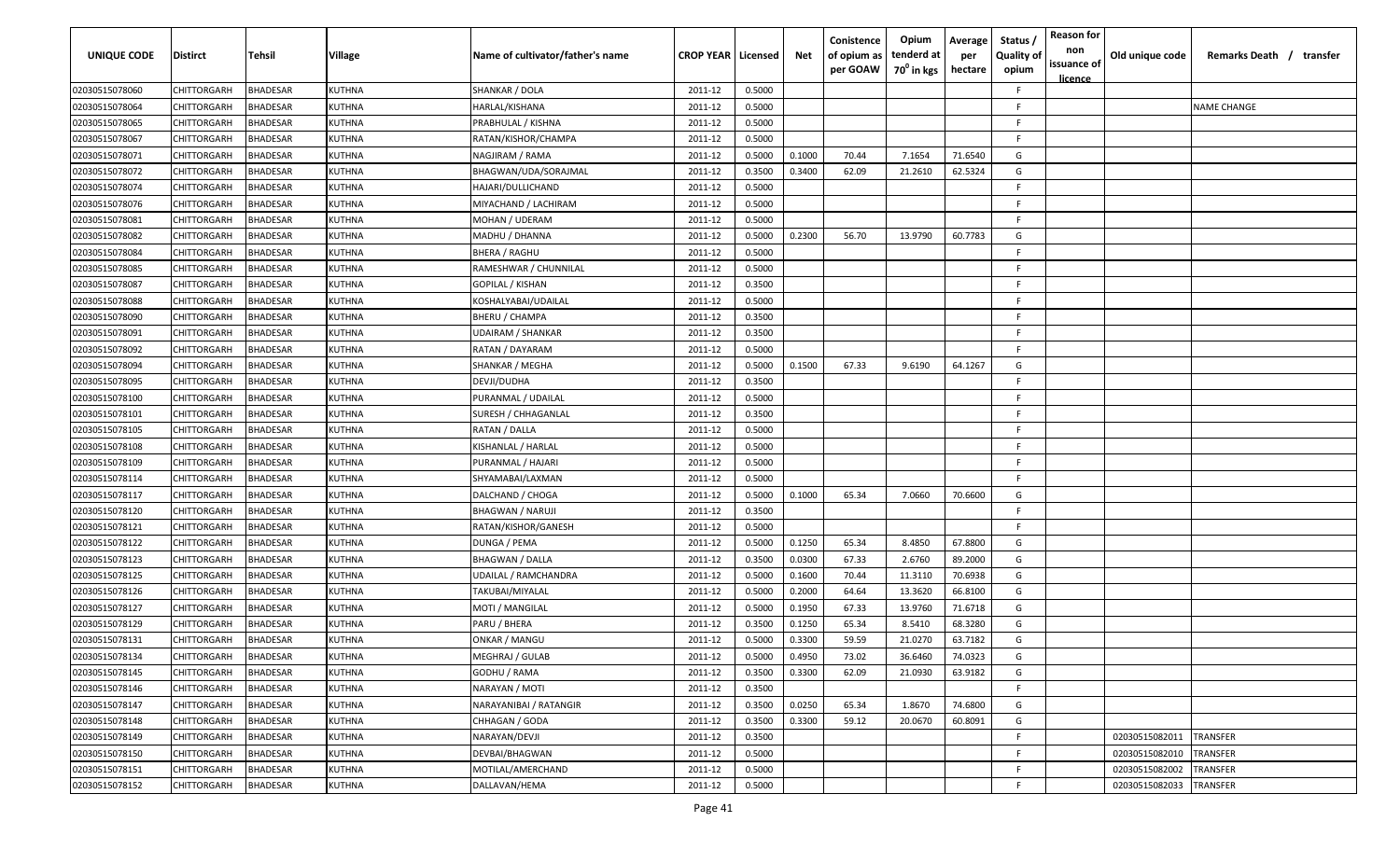| UNIQUE CODE    | Distirct           | Tehsil          | Village         | Name of cultivator/father's name | <b>CROP YEAR   Licensed</b> |        | Net    | Conistence<br>of opium as<br>per GOAW | Opium<br>tenderd at<br>70 <sup>0</sup> in kgs | Average<br>per<br>hectare | Status,<br><b>Quality of</b><br>opium | <b>Reason for</b><br>non<br>issuance of<br>licence | Old unique code | Remarks Death / transfer |
|----------------|--------------------|-----------------|-----------------|----------------------------------|-----------------------------|--------|--------|---------------------------------------|-----------------------------------------------|---------------------------|---------------------------------------|----------------------------------------------------|-----------------|--------------------------|
| 02030515078153 | CHITTORGARH        | <b>BHADESAR</b> | KUTHNA          | GANGARAM/PARTHA                  | 2011-12                     | 0.5000 |        |                                       |                                               |                           | F                                     |                                                    | 02030515082022  | <b>TRANSFER</b>          |
| 02030515080001 | CHITTORGARH        | <b>BHADESAR</b> | LAXMIPURA       | PARTHU / DEVJI                   | 2011-12                     | 0.5000 |        |                                       |                                               |                           | E                                     |                                                    |                 |                          |
| 02030515080004 | CHITTORGARH        | <b>BHADESAR</b> | LAXMIPURA       | RAMDAS / DAULATDAS               | 2011-12                     | 0.5000 |        |                                       |                                               |                           | E                                     |                                                    |                 |                          |
| 02030515080007 | CHITTORGARH        | <b>BHADESAR</b> | LAXMIPURA       | DEVJI / KARMA                    | 2011-12                     | 0.5000 |        |                                       |                                               |                           | F                                     |                                                    |                 |                          |
| 02030515080008 | CHITTORGARH        | <b>BHADESAR</b> | LAXMIPURA       | DALU / NAGJIRAM                  | 2011-12                     | 0.5000 |        |                                       |                                               |                           | F                                     |                                                    |                 |                          |
| 02030515080009 | CHITTORGARH        | <b>BHADESAR</b> | LAXMIPURA       | HIRA / KARMA                     | 2011-12                     | 0.5000 |        |                                       |                                               |                           | F                                     |                                                    |                 |                          |
| 02030515080011 | CHITTORGARH        | <b>BHADESAR</b> | LAXMIPURA       | MAGNA / KARMA                    | 2011-12                     | 0.5000 |        |                                       |                                               |                           | F                                     |                                                    |                 |                          |
| 02030515080016 | CHITTORGARH        | <b>BHADESAR</b> | <b>AXMIPURA</b> | RATANLAL/KHURAJ                  | 2011-12                     | 0.3500 |        |                                       |                                               |                           | F                                     |                                                    |                 |                          |
| 02030515080021 | CHITTORGARH        | <b>BHADESAR</b> | AXMIPURA        | GITABAI / SHANKARRAM             | 2011-12                     | 0.5000 |        |                                       |                                               |                           | E                                     |                                                    |                 |                          |
| 02030515080026 | CHITTORGARH        | <b>BHADESAR</b> | LAXMIPURA       | VIJAYSINGH/BHANWARSINGH          | 2011-12                     | 0.5000 |        |                                       |                                               |                           | E                                     |                                                    |                 |                          |
| 02030515080027 | CHITTORGARH        | BHADESAR        | AXMIPURA        | MOHANLAL / PYARCHAND             | 2011-12                     | 0.5000 |        |                                       |                                               |                           | E                                     |                                                    |                 |                          |
| 02030515080028 | CHITTORGARH        | <b>BHADESAR</b> | <b>AXMIPURA</b> | PRABHUDAS / RAGHUNATH            | 2011-12                     | 0.5000 |        |                                       |                                               |                           | F                                     |                                                    |                 |                          |
| 02030515080032 | CHITTORGARH        | <b>BHADESAR</b> | AXMIPURA        | CHANDIBAI/GOPIDAS                | 2011-12                     | 0.5000 |        |                                       |                                               |                           | F                                     |                                                    |                 |                          |
| 02030515080034 | CHITTORGARH        | <b>BHADESAR</b> | LAXMIPURA       | SHANKAR / LALJI                  | 2011-12                     | 0.5000 |        |                                       |                                               |                           | E                                     |                                                    |                 |                          |
| 02030515080038 | CHITTORGARH        | <b>BHADESAR</b> | <b>AXMIPURA</b> | PARASBAI/KAILASH                 | 2011-12                     | 0.5000 |        |                                       |                                               |                           | E                                     |                                                    |                 |                          |
| 02030515080039 | CHITTORGARH        | <b>BHADESAR</b> | <b>AXMIPURA</b> | BHERA / DEVJI                    | 2011-12                     | 0.5000 |        |                                       |                                               |                           |                                       |                                                    |                 |                          |
| 02030515080044 | CHITTORGARH        | <b>BHADESAR</b> | LAXMIPURA       | REWALSINGH / FATEHSINGH          | 2011-12                     | 0.5000 |        |                                       |                                               |                           | F                                     |                                                    |                 |                          |
| 02030515080047 | CHITTORGARH        | <b>BHADESAR</b> | LAXMIPURA       | RATANSINGH / BHIMSINGH           | 2011-12                     | 0.5000 |        |                                       |                                               |                           | E                                     |                                                    |                 |                          |
| 02030515080048 | CHITTORGARH        | <b>BHADESAR</b> | LAXMIPURA       | SHRILAL / LALA                   | 2011-12                     | 0.5000 |        |                                       |                                               |                           | E                                     |                                                    |                 |                          |
| 02030515080049 | CHITTORGARH        | <b>BHADESAR</b> | LAXMIPURA       | DALPATSINGH / SARDAARSINGH       | 2011-12                     | 0.5000 |        |                                       |                                               |                           | E                                     |                                                    |                 |                          |
| 02030515080050 | CHITTORGARH        | <b>BHADESAR</b> | LAXMIPURA       | IITUDAS / GOPIDAS                | 2011-12                     | 0.5000 |        |                                       |                                               |                           | F                                     |                                                    |                 |                          |
| 02030515080052 | CHITTORGARH        | <b>BHADESAR</b> | LAXMIPURA       | <b>KESHUDAS / GOKALDAS</b>       | 2011-12                     | 0.5000 |        |                                       |                                               |                           | F                                     |                                                    |                 |                          |
| 02030515080053 | CHITTORGARH        | BHADESAR        | LAXMIPURA       | GOVERDHAN / GOPI                 | 2011-12                     | 0.5000 |        |                                       |                                               |                           | F                                     |                                                    |                 |                          |
| 02030515081002 | CHITTORGARH        | <b>BHADESAR</b> | LESWA           | <b>IAMNALA/CHUNNILAL</b>         | 2011-12                     | 0.5000 |        |                                       |                                               |                           | F                                     |                                                    |                 |                          |
| 02030515081003 | CHITTORGARH        | <b>BHADESAR</b> | LESWA           | JITU / LAKHMA                    | 2011-12                     | 0.5000 |        |                                       |                                               |                           | E                                     |                                                    |                 |                          |
| 02030515081009 | CHITTORGARH        | <b>BHADESAR</b> | LESWA           | KELAESH / HAJARI                 | 2011-12                     | 0.3500 |        |                                       |                                               |                           | F.                                    |                                                    |                 |                          |
| 02030515081011 | CHITTORGARH        | <b>BHADESAR</b> | LESWA           | HAMERIBAI / HIRA                 | 2011-12                     | 0.5000 |        |                                       |                                               |                           | E                                     |                                                    |                 |                          |
| 02030515081013 | CHITTORGARH        | BHADESAR        | ESWA.           | <b>GANESHLAL / MOTIJAT</b>       | 2011-12                     | 0.3500 |        |                                       |                                               |                           | F.                                    |                                                    |                 |                          |
| 02030515081015 | CHITTORGARH        | <b>BHADESAR</b> | LESWA           | CHAMPALAL / MIANCHAND            | 2011-12                     | 0.5000 |        |                                       |                                               |                           | E                                     |                                                    |                 |                          |
| 02030515081016 | CHITTORGARH        | <b>BHADESAR</b> | LESWA           | GOPUGIR / CHAGANGOSAI            | 2011-12                     | 0.5000 |        |                                       |                                               |                           | E                                     |                                                    |                 |                          |
| 02030515081017 | CHITTORGARH        | <b>BHADESAR</b> | LESWA           | MOTILAL / RAKMATELI              | 2011-12                     | 0.5000 | 0.1250 | 65.87                                 | 8.7510                                        | 70.0080                   | G                                     |                                                    |                 |                          |
| 02030515081018 | CHITTORGARH        | <b>BHADESAR</b> | LESWA           | ABHASINGH / BHAWANISINGH         | 2011-12                     | 0.5000 |        |                                       |                                               |                           | E                                     |                                                    |                 |                          |
| 02030515081019 | CHITTORGARH        | <b>BHADESAR</b> | LESWA           | NARAYANLAL / GANGARAM            | 2011-12                     | 0.5000 | 0.2500 | 62.88                                 | 16.3670                                       | 65.4680                   | G                                     |                                                    |                 |                          |
| 02030515081020 | CHITTORGARH        | <b>BHADESAR</b> | LESWA           | IITULAL / KAJOD                  | 2011-12                     | 0.5000 |        |                                       |                                               |                           | F                                     |                                                    |                 |                          |
| 02030515081022 | <b>CHITTORGARH</b> | <b>BHADESAR</b> | LESWA           | RAMGIR / SHANKARGIR              | 2011-12                     | 0.5000 |        |                                       |                                               |                           | F                                     |                                                    |                 |                          |
| 02030515081024 | CHITTORGARH        | <b>BHADESAR</b> | LESWA           | BAGDIBAI / NARAYAN               | 2011-12                     | 0.5000 |        |                                       |                                               |                           | F                                     |                                                    |                 |                          |
| 02030515081027 | <b>CHITTORGARH</b> | <b>BHADESAR</b> | LESWA           | CHUNNILAL / NARAYAN              | 2011-12                     | 0.5000 |        |                                       |                                               |                           | F                                     |                                                    |                 |                          |
| 02030515081028 | CHITTORGARH        | <b>BHADESAR</b> | LESWA           | CHAMPA / KISNAJAT                | 2011-12                     | 0.5000 |        |                                       |                                               |                           | F                                     |                                                    |                 |                          |
| 02030515083002 | CHITTORGARH        | <b>BHADESAR</b> | MADANPURA       | LAHARIBAI / DOLA                 | 2011-12                     | 0.5000 | 0.4800 | 56.86                                 | 31.1670                                       | 64.9313                   | G                                     |                                                    |                 |                          |
| 02030515083008 | CHITTORGARH        | <b>BHADESAR</b> | MADANPURA       | GASI / ONKAR                     | 2011-12                     | 0.5000 |        |                                       |                                               |                           | F                                     |                                                    |                 |                          |
| 02030515083013 | CHITTORGARH        | <b>BHADESAR</b> | MADANPURA       | SHANKAR / MAGNA                  | 2011-12                     | 0.5000 |        |                                       |                                               |                           | F                                     |                                                    |                 |                          |
| 02030515083021 | CHITTORGARH        | <b>BHADESAR</b> | MADANPURA       | LAHRU / HAZARI                   | 2011-12                     | 0.5000 |        |                                       |                                               |                           | F.                                    |                                                    |                 |                          |
| 02030515083023 | CHITTORGARH        | <b>BHADESAR</b> | MADANPURA       | HIRA / HAJARI                    | 2011-12                     | 0.5000 |        |                                       |                                               |                           | F.                                    |                                                    |                 |                          |
| 02030515083025 | <b>CHITTORGARH</b> | <b>BHADESAR</b> | MADANPURA       | SHORAM / GAMER                   | 2011-12                     | 0.5000 |        |                                       |                                               |                           | E                                     |                                                    |                 |                          |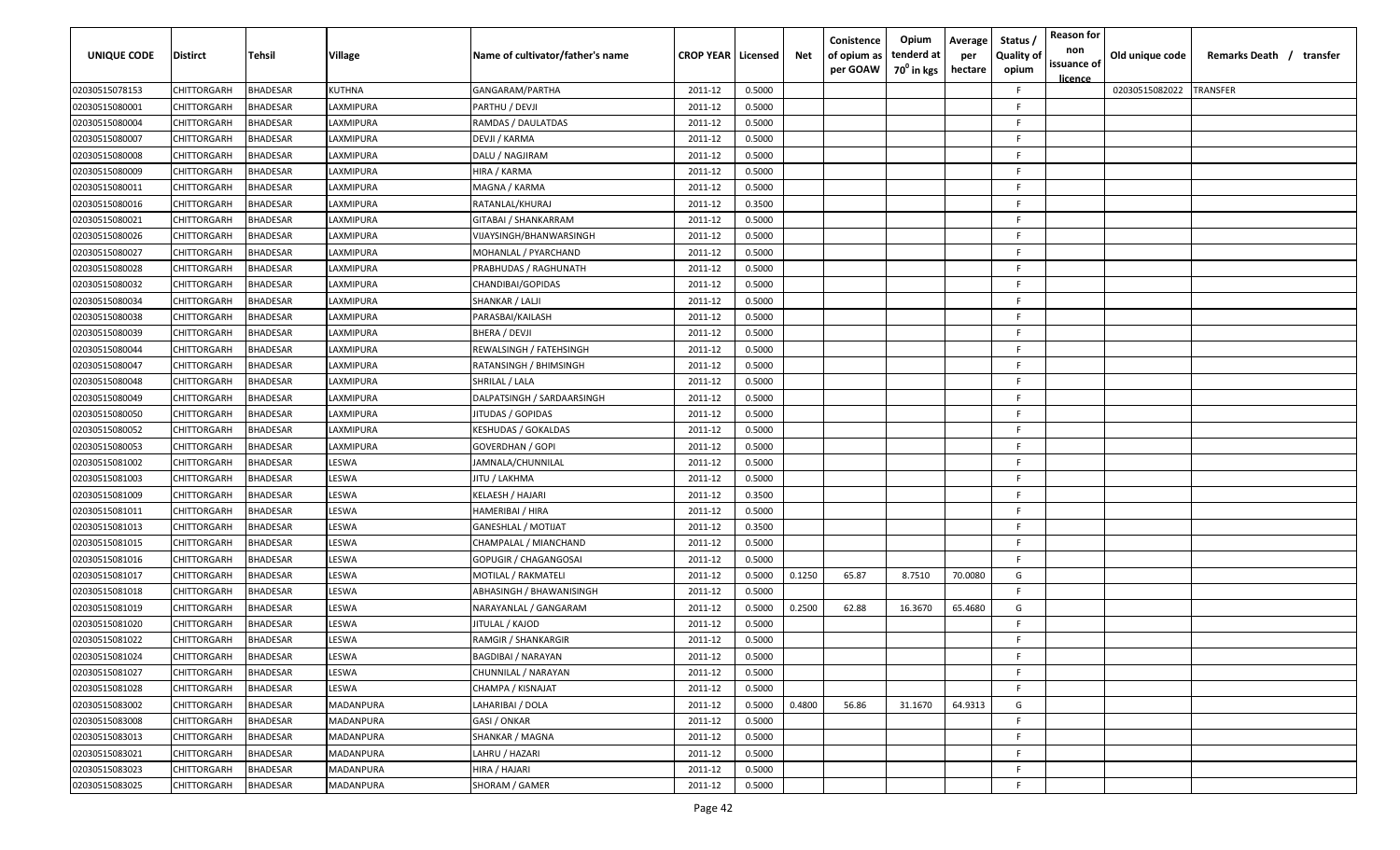| UNIQUE CODE                      | <b>Distirct</b>            | <b>Tehsil</b>                      | Village                          | Name of cultivator/father's name | <b>CROP YEAR   Licensed</b> |                  | Net              | Conistence<br>of opium as<br>per GOAW | Opium<br>tenderd at<br>70 <sup>0</sup> in kgs | Average<br>per<br>hectare | Status /<br><b>Quality of</b><br>opium | <b>Reason for</b><br>non<br>issuance of<br>licence | Old unique code | Remarks Death /<br>transfer |
|----------------------------------|----------------------------|------------------------------------|----------------------------------|----------------------------------|-----------------------------|------------------|------------------|---------------------------------------|-----------------------------------------------|---------------------------|----------------------------------------|----------------------------------------------------|-----------------|-----------------------------|
| 02030515083032                   | CHITTORGARH                | BHADESAR                           | MADANPURA                        | MANGILAL/KISHANA                 | 2011-12                     | 0.3500           | 0.1950           | 59.76                                 | 13.5570                                       | 69.5231                   | G                                      |                                                    |                 | <b>NAME CHANGE</b>          |
| 02030515083033                   | CHITTORGARH                | <b>BHADESAR</b>                    | MADANPURA                        | CHAMPALA/KISHNA                  | 2011-12                     | 0.5000           |                  |                                       |                                               |                           | F.                                     |                                                    |                 |                             |
| 02030515083040                   | CHITTORGARH                | <b>BHADESAR</b>                    | MADANPURA                        | LACHIRAM/DALU LOHAR              | 2011-12                     | 0.5000           |                  |                                       |                                               |                           | F.                                     |                                                    |                 |                             |
| 02030515083044                   | CHITTORGARH                | <b>BHADESAR</b>                    | MADANPURA                        | LALU/VENIRAM                     | 2011-12                     | 0.5000           | 0.5100           | 56.31                                 | 29.9010                                       | 58.6294                   | G                                      |                                                    | 02030515035025  | TRANSFER                    |
| 02030515083045                   | CHITTORGARH                | <b>BHADESAR</b>                    | MADANPURA                        | JAMNABAI/UDAILAL                 | 2011-12                     | 0.5000           | 0.5150           | 56.31                                 | 10.1760                                       | 19.7592                   | G                                      | 04                                                 | 02030515035026  | TRANSFER                    |
| 02030515083047                   | CHITTORGARH                | <b>BHADESAR</b>                    | MADANPURA                        | BHERA/HEERA                      | 2011-12                     | 0.5000           | 0.5200           | 59.76                                 | 32.2530                                       | 62.0250                   | G                                      |                                                    | 02030515035033  | TRANSFER                    |
| 02030515083048                   | CHITTORGARH                | <b>BHADESAR</b>                    | MADANPURA                        | MOHANIBAI/LAXMANGIR              | 2011-12                     | 0.5000           | 0.3050           | 56.31                                 | 18.8880                                       | 61.9279                   | G                                      |                                                    | 02030515035015  | TRANSFER                    |
| 02030515083049                   | CHITTORGARH                | <b>HADESAR</b>                     | <b>MADANPURA</b>                 | SHANKERSINGH/MANSINGH            | 2011-12                     | 0.5000           | 0.1000           | 59.76                                 | 7.0430                                        | 70.4300                   | G                                      |                                                    | 02030515035023  | TRANSFER                    |
| 02030515087001                   | CHITTORGARH                | <b>HADESAR</b>                     | MANPURA                          | PYARIBAI / GOKAL                 | 2011-12                     | 0.5000           | 0.5000           | 56.31                                 | 29.8040                                       | 59.6080                   | G                                      |                                                    |                 |                             |
| 02030515087003                   | CHITTORGARH                | <b>BHADESAR</b>                    | <b>MANPURA</b>                   | RATAN/HAJARI                     | 2011-12                     | 0.5000           | 0.1150           | 59.63                                 | 7.2920                                        | 63.4087                   | G                                      |                                                    |                 | NAME CHANGE                 |
| 02030515087004                   | CHITTORGARH                | 3HADESAR                           | <b>MANPURA</b>                   | DHANRAJ / BHERA                  | 2011-12                     | 0.5000           | 0.4450           | 56.31                                 | 26.5620                                       | 59.6899                   | G                                      |                                                    |                 |                             |
| 02030515087008                   | CHITTORGARH                | 3HADESAR                           | MANPURA                          | UDAIRAM / CHHOGA                 | 2011-12                     | 0.5000           |                  |                                       |                                               |                           | F.                                     |                                                    |                 |                             |
| 02030515087012                   | CHITTORGARH                | <b>BHADESAR</b>                    | MANPURA                          | PYARIBAI / CHUNNILAL             | 2011-12                     | 0.5000           | 0.2850           | 59.54                                 | 18.3130                                       | 64.2561                   | G                                      |                                                    |                 |                             |
| 02030515087015                   | CHITTORGARH                | <b>BHADESAR</b>                    | <b>MANPURA</b>                   | MOHANLAL / MATHURALAL            | 2011-12                     | 0.5000           | 0.3050           | 56.28                                 | 18.4600                                       | 60.5246                   | G                                      |                                                    |                 |                             |
| 02030515087017                   | CHITTORGARH                | <b>BHADESAR</b>                    | <b>MANPURA</b>                   | BANSHILAL / MATHURALAL           | 2011-12                     | 0.3500           | 0.3600           | 59.54                                 | 23.9350                                       | 66.4861                   | G                                      |                                                    |                 |                             |
| 02030515087018                   | CHITTORGARH                | <b>HADESAR</b>                     | <b>MANPURA</b>                   | NATHU / VARDA JAT                | 2011-12                     | 0.3500           | 0.0200           | 68.17                                 | 1.7430                                        | 87.1500                   | G                                      |                                                    |                 |                             |
| 02030515087024                   | CHITTORGARH                | <b>HADESAR</b>                     | <b>MANPURA</b>                   | KAMLA/VAGDU                      | 2011-12                     | 0.5000           | 0.5200           | 52.17                                 | 29.3310                                       | 56.4058                   |                                        | 02                                                 |                 |                             |
| 02030515087026                   | CHITTORGARH                | <b>BHADESAR</b>                    | <b>MANPURA</b>                   | NATHU / MODA                     | 2011-12                     | 0.5000           | 0.0850           | 56.31                                 | 5.2050                                        | 61.2353                   | G                                      |                                                    |                 |                             |
| 02030515087027                   | CHITTORGARH                | <b>BHADESAR</b>                    | <b>MANPURA</b>                   | <b>BHURA / DULICHAND</b>         | 2011-12                     | 0.5000           |                  |                                       |                                               |                           | F.                                     |                                                    |                 |                             |
| 02030515087030                   | CHITTORGARH                | 3HADESAR                           | <b>MANPURA</b>                   | SHIVLAL / DHANARAJ               | 2011-12                     | 0.5000           | 0.5000           | 59.14                                 | 30.3130                                       | 60.6260                   | G                                      |                                                    |                 |                             |
| 02030515087032                   | CHITTORGARH                | <b>BHADESAR</b><br><b>BHADESAR</b> | <b>MANPURA</b>                   | ONKAR / HAJARI                   | 2011-12<br>2011-12          | 0.5000           | 0.1350           | 59.14<br>59.68                        | 9.0650<br>15.8920                             | 67.1481                   | G<br>G                                 |                                                    |                 |                             |
| 02030515087033<br>02030515087035 | CHITTORGARH<br>CHITTORGARH | <b>BHADESAR</b>                    | <b>MANPURA</b><br><b>MANPURA</b> | DHANNA / GOKAL<br>BHERU / LAHRU  | 2011-12                     | 0.5000<br>0.5000 | 0.2450<br>0.1000 | 59.68                                 | 6.3010                                        | 64.8653<br>63.0100        | G                                      |                                                    |                 |                             |
| 02030515087036                   | CHITTORGARH                | <b>BHADESAR</b>                    | <b>MANPURA</b>                   | BALU / GOKAL                     | 2011-12                     | 0.5000           | 0.5000           | 56.28                                 | 29.4420                                       | 58.8840                   | G                                      |                                                    |                 |                             |
| 02030515087037                   | CHITTORGARH                | <b>HADESAR</b>                     | <b>MANPURA</b>                   | CHHOGA / NOLA                    | 2011-12                     | 0.5000           | 0.4850           | 56.61                                 | 30.2560                                       | 62.3835                   |                                        | 02                                                 |                 |                             |
| 02030515087038                   | CHITTORGARH                | <b>BHADESAR</b>                    | <b>MANPURA</b>                   | ONKAR / DHANRAJ                  | 2011-12                     | 0.5000           | 0.5000           | 56.69                                 | 29.8430                                       | 59.6860                   | G                                      |                                                    |                 |                             |
| 02030515087040                   | CHITTORGARH                | <b>BHADESAR</b>                    | <b>MANPURA</b>                   | RAMESHWAR / ONKAR                | 2011-12                     | 0.3500           | 0.1050           | 59.63                                 | 7.0790                                        | 67.4190                   | G                                      |                                                    |                 |                             |
| 02030515087045                   | CHITTORGARH                | 3HADESAR                           | <b>MANPURA</b>                   | PRABHU / HAJARI JAT              | 2011-12                     | 0.5000           | 0.0900           | 59.54                                 | 5.7330                                        | 63.7000                   | G                                      |                                                    |                 |                             |
| 02030515087046                   | CHITTORGARH                | <b>HADESAR</b>                     | MANPURA                          | IAMANA / BALU                    | 2011-12                     | 0.5000           |                  |                                       |                                               |                           | F.                                     |                                                    |                 |                             |
| 02030515087047                   | CHITTORGARH                | <b>BHADESAR</b>                    | <b>MANPURA</b>                   | PRABHU / CHHOGA                  | 2011-12                     | 0.5000           | 0.4250           | 62.08                                 | 27.2970                                       | 64.2282                   | G                                      |                                                    |                 |                             |
| 02030515087048                   | CHITTORGARH                | <b>BHADESAR</b>                    | <b>MANPURA</b>                   | BALURAM / HAJARI                 | 2011-12                     | 0.5000           | 0.4950           | 59.68                                 | 31.2130                                       | 63.0566                   | G                                      |                                                    |                 |                             |
| 02030515087051                   | CHITTORGARH                | <b>BHADESAR</b>                    | <b>MANPURA</b>                   | LAHRU / NATHU                    | 2011-12                     | 0.5000           | 0.1500           | 59.63                                 | 9.8900                                        | 65.9333                   | G                                      |                                                    |                 |                             |
| 02030515087055                   | CHITTORGARH                | <b>BHADESAR</b>                    | <b>MANPURA</b>                   | BALURAM / DULICHAND              | 2011-12                     | 0.5000           |                  |                                       |                                               |                           | F.                                     |                                                    |                 |                             |
| 02030515087056                   | <b>CHITTORGARH</b>         | <b>BHADESAR</b>                    | <b>MANPURA</b>                   | RAMA / VARDA                     | 2011-12                     | 0.3500           |                  |                                       |                                               |                           | F.                                     |                                                    |                 |                             |
| 02030515087057                   | CHITTORGARH                | <b>BHADESAR</b>                    | <b>MANPURA</b>                   | ALLAHA / UTIL                    | 2011-12                     | 0.5000           | 0.3500           | 59.63                                 | 21.3730                                       | 61.0657                   | G                                      |                                                    |                 |                             |
| 02030515087058                   | CHITTORGARH                | BHADESAR                           | <b>MANPURA</b>                   | MANGILAL / CHAMPA                | 2011-12                     | 0.5000           | 0.3750           | 56.31                                 | 22.7410                                       | 60.6427                   | G                                      |                                                    |                 |                             |
| 02030515087059                   | CHITTORGARH                | BHADESAR                           | <b>MANPURA</b>                   | DALCHAND/UDAIRAM                 | 2011-12                     | 0.5000           | 0.4900           | 56.28                                 | 30.7290                                       | 62.7122                   | G                                      |                                                    |                 |                             |
| 02030515087060                   | CHITTORGARH                | BHADESAR                           | MANPURA                          | BHAGIRATH/CHUNNILAL              | 2011-12                     | 0.5000           | 0.4100           | 59.54                                 | 25.9850                                       | 63.3780                   | G                                      |                                                    |                 |                             |
| 02030515087065                   | CHITTORGARH                | BHADESAR                           | <b>MANPURA</b>                   | RADESHYAM/BALURAM                | 2011-12                     | 0.5000           |                  |                                       |                                               |                           | F.                                     |                                                    |                 |                             |
| 02030515087073                   | CHITTORGARH                | BHADESAR                           | <b>MANPURA</b>                   | DALU/KUKA                        | 2011-12                     | 0.3500           | 0.3650           | 53.88                                 | 21.1060                                       | 57.8247                   | G                                      | 05                                                 |                 |                             |
| 02030515087075                   | CHITTORGARH                | <b>BHADESAR</b>                    | MANPURA                          | NANIBAI/NATHULAL                 | 2011-12                     | 0.5000           | 0.4800           | 56.16                                 | 30.5590                                       | 63.6646                   | G                                      |                                                    |                 |                             |
| 02030515087076                   | CHITTORGARH                | <b>BHADESAR</b>                    | MANPURA                          | HAJARI/BHAGWAN                   | 2011-12                     | 0.3500           | 0.2700           | 56.16                                 | 16.6470                                       | 61.6556                   | G                                      |                                                    |                 |                             |
| 02030515089002                   | CHITTORGARH                | <b>BHADESAR</b>                    | <b>MOKHAMPURA</b>                | BHERULAL / PARTHU                | 2011-12                     | 0.5000           | 0.2400           | 59.35                                 | 15.2610                                       | 63.5875                   | G                                      |                                                    |                 |                             |
| 02030515089003                   | CHITTORGARH                | BHADESAR                           | MOKHAMPURA                       | MADHOLAL / GOPI                  | 2011-12                     | 0.5000           |                  |                                       |                                               |                           | F                                      |                                                    |                 |                             |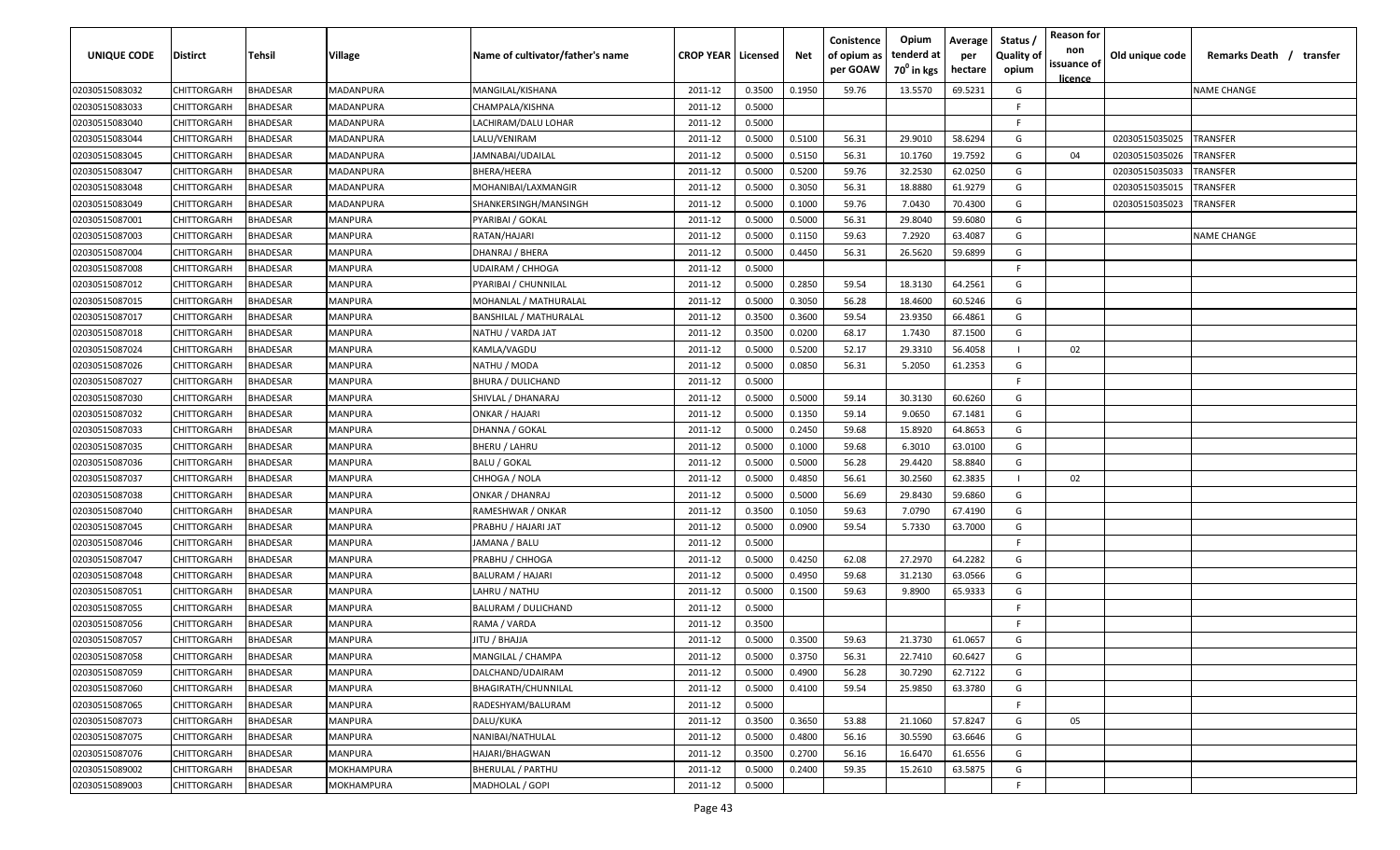| UNIQUE CODE    | Distirct           | Tehsil          | Village           | Name of cultivator/father's name | <b>CROP YEAR   Licensed</b> |        | Net    | Conistence<br>of opium as<br>per GOAW | Opium<br>tenderd at<br>70 <sup>0</sup> in kgs | Average<br>per<br>hectare | Status,<br><b>Quality of</b><br>opium | <b>Reason for</b><br>non<br>issuance of<br>licence | Old unique code | Remarks Death / transfer |
|----------------|--------------------|-----------------|-------------------|----------------------------------|-----------------------------|--------|--------|---------------------------------------|-----------------------------------------------|---------------------------|---------------------------------------|----------------------------------------------------|-----------------|--------------------------|
| 02030515089006 | CHITTORGARH        | <b>BHADESAR</b> | MOKHAMPURA        | BADAMBAI/BHERULAL                | 2011-12                     | 0.5000 |        |                                       |                                               |                           | F                                     |                                                    |                 |                          |
| 02030515089007 | CHITTORGARH        | <b>BHADESAR</b> | MOKHAMPURA        | RATAN/JITU                       | 2011-12                     | 0.5000 |        |                                       |                                               |                           | E                                     |                                                    |                 |                          |
| 02030515089010 | CHITTORGARH        | <b>BHADESAR</b> | MOKHAMPURA        | SHANKAR / GOTU                   | 2011-12                     | 0.5000 |        |                                       |                                               |                           | F                                     |                                                    |                 |                          |
| 02030515089011 | CHITTORGARH        | <b>BHADESAR</b> | MOKHAMPURA        | DEVBAI/HAJARI                    | 2011-12                     | 0.5000 |        |                                       |                                               |                           | F                                     |                                                    |                 |                          |
| 02030515089012 | CHITTORGARH        | <b>BHADESAR</b> | MOKHAMPURA        | GANGARAM / JAWAAN                | 2011-12                     | 0.5000 | 0.2450 | 59.35                                 | 15.8970                                       | 64.8857                   | G                                     |                                                    |                 |                          |
| 02030515089013 | CHITTORGARH        | <b>BHADESAR</b> | MOKHAMPURA        | MAGNIBAI / BHANA                 | 2011-12                     | 0.3500 |        |                                       |                                               |                           |                                       |                                                    |                 |                          |
| 02030515089016 | CHITTORGARH        | <b>BHADESAR</b> | MOKHAMPURA        | IAMANIBAI/LEHARU                 | 2011-12                     | 0.5000 |        |                                       |                                               |                           | F                                     |                                                    |                 |                          |
| 02030515089018 | CHITTORGARH        | <b>BHADESAR</b> | <b>MOKHAMPURA</b> | LALU / GOKUL                     | 2011-12                     | 0.5000 |        |                                       |                                               |                           | F                                     |                                                    |                 |                          |
| 02030515089019 | CHITTORGARH        | <b>BHADESAR</b> | MOKHAMPURA        | DIPA / NARAYAN                   | 2011-12                     | 0.5000 |        |                                       |                                               |                           | E                                     |                                                    |                 |                          |
| 02030515089020 | CHITTORGARH        | <b>BHADESAR</b> | MOKHAMPURA        | RAMCHANDER / RUPA                | 2011-12                     | 0.5000 |        |                                       |                                               |                           | E                                     |                                                    |                 |                          |
| 02030515089021 | CHITTORGARH        | BHADESAR        | MOKHAMPURA        | LAXMAN/RADHAKISHAN               | 2011-12                     | 0.5000 |        |                                       |                                               |                           | E                                     |                                                    |                 |                          |
| 02030515089022 | CHITTORGARH        | <b>BHADESAR</b> | MOKHAMPURA        | NANA / RATNA                     | 2011-12                     | 0.5000 |        |                                       |                                               |                           | F                                     |                                                    |                 |                          |
| 02030515089026 | CHITTORGARH        | <b>BHADESAR</b> | MOKHAMPURA        | RAMLAL / LAKHMA                  | 2011-12                     | 0.5000 |        |                                       |                                               |                           | F                                     |                                                    |                 |                          |
| 02030515089028 | CHITTORGARH        | <b>BHADESAR</b> | MOKHAMPURA        | KESARBAI / CHAMPA                | 2011-12                     | 0.5000 |        |                                       |                                               |                           | F                                     |                                                    |                 |                          |
| 02030515089029 | CHITTORGARH        | <b>BHADESAR</b> | MOKHAMPURA        | NARAYAN/GOTU                     | 2011-12                     | 0.3500 | 0.1200 | 59.81                                 | 7.9720                                        | 66.4333                   | G                                     |                                                    |                 |                          |
| 02030515089030 | CHITTORGARH        | <b>BHADESAR</b> | MOKHAMPURA        | DIPCHAND / JAWAHARMAL            | 2011-12                     | 0.5000 |        |                                       |                                               |                           | Е                                     |                                                    |                 |                          |
| 02030515089031 | CHITTORGARH        | <b>BHADESAR</b> | MOKHAMPURA        | KISHOR / JAWAAN                  | 2011-12                     | 0.5000 |        |                                       |                                               |                           | F                                     |                                                    |                 |                          |
| 02030515089034 | CHITTORGARH        | <b>BHADESAR</b> | MOKHAMPURA        | SHANKARLAL / LAKHMA              | 2011-12                     | 0.5000 | 0.3300 | 59.35                                 | 22.6630                                       | 68.6758                   | G                                     |                                                    |                 |                          |
| 02030515089035 | CHITTORGARH        | BHADESAR        | MOKHAMPURA        | <b>BARDIBAI / CHOGA</b>          | 2011-12                     | 0.5000 |        |                                       |                                               |                           | E                                     |                                                    |                 |                          |
| 02030515089038 | CHITTORGARH        | <b>BHADESAR</b> | MOKHAMPURA        | BHAWRU/GOPAJI                    | 2011-12                     | 0.3500 |        |                                       |                                               |                           | E                                     |                                                    |                 |                          |
| 02030515089040 | CHITTORGARH        | <b>BHADESAR</b> | MOKHAMPURA        | KESHIBAI/CHAINRAM                | 2011-12                     | 0.5000 |        |                                       |                                               |                           | F                                     |                                                    |                 | <b>NAME CHANGE</b>       |
| 02030515089041 | CHITTORGARH        | <b>BHADESAR</b> | MOKHAMPURA        | RAMDAS / BHERUDAS BAIRAGI        | 2011-12                     | 0.5000 |        |                                       |                                               |                           | F                                     |                                                    |                 |                          |
| 02030515089045 | CHITTORGARH        | BHADESAR        | MOKHAMPURA        | SANKAR/HANSA                     | 2011-12                     | 0.5000 |        |                                       |                                               |                           | F                                     |                                                    |                 |                          |
| 02030515090002 | CHITTORGARH        | BHADESAR        | MURLIYA           | MADANLAL / MANGILAL              | 2011-12                     | 0.5000 |        |                                       |                                               |                           | F                                     |                                                    |                 |                          |
| 02030515090009 | CHITTORGARH        | <b>BHADESAR</b> | MURLIYA           | BALIBAI/HAJARI                   | 2011-12                     | 0.5000 |        |                                       |                                               |                           | E                                     |                                                    |                 |                          |
| 02030515090010 | CHITTORGARH        | <b>BHADESAR</b> | MURLIYA           | SOSARBAI / UDAIRAM               | 2011-12                     | 0.5000 |        |                                       |                                               |                           | F.                                    |                                                    |                 |                          |
| 02030515090012 | CHITTORGARH        | <b>BHADESAR</b> | MURLIYA           | JAYSHANKAR / BHAGIRATH           | 2011-12                     | 0.5000 |        |                                       |                                               |                           | E                                     |                                                    |                 |                          |
| 02030515090014 | CHITTORGARH        | BHADESAR        | MURLIYA           | GOPILAL / BHURA                  | 2011-12                     | 0.5000 |        |                                       |                                               |                           | F.                                    |                                                    |                 |                          |
| 02030515090020 | CHITTORGARH        | <b>BHADESAR</b> | MURLIYA           | DALCHAND / JETMAL LUHAR          | 2011-12                     | 0.3500 |        |                                       |                                               |                           | E                                     |                                                    |                 |                          |
| 02030515090022 | CHITTORGARH        | <b>BHADESAR</b> | MURLIYA           | MANGU PURI / DEEPA PURI          | 2011-12                     | 0.5000 |        |                                       |                                               |                           | F                                     |                                                    |                 |                          |
| 02030515090032 | CHITTORGARH        | <b>BHADESAR</b> | MURLIYA           | BHAGAWANLAL / PARTHA             | 2011-12                     | 0.5000 |        |                                       |                                               |                           | E                                     |                                                    |                 |                          |
| 02030515090042 | CHITTORGARH        | <b>BHADESAR</b> | MURLIYA           | DEVJI / KALU                     | 2011-12                     | 0.5000 |        |                                       |                                               |                           | E                                     |                                                    |                 |                          |
| 02030515090046 | CHITTORGARH        | <b>BHADESAR</b> | MURLIYA           | JAMKUBAI / GOPI                  | 2011-12                     | 0.5000 |        |                                       |                                               |                           | F                                     |                                                    |                 |                          |
| 02030515090051 | CHITTORGARH        | <b>BHADESAR</b> | MURLIYA           | BHAGAWATILAL / RADHAKISHAN       | 2011-12                     | 0.5000 |        |                                       |                                               |                           | F                                     |                                                    |                 |                          |
| 02030515090068 | <b>CHITTORGARH</b> | <b>BHADESAR</b> | MURLIYA           | UDAYRAM/HEMRAJ                   | 2011-12                     | 0.5000 |        |                                       |                                               |                           | E                                     |                                                    |                 |                          |
| 02030515091002 | CHITTORGARH        | <b>BHADESAR</b> | NAHARGARH         | HAZARILAL / GOKAL                | 2011-12                     | 0.5000 |        |                                       |                                               |                           | F.                                    |                                                    |                 |                          |
| 02030515091003 | <b>CHITTORGARH</b> | <b>BHADESAR</b> | NAHARGARH         | NARAYAN / VENA                   | 2011-12                     | 0.5000 |        |                                       |                                               |                           | F                                     |                                                    |                 |                          |
| 02030515091005 | CHITTORGARH        | <b>BHADESAR</b> | NAHARGARH         | MOHANGIR/MOTIGIR                 | 2011-12                     | 0.3500 |        |                                       |                                               |                           | F                                     |                                                    |                 | <b>NAME CHANGE</b>       |
| 02030515091007 | CHITTORGARH        | <b>BHADESAR</b> | NAHARGARH         | <b>OUNKARLAL / PARBHULAL</b>     | 2011-12                     | 0.3500 |        |                                       |                                               |                           | F                                     |                                                    |                 |                          |
| 02030515091008 | CHITTORGARH        | <b>BHADESAR</b> | NAHARGARH         | NARENDRASINGH / SULTANSINGH      | 2011-12                     | 0.3500 |        |                                       |                                               |                           | E                                     |                                                    |                 |                          |
| 02030515091013 | CHITTORGARH        | <b>BHADESAR</b> | NAHARGARH         | SHANKERLAL/KISHANALAL            | 2011-12                     | 0.5000 | 0.4900 | 56.51                                 | 31.6780                                       | 64.6490                   | G                                     |                                                    |                 |                          |
| 02030515091014 | CHITTORGARH        | <b>BHADESAR</b> | NAHARGARH         | DHARMENDRASINGH/BHERUSINGH       | 2011-12                     | 0.5000 |        |                                       |                                               |                           | F.                                    |                                                    |                 |                          |
| 02030515091017 | CHITTORGARH        | <b>BHADESAR</b> | NAHARGARH         | DUDIBAI/NARAYAN                  | 2011-12                     | 0.3500 | 0.0200 | 66.23                                 | 1.9960                                        | 99.8000                   | G                                     |                                                    |                 |                          |
| 02030515091018 | <b>CHITTORGARH</b> | <b>BHADESAR</b> | NAHARGARH         | BHERU / GANGARAM MALI            | 2011-12                     | 0.5000 |        |                                       |                                               |                           | F.                                    |                                                    |                 |                          |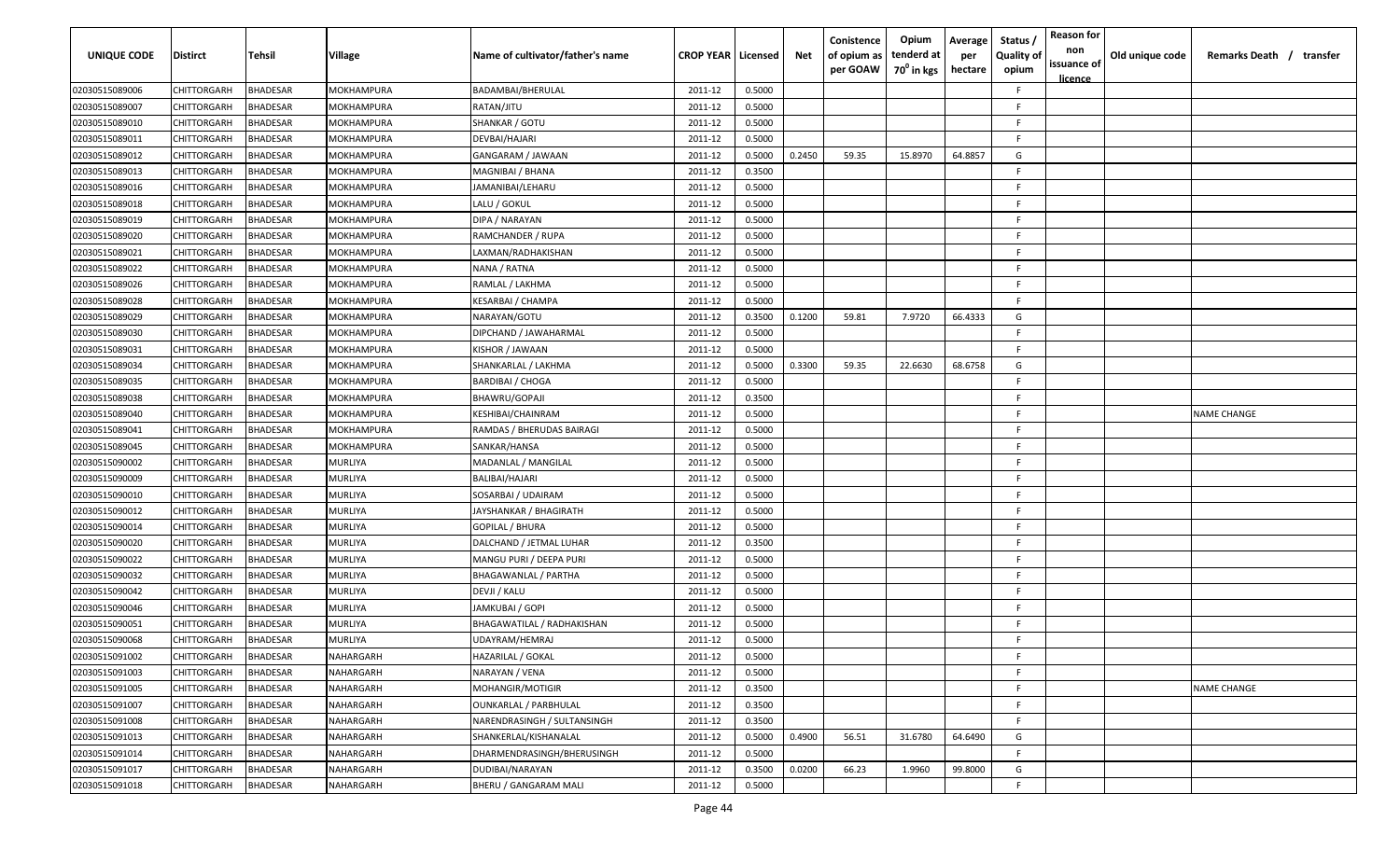| UNIQUE CODE    | <b>Distirct</b>    | Tehsil          | <b>Village</b> | Name of cultivator/father's name | <b>CROP YEAR   Licensed</b> |        | Net    | Conistence<br>of opium as<br>per GOAW | Opium<br>tenderd at<br>70 <sup>0</sup> in kgs | Average<br>per<br>hectare | Status /<br><b>Quality of</b><br>opium | <b>Reason for</b><br>non<br>issuance of<br><u>licence</u> | Old unique code | Remarks Death / transfer |
|----------------|--------------------|-----------------|----------------|----------------------------------|-----------------------------|--------|--------|---------------------------------------|-----------------------------------------------|---------------------------|----------------------------------------|-----------------------------------------------------------|-----------------|--------------------------|
| 02030515091019 | CHITTORGARH        | <b>BHADESAR</b> | NAHARGARH      | KESHA / GANGARAM                 | 2011-12                     | 0.3500 |        |                                       |                                               |                           | F                                      |                                                           |                 |                          |
| 02030515091021 | CHITTORGARH        | <b>BHADESAR</b> | NAHARGARH      | GISHULAL / GOKAL                 | 2011-12                     | 0.5000 |        |                                       |                                               |                           | F                                      |                                                           |                 |                          |
| 02030515091022 | CHITTORGARH        | <b>BHADESAR</b> | NAHARGARH      | RATAN/CHOGA                      | 2011-12                     | 0.3500 | 0.3200 | 62.02                                 | 21.1580                                       | 66.1188                   | G                                      |                                                           | 02030515003012  | <b>TRANSFER</b>          |
| 02030515091026 | CHITTORGARH        | <b>BHADESAR</b> | NAHARGARH      | SHAMBHU GIR / MOTI GIR           | 2011-12                     | 0.5000 |        |                                       |                                               |                           | E                                      |                                                           |                 |                          |
| 02030515091027 | CHITTORGARH        | <b>BHADESAR</b> | NAHARGARH      | BHERULAL / RUPA                  | 2011-12                     | 0.5000 | 0.4550 | 59.21                                 | 29.0550                                       | 63.8571                   | G                                      |                                                           |                 |                          |
| 02030515091029 | CHITTORGARH        | <b>BHADESAR</b> | NAHARGARH      | RAMIBAI/MANGILAL                 | 2011-12                     | 0.5000 |        |                                       |                                               |                           | F                                      |                                                           |                 |                          |
| 02030515091031 | CHITTORGARH        | <b>BHADESAR</b> | NAHARGARH      | CHANDIBAI/GANGABAI               | 2011-12                     | 0.3500 | 0.1100 | 59.21                                 | 6.6480                                        | 60.4364                   | G                                      |                                                           |                 |                          |
| 02030515091032 | CHITTORGARH        | <b>BHADESAR</b> | NAHARGARH      | DALU / DALLA                     | 2011-12                     | 0.3500 |        |                                       |                                               |                           | F                                      |                                                           |                 |                          |
| 02030515091038 | CHITTORGARH        | <b>BHADESAR</b> | NAHARGARH      | MANGILAL / NARAYAN               | 2011-12                     | 0.3500 | 0.3500 | 59.21                                 | 22.1360                                       | 63.2457                   | G                                      |                                                           |                 |                          |
| 02030515091042 | CHITTORGARH        | <b>BHADESAR</b> | VAHARGARH      | NARAYANLAL / CHAMPALAL           | 2011-12                     | 0.5000 |        |                                       |                                               |                           | F.                                     |                                                           |                 |                          |
| 02030515091043 | CHITTORGARH        | <b>BHADESAR</b> | NAHARGARH      | <b>BHERUGIR / AMARGIR</b>        | 2011-12                     | 0.5000 |        |                                       |                                               |                           | E                                      |                                                           |                 |                          |
| 02030515091046 | CHITTORGARH        | <b>BHADESAR</b> | NAHARGARH      | RUKMANIBAI / HAJARILAL           | 2011-12                     | 0.3500 |        |                                       |                                               |                           | F                                      |                                                           |                 |                          |
| 02030515091051 | CHITTORGARH        | <b>BHADESAR</b> | NAHARGARH      | ONKARLAL / BHAGWAN               | 2011-12                     | 0.5000 | 0.1100 | 59.21                                 | 7.3170                                        | 66.5182                   | G                                      |                                                           |                 |                          |
| 02030515091058 | CHITTORGARH        | <b>BHADESAR</b> | NAHARGARH      | MANGILAL / MAGNA JI              | 2011-12                     | 0.5000 |        |                                       |                                               |                           | E                                      |                                                           |                 |                          |
| 02030515091060 | CHITTORGARH        | <b>BHADESAR</b> | NAHARGARH      | BHERUSINGH / JHODHSINGH          | 2011-12                     | 0.5000 |        |                                       |                                               |                           | F                                      |                                                           |                 |                          |
| 02030515091068 | CHITTORGARH        | <b>BHADESAR</b> | NAHARGARH      | CHOGA / GOKAL                    | 2011-12                     | 0.3500 | 0.1950 | 60.05                                 | 14.0600                                       | 72.1026                   | G                                      |                                                           |                 |                          |
| 02030515091072 | CHITTORGARH        | <b>BHADESAR</b> | NAHARGARH      | JAVAHARSINGH/JORAVARSINGH        | 2011-12                     | 0.5000 |        |                                       |                                               |                           | F                                      |                                                           |                 |                          |
| 02030515091073 | CHITTORGARH        | <b>BHADESAR</b> | NAHARGARH      | CHHAGANIBAI/BHAGWAN              | 2011-12                     | 0.3500 | 0.1500 | 59.21                                 | 10.1250                                       | 67.5000                   | G                                      |                                                           | 02030515003001  | TRANSFER/NAME CHANGE     |
| 02030515091074 | CHITTORGARH        | BHADESAR        | NAHARGARH      | LAKHMA/NATHU                     | 2011-12                     | 0.5000 | 0.5050 | 56.51                                 | 31.8640                                       | 63.0970                   | G                                      |                                                           | 02030515003003  | TRANSFER                 |
| 02030515091075 | CHITTORGARH        | <b>BHADESAR</b> | NAHARGARH      | UDA/TEKA                         | 2011-12                     | 0.5000 | 0.4850 | 60.05                                 | 33.3190                                       | 68.6990                   | G                                      |                                                           | 02030515003002  | TRANSFER                 |
| 02030515091080 | CHITTORGARH        | <b>BHADESAR</b> | NAHARGARH      | LEHRU/MOTI                       | 2011-12                     | 0.3500 | 0.1850 | 62.02                                 | 12.8740                                       | 69.5892                   | G                                      |                                                           |                 |                          |
| 02030515091081 | CHITTORGARH        | <b>BHADESAR</b> | NAHARGARH      | JAGNNATH/SHANKER                 | 2011-12                     | 0.3500 | 0.3500 | 56.51                                 | 24.0010                                       | 68.5743                   | G                                      |                                                           |                 |                          |
| 02030515091082 | CHITTORGARH        | <b>BHADESAR</b> | NAHARGARH      | BHERULAL/SHANKER                 | 2011-12                     | 0.5000 | 0.4500 | 56.19                                 | 28.6970                                       | 63.7711                   | G                                      |                                                           | 02030515003013  | TRANSFER                 |
| 02030515091083 | CHITTORGARH        | <b>BHADESAR</b> | NAHARGARH      | LAXMAN/DEVA                      | 2011-12                     | 0.5000 |        |                                       |                                               |                           | F.                                     |                                                           | 02030515060020  | <b><i>FRANSFER</i></b>   |
| 02030515091084 | CHITTORGARH        | <b>BHADESAR</b> | NAHARGARH      | HANSRAJ/KISHANA                  | 2011-12                     | 0.3500 | 0.1400 | 60.05                                 | 9.8830                                        | 70.5929                   | G                                      |                                                           | 02030514032058  | TRANSFER                 |
| 02030515092010 | CHITTORGARH        | <b>BHADESAR</b> | NANNANA        | ONKAR / LAKSHMICHAND             | 2011-12                     | 0.3500 | 0.3500 | 62.76                                 | 24.8530                                       | 71.0086                   | G                                      |                                                           |                 |                          |
| 02030515092013 | CHITTORGARH        | <b>BHADESAR</b> | NANNANA        | VARDICHAND / BHERA               | 2011-12                     | 0.3500 |        |                                       |                                               |                           | F                                      |                                                           |                 |                          |
| 02030515092019 | CHITTORGARH        | <b>BHADESAR</b> | NANNANA        | RADHIBAI / VIJAYRAM              | 2011-12                     | 0.5000 | 0.4800 | 62.76                                 | 34.7820                                       | 72.4625                   | G                                      |                                                           |                 |                          |
| 02030515092026 | CHITTORGARH        | <b>BHADESAR</b> | NANNANA        | HEMRAJ/PARTHA                    | 2011-12                     | 0.3500 |        |                                       |                                               |                           | F                                      |                                                           |                 |                          |
| 02030515092031 | CHITTORGARH        | <b>BHADESAR</b> | NANNANA        | HIRA / MANGU                     | 2011-12                     | 0.5000 | 0.1000 | 66.86                                 | 6.7150                                        | 67.1500                   | G                                      |                                                           |                 |                          |
| 02030515092034 | CHITTORGARH        | <b>BHADESAR</b> | NANNANA        | NANDLAL / KISHANLAL              | 2011-12                     | 0.5000 |        |                                       |                                               |                           | F                                      |                                                           |                 |                          |
| 02030515092040 | CHITTORGARH        | <b>BHADESAR</b> | NANNANA        | CHUNNILAL / BHERA                | 2011-12                     | 0.5000 | 0.4000 | 55.20                                 | 22.7270                                       | 56.8175                   | G                                      |                                                           |                 |                          |
| 02030515092041 | CHITTORGARH        | <b>BHADESAR</b> | NANNANA        | RAJIBAI / LAKHMICHAND            | 2011-12                     | 0.3500 | 0.3500 | 62.76                                 | 24.5660                                       | 70.1886                   | G                                      |                                                           |                 |                          |
| 02030515092042 | CHITTORGARH        | BHADESAR        | NANNANA        | GEHRIDAS/BHANWARDAS              | 2011-12                     | 0.3500 | 0.3550 | 52.51                                 | 20.2760                                       | 57.1155                   | G                                      | 05                                                        |                 |                          |
| 02030515092043 | CHITTORGARH        | <b>BHADESAR</b> | NANNANA        | JAGANATH / HEMRAJ                | 2011-12                     | 0.3500 |        |                                       |                                               |                           | E                                      |                                                           |                 |                          |
| 02030515092044 | <b>CHITTORGARH</b> | <b>BHADESAR</b> | NANNANA        | <b>GANPATDAS / MAGANDAS</b>      | 2011-12                     | 0.3500 | 0.3400 | 59.15                                 | 22.8660                                       | 67.2529                   | G                                      |                                                           |                 |                          |
| 02030515092047 | CHITTORGARH        | <b>BHADESAR</b> | NANNANA        | KASHIBAI / BOTLAL                | 2011-12                     | 0.3500 |        |                                       |                                               |                           | F.                                     |                                                           |                 |                          |
| 02030515092048 | CHITTORGARH        | <b>BHADESAR</b> | NANNANA        | LACHIRAM / BHERA                 | 2011-12                     | 0.5000 | 0.4800 | 59.15                                 | 33.2340                                       | 69.2375                   | G                                      |                                                           |                 |                          |
| 02030515092052 | CHITTORGARH        | <b>BHADESAR</b> | NANNANA        | KEALASHIBAI / LADULAL            | 2011-12                     | 0.3500 | 0.3300 | 59.15                                 | 19.6720                                       | 59.6121                   | G                                      |                                                           |                 |                          |
| 02030515092054 | CHITTORGARH        | <b>BHADESAR</b> | NANNANA        | ONAKARLAL / GANESHLAL            | 2011-12                     | 0.3500 |        |                                       |                                               |                           | F.                                     |                                                           |                 |                          |
| 02030515092056 | CHITTORGARH        | <b>BHADESAR</b> | NANNANA        | HEERALAL / LAKSHMICHAND          | 2011-12                     | 0.5000 | 0.4300 | 59.15                                 | 26.4820                                       | 61.5860                   | G                                      |                                                           |                 |                          |
| 02030515092059 | CHITTORGARH        | <b>BHADESAR</b> | NANNANA        | RADHSHYAM / BHAWANISHANKAR       | 2011-12                     | 0.3500 | 0.3550 | 55.20                                 | 20.5820                                       | 57.9775                   | G                                      |                                                           |                 |                          |
| 02030515092067 | CHITTORGARH        | <b>BHADESAR</b> | NANNANA        | GANAPATLAL / NAGJIRAM            | 2011-12                     | 0.5000 | 0.4600 | 55.20                                 | 26.6770                                       | 57.9935                   | G                                      |                                                           |                 |                          |
| 02030515092073 | CHITTORGARH        | <b>BHADESAR</b> | NANNANA        | GISIBAI/SHANKARLAL               | 2011-12                     | 0.3500 | 0.1000 | 66.86                                 | 7.2780                                        | 72.7800                   | G                                      |                                                           |                 |                          |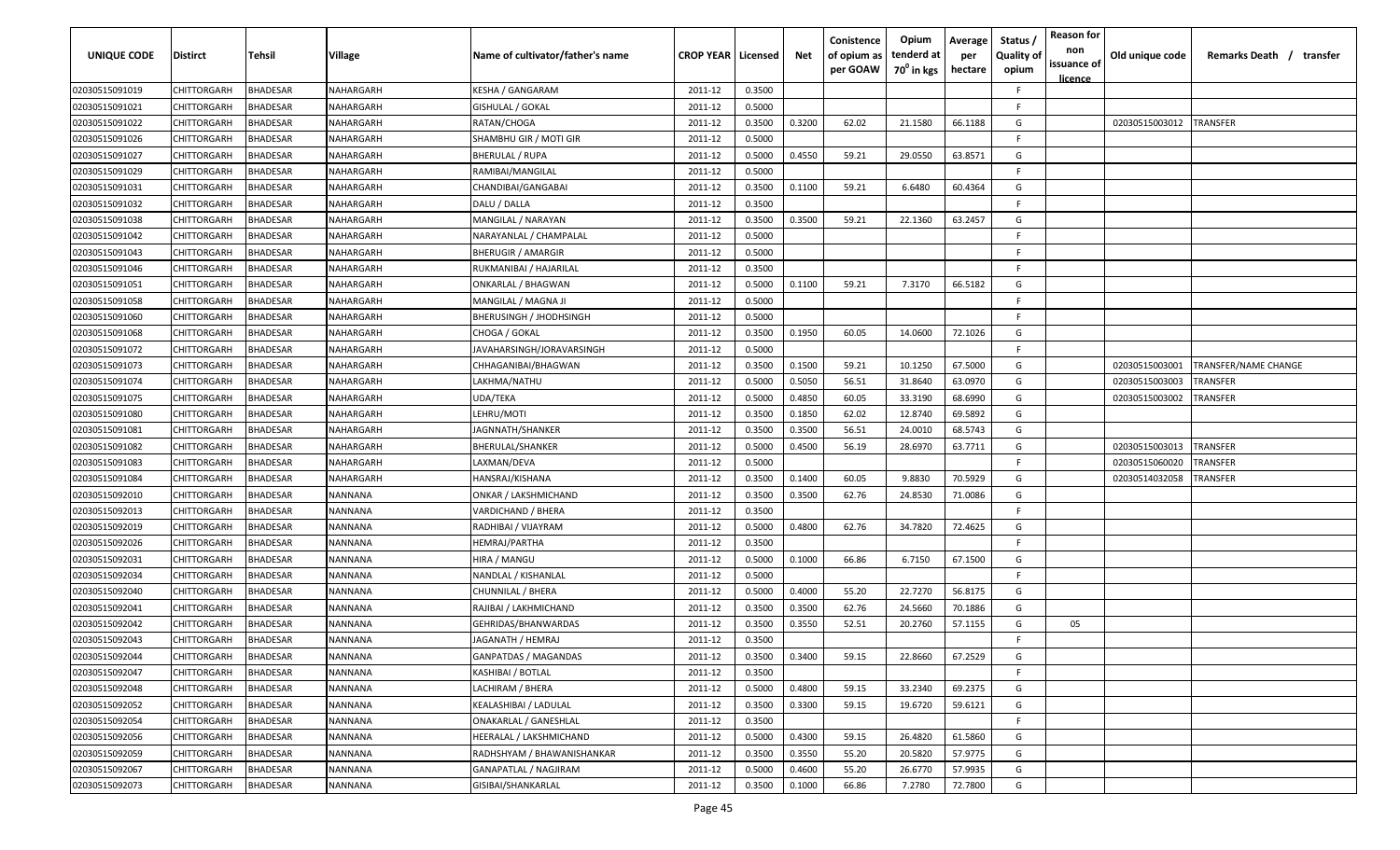| UNIQUE CODE    | <b>Distirct</b>    | <b>Tehsil</b>   | Village        | Name of cultivator/father's name | <b>CROP YEAR   Licensed</b> |        | Net    | Conistence<br>of opium as<br>per GOAW | Opium<br>tenderd at<br>70 <sup>0</sup> in kgs | Average<br>per<br>hectare | Status /<br><b>Quality of</b><br>opium | <b>Reason for</b><br>non<br>issuance of<br><b>licence</b> | Old unique code | Remarks Death /<br>transfer |
|----------------|--------------------|-----------------|----------------|----------------------------------|-----------------------------|--------|--------|---------------------------------------|-----------------------------------------------|---------------------------|----------------------------------------|-----------------------------------------------------------|-----------------|-----------------------------|
| 02030515092081 | CHITTORGARH        | BHADESAR        | NANNANA        | UDA / DUNGA                      | 2011-12                     | 0.5000 | 0.5050 | 52.51                                 | 33.3140                                       | 65.9683                   | G                                      | 05                                                        |                 |                             |
| 02030515092082 | CHITTORGARH        | <b>BHADESAR</b> | NANNANA        | SHANKERLAL/SOBHALAL              | 2011-12                     | 0.5000 | 0.3650 | 62.76                                 | 22.8540                                       | 62.6137                   | G                                      |                                                           | 02030515010005  | TRANSFER                    |
| 02030515094008 | CHITTORGARH        | <b>BHADESAR</b> | NAPANIYA       | BHERULAL / TEJA                  | 2011-12                     | 0.5000 |        |                                       |                                               |                           | F.                                     |                                                           |                 |                             |
| 02030515094018 | CHITTORGARH        | <b>HADESAR</b>  | NAPANIYA       | NATHULAL / TULSHIRAM             | 2011-12                     | 0.5000 |        |                                       |                                               |                           | F.                                     |                                                           |                 |                             |
| 02030515094026 | CHITTORGARH        | <b>BHADESAR</b> | NAPANIYA       | HAZARI / MAYARAM                 | 2011-12                     | 0.5000 |        |                                       |                                               |                           | F.                                     |                                                           |                 |                             |
| 02030515094032 | CHITTORGARH        | <b>BHADESAR</b> | NAPANIYA       | <b>ONKAR / TULSA GADRI</b>       | 2011-12                     | 0.5000 |        |                                       |                                               |                           | -F.                                    |                                                           |                 |                             |
| 02030515094045 | CHITTORGARH        | <b>BHADESAR</b> | NAPANIYA       | PARTHA/MIYACHAND                 | 2011-12                     | 0.5000 |        |                                       |                                               |                           | F.                                     |                                                           | 02030515108005  | TRANSFER                    |
| 02030515094046 | CHITTORGARH        | <b>HADESAR</b>  | NAPANIYA       | OUNKAR/GOKAL                     | 2011-12                     | 0.5000 |        |                                       |                                               |                           | F.                                     |                                                           | 02030515108036  | TRANSFER                    |
| 02030515094047 | CHITTORGARH        | <b>HADESAR</b>  | NAPANIYA       | RAMSINGH/GAMERSIMGH              | 2011-12                     | 0.3500 |        |                                       |                                               |                           | F.                                     |                                                           | 02030515108006  | TRANSFER                    |
| 02030515094048 | CHITTORGARH        | <b>BHADESAR</b> | NAPANIYA       | MITTUKUVAR/MOHANSINGH            | 2011-12                     | 0.3500 | 0.2550 | 60.82                                 | 16.2040                                       | 63.5451                   | G                                      |                                                           | 02030515108008  | TRANSFER/NAME CHANGE        |
| 02030515096009 | CHITTORGARH        | 3HADESAR        | NARBADIA       | MEGHRAJ / RAMA                   | 2011-12                     | 0.3500 |        |                                       |                                               |                           | F.                                     |                                                           |                 |                             |
| 02030515096011 | CHITTORGARH        | 3HADESAR        | NARBADIA       | AMARCHAND / BHERA                | 2011-12                     | 0.5000 |        |                                       |                                               |                           | F.                                     |                                                           |                 |                             |
| 02030515096013 | CHITTORGARH        | <b>BHADESAR</b> | NARBADIA       | ONKAR / BHERA                    | 2011-12                     | 0.3500 |        |                                       |                                               |                           | -F                                     |                                                           |                 |                             |
| 02030515096016 | CHITTORGARH        | <b>BHADESAR</b> | NARBADIA       | JAMKUBAI/BHAGWAN                 | 2011-12                     | 0.3500 |        |                                       |                                               |                           | -F                                     |                                                           |                 |                             |
| 02030515096026 | CHITTORGARH        | <b>BHADESAR</b> | NARBADIA       | KASTURI / GERU                   | 2011-12                     | 0.5000 |        |                                       |                                               |                           | F.                                     |                                                           |                 |                             |
| 02030515096031 | CHITTORGARH        | <b>HADESAR</b>  | NARBADIA       | HAJARI/GOPI                      | 2011-12                     | 0.5000 |        |                                       |                                               |                           | -F.                                    |                                                           |                 |                             |
| 02030515096037 | CHITTORGARH        | <b>HADESAR</b>  | NARBADIA       | KAJODIBAI / JAGANNATH            | 2011-12                     | 0.5000 |        |                                       |                                               |                           | -F                                     |                                                           |                 |                             |
| 02030515096043 | CHITTORGARH        | <b>BHADESAR</b> | NARBADIA       | CHATURBHUJ / CHAMPALAL           | 2011-12                     | 0.5000 |        |                                       |                                               |                           | F.                                     |                                                           |                 |                             |
| 02030515097004 | CHITTORGARH        | <b>BHADESAR</b> | NARDHARI       | GEHRU/CHATURBHUJ                 | 2011-12                     | 0.5000 | 0.4900 | 68.24                                 | 38.0000                                       | 77.5510                   | G                                      |                                                           |                 |                             |
| 02030515097005 | CHITTORGARH        | 3HADESAR        | NARDHARI       | NANDLAL / KISHANA                | 2011-12                     | 0.5000 | 0.4900 | 66.80                                 | 38.0470                                       | 77.6469                   | G                                      |                                                           |                 |                             |
| 02030515097012 | CHITTORGARH        | <b>HADESAR</b>  | NARDHARI       | PRATHVIPALSINGH / LAKSJHMANSINGH | 2011-12                     | 0.5000 | 0.5050 | 67.91                                 | 35.3810                                       | 70.0614                   | G                                      |                                                           |                 |                             |
| 02030515097016 | CHITTORGARH        | <b>BHADESAR</b> | NARDHARI       | MANGUSINGH / TEJSINGH            | 2011-12                     | 0.5000 | 0.4950 | 63.23                                 | 35.5350                                       | 71.7879                   | G                                      |                                                           |                 |                             |
| 02030515097018 | CHITTORGARH        | <b>BHADESAR</b> | NARDHARI       | GOTU / GANESH                    | 2011-12                     | 0.3500 |        |                                       |                                               |                           | F.                                     |                                                           |                 |                             |
| 02030515097025 | CHITTORGARH        | <b>BHADESAR</b> | NARDHARI       | BARDIBAI/BHAGWAN                 | 2011-12                     | 0.5000 | 0.4800 | 66.80                                 | 36.8260                                       | 76.7208                   | G                                      |                                                           |                 |                             |
| 02030515097027 | CHITTORGARH        | <b>HADESAR</b>  | NARDHARI       | NANALAL/HAJARI                   | 2011-12                     | 0.5000 | 0.4750 | 63.23                                 | 31.2990                                       | 65.8926                   | G                                      |                                                           |                 |                             |
| 02030515097029 | CHITTORGARH        | <b>BHADESAR</b> | NARDHARI       | GOTUSINGH / SHAMBHUSINGH         | 2011-12                     | 0.5000 |        |                                       |                                               |                           | F                                      |                                                           |                 |                             |
| 02030515097030 | CHITTORGARH        | <b>HADESAR</b>  | NARDHARI       | MADHAV / RAMA                    | 2011-12                     | 0.5000 | 0.5100 |                                       |                                               |                           |                                        | 02                                                        |                 |                             |
| 02030515097031 | CHITTORGARH        | 3HADESAR        | NARDHARI       | NARENDRASINGH / MANSINGH         | 2011-12                     | 0.5000 | 0.2450 | 67.91                                 | 17.9770                                       | 73.3755                   | G                                      |                                                           |                 |                             |
| 02030515102021 | CHITTORGARH        | <b>HADESAR</b>  | PARLIYA        | MOTILAL / LAXMAN SUKHWAL         | 2011-12                     | 0.3500 |        |                                       |                                               |                           | F.                                     |                                                           |                 |                             |
| 02030515102028 | CHITTORGARH        | <b>BHADESAR</b> | PARLIYA        | SOHANGIR / MADHAVGIR             | 2011-12                     | 0.5000 |        |                                       |                                               |                           | F                                      |                                                           |                 |                             |
| 02030515102039 | CHITTORGARH        | <b>BHADESAR</b> | PARLIYA        | SHAYAMLAL / MATHURALAL           | 2011-12                     | 0.3500 |        |                                       |                                               |                           | F                                      |                                                           |                 |                             |
| 02030515102040 | CHITTORGARH        | <b>BHADESAR</b> | PARLIYA        | GHASILAL / RAMCHANDRA            | 2011-12                     | 0.5000 |        |                                       |                                               |                           | F.                                     |                                                           |                 |                             |
| 02030515102042 | CHITTORGARH        | <b>BHADESAR</b> | PARLIYA        | SHRILAL/SHANKER/GOKAL            | 2011-12                     | 0.5000 |        |                                       |                                               |                           | F.                                     |                                                           |                 |                             |
| 02030515102045 | CHITTORGARH        | <b>BHADESAR</b> | <b>PARLIYA</b> | PRATHVIRAJ / NATHULAL            | 2011-12                     | 0.3500 |        |                                       |                                               |                           | F.                                     |                                                           |                 |                             |
| 02030515102060 | CHITTORGARH        | <b>BHADESAR</b> | PARLIYA        | SHANKARLAL / BADRILAL            | 2011-12                     | 0.3500 |        |                                       |                                               |                           | F.                                     |                                                           |                 |                             |
| 02030515102067 | CHITTORGARH        | BHADESAR        | PARLIYA        | RATANLAL / CHHATAR BHIL          | 2011-12                     | 0.3500 |        |                                       |                                               |                           | E                                      |                                                           |                 |                             |
| 02030515102083 | CHITTORGARH        | BHADESAR        | PARLIYA        | SOHANLAL / MATHURALAL            | 2011-12                     | 0.3500 | 0.1250 | 56.78                                 | 6.7650                                        | 54.1200                   | G                                      | 04                                                        |                 |                             |
| 02030515104005 | CHITTORGARH        | BHADESAR        | PIPALWAS (A)   | CHHOGA / GANGARAM                | 2011-12                     | 0.5000 |        |                                       |                                               |                           | F                                      |                                                           |                 |                             |
| 02030515104010 | CHITTORGARH        | BHADESAR        | PIPALWAS (A)   | PRABHULAL / HAJARI               | 2011-12                     | 0.5000 |        |                                       |                                               |                           | F.                                     |                                                           |                 |                             |
| 02030515104012 | CHITTORGARH        | <b>BHADESAR</b> | PIPALWAS (A)   | CHAMPALAL / BHAGCHAND            | 2011-12                     | 0.5000 |        |                                       |                                               |                           | F.                                     |                                                           |                 |                             |
| 02030515104015 | <b>CHITTORGARH</b> | <b>BHADESAR</b> | PIPALWAS (A)   | BHERULAL / BHAGAWAN              | 2011-12                     | 0.5000 |        |                                       |                                               |                           | F.                                     |                                                           |                 |                             |
| 02030515104023 | CHITTORGARH        | <b>BHADESAR</b> | PIPALWAS (A)   | MADHULAL / BHAGAWAN              | 2011-12                     | 0.5000 |        |                                       |                                               |                           | F.                                     |                                                           |                 |                             |
| 02030515104030 | CHITTORGARH        | <b>BHADESAR</b> | PIPALWAS (A)   | CHAMPALAL / DAYARAMJI GADARI     | 2011-12                     | 0.5000 |        |                                       |                                               |                           | F.                                     |                                                           |                 |                             |
| 02030515104036 | CHITTORGARH        | BHADESAR        | PIPALWAS (A)   | DALLA / HIRA JAT                 | 2011-12                     | 0.5000 |        |                                       |                                               |                           | F.                                     |                                                           |                 |                             |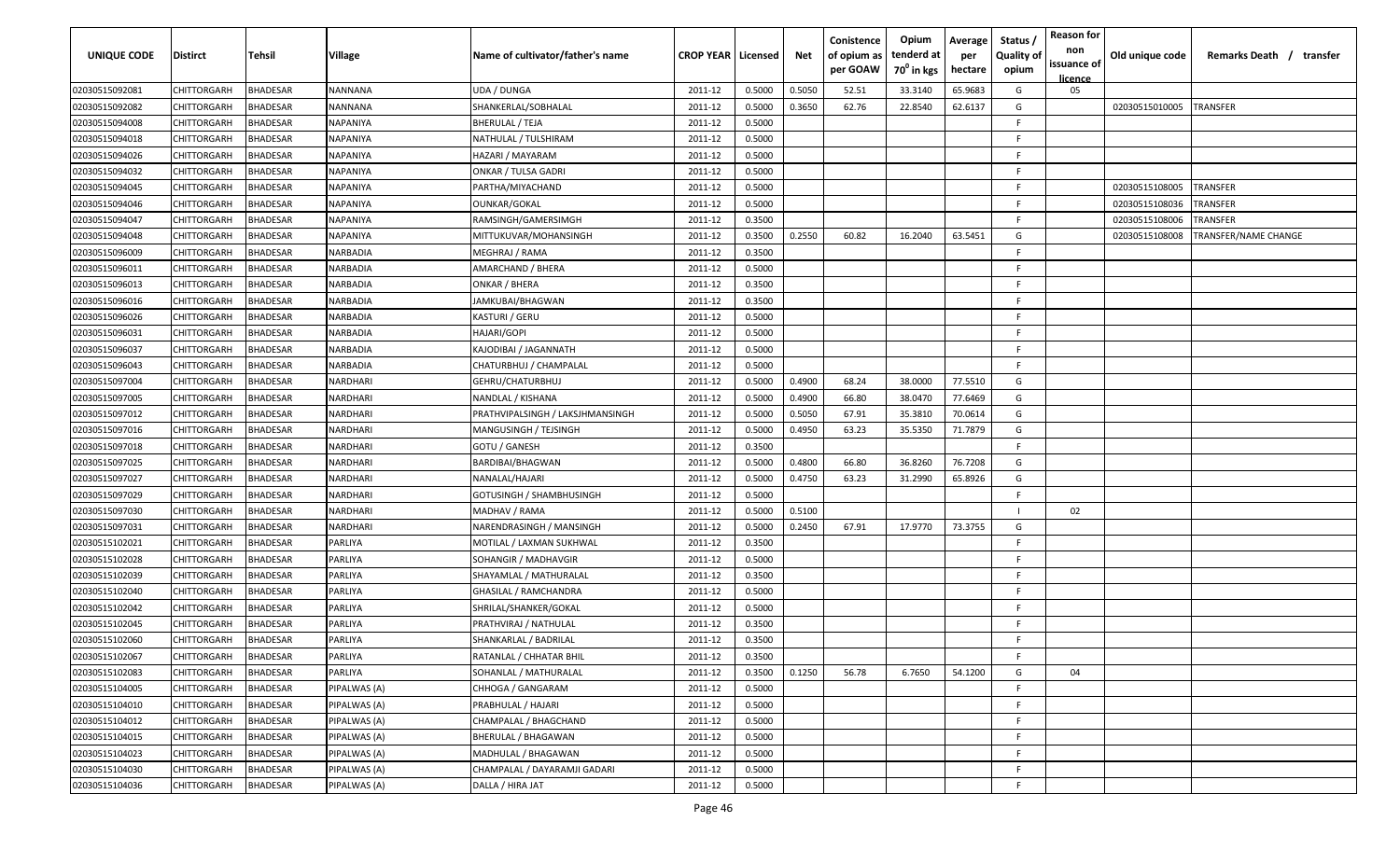| UNIQUE CODE    | <b>Distirct</b>    | Tehsil          | Village          | Name of cultivator/father's name | <b>CROP YEAR   Licensed</b> |        | Net    | Conistence<br>of opium as<br>per GOAW | Opium<br>tenderd at<br>70 <sup>°</sup> in kgs | Average<br>per<br>hectare | Status<br><b>Quality of</b><br>opium | <b>Reason for</b><br>non<br>issuance of<br><u>licence</u> | Old unique code | Remarks Death / transfer |
|----------------|--------------------|-----------------|------------------|----------------------------------|-----------------------------|--------|--------|---------------------------------------|-----------------------------------------------|---------------------------|--------------------------------------|-----------------------------------------------------------|-----------------|--------------------------|
| 02030515104042 | CHITTORGARH        | <b>BHADESAR</b> | PIPALWAS (A)     | MAGNIRAM / HAJARI                | 2011-12                     | 0.5000 | 0.3250 | 59.15                                 | 19.8660                                       | 61.1262                   |                                      | 02                                                        |                 |                          |
| 02030515104043 | CHITTORGARH        | BHADESAR        | PIPALWAS (A)     | MADHOLAL / RAMAJI                | 2011-12                     | 0.5000 |        |                                       |                                               |                           | -F                                   |                                                           |                 |                          |
| 02030515104051 | CHITTORGARH        | BHADESAR        | PIPALWAS (A)     | MADHULAL / UDA JAT               | 2011-12                     | 0.3500 | 0.3350 | 55.74                                 | 19.9950                                       | 59.6866                   | G                                    |                                                           |                 |                          |
| 02030515104059 | CHITTORGARH        | BHADESAR        | PIPALWAS (A)     | KALU / GOKUL JAT                 | 2011-12                     | 0.3500 |        |                                       |                                               |                           | F.                                   |                                                           |                 |                          |
| 02030515104062 | CHITTORGARH        | BHADESAR        | PIPALWAS (A)     | JAMANA / LEHRU                   | 2011-12                     | 0.3500 |        |                                       |                                               |                           | -F                                   |                                                           |                 |                          |
| 02030515104066 | CHITTORGARH        | <b>BHADESAR</b> | PIPALWAS (A)     | NANDA / KISHANA NAI              | 2011-12                     | 0.5000 |        |                                       |                                               |                           | -F                                   |                                                           |                 |                          |
| 02030515104083 | CHITTORGARH        | <b>BHADESAR</b> | PIPALWAS (A)     | BHERIBAI/SHANKERLAL              | 2011-12                     | 0.5000 | 0.1000 | 65.69                                 | 8.0420                                        | 80.4200                   | G                                    |                                                           |                 |                          |
| 02030515104086 | CHITTORGARH        | BHADESAR        | PIPALWAS (A)     | BHAGIRATH / MOTI                 | 2011-12                     | 0.5000 |        |                                       |                                               |                           | F.                                   |                                                           |                 |                          |
| 02030515104090 | CHITTORGARH        | BHADESAR        | PIPALWAS (A)     | BHERULAL / KISHANA GADARI        | 2011-12                     | 0.5000 |        |                                       |                                               |                           | F.                                   |                                                           |                 |                          |
| 02030515104095 | CHITTORGARH        | BHADESAR        | PIPALWAS (A)     | JCHHAVIBAI/DALCHAND              | 2011-12                     | 0.3500 | 0.1750 | 55.74                                 | 10.3360                                       | 59.0629                   | G                                    |                                                           |                 |                          |
| 02030515104103 | CHITTORGARH        | <b>BHADESAR</b> | PIPALWAS (A)     | MANGU / FAKIRA                   | 2011-12                     | 0.5000 |        |                                       |                                               |                           | F.                                   | 08                                                        |                 |                          |
| 02030515104110 | CHITTORGARH        | BHADESAR        | PIPALWAS (A)     | KAMARU / PIRU                    | 2011-12                     | 0.5000 | 0.1100 | 59.15                                 | 7.8920                                        | 71.7455                   | G                                    |                                                           |                 |                          |
| 02030515104113 | CHITTORGARH        | BHADESAR        | PIPALWAS (A)     | PRATHVIRAJ / SHOLA               | 2011-12                     | 0.5000 |        |                                       |                                               |                           | F.                                   |                                                           |                 |                          |
| 02030515104118 | CHITTORGARH        | <b>BHADESAR</b> | PIPALWAS (A)     | SUNDARBAI/ONKARJI                | 2011-12                     | 0.3500 | 0.3550 | 59.15                                 | 21.0150                                       | 59.1972                   | G                                    |                                                           |                 |                          |
| 02030515104120 | CHITTORGARH        | <b>BHADESAR</b> | PIPALWAS (A)     | CHATARBHUJ/KISHANA               | 2011-12                     | 0.5000 |        |                                       |                                               |                           | F.                                   |                                                           | 02030515056010  | <b>RANSFER</b>           |
| 02030515109003 | CHITTORGARH        | <b>BHADESAR</b> | REWALIYAKALA     | GOVARDHANSINGH / BHARATHSINGH    | 2011-12                     | 0.5000 | 0.1350 | 61.34                                 | 9.1830                                        | 68.0222                   | G                                    |                                                           |                 |                          |
| 02030515109011 | CHITTORGARH        | BHADESAR        | REWALIYAKALA     | JAMKUBAI/MODIRAM                 | 2011-12                     | 0.5000 | 0.3500 | 59.59                                 | 24.0910                                       | 68.8314                   | G                                    |                                                           |                 |                          |
| 02030515109019 | CHITTORGARH        | BHADESAR        | REWALIYAKALA     | BARDIBAI/RAMA                    | 2011-12                     | 0.5000 |        |                                       |                                               |                           | F.                                   |                                                           |                 |                          |
| 02030515109020 | CHITTORGARH        | BHADESAR        | REWALIYAKALA     | LALSINGH / PRITHVISINGH          | 2011-12                     | 0.3500 | 0.1000 | 62.27                                 | 6.9650                                        | 69.6500                   | G                                    |                                                           |                 |                          |
| 02030515109021 | CHITTORGARH        | BHADESAR        | REWALIYAKALA     | SHANKARLAL / HIRALAL             | 2011-12                     | 0.3500 | 0.0200 | 71.16                                 | 1.5960                                        | 79.8000                   | G                                    |                                                           |                 |                          |
| 02030515109022 | CHITTORGARH        | <b>BHADESAR</b> | REWALIYAKALA     | LEHRU / NAGJI                    | 2011-12                     | 0.5000 | 0.2750 | 56.43                                 | 17.1470                                       | 62.3527                   | G                                    |                                                           |                 |                          |
| 02030515109023 | CHITTORGARH        | BHADESAR        | REWALIYAKALA     | JASSUBAI / BHERULAL              | 2011-12                     | 0.5000 |        |                                       |                                               |                           | F                                    |                                                           |                 |                          |
| 02030515109024 | CHITTORGARH        | <b>BHADESAR</b> | REWALIYAKALA     | MANGILAL / PRATAP                | 2011-12                     | 0.3500 | 0.0200 | 71.16                                 | 1.7690                                        | 88.4500                   | G                                    |                                                           |                 |                          |
| 02030515109026 | CHITTORGARH        | <b>BHADESAR</b> | REWALIYAKALA     | SHIVLAL / HIRALAL                | 2011-12                     | 0.5000 |        |                                       |                                               |                           | F                                    |                                                           |                 |                          |
| 02030515109027 | CHITTORGARH        | BHADESAR        | REWALIYAKALA     | IAMNIBAI/BAKSHIRAM               | 2011-12                     | 0.5000 | 0.0850 | 59.17                                 | 5.6720                                        | 66.7294                   | G                                    |                                                           |                 |                          |
| 02030515109032 | CHITTORGARH        | BHADESAR        | REWALIYAKALA     | BHERULAL / KALUGADRI [CHOTA]     | 2011-12                     | 0.5000 | 0.2300 | 59.17                                 | 14.8850                                       | 64.7174                   | G                                    |                                                           |                 |                          |
| 02030515109033 | CHITTORGARH        | 3HADESAR        | REWALIYAKALA     | NANDLAL / HIRALAL                | 2011-12                     | 0.5000 | 0.1500 | 65.16                                 | 10.5470                                       | 70.3133                   | G                                    |                                                           |                 |                          |
| 02030515109036 | CHITTORGARH        | <b>BHADESAR</b> | REWALIYAKALA     | MADANLAL / BHERULAL              | 2011-12                     | 0.3500 | 0.1500 | 61.34                                 | 9.8760                                        | 65.8400                   | G                                    |                                                           |                 |                          |
| 02030515109039 | <b>CHITTORGARH</b> | BHADESAR        | REWALIYAKALA     | RAMSINGH / DEVISINGH             | 2011-12                     | 0.5000 | 0.5050 | 59.17                                 | 34.0060                                       | 67.3386                   | G                                    |                                                           |                 |                          |
| 02030515109040 | CHITTORGARH        | BHADESAR        | REWALIYAKALA     | CHOGALAL / BHERULAL              | 2011-12                     | 0.5000 |        |                                       |                                               |                           | -F                                   |                                                           |                 |                          |
| 02030515109043 | CHITTORGARH        | BHADESAR        | REWALIYAKALA     | NANALAL / BHERULAL               | 2011-12                     | 0.5000 |        |                                       |                                               |                           | E                                    |                                                           |                 |                          |
| 02030515109046 | CHITTORGARH        | <b>BHADESAR</b> | REWALIYAKALA     | DESHRAJ / BHERULAL               | 2011-12                     | 0.3500 | 0.3600 | 59.59                                 | 2.8860                                        | 8.0167                    | G                                    | 04                                                        |                 |                          |
| 02030515109059 | CHITTORGARH        | BHADESAR        | REWALIYAKALA     | BAGHSINGH / LAKSHAMANSINGH       | 2011-12                     | 0.5000 |        |                                       |                                               |                           | -F                                   |                                                           |                 |                          |
| 02030515109060 | CHITTORGARH        | BHADESAR        | REWALIYAKALA     | BHAGWANLAL / MATHURALAL          | 2011-12                     | 0.5000 |        |                                       |                                               |                           | -F                                   |                                                           |                 |                          |
| 02030515109064 | CHITTORGARH        | BHADESAR        | REWALIYAKALA     | JAGDISHCHAND / BHERULAL          | 2011-12                     | 0.3500 | 0.3450 | 62.27                                 | 23.0040                                       | 66.6783                   | G                                    |                                                           |                 |                          |
| 02030515109067 | CHITTORGARH        | <b>BHADESAR</b> | REWALIYAKALA     | JAMNALAL / BHERULAL              | 2011-12                     | 0.5000 |        |                                       |                                               |                           | -F                                   |                                                           |                 |                          |
| 02030515109073 | CHITTORGARH        | <b>BHADESAR</b> | REWALIYAKALA     | RATANLAL / BHAGGUJI              | 2011-12                     | 0.3500 | 0.3600 | 56.43                                 | 23.2250                                       | 64.5139                   | G                                    |                                                           |                 |                          |
| 02030515109074 | CHITTORGARH        | <b>BHADESAR</b> | REWALIYAKALA     | CHAMPALAL / BHAGWAN              | 2011-12                     | 0.5000 | 0.4350 | 62.16                                 | 32.3760                                       | 74.4276                   | G                                    |                                                           |                 |                          |
| 02030515110001 | CHITTORGARH        | <b>BHADESAR</b> | REWLIYA KHRUD(A) | HAZARI / NANDARAM                | 2011-12                     | 0.5000 | 0.2900 | 68.21                                 | 21.2430                                       | 73.2517                   | G                                    |                                                           |                 |                          |
| 02030515110002 | CHITTORGARH        | <b>BHADESAR</b> | REWLIYA KHRUD(A) | <b>BHAGIRATH / RAMLAL</b>        | 2011-12                     | 0.5000 |        |                                       |                                               |                           | F.                                   |                                                           |                 |                          |
| 02030515110003 | CHITTORGARH        | <b>BHADESAR</b> | REWLIYA KHRUD(A) | RADESHYAM/MADHAVLAL              | 2011-12                     | 0.5000 | 0.2500 | 62.57                                 | 16.2680                                       | 65.0720                   | G                                    |                                                           |                 |                          |
| 02030515110004 | CHITTORGARH        | <b>BHADESAR</b> | REWLIYA KHRUD(A) | RATANLAL / HARLAL                | 2011-12                     | 0.5000 |        |                                       |                                               |                           | -F.                                  |                                                           |                 |                          |
| 02030515110005 | CHITTORGARH        | BHADESAR        | REWLIYA KHRUD(A) | SHUKHIBAI / UDAIRAM              | 2011-12                     | 0.5000 |        |                                       |                                               |                           | -F.                                  |                                                           |                 |                          |
| 02030515110006 | CHITTORGARH        | BHADESAR        | REWLIYA KHRUD(A) | KESARBAI / BANSILAL              | 2011-12                     | 0.3500 | 0.1300 | 62.57                                 | 8.6610                                        | 66.6231                   | G                                    |                                                           |                 |                          |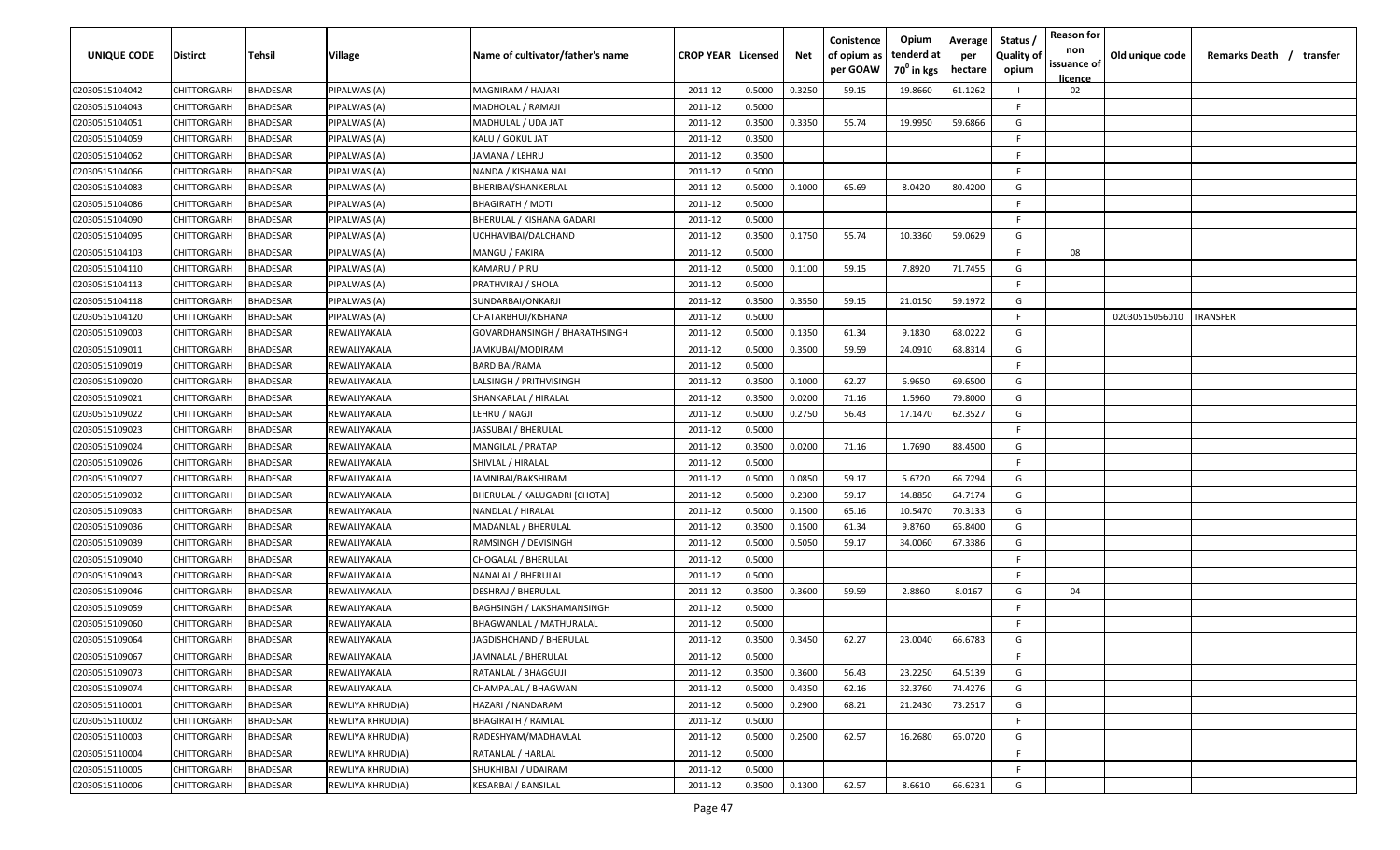| <b>UNIQUE CODE</b> | Distirct           | <b>Tehsil</b>   | Village          | Name of cultivator/father's name | <b>CROP YEAR   Licensed</b> |        | Net    | Conistence<br>of opium as<br>per GOAW | Opium<br>tenderd at<br>70 <sup>0</sup> in kgs | Average<br>per<br>hectare | Status /<br><b>Quality of</b><br>opium | <b>Reason for</b><br>non<br>issuance of<br><u>licence</u> | Old unique code | Remarks Death / transfer |  |
|--------------------|--------------------|-----------------|------------------|----------------------------------|-----------------------------|--------|--------|---------------------------------------|-----------------------------------------------|---------------------------|----------------------------------------|-----------------------------------------------------------|-----------------|--------------------------|--|
| 02030515110008     | CHITTORGARH        | <b>BHADESAR</b> | REWLIYA KHRUD(A) | HAZARI / LOBHA                   | 2011-12                     | 0.5000 |        |                                       |                                               |                           | F.                                     |                                                           |                 |                          |  |
| 02030515110009     | CHITTORGARH        | BHADESAR        | REWLIYA KHRUD(A) | MADHO / CHUNNILAL                | 2011-12                     | 0.5000 | 0.1900 | 62.57                                 | 12.8180                                       | 67.4632                   | G                                      |                                                           |                 |                          |  |
| 02030515110010     | CHITTORGARH        | BHADESAR        | REWLIYA KHRUD(A) | MOVNILAL/RAMLAL                  | 2011-12                     | 0.5000 |        |                                       |                                               |                           | E                                      |                                                           |                 |                          |  |
| 02030515110011     | CHITTORGARH        | BHADESAR        | REWLIYA KHRUD(A) | BHERIBAI/MADHAVDAS               | 2011-12                     | 0.5000 |        |                                       |                                               |                           | -F.                                    |                                                           |                 |                          |  |
| 02030515110012     | CHITTORGARH        | BHADESAR        | REWLIYA KHRUD(A) | RATANLAL / CHAMPALAL             | 2011-12                     | 0.5000 |        |                                       |                                               |                           | -F.                                    |                                                           |                 |                          |  |
| 02030515110013     | CHITTORGARH        | BHADESAR        | REWLIYA KHRUD(A) | JANIBAI / HEERALAL               | 2011-12                     | 0.3500 |        |                                       |                                               |                           | -F                                     |                                                           |                 |                          |  |
| 02030515110014     | CHITTORGARH        | BHADESAR        | REWLIYA KHRUD(A) | GOPI / UDA                       | 2011-12                     | 0.3500 |        |                                       |                                               |                           | -F                                     |                                                           |                 |                          |  |
| 02030515110015     | CHITTORGARH        | BHADESAR        | REWLIYA KHRUD(A) | MANGIBAI / RAMLAL                | 2011-12                     | 0.5000 |        |                                       |                                               |                           | -F.                                    |                                                           |                 |                          |  |
| 02030515110016     | CHITTORGARH        | BHADESAR        | REWLIYA KHRUD(A) | MEGHRAJ / GOKALJI                | 2011-12                     | 0.5000 |        |                                       |                                               |                           | -F                                     |                                                           |                 |                          |  |
| 02030515110017     | CHITTORGARH        | BHADESAR        | REWLIYA KHRUD(A) | HIRALAL / BHERAJI                | 2011-12                     | 0.5000 | 0.1200 | 62.82                                 | 7.9600                                        | 66.3333                   | G                                      |                                                           |                 |                          |  |
| 02030515110018     | CHITTORGARH        | BHADESAR        | REWLIYA KHRUD(A) | KANKUBAI / NANDA                 | 2011-12                     | 0.3500 |        |                                       |                                               |                           | -F                                     |                                                           |                 |                          |  |
| 02030515110019     | CHITTORGARH        | BHADESAR        | REWLIYA KHRUD(A) | BHAGGUBAI/SHANKER                | 2011-12                     | 0.5000 |        |                                       |                                               |                           | -F.                                    |                                                           |                 |                          |  |
| 02030515110020     | CHITTORGARH        | BHADESAR        | REWLIYA KHRUD(A) | RUPLAL/GEHRU                     | 2011-12                     | 0.5000 |        |                                       |                                               |                           | -F.                                    |                                                           |                 |                          |  |
| 02030515110021     | CHITTORGARH        | BHADESAR        | REWLIYA KHRUD(A) | JAGDISH / HANGAMIBAI             | 2011-12                     | 0.5000 |        |                                       |                                               |                           | -F.                                    |                                                           |                 |                          |  |
| 02030515110022     | CHITTORGARH        | BHADESAR        | REWLIYA KHRUD(A) | NATHULAL / KASHILAL              | 2011-12                     | 0.5000 |        |                                       |                                               |                           | -F.                                    |                                                           |                 |                          |  |
| 02030515110023     | CHITTORGARH        | BHADESAR        | REWLIYA KHRUD(A) | AMBALAL / PYARCHAND              | 2011-12                     | 0.5000 |        |                                       |                                               |                           | -F.                                    |                                                           |                 |                          |  |
| 02030515110025     | CHITTORGARH        | <b>BHADESAR</b> | REWLIYA KHRUD(A) | KASTURIBAI/MANGILAL              | 2011-12                     | 0.5000 | 0.1950 | 62.57                                 | 12.6300                                       | 64.7692                   | G                                      |                                                           |                 |                          |  |
| 02030515110026     | CHITTORGARH        | BHADESAR        | REWLIYA KHRUD(A) | PRABHU / HARIKISHAN              | 2011-12                     | 0.5000 | 0.2100 | 59.37                                 | 13.4260                                       | 63.9333                   | G                                      |                                                           |                 |                          |  |
| 02030515110028     | CHITTORGARH        | BHADESAR        | REWLIYA KHRUD(A) | NARAYAN / AMARCHAND              | 2011-12                     | 0.5000 |        |                                       |                                               |                           | -F.                                    |                                                           |                 |                          |  |
| 02030515110029     | CHITTORGARH        | BHADESAR        | REWLIYA KHRUD(A) | NANDRAM/MANGILAL                 | 2011-12                     | 0.5000 | 0.2400 | 56.50                                 | 14.3830                                       | 59.9292                   | G                                      |                                                           |                 |                          |  |
| 02030515110030     | CHITTORGARH        | BHADESAR        | REWLIYA KHRUD(A) | JEETU / BHAGWANJAT               | 2011-12                     | 0.5000 |        |                                       |                                               |                           | -F.                                    |                                                           |                 |                          |  |
| 02030515110031     | CHITTORGARH        | BHADESAR        | REWLIYA KHRUD(A) | PYARCHAND / VARDA JAT            | 2011-12                     | 0.5000 | 0.1750 | 62.82                                 | 11.8100                                       | 67.4857                   | G                                      |                                                           |                 |                          |  |
| 02030515110032     | CHITTORGARH        | BHADESAR        | REWLIYA KHRUD(A) | RAMPYARIBIA/MOHANLAL             | 2011-12                     | 0.5000 |        |                                       |                                               |                           | -F.                                    |                                                           |                 |                          |  |
| 02030515110033     | CHITTORGARH        | BHADESAR        | REWLIYA KHRUD(A) | SHANKARLAL / CHUNNILAL           | 2011-12                     | 0.5000 |        |                                       |                                               |                           | -F.                                    |                                                           |                 |                          |  |
| 02030515110034     | CHITTORGARH        | BHADESAR        | REWLIYA KHRUD(A) | JEETUMAL / NANDRAM               | 2011-12                     | 0.5000 |        |                                       |                                               |                           | -F                                     |                                                           |                 |                          |  |
| 02030515110035     | CHITTORGARH        | BHADESAR        | REWLIYA KHRUD(A) | MADHULAL / SHOLAL GADRI          | 2011-12                     | 0.5000 |        |                                       |                                               |                           | -F.                                    |                                                           |                 |                          |  |
| 02030515110036     | CHITTORGARH        | BHADESAR        | REWLIYA KHRUD(A) | MANGUDAS / NARAYANDAS            | 2011-12                     | 0.5000 | 0.0900 | 62.82                                 | 6.0940                                        | 67.7111                   | G                                      |                                                           |                 |                          |  |
| 02030515110037     | CHITTORGARH        | BHADESAR        | REWLIYA KHRUD(A) | SHANKARLAL / NANDLAL             | 2011-12                     | 0.5000 |        |                                       |                                               |                           | F.                                     |                                                           |                 |                          |  |
| 02030515110040     | CHITTORGARH        | BHADESAR        | REWLIYA KHRUD(A) | SHUKLAL / ONKAR SUNAR            | 2011-12                     | 0.5000 |        |                                       |                                               |                           | -F.                                    |                                                           |                 |                          |  |
| 02030515110041     | CHITTORGARH        | BHADESAR        | REWLIYA KHRUD(A) | SOSHARBAI / HANSHRAJ             | 2011-12                     | 0.5000 |        |                                       |                                               |                           | -F.                                    |                                                           |                 |                          |  |
| 02030515110042     | CHITTORGARH        | BHADESAR        | REWLIYA KHRUD(A) | KHUBCHAND / RAMCHAND SHARMA      | 2011-12                     | 0.5000 | 0.2700 | 59.37                                 | 16.6320                                       | 61.6000                   | G                                      |                                                           |                 |                          |  |
| 02030515110043     | CHITTORGARH        | <b>BHADESAR</b> | REWLIYA KHRUD(A) | BHERIBAI/PARTAP                  | 2011-12                     | 0.5000 | 0.2000 | 59.37                                 | 12.4760                                       | 62.3800                   | G                                      |                                                           |                 |                          |  |
| 02030515110044     | CHITTORGARH        | BHADESAR        | REWLIYA KHRUD(A) | LEHRIBAI / RAMLAL                | 2011-12                     | 0.5000 |        |                                       |                                               |                           | E                                      |                                                           |                 |                          |  |
| 02030515110046     | CHITTORGARH        | BHADESAR        | REWLIYA KHRUD(A) | UDAIRAM / VENIRAM JAT            | 2011-12                     | 0.5000 |        |                                       |                                               |                           | F                                      |                                                           |                 |                          |  |
| 02030515110047     | <b>CHITTORGARH</b> | BHADESAR        | REWLIYA KHRUD(A) | HARLAL / GOKUL JAT               | 2011-12                     | 0.5000 |        |                                       |                                               |                           | E                                      |                                                           |                 |                          |  |
| 02030515110048     | CHITTORGARH        | <b>BHADESAR</b> | REWLIYA KHRUD(A) | RATANLAL / CHUNNILAL JAT         | 2011-12                     | 0.5000 |        |                                       |                                               |                           | F.                                     |                                                           |                 |                          |  |
| 02030515110049     | <b>CHITTORGARH</b> | <b>BHADESAR</b> | REWLIYA KHRUD(A) | NANDLAL / HARIKISHANGDRI         | 2011-12                     | 0.5000 | 0.1200 | 71.43                                 | 9.1530                                        | 76.2750                   | G                                      |                                                           |                 |                          |  |
| 02030515110050     | CHITTORGARH        | <b>BHADESAR</b> | REWLIYA KHRUD(A) | HIRA / HARIKISHAN JAT            | 2011-12                     | 0.5000 |        |                                       |                                               |                           | F.                                     |                                                           |                 |                          |  |
| 02030515110054     | <b>CHITTORGARH</b> | <b>BHADESAR</b> | REWLIYA KHRUD(A) | SUDIBAI/JITU                     | 2011-12                     | 0.3500 | 0.2550 | 59.37                                 | 15.8010                                       | 61.9647                   | G                                      |                                                           |                 |                          |  |
| 02030515110055     | CHITTORGARH        | <b>BHADESAR</b> | REWLIYA KHRUD(A) | MADAN//MOHAN SUTHAR              | 2011-12                     | 0.5000 | 0.1050 | 64.26                                 | 7.2430                                        | 68.9810                   | G                                      |                                                           |                 |                          |  |
| 02030515110057     | <b>CHITTORGARH</b> | <b>BHADESAR</b> | REWLIYA KHRUD(A) | <b>GANESH / KALU GADRI</b>       | 2011-12                     | 0.5000 |        |                                       |                                               |                           | F.                                     |                                                           |                 |                          |  |
| 02030515110058     | CHITTORGARH        | <b>BHADESAR</b> | REWLIYA KHRUD(A) | RADHABAI / NATHU                 | 2011-12                     | 0.5000 | 0.1000 | 65.01                                 | 6.9650                                        | 69.6500                   | G                                      |                                                           |                 |                          |  |
| 02030515110059     | <b>CHITTORGARH</b> | <b>BHADESAR</b> | REWLIYA KHRUD(A) | BHAGAWATILAL / CHHOGA            | 2011-12                     | 0.5000 |        |                                       |                                               |                           | F.                                     |                                                           |                 |                          |  |
| 02030515110062     | CHITTORGARH        | BHADESAR        | REWLIYA KHRUD(A) | KHUBA / PARTHVIRAJ               | 2011-12                     | 0.5000 |        |                                       |                                               |                           | F                                      |                                                           |                 |                          |  |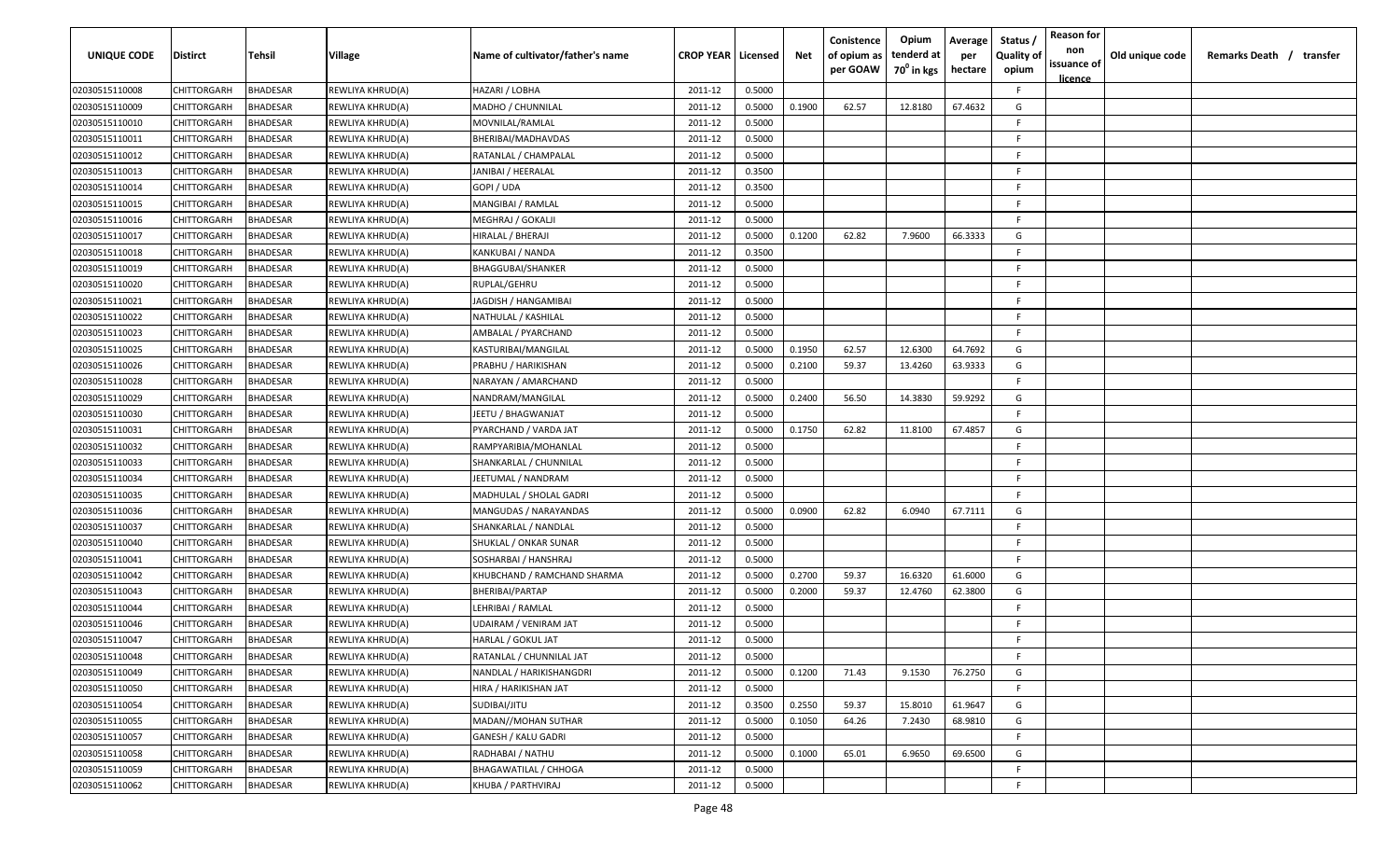| <b>UNIQUE CODE</b> | <b>Distirct</b>    | <b>Tehsil</b>   | Village          | Name of cultivator/father's name | <b>CROP YEAR   Licensed</b> |        | Net    | Conistence<br>of opium as<br>per GOAW | Opium<br>tenderd at<br>70 <sup>0</sup> in kgs | Average<br>per<br>hectare | Status /<br>Quality of<br>opium | <b>Reason for</b><br>non<br>issuance of | Old unique code | Remarks Death /<br>transfer |
|--------------------|--------------------|-----------------|------------------|----------------------------------|-----------------------------|--------|--------|---------------------------------------|-----------------------------------------------|---------------------------|---------------------------------|-----------------------------------------|-----------------|-----------------------------|
| 02030515110063     | CHITTORGARH        | <b>BHADESAR</b> | REWLIYA KHRUD(A) | LAKSHMINARAYAN / VARDICHAND      | 2011-12                     | 0.5000 | 0.1150 | 62.82                                 | 7.7540                                        | 67.4261                   | G                               | <u>licence</u>                          |                 |                             |
| 02030515110064     | CHITTORGARH        | BHADESAR        | REWLIYA KHRUD(A) | MADHU / HAZARIJAT                | 2011-12                     | 0.5000 | 0.1000 | 56.75                                 | 5.8130                                        | 58.1300                   | G                               |                                         |                 |                             |
| 02030515110066     | CHITTORGARH        | BHADESAR        | REWLIYA KHRUD(A) | SHANKARLAL / MOHANLAL            | 2011-12                     | 0.5000 |        |                                       |                                               |                           | -F.                             |                                         |                 |                             |
| 02030515110067     | CHITTORGARH        | BHADESAR        | REWLIYA KHRUD(A) | DEVBAI/KISHANA                   | 2011-12                     | 0.5000 |        |                                       |                                               |                           | -F.                             |                                         |                 |                             |
| 02030515110068     | CHITTORGARH        | BHADESAR        | REWLIYA KHRUD(A) | JEETU / HARIRAM                  | 2011-12                     | 0.5000 | 0.2750 | 59.37                                 | 17.1660                                       | 62.4218                   | G                               |                                         |                 |                             |
| 02030515110070     | CHITTORGARH        | BHADESAR        | REWLIYA KHRUD(B) | SHANTIBAI/JAGANNATH              | 2011-12                     | 0.5000 |        |                                       |                                               |                           | -F.                             |                                         |                 |                             |
| 02030515110071     | CHITTORGARH        | BHADESAR        | REWLIYA KHRUD(B) | BHAGAWAN/KISHANA                 | 2011-12                     | 0.5000 |        |                                       |                                               |                           | -F                              |                                         |                 |                             |
| 02030515110072     | CHITTORGARH        | BHADESAR        | REWLIYA KHRUD(B) | LEHRU/MOHAN                      | 2011-12                     | 0.5000 | 0.4700 | 59.86                                 | 29.0580                                       | 61.8255                   | G                               |                                         |                 |                             |
| 02030515110073     | CHITTORGARH        | BHADESAR        | REWLIYA KHRUD(B) | BHERULAL/NARAYAN                 | 2011-12                     | 0.5000 | 0.1100 | 62.39                                 | 7.3170                                        | 66.5182                   | G                               |                                         |                 |                             |
| 02030515110074     | CHITTORGARH        | BHADESAR        | REWLIYA KHRUD(B) | SHOBHA/UDAILAL                   | 2011-12                     | 0.3500 | 0.1450 | 62.39                                 | 9.5900                                        | 66.1379                   | G                               |                                         |                 |                             |
| 02030515110075     | CHITTORGARH        | BHADESAR        | REWLIYA KHRUD(B) | BHERA/KALU                       | 2011-12                     | 0.5000 |        |                                       |                                               |                           | -F                              |                                         |                 |                             |
| 02030515110076     | CHITTORGARH        | BHADESAR        | REWLIYA KHRUD(B) | BALU/MOTI                        | 2011-12                     | 0.5000 |        |                                       |                                               |                           | -F.                             |                                         |                 |                             |
| 02030515110078     | CHITTORGARH        | BHADESAR        | REWLIYA KHRUD(B) | BHERU/BAJJA                      | 2011-12                     | 0.5000 |        |                                       |                                               |                           | -F.                             |                                         |                 |                             |
| 02030515110079     | CHITTORGARH        | BHADESAR        | REWLIYA KHRUD(B) | MOHAN/BAJJA                      | 2011-12                     | 0.5000 |        |                                       |                                               |                           | -F.                             |                                         |                 |                             |
| 02030515110081     | CHITTORGARH        | BHADESAR        | REWLIYA KHRUD(B) | SANTILAL/CHUNNILAL               | 2011-12                     | 0.5000 |        |                                       |                                               |                           | -F.                             |                                         |                 |                             |
| 02030515110083     | CHITTORGARH        | BHADESAR        | REWLIYA KHRUD(B) | GHIRDHARI/CHUNNI                 | 2011-12                     | 0.5000 | 0.1900 | 62.39                                 | 12.5580                                       | 66.0947                   | G                               |                                         |                 |                             |
| 02030515110087     | CHITTORGARH        | <b>BHADESAR</b> | REWLIYA KHRUD(B) | GOPAL/BADRI                      | 2011-12                     | 0.5000 |        |                                       |                                               |                           | -F.                             |                                         |                 |                             |
| 02030515110089     | CHITTORGARH        | BHADESAR        | REWLIYA KHRUD(B) | SHANKAR/KISHAN                   | 2011-12                     | 0.3500 | 0.1250 | 62.39                                 | 8.1370                                        | 65.0960                   | G                               |                                         |                 | <b>NAME CHANGE</b>          |
| 02030515110095     | CHITTORGARH        | BHADESAR        | REWLIYA KHRUD(B) | GHIRDHARI/JITMAL                 | 2011-12                     | 0.5000 | 0.1450 | 62.39                                 | 10.2500                                       | 70.6897                   | G                               |                                         |                 |                             |
| 02030515110096     | CHITTORGARH        | BHADESAR        | REWLIYA KHRUD(B) | GANGABAI/GANESH                  | 2011-12                     | 0.5000 |        |                                       |                                               |                           | -F.                             |                                         |                 |                             |
| 02030515110098     | CHITTORGARH        | BHADESAR        | REWLIYA KHRUD(B) | JAMNALAL/HAJARI                  | 2011-12                     | 0.5000 |        |                                       |                                               |                           | -F.                             |                                         |                 |                             |
| 02030515110100     | CHITTORGARH        | BHADESAR        | REWLIYA KHRUD(B) | MANGU/SHORAM                     | 2011-12                     | 0.3500 |        |                                       |                                               |                           | -F.                             |                                         |                 |                             |
| 02030515110103     | CHITTORGARH        | BHADESAR        | REWLIYA KHRUD(B) | BHERULAL/RAMLAL                  | 2011-12                     | 0.5000 | 0.4500 | 65.45                                 | 31.0230                                       | 68.9400                   | G                               |                                         |                 |                             |
| 02030515110105     | CHITTORGARH        | BHADESAR        | REWLIYA KHRUD(B) | RAMESWAR/CHAMPA                  | 2011-12                     | 0.3500 | 0.3150 | 59.86                                 | 19.9250                                       | 63.2540                   | G                               |                                         |                 |                             |
| 02030515110107     | CHITTORGARH        | BHADESAR        | REWLIYA KHRUD(B) | SHARIFAN/ALLHANUR                | 2011-12                     | 0.3500 | 0.3600 | 62.41                                 | 24.3130                                       | 67.5361                   | G                               |                                         |                 |                             |
| 02030515110108     | CHITTORGARH        | BHADESAR        | REWLIYA KHRUD(B) | CHANDNIDEVI/HAJARI               | 2011-12                     | 0.5000 |        |                                       |                                               |                           | -F.                             |                                         |                 |                             |
| 02030515110109     | CHITTORGARH        | BHADESAR        | REWLIYA KHRUD(B) | MADHULAL/WARDA                   | 2011-12                     | 0.5000 |        |                                       |                                               |                           | -F.                             |                                         |                 |                             |
| 02030515110110     | CHITTORGARH        | BHADESAR        | REWLIYA KHRUD(B) | JITMAL/AMARCHAND                 | 2011-12                     | 0.3500 |        |                                       |                                               |                           | F.                              |                                         |                 |                             |
| 02030515110111     | CHITTORGARH        | BHADESAR        | REWLIYA KHRUD(B) | ABDULGANI/ISMAAIL                | 2011-12                     | 0.5000 |        |                                       |                                               |                           | -F.                             |                                         |                 |                             |
| 02030515110120     | CHITTORGARH        | BHADESAR        | REWLIYA KHRUD(B) | RUKAMANIBAI/CHAMPALAL            | 2011-12                     | 0.3500 |        |                                       |                                               |                           | -F.                             |                                         |                 |                             |
| 02030515110121     | CHITTORGARH        | BHADESAR        | REWLIYA KHRUD(B) | SHAMPURI/MADHAVPURI              | 2011-12                     | 0.5000 | 0.2250 | 62.41                                 | 14.6040                                       | 64.9067                   | G                               |                                         |                 |                             |
| 02030515110122     | CHITTORGARH        | <b>BHADESAR</b> | REWLIYA KHRUD(B) | KESHARBAI/BHURALAL               | 2011-12                     | 0.5000 |        |                                       |                                               |                           | F.                              |                                         |                 |                             |
| 02030515110123     | CHITTORGARH        | BHADESAR        | REWLIYA KHRUD(B) | RATANLAL/HAJARI                  | 2011-12                     | 0.3500 | 0.3500 | 65.57                                 | 23.7930                                       | 67.9800                   | G                               |                                         |                 |                             |
| 02030515110128     | CHITTORGARH        | BHADESAR        | REWLIYA KHRUD(B) | PANNALAL/HIRA                    | 2011-12                     | 0.5000 | 0.1550 | 65.62                                 | 10.9020                                       | 70.3355                   | G                               |                                         |                 |                             |
| 02030515110129     | <b>CHITTORGARH</b> | BHADESAR        | REWLIYA KHRUD(B) | KALU/HIRA                        | 2011-12                     | 0.5000 |        |                                       |                                               |                           | E                               |                                         |                 |                             |
| 02030515110130     | CHITTORGARH        | <b>BHADESAR</b> | REWLIYA KHRUD(B) | SAGARBAI/KESHARSINGH             | 2011-12                     | 0.5000 |        |                                       |                                               |                           | F                               |                                         |                 |                             |
| 02030515110131     | <b>CHITTORGARH</b> | <b>BHADESAR</b> | REWLIYA KHRUD(B) | MANGIBAI/JITMAL                  | 2011-12                     | 0.5000 |        |                                       |                                               |                           | F                               |                                         |                 |                             |
| 02030515110133     | CHITTORGARH        | <b>BHADESAR</b> | REWLIYA KHRUD(B) | MADANLAL/CHHOGALAL               | 2011-12                     | 0.5000 | 0.1700 | 65.57                                 | 12.0740                                       | 71.0235                   | G                               |                                         |                 |                             |
| 02030515110136     | CHITTORGARH        | <b>BHADESAR</b> | REWLIYA KHRUD(B) | RAMIBAI / RAMA                   | 2011-12                     | 0.5000 |        |                                       |                                               |                           | F.                              |                                         |                 |                             |
| 02030515110138     | CHITTORGARH        | <b>BHADESAR</b> | REWLIYA KHRUD(B) | NARAYAN/HARIKISHAN               | 2011-12                     | 0.5000 | 0.3200 | 65.45                                 | 21.9440                                       | 68.5750                   | G                               |                                         |                 |                             |
| 02030515110139     | CHITTORGARH        | <b>BHADESAR</b> | REWLIYA KHRUD(B) | GEHRU/NATHU                      | 2011-12                     | 0.3500 | 0.2300 | 65.45                                 | 16.0350                                       | 69.7174                   | G                               |                                         |                 |                             |
| 02030515110140     | CHITTORGARH        | <b>BHADESAR</b> | REWLIYA KHRUD(B) | MADANLAL/UDAIRAM                 | 2011-12                     | 0.3500 | 0.3050 | 56.78                                 | 17.7150                                       | 58.0820                   | G                               |                                         |                 |                             |
| 02030515110141     | CHITTORGARH        | <b>BHADESAR</b> | REWLIYA KHRUD(B) | SHANTIDEVI / VARDICHAND          | 2011-12                     | 0.5000 |        |                                       |                                               |                           | F.                              |                                         |                 |                             |
| 02030515110142     | CHITTORGARH        | <b>BHADESAR</b> | REWLIYA KHRUD(B) | PARASBAI/MOHANLAL                | 2011-12                     | 0.5000 |        |                                       |                                               |                           | $\mathsf{F}$                    |                                         |                 |                             |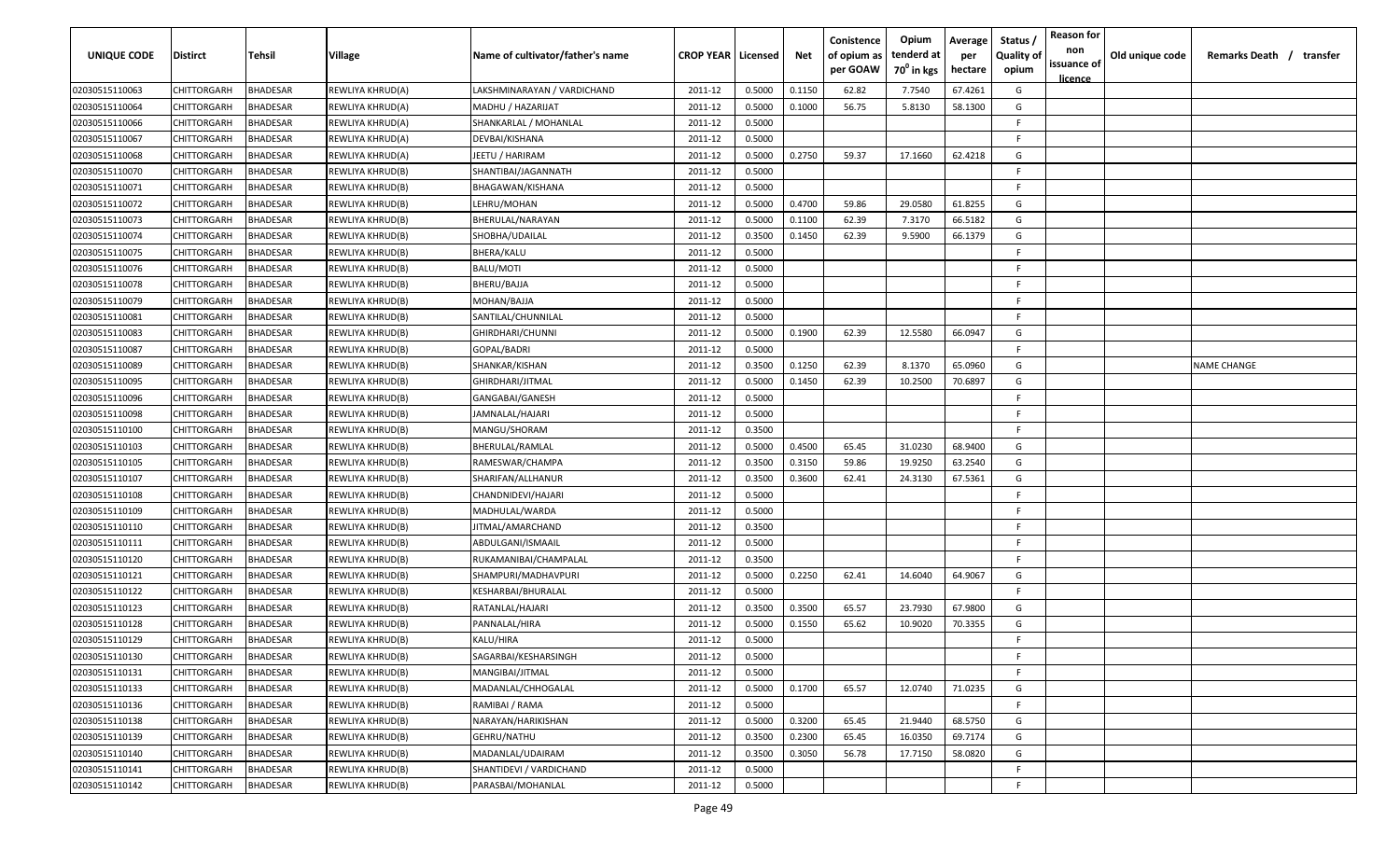| <b>UNIQUE CODE</b> | <b>Distirct</b>    | <b>Tehsil</b>   | Village          | Name of cultivator/father's name | <b>CROP YEAR   Licensed</b> |        | Net    | Conistence<br>of opium as<br>per GOAW | Opium<br>tenderd at<br>70 <sup>0</sup> in kgs | Average<br>per<br>hectare | Status /<br>Quality of<br>opium | <b>Reason for</b><br>non<br>issuance of<br><u>licence</u> | Old unique code | Remarks Death /<br>transfer |
|--------------------|--------------------|-----------------|------------------|----------------------------------|-----------------------------|--------|--------|---------------------------------------|-----------------------------------------------|---------------------------|---------------------------------|-----------------------------------------------------------|-----------------|-----------------------------|
| 02030515110143     | CHITTORGARH        | <b>BHADESAR</b> | REWLIYA KHRUD(B) | CHHOGALAL/HARIKISHANA            | 2011-12                     | 0.5000 | 0.2000 | 68.43                                 | 14.8300                                       | 74.1500                   | G                               |                                                           |                 |                             |
| 02030515110145     | CHITTORGARH        | BHADESAR        | REWLIYA KHRUD(B) | MANGILAL/SHANKARLAL              | 2011-12                     | 0.3500 | 0.0350 | 73.42                                 | 2.8630                                        | 81.8000                   | G                               |                                                           |                 |                             |
| 02030515110146     | CHITTORGARH        | BHADESAR        | REWLIYA KHRUD(B) | PANNALAL/DALCHAND                | 2011-12                     | 0.3500 |        |                                       |                                               |                           | E                               |                                                           |                 |                             |
| 02030515110147     | CHITTORGARH        | BHADESAR        | REWLIYA KHRUD(B) | NARAYAN/RAMA                     | 2011-12                     | 0.5000 |        |                                       |                                               |                           | -F.                             |                                                           |                 |                             |
| 02030515110150     | CHITTORGARH        | BHADESAR        | REWLIYA KHRUD(B) | BHAGAWAN/PRATAPJI                | 2011-12                     | 0.5000 |        |                                       |                                               |                           | -F.                             |                                                           |                 |                             |
| 02030515110151     | CHITTORGARH        | BHADESAR        | REWLIYA KHRUD(B) | NATHULAL/BALU                    | 2011-12                     | 0.5000 |        |                                       |                                               |                           | -F                              |                                                           |                 |                             |
| 02030515110152     | CHITTORGARH        | BHADESAR        | REWLIYA KHRUD(B) | SHANKAR/CHHOGA                   | 2011-12                     | 0.5000 | 0.3450 | 62.41                                 | 22.3340                                       | 64.7362                   | G                               |                                                           |                 |                             |
| 02030515110153     | CHITTORGARH        | BHADESAR        | REWLIYA KHRUD(B) | GORDHAN/MANGILAL                 | 2011-12                     | 0.5000 |        |                                       |                                               |                           | -F.                             |                                                           |                 |                             |
| 02030515110154     | CHITTORGARH        | BHADESAR        | REWLIYA KHRUD(B) | SOSER / GEHRU                    | 2011-12                     | 0.5000 | 0.3300 | 65.45                                 | 22.7770                                       | 69.0212                   | G                               |                                                           |                 |                             |
| 02030515110157     | CHITTORGARH        | BHADESAR        | REWLIYA KHRUD(B) | ONKARLAL/HARIRAM                 | 2011-12                     | 0.5000 | 0.1850 | 62.36                                 | 12.1510                                       | 65.6811                   | G                               |                                                           |                 |                             |
| 02030515110159     | CHITTORGARH        | BHADESAR        | REWLIYA KHRUD(B) | MANGILAL/HEMA                    | 2011-12                     | 0.5000 | 0.1250 | 65.62                                 | 8.8490                                        | 70.7920                   | G                               |                                                           |                 |                             |
| 02030515110160     | CHITTORGARH        | BHADESAR        | REWLIYA KHRUD(B) | BANSHILAL/RAMNATH                | 2011-12                     | 0.5000 |        |                                       |                                               |                           | -F.                             |                                                           |                 |                             |
| 02030515110162     | CHITTORGARH        | BHADESAR        | REWLIYA KHRUD(B) | SHANKAR/NARAYAN                  | 2011-12                     | 0.5000 |        |                                       |                                               |                           | -F.                             |                                                           |                 |                             |
| 02030515110163     | CHITTORGARH        | BHADESAR        | REWLIYA KHRUD(B) | NATHULAL/NARAYAN                 | 2011-12                     | 0.5000 |        |                                       |                                               |                           | -F.                             |                                                           |                 |                             |
| 02030515110164     | CHITTORGARH        | BHADESAR        | REWLIYA KHRUD(B) | JITMAL/RUPLAL                    | 2011-12                     | 0.3500 |        |                                       |                                               |                           | -F.                             |                                                           |                 |                             |
| 02030515110166     | CHITTORGARH        | BHADESAR        | REWLIYA KHRUD(B) | LAKHAMICHAND/RUPLAL              | 2011-12                     | 0.5000 |        |                                       |                                               |                           | -F.                             |                                                           |                 |                             |
| 02030515110168     | CHITTORGARH        | BHADESAR        | REWLIYA KHRUD(B) | UDAIRAM/NATHULAL                 | 2011-12                     | 0.5000 |        |                                       |                                               |                           | -F.                             |                                                           |                 |                             |
| 02030515110170     | CHITTORGARH        | BHADESAR        | REWLIYA KHRUD(B) | BHANWARLAL/CHUNA                 | 2011-12                     | 0.5000 |        |                                       |                                               |                           | -F.                             |                                                           |                 |                             |
| 02030515110171     | CHITTORGARH        | BHADESAR        | REWLIYA KHRUD(B) | RATANLAL/BHERA                   | 2011-12                     | 0.5000 | 0.0850 | 62.41                                 | 5.6440                                        | 66.4000                   | G                               |                                                           |                 |                             |
| 02030515110172     | CHITTORGARH        | BHADESAR        | REWLIYA KHRUD(B) | SURESH/NARAYAN                   | 2011-12                     | 0.3500 |        |                                       |                                               |                           | -F.                             |                                                           |                 |                             |
| 02030515110173     | CHITTORGARH        | BHADESAR        | REWLIYA KHRUD(B) | BANSILAL/KESURAM                 | 2011-12                     | 0.5000 | 0.1300 | 55.49                                 | 8.3310                                        | 64.0846                   | G                               |                                                           |                 |                             |
| 02030515110174     | CHITTORGARH        | BHADESAR        | REWLIYA KHRUD(B) | PYARI/SUKHDEV                    | 2011-12                     | 0.5000 |        |                                       |                                               |                           | -F.                             |                                                           |                 |                             |
| 02030515110175     | CHITTORGARH        | BHADESAR        | REWLIYA KHRUD(B) | LEHRUDAS/CHUNNIDAS               | 2011-12                     | 0.5000 | 0.1450 | 62.41                                 | 10.2350                                       | 70.5862                   | G                               |                                                           |                 |                             |
| 02030515110177     | CHITTORGARH        | BHADESAR        | REWLIYA KHRUD(B) | RAMIBAI/BHERU                    | 2011-12                     | 0.3500 | 0.1200 | 65.57                                 | 8.5990                                        | 71.6583                   | G                               |                                                           |                 |                             |
| 02030515110178     | CHITTORGARH        | BHADESAR        | REWLIYA KHRUD(B) | MADANLAL/HAJARI                  | 2011-12                     | 0.3500 | 0.0200 | 70.08                                 | 1.6720                                        | 83.6000                   | G                               |                                                           |                 |                             |
| 02030515110179     | CHITTORGARH        | BHADESAR        | REWLIYA KHRUD(B) | BHAGIRATH/HAJARI                 | 2011-12                     | 0.5000 |        |                                       |                                               |                           | -F.                             |                                                           |                 |                             |
| 02030515110180     | CHITTORGARH        | BHADESAR        | REWLIYA KHRUD(B) | RATANDAS/NARAYANDAS              | 2011-12                     | 0.5000 |        |                                       |                                               |                           | -F.                             |                                                           |                 |                             |
| 02030515110181     | CHITTORGARH        | BHADESAR        | REWLIYA KHRUD(B) | SHANKAR/GOKAL                    | 2011-12                     | 0.5000 |        |                                       |                                               |                           | F.                              |                                                           |                 |                             |
| 02030515110185     | CHITTORGARH        | BHADESAR        | REWLIYA KHRUD(B) | DHAPUBAI/NANDRAM                 | 2011-12                     | 0.5000 |        |                                       |                                               |                           | -F.                             |                                                           |                 |                             |
| 02030515110187     | CHITTORGARH        | BHADESAR        | REWLIYA KHRUD(B) | HIRALAL/BADRILAL                 | 2011-12                     | 0.5000 | 0.1050 | 62.74                                 | 7.0900                                        | 67.5238                   | G                               |                                                           |                 |                             |
| 02030515110188     | CHITTORGARH        | BHADESAR        | REWLIYA KHRUD(B) | NAGJIRAM/BADRILAL                | 2011-12                     | 0.5000 |        |                                       |                                               |                           | -F.                             |                                                           |                 |                             |
| 02030515110189     | CHITTORGARH        | <b>BHADESAR</b> | REWLIYA KHRUD(B) | BADAMIBAI/BHERA                  | 2011-12                     | 0.3500 | 0.2250 | 55.49                                 | 12.6910                                       | 56.4044                   | G                               |                                                           |                 |                             |
| 02030515110192     | CHITTORGARH        | BHADESAR        | REWLIYA KHRUD(A) | MOHANLAL/JASHRAJ                 | 2011-12                     | 0.5000 |        |                                       |                                               |                           | -F.                             |                                                           |                 |                             |
| 02030515110193     | CHITTORGARH        | BHADESAR        | REWLIYA KHRUD(A) | CHAMPA/HEERALAL                  | 2011-12                     | 0.5000 |        |                                       |                                               |                           | E                               |                                                           |                 |                             |
| 02030515110194     | <b>CHITTORGARH</b> | BHADESAR        | REWLIYA KHRUD(A) | SANTOSIBAI / HAJARI              | 2011-12                     | 0.5000 |        |                                       |                                               |                           | E                               |                                                           |                 |                             |
| 02030515110195     | CHITTORGARH        | <b>BHADESAR</b> | REWLIYA KHRUD(A) | <b>BOTLAL/DANRAJ</b>             | 2011-12                     | 0.5000 |        |                                       |                                               |                           | F                               |                                                           | 02030514032054  | TRANSFER                    |
| 02030515111003     | <b>CHITTORGARH</b> | <b>BHADESAR</b> | RUPAKHEDI        | JAMKUBAI / HARLAL                | 2011-12                     | 0.3500 | 0.3250 | 56.83                                 | 19.6880                                       | 60.5785                   | G                               |                                                           |                 |                             |
| 02030515111007     | CHITTORGARH        | <b>BHADESAR</b> | RUPAKHEDI        | RAMLAL/SHANKER                   | 2011-12                     | 0.5000 | 0.2150 | 56.83                                 | 13.4930                                       | 62.7581                   | G                               |                                                           |                 |                             |
| 02030515111008     | CHITTORGARH        | <b>BHADESAR</b> | RUPAKHEDI        | DOLIBAI/MADHU                    | 2011-12                     | 0.5000 | 0.0950 | 62.62                                 | 6.4770                                        | 68.1789                   | G                               |                                                           |                 |                             |
| 02030515111010     | CHITTORGARH        | <b>BHADESAR</b> | RUPAKHEDI        | BHURIBAI/CHAMPALAL               | 2011-12                     | 0.5000 | 0.4750 | 59.41                                 | 3.7510                                        | 7.8968                    | G                               | 04                                                        |                 |                             |
| 02030515111011     | CHITTORGARH        | <b>BHADESAR</b> | RUPAKHEDI        | DEVILAL / DALICHAND              | 2011-12                     | 0.5000 | 0.2100 | 59.66                                 | 14.0460                                       | 66.8857                   | G                               |                                                           |                 |                             |
| 02030515111016     | CHITTORGARH        | <b>BHADESAR</b> | RUPAKHEDI        | <b>ONKAR / PARTHA</b>            | 2011-12                     | 0.5000 |        |                                       |                                               |                           | F                               |                                                           |                 |                             |
| 02030515111020     | <b>CHITTORGARH</b> | <b>BHADESAR</b> | RUPAKHEDI        | NARAYAN / DULICHAND              | 2011-12                     | 0.5000 | 0.5050 | 62.62                                 | 4.5530                                        | 9.0158                    | G                               | 04                                                        |                 |                             |
| 02030515111021     | CHITTORGARH        | <b>BHADESAR</b> | RUPAKHEDI        | ONKARLAL / DULICHAND             | 2011-12                     | 0.5000 |        |                                       |                                               |                           | F.                              |                                                           |                 |                             |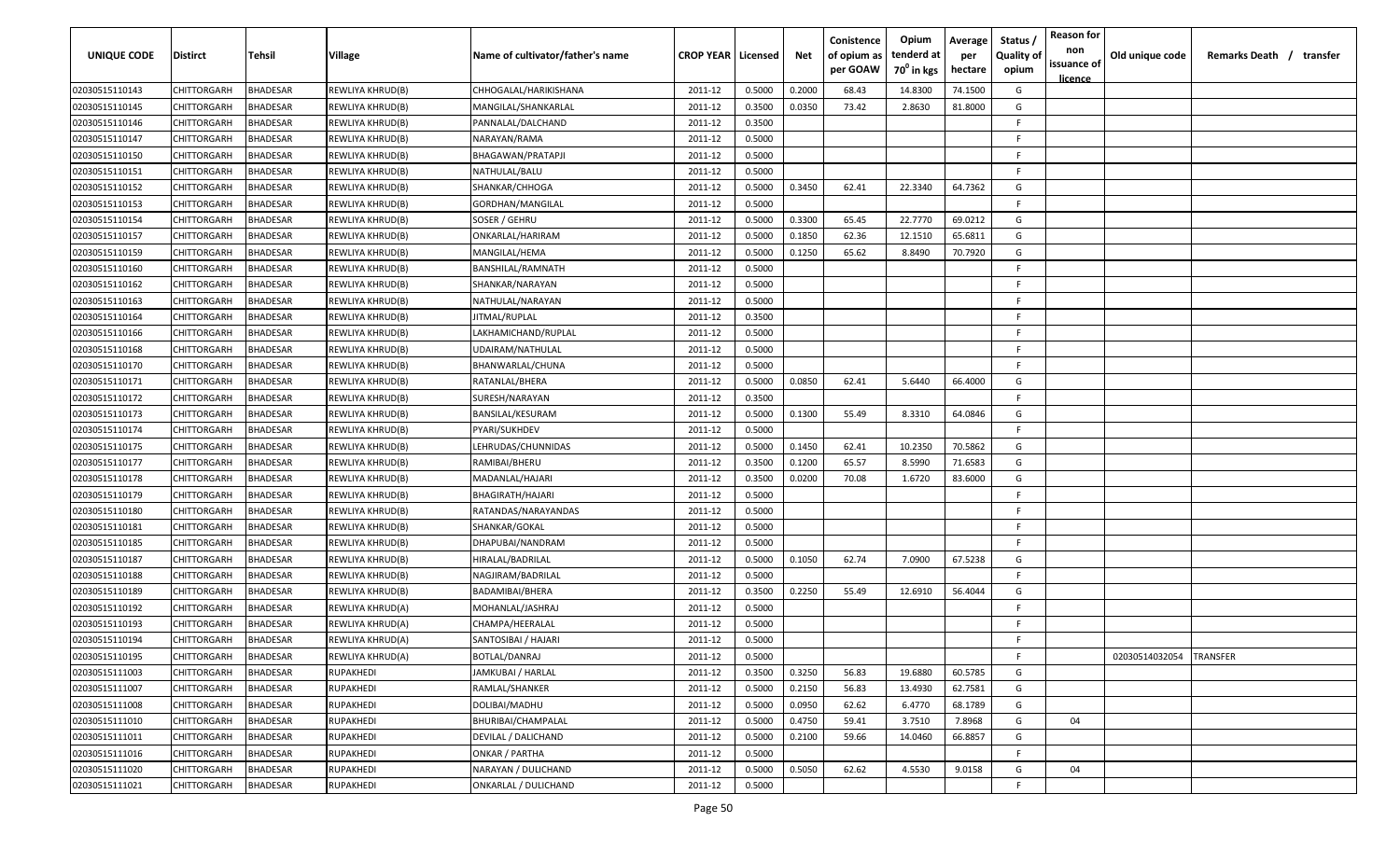| <b>UNIQUE CODE</b> | Distirct           | Tehsil          | Village          | Name of cultivator/father's name | <b>CROP YEAR Licensed</b> |        | Net    | Conistence<br>of opium as | Opium<br>tenderd at    | Average<br>per | Status /<br><b>Quality of</b> | <b>Reason for</b><br>non<br>issuance of | Old unique code | Remarks Death / transfer |
|--------------------|--------------------|-----------------|------------------|----------------------------------|---------------------------|--------|--------|---------------------------|------------------------|----------------|-------------------------------|-----------------------------------------|-----------------|--------------------------|
|                    |                    |                 |                  |                                  |                           |        |        | per GOAW                  | 70 <sup>0</sup> in kgs | hectare        | opium                         | <u>licence</u>                          |                 |                          |
| 02030515111022     | CHITTORGARH        | <b>BHADESAR</b> | <b>RUPAKHEDI</b> | JEETU / GOPAL JAT                | 2011-12                   | 0.5000 |        |                           |                        |                | F                             |                                         |                 |                          |
| 02030515111029     | CHITTORGARH        | BHADESAR        | RUPAKHEDI        | LAKSHMAN / CHOGAJAT              | 2011-12                   | 0.5000 |        |                           |                        |                | -F.                           |                                         |                 |                          |
| 02030515111030     | CHITTORGARH        | BHADESAR        | RUPAKHEDI        | <b>BHAGWAN / PARTHU</b>          | 2011-12                   | 0.5000 | 0.4950 | 65.41                     | 5.7370                 | 11.5899        | G                             | 04                                      |                 |                          |
| 02030515111033     | CHITTORGARH        | <b>BHADESAR</b> | RUPAKHEDI        | MATHURALAL / KISHANLAL           | 2011-12                   | 0.5000 | 0.2500 | 56.83                     | 17.1460                | 68.5840        | G                             |                                         |                 |                          |
| 02030515111038     | CHITTORGARH        | BHADESAR        | RUPAKHEDI        | CHOGA / GANGA                    | 2011-12                   | 0.5000 | 0.0500 | 59.41                     | 3.5730                 | 71.4600        | G                             |                                         |                 |                          |
| 02030515111039     | CHITTORGARH        | <b>BHADESAR</b> | RUPAKHEDI        | ONKAR / NATHU                    | 2011-12                   | 0.5000 |        |                           |                        |                | E                             |                                         |                 |                          |
| 02030515111043     | CHITTORGARH        | <b>BHADESAR</b> | RUPAKHEDI        | JAMKUBAI / NATHU                 | 2011-12                   | 0.5000 | 0.2800 | 59.41                     | 17.7980                | 63.5643        | G                             |                                         |                 |                          |
| 02030515111047     | CHITTORGARH        | BHADESAR        | RUPAKHEDI        | DHANRAJ / SHOLA                  | 2011-12                   | 0.3500 |        |                           |                        |                | -F.                           |                                         |                 |                          |
| 02030515111050     | CHITTORGARH        | BHADESAR        | RUPAKHEDI        | <b>BALURAM / CHAMPA</b>          | 2011-12                   | 0.3500 |        |                           |                        |                | -F.                           |                                         |                 |                          |
| 02030515111053     | CHITTORGARH        | BHADESAR        | RUPAKHEDI        | <b>BHERU / ONKAR</b>             | 2011-12                   | 0.5000 |        |                           |                        |                | F.                            |                                         |                 |                          |
| 02030515111058     | CHITTORGARH        | BHADESAR        | RUPAKHEDI        | SHOBHALAL / NANURAM,             | 2011-12                   | 0.5000 |        |                           |                        |                | -F.                           |                                         |                 |                          |
| 02030515111059     | CHITTORGARH        | BHADESAR        | RUPAKHEDI        | RAMESHVAR / KALU                 | 2011-12                   | 0.5000 |        |                           |                        |                | F.                            |                                         |                 |                          |
| 02030515111070     | CHITTORGARH        | BHADESAR        | RUPAKHEDI        | <b>BHERULAL / NATHU</b>          | 2011-12                   | 0.5000 |        |                           |                        |                | -F.                           |                                         |                 |                          |
| 02030515111071     | CHITTORGARH        | <b>BHADESAR</b> | RUPAKHEDI        | MOHAN/PYARA                      | 2011-12                   | 0.5000 |        |                           |                        |                | F.                            |                                         |                 |                          |
| 02030515111072     | CHITTORGARH        | BHADESAR        | RUPAKHEDI        | BHOPALSING/GAMERSING             | 2011-12                   | 0.3500 | 0.3650 | 62.62                     | 2.3970                 | 6.5671         | G                             | 04                                      |                 |                          |
| 02030515111076     | CHITTORGARH        | <b>BHADESAR</b> | RUPAKHEDI        | MAGNIBAI/HANSRAJ                 | 2011-12                   | 0.5000 | 0.5200 | 56.83                     | 4.1490                 | 7.9788         | G                             | 04                                      |                 |                          |
| 02030515112001     | CHITTORGARH        | <b>BHADESAR</b> | SAGWADIYA        | IMAMBAKSH / RAHIMBAKSH           | 2011-12                   | 0.5000 |        |                           |                        |                | -F.                           |                                         |                 |                          |
| 02030515112009     | CHITTORGARH        | <b>BHADESAR</b> | SAGWADIYA        | GAFUR MO. / JIVAN KHAN           | 2011-12                   | 0.5000 |        |                           |                        |                | F.                            |                                         |                 |                          |
| 02030515112011     | CHITTORGARH        | BHADESAR        | SAGWADIYA        | IMAMBAKSH / JAMALUDDIN           | 2011-12                   | 0.5000 | 0.2300 | 62.36                     | 15.4830                | 67.3174        | G                             |                                         |                 |                          |
| 02030515112015     | CHITTORGARH        | <b>BHADESAR</b> | SAGWADIYA        | RAHMATBAI/HASANKHAN              | 2011-12                   | 0.5000 |        |                           |                        |                | F.                            |                                         |                 |                          |
| 02030515112016     | CHITTORGARH        | <b>BHADESAR</b> | SAGWADIYA        | AZAD HUSSAIN / IMAMBUX BAKSH     | 2011-12                   | 0.5000 | 0.1100 | 62.36                     | 7.1270                 | 64.7909        | G                             |                                         |                 |                          |
| 02030515112017     | CHITTORGARH        | <b>BHADESAR</b> | SAGWADIYA        | AZIZ MO. / ALLAH BAKSH           | 2011-12                   | 0.5000 | 0.5050 | 55.49                     | 27.6180                | 54.6891        | G                             | 04                                      |                 |                          |
| 02030515112023     | CHITTORGARH        | <b>BHADESAR</b> | SAGWADIYA        | AMARCHAND / KISHNA KACHI         | 2011-12                   | 0.5000 | 0.2450 | 62.36                     | 15.9820                | 65.2327        | G                             |                                         |                 |                          |
| 02030515112025     | CHITTORGARH        | <b>BHADESAR</b> | SAGWADIYA        | RUPNATH / NANURAM                | 2011-12                   | 0.3500 | 0.3550 | 59.86                     | 21.6350                | 60.9437        | G                             |                                         |                 |                          |
| 02030515112033     | CHITTORGARH        | BHADESAR        | SAGWADIYA        | MAKBUL AHMED / HASAN KHAN        | 2011-12                   | 0.5000 | 0.3300 | 59.86                     | 20.8830                | 63.2818        | G                             |                                         |                 |                          |
| 02030515112037     | CHITTORGARH        | BHADESAR        | SAGWADIYA        | IQBAL / JIVANKHAN                | 2011-12                   | 0.3500 |        |                           |                        |                | -F.                           |                                         |                 |                          |
| 02030515112039     | CHITTORGARH        | BHADESAR        | SAGWADIYA        | JAKIR HUSSAIN / CHAND MO.        | 2011-12                   | 0.5000 | 0.2050 | 62.36                     | 14.2890                | 69.7024        | G                             |                                         |                 |                          |
| 02030515112040     | CHITTORGARH        | BHADESAR        | SAGWADIYA        | PRATHVIRAJ / KISHNA              | 2011-12                   | 0.3500 |        |                           |                        |                | N                             |                                         |                 |                          |
| 02030515113003     | CHITTORGARH        | BHADESAR        | SARLAI           | NANURAM / KESHURAM               | 2011-12                   | 0.3500 |        |                           |                        |                | -F.                           |                                         |                 |                          |
| 02030515113027     | CHITTORGARH        | BHADESAR        | SARLAI           | NARAYANLAL/BHAGIRATH             | 2011-12                   | 0.3500 |        |                           |                        |                | -F.                           |                                         |                 |                          |
| 02030515113030     | CHITTORGARH        | BHADESAR        | SARLAI           | SHANKARLAL/CHHOGALAL             | 2011-12                   | 0.3500 |        |                           |                        |                | -F.                           |                                         |                 |                          |
| 02030515113035     | CHITTORGARH        | <b>BHADESAR</b> | SARLAI           | RAMCHANDRA/BHAGIRATH             | 2011-12                   | 0.3500 |        |                           |                        |                | -F.                           |                                         |                 |                          |
| 02030515113042     | CHITTORGARH        | BHADESAR        | SARLAI           | GOPILAL/LALA                     | 2011-12                   | 0.5000 | 0.0750 |                           |                        |                |                               | 02                                      |                 |                          |
| 02030515113043     | CHITTORGARH        | BHADESAR        | SARLAI           | AOGADH/VARDA                     | 2011-12                   | 0.3500 | 0.2200 | 56.17                     | 12.8790                | 58.5409        | G                             |                                         | 02030515060049  | <b>TRANSFER</b>          |
| 02030515113044     | <b>CHITTORGARH</b> | BHADESAR        | SARLAI           | NANURAM/LELAVAT                  | 2011-12                   | 0.5000 |        |                           |                        |                | F                             |                                         | 02030515101005  | TRANSFER                 |
| 02030515113045     | CHITTORGARH        | <b>BHADESAR</b> | SARLAI           | TAMUBAI/VENIRAM                  | 2011-12                   | 0.5000 |        |                           |                        |                | F.                            |                                         | 02030515060100  | TRANSFER                 |
| 02030515113046     | CHITTORGARH        | <b>BHADESAR</b> | SARLAI           | BHAGWANLAL/PANNALAL              | 2011-12                   | 0.5000 |        |                           |                        |                | F                             |                                         | 02030515101062  | <b>TRANSFER</b>          |
| 02030515113047     | CHITTORGARH        | <b>BHADESAR</b> | SARLAI           | <b>BHAGWANIBAI/GOPI</b>          | 2011-12                   | 0.5000 | 0.4650 | 60.46                     | 29.9360                | 64.3785        | G                             |                                         | 02030515060022  | <b>TRANSFER</b>          |
| 02030515113048     | <b>CHITTORGARH</b> | <b>BHADESAR</b> | SARLAI           | PARBHULAL/TULSIRAM               | 2011-12                   | 0.5000 |        |                           |                        |                | F.                            |                                         | 02030515101059  | TRANSFER                 |
| 02030515118004     | CHITTORGARH        | <b>BHADESAR</b> | SOHANKHEDA       | HIRA / PARSA                     | 2011-12                   | 0.5000 |        |                           |                        |                | F.                            |                                         |                 |                          |
| 02030515118010     | CHITTORGARH        | <b>BHADESAR</b> | SOHANKHEDA       | NARAYAN / BHERA                  | 2011-12                   | 0.3500 | 0.0200 | 59.35                     | 1.5520                 | 77.6000        | G                             |                                         |                 |                          |
| 02030515118012     | <b>CHITTORGARH</b> | BHADESAR        | SOHANKHEDA       | RAMA / KALU                      | 2011-12                   | 0.5000 |        |                           |                        |                | F.                            |                                         |                 |                          |
| 02030515118016     | CHITTORGARH        | BHADESAR        | SOHANKHEDA       | GANGARAM / GOPU                  | 2011-12                   | 0.5000 |        |                           |                        |                | F.                            |                                         |                 |                          |
| 02030515118017     | CHITTORGARH        | <b>BHADESAR</b> | SOHANKHEDA       | KANI/GANGARAM                    | 2011-12                   | 0.5000 |        |                           |                        |                | -F                            |                                         |                 | <b>NAME CHANGE</b>       |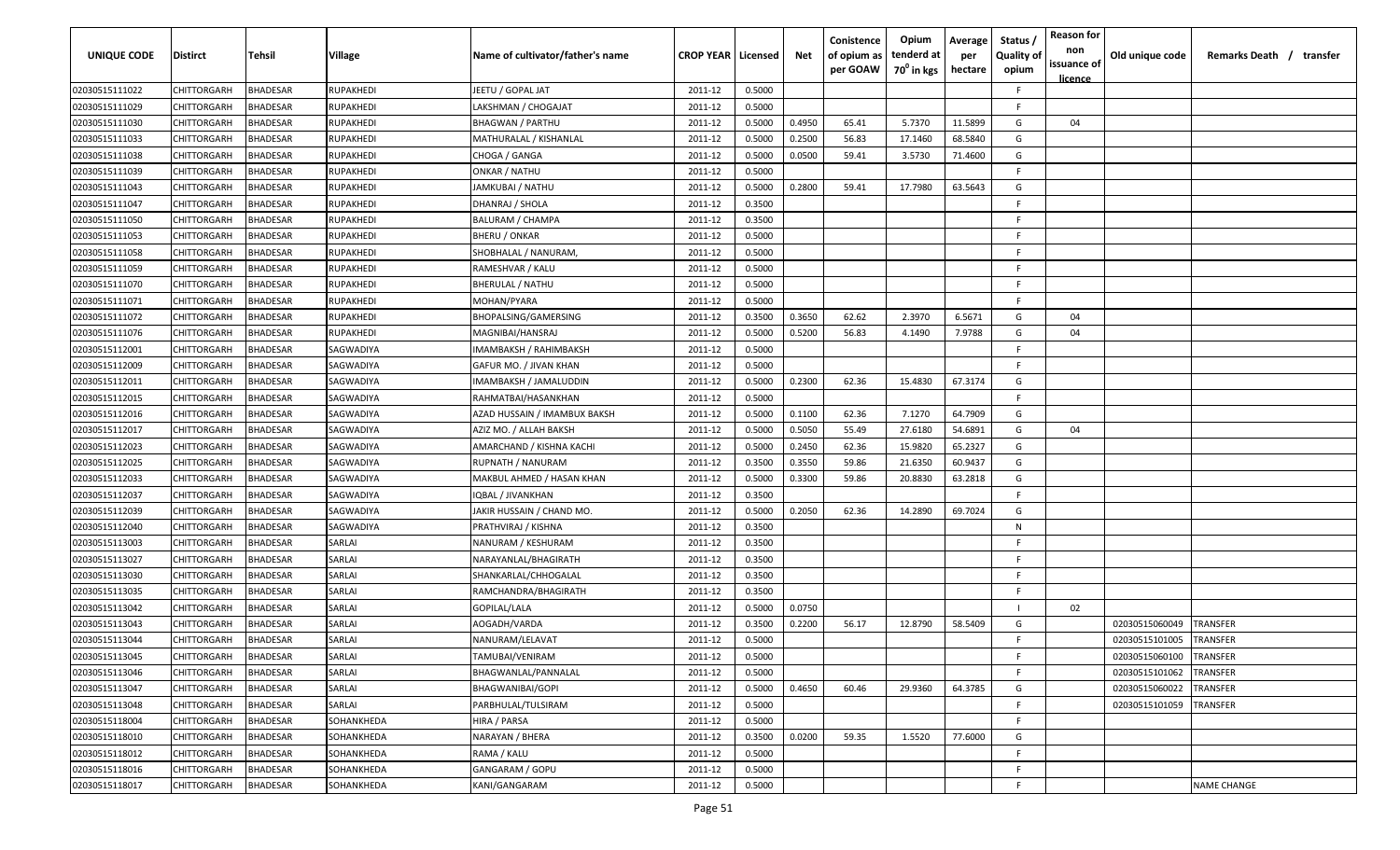| UNIQUE CODE    | Distirct           | Tehsil          | Village      | Name of cultivator/father's name | <b>CROP YEAR   Licensed</b> |        | Net    | Conistence<br>of opium as<br>per GOAW | Opium<br>tenderd at<br>70 <sup>0</sup> in kgs | Average<br>per<br>hectare | Status /<br><b>Quality of</b><br>opium | <b>Reason for</b><br>non<br>issuance of<br><u>licence</u> | Old unique code | Remarks Death / transfer |
|----------------|--------------------|-----------------|--------------|----------------------------------|-----------------------------|--------|--------|---------------------------------------|-----------------------------------------------|---------------------------|----------------------------------------|-----------------------------------------------------------|-----------------|--------------------------|
| 02030515118033 | CHITTORGARH        | <b>BHADESAR</b> | SOHANKHEDA   | KAJOD/DEVA                       | 2011-12                     | 0.3500 | 0.0800 | 56.75                                 | 4.8400                                        | 60.5000                   | G                                      |                                                           |                 |                          |
| 02030515118047 | CHITTORGARH        | BHADESAR        | SOHANKHEDA   | UDA/BHAGU CHAMAR                 | 2011-12                     | 0.3500 | 0.0250 | 59.26                                 | 2.1760                                        | 87.0400                   | G                                      |                                                           |                 |                          |
| 02030515118054 | CHITTORGARH        | BHADESAR        | SOHANKHEDA   | BHERA/HOLA GADARI                | 2011-12                     | 0.3500 | 0.0150 | 59.35                                 | 1.2290                                        | 81.9333                   | G                                      |                                                           |                 |                          |
| 02030515118055 | CHITTORGARH        | BHADESAR        | SOHANKHEDA   | ONKAR/KALU                       | 2011-12                     | 0.5000 |        |                                       |                                               |                           | -F.                                    |                                                           |                 |                          |
| 02030515118057 | CHITTORGARH        | BHADESAR        | SOHANKHEDA   | GOKAL/SHANKAR                    | 2011-12                     | 0.5000 |        |                                       |                                               |                           | -F.                                    |                                                           |                 |                          |
| 02030515118062 | CHITTORGARH        | <b>BHADESAR</b> | SOHANKHEDA   | CHATARBHUJ/BHERA GADARI          | 2011-12                     | 0.5000 |        |                                       |                                               |                           | -F.                                    |                                                           |                 |                          |
| 02030515118077 | CHITTORGARH        | <b>BHADESAR</b> | SOHANKHEDA   | KISHANA / DIPCHAND               | 2011-12                     | 0.5000 |        |                                       |                                               |                           | -F.                                    |                                                           |                 |                          |
| 02030515118078 | CHITTORGARH        | BHADESAR        | SOHANKHEDA   | DULICHAND/CHATURBHUJ             | 2011-12                     | 0.3500 | 0.0250 | 59.35                                 | 1.9160                                        | 76.6400                   | G                                      |                                                           | 02030515072010  | <b>TRANSFER</b>          |
| 02030515119010 | CHITTORGARH        | BHADESAR        | SOMAWAS      | MANKUNWAR / RATANSINGH           | 2011-12                     | 0.5000 | 0.4000 |                                       |                                               |                           |                                        | 02                                                        |                 |                          |
| 02030515119013 | CHITTORGARH        | BHADESAR        | SOMAWAS      | KISHOR/RODA                      | 2011-12                     | 0.5000 |        |                                       |                                               |                           | F.                                     |                                                           |                 | TRANSFER/ SONIYANA B     |
| 02030515119045 | CHITTORGARH        | BHADESAR        | SOMAWAS      | DEVILAL / RAMAJI                 | 2011-12                     | 0.5000 |        |                                       |                                               |                           | -F.                                    |                                                           |                 | TRANSFER/ BILADI         |
| 02030515119060 | CHITTORGARH        | BHADESAR        | SOMAWAS      | DHANNA / ONKAR                   | 2011-12                     | 0.5000 | 0.4850 | 66.23                                 | 4.1440                                        | 8.5443                    | G                                      | 04                                                        |                 |                          |
| 02030515119066 | CHITTORGARH        | BHADESAR        | SOMAWAS      | KHUMAN / BHAGCHAND               | 2011-12                     | 0.5000 |        |                                       |                                               |                           | F.                                     |                                                           |                 | TRANSFER/ BILADI         |
| 02030515119068 | CHITTORGARH        | <b>BHADESAR</b> | SOMAWAS      | BHAVARU / HIRA                   | 2011-12                     | 0.5000 | 0.4950 |                                       |                                               |                           |                                        | 02                                                        |                 |                          |
| 02030515119081 | CHITTORGARH        | <b>BHADESAR</b> | SOMAWAS      | SWA / RUPPA                      | 2011-12                     | 0.5000 | 0.4150 | 56.19                                 | 25.8960                                       | 62.4000                   |                                        | 02                                                        |                 |                          |
| 02030515119084 | CHITTORGARH        | <b>BHADESAR</b> | SOMAWAS      | RAMIBAI / SEVA                   | 2011-12                     | 0.5000 | 0.5000 |                                       |                                               |                           |                                        | 02                                                        |                 |                          |
| 02030515119086 | CHITTORGARH        | <b>BHADESAR</b> | SOMAWAS      | BHERULAL/CHHAGNA                 | 2011-12                     | 0.3500 |        |                                       |                                               |                           | F.                                     |                                                           | 02030515021006  | TRANSFER/NANNANA         |
| 02030515119087 | CHITTORGARH        | BHADESAR        | SOMAWAS      | MOHAN/BHAGWAN                    | 2011-12                     | 0.3500 |        |                                       |                                               |                           | E                                      |                                                           | 02030515021011  | TRANSFER/ NANNANA        |
| 02030515120003 | CHITTORGARH        | BHADESAR        | SONIYANA (A) | PREMKUNWAR / HIMMATSINGH         | 2011-12                     | 0.3500 |        |                                       |                                               |                           | F.                                     |                                                           |                 |                          |
| 02030515120004 | CHITTORGARH        | BHADESAR        | SONIYANA (A) | NANAIBAI / MOTI                  | 2011-12                     | 0.5000 | 0.4600 | 67.18                                 | 32.5730                                       | 70.8109                   | G                                      |                                                           |                 |                          |
| 02030515120011 | CHITTORGARH        | <b>BHADESAR</b> | SONIYANA (A) | LAKHMA / LALU                    | 2011-12                     | 0.5000 |        |                                       |                                               |                           | -F.                                    |                                                           |                 |                          |
| 02030515120014 | CHITTORGARH        | <b>BHADESAR</b> | SONIYANA (A) | RATANLAL / EAKLING               | 2011-12                     | 0.3500 | 0.1150 | 62.34                                 | 8.1580                                        | 70.9391                   | G                                      |                                                           |                 |                          |
| 02030515120019 | CHITTORGARH        | <b>BHADESAR</b> | SONIYANA (A) | HANSA / KLAU                     | 2011-12                     | 0.5000 |        |                                       |                                               |                           | -F.                                    |                                                           |                 |                          |
| 02030515120023 | CHITTORGARH        | BHADESAR        | SONIYANA (A) | BHAGWATHSINGH / JAGNNATHSINGH    | 2011-12                     | 0.5000 |        |                                       |                                               |                           | -F.                                    |                                                           |                 |                          |
| 02030515120025 | CHITTORGARH        | BHADESAR        | SONIYANA (A) | <b>BHWARIBAI / CHOGA</b>         | 2011-12                     | 0.5000 | 0.4850 | 67.18                                 | 5.0480                                        | 10.4082                   | G                                      | 04                                                        |                 |                          |
| 02030515120035 | CHITTORGARH        | BHADESAR        | SONIYANA (A) | KESAR / GEHRU                    | 2011-12                     | 0.5000 | 0.2100 | 61.23                                 | 14.3280                                       | 68.2286                   | G                                      |                                                           |                 |                          |
| 02030515120037 | CHITTORGARH        | BHADESAR        | SONIYANA (A) | <b>BHAGIRATH / RAMCHANDRA</b>    | 2011-12                     | 0.5000 |        |                                       |                                               |                           | -F.                                    |                                                           |                 |                          |
| 02030515120038 | CHITTORGARH        | BHADESAR        | SONIYANA (A) | HRIRAM / BHERAJAT                | 2011-12                     | 0.5000 |        |                                       |                                               |                           | -F.                                    |                                                           |                 |                          |
| 02030515120052 | CHITTORGARH        | BHADESAR        | SONIYANA (A) | MANIBAI / BHERA                  | 2011-12                     | 0.3500 |        |                                       |                                               |                           | F.                                     |                                                           |                 |                          |
| 02030515120063 | CHITTORGARH        | BHADESAR        | SONIYANA (A) | MOHANLAL / KISHAN                | 2011-12                     | 0.3500 | 0.0250 | 60.84                                 | 2.0420                                        | 81.6800                   | G                                      |                                                           |                 |                          |
| 02030515120064 | CHITTORGARH        | BHADESAR        | SONIYANA (A) | <b>BHURA / BHAGIRATH</b>         | 2011-12                     | 0.5000 |        |                                       |                                               |                           | F                                      |                                                           |                 |                          |
| 02030515120066 | CHITTORGARH        | <b>BHADESAR</b> | SONIYANA (A) | JAGHDISH / RAMLAL                | 2011-12                     | 0.5000 | 0.2300 | 60.84                                 | 16.0970                                       | 69.9870                   | G                                      |                                                           |                 |                          |
| 02030515120073 | CHITTORGARH        | BHADESAR        | SONIYANA (A) | RADHIBAI / BALURAM               | 2011-12                     | 0.5000 | 0.2000 | 61.23                                 | 13.6280                                       | 68.1400                   | G                                      |                                                           |                 |                          |
| 02030515120086 | CHITTORGARH        | BHADESAR        | SONIYANA (A) | BALU / HIRA                      | 2011-12                     | 0.5000 |        |                                       |                                               |                           | -F.                                    |                                                           |                 |                          |
| 02030515120095 | <b>CHITTORGARH</b> | BHADESAR        | SONIYANA (B) | HJARI / KALU                     | 2011-12                     | 0.5000 | 0.0800 | 59.26                                 | 5.3500                                        | 66.8750                   | G                                      |                                                           |                 |                          |
| 02030515120096 | <b>CHITTORGARH</b> | <b>BHADESAR</b> | SONIYANA (A) | <b>HANSA / BHERAJAT</b>          | 2011-12                     | 0.5000 | 0.2050 | 66.86                                 | 15.4540                                       | 75.3854                   | G                                      |                                                           |                 |                          |
| 02030515120097 | CHITTORGARH        | <b>BHADESAR</b> | SONIYANA (A) | BHERA / JITU                     | 2011-12                     | 0.5000 | 0.4750 | 67.18                                 | 33.9260                                       | 71.4232                   | G                                      |                                                           |                 |                          |
| 02030515120099 | CHITTORGARH        | <b>BHADESAR</b> | SONIYANA (B) | JAMNALAL/TEKCHAND                | 2011-12                     | 0.5000 |        |                                       |                                               |                           | F.                                     |                                                           |                 |                          |
| 02030515120100 | <b>CHITTORGARH</b> | <b>BHADESAR</b> | SONIYANA (A) | <b>BALURAM / MEGHRAJ</b>         | 2011-12                     | 0.5000 |        |                                       |                                               |                           | F.                                     |                                                           |                 |                          |
| 02030515120102 | CHITTORGARH        | BHADESAR        | SONIYANA (B) | <b>BALURAM / WARDA</b>           | 2011-12                     | 0.5000 | 0.4650 | 64.30                                 | 31.2870                                       | 67.2839                   | G                                      |                                                           |                 |                          |
| 02030515120103 | <b>CHITTORGARH</b> | BHADESAR        | SONIYANA (B) | AMARSINGH / SHANKARSINGH         | 2011-12                     | 0.5000 | 0.5050 | 56.33                                 | 29.8470                                       | 59.1030                   | G                                      |                                                           |                 |                          |
| 02030515120104 | CHITTORGARH        | <b>BHADESAR</b> | SONIYANA (B) | KASTURIBAI/BHAGIRATH             | 2011-12                     | 0.3500 | 0.0200 | 68.63                                 | 1.5490                                        | 77.4500                   | G                                      |                                                           |                 |                          |
| 02030515120105 | CHITTORGARH        | BHADESAR        | SONIYANA (B) | SHANKAR / DEVA                   | 2011-12                     | 0.5000 |        |                                       |                                               |                           | F.                                     |                                                           |                 |                          |
| 02030515120107 | <b>CHITTORGARH</b> | <b>BHADESAR</b> | SONIYANA (B) | NARAYAN/KISHANA                  | 2011-12                     | 0.5000 |        |                                       |                                               |                           | F.                                     |                                                           |                 |                          |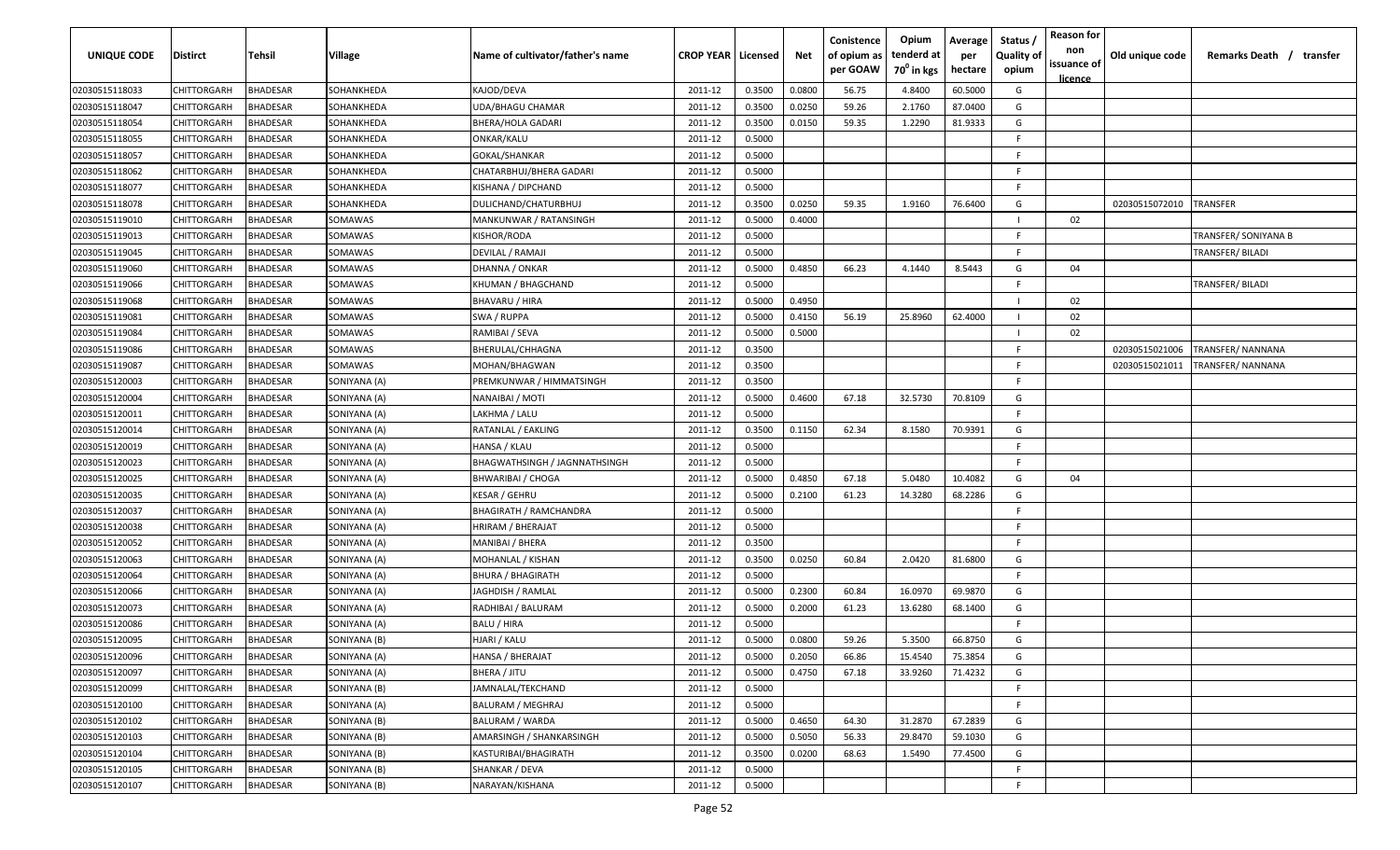| <b>UNIQUE CODE</b> | Distirct           | Tehsil          | Village      | Name of cultivator/father's name | <b>CROP YEAR Licensed</b> |        | Net    | Conistence<br>of opium as<br>per GOAW | Opium<br>tenderd at<br>70 <sup>0</sup> in kgs | Average<br>per<br>hectare | Status /<br><b>Quality of</b><br>opium | <b>Reason for</b><br>non<br>issuance of | Old unique code | Remarks Death / transfer |
|--------------------|--------------------|-----------------|--------------|----------------------------------|---------------------------|--------|--------|---------------------------------------|-----------------------------------------------|---------------------------|----------------------------------------|-----------------------------------------|-----------------|--------------------------|
| 02030515120108     | CHITTORGARH        | <b>BHADESAR</b> | SONIYANA (B) | DHANNIBAI / MADHO                | 2011-12                   | 0.5000 |        |                                       |                                               |                           | F.                                     | <u>licence</u>                          |                 |                          |
| 02030515120109     | CHITTORGARH        | BHADESAR        | SONIYANA (B) | RAMLAL / KALU                    | 2011-12                   | 0.5000 | 0.2000 | 62.95                                 | 13.1390                                       | 65.6950                   | G                                      |                                         |                 |                          |
| 02030515120112     | CHITTORGARH        | BHADESAR        | SONIYANA (B) | LAKXMAN / BHERULAL               | 2011-12                   | 0.5000 |        |                                       |                                               |                           | -F.                                    |                                         |                 |                          |
| 02030515120114     | CHITTORGARH        | <b>BHADESAR</b> | SONIYANA (B) | MEGHRAJ/CHATURBHUJ               | 2011-12                   | 0.3500 | 0.3550 | 60.36                                 | 3.7160                                        | 10.4676                   | G                                      | 04                                      |                 |                          |
| 02030515120115     | CHITTORGARH        | BHADESAR        | SONIYANA (B) | <b>GHOKAL / CHAMPALAL</b>        | 2011-12                   | 0.5000 |        |                                       |                                               |                           | -F.                                    |                                         |                 |                          |
| 02030515120119     | CHITTORGARH        | <b>BHADESAR</b> | SONIYANA (B) | CHUNNILAL / CHAMPA               | 2011-12                   | 0.5000 | 0.2000 | 62.08                                 | 14.3400                                       | 71.7000                   | G                                      |                                         |                 |                          |
| 02030515120120     | CHITTORGARH        | <b>BHADESAR</b> | SONIYANA (B) | UDAYLAL / PARTHU                 | 2011-12                   | 0.3500 |        |                                       |                                               |                           | -F                                     |                                         |                 |                          |
| 02030515120124     | CHITTORGARH        | BHADESAR        | SONIYANA (B) | JAMNA / NANDRAM                  | 2011-12                   | 0.5000 |        |                                       |                                               |                           | -F.                                    |                                         |                 |                          |
| 02030515120125     | CHITTORGARH        | BHADESAR        | SONIYANA (B) | RATANLAL / MITTUJI               | 2011-12                   | 0.5000 | 0.2850 | 56.34                                 | 17.5140                                       | 61.4526                   | G                                      |                                         |                 |                          |
| 02030515120126     | CHITTORGARH        | BHADESAR        | SONIYANA (B) | BALURAM / RAMCHANDRA             | 2011-12                   | 0.5000 |        |                                       |                                               |                           | F                                      |                                         |                 |                          |
| 02030515120136     | CHITTORGARH        | BHADESAR        | SONIYANA (B) | DHANRAJ / CHAMPA                 | 2011-12                   | 0.3500 |        |                                       |                                               |                           | -F.                                    |                                         |                 |                          |
| 02030515120137     | CHITTORGARH        | BHADESAR        | SONIYANA (B) | <b>BHAGWAN / JITU</b>            | 2011-12                   | 0.5000 | 0.2450 | 62.08                                 | 16.5490                                       | 67.5469                   | G                                      |                                         |                 |                          |
| 02030515120139     | CHITTORGARH        | BHADESAR        | SONIYANA (B) | SHANKER/CHAMPA                   | 2011-12                   | 0.5000 |        |                                       |                                               |                           | -F.                                    |                                         |                 |                          |
| 02030515120140     | CHITTORGARH        | <b>BHADESAR</b> | SONIYANA (B) | BHWANIRAJ / LOBHRAJ              | 2011-12                   | 0.5000 |        |                                       |                                               |                           | F.                                     |                                         |                 |                          |
| 02030515120143     | CHITTORGARH        | BHADESAR        | SONIYANA (B) | RATAN / HAJARI                   | 2011-12                   | 0.3500 | 0.3500 | 56.41                                 | 21.0810                                       | 60.2314                   | G                                      |                                         |                 |                          |
| 02030515120144     | CHITTORGARH        | <b>BHADESAR</b> | SONIYANA (B) | <b>GORILAL / CHATURBHUJ</b>      | 2011-12                   | 0.5000 |        |                                       |                                               |                           | F.                                     |                                         |                 |                          |
| 02030515120146     | CHITTORGARH        | <b>BHADESAR</b> | SONIYANA (B) | PARWAKANWAR / GHIRDHARI          | 2011-12                   | 0.3500 |        |                                       |                                               |                           | -F.                                    |                                         |                 |                          |
| 02030515120149     | CHITTORGARH        | <b>BHADESAR</b> | SONIYANA (B) | KANHEYALAL / BALUDAS             | 2011-12                   | 0.5000 |        |                                       |                                               |                           | E                                      |                                         |                 |                          |
| 02030515120150     | CHITTORGARH        | BHADESAR        | SONIYANA (B) | SHANKARSINGH / KISHANSINGH       | 2011-12                   | 0.3500 |        |                                       |                                               |                           | E                                      |                                         |                 |                          |
| 02030515120151     | CHITTORGARH        | BHADESAR        | SONIYANA (B) | RATN / CHAMPA                    | 2011-12                   | 0.3500 |        |                                       |                                               |                           | F.                                     |                                         |                 |                          |
| 02030515120157     | CHITTORGARH        | <b>BHADESAR</b> | SONIYANA (B) | RAMNARAYAN / HAJARI              | 2011-12                   | 0.5000 |        |                                       |                                               |                           | -F.                                    |                                         |                 |                          |
| 02030515120159     | CHITTORGARH        | <b>BHADESAR</b> | SONIYANA (B) | JAMNA / NARAYAN                  | 2011-12                   | 0.3500 |        |                                       |                                               |                           | -F                                     |                                         |                 |                          |
| 02030515120166     | CHITTORGARH        | <b>BHADESAR</b> | SONIYANA (B) | RAMLAL / EAKLING                 | 2011-12                   | 0.5000 | 0.3050 | 62.08                                 | 21.8170                                       | 71.5311                   | G                                      |                                         |                 |                          |
| 02030515120168     | CHITTORGARH        | <b>BHADESAR</b> | SONIYANA (B) | <b>BHERU / MAGNA BHIL</b>        | 2011-12                   | 0.3500 | 0.0300 | 64.30                                 | 2.1130                                        | 70.4333                   | G                                      |                                         |                 |                          |
| 02030515120169     | CHITTORGARH        | BHADESAR        | SONIYANA (B) | CHOGA / LALU KUMHAR              | 2011-12                   | 0.5000 |        |                                       |                                               |                           | -F                                     |                                         |                 |                          |
| 02030515120171     | CHITTORGARH        | BHADESAR        | SONIYANA (B) | UDA / KALUBANJARA                | 2011-12                   | 0.5000 | 0.4050 | 68.63                                 | 5.6080                                        | 13.8469                   | G                                      | 04                                      |                 |                          |
| 02030515120173     | CHITTORGARH        | BHADESAR        | SONIYANA (B) | HIRA / BHERA                     | 2011-12                   | 0.5000 |        |                                       |                                               |                           | -F.                                    |                                         |                 |                          |
| 02030515120174     | CHITTORGARH        | BHADESAR        | SONIYANA (B) | RATAN / HRIRAM                   | 2011-12                   | 0.5000 |        |                                       |                                               |                           | -F.                                    |                                         |                 |                          |
| 02030515120175     | CHITTORGARH        | BHADESAR        | SONIYANA (B) | NARAYAN / SHANKAR                | 2011-12                   | 0.5000 | 0.1000 | 56.33                                 | 6.2450                                        | 62.4500                   | G                                      |                                         |                 |                          |
| 02030515120176     | CHITTORGARH        | BHADESAR        | SONIYANA (B) | MNOHARSINGH / KISHANSINGH        | 2011-12                   | 0.5000 | 0.1900 | 60.36                                 | 12.4430                                       | 65.4895                   | G                                      |                                         |                 |                          |
| 02030515120177     | CHITTORGARH        | BHADESAR        | SONIYANA (B) | NATHU / BHAGHIRATH               | 2011-12                   | 0.5000 |        |                                       |                                               |                           | -F                                     |                                         |                 |                          |
| 02030515120178     | CHITTORGARH        | BHADESAR        | SONIYANA (B) | GHPOALSINGH / KISHANSINGH        | 2011-12                   | 0.5000 | 0.1000 | 62.08                                 | 7.2540                                        | 72.5400                   | G                                      |                                         |                 |                          |
| 02030515120179     | CHITTORGARH        | BHADESAR        | SONIYANA (B) | HRIRAM / BHERAJAT                | 2011-12                   | 0.5000 | 0.1900 | 62.08                                 | 13.5160                                       | 71.1368                   | G                                      |                                         |                 |                          |
| 02030515120183     | CHITTORGARH        | BHADESAR        | SONIYANA (B) | TULSIRAM / BHERA                 | 2011-12                   | 0.5000 |        |                                       |                                               |                           | -F.                                    |                                         |                 |                          |
| 02030515120184     | <b>CHITTORGARH</b> | BHADESAR        | SONIYANA (B) | LEAHRU / GEAHRU                  | 2011-12                   | 0.5000 | 0.4600 | 64.30                                 | 31.6720                                       | 68.8522                   | G                                      |                                         |                 |                          |
| 02030515120185     | CHITTORGARH        | <b>BHADESAR</b> | SONIYANA (B) | OMPRAKASH / SOHAN DADICH         | 2011-12                   | 0.5000 |        |                                       |                                               |                           | F.                                     |                                         |                 |                          |
| 02030515120186     | CHITTORGARH        | <b>BHADESAR</b> | SONIYANA (B) | AMBALAL/NARU                     | 2011-12                   | 0.5000 |        |                                       |                                               |                           | F                                      |                                         |                 |                          |
| 02030515120188     | CHITTORGARH        | <b>BHADESAR</b> | SONIYANA (B) | BHERU / MADHU                    | 2011-12                   | 0.5000 | 0.1000 | 59.26                                 | 6.9250                                        | 69.2500                   | G                                      |                                         |                 |                          |
| 02030515120189     | <b>CHITTORGARH</b> | <b>BHADESAR</b> | SONIYANA (B) | RAMPRASAD / GANESH DADICH        | 2011-12                   | 0.5000 | 0.4650 | 60.36                                 | 29.2140                                       | 62.8258                   | G                                      |                                         |                 |                          |
| 02030515120190     | CHITTORGARH        | <b>BHADESAR</b> | SONIYANA (B) | RAMESWAR / HRIRAM                | 2011-12                   | 0.5000 | 0.1450 | 62.95                                 | 9.9820                                        | 68.8414                   | G                                      |                                         |                 |                          |
| 02030515120191     | CHITTORGARH        | BHADESAR        | SONIYANA (B) | LOBHU / CHOGA                    | 2011-12                   | 0.5000 | 0.2200 | 56.41                                 | 13.7480                                       | 62.4909                   | G                                      |                                         |                 |                          |
| 02030515120193     | CHITTORGARH        | BHADESAR        | SONIYANA (B) | KAMLI/LALU                       | 2011-12                   | 0.3500 |        |                                       |                                               |                           | F.                                     |                                         |                 | <b>NAME CHANGE</b>       |
| 02030515120196     | CHITTORGARH        | BHADESAR        | SONIYANA (B) | MADAN / HIRAJAT                  | 2011-12                   | 0.5000 |        |                                       |                                               |                           | F.                                     |                                         |                 |                          |
| 02030515120197     | <b>CHITTORGARH</b> | <b>BHADESAR</b> | SONIYANA (B) | HAJARI / MITTU LUHAR             | 2011-12                   | 0.3500 | 0.0250 | 60.36                                 | 1.7760                                        | 71.0400                   | G                                      |                                         |                 |                          |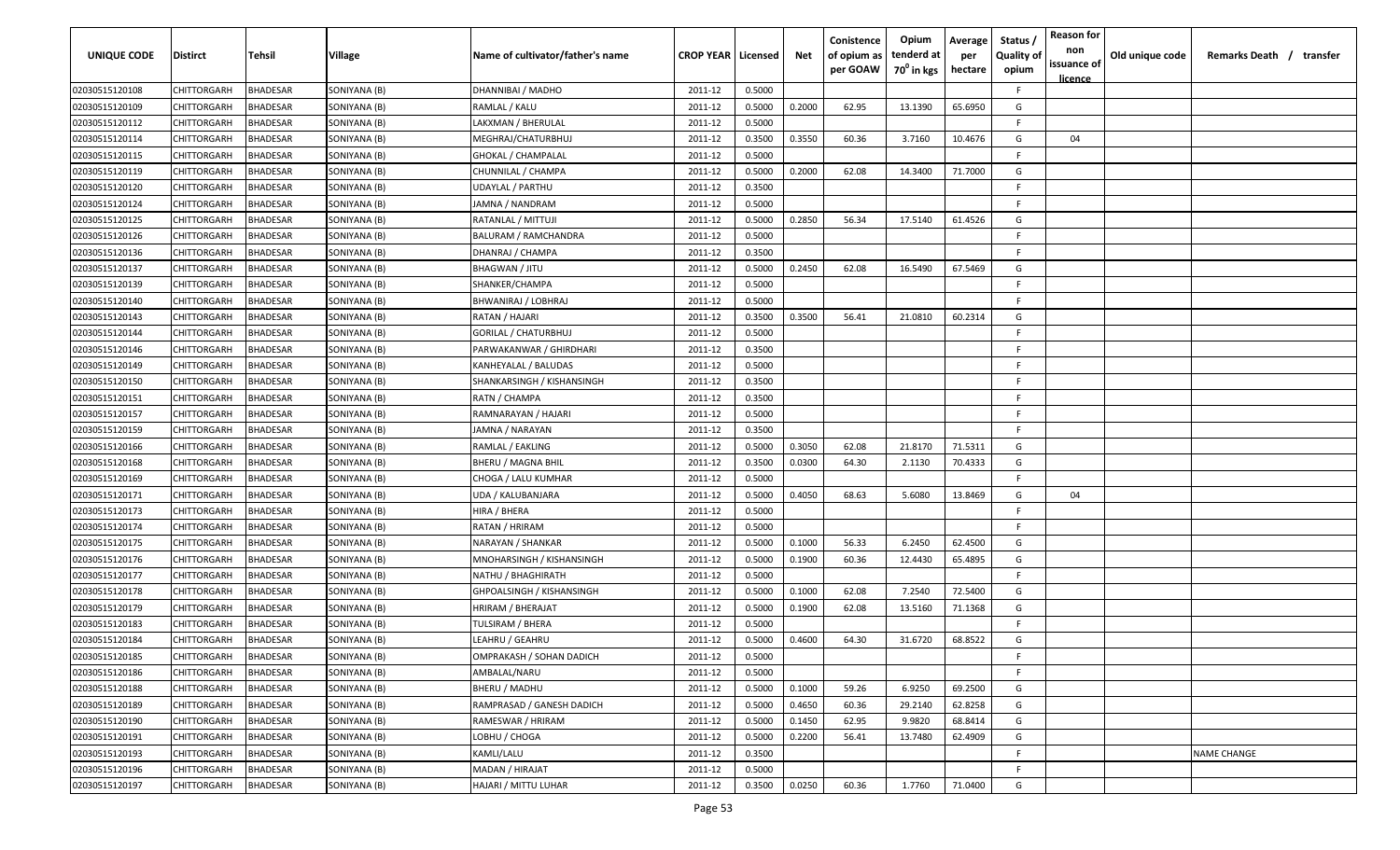| <b>UNIQUE CODE</b> | Distirct           | Tehsil          | Village      | Name of cultivator/father's name | <b>CROP YEAR Licensed</b> |        | Net    | Conistence<br>of opium as | Opium<br>tenderd at    | Average<br>per | Status /<br><b>Quality of</b> | <b>Reason for</b><br>non<br>issuance of | Old unique code | Remarks Death / transfer |
|--------------------|--------------------|-----------------|--------------|----------------------------------|---------------------------|--------|--------|---------------------------|------------------------|----------------|-------------------------------|-----------------------------------------|-----------------|--------------------------|
|                    |                    |                 |              |                                  |                           |        |        | per GOAW                  | 70 <sup>0</sup> in kgs | hectare        | opium                         | <u>licence</u>                          |                 |                          |
| 02030515120198     | CHITTORGARH        | <b>BHADESAR</b> | SONIYANA (B) | <b>BHERU / DHANRAJ</b>           | 2011-12                   | 0.5000 |        |                           |                        |                | F.                            |                                         |                 |                          |
| 02030515120200     | CHITTORGARH        | BHADESAR        | SONIYANA (B) | <b>BHERUSINGH / KISHANSINGH</b>  | 2011-12                   | 0.5000 | 0.2750 | 56.34                     | 16.6850                | 60.6727        | G                             |                                         |                 |                          |
| 02030515120203     | CHITTORGARH        | BHADESAR        | SONIYANA (B) | SHAMBHUSINGH / KISHANSINGH       | 2011-12                   | 0.5000 |        |                           |                        |                | -F.                           |                                         |                 |                          |
| 02030515120204     | CHITTORGARH        | <b>BHADESAR</b> | SONIYANA (B) | KALU / UDAYRAM                   | 2011-12                   | 0.5000 | 0.5000 | 56.34                     | 29.5790                | 59.1580        | G                             |                                         |                 |                          |
| 02030515120208     | CHITTORGARH        | BHADESAR        | SONIYANA (A) | SHANKARLAL / NARAYAN             | 2011-12                   | 0.5000 |        |                           |                        |                | -F.                           |                                         |                 |                          |
| 02030515120209     | CHITTORGARH        | <b>BHADESAR</b> | SONIYANA (B) | <b>BHAGIRATH / ONKAR</b>         | 2011-12                   | 0.3500 |        |                           |                        |                | -F.                           |                                         |                 |                          |
| 02030515120213     | CHITTORGARH        | <b>BHADESAR</b> | SONIYANA (B) | GHOVARDHANSINGH / KISHANSINGH    | 2011-12                   | 0.5000 | 0.1350 | 60.36                     | 9.2610                 | 68.6000        | G                             |                                         |                 |                          |
| 02030515120214     | CHITTORGARH        | BHADESAR        | SONIYANA (B) | MOHNALAL / GANESH                | 2011-12                   | 0.5000 | 0.4850 | 56.34                     | 29.0550                | 59.9072        | G                             |                                         |                 |                          |
| 02030515120217     | CHITTORGARH        | BHADESAR        | SONIYANA (B) | BJJA / NARAYAN                   | 2011-12                   | 0.5000 | 0.5050 | 56.41                     | 29.5020                | 58.4198        | G                             |                                         |                 |                          |
| 02030515120220     | CHITTORGARH        | BHADESAR        | SONIYANA (B) | ONKARSINGH/NARAYANSINGH          | 2011-12                   | 0.3500 |        |                           |                        |                | F                             |                                         |                 |                          |
| 02030515120224     | CHITTORGARH        | BHADESAR        | SONIYANA (A) | NOSERBAI/RATAN                   | 2011-12                   | 0.5000 | 0.1000 | 62.31                     | 7.1120                 | 71.1200        | G                             |                                         |                 |                          |
| 02030515122001     | CHITTORGARH        | BHADESAR        | SONRADA      | KALURAM/BHERA                    | 2011-12                   | 0.5000 |        |                           |                        |                | F.                            |                                         |                 |                          |
| 02030515122002     | CHITTORGARH        | BHADESAR        | SONRADA      | NANDLAL / LALUJAT                | 2011-12                   | 0.5000 |        |                           |                        |                | -F.                           |                                         |                 |                          |
| 02030515122004     | CHITTORGARH        | <b>BHADESAR</b> | SONRADA      | RADHIBAI / KISHANA               | 2011-12                   | 0.5000 | 0.1700 | 63.83                     | 11.7360                | 69.0353        | G                             |                                         |                 |                          |
| 02030515122006     | CHITTORGARH        | BHADESAR        | SONRADA      | LAKSHMILAL / CHUNNILAL           | 2011-12                   | 0.5000 |        |                           |                        |                | -F.                           |                                         |                 |                          |
| 02030515122007     | CHITTORGARH        | <b>BHADESAR</b> | SONRADA      | SANKARLAL / CHUNNILAL            | 2011-12                   | 0.5000 |        |                           |                        |                | -F.                           |                                         |                 |                          |
| 02030515122009     | CHITTORGARH        | <b>BHADESAR</b> | SONRADA      | CHAMPA / KALU KUNMHAR            | 2011-12                   | 0.5000 |        |                           |                        |                | -F.                           |                                         |                 |                          |
| 02030515122011     | CHITTORGARH        | <b>BHADESAR</b> | SONRADA      | CHUNNILAL / MEGHRAJ              | 2011-12                   | 0.5000 | 0.3400 | 69.69                     | 25.4770                | 74.9324        | G                             |                                         |                 |                          |
| 02030515122013     | CHITTORGARH        | BHADESAR        | SONRADA      | DOLIBAI / KALU                   | 2011-12                   | 0.5000 | 0.1600 | 63.83                     | 10.9610                | 68.5063        | G                             |                                         |                 |                          |
| 02030515122014     | CHITTORGARH        | <b>BHADESAR</b> | SONRADA      | <b>BHERA / BHAUWANA</b>          | 2011-12                   | 0.5000 |        |                           |                        |                | F.                            |                                         |                 |                          |
| 02030515122016     | CHITTORGARH        | <b>BHADESAR</b> | SONRADA      | NANDA / TARA BHEEL               | 2011-12                   | 0.3500 | 0.3200 | 57.42                     | 19.0390                | 59.4969        | G                             |                                         |                 |                          |
| 02030515122022     | CHITTORGARH        | <b>BHADESAR</b> | SONRADA      | GISIBAI / RADHAKISHAN            | 2011-12                   | 0.5000 |        |                           |                        |                | -F.                           |                                         |                 |                          |
| 02030515122024     | CHITTORGARH        | <b>BHADESAR</b> | SONRADA      | MADANLAL / SHANKAR               | 2011-12                   | 0.5000 | 0.2800 | 69.69                     | 21.1760                | 75.6286        | G                             |                                         |                 |                          |
| 02030515122025     | CHITTORGARH        | BHADESAR        | SONRADA      | LAKSHMAN / MEGA                  | 2011-12                   | 0.5000 | 0.1400 | 63.83                     | 9.7110                 | 69.3643        | G                             |                                         |                 |                          |
| 02030515122027     | CHITTORGARH        | BHADESAR        | SONRADA      | <b>KELASH / CHUNNILAL</b>        | 2011-12                   | 0.5000 |        |                           |                        |                | -F                            |                                         |                 |                          |
| 02030515122029     | CHITTORGARH        | BHADESAR        | SONRADA      | SHANKAR / CHATURBHUJ             | 2011-12                   | 0.5000 | 0.2700 | 69.69                     | 20.5290                | 76.0333        | G                             |                                         |                 |                          |
| 02030515122030     | CHITTORGARH        | BHADESAR        | SONRADA      | CHUNNILAL / GANESH               | 2011-12                   | 0.3500 | 0.3400 | 66.45                     | 22.9630                | 67.5382        | G                             |                                         |                 |                          |
| 02030515122033     | CHITTORGARH        | BHADESAR        | SONRADA      | MANGU / RADHA KISHAN             | 2011-12                   | 0.5000 |        |                           |                        |                | -F.                           |                                         |                 |                          |
| 02030515122034     | CHITTORGARH        | BHADESAR        | SONRADA      | KESHARBAI / MEGHA                | 2011-12                   | 0.5000 | 0.1750 | 63.83                     | 12.1550                | 69.4571        | G                             |                                         |                 |                          |
| 02030515122035     | CHITTORGARH        | BHADESAR        | SONRADA      | AMBALAL / NANDA                  | 2011-12                   | 0.5000 | 0.4450 | 66.45                     | 31.7060                | 71.2494        | G                             |                                         |                 |                          |
| 02030515122036     | CHITTORGARH        | BHADESAR        | SONRADA      | LAHRU / NANDA                    | 2011-12                   | 0.5000 |        |                           |                        |                | -F.                           |                                         |                 |                          |
| 02030515122039     | CHITTORGARH        | <b>BHADESAR</b> | SONRADA      | RATAN / BHERA                    | 2011-12                   | 0.5000 |        |                           |                        |                | -F.                           |                                         |                 |                          |
| 02030515122045     | CHITTORGARH        | BHADESAR        | SONRADA      | LEAHRU / NARAYAN                 | 2011-12                   | 0.5000 | 0.2900 | 60.06                     | 18.5760                | 64.0552        | G                             |                                         |                 |                          |
| 02030515123004     | CHITTORGARH        | BHADESAR        | SUKHWADA     | HIRALAL / NANALAL                | 2011-12                   | 0.3500 |        |                           |                        |                | -F.                           |                                         |                 |                          |
| 02030515123005     | <b>CHITTORGARH</b> | BHADESAR        | SUKHWADA     | MITTHULAL/MANGILAL               | 2011-12                   | 0.5000 |        |                           |                        |                | F                             |                                         |                 |                          |
| 02030515123006     | <b>CHITTORGARH</b> | <b>BHADESAR</b> | SUKHWADA     | NANDA / BHERA                    | 2011-12                   | 0.5000 |        |                           |                        |                | F.                            |                                         |                 |                          |
| 02030515123013     | CHITTORGARH        | <b>BHADESAR</b> | SUKHWADA     | <b>BHIMRAJ / DEVJI</b>           | 2011-12                   | 0.5000 |        |                           |                        |                | F                             |                                         |                 |                          |
| 02030515123015     | CHITTORGARH        | <b>BHADESAR</b> | SUKHWADA     | BHERULAL/GOVIND                  | 2011-12                   | 0.5000 |        |                           |                        |                | F.                            |                                         |                 |                          |
| 02030515123019     | <b>CHITTORGARH</b> | <b>BHADESAR</b> | SUKHWADA     | CHUNNILAL / ONKAR                | 2011-12                   | 0.5000 | 0.2350 | 63.47                     | 16.1760                | 68.8340        | G                             |                                         |                 |                          |
| 02030515123021     | CHITTORGARH        | <b>BHADESAR</b> | SUKHWADA     | NANDA / ONKAR                    | 2011-12                   | 0.5000 |        |                           |                        |                | F.                            |                                         |                 |                          |
| 02030515123022     | CHITTORGARH        | BHADESAR        | SUKHWADA     | SHANKARLAL / GHISA               | 2011-12                   | 0.5000 | 0.1050 | 59.75                     | 7.0930                 | 67.5524        | G                             |                                         |                 |                          |
| 02030515123025     | CHITTORGARH        | <b>BHADESAR</b> | SUKHWADA     | CHUNNILAL / HUKAMICHAND          | 2011-12                   | 0.5000 |        |                           |                        |                | F.                            |                                         |                 |                          |
| 02030515123026     | CHITTORGARH        | BHADESAR        | SUKHWADA     | NARAYAN / RATTA GADARI           | 2011-12                   | 0.3500 |        |                           |                        |                | F.                            |                                         |                 |                          |
| 02030515123027     | CHITTORGARH        | <b>BHADESAR</b> | SUKHWADA     | TANKUBAI / MADHU                 | 2011-12                   | 0.5000 | 0.4050 | 59.75                     | 26.1960                | 64.6815        | G                             |                                         |                 |                          |
|                    |                    |                 |              |                                  |                           |        |        |                           |                        |                |                               |                                         |                 |                          |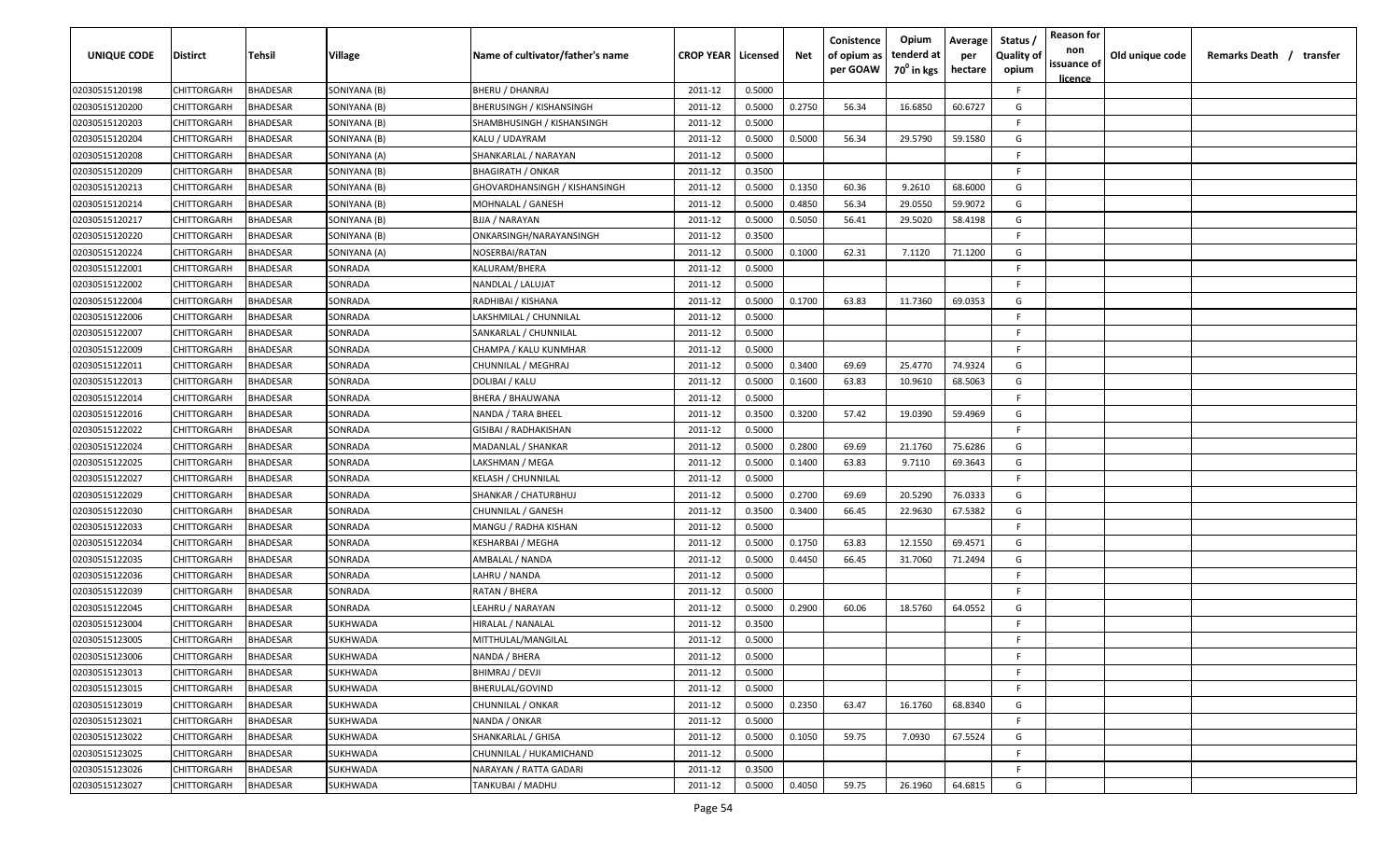| UNIQUE CODE    | <b>Distirct</b> | Tehsil                | Village         | Name of cultivator/father's name | <b>CROP YEAR   Licensed</b> |        | Net    | Conistence<br>of opium as<br>per GOAW | Opium<br>tenderd at<br>$70^0$ in kgs | Average<br>per<br>hectare | Status /<br><b>Quality of</b><br>opium | <b>Reason for</b><br>non<br>issuance of<br>licence | Old unique code | Remarks Death / transfer |
|----------------|-----------------|-----------------------|-----------------|----------------------------------|-----------------------------|--------|--------|---------------------------------------|--------------------------------------|---------------------------|----------------------------------------|----------------------------------------------------|-----------------|--------------------------|
| 02030515123028 | CHITTORGARH     | <b>BHADESAR</b>       | <b>SUKHWADA</b> | PRABHULAL / DEVJI                | 2011-12                     | 0.5000 |        |                                       |                                      |                           | F.                                     |                                                    |                 |                          |
| 02030515123029 | CHITTORGARH     | <b>BHADESAR</b>       | <b>SUKHWADA</b> | BADRILAL / NANALAL DHAKAR        | 2011-12                     | 0.5000 | 0.2650 | 59.75                                 | 16.5420                              | 62.4226                   | G                                      |                                                    |                 |                          |
| 02030515123030 | CHITTORGARH     | <b>HADESAR</b>        | <b>SUKHWADA</b> | SUKHLAL / MANGILAL               | 2011-12                     | 0.5000 |        |                                       |                                      |                           | F.                                     |                                                    |                 |                          |
| 02030515123035 | CHITTORGARH     | <b>BHADESAR</b>       | SUKHWADA        | MOTILAL / GOVINDRAM              | 2011-12                     | 0.3500 |        |                                       |                                      |                           | F.                                     |                                                    |                 |                          |
| 02030515123047 | CHITTORGARH     | <b>BHADESAR</b>       | SUKHWADA        | KISHORKUMAR / BHANWARLAL         | 2011-12                     | 0.3500 |        |                                       |                                      |                           | F.                                     |                                                    |                 |                          |
| 02030515123050 | CHITTORGARH     | <b>BHADESAR</b>       | SUKHWADA        | SHANKAR / RUPA                   | 2011-12                     | 0.3500 |        |                                       |                                      |                           | E                                      |                                                    |                 |                          |
| 02030515123051 | CHITTORGARH     | <b>HADESAR</b>        | SUKHWADA        | NANDUBAI / CHHAGANLAL            | 2011-12                     | 0.5000 |        |                                       |                                      |                           | F.                                     |                                                    |                 |                          |
| 02030515123053 | CHITTORGARH     | <b>HADESAR</b>        | SUKHWADA        | MATHURALAL / MOTI                | 2011-12                     | 0.5000 |        |                                       |                                      |                           | F.                                     |                                                    |                 |                          |
| 02030515123054 | CHITTORGARH     | <b>HADESAR</b>        | SUKHWADA        | RATANLAL / GOPI                  | 2011-12                     | 0.5000 |        |                                       |                                      |                           | F.                                     |                                                    |                 |                          |
| 02030515123055 | CHITTORGARH     | <b>BHADESAR</b>       | SUKHWADA        | NANALAL / HARLAL                 | 2011-12                     | 0.5000 |        |                                       |                                      |                           | F.                                     |                                                    |                 |                          |
| 02030515123057 | CHITTORGARH     | <b>HADESAR</b>        | SUKHWADA        | SHRILAL / JAYCHAND               | 2011-12                     | 0.5000 |        |                                       |                                      |                           | F.                                     |                                                    |                 |                          |
| 02030515123059 | CHITTORGARH     | <b>BHADESAR</b>       | SUKHWADA        | HIRALAL / RODA                   | 2011-12                     | 0.5000 |        |                                       |                                      |                           | F.                                     |                                                    |                 |                          |
| 02030515123060 | CHITTORGARH     | <b>BHADESAR</b>       | SUKHWADA        | RANGLAL / MATHURALAL             | 2011-12                     | 0.3500 | 0.1200 | 56.95                                 | 7.8020                               | 65.0167                   | G                                      |                                                    |                 |                          |
| 02030515123065 | CHITTORGARH     | <b>BHADESAR</b>       | SUKHWADA        | AMARCHAND / BHANWARLAL           | 2011-12                     | 0.5000 |        |                                       |                                      |                           | F                                      |                                                    |                 |                          |
| 02030515123067 | CHITTORGARH     | <b>BHADESAR</b>       | SUKHWADA        | MANGILAL / DAYARAM               | 2011-12                     | 0.5000 |        |                                       |                                      |                           | -F.                                    |                                                    |                 |                          |
| 02030515123080 | CHITTORGARH     | <b>BHADESAR</b>       | SUKHWADA        | LALU / HAJARI                    | 2011-12                     | 0.5000 |        |                                       |                                      |                           | F                                      |                                                    |                 |                          |
| 02030515123091 | CHITTORGARH     | <b>BHADESAR</b>       | SUKHWADA        | BHERULAL / NARAYAN JAT           | 2011-12                     | 0.5000 |        |                                       |                                      |                           | F                                      |                                                    |                 |                          |
| 02030515123092 | CHITTORGARH     | <b>BHADESAR</b>       | SUKHWADA        | SHANKARLAL / NARAYAN             | 2011-12                     | 0.5000 |        |                                       |                                      |                           | F                                      |                                                    |                 |                          |
| 02030515123097 | CHITTORGARH     | <b>BHADESAR</b>       | SUKHWADA        | DHANRAJ / VARDICHAND             | 2011-12                     | 0.5000 |        |                                       |                                      |                           | F.                                     |                                                    |                 |                          |
| 02030515123098 | CHITTORGARH     | <b>BHADESAR</b>       | SUKHWADA        | DAYARAM / MODA                   | 2011-12                     | 0.5000 |        |                                       |                                      |                           | F.                                     |                                                    |                 |                          |
| 02030515123102 | CHITTORGARH     | <b>BHADESAR</b>       | SUKHWADA        | IDIBAI/LALU                      | 2011-12                     | 0.5000 | 0.2350 | 56.86                                 | 14.5480                              | 61.9064                   | G                                      |                                                    |                 |                          |
| 02030516002001 | CHITTORGARH     | KAPASAN               | BABRIYAKHEDA    | HARIRAM/HAZARI                   | 2011-12                     | 0.5000 | 0.2400 | 68.28                                 | 17.2550                              | 71.8958                   | G                                      |                                                    |                 |                          |
| 02030516002005 | CHITTORGARH     | <b><i>KAPASAN</i></b> | BABRIYAKHEDA    | SANTIBAI/BALURAM                 | 2011-12                     | 0.5000 |        |                                       |                                      |                           | F.                                     |                                                    |                 |                          |
| 02030516002006 | CHITTORGARH     | KAPASAN               | BABRIYAKHEDA    | LEHRU/JAWAHAR                    | 2011-12                     | 0.5000 | 0.1950 | 62.08                                 | 12.8420                              | 65.8564                   | G                                      |                                                    |                 |                          |
| 02030516002008 | CHITTORGARH     | KAPASAN               | BABRIYAKHEDA    | MITTHU/PARTHU                    | 2011-12                     | 0.5000 | 0.4700 | 59.22                                 | 28.6120                              | 60.8766                   | G                                      |                                                    |                 |                          |
| 02030516002009 | CHITTORGARH     | KAPASAN               | BABRIYAKHEDA    | RADHABAI/DHANNA                  | 2011-12                     | 0.5000 | 0.2100 | 62.03                                 | 13.3900                              | 63.7619                   | G                                      |                                                    |                 |                          |
| 02030516002010 | CHITTORGARH     | KAPASAN               | BABRIYAKHEDA    | BALIBAI/MADHO                    | 2011-12                     | 0.5000 | 0.2150 | 65.18                                 | 14.4700                              | 67.3023                   | G                                      |                                                    |                 |                          |
| 02030516002012 | CHITTORGARH     | KAPASAN               | BABRIYAKHEDA    | CHANDIBAI/CHUNNILAL              | 2011-12                     | 0.5000 | 0.1850 | 59.21                                 | 11.7740                              | 63.6432                   | G                                      |                                                    |                 |                          |
| 02030516002013 | CHITTORGARH     | KAPASAN               | BABRIYAKHEDA    | BOTU/PARATHU                     | 2011-12                     | 0.5000 | 0.2000 | 62.03                                 | 13.7170                              | 68.5850                   | G                                      |                                                    |                 |                          |
| 02030516002016 | CHITTORGARH     | KAPASAN               | BABRIYAKHEDA    | CHAMPABAI/JITU                   | 2011-12                     | 0.5000 | 0.2450 | 59.21                                 | 15.4450                              | 63.0408                   | G                                      |                                                    |                 |                          |
| 02030516002019 | CHITTORGARH     | KAPASAN               | BABRIYAKHEDA    | SOSARBAI/RAMLAL                  | 2011-12                     | 0.5000 | 0.1900 | 62.03                                 | 11.9100                              | 62.6842                   | G                                      |                                                    |                 |                          |
| 02030516002022 | CHITTORGARH     | KAPASAN               | BABRIYAKHEDA    | MOHANLAL/PERTHU                  | 2011-12                     | 0.5000 | 0.3450 | 56.13                                 | 20.8800                              | 60.5217                   | G                                      |                                                    |                 |                          |
| 02030516002023 | CHITTORGARH     | <b><i>KAPASAN</i></b> | BABRIYAKHEDA    | <b>BHAGGU/PARTHU</b>             | 2011-12                     | 0.5000 | 0.3050 | 62.03                                 | 19.6900                              | 64.5574                   | G                                      |                                                    |                 |                          |
| 02030516002024 | CHITTORGARH     | KAPASAN               | BABRIYAKHEDA    | GEKIBAI/RATANLAL JAT             | 2011-12                     | 0.5000 | 0.3050 | 71.19                                 | 24.0520                              | 78.8590                   | G                                      |                                                    |                 |                          |
| 02030516002028 | CHITTORGARH     | KAPASAN               | BABRIYAKHEDA    | BABURAM/PARTHVIRAJ               | 2011-12                     | 0.5000 | 0.2000 | 59.21                                 | 12.7470                              | 63.7350                   | G                                      |                                                    |                 |                          |
| 02030516002030 | CHITTORGARH     | KAPASAN               | BABRIYAKHEDA    | <b>OUNKAR/NARU</b>               | 2011-12                     | 0.5000 | 0.1000 | 62.19                                 | 7.0010                               | 70.0100                   | G                                      |                                                    |                 |                          |
| 02030516002032 | CHITTORGARH     | KAPASAN               | BABRIYAKHEDA    | CHAGNLAL/ARJUN                   | 2011-12                     | 0.5000 | 0.1950 | 62.19                                 | 12.4910                              | 64.0564                   | G                                      |                                                    |                 |                          |
| 02030516002033 | CHITTORGARH     | KAPASAN               | BABRIYAKHEDA    | JITU/DEVA                        | 2011-12                     | 0.5000 | 0.2500 | 62.19                                 | 16.7650                              | 67.0600                   | G                                      |                                                    |                 |                          |
| 02030516002035 | CHITTORGARH     | KAPASAN               | BABRIYAKHEDA    | SHANKERLAL/BHUWAN                | 2011-12                     | 0.5000 | 0.1150 | 62.18                                 | 8.5570                               | 74.4087                   | G                                      |                                                    |                 |                          |
| 02030516002036 | CHITTORGARH     | KAPASAN               | BABRIYAKHEDA    | CHUNNIBAI/MOHAN                  | 2011-12                     | 0.3500 | 0.2400 | 65.18                                 | 16.4160                              | 68.4000                   | G                                      |                                                    |                 | NAME CHANGE              |
| 02030516002038 | CHITTORGARH     | KAPASAN               | BABRIYAKHEDA    | ANCHIBAI/KASTUR                  | 2011-12                     | 0.5000 | 0.1500 | 65.61                                 | 11.8290                              | 78.8600                   | G                                      |                                                    |                 |                          |
| 02030516002039 | CHITTORGARH     | KAPASAN               | BABRIYAKHEDA    | PYARIBAI/DALU                    | 2011-12                     | 0.5000 | 0.1200 | 65.18                                 | 8.2220                               | 68.5167                   | G                                      |                                                    |                 |                          |
| 02030516002043 | CHITTORGARH     | KAPASAN               | BABRIYAKHEDA    | JAGDISH/GANESH                   | 2011-12                     | 0.5000 | 0.5000 | 62.03                                 | 31.9010                              | 63.8020                   | G                                      |                                                    |                 |                          |
| 02030516002044 | CHITTORGARH     | KAPASAN               | BABRIYAKHEDA    | SOBHALAL/DALCHAND                | 2011-12                     | 0.5000 | 0.3100 | 65.61                                 | 21.7920                              | 70.2968                   | G                                      |                                                    |                 |                          |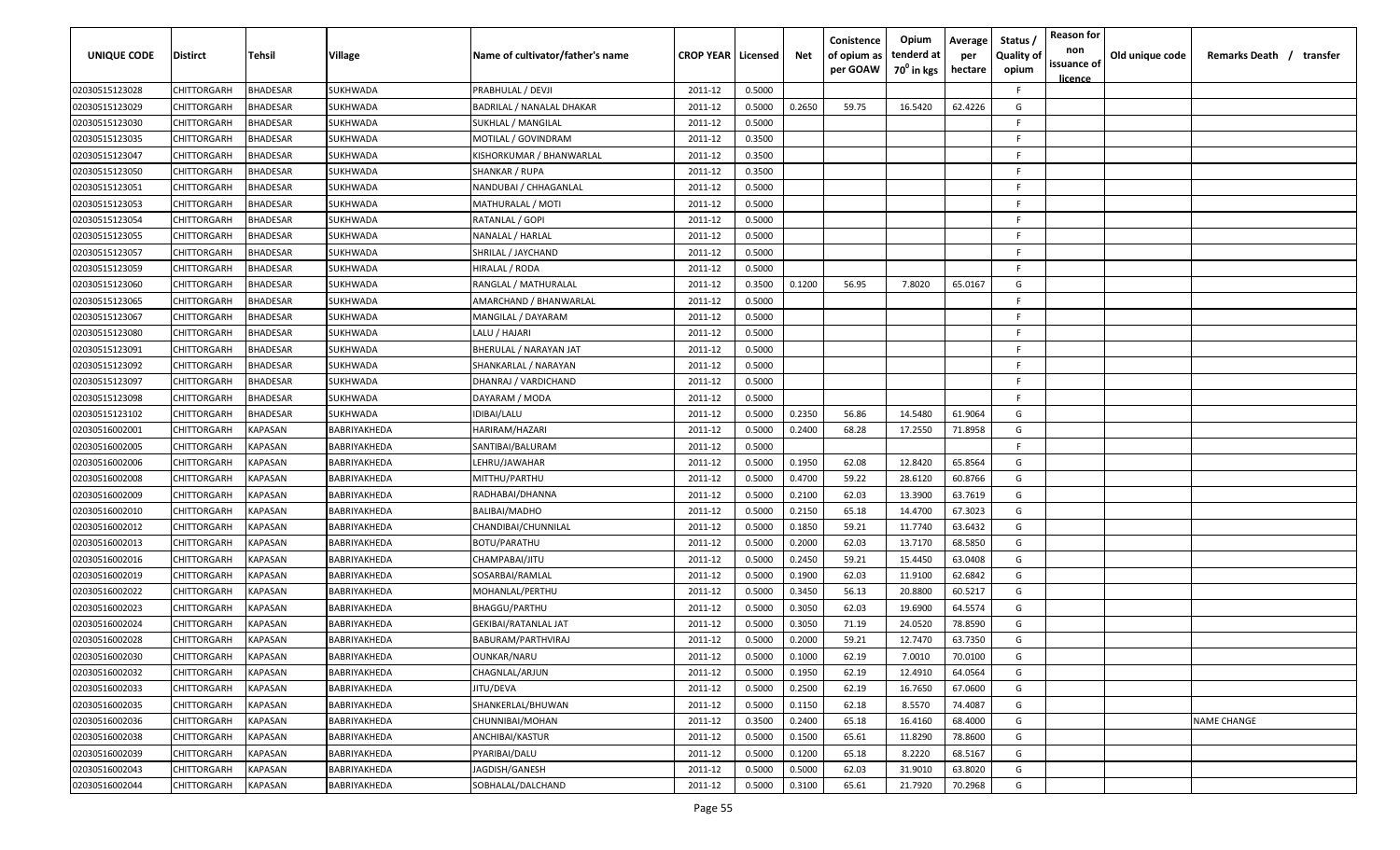| UNIQUE CODE    | <b>Distirct</b>    | Tehsil                | Village                  | Name of cultivator/father's name | <b>CROP YEAR   Licensed</b> |        | Net    | Conistence<br>of opium as<br>per GOAW | Opium<br>tenderd at<br>70 <sup>0</sup> in kgs | Average<br>per<br>hectare | Status<br><b>Quality of</b><br>opium | <b>Reason for</b><br>non<br>issuance of<br><u>licence</u> | Old unique code | Remarks Death / transfer |
|----------------|--------------------|-----------------------|--------------------------|----------------------------------|-----------------------------|--------|--------|---------------------------------------|-----------------------------------------------|---------------------------|--------------------------------------|-----------------------------------------------------------|-----------------|--------------------------|
| 02030516002047 | CHITTORGARH        | KAPASAN               | BABRIYAKHEDA             | AJIBAI/BHERULAL                  | 2011-12                     | 0.5000 | 0.2000 | 62.19                                 | 12.7490                                       | 63.7450                   | G                                    |                                                           |                 |                          |
| 02030516002053 | CHITTORGARH        | KAPASAN               | BABRIYAKHEDA             | MITTULAL/CHOGA                   | 2011-12                     | 0.5000 | 0.1500 | 59.21                                 | 9.6850                                        | 64.5667                   | G                                    |                                                           |                 |                          |
| 02030516002055 | CHITTORGARH        | KAPASAN               | BABRIYAKHEDA             | IAMNALAL/JITMAL                  | 2011-12                     | 0.3500 | 0.1950 | 59.55                                 | 12.2840                                       | 62.9949                   | G                                    |                                                           |                 |                          |
| 02030516002056 | CHITTORGARH        | KAPASAN               | BABRIYAKHEDA             | BHAGWAN/GANESH                   | 2011-12                     | 0.5000 | 0.2900 | 59.21                                 | 17.9410                                       | 61.8655                   | G                                    |                                                           |                 |                          |
| 02030516002057 | CHITTORGARH        | KAPASAN               | BABRIYAKHEDA             | KALU/SORAM                       | 2011-12                     | 0.5000 | 0.0950 | 65.61                                 | 6.8330                                        | 71.9263                   | G                                    |                                                           |                 |                          |
| 02030516002060 | CHITTORGARH        | KAPASAN               | BABRIYAKHEDA             | CHAGNIBAI/LAXMAN                 | 2011-12                     | 0.5000 | 0.3500 | 62.61                                 | 24.2290                                       | 69.2257                   | G                                    |                                                           | 02030516028081  | TRANSFER                 |
| 02030516003001 | CHITTORGARH        | KAPASAN               | <b>BALARDA</b>           | NOJIBAI/BHAVANIRAM               | 2011-12                     | 0.5000 |        |                                       |                                               |                           | F                                    |                                                           |                 |                          |
| 02030516003004 | CHITTORGARH        | KAPASAN               | <b>BALARDA</b>           | NARAYAN/GANESH                   | 2011-12                     | 0.5000 |        |                                       |                                               |                           | F.                                   |                                                           |                 |                          |
| 02030516003005 | CHITTORGARH        | KAPASAN               | BALARDA                  | KASIRAM/LAXMAN                   | 2011-12                     | 0.5000 |        |                                       |                                               |                           | F.                                   |                                                           |                 |                          |
| 02030516003006 | CHITTORGARH        | KAPASAN               | BALARDA                  | JAWAHARMAL/KISOR                 | 2011-12                     | 0.5000 | 0.1950 | 58.66                                 | 10.7180                                       | 54.9641                   | G                                    | 04                                                        |                 |                          |
| 02030516003007 | CHITTORGARH        | KAPASAN               | BALARDA                  | RUKMANIBAI/KISHORE               | 2011-12                     | 0.5000 | 0.1950 | 58.66                                 | 11.9580                                       | 61.3231                   | G                                    |                                                           |                 |                          |
| 02030516003008 | CHITTORGARH        | KAPASAN               | BALARDA                  | MOHAN/NARAIN                     | 2011-12                     | 0.5000 |        |                                       |                                               |                           | F.                                   |                                                           |                 |                          |
| 02030516003011 | CHITTORGARH        | KAPASAN               | BALARDA                  | BHERULAL/HEMRAJ                  | 2011-12                     | 0.5000 |        |                                       |                                               |                           | F.                                   |                                                           |                 |                          |
| 02030516003012 | CHITTORGARH        | KAPASAN               | BALARDA                  | UDAIRAM/RAMLAL                   | 2011-12                     | 0.5000 |        |                                       |                                               |                           | F                                    |                                                           |                 |                          |
| 02030516003013 | CHITTORGARH        | KAPASAN               | <b>BALARDA</b>           | BALU/RAMLAL                      | 2011-12                     | 0.5000 |        |                                       |                                               |                           | -F                                   |                                                           |                 |                          |
| 02030516003014 | CHITTORGARH        | KAPASAN               | <b>BALARDA</b>           | SHANKERLAL/BHERA                 | 2011-12                     | 0.5000 | 0.3550 | 62.20                                 | 22.3830                                       | 63.0507                   | G                                    |                                                           |                 |                          |
| 02030516003016 | CHITTORGARH        | KAPASAN               | <b>BALARDA</b>           | SHIVRAM/CHHOGA                   | 2011-12                     | 0.5000 |        |                                       |                                               |                           | E.                                   |                                                           |                 |                          |
| 02030516003017 | CHITTORGARH        | KAPASAN               | <b>BALARDA</b>           | MOHAN/RAMLAL                     | 2011-12                     | 0.5000 |        |                                       |                                               |                           | F                                    |                                                           |                 |                          |
| 02030516003022 | CHITTORGARH        | KAPASAN               | <b>BALARDA</b>           | HAGAMIBAI/GAMERA                 | 2011-12                     | 0.5000 | 0.2050 | 58.66                                 | 12.5450                                       | 61.1951                   |                                      | 02                                                        |                 |                          |
| 02030516003023 | CHITTORGARH        | KAPASAN               | <b>BALARDA</b>           | CHHOGA/KALU                      | 2011-12                     | 0.3500 | 0.3450 | 62.19                                 | 22.0240                                       | 63.8377                   | G                                    |                                                           |                 |                          |
| 02030516003028 | CHITTORGARH        | KAPASAN               | <b>BALARDA</b>           | KISHANLAL/NATHU                  | 2011-12                     | 0.5000 |        |                                       |                                               |                           | -F                                   |                                                           |                 |                          |
| 02030516003032 | CHITTORGARH        | KAPASAN               | <b>BALARDA</b>           | RATANLAL/HANSU                   | 2011-12                     | 0.5000 |        |                                       |                                               |                           | F                                    |                                                           |                 |                          |
| 02030516003033 | CHITTORGARH        | KAPASAN               | <b>BALARDA</b>           | PYARIBAI/HAJARI                  | 2011-12                     | 0.5000 | 0.1050 | 62.19                                 | 7.0900                                        | 67.5238                   | G                                    |                                                           |                 |                          |
| 02030516003034 | CHITTORGARH        | KAPASAN               | <b>BALARDA</b>           | OUNKAR/RATAN                     | 2011-12                     | 0.5000 |        |                                       |                                               |                           | F                                    |                                                           | 02030516037027  | TRANSFER                 |
| 02030516004001 | CHITTORGARH        | KAPASAN               | <b>BAMNIYABHATTOKA B</b> | RAMESWAR/GOPILAL                 | 2011-12                     | 0.3500 |        |                                       |                                               |                           | F.                                   |                                                           |                 |                          |
| 02030516004002 | CHITTORGARH        | KAPASAN               | <b>BAMNIYABHATTOKA A</b> | IAGANATH/RAMSUKH                 | 2011-12                     | 0.5000 |        |                                       |                                               |                           | F.                                   |                                                           |                 |                          |
| 02030516004003 | CHITTORGARH        | KAPASAN               | BAMNIYABHATTOKA A        | SANTILAL/GOPILAL                 | 2011-12                     | 0.5000 |        |                                       |                                               |                           | E                                    |                                                           |                 |                          |
| 02030516004004 | CHITTORGARH        | KAPASAN               | BAMNIYABHATTOKA A        | SHAMBULAL/JAICHAND               | 2011-12                     | 0.5000 | 0.4900 | 59.09                                 | 29.7560                                       | 60.7265                   | G                                    |                                                           |                 |                          |
| 02030516004005 | <b>CHITTORGARH</b> | KAPASAN               | BAMNIYABHATTOKA A        | NANALAL/MOHANLAL                 | 2011-12                     | 0.5000 | 0.2000 | 56.58                                 | 11.4050                                       | 57.0250                   | G                                    |                                                           |                 |                          |
| 02030516004006 | CHITTORGARH        | KAPASAN               | <b>BAMNIYABHATTOKA B</b> | CHATRABHUJ/MATRA                 | 2011-12                     | 0.5000 | 0.1500 | 64.16                                 | 10.4210                                       | 69.4733                   | G                                    |                                                           |                 |                          |
| 02030516004007 | CHITTORGARH        | <b><i>KAPASAN</i></b> | <b>BAMNIYABHATTOKA A</b> | SAJJANBAI/LALURAM                | 2011-12                     | 0.5000 |        |                                       |                                               |                           | -F                                   |                                                           |                 |                          |
| 02030516004010 | CHITTORGARH        | <b><i>KAPASAN</i></b> | <b>BAMNIYABHATTOKA A</b> | LAXMILAL/KESAR                   | 2011-12                     | 0.5000 | 0.1050 | 62.09                                 | 7.0430                                        | 67.0762                   | G                                    |                                                           |                 |                          |
| 02030516004011 | CHITTORGARH        | KAPASAN               | <b>BAMNIYABHATTOKA A</b> | NANALAL/LALURAM                  | 2011-12                     | 0.5000 | 0.1950 | 62.09                                 | 13.0210                                       | 66.7744                   | G                                    |                                                           |                 |                          |
| 02030516004012 | CHITTORGARH        | KAPASAN               | <b>BAMNIYABHATTOKA A</b> | KHUBHCHAND/BALU                  | 2011-12                     | 0.5000 | 0.1000 | 62.09                                 | 6.5730                                        | 65.7300                   | G                                    |                                                           |                 |                          |
| 02030516004013 | CHITTORGARH        | KAPASAN               | <b>BAMNIYABHATTOKA A</b> | SOHANLAL/NARAYAN                 | 2011-12                     | 0.5000 | 0.1500 | 62.09                                 | 9.6680                                        | 64.4533                   | G                                    |                                                           |                 |                          |
| 02030516004015 | CHITTORGARH        | <b>KAPASAN</b>        | <b>BAMNIYABHATTOKA A</b> | KISHANIBAI/SOBHALAL              | 2011-12                     | 0.5000 | 0.2100 | 62.09                                 | 14.1650                                       | 67.4524                   | G                                    |                                                           |                 |                          |
| 02030516004017 | CHITTORGARH        | <b>KAPASAN</b>        | <b>BAMNIYABHATTOKA A</b> | JAMNALAL/BHURALAL                | 2011-12                     | 0.5000 | 0.2050 | 56.58                                 | 12.2680                                       | 59.8439                   | G                                    |                                                           |                 |                          |
| 02030516004018 | CHITTORGARH        | <b>KAPASAN</b>        | <b>BAMNIYABHATTOKA A</b> | MOHANLAL/GOKAL                   | 2011-12                     | 0.5000 |        |                                       |                                               |                           | -F.                                  |                                                           |                 |                          |
| 02030516004019 | CHITTORGARH        | <b>KAPASAN</b>        | <b>BAMNIYABHATTOKA A</b> | KESAVANAND/RAMSUKH               | 2011-12                     | 0.5000 |        |                                       |                                               |                           | -F.                                  |                                                           |                 |                          |
| 02030516004020 | CHITTORGARH        | KAPASAN               | <b>BAMNIYABHATTOKA A</b> | TULSIRAM/BAGDU                   | 2011-12                     | 0.5000 |        |                                       |                                               |                           | -F                                   |                                                           |                 |                          |
| 02030516004021 | CHITTORGARH        | KAPASAN               | <b>BAMNIYABHATTOKA A</b> | PYARCHAND/RAGUNATH               | 2011-12                     | 0.3500 | 0.2300 | 65.87                                 | 15.3760                                       | 66.8522                   | G                                    |                                                           |                 |                          |
| 02030516004022 | CHITTORGARH        | KAPASAN               | <b>BAMNIYABHATTOKA A</b> | SYAMLAL/MADAVLAL                 | 2011-12                     | 0.5000 |        |                                       |                                               |                           | -F.                                  |                                                           |                 |                          |
| 02030516004023 | CHITTORGARH        | KAPASAN               | <b>BAMNIYABHATTOKA A</b> | MADANLAL/KASER                   | 2011-12                     | 0.3500 | 0.1050 | 65.24                                 | 7.5590                                        | 71.9905                   | G                                    |                                                           |                 |                          |
| 02030516004024 | CHITTORGARH        | KAPASAN               | <b>BAMNIYABHATTOKA A</b> | KAMLABAI/MOTILAL                 | 2011-12                     | 0.3500 |        |                                       |                                               |                           | N                                    |                                                           |                 |                          |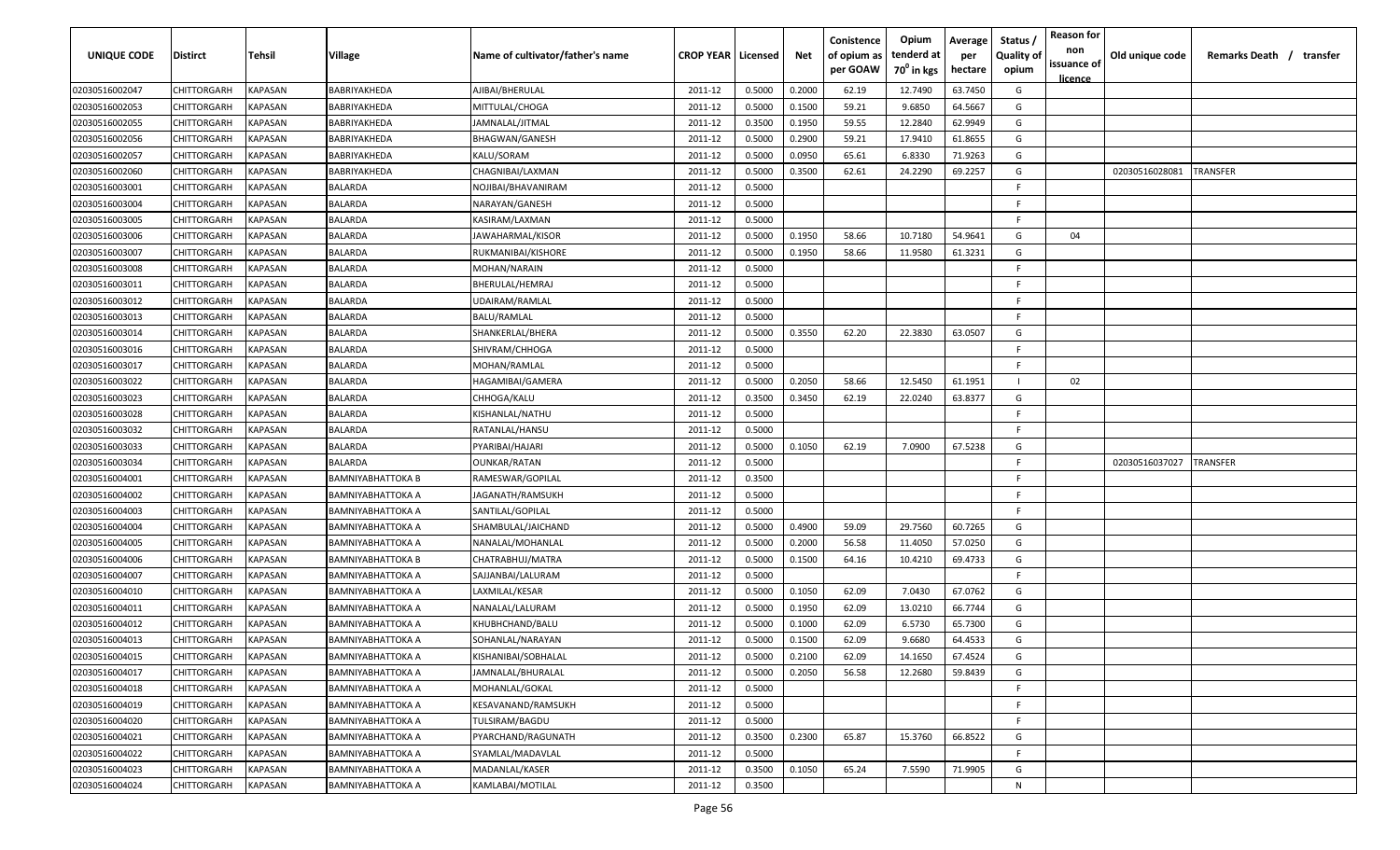| <b>UNIQUE CODE</b> | <b>Distirct</b>    | <b>Tehsil</b>  | Village                  | Name of cultivator/father's name | <b>CROP YEAR   Licensed</b> |        | Net    | Conistence<br>of opium as<br>per GOAW | Opium<br>tenderd at<br>70 <sup>0</sup> in kgs | Average<br>per<br>hectare | Status /<br><b>Quality of</b><br>opium | <b>Reason for</b><br>non<br>issuance of<br><u>licence</u> | Old unique code | Remarks Death / transfer |
|--------------------|--------------------|----------------|--------------------------|----------------------------------|-----------------------------|--------|--------|---------------------------------------|-----------------------------------------------|---------------------------|----------------------------------------|-----------------------------------------------------------|-----------------|--------------------------|
| 02030516004025     | CHITTORGARH        | <b>KAPASAN</b> | BAMNIYABHATTOKA A        | SURESHCHAND/MADAVLAL             | 2011-12                     | 0.5000 |        |                                       |                                               |                           | F.                                     |                                                           |                 |                          |
| 02030516004026     | CHITTORGARH        | KAPASAN        | BAMNIYABHATTOKA A        | MADANLAL/NATHULAL                | 2011-12                     | 0.5000 | 0.1500 | 68.39                                 | 10.6980                                       | 71.3200                   | G                                      |                                                           |                 |                          |
| 02030516004027     | CHITTORGARH        | KAPASAN        | BAMNIYABHATTOKA A        | JAANIBAI/MULCHAND                | 2011-12                     | 0.5000 |        |                                       |                                               |                           | -F.                                    |                                                           |                 |                          |
| 02030516004029     | CHITTORGARH        | KAPASAN        | BAMNIYABHATTOKA B        | CHAGNLAL/KESARILAL               | 2011-12                     | 0.5000 | 0.1500 | 61.62                                 | 9.7270                                        | 64.8467                   | G                                      |                                                           |                 |                          |
| 02030516004030     | CHITTORGARH        | KAPASAN        | BAMNIYABHATTOKA A        | PYARIBAI/CHANDMAL                | 2011-12                     | 0.5000 |        |                                       |                                               |                           | -F.                                    |                                                           |                 |                          |
| 02030516004031     | CHITTORGARH        | KAPASAN        | BAMNIYABHATTOKA A        | MUKESHCHAND/PRABHULAL            | 2011-12                     | 0.5000 | 0.1500 | 65.87                                 | 10.4450                                       | 69.6333                   | G                                      |                                                           |                 |                          |
| 02030516004032     | CHITTORGARH        | KAPASAN        | BAMNIYABHATTOKA A        | GANPATHLAL/NANDRAM               | 2011-12                     | 0.5000 |        |                                       |                                               |                           | -F                                     |                                                           |                 |                          |
| 02030516004033     | CHITTORGARH        | KAPASAN        | BAMNIYABHATTOKA A        | CHANDIBAI/NARUJI                 | 2011-12                     | 0.5000 | 0.1000 | 68.39                                 | 7.4840                                        | 74.8400                   | G                                      |                                                           |                 |                          |
| 02030516004036     | CHITTORGARH        | KAPASAN        | BAMNIYABHATTOKA A        | SATYNARAYAN/BIHARILAL            | 2011-12                     | 0.5000 | 0.2100 | 59.09                                 | 13.1600                                       | 62.6667                   | G                                      |                                                           |                 |                          |
| 02030516004037     | CHITTORGARH        | KAPASAN        | BAMNIYABHATTOKA A        | HERRAM/CHOGALAL                  | 2011-12                     | 0.5000 | 0.2000 | 65.87                                 | 14.1340                                       | 70.6700                   | G                                      |                                                           |                 |                          |
| 02030516004039     | CHITTORGARH        | KAPASAN        | BAMNIYABHATTOKA A        | KALURAM/SHANKER                  | 2011-12                     | 0.5000 | 0.2000 | 59.09                                 | 13.8190                                       | 69.0950                   | G                                      |                                                           |                 |                          |
| 02030516004040     | CHITTORGARH        | KAPASAN        | BAMNIYABHATTOKA A        | SHANKERLAL/MOHAN                 | 2011-12                     | 0.5000 |        |                                       |                                               |                           | -F.                                    |                                                           |                 |                          |
| 02030516004041     | CHITTORGARH        | KAPASAN        | BAMNIYABHATTOKA A        | GOPILAL/GISA                     | 2011-12                     | 0.5000 | 0.2050 | 62.33                                 | 12.6800                                       | 61.8537                   | G                                      |                                                           |                 |                          |
| 02030516004042     | CHITTORGARH        | KAPASAN        | BAMNIYABHATTOKA A        | GORISHANKER/VERDICHAND           | 2011-12                     | 0.5000 | 0.1000 | 62.33                                 | 6.8650                                        | 68.6500                   | G                                      |                                                           |                 |                          |
| 02030516004043     | CHITTORGARH        | KAPASAN        | BAMNIYABHATTOKA B        | HARISHANKER/RADHAKISHAN          | 2011-12                     | 0.3500 | 0.0800 | 57.26                                 | 4.9330                                        | 61.6625                   | G                                      |                                                           |                 |                          |
| 02030516004046     | CHITTORGARH        | KAPASAN        | BAMNIYABHATTOKA A        | SATYNARAYAN/SHANKERLAL           | 2011-12                     | 0.5000 | 0.1000 | 65.87                                 | 7.1700                                        | 71.7000                   | G                                      |                                                           |                 |                          |
| 02030516004047     | CHITTORGARH        | KAPASAN        | BAMNIYABHATTOKA A        | PAROSATM/AMBALAL                 | 2011-12                     | 0.5000 | 0.1000 | 65.24                                 | 7.5590                                        | 75.5900                   | G                                      |                                                           |                 |                          |
| 02030516004050     | CHITTORGARH        | KAPASAN        | BAMNIYABHATTOKA A        | SOHANLAL/MODIRAM                 | 2011-12                     | 0.5000 |        |                                       |                                               |                           | -F.                                    |                                                           |                 |                          |
| 02030516004053     | CHITTORGARH        | KAPASAN        | BAMNIYABHATTOKA A        | DHARMCHAND/RAMLAL                | 2011-12                     | 0.5000 |        |                                       |                                               |                           | -F.                                    |                                                           |                 |                          |
| 02030516004054     | CHITTORGARH        | KAPASAN        | BAMNIYABHATTOKA A        | RAMCHANDER/MOHANLAL              | 2011-12                     | 0.5000 |        |                                       |                                               |                           | -F.                                    |                                                           |                 | NAME CHANGE              |
| 02030516004057     | CHITTORGARH        | KAPASAN        | BAMNIYABHATTOKA A        | NARAYANLAL/JVAHARMAL             | 2011-12                     | 0.5000 | 0.1450 | 65.24                                 | 10.3730                                       | 71.5379                   | G                                      |                                                           |                 |                          |
| 02030516004058     | CHITTORGARH        | KAPASAN        | BAMNIYABHATTOKA B        | AKLING/GULABCHAND                | 2011-12                     | 0.5000 | 0.2000 | 57.26                                 | 11.6160                                       | 58.0800                   | G                                      |                                                           |                 |                          |
| 02030516004060     | CHITTORGARH        | KAPASAN        | BAMNIYABHATTOKA A        | NARAYAN/CHATARBHUJ               | 2011-12                     | 0.5000 |        |                                       |                                               |                           | -F.                                    |                                                           |                 |                          |
| 02030516004061     | CHITTORGARH        | KAPASAN        | BAMNIYABHATTOKA B        | RAMCHAND/MADHULAL                | 2011-12                     | 0.5000 |        |                                       |                                               |                           | -F.                                    |                                                           |                 |                          |
| 02030516004062     | CHITTORGARH        | KAPASAN        | BAMNIYABHATTOKA B        | KARSNCHAND/GULABCHAND            | 2011-12                     | 0.5000 |        |                                       |                                               |                           | -F                                     |                                                           |                 |                          |
| 02030516004063     | CHITTORGARH        | KAPASAN        | BAMNIYABHATTOKA A        | KANHEYA/PRATAP                   | 2011-12                     | 0.5000 |        |                                       |                                               |                           | -F.                                    |                                                           |                 |                          |
| 02030516004066     | CHITTORGARH        | KAPASAN        | BAMNIYABHATTOKA B        | PYARIBAI/JEETMAL                 | 2011-12                     | 0.5000 | 0.4450 | 59.15                                 | 27.3700                                       | 61.5056                   | G                                      |                                                           |                 |                          |
| 02030516004068     | CHITTORGARH        | KAPASAN        | BAMNIYABHATTOKA B        | KOSLYABAI/TARACHAND              | 2011-12                     | 0.5000 |        |                                       |                                               |                           | F.                                     |                                                           |                 |                          |
| 02030516004069     | CHITTORGARH        | KAPASAN        | BAMNIYABHATTOKA B        | SHAMBHULAL/DUDA                  | 2011-12                     | 0.5000 |        |                                       |                                               |                           | -F.                                    |                                                           |                 |                          |
| 02030516004070     | CHITTORGARH        | KAPASAN        | BAMNIYABHATTOKA B        | SURATRAM/KISHANLAL               | 2011-12                     | 0.5000 |        |                                       |                                               |                           | -F.                                    |                                                           |                 |                          |
| 02030516004073     | CHITTORGARH        | KAPASAN        | BAMNIYABHATTOKA B        | MANGILAL/NANURAM                 | 2011-12                     | 0.3500 | 0.1250 | 57.26                                 | 7.5750                                        | 60.6000                   | G                                      |                                                           |                 |                          |
| 02030516004074     | CHITTORGARH        | KAPASAN        | BAMNIYABHATTOKA B        | RAMESHWAR/SOHAN                  | 2011-12                     | 0.5000 |        |                                       |                                               |                           | F.                                     |                                                           |                 |                          |
| 02030516004077     | CHITTORGARH        | KAPASAN        | BAMNIYABHATTOKA B        | BHERUSINGH/BHAWARSINGH           | 2011-12                     | 0.3500 | 0.2050 | 57.26                                 | 12.2450                                       | 59.7317                   | G                                      |                                                           |                 |                          |
| 02030516004078     | CHITTORGARH        | KAPASAN        | BAMNIYABHATTOKA A        | GOVINDRAM/RADAKISAN              | 2011-12                     | 0.5000 |        |                                       |                                               |                           | -F                                     |                                                           |                 |                          |
| 02030516004080     | <b>CHITTORGARH</b> | KAPASAN        | BAMNIYABHATTOKA A        | BHAGIRATH/SHANKERLAL             | 2011-12                     | 0.5000 |        |                                       |                                               |                           | E                                      |                                                           |                 |                          |
| 02030516004081     | <b>CHITTORGARH</b> | <b>KAPASAN</b> | BAMNIYABHATTOKA B        | CHUNNILAL/LOBHCHAND              | 2011-12                     | 0.5000 | 0.2250 | 59.15                                 | 13.7230                                       | 60.9911                   | G                                      |                                                           |                 |                          |
| 02030516004083     | <b>CHITTORGARH</b> | KAPASAN        | BAMNIYABHATTOKA B        | INDERSINGH/BHANWARSINGH          | 2011-12                     | 0.5000 | 0.3850 | 57.90                                 | 22.3990                                       | 58.1792                   | G                                      |                                                           |                 |                          |
| 02030516004084     | CHITTORGARH        | KAPASAN        | BAMNIYABHATTOKA B        | DINESHCHAND/JAYSKANKER           | 2011-12                     | 0.5000 | 0.1850 | 59.15                                 | 12.7930                                       | 69.1514                   | G                                      |                                                           |                 |                          |
| 02030516004087     | CHITTORGARH        | KAPASAN        | <b>BAMNIYABHATTOKA B</b> | DEOBAI/PRAKASHCHAND              | 2011-12                     | 0.5000 |        |                                       |                                               |                           | F.                                     |                                                           |                 |                          |
| 02030516004089     | CHITTORGARH        | <b>KAPASAN</b> | BAMNIYABHATTOKA B        | SUBHADRAKUMARI/JAGDISH           | 2011-12                     | 0.5000 | 0.3250 | 59.15                                 | 20.8040                                       | 64.0123                   | G                                      |                                                           |                 |                          |
| 02030516004090     | CHITTORGARH        | KAPASAN        | BAMNIYABHATTOKA A        | RAJENDRA / RAJMAL/NANA           | 2011-12                     | 0.5000 |        |                                       |                                               |                           | F.                                     |                                                           |                 |                          |
| 02030516004093     | CHITTORGARH        | KAPASAN        | BAMNIYABHATTOKA B        | SHANKER/DALU                     | 2011-12                     | 0.5000 |        |                                       |                                               |                           | F.                                     |                                                           |                 |                          |
| 02030516004095     | CHITTORGARH        | KAPASAN        | <b>BAMNIYABHATTOKA B</b> | RAMESWAR/DALU                    | 2011-12                     | 0.5000 | 0.1050 | 64.16                                 | 7.5430                                        | 71.8381                   | G                                      |                                                           |                 |                          |
| 02030516004097     | CHITTORGARH        | KAPASAN        | BAMNIYABHATTOKA B        | SHAMBHULAL/CHANDMAL              | 2011-12                     | 0.5000 |        |                                       |                                               |                           | F                                      |                                                           |                 |                          |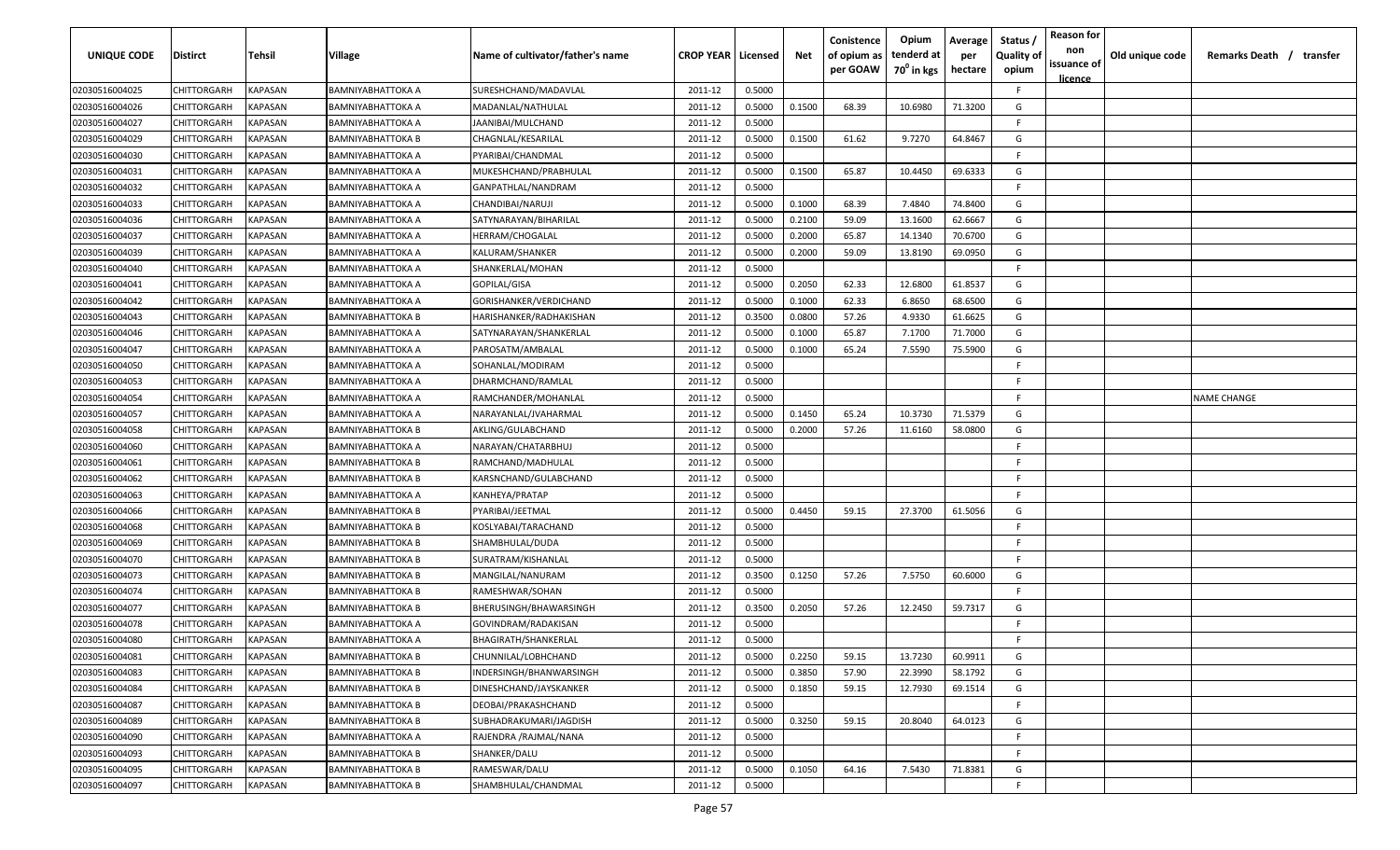| <b>UNIQUE CODE</b> | <b>Distirct</b>    | <b>Tehsil</b>  | Village                  | Name of cultivator/father's name | <b>CROP YEAR   Licensed</b> |        | Net    | Conistence<br>of opium as<br>per GOAW | Opium<br>tenderd at<br>70 <sup>0</sup> in kgs | Average<br>per<br>hectare | Status /<br><b>Quality of</b><br>opium | <b>Reason for</b><br>non<br>issuance of<br><u>licence</u> | Old unique code | Remarks Death /<br>transfer |
|--------------------|--------------------|----------------|--------------------------|----------------------------------|-----------------------------|--------|--------|---------------------------------------|-----------------------------------------------|---------------------------|----------------------------------------|-----------------------------------------------------------|-----------------|-----------------------------|
| 02030516004098     | CHITTORGARH        | <b>KAPASAN</b> | BAMNIYABHATTOKA A        | RAMCHANDER/SHANKER               | 2011-12                     | 0.5000 | 0.2800 | 62.33                                 | 17.7910                                       | 63.5393                   | G                                      |                                                           |                 |                             |
| 02030516004099     | CHITTORGARH        | KAPASAN        | BAMNIYABHATTOKA B        | PRAKESHCHAND/RAMSUKH             | 2011-12                     | 0.5000 | 0.1400 | 62.07                                 | 9.3990                                        | 67.1357                   | G                                      |                                                           |                 |                             |
| 02030516004102     | CHITTORGARH        | KAPASAN        | BAMNIYABHATTOKA B        | LALURAM/DHAMERCHANDER            | 2011-12                     | 0.3500 | 0.1000 | 62.07                                 | 7.1650                                        | 71.6500                   | G                                      |                                                           |                 |                             |
| 02030516004103     | CHITTORGARH        | KAPASAN        | BAMNIYABHATTOKA B        | RAMESHWAR/JITMAL                 | 2011-12                     | 0.5000 |        |                                       |                                               |                           | -F.                                    |                                                           |                 |                             |
| 02030516004104     | CHITTORGARH        | KAPASAN        | BAMNIYABHATTOKA B        | SHYAMLAL/MOHANLAL                | 2011-12                     | 0.5000 |        |                                       |                                               |                           | -F.                                    |                                                           |                 |                             |
| 02030516004105     | CHITTORGARH        | KAPASAN        | BAMNIYABHATTOKA B        | BANSILAL/KISANLAL                | 2011-12                     | 0.5000 |        |                                       |                                               |                           | -F                                     |                                                           |                 |                             |
| 02030516004106     | CHITTORGARH        | KAPASAN        | BAMNIYABHATTOKA A        | SIVLAL/GOPILAL                   | 2011-12                     | 0.5000 | 0.1000 | 67.85                                 | 7.0270                                        | 70.2700                   | G                                      |                                                           |                 |                             |
| 02030516004107     | CHITTORGARH        | KAPASAN        | BAMNIYABHATTOKA B        | MADANLAL/LAXMILAL                | 2011-12                     | 0.5000 |        |                                       |                                               |                           | -F.                                    |                                                           |                 |                             |
| 02030516004108     | CHITTORGARH        | KAPASAN        | BAMNIYABHATTOKA B        | BAGDULAL/MADHOLAL                | 2011-12                     | 0.5000 |        |                                       |                                               |                           | -F                                     |                                                           |                 |                             |
| 02030516004109     | CHITTORGARH        | KAPASAN        | BAMNIYABHATTOKA B        | <b>BADRILAL/GOKAL</b>            | 2011-12                     | 0.5000 | 0.3800 | 61.62                                 | 25.6430                                       | 67.4816                   | G                                      |                                                           |                 |                             |
| 02030516004110     | CHITTORGARH        | KAPASAN        | BAMNIYABHATTOKA B        | MANOHARLAL/BAGDULAL              | 2011-12                     | 0.5000 | 0.3950 | 61.62                                 | 25.7750                                       | 65.2532                   | G                                      |                                                           |                 |                             |
| 02030516004111     | CHITTORGARH        | KAPASAN        | BAMNIYABHATTOKA B        | MEHTABBAI/RADHAKISHAN            | 2011-12                     | 0.5000 | 0.2000 | 57.26                                 | 13.8160                                       | 69.0800                   | G                                      |                                                           |                 |                             |
| 02030516004112     | CHITTORGARH        | KAPASAN        | BAMNIYABHATTOKA B        | DHAMERCHAD/CHOGALAL              | 2011-12                     | 0.5000 | 0.1050 | 62.07                                 | 7.0760                                        | 67.3905                   | G                                      |                                                           |                 |                             |
| 02030516004114     | CHITTORGARH        | KAPASAN        | BAMNIYABHATTOKA B        | PRAHLAD/LAXMILAL                 | 2011-12                     | 0.5000 | 0.1000 | 64.16                                 | 6.6450                                        | 66.4500                   | G                                      |                                                           |                 |                             |
| 02030516004116     | CHITTORGARH        | KAPASAN        | BAMNIYABHATTOKA B        | DILIPKUMAR/AXAYCHAND             | 2011-12                     | 0.5000 | 0.1000 | 62.07                                 | 6.7740                                        | 67.7400                   | G                                      |                                                           |                 |                             |
| 02030516004117     | CHITTORGARH        | KAPASAN        | BAMNIYABHATTOKA B        | LAXMILAL/SHANKERLAL              | 2011-12                     | 0.5000 |        |                                       |                                               |                           | -F.                                    |                                                           |                 |                             |
| 02030516004118     | CHITTORGARH        | KAPASAN        | BAMNIYABHATTOKA B        | SHIVNARAIN/SHANKERLAL            | 2011-12                     | 0.5000 | 0.3050 | 59.36                                 | 18.4100                                       | 60.3607                   | G                                      |                                                           |                 |                             |
| 02030516004119     | CHITTORGARH        | KAPASAN        | <b>BAMNIYABHATTOKA B</b> | BHERULAL/SHANKERLAL              | 2011-12                     | 0.5000 | 0.1950 | 57.26                                 | 11.8450                                       | 60.7436                   | G                                      |                                                           |                 |                             |
| 02030516004120     | CHITTORGARH        | KAPASAN        | BAMNIYABHATTOKA B        | SURATRAM/NANDRAM                 | 2011-12                     | 0.5000 | 0.3000 | 61.62                                 | 20.0270                                       | 66.7567                   | G                                      |                                                           |                 |                             |
| 02030516004125     | CHITTORGARH        | KAPASAN        | BAMNIYABHATTOKA A        | <b>BABULAL/GORILAL</b>           | 2011-12                     | 0.5000 |        |                                       |                                               |                           | -F.                                    |                                                           |                 |                             |
| 02030516004126     | CHITTORGARH        | KAPASAN        | BAMNIYABHATTOKA B        | SRILAL/MADHOLAL                  | 2011-12                     | 0.5000 |        |                                       |                                               |                           | -F.                                    |                                                           |                 |                             |
| 02030516004127     | CHITTORGARH        | KAPASAN        | BAMNIYABHATTOKA A        | LAXMINARAYAN/MADHOLAL            | 2011-12                     | 0.5000 |        |                                       |                                               |                           | -F.                                    |                                                           |                 |                             |
| 02030516004129     | CHITTORGARH        | KAPASAN        | BAMNIYABHATTOKA A        | RADAKISAN/MODIRAM                | 2011-12                     | 0.5000 | 0.2000 | 68.39                                 | 13.9710                                       | 69.8550                   | G                                      |                                                           |                 |                             |
| 02030516004130     | CHITTORGARH        | KAPASAN        | BAMNIYABHATTOKA A        | SHRILAL/KISANLAL                 | 2011-12                     | 0.5000 |        |                                       |                                               |                           | -F.                                    |                                                           |                 |                             |
| 02030516004131     | CHITTORGARH        | KAPASAN        | BAMNIYABHATTOKA A        | HEMRAJ/KISANLAL                  | 2011-12                     | 0.5000 |        |                                       |                                               |                           | -F                                     |                                                           |                 |                             |
| 02030516004132     | CHITTORGARH        | KAPASAN        | BAMNIYABHATTOKA B        | JAGNNATH/KISANLAL                | 2011-12                     | 0.5000 | 0.1000 | 61.62                                 | 6.6290                                        | 66.2900                   | G                                      |                                                           |                 |                             |
| 02030516004135     | CHITTORGARH        | KAPASAN        | BAMNIYABHATTOKA A        | RATANLAL/RAGUNATH                | 2011-12                     | 0.5000 | 0.1000 | 68.39                                 | 7.9040                                        | 79.0400                   | G                                      |                                                           |                 |                             |
| 02030516004137     | CHITTORGARH        | KAPASAN        | BAMNIYABHATTOKA B        | RADSHYAM/MODIRAM                 | 2011-12                     | 0.5000 |        |                                       |                                               |                           | F.                                     |                                                           |                 |                             |
| 02030516004138     | CHITTORGARH        | KAPASAN        | BAMNIYABHATTOKA B        | DEVILAL/HAJARI                   | 2011-12                     | 0.5000 |        |                                       |                                               |                           | -F.                                    |                                                           |                 |                             |
| 02030516004140     | CHITTORGARH        | KAPASAN        | BAMNIYABHATTOKA B        | GOPIDAS/SOHANLAL                 | 2011-12                     | 0.5000 |        |                                       |                                               |                           | -F.                                    |                                                           |                 |                             |
| 02030516004141     | CHITTORGARH        | KAPASAN        | BAMNIYABHATTOKA B        | SITARAM/RADHAKISHAN              | 2011-12                     | 0.5000 |        |                                       |                                               |                           | -F.                                    |                                                           |                 |                             |
| 02030516004143     | CHITTORGARH        | KAPASAN        | BAMNIYABHATTOKA B        | BHERULAL/KALURAM                 | 2011-12                     | 0.5000 | 0.2050 | 62.07                                 | 13.8680                                       | 67.6488                   | G                                      |                                                           |                 |                             |
| 02030516004144     | CHITTORGARH        | KAPASAN        | BAMNIYABHATTOKA B        | KUKA/LALU                        | 2011-12                     | 0.5000 | 0.1900 | 67.09                                 | 13.0350                                       | 68.6053                   | G                                      |                                                           |                 |                             |
| 02030516004145     | CHITTORGARH        | KAPASAN        | BAMNIYABHATTOKA B        | NARAYANIBAI/MEGRAJ               | 2011-12                     | 0.5000 | 0.3650 | 57.26                                 | 21.8680                                       | 59.9123                   | G                                      |                                                           |                 |                             |
| 02030516004146     | <b>CHITTORGARH</b> | KAPASAN        | BAMNIYABHATTOKA B        | SOHANLAL/BHERU                   | 2011-12                     | 0.5000 |        |                                       |                                               |                           | E                                      |                                                           |                 |                             |
| 02030516006001     | CHITTORGARH        | <b>KAPASAN</b> | BANAKIAKHURD             | MEHTABIBAI/NANDA                 | 2011-12                     | 0.5000 | 0.2000 | 68.60                                 | 15.3570                                       | 76.7850                   | G                                      |                                                           |                 |                             |
| 02030516006002     | <b>CHITTORGARH</b> | KAPASAN        | BANAKIAKHURD             | BHERU/BHURA                      | 2011-12                     | 0.5000 |        |                                       |                                               |                           | F.                                     |                                                           |                 |                             |
| 02030516006008     | CHITTORGARH        | KAPASAN        | BANAKIAKHURD             | SOHANKAVER/NAHARSINGH            | 2011-12                     | 0.5000 |        |                                       |                                               |                           | $\mathsf{F}$                           |                                                           |                 |                             |
| 02030516006010     | CHITTORGARH        | <b>KAPASAN</b> | BANAKIAKHURD             | KAILASH/UDAILAL                  | 2011-12                     | 0.5000 | 0.4800 | 65.13                                 | 32.4720                                       | 67.6500                   | G                                      |                                                           |                 |                             |
| 02030516006011     | CHITTORGARH        | <b>KAPASAN</b> | BANAKIAKHURD             | MANGILAL/KHEMA                   | 2011-12                     | 0.3500 |        |                                       |                                               |                           | $\mathsf{F}$                           |                                                           |                 |                             |
| 02030516006014     | CHITTORGARH        | KAPASAN        | BANAKIAKHURD             | DALU/MAGNA                       | 2011-12                     | 0.5000 |        |                                       |                                               |                           | F.                                     |                                                           |                 |                             |
| 02030516006016     | CHITTORGARH        | KAPASAN        | BANAKIAKHURD             | BHERULAL/FULCHAND                | 2011-12                     | 0.5000 |        |                                       |                                               |                           | F.                                     |                                                           |                 |                             |
| 02030516006018     | <b>CHITTORGARH</b> | KAPASAN        | BANAKIAKHURD             | GOPILAL/BHURA                    | 2011-12                     | 0.5000 | 0.3100 | 68.60                                 | 22.4710                                       | 72.4871                   | G                                      |                                                           |                 |                             |
| 02030516006020     | CHITTORGARH        | <b>KAPASAN</b> | BANAKIAKHURD             | PANNA/NANDA                      | 2011-12                     | 0.5000 |        |                                       |                                               |                           | F                                      |                                                           |                 |                             |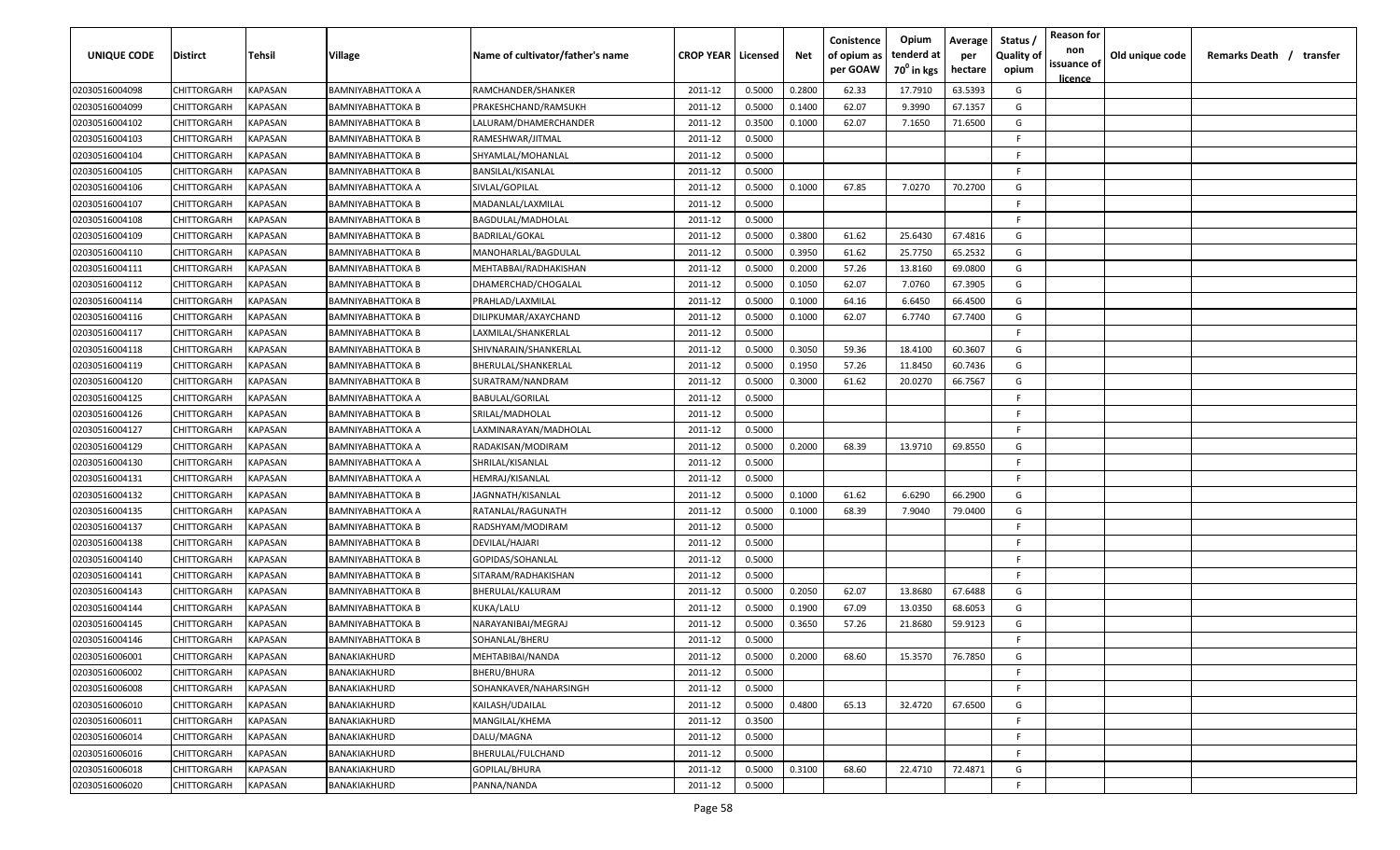| UNIQUE CODE    | Distirct           | Tehsil         | Village               | Name of cultivator/father's name | <b>CROP YEAR   Licensed</b> |        | Net    | Conistence<br>of opium as<br>per GOAW | Opium<br>tenderd at<br>70 <sup>0</sup> in kgs | Average<br>per<br>hectare | Status,<br><b>Quality of</b><br>opium | <b>Reason for</b><br>non<br>issuance of<br><u>licence</u> | Old unique code | Remarks Death / transfer |
|----------------|--------------------|----------------|-----------------------|----------------------------------|-----------------------------|--------|--------|---------------------------------------|-----------------------------------------------|---------------------------|---------------------------------------|-----------------------------------------------------------|-----------------|--------------------------|
| 02030516006027 | CHITTORGARH        | KAPASAN        | BANAKIAKHURD          | ANCHIBAI/UDAIRAM                 | 2011-12                     | 0.5000 |        |                                       |                                               |                           | F                                     |                                                           |                 |                          |
| 02030516006034 | CHITTORGARH        | KAPASAN        | BANAKIAKHURD          | NANDUBAI/HEERA                   | 2011-12                     | 0.5000 |        |                                       |                                               |                           | E                                     |                                                           |                 |                          |
| 02030516006039 | CHITTORGARH        | <b>KAPASAN</b> | BANAKIAKHURD          | ONKARSINGH/LALSINGH              | 2011-12                     | 0.5000 |        |                                       |                                               |                           | F                                     |                                                           |                 |                          |
| 02030516006040 | CHITTORGARH        | <b>KAPASAN</b> | BANAKIAKHURD          | KELU/BALU                        | 2011-12                     | 0.5000 |        |                                       |                                               |                           | F                                     |                                                           |                 |                          |
| 02030516006042 | CHITTORGARH        | KAPASAN        | BANAKIAKHURD          | RATANLAL/PARTHU                  | 2011-12                     | 0.5000 |        |                                       |                                               |                           | F                                     |                                                           |                 |                          |
| 02030516006044 | CHITTORGARH        | KAPASAN        | BANAKIAKHURD          | INDRASINGH/LALSINGH              | 2011-12                     | 0.5000 |        |                                       |                                               |                           | F                                     |                                                           |                 |                          |
| 02030516006047 | CHITTORGARH        | KAPASAN        | BANAKIAKHURD          | MOTIRAM/PYARCHAND                | 2011-12                     | 0.5000 |        |                                       |                                               |                           | F                                     |                                                           |                 |                          |
| 02030516006052 | CHITTORGARH        | KAPASAN        | BANAKIAKHURD          | NANDRAM/KESURAM                  | 2011-12                     | 0.3500 |        |                                       |                                               |                           | F                                     |                                                           |                 |                          |
| 02030516008001 | CHITTORGARH        | KAPASAN        | BUDDHAKHEDA           | CHANDERPRAKASH/MADANLAL          | 2011-12                     | 0.5000 | 0.2500 | 70.08                                 | 17.5500                                       | 70.2000                   | G                                     |                                                           |                 |                          |
| 02030516008002 | CHITTORGARH        | KAPASAN        | BUDDHAKHEDA           | MADANLAL/LAXMCHAND               | 2011-12                     | 0.3500 | 0.3250 | 65.62                                 | 22.2550                                       | 68.4769                   | G                                     |                                                           |                 |                          |
| 02030516008005 | CHITTORGARH        | KAPASAN        | 3UDDHAKHEDA           | BADRILAL/MOHANLAL                | 2011-12                     | 0.5000 | 0.3600 | 59.54                                 | 21.5110                                       | 59.7528                   | G                                     |                                                           |                 |                          |
| 02030516008008 | CHITTORGARH        | KAPASAN        | BUDDHAKHEDA           | PRATHVIRAJ/CHUNNILAL             | 2011-12                     | 0.3500 | 0.1000 | 65.62                                 | 6.6180                                        | 66.1800                   | G                                     |                                                           |                 |                          |
| 02030516008011 | CHITTORGARH        | <b>KAPASAN</b> | BUDDHAKHEDA           | SUAALAL/MOHANLAL                 | 2011-12                     | 0.3500 | 0.3450 | 59.86                                 | 20.9340                                       | 60.6783                   | G                                     |                                                           |                 |                          |
| 02030516008012 | CHITTORGARH        | KAPASAN        | BUDDHAKHEDA           | LAXMAN/MOHANLAL                  | 2011-12                     | 0.5000 | 0.4750 | 62.74                                 | 29.8730                                       | 62.8905                   | G                                     |                                                           |                 |                          |
| 02030516009001 | CHITTORGARH        | KAPASAN        | CHATURBHUJPURA        | METABIBAI/BHIMA                  | 2011-12                     | 0.3500 |        |                                       |                                               |                           | F                                     |                                                           |                 | <b>NAME CHANGE</b>       |
| 02030516009004 | CHITTORGARH        | <b>KAPASAN</b> | CHATURBHUJPURA        | PYARIBAI/LOBHA                   | 2011-12                     | 0.5000 | 0.1050 | 62.33                                 | 7.2750                                        | 69.2857                   | G                                     |                                                           |                 |                          |
| 02030516009005 | CHITTORGARH        | <b>KAPASAN</b> | CHATURBHUJPURA        | LEHRU/VARDA                      | 2011-12                     | 0.5000 |        |                                       |                                               |                           | F                                     |                                                           |                 |                          |
| 02030516009006 | CHITTORGARH        | KAPASAN        | CHATURBHUJPURA        | BHAGWAN/HARLAL                   | 2011-12                     | 0.5000 | 0.1950 | 59.81                                 | 12.1810                                       | 62.4667                   | G                                     |                                                           |                 |                          |
| 02030516009007 | CHITTORGARH        | KAPASAN        | CHATURBHUJPURA        | NARAYAN/MITTU                    | 2011-12                     | 0.5000 |        |                                       |                                               |                           | F                                     |                                                           |                 |                          |
| 02030516009008 | CHITTORGARH        | <b>KAPASAN</b> | CHATURBHUJPURA        | SHANKER/HEERALAL                 | 2011-12                     | 0.5000 | 0.2900 | 65.24                                 | 19.4790                                       | 67.1690                   | G                                     |                                                           |                 |                          |
| 02030516009009 | CHITTORGARH        | <b>KAPASAN</b> | CHATURBHUJPURA        | PANNA/BHERA                      | 2011-12                     | 0.5000 |        |                                       |                                               |                           | F                                     |                                                           |                 |                          |
| 02030516009010 | CHITTORGARH        | KAPASAN        | CHATURBHUJPURA        | BOTLAL/MADHU                     | 2011-12                     | 0.5000 | 0.1000 | 59.56                                 | 6.7900                                        | 67.9000                   | G                                     |                                                           |                 |                          |
| 02030516009011 | CHITTORGARH        | KAPASAN        | CHATURBHUJPURA        | MOHAN/BHURA                      | 2011-12                     | 0.5000 |        |                                       |                                               |                           | F                                     |                                                           |                 |                          |
| 02030516009012 | CHITTORGARH        | KAPASAN        | CHATURBHUJPURA        | NATHULAL/AMERCHAND               | 2011-12                     | 0.5000 | 0.3000 | 59.56                                 | 18.3190                                       | 61.0633                   | G                                     |                                                           |                 |                          |
| 02030516009015 | CHITTORGARH        | <b>KAPASAN</b> | CHATURBHUJPURA        | NARAYAN/OUNKAR                   | 2011-12                     | 0.5000 | 0.1150 | 65.29                                 | 7.6420                                        | 66.4522                   | G                                     |                                                           |                 |                          |
| 02030516009016 | CHITTORGARH        | KAPASAN        | CHATURBHUJPURA        | RAMLAL/OUNKAR                    | 2011-12                     | 0.5000 | 0.1400 | 56.58                                 | 8.6410                                        | 61.7214                   | G                                     |                                                           |                 |                          |
| 02030516009017 | CHITTORGARH        | KAPASAN        | CHATURBHUJPURA        | SIVGIRI/OUNKARGIRI               | 2011-12                     | 0.5000 |        |                                       |                                               |                           | F                                     |                                                           |                 |                          |
| 02030516009018 | CHITTORGARH        | KAPASAN        | CHATURBHUJPURA        | MURLIGIRI/GOPGIRI                | 2011-12                     | 0.5000 |        |                                       |                                               |                           | F.                                    |                                                           |                 |                          |
| 02030516009019 | CHITTORGARH        | KAPASAN        | CHATURBHUJPURA        | PYARA/KALU                       | 2011-12                     | 0.5000 |        |                                       |                                               |                           | F.                                    |                                                           |                 |                          |
| 02030516009020 | CHITTORGARH        | <b>KAPASAN</b> | CHATURBHUJPURA        | RAMEWAR/LOBHCHAND                | 2011-12                     | 0.3500 | 0.0350 | 67.85                                 | 2.4330                                        | 69.5143                   | G                                     |                                                           |                 |                          |
| 02030516009022 | CHITTORGARH        | KAPASAN        | CHATURBHUJPURA        | BHAGWAN/UDAIRAM                  | 2011-12                     | 0.5000 |        |                                       |                                               |                           | E                                     |                                                           |                 |                          |
| 02030516009023 | CHITTORGARH        | KAPASAN        | CHATURBHUJPURA        | NATHU/BHURA                      | 2011-12                     | 0.5000 |        |                                       |                                               |                           | F                                     |                                                           |                 |                          |
| 02030516009024 | CHITTORGARH        | <b>KAPASAN</b> | CHATURBHUJPURA        | HASU/BHURA                       | 2011-12                     | 0.5000 |        |                                       |                                               |                           | F                                     |                                                           |                 |                          |
| 02030516009028 | CHITTORGARH        | <b>KAPASAN</b> | CHATURBHUJPURA        | MAHADEV/NARAYAN                  | 2011-12                     | 0.5000 |        |                                       |                                               |                           | F                                     |                                                           |                 |                          |
| 02030516009032 | <b>CHITTORGARH</b> | <b>KAPASAN</b> | CHATURBHUJPURA        | KESARBAI/HASU                    | 2011-12                     | 0.3500 |        |                                       |                                               |                           | E                                     |                                                           |                 | <b>NAME CHANGE</b>       |
| 02030516009034 | <b>CHITTORGARH</b> | <b>KAPASAN</b> | CHATURBHUJPURA        | DEVBAI/KALURAM                   | 2011-12                     | 0.5000 |        |                                       |                                               |                           | F.                                    |                                                           |                 |                          |
| 02030516009037 | <b>CHITTORGARH</b> | <b>KAPASAN</b> | CHATURBHUJPURA        | TULSIRAM/CHAMPALAL               | 2011-12                     | 0.5000 |        |                                       |                                               |                           | F.                                    |                                                           |                 |                          |
| 02030516009038 | CHITTORGARH        | <b>KAPASAN</b> | CHATURBHUJPURA        | PARTHULAL/GANESH                 | 2011-12                     | 0.5000 | 0.1000 | 59.44                                 | 6.2920                                        | 62.9200                   | G                                     |                                                           |                 |                          |
| 02030516009039 | <b>CHITTORGARH</b> | <b>KAPASAN</b> | <b>CHATURBHUJPURA</b> | TEJRAM/GANGARAM                  | 2011-12                     | 0.5000 | 0.1750 | 62.33                                 | 11.3800                                       | 65.0286                   | G                                     |                                                           |                 |                          |
| 02030516009040 | CHITTORGARH        | <b>KAPASAN</b> | CHATURBHUJPURA        | SOBHA/KESU                       | 2011-12                     | 0.5000 | 0.1700 | 59.44                                 | 10.9710                                       | 64.5353                   | G                                     |                                                           |                 |                          |
| 02030516009044 | CHITTORGARH        | KAPASAN        | CHATURBHUJPURA        | DUNGA/GANGARAM                   | 2011-12                     | 0.5000 | 0.2900 | 62.39                                 | 18.9040                                       | 65.1862                   | G                                     |                                                           |                 |                          |
| 02030516009047 | CHITTORGARH        | KAPASAN        | CHATURBHUJPURA        | SHANKER/JITU                     | 2011-12                     | 0.5000 |        |                                       |                                               |                           | F.                                    |                                                           |                 |                          |
| 02030516009050 | CHITTORGARH        | <b>KAPASAN</b> | CHATURBHUJPURA        | KANKUBAI/HEEMA                   | 2011-12                     | 0.5000 |        |                                       |                                               |                           | F.                                    |                                                           |                 |                          |
| 02030516009051 | <b>CHITTORGARH</b> | <b>KAPASAN</b> | CHATURBHUJPURA        | SAYARIBAI/RATANLAL               | 2011-12                     | 0.5000 | 0.1300 | 59.44                                 | 7.6510                                        | 58.8538                   | G                                     |                                                           |                 |                          |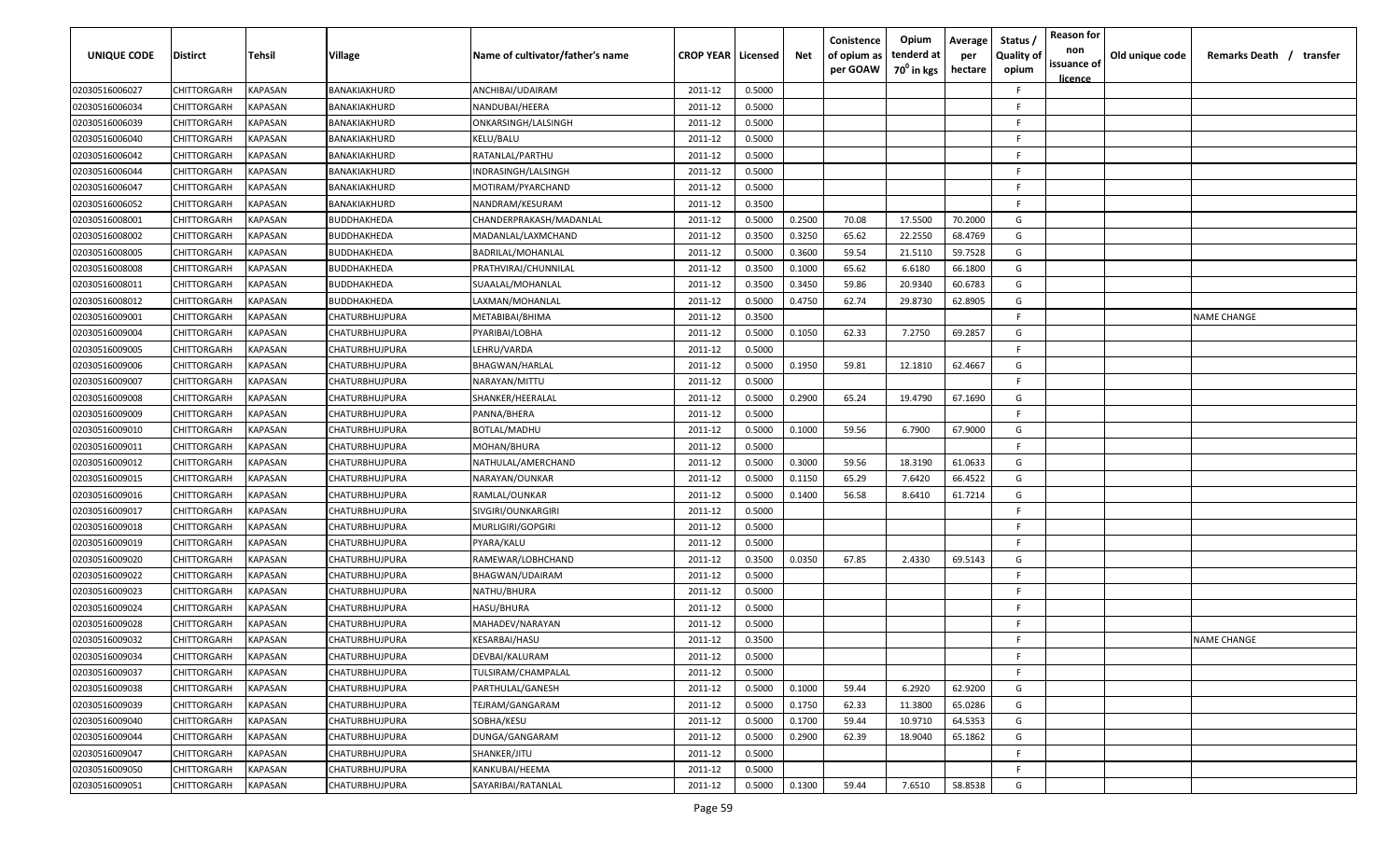| UNIQUE CODE    | <b>Distirct</b>    | Tehsil         | Village               | Name of cultivator/father's name | <b>CROP YEAR   Licensed</b> |        | Net    | Conistence<br>of opium as<br>per GOAW | Opium<br>tenderd at<br>70 <sup>0</sup> in kgs | Average<br>per<br>hectare | Status<br><b>Quality of</b><br>opium | <b>Reason for</b><br>non<br>issuance of<br><u>licence</u> | Old unique code | Remarks Death / transfer |
|----------------|--------------------|----------------|-----------------------|----------------------------------|-----------------------------|--------|--------|---------------------------------------|-----------------------------------------------|---------------------------|--------------------------------------|-----------------------------------------------------------|-----------------|--------------------------|
| 02030516009055 | CHITTORGARH        | <b>KAPASAN</b> | <b>CHATURBHUJPURA</b> | LALU/RAMA                        | 2011-12                     | 0.5000 | 0.1700 | 59.44                                 | 11.3530                                       | 66.7824                   | G                                    |                                                           |                 |                          |
| 02030516009061 | <b>CHITTORGARH</b> | KAPASAN        | CHATURBHUJPURA        | UDA/DEVA                         | 2011-12                     | 0.5000 | 0.1000 | 67.85                                 | 7.2600                                        | 72.6000                   | G                                    |                                                           |                 |                          |
| 02030516009062 | <b>CHITTORGARH</b> | KAPASAN        | CHATURBHUJPURA        | KAMLABAI/JITU                    | 2011-12                     | 0.5000 |        |                                       |                                               |                           | -F                                   |                                                           |                 |                          |
| 02030516009067 | <b>CHITTORGARH</b> | KAPASAN        | CHATURBHUJPURA        | UDAIRAM/BHIMRAJ                  | 2011-12                     | 0.5000 | 0.1000 | 59.44                                 | 6.4370                                        | 64.3700                   | G                                    |                                                           |                 |                          |
| 02030516009068 | <b>CHITTORGARH</b> | KAPASAN        | CHATURBHUJPURA        | KALU/GISA                        | 2011-12                     | 0.5000 | 0.1750 | 59.56                                 | 10.8570                                       | 62.0400                   | G                                    |                                                           |                 |                          |
| 02030516009069 | CHITTORGARH        | KAPASAN        | CHATURBHUJPURA        | UDAIRAM/JAYCHAND                 | 2011-12                     | 0.5000 |        |                                       |                                               |                           | -F.                                  |                                                           |                 |                          |
| 02030516009070 | <b>CHITTORGARH</b> | KAPASAN        | <b>CHATURBHUJPURA</b> | BHAGWANLAL/JAYCHAND              | 2011-12                     | 0.5000 |        |                                       |                                               |                           | -F                                   |                                                           |                 |                          |
| 02030516009071 | <b>CHITTORGARH</b> | KAPASAN        | CHATURBHUJPURA        | BADRILAL/NARAYAN                 | 2011-12                     | 0.5000 |        |                                       |                                               |                           | -F.                                  |                                                           |                 |                          |
| 02030516010001 | <b>CHITTORGARH</b> | KAPASAN        | <b>CHHAPRI</b>        | HEERA/KAJOD                      | 2011-12                     | 0.5000 | 0.1950 | 62.32                                 | 12.4370                                       | 63.7795                   | G                                    |                                                           |                 |                          |
| 02030516010002 | CHITTORGARH        | KAPASAN        | CHHAPRI               | LHERU/KASIRAM                    | 2011-12                     | 0.3500 |        |                                       |                                               |                           | F.                                   |                                                           |                 |                          |
| 02030516010003 | CHITTORGARH        | KAPASAN        | CHHAPRI               | NATHU/JALAM                      | 2011-12                     | 0.3500 |        |                                       |                                               |                           | -F.                                  |                                                           |                 |                          |
| 02030516010008 | CHITTORGARH        | KAPASAN        | CHHAPRI               | RAMA/GOKAL                       | 2011-12                     | 0.5000 |        |                                       |                                               |                           | F.                                   |                                                           |                 |                          |
| 02030516010009 | <b>CHITTORGARH</b> | KAPASAN        | CHHAPRI               | DEVBAI/JAGNATH                   | 2011-12                     | 0.3500 |        |                                       |                                               |                           | -F.                                  |                                                           |                 |                          |
| 02030516010012 | CHITTORGARH        | KAPASAN        | CHHAPRI               | BALU/BHERU                       | 2011-12                     | 0.5000 |        |                                       |                                               |                           | F.                                   |                                                           |                 |                          |
| 02030516010014 | <b>CHITTORGARH</b> | KAPASAN        | <b>CHHAPRI</b>        | MADHU/UDAIRAM                    | 2011-12                     | 0.3500 |        |                                       |                                               |                           | -F.                                  |                                                           |                 |                          |
| 02030516010017 | <b>CHITTORGARH</b> | KAPASAN        | CHHAPRI               | SHANKERLAL/BHAGAWAN              | 2011-12                     | 0.3500 | 0.3550 | 60.15                                 | 22.2810                                       | 62.7634                   | G                                    |                                                           |                 |                          |
| 02030516010018 | <b>CHITTORGARH</b> | KAPASAN        | <b>CHHAPRI</b>        | CHHOGA/AMARCHAND                 | 2011-12                     | 0.5000 |        |                                       |                                               |                           | -F.                                  |                                                           |                 |                          |
| 02030516010019 | <b>CHITTORGARH</b> | KAPASAN        | <b>CHHAPRI</b>        | CHUNNILAL/AMARCHAND              | 2011-12                     | 0.5000 | 0.1700 | 62.32                                 | 11.5110                                       | 67.7118                   | G                                    |                                                           |                 |                          |
| 02030516010022 | <b>CHITTORGARH</b> | KAPASAN        | <b>CHHAPRI</b>        | MAGNIRAM/AMARCHAND               | 2011-12                     | 0.5000 |        |                                       |                                               |                           | -F.                                  |                                                           |                 |                          |
| 02030516010023 | <b>CHITTORGARH</b> | KAPASAN        | <b>CHHAPRI</b>        | KISANLAL/GOKAL                   | 2011-12                     | 0.3500 | 0.3050 | 60.15                                 | 19.3940                                       | 63.5869                   | G                                    |                                                           |                 |                          |
| 02030516010035 | <b>CHITTORGARH</b> | <b>KAPASAN</b> | <b>CHHAPRI</b>        | SHANKERLAL/BHERULAL              | 2011-12                     | 0.5000 |        |                                       |                                               |                           | -F.                                  |                                                           |                 |                          |
| 02030516010036 | <b>CHITTORGARH</b> | <b>KAPASAN</b> | <b>CHHAPRI</b>        | KISOR/DALICHAND                  | 2011-12                     | 0.5000 |        |                                       |                                               |                           | -F.                                  |                                                           |                 |                          |
| 02030516010037 | CHITTORGARH        | KAPASAN        | CHHAPRI               | RAMCHANDER/NAVLA                 | 2011-12                     | 0.5000 |        |                                       |                                               |                           | -F.                                  |                                                           |                 |                          |
| 02030516010038 | <b>CHITTORGARH</b> | KAPASAN        | CHHAPRI               | HASU/NARAYAN                     | 2011-12                     | 0.5000 | 0.2350 | 60.15                                 | 16.0340                                       | 68.2298                   | G                                    |                                                           |                 |                          |
| 02030516010039 | <b>CHITTORGARH</b> | KAPASAN        | <b>CHHAPRI</b>        | NATHU/SAMDU                      | 2011-12                     | 0.3500 |        |                                       |                                               |                           | F.                                   |                                                           |                 |                          |
| 02030516010040 | <b>CHITTORGARH</b> | KAPASAN        | <b>CHHAPRI</b>        | GEHRULAL/AMERCHAND               | 2011-12                     | 0.3500 | 0.0150 | 68.43                                 | 1.6520                                        | 110.1333                  | G                                    |                                                           |                 |                          |
| 02030516012002 | <b>CHITTORGARH</b> | KAPASAN        | СНОКНАКНЕDА           | KHUMA/MITTU                      | 2011-12                     | 0.5000 | 0.3250 | 65.18                                 | 21.5090                                       | 66.1815                   | G                                    |                                                           |                 |                          |
| 02030516012004 | CHITTORGARH        | KAPASAN        | СНОКНАКНЕDА           | BHAGWANIBAI/JAYCHAND             | 2011-12                     | 0.5000 |        |                                       |                                               |                           | -F.                                  |                                                           |                 |                          |
| 02030516012005 | CHITTORGARH        | KAPASAN        | СНОКНАКНЕDА           | HEMRAJ/LOBHAJI                   | 2011-12                     | 0.5000 |        |                                       |                                               |                           | -F                                   |                                                           |                 |                          |
| 02030516012008 | <b>CHITTORGARH</b> | KAPASAN        | СНОКНАКНЕDА           | BHERU/JITU                       | 2011-12                     | 0.5000 |        |                                       |                                               |                           | -F.                                  |                                                           |                 |                          |
| 02030516012009 | <b>CHITTORGARH</b> | KAPASAN        | СНОКНАКНЕDА           | SOVANI/KISHANA                   | 2011-12                     | 0.3500 |        |                                       |                                               |                           | -F.                                  |                                                           |                 |                          |
| 02030516012010 | <b>CHITTORGARH</b> | KAPASAN        | СНОКНАКНЕDА           | MOHAN/KISHANA                    | 2011-12                     | 0.5000 |        |                                       |                                               |                           | -F.                                  |                                                           |                 |                          |
| 02030516012012 | <b>CHITTORGARH</b> | KAPASAN        | СНОКНАКНЕDА           | CHANDIBAI/GOPILAL                | 2011-12                     | 0.5000 |        |                                       |                                               |                           | -F.                                  |                                                           |                 |                          |
| 02030516012013 | <b>CHITTORGARH</b> | <b>KAPASAN</b> | СНОКНАКНЕDА           | JAMKUBAI/CHENA                   | 2011-12                     | 0.5000 |        |                                       |                                               |                           | -F.                                  |                                                           |                 |                          |
| 02030516012016 | <b>CHITTORGARH</b> | KAPASAN        | СНОКНАКНЕДА           | NANALAL/HAJARI                   | 2011-12                     | 0.3500 | 0.2200 | 65.18                                 | 14.4140                                       | 65.5182                   | G                                    |                                                           |                 |                          |
| 02030516012017 | <b>CHITTORGARH</b> | <b>KAPASAN</b> | <b>СНОКНАКНЕDA</b>    | KESIBAI/KISHANA                  | 2011-12                     | 0.3500 | 0.1200 | 62.25                                 | 7.7280                                        | 64.4000                   | G                                    |                                                           |                 |                          |
| 02030516012020 | <b>CHITTORGARH</b> | <b>KAPASAN</b> | СНОКНАКНЕDА           | GOKAL/BHGGA                      | 2011-12                     | 0.5000 |        |                                       |                                               |                           | F.                                   |                                                           |                 |                          |
| 02030516012023 | <b>CHITTORGARH</b> | <b>KAPASAN</b> | СНОКНАКНЕDА           | MOHANIBAI/BHURA                  | 2011-12                     | 0.5000 | 0.1550 | 72.75                                 | 10.5490                                       | 68.0581                   | G                                    |                                                           |                 |                          |
| 02030516012025 | CHITTORGARH        | <b>KAPASAN</b> | СНОКНАКНЕDА           | CHATURBHUJ/PEEMA                 | 2011-12                     | 0.5000 | 0.1050 | 62.25                                 | 7.3810                                        | 70.2952                   | G                                    |                                                           |                 |                          |
| 02030516012029 | CHITTORGARH        | <b>KAPASAN</b> | СНОКНАКНЕDА           | NATHULAL/CHAMNA                  | 2011-12                     | 0.5000 |        |                                       |                                               |                           | F.                                   |                                                           |                 |                          |
| 02030516012033 | <b>CHITTORGARH</b> | <b>KAPASAN</b> | СНОКНАКНЕDА           | CHAGANIBAI/GOPILAL               | 2011-12                     | 0.5000 |        |                                       |                                               |                           | F.                                   |                                                           |                 |                          |
| 02030516012035 | CHITTORGARH        | <b>KAPASAN</b> | СНОКНАКНЕDА           | KHUMA/PEEMA                      | 2011-12                     | 0.5000 | 0.1000 | 62.18                                 | 6.6200                                        | 66.2000                   | G                                    |                                                           |                 |                          |
| 02030516012044 | CHITTORGARH        | <b>KAPASAN</b> | <b>СНОКНАКНЕDA</b>    | ANCHIBAI/LAXMAN                  | 2011-12                     | 0.5000 | 0.1000 | 67.85                                 | 6.6880                                        | 66.8800                   | G                                    |                                                           |                 |                          |
| 02030516012045 | CHITTORGARH        | <b>KAPASAN</b> | СНОКНАКНЕДА           | DHANNA/GANESH                    | 2011-12                     | 0.5000 |        |                                       |                                               |                           | F.                                   |                                                           |                 |                          |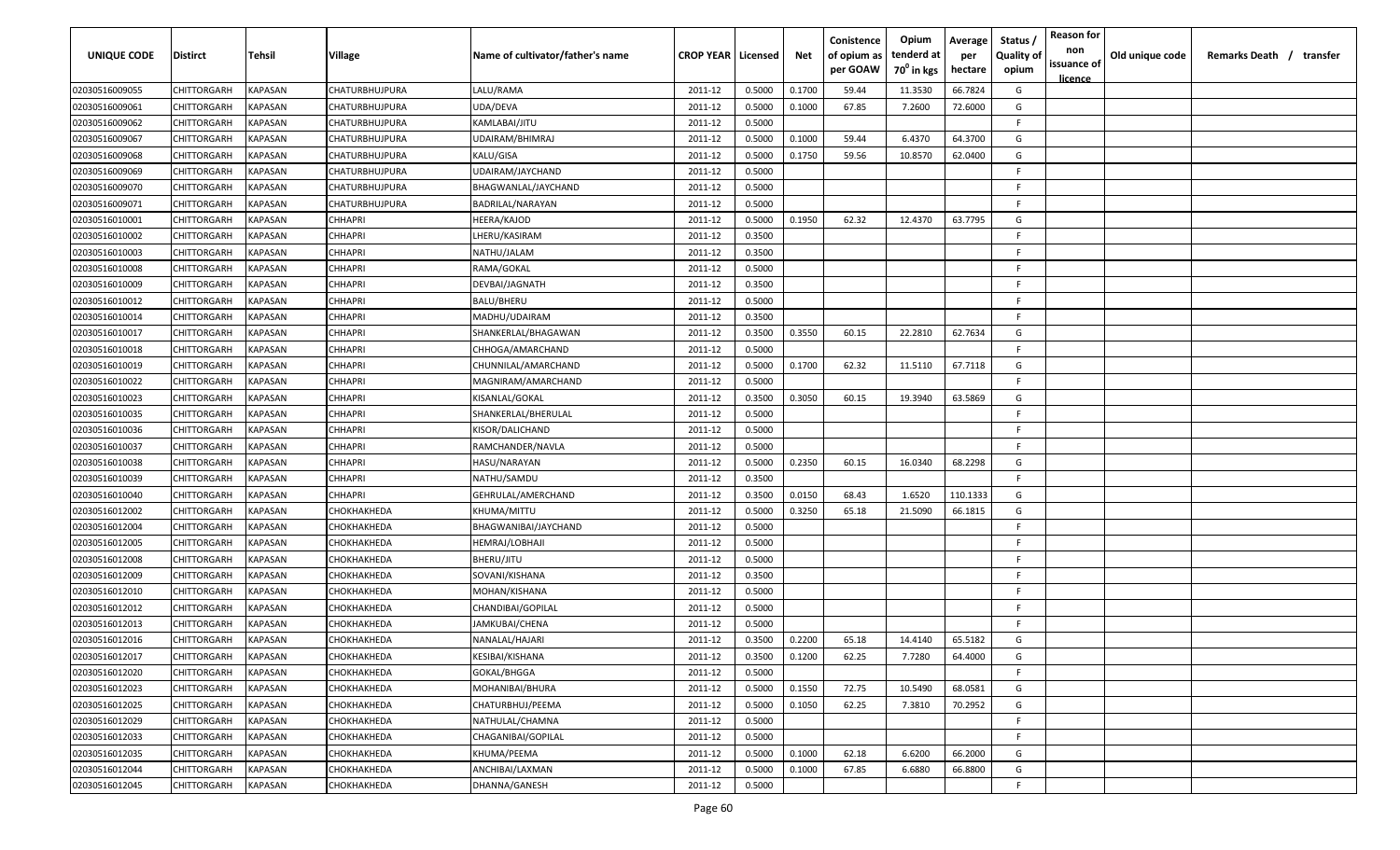| <b>UNIQUE CODE</b> | Distirct           | Tehsil         | Village     | Name of cultivator/father's name | <b>CROP YEAR   Licensed</b> |        | Net    | Conistence<br>of opium as | Opium<br>tenderd at    | Average<br>per | Status /<br><b>Quality of</b> | <b>Reason for</b><br>non<br>issuance of | Old unique code | Remarks Death / transfer |
|--------------------|--------------------|----------------|-------------|----------------------------------|-----------------------------|--------|--------|---------------------------|------------------------|----------------|-------------------------------|-----------------------------------------|-----------------|--------------------------|
|                    |                    |                |             |                                  |                             |        |        | per GOAW                  | 70 <sup>0</sup> in kgs | hectare        | opium                         | <u>licence</u>                          |                 |                          |
| 02030516012046     | CHITTORGARH        | <b>KAPASAN</b> | СНОКНАКНЕDА | SOSERBAI/SHAMBHULAL              | 2011-12                     | 0.5000 | 0.4450 | 62.25                     | 27.8700                | 62.6292        | G                             |                                         |                 |                          |
| 02030516013001     | CHITTORGARH        | KAPASAN        | DAMAKHEDA   | BHERULAL/MAHADEV                 | 2011-12                     | 0.3500 | 0.3550 | 69.00                     | 23.5190                | 66.2507        | G                             |                                         |                 |                          |
| 02030516013002     | CHITTORGARH        | KAPASAN        | DAMAKHEDA   | SHANKER/ONKAR                    | 2011-12                     | 0.5000 | 0.2250 | 66.83                     | 15.2570                | 67.8089        | G                             |                                         |                 |                          |
| 02030516013003     | CHITTORGARH        | KAPASAN        | DAMAKHEDA   | SHANKER/KISOR                    | 2011-12                     | 0.5000 | 0.4450 | 60.09                     | 30.8090                | 69.2337        |                               | 02                                      |                 |                          |
| 02030516013004     | CHITTORGARH        | KAPASAN        | DAMAKHEDA   | MOHANSINGH/CHOTTUSINGH           | 2011-12                     | 0.5000 | 0.4300 | 72.78                     | 31.3790                | 72.9744        | G                             |                                         |                 |                          |
| 02030516013006     | CHITTORGARH        | KAPASAN        | DAMAKHEDA   | KAMLABAI/AMERCHAND               | 2011-12                     | 0.5000 | 0.5150 | 69.00                     | 32.6270                | 63.3534        | G                             |                                         |                 |                          |
| 02030516013007     | <b>CHITTORGARH</b> | KAPASAN        | DAMAKHEDA   | BHAGWANLAL/RAMLAL                | 2011-12                     | 0.3500 | 0.0300 | 73.08                     | 2.2130                 | 73.7667        | G                             |                                         |                 |                          |
| 02030516013008     | CHITTORGARH        | KAPASAN        | DAMAKHEDA   | MADHU/TOLU                       | 2011-12                     | 0.5000 | 0.3000 | 66.04                     | 22.2080                | 74.0267        | G                             |                                         |                 |                          |
| 02030516013009     | CHITTORGARH        | KAPASAN        | DAMAKHEDA   | VARDIBAI/AMERCHAND               | 2011-12                     | 0.5000 | 0.3900 | 69.00                     | 28.0630                | 71.9564        | G                             |                                         |                 |                          |
| 02030516013010     | CHITTORGARH        | KAPASAN        | DAMAKHEDA   | CHOGA/DALLA                      | 2011-12                     | 0.5000 |        |                           |                        |                | F                             |                                         |                 |                          |
| 02030516013024     | CHITTORGARH        | KAPASAN        | DAMAKHEDA   | BHAGWAN/PARTHU                   | 2011-12                     | 0.5000 | 0.4950 | 66.04                     | 33.2650                | 67.2020        | G                             |                                         |                 |                          |
| 02030516014001     | CHITTORGARH        | KAPASAN        | DATA        | NATHUDAS/HEERADAS                | 2011-12                     | 0.3500 | 0.1100 | 62.65                     | 7.0260                 | 63.8727        | G                             |                                         |                 |                          |
| 02030516014002     | CHITTORGARH        | KAPASAN        | DATA        | BHAGWAN/KISHANA                  | 2011-12                     | 0.5000 |        |                           |                        |                | -F.                           |                                         |                 |                          |
| 02030516014005     | CHITTORGARH        | KAPASAN        | DATA        | NARAYAN/GOKAL                    | 2011-12                     | 0.5000 |        |                           |                        |                | F                             |                                         |                 |                          |
| 02030516014007     | CHITTORGARH        | KAPASAN        | DATA        | GANESHPURI/SHANKERPURI           | 2011-12                     | 0.5000 |        |                           |                        |                | -F.                           |                                         |                 |                          |
| 02030516014009     | CHITTORGARH        | KAPASAN        | <b>DATA</b> | DALU/AMERA                       | 2011-12                     | 0.5000 |        |                           |                        |                | -F.                           |                                         |                 |                          |
| 02030516014011     | CHITTORGARH        | KAPASAN        | <b>DATA</b> | HANSARAJ/DEV JI                  | 2011-12                     | 0.5000 |        |                           |                        |                | -F.                           |                                         |                 |                          |
| 02030516015001     | CHITTORGARH        | KAPASAN        | DEVRIYA     | KANCHANBAI/NANDLAL               | 2011-12                     | 0.5000 | 0.4250 | 61.05                     | 28.3180                | 66.6306        | G                             |                                         |                 | <b>NAME CHANGE</b>       |
| 02030516015002     | CHITTORGARH        | KAPASAN        | DEVRIYA     | MANGU/JAWAHARMAL                 | 2011-12                     | 0.5000 |        |                           |                        |                | -F.                           |                                         |                 |                          |
| 02030516015003     | CHITTORGARH        | KAPASAN        | DEVRIYA     | <b>BOTU/GOKAL</b>                | 2011-12                     | 0.5000 | 0.3700 | 64.31                     | 24.8600                | 67.1892        | G                             |                                         |                 |                          |
| 02030516015004     | CHITTORGARH        | KAPASAN        | DEVRIYA     | SOHANLAL/AMERCHAND               | 2011-12                     | 0.5000 |        |                           |                        |                | -F.                           |                                         |                 |                          |
| 02030516015005     | CHITTORGARH        | KAPASAN        | DEVRIYA     | LEHRI/HARLAL                     | 2011-12                     | 0.3500 | 0.1900 | 68.02                     | 14.0700                | 74.0526        | G                             |                                         |                 |                          |
| 02030516015006     | CHITTORGARH        | KAPASAN        | DEVRIYA     | PARTHVIRAJ/MAGNA                 | 2011-12                     | 0.5000 |        |                           |                        |                | -F.                           |                                         |                 |                          |
| 02030516015007     | CHITTORGARH        | KAPASAN        | DEVRIYA     | PYARIBAI/KISHNA                  | 2011-12                     | 0.5000 | 0.2400 | 59.90                     | 15.6080                | 65.0333        | G                             |                                         |                 |                          |
| 02030516015010     | CHITTORGARH        | KAPASAN        | DEVRIYA     | GOPIBAI/BHERAJI                  | 2011-12                     | 0.5000 |        |                           |                        |                | -F                            |                                         |                 |                          |
| 02030516015013     | CHITTORGARH        | KAPASAN        | DEVRIYA     | JAGDISH/RAMA                     | 2011-12                     | 0.5000 | 0.2500 | 65.52                     | 17.3820                | 69.5280        | G                             |                                         |                 |                          |
| 02030516015015     | CHITTORGARH        | KAPASAN        | DEVRIYA     | MADHO/BHERAJI                    | 2011-12                     | 0.5000 | 0.2700 | 64.31                     | 17.8690                | 66.1815        | G                             |                                         |                 |                          |
| 02030516015016     | CHITTORGARH        | KAPASAN        | DEVRIYA     | CHANDIBAI/HAJARI                 | 2011-12                     | 0.5000 | 0.3400 | 65.33                     | 23.7800                | 69.9412        | G                             |                                         |                 |                          |
| 02030516015019     | CHITTORGARH        | KAPASAN        | DEVRIYA     | LAXMIBAI/MANGILAL                | 2011-12                     | 0.5000 | 0.1000 | 65.33                     | 7.0180                 | 70.1800        | G                             |                                         |                 |                          |
| 02030516015020     | CHITTORGARH        | KAPASAN        | DEVRIYA     | UDAIBAI/MANGILAL                 | 2011-12                     | 0.5000 |        |                           |                        |                | -F.                           |                                         |                 |                          |
| 02030516015021     | CHITTORGARH        | KAPASAN        | DEVRIYA     | GANGARAM/KISHANA                 | 2011-12                     | 0.5000 | 0.2550 | 61.08                     | 16.1250                | 63.2353        | G                             |                                         |                 |                          |
| 02030516015024     | CHITTORGARH        | KAPASAN        | DEVRIYA     | DEVILAL/CHAMPA                   | 2011-12                     | 0.5000 | 0.2950 | 68.02                     | 20.9210                | 70.9186        | G                             |                                         |                 |                          |
| 02030516015026     | CHITTORGARH        | KAPASAN        | DEVRIYA     | JEETMAL/KISHANA                  | 2011-12                     | 0.5000 | 0.3900 | 65.35                     | 26.0670                | 66.8385        | G                             |                                         |                 |                          |
| 02030516015027     | CHITTORGARH        | KAPASAN        | DEVRIYA     | PRITHVIRAJ/GOKAL                 | 2011-12                     | 0.5000 | 0.1400 | 61.05                     | 9.3580                 | 66.8429        |                               | 02                                      |                 |                          |
| 02030516015029     | CHITTORGARH        | KAPASAN        | DEVRIYA     | MITTHULAL/KISHOR                 | 2011-12                     | 0.5000 |        |                           |                        |                | F                             |                                         |                 |                          |
| 02030516015031     | CHITTORGARH        | KAPASAN        | DEVRIYA     | NARU/DHANNA                      | 2011-12                     | 0.5000 | 0.4950 | 68.18                     | 35.8180                | 72.3596        | G                             |                                         |                 |                          |
| 02030516015034     | CHITTORGARH        | <b>KAPASAN</b> | DEVRIYA     | BALURAM/UDAIRAM                  | 2011-12                     | 0.5000 | 0.1700 | 64.31                     | 11.4470                | 67.3353        | G                             |                                         |                 |                          |
| 02030516015035     | CHITTORGARH        | <b>KAPASAN</b> | DEVRIYA     | GOPILAL/UDAYRAM                  | 2011-12                     | 0.5000 |        |                           |                        |                | F.                            |                                         |                 |                          |
| 02030516015037     | <b>CHITTORGARH</b> | <b>KAPASAN</b> | DEVRIYA     | GOKAL/KAJOD                      | 2011-12                     | 0.5000 | 0.4950 | 62.77                     | 33.2230                | 67.1172        |                               | 02                                      |                 |                          |
| 02030516015038     | CHITTORGARH        | KAPASAN        | DEVRIYA     | KISHANA/UDAIRAM                  | 2011-12                     | 0.5000 | 0.3900 | 65.18                     | 23.4520                | 60.1333        | G                             |                                         |                 |                          |
| 02030516015039     | CHITTORGARH        | KAPASAN        | DEVRIYA     | MITTULAL/NANDLAL                 | 2011-12                     | 0.5000 | 0.0950 | 71.19                     | 7.7290                 | 81.3579        | G                             |                                         |                 |                          |
| 02030516015040     | CHITTORGARH        | KAPASAN        | DEVRIYA     | BHERULAL/HAJARILAL CHORIYAVALA   | 2011-12                     | 0.5000 |        |                           |                        |                | F.                            |                                         |                 |                          |
| 02030516015041     | CHITTORGARH        | KAPASAN        | DEVRIYA     | KISHANLAL/DALU                   | 2011-12                     | 0.5000 |        |                           |                        |                | F.                            |                                         |                 |                          |
| 02030516015046     | <b>CHITTORGARH</b> | KAPASAN        | DEVRIYA     | JAMNALAL/LOBHCHAND               | 2011-12                     | 0.5000 |        |                           |                        |                | F                             |                                         |                 |                          |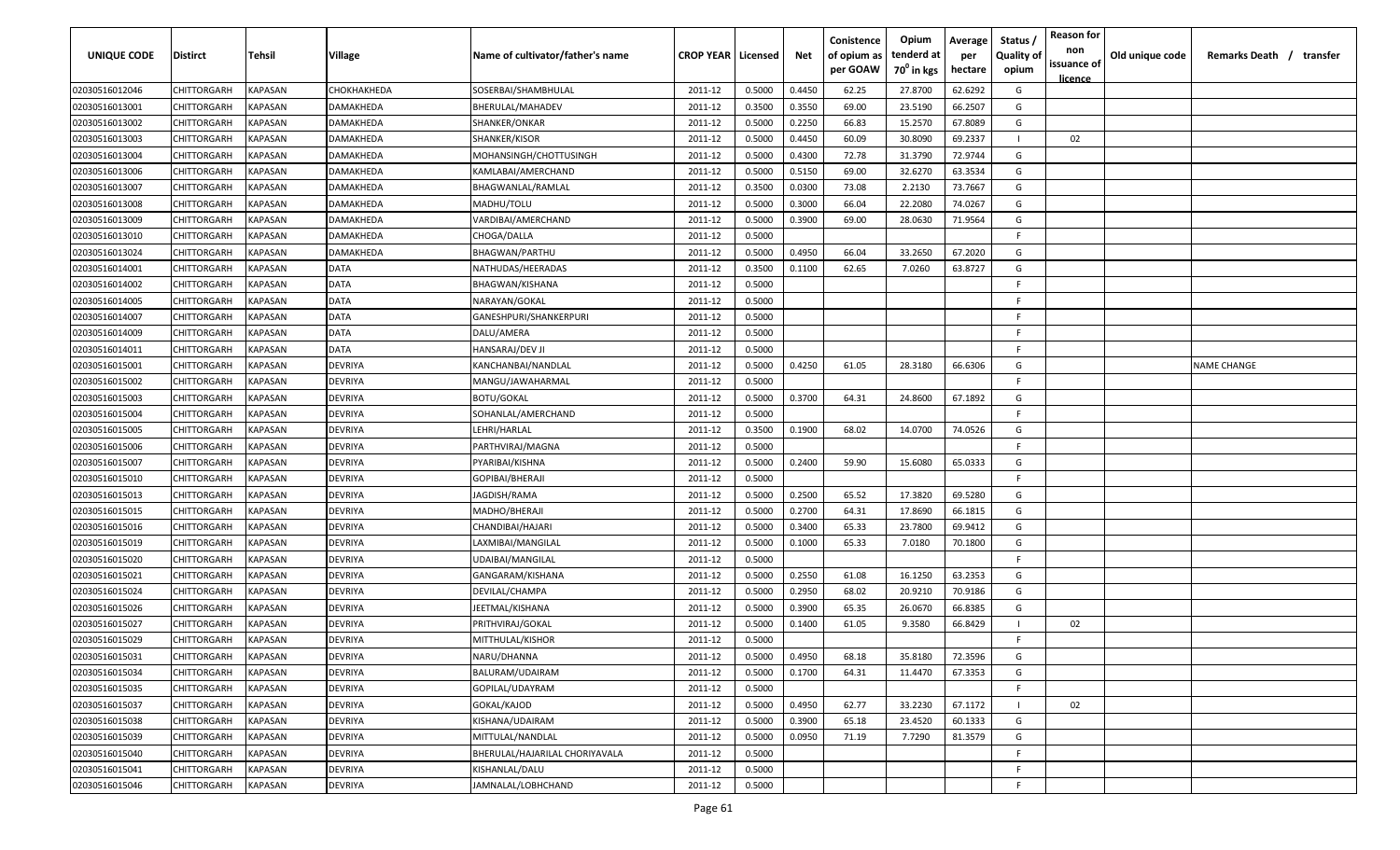| UNIQUE CODE    | <b>Distirct</b>    | Tehsil                | Village        | Name of cultivator/father's name | <b>CROP YEAR   Licensed</b> |        | Net    | Conistence<br>of opium as<br>per GOAW | Opium<br>tenderd at<br>70 <sup>0</sup> in kgs | Average<br>per<br>hectare | Status<br><b>Quality of</b><br>opium | <b>Reason for</b><br>non<br>issuance of | Old unique code | Remarks Death / transfer |
|----------------|--------------------|-----------------------|----------------|----------------------------------|-----------------------------|--------|--------|---------------------------------------|-----------------------------------------------|---------------------------|--------------------------------------|-----------------------------------------|-----------------|--------------------------|
| 02030516015048 | CHITTORGARH        | KAPASAN               | DEVRIYA        | MANGILAL/NARAIN                  | 2011-12                     | 0.5000 |        |                                       |                                               |                           | -F                                   | <u>licence</u>                          |                 |                          |
| 02030516015049 | CHITTORGARH        | KAPASAN               | DEVRIYA        | SHYAMLAL/MANGIDAS                | 2011-12                     | 0.5000 |        |                                       |                                               |                           | F.                                   |                                         |                 |                          |
| 02030516015050 | CHITTORGARH        | KAPASAN               | <b>DEVRIYA</b> | RATANLAL/KISHOR                  | 2011-12                     | 0.5000 |        |                                       |                                               |                           | F.                                   |                                         |                 |                          |
| 02030516015051 | CHITTORGARH        | KAPASAN               | DEVRIYA        | UDAILAL/HARLAL                   | 2011-12                     | 0.5000 | 0.1800 | 68.02                                 | 13.2830                                       | 73.7944                   | G                                    |                                         |                 |                          |
| 02030516015052 | CHITTORGARH        | KAPASAN               | DEVRIYA        | GOPILAL/UDAILAL                  | 2011-12                     | 0.5000 | 0.2900 | 64.31                                 | 20.3400                                       | 70.1379                   | G                                    |                                         |                 |                          |
| 02030516015053 | CHITTORGARH        | KAPASAN               | <b>DEVRIYA</b> | MOHANLAL/GOKAL                   | 2011-12                     | 0.5000 | 0.1950 | 59.90                                 | 12.0660                                       | 61.8769                   | G                                    |                                         |                 |                          |
| 02030516015054 | CHITTORGARH        | KAPASAN               | DEVRIYA        | IIVRAJ/LOBHCHAND                 | 2011-12                     | 0.5000 | 0.4800 | 62.77                                 | 31.0350                                       | 64.6563                   | G                                    |                                         |                 |                          |
| 02030516015055 | CHITTORGARH        | KAPASAN               | DEVRIYA        | BHAGWANIBAI/RAMLAL               | 2011-12                     | 0.5000 | 0.1000 | 61.05                                 | 6.6110                                        | 66.1100                   | G                                    |                                         |                 |                          |
| 02030516015056 | CHITTORGARH        | KAPASAN               | DEVRIYA        | MANGILAL/GOKAL                   | 2011-12                     | 0.5000 |        |                                       |                                               |                           | F.                                   |                                         |                 |                          |
| 02030516015058 | <b>CHITTORGARH</b> | KAPASAN               | DEVRIYA        | RAMLAL/SAVAIRAM                  | 2011-12                     | 0.5000 | 0.1000 | 68.02                                 | 7.4430                                        | 74.4300                   | G                                    |                                         |                 |                          |
| 02030516015060 | <b>CHITTORGARH</b> | <b><i>KAPASAN</i></b> | DEVRIYA        | PANNA/BHERA                      | 2011-12                     | 0.5000 | 0.4600 | 62.77                                 | 30.3990                                       | 66.0848                   | G                                    |                                         |                 |                          |
| 02030516015061 | CHITTORGARH        | KAPASAN               | DEVRIYA        | MADANLAL/CHATRU                  | 2011-12                     | 0.5000 | 0.0900 | 55.18                                 | 5.3840                                        | 59.8222                   | G                                    |                                         |                 |                          |
| 02030516015063 | CHITTORGARH        | KAPASAN               | DEVRIYA        | RATANLAL/BHERULAL                | 2011-12                     | 0.5000 |        |                                       |                                               |                           | E                                    |                                         |                 |                          |
| 02030516015064 | CHITTORGARH        | KAPASAN               | DEVRIYA        | MAGNIRAM/PRATU CHOTA             | 2011-12                     | 0.3500 | 0.0200 | 55.18                                 | 1.2300                                        | 61.5000                   | G                                    |                                         |                 |                          |
| 02030516015068 | CHITTORGARH        | KAPASAN               | <b>DEVRIYA</b> | BHERULAL/PANNALAL                | 2011-12                     | 0.5000 |        |                                       |                                               |                           | F.                                   |                                         |                 |                          |
| 02030516015069 | CHITTORGARH        | KAPASAN               | <b>DEVRIYA</b> | BADRI/HEERA                      | 2011-12                     | 0.3500 | 0.1250 | 61.05                                 | 8.1890                                        | 65.5120                   | G                                    |                                         |                 |                          |
| 02030516015070 | CHITTORGARH        | KAPASAN               | DEVRIYA        | KESARBAI/RAMLAL                  | 2011-12                     | 0.5000 |        |                                       |                                               |                           | -F.                                  |                                         |                 |                          |
| 02030516015071 | CHITTORGARH        | KAPASAN               | DEVRIYA        | VENA/MAHDEV                      | 2011-12                     | 0.5000 | 0.2950 | 68.02                                 | 21.7080                                       | 73.5864                   | G                                    |                                         |                 |                          |
| 02030516015072 | CHITTORGARH        | KAPASAN               | DEVRIYA        | PARBHU/GOPI                      | 2011-12                     | 0.5000 |        |                                       |                                               |                           | -F                                   |                                         |                 |                          |
| 02030516016003 | CHITTORGARH        | KAPASAN               | <b>DHAMANA</b> | MANGILAL/SHANKERLAL/BHAGWAN      | 2011-12                     | 0.5000 | 0.2100 | 59.46                                 | 13.5570                                       | 64.5571                   | G                                    |                                         |                 |                          |
| 02030516016004 | CHITTORGARH        | KAPASAN               | <b>DHAMANA</b> | CHAGNLAL/CHOGALAL                | 2011-12                     | 0.5000 | 0.1100 | 65.19                                 | 7.8320                                        | 71.2000                   | G                                    |                                         |                 |                          |
| 02030516016006 | CHITTORGARH        | KAPASAN               | <b>DHAMANA</b> | DEVKISAN/MANGILAL                | 2011-12                     | 0.5000 |        |                                       |                                               |                           | -F                                   |                                         |                 |                          |
| 02030516016009 | CHITTORGARH        | KAPASAN               | <b>DHAMANA</b> | SHANKER/PRATVIRAJ                | 2011-12                     | 0.5000 | 0.3050 | 62.65                                 | 18.7500                                       | 61.4754                   | G                                    |                                         |                 |                          |
| 02030516016010 | CHITTORGARH        | KAPASAN               | <b>DHAMANA</b> | GULABIBAI/GANGARAM               | 2011-12                     | 0.5000 |        |                                       |                                               |                           | F.                                   |                                         |                 |                          |
| 02030516016011 | CHITTORGARH        | KAPASAN               | <b>DHAMANA</b> | JAMKUBAI/VENIRAM                 | 2011-12                     | 0.5000 | 0.2450 | 65.08                                 | 16.2790                                       | 66.4449                   | G                                    |                                         |                 |                          |
| 02030516016012 | CHITTORGARH        | KAPASAN               | DHAMANA        | KASETURI/BHURA                   | 2011-12                     | 0.5000 | 0.2000 | 56.59                                 | 12.3770                                       | 61.8850                   | G                                    |                                         |                 |                          |
| 02030516016013 | <b>CHITTORGARH</b> | KAPASAN               | DHAMANA        | IAGDISHCHANDRA/BHERULAL          | 2011-12                     | 0.5000 | 0.2600 | 56.52                                 | 14.8730                                       | 57.2038                   | G                                    |                                         |                 |                          |
| 02030516016016 | <b>CHITTORGARH</b> | <b><i>KAPASAN</i></b> | <b>DHAMANA</b> | BHURALAL/MAGNIRAM                | 2011-12                     | 0.5000 | 0.2400 | 67.96                                 | 17.0480                                       | 71.0333                   | G                                    |                                         |                 |                          |
| 02030516016017 | CHITTORGARH        | KAPASAN               | <b>DHAMANA</b> | UAGMIBAI/BHERULAL                | 2011-12                     | 0.5000 |        |                                       |                                               |                           | F.                                   |                                         |                 |                          |
| 02030516016018 | CHITTORGARH        | <b><i>KAPASAN</i></b> | <b>DHAMANA</b> | MHADEV/DHANNA                    | 2011-12                     | 0.5000 | 0.1000 | 65.08                                 | 6.8060                                        | 68.0600                   | G                                    |                                         |                 |                          |
| 02030516016019 | CHITTORGARH        | KAPASAN               | <b>DHAMANA</b> | RAMCHANDERI/JITEMAL              | 2011-12                     | 0.5000 | 0.3450 | 62.26                                 | 22.4760                                       | 65.1478                   | G                                    |                                         |                 | NAME CHANGE              |
| 02030516016020 | CHITTORGARH        | KAPASAN               | <b>DHAMANA</b> | SHANKERLAL/RAMLAL                | 2011-12                     | 0.5000 | 0.2500 | 62.65                                 | 15.7610                                       | 63.0440                   | G                                    |                                         |                 |                          |
| 02030516016021 | CHITTORGARH        | KAPASAN               | DHAMANA        | LOBHA/MOHAN                      | 2011-12                     | 0.5000 | 0.5100 | 56.31                                 | 29.7320                                       | 58.2980                   | G                                    |                                         |                 |                          |
| 02030516016024 | CHITTORGARH        | KAPASAN               | <b>DHAMANA</b> | KALU/KESURAM                     | 2011-12                     | 0.5000 | 0.2550 | 59.60                                 | 16.8840                                       | 66.2118                   | G                                    |                                         |                 |                          |
| 02030516016025 | CHITTORGARH        | <b>KAPASAN</b>        | <b>DHAMANA</b> | DEVILAL/RAMLAL                   | 2011-12                     | 0.5000 | 0.4700 | 59.60                                 | 29.7830                                       | 63.3681                   | G                                    |                                         |                 |                          |
| 02030516016028 | CHITTORGARH        | <b>KAPASAN</b>        | <b>DHAMANA</b> | MANGILAL/JITMAL                  | 2011-12                     | 0.5000 | 0.4700 | 59.60                                 | 29.9870                                       | 63.8021                   | G                                    |                                         |                 |                          |
| 02030516016030 | CHITTORGARH        | <b>KAPASAN</b>        | <b>DHAMANA</b> | KALURAM/NAGJIRAM                 | 2011-12                     | 0.5000 |        |                                       |                                               |                           | -F                                   |                                         |                 |                          |
| 02030516016032 | CHITTORGARH        | KAPASAN               | DHAMANA        | GEHRILAL/MOTILAL                 | 2011-12                     | 0.3500 | 0.1050 | 59.75                                 | 6.6240                                        | 63.0857                   | G                                    |                                         |                 |                          |
| 02030516016033 | CHITTORGARH        | KAPASAN               | <b>DHAMANA</b> | PYARIBAI/NARAIN                  | 2011-12                     | 0.5000 | 0.1700 | 62.65                                 | 11.1520                                       | 65.6000                   | G                                    |                                         |                 |                          |
| 02030516016034 | CHITTORGARH        | KAPASAN               | <b>DHAMANA</b> | LAXMINARAYAN/KEDARMAL            | 2011-12                     | 0.5000 | 0.2850 | 59.75                                 | 18.7870                                       | 65.9193                   | G                                    |                                         |                 |                          |
| 02030516016035 | CHITTORGARH        | KAPASAN               | DHAMANA        | MADANLAL/BANSILAL                | 2011-12                     | 0.5000 | 0.2300 | 59.31                                 | 14.1410                                       | 61.4826                   | G                                    |                                         |                 |                          |
| 02030516016037 | CHITTORGARH        | KAPASAN               | <b>DHAMANA</b> | MOHANLAL/KEVALCHAND              | 2011-12                     | 0.5000 | 0.1500 | 59.31                                 | 9.4560                                        | 63.0400                   | G                                    |                                         |                 |                          |
| 02030516016038 | CHITTORGARH        | KAPASAN               | <b>DHAMANA</b> | GOPIBAI/NATHULAL                 | 2011-12                     | 0.5000 | 0.4400 | 56.52                                 | 25.8130                                       | 58.6659                   | G                                    |                                         |                 |                          |
| 02030516016039 | CHITTORGARH        | <b>KAPASAN</b>        | DHAMANA        | RAMLAL/KISOR                     | 2011-12                     | 0.5000 | 0.1200 | 59.60                                 | 7.5440                                        | 62.8667                   | G                                    |                                         |                 |                          |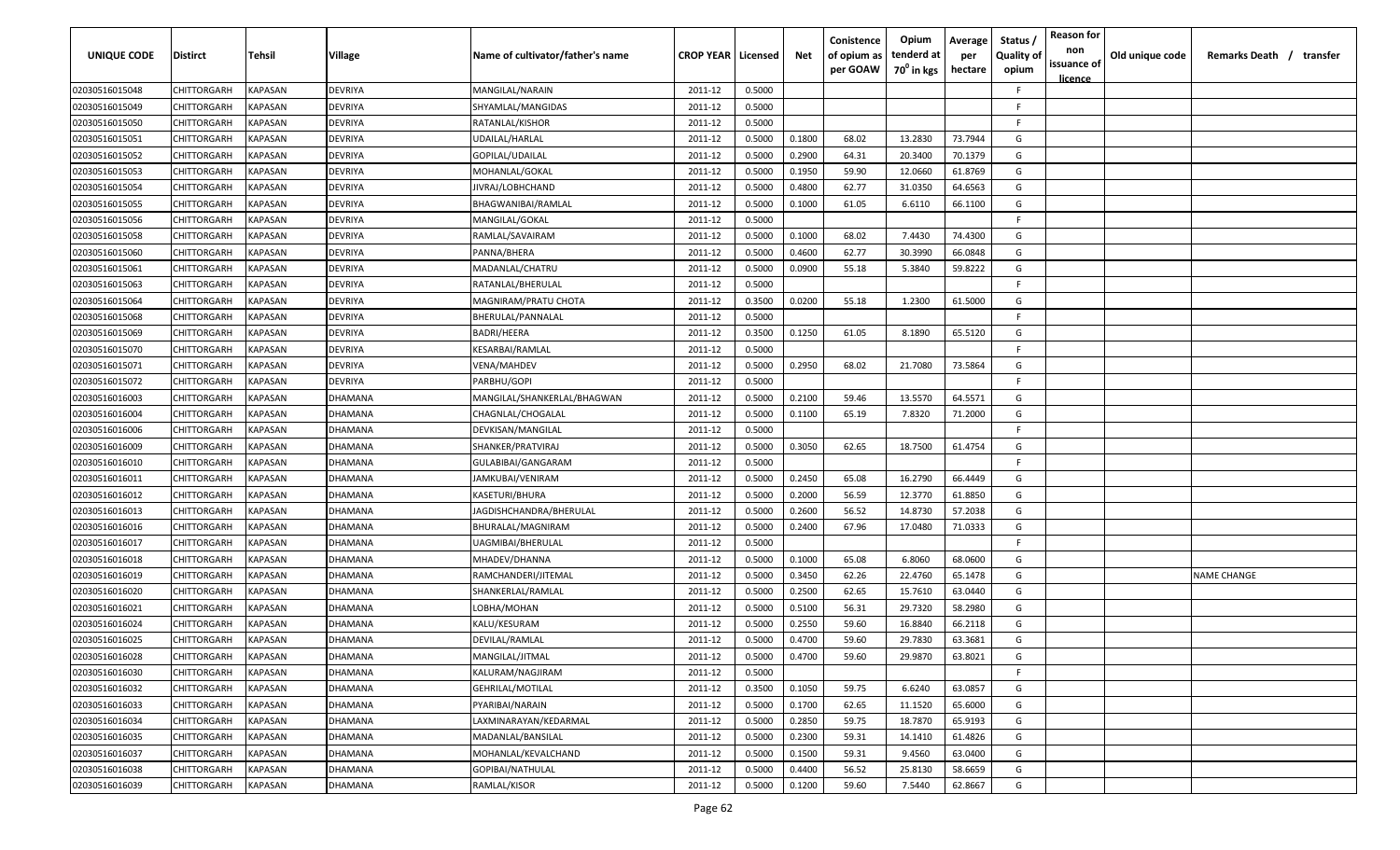| <b>UNIQUE CODE</b> | Distirct           | Tehsil         | Village           | Name of cultivator/father's name | <b>CROP YEAR   Licensed</b> |        | Net    | Conistence<br>of opium as | Opium<br>tenderd at    | Average<br>per | Status /<br><b>Quality of</b> | <b>Reason for</b><br>non      | Old unique code | Remarks Death / transfer |
|--------------------|--------------------|----------------|-------------------|----------------------------------|-----------------------------|--------|--------|---------------------------|------------------------|----------------|-------------------------------|-------------------------------|-----------------|--------------------------|
|                    |                    |                |                   |                                  |                             |        |        | per GOAW                  | 70 <sup>0</sup> in kgs | hectare        | opium                         | issuance of<br><u>licence</u> |                 |                          |
| 02030516016040     | CHITTORGARH        | <b>KAPASAN</b> | DHAMANA           | KASIRAM/HARLAL                   | 2011-12                     | 0.5000 |        |                           |                        |                | F.                            |                               |                 |                          |
| 02030516016044     | CHITTORGARH        | KAPASAN        | DHAMANA           | MOHANLAL/HARLAL                  | 2011-12                     | 0.5000 | 0.1900 | 67.96                     | 13.4270                | 70.6684        | G                             |                               |                 |                          |
| 02030516016045     | CHITTORGARH        | KAPASAN        | DHAMANA           | KANTABAI/RAMKISHAN               | 2011-12                     | 0.3500 | 0.1800 | 56.52                     | 10.4080                | 57.8222        | G                             |                               |                 |                          |
| 02030516016046     | CHITTORGARH        | KAPASAN        | DHAMANA           | MADHVLAL/GANGARAM                | 2011-12                     | 0.3500 | 0.1000 | 62.65                     | 6.5960                 | 65.9600        | G                             |                               |                 |                          |
| 02030516016047     | CHITTORGARH        | KAPASAN        | DHAMANA           | LHERIBAI/MAGNILAL                | 2011-12                     | 0.3500 | 0.2500 | 62.65                     | 15.4120                | 61.6480        | G                             |                               |                 |                          |
| 02030516016050     | CHITTORGARH        | KAPASAN        | DHAMANA           | BADAMIBAI/CHAGNLAL               | 2011-12                     | 0.5000 |        |                           |                        |                | E                             |                               |                 |                          |
| 02030516016057     | <b>CHITTORGARH</b> | KAPASAN        | DHAMANA           | PRATAPIBAI/BHAGWAN               | 2011-12                     | 0.5000 | 0.2800 | 62.65                     | 18.4550                | 65.9107        | G                             |                               |                 |                          |
| 02030516016059     | CHITTORGARH        | KAPASAN        | DHAMANA           | MANGIBAI/SIVNARAYAN              | 2011-12                     | 0.3500 | 0.3500 | 59.60                     | 21.7880                | 62.2514        | G                             |                               |                 | <b>NAME CHANGE</b>       |
| 02030516016060     | CHITTORGARH        | KAPASAN        | DHAMANA           | SHANKERLAL/CHATARBHUJ            | 2011-12                     | 0.3500 | 0.2000 | 65.19                     | 14.0530                | 70.2650        | G                             |                               |                 |                          |
| 02030516016061     | CHITTORGARH        | KAPASAN        | DHAMANA           | RAMKARAN/RAMCHANDRA              | 2011-12                     | 0.5000 | 0.1000 | 59.75                     | 6.0520                 | 60.5200        | G                             |                               |                 |                          |
| 02030516016063     | CHITTORGARH        | KAPASAN        | DHAMANA           | MANGILAL/VARDA                   | 2011-12                     | 0.5000 | 0.1300 | 56.52                     | 7.9450                 | 61.1154        | G                             |                               |                 |                          |
| 02030516016064     | CHITTORGARH        | KAPASAN        | DHAMANA           | UDAIRAM/PRATAP                   | 2011-12                     | 0.5000 |        |                           |                        |                | F.                            |                               |                 |                          |
| 02030516016065     | CHITTORGARH        | KAPASAN        | DHAMANA           | SAMPATLAL/BHUVANIRAM             | 2011-12                     | 0.5000 | 0.2600 | 59.31                     | 16.9460                | 65.1769        | G                             |                               |                 |                          |
| 02030516016066     | CHITTORGARH        | KAPASAN        | DHAMANA           | DEVKISHAN/RUPA                   | 2011-12                     | 0.5000 | 0.1000 | 56.52                     | 6.1850                 | 61.8500        | G                             |                               |                 |                          |
| 02030516016067     | CHITTORGARH        | KAPASAN        | DHAMANA           | RAMSAVRUP/SOHANLAL               | 2011-12                     | 0.5000 | 0.3050 | 62.65                     | 19.3500                | 63.4426        | G                             |                               |                 |                          |
| 02030516016069     | CHITTORGARH        | KAPASAN        | DHAMANA           | MANGILAL/OUNKAR                  | 2011-12                     | 0.5000 | 0.3400 | 56.59                     | 20.3080                | 59.7294        | G                             |                               |                 |                          |
| 02030516016070     | CHITTORGARH        | KAPASAN        | DHAMANA           | RAMNATH/UDAILAL                  | 2011-12                     | 0.5000 | 0.4600 | 59.31                     | 27.8670                | 60.5804        | G                             |                               |                 |                          |
| 02030516016071     | CHITTORGARH        | KAPASAN        | DHAMANA           | SHANKERLAL/UDAYRAM               | 2011-12                     | 0.5000 | 0.3250 | 65.19                     | 23.9620                | 73.7292        | G                             |                               |                 |                          |
| 02030516016075     | CHITTORGARH        | KAPASAN        | DHAMANA           | JAGDISH/MOHANLAL                 | 2011-12                     | 0.5000 | 0.3050 | 56.59                     | 19.0630                | 62.5016        | G                             |                               |                 |                          |
| 02030516016076     | CHITTORGARH        | KAPASAN        | DHAMANA           | SHANKERLAL/MATHURALAL            | 2011-12                     | 0.3500 | 0.1000 | 59.75                     | 6.3930                 | 63.9300        | G                             |                               |                 |                          |
| 02030516016077     | CHITTORGARH        | KAPASAN        | DHAMANA           | DHAPUBAI/SHANKERLAL              | 2011-12                     | 0.5000 |        |                           |                        |                | -F.                           |                               |                 |                          |
| 02030516016079     | CHITTORGARH        | KAPASAN        | DHAMANA           | MOHANLAL/JITU                    | 2011-12                     | 0.5000 | 0.1000 | 65.19                     | 6.6120                 | 66.1200        | G                             |                               |                 |                          |
| 02030516016080     | CHITTORGARH        | KAPASAN        | DHAMANA           | RAMKAVRI/HAJARI                  | 2011-12                     | 0.5000 | 0.1000 | 59.75                     | 6.4700                 | 64.7000        | G                             |                               |                 |                          |
| 02030516018006     | CHITTORGARH        | KAPASAN        | GODIYANA          | GISIBAI/RAMLAL                   | 2011-12                     | 0.5000 |        |                           |                        |                | -F.                           |                               |                 |                          |
| 02030516018010     | CHITTORGARH        | KAPASAN        | GODIYANA          | JITU/GOPI                        | 2011-12                     | 0.5000 |        |                           |                        |                | -F.                           |                               |                 |                          |
| 02030516018012     | CHITTORGARH        | KAPASAN        | GODIYANA          | CHANDIBAI/LHERU                  | 2011-12                     | 0.5000 | 0.1950 | 65.65                     | 13.7680                | 70.6051        | G                             |                               |                 |                          |
| 02030516018014     | CHITTORGARH        | KAPASAN        | GODIYANA          | CHOGALAL/NATHU                   | 2011-12                     | 0.5000 | 0.1950 | 65.65                     | 14.2090                | 72.8667        | G                             |                               |                 |                          |
| 02030516018016     | CHITTORGARH        | KAPASAN        | GODIYANA          | SOHALAL/UDAIRAM                  | 2011-12                     | 0.5000 | 0.2050 | 68.21                     | 15.7180                | 76.6732        | G                             |                               |                 |                          |
| 02030516018017     | CHITTORGARH        | KAPASAN        | GODIYANA          | KESARBAI/BHERU                   | 2011-12                     | 0.5000 |        |                           |                        |                | -F.                           |                               |                 |                          |
| 02030516018019     | CHITTORGARH        | KAPASAN        | GODIYANA          | MITTULAL/UDAIRAM                 | 2011-12                     | 0.5000 |        |                           |                        |                | -F.                           |                               |                 |                          |
| 02030516018020     | CHITTORGARH        | KAPASAN        | GODIYANA          | CHAGNLAL/BHERALAL                | 2011-12                     | 0.5000 |        |                           |                        |                | -F.                           |                               |                 |                          |
| 02030516018022     | CHITTORGARH        | KAPASAN        | GODIYANA          | GORDAN/UDAIRAM                   | 2011-12                     | 0.5000 | 0.1750 | 62.21                     | 13.5640                | 77.5086        | G                             |                               |                 |                          |
| 02030516018036     | CHITTORGARH        | KAPASAN        | <b>GODIYANA</b>   | BHAGWANDAS/GULABDAS              | 2011-12                     | 0.5000 | 0.2500 | 68.21                     | 17.5100                | 70.0400        | G                             |                               |                 |                          |
| 02030516018049     | CHITTORGARH        | KAPASAN        | <b>GODIYANA</b>   | KISANA/GOKAL                     | 2011-12                     | 0.3500 |        |                           |                        |                | E                             |                               | 02030516049073  | <b>TRANSFER</b>          |
| 02030516019004     | <b>CHITTORGARH</b> | KAPASAN        | <b>GOVINDPURA</b> | SORAM/JITU                       | 2011-12                     | 0.5000 |        |                           |                        |                | F                             |                               |                 |                          |
| 02030516019006     | CHITTORGARH        | KAPASAN        | <b>GOVINDPURA</b> | HAMRAJ/MADHU                     | 2011-12                     | 0.5000 |        |                           |                        |                | -F                            |                               |                 |                          |
| 02030516019009     | <b>CHITTORGARH</b> | <b>KAPASAN</b> | <b>GOVINDPURA</b> | MADHU/DALLA                      | 2011-12                     | 0.5000 |        |                           |                        |                | F                             |                               |                 |                          |
| 02030516019012     | CHITTORGARH        | <b>KAPASAN</b> | <b>GOVINDPURA</b> | <b>BALIBAI/PYARA</b>             | 2011-12                     | 0.5000 |        |                           |                        |                | F.                            |                               |                 |                          |
| 02030516019013     | <b>CHITTORGARH</b> | <b>KAPASAN</b> | <b>GOVINDPURA</b> | BHERU/LOBHA                      | 2011-12                     | 0.5000 | 0.4850 | 61.10                     | 28.6210                | 59.0124        | G                             |                               |                 |                          |
| 02030516019016     | CHITTORGARH        | KAPASAN        | <b>GOVINDPURA</b> | DEVA/PYARA                       | 2011-12                     | 0.5000 | 0.1800 | 64.16                     | 12.0350                | 66.8611        | G                             |                               |                 |                          |
| 02030516021002     | CHITTORGARH        | KAPASAN        | HATHIYANA         | SOHAN/VAXU                       | 2011-12                     | 0.5000 |        |                           |                        |                | F.                            |                               |                 |                          |
| 02030516021007     | CHITTORGARH        | KAPASAN        | HATHIYANA         | GOPILAL/DEVJI                    | 2011-12                     | 0.5000 |        |                           |                        |                | F.                            |                               |                 |                          |
| 02030516021021     | CHITTORGARH        | KAPASAN        | HATHIYANA         | BHERULAL/HEERALAL                | 2011-12                     | 0.5000 |        |                           |                        |                | F.                            |                               |                 |                          |
| 02030516021027     | CHITTORGARH        | KAPASAN        | HATHIYANA         | CHUNNILAL/NATHU                  | 2011-12                     | 0.3500 |        |                           |                        |                | -F                            |                               |                 |                          |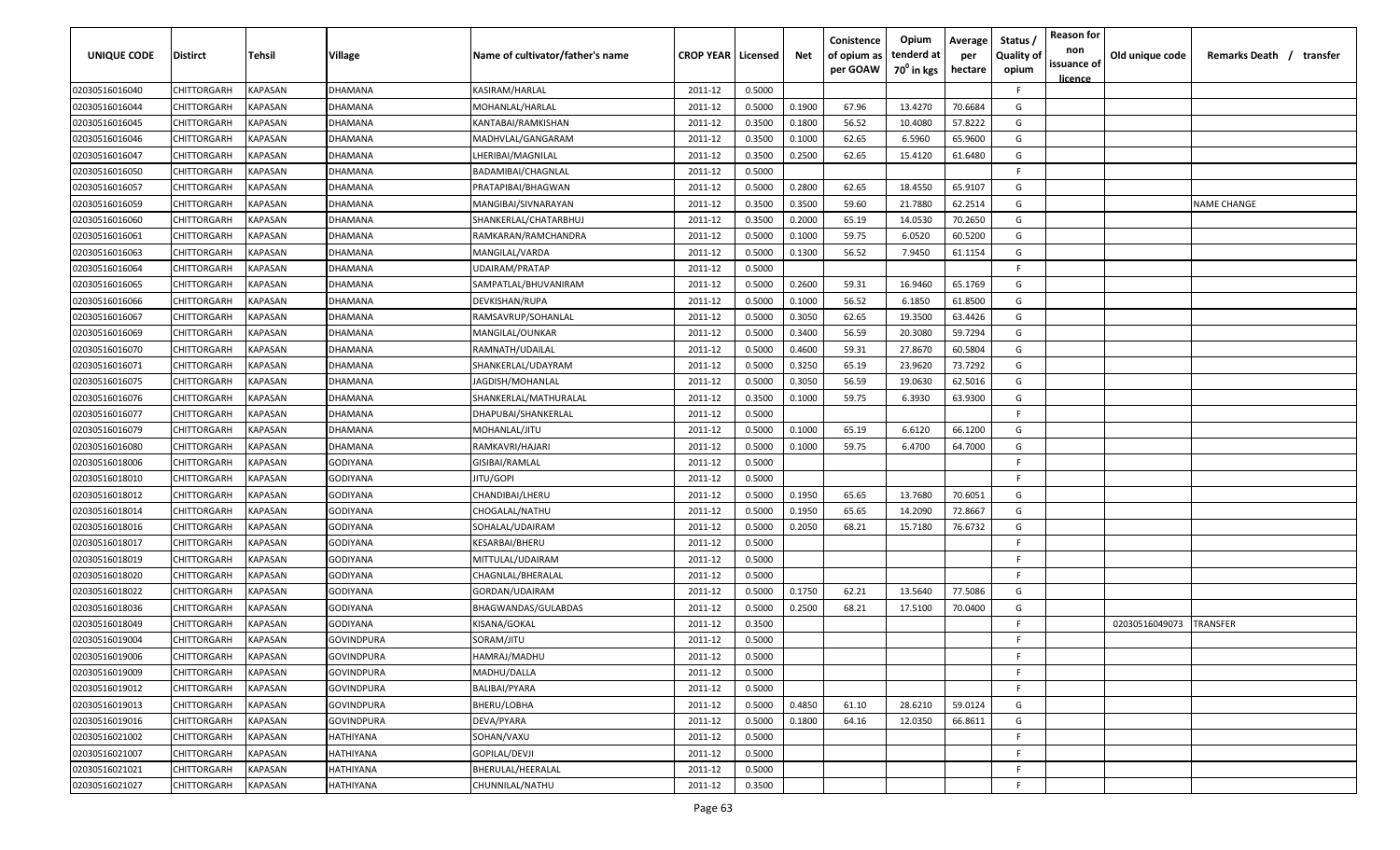| UNIQUE CODE    | <b>Distirct</b>    | Tehsil                | Village          | Name of cultivator/father's name | <b>CROP YEAR   Licensed</b> |        | Net    | Conistence<br>of opium as<br>per GOAW | Opium<br>tenderd at<br>70 <sup>0</sup> in kgs | Average<br>per<br>hectare | Status<br><b>Quality of</b><br>opium | <b>Reason for</b><br>non<br>issuance of<br><u>licence</u> | Old unique code | Remarks Death / transfer |
|----------------|--------------------|-----------------------|------------------|----------------------------------|-----------------------------|--------|--------|---------------------------------------|-----------------------------------------------|---------------------------|--------------------------------------|-----------------------------------------------------------|-----------------|--------------------------|
| 02030516021031 | CHITTORGARH        | KAPASAN               | <b>HATHIYANA</b> | GOTU/VENIRAM                     | 2011-12                     | 0.5000 |        |                                       |                                               |                           | -F.                                  |                                                           |                 |                          |
| 02030516021040 | CHITTORGARH        | KAPASAN               | HATHIYANA        | HEERALAL/CHATARBHUJ              | 2011-12                     | 0.3500 | 0.3350 | 56.17                                 | 21.7060                                       | 64.7940                   | G                                    |                                                           |                 |                          |
| 02030516021060 | CHITTORGARH        | KAPASAN               | HATHIYANA        | RATANLAL/ROOPA                   | 2011-12                     | 0.3500 |        |                                       |                                               |                           | -F                                   |                                                           |                 |                          |
| 02030516021061 | CHITTORGARH        | KAPASAN               | HATHIYANA        | MANGILAL/BHJJA                   | 2011-12                     | 0.5000 |        |                                       |                                               |                           | F.                                   |                                                           |                 |                          |
| 02030516021062 | CHITTORGARH        | KAPASAN               | HATHIYANA        | BHURALAL/BHJJA                   | 2011-12                     | 0.5000 | 0.4950 | 66.78                                 | 36.1500                                       | 73.0303                   | G                                    |                                                           |                 |                          |
| 02030516021063 | CHITTORGARH        | KAPASAN               | HATHIYANA        | NARAYAN/BHJJA                    | 2011-12                     | 0.5000 |        |                                       |                                               |                           | F                                    |                                                           |                 |                          |
| 02030516021064 | CHITTORGARH        | KAPASAN               | <b>HATHIYANA</b> | KALU/BHJJA                       | 2011-12                     | 0.5000 |        |                                       |                                               |                           | E                                    |                                                           |                 |                          |
| 02030516021065 | CHITTORGARH        | KAPASAN               | <b>HATHIYANA</b> | NARAYAN/OUNKAR                   | 2011-12                     | 0.5000 | 0.3250 | 56.17                                 | 20.9840                                       | 64.5662                   | G                                    |                                                           |                 |                          |
| 02030516022001 | CHITTORGARH        | KAPASAN               | HINGORIYA        | RAMLAL/UDAIRAM                   | 2011-12                     | 0.5000 | 0.3050 | 59.32                                 | 20.1940                                       | 66.2098                   | G                                    |                                                           |                 |                          |
| 02030516022002 | CHITTORGARH        | KAPASAN               | HINGORIYA        | RATANLAL/HARLAL TELI             | 2011-12                     | 0.5000 |        |                                       |                                               |                           | E                                    |                                                           |                 |                          |
| 02030516022003 | CHITTORGARH        | KAPASAN               | HINGORIYA        | DHULIBAI/RAMLAL                  | 2011-12                     | 0.5000 | 0.2450 | 68.56                                 | 18.0700                                       | 73.7551                   | G                                    |                                                           |                 |                          |
| 02030516022005 | CHITTORGARH        | KAPASAN               | HINGORIYA        | CHANDI/HERLAL                    | 2011-12                     | 0.5000 | 0.3050 | 62.20                                 | 21.4150                                       | 70.2131                   | G                                    |                                                           |                 |                          |
| 02030516022006 | CHITTORGARH        | KAPASAN               | HINGORIYA        | RATANLAL/HARLAL TELI             | 2011-12                     | 0.5000 | 0.4550 | 62.20                                 | 31.2600                                       | 68.7033                   | G                                    |                                                           |                 |                          |
| 02030516022007 | CHITTORGARH        | KAPASAN               | HINGORIYA        | GOVRDAN/MADULAL                  | 2011-12                     | 0.5000 |        |                                       |                                               |                           | F                                    |                                                           |                 |                          |
| 02030516022009 | CHITTORGARH        | KAPASAN               | HINGORIYA        | SOHANIBAI/PRATAB                 | 2011-12                     | 0.3500 |        |                                       |                                               |                           | -F                                   |                                                           |                 |                          |
| 02030516022010 | CHITTORGARH        | KAPASAN               | <b>HINGORIYA</b> | RATANLAL/PARASRAM                | 2011-12                     | 0.5000 | 0.3000 | 65.11                                 | 22.0350                                       | 73.4500                   | G                                    |                                                           |                 |                          |
| 02030516022011 | CHITTORGARH        | KAPASAN               | <b>HINGORIYA</b> | RATANLAL/MADHULAL                | 2011-12                     | 0.5000 | 0.1050 | 65.11                                 | 7.3020                                        | 69.5429                   | G                                    |                                                           |                 |                          |
| 02030516022013 | CHITTORGARH        | KAPASAN               | <b>HINGORIYA</b> | MADHULAL/KISHANLAL               | 2011-12                     | 0.5000 | 0.2000 | 62.20                                 | 13.0260                                       | 65.1300                   | G                                    |                                                           |                 |                          |
| 02030516022015 | CHITTORGARH        | KAPASAN               | HINGORIYA        | CHAMPALAL/SURAJMAL               | 2011-12                     | 0.5000 |        |                                       |                                               |                           | -F                                   |                                                           |                 |                          |
| 02030516022016 | CHITTORGARH        | KAPASAN               | <b>HINGORIYA</b> | CHOTHMAL/UDAIRAM                 | 2011-12                     | 0.5000 |        |                                       |                                               |                           | F.                                   |                                                           |                 |                          |
| 02030516022019 | CHITTORGARH        | KAPASAN               | <b>HINGORIYA</b> | MITTULAL/KAJOD                   | 2011-12                     | 0.5000 | 0.2850 | 56.14                                 | 17.3870                                       | 61.0070                   | G                                    |                                                           |                 |                          |
| 02030516022020 | CHITTORGARH        | KAPASAN               | HINGORIYA        | NARU/LALU                        | 2011-12                     | 0.3500 |        |                                       |                                               |                           | F                                    |                                                           |                 |                          |
| 02030516022023 | CHITTORGARH        | KAPASAN               | HINGORIYA        | <b>IEERALAL/GANESH</b>           | 2011-12                     | 0.5000 |        |                                       |                                               |                           | F                                    |                                                           |                 |                          |
| 02030516022024 | CHITTORGARH        | KAPASAN               | HINGORIYA        | PARTHU/DHOKAL                    | 2011-12                     | 0.5000 |        |                                       |                                               |                           | -F                                   |                                                           |                 |                          |
| 02030516022025 | CHITTORGARH        | KAPASAN               | HINGORIYA        | RAMLAL/VENIRAM                   | 2011-12                     | 0.5000 | 0.3200 | 62.45                                 | 22.0980                                       | 69.0563                   | G                                    |                                                           |                 |                          |
| 02030516022027 | CHITTORGARH        | KAPASAN               | HINGORIYA        | MANGILAL/NATHU                   | 2011-12                     | 0.5000 |        |                                       |                                               |                           | F.                                   |                                                           |                 |                          |
| 02030516022028 | CHITTORGARH        | KAPASAN               | HINGORIYA        | ANCHIBAI/RAMESAVAR               | 2011-12                     | 0.5000 |        |                                       |                                               |                           | E                                    |                                                           |                 |                          |
| 02030516022029 | CHITTORGARH        | KAPASAN               | HINGORIYA        | BHERULAL/PYARCHAND               | 2011-12                     | 0.5000 | 0.2100 | 62.20                                 | 14.0570                                       | 66.9381                   | G                                    |                                                           |                 |                          |
| 02030516022033 | <b>CHITTORGARH</b> | KAPASAN               | HINGORIYA        | RATANLAL/MANGILAL                | 2011-12                     | 0.5000 | 0.2050 | 65.11                                 | 13.9890                                       | 68.2390                   | G                                    |                                                           |                 |                          |
| 02030516022034 | CHITTORGARH        | KAPASAN               | HINGORIYA        | MADHULAL/LEHRU                   | 2011-12                     | 0.5000 | 0.1550 | 62.20                                 | 10.4670                                       | 67.5290                   | G                                    |                                                           |                 |                          |
| 02030516022036 | CHITTORGARH        | <b><i>KAPASAN</i></b> | HINGORIYA        | MULCHAND/DALU                    | 2011-12                     | 0.5000 |        |                                       |                                               |                           | -F                                   |                                                           |                 |                          |
| 02030516023001 | CHITTORGARH        | <b><i>KAPASAN</i></b> | JAIPURA          | SHYAMLAL/JITU                    | 2011-12                     | 0.5000 |        |                                       |                                               |                           | -F                                   |                                                           |                 |                          |
| 02030516023003 | CHITTORGARH        | KAPASAN               | JAIPURA          | IAMKUBAI/MOTI KISHANA            | 2011-12                     | 0.5000 |        |                                       |                                               |                           | -F                                   |                                                           |                 |                          |
| 02030516023004 | CHITTORGARH        | KAPASAN               | <b>JAIPURA</b>   | GANGARAM/JAYCHAND                | 2011-12                     | 0.5000 |        |                                       |                                               |                           | -F                                   |                                                           |                 |                          |
| 02030516023008 | CHITTORGARH        | KAPASAN               | JAIPURA          | HEERA/LEKHA                      | 2011-12                     | 0.5000 | 0.3000 | 54.06                                 | 16.8980                                       | 56.3267                   | G                                    | 05                                                        |                 |                          |
| 02030516023016 | CHITTORGARH        | <b>KAPASAN</b>        | <b>JAIPURA</b>   | MAGNA/CHUNNILAL                  | 2011-12                     | 0.5000 | 0.1600 | 63.11                                 | 10.1970                                       | 63.7313                   | G                                    |                                                           |                 |                          |
| 02030516023021 | CHITTORGARH        | <b>KAPASAN</b>        | <b>JAIPURA</b>   | CHAMPALAL/JIVA                   | 2011-12                     | 0.3500 |        |                                       |                                               |                           | F.                                   |                                                           |                 |                          |
| 02030516023026 | CHITTORGARH        | <b>KAPASAN</b>        | <b>JAIPURA</b>   | HEERALAL/BHERULAL                | 2011-12                     | 0.5000 |        |                                       |                                               |                           | -F                                   |                                                           | 02030516039022  | <b>TRANSFER</b>          |
| 02030516023027 | CHITTORGARH        | KAPASAN               | JAIPURA          | BHANWARLAL/SHAMBHU               | 2011-12                     | 0.5000 |        |                                       |                                               |                           | F.                                   |                                                           | 02030516039021  | TRANSFER                 |
| 02030516023028 | CHITTORGARH        | KAPASAN               | JAIPURA          | UDAYRAM/SOLA                     | 2011-12                     | 0.5000 |        |                                       |                                               |                           | -F                                   |                                                           | 02030516039012  | TRANSFER                 |
| 02030516023029 | CHITTORGARH        | KAPASAN               | JAIPURA          | KISHANLAL/CHENRAM                | 2011-12                     | 0.5000 |        |                                       |                                               |                           | F.                                   |                                                           | 02030516039024  | TRANSFER                 |
| 02030516025001 | CHITTORGARH        | KAPASAN               | <b>KACHOLIYA</b> | BHANWARLAL/HAJARI                | 2011-12                     | 0.5000 |        |                                       |                                               |                           | -F.                                  |                                                           |                 |                          |
| 02030516025002 | CHITTORGARH        | KAPASAN               | <b>KACHOLIYA</b> | DALIBAI/BHERULAL                 | 2011-12                     | 0.5000 |        |                                       |                                               |                           | -F.                                  |                                                           |                 |                          |
| 02030516025003 | CHITTORGARH        | KAPASAN               | <b>KACHOLIYA</b> | SHANKER/TULSIRAM                 | 2011-12                     | 0.5000 |        |                                       |                                               |                           | -F                                   |                                                           |                 |                          |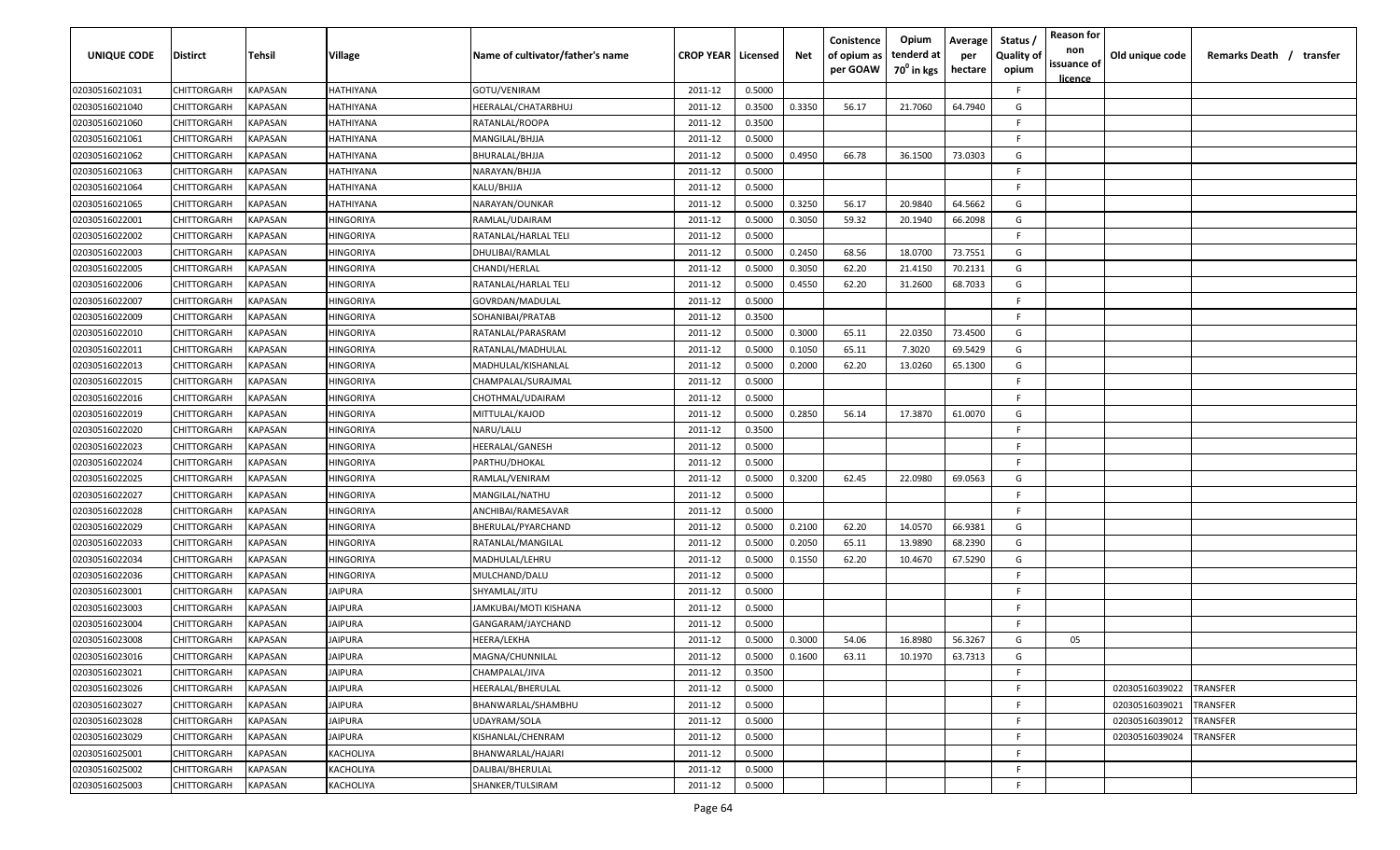| UNIQUE CODE    | <b>Distirct</b>    | Tehsil         | <b>Village</b> | Name of cultivator/father's name | <b>CROP YEAR   Licensed</b> |        | Net    | Conistence<br>of opium as<br>per GOAW | Opium<br>tenderd at<br>70 <sup>0</sup> in kgs | Average<br>per<br>hectare | Status /<br><b>Quality of</b><br>opium | <b>Reason for</b><br>non<br>issuance of<br><u>licence</u> | Old unique code | Remarks Death /<br>transfer |
|----------------|--------------------|----------------|----------------|----------------------------------|-----------------------------|--------|--------|---------------------------------------|-----------------------------------------------|---------------------------|----------------------------------------|-----------------------------------------------------------|-----------------|-----------------------------|
| 02030516025005 | CHITTORGARH        | KAPASAN        | KACHOLIYA      | MITTHU/GANESH                    | 2011-12                     | 0.5000 |        |                                       |                                               |                           | F                                      |                                                           |                 |                             |
| 02030516025006 | CHITTORGARH        | <b>KAPASAN</b> | KACHOLIYA      | JALAM/KHUMA                      | 2011-12                     | 0.5000 |        |                                       |                                               |                           | F                                      |                                                           |                 |                             |
| 02030516025008 | CHITTORGARH        | KAPASAN        | KACHOLIYA      | NOSAR/BHERULAL                   | 2011-12                     | 0.5000 | 0.1250 | 62.07                                 | 8.9910                                        | 71.9280                   | G                                      |                                                           |                 | <b>NAME CHANGE</b>          |
| 02030516025009 | CHITTORGARH        | <b>KAPASAN</b> | KACHOLIYA      | GANESH/CHOGA                     | 2011-12                     | 0.5000 |        |                                       |                                               |                           | E                                      |                                                           |                 |                             |
| 02030516025010 | CHITTORGARH        | KAPASAN        | KACHOLIYA      | HIRALAL/NANDRAM                  | 2011-12                     | 0.3500 |        |                                       |                                               |                           | E                                      |                                                           |                 |                             |
| 02030516025017 | CHITTORGARH        | KAPASAN        | KACHOLIYA      | KASIRAM/DEVJI                    | 2011-12                     | 0.5000 |        |                                       |                                               |                           | F                                      |                                                           |                 |                             |
| 02030516025020 | CHITTORGARH        | KAPASAN        | KACHOLIYA      | RATANLAL/RAMCHANDER              | 2011-12                     | 0.5000 |        |                                       |                                               |                           | F                                      |                                                           |                 |                             |
| 02030516025022 | CHITTORGARH        | KAPASAN        | KACHOLIYA      | HEERA/GERU                       | 2011-12                     | 0.5000 |        |                                       |                                               |                           | F                                      |                                                           |                 |                             |
| 02030516025024 | CHITTORGARH        | KAPASAN        | KACHOLIYA      | SHANKERLAL/DEVILAL               | 2011-12                     | 0.5000 |        |                                       |                                               |                           | E                                      |                                                           |                 |                             |
| 02030516025026 | CHITTORGARH        | KAPASAN        | KACHOLIYA      | DALIBAI/PRITHVIRAJ               | 2011-12                     | 0.5000 |        |                                       |                                               |                           | F.                                     |                                                           |                 |                             |
| 02030516025028 | CHITTORGARH        | KAPASAN        | KACHOLIYA      | RATANLAL/DALLA                   | 2011-12                     | 0.5000 |        |                                       |                                               |                           | E                                      |                                                           |                 |                             |
| 02030516025029 | CHITTORGARH        | KAPASAN        | KACHOLIYA      | SANTILAL/GOPILAL                 | 2011-12                     | 0.5000 |        |                                       |                                               |                           | F                                      |                                                           |                 |                             |
| 02030516025031 | CHITTORGARH        | KAPASAN        | KACHOLIYA      | BHERULAL/KISHNA                  | 2011-12                     | 0.5000 |        |                                       |                                               |                           | E                                      |                                                           |                 |                             |
| 02030516025032 | CHITTORGARH        | KAPASAN        | KACHOLIYA      | NANDUBAI/HEERALAL                | 2011-12                     | 0.5000 |        |                                       |                                               |                           | F                                      |                                                           |                 |                             |
| 02030516025035 | <b>CHITTORGARH</b> | KAPASAN        | KACHOLIYA      | SUNDERBAI/OUNKAR                 | 2011-12                     | 0.5000 |        |                                       |                                               |                           | F                                      |                                                           |                 |                             |
| 02030516025037 | CHITTORGARH        | KAPASAN        | KACHOLIYA      | BHANWARLAL/KISHANLAL             | 2011-12                     | 0.5000 | 0.4400 | 65.08                                 | 31.7500                                       | 72.1591                   | G                                      |                                                           |                 |                             |
| 02030516025038 | CHITTORGARH        | KAPASAN        | KACHOLIYA      | JITMAL/BHERU                     | 2011-12                     | 0.5000 |        |                                       |                                               |                           | F.                                     |                                                           |                 |                             |
| 02030516025039 | CHITTORGARH        | KAPASAN        | KACHOLIYA      | BALURAM/VARDA                    | 2011-12                     | 0.5000 |        |                                       |                                               |                           | E                                      |                                                           |                 |                             |
| 02030516025041 | CHITTORGARH        | <b>KAPASAN</b> | KACHOLIYA      | AJIBAI/DEVKISHAN                 | 2011-12                     | 0.5000 |        |                                       |                                               |                           | F                                      |                                                           |                 |                             |
| 02030516025044 | CHITTORGARH        | <b>KAPASAN</b> | KACHOLIYA      | MADHU/KALU                       | 2011-12                     | 0.5000 | 0.1300 | 62.07                                 | 8.6010                                        | 66.1615                   | G                                      |                                                           |                 |                             |
| 02030516025045 | CHITTORGARH        | <b>KAPASAN</b> | KACHOLIYA      | MADHU/PRATHVIRAJ                 | 2011-12                     | 0.5000 | 0.1000 | 65.08                                 | 7.0840                                        | 70.8400                   | G                                      |                                                           |                 |                             |
| 02030516025046 | CHITTORGARH        | KAPASAN        | KACHOLIYA      | GANGABAI/GEHRU                   | 2011-12                     | 0.5000 |        |                                       |                                               |                           |                                        |                                                           |                 |                             |
| 02030516025049 | CHITTORGARH        | KAPASAN        | KACHOLIYA      | SHANKER/PRATAP                   | 2011-12                     | 0.5000 |        |                                       |                                               |                           |                                        |                                                           |                 |                             |
| 02030516025050 | CHITTORGARH        | KAPASAN        | KACHOLIYA      | RUKMANIBAI/UDA                   | 2011-12                     | 0.3500 |        |                                       |                                               |                           | E.                                     |                                                           |                 |                             |
| 02030516025054 | CHITTORGARH        | KAPASAN        | KACHOLIYA      | SANTILAL/NARAYAN                 | 2011-12                     | 0.5000 |        |                                       |                                               |                           | E                                      |                                                           |                 |                             |
| 02030516026001 | CHITTORGARH        | KAPASAN        | KANKARIYA      | JAMKUBAI/PANNA                   | 2011-12                     | 0.5000 |        |                                       |                                               |                           | F                                      |                                                           |                 |                             |
| 02030516026002 | CHITTORGARH        | KAPASAN        | KANKARIYA      | IITMAL/BHAVANIRAM                | 2011-12                     | 0.5000 |        |                                       |                                               |                           | F                                      |                                                           |                 |                             |
| 02030516026003 | CHITTORGARH        | KAPASAN        | KANKARIYA      | CHAMPALAL/DALU                   | 2011-12                     | 0.5000 |        |                                       |                                               |                           | F                                      |                                                           |                 |                             |
| 02030516026004 | CHITTORGARH        | KAPASAN        | KANKARIYA      | LEHRU/DALU                       | 2011-12                     | 0.5000 |        |                                       |                                               |                           | F                                      |                                                           |                 |                             |
| 02030516026005 | CHITTORGARH        | KAPASAN        | KANKARIYA      | KISORI/LEHRU                     | 2011-12                     | 0.5000 | 0.0950 | 56.47                                 | 6.0420                                        | 63.6000                   | G                                      |                                                           |                 |                             |
| 02030516026009 | CHITTORGARH        | KAPASAN        | KANKARIYA      | KAVALCHAND/BHERULAL              | 2011-12                     | 0.5000 |        |                                       |                                               |                           | F                                      |                                                           |                 |                             |
| 02030516026010 | CHITTORGARH        | KAPASAN        | KANKARIYA      | BALU/JITU                        | 2011-12                     | 0.5000 |        |                                       |                                               |                           | F                                      |                                                           |                 |                             |
| 02030516026014 | CHITTORGARH        | KAPASAN        | KANKARIYA      | SHANKER/JITU                     | 2011-12                     | 0.5000 |        |                                       |                                               |                           | F                                      |                                                           |                 |                             |
| 02030516026015 | CHITTORGARH        | KAPASAN        | KANKARIYA      | JAMNA/HAJARI                     | 2011-12                     | 0.5000 |        |                                       |                                               |                           | F                                      |                                                           |                 |                             |
| 02030516026016 | CHITTORGARH        | <b>KAPASAN</b> | KANKARIYA      | PANNALAL/DALU                    | 2011-12                     | 0.5000 |        |                                       |                                               |                           | E                                      |                                                           |                 |                             |
| 02030516027001 | CHITTORGARH        | <b>KAPASAN</b> | <b>KAPASAN</b> | UDAIRAM/SORAM                    | 2011-12                     | 0.5000 | 0.1900 | 67.83                                 | 13.5560                                       | 71.3474                   | G                                      |                                                           |                 |                             |
| 02030516027003 | <b>CHITTORGARH</b> | <b>KAPASAN</b> | KAPASAN        | MODA/DHUNGA                      | 2011-12                     | 0.5000 |        |                                       |                                               |                           | F                                      |                                                           |                 |                             |
| 02030516027004 | CHITTORGARH        | <b>KAPASAN</b> | KAPASAN        | DALCHAND/DIPPA                   | 2011-12                     | 0.5000 |        |                                       |                                               |                           | F                                      |                                                           |                 |                             |
| 02030516027005 | CHITTORGARH        | KAPASAN        | KAPASAN        | NATHULAL/BHERA                   | 2011-12                     | 0.5000 |        |                                       |                                               |                           | F                                      |                                                           |                 |                             |
| 02030516027006 | CHITTORGARH        | KAPASAN        | KAPASAN        | RAMCHANDER/JAGNATH               | 2011-12                     | 0.5000 |        |                                       |                                               |                           | F                                      |                                                           |                 |                             |
| 02030516027010 | CHITTORGARH        | KAPASAN        | KAPASAN        | SIVLAL/BHIMRAJ                   | 2011-12                     | 0.3500 | 0.0200 | 65.42                                 | 1.4770                                        | 73.8500                   | G                                      |                                                           |                 |                             |
| 02030516027011 | CHITTORGARH        | KAPASAN        | KAPASAN        | KISANLAL/RATANLAL                | 2011-12                     | 0.3500 |        |                                       |                                               |                           | F                                      |                                                           |                 |                             |
| 02030516027012 | CHITTORGARH        | KAPASAN        | KAPASAN        | LHERULAL/RATANLAL                | 2011-12                     | 0.3500 |        |                                       |                                               |                           | E                                      |                                                           |                 |                             |
| 02030516027014 | CHITTORGARH        | <b>KAPASAN</b> | KAPASAN        | GISI/CHAMPALAL                   | 2011-12                     | 0.3500 | 0.0250 | 71.50                                 | 2.0730                                        | 82.9200                   | G                                      |                                                           |                 | <b>NAME CHANGE</b>          |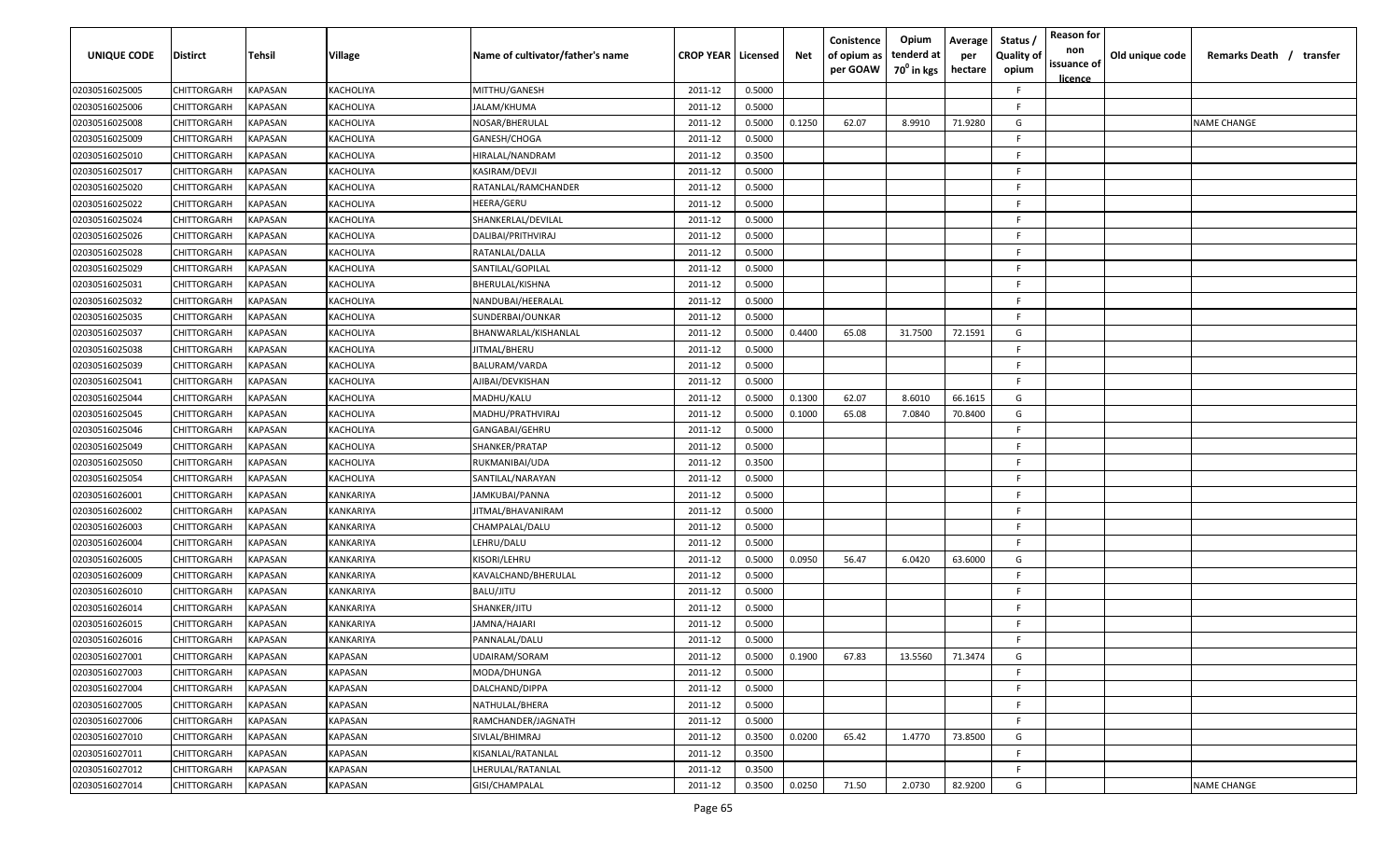| UNIQUE CODE    | <b>Distirct</b>    | Tehsil                | Village              | Name of cultivator/father's name | <b>CROP YEAR   Licensed</b> |        | Net    | Conistence<br>of opium as<br>per GOAW | Opium<br>tenderd at<br>70 <sup>0</sup> in kgs | Average<br>per<br>hectare | Status<br><b>Quality of</b><br>opium | <b>Reason for</b><br>non<br>issuance of<br><u>licence</u> | Old unique code | Remarks Death / transfer |
|----------------|--------------------|-----------------------|----------------------|----------------------------------|-----------------------------|--------|--------|---------------------------------------|-----------------------------------------------|---------------------------|--------------------------------------|-----------------------------------------------------------|-----------------|--------------------------|
| 02030516027015 | CHITTORGARH        | KAPASAN               | <b>KAPASAN</b>       | KISANLAL/GOPI                    | 2011-12                     | 0.5000 |        |                                       |                                               |                           | -F                                   |                                                           |                 |                          |
| 02030516027016 | CHITTORGARH        | KAPASAN               | <b>KAPASAN</b>       | LEHRIBAI/RUPCHAND                | 2011-12                     | 0.3500 |        |                                       |                                               |                           | -F                                   |                                                           |                 |                          |
| 02030516027017 | CHITTORGARH        | KAPASAN               | <b>KAPASAN</b>       | GULABBAI/JITMAL                  | 2011-12                     | 0.5000 |        |                                       |                                               |                           | -F                                   |                                                           |                 |                          |
| 02030516027019 | CHITTORGARH        | KAPASAN               | <b>KAPASAN</b>       | BHERA/TODU                       | 2011-12                     | 0.3500 | 0.0550 | 67.83                                 | 3.4880                                        | 63.4182                   | G                                    |                                                           |                 |                          |
| 02030516027021 | CHITTORGARH        | KAPASAN               | <b>KAPASAN</b>       | SOHANLAL/NANDLAL                 | 2011-12                     | 0.5000 |        |                                       |                                               |                           | F                                    |                                                           |                 |                          |
| 02030516027026 | CHITTORGARH        | KAPASAN               | <b>KAPASAN</b>       | CHHAGANIBAI/CHHAGANLAL           | 2011-12                     | 0.3500 |        |                                       |                                               |                           | F                                    |                                                           |                 |                          |
| 02030516027028 | CHITTORGARH        | KAPASAN               | KAPASAN              | KANHIYALAL/MATURALAL             | 2011-12                     | 0.5000 |        |                                       |                                               |                           | -F                                   |                                                           |                 |                          |
| 02030516027030 | CHITTORGARH        | KAPASAN               | <b>KAPASAN</b>       | SOHANIBAI/NARAYAN                | 2011-12                     | 0.5000 |        |                                       |                                               |                           | E.                                   |                                                           |                 | NAME CHANGE              |
| 02030516027031 | CHITTORGARH        | KAPASAN               | <b>KAPASAN</b>       | KALURAM/BHAGIRATH                | 2011-12                     | 0.3500 |        |                                       |                                               |                           | F.                                   |                                                           |                 |                          |
| 02030516027032 | CHITTORGARH        | KAPASAN               | <b>KAPASAN</b>       | DEVKISHAN/KAJOD                  | 2011-12                     | 0.5000 |        |                                       |                                               |                           | E                                    |                                                           |                 |                          |
| 02030516027033 | CHITTORGARH        | KAPASAN               | KAPASAN              | SOSIBAI/LAXMAN                   | 2011-12                     | 0.5000 |        |                                       |                                               |                           | -F                                   |                                                           |                 |                          |
| 02030516028001 | CHITTORGARH        | KAPASAN               | KESHARKHEDI A        | BHERULAL/CHATARBHUJ              | 2011-12                     | 0.5000 | 0.1000 | 59.72                                 | 6.2880                                        | 62.8800                   | G                                    |                                                           |                 |                          |
| 02030516028003 | CHITTORGARH        | KAPASAN               | <b>KESHARKHEDI A</b> | DHAPUBAI/NARAYAN                 | 2011-12                     | 0.5000 | 0.1000 | 62.80                                 | 6.6390                                        | 66.3900                   | G                                    |                                                           |                 |                          |
| 02030516028004 | CHITTORGARH        | KAPASAN               | KESHARKHEDI A        | MANGU/BHERA                      | 2011-12                     | 0.5000 | 0.3250 | 62.80                                 | 20.7690                                       | 63.9046                   | G                                    |                                                           |                 |                          |
| 02030516028006 | CHITTORGARH        | KAPASAN               | <b>KESHARKHEDI A</b> | PARTHU/KALU                      | 2011-12                     | 0.5000 | 0.3150 | 65.13                                 | 21.3350                                       | 67.7302                   | G                                    |                                                           |                 |                          |
| 02030516028007 | CHITTORGARH        | KAPASAN               | <b>KESHARKHEDI A</b> | BHERULALPURI/GOKALPURI           | 2011-12                     | 0.5000 | 0.2550 | 65.13                                 | 18.4410                                       | 72.3176                   | G                                    |                                                           |                 |                          |
| 02030516028008 | CHITTORGARH        | KAPASAN               | <b>KESHARKHEDI A</b> | HAJARI/DHANNA                    | 2011-12                     | 0.5000 | 0.1250 | 70.16                                 | 8.8800                                        | 71.0400                   | G                                    |                                                           |                 |                          |
| 02030516028009 | CHITTORGARH        | KAPASAN               | <b>KESHARKHEDI A</b> | CHAGNA/SOLA                      | 2011-12                     | 0.5000 | 0.0950 | 67.26                                 | 6.8510                                        | 72.1158                   | G                                    |                                                           |                 |                          |
| 02030516028010 | CHITTORGARH        | KAPASAN               | KESHARKHEDI A        | MOHAN/RAMA                       | 2011-12                     | 0.5000 | 0.4850 | 59.15                                 | 29.5500                                       | 60.9278                   | G                                    |                                                           |                 |                          |
| 02030516028011 | CHITTORGARH        | KAPASAN               | KESHARKHEDI A        | BALU/LAXMAN                      | 2011-12                     | 0.5000 | 0.2500 | 62.80                                 | 16.8120                                       | 67.2480                   | G                                    |                                                           |                 |                          |
| 02030516028014 | CHITTORGARH        | KAPASAN               | KESHARKHEDI B        | KISHAN/DANNA                     | 2011-12                     | 0.3500 | 0.1500 | 62.54                                 | 9.9530                                        | 66.3533                   | G                                    |                                                           |                 |                          |
| 02030516028016 | CHITTORGARH        | KAPASAN               | KESHARKHEDI A        | SHANKERPURI/MADHUPURI            | 2011-12                     | 0.5000 | 0.2800 | 59.06                                 | 17.6930                                       | 63.1893                   |                                      | 02                                                        |                 |                          |
| 02030516028017 | CHITTORGARH        | KAPASAN               | KESHARKHEDI A        | BHAGWANLAL/DEVA                  | 2011-12                     | 0.5000 | 0.1200 | 59.72                                 | 7.7120                                        | 64.2660                   | G                                    |                                                           |                 |                          |
| 02030516028020 | CHITTORGARH        | KAPASAN               | KESHARKHEDI A        | BALU/DOLA                        | 2011-12                     | 0.5000 | 0.2250 | 59.72                                 | 15.4590                                       | 68.7067                   | G                                    |                                                           |                 |                          |
| 02030516028021 | CHITTORGARH        | KAPASAN               | KESHARKHEDI A        | RATANLAL/LALU                    | 2011-12                     | 0.3500 | 0.2700 | 62.80                                 | 18.7950                                       | 69.6111                   | G                                    |                                                           |                 |                          |
| 02030516028022 | CHITTORGARH        | KAPASAN               | KESHARKHEDI A        | CHOGA/HAJARI                     | 2011-12                     | 0.3500 | 0.1950 | 56.47                                 | 11.7780                                       | 60.4000                   | G                                    |                                                           |                 |                          |
| 02030516028024 | CHITTORGARH        | KAPASAN               | KESHARKHEDI B        | JAMKUBAI/CHATARBHUJ              | 2011-12                     | 0.5000 |        |                                       |                                               |                           | E                                    |                                                           |                 |                          |
| 02030516028025 | CHITTORGARH        | KAPASAN               | KESHARKHEDI B        | GOPIRAM/BHVANIRAM                | 2011-12                     | 0.5000 |        |                                       |                                               |                           | -F.                                  |                                                           |                 |                          |
| 02030516028027 | <b>CHITTORGARH</b> | KAPASAN               | KESHARKHEDI B        | BHERU/HAJARI                     | 2011-12                     | 0.3500 | 0.1100 | 73.93                                 | 8.5550                                        | 77.7727                   | G                                    |                                                           |                 |                          |
| 02030516028028 | CHITTORGARH        | KAPASAN               | KESHARKHEDI A        | UDAIRAM/MADHO                    | 2011-12                     | 0.5000 | 0.3800 | 56.47                                 | 22.7090                                       | 59.7605                   | G                                    |                                                           |                 |                          |
| 02030516028030 | CHITTORGARH        | KAPASAN               | KESHARKHEDI A        | HAJARI/NATHU                     | 2011-12                     | 0.5000 | 0.2650 | 65.13                                 | 17.3800                                       | 65.5849                   | G                                    |                                                           |                 |                          |
| 02030516028031 | CHITTORGARH        | <b><i>KAPASAN</i></b> | <b>KESHARKHEDI A</b> | HUDIBAI/LEHRU                    | 2011-12                     | 0.5000 | 0.1500 | 65.13                                 | 9.9460                                        | 66.3067                   | G                                    |                                                           |                 |                          |
| 02030516028032 | CHITTORGARH        | KAPASAN               | <b>KESHARKHEDI B</b> | MANGU/PARSA                      | 2011-12                     | 0.5000 | 0.1750 | 62.25                                 | 10.7690                                       | 61.5371                   | G                                    |                                                           |                 |                          |
| 02030516028036 | CHITTORGARH        | KAPASAN               | KESHARKHEDI A        | BHVANIRAM/OUNKAR                 | 2011-12                     | 0.5000 | 0.0600 | 67.26                                 | 4.2760                                        | 71.2667                   | G                                    |                                                           |                 |                          |
| 02030516028037 | CHITTORGARH        | KAPASAN               | <b>KESHARKHEDI B</b> | MANGU/VENIRAM                    | 2011-12                     | 0.5000 |        |                                       |                                               |                           | F                                    |                                                           |                 |                          |
| 02030516028038 | CHITTORGARH        | <b>KAPASAN</b>        | <b>KESHARKHEDI A</b> | RAMA/KALU                        | 2011-12                     | 0.5000 | 0.1050 | 60.72                                 | 7.0300                                        | 66.9524                   | G                                    |                                                           |                 |                          |
| 02030516028039 | CHITTORGARH        | <b>KAPASAN</b>        | <b>KESHARKHEDI A</b> | MADHOLAL/NAVLA                   | 2011-12                     | 0.5000 |        |                                       |                                               |                           | F.                                   |                                                           |                 |                          |
| 02030516028040 | CHITTORGARH        | <b>KAPASAN</b>        | <b>KESHARKHEDI B</b> | SOSARBAI/BHAGWAN                 | 2011-12                     | 0.5000 | 0.1700 | 59.06                                 | 11.2550                                       | 66.2059                   | G                                    |                                                           |                 |                          |
| 02030516028041 | CHITTORGARH        | KAPASAN               | <b>KESHARKHEDI A</b> | SHANKERLAL/CHOGA                 | 2011-12                     | 0.5000 |        |                                       |                                               |                           | F.                                   |                                                           |                 |                          |
| 02030516028042 | CHITTORGARH        | KAPASAN               | <b>KESHARKHEDI A</b> | GISU/GOPILAL                     | 2011-12                     | 0.5000 | 0.2550 | 67.26                                 | 17.7090                                       | 69.4471                   | G                                    |                                                           |                 |                          |
| 02030516028044 | CHITTORGARH        | KAPASAN               | <b>KESHARKHEDI A</b> | LEHRIBAI/DHANNA                  | 2011-12                     | 0.5000 |        |                                       |                                               |                           | F.                                   |                                                           |                 |                          |
| 02030516028046 | CHITTORGARH        | KAPASAN               | <b>KESHARKHEDI A</b> | BHERULAL/GANESH                  | 2011-12                     | 0.5000 |        |                                       |                                               |                           | -F.                                  |                                                           |                 |                          |
| 02030516028047 | CHITTORGARH        | KAPASAN               | <b>KESHARKHEDI B</b> | BHERULAL/NARAYAN                 | 2011-12                     | 0.5000 | 0.3000 | 62.54                                 | 20.8260                                       | 69.4200                   | G                                    |                                                           |                 |                          |
| 02030516028048 | CHITTORGARH        | KAPASAN               | <b>KESHARKHEDI A</b> | SOHANI/SHAMBHULAL                | 2011-12                     | 0.5000 | 0.5100 | 65.49                                 | 33.3140                                       | 65.3216                   | G                                    |                                                           |                 |                          |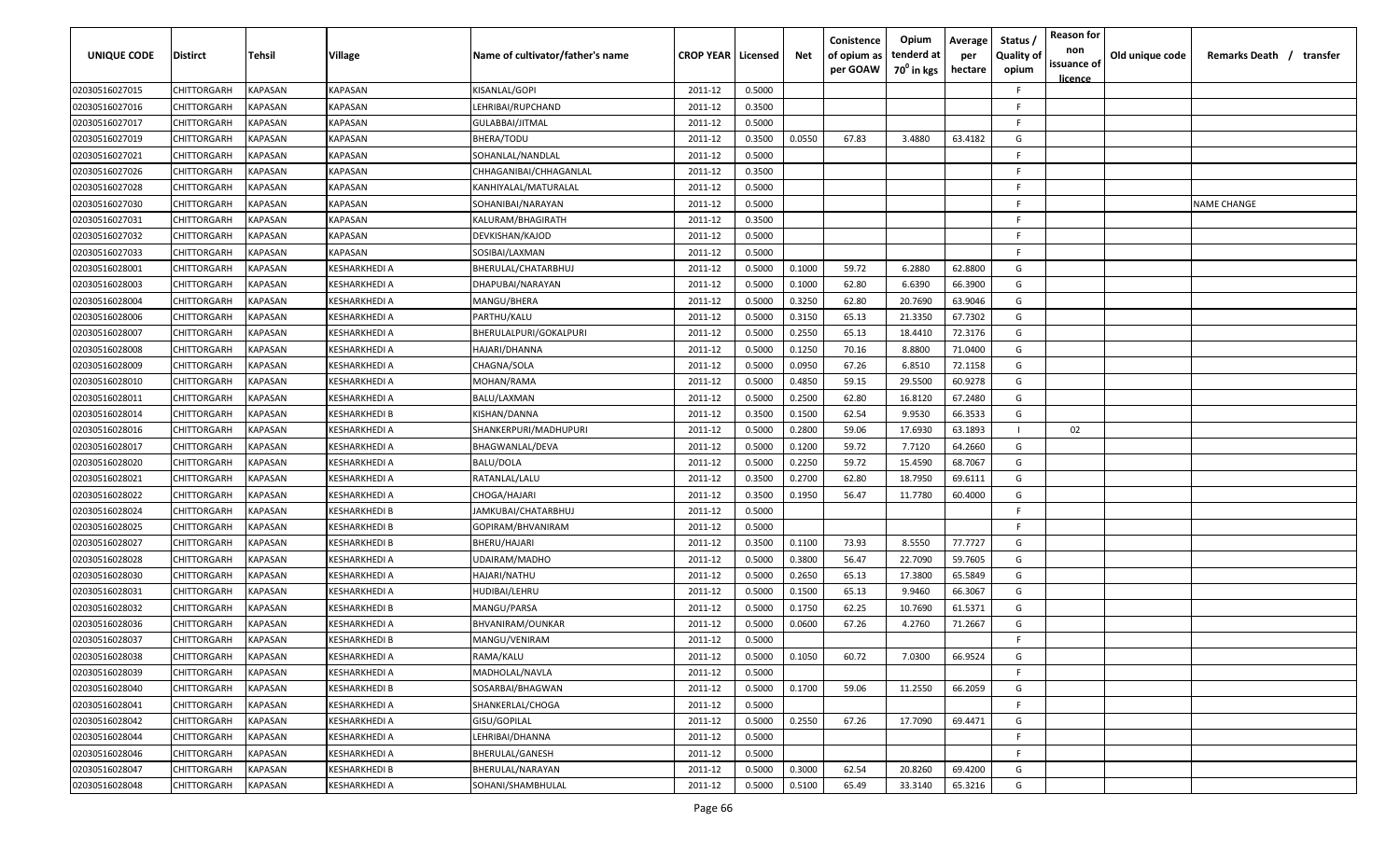| <b>UNIQUE CODE</b> | Distirct           | Tehsil         | Village              | Name of cultivator/father's name | <b>CROP YEAR   Licensed</b> |        | Net    | Conistence<br>of opium as<br>per GOAW | Opium<br>tenderd at<br>70 <sup>0</sup> in kgs | Average<br>per<br>hectare | Status /<br><b>Quality of</b><br>opium | <b>Reason for</b><br>non<br>issuance of | Old unique code | Remarks Death / transfer |
|--------------------|--------------------|----------------|----------------------|----------------------------------|-----------------------------|--------|--------|---------------------------------------|-----------------------------------------------|---------------------------|----------------------------------------|-----------------------------------------|-----------------|--------------------------|
|                    |                    |                |                      |                                  |                             |        |        |                                       |                                               |                           |                                        | <u>licence</u>                          |                 |                          |
| 02030516028049     | CHITTORGARH        | <b>KAPASAN</b> | KESHARKHEDI B        | NARU/BHAGIRATH                   | 2011-12                     | 0.5000 | 0.3950 | 62.54                                 | 25.0960                                       | 63.5342                   | G                                      |                                         |                 |                          |
| 02030516028050     | CHITTORGARH        | KAPASAN        | KESHARKHEDI A        | <b>GEHRILAL/GANESH</b>           | 2011-12                     | 0.5000 |        |                                       |                                               |                           | -F.                                    |                                         |                 |                          |
| 02030516028051     | CHITTORGARH        | KAPASAN        | KESHARKHEDI A        | DHANNA/DEVKISHAN                 | 2011-12                     | 0.5000 | 0.0800 | 64.08                                 | 5.5570                                        | 69.4625                   | G                                      |                                         |                 |                          |
| 02030516028052     | CHITTORGARH        | KAPASAN        | KESHARKHEDI A        | KELASHPURI/RAMPURI               | 2011-12                     | 0.5000 | 0.1950 | 59.72                                 | 13.2150                                       | 67.7692                   |                                        | 02                                      |                 |                          |
| 02030516028054     | CHITTORGARH        | KAPASAN        | KESHARKHEDI A        | VENIRAM/DEVJI                    | 2011-12                     | 0.5000 | 0.1000 | 62.80                                 | 6.6570                                        | 66.5700                   | G                                      |                                         |                 |                          |
| 02030516028055     | CHITTORGARH        | KAPASAN        | KESHARKHEDI B        | RAMIBAI/BHURALAL                 | 2011-12                     | 0.5000 | 0.1500 | 65.55                                 | 10.5440                                       | 70.2933                   | G                                      |                                         |                 |                          |
| 02030516028056     | CHITTORGARH        | KAPASAN        | KESHARKHEDI B        | AEJIBAI/MOHANLAL                 | 2011-12                     | 0.3500 | 0.1650 | 59.45                                 | 10.1830                                       | 61.7152                   | G                                      |                                         |                 |                          |
| 02030516028059     | <b>CHITTORGARH</b> | KAPASAN        | KESHARKHEDI A        | CHAGNLAL/GANESH                  | 2011-12                     | 0.5000 | 0.1300 | 64.49                                 | 8.7610                                        | 67.3923                   | G                                      |                                         |                 |                          |
| 02030516028060     | CHITTORGARH        | KAPASAN        | KESHARKHEDI A        | LALU/RAMA                        | 2011-12                     | 0.5000 | 0.1000 | 64.49                                 | 6.6610                                        | 66.6100                   | G                                      |                                         |                 |                          |
| 02030516028061     | CHITTORGARH        | KAPASAN        | KESHARKHEDI A        | MADHO/RAMA                       | 2011-12                     | 0.5000 |        |                                       |                                               |                           | F                                      |                                         |                 |                          |
| 02030516028062     | CHITTORGARH        | KAPASAN        | KESHARKHEDI A        | GEHRULAL/HEERA                   | 2011-12                     | 0.3500 |        |                                       |                                               |                           | -F.                                    |                                         |                 |                          |
| 02030516028063     | CHITTORGARH        | KAPASAN        | KESHARKHEDI B        | DAKHIBAI/JITU                    | 2011-12                     | 0.3500 |        |                                       |                                               |                           | F.                                     |                                         |                 |                          |
| 02030516028064     | CHITTORGARH        | KAPASAN        | KESHARKHEDI B        | RAMESCHAND/MOHANPURI             | 2011-12                     | 0.5000 | 0.4000 | 62.20                                 | 25.1110                                       | 62.7775                   | G                                      |                                         |                 |                          |
| 02030516028065     | CHITTORGARH        | KAPASAN        | KESHARKHEDI A        | CHAGNLAL/DEVILAL                 | 2011-12                     | 0.5000 | 0.2750 | 61.88                                 | 17.0970                                       | 62.1709                   | G                                      |                                         |                 |                          |
| 02030516028067     | CHITTORGARH        | KAPASAN        | KESHARKHEDI A        | RAMESWAR/NATHU                   | 2011-12                     | 0.5000 | 0.1900 | 59.06                                 | 11.7190                                       | 61.6789                   | G                                      |                                         |                 |                          |
| 02030516028069     | CHITTORGARH        | KAPASAN        | KESHARKHEDI B        | MADHO/DEVA                       | 2011-12                     | 0.5000 |        |                                       |                                               |                           | F.                                     |                                         |                 |                          |
| 02030516028070     | CHITTORGARH        | KAPASAN        | KESHARKHEDI B        | NARAYAN/GULAB                    | 2011-12                     | 0.5000 | 0.3000 | 62.20                                 | 20.4990                                       | 68.3300                   | G                                      |                                         |                 |                          |
| 02030516028072     | CHITTORGARH        | KAPASAN        | KESHARKHEDI B        | BHURA/NATHU                      | 2011-12                     | 0.5000 |        |                                       |                                               |                           | F                                      |                                         |                 |                          |
| 02030516028075     | CHITTORGARH        | KAPASAN        | KESHARKHEDI A        | PERMBAI/SHANKERLAL               | 2011-12                     | 0.5000 | 0.1750 | 64.49                                 | 11.9400                                       | 68.2286                   | G                                      |                                         |                 |                          |
| 02030516028077     | CHITTORGARH        | KAPASAN        | KESHARKHEDI A        | MADHO/BHERA                      | 2011-12                     | 0.5000 |        |                                       |                                               |                           | E                                      |                                         |                 |                          |
| 02030516028078     | CHITTORGARH        | KAPASAN        | KESHARKHEDI A        | CHAMPALAL/HEERA                  | 2011-12                     | 0.5000 | 0.1600 | 67.26                                 | 11.3670                                       | 71.0438                   | G                                      |                                         |                 |                          |
| 02030516028079     | CHITTORGARH        | KAPASAN        | KESHARKHEDI A        | BHAGWANIBAI/MANGILAL             | 2011-12                     | 0.5000 | 0.5000 | 61.88                                 | 31.5060                                       | 63.0120                   | G                                      |                                         |                 |                          |
| 02030516028080     | CHITTORGARH        | KAPASAN        | KESHARKHEDI A        | KISHANA/BHURA                    | 2011-12                     | 0.5000 |        |                                       |                                               |                           | -F.                                    |                                         |                 |                          |
| 02030516028082     | CHITTORGARH        | KAPASAN        | KESHARKHEDI A        | KESARBAI/MADHO                   | 2011-12                     | 0.5000 |        |                                       |                                               |                           | -F.                                    |                                         |                 |                          |
| 02030516028083     | CHITTORGARH        | KAPASAN        | KESHARKHEDI A        | GOPILAL/DEVKISHAN                | 2011-12                     | 0.5000 | 0.1000 | 64.08                                 | 6.8840                                        | 68.8400                   | G                                      |                                         |                 |                          |
| 02030516028084     | CHITTORGARH        | KAPASAN        | KESHARKHEDI B        | NARAYANIBAI/MOHANPURI            | 2011-12                     | 0.5000 | 0.1100 | 67.96                                 | 7.7860                                        | 70.7818                   | G                                      |                                         |                 |                          |
| 02030516028085     | CHITTORGARH        | KAPASAN        | KESHARKHEDI A        | KALIBAI/RAMESWAR                 | 2011-12                     | 0.5000 | 0.4600 | 61.88                                 | 29.6760                                       | 64.5130                   | G                                      |                                         |                 |                          |
| 02030516028088     | CHITTORGARH        | KAPASAN        | (ESHARKHEDI A        | SOHANLAL/MOHANLAL                | 2011-12                     | 0.5000 | 0.4000 | 61.88                                 | 25.6890                                       | 64.2225                   | G                                      |                                         |                 |                          |
| 02030516028089     | CHITTORGARH        | KAPASAN        | KESHARKHEDI A        | AMERCHAND/MEGA JAT               | 2011-12                     | 0.5000 | 0.0950 | 67.09                                 | 7.1690                                        | 75.4632                   | G                                      |                                         |                 |                          |
| 02030516028090     | CHITTORGARH        | KAPASAN        | KESHARKHEDI B        | KISHANLAL/BHERA                  | 2011-12                     | 0.5000 | 0.2750 | 63.32                                 | 18.5980                                       | 67.6291                   | G                                      |                                         |                 |                          |
| 02030516028091     | CHITTORGARH        | KAPASAN        | <b>KESHARKHEDI B</b> | SOSERBAI/CHAMPA                  | 2011-12                     | 0.5000 |        |                                       |                                               |                           | -F.                                    |                                         |                 |                          |
| 02030516028092     | CHITTORGARH        | KAPASAN        | KESHARKHEDI B        | GANGA/HAJARI                     | 2011-12                     | 0.5000 | 0.2800 | 62.32                                 | 18.1440                                       | 64.8000                   | G                                      |                                         |                 |                          |
| 02030516028093     | CHITTORGARH        | KAPASAN        | KESHARKHEDI B        | SOHANPURI/KISHANPURI             | 2011-12                     | 0.5000 | 0.2150 | 59.06                                 | 13.6680                                       | 63.5721                   | G                                      |                                         |                 |                          |
| 02030516028095     | CHITTORGARH        | KAPASAN        | KESHARKHEDI A        | JAGDISH/NARAYAN                  | 2011-12                     | 0.5000 | 0.4800 | 65.13                                 | 32.1180                                       | 66.9125                   | G                                      |                                         |                 |                          |
| 02030516028096     | CHITTORGARH        | KAPASAN        | KESHARKHEDI B        | GULAB/GANGARAM                   | 2011-12                     | 0.3500 |        |                                       |                                               |                           | E                                      |                                         |                 |                          |
| 02030516028098     | <b>CHITTORGARH</b> | KAPASAN        | <b>KESHARKHEDI B</b> | KISHANPURI/MADHUPURI             | 2011-12                     | 0.5000 | 0.1200 | 62.69                                 | 8.1500                                        | 67.9167                   | G                                      |                                         |                 |                          |
| 02030516028099     | <b>CHITTORGARH</b> | <b>KAPASAN</b> | KESHARKHEDI B        | LOBHCHAND/VARDA                  | 2011-12                     | 0.5000 |        |                                       |                                               |                           | F.                                     |                                         |                 |                          |
| 02030516028100     | <b>CHITTORGARH</b> | <b>KAPASAN</b> | KESHARKHEDI B        | KALU/GISA                        | 2011-12                     | 0.5000 | 0.1250 | 59.45                                 | 8.1110                                        | 64.8880                   | G                                      |                                         |                 |                          |
| 02030516028101     | <b>CHITTORGARH</b> | KAPASAN        | KESHARKHEDI B        | SIVPURI/MOTIPURI                 | 2011-12                     | 0.5000 | 0.3850 | 59.45                                 | 23.6190                                       | 61.3481                   | G                                      |                                         |                 |                          |
| 02030516028102     | CHITTORGARH        | KAPASAN        | KESHARKHEDI B        | SVAIRAM/DHANNA                   | 2011-12                     | 0.5000 |        |                                       |                                               |                           | F.                                     |                                         |                 |                          |
| 02030516028103     | <b>CHITTORGARH</b> | KAPASAN        | KESHARKHEDI B        | GANESH/JAYRAM                    | 2011-12                     | 0.3500 |        |                                       |                                               |                           | F.                                     |                                         |                 |                          |
| 02030516028104     | CHITTORGARH        | KAPASAN        | KESHARKHEDI B        | HEMRAJ/BHERULAL                  | 2011-12                     | 0.5000 | 0.1050 | 62.20                                 | 7.0200                                        | 66.8571                   | G                                      |                                         |                 |                          |
| 02030516028108     | CHITTORGARH        | KAPASAN        | KESHARKHEDI B        | KALU/DEVA                        | 2011-12                     | 0.5000 | 0.2500 | 62.69                                 | 17.0070                                       | 68.0280                   | G                                      |                                         |                 |                          |
| 02030516028109     | <b>CHITTORGARH</b> | KAPASAN        | KESHARKHEDI B        | ANCHIBAI/DEVKISHAN               | 2011-12                     | 0.5000 |        |                                       |                                               |                           | F.                                     |                                         |                 |                          |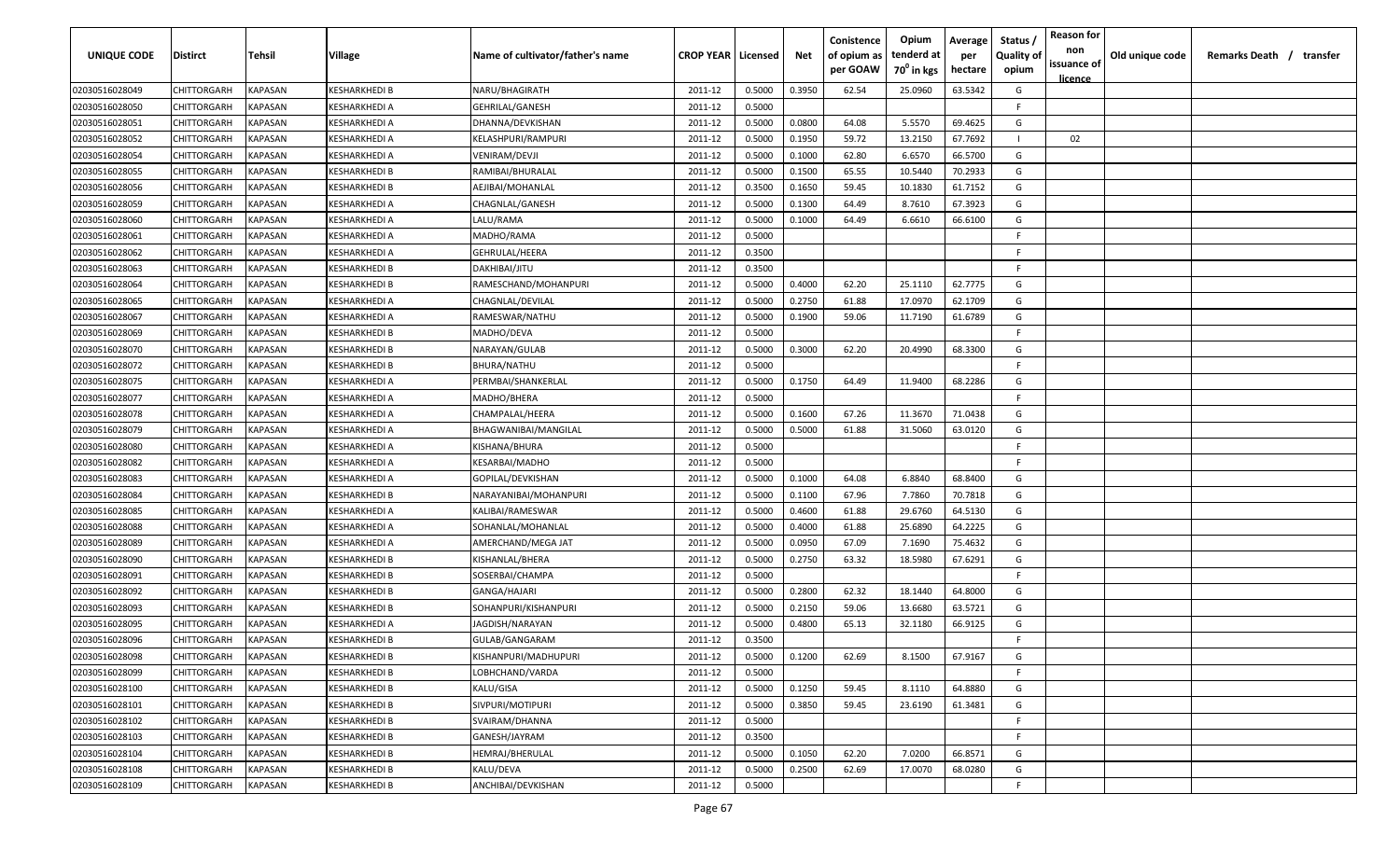| UNIQUE CODE                      | <b>Distirct</b>            | Tehsil             | Village                        | Name of cultivator/father's name           | <b>CROP YEAR   Licensed</b> |                  | Net              | Conistence<br>of opium as<br>per GOAW | Opium<br>tenderd at<br>$70^0$ in kgs | Average<br>per<br>hectare | Status /<br><b>Quality of</b><br>opium | <b>Reason for</b><br>non<br>issuance of | Old unique code | Remarks Death /<br>transfer |
|----------------------------------|----------------------------|--------------------|--------------------------------|--------------------------------------------|-----------------------------|------------------|------------------|---------------------------------------|--------------------------------------|---------------------------|----------------------------------------|-----------------------------------------|-----------------|-----------------------------|
|                                  |                            |                    |                                |                                            |                             |                  |                  |                                       |                                      |                           |                                        | <u>licence</u>                          |                 |                             |
| 02030516028111                   | CHITTORGARH                | KAPASAN            | KESHARKHEDI B                  | KALURAM/DHNNA                              | 2011-12                     | 0.5000           |                  |                                       |                                      |                           | F.                                     |                                         |                 |                             |
| 02030516028112                   | CHITTORGARH                | KAPASAN            | KESHARKHEDI B                  | GORDHANPURI/BHAGWANPURI                    | 2011-12                     | 0.5000           | 0.4250           | 59.45                                 | 26.2940                              | 61.8682                   | G                                      |                                         |                 |                             |
| 02030516028113                   | CHITTORGARH                | KAPASAN            | KESHARKHEDI B                  | GORDHANLAL/NARAYAN                         | 2011-12                     | 0.5000           | 0.4900           | 62.25                                 | 31.2490                              | 63.7735                   | G                                      |                                         |                 |                             |
| 02030516028117                   | CHITTORGARH                | KAPASAN            | KESHARKHEDI B                  | <b>BALIBAI/GANESH</b>                      | 2011-12                     | 0.5000           |                  |                                       |                                      |                           | -F                                     |                                         |                 |                             |
| 02030516028118                   | CHITTORGARH                | <b>KAPASAN</b>     | KESHARKHEDI B                  | LEHRULAL/JITU                              | 2011-12                     | 0.5000           | 0.3300           | 62.69                                 | 22.4250                              | 67.9545                   | G                                      |                                         |                 |                             |
| 02030516028119                   | CHITTORGARH                | KAPASAN            | KESHARKHEDI B                  | DHANNA/SOLA                                | 2011-12                     | 0.5000           | 0.1950           | 62.69                                 | 12.6280                              | 64.7590                   | G                                      |                                         |                 |                             |
| 02030516028120                   | CHITTORGARH                | KAPASAN            | KESHARKHEDI B                  | DHANPURI/RAMPURI                           | 2011-12                     | 0.5000           | 0.2050           | 56.47                                 | 12.3510                              | 60.2488                   | G                                      |                                         |                 |                             |
| 02030516028124                   | CHITTORGARH                | KAPASAN            | KESHARKHEDI B                  | PUSPABAI/RAMESWARLAL                       | 2011-12<br>2011-12          | 0.5000<br>0.5000 | 0.2000           | 65.55                                 | 13.3250<br>15.2160                   | 66.6250                   | G<br>G                                 |                                         |                 |                             |
| 02030516028125                   | CHITTORGARH                | KAPASAN            | KESHARKHEDI B<br>KESHARKHEDI B | DALIBAI/MAGNIRAM                           | 2011-12                     | 0.5000           | 0.2250<br>0.2000 | 62.69<br>62.20                        | 14.0480                              | 67.6267<br>70.2400        | G                                      |                                         |                 |                             |
| 02030516028129                   | CHITTORGARH                | KAPASAN            | KESHARKHEDI B                  | RUKMANI/SHANKERLAL                         | 2011-12                     | 0.5000           | 0.2600           | 65.55                                 | 18.6440                              | 71.7077                   | G                                      |                                         |                 |                             |
| 02030516028130                   | CHITTORGARH<br>CHITTORGARH | KAPASAN<br>KAPASAN | (ESHARKHEDI A                  | LAXMANPURI/BHERUPURI<br>RAMESWAR/MADHU JAT | 2011-12                     | 0.5000           | 0.2100           | 67.09                                 | 14.9040                              | 70.9714                   | G                                      |                                         |                 |                             |
| 02030516028131<br>02030516028132 | CHITTORGARH                | KAPASAN            | (ESHARKHEDI B                  | CHAGAN/BHERA                               | 2011-12                     | 0.5000           | 0.1000           | 62.54                                 | 6.6920                               | 66.9200                   | G                                      |                                         |                 |                             |
| 02030516028134                   | CHITTORGARH                | KAPASAN            | KESHARKHEDI B                  | CHAGANLAL/PANNA                            | 2011-12                     | 0.5000           |                  |                                       |                                      |                           | E                                      |                                         |                 |                             |
| 02030516028135                   | CHITTORGARH                | KAPASAN            | KESHARKHEDI B                  | HERIBAI/HEERA                              | 2011-12                     | 0.5000           | 0.4750           | 56.47                                 | 28.1950                              | 59.3579                   | G                                      |                                         |                 |                             |
|                                  | CHITTORGARH                | KAPASAN            | LAKHOKAKHEDA                   | GORDHAN/PYARJI                             | 2011-12                     | 0.5000           | 0.4900           | 67.29                                 | 33.5300                              | 68.4286                   | G                                      |                                         |                 |                             |
| 02030516030002<br>02030516030003 | CHITTORGARH                | KAPASAN            | LAKHOKAKHEDA                   | MANGI/MADAN                                | 2011-12                     | 0.5000           | 0.0950           | 67.29                                 | 7.0080                               | 73.7684                   | G                                      |                                         |                 | <b>NAME CHANGE</b>          |
| 02030516030004                   | CHITTORGARH                | KAPASAN            | LAKHOKAKHEDA                   | KISHAN/PRATAP                              | 2011-12                     | 0.5000           | 0.2950           | 62.32                                 | 19.3010                              | 65.4271                   | G                                      |                                         |                 |                             |
| 02030516030005                   | CHITTORGARH                | KAPASAN            | LAKHOKAKHEDA                   | SHANKER/VARDA                              | 2011-12                     | 0.5000           | 0.0300           | 70.16                                 | 2.4050                               | 80.1667                   | G                                      |                                         |                 |                             |
| 02030516030008                   | CHITTORGARH                | KAPASAN            | LAKHOKAKHEDA                   | NARAYAN/GANGARAM                           | 2011-12                     | 0.5000           |                  |                                       |                                      |                           | -F                                     |                                         |                 |                             |
| 02030516030009                   | CHITTORGARH                | KAPASAN            | LAKHOKAKHEDA                   | MAGNIBAI/MOHAN                             | 2011-12                     | 0.5000           | 0.4750           | 64.08                                 | 32.7540                              | 68.9558                   | G                                      |                                         |                 |                             |
| 02030516030010                   | CHITTORGARH                | KAPASAN            | LAKHOKAKHEDA                   | MOVNI/PANNALAL                             | 2011-12                     | 0.5000           | 0.2950           | 59.06                                 | 18.5620                              | 62.9220                   | G                                      |                                         |                 | <b>NAME CHANGE</b>          |
| 02030516030013                   | CHITTORGARH                | KAPASAN            | LAKHOKAKHEDA                   | SHANKERIBAI/GORDHAN                        | 2011-12                     | 0.5000           | 0.2150           | 67.29                                 | 16.2600                              | 75.6279                   | G                                      |                                         |                 |                             |
| 02030516030014                   | CHITTORGARH                | KAPASAN            | LAKHOKAKHEDA                   | HANSU/SAWAIRAM                             | 2011-12                     | 0.5000           |                  |                                       |                                      |                           | -F                                     |                                         |                 |                             |
| 02030516030015                   | CHITTORGARH                | KAPASAN            | AKHOKAKHEDA                    | SAVAIRAM/KAJOD                             | 2011-12                     | 0.5000           | 0.5000           | 62.32                                 | 32.2460                              | 64.4920                   | G                                      |                                         |                 |                             |
| 02030516030017                   | CHITTORGARH                | KAPASAN            | <b>АКНОКАКНЕDA</b>             | POKHARRAM/BHEEMA                           | 2011-12                     | 0.5000           | 0.4800           | 67.26                                 | 36.4550                              | 75.9479                   | G                                      |                                         |                 |                             |
| 02030516030018                   | CHITTORGARH                | KAPASAN            | .АКНОКАКНЕDA                   | HEERALAL/PYARA                             | 2011-12                     | 0.5000           | 0.1900           | 67.29                                 | 15.0730                              | 79.3316                   | G                                      |                                         |                 |                             |
| 02030516030020                   | CHITTORGARH                | KAPASAN            | .АКНОКАКНЕDA                   | DHANNA/KUKA                                | 2011-12                     | 0.5000           | 0.3100           | 65.21                                 | 22.0220                              | 71.0387                   | G                                      |                                         |                 |                             |
| 02030516030021                   | CHITTORGARH                | KAPASAN            | <u>.</u> АКНОКАКНЕDА           | AMARCHAND/PYARA                            | 2011-12                     | 0.5000           | 0.4700           | 65.21                                 | 35.2130                              | 74.9213                   | G                                      |                                         |                 |                             |
| 02030516030023                   | CHITTORGARH                | KAPASAN            | <u>.</u> АКНОКАКНЕDА           | PANNALAL/HAJARI                            | 2011-12                     | 0.5000           | 0.4750           | 55.21                                 | 34.5520                              | 72.7411                   | G                                      |                                         |                 |                             |
| 02030516031001                   | CHITTORGARH                | KAPASAN            | LANGACH                        | <b>GULABI/RAMLAL</b>                       | 2011-12                     | 0.5000           | 0.2950           | 58.84                                 | 18.5600                              | 62.9153                   | G                                      |                                         |                 |                             |
| 02030516031004                   | CHITTORGARH                | KAPASAN            | LANGACH                        | JAGANNATH/UDA                              | 2011-12                     | 0.5000           | 0.4900           | 56.03                                 | 32.1450                              | 65.6020                   | G                                      |                                         |                 |                             |
| 02030516031010                   | CHITTORGARH                | KAPASAN            | LANGACH                        | RAMCHANDRIBAI/KHEMA                        | 2011-12                     | 0.5000           |                  |                                       |                                      |                           | F.                                     |                                         |                 |                             |
| 02030516031019                   | CHITTORGARH                | KAPASAN            | LANGACH                        | PARVTIBAI/NANDLAL                          | 2011-12                     | 0.5000           | 0.1350           | 68.60                                 | 10.1430                              | 75.1333                   | G                                      |                                         |                 |                             |
| 02030516031021                   | CHITTORGARH                | KAPASAN            | LANGACH                        | MANOHARSINGH/JAITSINGH                     | 2011-12                     | 0.3500           | 0.2900           | 59.66                                 | 19.3210                              | 66.6241                   | G                                      |                                         |                 |                             |
| 02030516031023                   | <b>CHITTORGARH</b>         | <b>KAPASAN</b>     | LANGACH                        | BALWANTSINGH/VIJAYSINGH                    | 2011-12                     | 0.5000           | 0.2000           | 56.03                                 | 12.4550                              | 62.2750                   | G                                      |                                         |                 |                             |
| 02030516031025                   | CHITTORGARH                | <b>KAPASAN</b>     | LANGACH                        | DHOKALSINGH/SONATHSINGH                    | 2011-12                     | 0.5000           | 0.4800           | 64.83                                 | 35.3130                              | 73.5688                   | G                                      |                                         |                 |                             |
| 02030516031029                   | CHITTORGARH                | <b>KAPASAN</b>     | LANGACH                        | SIVLAL/RUPA                                | 2011-12                     | 0.3500           |                  |                                       |                                      |                           | F.                                     |                                         |                 |                             |
| 02030516031046                   | CHITTORGARH                | <b>KAPASAN</b>     | LANGACH                        | HEERA/HARIKISHAN                           | 2011-12                     | 0.5000           | 0.4900           | 65.83                                 | 36.3760                              | 74.2367                   | G                                      |                                         |                 |                             |
| 02030516032001                   | CHITTORGARH                | <b>KAPASAN</b>     | MATAJIKAKHEDA                  | NAHRASINGH/UDAISINGH                       | 2011-12                     | 0.5000           |                  |                                       |                                      |                           | E                                      |                                         |                 |                             |
| 02030516032002                   | CHITTORGARH                | KAPASAN            | MATAJIKAKHEDA                  | HEMENDERSINGH/DEVRAHSINGH                  | 2011-12                     | 0.5000           |                  |                                       |                                      |                           | -F                                     |                                         |                 |                             |
| 02030516032003                   | CHITTORGARH                | KAPASAN            | MATAJIKAKHEDA                  | SOHANIBAI/SHOBHALAL                        | 2011-12                     | 0.5000           |                  |                                       |                                      |                           | F.                                     |                                         |                 |                             |
| 02030516032008                   | CHITTORGARH                | KAPASAN            | MATAJIKAKHEDA                  | MAGNIBAI/PYARJI                            | 2011-12                     | 0.3500           |                  |                                       |                                      |                           | F.                                     |                                         |                 |                             |
| 02030516032013                   | CHITTORGARH                | <b>KAPASAN</b>     | MATAJIKAKHEDA                  | KISANA/RAMA                                | 2011-12                     | 0.5000           |                  |                                       |                                      |                           | E                                      |                                         |                 |                             |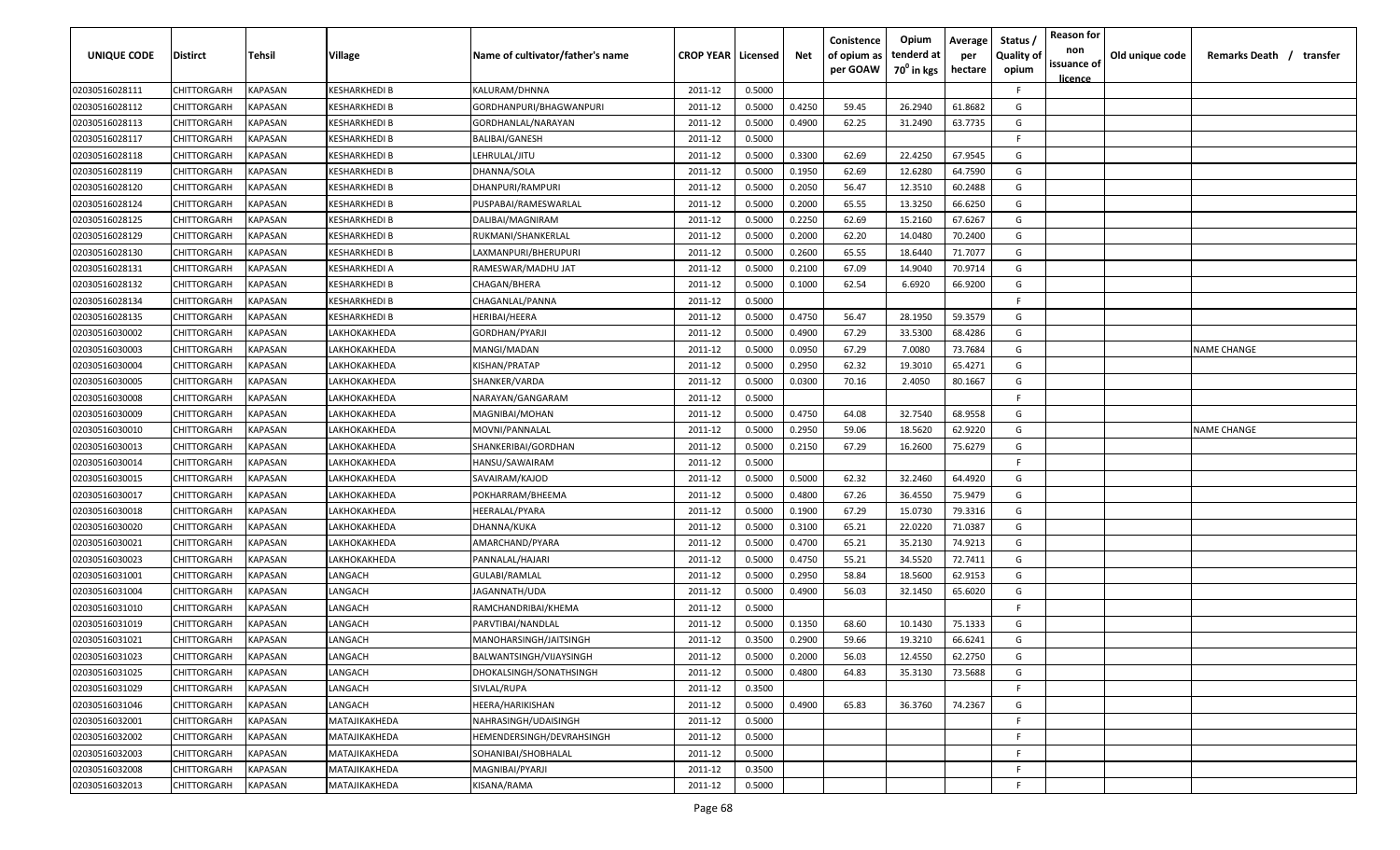| UNIQUE CODE    | <b>Distirct</b> | Tehsil                | Village                | Name of cultivator/father's name | <b>CROP YEAR   Licensed</b> |        | Net    | Conistence<br>of opium as<br>per GOAW | Opium<br>tenderd at<br>70 <sup>0</sup> in kgs | Average<br>per<br>hectare | Status<br><b>Quality of</b><br>opium | <b>Reason for</b><br>non<br>issuance of<br><u>licence</u> | Old unique code | Remarks Death / transfer |
|----------------|-----------------|-----------------------|------------------------|----------------------------------|-----------------------------|--------|--------|---------------------------------------|-----------------------------------------------|---------------------------|--------------------------------------|-----------------------------------------------------------|-----------------|--------------------------|
| 02030516032014 | CHITTORGARH     | KAPASAN               | MATAJIKAKHEDA          | PEMA/RAMA                        | 2011-12                     | 0.3500 |        |                                       |                                               |                           | -F                                   |                                                           |                 |                          |
| 02030516032018 | CHITTORGARH     | KAPASAN               | MATAJIKAKHEDA          | RAMESWAR/KASIRAM                 | 2011-12                     | 0.5000 |        |                                       |                                               |                           | -F                                   |                                                           |                 |                          |
| 02030516032019 | CHITTORGARH     | KAPASAN               | MATAJIKAKHEDA          | LEHRU/RAMLAL                     | 2011-12                     | 0.3500 |        |                                       |                                               |                           | -F                                   |                                                           |                 |                          |
| 02030516032020 | CHITTORGARH     | KAPASAN               | MATAJIKAKHEDA          | GAMERIBAI/NANDRAM                | 2011-12                     | 0.5000 |        |                                       |                                               |                           | F.                                   |                                                           |                 |                          |
| 02030516033012 | CHITTORGARH     | KAPASAN               | <b>NARIYA</b>          | JADAVBAI/DHANNA                  | 2011-12                     | 0.3500 |        |                                       |                                               |                           | -F                                   |                                                           |                 |                          |
| 02030516033018 | CHITTORGARH     | KAPASAN               | <b>NARIYA</b>          | MAGNA/RAMA                       | 2011-12                     | 0.5000 |        |                                       |                                               |                           | F                                    |                                                           |                 |                          |
| 02030516033020 | CHITTORGARH     | KAPASAN               | <b>NARIYA</b>          | DEVILAL/OUNKAR                   | 2011-12                     | 0.5000 |        |                                       |                                               |                           | -F                                   |                                                           |                 |                          |
| 02030516033024 | CHITTORGARH     | KAPASAN               | <b>NARIYA</b>          | UADIBAI/PARTHVIRAJ               | 2011-12                     | 0.5000 |        |                                       |                                               |                           | E.                                   |                                                           |                 |                          |
| 02030516033028 | CHITTORGARH     | KAPASAN               | <b>NARIYA</b>          | GEMRA/JALAM                      | 2011-12                     | 0.3500 |        |                                       |                                               |                           | F.                                   |                                                           |                 |                          |
| 02030516033029 | CHITTORGARH     | KAPASAN               | <b>NARIYA</b>          | RATANLAL/MOHANLAL                | 2011-12                     | 0.5000 |        |                                       |                                               |                           | E                                    |                                                           |                 |                          |
| 02030516034001 | CHITTORGARH     | KAPASAN               | NIMBAHERAGORAJI        | HEERALAL/KISHANA                 | 2011-12                     | 0.3500 |        |                                       |                                               |                           | -F                                   |                                                           |                 |                          |
| 02030516034002 | CHITTORGARH     | KAPASAN               | NIMBAHERAGORAJI        | SHANKERLAL/KISANLALSUTAR         | 2011-12                     | 0.5000 | 0.1050 | 60.78                                 | 6.8680                                        | 65.4095                   | G                                    |                                                           |                 |                          |
| 02030516034003 | CHITTORGARH     | KAPASAN               | NIMBAHERAGORAJI        | BHERU/DULICHAND                  | 2011-12                     | 0.5000 |        |                                       |                                               |                           | F.                                   |                                                           |                 |                          |
| 02030516034005 | CHITTORGARH     | KAPASAN               | NIMBAHERAGORAJI        | RAMCHANDER/KALU                  | 2011-12                     | 0.5000 | 0.4850 | 60.78                                 | 31.5360                                       | 65.0227                   | G                                    |                                                           |                 |                          |
| 02030516034006 | CHITTORGARH     | KAPASAN               | NIMBAHERAGORAJI        | SANTILAL/DHULICHAND              | 2011-12                     | 0.5000 |        |                                       |                                               |                           | F.                                   |                                                           |                 |                          |
| 02030516034007 | CHITTORGARH     | KAPASAN               | NIMBAHERAGORAJI        | <b>BANSILAL/BHERA</b>            | 2011-12                     | 0.5000 | 0.2300 | 63.31                                 | 16.3100                                       | 70.9130                   | G                                    |                                                           |                 |                          |
| 02030516034008 | CHITTORGARH     | KAPASAN               | NIMBAHERAGORAJI        | GOPIBAI/BHERA JAT                | 2011-12                     | 0.5000 | 0.2500 | 60.88                                 | 16.7770                                       | 67.1080                   | G                                    |                                                           |                 |                          |
| 02030516034012 | CHITTORGARH     | KAPASAN               | NIMBAHERAGORAJI        | MOHANIBAI/BHERULAL               | 2011-12                     | 0.5000 |        |                                       |                                               |                           | F.                                   |                                                           |                 |                          |
| 02030516034013 | CHITTORGARH     | KAPASAN               | NIMBAHERAGORAJI        | LEHRU/LALU                       | 2011-12                     | 0.5000 | 0.1950 | 63.31                                 | 14.4270                                       | 73.9846                   | G                                    |                                                           |                 |                          |
| 02030516034014 | CHITTORGARH     | KAPASAN               | NIMBAHERAGORAJI        | RATANLAL/HAJARI                  | 2011-12                     | 0.5000 | 0.1900 | 60.88                                 | 12.3410                                       | 64.9526                   | G                                    |                                                           |                 |                          |
| 02030516034016 | CHITTORGARH     | KAPASAN               | NIMBAHERAGORAJI        | SOHANIBAI/BHERU                  | 2011-12                     | 0.5000 | 0.2100 | 66.31                                 | 15.5540                                       | 74.0667                   | G                                    |                                                           |                 |                          |
| 02030516034017 | CHITTORGARH     | KAPASAN               | NIMBAHERAGORAJI        | BADAMBAI/MANGILAL                | 2011-12                     | 0.5000 |        |                                       |                                               |                           | F                                    |                                                           |                 |                          |
| 02030516034018 | CHITTORGARH     | KAPASAN               | NIMBAHERAGORAJI        | LADULAL/DULLICHAND               | 2011-12                     | 0.5000 |        |                                       |                                               |                           | F                                    |                                                           |                 |                          |
| 02030516034019 | CHITTORGARH     | KAPASAN               | NIMBAHERAGORAJI        | SANTILAL/NANURAM                 | 2011-12                     | 0.5000 |        |                                       |                                               |                           | -F                                   |                                                           |                 |                          |
| 02030516034022 | CHITTORGARH     | KAPASAN               | NIMBAHERAGORAJI        | NARAYAN/MOTISUTSR                | 2011-12                     | 0.5000 | 0.4700 | 57.81                                 | 28.3430                                       | 60.3043                   | G                                    |                                                           |                 |                          |
| 02030516034023 | CHITTORGARH     | KAPASAN               | NIMBAHERAGORAJI        | SHANKERLAL/BHUWANIRAM TELI       | 2011-12                     | 0.5000 |        |                                       |                                               |                           | F.                                   |                                                           |                 |                          |
| 02030516034027 | CHITTORGARH     | KAPASAN               | NIMBAHERAGORAJI        | NANDRAM/KISHANLAL                | 2011-12                     | 0.3500 | 0.0950 | 63.71                                 | 6.5620                                        | 69.0737                   | G                                    |                                                           |                 |                          |
| 02030516034028 | CHITTORGARH     | KAPASAN               | NIMBAHERAGORAJI        | IMAMBAKHS/HUSENBAKHS             | 2011-12                     | 0.5000 | 0.1000 | 59.22                                 | 6.5820                                        | 65.8200                   | G                                    |                                                           |                 |                          |
| 02030516034029 | CHITTORGARH     | KAPASAN               | NIMBAHERAGORAJI        | SHANKER/RUPA                     | 2011-12                     | 0.5000 | 0.2050 | 62.19                                 | 13.6910                                       | 66.7854                   | G                                    |                                                           |                 |                          |
| 02030516034030 | CHITTORGARH     | KAPASAN               | NIMBAHERAGORAJI        | HASTIMAL/DULICHAND               | 2011-12                     | 0.5000 |        |                                       |                                               |                           | -F                                   |                                                           |                 |                          |
| 02030516034031 | CHITTORGARH     | <b><i>KAPASAN</i></b> | NIMBAHERAGORAJI        | MADUDI/KHURAJ                    | 2011-12                     | 0.3500 | 0.2350 | 53.06                                 | 13.8560                                       | 58.9617                   | G                                    | 05                                                        |                 | <b>NAME CHANGE</b>       |
| 02030516034033 | CHITTORGARH     | <b><i>KAPASAN</i></b> | NIMBAHERAGORAJI        | SAMPAT/MANGILAL                  | 2011-12                     | 0.5000 |        |                                       |                                               |                           | -F                                   |                                                           |                 |                          |
| 02030516034034 | CHITTORGARH     | KAPASAN               | NIMBAHERAGORAJI        | DEVBAI/MODA                      | 2011-12                     | 0.5000 | 0.1950 | 62.19                                 | 13.2020                                       | 67.7026                   | G                                    |                                                           |                 |                          |
| 02030516034036 | CHITTORGARH     | KAPASAN               | NIMBAHERAGORAJI        | BHERULAL/RAMLAL                  | 2011-12                     | 0.5000 |        |                                       |                                               |                           | -F                                   |                                                           |                 |                          |
| 02030516034037 | CHITTORGARH     | KAPASAN               | NIMBAHERAGORAJI        | AANANDILAL/BHERA                 | 2011-12                     | 0.3500 |        |                                       |                                               |                           | -F                                   |                                                           |                 |                          |
| 02030516034039 | CHITTORGARH     | <b>KAPASAN</b>        | NIMBAHERAGORAJI        | CHUNNIBAI/GANESH                 | 2011-12                     | 0.5000 | 0.1150 | 59.22                                 | 7.6140                                        | 66.2087                   | G                                    |                                                           |                 |                          |
| 02030516034040 | CHITTORGARH     | <b>KAPASAN</b>        | NIMBAHERAGORAJI        | SHYAMLAL/NATHU KHTIK             | 2011-12                     | 0.5000 | 0.0950 | 63.83                                 | 6.5470                                        | 68.9158                   | G                                    |                                                           |                 |                          |
| 02030516034042 | CHITTORGARH     | <b>KAPASAN</b>        | <b>NIMBAHERAGORAJI</b> | FEKHRUDIN/KASIM                  | 2011-12                     | 0.5000 |        |                                       |                                               |                           | -F.                                  |                                                           |                 |                          |
| 02030516034043 | CHITTORGARH     | KAPASAN               | NIMBAHERAGORAJI        | MITTU/BHAWANIRAM                 | 2011-12                     | 0.5000 |        |                                       |                                               |                           | -F.                                  |                                                           |                 |                          |
| 02030516034044 | CHITTORGARH     | KAPASAN               | NIMBAHERAGORAJI        | KELASH/MADHO                     | 2011-12                     | 0.5000 |        |                                       |                                               |                           | -F                                   |                                                           |                 |                          |
| 02030516034047 | CHITTORGARH     | KAPASAN               | NIMBAHERAGORAJI        | SYAMLAL/BANSILAL                 | 2011-12                     | 0.3500 |        |                                       |                                               |                           | E                                    |                                                           |                 |                          |
| 02030516034048 | CHITTORGARH     | KAPASAN               | <b>NIMBAHERAGORAJI</b> | BANSILAL/KALU                    | 2011-12                     | 0.5000 |        |                                       |                                               |                           | -F.                                  |                                                           |                 |                          |
| 02030516034049 | CHITTORGARH     | KAPASAN               | NIMBAHERAGORAJI        | BHAGWANIBAI/DALCHAND             | 2011-12                     | 0.5000 | 0.2100 | 62.19                                 | 14.2770                                       | 67.9857                   | G                                    |                                                           |                 |                          |
| 02030516034050 | CHITTORGARH     | KAPASAN               | <b>NIMBAHERAGORAJI</b> | RAMKAVAR/BHERUSINGH              | 2011-12                     | 0.5000 |        |                                       |                                               |                           | F.                                   |                                                           |                 |                          |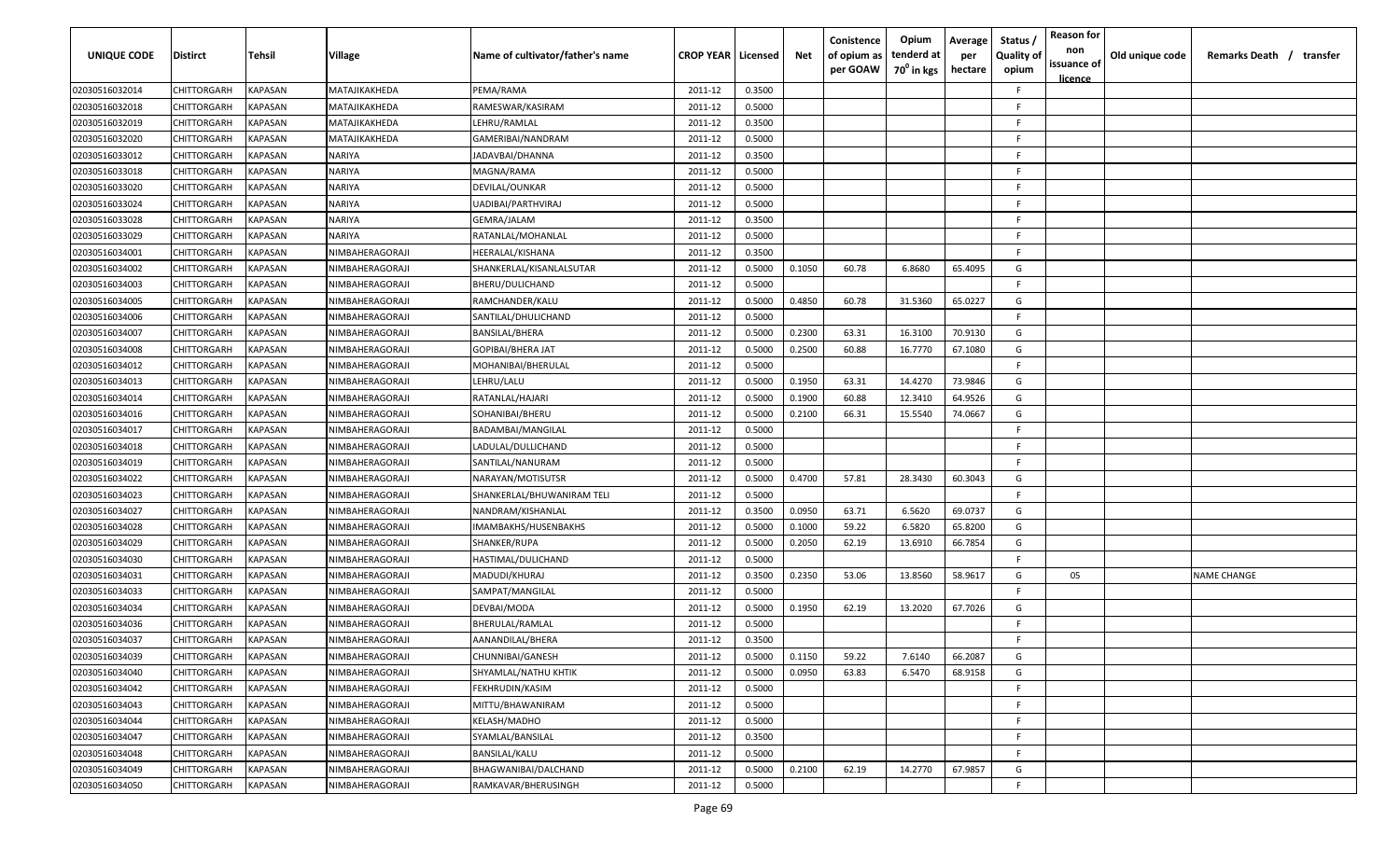| <b>UNIQUE CODE</b> | <b>Distirct</b>    | <b>Tehsil</b>  | Village         | Name of cultivator/father's name | <b>CROP YEAR   Licensed</b> |        | Net    | Conistence<br>of opium as<br>per GOAW | Opium<br>tenderd at<br>70 <sup>0</sup> in kgs | Average<br>per<br>hectare | Status /<br><b>Quality of</b><br>opium | <b>Reason for</b><br>non<br>issuance of<br>licence | Old unique code | Remarks Death /<br>transfer |  |
|--------------------|--------------------|----------------|-----------------|----------------------------------|-----------------------------|--------|--------|---------------------------------------|-----------------------------------------------|---------------------------|----------------------------------------|----------------------------------------------------|-----------------|-----------------------------|--|
| 02030516034051     | CHITTORGARH        | <b>KAPASAN</b> | NIMBAHERAGORAJI | RATANLAL/UDAIRAM                 | 2011-12                     | 0.5000 | 0.4600 | 63.71                                 | 30.7810                                       | 66.9152                   | G                                      |                                                    |                 |                             |  |
| 02030516034052     | CHITTORGARH        | KAPASAN        | NIMBAHERAGORAJI | SOHANLAL/KAJOD                   | 2011-12                     | 0.5000 | 0.2350 | 66.31                                 | 17.8850                                       | 76.1064                   | G                                      |                                                    |                 |                             |  |
| 02030516034053     | CHITTORGARH        | KAPASAN        | NIMBAHERAGORAJI | SHANKER/LAKMICHAND               | 2011-12                     | 0.5000 |        |                                       |                                               |                           | E                                      |                                                    |                 |                             |  |
| 02030516034054     | CHITTORGARH        | KAPASAN        | NIMBAHERAGORAJI | RATANLAL/OUNKER                  | 2011-12                     | 0.5000 |        |                                       |                                               |                           | -F.                                    |                                                    |                 |                             |  |
| 02030516034059     | CHITTORGARH        | KAPASAN        | NIMBAHERAGORAJI | PARTHU/OUNKAR                    | 2011-12                     | 0.5000 |        |                                       |                                               |                           | -F.                                    |                                                    |                 |                             |  |
| 02030516034060     | CHITTORGARH        | KAPASAN        | NIMBAHERAGORAJI | NOJIBAI/NATHULAL                 | 2011-12                     | 0.5000 |        |                                       |                                               |                           | -F.                                    |                                                    |                 |                             |  |
| 02030516034063     | CHITTORGARH        | KAPASAN        | NIMBAHERAGORAJI | GANGABAI/GANGARAM                | 2011-12                     | 0.5000 |        |                                       |                                               |                           | -F                                     |                                                    |                 |                             |  |
| 02030516034064     | <b>CHITTORGARH</b> | KAPASAN        | NIMBAHERAGORAJI | DALU/HEERA                       | 2011-12                     | 0.5000 |        |                                       |                                               |                           | -F.                                    |                                                    |                 |                             |  |
| 02030516034065     | CHITTORGARH        | KAPASAN        | NIMBAHERAGORAJI | RATANLAL/NATHU                   | 2011-12                     | 0.5000 |        |                                       |                                               |                           | -F.                                    |                                                    |                 |                             |  |
| 02030516034066     | CHITTORGARH        | KAPASAN        | NIMBAHERAGORAJI | MADHU/LAKMICHAND                 | 2011-12                     | 0.5000 | 0.1950 | 60.88                                 | 12.4720                                       | 63.9590                   | G                                      |                                                    |                 |                             |  |
| 02030516034067     | CHITTORGARH        | KAPASAN        | NIMBAHERAGORAJI | NANDRAM/MHADEV                   | 2011-12                     | 0.5000 | 0.1450 | 60.78                                 | 9.7510                                        | 67.2483                   | G                                      |                                                    |                 |                             |  |
| 02030516034068     | CHITTORGARH        | KAPASAN        | NIMBAHERAGORAJI | SHANKER/BHONIRAMJAT              | 2011-12                     | 0.5000 |        |                                       |                                               |                           | -F.                                    |                                                    |                 |                             |  |
| 02030516034070     | CHITTORGARH        | KAPASAN        | NIMBAHERAGORAJI | FEFIBAI/BHERULAL                 | 2011-12                     | 0.5000 |        |                                       |                                               |                           | -F.                                    |                                                    |                 |                             |  |
| 02030516034071     | CHITTORGARH        | KAPASAN        | NIMBAHERAGORAJI | CHITARGIR/BHERUGIRI              | 2011-12                     | 0.5000 | 0.1150 | 60.88                                 | 7.5400                                        | 65.5652                   | G                                      |                                                    |                 |                             |  |
| 02030516034075     | CHITTORGARH        | KAPASAN        | NIMBAHERAGORAJI | SHANKERLAL/MADHOLAL              | 2011-12                     | 0.5000 |        |                                       |                                               |                           | F.                                     |                                                    |                 |                             |  |
| 02030516034076     | CHITTORGARH        | KAPASAN        | NIMBAHERAGORAJI | DEVJI/KALU                       | 2011-12                     | 0.5000 | 0.1550 | 66.50                                 | 11.3430                                       | 73.1806                   | G                                      |                                                    |                 |                             |  |
| 02030516034077     | CHITTORGARH        | KAPASAN        | NIMBAHERAGORAJI | SHANKERLAL/LALU                  | 2011-12                     | 0.5000 |        |                                       |                                               |                           | -F.                                    |                                                    |                 |                             |  |
| 02030516034079     | CHITTORGARH        | KAPASAN        | NIMBAHERAGORAJI | RATANLAL/BHJYA                   | 2011-12                     | 0.5000 |        |                                       |                                               |                           | -F.                                    |                                                    |                 |                             |  |
| 02030516034082     | CHITTORGARH        | KAPASAN        | NIMBAHERAGORAJI | HERLAL/NATHU                     | 2011-12                     | 0.5000 | 0.1450 | 60.88                                 | 9.1750                                        | 63.2759                   | G                                      |                                                    |                 |                             |  |
| 02030516034083     | CHITTORGARH        | KAPASAN        | NIMBAHERAGORAJI | CHANDIBAI/AMARCHAND              | 2011-12                     | 0.5000 | 0.0950 | 66.50                                 | 6.9070                                        | 72.7053                   | G                                      |                                                    |                 |                             |  |
| 02030516034085     | CHITTORGARH        | KAPASAN        | NIMBAHERAGORAJI | CHANDIBAI/LHERU                  | 2011-12                     | 0.5000 |        |                                       |                                               |                           | -F.                                    |                                                    |                 |                             |  |
| 02030516034096     | CHITTORGARH        | KAPASAN        | NIMBAHERAGORAJI | <b>BHAGWAN/KAJOD</b>             | 2011-12                     | 0.5000 |        |                                       |                                               |                           | -F.                                    |                                                    |                 |                             |  |
| 02030516034097     | CHITTORGARH        | KAPASAN        | NIMBAHERAGORAJI | NARAYAN/KESAR                    | 2011-12                     | 0.5000 |        |                                       |                                               |                           | -F.                                    |                                                    |                 |                             |  |
| 02030516034100     | CHITTORGARH        | KAPASAN        | NIMBAHERAGORAJI | BHURA/RAMLAL                     | 2011-12                     | 0.5000 | 0.1450 | 57.26                                 | 8.8430                                        | 60.9862                   | G                                      |                                                    |                 |                             |  |
| 02030516034101     | CHITTORGARH        | KAPASAN        | NIMBAHERAGORAJI | KHUMA/DHANNA                     | 2011-12                     | 0.5000 | 0.0950 | 63.83                                 | 7.1580                                        | 75.3474                   | G                                      |                                                    |                 |                             |  |
| 02030516034102     | CHITTORGARH        | KAPASAN        | NIMBAHERAGORAJI | MADHU/BHUVANIRAM                 | 2011-12                     | 0.5000 | 0.1600 | 66.31                                 | 11.6040                                       | 72.5250                   | G                                      |                                                    |                 |                             |  |
| 02030516034103     | CHITTORGARH        | KAPASAN        | NIMBAHERAGORAJI | SITARAM/BHURA                    | 2011-12                     | 0.5000 | 0.1000 | 63.83                                 | 6.9940                                        | 69.9400                   | G                                      |                                                    |                 |                             |  |
| 02030516034105     | CHITTORGARH        | KAPASAN        | NIMBAHERAGORAJI | LAXMIRAM/DALU                    | 2011-12                     | 0.5000 |        |                                       |                                               |                           | F.                                     |                                                    |                 |                             |  |
| 02030516034108     | CHITTORGARH        | KAPASAN        | NIMBAHERAGORAJI | KISHANAN/KALU                    | 2011-12                     | 0.5000 |        |                                       |                                               |                           | -F.                                    |                                                    |                 |                             |  |
| 02030516034114     | CHITTORGARH        | KAPASAN        | NIMBAHERAGORAJI | OUNKAR/LAXMAN                    | 2011-12                     | 0.5000 |        |                                       |                                               |                           | F.                                     |                                                    |                 |                             |  |
| 02030516034116     | CHITTORGARH        | KAPASAN        | NIMBAHERAGORAJI | SOHAN/NATHU                      | 2011-12                     | 0.5000 | 0.1450 | 63.71                                 | 10.1840                                       | 70.2345                   | G                                      |                                                    |                 |                             |  |
| 02030516034117     | CHITTORGARH        | KAPASAN        | NIMBAHERAGORAJI | RATANA/KANA                      | 2011-12                     | 0.5000 |        |                                       |                                               |                           | F.                                     |                                                    |                 |                             |  |
| 02030516034119     | CHITTORGARH        | KAPASAN        | NIMBAHERAGORAJI | CHAGN/NANDRAM                    | 2011-12                     | 0.5000 | 0.1050 | 59.22                                 | 7.0390                                        | 67.0381                   | G                                      |                                                    |                 |                             |  |
| 02030516034120     | CHITTORGARH        | KAPASAN        | NIMBAHERAGORAJI | DALLA/RATTA                      | 2011-12                     | 0.5000 |        |                                       |                                               |                           | -F                                     |                                                    |                 |                             |  |
| 02030516034121     | <b>CHITTORGARH</b> | KAPASAN        | NIMBAHERAGORAJI | BHAGA/RATTA                      | 2011-12                     | 0.5000 |        |                                       |                                               |                           | E                                      |                                                    |                 |                             |  |
| 02030516034122     | <b>CHITTORGARH</b> | <b>KAPASAN</b> | NIMBAHERAGORAJI | MANGILAL/RATTA                   | 2011-12                     | 0.5000 | 0.1950 | 57.81                                 | 12.2470                                       | 62.8051                   | G                                      |                                                    |                 |                             |  |
| 02030516034123     | <b>CHITTORGARH</b> | KAPASAN        | NIMBAHERAGORAJI | RAMESWAR/OUNKAR                  | 2011-12                     | 0.5000 |        |                                       |                                               |                           | F.                                     |                                                    |                 |                             |  |
| 02030516034128     | CHITTORGARH        | KAPASAN        | NIMBAHERAGORAJI | RATANLAL/HARLAL                  | 2011-12                     | 0.5000 |        |                                       |                                               |                           | F                                      |                                                    |                 |                             |  |
| 02030516034129     | CHITTORGARH        | KAPASAN        | NIMBAHERAGORAJI | NARU/RATTA                       | 2011-12                     | 0.5000 | 0.2000 | 59.22                                 | 12.5630                                       | 62.8150                   | G                                      |                                                    |                 |                             |  |
| 02030516034132     | CHITTORGARH        | <b>KAPASAN</b> | NIMBAHERAGORAJI | NATHU/PEMA                       | 2011-12                     | 0.5000 |        |                                       |                                               |                           | $\mathsf{F}$                           |                                                    |                 |                             |  |
| 02030516034133     | CHITTORGARH        | KAPASAN        | NIMBAHERAGORAJI | LOBHCHAND/GULABCHAND             | 2011-12                     | 0.5000 | 0.2950 | 62.19                                 | 19.5720                                       | 66.3458                   | G                                      |                                                    |                 |                             |  |
| 02030516034135     | CHITTORGARH        | KAPASAN        | NIMBAHERAGORAJI | BHAGWAN/BHURA                    | 2011-12                     | 0.5000 |        |                                       |                                               |                           | F.                                     |                                                    |                 |                             |  |
| 02030516034136     | CHITTORGARH        | KAPASAN        | NIMBAHERAGORAJI | NARAYANSINGH/KALYANSINGH         | 2011-12                     | 0.5000 | 0.1300 | 60.78                                 | 9.1000                                        | 70.0000                   | G                                      |                                                    |                 |                             |  |
| 02030516035003     | <b>CHITTORGARH</b> | KAPASAN        | PANDOLISTATION  | SAYANIBAI/BHAGWANLAL             | 2011-12                     | 0.5000 | 0.1000 | 66.69                                 | 7.2690                                        | 72.6900                   | G                                      |                                                    |                 |                             |  |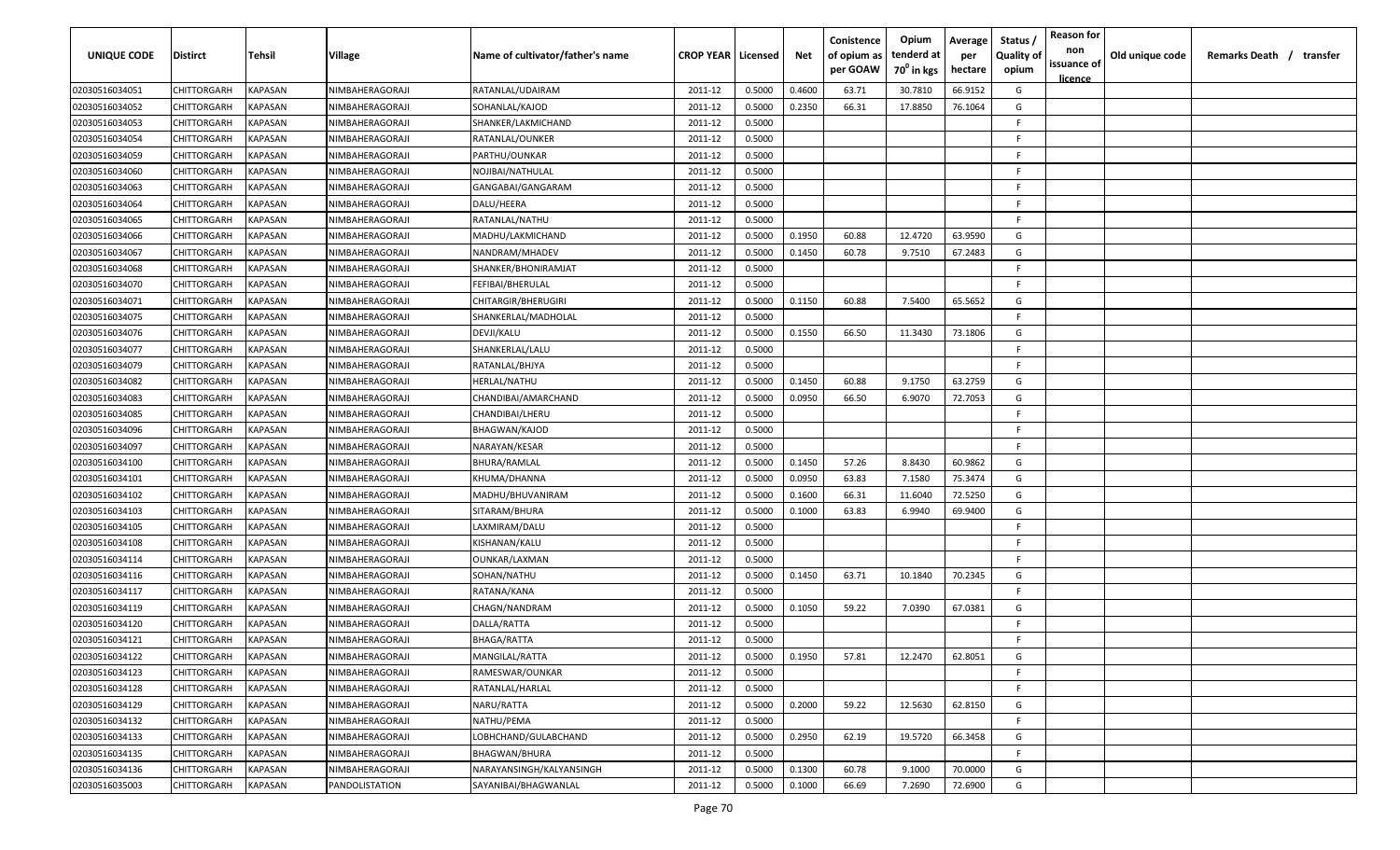| <b>UNIQUE CODE</b> | Distirct           | Tehsil         | Village               | Name of cultivator/father's name | <b>CROP YEAR   Licensed</b> |        | Net    | Conistence<br>of opium as<br>per GOAW | Opium<br>tenderd at<br>70 <sup>0</sup> in kgs | Average<br>per<br>hectare | Status /<br><b>Quality of</b><br>opium | <b>Reason for</b><br>non<br>issuance of | Old unique code | Remarks Death / transfer |
|--------------------|--------------------|----------------|-----------------------|----------------------------------|-----------------------------|--------|--------|---------------------------------------|-----------------------------------------------|---------------------------|----------------------------------------|-----------------------------------------|-----------------|--------------------------|
| 02030516035004     | CHITTORGARH        | KAPASAN        | PANDOLISTATION        | BANSHILAL/JEETMAL                | 2011-12                     | 0.5000 | 0.1600 | 60.75                                 | 11.2130                                       | 70.0813                   | G                                      | <u>licence</u>                          |                 |                          |
| 02030516035005     | CHITTORGARH        | KAPASAN        | PANDOLISTATION        | KELASHCHANDER/SHANKER            | 2011-12                     | 0.5000 |        |                                       |                                               |                           | -F.                                    |                                         |                 |                          |
| 02030516035007     | CHITTORGARH        | KAPASAN        | PANDOLISTATION        | DHANRAJ/NANDRAM                  | 2011-12                     | 0.5000 |        |                                       |                                               |                           | -F.                                    |                                         |                 |                          |
| 02030516035009     | CHITTORGARH        | KAPASAN        | PANDOLISTATION        | DEVBAI/UDAILAL                   | 2011-12                     | 0.5000 | 0.4950 | 61.07                                 | 31.5470                                       | 63.7313                   | G                                      |                                         |                 |                          |
| 02030516035012     | CHITTORGARH        | KAPASAN        | PANDOLISTATION        | BANSHILAL/KAJOD                  | 2011-12                     | 0.3500 | 0.0650 | 61.07                                 | 4.5800                                        | 70.4615                   | G                                      |                                         |                 |                          |
| 02030516035013     | CHITTORGARH        | KAPASAN        | PANDOLISTATION        | BHERULAL/KALU                    | 2011-12                     | 0.5000 |        |                                       |                                               |                           | -F.                                    |                                         |                 |                          |
| 02030516035015     | CHITTORGARH        | KAPASAN        | PANDOLISTATION        | SHANKAR/DALU                     | 2011-12                     | 0.5000 | 0.1400 | 61.07                                 | 9.9460                                        | 71.0429                   | G                                      |                                         |                 |                          |
| 02030516035016     | CHITTORGARH        | KAPASAN        | PANDOLISTATION        | NARAYANIBAI/AMERCHAND            | 2011-12                     | 0.5000 |        |                                       |                                               |                           | -F.                                    |                                         |                 |                          |
| 02030516035017     | CHITTORGARH        | KAPASAN        | PANDOLISTATION        | TULSIRAM/AMARCHAND               | 2011-12                     | 0.5000 |        |                                       |                                               |                           | -F.                                    |                                         |                 |                          |
| 02030516035018     | CHITTORGARH        | KAPASAN        | PANDOLISTATION        | SHANKERLAL/MOHANLAL              | 2011-12                     | 0.5000 |        |                                       |                                               |                           | F.                                     |                                         |                 |                          |
| 02030516035022     | CHITTORGARH        | KAPASAN        | PANDOLISTATION        | BHERULAL/KISANA                  | 2011-12                     | 0.5000 |        |                                       |                                               |                           | -F.                                    |                                         |                 |                          |
| 02030516035028     | CHITTORGARH        | KAPASAN        | PANDOLISTATION        | DEVBAI/MADHVLAL                  | 2011-12                     | 0.5000 |        |                                       |                                               |                           | F.                                     |                                         |                 |                          |
| 02030516035031     | CHITTORGARH        | KAPASAN        | PANDOLISTATION        | UDAIRAM/BHERA                    | 2011-12                     | 0.5000 |        |                                       |                                               |                           | F.                                     |                                         |                 |                          |
| 02030516035032     | CHITTORGARH        | KAPASAN        | PANDOLISTATION        | LEHRU/DEVJI                      | 2011-12                     | 0.5000 |        |                                       |                                               |                           | F                                      |                                         |                 |                          |
| 02030516035033     | CHITTORGARH        | KAPASAN        | PANDOLISTATION        | BADRILAL/HANSRAJ                 | 2011-12                     | 0.5000 |        |                                       |                                               |                           | -F.                                    |                                         |                 |                          |
| 02030516035034     | CHITTORGARH        | KAPASAN        | PANDOLISTATION        | KAMLABAI/MADHULAL                | 2011-12                     | 0.5000 |        |                                       |                                               |                           | E                                      |                                         |                 |                          |
| 02030516035036     | CHITTORGARH        | KAPASAN        | PANDOLISTATION        | <b>BHAGVANLAL/JITU</b>           | 2011-12                     | 0.3500 |        |                                       |                                               |                           | -F.                                    |                                         |                 |                          |
| 02030516035038     | CHITTORGARH        | KAPASAN        | PANDOLISTATION        | BHERULAL/KJODH                   | 2011-12                     | 0.5000 |        |                                       |                                               |                           | E                                      |                                         |                 |                          |
| 02030516035040     | CHITTORGARH        | KAPASAN        | PANDOLISTATION        | DEVKISHAN/JITMAL                 | 2011-12                     | 0.5000 |        |                                       |                                               |                           | F.                                     |                                         |                 |                          |
| 02030516035041     | CHITTORGARH        | KAPASAN        | PANDOLISTATION        | CHOGALAL/BALU                    | 2011-12                     | 0.3500 |        |                                       |                                               |                           | -F.                                    |                                         |                 |                          |
| 02030516035042     | CHITTORGARH        | KAPASAN        | PANDOLISTATION        | OUNKARSINGH/AMARSINGH            | 2011-12                     | 0.5000 |        |                                       |                                               |                           | -F.                                    |                                         |                 |                          |
| 02030516035045     | CHITTORGARH        | KAPASAN        | PANDOLISTATION        | KANA/KASTUR                      | 2011-12                     | 0.3500 |        |                                       |                                               |                           | -F.                                    |                                         |                 |                          |
| 02030516035046     | CHITTORGARH        | KAPASAN        | PANDOLISTATION        | PYARCHAND/AMARCHAND              | 2011-12                     | 0.5000 | 0.1000 | 66.80                                 | 7.5480                                        | 75.4800                   | G                                      |                                         |                 |                          |
| 02030516035048     | CHITTORGARH        | KAPASAN        | PANDOLISTATION        | KELASH/JAMUNALAL                 | 2011-12                     | 0.5000 |        |                                       |                                               |                           | -F.                                    |                                         |                 |                          |
| 02030516035049     | CHITTORGARH        | KAPASAN        | PANDOLISTATION        | NANALAL/BHURALAL                 | 2011-12                     | 0.5000 |        |                                       |                                               |                           | -F                                     |                                         |                 |                          |
| 02030516035053     | CHITTORGARH        | KAPASAN        | PANDOLISTATION        | UDAIRAM/GANESH                   | 2011-12                     | 0.5000 |        |                                       |                                               |                           | -F.                                    |                                         |                 |                          |
| 02030516035054     | CHITTORGARH        | KAPASAN        | PANDOLISTATION        | RATANLAL/HEMRAJ                  | 2011-12                     | 0.3500 |        |                                       |                                               |                           | -F.                                    |                                         |                 |                          |
| 02030516035056     | CHITTORGARH        | KAPASAN        | PANDOLISTATION        | KISHNA/UDA                       | 2011-12                     | 0.5000 |        |                                       |                                               |                           | -F.                                    |                                         |                 |                          |
| 02030516035057     | CHITTORGARH        | KAPASAN        | PANDOLISTATION        | LHERU/CHMPALAL                   | 2011-12                     | 0.5000 |        |                                       |                                               |                           | -F.                                    |                                         |                 |                          |
| 02030516035058     | CHITTORGARH        | KAPASAN        | PANDOLISTATION        | JAMNALAL/BADRI                   | 2011-12                     | 0.3500 |        |                                       |                                               |                           | -F.                                    |                                         |                 |                          |
| 02030516035059     | CHITTORGARH        | KAPASAN        | PANDOLISTATION        | PEMA/DALU                        | 2011-12                     | 0.5000 | 0.4450 | 60.87                                 | 30.8780                                       | 69.3888                   | G                                      |                                         |                 |                          |
| 02030516035060     | CHITTORGARH        | KAPASAN        | PANDOLISTATION        | CHITAR/PARBHU                    | 2011-12                     | 0.5000 | 0.1950 | 61.07                                 | 12.5540                                       | 64.3795                   | G                                      |                                         |                 |                          |
| 02030516035061     | CHITTORGARH        | KAPASAN        | PANDOLISTATION        | GAHRU/NANDRAM                    | 2011-12                     | 0.3500 |        |                                       |                                               |                           | E                                      |                                         |                 |                          |
| 02030516035063     | CHITTORGARH        | KAPASAN        | PANDOLISTATION        | SOHAN/BHURA                      | 2011-12                     | 0.5000 |        |                                       |                                               |                           | -F.                                    |                                         |                 |                          |
| 02030516035065     | <b>CHITTORGARH</b> | KAPASAN        | PANDOLISTATION        | MANGILAL/JAMNALAL                | 2011-12                     | 0.5000 |        |                                       |                                               |                           | E                                      |                                         |                 |                          |
| 02030516035066     | <b>CHITTORGARH</b> | KAPASAN        | PANDOLISTATION        | RATANLAL/UDAIRAM                 | 2011-12                     | 0.5000 |        |                                       |                                               |                           | F.                                     |                                         |                 |                          |
| 02030516035068     | CHITTORGARH        | <b>KAPASAN</b> | PANDOLISTATION        | LHERU/CHTRBHUJ                   | 2011-12                     | 0.5000 |        |                                       |                                               |                           | F                                      |                                         |                 |                          |
| 02030516035069     | CHITTORGARH        | <b>KAPASAN</b> | <b>PANDOLISTATION</b> | JAGDISH/GOKEL                    | 2011-12                     | 0.3500 | 0.0100 | 70.39                                 | 0.7940                                        | 79.4000                   | G                                      |                                         |                 |                          |
| 02030516035074     | <b>CHITTORGARH</b> | <b>KAPASAN</b> | PANDOLISTATION        | NOJIBAI/GOVERDHAN                | 2011-12                     | 0.5000 |        |                                       |                                               |                           | F.                                     |                                         |                 |                          |
| 02030516035082     | CHITTORGARH        | KAPASAN        | PANDOLISTATION        | DEVBAI/SOHAN LAL                 | 2011-12                     | 0.5000 | 0.2100 | 66.80                                 | 14.2670                                       | 67.9381                   | G                                      |                                         |                 |                          |
| 02030516035083     | <b>CHITTORGARH</b> | KAPASAN        | PANDOLISTATION        | DEVBAI/BHAVANIRAM                | 2011-12                     | 0.5000 |        |                                       |                                               |                           | F.                                     |                                         |                 |                          |
| 02030516035086     | CHITTORGARH        | KAPASAN        | PANDOLISTATION        | MANGILAL/KJODH                   | 2011-12                     | 0.3500 | 0.1550 | 68.79                                 | 10.5800                                       | 68.2581                   | G                                      |                                         |                 |                          |
| 02030516035088     | CHITTORGARH        | KAPASAN        | PANDOLISTATION        | GISIBAI/SOHAN                    | 2011-12                     | 0.5000 |        |                                       |                                               |                           | F.                                     |                                         |                 |                          |
| 02030516035089     | CHITTORGARH        | KAPASAN        | PANDOLISTATION        | BHANWARLAL/NARAYAN               | 2011-12                     | 0.5000 |        |                                       |                                               |                           | -F                                     |                                         |                 |                          |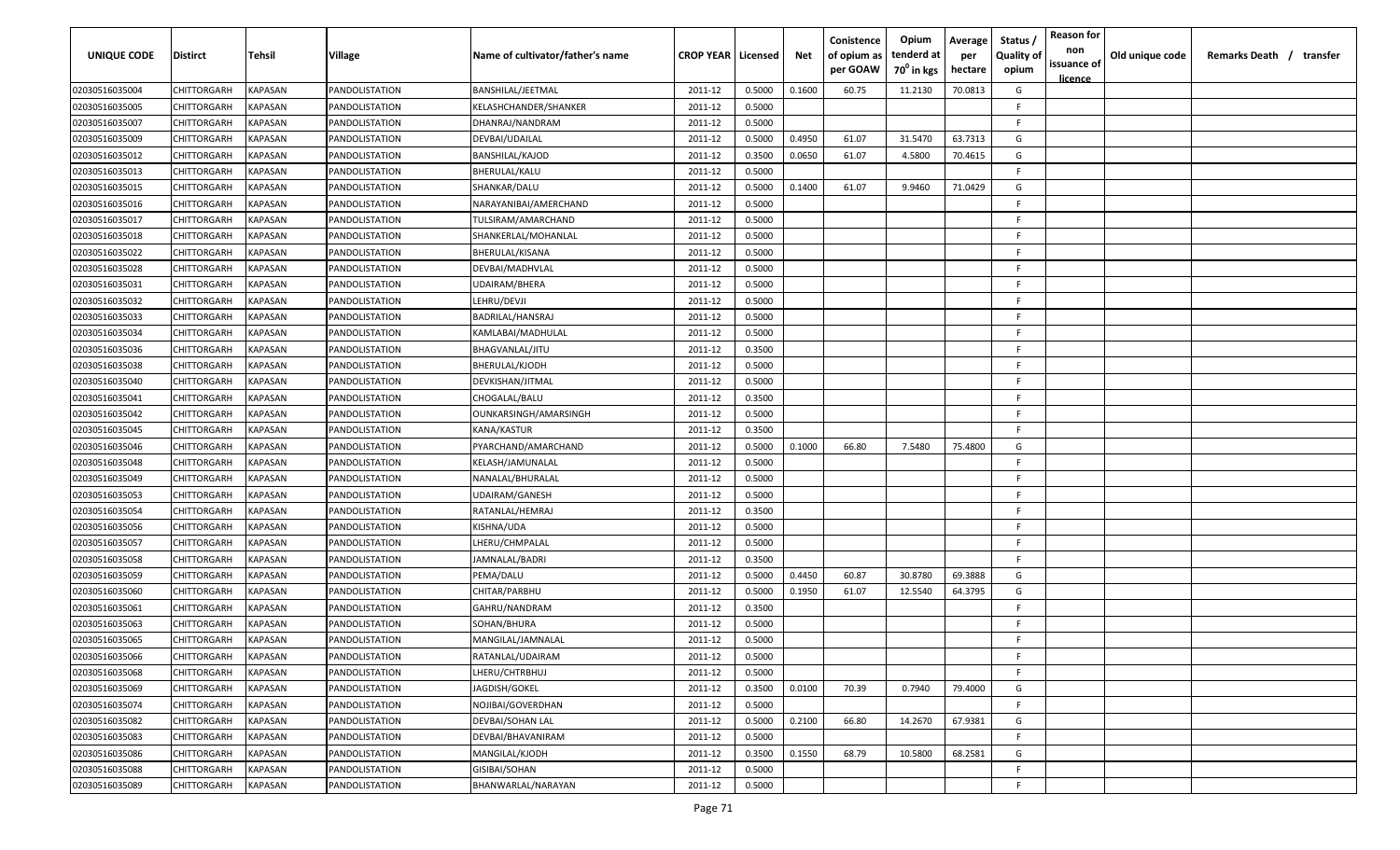| UNIQUE CODE    | <b>Distirct</b>    | Tehsil                | Village            | Name of cultivator/father's name | <b>CROP YEAR   Licensed</b> |        | Net    | Conistence<br>of opium as<br>per GOAW | Opium<br>tenderd at<br>70 <sup>0</sup> in kgs | Average<br>per<br>hectare | Status<br><b>Quality of</b><br>opium | <b>Reason for</b><br>non<br>issuance of<br><u>licence</u> | Old unique code | Remarks Death / transfer |
|----------------|--------------------|-----------------------|--------------------|----------------------------------|-----------------------------|--------|--------|---------------------------------------|-----------------------------------------------|---------------------------|--------------------------------------|-----------------------------------------------------------|-----------------|--------------------------|
| 02030516035095 | CHITTORGARH        | KAPASAN               | PANDOLISTATION     | SHYAMLAL/LOBHCHAND               | 2011-12                     | 0.5000 |        |                                       |                                               |                           | -F                                   |                                                           |                 |                          |
| 02030516035100 | CHITTORGARH        | KAPASAN               | PANDOLISTATION     | SUKHIBAI/JAMNA                   | 2011-12                     | 0.5000 |        |                                       |                                               |                           | -F                                   |                                                           |                 |                          |
| 02030516035101 | CHITTORGARH        | KAPASAN               | PANDOLISTATION     | LOBHCHAND/HARIRAM                | 2011-12                     | 0.5000 |        |                                       |                                               |                           | -F                                   |                                                           |                 |                          |
| 02030516035102 | CHITTORGARH        | KAPASAN               | PANDOLISTATION     | RATANLAL/BHERU                   | 2011-12                     | 0.5000 |        |                                       |                                               |                           | F.                                   |                                                           |                 |                          |
| 02030516035103 | CHITTORGARH        | KAPASAN               | PANDOLISTATION     | HAJARI/KISHANA                   | 2011-12                     | 0.5000 |        |                                       |                                               |                           | -F                                   |                                                           |                 |                          |
| 02030516037001 | CHITTORGARH        | KAPASAN               | PAVTIYA            | DAYARAM/BHERA                    | 2011-12                     | 0.5000 |        |                                       |                                               |                           | -F                                   |                                                           |                 |                          |
| 02030516037003 | CHITTORGARH        | KAPASAN               | PAVTIYA            | MADHO/ONKAR                      | 2011-12                     | 0.5000 | 0.1000 | 68.17                                 | 6.7100                                        | 67.1000                   | G                                    |                                                           |                 |                          |
| 02030516037006 | CHITTORGARH        | KAPASAN               | PAVTIYA            | AMARCHAND/KISHORE                | 2011-12                     | 0.5000 |        |                                       |                                               |                           | E.                                   |                                                           |                 |                          |
| 02030516037007 | CHITTORGARH        | KAPASAN               | PAVTIYA            | HASU/KHURAJ                      | 2011-12                     | 0.3500 |        |                                       |                                               |                           | F.                                   |                                                           |                 |                          |
| 02030516037011 | CHITTORGARH        | KAPASAN               | PAVTIYA            | RATANLAL/GANESH                  | 2011-12                     | 0.5000 | 0.4750 | 62.08                                 | 29.3550                                       | 61.8000                   | G                                    |                                                           |                 |                          |
| 02030516037014 | CHITTORGARH        | KAPASAN               | PAVTIYA            | BALUDAS/LAXMAN                   | 2011-12                     | 0.3500 |        |                                       |                                               |                           | F.                                   |                                                           |                 |                          |
| 02030516037025 | CHITTORGARH        | KAPASAN               | <b>PAVTIYA</b>     | GITADEVI/RAMCHANDER              | 2011-12                     | 0.5000 | 0.1000 | 65.16                                 | 6.7490                                        | 67.4900                   | G                                    |                                                           |                 |                          |
| 02030516037026 | CHITTORGARH        | KAPASAN               | PAVTIYA            | RAMCHANDER/CHAMNA                | 2011-12                     | 0.5000 |        |                                       |                                               |                           | F.                                   |                                                           |                 |                          |
| 02030516037029 | CHITTORGARH        | KAPASAN               | PAVTIYA            | NANDU/SHANKER                    | 2011-12                     | 0.5000 |        |                                       |                                               |                           | F.                                   |                                                           |                 |                          |
| 02030516040002 | CHITTORGARH        | KAPASAN               | RANCHODPURA        | KESHURAM/BHURA                   | 2011-12                     | 0.5000 | 0.1550 | 68.15                                 | 11.3810                                       | 73.4258                   | G                                    |                                                           |                 |                          |
| 02030516040004 | CHITTORGARH        | KAPASAN               | RANCHODPURA        | CHAMPALAL/DEOJI                  | 2011-12                     | 0.5000 |        |                                       |                                               |                           | F.                                   |                                                           |                 |                          |
| 02030516040005 | CHITTORGARH        | KAPASAN               | RANCHODPURA        | GHISIBAI/UDAIRAM                 | 2011-12                     | 0.5000 |        |                                       |                                               |                           | E.                                   |                                                           |                 |                          |
| 02030516040006 | CHITTORGARH        | KAPASAN               | RANCHODPURA        | ANCHIBAI/PREBHULAL               | 2011-12                     | 0.5000 | 0.1050 | 73.23                                 | 7.7940                                        | 74.2286                   | G                                    |                                                           |                 |                          |
| 02030516040007 | CHITTORGARH        | KAPASAN               | RANCHODPURA        | MOHAN/RAMA                       | 2011-12                     | 0.5000 | 0.1050 | 62.08                                 | 7.4410                                        | 70.8667                   | G                                    |                                                           |                 |                          |
| 02030516040009 | CHITTORGARH        | KAPASAN               | RANCHODPURA        | NATHUSINGH/JAWANSINGH            | 2011-12                     | 0.5000 | 0.2900 | 68.15                                 | 22.1200                                       | 76.2759                   | G                                    |                                                           |                 |                          |
| 02030516040010 | CHITTORGARH        | KAPASAN               | RANCHODPURA        | BHANWARSINGH/ONKARSINGH          | 2011-12                     | 0.5000 | 0.1850 | 62.08                                 | 13.7110                                       | 74.1135                   | G                                    |                                                           |                 |                          |
| 02030516040014 | CHITTORGARH        | KAPASAN               | RANCHODPURA        | MADANLAL/MITTU                   | 2011-12                     | 0.5000 | 0.3800 | 65.10                                 | 24.7380                                       | 65.1000                   | G                                    |                                                           |                 |                          |
| 02030516040015 | CHITTORGARH        | KAPASAN               | RANCHODPURA        | SOHANLAL/SUKHLAL                 | 2011-12                     | 0.5000 | 0.4900 | 65.10                                 | 33.3870                                       | 68.1367                   | G                                    |                                                           |                 |                          |
| 02030516040017 | CHITTORGARH        | KAPASAN               | RANCHODPURA        | RAMSINGH/SARDARSINGH             | 2011-12                     | 0.3500 | 0.1150 | 68.15                                 | 8.0420                                        | 69.9304                   | G                                    |                                                           |                 |                          |
| 02030516040018 | CHITTORGARH        | KAPASAN               | RANCHODPURA        | SHIVSINGH/SARDARSINGH            | 2011-12                     | 0.5000 | 0.1250 | 68.15                                 | 9.1220                                        | 72.9760                   | G                                    |                                                           |                 |                          |
| 02030516040021 | CHITTORGARH        | KAPASAN               | <b>RANCHODPURA</b> | RUPSINGH/OUNKARSINGH             | 2011-12                     | 0.5000 | 0.1100 | 59.15                                 | 7.1660                                        | 65.1455                   | G                                    |                                                           |                 |                          |
| 02030516040022 | CHITTORGARH        | KAPASAN               | RANCHODPURA        | RATANLAL/RAMA                    | 2011-12                     | 0.5000 | 0.1100 | 62.08                                 | 7.2630                                        | 66.0273                   | G                                    |                                                           |                 |                          |
| 02030516040025 | CHITTORGARH        | KAPASAN               | RANCHODPURA        | BALU/BADRI                       | 2011-12                     | 0.5000 |        |                                       |                                               |                           | -F.                                  |                                                           |                 |                          |
| 02030516040027 | <b>CHITTORGARH</b> | KAPASAN               | RANCHODPURA        | BHAGWANLAL/GEHRILAL              | 2011-12                     | 0.5000 | 0.4800 | 70.56                                 | 35.6730                                       | 74.3188                   | G                                    |                                                           |                 |                          |
| 02030516040028 | CHITTORGARH        | KAPASAN               | RANCHODPURA        | KALU/RAMA                        | 2011-12                     | 0.5000 |        |                                       |                                               |                           | -F.                                  |                                                           |                 |                          |
| 02030516040030 | CHITTORGARH        | KAPASAN               | RANCHODPURA        | JORAWARSINGH/MOTISINGH           | 2011-12                     | 0.5000 | 0.1500 | 62.08                                 | 10.0750                                       | 67.1667                   | G                                    |                                                           |                 |                          |
| 02030516040033 | CHITTORGARH        | <b><i>KAPASAN</i></b> | RANCHODPURA        | GATTUBAI/SURAJMAL                | 2011-12                     | 0.5000 |        |                                       |                                               |                           | -F                                   |                                                           |                 |                          |
| 02030516040034 | CHITTORGARH        | KAPASAN               | RANCHODPURA        | GOPI/SURAJMAL                    | 2011-12                     | 0.5000 |        |                                       |                                               |                           | E                                    |                                                           |                 |                          |
| 02030516040037 | CHITTORGARH        | KAPASAN               | RANCHODPURA        | SHAMBHU/RAMA                     | 2011-12                     | 0.3500 | 0.1400 | 65.69                                 | 10.4070                                       | 74.3357                   | G                                    |                                                           |                 |                          |
| 02030516040038 | CHITTORGARH        | KAPASAN               | RANCHODPURA        | UDAISINGH/SARDARSINGH            | 2011-12                     | 0.5000 |        |                                       |                                               |                           | -F                                   |                                                           |                 |                          |
| 02030516040039 | CHITTORGARH        | <b>KAPASAN</b>        | RANCHODPURA        | JITU/OUNKAR                      | 2011-12                     | 0.5000 |        |                                       |                                               |                           | -F                                   |                                                           |                 |                          |
| 02030516041005 | CHITTORGARH        | <b>KAPASAN</b>        | RANDIYARDI         | VARDIBAI/MANGILAL                | 2011-12                     | 0.5000 | 0.1600 | 66.83                                 | 10.9700                                       | 68.5625                   | G                                    |                                                           |                 |                          |
| 02030516041006 | CHITTORGARH        | <b>KAPASAN</b>        | RANDIYARDI         | BHERULAL/MANGILAL                | 2011-12                     | 0.5000 |        |                                       |                                               |                           | -F.                                  |                                                           |                 |                          |
| 02030516041007 | CHITTORGARH        | KAPASAN               | RANDIYARDI         | RAMLAL/LALU                      | 2011-12                     | 0.3500 | 0.2600 | 63.27                                 | 18.4120                                       | 70.8154                   | G                                    |                                                           |                 |                          |
| 02030516041010 | CHITTORGARH        | KAPASAN               | RANDIYARDI         | LEHRU/RATANLAL                   | 2011-12                     | 0.5000 |        |                                       |                                               |                           | F.                                   |                                                           |                 |                          |
| 02030516041011 | CHITTORGARH        | KAPASAN               | RANDIYARDI         | PANNALAL/GEHRILAL                | 2011-12                     | 0.5000 |        |                                       |                                               |                           | F.                                   |                                                           |                 |                          |
| 02030516041014 | CHITTORGARH        | KAPASAN               | RANDIYARDI         | TULSIRAM/DHANNA                  | 2011-12                     | 0.5000 | 0.1000 | 60.12                                 | 6.7590                                        | 67.5900                   | G                                    |                                                           |                 |                          |
| 02030516041016 | CHITTORGARH        | KAPASAN               | RANDIYARDI         | SHANKERLAL/BHAGIRATH             | 2011-12                     | 0.3500 | 0.1900 | 60.59                                 | 11.2350                                       | 59.1316                   | G                                    |                                                           |                 |                          |
| 02030516041022 | CHITTORGARH        | <b>KAPASAN</b>        | RANDIYARDI         | SHANKERLAL/LALU                  | 2011-12                     | 0.3500 |        |                                       |                                               |                           | F.                                   |                                                           |                 |                          |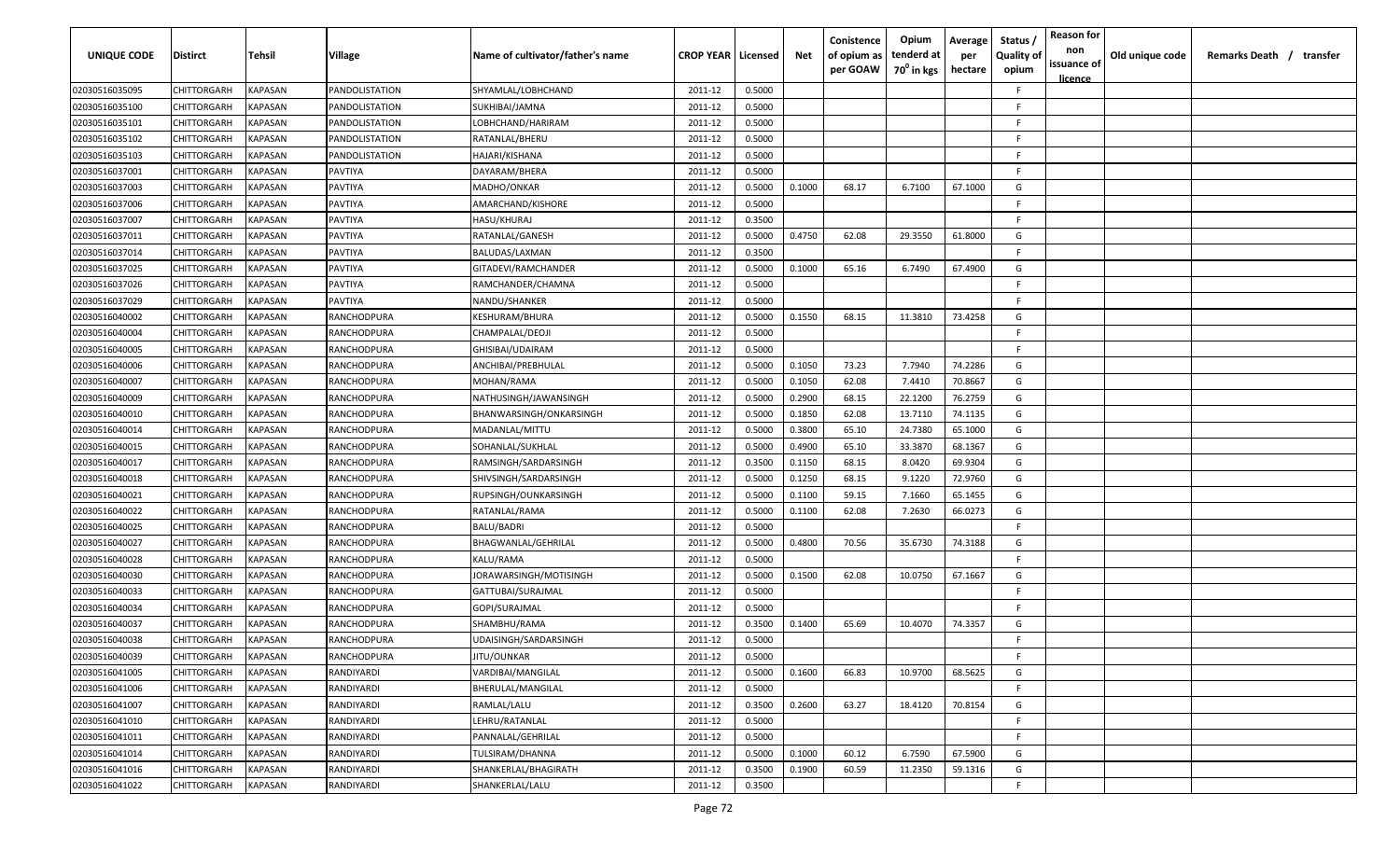| UNIQUE CODE    | <b>Distirct</b>    | Tehsil                | Village          | Name of cultivator/father's name | <b>CROP YEAR   Licensed</b> |        | Net    | Conistence<br>of opium as<br>per GOAW | Opium<br>tenderd at<br>70 <sup>°</sup> in kgs | Average<br>per<br>hectare | Status<br><b>Quality of</b><br>opium | <b>Reason for</b><br>non<br>issuance of<br><u>licence</u> | Old unique code | Remarks Death / transfer |
|----------------|--------------------|-----------------------|------------------|----------------------------------|-----------------------------|--------|--------|---------------------------------------|-----------------------------------------------|---------------------------|--------------------------------------|-----------------------------------------------------------|-----------------|--------------------------|
| 02030516041023 | CHITTORGARH        | KAPASAN               | RANDIYARDI       | LACHERAM/MITTULAL                | 2011-12                     | 0.5000 |        |                                       |                                               |                           | -F.                                  |                                                           |                 |                          |
| 02030516041025 | CHITTORGARH        | KAPASAN               | RANDIYARDI       | DEVILAL/MANGILAL                 | 2011-12                     | 0.3500 |        |                                       |                                               |                           | -F                                   |                                                           |                 |                          |
| 02030516041031 | CHITTORGARH        | KAPASAN               | RANDIYARDI       | BHURA/ONKER                      | 2011-12                     | 0.3500 | 0.1350 | 72.78                                 | 11.8420                                       | 87.7185                   | G                                    |                                                           |                 | TRANSFER / BALRADA       |
| 02030516041034 | CHITTORGARH        | KAPASAN               | RANDIYARDI       | SIVGIRI/BHERUGIRI                | 2011-12                     | 0.5000 |        |                                       |                                               |                           | F.                                   |                                                           |                 |                          |
| 02030516041035 | CHITTORGARH        | KAPASAN               | RANDIYARDI       | BHERULAL/MOTI                    | 2011-12                     | 0.5000 |        |                                       |                                               |                           | -F                                   |                                                           |                 |                          |
| 02030516042001 | CHITTORGARH        | KAPASAN               | RENKAKHEDA       | PANNALAL/RAMA                    | 2011-12                     | 0.3500 |        |                                       |                                               |                           | F.                                   |                                                           |                 |                          |
| 02030516042004 | CHITTORGARH        | KAPASAN               | RENKAKHEDA       | TRILOK/SURAJMAL                  | 2011-12                     | 0.5000 | 0.4000 | 68.09                                 | 27.1290                                       | 67.8225                   | G                                    |                                                           |                 |                          |
| 02030516042005 | CHITTORGARH        | KAPASAN               | RENKAKHEDA       | NATHU/UDA                        | 2011-12                     | 0.5000 | 0.5000 | 68.09                                 | 33.4910                                       | 66.9820                   | G                                    |                                                           |                 |                          |
| 02030516042007 | CHITTORGARH        | KAPASAN               | RENKAKHEDA       | KESURAM/GAMERA                   | 2011-12                     | 0.3500 | 0.2900 | 70.44                                 | 20.2770                                       | 69.9207                   | G                                    |                                                           |                 |                          |
| 02030516042008 | CHITTORGARH        | KAPASAN               | RENKAKHEDA       | KALU/NARAYAN                     | 2011-12                     | 0.5000 | 0.3300 | 73.02                                 | 22.4480                                       | 68.0242                   | G                                    |                                                           |                 |                          |
| 02030516042009 | CHITTORGARH        | KAPASAN               | RENKAKHEDA       | CHOGALAL/NARAYAN                 | 2011-12                     | 0.5000 | 0.1100 | 73.02                                 | 7.3120                                        | 66.4727                   | G                                    |                                                           |                 |                          |
| 02030516042010 | CHITTORGARH        | KAPASAN               | RENKAKHEDA       | RATAN/NATHU                      | 2011-12                     | 0.5000 | 0.4700 | 70.44                                 | 32.6840                                       | 69.5404                   | G                                    |                                                           |                 |                          |
| 02030516042011 | CHITTORGARH        | KAPASAN               | RENKAKHEDA       | MITTULAL/NATHU                   | 2011-12                     | 0.5000 | 0.3600 | 68.71                                 | 24.3630                                       | 67.6750                   | G                                    |                                                           |                 |                          |
| 02030516042012 | CHITTORGARH        | KAPASAN               | RENKAKHEDA       | LEHRU/ONKAR                      | 2011-12                     | 0.5000 |        |                                       |                                               |                           | F                                    |                                                           |                 |                          |
| 02030516042016 | CHITTORGARH        | KAPASAN               | RENKAKHEDA       | SHANKER/CHATARBHUJ               | 2011-12                     | 0.5000 |        |                                       |                                               |                           | -F                                   |                                                           |                 |                          |
| 02030516042017 | CHITTORGARH        | KAPASAN               | RENKAKHEDA       | KISHNA/JODHRAM                   | 2011-12                     | 0.5000 |        |                                       |                                               |                           | F                                    |                                                           |                 |                          |
| 02030516042021 | CHITTORGARH        | KAPASAN               | RENKAKHEDA       | BANSILAL/CHAMPALAL               | 2011-12                     | 0.5000 |        |                                       |                                               |                           | E.                                   |                                                           |                 |                          |
| 02030516042022 | CHITTORGARH        | KAPASAN               | RENKAKHEDA       | HANSU/CHHOGA                     | 2011-12                     | 0.5000 | 0.1500 | 65.10                                 | 9.2350                                        | 61.5667                   | G                                    |                                                           |                 |                          |
| 02030516042023 | CHITTORGARH        | KAPASAN               | RENKAKHEDA       | BAXU/JODHRAM                     | 2011-12                     | 0.5000 |        |                                       |                                               |                           | F.                                   |                                                           |                 |                          |
| 02030516042025 | CHITTORGARH        | KAPASAN               | RENKAKHEDA       | CHANDIBAI/DEVA                   | 2011-12                     | 0.3500 | 0.3550 | 58.09                                 | 20.9620                                       | 59.0479                   | G                                    |                                                           |                 |                          |
| 02030516042027 | CHITTORGARH        | KAPASAN               | RENKAKHEDA       | BHERU/SAVAIRAM                   | 2011-12                     | 0.5000 |        |                                       |                                               |                           | F.                                   |                                                           |                 |                          |
| 02030516043001 | CHITTORGARH        | KAPASAN               | RUNDARI          | CHAMPALAL/GOPILAL                | 2011-12                     | 0.5000 | 0.2000 | 66.04                                 | 13.8590                                       | 69.2950                   | G                                    |                                                           |                 |                          |
| 02030516043002 | CHITTORGARH        | KAPASAN               | RUNDARI          | KAVALCHAND/GANGARAM              | 2011-12                     | 0.5000 |        |                                       |                                               |                           | F                                    |                                                           |                 |                          |
| 02030516043003 | CHITTORGARH        | KAPASAN               | RUNDARI          | MANGILAL/GULAB                   | 2011-12                     | 0.5000 | 0.4100 | 55.64                                 | 25.6100                                       | 62.4634                   | G                                    |                                                           |                 |                          |
| 02030516043004 | CHITTORGARH        | KAPASAN               | RUNDARI          | CHUNNILAL/GOKAL                  | 2011-12                     | 0.5000 |        |                                       |                                               |                           | F.                                   |                                                           |                 |                          |
| 02030516043007 | CHITTORGARH        | KAPASAN               | RUNDARI          | HAJARI/NOLA                      | 2011-12                     | 0.3500 | 0.0600 | 60.09                                 | 4.3780                                        | 72.9667                   | G                                    |                                                           |                 |                          |
| 02030516043010 | CHITTORGARH        | KAPASAN               | RUNDARI          | KISOR/AMERCHAND                  | 2011-12                     | 0.5000 | 0.1600 | 56.18                                 | 10.3930                                       | 64.9563                   | G                                    |                                                           |                 |                          |
| 02030516043013 | CHITTORGARH        | KAPASAN               | RUNDARI          | KISANLAL/RATANLAL                | 2011-12                     | 0.5000 |        |                                       |                                               |                           | -F.                                  |                                                           |                 |                          |
| 02030516043015 | <b>CHITTORGARH</b> | KAPASAN               | RUNDARI          | BHERULAL/MAGNIRAM                | 2011-12                     | 0.5000 |        |                                       |                                               |                           | -F                                   |                                                           |                 |                          |
| 02030516043016 | CHITTORGARH        | KAPASAN               | RUNDARI          | SOHANLAL/PRABHULAL               | 2011-12                     | 0.5000 | 0.3500 | 60.09                                 | 24.3280                                       | 69.5086                   |                                      | 02                                                        |                 |                          |
| 02030516043017 | CHITTORGARH        | KAPASAN               | RUNDARI          | GODAVARIBAI/RAMCHANDER           | 2011-12                     | 0.5000 |        |                                       |                                               |                           | -F.                                  |                                                           |                 |                          |
| 02030516045002 | CHITTORGARH        | <b><i>KAPASAN</i></b> | <b>RUPAKHEDI</b> | MANGILAL/DEVJI                   | 2011-12                     | 0.5000 | 0.1350 | 59.69                                 | 8.5950                                        | 63.6667                   | G                                    |                                                           |                 |                          |
| 02030516045003 | CHITTORGARH        | KAPASAN               | <b>RUPAKHEDI</b> | GEHRU/UDAIRAM                    | 2011-12                     | 0.5000 | 0.1400 | 70.76                                 | 10.5530                                       | 75.3786                   | G                                    |                                                           |                 |                          |
| 02030516045004 | CHITTORGARH        | KAPASAN               | <b>RUPAKHEDI</b> | NARAYAN/HAJARI BADHA             | 2011-12                     | 0.5000 | 0.4800 | 65.08                                 | 29.8610                                       | 62.2104                   | G                                    |                                                           |                 |                          |
| 02030516045008 | CHITTORGARH        | KAPASAN               | <b>RUPAKHEDI</b> | KAJOD/RAMA                       | 2011-12                     | 0.3500 | 0.1250 | 67.51                                 | 8.7470                                        | 69.9760                   | G                                    |                                                           |                 |                          |
| 02030516045009 | CHITTORGARH        | <b>KAPASAN</b>        | <b>RUPAKHEDI</b> | HEMA/KHURAJ                      | 2011-12                     | 0.5000 | 0.4000 | 67.51                                 | 30.1770                                       | 75.4425                   | G                                    |                                                           |                 |                          |
| 02030516045011 | CHITTORGARH        | <b>KAPASAN</b>        | <b>RUPAKHEDI</b> | CHANDIBAI/MITTHU                 | 2011-12                     | 0.5000 | 0.5150 | 62.54                                 | 32.3870                                       | 62.8874                   | G                                    |                                                           |                 |                          |
| 02030516045013 | CHITTORGARH        | <b>KAPASAN</b>        | RUPAKHEDI        | PUSPABAI/RAMLAL                  | 2011-12                     | 0.5000 | 0.2000 | 65.41                                 | 13.1100                                       | 65.5500                   | G                                    |                                                           |                 |                          |
| 02030516045015 | CHITTORGARH        | <b>KAPASAN</b>        | <b>RUPAKHEDI</b> | RAMA/GHEESA                      | 2011-12                     | 0.5000 | 0.2600 | 62.54                                 | 15.7510                                       | 60.5808                   | G                                    |                                                           |                 |                          |
| 02030516045016 | CHITTORGARH        | KAPASAN               | <b>RUPAKHEDI</b> | BHERU/KAJOD                      | 2011-12                     | 0.3500 |        |                                       |                                               |                           | F.                                   |                                                           |                 |                          |
| 02030516045018 | CHITTORGARH        | KAPASAN               | <b>RUPAKHEDI</b> | MITTULAL/MEGRAJ                  | 2011-12                     | 0.5000 | 0.3100 | 65.41                                 | 20.2300                                       | 65.2581                   | G                                    |                                                           |                 |                          |
| 02030516045019 | CHITTORGARH        | KAPASAN               | RUPAKHEDI        | BHERU/HAZARILAL                  | 2011-12                     | 0.5000 |        |                                       |                                               |                           | -F.                                  |                                                           |                 |                          |
| 02030516045020 | CHITTORGARH        | KAPASAN               | <b>RUPAKHEDI</b> | DEVBAI/HAJARI                    | 2011-12                     | 0.5000 | 0.4900 | 62.54                                 | 30.4750                                       | 62.1939                   | G                                    |                                                           |                 |                          |
| 02030516045021 | CHITTORGARH        | KAPASAN               | <b>RUPAKHEDI</b> | GOVRDHAN/KISHANA                 | 2011-12                     | 0.5000 | 0.1300 | 62.54                                 | 8.6220                                        | 66.3231                   | G                                    |                                                           |                 |                          |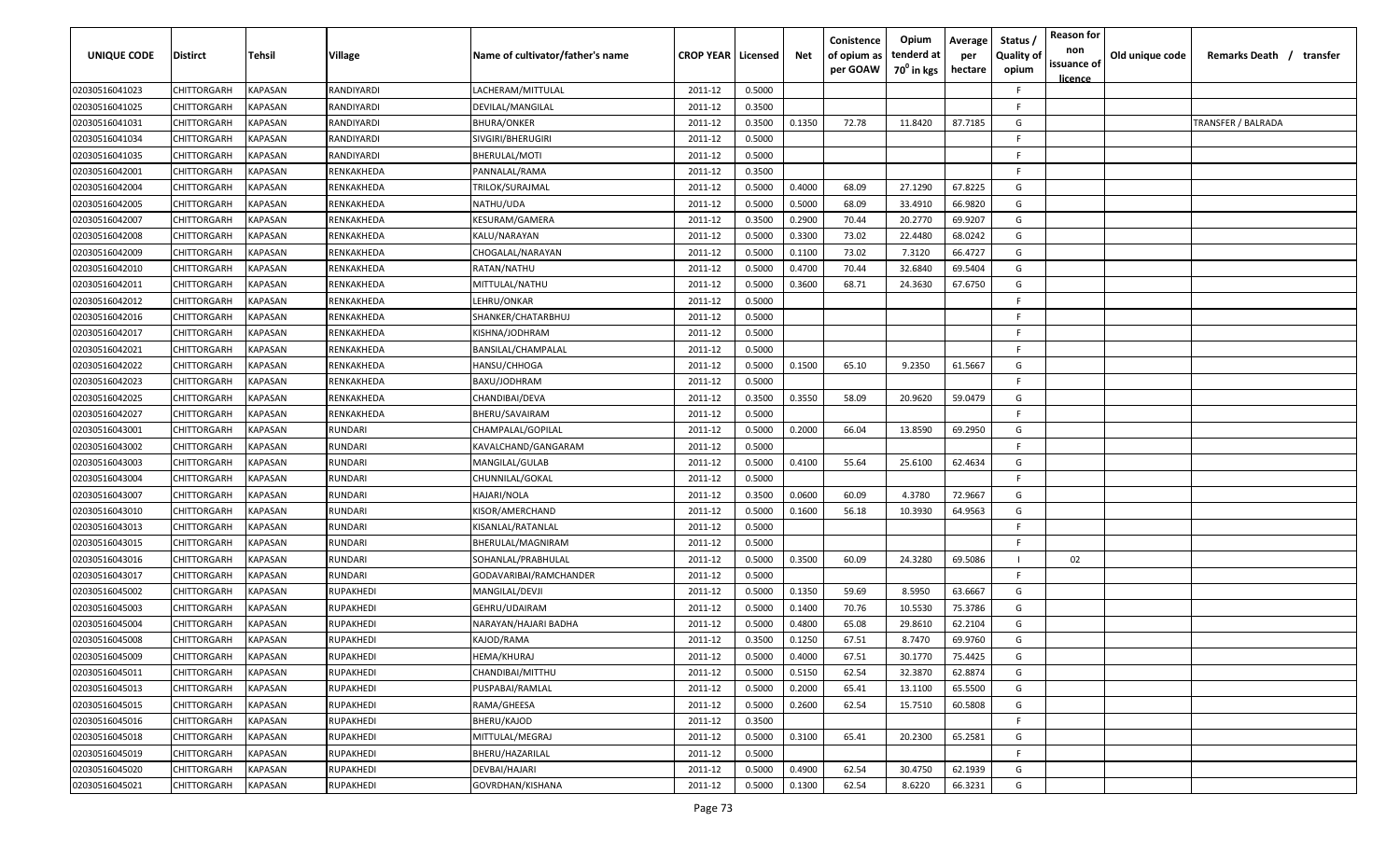| <b>UNIQUE CODE</b> | Distirct           | Tehsil         | Village       | Name of cultivator/father's name | <b>CROP YEAR   Licensed</b> |        | Net    | Conistence<br>of opium as | Opium<br>tenderd at    | Average<br>per | Status /<br><b>Quality of</b> | <b>Reason for</b><br>non      | Old unique code | Remarks Death / transfer |
|--------------------|--------------------|----------------|---------------|----------------------------------|-----------------------------|--------|--------|---------------------------|------------------------|----------------|-------------------------------|-------------------------------|-----------------|--------------------------|
|                    |                    |                |               |                                  |                             |        |        | per GOAW                  | 70 <sup>0</sup> in kgs | hectare        | opium                         | issuance of<br><u>licence</u> |                 |                          |
| 02030516045022     | CHITTORGARH        | <b>KAPASAN</b> | RUPAKHEDI     | NARAYAN/HAJARI CHOTA             | 2011-12                     | 0.5000 | 0.3050 | 65.08                     | 20.2680                | 66.4525        | G                             |                               |                 |                          |
| 02030516045023     | CHITTORGARH        | KAPASAN        | RUPAKHEDI     | GISA/PARTHU                      | 2011-12                     | 0.5000 | 0.5150 | 68.63                     | 34.7270                | 67.4311        | G                             |                               |                 |                          |
| 02030516045024     | CHITTORGARH        | KAPASAN        | RUPAKHEDI     | RAMLAL/MANGU                     | 2011-12                     | 0.5000 | 0.3950 | 68.63                     | 28.1090                | 71.1620        | G                             |                               |                 |                          |
| 02030516045025     | CHITTORGARH        | KAPASAN        | RUPAKHEDI     | RAMESWAR/CHUNNILAL               | 2011-12                     | 0.5000 | 0.3400 | 68.63                     | 23.4620                | 69.0059        | G                             |                               |                 |                          |
| 02030516045027     | CHITTORGARH        | KAPASAN        | RUPAKHEDI     | MOHANLAL/SHANKER                 | 2011-12                     | 0.5000 | 0.1250 | 68.09                     | 8.7450                 | 69.9600        | G                             |                               |                 |                          |
| 02030516045029     | CHITTORGARH        | KAPASAN        | RUPAKHEDI     | UADIBAI/KHURAJ                   | 2011-12                     | 0.5000 | 0.1250 | 67.51                     | 9.2010                 | 73.6080        | G                             |                               |                 |                          |
| 02030516045030     | CHITTORGARH        | KAPASAN        | RUPAKHEDI     | <b>OUNKER/MANGU</b>              | 2011-12                     | 0.5000 | 0.3200 | 65.41                     | 21.7720                | 68.0375        | G                             |                               |                 |                          |
| 02030516045032     | CHITTORGARH        | KAPASAN        | RUPAKHEDI     | HEERALAL/SHANKER                 | 2011-12                     | 0.5000 | 0.2500 | 65.41                     | 17.0720                | 68.2880        | G                             |                               |                 |                          |
| 02030516045033     | CHITTORGARH        | KAPASAN        | RUPAKHEDI     | BHERU/PRATAP                     | 2011-12                     | 0.5000 | 0.3350 | 68.09                     | 22.6160                | 67.5104        | G                             |                               |                 |                          |
| 02030516045035     | CHITTORGARH        | KAPASAN        | RUPAKHEDI     | CHOGA/JITU                       | 2011-12                     | 0.5000 | 0.3600 | 59.69                     | 23.1770                | 64.3806        | G                             |                               |                 |                          |
| 02030516045036     | CHITTORGARH        | KAPASAN        | RUPAKHEDI     | CHAGN/MEEGA                      | 2011-12                     | 0.5000 | 0.3000 | 70.76                     | 20.7430                | 69.1433        | G                             |                               |                 |                          |
| 02030516045039     | CHITTORGARH        | KAPASAN        | RUPAKHEDI     | RAMLAL/BHERULAL                  | 2011-12                     | 0.5000 | 0.1500 | 70.76                     | 11.0080                | 73.3867        | G                             |                               |                 |                          |
| 02030516045043     | CHITTORGARH        | KAPASAN        | RUPAKHEDI     | BHERULAL/SUKHHA                  | 2011-12                     | 0.5000 | 0.1500 | 68.09                     | 10.9240                | 72.8267        | G                             |                               |                 |                          |
| 02030516045048     | CHITTORGARH        | KAPASAN        | RUPAKHEDI     | MOHAN/ONKAR                      | 2011-12                     | 0.5000 | 0.2100 | 65.08                     | 13.9180                | 66.2762        | G                             |                               |                 |                          |
| 02030516045050     | CHITTORGARH        | KAPASAN        | RUPAKHEDI     | KAMALABAI/SOHSNLAL               | 2011-12                     | 0.5000 | 0.5000 | 65.08                     | 32.1120                | 64.2240        | G                             |                               |                 |                          |
| 02030516045051     | CHITTORGARH        | KAPASAN        | RUPAKHEDI     | HEERA/NATHU                      | 2011-12                     | 0.5000 | 0.1500 | 70.76                     | 11.0890                | 73.9267        | G                             |                               |                 |                          |
| 02030516045053     | CHITTORGARH        | KAPASAN        | RUPAKHEDI     | MOHAN/BHERA                      | 2011-12                     | 0.5000 |        |                           |                        |                | -F.                           |                               |                 |                          |
| 02030516045055     | CHITTORGARH        | KAPASAN        | RUPAKHEDI     | SAMPATLAL/MOHANLAL               | 2011-12                     | 0.5000 | 0.5100 | 68.09                     | 33.4030                | 65.4961        | G                             |                               |                 |                          |
| 02030516045058     | CHITTORGARH        | KAPASAN        | RUPAKHEDI     | MOHAN/GEHRU                      | 2011-12                     | 0.5000 | 0.3050 | 65.08                     | 19.2360                | 63.0689        | G                             | 11                            |                 |                          |
| 02030516045059     | CHITTORGARH        | KAPASAN        | RUPAKHEDI     | MANGLI/PYARA                     | 2011-12                     | 0.5000 | 0.3200 | 70.76                     | 22.0970                | 69.0531        | G                             |                               |                 |                          |
| 02030516046002     | CHITTORGARH        | KAPASAN        | SAMRATHPURA   | GANESH/CHOGALAL                  | 2011-12                     | 0.5000 |        |                           |                        |                | -F.                           |                               |                 |                          |
| 02030516046006     | CHITTORGARH        | KAPASAN        | SAMRATHPURA   | BANSINATH/HAJARINATH             | 2011-12                     | 0.5000 |        |                           |                        |                | -F.                           |                               |                 |                          |
| 02030516046008     | CHITTORGARH        | KAPASAN        | SAMRATHPURA   | CHAGNA/CHAMNA                    | 2011-12                     | 0.3500 | 0.0300 | 66.83                     | 2.3870                 | 79.5667        | G                             |                               |                 |                          |
| 02030516046010     | CHITTORGARH        | KAPASAN        | SAMRATHPURA   | MANIBAI/MADHU                    | 2011-12                     | 0.3500 |        |                           |                        |                | -F.                           |                               |                 |                          |
| 02030516046015     | CHITTORGARH        | KAPASAN        | SAMRATHPURA   | BHOLIBAI/LEHRU                   | 2011-12                     | 0.5000 | 0.2350 | 66.83                     | 18.2830                | 77.8000        | G                             |                               |                 |                          |
| 02030516046016     | CHITTORGARH        | KAPASAN        | SAMRATHPURA   | PYARIBAI/TRILOK                  | 2011-12                     | 0.5000 | 0.3050 | 60.66                     | 21.1790                | 69.4393        | G                             |                               |                 |                          |
| 02030516046017     | CHITTORGARH        | KAPASAN        | SAMRATHPURA   | LAXMAN/GIRDHARI                  | 2011-12                     | 0.5000 |        |                           |                        |                | -F.                           |                               |                 |                          |
| 02030516046019     | CHITTORGARH        | KAPASAN        | SAMRATHPURA   | BHERULAL/BHUVANA                 | 2011-12                     | 0.3500 |        |                           |                        |                | -F.                           |                               |                 |                          |
| 02030516046030     | CHITTORGARH        | KAPASAN        | SAMRATHPURA   | MOHAN/SEVA                       | 2011-12                     | 0.5000 |        |                           |                        |                | -F.                           |                               |                 |                          |
| 02030516046034     | CHITTORGARH        | KAPASAN        | SAMRATHPURA   | NATHU/MOHAN                      | 2011-12                     | 0.5000 |        |                           |                        |                | -F.                           |                               |                 |                          |
| 02030516046038     | CHITTORGARH        | KAPASAN        | SAMRATHPURA   | SHANKERLAL/LEHRU                 | 2011-12                     | 0.5000 | 0.2300 | 66.09                     | 18.1370                | 78.8565        | G                             |                               |                 |                          |
| 02030516046043     | CHITTORGARH        | KAPASAN        | SAMRATHPURA   | UDAIRAM/HARCHAND                 | 2011-12                     | 0.5000 | 0.1850 | 60.66                     | 13.6230                | 73.6378        | G                             |                               |                 |                          |
| 02030516046049     | CHITTORGARH        | KAPASAN        | SAMRATHPURA   | AMERIBAI/BHERU                   | 2011-12                     | 0.5000 | 0.2000 | 63.34                     | 14.9750                | 74.8750        | G                             |                               |                 |                          |
| 02030516046051     | CHITTORGARH        | KAPASAN        | SAMRATHPURA   | KASIRAM/MOHAN                    | 2011-12                     | 0.5000 |        |                           |                        |                | -F.                           |                               |                 |                          |
| 02030516049001     | <b>CHITTORGARH</b> | KAPASAN        | <b>SURPUR</b> | <b>BHAGIRATH/CHOGA</b>           | 2011-12                     | 0.5000 |        |                           |                        |                | E                             |                               |                 |                          |
| 02030516049002     | <b>CHITTORGARH</b> | KAPASAN        | <b>SURPUR</b> | BHERULAL/HAJARILAL               | 2011-12                     | 0.5000 |        |                           |                        |                | F.                            |                               |                 |                          |
| 02030516049003     | CHITTORGARH        | <b>KAPASAN</b> | <b>SURPUR</b> | JAVAHARMAL/SUKHA                 | 2011-12                     | 0.5000 | 0.2350 | 68.56                     | 17.6000                | 74.8936        | G                             |                               |                 |                          |
| 02030516049004     | CHITTORGARH        | <b>KAPASAN</b> | <b>SURPUR</b> | SUSIL/MOHANLAL                   | 2011-12                     | 0.5000 | 0.2400 | 59.44                     | 15.2080                | 63.3667        | G                             |                               |                 |                          |
| 02030516049005     | <b>CHITTORGARH</b> | <b>KAPASAN</b> | <b>SURPUR</b> | KASTURIBAI/CHOGA                 | 2011-12                     | 0.5000 |        |                           |                        |                | F.                            |                               |                 |                          |
| 02030516049008     | <b>CHITTORGARH</b> | KAPASAN        | <b>SURPUR</b> | SHANKERLAL/MANGU                 | 2011-12                     | 0.5000 |        |                           |                        |                | F.                            |                               |                 |                          |
| 02030516049011     | CHITTORGARH        | KAPASAN        | <b>SURPUR</b> | SHANKER/GERU                     | 2011-12                     | 0.5000 | 0.1600 | 68.56                     | 11.4300                | 71.4375        | G                             |                               |                 |                          |
| 02030516049014     | CHITTORGARH        | KAPASAN        | <b>SURPUR</b> | UDAIRAM/KHURAJ                   | 2011-12                     | 0.5000 |        |                           |                        |                | F.                            |                               |                 |                          |
| 02030516049016     | CHITTORGARH        | KAPASAN        | <b>SURPUR</b> | VARDIBAI/HEERA                   | 2011-12                     | 0.5000 |        |                           |                        |                | -F.                           |                               |                 |                          |
| 02030516049017     | CHITTORGARH        | KAPASAN        | <b>SURPUR</b> | MADHULAL/VAKTAVAR                | 2011-12                     | 0.5000 | 0.2000 | 66.39                     | 15.1940                | 75.9700        | G                             |                               |                 |                          |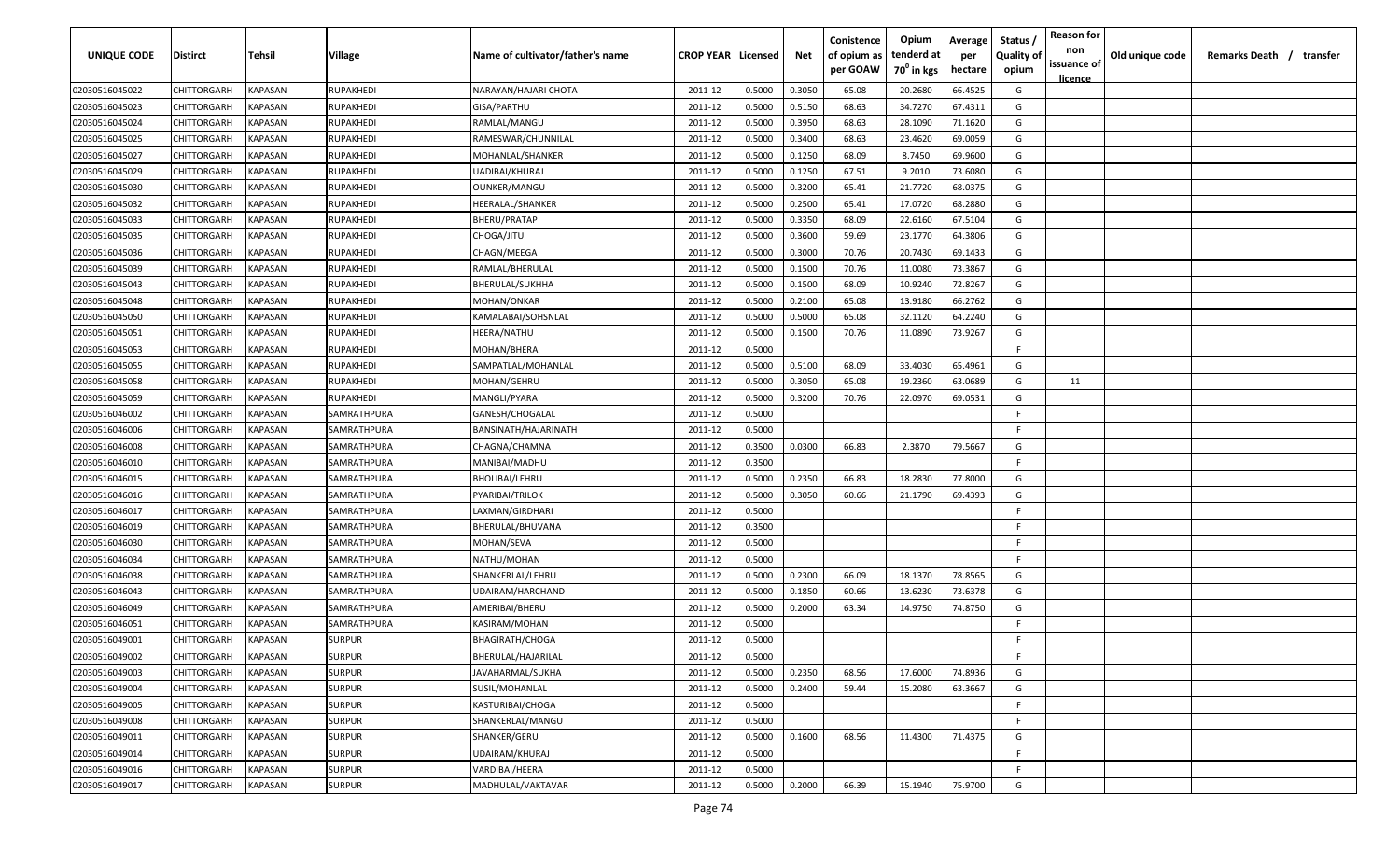| UNIQUE CODE    | <b>Distirct</b> | Tehsil         | Village          | Name of cultivator/father's name | <b>CROP YEAR   Licensed</b> |        | Net    | Conistence<br>of opium as<br>per GOAW | Opium<br>tenderd at<br>70 <sup>0</sup> in kgs | Average<br>per<br>hectare | Status<br><b>Quality of</b><br>opium | <b>Reason for</b><br>non<br>issuance of<br><u>licence</u> | Old unique code | Remarks Death / transfer |
|----------------|-----------------|----------------|------------------|----------------------------------|-----------------------------|--------|--------|---------------------------------------|-----------------------------------------------|---------------------------|--------------------------------------|-----------------------------------------------------------|-----------------|--------------------------|
| 02030516049018 | CHITTORGARH     | KAPASAN        | <b>SURPUR</b>    | KASTURIBAI/CHOGA I               | 2011-12                     | 0.3500 |        |                                       |                                               |                           | -F.                                  |                                                           |                 |                          |
| 02030516049019 | CHITTORGARH     | KAPASAN        | <b>SURPUR</b>    | UDAIRAM/RAMCHANDER               | 2011-12                     | 0.5000 | 0.3550 | 59.44                                 | 21.2880                                       | 59.9662                   | G                                    |                                                           |                 |                          |
| 02030516049021 | CHITTORGARH     | KAPASAN        | <b>SURPUR</b>    | BHERA/CHAGU                      | 2011-12                     | 0.5000 |        |                                       |                                               |                           | -F                                   |                                                           |                 |                          |
| 02030516049022 | CHITTORGARH     | KAPASAN        | <b>SURPUR</b>    | DHAPU/MOHAN                      | 2011-12                     | 0.5000 |        |                                       |                                               |                           | F.                                   |                                                           |                 |                          |
| 02030516049024 | CHITTORGARH     | KAPASAN        | <b>SURPUR</b>    | NARAYAN/RAMA                     | 2011-12                     | 0.5000 | 0.1500 | 68.56                                 | 11.8610                                       | 79.0733                   | G                                    |                                                           |                 |                          |
| 02030516049027 | CHITTORGARH     | KAPASAN        | <b>SURPUR</b>    | GEHRIBAI/DHANNA/JAMNA            | 2011-12                     | 0.5000 |        |                                       |                                               |                           | F                                    |                                                           |                 |                          |
| 02030516049029 | CHITTORGARH     | KAPASAN        | <b>SURPUR</b>    | NATHU/BHURA                      | 2011-12                     | 0.5000 |        |                                       |                                               |                           | F.                                   |                                                           |                 |                          |
| 02030516049036 | CHITTORGARH     | KAPASAN        | <b>SURPUR</b>    | MANHORLAL/MOTI                   | 2011-12                     | 0.5000 |        |                                       |                                               |                           | E.                                   |                                                           |                 |                          |
| 02030516049037 | CHITTORGARH     | KAPASAN        | <b>SURPUR</b>    | MAHENDERKUMAR/MOTI               | 2011-12                     | 0.5000 | 0.1900 | 62.29                                 | 14.4200                                       | 75.8947                   | G                                    |                                                           |                 |                          |
| 02030516049042 | CHITTORGARH     | KAPASAN        | <b>SURPUR</b>    | BHAGAWAN/RAMA                    | 2011-12                     | 0.5000 |        |                                       |                                               |                           | F.                                   |                                                           |                 |                          |
| 02030516049044 | CHITTORGARH     | KAPASAN        | <b>SURPUR</b>    | BANSILAL/BHAGWAN                 | 2011-12                     | 0.5000 | 0.1500 | 66.39                                 | 11.2860                                       | 75.2400                   | G                                    |                                                           |                 |                          |
| 02030516049045 | CHITTORGARH     | KAPASAN        | <b>SURPUR</b>    | RATANLAL/HAJARI                  | 2011-12                     | 0.5000 |        |                                       |                                               |                           | F.                                   |                                                           |                 |                          |
| 02030516049049 | CHITTORGARH     | KAPASAN        | <b>SURPUR</b>    | VAKTAVRIBAI/CHOGALAL             | 2011-12                     | 0.5000 |        |                                       |                                               |                           | F.                                   |                                                           |                 |                          |
| 02030516049071 | CHITTORGARH     | KAPASAN        | <b>SURPUR</b>    | KAMLABAI/LEHRU                   | 2011-12                     | 0.3500 |        |                                       |                                               |                           | F                                    |                                                           |                 |                          |
| 02030516049075 | CHITTORGARH     | KAPASAN        | <b>SURPUR</b>    | RAMLAL/DEVA                      | 2011-12                     | 0.3500 |        |                                       |                                               |                           | -F                                   |                                                           | 02030516039004  | TRANSFER                 |
| 02030516053001 | CHITTORGARH     | KAPASAN        | <b>TASVARIYA</b> | DALICHAND/RAMLAL                 | 2011-12                     | 0.5000 |        |                                       |                                               |                           | F                                    |                                                           |                 |                          |
| 02030516053002 | CHITTORGARH     | KAPASAN        | TASVARIYA        | KANCHNBAI/JAMKULAL               | 2011-12                     | 0.3500 |        |                                       |                                               |                           | E.                                   |                                                           |                 |                          |
| 02030516053003 | CHITTORGARH     | KAPASAN        | TASVARIYA        | MEHTABIBAI/BHURALAL              | 2011-12                     | 0.5000 | 0.1700 | 62.52                                 | 11.2450                                       | 66.1471                   | G                                    |                                                           |                 |                          |
| 02030516053005 | CHITTORGARH     | KAPASAN        | TASVARIYA        | DALIBAI/NATHULAL                 | 2011-12                     | 0.5000 |        |                                       |                                               |                           | F.                                   |                                                           |                 |                          |
| 02030516053006 | CHITTORGARH     | KAPASAN        | TASVARIYA        | CHAGNLAL/NARU                    | 2011-12                     | 0.5000 | 0.1200 | 62.52                                 | 8.6460                                        | 72.0500                   | G                                    |                                                           |                 |                          |
| 02030516053007 | CHITTORGARH     | KAPASAN        | TASVARIYA        | SUNDERBAI/MOHAN GADRI            | 2011-12                     | 0.5000 |        |                                       |                                               |                           | E                                    |                                                           |                 |                          |
| 02030516053008 | CHITTORGARH     | KAPASAN        | TASVARIYA        | MOHANLAL/OUNKAR                  | 2011-12                     | 0.5000 |        |                                       |                                               |                           | F                                    |                                                           |                 |                          |
| 02030516053009 | CHITTORGARH     | KAPASAN        | TASVARIYA        | KISOR/OUNKAR                     | 2011-12                     | 0.5000 |        |                                       |                                               |                           | F                                    |                                                           |                 |                          |
| 02030516053013 | CHITTORGARH     | KAPASAN        | TASVARIYA        | GISALAL/CHAMPA                   | 2011-12                     | 0.5000 |        |                                       |                                               |                           | F                                    |                                                           |                 |                          |
| 02030516053014 | CHITTORGARH     | KAPASAN        | TASVARIYA        | KISHANLAL/NATHU                  | 2011-12                     | 0.5000 |        |                                       |                                               |                           | F.                                   |                                                           |                 |                          |
| 02030516053016 | CHITTORGARH     | KAPASAN        | TASVARIYA        | KISHAN/PARTHVIRAJ                | 2011-12                     | 0.5000 |        |                                       |                                               |                           | -F.                                  |                                                           |                 |                          |
| 02030516053017 | CHITTORGARH     | KAPASAN        | TASVARIYA        | KASTURLAL/RAMA                   | 2011-12                     | 0.5000 | 0.1600 | 58.08                                 | 9.6990                                        | 60.6188                   | G                                    |                                                           |                 |                          |
| 02030516053018 | CHITTORGARH     | KAPASAN        | TASVARIYA        | YASODABAI/GISUDAS                | 2011-12                     | 0.5000 |        |                                       |                                               |                           | -F.                                  |                                                           |                 |                          |
| 02030516053019 | CHITTORGARH     | KAPASAN        | TASVARIYA        | BHERUDAS/UDAIDAS                 | 2011-12                     | 0.5000 |        |                                       |                                               |                           | -F                                   |                                                           |                 |                          |
| 02030516053020 | CHITTORGARH     | KAPASAN        | TASVARIYA        | CHANDIBAI/HAJARILAL              | 2011-12                     | 0.5000 |        |                                       |                                               |                           | - F                                  |                                                           |                 |                          |
| 02030516053021 | CHITTORGARH     | KAPASAN        | TASVARIYA        | PARTHVIRAJ/RAMLAL                | 2011-12                     | 0.5000 |        |                                       |                                               |                           | E                                    |                                                           |                 |                          |
| 02030516053023 | CHITTORGARH     | KAPASAN        | <b>TASVARIYA</b> | RUPCHAND/LUNNA                   | 2011-12                     | 0.5000 |        |                                       |                                               |                           | -F                                   |                                                           |                 |                          |
| 02030516053024 | CHITTORGARH     | KAPASAN        | TASVARIYA        | CHANDIBAI/GISALAL                | 2011-12                     | 0.3500 |        |                                       |                                               |                           | F.                                   |                                                           |                 |                          |
| 02030516053027 | CHITTORGARH     | KAPASAN        | TASVARIYA        | ONKAR/NATHU                      | 2011-12                     | 0.5000 | 0.2950 | 62.52                                 | 21.7660                                       | 73.7831                   |                                      | 02                                                        |                 |                          |
| 02030516053028 | CHITTORGARH     | KAPASAN        | TASVARIYA        | KHUMA/BHERA                      | 2011-12                     | 0.5000 |        |                                       |                                               |                           | E                                    |                                                           |                 |                          |
| 02030516053029 | CHITTORGARH     | <b>KAPASAN</b> | <b>TASVARIYA</b> | MOHANLAL/KISHAN                  | 2011-12                     | 0.5000 | 0.2050 | 62.52                                 | 13.3970                                       | 65.3512                   | G                                    |                                                           |                 |                          |
| 02030516053030 | CHITTORGARH     | <b>KAPASAN</b> | <b>TASVARIYA</b> | NATHULAL/KISHANA                 | 2011-12                     | 0.3500 |        |                                       |                                               |                           | F.                                   |                                                           |                 |                          |
| 02030516053032 | CHITTORGARH     | <b>KAPASAN</b> | <b>TASVARIYA</b> | GISALAL/CHATURBHUJ               | 2011-12                     | 0.5000 |        |                                       |                                               |                           | -F                                   |                                                           |                 |                          |
| 02030516053034 | CHITTORGARH     | KAPASAN        | <b>TASVARIYA</b> | BALU/RAMA                        | 2011-12                     | 0.5000 | 0.2000 | 58.08                                 | 11.8900                                       | 59.4500                   | G                                    |                                                           |                 |                          |
| 02030516053035 | CHITTORGARH     | KAPASAN        | TASVARIYA        | GULABIBAI/HASU                   | 2011-12                     | 0.5000 |        |                                       |                                               |                           | -F                                   |                                                           |                 |                          |
| 02030516053037 | CHITTORGARH     | KAPASAN        | <b>TASVARIYA</b> | MADHO/JITU                       | 2011-12                     | 0.5000 |        |                                       |                                               |                           | F.                                   |                                                           |                 |                          |
| 02030516053041 | CHITTORGARH     | KAPASAN        | <b>TASVARIYA</b> | BHERU/MOHAN                      | 2011-12                     | 0.5000 |        |                                       |                                               |                           | -F.                                  |                                                           |                 |                          |
| 02030516053042 | CHITTORGARH     | KAPASAN        | <b>TASVARIYA</b> | MOHANLAL/BHURA                   | 2011-12                     | 0.5000 |        |                                       |                                               |                           | -F.                                  |                                                           |                 |                          |
| 02030516053043 | CHITTORGARH     | KAPASAN        | TASVARIYA        | MADHU/GANESH                     | 2011-12                     | 0.5000 |        |                                       |                                               |                           | F.                                   |                                                           |                 |                          |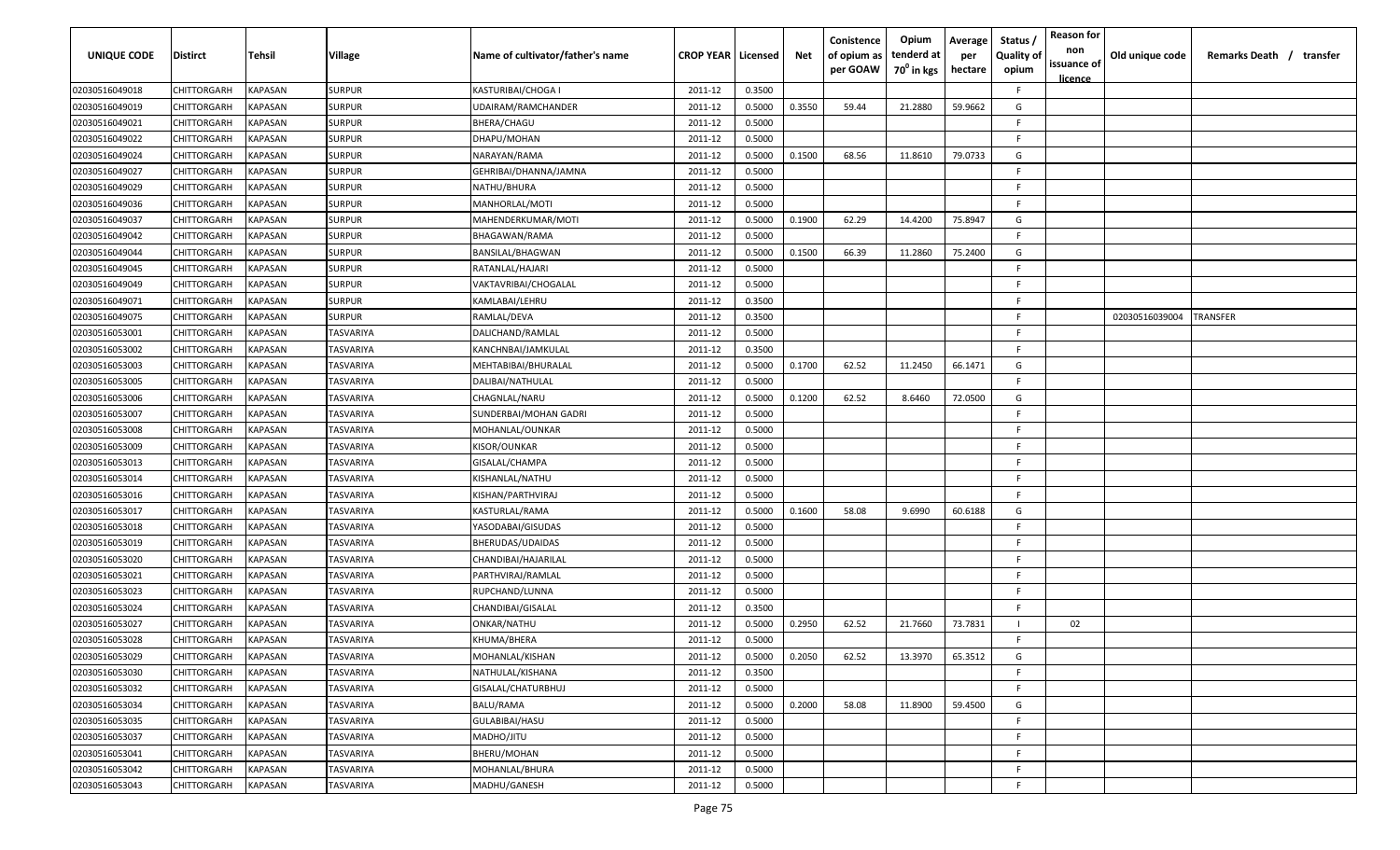| <b>UNIQUE CODE</b> | <b>Distirct</b>    | <b>Tehsil</b>       | <b>Village</b> | Name of cultivator/father's name | <b>CROP YEAR</b> | Licensed | Net    | Conistence<br>of opium as<br>per GOAW | Opium<br>tenderd at<br>70 <sup>0</sup> in kgs | Average<br>per<br>hectare | Status /<br><b>Quality of</b><br>opium | <b>Reason for</b><br>non<br>issuance of<br>licence | Old unique code | Remarks Death /<br>transfer |
|--------------------|--------------------|---------------------|----------------|----------------------------------|------------------|----------|--------|---------------------------------------|-----------------------------------------------|---------------------------|----------------------------------------|----------------------------------------------------|-----------------|-----------------------------|
| 02030516053045     | CHITTORGARH        | KAPASAN             | TASVARIYA      | SHANKERLAL/VENIRAM               | 2011-12          | 0.5000   |        |                                       |                                               |                           | -F.                                    |                                                    |                 |                             |
| 02030516053047     | CHITTORGARH        | KAPASAN             | TASVARIYA      | RAMA/GOKAL                       | 2011-12          | 0.5000   |        |                                       |                                               |                           | F.                                     |                                                    |                 |                             |
| 02030516053048     | CHITTORGARH        | KAPASAN             | TASVARIYA      | BHAGAWANLAL/JITU                 | 2011-12          | 0.5000   |        |                                       |                                               |                           | -F.                                    |                                                    |                 |                             |
| 02030516053049     | CHITTORGARH        | KAPASAN             | TASVARIYA      | GOVRDHANLAL/KISHANLAL            | 2011-12          | 0.5000   |        |                                       |                                               |                           | -F.                                    |                                                    |                 |                             |
| 02030516053050     | CHITTORGARH        | KAPASAN             | TASVARIYA      | BHERUSINGH/KALYANSINGH           | 2011-12          | 0.5000   | 0.4950 | 55.18                                 | 9.4990                                        | 19.1899                   |                                        | 02                                                 |                 |                             |
| 02030516053052     | CHITTORGARH        | KAPASAN             | TASVARIYA      | KANKUBAI/GISA                    | 2011-12          | 0.5000   | 0.3700 | 62.67                                 | 23.5190                                       | 63.5649                   | G                                      |                                                    |                 |                             |
| 02030516053053     | CHITTORGARH        | KAPASAN             | TASVARIYA      | RADSHYAM/PARBHULAL               | 2011-12          | 0.5000   |        |                                       |                                               |                           | -F                                     |                                                    |                 |                             |
| 02030516053054     | CHITTORGARH        | KAPASAN             | TASVARIYA      | SANTILAL/PANNALAL                | 2011-12          | 0.5000   |        |                                       |                                               |                           | -F.                                    |                                                    |                 |                             |
| 02030516053057     | CHITTORGARH        | KAPASAN             | TASVARIYA      | MANGILAL/PARTAP                  | 2011-12          | 0.5000   |        |                                       |                                               |                           | -F.                                    |                                                    |                 |                             |
| 02030516053060     | CHITTORGARH        | KAPASAN             | TASVARIYA      | NOJIBAI/KISHANLAL                | 2011-12          | 0.5000   |        |                                       |                                               |                           | -F.                                    |                                                    |                 |                             |
| 02030516053064     | CHITTORGARH        | KAPASAN             | TASVARIYA      | GATTUBAI/MOHAN                   | 2011-12          | 0.5000   | 0.1000 | 64.16                                 | 6.6820                                        | 66.8200                   | G                                      |                                                    |                 |                             |
| 02030516053067     | CHITTORGARH        | KAPASAN             | TASVARIYA      | BHURALAL/DEVJI                   | 2011-12          | 0.5000   | 0.3750 | 58.08                                 | 21.9380                                       | 58.5013                   | G                                      |                                                    |                 |                             |
| 02030516054001     | CHITTORGARH        | KAPASAN             | TURKIYAKALA    | AMERCHAND/MOTIRAM                | 2011-12          | 0.5000   | 0.3100 | 65.55                                 | 22.5300                                       | 72.6774                   | G                                      |                                                    |                 |                             |
| 02030516054002     | CHITTORGARH        | KAPASAN             | TURKIYAKALA    | DALU/BHARMAL                     | 2011-12          | 0.5000   | 0.4800 | 62.23                                 | 33.1330                                       | 69.0271                   | G                                      |                                                    |                 |                             |
| 02030516054003     | CHITTORGARH        | KAPASAN             | TURKIYAKALA    | DHAPUBAI/HAJARI                  | 2011-12          | 0.5000   | 0.4850 | 65.59                                 | 34.2660                                       | 70.6515                   | G                                      |                                                    |                 |                             |
| 02030516054005     | CHITTORGARH        | KAPASAN             | TURKIYAKALA    | LEHRIBAI/GANGARAM                | 2011-12          | 0.5000   | 0.4550 | 56.31                                 | 28.0420                                       | 61.6308                   | G                                      |                                                    |                 |                             |
| 02030516054007     | CHITTORGARH        | KAPASAN             | TURKIYAKALA    | UDAIRAM/PARTHU                   | 2011-12          | 0.5000   | 0.3500 | 62.25                                 | 23.5480                                       | 67.2800                   | G                                      |                                                    |                 |                             |
| 02030516054008     | CHITTORGARH        | KAPASAN             | TURKIYAKALA    | <b>BHURIBAI/MADHU</b>            | 2011-12          | 0.5000   | 0.3900 | 59.46                                 | 24.6080                                       | 63.0974                   | G                                      |                                                    |                 |                             |
| 02030516054009     | CHITTORGARH        | KAPASAN             | TURKIYAKALA    | NANURAM/GANESH                   | 2011-12          | 0.5000   | 0.4850 | 62.26                                 | 33.3270                                       | 68.7155                   | G                                      |                                                    |                 |                             |
| 02030516054010     | CHITTORGARH        | KAPASAN             | TURKIYAKALA    | SOHANIBAI/MITTURAM               | 2011-12          | 0.5000   | 0.2000 | 59.46                                 | 12.9540                                       | 64.7700                   | G                                      |                                                    |                 |                             |
| 02030516054011     | CHITTORGARH        | KAPASAN             | TURKIYAKALA    | OUNKARLAL/LOBHCHAND              | 2011-12          | 0.5000   | 0.2900 | 65.59                                 | 20.9040                                       | 72.0828                   | G                                      |                                                    |                 |                             |
| 02030516054012     | CHITTORGARH        | KAPASAN             | TURKIYAKALA    | RATAN/MOTIRAM                    | 2011-12          | 0.5000   | 0.4700 | 63.08                                 | 34.1020                                       | 72.5574                   | G                                      |                                                    |                 |                             |
| 02030516054014     | CHITTORGARH        | KAPASAN             | TURKIYAKALA    | RAJKUMAR/MITTULAL                | 2011-12          | 0.5000   | 0.3050 | 65.59                                 | 21.4570                                       | 70.3508                   | G                                      |                                                    |                 |                             |
| 02030516054015     | CHITTORGARH        | KAPASAN             | TURKIYAKALA    | JITMAL/TULSIRAM                  | 2011-12          | 0.5000   | 0.4900 | 56.31                                 | 29.7880                                       | 60.7918                   | G                                      |                                                    |                 |                             |
| 02030516054019     | CHITTORGARH        | KAPASAN             | TURKIYAKALA    | LEHRU/LOBHCHAND                  | 2011-12          | 0.5000   | 0.1900 | 65.59                                 | 13.5870                                       | 71.5105                   | G                                      |                                                    |                 |                             |
| 02030516054020     | CHITTORGARH        | KAPASAN             | TURKIYAKALA    | BHERULAL/PYARA                   | 2011-12          | 0.5000   | 0.4300 | 62.26                                 | 29.0130                                       | 67.4721                   | G                                      |                                                    |                 |                             |
| 02030516054021     | CHITTORGARH        | KAPASAN             | TURKIYAKALA    | SHANKERGIR/JODAGIR               | 2011-12          | 0.5000   | 0.4900 | 67.96                                 | 31.6980                                       | 64.6898                   | G                                      |                                                    |                 |                             |
| 02030516054022     | CHITTORGARH        | KAPASAN             | TURKIYAKALA    | GANGABAI/KISHANLAL               | 2011-12          | 0.5000   | 0.3000 | 62.25                                 | 19.7330                                       | 65.7767                   | G                                      |                                                    |                 |                             |
| 02030516054023     | CHITTORGARH        | KAPASAN             | TURKIYAKALA    | SOHANGIRI/RAMGIRI                | 2011-12          | 0.5000   | 0.4800 | 65.08                                 | 31.2940                                       | 65.1958                   | G                                      |                                                    |                 |                             |
| 02030516054025     | CHITTORGARH        | KAPASAN             | TURKIYAKALA    | ONKARLAL/CHHOGA                  | 2011-12          | 0.3500   | 0.3000 | 62.23                                 | 19.4070                                       | 64.6900                   | G                                      |                                                    |                 |                             |
| 02030516054026     | CHITTORGARH        | KAPASAN             | TURKIYAKALA    | RAMLAL/RAMCHANDRA                | 2011-12          | 0.5000   | 0.4050 | 59.46                                 | 26.4260                                       | 65.2494                   | G                                      |                                                    |                 |                             |
| 02030516054027     | CHITTORGARH        | KAPASAN             | TURKIYAKALA    | RAMIBAI/MADHULAL                 | 2011-12          | 0.5000   | 0.4500 | 59.46                                 | 28.8470                                       | 64.1044                   | G                                      |                                                    |                 |                             |
| 02030516054028     | CHITTORGARH        | KAPASAN             | TURKIYAKALA    | PRABHULAL/TULSIRAM               | 2011-12          | 0.3500   | 0.3450 | 62.23                                 | 22.4740                                       | 65.1420                   | G                                      |                                                    |                 |                             |
| 02030516054029     | CHITTORGARH        | KAPASAN             | TURKIYAKALA    | RATANLAL/UDIARAM                 | 2011-12          | 0.5000   | 0.3450 | 62.26                                 | 23.4900                                       | 68.0870                   | G                                      |                                                    |                 |                             |
| 02030516054030     | CHITTORGARH        | KAPASAN             | TURKIYAKALA    | JAGDISH/BANSHILAL                | 2011-12          | 0.5000   | 0.4050 | 56.31                                 | 24.2370                                       | 59.8444                   | G                                      |                                                    |                 |                             |
| 02030516054031     | <b>CHITTORGARH</b> | <b>KAPASAN</b>      | TURKIYAKALA    | UDAIRAM/GOPI                     | 2011-12          | 0.5000   | 0.4850 | 62.23                                 | 32.2170                                       | 66.4268                   | G                                      |                                                    |                 |                             |
| 02030517001001     | <b>CHITTORGARH</b> | <b>BHUPAL SAGAR</b> | ANOPPURA       | ROSANLAL/MAGNIRAM                | 2011-12          | 0.5000   | 0.3350 | 65.71                                 | 22.2010                                       | 66.2716                   | G                                      |                                                    |                 |                             |
| 02030517001002     | CHITTORGARH        | <b>BHUPAL SAGAR</b> | ANOPPURA       | UDAIRAM/RAMCHANDER               | 2011-12          | 0.5000   | 0.2450 | 63.20                                 | 16.8290                                       | 68.6898                   | G                                      |                                                    |                 |                             |
| 02030517001005     | CHITTORGARH        | <b>BHUPAL SAGAR</b> | ANOPPURA       | KISHANLAL/MAGNIRAM               | 2011-12          | 0.5000   | 0.2000 | 62.66                                 | 12.9170                                       | 64.5850                   | G                                      |                                                    |                 |                             |
| 02030517001006     | CHITTORGARH        | <b>BHUPAL SAGAR</b> | ANOPPURA       | JITMAL/KALU JAT                  | 2011-12          | 0.5000   | 0.1900 | 61.65                                 | 12.9560                                       | 68.1895                   | G                                      |                                                    |                 |                             |
| 02030517001007     | CHITTORGARH        | <b>BHUPAL SAGAR</b> | ANOPPURA       | CHOGALAL/KALURAM GADRI           | 2011-12          | 0.5000   |        |                                       |                                               |                           | F.                                     |                                                    |                 |                             |
| 02030517001009     | CHITTORGARH        | <b>BHUPAL SAGAR</b> | ANOPPURA       | DHAPUBAI/MAGNIRAM                | 2011-12          | 0.5000   | 0.2150 | 59.73                                 | 13.5590                                       | 63.0651                   | G                                      |                                                    |                 |                             |
| 02030517001011     | CHITTORGARH        | BHUPAL SAGAR        | ANOPPURA       | ROSANLAL/PANNALAL                | 2011-12          | 0.5000   | 0.2050 | 65.11                                 | 14.8260                                       | 72.3220                   | G                                      |                                                    |                 |                             |
| 02030517001012     | CHITTORGARH        | <b>BHUPAL SAGAR</b> | ANOPPURA       | SOBHALAL/RAMLAL                  | 2011-12          | 0.5000   |        |                                       |                                               |                           | $\mathsf{F}$                           |                                                    |                 |                             |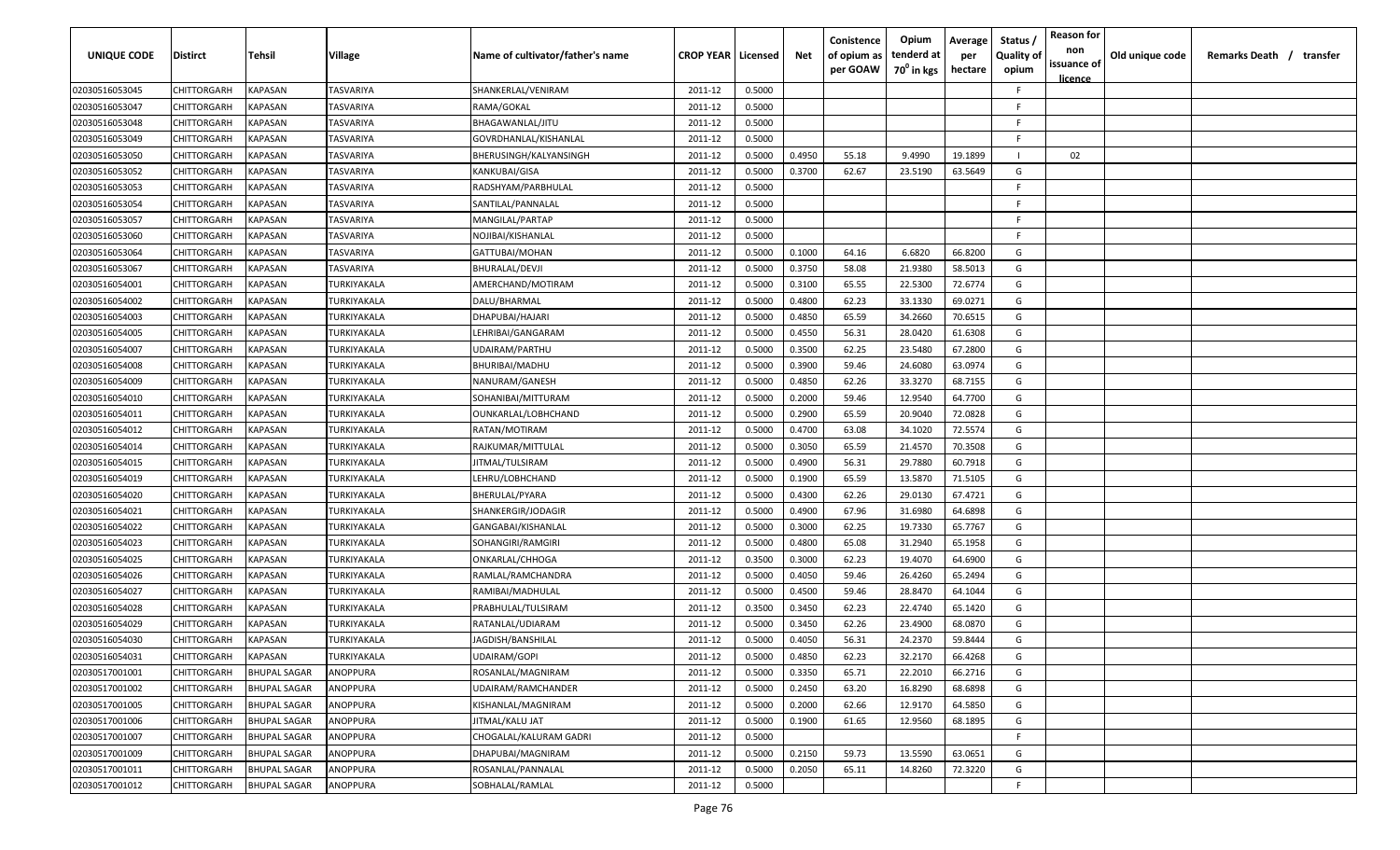| <b>UNIQUE CODE</b>               | Distirct                   | Tehsil                                     | Village              | Name of cultivator/father's name    | <b>CROP YEAR   Licensed</b> |                  | Net    | Conistence<br>of opium as<br>per GOAW | Opium<br>tenderd at<br>70 <sup>0</sup> in kgs | Average<br>per<br>hectare | Status /<br><b>Quality of</b><br>opium | <b>Reason for</b><br>non<br>issuance of | Old unique code | Remarks Death / transfer |
|----------------------------------|----------------------------|--------------------------------------------|----------------------|-------------------------------------|-----------------------------|------------------|--------|---------------------------------------|-----------------------------------------------|---------------------------|----------------------------------------|-----------------------------------------|-----------------|--------------------------|
| 02030517001014                   | CHITTORGARH                | <b>BHUPAL SAGAR</b>                        | ANOPPURA             | BHERULAL/LALU                       |                             | 0.5000           | 0.1500 | 62.66                                 | 10.2230                                       | 68.1533                   | G                                      | <u>licence</u>                          |                 |                          |
| 02030517001015                   | CHITTORGARH                | BHUPAL SAGAR                               | ANOPPURA             | LOBHCHAND/GOTU                      | 2011-12<br>2011-12          | 0.5000           | 0.1000 | 65.11                                 | 6.6600                                        | 66.6000                   | G                                      |                                         |                 |                          |
| 02030517001017                   | CHITTORGARH                | <b>BHUPAL SAGAR</b>                        | ANOPPURA             | PANNALAL/AMERCHAND                  |                             | 0.5000           | 0.5000 | 61.95                                 | 31.5590                                       | 63.1180                   | G                                      |                                         |                 |                          |
|                                  |                            |                                            |                      |                                     | 2011-12                     |                  |        |                                       |                                               |                           | -F.                                    |                                         |                 |                          |
| 02030517001018                   | CHITTORGARH<br>CHITTORGARH | <b>BHUPAL SAGAR</b><br><b>BHUPAL SAGAR</b> | ANOPPURA<br>ANOPPURA | UDIBAI/MADHULAL<br>BHERULAL/BALULAL | 2011-12<br>2011-12          | 0.5000<br>0.5000 |        |                                       |                                               |                           | -F.                                    |                                         |                 |                          |
| 02030517001019<br>02030517001022 | CHITTORGARH                | <b>BHUPAL SAGAR</b>                        | ANOPPURA             | UDAIRAM/PANNALAL                    | 2011-12                     | 0.5000           | 0.1850 | 59.81                                 | 11.6120                                       | 62.7676                   | G                                      |                                         |                 |                          |
| 02030517001023                   | CHITTORGARH                | <b>BHUPAL SAGAR</b>                        | ANOPPURA             | BALU/KALU                           | 2011-12                     | 0.5000           | 0.5000 | 59.73                                 | 31.9640                                       | 63.9280                   | G                                      |                                         |                 |                          |
| 02030517001025                   | CHITTORGARH                | <b>BHUPAL SAGAR</b>                        | ANOPPURA             | CHOGALAL/KALURAM CHAMAR             | 2011-12                     | 0.5000           | 0.3650 | 63.20                                 | 23.6730                                       | 64.8575                   | G                                      |                                         |                 |                          |
| 02030517001026                   | CHITTORGARH                | <b>BHUPAL SAGAR</b>                        | ANOPPURA             | KHUMANIBAI/CHUNNA                   | 2011-12                     | 0.5000           | 0.4900 | 61.95                                 | 30.8330                                       | 62.9245                   | G                                      |                                         |                 |                          |
| 02030517001027                   | CHITTORGARH                | <b>BHUPAL SAGAR</b>                        | ANOPPURA             | BALURAM/RAMLAL                      | 2011-12                     | 0.5000           |        |                                       |                                               |                           | F                                      |                                         |                 |                          |
| 02030517001032                   | CHITTORGARH                | <b>BHUPAL SAGAR</b>                        | ANOPPURA             | SIVLAL/NATHULAL                     | 2011-12                     | 0.5000           | 0.5000 | 59.81                                 | 30.1530                                       | 60.3060                   | G                                      |                                         |                 |                          |
| 02030517001035                   | CHITTORGARH                | <b>BHUPAL SAGAR</b>                        | ANOPPURA             | GANESH/JVAHARMAL                    | 2011-12                     | 0.5000           | 0.3600 | 62.66                                 | 23.1840                                       | 64.4000                   | G                                      |                                         |                 |                          |
|                                  | CHITTORGARH                | <b>BHUPAL SAGAR</b>                        | ANOPPURA             | SOBHALAL/JAVAHARMAL                 | 2011-12                     | 0.5000           | 0.2500 | 65.11                                 | 16.6030                                       | 66.4120                   | G                                      |                                         |                 |                          |
| 02030517001038<br>02030517001039 | CHITTORGARH                | <b>BHUPAL SAGAR</b>                        | ANOPPURA             | VARDIBAI/MADHOLAL                   | 2011-12                     | 0.5000           |        |                                       |                                               |                           | F.                                     |                                         |                 |                          |
| 02030517001040                   | CHITTORGARH                | <b>BHUPAL SAGAR</b>                        | ANOPPURA             | LOBHCHAND/HEERALAL                  | 2011-12                     | 0.5000           | 0.3650 | 62.66                                 | 24.4460                                       | 66.9753                   | G                                      |                                         |                 |                          |
|                                  | CHITTORGARH                | <b>BHUPAL SAGAR</b>                        | ANOPPURA             | NANIBAI/JEETMAL                     | 2011-12                     | 0.3500           | 0.1100 | 63.20                                 | 7.8010                                        | 70.9182                   | G                                      |                                         |                 |                          |
| 02030517001042                   |                            |                                            |                      | HAJARI/AMARCHAND                    |                             |                  | 0.2050 |                                       |                                               | 67.9220                   | G                                      |                                         |                 |                          |
| 02030517001046                   | CHITTORGARH                | <b>BHUPAL SAGAR</b>                        | ANOPPURA             |                                     | 2011-12                     | 0.5000           | 0.4750 | 65.11<br>59.81                        | 13.9240                                       | 62.5621                   | G                                      |                                         |                 |                          |
| 02030517001047                   | CHITTORGARH                | <b>BHUPAL SAGAR</b>                        | ANOPPURA             | DAKHIBAI/PANNALAL                   | 2011-12                     | 0.5000           |        |                                       | 29.7170                                       |                           |                                        |                                         |                 |                          |
| 02030517001052                   | CHITTORGARH                | <b>BHUPAL SAGAR</b>                        | ANOPPURA             | GOPILAL/CHOGALAL                    | 2011-12                     | 0.5000           | 0.0800 | 70.10                                 | 5.8880                                        | 73.6000                   | G                                      |                                         |                 |                          |
| 02030517001053                   | CHITTORGARH                | <b>BHUPAL SAGAR</b>                        | ANOPPURA             | BABRU/GODA                          | 2011-12                     | 0.5000           | 0.1950 | 67.12                                 | 13.1170<br>23.9350                            | 67.2667                   | G                                      |                                         |                 |                          |
| 02030517001055                   | CHITTORGARH                | <b>BHUPAL SAGAR</b>                        | ANOPPURA             | MANGU/BHJJA                         | 2011-12                     | 0.5000           | 0.3750 | 59.73                                 |                                               | 63.8267                   | G<br>-F.                               |                                         |                 |                          |
| 02030517001061                   | CHITTORGARH                | <b>BHUPAL SAGAR</b>                        | ANOPPURA             | CHATRU/PARTAP                       | 2011-12                     | 0.5000           |        |                                       |                                               |                           |                                        |                                         |                 |                          |
| 02030517001064                   | CHITTORGARH                | <b>BHUPAL SAGAR</b>                        | ANOPPURA             | GOPU/BHURA                          | 2011-12                     | 0.5000           | 0.1400 | 56.46                                 | 8.4130                                        | 60.0929                   | G                                      |                                         |                 |                          |
| 02030517001070                   | CHITTORGARH                | <b>BHUPAL SAGAR</b>                        | ANOPPURA             | ROSHANLAL/KALURAM                   | 2011-12                     | 0.5000           | 0.1000 | 65.71                                 | 7.2840                                        | 72.8400                   | G                                      |                                         |                 |                          |
| 02030517001071                   | CHITTORGARH                | <b>BHUPAL SAGAR</b>                        | ANOPPURA             | PYARIBAI/BHUWANA                    | 2011-12                     | 0.5000           | 0.5000 | 65.71                                 | 33.3530                                       | 66.7060                   | G                                      |                                         |                 |                          |
| 02030517001072                   | CHITTORGARH                | <b>BHUPAL SAGAR</b>                        | ANOPPURA             | SHANKERLAL/HARIRAM                  | 2011-12                     | 0.5000           | 0.3000 | 62.66                                 | 20.3650                                       | 67.8833                   | G                                      |                                         |                 |                          |
| 02030517001073                   | CHITTORGARH                | BHUPAL SAGAR                               | ANOPPURA             | MADHAVLAL/BHAJJA                    | 2011-12                     | 0.5000           | 0.3250 | 66.46                                 | 20.0110                                       | 61.5723                   | G                                      |                                         |                 |                          |
| 02030517001081                   | CHITTORGARH                | BHUPAL SAGAR                               | ANOPPURA             | HARIRAM/AMERCHAND                   | 2011-12                     | 0.5000           |        |                                       |                                               |                           | -F.                                    |                                         |                 |                          |
| 02030517001084                   | CHITTORGARH                | <b>BHUPAL SAGAR</b>                        | ANOPPURA             | LEHRULAL/RATTU                      | 2011-12                     | 0.5000           | 0.1000 | 56.46                                 | 5.9850                                        | 59.8500                   | G                                      |                                         |                 |                          |
| 02030517001088                   | CHITTORGARH                | <b>BHUPAL SAGAR</b>                        | ANOPPURA             | CHAMPALAL/LEHRU                     | 2011-12                     | 0.5000           | 0.2000 | 63.20                                 | 13.5430                                       | 67.7150                   | G                                      |                                         |                 |                          |
| 02030517001089                   | CHITTORGARH                | <b>BHUPAL SAGAR</b>                        | ANOPPURA             | BOTHLAL/NANALAL                     | 2011-12                     | 0.5000           |        |                                       |                                               |                           | -F.                                    |                                         |                 |                          |
| 02030517001090                   | CHITTORGARH                | <b>BHUPAL SAGAR</b>                        | ANOPPURA             | HEMRAJ/RAMLAL                       | 2011-12                     | 0.5000           | 0.2000 | 63.20                                 | 13.4160                                       | 67.0800                   | G                                      |                                         |                 |                          |
| 02030517001092                   | CHITTORGARH                | <b>BHUPAL SAGAR</b>                        | ANOPPURA             | CHAGNLAL/LEHRU                      | 2011-12                     | 0.5000           | 0.1950 | 70.10                                 | 14.6710                                       | 75.2359                   | G                                      |                                         |                 |                          |
| 02030517001093                   | CHITTORGARH                | <b>BHUPAL SAGAR</b>                        | ANOPPURA             | PANNALAL/MITTU                      | 2011-12                     | 0.5000           | 0.3100 | 65.11                                 | 21.7000                                       | 70.0000                   | G                                      |                                         |                 |                          |
| 02030517002001                   | CHITTORGARH                | <b>BHUPAL SAGAR</b>                        | PARI                 | RAMLAL/PEMA                         | 2011-12                     | 0.3500           | 0.1000 | 71.44                                 | 7.5220                                        | 75.2200                   | G                                      |                                         |                 |                          |
| 02030517002002                   | <b>CHITTORGARH</b>         | <b>BHUPAL SAGAR</b>                        | PARI                 | MOHANBAI/HARIRAM                    | 2011-12                     | 0.3500           | 0.1500 | 65.08                                 | 10.2920                                       | 68.6133                   | G                                      |                                         |                 |                          |
| 02030517002003                   | CHITTORGARH                | <b>BHUPAL SAGAR</b>                        | PARI                 | JITMAL/RAMLAL                       | 2011-12                     | 0.3500           | 0.2000 | 58.69                                 | 12.6940                                       | 63.4700                   | G                                      |                                         |                 |                          |
| 02030517002004                   | CHITTORGARH                | <b>BHUPAL SAGAR</b>                        | PARI                 | BHAGWAN/NANA                        | 2011-12                     | 0.3500           | 0.1400 | 65.08                                 | 9.8550                                        | 70.3929                   | G                                      |                                         |                 |                          |
| 02030517002005                   | <b>CHITTORGARH</b>         | <b>BHUPAL SAGAR</b>                        | PARI                 | JAMNALAL/BHERULAL                   | 2011-12                     | 0.5000           | 0.1700 | 63.18                                 | 12.4650                                       | 73.3235                   | G                                      |                                         |                 |                          |
| 02030517002007                   | CHITTORGARH                | <b>BHUPAL SAGAR</b>                        | PARI                 | RAMLAL/BAGJI                        | 2011-12                     | 0.5000           | 0.1950 | 62.89                                 | 13.1260                                       | 67.3128                   | G                                      |                                         |                 |                          |
| 02030517002008                   | CHITTORGARH                | <b>BHUPAL SAGAR</b>                        | PARI                 | SHANKERLAL/RAMLAL                   | 2011-12                     | 0.3500           |        |                                       |                                               |                           | F.                                     |                                         |                 |                          |
| 02030517002009                   | CHITTORGARH                | BHUPAL SAGAR                               | PARI                 | SHYAMLAL/RAMLAL                     | 2011-12                     | 0.3500           | 0.1000 | 63.18                                 | 6.7780                                        | 67.7800                   | G                                      |                                         |                 |                          |
| 02030517002010                   | CHITTORGARH                | BHUPAL SAGAR                               | PARI                 | JAMNALAL/BHERULAL                   | 2011-12                     | 0.5000           | 0.1100 | 62.89                                 | 7.7710                                        | 70.6455                   | G                                      |                                         |                 |                          |
| 02030517002011                   | CHITTORGARH                | BHUPAL SAGAR                               | PARI                 | RAJMAL/UDAILAL                      | 2011-12                     | 0.5000           | 0.2550 | 68.63                                 | 18.6180                                       | 73.0118                   | G                                      |                                         |                 |                          |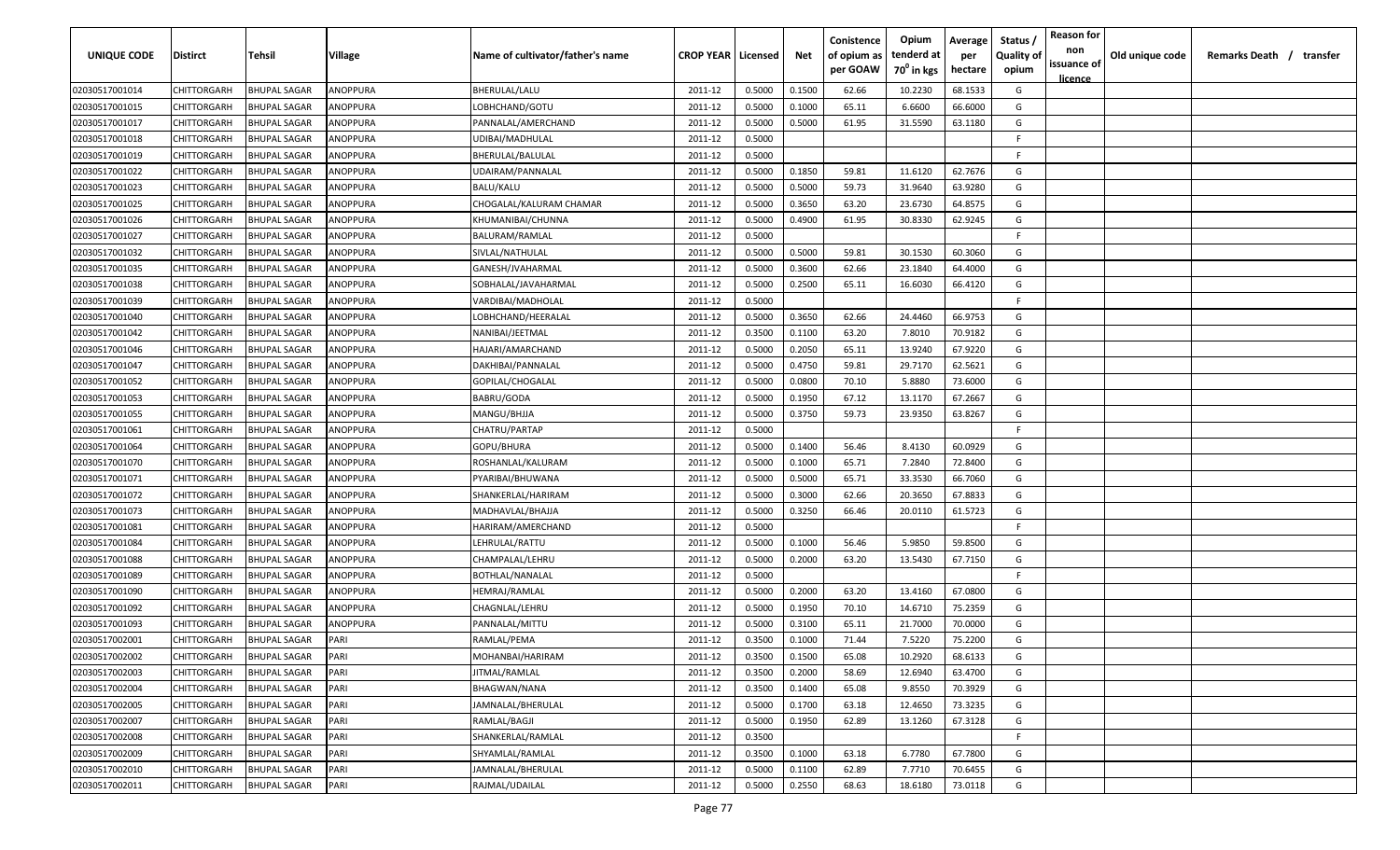| UNIQUE CODE    | <b>Distirct</b> | Tehsil              | Village        | Name of cultivator/father's name | <b>CROP YEAR   Licensed</b> |        | Net    | Conistence<br>of opium as | Opium<br>tenderd at    | Average<br>per | Status /<br><b>Quality of</b> | <b>Reason for</b><br>non<br>issuance of | Old unique code | Remarks Death /<br>transfer |
|----------------|-----------------|---------------------|----------------|----------------------------------|-----------------------------|--------|--------|---------------------------|------------------------|----------------|-------------------------------|-----------------------------------------|-----------------|-----------------------------|
|                |                 |                     |                |                                  |                             |        |        | per GOAW                  | 70 <sup>0</sup> in kgs | hectare        | opium                         | <u>licence</u>                          |                 |                             |
| 02030517002012 | CHITTORGARH     | <b>BHUPAL SAGAR</b> | PARI           | SANTILAL/GOPILAL                 | 2011-12                     | 0.5000 |        |                           |                        |                | F.                            |                                         |                 |                             |
| 02030517002013 | CHITTORGARH     | <b>BHUPAL SAGAR</b> | PARI           | BHURALAL/KALURAM                 | 2011-12                     | 0.3500 | 0.0400 | 65.08                     | 2.8820                 | 72.0500        | G                             |                                         |                 |                             |
| 02030517002016 | CHITTORGARH     | <b>BHUPAL SAGAR</b> | PARI           | LALI/KALURAM                     | 2011-12                     | 0.3500 | 0.1050 | 58.69                     | 6.5730                 | 62.6000        | G                             |                                         |                 |                             |
| 02030517002019 | CHITTORGARH     | <b>BHUPAL SAGAR</b> | PARI           | DALICHAND/HEERALAL               | 2011-12                     | 0.3500 | 0.1000 | 64.67                     | 7.2340                 | 72.3400        | G                             |                                         |                 |                             |
| 02030517002022 | CHITTORGARH     | <b>BHUPAL SAGAR</b> | PARI           | KALU/NANU                        | 2011-12                     | 0.3500 | 0.3500 | 62.34                     | 23.7960                | 67.9886        | G                             |                                         |                 |                             |
| 02030517002025 | CHITTORGARH     | <b>BHUPAL SAGAR</b> | PARI           | CHUNNILAL/RUPA                   | 2011-12                     | 0.5000 | 0.1000 | 62.86                     | 6.8430                 | 68.4300        | G                             |                                         |                 |                             |
| 02030517002026 | CHITTORGARH     | <b>BHUPAL SAGAR</b> | PARI           | NARAYAN/CHOTU                    | 2011-12                     | 0.5000 | 0.3400 | 62.89                     | 23.2510                | 68.3853        | G                             |                                         |                 |                             |
| 02030517002028 | CHITTORGARH     | <b>BHUPAL SAGAR</b> | PARI           | CHENA/LALURAM                    | 2011-12                     | 0.5000 | 0.1300 | 64.67                     | 8.9150                 | 68.5769        | G                             |                                         |                 |                             |
| 02030517002029 | CHITTORGARH     | BHUPAL SAGAR        | PARI           | RAMLAL/GOKAL                     | 2011-12                     | 0.5000 | 0.3450 | 65.08                     | 22.9170                | 66.4261        | G                             |                                         |                 |                             |
| 02030517002030 | CHITTORGARH     | BHUPAL SAGAR        | PARI           | MOTI/UDA                         | 2011-12                     | 0.5000 | 0.4100 | 59.92                     | 25.8170                | 62.9683        | G                             |                                         |                 |                             |
| 02030517002032 | CHITTORGARH     | BHUPAL SAGAR        | PARI           | LAXMAN/UDA                       | 2011-12                     | 0.5000 |        |                           |                        |                | F.                            |                                         |                 |                             |
| 02030517002033 | CHITTORGARH     | <b>BHUPAL SAGAR</b> | PARI           | FEFIBAI/HARLAL                   | 2011-12                     | 0.5000 | 0.1500 | 62.86                     | 9.9590                 | 66.3933        | G                             |                                         |                 |                             |
| 02030517002034 | CHITTORGARH     | <b>BHUPAL SAGAR</b> | PARI           | AKBARKHA/HASANKHA                | 2011-12                     | 0.3500 | 0.1450 | 64.67                     | 10.6060                | 73.1448        | G                             |                                         |                 |                             |
| 02030517002038 | CHITTORGARH     | <b>BHUPAL SAGAR</b> | PARI           | SHANKERLAL/LAXMAN                | 2011-12                     | 0.5000 |        |                           |                        |                | E                             |                                         |                 |                             |
| 02030517002039 | CHITTORGARH     | <b>BHUPAL SAGAR</b> | PARI           | SARNGARIBAI/RAMAJI               | 2011-12                     | 0.5000 | 0.2850 | 59.92                     | 18.2580                | 64.0632        | G                             |                                         |                 |                             |
| 02030517002040 | CHITTORGARH     | <b>BHUPAL SAGAR</b> | PARI           | HAJARI/KISHANA                   | 2011-12                     | 0.5000 |        |                           |                        |                | F.                            |                                         |                 |                             |
| 02030517002041 | CHITTORGARH     | <b>BHUPAL SAGAR</b> | PARI           | CHAGNLAL/NANA                    | 2011-12                     | 0.5000 | 0.2300 | 59.92                     | 15.1080                | 65.6870        | G                             |                                         |                 |                             |
| 02030517002043 | CHITTORGARH     | <b>BHUPAL SAGAR</b> | PARI           | UDAIRAM/TULCHA                   | 2011-12                     | 0.5000 | 0.4650 | 62.86                     | 31.2410                | 67.1849        | G                             |                                         |                 |                             |
| 02030517002044 | CHITTORGARH     | <b>BHUPAL SAGAR</b> | PARI           | DOLA/KISHANA                     | 2011-12                     | 0.5000 |        |                           |                        |                | F.                            |                                         |                 |                             |
| 02030517002045 | CHITTORGARH     | <b>BHUPAL SAGAR</b> | PARI           | SOHANLAL/TOLIRAM                 | 2011-12                     | 0.3500 | 0.1050 | 62.89                     | 6.7290                 | 64.0857        | G                             |                                         |                 |                             |
| 02030517002046 | CHITTORGARH     | <b>BHUPAL SAGAR</b> | PARI           | ALTAFKHA/FAKIRKHA                | 2011-12                     | 0.3500 | 0.1000 | 68.63                     | 7.4810                 | 74.8100        | G                             |                                         |                 |                             |
| 02030517002049 | CHITTORGARH     | <b>BHUPAL SAGAR</b> | PARI           | FAKIRKHA/AALAMKHA                | 2011-12                     | 0.3500 | 0.1000 | 64.67                     | 7.9080                 | 79.0800        | G                             |                                         |                 |                             |
| 02030517002050 | CHITTORGARH     | <b>BHUPAL SAGAR</b> | PARI           | FAJLURAHMAN/MEHBUBKHA            | 2011-12                     | 0.3500 | 0.0200 | 68.63                     | 1.5390                 | 76.9500        | G                             |                                         |                 |                             |
| 02030517002053 | CHITTORGARH     | <b>BHUPAL SAGAR</b> | PARI           | SHYAMLAL/CHAMPALAL               | 2011-12                     | 0.5000 | 0.4950 | 62.34                     | 31.2410                | 63.1131        | G                             |                                         |                 |                             |
| 02030517002057 | CHITTORGARH     | BHUPAL SAGAR        | PARI           | ARJUNLAL/MAHADEV                 | 2011-12                     | 0.5000 | 0.2000 | 62.34                     | 13.5010                | 67.5050        | G                             |                                         |                 |                             |
| 02030517002069 | CHITTORGARH     | BHUPAL SAGAR        | PARI           | MANGU/PEMA                       | 2011-12                     | 0.3500 | 0.1000 | 59.92                     | 6.8390                 | 68.3900        | G                             |                                         |                 |                             |
| 02030517002070 | CHITTORGARH     | BHUPAL SAGAR        | PARI           | SOHAN/CHOTU                      | 2011-12                     | 0.5000 | 0.3400 | 64.67                     | 23.8630                | 70.1853        | G                             |                                         |                 |                             |
| 02030517002073 | CHITTORGARH     | BHUPAL SAGAR        | PARI           | UDAILAL/RUPA                     | 2011-12                     | 0.3500 | 0.1000 | 62.86                     | 7.1480                 | 71.4800        | G                             |                                         |                 |                             |
| 02030517002076 | CHITTORGARH     | <b>BHUPAL SAGAR</b> | PARI           | KISHANLAL/LAXMAN                 | 2011-12                     | 0.3500 |        |                           |                        |                | F.                            |                                         |                 |                             |
| 02030517002077 | CHITTORGARH     | <b>BHUPAL SAGAR</b> | PARI           | MOHAN/LAXMAN                     | 2011-12                     | 0.5000 |        |                           |                        |                | E                             |                                         |                 |                             |
| 02030517002078 | CHITTORGARH     | <b>BHUPAL SAGAR</b> | PARI           | LAXMAN/BHAGWAN                   | 2011-12                     | 0.3500 | 0.1050 | 62.86                     | 6.9510                 | 66.2000        | G                             |                                         |                 |                             |
| 02030517002084 | CHITTORGARH     | BHUPAL SAGAR        | PARI           | HUDIBAI/NARAYAN                  | 2011-12                     | 0.5000 |        |                           |                        |                | -F                            |                                         |                 |                             |
| 02030517002085 | CHITTORGARH     | <b>BHUPAL SAGAR</b> | PARI           | AMERCHAND/NOLA                   | 2011-12                     | 0.3500 |        |                           |                        |                | F.                            |                                         |                 |                             |
| 02030517002086 | CHITTORGARH     | <b>BHUPAL SAGAR</b> | PARI           | SIVNARAYAN/PARTHVIRAJ            | 2011-12                     | 0.5000 | 0.0950 | 65.08                     | 7.0010                 | 73.6947        | G                             |                                         |                 |                             |
| 02030517002089 | CHITTORGARH     | <b>BHUPAL SAGAR</b> | PARI           | TEJYA/MOTILAL                    | 2011-12                     | 0.5000 | 0.1450 | 62.89                     | 9.9370                 | 68.5310        | G                             |                                         |                 |                             |
| 02030517002091 | CHITTORGARH     | <b>BHUPAL SAGAR</b> | PARI           | UDAIRAM/MOTILAL                  | 2011-12                     | 0.5000 | 0.3100 | 56.44                     | 18.7380                | 60.4452        | G                             |                                         |                 |                             |
| 02030517003001 | CHITTORGARH     | <b>BHUPAL SAGAR</b> | SANWARIYAKHEDA | BHERULAL/NAGAJIRAM               | 2011-12                     | 0.5000 | 0.4000 | 63.39                     | 26.6960                | 66.7400        | G                             |                                         |                 |                             |
| 02030517003005 | CHITTORGARH     | <b>BHUPAL SAGAR</b> | SANWARIYAKHEDA | GOPIBAI/HANSRAJ SUDIYA           | 2011-12                     | 0.3500 | 0.3550 | 63.39                     | 23.1370                | 65.1746        | G                             |                                         |                 |                             |
| 02030517003007 | CHITTORGARH     | <b>BHUPAL SAGAR</b> | SANWARIYAKHEDA | KALU/NARU                        | 2011-12                     | 0.5000 | 0.1900 | 63.38                     | 11.7070                | 61.6158        | G                             |                                         |                 |                             |
| 02030517003008 | CHITTORGARH     | <b>BHUPAL SAGAR</b> | SANWARIYAKHEDA | SHAMBHUPURI/CHAGNPURI            | 2011-12                     | 0.5000 | 0.4050 | 56.14                     | 24.4370                | 60.3383        | G                             |                                         |                 |                             |
| 02030517003009 | CHITTORGARH     | <b>BHUPAL SAGAR</b> | SANWARIYAKHEDA | KANKUBAI/MANGU GADRI             | 2011-12                     | 0.5000 | 0.4000 | 59.32                     | 25.3470                | 63.3675        | G                             |                                         |                 |                             |
| 02030517003011 | CHITTORGARH     | <b>BHUPAL SAGAR</b> | SANWARIYAKHEDA | MITTUPURI/MANGUPURI              | 2011-12                     | 0.5000 | 0.4950 | 66.39                     | 35.5000                | 71.7172        | G                             |                                         |                 |                             |
| 02030517003016 | CHITTORGARH     | <b>BHUPAL SAGAR</b> | SANWARIYAKHEDA | DHANNIBAI/KALU                   | 2011-12                     | 0.5000 | 0.3650 | 59.32                     | 23.6260                | 64.7288        | G                             |                                         |                 | <b>NAME CHANGE</b>          |
| 02030517003019 | CHITTORGARH     | <b>BHUPAL SAGAR</b> | SANWARIYAKHEDA | MADANLAL/SHANKERLAL              | 2011-12                     | 0.5000 | 0.4700 | 66.17                     | 33.2550                | 70.7553        | G                             |                                         |                 |                             |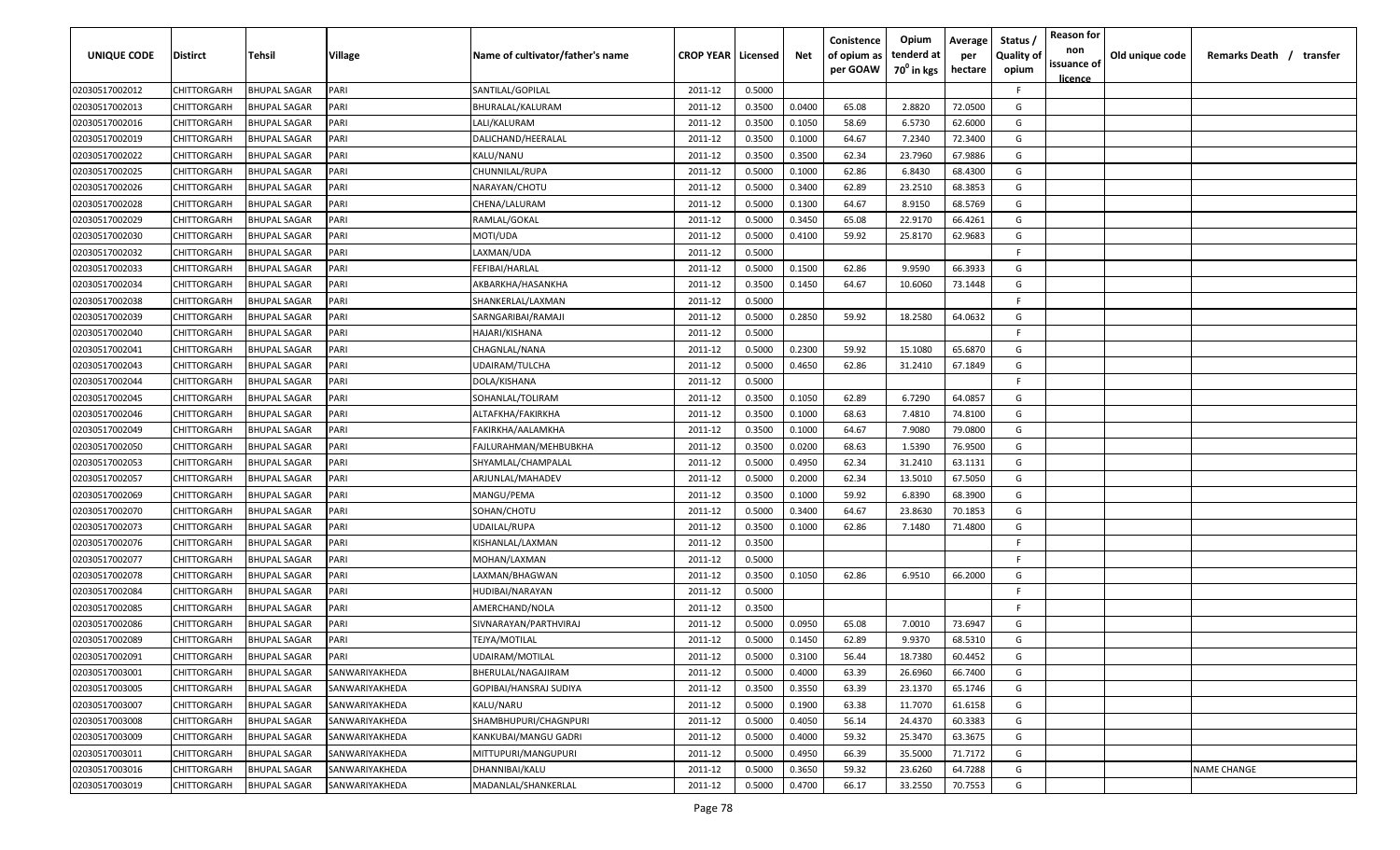| <b>UNIQUE CODE</b> | <b>Distirct</b>    | <b>Tehsil</b>       | Village        | Name of cultivator/father's name | <b>CROP YEAR   Licensed</b> |        | Net    | Conistence<br>of opium as<br>per GOAW | Opium<br>tenderd at<br>70 <sup>0</sup> in kgs | Average<br>per<br>hectare | Status /<br><b>Quality of</b><br>opium | <b>Reason for</b><br>non<br>issuance of | Old unique code | Remarks Death /<br>transfer |
|--------------------|--------------------|---------------------|----------------|----------------------------------|-----------------------------|--------|--------|---------------------------------------|-----------------------------------------------|---------------------------|----------------------------------------|-----------------------------------------|-----------------|-----------------------------|
| 02030517003021     | <b>CHITTORGARH</b> | <b>BHUPAL SAGAR</b> | SANWARIYAKHEDA | DALUPURI/KALUPURI                | 2011-12                     | 0.5000 | 0.3000 | 63.38                                 | 19.8830                                       | 66.2767                   | G                                      | <u>licence</u>                          |                 |                             |
| 02030517003023     | CHITTORGARH        | <b>BHUPAL SAGAR</b> | SANWARIYAKHEDA | CHOGALAL/NARU                    | 2011-12                     | 0.5000 | 0.4550 | 59.25                                 | 30.3530                                       | 66.7099                   | G                                      |                                         |                 |                             |
| 02030517003024     | CHITTORGARH        | <b>BHUPAL SAGAR</b> | SANWARIYAKHEDA | HEERALAL/NARU                    | 2011-12                     | 0.5000 | 0.4800 | 59.32                                 | 30.5500                                       | 63.6458                   | G                                      |                                         |                 |                             |
| 02030517003025     | CHITTORGARH        | <b>BHUPAL SAGAR</b> | SANWARIYAKHEDA | SAGARMAL/FULCHAND                | 2011-12                     | 0.3500 | 0.2950 | 66.17                                 | 18.2350                                       | 61.8136                   | G                                      |                                         |                 |                             |
| 02030517003026     | CHITTORGARH        | <b>BHUPAL SAGAR</b> | SANWARIYAKHEDA | JAMKUBAI/SHANKER                 | 2011-12                     | 0.5000 | 0.3250 | 63.39                                 | 21.9690                                       | 67.5969                   | G                                      |                                         |                 |                             |
| 02030517003033     | CHITTORGARH        | <b>BHUPAL SAGAR</b> | SANWARIYAKHEDA | VENIRAM/UDA                      | 2011-12                     | 0.3500 | 0.3450 | 66.39                                 | 23.4640                                       | 68.0116                   | G                                      |                                         |                 |                             |
| 02030517003035     | CHITTORGARH        | <b>BHUPAL SAGAR</b> | SANWARIYAKHEDA | RATANLAL/CHAGNA                  | 2011-12                     | 0.5000 | 0.1500 | 63.38                                 | 10.3220                                       | 68.8133                   | G                                      |                                         |                 |                             |
| 02030517003037     | CHITTORGARH        | BHUPAL SAGAR        | SANWARIYAKHEDA | KELASH/NARAYAN                   | 2011-12                     | 0.3500 | 0.3400 | 63.38                                 | 23.5320                                       | 69.2118                   | G                                      |                                         |                 |                             |
| 02030517003038     | CHITTORGARH        | <b>BHUPAL SAGAR</b> | SANWARIYAKHEDA | CHOGALAL/KHEMA                   | 2011-12                     | 0.5000 | 0.1000 | 59.25                                 | 6.4580                                        | 64.5800                   | G                                      |                                         |                 |                             |
| 02030517003039     | CHITTORGARH        | <b>BHUPAL SAGAR</b> | SANWARIYAKHEDA | BHERULAL/HEERA                   | 2011-12                     | 0.5000 | 0.5100 | 62.33                                 | 33.5150                                       | 65.7157                   | $\mathbf{L}$                           | 02                                      |                 |                             |
| 02030612001001     | UDAIPUR            | VALLABHNAGAR        | AMARPURA A     | BHERU LAL/ MAGANA                | 2011-12                     | 0.5000 | 0.4700 | 60.03                                 | 30.6500                                       | 65.2128                   | G                                      |                                         |                 |                             |
| 02030612001002     | UDAIPUR            | VALLABHNAGAR        | AMARPURA A     | DEVBAI/DEVA                      | 2011-12                     | 0.5000 |        |                                       |                                               |                           | -F.                                    |                                         |                 |                             |
| 02030612001003     | UDAIPUR            | VALLABHNAGAR        | AMARPURA A     | VIKRAM/OUNKAR                    | 2011-12                     | 0.5000 |        |                                       |                                               |                           | -F.                                    |                                         |                 |                             |
| 02030612001007     | UDAIPUR            | VALLABHNAGAR        | AMARPURA A     | BAABU LAL/SHREE RAM              | 2011-12                     | 0.5000 | 0.1350 | 67.12                                 | 10.4320                                       | 77.2741                   | G                                      |                                         |                 |                             |
| 02030612001009     | <b>UDAIPUR</b>     | VALLABHNAGAR        | AMARPURA A     | ONKAR LAL/ UDA                   | 2011-12                     | 0.5000 | 0.3050 | 67.12                                 | 22.9650                                       | 75.2951                   | G                                      |                                         |                 |                             |
| 02030612001010     | <b>UDAIPUR</b>     | VALLABHNAGAR        | AMARPURA A     | SHIV RAJ/ DEVA                   | 2011-12                     | 0.5000 | 0.2150 | 62.60                                 | 15.6860                                       | 72.9581                   | G                                      |                                         |                 |                             |
| 02030612001011     | <b>UDAIPUR</b>     | VALLABHNAGAR        | AMARPURA A     | NATHU LAL/ KAALU                 | 2011-12                     | 0.5000 |        |                                       |                                               |                           | -F.                                    |                                         |                 |                             |
| 02030612001012     | <b>UDAIPUR</b>     | VALLABHNAGAR        | AMARPURA A     | <b>ONKAR LAL/ DEVA</b>           | 2011-12                     | 0.5000 |        |                                       |                                               |                           | -F.                                    |                                         |                 |                             |
| 02030612001014     | <b>UDAIPUR</b>     | VALLABHNAGAR        | AMARPURA A     | DADAM CHANDRA/ SHREE RAM         | 2011-12                     | 0.5000 | 0.1800 | 67.12                                 | 13.8940                                       | 77.1889                   | G                                      |                                         |                 |                             |
| 02030612001017     | UDAIPUR            | VALLABHNAGAR        | AMARPURA A     | RUKMAN BAI/KISHAN LAL            | 2011-12                     | 0.5000 |        |                                       |                                               |                           | -F.                                    |                                         |                 |                             |
| 02030612001021     | <b>UDAIPUR</b>     | VALLABHNAGAR        | AMARPURA A     | <b>BHERU LAL/ HAMERA</b>         | 2011-12                     | 0.3500 | 0.3550 | 62.92                                 | 26.2920                                       | 74.0620                   | G                                      |                                         |                 |                             |
| 02030612001024     | <b>UDAIPUR</b>     | VALLABHNAGAR        | AMARPURA A     | <b>ONKAR LAL/ KAALU</b>          | 2011-12                     | 0.5000 |        |                                       |                                               |                           | -F.                                    |                                         |                 |                             |
| 02030612001027     | <b>UDAIPUR</b>     | VALLABHNAGAR        | AMARPURA A     | NARAYAN LAL/ UDAY LAL            | 2011-12                     | 0.5000 | 0.3000 | 64.26                                 | 21.6920                                       | 72.3067                   | G                                      |                                         |                 |                             |
| 02030612001031     | <b>UDAIPUR</b>     | VALLABHNAGAR        | AMARPURA A     | BHERU LAL/ HIRA                  | 2011-12                     | 0.5000 | 0.1400 | 64.26                                 | 9.6020                                        | 68.5857                   | G                                      |                                         |                 |                             |
| 02030612001037     | <b>UDAIPUR</b>     | VALLABHNAGAR        | AMARPURA A     | BAGDIBAI/DEVILAL                 | 2011-12                     | 0.3500 |        |                                       |                                               |                           | -F                                     |                                         |                 | <b>NAME CHANGE</b>          |
| 02030612001041     | <b>UDAIPUR</b>     | VALLABHNAGAR        | AMARPURA A     | NARAYAN/ONKAR                    | 2011-12                     | 0.5000 |        |                                       |                                               |                           | -F.                                    |                                         |                 |                             |
| 02030612001044     | <b>UDAIPUR</b>     | VALLABHNAGAR        | AMARPURA A     | SAVLIBAI/HARIRAM                 | 2011-12                     | 0.5000 | 0.2300 | 56.75                                 | 14.6900                                       | 63.8696                   | G                                      |                                         |                 |                             |
| 02030612001045     | UDAIPUR            | VALLABHNAGAR        | AMARPURA A     | <b>BAGDI RAM/ GOGA</b>           | 2011-12                     | 0.5000 | 0.4900 | 59.07                                 | 31.0460                                       | 63.3592                   | G                                      |                                         |                 |                             |
| 02030612001046     | UDAIPUR            | VALLABHNAGAR        | AMARPURA A     | SHYAM LAL/ GHASEE                | 2011-12                     | 0.5000 |        |                                       |                                               |                           | -F.                                    |                                         |                 |                             |
| 02030612001048     | UDAIPUR            | VALLABHNAGAR        | AMARPURA A     | SHANKAR/ UDAY LAL                | 2011-12                     | 0.5000 |        |                                       |                                               |                           | -F.                                    |                                         |                 |                             |
| 02030612001049     | UDAIPUR            | VALLABHNAGAR        | AMARPURA A     | ASHOK/KISHNA                     | 2011-12                     | 0.5000 | 0.4250 | 62.92                                 | 28.8710                                       | 67.9318                   | G                                      |                                         |                 |                             |
| 02030612001055     | UDAIPUR            | VALLABHNAGAR        | AMARPURA A     | KISHANLAL/JASRAJ                 | 2011-12                     | 0.5000 | 0.2050 | 60.03                                 | 13.3100                                       | 64.9268                   | G                                      |                                         |                 |                             |
| 02030612001056     | <b>UDAIPUR</b>     | VALLABHNAGAR        | AMARPURA A     | RAM CHANDRA/ DALI CHAND          | 2011-12                     | 0.5000 |        |                                       |                                               |                           | E                                      |                                         |                 |                             |
| 02030612001063     | UDAIPUR            | VALLABHNAGAR        | AMARPURA A     | MANGIBAI/ONKAR                   | 2011-12                     | 0.5000 |        |                                       |                                               |                           | E                                      |                                         |                 |                             |
| 02030612001064     | <b>UDAIPUR</b>     | VALLABHNAGAR        | AMARPURA A     | CHOGA LAL/ BHAGWAN               | 2011-12                     | 0.5000 | 0.1850 | 62.92                                 | 12.9440                                       | 69.9676                   | G                                      |                                         |                 |                             |
| 02030612001065     | <b>UDAIPUR</b>     | VALLABHNAGAR        | AMARPURA A     | VARDA/ KHEMA                     | 2011-12                     | 0.5000 | 0.2000 | 59.07                                 | 12.6330                                       | 63.1650                   | G                                      |                                         |                 |                             |
| 02030612001066     | <b>UDAIPUR</b>     | VALLABHNAGAR        | AMARPURA A     | AMBA LAL/GHASEE                  | 2011-12                     | 0.5000 |        |                                       |                                               |                           | F.                                     |                                         |                 |                             |
| 02030612001067     | <b>UDAIPUR</b>     | VALLABHNAGAR        | AMARPURA A     | <b>DHAPU/BHURA</b>               | 2011-12                     | 0.5000 | 0.2950 | 62.05                                 | 20.6270                                       | 69.9220                   | G                                      |                                         |                 |                             |
| 02030612001068     | <b>UDAIPUR</b>     | VALLABHNAGAR        | AMARPURA A     | RAMESHWEAR/ JAYCHAND             | 2011-12                     | 0.5000 |        |                                       |                                               |                           | F.                                     |                                         |                 |                             |
| 02030612001071     | <b>UDAIPUR</b>     | VALLABHNAGAR        | AMARPURA A     | DEVI LAL/ GANGA RAM              | 2011-12                     | 0.5000 |        |                                       |                                               |                           | F.                                     |                                         |                 |                             |
| 02030612001072     | <b>UDAIPUR</b>     | VALLABHNAGAR        | AMARPURA A     | PRAKASH CHANDRA/ SAWAI LAL       | 2011-12                     | 0.5000 |        |                                       |                                               |                           | F.                                     |                                         |                 |                             |
| 02030612001077     | <b>UDAIPUR</b>     | VALLABHNAGAR        | AMARPURA A     | <b>ONKAR/ MAGANA</b>             | 2011-12                     | 0.5000 | 0.5000 | 56.75                                 | 30.3610                                       | 60.7220                   | G                                      |                                         |                 |                             |
| 02030612001081     | <b>UDAIPUR</b>     | VALLABHNAGAR        | AMARPURA A     | ROSHNI/JAY CHAND                 | 2011-12                     | 0.5000 |        |                                       |                                               |                           | F.                                     |                                         |                 |                             |
| 02030612001082     | <b>UDAIPUR</b>     | VALLABHNAGAR        | AMARPURA A     | KANA RAM/ PAKU                   | 2011-12                     | 0.5000 | 0.1450 | 62.60                                 | 9.9090                                        | 68.3379                   | G                                      |                                         |                 |                             |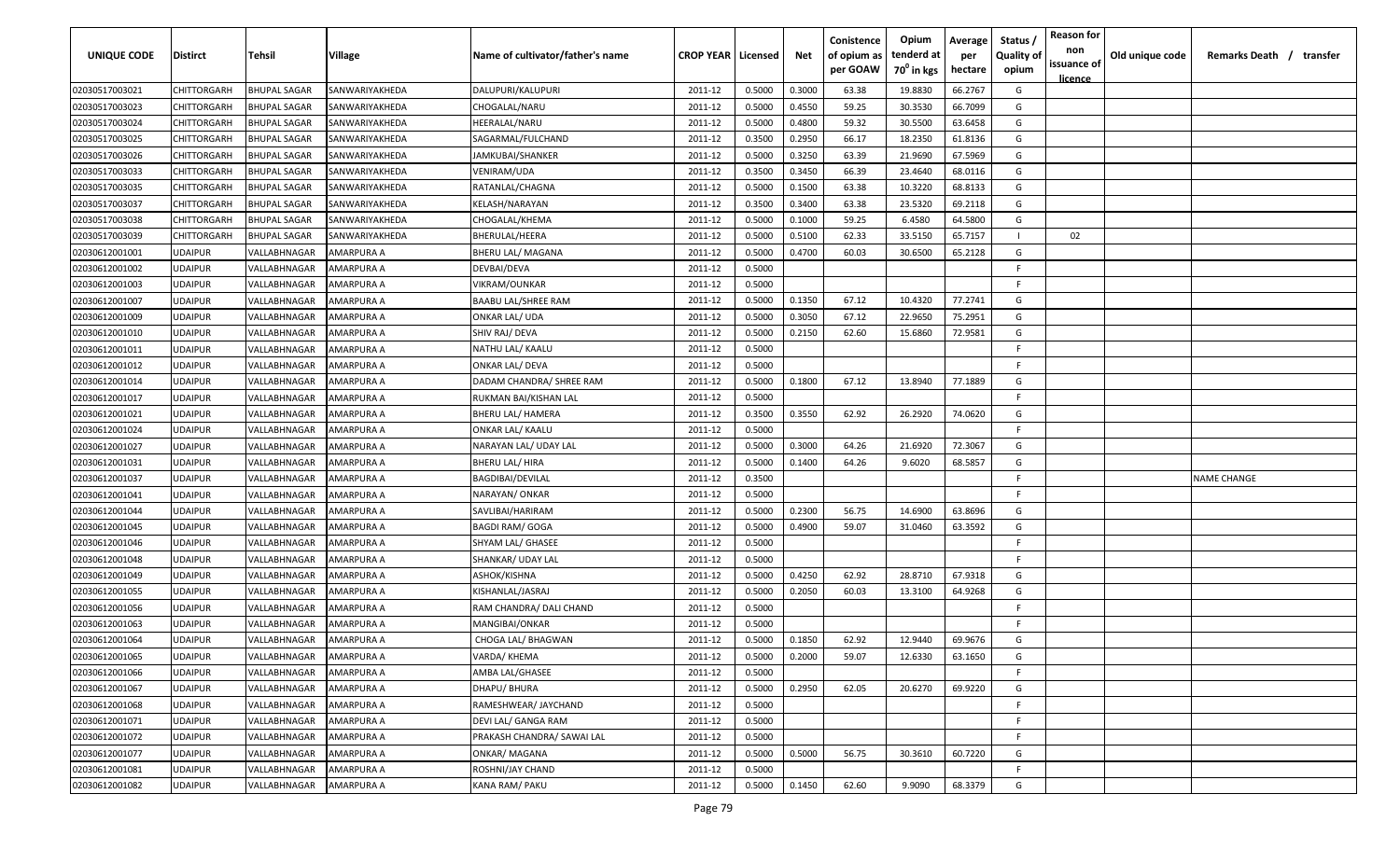| UNIQUE CODE                      | <b>Distirct</b>                  | Tehsil                       | Village                  | Name of cultivator/father's name         | <b>CROP YEAR   Licensed</b> |                  | Net    | Conistence<br>of opium as<br>per GOAW | Opium<br>tenderd at<br>70 <sup>0</sup> in kgs | Average<br>per<br>hectare | Status<br><b>Quality of</b><br>opium | <b>Reason for</b><br>non<br>issuance of | Old unique code | Remarks Death / transfer |
|----------------------------------|----------------------------------|------------------------------|--------------------------|------------------------------------------|-----------------------------|------------------|--------|---------------------------------------|-----------------------------------------------|---------------------------|--------------------------------------|-----------------------------------------|-----------------|--------------------------|
|                                  |                                  |                              |                          |                                          |                             |                  |        |                                       |                                               |                           |                                      | <u>licence</u>                          |                 |                          |
| 02030612001084                   | <b>UDAIPUR</b>                   | VALLABHNAGAR                 | AMARPURA A               | CHOGA LAL/ SHIV RAM                      | 2011-12                     | 0.5000           |        |                                       |                                               |                           | F.                                   |                                         |                 |                          |
| 02030612001085<br>02030612001086 | <b>UDAIPUR</b>                   | VALLABHNAGAR                 | AMARPURA A               | RATAN LAL/ PAKU                          | 2011-12                     | 0.5000           | 0.3350 | 62.92                                 | 22.5790                                       | 67.4000                   | G<br>-F                              |                                         |                 |                          |
|                                  | <b>UDAIPUR</b><br><b>UDAIPUR</b> | VALLABHNAGAR<br>VALLABHNAGAR | AMARPURA A<br>AMARPURA A | <b>GOPAL/BHERU</b><br>DEVENDRA/ JEET MAL | 2011-12<br>2011-12          | 0.5000           | 0.2200 | 64.26                                 | 15.9550                                       | 72.5227                   | G                                    |                                         |                 |                          |
| 02030612001087<br>02030612001091 | <b>UDAIPUR</b>                   | VALLABHNAGAR                 | AMARPURA A               | NARAYAN/ MANGU                           | 2011-12                     | 0.5000<br>0.5000 | 0.4950 | 62.60                                 | 34.4930                                       | 69.6828                   | G                                    |                                         |                 |                          |
| 02030612001105                   | <b>UDAIPUR</b>                   | VALLABHNAGAR                 | AMARPURA A               | SHUKHALA BAI/ RAJMAL                     | 2011-12                     | 0.5000           |        |                                       |                                               |                           | F.                                   |                                         |                 |                          |
| 02030612001108                   | <b>UDAIPUR</b>                   | VALLABHNAGAR                 | AMARPURA A               | VARDI BAI/ VENA                          | 2011-12                     | 0.5000           | 0.2550 | 59.07                                 | 17.1050                                       | 67.0784                   | G                                    |                                         |                 |                          |
| 02030612001122                   | <b>UDAIPUR</b>                   | VALLABHNAGAR                 | AMARPURA A               | RAMESHWAR/DEVA                           | 2011-12                     | 0.5000           | 0.1800 | 62.82                                 | 12.4920                                       | 69.4000                   | G                                    |                                         |                 |                          |
| 02030612001124                   | <b>UDAIPUR</b>                   | VALLABHNAGAR                 | AMARPURA A               | LOGAR (AMARA)/ KELASH                    | 2011-12                     | 0.5000           | 0.4850 | 65.22                                 | 33.9980                                       | 70.0990                   | G                                    |                                         |                 |                          |
| 02030612001129                   | <b>UDAIPUR</b>                   | VALLABHNAGAR                 | AMARPURA A               | GOPAL/ SHIV RAM                          | 2011-12                     | 0.5000           | 0.1450 | 62.22                                 | 10.4820                                       | 72.2897                   | G                                    |                                         |                 |                          |
| 02030612001130                   | UDAIPUR                          | VALLABHNAGAR                 | AMARPURA A               | SHOKIN/ NATHU                            | 2011-12                     | 0.5000           | 0.4950 | 62.05                                 | 32.9040                                       | 66.4727                   | G                                    |                                         |                 |                          |
| 02030612001134                   | <b>UDAIPUR</b>                   | VALLABHNAGAR                 | AMARPURA A               | SHAMBHU/ KAJOD                           | 2011-12                     | 0.5000           |        |                                       |                                               |                           | F.                                   |                                         |                 |                          |
| 02030612001135                   | <b>UDAIPUR</b>                   | VALLABHNAGAR                 | AMARPURA A               | SURESH CHANDRA/ BHAGWAN                  | 2011-12                     | 0.5000           |        |                                       |                                               |                           | -F.                                  |                                         |                 |                          |
| 02030612001138                   | <b>UDAIPUR</b>                   | VALLABHNAGAR                 | AMARPURA A               | BHURA/ VENI RAM                          | 2011-12                     | 0.5000           |        |                                       |                                               |                           | F.                                   |                                         |                 |                          |
| 02030612001141                   | <b>UDAIPUR</b>                   | VALLABHNAGAR                 | AMARPURA A               | PREMBAI/SAWAILAL                         | 2011-12                     | 0.5000           | 0.2950 | 62.05                                 | 19.5720                                       | 66.3458                   | G                                    |                                         |                 |                          |
| 02030612001154                   | <b>UDAIPUR</b>                   | VALLABHNAGAR                 | AMARPURA B               | CHAMPALAL/UDA                            | 2011-12                     | 0.5000           |        |                                       |                                               |                           | F                                    |                                         |                 |                          |
| 02030612001156                   | <b>UDAIPUR</b>                   | VALLABHNAGAR                 | AMARPURA B               | KHEMA/BHAJJA                             | 2011-12                     | 0.5000           |        |                                       |                                               |                           | F.                                   |                                         |                 |                          |
| 02030612001158                   | <b>UDAIPUR</b>                   | VALLABHNAGAR                 | AMARPURA B               | GOKAL/MAGNA                              | 2011-12                     | 0.5000           | 0.3550 | 65.71                                 | 25.1860                                       | 70.9460                   | G                                    |                                         |                 |                          |
| 02030612001161                   | <b>UDAIPUR</b>                   | VALLABHNAGAR                 | AMARPURA B               | MANGILAL/NATHULAL                        | 2011-12                     | 0.5000           |        |                                       |                                               |                           | -F.                                  |                                         |                 |                          |
| 02030612001166                   | <b>UDAIPUR</b>                   | VALLABHNAGAR                 | AMARPURA B               | ONKAR/VJERAM                             | 2011-12                     | 0.5000           |        |                                       |                                               |                           | F.                                   |                                         |                 |                          |
| 02030612001167                   | <b>UDAIPUR</b>                   | VALLABHNAGAR                 | AMARPURA B               | BHURIBAI/LAKSHMIRAM                      | 2011-12                     | 0.5000           | 0.2000 | 60.03                                 | 13.6610                                       | 68.3050                   | G                                    |                                         |                 |                          |
| 02030612001172                   | <b>UDAIPUR</b>                   | VALLABHNAGAR                 | AMARPURA B               | BHANWARLAL/VENA-I                        | 2011-12                     | 0.5000           | 0.1000 | 62.55                                 | 6.7910                                        | 67.9100                   | G                                    |                                         |                 |                          |
| 02030612001183                   | <b>UDAIPUR</b>                   | VALLABHNAGAR                 | AMARPURA B               | NANDLAL/JASHRAJ                          | 2011-12                     | 0.5000           | 0.4900 | 62.15                                 | 37.5030                                       | 76.5370                   | G                                    |                                         |                 |                          |
| 02030612001190                   | <b>UDAIPUR</b>                   | VALLABHNAGAR                 | AMARPURA A               | KANKU/JASRAJ                             | 2011-12                     | 0.5000           | 0.2550 | 62.60                                 | 17.6440                                       | 69.1922                   | G                                    |                                         |                 | <b>NAME CHANGE</b>       |
| 02030612001196                   | <b>UDAIPUR</b>                   | VALLABHNAGAR                 | AMARPURA A               | HIRALAL/BHERULAL                         | 2011-12                     | 0.5000           |        |                                       |                                               |                           | F.                                   |                                         |                 |                          |
| 02030612001197                   | <b>UDAIPUR</b>                   | VALLABHNAGAR                 | AMARPURA A               | UDAILAL/LACHIRAM                         | 2011-12                     | 0.5000           | 0.3300 | 56.75                                 | 20.5920                                       | 62.4000                   | G                                    |                                         |                 |                          |
| 02030612001198                   | <b>UDAIPUR</b>                   | VALLABHNAGAR                 | AMARPURA A               | VIPINGIRI/SHAMBHUGIRI                    | 2011-12                     | 0.5000           | 0.1400 | 59.07                                 | 8.4390                                        | 60.2786                   | G                                    |                                         |                 |                          |
| 02030612001202                   | UDAIPUR                          | VALLABHNAGAR                 | AMARPURA A               | IAYCHAND/KHEMA                           | 2011-12                     | 0.3500           | 0.2000 | 62.05                                 | 13.2080                                       | 66.0400                   | G                                    |                                         |                 |                          |
| 02030612001203                   | <b>UDAIPUR</b>                   | VALLABHNAGAR                 | AMARPURA B               | GANPATPURI/SHAMBHUPURI                   | 2011-12                     | 0.5000           |        |                                       |                                               |                           | F.                                   |                                         |                 |                          |
| 02030612001204                   | <b>UDAIPUR</b>                   | VALLABHNAGAR                 | AMARPURA B               | ONKARPURI/SHAMBHUPURI                    | 2011-12                     | 0.5000           |        |                                       |                                               |                           | -F.                                  |                                         |                 |                          |
| 02030612001205                   | <b>UDAIPUR</b>                   | VALLABHNAGAR                 | AMARPURA B               | BHERULAL/UDA                             | 2011-12                     | 0.5000           | 0.2200 | 62.55                                 | 15.0570                                       | 68.4410                   | G                                    |                                         |                 |                          |
| 02030612001212                   | <b>UDAIPUR</b>                   | VALLABHNAGAR                 | AMARPURA B               | SHANIBAI/KHEMRAJ                         | 2011-12                     | 0.5000           |        |                                       |                                               |                           | -F                                   |                                         |                 |                          |
| 02030612001215                   | <b>UDAIPUR</b>                   | VALLABHNAGAR                 | AMARPURA B               | LOGAR/UDA                                | 2011-12                     | 0.5000           | 0.2500 | 56.46                                 | 16.2930                                       | 65.1720                   | G                                    |                                         |                 |                          |
| 02030612001218                   | <b>UDAIPUR</b>                   | VALLABHNAGAR                 | AMARPURA B               | BHANWARLAL@AMARCHAND/VENA                | 2011-12                     | 0.5000           |        |                                       |                                               |                           | -F.                                  |                                         |                 |                          |
| 02030612001221                   | <b>UDAIPUR</b>                   | VALLABHNAGAR                 | AMARPURA B               | NOJI BAI/TEJAA                           | 2011-12                     | 0.3500           | 0.2700 | 60.03                                 | 17.7600                                       | 65.7780                   | G                                    |                                         |                 | <b>NAME CHANGE</b>       |
| 02030612001222                   | <b>UDAIPUR</b>                   | VALLABHNAGAR                 | <b>AMARPURA B</b>        | ONKARLAL/PARTHA                          | 2011-12                     | 0.5000           |        |                                       |                                               |                           | F.                                   |                                         |                 |                          |
| 02030612001225                   | <b>UDAIPUR</b>                   | VALLABHNAGAR                 | <b>AMARPURA B</b>        | BHAGCHAND/GOTU                           | 2011-12                     | 0.5000           | 0.2000 | 56.46                                 | 12.7440                                       | 63.7200                   | G                                    |                                         |                 |                          |
| 02030612001226                   | <b>UDAIPUR</b>                   | VALLABHNAGAR                 | <b>AMARPURA B</b>        | DEVA/NAVLA GADRI                         | 2011-12                     | 0.5000           | 0.0900 | 65.22                                 | 6.6520                                        | 73.9110                   | G                                    |                                         |                 |                          |
| 02030612001231                   | <b>UDAIPUR</b>                   | VALLABHNAGAR                 | AMARPURA B               | BABULAL/RAMLAL                           | 2011-12                     | 0.5000           | 0.3400 | 56.46                                 | 23.1160                                       | 67.9880                   | G                                    |                                         |                 |                          |
| 02030612001232                   | <b>UDAIPUR</b>                   | VALLABHNAGAR                 | AMARPURA B               | DEVA/BABRU                               | 2011-12                     | 0.5000           |        |                                       |                                               |                           | F.                                   |                                         |                 |                          |
| 02030612001236                   | <b>UDAIPUR</b>                   | VALLABHNAGAR                 | AMARPURA B               | SIVRAM/NANA RAWAT                        | 2011-12                     | 0.5000           |        |                                       |                                               |                           | F.                                   |                                         |                 |                          |
| 02030612001239                   | <b>UDAIPUR</b>                   | VALLABHNAGAR                 | AMARPURA B               | RODI/MANGU                               | 2011-12                     | 0.5000           |        |                                       |                                               |                           | F.                                   |                                         |                 |                          |
| 02030612001243                   | <b>UDAIPUR</b>                   | VALLABHNAGAR                 | AMARPURA B               | ONKAR/UDAILAL                            | 2011-12                     | 0.5000           |        |                                       |                                               |                           | F.                                   |                                         |                 |                          |
| 02030612001245                   | <b>UDAIPUR</b>                   | VALLABHNAGAR                 | AMARPURA B               | PRAKASHCHANDRA/LACHIRAM                  | 2011-12                     | 0.5000           | 0.1700 | 65.22                                 | 12.4290                                       | 73.1120                   | G                                    |                                         |                 |                          |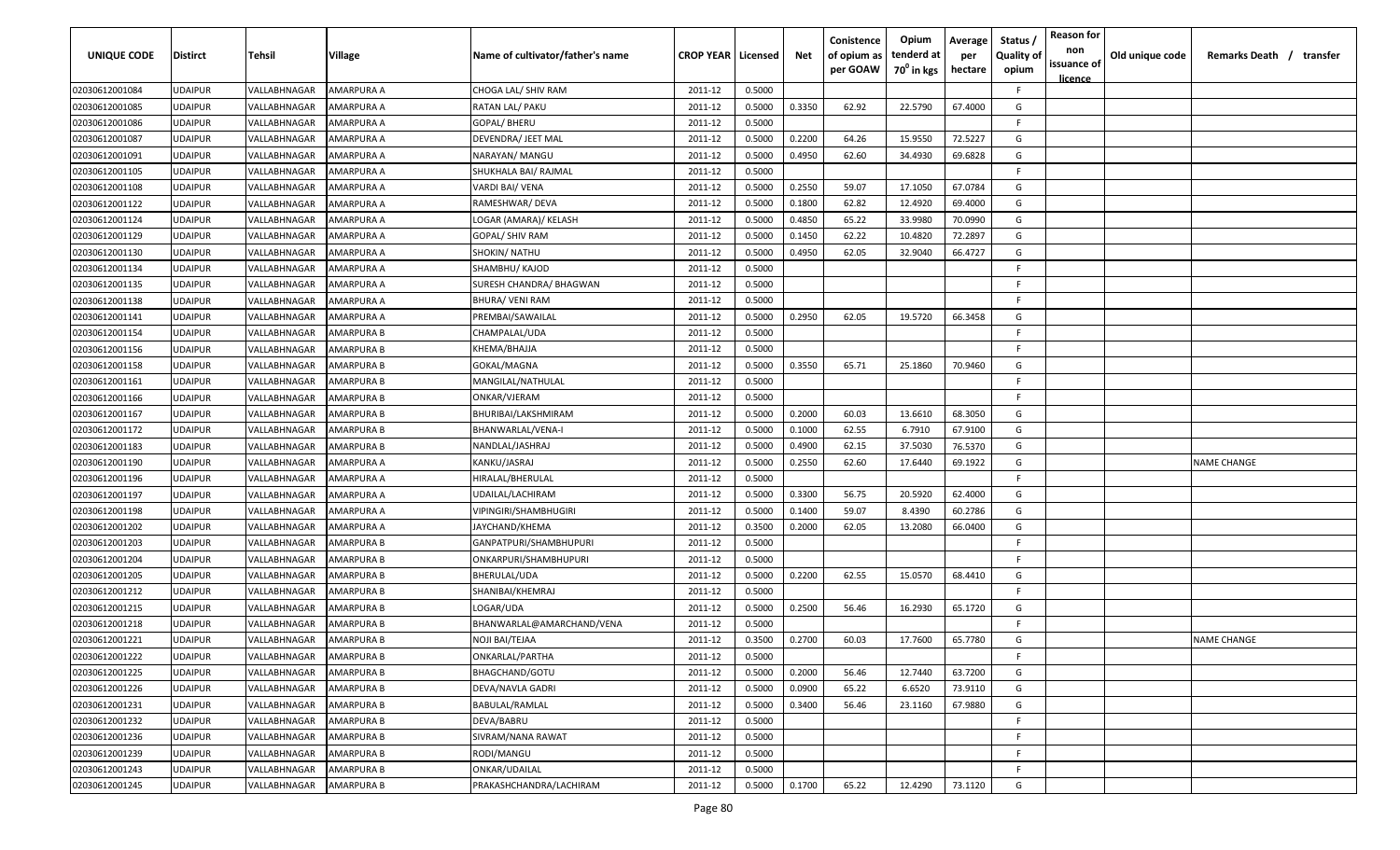| UNIQUE CODE    | <b>Distirct</b> | Tehsil       | Village               | Name of cultivator/father's name | <b>CROP YEAR   Licensed</b> |        | Net    | Conistence<br>of opium as<br>per GOAW | Opium<br>tenderd at<br>70 <sup>0</sup> in kgs | Average<br>per<br>hectare | Status<br><b>Quality of</b><br>opium | <b>Reason for</b><br>non<br>issuance of<br><u>licence</u> | Old unique code | Remarks Death / transfer |
|----------------|-----------------|--------------|-----------------------|----------------------------------|-----------------------------|--------|--------|---------------------------------------|-----------------------------------------------|---------------------------|--------------------------------------|-----------------------------------------------------------|-----------------|--------------------------|
| 02030612001246 | <b>UDAIPUR</b>  | VALLABHNAGAR | AMARPURA B            | BHOLI/DEVA                       | 2011-12                     | 0.5000 |        |                                       |                                               |                           | F.                                   |                                                           |                 |                          |
| 02030612001250 | <b>UDAIPUR</b>  | VALLABHNAGAR | AMARPURA B            | NANA/NATHUJI                     | 2011-12                     | 0.5000 | 0.1500 | 62.15                                 | 10.2550                                       | 68.3670                   | G                                    |                                                           |                 |                          |
| 02030612001252 | <b>UDAIPUR</b>  | VALLABHNAGAR | AMARPURA B            | KHEMRAJ/GASI                     | 2011-12                     | 0.5000 | 0.4450 | 57.89                                 | 25.4050                                       | 57.0900                   | $\mathbf{I}$                         | 02                                                        |                 |                          |
| 02030612001254 | <b>UDAIPUR</b>  | VALLABHNAGAR | AMARPURA B            | CHENA/MAGNA                      | 2011-12                     | 0.5000 |        |                                       |                                               |                           | -F                                   |                                                           |                 |                          |
| 02030612001257 | <b>UDAIPUR</b>  | VALLABHNAGAR | AMARPURA B            | PRATHA/ONKAR                     | 2011-12                     | 0.5000 | 0.2000 | 59.73                                 | 13.7720                                       | 68.8600                   | G                                    |                                                           |                 |                          |
| 02030612001258 | <b>UDAIPUR</b>  | VALLABHNAGAR | AMARPURA B            | SUSHILA/KELASHCHANDRA            | 2011-12                     | 0.5000 |        |                                       |                                               |                           | -F.                                  |                                                           |                 |                          |
| 02030612001259 | <b>UDAIPUR</b>  | VALLABHNAGAR | AMARPURA B            | RAMNARAYAN/NATHU                 | 2011-12                     | 0.5000 |        |                                       |                                               |                           | -F                                   |                                                           |                 |                          |
| 02030612001261 | <b>UDAIPUR</b>  | VALLABHNAGAR | AMARPURA B            | KISHANLAL/GEHARILAL              | 2011-12                     | 0.5000 |        |                                       |                                               |                           | -F.                                  |                                                           |                 |                          |
| 02030612001263 | <b>UDAIPUR</b>  | VALLABHNAGAR | AMARPURA B            | LALCHAND/TARACHNAD               | 2011-12                     | 0.5000 | 0.2900 | 62.55                                 | 19.4440                                       | 67.0480                   | G                                    |                                                           |                 |                          |
| 02030612001264 | <b>UDAIPUR</b>  | VALLABHNAGAR | AMARPURA B            | RAMLAL/HIRALAL                   | 2011-12                     | 0.5000 |        |                                       |                                               |                           | F.                                   |                                                           |                 |                          |
| 02030612001270 | UDAIPUR         | VALLABHNAGAR | AMARPURA B            | RAMLAL/CHAMPA                    | 2011-12                     | 0.5000 |        |                                       |                                               |                           | -F.                                  |                                                           |                 |                          |
| 02030612001271 | <b>UDAIPUR</b>  | VALLABHNAGAR | AMARPURA B            | MOHANLAL/UDA MEGVAL              | 2011-12                     | 0.5000 | 0.4800 | 58.04                                 | 32.1070                                       | 66.8900                   | G                                    |                                                           |                 |                          |
| 02030612001272 | <b>UDAIPUR</b>  | VALLABHNAGAR | AMARPURA B            | BHERULAL/JASHRAJ                 | 2011-12                     | 0.5000 |        |                                       |                                               |                           | -F.                                  |                                                           |                 |                          |
| 02030612001275 | <b>UDAIPUR</b>  | VALLABHNAGAR | AMARPURA B            | SHANKARLAL/MODA                  | 2011-12                     | 0.5000 |        |                                       |                                               |                           | F.                                   |                                                           |                 |                          |
| 02030612001276 | <b>UDAIPUR</b>  | VALLABHNAGAR | AMARPURA B            | SHIVGIRI/HIRAGIRI                | 2011-12                     | 0.5000 |        |                                       |                                               |                           | -F.                                  |                                                           |                 |                          |
| 02030612001277 | <b>UDAIPUR</b>  | VALLABHNAGAR | AMARPURA B            | SURESHKUMHAR/RAMLAL              | 2011-12                     | 0.5000 |        |                                       |                                               |                           | -F                                   |                                                           |                 |                          |
| 02030612001281 | <b>UDAIPUR</b>  | VALLABHNAGAR | AMARPURA B            | RADHU/DEEPA                      | 2011-12                     | 0.5000 |        |                                       |                                               |                           | -F.                                  |                                                           |                 |                          |
| 02030612001282 | <b>UDAIPUR</b>  | VALLABHNAGAR | AMARPURA B            | RAJMAL/MANGILAL                  | 2011-12                     | 0.5000 |        |                                       |                                               |                           | F.                                   |                                                           |                 |                          |
| 02030612001283 | <b>UDAIPUR</b>  | VALLABHNAGAR | AMARPURA B            | GOTAM/NARAYAN                    | 2011-12                     | 0.5000 | 0.1500 | 62.15                                 | 10.5480                                       | 70.3200                   | G                                    |                                                           |                 |                          |
| 02030612001286 | <b>UDAIPUR</b>  | VALLABHNAGAR | AMARPURA B            | DAKHI/BHAGWAN                    | 2011-12                     | 0.5000 | 0.1900 | 62.92                                 | 13.8690                                       | 72.9950                   | G                                    |                                                           |                 |                          |
| 02030612001293 | <b>UDAIPUR</b>  | VALLABHNAGAR | AMARPURA B            | MANSHUKH/SAWAILAL                | 2011-12                     | 0.5000 |        |                                       |                                               |                           | -F                                   |                                                           |                 |                          |
| 02030612001294 | <b>UDAIPUR</b>  | VALLABHNAGAR | AMARPURA B            | PRATHVIRAJ/SAKHA                 | 2011-12                     | 0.5000 | 0.3900 | 62.55                                 | 26.0120                                       | 66.6970                   | G                                    |                                                           |                 |                          |
| 02030612001301 | <b>UDAIPUR</b>  | VALLABHNAGAR | AMARPURA B            | MANGILAL/LACHIRAM JANVA          | 2011-12                     | 0.5000 | 0.1000 | 62.55                                 | 7.0770                                        | 70.7700                   | G                                    |                                                           |                 |                          |
| 02030612001310 | <b>UDAIPUR</b>  | VALLABHNAGAR | AMARPURA B            | RAJENDRA/KISHANLAL               | 2011-12                     | 0.5000 |        |                                       |                                               |                           | -F                                   |                                                           |                 |                          |
| 02030612001311 | <b>UDAIPUR</b>  | VALLABHNAGAR | AMARPURA B            | RAMLAL/GOTU                      | 2011-12                     | 0.5000 |        |                                       |                                               |                           | F.                                   |                                                           |                 |                          |
| 02030612001312 | <b>UDAIPUR</b>  | VALLABHNAGAR | AMARPURA B            | NATHI/GOTI                       | 2011-12                     | 0.5000 | 0.3200 | 56.75                                 | 20.6980                                       | 64.6810                   | G                                    |                                                           |                 | <b>NAME CHANGE</b>       |
| 02030612001313 | <b>UDAIPUR</b>  | VALLABHNAGAR | AMARPURA B            | KHEMRAJ/KEVAL                    | 2011-12                     | 0.5000 | 0.1750 | 62.15                                 | 10.9300                                       | 62.4570                   | G                                    |                                                           |                 |                          |
| 02030612002001 | UDAIPUR         | VALLABHNAGAR | AMARPURALOONDA        | UDAYLAL/BHERA                    | 2011-12                     | 0.5000 | 0.4900 | 63.39                                 | 33.5060                                       | 68.3796                   | G                                    |                                                           |                 |                          |
| 02030612002002 | <b>UDAIPUR</b>  | VALLABHNAGAR | AMARPURALOONDA        | BHANIBAI/NARU                    | 2011-12                     | 0.5000 | 0.4900 | 57.79                                 | 34.0800                                       | 69.5510                   | G                                    |                                                           |                 |                          |
| 02030612002008 | <b>UDAIPUR</b>  | VALLABHNAGAR | AMARPURALOONDA        | MAGANI RAM/KANI RAM              | 2011-12                     | 0.5000 | 0.4900 | 63.39                                 | 32.9720                                       | 67.2898                   | G                                    |                                                           |                 |                          |
| 02030612002010 | <b>UDAIPUR</b>  | VALLABHNAGAR | AMARPURALOONDA        | KISHANBAI/CHAGANLAL              | 2011-12                     | 0.5000 | 0.2150 | 60.14                                 | 15.9710                                       | 74.2837                   | G                                    |                                                           |                 |                          |
| 02030612002011 | <b>UDAIPUR</b>  | VALLABHNAGAR | AMARPURALOONDA        | PEMA/MODA                        | 2011-12                     | 0.5000 | 0.5000 | 62.84                                 | 34.3820                                       | 68.7640                   | G                                    |                                                           |                 |                          |
| 02030612002014 | <b>UDAIPUR</b>  | VALLABHNAGAR | AMARPURALOONDA        | <b>GORDHAN/BALAM JATTI</b>       | 2011-12                     | 0.5000 | 0.2100 | 60.14                                 | 15.2580                                       | 72.6571                   | G                                    |                                                           |                 |                          |
| 02030612002016 | <b>UDAIPUR</b>  | VALLABHNAGAR | AMARPURALOONDA        | GULABKUVAR/LALSINGH              | 2011-12                     | 0.5000 | 0.4800 | 65.12                                 | 35.5830                                       | 74.1313                   | G                                    |                                                           |                 |                          |
| 02030612002017 | <b>UDAIPUR</b>  | VALLABHNAGAR | AMARPURALOONDA        | BHABHUTSINGH/RAMSINGH            | 2011-12                     | 0.5000 | 0.4450 | 63.09                                 | 31.6080                                       | 71.0292                   | G                                    |                                                           |                 |                          |
| 02030612002018 | <b>UDAIPUR</b>  | VALLABHNAGAR | <b>AMARPURALOONDA</b> | <b>BHAGWAN/UDA</b>               | 2011-12                     | 0.5000 | 0.4750 | 62.91                                 | 33.8910                                       | 71.3495                   | G                                    |                                                           |                 |                          |
| 02030612002019 | <b>UDAIPUR</b>  | VALLABHNAGAR | AMARPURALOONDA        | CHOGA LAL/MAGANI RAM             | 2011-12                     | 0.5000 | 0.4800 | 63.27                                 | 33.3070                                       | 69.3896                   | G                                    |                                                           |                 |                          |
| 02030612002021 | <b>UDAIPUR</b>  | VALLABHNAGAR | <b>AMARPURALOONDA</b> | HAGAMIBAI/KISOR                  | 2011-12                     | 0.5000 | 0.4850 | 62.84                                 | 33.8710                                       | 69.8371                   | G                                    |                                                           |                 |                          |
| 02030612002029 | <b>UDAIPUR</b>  | VALLABHNAGAR | <b>AMARPURALOONDA</b> | RAMESHWAR/UADAY LAL JAT          | 2011-12                     | 0.5000 | 0.4950 | 63.22                                 | 33.7960                                       | 68.2747                   | G                                    |                                                           |                 |                          |
| 02030612002030 | <b>UDAIPUR</b>  | VALLABHNAGAR | AMARPURALOONDA        | <b>GANGA RAM/DALLA JI</b>        | 2011-12                     | 0.5000 | 0.3050 | 60.06                                 | 20.5230                                       | 67.2885                   | G                                    |                                                           |                 |                          |
| 02030612002031 | <b>UDAIPUR</b>  | VALLABHNAGAR | AMARPURALOONDA        | CHAMPA LAL/NAWALA JI             | 2011-12                     | 0.5000 | 0.5000 | 56.68                                 | 38.6460                                       | 77.2920                   | G                                    |                                                           |                 |                          |
| 02030612002032 | <b>UDAIPUR</b>  | VALLABHNAGAR | AMARPURALOONDA        | KISHAN LAL/MAGANI RAM            | 2011-12                     | 0.5000 | 0.4950 | 62.09                                 | 35.7540                                       | 72.2303                   | G                                    |                                                           |                 |                          |
| 02030612002033 | <b>UDAIPUR</b>  | VALLABHNAGAR | AMARPURALOONDA        | PRABHU/KELA JAT                  | 2011-12                     | 0.5000 | 0.4950 | 63.33                                 | 34.1800                                       | 69.0505                   | G                                    |                                                           |                 |                          |
| 02030612002035 | <b>UDAIPUR</b>  | VALLABHNAGAR | <b>AMARPURALOONDA</b> | BHAGWAN/BHERA JI                 | 2011-12                     | 0.5000 | 0.5000 | 60.06                                 | 34.2770                                       | 68.5540                   | G                                    |                                                           |                 |                          |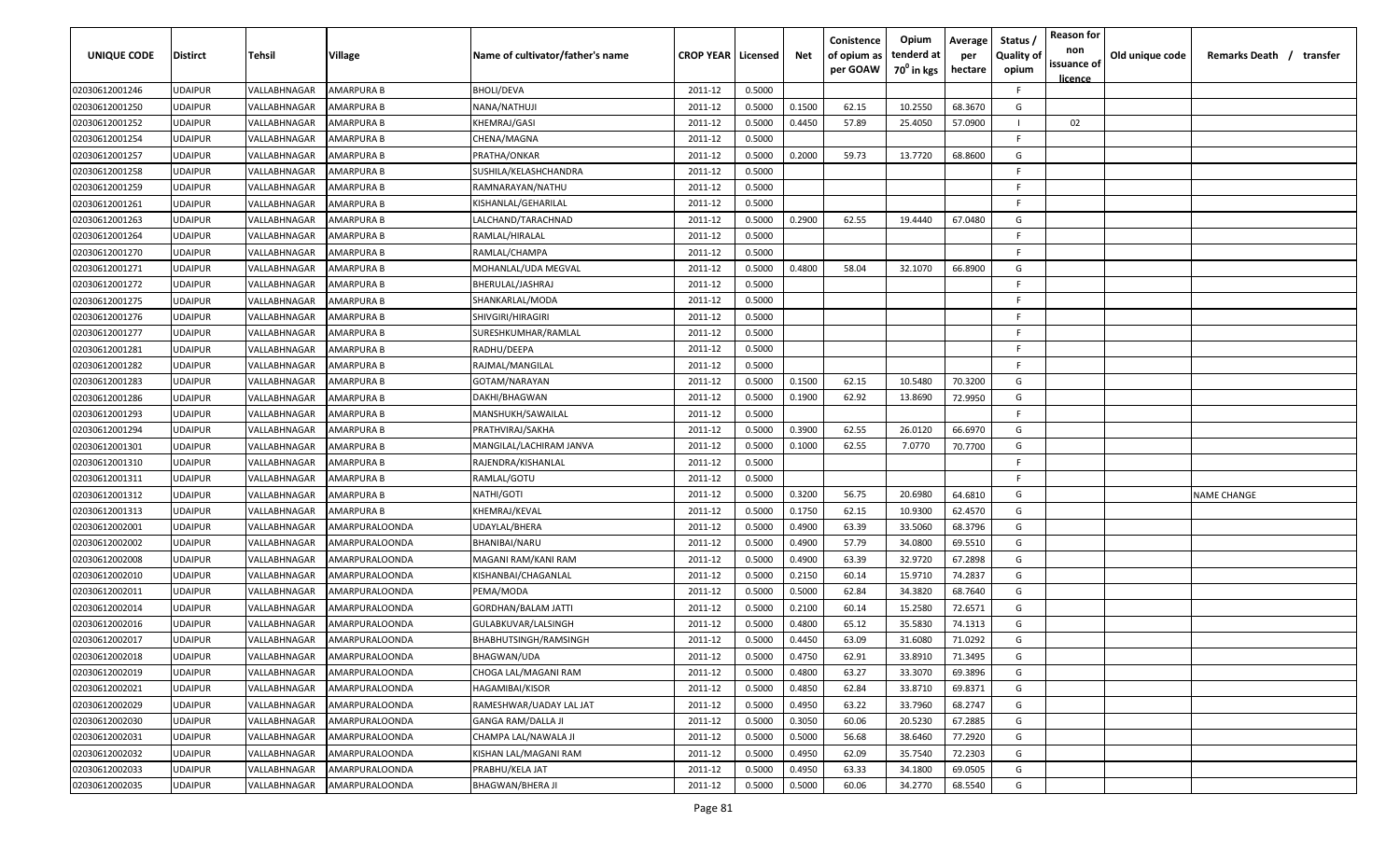| UNIQUE CODE    | Distirct       | <b>Tehsil</b>              | Village               | Name of cultivator/father's name  | <b>CROP YEAR   Licensed</b> |        | Net    | Conistence<br>of opium as<br>per GOAW | Opium<br>tenderd at<br>$70^0$ in kgs | Average<br>per<br>hectare | Status /<br><b>Quality of</b><br>opium | <b>Reason for</b><br>non<br>issuance of<br><u>licence</u> | Old unique code | Remarks Death / transfer |
|----------------|----------------|----------------------------|-----------------------|-----------------------------------|-----------------------------|--------|--------|---------------------------------------|--------------------------------------|---------------------------|----------------------------------------|-----------------------------------------------------------|-----------------|--------------------------|
| 02030612002036 | <b>UDAIPUR</b> | VALLABHNAGAR               | AMARPURALOONDA        | RAMSINGH/NATHU                    | 2011-12                     | 0.5000 | 0.4900 | 63.33                                 | 35.3920                              | 72.2286                   | G                                      |                                                           |                 |                          |
| 02030612002042 | <b>UDAIPUR</b> | VALLABHNAGAR               | AMARPURALOONDA        | NARAYANIBAI/UDAILAL               | 2011-12                     | 0.5000 | 0.3400 | 63.33                                 | 23.4950                              | 69.1029                   | G                                      |                                                           |                 |                          |
| 02030612002043 | <b>UDAIPUR</b> | VALLABHNAGAR               | <b>AMARPURALOONDA</b> | ABHAY SINGH/ FATEH SINGH          | 2011-12                     | 0.5000 |        |                                       |                                      |                           | F.                                     |                                                           |                 |                          |
| 02030612002051 | <b>UDAIPUR</b> | VALLABHNAGAR               | AMARPURALOONDA        | GISIBAI/NARAYAN                   | 2011-12                     | 0.5000 | 0.5000 | 63.22                                 | 34.2650                              | 68.5300                   | G                                      |                                                           |                 |                          |
| 02030612002057 | <b>UDAIPUR</b> | VALLABHNAGAR               | AMARPURALOONDA        | MAGANI RAM/BAJE RAM               | 2011-12                     | 0.5000 | 0.4850 | 63.22                                 | 33.6150                              | 69.3093                   | G                                      |                                                           |                 |                          |
| 02030612002061 | <b>UDAIPUR</b> | VALLABHNAGAR               | <b>AMARPURALOONDA</b> | LEHRIBAI/MANGILAL                 | 2011-12                     | 0.5000 | 0.5000 | 66.68                                 | 37.8550                              | 75.7100                   | G                                      |                                                           |                 |                          |
| 02030612002062 | <b>UDAIPUR</b> | VALLABHNAGAR               | AMARPURALOONDA        | UDAY KUNWAR/GORDHANSINGH          | 2011-12                     | 0.5000 | 0.4500 | 57.79                                 | 29.9930                              | 66.6511                   | G                                      |                                                           |                 | <b>NAME CHANGE</b>       |
| 02030612002063 | <b>UDAIPUR</b> | VALLABHNAGAR               | AMARPURALOONDA        | BHANEARSINGH/MANSINGH             | 2011-12                     | 0.3500 | 0.3400 | 59.81                                 | 22.7690                              | 66.9676                   | G                                      |                                                           |                 |                          |
| 02030612002064 | <b>UDAIPUR</b> | VALLABHNAGAR               | <b>AMARPURALOONDA</b> | DEVA/KESA                         | 2011-12                     | 0.5000 |        |                                       |                                      |                           | F.                                     |                                                           | 02030612038030  | <b>TRANSFER</b>          |
| 02030612002065 | UDAIPUR        | VALLABHNAGAR               | AMARPURALOONDA        | DEVA/HEERA                        | 2011-12                     | 0.5000 |        |                                       |                                      |                           | F.                                     |                                                           | 02030612038035  | TRANSFER                 |
| 02030612002066 | UDAIPUR        | VALLABHNAGAR               | AMARPURALOONDA        | RAMSINGH/AMERSINGH                | 2011-12                     | 0.5000 |        |                                       |                                      |                           | F.                                     |                                                           | 02030612038016  | TRANSFER                 |
| 02030612006001 | UDAIPUR        | VALLABHNAGAR               | <b>BANSADA</b>        | CHOGALAL/GANESH                   | 2011-12                     | 0.5000 |        |                                       |                                      |                           | F.                                     |                                                           |                 |                          |
| 02030612006003 | UDAIPUR        | VALLABHNAGAR               | <b>BANSADA</b>        | DHAPUBAI/GANGARAM                 | 2011-12                     | 0.3500 | 0.1700 | 63.18                                 | 11.5350                              | 67.8529                   | G                                      |                                                           |                 |                          |
| 02030612006008 | UDAIPUR        | VALLABHNAGAR               | BANSADA               | VIRMAN/UDA                        | 2011-12                     | 0.5000 | 0.5000 | 58.69                                 | 32.0030                              | 64.0060                   | G                                      |                                                           |                 |                          |
| 02030612006013 | <b>UDAIPUR</b> | <b><i>VALLABHNAGAR</i></b> | <b>BANSADA</b>        | OMKAR/MOTILAL                     | 2011-12                     | 0.3500 | 0.0100 | 71.44                                 | 0.8670                               | 86.7000                   | G                                      |                                                           |                 |                          |
| 02030612006021 | <b>UDAIPUR</b> | <b><i>VALLABHNAGAR</i></b> | <b>BANSADA</b>        | BHURALAL/RUPA                     | 2011-12                     | 0.5000 | 0.2000 | 65.18                                 | 14.7120                              | 73.5600                   | G                                      |                                                           |                 |                          |
| 02030612006025 | <b>UDAIPUR</b> | VALLABHNAGAR               | <b>BANSADA</b>        | UDAILAL/CHENA                     | 2011-12                     | 0.5000 |        |                                       |                                      |                           | F.                                     |                                                           |                 |                          |
| 02030612009004 | <b>UDAIPUR</b> | VALLABHNAGAR               | ВНОРА КА КНЕДА        | DEVILAL/ PEMA                     | 2011-12                     | 0.5000 |        |                                       |                                      |                           | E                                      |                                                           |                 |                          |
| 02030612009007 | <b>UDAIPUR</b> | VALLABHNAGAR               | BHOPA KA KHEDA        | CHUNNI LAL/UDA                    | 2011-12                     | 0.5000 |        |                                       |                                      |                           | F.                                     |                                                           |                 |                          |
| 02030612009008 | <b>UDAIPUR</b> | VALLABHNAGAR               | BHOPA KA KHEDA        | RUP LAL/ RAMA                     | 2011-12                     | 0.5000 | 0.2600 | 62.07                                 | 16.7770                              | 64.5269                   | G                                      |                                                           |                 |                          |
| 02030612009010 | <b>UDAIPUR</b> | VALLABHNAGAR               | ВНОРА КА КНЕДА        | NOJIBAI/BHOPA                     | 2011-12                     | 0.3500 | 0.2700 | 70.56                                 | 21.6320                              | 80.1185                   | G                                      |                                                           |                 | <b>NAME CHANGE</b>       |
| 02030612009018 | <b>UDAIPUR</b> | VALLABHNAGAR               | ВНОРА КА КНЕДА        | UDAYLAL/GOKAL                     | 2011-12                     | 0.5000 | 0.4950 | 58.66                                 | 30.1760                              | 60.9616                   | G                                      |                                                           |                 |                          |
| 02030612009019 | <b>UDAIPUR</b> | VALLABHNAGAR               | <b>BHOPA KA KHEDA</b> | PARTHVIRAJ/VENA                   | 2011-12                     | 0.5000 |        |                                       |                                      |                           | -F.                                    |                                                           |                 |                          |
| 02030612017001 | <b>UDAIPUR</b> | VALLABHNAGAR               | GOPA KI BHAGAL        | NATHU/BHERA                       | 2011-12                     | 0.5000 | 0.3450 | 60.52                                 | 24.2250                              | 70.2174                   | G                                      |                                                           |                 |                          |
| 02030612017002 | <b>UDAIPUR</b> | <b><i>VALLABHNAGAR</i></b> | GOPA KI BHAGAL        | DAMA/GALLA                        | 2011-12                     | 0.5000 | 0.2350 | 66.08                                 | 18.0960                              | 77.0043                   | G                                      |                                                           |                 |                          |
| 02030612017005 | <b>UDAIPUR</b> | VALLABHNAGAR               | GOPA KI BHAGAL        | CHENA/UDA                         | 2011-12                     | 0.5000 | 0.4850 | 68.07                                 | 37.4390                              | 77.1938                   | G                                      |                                                           |                 |                          |
| 02030612017008 | UDAIPUR        | VALLABHNAGAR               | GOPA KI BHAGAL        | DEVA/ GALLA                       | 2011-12                     | 0.5000 | 0.4000 | 57.57                                 | 27.7490                              | 69.3725                   | G                                      |                                                           |                 |                          |
| 02030612017010 | UDAIPUR        | VALLABHNAGAR               | GOPA KI BHAGAL        | BHAMRU/BHAGWAN                    | 2011-12                     | 0.5000 | 0.4550 | 68.07                                 | 34.6870                              | 76.2352                   | G                                      |                                                           |                 |                          |
| 02030612017011 | <b>UDAIPUR</b> | VALLABHNAGAR               | <b>GOPA KI BHAGAL</b> | NANA/ PURA MEENA                  | 2011-12                     | 0.5000 | 0.4400 | 63.30                                 | 33.4130                              | 75.9386                   | G                                      |                                                           |                 |                          |
| 02030612017014 | <b>UDAIPUR</b> | VALLABHNAGAR               | <b>GOPA KI BHAGAL</b> | UDA/RAMA                          | 2011-12                     | 0.5000 | 0.4650 | 57.37                                 | 32.4690                              | 69.8258                   | G                                      |                                                           |                 |                          |
| 02030612017026 | <b>UDAIPUR</b> | VALLABHNAGAR               | <b>GOPA KI BHAGAL</b> | MANSINGH/NATHUSINGH               | 2011-12                     | 0.5000 | 0.2600 | 66.08                                 | 18.2000                              | 70.0000                   | G                                      |                                                           |                 |                          |
| 02030612017029 | <b>UDAIPUR</b> | VALLABHNAGAR               | <b>GOPA KI BHAGAL</b> | KHARTA / DHANNA                   | 2011-12                     | 0.5000 | 0.1750 | 60.52                                 | 13.1760                              | 75.2914                   | G                                      |                                                           |                 |                          |
| 02030612018001 | <b>UDAIPUR</b> | <b><i>VALLABHNAGAR</i></b> | HAMERPURA             | SHANKAR LAL/ GOKAL                | 2011-12                     | 0.5000 |        |                                       |                                      |                           | F.                                     |                                                           |                 |                          |
| 02030612018004 | <b>UDAIPUR</b> | VALLABHNAGAR               | HAMERPURA             | <b>BHABHUT SHANKAR/ VEER BHAN</b> | 2011-12                     | 0.5000 | 0.1950 | 68.43                                 | 12.9920                              | 66.6256                   | G                                      |                                                           |                 |                          |
| 02030612018007 | <b>UDAIPUR</b> | VALLABHNAGAR               | HAMERPURA             | BHERU SINGH/ NAHAR SINGH          | 2011-12                     | 0.5000 |        |                                       |                                      |                           | F.                                     |                                                           |                 |                          |
| 02030612018010 | <b>UDAIPUR</b> | VALLABHNAGAR               | <b>HAMERPURA</b>      | <b>HEERALAL/ GANGADHAR</b>        | 2011-12                     | 0.3500 |        |                                       |                                      |                           | -F                                     |                                                           |                 |                          |
| 02030612018013 | <b>UDAIPUR</b> | VALLABHNAGAR               | <b>HAMERPURA</b>      | SHANKAR NATHA/ MANGINATHA         | 2011-12                     | 0.3500 |        |                                       |                                      |                           | F.                                     |                                                           |                 |                          |
| 02030612018014 | <b>UDAIPUR</b> | VALLABHNAGAR               | HAMERPURA             | GOPI LAL/ SUKH LAL                | 2011-12                     | 0.5000 | 0.4750 | 68.43                                 | 31.9570                              | 67.2779                   | G                                      |                                                           |                 |                          |
| 02030612018018 | <b>UDAIPUR</b> | VALLABHNAGAR               | <b>HAMERPURA</b>      | GANGA/ MANA                       | 2011-12                     | 0.5000 |        |                                       |                                      |                           | F.                                     |                                                           |                 |                          |
| 02030612018022 | <b>UDAIPUR</b> | VALLABHNAGAR               | HAMERPURA             | DHANNA/ GOKAL                     | 2011-12                     | 0.3500 |        |                                       |                                      |                           | F.                                     |                                                           |                 |                          |
| 02030612019001 | <b>UDAIPUR</b> | <b>VALLABHNAGAR</b>        | HARIYAKHEDA           | BHAGVATILAL/BHAJJA                | 2011-12                     | 0.5000 | 0.0800 | 64.16                                 | 6.0220                               | 75.2750                   | G                                      | 06                                                        |                 |                          |
| 02030612019002 | <b>UDAIPUR</b> | <b><i>VALLABHNAGAR</i></b> | HARIYAKHEDA           | NANA/GANGARAM                     | 2011-12                     | 0.5000 | 0.2150 | 61.10                                 | 15.2400                              | 70.8837                   | G                                      |                                                           |                 | TRANSFER / LUNDA         |
| 02030612019023 | <b>UDAIPUR</b> | VALLABHNAGAR               | HARIYAKHEDA           | KHEMSINGH/BHAJJESINGH             | 2011-12                     | 0.5000 | 0.2550 | 61.10                                 | 18.2430                              | 71.5412                   | G                                      |                                                           |                 | TRANSFER / LUNDA         |
| 02030612019026 | <b>UDAIPUR</b> | VALLABHNAGAR               | HARIYAKHEDA           | HAMERIBAI/NAZI                    | 2011-12                     | 0.5000 | 0.4500 | 67.09                                 | 34.9630                              | 77.6956                   | G                                      |                                                           |                 | TRANSFER / LUNDA         |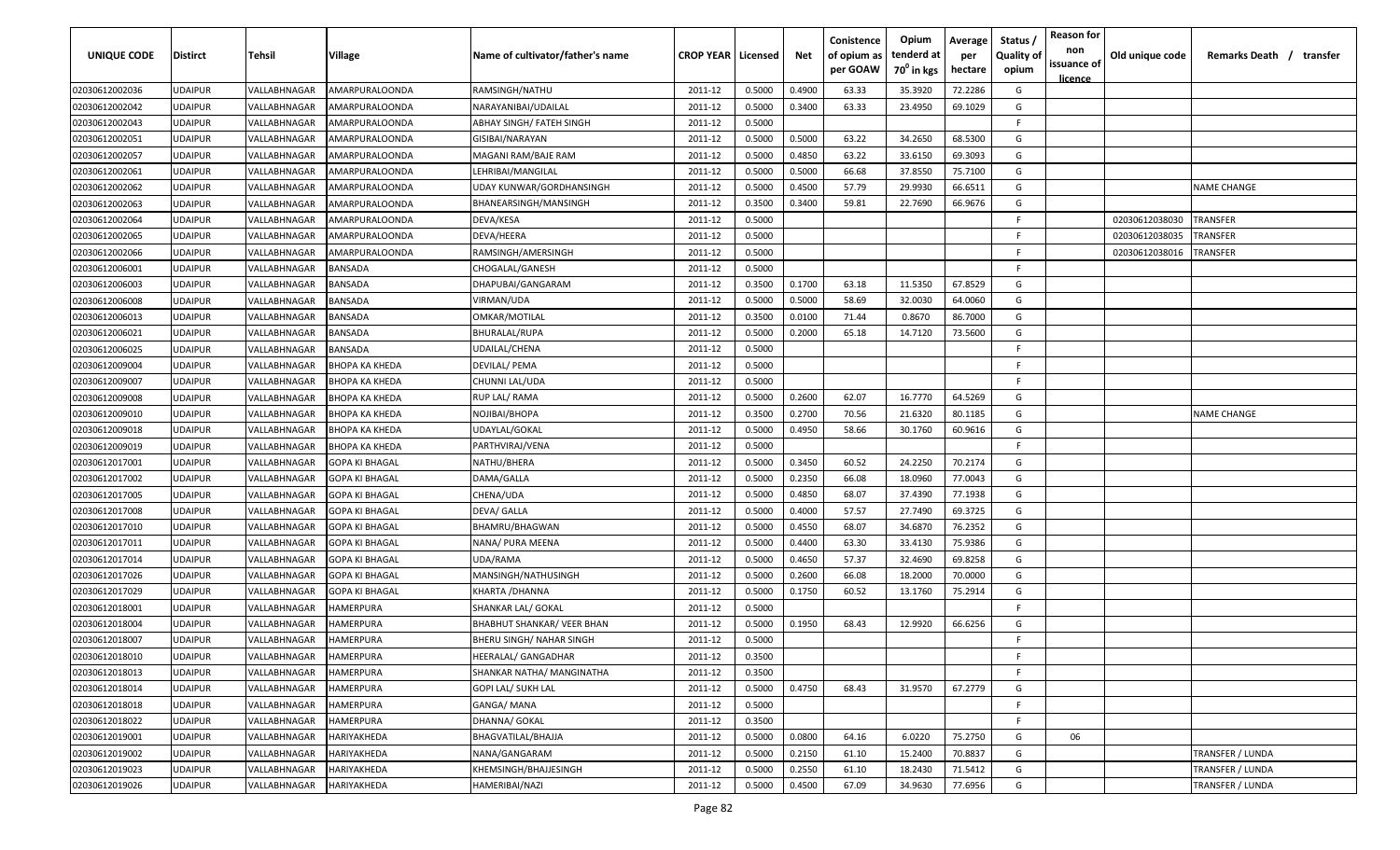| UNIQUE CODE    | <b>Distirct</b> | Tehsil       | Village                                     | Name of cultivator/father's name | <b>CROP YEAR   Licensed</b> |        | Net    | Conistence<br>of opium as<br>per GOAW | Opium<br>tenderd at<br>70 <sup>0</sup> in kgs | Average<br>per<br>hectare | Status<br><b>Quality of</b><br>opium | <b>Reason for</b><br>non<br>issuance of<br><u>licence</u> | Old unique code | Remarks Death / transfer |  |
|----------------|-----------------|--------------|---------------------------------------------|----------------------------------|-----------------------------|--------|--------|---------------------------------------|-----------------------------------------------|---------------------------|--------------------------------------|-----------------------------------------------------------|-----------------|--------------------------|--|
| 02030612019028 | <b>UDAIPUR</b>  | VALLABHNAGAR | HARIYAKHEDA                                 | KHEMSINGH/KERING                 | 2011-12                     | 0.5000 | 0.3400 | 61.10                                 | 23.4970                                       | 69.1088                   | G                                    |                                                           |                 | TRANSFER / LUNDA         |  |
| 02030612019032 | <b>UDAIPUR</b>  | VALLABHNAGAR | HARIYAKHEDA                                 | MOTISINGH/NANUSINGH              | 2011-12                     | 0.5000 | 0.3500 | 61.10                                 | 24.7630                                       | 70.7514                   | G                                    |                                                           |                 | TRANSFER / LUNDA         |  |
| 02030612021004 | <b>UDAIPUR</b>  | VALLABHNAGAR | IASHVANTPURA                                | LAKSHMIRAM/GASHI                 | 2011-12                     | 0.5000 | 0.3550 | 56.72                                 | 23.6680                                       | 66.6704                   | G                                    |                                                           |                 |                          |  |
| 02030612021005 | <b>UDAIPUR</b>  | VALLABHNAGAR | <b>JASHVANTPURA</b>                         | RODA/ONKAR                       | 2011-12                     | 0.5000 | 0.4800 | 57.79                                 | 32.5110                                       | 67.7313                   | G                                    |                                                           |                 |                          |  |
| 02030612021013 | <b>UDAIPUR</b>  | VALLABHNAGAR | IASHVANTPURA                                | CHOGALAL/DALICHAND               | 2011-12                     | 0.3500 | 0.3500 | 56.72                                 | 22.6960                                       | 64.8457                   | G                                    |                                                           |                 |                          |  |
| 02030612021014 | <b>UDAIPUR</b>  | VALLABHNAGAR | <b>JASHVANTPURA</b>                         | PARTHVIRAJ/HEERA                 | 2011-12                     | 0.5000 | 0.4800 | 56.72                                 | 31.1880                                       | 64.9750                   | G                                    |                                                           |                 |                          |  |
| 02030612021015 | <b>UDAIPUR</b>  | VALLABHNAGAR | <b>JASHVANTPURA</b>                         | DIPSINGH/OUNKARSINGH             | 2011-12                     | 0.5000 | 0.4600 | 63.17                                 | 33.3720                                       | 72.5478                   | G                                    |                                                           |                 |                          |  |
| 02030612021016 | <b>UDAIPUR</b>  | VALLABHNAGAR | <b>JASHVANTPURA</b>                         | BHIMA/UDA                        | 2011-12                     | 0.5000 | 0.4100 | 57.79                                 | 26.9140                                       | 65.6439                   | G                                    |                                                           |                 |                          |  |
| 02030612021018 | <b>UDAIPUR</b>  | VALLABHNAGAR | IASHVANTPURA                                | HAGAMIBAI/HEERA                  | 2011-12                     | 0.5000 | 0.4950 | 56.01                                 | 31.7500                                       | 64.1414                   | G                                    |                                                           |                 |                          |  |
| 02030612021019 | <b>UDAIPUR</b>  | VALLABHNAGAR | IASHVANTPURA                                | UDAYSINGH/KHUMANSINGH            | 2011-12                     | 0.5000 | 0.4850 | 60.52                                 | 34.4620                                       | 71.0557                   | G                                    |                                                           |                 |                          |  |
| 02030612021020 | <b>UDAIPUR</b>  | VALLABHNAGAR | IASHVANTPURA                                | DARIYAKUVAR/KESARSINGH           | 2011-12                     | 0.5000 | 0.1950 | 63.17                                 | 14.4390                                       | 74.0462                   | G                                    |                                                           | 02030612053133  | TRANSFER                 |  |
| 02030612029001 | <b>UDAIPUR</b>  | VALLABHNAGAR | <b><i>CESARPURABADA</i></b>                 | BHAGWANLAL/JAGANNATH             | 2011-12                     | 0.5000 | 0.2300 | 71.26                                 | 17.9680                                       | 78.1217                   | G                                    |                                                           |                 |                          |  |
| 02030612029002 | <b>UDAIPUR</b>  | VALLABHNAGAR | KESARPURABADA                               | RADHESHYAM/PRATAP                | 2011-12                     | 0.5000 | 0.3150 | 71.26                                 | 23.8010                                       | 75.5587                   | G                                    |                                                           |                 |                          |  |
| 02030612029003 | <b>UDAIPUR</b>  | VALLABHNAGAR | KESARPURABADA                               | KASHIRAM/NANJI                   | 2011-12                     | 0.5000 | 0.3050 | 71.26                                 | 22.8640                                       | 74.9639                   | G                                    |                                                           |                 |                          |  |
| 02030612029004 | <b>UDAIPUR</b>  | VALLABHNAGAR | KESARPURABADA                               | SAVLAL/MOTI                      | 2011-12                     | 0.5000 | 0.3800 | 66.11                                 | 26.2550                                       | 69.0921                   | G                                    |                                                           |                 |                          |  |
| 02030612029005 | <b>UDAIPUR</b>  | VALLABHNAGAR | <b><i>CESARPURABADA</i></b>                 | CHATURBHUJ/TEJA                  | 2011-12                     | 0.5000 | 0.2000 | 71.26                                 | 15.8100                                       | 79.0500                   | G                                    |                                                           |                 |                          |  |
| 02030612029006 | <b>UDAIPUR</b>  | VALLABHNAGAR | KESARPURABADA                               | SVAGIBAI/PYARA                   | 2011-12                     | 0.5000 | 0.2000 | 63.30                                 | 14.5320                                       | 72.6600                   | G                                    |                                                           |                 |                          |  |
| 02030612029007 | <b>UDAIPUR</b>  | VALLABHNAGAR | KESARPURABADA                               | DADAMCHAND/BHERULAL              | 2011-12                     | 0.5000 | 0.3000 | 72.70                                 | 23.6920                                       | 78.9733                   | G                                    |                                                           |                 |                          |  |
| 02030612029008 | <b>UDAIPUR</b>  | VALLABHNAGAR | <b><i>CESARPURABADA</i></b>                 | SHIVNARAYAN/DEVA                 | 2011-12                     | 0.5000 | 0.2450 | 68.74                                 | 18.1870                                       | 74.2327                   | G                                    |                                                           |                 |                          |  |
| 02030612029009 | <b>UDAIPUR</b>  | VALLABHNAGAR | <b>ESARPURABADA</b>                         | RATANLAL/JAGANNATH               | 2011-12                     | 0.5000 | 0.2000 | 72.74                                 | 15.6080                                       | 78.0400                   | G                                    |                                                           |                 |                          |  |
| 02030612029011 | <b>UDAIPUR</b>  | VALLABHNAGAR | <b><i>CESARPURABADA</i></b>                 | RAMLAL/KISHNA                    | 2011-12                     | 0.5000 | 0.2450 | 66.86                                 | 17.3840                                       | 70.9551                   | G                                    |                                                           |                 |                          |  |
| 02030612029012 | <b>UDAIPUR</b>  | VALLABHNAGAR | <b><i>CESARPURABADA</i></b>                 | MANGILAL/SHANKAR                 | 2011-12                     | 0.5000 | 0.2600 | 72.74                                 | 19.8370                                       | 76.2962                   | G                                    |                                                           |                 |                          |  |
| 02030612029013 | <b>UDAIPUR</b>  | VALLABHNAGAR | <b><i>CESARPURABADA</i></b>                 | BHURALAL/MANGILAL                | 2011-12                     | 0.5000 | 0.3300 | 69.22                                 | 24.1580                                       | 73.2061                   | G                                    |                                                           |                 |                          |  |
| 02030612029014 | <b>UDAIPUR</b>  | VALLABHNAGAR | <b>ESARPURABADA</b>                         | JAGDISH/DOLA                     | 2011-12                     | 0.5000 | 0.2100 | 68.74                                 | 15.9380                                       | 75.8952                   | G                                    |                                                           |                 |                          |  |
| 02030612029015 | <b>UDAIPUR</b>  | VALLABHNAGAR | <b>ESARPURABADA</b>                         | MOHANLAL/GHEESA                  | 2011-12                     | 0.5000 | 0.2800 | 72.74                                 | 22.8610                                       | 81.6464                   | G                                    |                                                           |                 |                          |  |
| 02030612029016 | <b>UDAIPUR</b>  | VALLABHNAGAR | <b><i>CESARPURABADA</i></b>                 | BADRILAL/JAGANNATH               | 2011-12                     | 0.5000 | 0.3600 | 68.74                                 | 25.9050                                       | 71.9583                   | G                                    |                                                           |                 |                          |  |
| 02030612029017 | <b>UDAIPUR</b>  | VALLABHNAGAR | <b><esarpurabada< b=""></esarpurabada<></b> | NARAYAN/GOKUL                    | 2011-12                     | 0.5000 | 0.2900 | 69.51                                 | 21.7270                                       | 74.9207                   | G                                    |                                                           |                 |                          |  |
| 02030612029018 | <b>UDAIPUR</b>  | VALLABHNAGAR | <b>ESARPURABADA</b>                         | MANGILAL/MOTI                    | 2011-12                     | 0.5000 | 0.3300 | 69.51                                 | 25.0340                                       | 75.8606                   | G                                    |                                                           |                 |                          |  |
| 02030612029020 | <b>UDAIPUR</b>  | VALLABHNAGAR | <b><esarpurabada< b=""></esarpurabada<></b> | RAMIBAI/CHHAGANLAL               | 2011-12                     | 0.5000 | 0.4000 | 66.86                                 | 31.0710                                       | 77.6775                   | G                                    |                                                           |                 |                          |  |
| 02030612029021 | <b>UDAIPUR</b>  | VALLABHNAGAR | KESARPURABADA                               | RATANLAL/MOTI                    | 2011-12                     | 0.5000 | 0.3100 | 69.45                                 | 23.6030                                       | 76.1387                   | G                                    |                                                           |                 |                          |  |
| 02030612029023 | <b>UDAIPUR</b>  | VALLABHNAGAR | KESARPURABADA                               | RAMESHWAR/NARAYAN                | 2011-12                     | 0.5000 | 0.3750 | 70.64                                 | 27.7510                                       | 74.0027                   | G                                    |                                                           |                 |                          |  |
| 02030612029024 | <b>UDAIPUR</b>  | VALLABHNAGAR | <b><esarpurabada< b=""></esarpurabada<></b> | DEVILAL/SHANKAR                  | 2011-12                     | 0.5000 | 0.2000 | 69.51                                 | 14.9840                                       | 74.9200                   | G                                    |                                                           |                 |                          |  |
| 02030612029025 | <b>UDAIPUR</b>  | VALLABHNAGAR | <b><esarpurabada< b=""></esarpurabada<></b> | MADANLAL/SHIVLAL                 | 2011-12                     | 0.5000 | 0.3500 | 66.86                                 | 24.9290                                       | 71.2257                   | G                                    |                                                           |                 |                          |  |
| 02030612029026 | <b>UDAIPUR</b>  | VALLABHNAGAR | <b><esarpurabada< b=""></esarpurabada<></b> | UDAILAL/SHANKAR                  | 2011-12                     | 0.5000 | 0.3150 | 70.64                                 | 24.3410                                       | 77.2730                   | G                                    |                                                           |                 |                          |  |
| 02030612029027 | <b>UDAIPUR</b>  | VALLABHNAGAR | KESARPURABADA                               | GOPILAL/MOTI                     | 2011-12                     | 0.5000 | 0.4950 | 70.64                                 | 37.1870                                       | 75.1253                   | G                                    |                                                           |                 |                          |  |
| 02030612029030 | <b>UDAIPUR</b>  | VALLABHNAGAR | <b>KESARPURABADA</b>                        | BHANVARIBAI/BADRILAL             | 2011-12                     | 0.5000 | 0.1450 | 66.86                                 | 11.1660                                       | 77.0069                   | G                                    |                                                           |                 |                          |  |
| 02030612029031 | <b>UDAIPUR</b>  | VALLABHNAGAR | KESARPURABADA                               | DALCHAND/NATHU                   | 2011-12                     | 0.5000 | 0.2200 | 68.74                                 | 16.5570                                       | 75.2591                   | G                                    |                                                           |                 |                          |  |
| 02030612029032 | <b>UDAIPUR</b>  | VALLABHNAGAR | KESARPURABADA                               | KHUSBABAI/SHOUKEENLAL            | 2011-12                     | 0.5000 | 0.3100 | 70.63                                 | 23.1160                                       | 74.5677                   | G                                    |                                                           |                 |                          |  |
| 02030612029033 | <b>UDAIPUR</b>  | VALLABHNAGAR | KESARPURABADA                               | ROSHANLAL/CHUNNILAL              | 2011-12                     | 0.5000 | 0.2000 | 70.63                                 | 15.4780                                       | 77.3900                   | G                                    |                                                           |                 |                          |  |
| 02030612029034 | <b>UDAIPUR</b>  | VALLABHNAGAR | KESARPURABADA                               | SANTOSHLAL/CHUNNILAL             | 2011-12                     | 0.5000 | 0.3000 | 69.51                                 | 22.7100                                       | 75.7000                   | G                                    |                                                           |                 |                          |  |
| 02030612029035 | <b>UDAIPUR</b>  | VALLABHNAGAR | KESARPURABADA                               | SAVLAL/NANJI                     | 2011-12                     | 0.5000 | 0.3700 | 66.86                                 | 26.7920                                       | 72.4108                   | G                                    |                                                           |                 |                          |  |
| 02030612029036 | <b>UDAIPUR</b>  | VALLABHNAGAR | KESARPURABADA                               | MANGILAL/GHISA                   | 2011-12                     | 0.5000 | 0.2900 | 63.30                                 | 20.6810                                       | 71.3138                   | G                                    |                                                           |                 |                          |  |
| 02030612029037 | <b>UDAIPUR</b>  | VALLABHNAGAR | KESARPURABADA                               | NANALAL/PRATAP                   | 2011-12                     | 0.5000 | 0.4000 | 69.45                                 | 29.4960                                       | 73.7400                   | G                                    |                                                           |                 |                          |  |
| 02030612029038 | <b>UDAIPUR</b>  | VALLABHNAGAR | KESARPURABADA                               | BABULAL/NARAYAN                  | 2011-12                     | 0.5000 | 0.1250 | 69.45                                 | 8.9790                                        | 71.8320                   | G                                    |                                                           |                 |                          |  |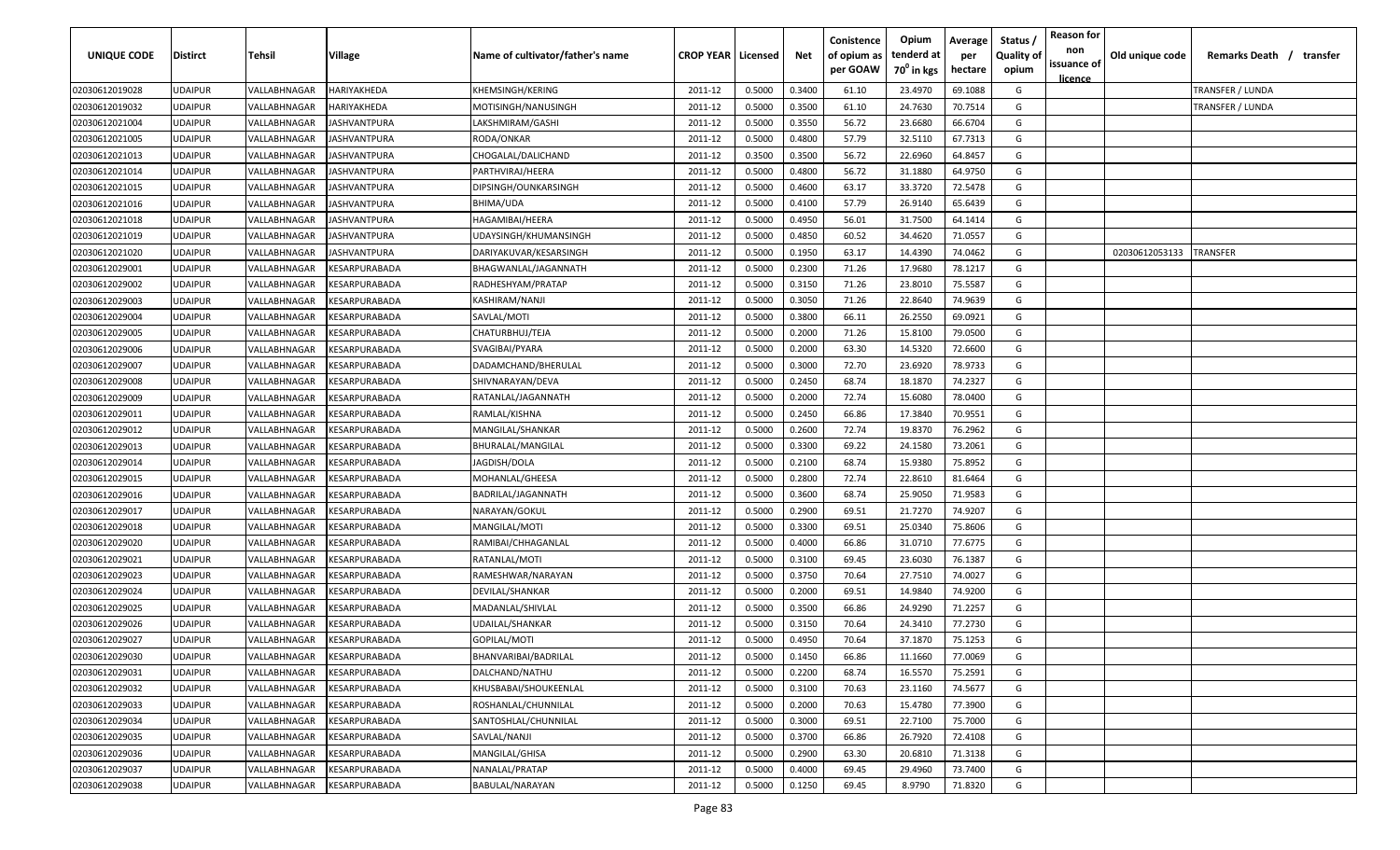| UNIQUE CODE    | <b>Distirct</b> | Tehsil       | Village                                     | Name of cultivator/father's name | <b>CROP YEAR   Licensed</b> |        | Net    | Conistence<br>of opium as<br>per GOAW | Opium<br>tenderd at<br>70 <sup>0</sup> in kgs | Average<br>per<br>hectare | Status<br><b>Quality of</b><br>opium | <b>Reason for</b><br>non<br>issuance of | Old unique code | Remarks Death / transfer |
|----------------|-----------------|--------------|---------------------------------------------|----------------------------------|-----------------------------|--------|--------|---------------------------------------|-----------------------------------------------|---------------------------|--------------------------------------|-----------------------------------------|-----------------|--------------------------|
| 02030612029039 | <b>UDAIPUR</b>  | VALLABHNAGAR | KESARPURABADA                               | KAILASHCHANDRA/BHAGWANLAL        | 2011-12                     | 0.5000 | 0.2500 | 69.45                                 | 19.3960                                       | 77.5840                   | G                                    | <u>licence</u>                          |                 |                          |
| 02030612029040 | <b>UDAIPUR</b>  | VALLABHNAGAR | <b><i>CESARPURABADA</i></b>                 | SITARAM/GHISA                    | 2011-12                     | 0.3500 | 0.2950 | 70.63                                 | 24.4380                                       | 82.8407                   | G                                    |                                         |                 |                          |
| 02030612029041 | <b>UDAIPUR</b>  | VALLABHNAGAR | <b><i>CESARPURABADA</i></b>                 | MADANLAL/BADRILAL                | 2011-12                     | 0.5000 | 0.2300 | 66.12                                 | 15.5570                                       | 67.6391                   | G                                    |                                         |                 |                          |
| 02030612029042 | <b>UDAIPUR</b>  | VALLABHNAGAR | <b><i>CESARPURABADA</i></b>                 | RATANLAL/MANGILAL                | 2011-12                     | 0.5000 | 0.2950 | 66.12                                 | 21.0760                                       | 71.4441                   | G                                    |                                         |                 |                          |
| 02030612029043 | <b>UDAIPUR</b>  | VALLABHNAGAR | <b><i>CESARPURABADA</i></b>                 | SURESHCHANDRA/MANGILAL           | 2011-12                     | 0.5000 | 0.4000 | 69.45                                 | 30.3100                                       | 75.7750                   | G                                    |                                         |                 |                          |
| 02030612029044 | <b>UDAIPUR</b>  | VALLABHNAGAR | <b><i>CESARPURABADA</i></b>                 | SAVLAL/HEMA                      | 2011-12                     | 0.5000 | 0.4800 | 70.63                                 | 37.9380                                       | 79.0375                   | G                                    |                                         |                 |                          |
| 02030612029046 | <b>UDAIPUR</b>  | VALLABHNAGAR | <b><i>CESARPURABADA</i></b>                 | KAILASHCHANDRA/SHANKAR           | 2011-12                     | 0.5000 | 0.2550 | 72.80                                 | 18.9070                                       | 74.1451                   | G                                    |                                         |                 |                          |
| 02030612029047 | <b>UDAIPUR</b>  | VALLABHNAGAR | <b><i>CESARPURABADA</i></b>                 | NARAYANLAL/SHANKAR               | 2011-12                     | 0.5000 | 0.3100 | 69.22                                 | 23.0010                                       | 74.1968                   | G                                    |                                         |                 |                          |
| 02030612029048 | <b>UDAIPUR</b>  | VALLABHNAGAR | <b><i>CESARPURABADA</i></b>                 | CHAMPALAL/SHANKAR                | 2011-12                     | 0.5000 | 0.2550 | 72.80                                 | 19.9060                                       | 78.0627                   | G                                    |                                         |                 |                          |
| 02030612029049 | <b>UDAIPUR</b>  | VALLABHNAGAR | <b><i>CESARPURABADA</i></b>                 | RATANLAL/PARTHA                  | 2011-12                     | 0.5000 | 0.3000 | 66.12                                 | 21.2530                                       | 70.8433                   | G                                    |                                         |                 |                          |
| 02030612029050 | <b>UDAIPUR</b>  | VALLABHNAGAR | <b><esarpurabada< b=""></esarpurabada<></b> | KISHANLAL/NARAYAN                | 2011-12                     | 0.5000 | 0.2850 | 66.11                                 | 20.3340                                       | 71.3474                   | G                                    |                                         |                 |                          |
| 02030612029051 | <b>UDAIPUR</b>  | VALLABHNAGAR | <b>KESARPURABADA</b>                        | SHOBHLAL/JAYRAJ                  | 2011-12                     | 0.5000 | 0.2000 | 70.22                                 | 15.4950                                       | 77.4750                   | G                                    |                                         |                 |                          |
| 02030612029052 | <b>UDAIPUR</b>  | VALLABHNAGAR | KESARPURABADA                               | SHAMBHU/CHAMPA                   | 2011-12                     | 0.5000 | 0.4600 | 66.11                                 | 32.2520                                       | 70.1130                   | G                                    |                                         |                 |                          |
| 02030612029054 | <b>UDAIPUR</b>  | VALLABHNAGAR | KESARPURABADA                               | BHANWARLAL/MANGILAL              | 2011-12                     | 0.5000 | 0.3200 | 69.22                                 | 24.0890                                       | 75.2781                   | G                                    |                                         |                 |                          |
| 02030612029055 | <b>UDAIPUR</b>  | VALLABHNAGAR | KESARPURABADA                               | PRAKASHCHANDRA/RATANLAL          | 2011-12                     | 0.5000 | 0.3100 | 66.12                                 | 22.3010                                       | 71.9387                   | G                                    |                                         |                 |                          |
| 02030612029056 | <b>UDAIPUR</b>  | VALLABHNAGAR | <b><i>CESARPURABADA</i></b>                 | RATANLAL/PARTHA                  | 2011-12                     | 0.5000 | 0.2350 | 66.12                                 | 17.7480                                       | 75.5234                   | G                                    |                                         |                 |                          |
| 02030612029057 | <b>UDAIPUR</b>  | VALLABHNAGAR | KESARPURABADA                               | SHANKAR/KISHANA                  | 2011-12                     | 0.5000 | 0.2300 | 69.22                                 | 16.9290                                       | 73.6043                   | G                                    |                                         |                 |                          |
| 02030612029058 | <b>UDAIPUR</b>  | VALLABHNAGAR | <b>KESARPURABADA</b>                        | BAGDIRAM/BADRILAL                | 2011-12                     | 0.5000 | 0.4850 | 66.11                                 | 34.3110                                       | 70.7443                   | G                                    |                                         |                 |                          |
| 02030612029059 | <b>UDAIPUR</b>  | VALLABHNAGAR | <b><esarpurabada< b=""></esarpurabada<></b> | FHULCHAND/BADRILAL               | 2011-12                     | 0.5000 | 0.3150 | 63.30                                 | 21.5940                                       | 68.5524                   | G                                    |                                         |                 |                          |
| 02030612032001 | <b>UDAIPUR</b>  | VALLABHNAGAR | KHERODA                                     | UDAILAL/GULABCHAND               | 2011-12                     | 0.5000 |        |                                       |                                               |                           | -F.                                  |                                         |                 |                          |
| 02030612032004 | <b>UDAIPUR</b>  | VALLABHNAGAR | KHERODA                                     | HAMERLAL/RUPLAL                  | 2011-12                     | 0.5000 | 0.3850 | 60.85                                 | 26.2700                                       | 68.2338                   | G                                    |                                         |                 |                          |
| 02030612032006 | <b>UDAIPUR</b>  | VALLABHNAGAR | KHERODA                                     | BHANWARLAL/DALU                  | 2011-12                     | 0.5000 | 0.1500 | 60.62                                 | 9.6470                                        | 64.3133                   | G                                    |                                         |                 |                          |
| 02030612032008 | <b>UDAIPUR</b>  | VALLABHNAGAR | KHERODA                                     | JEETMAL/HMERA                    | 2011-12                     | 0.5000 | 0.0850 | 61.10                                 | 5.5080                                        | 64.8000                   | G                                    |                                         |                 |                          |
| 02030612032009 | <b>UDAIPUR</b>  | VALLABHNAGAR | <b>CHERODA</b>                              | DEVILAL/RAMA                     | 2011-12                     | 0.5000 |        |                                       |                                               |                           | -F.                                  |                                         |                 |                          |
| 02030612032010 | <b>UDAIPUR</b>  | VALLABHNAGAR | KHERODA                                     | BADAMIBAI/MANGILAL               | 2011-12                     | 0.5000 | 0.3500 | 68.18                                 | 26.4250                                       | 75.5000                   | G                                    |                                         |                 |                          |
| 02030612032011 | <b>UDAIPUR</b>  | VALLABHNAGAR | KHERODA                                     | KISHANLAL/NANDA                  | 2011-12                     | 0.5000 | 0.1100 | 64.13                                 | 7.5030                                        | 68.2091                   | G                                    |                                         |                 |                          |
| 02030612032014 | <b>UDAIPUR</b>  | VALLABHNAGAR | KHERODA                                     | RAMCHANDRA/BHAGCHANDRA           | 2011-12                     | 0.5000 | 0.5100 | 64.13                                 | 33.3380                                       | 65.3686                   | G                                    |                                         |                 |                          |
| 02030612032017 | <b>UDAIPUR</b>  | VALLABHNAGAR | KHERODA                                     | GEETABAI/MANGILAL                | 2011-12                     | 0.5000 |        |                                       |                                               |                           | -F.                                  |                                         |                 |                          |
| 02030612032018 | <b>UDAIPUR</b>  | VALLABHNAGAR | KHERODA                                     | DALCHAND/LAKSHMIRAM              | 2011-12                     | 0.5000 |        |                                       |                                               |                           | -F.                                  |                                         |                 |                          |
| 02030612032019 | <b>UDAIPUR</b>  | VALLABHNAGAR | KHERODA                                     | UDAILAL/RATANLAL                 | 2011-12                     | 0.5000 |        |                                       |                                               |                           | -F.                                  |                                         |                 |                          |
| 02030612032020 | <b>UDAIPUR</b>  | VALLABHNAGAR | KHERODA                                     | TULSHIRAM/DALU                   | 2011-12                     | 0.5000 | 0.3050 | 61.10                                 | 19.4560                                       | 63.7902                   | G                                    |                                         |                 |                          |
| 02030612032021 | <b>UDAIPUR</b>  | VALLABHNAGAR | <b>CHERODA</b>                              | SHANKAR/KANA                     | 2011-12                     | 0.5000 | 0.2400 | 64.13                                 | 16.1700                                       | 67.3750                   | G                                    |                                         |                 |                          |
| 02030612032022 | <b>UDAIPUR</b>  | VALLABHNAGAR | <b>CHERODA</b>                              | GOKAL/KESHORAM                   | 2011-12                     | 0.3500 |        |                                       |                                               |                           | -F.                                  |                                         |                 |                          |
| 02030612032025 | <b>UDAIPUR</b>  | VALLABHNAGAR | <b>CHERODA</b>                              | SHUKHLAL/LALU                    | 2011-12                     | 0.5000 |        |                                       |                                               |                           | -F.                                  |                                         |                 |                          |
| 02030612032026 | <b>UDAIPUR</b>  | VALLABHNAGAR | KHERODA                                     | SHANKAR/RUPA                     | 2011-12                     | 0.5000 | 0.2500 | 60.85                                 | 16.5860                                       | 66.3440                   | G                                    |                                         |                 |                          |
| 02030612032030 | <b>UDAIPUR</b>  | VALLABHNAGAR | <b>KHERODA</b>                              | GOKAL/GEHRILAL                   | 2011-12                     | 0.3500 | 0.1650 | 61.10                                 | 11.1640                                       | 67.6600                   | G                                    |                                         |                 |                          |
| 02030612032031 | <b>UDAIPUR</b>  | VALLABHNAGAR | KHERODA                                     | MADANLAL/KISHANLAL               | 2011-12                     | 0.5000 |        |                                       |                                               |                           | F.                                   |                                         |                 |                          |
| 02030612032033 | <b>UDAIPUR</b>  | VALLABHNAGAR | KHERODA                                     | NIRBHAYSINGH/DUNGARSINGH         | 2011-12                     | 0.3500 |        |                                       |                                               |                           | F.                                   |                                         |                 |                          |
| 02030612032037 | <b>UDAIPUR</b>  | VALLABHNAGAR | KHERODA                                     | DEVBAI/NANDA                     | 2011-12                     | 0.5000 |        |                                       |                                               |                           | F.                                   |                                         |                 |                          |
| 02030612032041 | <b>UDAIPUR</b>  | VALLABHNAGAR | KHERODA                                     | SHANKARLAL/MOTILALMETA           | 2011-12                     | 0.5000 |        |                                       |                                               |                           | F.                                   |                                         |                 |                          |
| 02030612032043 | <b>UDAIPUR</b>  | VALLABHNAGAR | KHERODA                                     | MANGILAL/SHREELAL                | 2011-12                     | 0.5000 | 0.1500 | 64.13                                 | 10.3620                                       | 69.0800                   | G                                    |                                         |                 |                          |
| 02030612032044 | <b>UDAIPUR</b>  | VALLABHNAGAR | KHERODA                                     | KISHANLAL/JAYCHAND               | 2011-12                     | 0.5000 |        |                                       |                                               |                           | F.                                   |                                         |                 |                          |
| 02030612032045 | <b>UDAIPUR</b>  | VALLABHNAGAR | KHERODA                                     | GANGABAI/NANALAL                 | 2011-12                     | 0.3500 |        |                                       |                                               |                           | F                                    |                                         |                 |                          |
| 02030612032046 | <b>UDAIPUR</b>  | VALLABHNAGAR | <b>KHERODA</b>                              | LAXMANSINGH/OUNKARSINGH          | 2011-12                     | 0.5000 | 0.5000 | 56.52                                 | 28.4380                                       | 56.8760                   | G                                    |                                         |                 |                          |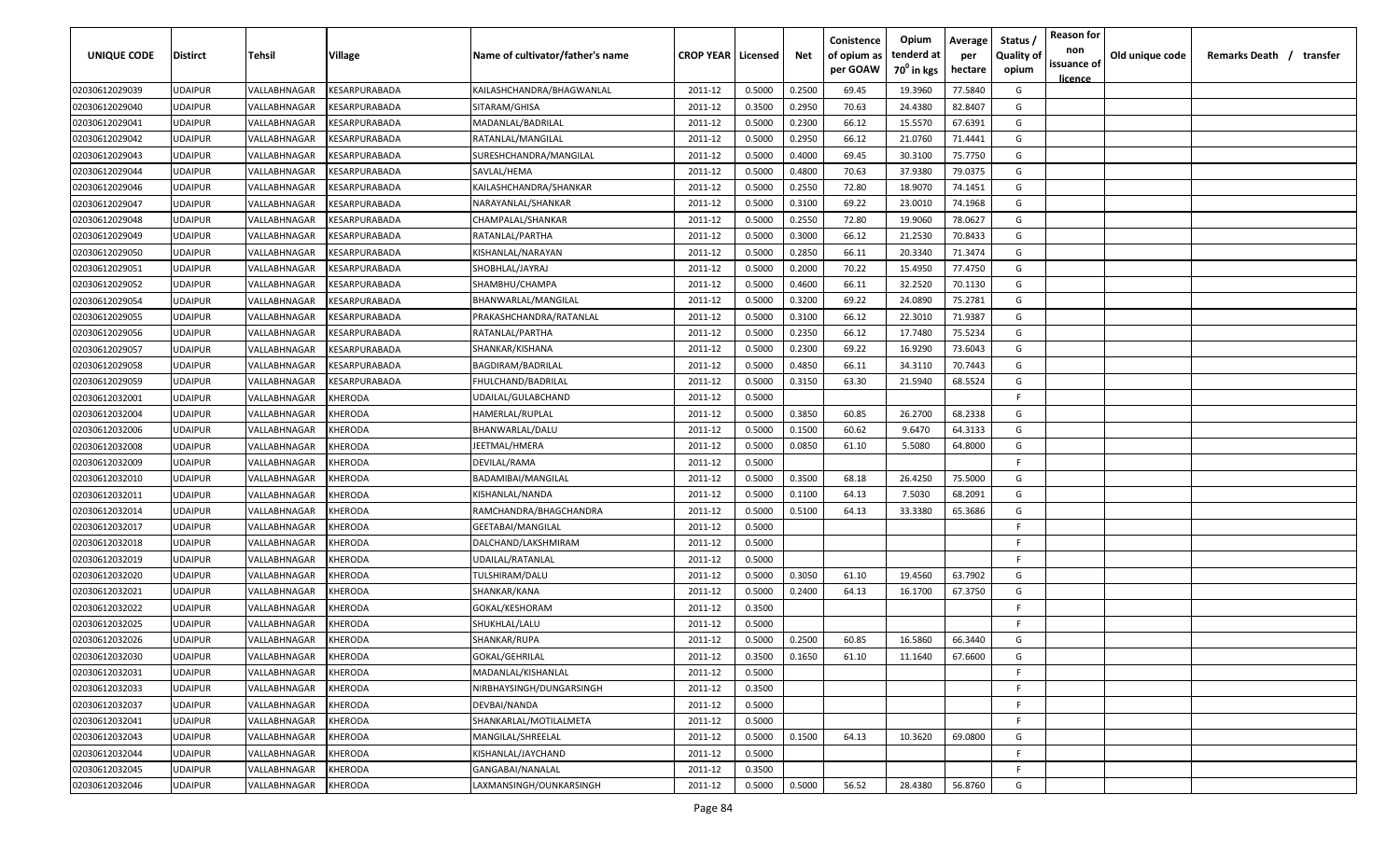| UNIQUE CODE    | <b>Distirct</b> | Tehsil       | Village       | Name of cultivator/father's name | <b>CROP YEAR   Licensed</b> |        | Net    | Conistence<br>of opium as<br>per GOAW | Opium<br>tenderd at<br>70 <sup>0</sup> in kgs | Average<br>per<br>hectare | Status<br><b>Quality of</b><br>opium | <b>Reason for</b><br>non<br>issuance of<br><u>licence</u> | Old unique code | Remarks Death / transfer |
|----------------|-----------------|--------------|---------------|----------------------------------|-----------------------------|--------|--------|---------------------------------------|-----------------------------------------------|---------------------------|--------------------------------------|-----------------------------------------------------------|-----------------|--------------------------|
| 02030612032050 | <b>UDAIPUR</b>  | VALLABHNAGAR | KHERODA       | UDAYLAL/BHURA                    | 2011-12                     | 0.5000 | 0.0900 | 61.10                                 | 6.7040                                        | 74.4889                   | G                                    |                                                           |                 |                          |
| 02030612032052 | <b>UDAIPUR</b>  | VALLABHNAGAR | KHERODA       | HUDIBAI/BHERULAL                 | 2011-12                     | 0.3500 |        |                                       |                                               |                           | -F.                                  |                                                           |                 |                          |
| 02030612032053 | <b>UDAIPUR</b>  | VALLABHNAGAR | KHERODA       | KHEMA/CHENA                      | 2011-12                     | 0.5000 |        |                                       |                                               |                           | -F                                   |                                                           |                 |                          |
| 02030612032054 | <b>UDAIPUR</b>  | VALLABHNAGAR | KHERODA       | ARJUNLAL/BHAGWAN                 | 2011-12                     | 0.5000 | 0.5050 | 60.62                                 | 33.9470                                       | 67.2218                   | G                                    |                                                           |                 |                          |
| 02030612032055 | <b>UDAIPUR</b>  | VALLABHNAGAR | KHERODA       | KASTURI/BABRU                    | 2011-12                     | 0.5000 | 0.2900 | 56.52                                 | 18.4010                                       | 63.4517                   | G                                    |                                                           |                 |                          |
| 02030612032056 | <b>UDAIPUR</b>  | VALLABHNAGAR | KHERODA       | PARTHIBAI/BHANA                  | 2011-12                     | 0.5000 | 0.4850 | 65.10                                 | 35.7770                                       | 73.7670                   | G                                    |                                                           |                 |                          |
| 02030612032057 | <b>UDAIPUR</b>  | VALLABHNAGAR | KHERODA       | LAKHMA/BHIMA                     | 2011-12                     | 0.5000 | 0.4750 | 68.18                                 | 35.9210                                       | 75.6232                   | G                                    |                                                           |                 |                          |
| 02030612032058 | <b>UDAIPUR</b>  | VALLABHNAGAR | KHERODA       | HARISHANKER/CHOGALAL             | 2011-12                     | 0.5000 | 0.3000 | 61.10                                 | 19.5430                                       | 65.1433                   | G                                    |                                                           |                 |                          |
| 02030612032059 | <b>UDAIPUR</b>  | VALLABHNAGAR | KHERODA       | BANSIALAL/KHEMA                  | 2011-12                     | 0.5000 |        |                                       |                                               |                           | F.                                   |                                                           |                 |                          |
| 02030612032060 | <b>UDAIPUR</b>  | VALLABHNAGAR | KHERODA       | GOPAL/KAMALCHAND                 | 2011-12                     | 0.5000 | 0.4200 | 68.18                                 | 30.4860                                       | 72.5857                   | G                                    |                                                           |                 |                          |
| 02030612032061 | UDAIPUR         | VALLABHNAGAR | KHERODA       | LALU/VENA                        | 2011-12                     | 0.5000 | 0.4950 | 60.62                                 | 33.4970                                       | 67.6707                   | G                                    |                                                           |                 |                          |
| 02030612032062 | <b>UDAIPUR</b>  | VALLABHNAGAR | KHERODA       | BHARATKISOR/SOHANLAL             | 2011-12                     | 0.5000 | 0.5050 | 68.18                                 | 37.4600                                       | 74.1782                   | G                                    |                                                           |                 |                          |
| 02030612033007 | <b>UDAIPUR</b>  | VALLABHNAGAR | KHETAKHEDA    | JAMKUBAI/ONKARLAL                | 2011-12                     | 0.5000 | 0.4950 | 56.17                                 | 31.0460                                       | 62.7192                   | G                                    |                                                           |                 |                          |
| 02030612033010 | <b>UDAIPUR</b>  | VALLABHNAGAR | KHETAKHEDA    | TULSIBAI/SHANKAR                 | 2011-12                     | 0.5000 | 0.4800 | 59.54                                 | 31.2590                                       | 65.1229                   | G                                    |                                                           |                 |                          |
| 02030612033013 | <b>UDAIPUR</b>  | VALLABHNAGAR | KHETAKHEDA    | NANDRAM/PEMA                     | 2011-12                     | 0.5000 | 0.4700 | 56.17                                 | 28.4780                                       | 60.5915                   | G                                    |                                                           |                 |                          |
| 02030612033017 | <b>UDAIPUR</b>  | VALLABHNAGAR | KHETAKHEDA    | SHANKAR/BAGDU                    | 2011-12                     | 0.5000 | 0.4550 | 56.17                                 | 26.7450                                       | 58.7802                   | G                                    |                                                           |                 |                          |
| 02030612033019 | <b>UDAIPUR</b>  | VALLABHNAGAR | KHETAKHEDA    | PANNALAL/UDA                     | 2011-12                     | 0.5000 | 0.2900 | 56.78                                 | 18.7290                                       | 64.5828                   | G                                    |                                                           |                 |                          |
| 02030612033023 | <b>UDAIPUR</b>  | VALLABHNAGAR | KHETAKHEDA    | HIRALAL/NARAYAN                  | 2011-12                     | 0.5000 | 0.4850 | 62.74                                 | 34.8660                                       | 71.8887                   | G                                    |                                                           |                 |                          |
| 02030612033029 | <b>UDAIPUR</b>  | VALLABHNAGAR | KHETAKHEDA    | RANJITSINGH/ONKAR SINGH          | 2011-12                     | 0.5000 | 0.4550 | 56.78                                 | 27.5380                                       | 60.5231                   | G                                    |                                                           |                 |                          |
| 02030612033039 | <b>UDAIPUR</b>  | VALLABHNAGAR | KHETAKHEDA    | RAMESHWARLAL/DHANRAJ             | 2011-12                     | 0.5000 | 0.4900 | 59.54                                 | 32.8240                                       | 66.9878                   | G                                    |                                                           |                 |                          |
| 02030612035002 | <b>UDAIPUR</b>  | VALLABHNAGAR | LALPURA       | MANGILAL/UDA                     | 2011-12                     | 0.3500 | 0.1000 | 71.54                                 | 7.7370                                        | 77.3700                   | G                                    |                                                           |                 |                          |
| 02030612035004 | <b>UDAIPUR</b>  | VALLABHNAGAR | LALPURA       | RUPI/SHANKER                     | 2011-12                     | 0.3500 | 0.1350 | 71.54                                 | 9.8110                                        | 72.6741                   | G                                    |                                                           |                 |                          |
| 02030612035005 | <b>UDAIPUR</b>  | VALLABHNAGAR | <b>ALPURA</b> | BHAGGA/KISHANA                   | 2011-12                     | 0.5000 | 0.1100 | 62.99                                 | 7.6040                                        | 69.1273                   | G                                    |                                                           |                 |                          |
| 02030612035007 | <b>UDAIPUR</b>  | VALLABHNAGAR | <b>ALPURA</b> | CHAMPALAL/KALU                   | 2011-12                     | 0.5000 |        |                                       |                                               |                           | -F                                   |                                                           |                 |                          |
| 02030612035009 | <b>UDAIPUR</b>  | VALLABHNAGAR | LALPURA       | RAMLAL/OUNKAR                    | 2011-12                     | 0.5000 |        |                                       |                                               |                           | -F                                   |                                                           |                 |                          |
| 02030612035013 | <b>UDAIPUR</b>  | VALLABHNAGAR | LALPURA       | UDAILAL/KALU                     | 2011-12                     | 0.5000 |        |                                       |                                               |                           | F.                                   |                                                           |                 |                          |
| 02030612035014 | <b>UDAIPUR</b>  | VALLABHNAGAR | <b>ALPURA</b> | BHERA/NARAYAN                    | 2011-12                     | 0.5000 | 0.4400 | 68.60                                 | 30.5760                                       | 69.4909                   | G                                    |                                                           |                 |                          |
| 02030612035020 | UDAIPUR         | VALLABHNAGAR | <b>ALPURA</b> | PARTHA/GASHI                     | 2011-12                     | 0.5000 | 0.4100 | 65.13                                 | 26.8800                                       | 65.5610                   | G                                    |                                                           |                 |                          |
| 02030612035022 | <b>UDAIPUR</b>  | VALLABHNAGAR | LALPURA       | RAMI/JAIRAM                      | 2011-12                     | 0.5000 | 0.4800 | 62.99                                 | 30.7210                                       | 64.0021                   | G                                    |                                                           |                 | <b>NAME CHANGE</b>       |
| 02030612036002 | <b>UDAIPUR</b>  | VALLABHNAGAR | LOONDA        | NANIBAI/NATHU                    | 2011-12                     | 0.5000 | 0.4900 | 47.77                                 | 26.7920                                       | 54.6776                   | G                                    | 04                                                        |                 |                          |
| 02030612036005 | <b>UDAIPUR</b>  | VALLABHNAGAR | LOONDA        | BHANWAR LAL/SHANKAR LAL          | 2011-12                     | 0.5000 | 0.4550 | 57.07                                 | 29.6360                                       | 65.1341                   | G                                    |                                                           |                 |                          |
| 02030612036019 | <b>UDAIPUR</b>  | VALLABHNAGAR | LOONDA        | SHAYAMSINGH/BHAVANISINGH         | 2011-12                     | 0.5000 | 0.3250 | 66.08                                 | 24.4780                                       | 75.3169                   | G                                    |                                                           |                 |                          |
| 02030612036024 | <b>UDAIPUR</b>  | VALLABHNAGAR | LOONDA        | BHANWARLAL/GOKAL                 | 2011-12                     | 0.5000 | 0.4900 | 57.57                                 | 33.0120                                       | 67.3714                   | G                                    |                                                           |                 |                          |
| 02030612036026 | <b>UDAIPUR</b>  | VALLABHNAGAR | LOONDA        | BABRU/KALU                       | 2011-12                     | 0.5000 | 0.3850 | 63.17                                 | 28.9320                                       | 75.1481                   | G                                    |                                                           |                 |                          |
| 02030612036027 | <b>UDAIPUR</b>  | VALLABHNAGAR | LOONDA        | BHERUSINGH/CHAMANSINGH           | 2011-12                     | 0.5000 | 0.4850 | 57.07                                 | 32.2280                                       | 66.4495                   | G                                    |                                                           |                 |                          |
| 02030612036028 | <b>UDAIPUR</b>  | VALLABHNAGAR | LOONDA        | RAM KUNWAR/BHAWARSINGH           | 2011-12                     | 0.3500 | 0.3350 | 53.77                                 | 20.4170                                       | 60.9463                   | G                                    | 05                                                        |                 |                          |
| 02030612036029 | <b>UDAIPUR</b>  | VALLABHNAGAR | LOONDA        | LAXMICHAND/MAGNIRAM              | 2011-12                     | 0.5000 | 0.1000 | 57.07                                 | 6.5060                                        | 65.0600                   | G                                    |                                                           |                 |                          |
| 02030612037001 | <b>UDAIPUR</b>  | VALLABHNAGAR | <b>MENAR</b>  | PRITVI RAJ/ GIRDHARI LAL         | 2011-12                     | 0.5000 |        |                                       |                                               |                           | F.                                   |                                                           |                 |                          |
| 02030612037002 | <b>UDAIPUR</b>  | VALLABHNAGAR | MENAR         | PARABHU LAL/KISHAN LAL           | 2011-12                     | 0.5000 |        |                                       |                                               |                           | F.                                   |                                                           |                 |                          |
| 02030612037004 | <b>UDAIPUR</b>  | VALLABHNAGAR | MENAR         | GOPI LAL/ SHANKAR LAL            | 2011-12                     | 0.5000 |        |                                       |                                               |                           | F.                                   |                                                           |                 |                          |
| 02030612037005 | <b>UDAIPUR</b>  | VALLABHNAGAR | MENAR         | HEERA LAL/ BHERU LAL             | 2011-12                     | 0.3500 | 0.0300 | 65.92                                 | 2.2980                                        | 76.6000                   | G                                    |                                                           |                 |                          |
| 02030612037006 | <b>UDAIPUR</b>  | VALLABHNAGAR | MENAR         | MANGI LAL/ PRITVI RAJ            | 2011-12                     | 0.5000 |        |                                       |                                               |                           | F.                                   |                                                           |                 |                          |
| 02030612037009 | <b>UDAIPUR</b>  | VALLABHNAGAR | MENAR         | KESHU RAM/KHEM CHAND             | 2011-12                     | 0.5000 |        |                                       |                                               |                           | F.                                   |                                                           |                 |                          |
| 02030612037010 | <b>UDAIPUR</b>  | VALLABHNAGAR | <b>MENAR</b>  | ONKAR LAL/AMBA LAL               | 2011-12                     | 0.3500 |        |                                       |                                               |                           | F                                    |                                                           |                 |                          |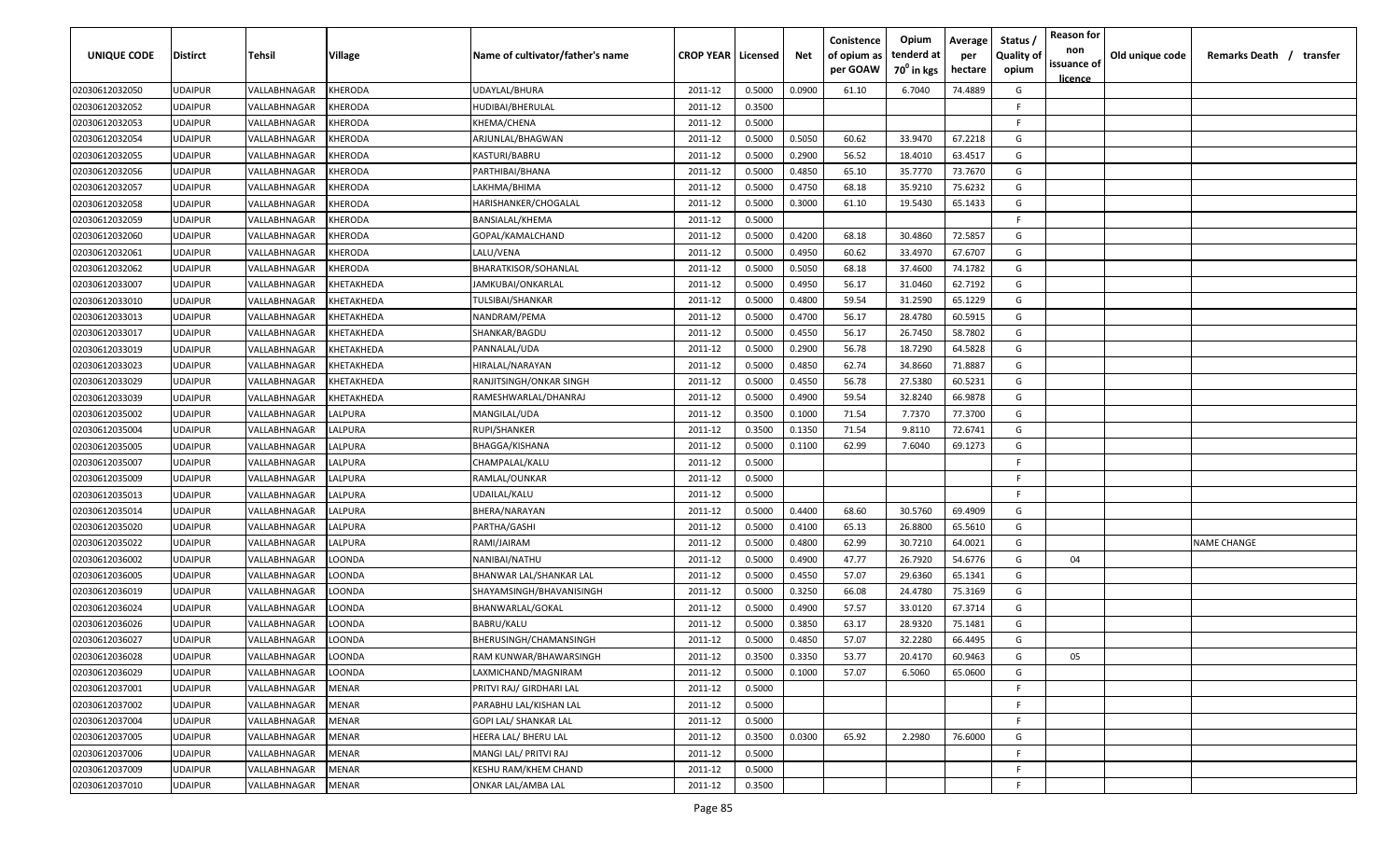| <b>UNIQUE CODE</b> | <b>Distirct</b> | Tehsil       | Village      | Name of cultivator/father's name  | <b>CROP YEAR   Licensed</b> |        | Net    | Conistence<br>of opium as<br>per GOAW | Opium<br>tenderd at<br>70 <sup>0</sup> in kgs | Average<br>per<br>hectare | Status /<br><b>Quality of</b><br>opium | <b>Reason for</b><br>non<br>issuance of<br>licence | Old unique code | Remarks Death / transfer |
|--------------------|-----------------|--------------|--------------|-----------------------------------|-----------------------------|--------|--------|---------------------------------------|-----------------------------------------------|---------------------------|----------------------------------------|----------------------------------------------------|-----------------|--------------------------|
| 02030612037012     | <b>UDAIPUR</b>  | VALLABHNAGAR | MENAR        | SARSIBAI/BHIMLAL                  | 2011-12                     | 0.5000 |        |                                       |                                               |                           | F.                                     |                                                    |                 |                          |
| 02030612037015     | <b>UDAIPUR</b>  | VALLABHNAGAR | MENAR        | GHASEE LAL/ BAL KISHAN            | 2011-12                     | 0.5000 |        |                                       |                                               |                           | F.                                     |                                                    |                 |                          |
| 02030612037016     | <b>UDAIPUR</b>  | VALLABHNAGAR | MENAR        | BHEEMLAL/TULSIRAM                 | 2011-12                     | 0.5000 |        |                                       |                                               |                           | -F                                     |                                                    |                 |                          |
| 02030612037018     | <b>UDAIPUR</b>  | VALLABHNAGAR | MENAR        | <b>BHERULAL/DEEP LAL</b>          | 2011-12                     | 0.3500 |        |                                       |                                               |                           | -F.                                    |                                                    |                 |                          |
| 02030612037021     | <b>UDAIPUR</b>  | VALLABHNAGAR | MENAR        | MOTI/ BARDA                       | 2011-12                     | 0.5000 |        |                                       |                                               |                           | F                                      |                                                    |                 |                          |
| 02030612037025     | <b>UDAIPUR</b>  | VALLABHNAGAR | MENAR        | CHOGA LAL/ GANPAT LAL             | 2011-12                     | 0.3500 | 0.1100 | 62.79                                 | 7.2840                                        | 66.2182                   | G                                      |                                                    |                 |                          |
| 02030612037026     | <b>UDAIPUR</b>  | VALLABHNAGAR | MENAR        | SHREE LAL/ KUNDAN LAL             | 2011-12                     | 0.5000 |        |                                       |                                               |                           | F.                                     |                                                    |                 |                          |
| 02030612037027     | <b>UDAIPUR</b>  | VALLABHNAGAR | MENAR        | AMBA SHANKAR/ ONKAR LAL           | 2011-12                     | 0.3500 |        |                                       |                                               |                           | F.                                     |                                                    |                 |                          |
| 02030612037028     | <b>UDAIPUR</b>  | VALLABHNAGAR | MENAR        | LAKSHMI LAL/ BHANA                | 2011-12                     | 0.5000 | 0.1000 | 59.61                                 | 6.5060                                        | 65.0600                   | G                                      |                                                    |                 |                          |
| 02030612037029     | <b>UDAIPUR</b>  | VALLABHNAGAR | MENAR        | BUDHDEV/ BHERU LAL                | 2011-12                     | 0.5000 |        |                                       |                                               |                           | F.                                     |                                                    |                 |                          |
| 02030612037032     | <b>UDAIPUR</b>  | VALLABHNAGAR | MENAR        | SHREE LAL/ UDAY LAL               | 2011-12                     | 0.3500 |        |                                       |                                               |                           | F                                      |                                                    |                 |                          |
| 02030612037034     | <b>UDAIPUR</b>  | VALLABHNAGAR | MENAR        | SESMAL/DEEPLAL                    | 2011-12                     | 0.3500 |        |                                       |                                               |                           | -F.                                    |                                                    |                 | <b>NAME CHANGE</b>       |
| 02030612037035     | <b>UDAIPUR</b>  | VALLABHNAGAR | MENAR        | JAGDISH/LAKSHMI LAL               | 2011-12                     | 0.5000 | 0.1250 | 59.75                                 | 7.9550                                        | 63.6400                   | G                                      |                                                    |                 |                          |
| 02030612037036     | <b>UDAIPUR</b>  | VALLABHNAGAR | MENAR        | AMBA LAL/ LAKSHMI LAL KANAWA      | 2011-12                     | 0.5000 | 0.4250 | 62.79                                 | 27.9330                                       | 65.7247                   | G                                      |                                                    |                 |                          |
| 02030612037037     | <b>UDAIPUR</b>  | VALLABHNAGAR | MENAR        | KAALU LAL/ KHEM RAJ               | 2011-12                     | 0.5000 |        |                                       |                                               |                           | F.                                     |                                                    |                 |                          |
| 02030612037038     | <b>UDAIPUR</b>  | VALLABHNAGAR | MENAR        | HIMMAT LAL/ ONKAR LAL             | 2011-12                     | 0.5000 |        |                                       |                                               |                           | -F.                                    |                                                    |                 |                          |
| 02030612037040     | <b>UDAIPUR</b>  | VALLABHNAGAR | MENAR        | RAMESH LAL/ KANHAIYYA LAL         | 2011-12                     | 0.5000 |        |                                       |                                               |                           | F.                                     |                                                    |                 |                          |
| 02030612037041     | <b>UDAIPUR</b>  | VALLABHNAGAR | MENAR        | VIJAY LAL/ BHEEM LAL              | 2011-12                     | 0.5000 | 0.0550 | 62.71                                 | 3.6100                                        | 65.6364                   | G                                      |                                                    |                 |                          |
| 02030612037042     | <b>UDAIPUR</b>  | VALLABHNAGAR | MENAR        | SHANKAR LAL/ BHEEM LAL            | 2011-12                     | 0.3500 | 0.1650 | 62.71                                 | 11.1980                                       | 67.8667                   | G                                      |                                                    |                 |                          |
| 02030612037043     | <b>UDAIPUR</b>  | VALLABHNAGAR | MENAR        | NARMADA SHANKAR/ONKAR             | 2011-12                     | 0.5000 |        |                                       |                                               |                           | -F                                     |                                                    |                 |                          |
| 02030612037044     | <b>UDAIPUR</b>  | VALLABHNAGAR | MENAR        | RAMESH CHANDRA/ NAND LAL MENARIYA | 2011-12                     | 0.5000 | 0.1450 | 57.38                                 | 9.3860                                        | 64.7310                   | G                                      |                                                    |                 |                          |
| 02030612037050     | <b>UDAIPUR</b>  | VALLABHNAGAR | MENAR        | SURESH/ HEERA LAL                 | 2011-12                     | 0.3500 | 0.0200 | 71.76                                 | 1.7940                                        | 89.7000                   | G                                      |                                                    |                 |                          |
| 02030612037053     | <b>UDAIPUR</b>  | VALLABHNAGAR | MENAR        | DAYA SHANKAR/ HEERA LAL           | 2011-12                     | 0.3500 | 0.0750 | 69.61                                 | 4.9820                                        | 66.4267                   | G                                      |                                                    |                 |                          |
| 02030612037054     | <b>UDAIPUR</b>  | VALLABHNAGAR | MENAR        | TULSI/ RAM LAL                    | 2011-12                     | 0.5000 | 0.2250 | 59.61                                 | 13.9490                                       | 61.9956                   | G                                      |                                                    |                 |                          |
| 02030612037056     | <b>UDAIPUR</b>  | VALLABHNAGAR | MENAR        | GANPAT LAL/ HEERA LAL             | 2011-12                     | 0.5000 |        |                                       |                                               |                           | F.                                     |                                                    |                 |                          |
| 02030612037057     | <b>UDAIPUR</b>  | VALLABHNAGAR | MENAR        | KANHAIYYA LAL/ BHEEM LAL          | 2011-12                     | 0.5000 |        |                                       |                                               |                           | F.                                     |                                                    |                 |                          |
| 02030612037059     | UDAIPUR         | VALLABHNAGAR | MENAR        | SHANKAR LAL/BHEEM LAL-II          | 2011-12                     | 0.5000 |        |                                       |                                               |                           | F                                      |                                                    |                 |                          |
| 02030612037060     | <b>UDAIPUR</b>  | VALLABHNAGAR | MENAR        | PURAN MAL/ CHUNNI LAL             | 2011-12                     | 0.3500 |        |                                       |                                               |                           | F                                      |                                                    |                 |                          |
| 02030612037063     | <b>UDAIPUR</b>  | VALLABHNAGAR | MENAR        | VIJAY LAL/CHTURBHUJ               | 2011-12                     | 0.3500 |        |                                       |                                               |                           | -F                                     |                                                    |                 |                          |
| 02030612037064     | <b>UDAIPUR</b>  | VALLABHNAGAR | MENAR        | LAKSHMI LAL/ RANG LAL             | 2011-12                     | 0.5000 |        |                                       |                                               |                           | F.                                     |                                                    |                 |                          |
| 02030612037066     | <b>UDAIPUR</b>  | VALLABHNAGAR | MENAR        | SHUSHILA/RADHESHYAM               | 2011-12                     | 0.3500 | 0.0950 | 65.92                                 | 6.8180                                        | 71.7684                   | G                                      |                                                    |                 |                          |
| 02030612037067     | <b>UDAIPUR</b>  | VALLABHNAGAR | MENAR        | GANESH LAL/ BAAL KISHAN           | 2011-12                     | 0.3500 |        |                                       |                                               |                           | F                                      |                                                    |                 |                          |
| 02030612037070     | <b>UDAIPUR</b>  | VALLABHNAGAR | MENAR        | DURGA SHANKAR/ HEERALAL           | 2011-12                     | 0.5000 |        |                                       |                                               |                           | F.                                     |                                                    |                 |                          |
| 02030612037071     | <b>UDAIPUR</b>  | VALLABHNAGAR | MENAR        | MANGILAL/ SHANKAR LAL             | 2011-12                     | 0.5000 | 0.1400 | 65.92                                 | 9.8790                                        | 70.5643                   | G                                      |                                                    |                 |                          |
| 02030612037074     | <b>UDAIPUR</b>  | VALLABHNAGAR | MENAR        | KAALU LAL/ PRITVHI RAJ            | 2011-12                     | 0.3500 | 0.1500 | 63.47                                 | 10.0190                                       | 66.7933                   | G                                      |                                                    |                 |                          |
| 02030612037076     | <b>UDAIPUR</b>  | VALLABHNAGAR | <b>MENAR</b> | PRABHU LAL/ BADRI LAL             | 2011-12                     | 0.5000 |        |                                       |                                               |                           | F.                                     |                                                    |                 |                          |
| 02030612037080     | <b>UDAIPUR</b>  | VALLABHNAGAR | MENAR        | KAMALA SHANKAR/ BAAL KISHAN       | 2011-12                     | 0.5000 |        |                                       |                                               |                           | F.                                     |                                                    |                 |                          |
| 02030612037085     | <b>UDAIPUR</b>  | VALLABHNAGAR | <b>MENAR</b> | PURSHOTAM LAL/ MANGI LAL          | 2011-12                     | 0.5000 | 0.1200 | 62.71                                 | 7.8750                                        | 65.6250                   | G                                      |                                                    |                 |                          |
| 02030612037086     | <b>UDAIPUR</b>  | VALLABHNAGAR | MENAR        | CHANDAN MAL/ CHUNNI LAL           | 2011-12                     | 0.3500 |        |                                       |                                               |                           | F.                                     |                                                    |                 |                          |
| 02030612037092     | <b>UDAIPUR</b>  | VALLABHNAGAR | MENAR        | BHERU LAL/ SHREE LAL              | 2011-12                     | 0.3500 |        |                                       |                                               |                           | F.                                     |                                                    |                 |                          |
| 02030612037093     | <b>UDAIPUR</b>  | VALLABHNAGAR | MENAR        | NARBADA SHANKAR/ LELAPAT          | 2011-12                     | 0.3500 | 0.0150 | 62.79                                 | 1.1030                                        | 73.5333                   | G                                      |                                                    |                 |                          |
| 02030612037094     | <b>UDAIPUR</b>  | VALLABHNAGAR | MENAR        | RADHA KISHAN/ ONKAR               | 2011-12                     | 0.5000 |        |                                       |                                               |                           | F.                                     |                                                    |                 |                          |
| 02030612037098     | <b>UDAIPUR</b>  | VALLABHNAGAR | MENAR        | UMA SHANKAR/ AMBA LAL             | 2011-12                     | 0.3500 |        |                                       |                                               |                           | F.                                     |                                                    |                 |                          |
| 02030612037100     | <b>UDAIPUR</b>  | VALLABHNAGAR | <b>MENAR</b> | BHERULAL/BABRU                    | 2011-12                     | 0.5000 |        |                                       |                                               |                           | F.                                     |                                                    |                 |                          |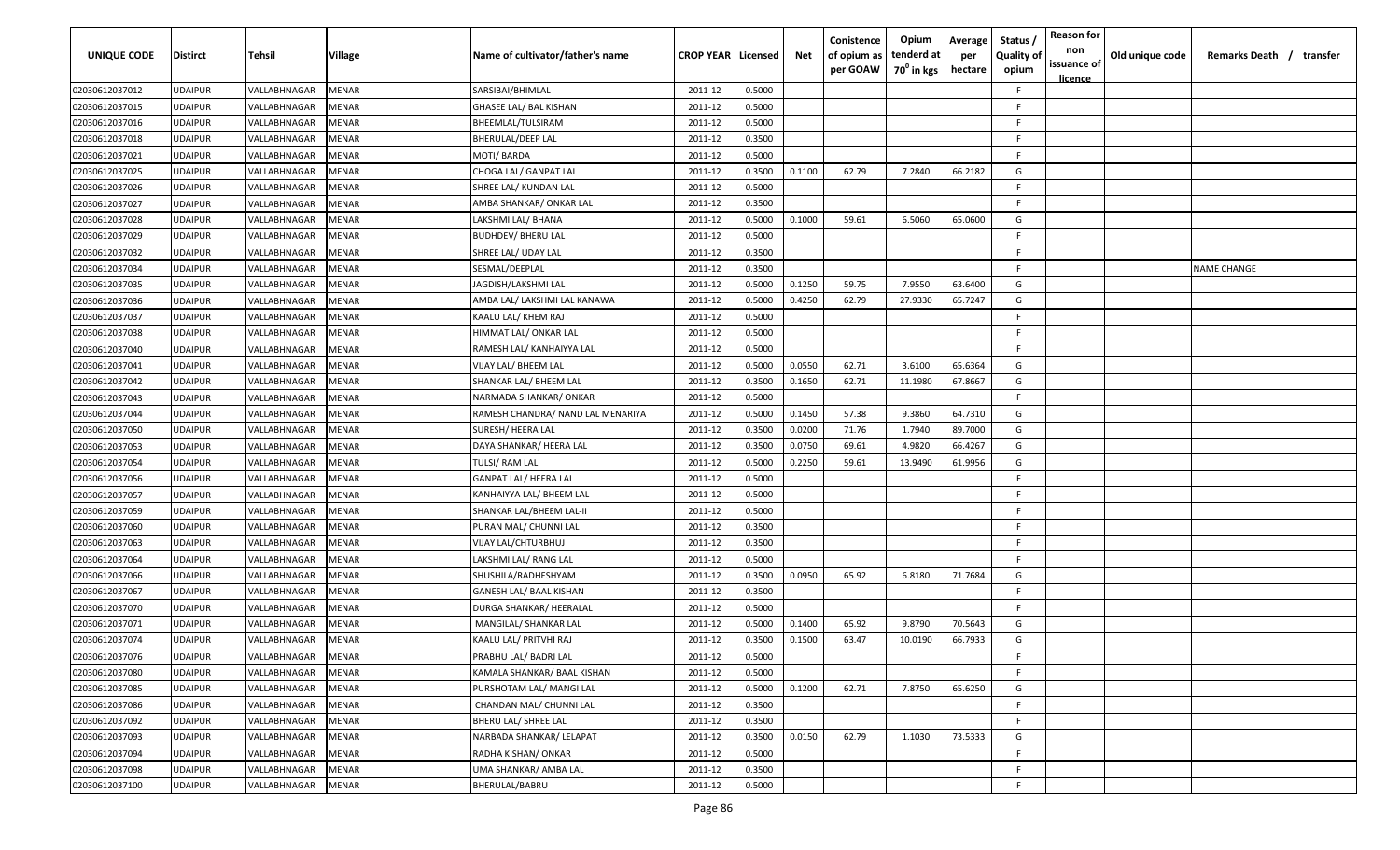| UNIQUE CODE    | <b>Distirct</b> | Tehsil       | Village               | Name of cultivator/father's name | <b>CROP YEAR   Licensed</b> |        | Net    | Conistence<br>of opium as<br>per GOAW | Opium<br>tenderd at<br>70 <sup>0</sup> in kgs | Average<br>per<br>hectare | Status<br><b>Quality of</b><br>opium | <b>Reason for</b><br>non<br>issuance of<br><u>licence</u> | Old unique code | Remarks Death / transfer |
|----------------|-----------------|--------------|-----------------------|----------------------------------|-----------------------------|--------|--------|---------------------------------------|-----------------------------------------------|---------------------------|--------------------------------------|-----------------------------------------------------------|-----------------|--------------------------|
| 02030612037102 | <b>UDAIPUR</b>  | VALLABHNAGAR | MENAR                 | BHERU LAL/ AMBA LAL              | 2011-12                     | 0.5000 |        |                                       |                                               |                           | F.                                   |                                                           |                 |                          |
| 02030612037103 | <b>UDAIPUR</b>  | VALLABHNAGAR | MENAR                 | PRAKSH CHANDRA/ ONKAR LAL        | 2011-12                     | 0.5000 | 0.2150 | 60.12                                 | 12.9690                                       | 60.3209                   | G                                    |                                                           |                 |                          |
| 02030612037110 | <b>UDAIPUR</b>  | VALLABHNAGAR | MENAR                 | NARAYAN LAL/ HEERA LAL           | 2011-12                     | 0.3500 |        |                                       |                                               |                           | -F                                   |                                                           |                 |                          |
| 02030612037112 | <b>UDAIPUR</b>  | VALLABHNAGAR | MENAR                 | ARJUN LAL/ CHAGAN LAL            | 2011-12                     | 0.5000 |        |                                       |                                               |                           | -F                                   |                                                           |                 |                          |
| 02030612037115 | <b>UDAIPUR</b>  | VALLABHNAGAR | MENAR                 | MANGI LAL/ MOTI LAL              | 2011-12                     | 0.5000 |        |                                       |                                               |                           | -F                                   |                                                           |                 |                          |
| 02030612037117 | <b>UDAIPUR</b>  | VALLABHNAGAR | MENAR                 | BHAGWATI LAL/ BHERU LAL          | 2011-12                     | 0.3500 | 0.1950 | 62.79                                 | 13.5270                                       | 69.3692                   | G                                    |                                                           |                 |                          |
| 02030612037120 | <b>UDAIPUR</b>  | VALLABHNAGAR | MENAR                 | GISIBAI/DALCHAND                 | 2011-12                     | 0.5000 |        |                                       |                                               |                           | -F                                   |                                                           |                 |                          |
| 02030612037122 | <b>UDAIPUR</b>  | VALLABHNAGAR | MENAR                 | NARAYAN LAL/ CHATURBHUJ          | 2011-12                     | 0.3500 | 0.1000 | 62.79                                 | 6.9070                                        | 69.0700                   | G                                    |                                                           |                 |                          |
| 02030612037132 | <b>UDAIPUR</b>  | VALLABHNAGAR | MENAR                 | <b>OUNKARGIRI/HEERAGIRI</b>      | 2011-12                     | 0.5000 |        |                                       |                                               |                           | F.                                   |                                                           |                 |                          |
| 02030612037133 | <b>UDAIPUR</b>  | VALLABHNAGAR | MENAR                 | GOPAGIRI/NATHUGIRI               | 2011-12                     | 0.5000 | 0.1200 | 65.47                                 | 8.5050                                        | 70.8750                   | G                                    |                                                           |                 |                          |
| 02030612037134 | <b>UDAIPUR</b>  | VALLABHNAGAR | MENAR                 | PURANGIRI/NATHUGIRI              | 2011-12                     | 0.5000 |        |                                       |                                               |                           | F.                                   |                                                           |                 |                          |
| 02030612042001 | <b>UDAIPUR</b>  | VALLABHNAGAR | ONARSINGHKASARANGPURA | LASHAMIRAM/BHURA                 | 2011-12                     | 0.5000 | 0.3800 | 58.96                                 | 27.3660                                       | 72.0158                   | G                                    |                                                           |                 |                          |
| 02030612042002 | <b>UDAIPUR</b>  | VALLABHNAGAR | ONARSINGHKASARANGPURA | LALSINGH/CHENSINGH               | 2011-12                     | 0.5000 | 0.4850 | 58.96                                 | 33.9690                                       | 70.0392                   | G                                    |                                                           |                 |                          |
| 02030612042003 | <b>UDAIPUR</b>  | VALLABHNAGAR | ONARSINGHKASARANGPURA | NATHU/HARIRAM                    | 2011-12                     | 0.5000 | 0.2300 | 60.66                                 | 16.5780                                       | 72.0783                   | G                                    |                                                           |                 |                          |
| 02030612042004 | <b>UDAIPUR</b>  | VALLABHNAGAR | ONARSINGHKASARANGPURA | SHANKARLAL/HUKMICHAND            | 2011-12                     | 0.5000 | 0.3300 | 56.52                                 | 21.6880                                       | 65.7212                   | G                                    |                                                           |                 |                          |
| 02030612042006 | <b>UDAIPUR</b>  | VALLABHNAGAR | ONARSINGHKASARANGPURA | DOLA/MEGA                        | 2011-12                     | 0.5000 | 0.2850 | 59.61                                 | 20.0120                                       | 70.2175                   | G                                    |                                                           |                 |                          |
| 02030612042008 | <b>UDAIPUR</b>  | VALLABHNAGAR | ONARSINGHKASARANGPURA | DEVILAL/MODA                     | 2011-12                     | 0.5000 | 0.4750 | 56.70                                 | 31.4690                                       | 66.2505                   | G                                    |                                                           |                 |                          |
| 02030612042015 | <b>UDAIPUR</b>  | VALLABHNAGAR | ONARSINGHKASARANGPURA | KALU/MODA                        | 2011-12                     | 0.5000 | 0.4850 | 54.92                                 | 31.1240                                       | 64.1732                   | G                                    | 05                                                        |                 |                          |
| 02030612042020 | <b>UDAIPUR</b>  | VALLABHNAGAR | ONARSINGHKASARANGPURA | PYARIBAI/LALU                    | 2011-12                     | 0.5000 | 0.1600 | 56.70                                 | 10.8540                                       | 67.8375                   | G                                    |                                                           |                 |                          |
| 02030612042022 | <b>UDAIPUR</b>  | VALLABHNAGAR | ONARSINGHKASARANGPURA | MODA/MAGNA                       | 2011-12                     | 0.5000 | 0.2300 | 56.70                                 | 17.7550                                       | 77.1957                   | G                                    |                                                           |                 |                          |
| 02030612042024 | <b>UDAIPUR</b>  | VALLABHNAGAR | ONARSINGHKASARANGPURA | AMARSINGH/MODSINGH               | 2011-12                     | 0.5000 | 0.2850 | 58.96                                 | 19.5660                                       | 68.6526                   | G                                    |                                                           |                 |                          |
| 02030612042027 | <b>UDAIPUR</b>  | VALLABHNAGAR | ONARSINGHKASARANGPURA | NARAYANSINGH/PARTAPSINGH         | 2011-12                     | 0.5000 | 0.4950 | 49.17                                 | 29.2700                                       | 59.1313                   | G                                    | 05                                                        |                 |                          |
| 02030612042030 | <b>UDAIPUR</b>  | VALLABHNAGAR | ONARSINGHKASARANGPURA | NARAYANSINGH/RAMSINGH            | 2011-12                     | 0.5000 | 0.3550 | 57.27                                 | 25.3790                                       | 71.4901                   | G                                    |                                                           |                 |                          |
| 02030612044005 | <b>UDAIPUR</b>  | VALLABHNAGAR | <b>PITHALPURA</b>     | NARAYAN/ONKAR                    | 2011-12                     | 0.5000 | 0.3250 | 63.36                                 | 23.7420                                       | 73.0523                   | G                                    |                                                           |                 |                          |
| 02030612044014 | <b>UDAIPUR</b>  | VALLABHNAGAR | <b>ITHALPURA</b>      | SAV LAL/HEMA                     | 2011-12                     | 0.5000 | 0.5000 | 63.34                                 | 35.0470                                       | 70.0940                   | G                                    |                                                           |                 |                          |
| 02030612044017 | <b>UDAIPUR</b>  | VALLABHNAGAR | <b>ITHALPURA</b>      | KISHAN LAL/RAMA JI               | 2011-12                     | 0.5000 | 0.5000 | 63.80                                 | 33.7870                                       | 67.5740                   | G                                    |                                                           |                 |                          |
| 02030612044019 | <b>UDAIPUR</b>  | VALLABHNAGAR | <b>ITHALPURA</b>      | KANHAIYA LAL/RATAN LAL           | 2011-12                     | 0.5000 | 0.4750 | 62.92                                 | 32.7540                                       | 68.9558                   | G                                    |                                                           |                 |                          |
| 02030612044022 | <b>UDAIPUR</b>  | VALLABHNAGAR | <b>ITHALPURA</b>      | UDAY LAL/RATAN LAL               | 2011-12                     | 0.5000 | 0.4800 | 63.80                                 | 34.0420                                       | 70.9208                   | G                                    |                                                           |                 |                          |
| 02030612044029 | <b>UDAIPUR</b>  | VALLABHNAGAR | PITHALPURA            | RAMCHANDRA/DYARAM                | 2011-12                     | 0.5000 |        |                                       |                                               |                           | F.                                   |                                                           |                 |                          |
| 02030612044031 | <b>UDAIPUR</b>  | VALLABHNAGAR | PITHALPURA            | ROSHAN LAL/LAKSHMI CHAND         | 2011-12                     | 0.5000 | 0.4950 | 59.13                                 | 32.8420                                       | 66.3475                   | G                                    |                                                           |                 |                          |
| 02030612044033 | <b>UDAIPUR</b>  | VALLABHNAGAR | PITHALPURA            | BHAGWAN LAL/KISHOR JAT           | 2011-12                     | 0.5000 | 0.4350 | 66.08                                 | 31.7750                                       | 73.0460                   | G                                    |                                                           |                 |                          |
| 02030612044037 | <b>UDAIPUR</b>  | VALLABHNAGAR | <b>ITHALPURA</b>      | NATHU LAL/HEERA LAL JAT          | 2011-12                     | 0.5000 | 0.4750 | 58.15                                 | 31.6340                                       | 66.5979                   | G                                    |                                                           |                 |                          |
| 02030612044041 | <b>UDAIPUR</b>  | VALLABHNAGAR | <b>ITHALPURA</b>      | NATHU/MEDHA                      | 2011-12                     | 0.5000 | 0.4900 | 59.13                                 | 32.9440                                       | 67.2327                   | G                                    |                                                           |                 |                          |
| 02030612044043 | <b>UDAIPUR</b>  | VALLABHNAGAR | <b>ITHALPURA</b>      | TARACHAND/MEGHA                  | 2011-12                     | 0.5000 | 0.4850 | 62.92                                 | 33.2310                                       | 68.5175                   | G                                    |                                                           |                 |                          |
| 02030612044046 | <b>UDAIPUR</b>  | VALLABHNAGAR | <b>PITHALPURA</b>     | KAALU LAL/NATHU JI               | 2011-12                     | 0.5000 |        |                                       |                                               |                           | F.                                   |                                                           |                 |                          |
| 02030612044047 | <b>UDAIPUR</b>  | VALLABHNAGAR | PITHALPURA            | <b>BHERU LAL/ HARLAL</b>         | 2011-12                     | 0.5000 | 0.4900 | 61.52                                 | 32.6500                                       | 66.6327                   | G                                    |                                                           |                 |                          |
| 02030612044049 | <b>UDAIPUR</b>  | VALLABHNAGAR | PITHALPURA            | UDIBAI/TARACHAND                 | 2011-12                     | 0.5000 | 0.2950 | 63.36                                 | 20.4470                                       | 69.3119                   | G                                    |                                                           |                 |                          |
| 02030612044050 | <b>UDAIPUR</b>  | VALLABHNAGAR | PITHALPURA            | TARACHAND/BARDAJAT               | 2011-12                     | 0.5000 | 0.4950 | 56.01                                 | 32.1020                                       | 64.8525                   | G                                    |                                                           |                 |                          |
| 02030612044053 | <b>UDAIPUR</b>  | VALLABHNAGAR | PITHALPURA            | CHENA/KALU                       | 2011-12                     | 0.5000 |        |                                       |                                               |                           | F.                                   |                                                           |                 |                          |
| 02030612044055 | <b>UDAIPUR</b>  | VALLABHNAGAR | PITHALPURA            | RUPA/GANGARAM                    | 2011-12                     | 0.3500 | 0.3450 | 62.92                                 | 23.9900                                       | 69.5362                   | G                                    |                                                           |                 |                          |
| 02030612046005 | <b>UDAIPUR</b>  | VALLABHNAGAR | RAJPURABADA           | NAND RAM/MAGANI RAM              | 2011-12                     | 0.5000 | 0.2050 | 62.59                                 | 14.4490                                       | 70.4829                   | G                                    |                                                           |                 |                          |
| 02030612046017 | <b>UDAIPUR</b>  | VALLABHNAGAR | RAJPURABADA           | MANGI LAL/MOTI LAL               | 2011-12                     | 0.5000 | 0.2550 | 56.86                                 | 16.0590                                       | 62.9765                   | G                                    |                                                           |                 |                          |
| 02030612046025 | <b>UDAIPUR</b>  | VALLABHNAGAR | RAJPURABADA           | JEET MAL/GANESH LAL              | 2011-12                     | 0.3500 | 0.2450 | 56.42                                 | 14.1210                                       | 57.6367                   | G                                    |                                                           |                 |                          |
| 02030612046036 | <b>UDAIPUR</b>  | VALLABHNAGAR | RAJPURABADA           | NANDRAM/ONKAR                    | 2011-12                     | 0.5000 | 0.4300 | 53.60                                 | 26.5320                                       | 61.7023                   | G                                    | 05                                                        |                 |                          |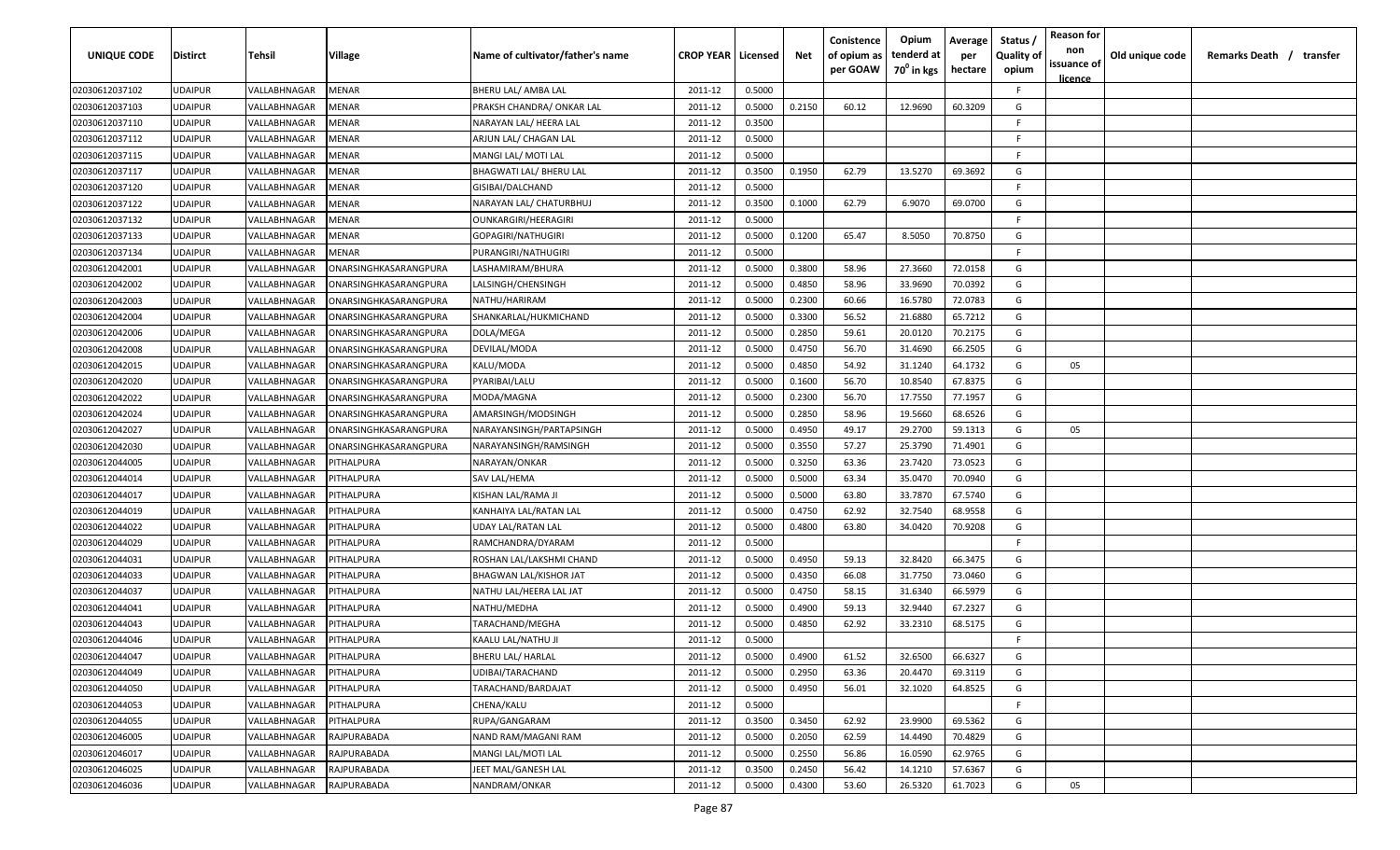| UNIQUE CODE    | <b>Distirct</b> | Tehsil       | Village        | Name of cultivator/father's name | <b>CROP YEAR   Licensed</b> |        | Net    | Conistence<br>of opium as | Opium<br>tenderd at    | Average<br>per | Status<br><b>Quality of</b> | <b>Reason for</b><br>non<br>issuance of | Old unique code | Remarks Death / transfer |
|----------------|-----------------|--------------|----------------|----------------------------------|-----------------------------|--------|--------|---------------------------|------------------------|----------------|-----------------------------|-----------------------------------------|-----------------|--------------------------|
|                |                 |              |                |                                  |                             |        |        | per GOAW                  | 70 <sup>°</sup> in kgs | hectare        | opium                       | <u>licence</u>                          |                 |                          |
| 02030612046040 | <b>UDAIPUR</b>  | VALLABHNAGAR | RAJPURABADA    | <b>BAABU LAL/AMBA LAL</b>        | 2011-12                     | 0.5000 |        |                           |                        |                | F.                          |                                         |                 |                          |
| 02030612046043 | <b>UDAIPUR</b>  | VALLABHNAGAR | RAJPURABADA    | PANNA LAL/DAAL CHAND             | 2011-12                     | 0.5000 | 0.2500 | 59.30                     | 16.3080                | 65.2320        | G                           |                                         |                 |                          |
| 02030612046044 | <b>UDAIPUR</b>  | VALLABHNAGAR | RAJPURABADA    | RATAN LAL/GOKUL JI               | 2011-12                     | 0.3500 | 0.3050 | 56.86                     | 17.5620                | 57.5803        | G                           |                                         |                 |                          |
| 02030612046048 | <b>UDAIPUR</b>  | VALLABHNAGAR | RAJPURABADA    | SURAJ MAL/NAWALA JI              | 2011-12                     | 0.5000 | 0.4350 | 56.86                     | 25.8060                | 59.3241        | G                           |                                         |                 |                          |
| 02030612046051 | <b>UDAIPUR</b>  | VALLABHNAGAR | RAJPURABADA    | JAYSHANKAR/KHEMRAJSHUTHAR        | 2011-12                     | 0.3500 | 0.3600 | 50.55                     | 18.6750                | 51.8750        | G                           | 04                                      |                 |                          |
| 02030612047001 | <b>UDAIPUR</b>  | VALLABHNAGAR | RAMPURA        | BHERU LAL/CHAMPA JI              | 2011-12                     | 0.5000 | 0.2350 | 61.08                     | 16.1770                | 68.8383        | G                           |                                         |                 |                          |
| 02030612047002 | <b>UDAIPUR</b>  | VALLABHNAGAR | RAMPURA        | HEERA LAL/ ONKAR JI              | 2011-12                     | 0.5000 | 0.2150 | 62.89                     | 15.9110                | 74.0047        | G                           |                                         |                 |                          |
| 02030612047003 | <b>UDAIPUR</b>  | VALLABHNAGAR | RAMPURA        | JAYRAM/HANSRAJ                   | 2011-12                     | 0.5000 | 0.2850 | 65.52                     | 22.1930                | 77.8702        | G                           |                                         |                 |                          |
| 02030612047004 | <b>UDAIPUR</b>  | VALLABHNAGAR | RAMPURA        | BHANWAR LAL/ONKAR                | 2011-12                     | 0.5000 | 0.1900 | 70.09                     | 16.4410                | 86.5316        | G                           |                                         |                 |                          |
| 02030612047005 | <b>UDAIPUR</b>  | VALLABHNAGAR | RAMPURA        | RATAN LAL/LAKSHMAN               | 2011-12                     | 0.5000 | 0.3750 | 62.89                     | 25.8660                | 68.9760        | G                           |                                         |                 |                          |
| 02030612047006 | <b>UDAIPUR</b>  | VALLABHNAGAR | RAMPURA        | DHULCHAND/CHATURBHUJ             | 2011-12                     | 0.5000 | 0.3350 | 64.16                     | 24.5000                | 73.1343        | G                           |                                         |                 |                          |
| 02030612047007 | <b>UDAIPUR</b>  | VALLABHNAGAR | RAMPURA        | BHAWAR LAL/DAULA DHAKER          | 2011-12                     | 0.5000 | 0.4650 | 67.23                     | 36.4580                | 78.4043        | G                           |                                         |                 |                          |
| 02030612047008 | <b>UDAIPUR</b>  | VALLABHNAGAR | RAMPURA        | PYAR CHAND/DAULA                 | 2011-12                     | 0.5000 | 0.2650 | 67.16                     | 19.0250                | 71.7925        | G                           |                                         |                 |                          |
| 02030612047009 | <b>UDAIPUR</b>  | VALLABHNAGAR | RAMPURA        | IAGNNATHIBAI/HEERALAL            | 2011-12                     | 0.5000 | 0.2600 | 67.65                     | 19.3960                | 74.6000        | G                           |                                         |                 |                          |
| 02030612047010 | <b>UDAIPUR</b>  | VALLABHNAGAR | <b>RAMPURA</b> | MANGILAL/CHAMPALAL               | 2011-12                     | 0.5000 | 0.4000 | 65.52                     | 29.4090                | 73.5225        | G                           |                                         |                 |                          |
| 02030612047011 | <b>UDAIPUR</b>  | VALLABHNAGAR | RAMPURA        | CHAGAN LAL/CHAPA LAL             | 2011-12                     | 0.5000 | 0.3100 | 62.52                     | 22.0160                | 71.0194        | G                           |                                         |                 |                          |
| 02030612047012 | <b>UDAIPUR</b>  | VALLABHNAGAR | <b>RAMPURA</b> | DEVI LAL/NARAYAN                 | 2011-12                     | 0.5000 | 0.3750 | 67.16                     | 27.2380                | 72.6347        | G                           |                                         |                 |                          |
| 02030612047013 | <b>UDAIPUR</b>  | VALLABHNAGAR | RAMPURA        | <b>BADRI LAL/GHASEE</b>          | 2011-12                     | 0.5000 | 0.2100 | 64.16                     | 15.8110                | 75.2905        | G                           |                                         |                 |                          |
| 02030612047014 | <b>UDAIPUR</b>  | VALLABHNAGAR | RAMPURA        | <b>GOPI LAL/PARTHA</b>           | 2011-12                     | 0.5000 | 0.2500 | 67.09                     | 18.4690                | 73.8760        | G                           |                                         |                 |                          |
| 02030612047015 | <b>UDAIPUR</b>  | VALLABHNAGAR | RAMPURA        | PRABHU LAL/CHATURBHUJ            | 2011-12                     | 0.5000 | 0.3200 | 67.16                     | 23.0740                | 72.1063        | G                           |                                         |                 |                          |
| 02030612047016 | <b>UDAIPUR</b>  | VALLABHNAGAR | RAMPURA        | RAMI BAI/CHAMPA LAL              | 2011-12                     | 0.5000 | 0.4350 | 62.26                     | 29.2710                | 67.2897        | G                           |                                         |                 |                          |
| 02030612047017 | <b>UDAIPUR</b>  | VALLABHNAGAR | RAMPURA        | CHAMPA LAL/MANGI LAL             | 2011-12                     | 0.5000 | 0.3900 | 62.26                     | 27.6880                | 70.9949        | G                           |                                         |                 |                          |
| 02030612047018 | <b>UDAIPUR</b>  | VALLABHNAGAR | RAMPURA        | MOTYA BAI/SHIV LAL               | 2011-12                     | 0.5000 | 0.2300 | 70.09                     | 18.2030                | 79.1435        | G                           |                                         |                 |                          |
| 02030612047019 | <b>UDAIPUR</b>  | VALLABHNAGAR | RAMPURA        | ANSHI BAI/NARAYAN                | 2011-12                     | 0.5000 | 0.3550 | 67.09                     | 25.6380                | 72.2197        | G                           |                                         |                 |                          |
| 02030612047020 | <b>UDAIPUR</b>  | VALLABHNAGAR | RAMPURA        | SURESH/BHANWAR                   | 2011-12                     | 0.5000 | 0.2200 | 67.16                     | 16.4060                | 74.5727        | G                           |                                         |                 |                          |
| 02030612047022 | <b>UDAIPUR</b>  | VALLABHNAGAR | RAMPURA        | BHOLI RAM/DAULA                  | 2011-12                     | 0.5000 | 0.4750 | 67.16                     | 34.1270                | 71.8463        | G                           |                                         |                 |                          |
| 02030612047023 | <b>UDAIPUR</b>  | VALLABHNAGAR | RAMPURA        | BABRIBAI/BADRILAL                | 2011-12                     | 0.5000 | 0.4100 | 62.26                     | 27.2700                | 66.5122        | G                           |                                         |                 | <b>NAME CHANGE</b>       |
| 02030612047024 | <b>UDAIPUR</b>  | VALLABHNAGAR | RAMPURA        | RUKMAN BAI/KANI RAM              | 2011-12                     | 0.5000 | 0.3400 | 62.26                     | 24.1840                | 71.1294        | G                           |                                         |                 |                          |
| 02030612047025 | <b>UDAIPUR</b>  | VALLABHNAGAR | RAMPURA        | MATHRI BAI/MOTI                  | 2011-12                     | 0.5000 | 0.1600 | 67.16                     | 13.4900                | 84.3125        | G                           |                                         |                 |                          |
| 02030612047026 | <b>UDAIPUR</b>  | VALLABHNAGAR | RAMPURA        | CHUNNI LAL/VARDA                 | 2011-12                     | 0.3500 | 0.2150 | 58.08                     | 14.3460                | 66.7256        | G                           |                                         |                 |                          |
| 02030612047027 | <b>UDAIPUR</b>  | VALLABHNAGAR | RAMPURA        | PRABHU/LAKSHMAN                  | 2011-12                     | 0.5000 | 0.5050 | 61.08                     | 35.9670                | 71.2218        | G                           |                                         |                 |                          |
| 02030612047028 | <b>UDAIPUR</b>  | VALLABHNAGAR | RAMPURA        | RAMLAL/PYARA                     | 2011-12                     | 0.5000 | 0.4700 | 67.13                     | 33.6130                | 71.5170        | G                           |                                         |                 |                          |
| 02030612047029 | <b>UDAIPUR</b>  | VALLABHNAGAR | RAMPURA        | GISIBAI/RATANLAL                 | 2011-12                     | 0.5000 | 0.2000 | 67.13                     | 15.7560                | 78.7800        | G                           |                                         |                 |                          |
| 02030612047030 | <b>UDAIPUR</b>  | VALLABHNAGAR | RAMPURA        | DHAPUBAI/HANSRAJ                 | 2011-12                     | 0.5000 | 0.4550 | 67.65                     | 34.8590                | 76.6132        | G                           |                                         |                 |                          |
| 02030612047031 | <b>UDAIPUR</b>  | VALLABHNAGAR | RAMPURA        | GOTI LAL/ KASHI RAM              | 2011-12                     | 0.5000 | 0.2550 | 62.26                     | 18.6420                | 73.1059        | G                           |                                         |                 |                          |
| 02030612047032 | <b>UDAIPUR</b>  | VALLABHNAGAR | RAMPURA        | MANGI LAL/BHAGWAN                | 2011-12                     | 0.5000 | 0.2050 | 67.09                     | 15.9190                | 77.6537        | G                           |                                         |                 |                          |
| 02030612047033 | <b>UDAIPUR</b>  | VALLABHNAGAR | RAMPURA        | KASHI RAM/KAALU                  | 2011-12                     | 0.5000 | 0.2050 | 67.65                     | 16.3130                | 79.5756        | G                           |                                         |                 |                          |
| 02030612047034 | <b>UDAIPUR</b>  | VALLABHNAGAR | RAMPURA        | RAM NARAYAN/KANIRAM              | 2011-12                     | 0.5000 | 0.3850 | 67.09                     | 29.7110                | 77.1714        | G                           |                                         |                 |                          |
| 02030612047035 | <b>UDAIPUR</b>  | VALLABHNAGAR | RAMPURA        | HEERA LAL/DEVI LAL               | 2011-12                     | 0.5000 | 0.2550 | 67.13                     | 19.0070                | 74.5373        | G                           |                                         |                 |                          |
| 02030612047037 | <b>UDAIPUR</b>  | VALLABHNAGAR | RAMPURA        | PRAKESH/BHANWARLAL               | 2011-12                     | 0.5000 | 0.4000 | 67.13                     | 30.7170                | 76.7925        | G                           |                                         |                 | <b>NAME CHANGE</b>       |
| 02030612047038 | <b>UDAIPUR</b>  | VALLABHNAGAR | RAMPURA        | MOHAN LAL/CHAMPA LAL             | 2011-12                     | 0.5000 | 0.4050 | 64.74                     | 27.8010                | 68.6444        | G                           |                                         |                 |                          |
| 02030612047039 | <b>UDAIPUR</b>  | VALLABHNAGAR | RAMPURA        | GOPAL/PARTHA                     | 2011-12                     | 0.5000 | 0.3350 | 59.90                     | 23.7720                | 70.9612        | G                           |                                         |                 |                          |
| 02030612047040 | <b>UDAIPUR</b>  | VALLABHNAGAR | RAMPURA        | DHAN RAJ/DAULA JI                | 2011-12                     | 0.5000 | 0.3050 | 55.18                     | 20.4090                | 66.9148        | G                           |                                         |                 |                          |
| 02030612047041 | <b>UDAIPUR</b>  | VALLABHNAGAR | RAMPURA        | CHUNNI LAL/NARAYAN               | 2011-12                     | 0.5000 | 0.4600 | 64.74                     | 33.8680                | 73.6261        | G                           |                                         |                 |                          |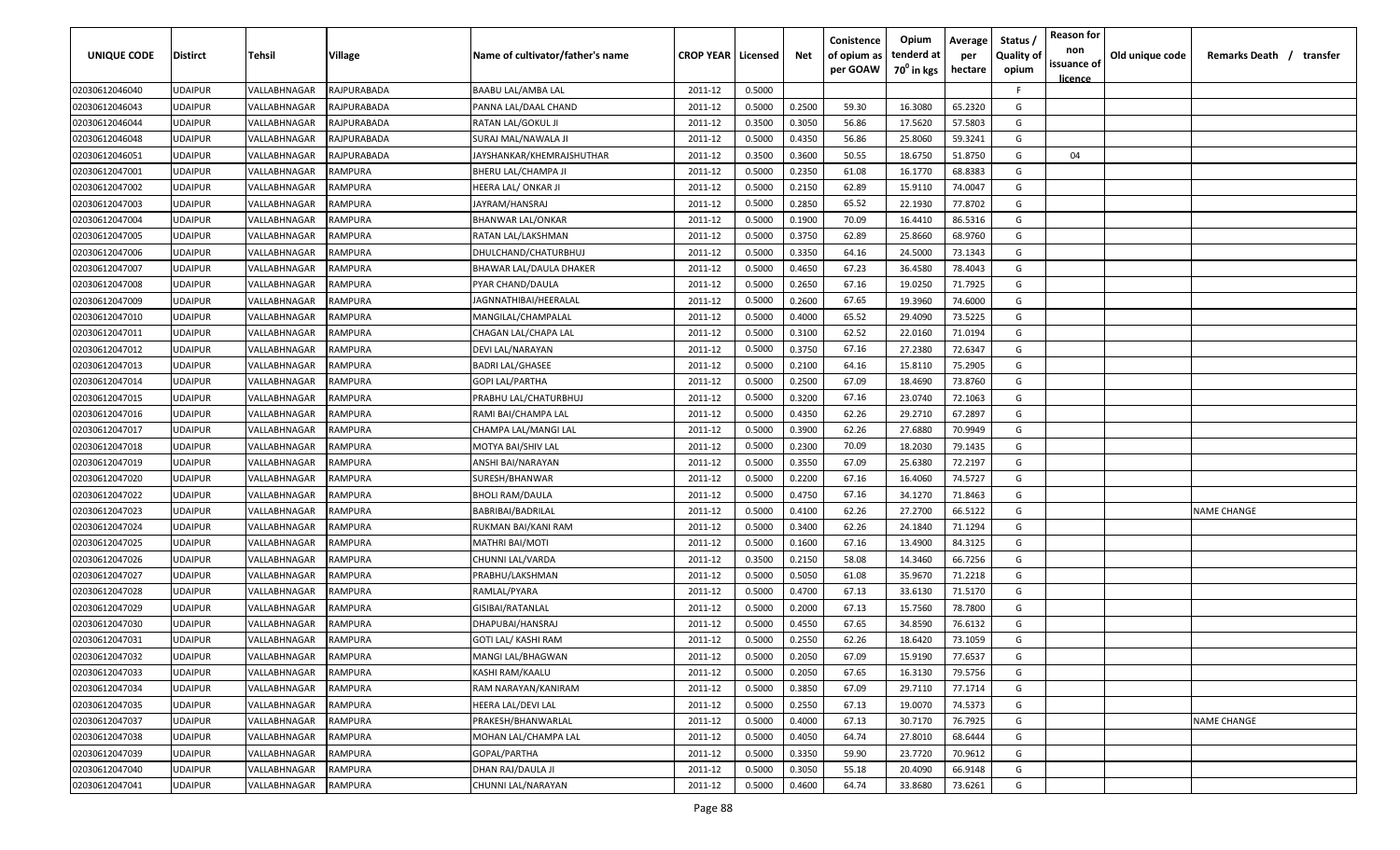| UNIQUE CODE    | <b>Distirct</b> | <b>Tehsil</b> | Village        | Name of cultivator/father's name | <b>CROP YEAR   Licensed</b> |        | Net    | Conistence<br>of opium as<br>per GOAW | Opium<br>tenderd at<br>70 <sup>0</sup> in kgs | Average<br>per<br>hectare | Status /<br><b>Quality of</b><br>opium | <b>Reason for</b><br>non<br>issuance of<br>licence | Old unique code | Remarks Death /<br>transfer |
|----------------|-----------------|---------------|----------------|----------------------------------|-----------------------------|--------|--------|---------------------------------------|-----------------------------------------------|---------------------------|----------------------------------------|----------------------------------------------------|-----------------|-----------------------------|
| 02030612047042 | <b>UDAIPUR</b>  | VALLABHNAGAR  | <b>RAMPURA</b> | BHANWAR/GHASEE                   | 2011-12                     | 0.5000 | 0.1950 | 67.06                                 | 14.8010                                       | 75.9026                   | G                                      |                                                    |                 |                             |
| 02030612047043 | <b>UDAIPUR</b>  | VALLABHNAGAR  | RAMPURA        | ONKARLAL/GHASEE                  | 2011-12                     | 0.5000 | 0.4050 | 67.06                                 | 31.2020                                       | 77.0420                   | G                                      |                                                    |                 |                             |
| 02030612047044 | <b>UDAIPUR</b>  | VALLABHNAGAR  | RAMPURA        | CHOKHA/ KALU                     | 2011-12                     | 0.5000 | 0.3150 | 67.06                                 | 23.9210                                       | 75.9397                   | G                                      |                                                    |                 |                             |
| 02030612047045 | <b>UDAIPUR</b>  | VALLABHNAGAR  | RAMPURA        | DEVI LAL/MOTI JI                 | 2011-12                     | 0.5000 | 0.4550 | 64.74                                 | 32.7680                                       | 72.0176                   | G                                      |                                                    |                 |                             |
| 02030612047046 | <b>UDAIPUR</b>  | VALLABHNAGAR  | RAMPURA        | SHANKAR LAL/MOTI LAL             | 2011-12                     | 0.5000 | 0.3250 | 64.62                                 | 23.7340                                       | 73.0277                   | G                                      |                                                    |                 |                             |
| 02030612047047 | <b>UDAIPUR</b>  | VALLABHNAGAR  | RAMPURA        | PRABHU LAL/MOTI LAL              | 2011-12                     | 0.5000 | 0.3750 | 64.16                                 | 27.5430                                       | 73.4480                   | G                                      |                                                    |                 |                             |
| 02030612047048 | <b>UDAIPUR</b>  | VALLABHNAGAR  | RAMPURA        | BHERU LAL/GHASEE LAL             | 2011-12                     | 0.5000 | 0.4000 | 67.06                                 | 30.3880                                       | 75.9700                   | G                                      |                                                    |                 |                             |
| 02030612047049 | <b>UDAIPUR</b>  | VALLABHNAGAR  | RAMPURA        | BHANWAR LAL/SUKH LAL             | 2011-12                     | 0.5000 | 0.3600 | 67.06                                 | 27.1310                                       | 75.3639                   | G                                      |                                                    |                 |                             |
| 02030612047050 | <b>UDAIPUR</b>  | VALLABHNAGAR  | RAMPURA        | MANGI LAL/SAV LAL                | 2011-12                     | 0.5000 | 0.3600 | 67.06                                 | 27.5900                                       | 76.6389                   | G                                      |                                                    |                 |                             |
| 02030612047051 | <b>UDAIPUR</b>  | VALLABHNAGAR  | RAMPURA        | SHAMBHU LAL/ONKAR LAL            | 2011-12                     | 0.5000 | 0.2600 | 67.06                                 | 20.7500                                       | 79.8077                   | G                                      |                                                    |                 |                             |
| 02030612047052 | <b>UDAIPUR</b>  | VALLABHNAGAR  | RAMPURA        | PHUL CHAND/ CHAMPA LAL           | 2011-12                     | 0.5000 | 0.3700 | 64.16                                 | 27.4510                                       | 74.1919                   | G                                      |                                                    |                 |                             |
| 02030612047053 | <b>UDAIPUR</b>  | VALLABHNAGAR  | RAMPURA        | PYARCHAND/PARTHA                 | 2011-12                     | 0.5000 | 0.2050 | 65.52                                 | 15.6030                                       | 76.1122                   | G                                      |                                                    |                 |                             |
| 02030612047054 | <b>UDAIPUR</b>  | VALLABHNAGAR  | RAMPURA        | BHAGWANIBAI/JAYRAM               | 2011-12                     | 0.5000 | 0.3550 | 67.06                                 | 28.3280                                       | 79.7972                   | G                                      |                                                    |                 |                             |
| 02030612047055 | UDAIPUR         | VALLABHNAGAR  | RAMPURA        | LAKSHMAN/BHAJJA                  | 2011-12                     | 0.5000 | 0.4600 | 62.80                                 | 33.2420                                       | 72.2652                   | G                                      |                                                    |                 |                             |
| 02030612047057 | <b>UDAIPUR</b>  | VALLABHNAGAR  | RAMPURA        | SHANTI LAL/MANGI LAL             | 2011-12                     | 0.5000 | 0.3650 | 64.16                                 | 26.8280                                       | 73.5014                   | G                                      |                                                    |                 |                             |
| 02030612047059 | <b>UDAIPUR</b>  | VALLABHNAGAR  | RAMPURA        | <b>BHAJE RAM/PRABHU LAL</b>      | 2011-12                     | 0.5000 | 0.4400 | 67.16                                 | 33.8580                                       | 76.9500                   | G                                      |                                                    |                 |                             |
| 02030612047060 | <b>UDAIPUR</b>  | VALLABHNAGAR  | <b>RAMPURA</b> | SHAKAR LAL/GOPI LAL              | 2011-12                     | 0.5000 | 0.5000 | 64.62                                 | 37.0360                                       | 74.0720                   | G                                      |                                                    |                 |                             |
| 02030612047061 | <b>UDAIPUR</b>  | VALLABHNAGAR  | <b>RAMPURA</b> | RAMESHWAR/RAM CHANDRA            | 2011-12                     | 0.5000 | 0.5000 | 70.09                                 | 37.9590                                       | 75.9180                   | G                                      |                                                    |                 |                             |
| 02030612047064 | <b>UDAIPUR</b>  | VALLABHNAGAR  | <b>RAMPURA</b> | SHOBHA LAL/RATAN LAL             | 2011-12                     | 0.5000 | 0.3550 | 58.08                                 | 23.1990                                       | 65.3493                   | G                                      |                                                    |                 |                             |
| 02030612047065 | <b>UDAIPUR</b>  | VALLABHNAGAR  | RAMPURA        | SHANTI LAL/HEERA LAL             | 2011-12                     | 0.5000 | 0.3750 | 67.06                                 | 28.7210                                       | 76.5893                   | G                                      |                                                    |                 |                             |
| 02030612047066 | <b>UDAIPUR</b>  | VALLABHNAGAR  | RAMPURA        | SHAMBHU LAL/ KANI RAM            | 2011-12                     | 0.5000 | 0.2650 | 62.89                                 | 18.9030                                       | 71.3321                   | G                                      |                                                    |                 |                             |
| 02030612047067 | <b>UDAIPUR</b>  | VALLABHNAGAR  | RAMPURA        | UDAY LAL/DEVI LAL                | 2011-12                     | 0.5000 | 0.2000 | 67.06                                 | 13.7660                                       | 68.8300                   | G                                      |                                                    |                 |                             |
| 02030612047068 | <b>UDAIPUR</b>  | VALLABHNAGAR  | RAMPURA        | DEVI LAL/BADRI LAL               | 2011-12                     | 0.5000 | 0.4250 | 67.06                                 | 31.4320                                       | 73.9576                   | G                                      |                                                    |                 |                             |
| 02030612047069 | <b>UDAIPUR</b>  | VALLABHNAGAR  | RAMPURA        | BHOLI RAM/HEERA LAL              | 2011-12                     | 0.5000 | 0.2500 | 70.09                                 | 20.2960                                       | 81.1840                   | G                                      |                                                    |                 |                             |
| 02030612047070 | <b>UDAIPUR</b>  | VALLABHNAGAR  | RAMPURA        | RATAN LAL/ONKAR                  | 2011-12                     | 0.5000 | 0.2200 | 67.06                                 | 15.7110                                       | 71.4136                   | G                                      |                                                    |                 |                             |
| 02030612047071 | <b>UDAIPUR</b>  | VALLABHNAGAR  | RAMPURA        | SANTOSH LAL/RATAN LAL            | 2011-12                     | 0.5000 | 0.4000 | 65.89                                 | 29.7090                                       | 74.2725                   | G                                      |                                                    |                 |                             |
| 02030612047072 | <b>UDAIPUR</b>  | VALLABHNAGAR  | RAMPURA        | RAMESHWAR LAL/LAKSHMAN           | 2011-12                     | 0.5000 | 0.4450 | 67.23                                 | 33.4900                                       | 75.2584                   | G                                      |                                                    |                 |                             |
| 02030612047073 | <b>UDAIPUR</b>  | VALLABHNAGAR  | RAMPURA        | KANWAR LAL/BHOLI RAM             | 2011-12                     | 0.5000 | 0.5050 | 67.06                                 | 36.2890                                       | 71.8594                   | G                                      |                                                    |                 |                             |
| 02030612047074 | <b>UDAIPUR</b>  | VALLABHNAGAR  | RAMPURA        | UDAILAL/HIRA                     | 2011-12                     | 0.5000 | 0.3400 | 67.65                                 | 25.2430                                       | 74.2441                   | G                                      |                                                    |                 |                             |
| 02030612047075 | <b>UDAIPUR</b>  | VALLABHNAGAR  | <b>RAMPURA</b> | DEVILAL/CHUNNILAL                | 2011-12                     | 0.5000 | 0.4900 | 59.90                                 | 31.3020                                       | 63.8816                   | G                                      |                                                    |                 |                             |
| 02030612047076 | <b>UDAIPUR</b>  | VALLABHNAGAR  | RAMPURA        | MADANLAL/BADRILAL                | 2011-12                     | 0.5000 | 0.2600 | 64.62                                 | 20.0230                                       | 77.0115                   | G                                      |                                                    |                 |                             |
| 02030612047078 | <b>UDAIPUR</b>  | VALLABHNAGAR  | RAMPURA        | BHANWARLAL/DHULCHAND             | 2011-12                     | 0.5000 | 0.3350 | 64.62                                 | 24.5830                                       | 73.3821                   | G                                      |                                                    |                 |                             |
| 02030612047079 | <b>UDAIPUR</b>  | VALLABHNAGAR  | RAMPURA        | SHOBHALAL/BHANAWARLAL            | 2011-12                     | 0.5000 | 0.2500 | 67.06                                 | 18.5280                                       | 74.1120                   | G                                      |                                                    |                 |                             |
| 02030612047081 | <b>UDAIPUR</b>  | VALLABHNAGAR  | RAMPURA        | PRAKASHCHANDRA/BHOLIRAM          | 2011-12                     | 0.5000 | 0.4950 |                                       |                                               |                           | $\mathbf{I}$                           | 02                                                 |                 |                             |
| 02030612047082 | <b>UDAIPUR</b>  | VALLABHNAGAR  | <b>RAMPURA</b> | HIRALAL/GOPILAL                  | 2011-12                     | 0.5000 | 0.4050 | 67.23                                 | 31.6940                                       | 78.2568                   | G                                      |                                                    |                 |                             |
| 02030612049001 | <b>UDAIPUR</b>  | VALLABHNAGAR  | RUPAWALI       | RAMA/UDA DANGI                   | 2011-12                     | 0.5000 |        |                                       |                                               |                           | F.                                     |                                                    |                 |                             |
| 02030612049004 | <b>UDAIPUR</b>  | VALLABHNAGAR  | RUPAWALI       | KAALU/MANGU                      | 2011-12                     | 0.3500 |        |                                       |                                               |                           | F                                      |                                                    |                 |                             |
| 02030612049009 | <b>UDAIPUR</b>  | VALLABHNAGAR  | RUPAWALI       | RAMA/DEVA DANGI                  | 2011-12                     | 0.3500 |        |                                       |                                               |                           | F                                      |                                                    |                 |                             |
| 02030612049012 | <b>UDAIPUR</b>  | VALLABHNAGAR  | RUPAWALI       | BHURA/PEMA DANGI                 | 2011-12                     | 0.3500 | 0.1000 | 58.61                                 | 7.1250                                        | 71.2500                   | G                                      |                                                    |                 |                             |
| 02030612049017 | <b>UDAIPUR</b>  | VALLABHNAGAR  | RUPAWALI       | KUKA/ BAJJA DANGI                | 2011-12                     | 0.3500 |        |                                       |                                               |                           | $\mathsf{F}$                           |                                                    |                 |                             |
| 02030612049024 | <b>UDAIPUR</b>  | VALLABHNAGAR  | RUPAWALI       | BHERU/BHAWARLAL                  | 2011-12                     | 0.5000 |        |                                       |                                               |                           | F.                                     |                                                    | 02030612027002  | TRANSFER                    |
| 02030612050001 | <b>UDAIPUR</b>  | VALLABHNAGAR  | SALEDA         | SHANKAR LAL/HAMERA               | 2011-12                     | 0.5000 | 0.5000 | 60.78                                 | 33.3330                                       | 66.6660                   | G                                      |                                                    |                 |                             |
| 02030612050002 | <b>UDAIPUR</b>  | VALLABHNAGAR  | SALEDA         | KANKUBAI/KASHIRAM                | 2011-12                     | 0.5000 | 0.2350 | 56.14                                 | 14.3320                                       | 60.9872                   | G                                      |                                                    |                 |                             |
| 02030612050003 | <b>UDAIPUR</b>  | VALLABHNAGAR  | SALEDA         | LAALI BAI/ SHANKAR               | 2011-12                     | 0.5000 |        |                                       |                                               |                           | F                                      |                                                    |                 |                             |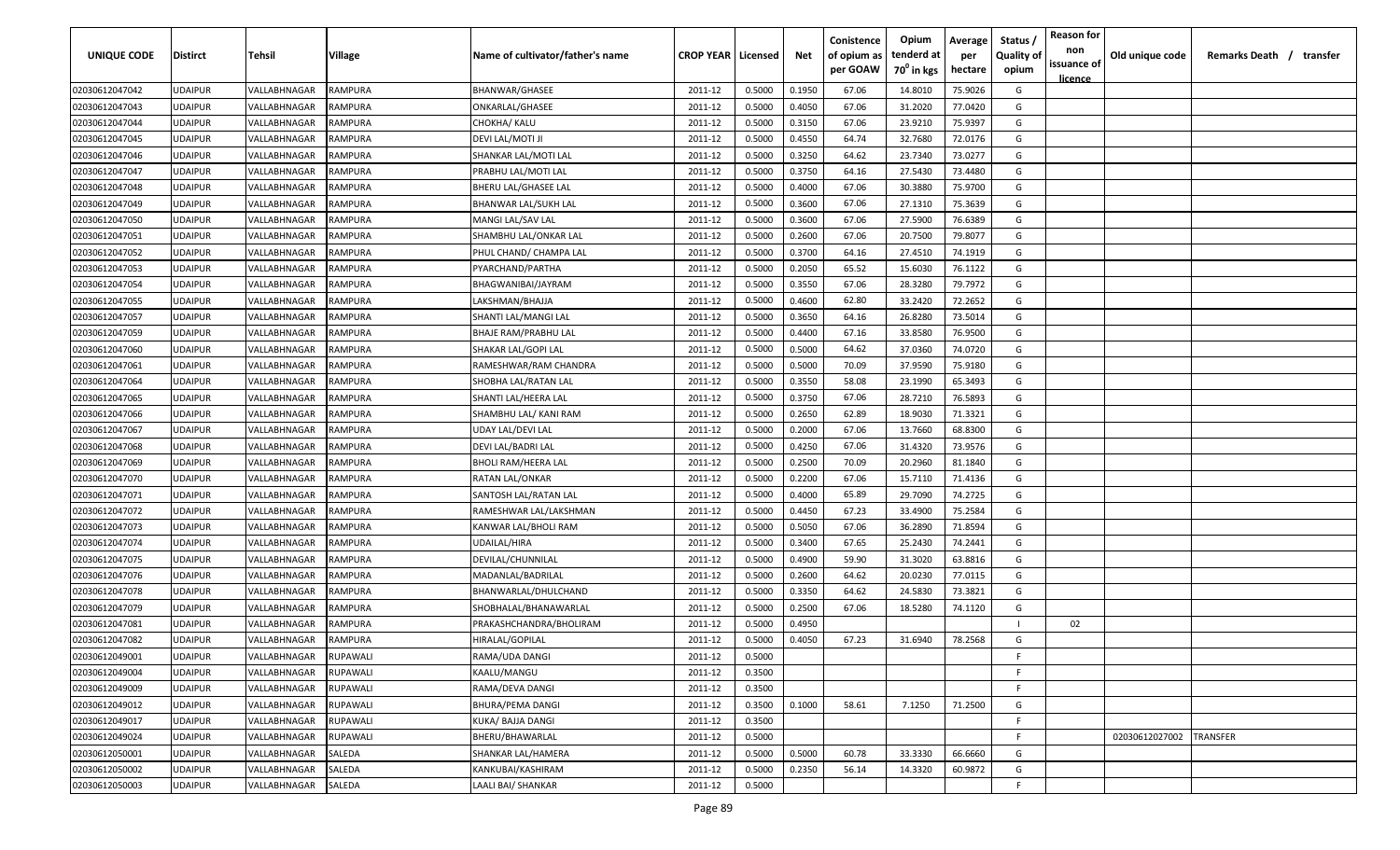| UNIQUE CODE    | <b>Distirct</b> | Tehsil       | Village | Name of cultivator/father's name | <b>CROP YEAR   Licensed</b> |        | Net    | Conistence<br>of opium as<br>per GOAW | Opium<br>tenderd at<br>70 <sup>0</sup> in kgs | Average<br>per<br>hectare | Status<br><b>Quality of</b><br>opium | <b>Reason for</b><br>non<br>issuance of | Old unique code | Remarks Death / transfer |
|----------------|-----------------|--------------|---------|----------------------------------|-----------------------------|--------|--------|---------------------------------------|-----------------------------------------------|---------------------------|--------------------------------------|-----------------------------------------|-----------------|--------------------------|
| 02030612050004 | <b>UDAIPUR</b>  | VALLABHNAGAR | SALEDA  | ONKAR/HEERA                      | 2011-12                     | 0.5000 | 0.3300 | 56.29                                 | 21.0520                                       | 63.7939                   | G                                    | <u>licence</u>                          |                 |                          |
| 02030612050007 | <b>UDAIPUR</b>  | VALLABHNAGAR | SALEDA  | RAAM LAL/ONKAR LAL               | 2011-12                     | 0.5000 | 0.2500 | 63.20                                 | 19.6460                                       | 78.5840                   | G                                    |                                         |                 |                          |
| 02030612050008 | <b>UDAIPUR</b>  | VALLABHNAGAR | SALEDA  | LACHIBAI/SUKHA                   | 2011-12                     | 0.5000 | 0.2450 | 62.13                                 | 16.5530                                       | 67.5633                   | G                                    |                                         |                 |                          |
| 02030612050009 | <b>UDAIPUR</b>  | VALLABHNAGAR | SALEDA  | RAAM KUMAR/GAUTAM                | 2011-12                     | 0.5000 | 0.2500 | 59.44                                 | 17.1360                                       | 68.5440                   | G                                    |                                         |                 |                          |
| 02030612050010 | <b>UDAIPUR</b>  | VALLABHNAGAR | SALEDA  | BHANA/UDA                        | 2011-12                     | 0.5000 | 0.1900 | 63.87                                 | 13.7590                                       | 72.4158                   | G                                    |                                         |                 |                          |
| 02030612050011 | <b>UDAIPUR</b>  | VALLABHNAGAR | SALEDA  | ROSANDAS/PYARDAS                 | 2011-12                     | 0.5000 | 0.2050 | 60.06                                 | 13.7740                                       | 67.1902                   | G                                    |                                         |                 |                          |
| 02030612050013 | <b>UDAIPUR</b>  | VALLABHNAGAR | SALEDA  | SATYANARAYAN/JAY SINGH SUTHAR    | 2011-12                     | 0.3500 | 0.2950 | 60.78                                 | 19.2060                                       | 65.1051                   | G                                    |                                         |                 |                          |
| 02030612050015 | <b>UDAIPUR</b>  | VALLABHNAGAR | SALEDA  | KASHI RAM/JAY SINGH              | 2011-12                     | 0.5000 | 0.2050 | 59.44                                 | 13.7050                                       | 66.8537                   | G                                    |                                         |                 |                          |
| 02030612050017 | <b>UDAIPUR</b>  | VALLABHNAGAR | SALEDA  | DULI CHAND/LAALU                 | 2011-12                     | 0.5000 |        |                                       |                                               |                           | F.                                   |                                         |                 |                          |
| 02030612050022 | <b>UDAIPUR</b>  | VALLABHNAGAR | SALEDA  | BHANA/BARDA                      | 2011-12                     | 0.5000 | 0.1950 | 66.45                                 | 14.6850                                       | 75.3077                   | G                                    |                                         |                 |                          |
| 02030612050025 | <b>UDAIPUR</b>  | VALLABHNAGAR | SALEDA  | PREM CHAND/DAULAT RAM            | 2011-12                     | 0.3500 | 0.1250 | 63.20                                 | 8.9380                                        | 71.5040                   | G                                    |                                         |                 |                          |
| 02030612050026 | <b>UDAIPUR</b>  | VALLABHNAGAR | SALEDA  | DHANRAJ/UDAYLAL JANWA            | 2011-12                     | 0.5000 | 0.1500 | 62.13                                 | 10.5090                                       | 70.0600                   | G                                    |                                         |                 |                          |
| 02030612050031 | <b>UDAIPUR</b>  | VALLABHNAGAR | SALEDA  | GOTAMLAL/KISHANA                 | 2011-12                     | 0.5000 | 0.1900 | 63.87                                 | 13.0660                                       | 68.7684                   | G                                    |                                         |                 |                          |
| 02030612050033 | <b>UDAIPUR</b>  | VALLABHNAGAR | SALEDA  | NANALAL/RAMLAL                   | 2011-12                     | 0.5000 | 0.2550 | 60.19                                 | 18.0740                                       | 70.8784                   | G                                    |                                         |                 |                          |
| 02030612050034 | <b>UDAIPUR</b>  | VALLABHNAGAR | SALEDA  | MANGILAL/KANIRAAM                | 2011-12                     | 0.5000 |        |                                       |                                               |                           | -F.                                  |                                         |                 |                          |
| 02030612050037 | <b>UDAIPUR</b>  | VALLABHNAGAR | SALEDA  | GANGARAM/NAVLA                   | 2011-12                     | 0.5000 |        |                                       |                                               |                           | F.                                   |                                         |                 |                          |
| 02030612050039 | <b>UDAIPUR</b>  | VALLABHNAGAR | SALEDA  | NANALAL/RAMKANWAR                | 2011-12                     | 0.5000 | 0.2500 | 62.13                                 | 17.8580                                       | 71.4320                   | G                                    |                                         |                 |                          |
| 02030612050040 | <b>UDAIPUR</b>  | VALLABHNAGAR | SALEDA  | MANA/ONKAR                       | 2011-12                     | 0.5000 | 0.1750 | 60.78                                 | 11.2530                                       | 64.3029                   | G                                    |                                         |                 |                          |
| 02030612050041 | <b>UDAIPUR</b>  | VALLABHNAGAR | SALEDA  | CHAMPALAL/SHANKAR                | 2011-12                     | 0.5000 |        |                                       |                                               |                           | -F.                                  |                                         |                 |                          |
| 02030612050042 | <b>UDAIPUR</b>  | VALLABHNAGAR | SALEDA  | RAJIVAN/SHUKHAVAN                | 2011-12                     | 0.5000 |        |                                       |                                               |                           | F.                                   |                                         |                 |                          |
| 02030612050043 | <b>UDAIPUR</b>  | VALLABHNAGAR | SALEDA  | BHANWARLAL/SHUKHAVAN             | 2011-12                     | 0.5000 | 0.1550 | 60.19                                 | 10.1890                                       | 65.7355                   | G                                    |                                         |                 |                          |
| 02030612050044 | <b>UDAIPUR</b>  | VALLABHNAGAR | SALEDA  | MANGILAL/SHUKHAVAN               | 2011-12                     | 0.5000 |        |                                       |                                               |                           | -F.                                  |                                         |                 |                          |
| 02030612050047 | <b>UDAIPUR</b>  | VALLABHNAGAR | SALEDA  | BHAWARLAL/HIRA                   | 2011-12                     | 0.3500 |        |                                       |                                               |                           | -F.                                  |                                         |                 | <b>NAME CHANGE</b>       |
| 02030612050048 | <b>UDAIPUR</b>  | VALLABHNAGAR | SALEDA  | NATHIBAI/NARAYAN                 | 2011-12                     | 0.3500 | 0.1600 | 66.45                                 | 10.3660                                       | 64.7875                   | G                                    |                                         |                 | <b>NAME CHANGE</b>       |
| 02030612050049 | <b>UDAIPUR</b>  | VALLABHNAGAR | SALEDA  | KISHANLAL/GOKAL                  | 2011-12                     | 0.5000 | 0.5000 | 56.41                                 | 30.6060                                       | 61.2120                   | G                                    |                                         |                 |                          |
| 02030612050050 | <b>UDAIPUR</b>  | VALLABHNAGAR | SALEDA  | GASHIRAM/BHERA                   | 2011-12                     | 0.5000 |        |                                       |                                               |                           | F.                                   |                                         |                 |                          |
| 02030612050051 | <b>UDAIPUR</b>  | VALLABHNAGAR | SALEDA  | RAMESHAWAR/PEMA                  | 2011-12                     | 0.5000 |        |                                       |                                               |                           | F.                                   |                                         |                 |                          |
| 02030612050052 | <b>UDAIPUR</b>  | VALLABHNAGAR | SALEDA  | AMBALAL/ONKAR                    | 2011-12                     | 0.5000 | 0.1800 | 56.29                                 | 11.3950                                       | 63.3056                   | G                                    |                                         |                 |                          |
| 02030612050053 | <b>UDAIPUR</b>  | VALLABHNAGAR | SALEDA  | VARDICHAND/NATHU                 | 2011-12                     | 0.5000 | 0.1950 | 60.19                                 | 12.7950                                       | 65.6154                   | G                                    |                                         |                 |                          |
| 02030612050055 | <b>UDAIPUR</b>  | VALLABHNAGAR | SALEDA  | RAMLAL/RUPA                      | 2011-12                     | 0.5000 | 0.2900 | 65.29                                 | 21.4900                                       | 74.1034                   | G                                    |                                         |                 |                          |
| 02030612050057 | <b>UDAIPUR</b>  | VALLABHNAGAR | SALEDA  | GITABAI/GOPILAL                  | 2011-12                     | 0.5000 |        |                                       |                                               |                           | F.                                   |                                         |                 |                          |
| 02030612050058 | <b>UDAIPUR</b>  | VALLABHNAGAR | SALEDA  | RATANLAL/JAYCHAND                | 2011-12                     | 0.5000 | 0.3350 | 57.42                                 | 20.7120                                       | 61.8269                   | G                                    |                                         |                 |                          |
| 02030612050064 | <b>UDAIPUR</b>  | VALLABHNAGAR | SALEDA  | MANGILAL/DALICHAND               | 2011-12                     | 0.5000 |        |                                       |                                               |                           | F.                                   |                                         |                 |                          |
| 02030612050065 | <b>UDAIPUR</b>  | VALLABHNAGAR | SALEDA  | IAGDISH/MOHAN                    | 2011-12                     | 0.5000 | 0.2950 | 63.87                                 | 19.9000                                       | 67.4576                   | G                                    |                                         |                 |                          |
| 02030612050066 | <b>UDAIPUR</b>  | VALLABHNAGAR | SALEDA  | HARIBAI/JAGDISH                  | 2011-12                     | 0.5000 | 0.2700 | 56.41                                 | 17.9630                                       | 66.5296                   | G                                    |                                         |                 |                          |
| 02030612050068 | <b>UDAIPUR</b>  | VALLABHNAGAR | SALEDA  | KANIRAM/NARAYAN                  | 2011-12                     | 0.5000 |        |                                       |                                               |                           | F.                                   |                                         |                 |                          |
| 02030612050069 | <b>UDAIPUR</b>  | VALLABHNAGAR | SALEDA  | DAYAL/YANA                       | 2011-12                     | 0.5000 | 0.2950 | 63.87                                 | 20.3470                                       | 68.9729                   | G                                    |                                         |                 |                          |
| 02030612050070 | <b>UDAIPUR</b>  | VALLABHNAGAR | SALEDA  | DEVILAL/ONKAR                    | 2011-12                     | 0.5000 | 0.1450 | 62.17                                 | 11.2530                                       | 77.6069                   | G                                    |                                         |                 |                          |
| 02030612050071 | <b>UDAIPUR</b>  | VALLABHNAGAR | SALEDA  | ONKARIBAI/BHURA                  | 2011-12                     | 0.5000 | 0.1500 | 62.17                                 | 10.4360                                       | 69.5733                   | G                                    |                                         |                 |                          |
| 02030612050073 | <b>UDAIPUR</b>  | VALLABHNAGAR | SALEDA  | KISHANLAL/LAKSHMAN               | 2011-12                     | 0.5000 | 0.2950 | 56.41                                 | 18.3490                                       | 62.2000                   | G                                    |                                         |                 |                          |
| 02030612050075 | <b>UDAIPUR</b>  | VALLABHNAGAR | SALEDA  | PYARIBAI/DALU                    | 2011-12                     | 0.5000 | 0.1500 | 60.78                                 | 10.4630                                       | 69.7533                   | G                                    |                                         |                 |                          |
| 02030612050077 | <b>UDAIPUR</b>  | VALLABHNAGAR | SALEDA  | SURAJMAL/TOLIRAM                 | 2011-12                     | 0.5000 | 0.0900 | 60.19                                 | 6.1740                                        | 68.6000                   | G                                    |                                         |                 |                          |
| 02030612050085 | <b>UDAIPUR</b>  | VALLABHNAGAR | SALEDA  | GITABAI/BADRI                    | 2011-12                     | 0.5000 | 0.3700 | 56.29                                 | 22.4920                                       | 60.7892                   | G                                    |                                         |                 |                          |
| 02030612050086 | <b>UDAIPUR</b>  | VALLABHNAGAR | SALEDA  | VARDICHAND/BHURA                 | 2011-12                     | 0.5000 |        |                                       |                                               |                           | F.                                   |                                         |                 |                          |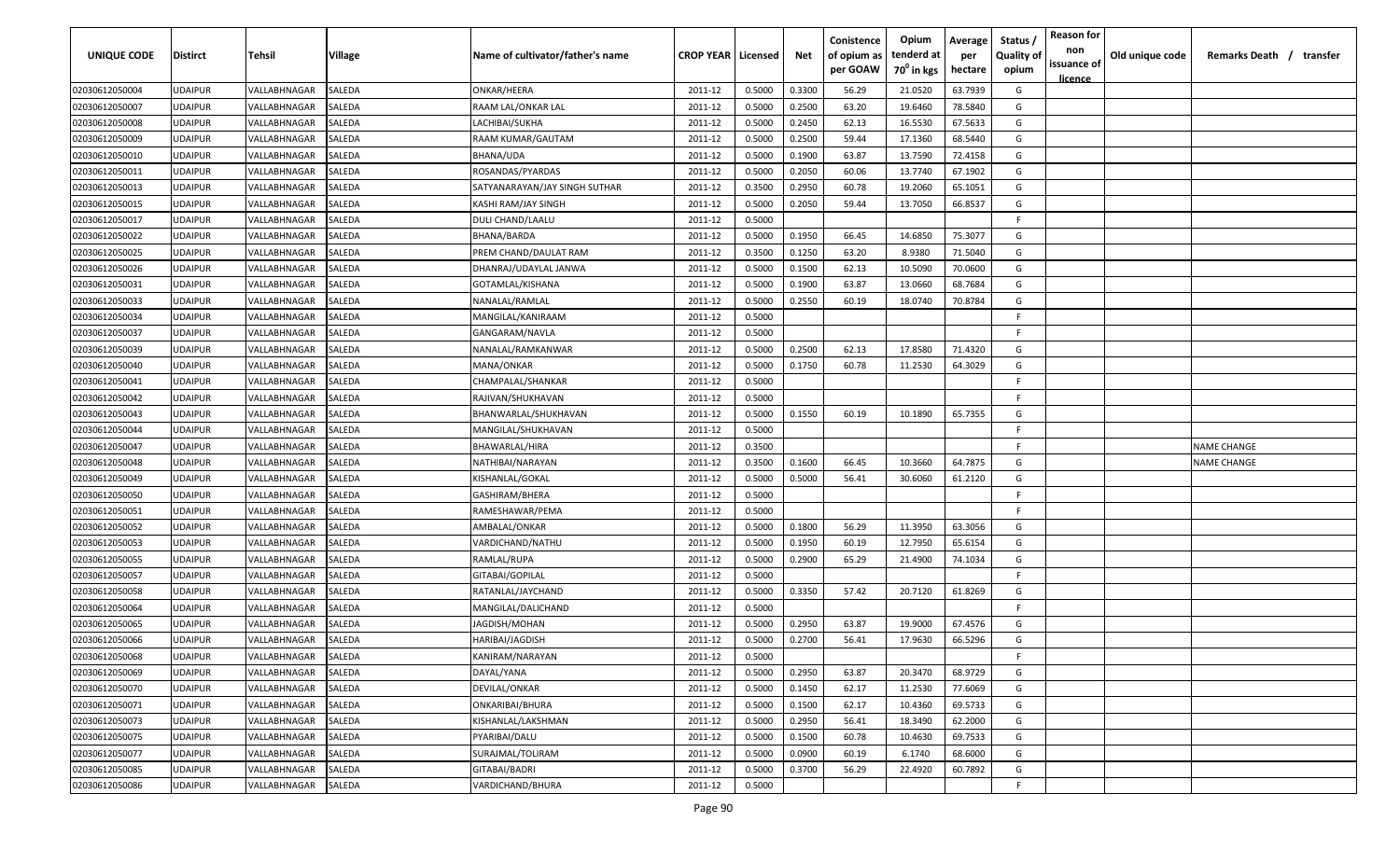| <b>UNIQUE CODE</b> | <b>Distirct</b> | Tehsil       | Village            | Name of cultivator/father's name | <b>CROP YEAR   Licensed</b> |        | Net    | Conistence<br>of opium as | Opium<br>tenderd at    | Average<br>per | Status /<br><b>Quality of</b> | <b>Reason for</b><br>non | Old unique code | Remarks Death / transfer |
|--------------------|-----------------|--------------|--------------------|----------------------------------|-----------------------------|--------|--------|---------------------------|------------------------|----------------|-------------------------------|--------------------------|-----------------|--------------------------|
|                    |                 |              |                    |                                  |                             |        |        | per GOAW                  | 70 <sup>0</sup> in kgs | hectare        | opium                         | issuance of<br>licence   |                 |                          |
| 02030612050089     | <b>UDAIPUR</b>  | VALLABHNAGAR | SALEDA             | FATAHLAL/GOTAM                   | 2011-12                     | 0.5000 | 0.5000 | 56.29                     | 31.3620                | 62.7240        | G                             |                          |                 |                          |
| 02030612050091     | <b>UDAIPUR</b>  | VALLABHNAGAR | SALEDA             | SHANKARLAL/TOLIRAM               | 2011-12                     | 0.5000 |        |                           |                        |                | F.                            |                          |                 |                          |
| 02030612050093     | <b>UDAIPUR</b>  | VALLABHNAGAR | SALEDA             | GORDHAN/MATHRA                   | 2011-12                     | 0.5000 | 0.1500 | 63.87                     | 10.7030                | 71.3533        | G                             |                          |                 |                          |
| 02030612050094     | <b>UDAIPUR</b>  | VALLABHNAGAR | SALEDA             | GEETABAI/RADHESHYAM              | 2011-12                     | 0.5000 | 0.2750 | 66.45                     | 19.5550                | 71.1091        | G                             |                          |                 |                          |
| 02030612050096     | <b>UDAIPUR</b>  | VALLABHNAGAR | SALEDA             | CHATURBHUJ/UDA-II                | 2011-12                     | 0.5000 | 0.1450 | 65.29                     | 11.5660                | 79.7655        | G                             |                          |                 |                          |
| 02030612050099     | <b>UDAIPUR</b>  | VALLABHNAGAR | SALEDA             | PRATHVIRAJ/PREMAJIAHIR           | 2011-12                     | 0.5000 |        |                           |                        |                | -F.                           |                          |                 |                          |
| 02030612050100     | <b>UDAIPUR</b>  | VALLABHNAGAR | SALEDA             | BHAGWAN/RUPA                     | 2011-12                     | 0.5000 | 0.1000 | 65.29                     | 6.8090                 | 68.0900        | G                             |                          |                 |                          |
| 02030612050101     | <b>UDAIPUR</b>  | VALLABHNAGAR | SALEDA             | BARDICHAND/BHAGWAN               | 2011-12                     | 0.5000 | 0.1000 | 62.17                     | 6.7320                 | 67.3200        | G                             |                          |                 |                          |
| 02030612050102     | <b>UDAIPUR</b>  | VALLABHNAGAR | SALEDA             | NAKSHATRAMAL/BABRUJI             | 2011-12                     | 0.5000 | 0.1750 | 69.69                     | 14.3660                | 82.0914        | G                             |                          |                 |                          |
| 02030612050103     | <b>UDAIPUR</b>  | VALLABHNAGAR | SALEDA             | CHENKUNWAR/DEVISINGH             | 2011-12                     | 0.5000 | 0.5000 | 62.17                     | 32.4260                | 64.8520        | G                             |                          |                 |                          |
| 02030612050107     | <b>UDAIPUR</b>  | VALLABHNAGAR | SALEDA             | DEVILAL/NARAYAN                  | 2011-12                     | 0.5000 | 0.5050 | 63.20                     | 35.6810                | 70.6554        | G                             |                          |                 |                          |
| 02030612050108     | UDAIPUR         | VALLABHNAGAR | SALEDA             | DHANRAJ/GOTAM                    | 2011-12                     | 0.5000 |        |                           |                        |                | -F.                           |                          |                 |                          |
| 02030612050109     | <b>UDAIPUR</b>  | VALLABHNAGAR | SALEDA             | RAMDAS/NARAYANDAS                | 2011-12                     | 0.5000 | 0.2500 | 60.06                     | 17.9920                | 71.9680        | G                             |                          |                 |                          |
| 02030612050110     | <b>UDAIPUR</b>  | VALLABHNAGAR | SALEDA             | RAMLAL/AMARA                     | 2011-12                     | 0.5000 | 0.1200 | 57.42                     | 7.4650                 | 62.2083        | G                             |                          |                 |                          |
| 02030612051001     | <b>UDAIPUR</b>  | VALLABHNAGAR | SANGRAMPURAKHERODA | <b>DULICHAND/HIRA</b>            | 2011-12                     | 0.5000 |        |                           |                        |                | F.                            |                          |                 |                          |
| 02030612051002     | <b>UDAIPUR</b>  | VALLABHNAGAR | SANGRAMPURAKHERODA | NOJIBAI/KISHANA                  | 2011-12                     | 0.5000 |        |                           |                        |                | -F.                           |                          |                 |                          |
| 02030612051005     | <b>UDAIPUR</b>  | VALLABHNAGAR | SANGRAMPURAKHERODA | RAMLAL/SHAMBHU                   | 2011-12                     | 0.5000 |        |                           |                        |                | -F.                           |                          |                 |                          |
| 02030612051006     | <b>UDAIPUR</b>  | VALLABHNAGAR | SANGRAMPURAKHERODA | TULSIBAI/SAVRAM                  | 2011-12                     | 0.5000 |        |                           |                        |                | -F                            |                          |                 |                          |
| 02030612051010     | <b>UDAIPUR</b>  | VALLABHNAGAR | SANGRAMPURAKHERODA | RAMLAL/BARDA                     | 2011-12                     | 0.5000 | 0.1500 | 63.79                     | 10.9260                | 72.8400        | G                             |                          |                 |                          |
| 02030612051015     | <b>UDAIPUR</b>  | VALLABHNAGAR | SANGRAMPURAKHERODA | MIYACHAND/VARDA                  | 2011-12                     | 0.5000 |        |                           |                        |                | -F                            |                          |                 |                          |
| 02030612051017     | <b>UDAIPUR</b>  | VALLABHNAGAR | SANGRAMPURAKHERODA | DHULIBAI/DOLA                    | 2011-12                     | 0.5000 |        |                           |                        |                | -F                            |                          |                 |                          |
| 02030612051023     | <b>UDAIPUR</b>  | VALLABHNAGAR | SANGRAMPURAKHERODA | LAHRIBAI/BARDA                   | 2011-12                     | 0.5000 |        |                           |                        |                | -F.                           |                          |                 |                          |
| 02030612051025     | <b>UDAIPUR</b>  | VALLABHNAGAR | SANGRAMPURAKHERODA | DEVILAL/GOKAL                    | 2011-12                     | 0.5000 |        |                           |                        |                | -F                            |                          |                 |                          |
| 02030612051037     | <b>UDAIPUR</b>  | VALLABHNAGAR | SANGRAMPURAKHERODA | HUDIBAI/AMERA                    | 2011-12                     | 0.5000 |        |                           |                        |                | F.                            |                          |                 |                          |
| 02030612052006     | <b>UDAIPUR</b>  | VALLABHNAGAR | SANGRAMPURALOONDA  | PARTHA/KISHANA                   | 2011-12                     | 0.5000 | 0.4900 | 62.87                     | 35.3510                | 72.1449        | G                             |                          |                 |                          |
| 02030612052008     | <b>UDAIPUR</b>  | VALLABHNAGAR | SANGRAMPURALOONDA  | NARAYAN/JAICHANDGAYRI            | 2011-12                     | 0.5000 | 0.2500 | 55.14                     | 18.7880                | 75.1520        | G                             |                          |                 |                          |
| 02030612052009     | UDAIPUR         | VALLABHNAGAR | SANGRAMPURALOONDA  | VARDIBAI/SATYNARAYAN             | 2011-12                     | 0.5000 | 0.4350 | 62.19                     | 31.1220                | 71.5448        | G                             |                          |                 |                          |
| 02030612052011     | <b>UDAIPUR</b>  | VALLABHNAGAR | SANGRAMPURALOONDA  | DELLIBAI/GAMERA                  | 2011-12                     | 0.5000 | 0.4950 | 62.87                     | 35.8180                | 72.3596        | G                             |                          |                 |                          |
| 02030612052012     | <b>UDAIPUR</b>  | VALLABHNAGAR | SANGRAMPURALOONDA  | NANURAM/CHATRA                   | 2011-12                     | 0.5000 | 0.4600 | 59.55                     | 31.7830                | 69.0935        | G                             |                          |                 |                          |
| 02030612052013     | <b>UDAIPUR</b>  | VALLABHNAGAR | SANGRAMPURALOONDA  | RAMLAL/CHENA                     | 2011-12                     | 0.5000 | 0.4950 | 59.54                     | 36.2820                | 73.2970        | G                             |                          |                 |                          |
| 02030612052014     | <b>UDAIPUR</b>  | VALLABHNAGAR | SANGRAMPURALOONDA  | <b>BAGDIRAM/ONKAR</b>            | 2011-12                     | 0.5000 | 0.3000 | 56.13                     | 19.5410                | 65.1367        | G                             |                          |                 |                          |
| 02030612052015     | <b>UDAIPUR</b>  | VALLABHNAGAR | SANGRAMPURALOONDA  | <b>BALU/MOTI</b>                 | 2011-12                     | 0.5000 | 0.4450 | 65.14                     | 32.4960                | 73.0247        | G                             |                          |                 |                          |
| 02030612052016     | <b>UDAIPUR</b>  | VALLABHNAGAR | SANGRAMPURALOONDA  | SOHANIBAI/NARAYAN                | 2011-12                     | 0.5000 | 0.5000 | 56.27                     | 31.3830                | 62.7660        | G                             |                          |                 |                          |
| 02030612052019     | <b>UDAIPUR</b>  | VALLABHNAGAR | SANGRAMPURALOONDA  | CHAMPALAL/PANNA                  | 2011-12                     | 0.5000 |        |                           |                        |                | F.                            |                          |                 |                          |
| 02030612052021     | <b>UDAIPUR</b>  | VALLABHNAGAR | SANGRAMPURALOONDA  | PARTAPIBAI/UDA                   | 2011-12                     | 0.5000 | 0.3950 | 59.49                     | 25.4020                | 64.3089        | G                             |                          |                 |                          |
| 02030612052022     | <b>UDAIPUR</b>  | VALLABHNAGAR | SANGRAMPURALOONDA  | VARDIBAI/GOPALDAS                | 2011-12                     | 0.5000 | 0.3000 | 59.35                     | 19.4810                | 64.9367        | G                             |                          |                 |                          |
| 02030612052023     | <b>UDAIPUR</b>  | VALLABHNAGAR | SANGRAMPURALOONDA  | MANGILAL/CHENA                   | 2011-12                     | 0.5000 | 0.4700 | 68.28                     | 36.9880                | 78.6979        | G                             |                          |                 |                          |
| 02030612052029     | <b>UDAIPUR</b>  | VALLABHNAGAR | SANGRAMPURALOONDA  | BHANWARSINGH/AMARSINGH           | 2011-12                     | 0.5000 | 0.4750 | 59.49                     | 31.3000                | 65.8947        | G                             |                          |                 |                          |
| 02030612052032     | <b>UDAIPUR</b>  | VALLABHNAGAR | SANGRAMPURALOONDA  | SHAMBHU/PRABHUMOGYA              | 2011-12                     | 0.5000 | 0.4700 | 65.61                     | 36.1600                | 76.9362        | G                             |                          |                 |                          |
| 02030612052039     | <b>UDAIPUR</b>  | VALLABHNAGAR | SANGRAMPURALOONDA  | DEVILAL/NARAYAN                  | 2011-12                     | 0.5000 | 0.5000 | 59.49                     | 38.9060                | 77.8120        | G                             |                          |                 |                          |
| 02030612052041     | <b>UDAIPUR</b>  | VALLABHNAGAR | SANGRAMPURALOONDA  | CHUNNILAL/MOTI                   | 2011-12                     | 0.5000 | 0.4700 | 59.26                     | 29.5960                | 62.9702        | G                             |                          |                 |                          |
| 02030612052043     | <b>UDAIPUR</b>  | VALLABHNAGAR | SANGRAMPURALOONDA  | SITABAI/MAGNA                    | 2011-12                     | 0.5000 | 0.4800 | 65.14                     | 35.8830                | 74.7563        | G                             |                          |                 |                          |
| 02030612052048     | <b>UDAIPUR</b>  | VALLABHNAGAR | SANGRAMPURALOONDA  | KALU/MODA                        | 2011-12                     | 0.5000 | 0.4550 | 59.26                     | 30.8740                | 67.8549        | G                             |                          |                 |                          |
| 02030612052049     | <b>UDAIPUR</b>  | VALLABHNAGAR | SANGRAMPURALOONDA  | GOVINDSINGH/FHATEHSINGH          | 2011-12                     | 0.5000 | 0.4000 | 62.19                     | 27.7190                | 69.2975        | G                             |                          |                 |                          |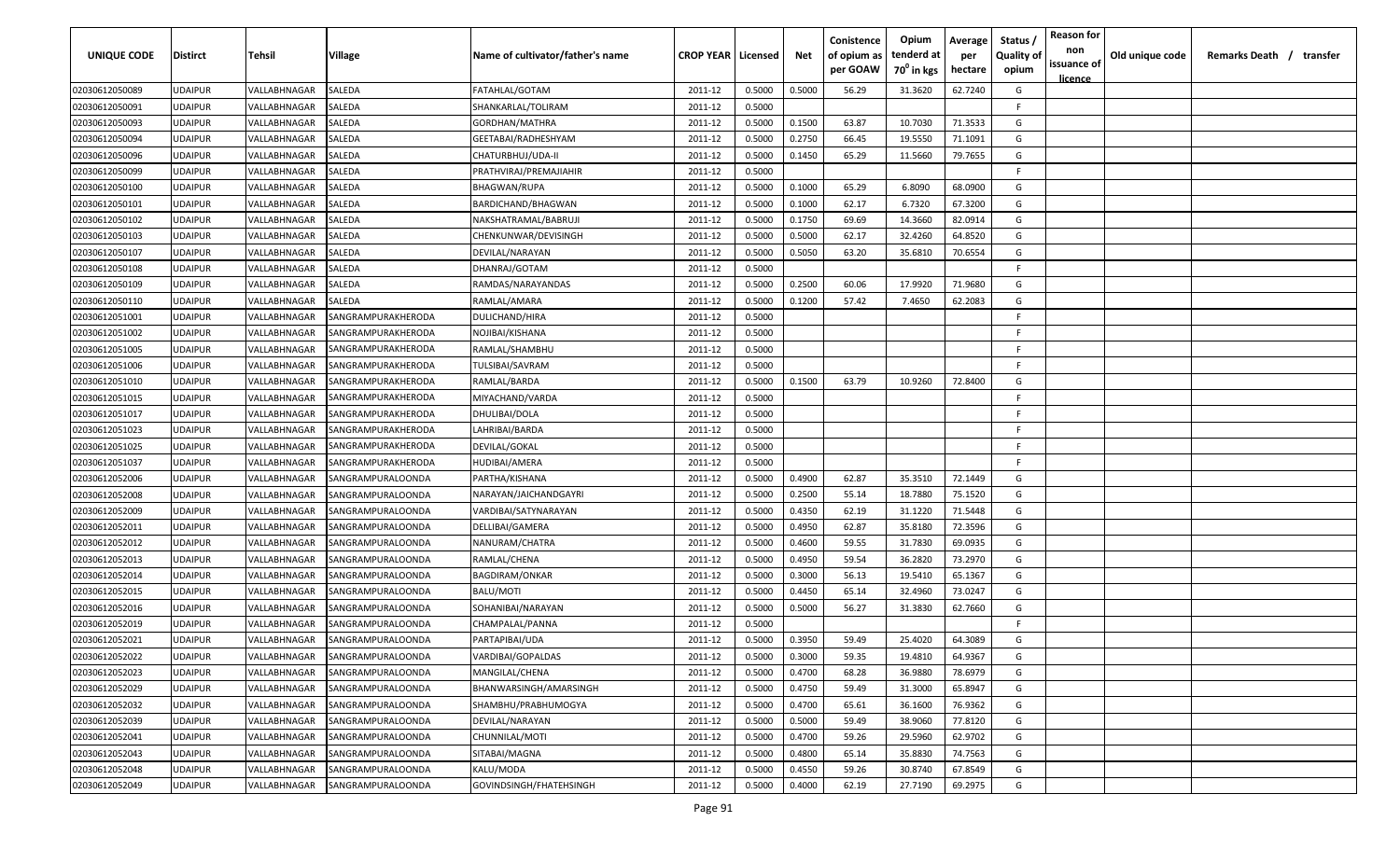| UNIQUE CODE    | Distirct       | Tehsil       | Village           | Name of cultivator/father's name | <b>CROP YEAR   Licensed</b> |        | Net    | Conistence<br>of opium as<br>per GOAW | Opium<br>tenderd at<br>70 <sup>0</sup> in kgs | Average<br>per<br>hectare | Status<br><b>Quality of</b><br>opium | <b>Reason for</b><br>non<br>issuance of<br>licence | Old unique code | Remarks Death /    | transfer |
|----------------|----------------|--------------|-------------------|----------------------------------|-----------------------------|--------|--------|---------------------------------------|-----------------------------------------------|---------------------------|--------------------------------------|----------------------------------------------------|-----------------|--------------------|----------|
| 02030612052050 | UDAIPUR        | VALLABHNAGAR | SANGRAMPURALOONDA | RAMJI/KAJOD                      | 2011-12                     | 0.5000 | 0.4650 | 53.52                                 | 27.9220                                       | 60.0473                   | G                                    | 05                                                 |                 |                    |          |
| 02030612052057 | UDAIPUR        | VALLABHNAGAR | SANGRAMPURALOONDA | KUSHALKANWAR/NARAYAN SINGH       | 2011-12                     | 0.5000 | 0.4950 | 65.14                                 | 35.0360                                       | 70.7798                   | G                                    |                                                    |                 |                    |          |
| 02030612052058 | UDAIPUR        | VALLABHNAGAR | SANGRAMPURALOONDA | KAVNRIBAI/CHUNNILAL              | 2011-12                     | 0.5000 | 0.3050 | 62.87                                 | 21.9240                                       | 71.8820                   | G                                    |                                                    |                 |                    |          |
| 02030612053001 | UDAIPUR        | VALLABHNAGAR | SARANGPURAJATOKA  | HAZARILAL/VEERMAN                | 2011-12                     | 0.5000 | 0.2950 | 56.43                                 | 18.6940                                       | 63.3695                   | G                                    |                                                    |                 |                    |          |
| 02030612053002 | UDAIPUR        | VALLABHNAGAR | SARANGPURAJATOKA  | ONKARLAL/KALU                    | 2011-12                     | 0.5000 | 0.1950 | 65.01                                 | 12.1850                                       | 62.4872                   | G                                    |                                                    |                 |                    |          |
| 02030612053003 | UDAIPUR        | VALLABHNAGAR | SARANGPURAJATOKA  | NARAYANLAL/ONKAR                 | 2011-12                     | 0.5000 | 0.3050 | 65.01                                 | 20.5430                                       | 67.3541                   | G                                    |                                                    |                 |                    |          |
| 02030612053004 | UDAIPUR        | VALLABHNAGAR | SARANGPURAJATOKA  | RATANLAL/NARAYAN                 | 2011-12                     | 0.5000 | 0.2250 | 65.37                                 | 16.1370                                       | 71.7200                   | G                                    |                                                    |                 |                    |          |
| 02030612053006 | UDAIPUR        | VALLABHNAGAR | SARANGPURAJATOKA  | UDAILAL/SAVLAL                   | 2011-12                     | 0.5000 | 0.4950 | 62.31                                 | 33.1670                                       | 67.0040                   | G                                    |                                                    |                 |                    |          |
| 02030612053008 | UDAIPUR        | VALLABHNAGAR | SARANGPURAJATOKA  | <b>BHERA/GOKAL</b>               | 2011-12                     | 0.5000 | 0.1800 | 56.14                                 | 10.7470                                       | 59.7056                   | G                                    |                                                    |                 |                    |          |
| 02030612053009 | UDAIPUR        | VALLABHNAGAR | SARANGPURAJATOKA  | BHAGWANLAL/BHANA                 | 2011-12                     | 0.5000 | 0.1950 | 59.40                                 | 12.4910                                       | 64.0564                   | G                                    |                                                    |                 |                    |          |
| 02030612053010 | UDAIPUR        | VALLABHNAGAR | SARANGPURAJATOKA  | LACHIRAM/PARTHAGAYARI            | 2011-12                     | 0.5000 | 0.3900 | 56.43                                 | 24.4420                                       | 62.6718                   | G                                    |                                                    |                 |                    |          |
| 02030612053013 | UDAIPUR        | VALLABHNAGAR | SARANGPURAJATOKA  | HANGAMIBAI/KISHANA               | 2011-12                     | 0.5000 | 0.1900 | 62.87                                 | 13.1670                                       | 69.3000                   | G                                    |                                                    |                 |                    |          |
| 02030612053014 | UDAIPUR        | VALLABHNAGAR | SARANGPURAJATOKA  | BHOLIRAM/TARACHAND               | 2011-12                     | 0.5000 |        |                                       |                                               |                           | -F.                                  |                                                    |                 |                    |          |
| 02030612053015 | UDAIPUR        | VALLABHNAGAR | SARANGPURAJATOKA  | SAVRAM/PRATAP                    | 2011-12                     | 0.5000 | 0.4700 | 62.73                                 | 33.4170                                       | 71.1000                   | G                                    |                                                    |                 |                    |          |
| 02030612053016 | UDAIPUR        | VALLABHNAGAR | SARANGPURAJATOKA  | CHOGALAL/LAKSHMIRAM              | 2011-12                     | 0.5000 | 0.4850 | 56.43                                 | 31.8750                                       | 65.7216                   | G                                    |                                                    |                 |                    |          |
| 02030612053021 | UDAIPUR        | VALLABHNAGAR | SARANGPURAJATOKA  | NATHULAL/TARACHAND               | 2011-12                     | 0.5000 | 0.2750 | 62.28                                 | 20.4720                                       | 74.4436                   | G                                    |                                                    |                 |                    |          |
| 02030612053023 | UDAIPUR        | VALLABHNAGAR | SARANGPURAJATOKA  | UDAILAL/BHERAJAT                 | 2011-12                     | 0.5000 | 0.3750 | 59.45                                 | 25.4190                                       | 67.7840                   | G                                    |                                                    |                 |                    |          |
| 02030612053024 | UDAIPUR        | VALLABHNAGAR | SARANGPURAJATOKA  | CHAGANLAL/VEERBHAN               | 2011-12                     | 0.5000 | 0.4800 | 56.29                                 | 29.3670                                       | 61.1813                   | G                                    |                                                    |                 |                    |          |
| 02030612053025 | UDAIPUR        | VALLABHNAGAR | SARANGPURAJATOKA  | RAMLAL/HMERA                     | 2011-12                     | 0.5000 | 0.4850 | 53.92                                 | 29.8330                                       | 61.5113                   | G                                    | 05                                                 |                 |                    |          |
| 02030612053026 | UDAIPUR        | VALLABHNAGAR | SARANGPURAJATOKA  | DALPATSINGH/LAXMANSINGH          | 2011-12                     | 0.5000 | 0.4900 | 56.65                                 | 30.0080                                       | 61.2408                   | G                                    |                                                    |                 |                    |          |
| 02030612053029 | UDAIPUR        | VALLABHNAGAR | SARANGPURAJATOKA  | CHMPALAL/KISHANJI                | 2011-12                     | 0.5000 | 0.2900 | 65.01                                 | 19.5120                                       | 67.2828                   | G                                    |                                                    |                 |                    |          |
| 02030612053031 | UDAIPUR        | VALLABHNAGAR | SARANGPURAJATOKA  | ONKAR/BHERAJAT                   | 2011-12                     | 0.5000 | 0.5000 | 59.65                                 | 32.7990                                       | 65.5980                   | G                                    |                                                    |                 |                    |          |
| 02030612053033 | UDAIPUR        | VALLABHNAGAR | SARANGPURAJATOKA  | PRABHULAL/HIRAJAT                | 2011-12                     | 0.5000 | 0.4100 | 68.21                                 | 32.7120                                       | 79.7854                   | G                                    |                                                    |                 |                    |          |
| 02030612053035 | UDAIPUR        | VALLABHNAGAR | SARANGPURAJATOKA  | SAVRAM/DEVJIKUMHAR               | 2011-12                     | 0.5000 | 0.4700 | 62.87                                 | 32.6030                                       | 69.3681                   | G                                    |                                                    |                 |                    |          |
| 02030612053038 | UDAIPUR        | VALLABHNAGAR | SARANGPURAJATOKA  | PYARJI/PARTHA                    | 2011-12                     | 0.5000 | 0.4850 | 59.65                                 | 32.5260                                       | 67.0639                   | G                                    |                                                    |                 |                    |          |
| 02030612053040 | UDAIPUR        | VALLABHNAGAR | SARANGPURAJATOKA  | PEMA/NARAYAN                     | 2011-12                     | 0.5000 | 0.3900 | 62.31                                 | 26.5350                                       | 68.0385                   | G                                    |                                                    |                 |                    |          |
| 02030612053041 | UDAIPUR        | VALLABHNAGAR | SARANGPURAJATOKA  | KELA/NARAYAN                     | 2011-12                     | 0.3500 | 0.3350 | 63.31                                 | 24.4170                                       | 72.8866                   | G                                    |                                                    |                 | <b>NAME CHANGE</b> |          |
| 02030612053043 | UDAIPUR        | VALLABHNAGAR | SARANGPURAJATOKA  | SAVRAM/GOKAL                     | 2011-12                     | 0.5000 | 0.3350 | 59.45                                 | 20.6290                                       | 61.5791                   | G                                    |                                                    |                 |                    |          |
| 02030612053044 | UDAIPUR        | VALLABHNAGAR | SARANGPURAJATOKA  | HARLAL/PEMA                      | 2011-12                     | 0.5000 | 0.2150 | 68.21                                 | 16.8670                                       | 78.4512                   | G                                    |                                                    |                 |                    |          |
| 02030612053055 | <b>JDAIPUR</b> | VALLABHNAGAR | SARANGPURAJATOKA  | HARILAL/VEERBHAN                 | 2011-12                     | 0.5000 | 0.2350 | 59.40                                 | 15.8260                                       | 67.3447                   | G                                    |                                                    |                 |                    |          |
| 02030612053057 | UDAIPUR        | VALLABHNAGAR | SARANGPURAJATOKA  | MATHRA/DEVAJAT                   | 2011-12                     | 0.5000 | 0.3100 | 62.73                                 | 21.5520                                       | 69.5226                   | G                                    |                                                    |                 |                    |          |
| 02030612053060 | UDAIPUR        | VALLABHNAGAR | SARANGPURAJATOKA  | BADAMIBAI/NARAYANLAL             | 2011-12                     | 0.5000 | 0.4700 | 59.45                                 | 31.7040                                       | 67.4553                   | G                                    |                                                    |                 |                    |          |
| 02030612053064 | UDAIPUR        | VALLABHNAGAR | SARANGPURAJATOKA  | LAKHMICHAND/SHANKAR              | 2011-12                     | 0.5000 | 0.4250 | 59.65                                 | 28.9130                                       | 68.0306                   | G                                    |                                                    |                 |                    |          |
| 02030612053067 | UDAIPUR        | VALLABHNAGAR | SARANGPURAJATOKA  | <b>BAGDIRAM/LALU</b>             | 2011-12                     | 0.5000 | 0.4000 | 62.31                                 | 29.1610                                       | 72.9025                   | G                                    |                                                    |                 |                    |          |
| 02030612053068 | UDAIPUR        | VALLABHNAGAR | SARANGPURAJATOKA  | BHERULAL/MOTI                    | 2011-12                     | 0.5000 | 0.4700 | 56.29                                 | 28.7240                                       | 61.1149                   | G                                    |                                                    |                 |                    |          |
| 02030612053072 | <b>UDAIPUR</b> | VALLABHNAGAR | SARANGPURAJATOKA  | BHAGAWAN/NARAYAN                 | 2011-12                     | 0.5000 |        |                                       |                                               |                           | -F                                   |                                                    |                 |                    |          |
| 02030612053073 | UDAIPUR        | VALLABHNAGAR | SARANGPURAJATOKA  | ONKAR/KANA                       | 2011-12                     | 0.5000 | 0.1000 | 62.87                                 | 6.8530                                        | 68.5300                   | G                                    |                                                    |                 |                    |          |
| 02030612053078 | UDAIPUR        | VALLABHNAGAR | SARANGPURAJATOKA  | RAMLAL/MOTI                      | 2011-12                     | 0.5000 | 0.4950 | 56.29                                 | 30.8070                                       | 62.2364                   | G                                    |                                                    |                 |                    |          |
| 02030612053086 | <b>UDAIPUR</b> | VALLABHNAGAR | SARANGPURAJATOKA  | ONKAR/NANJI                      | 2011-12                     | 0.5000 | 0.3800 | 56.52                                 | 24.1740                                       | 63.6158                   | G                                    |                                                    |                 |                    |          |
| 02030612053090 | UDAIPUR        | VALLABHNAGAR | SARANGPURAJATOKA  | RAMCHANDRA/BHERA                 | 2011-12                     | 0.5000 | 0.1250 | 56.30                                 | 7.6490                                        | 61.1920                   | G                                    |                                                    |                 |                    |          |
| 02030612053092 | UDAIPUR        | VALLABHNAGAR | SARANGPURAJATOKA  | BABARLAL/KALU MEGHAWAL           | 2011-12                     | 0.5000 | 0.4300 | 56.43                                 | 27.6020                                       | 64.1907                   | G                                    |                                                    |                 |                    |          |
| 02030612053094 | UDAIPUR        | VALLABHNAGAR | SARANGPURAJATOKA  | VIJAYSINGH/PRATAPSINGH           | 2011-12                     | 0.5000 | 0.4950 | 56.52                                 | 32.4750                                       | 65.6061                   | G                                    |                                                    |                 |                    |          |
| 02030612053096 | UDAIPUR        | VALLABHNAGAR | SARANGPURAJATOKA  | BHONIRAM/SHAWALAL                | 2011-12                     | 0.5000 | 0.1000 | 65.37                                 | 7.4900                                        | 74.9000                   | G                                    |                                                    |                 |                    |          |
| 02030612053097 | UDAIPUR        | VALLABHNAGAR | SARANGPURAJATOKA  | GHASI/RAMA                       | 2011-12                     | 0.5000 | 0.3500 | 62.28                                 | 24.8940                                       | 71.1257                   | G                                    |                                                    |                 |                    |          |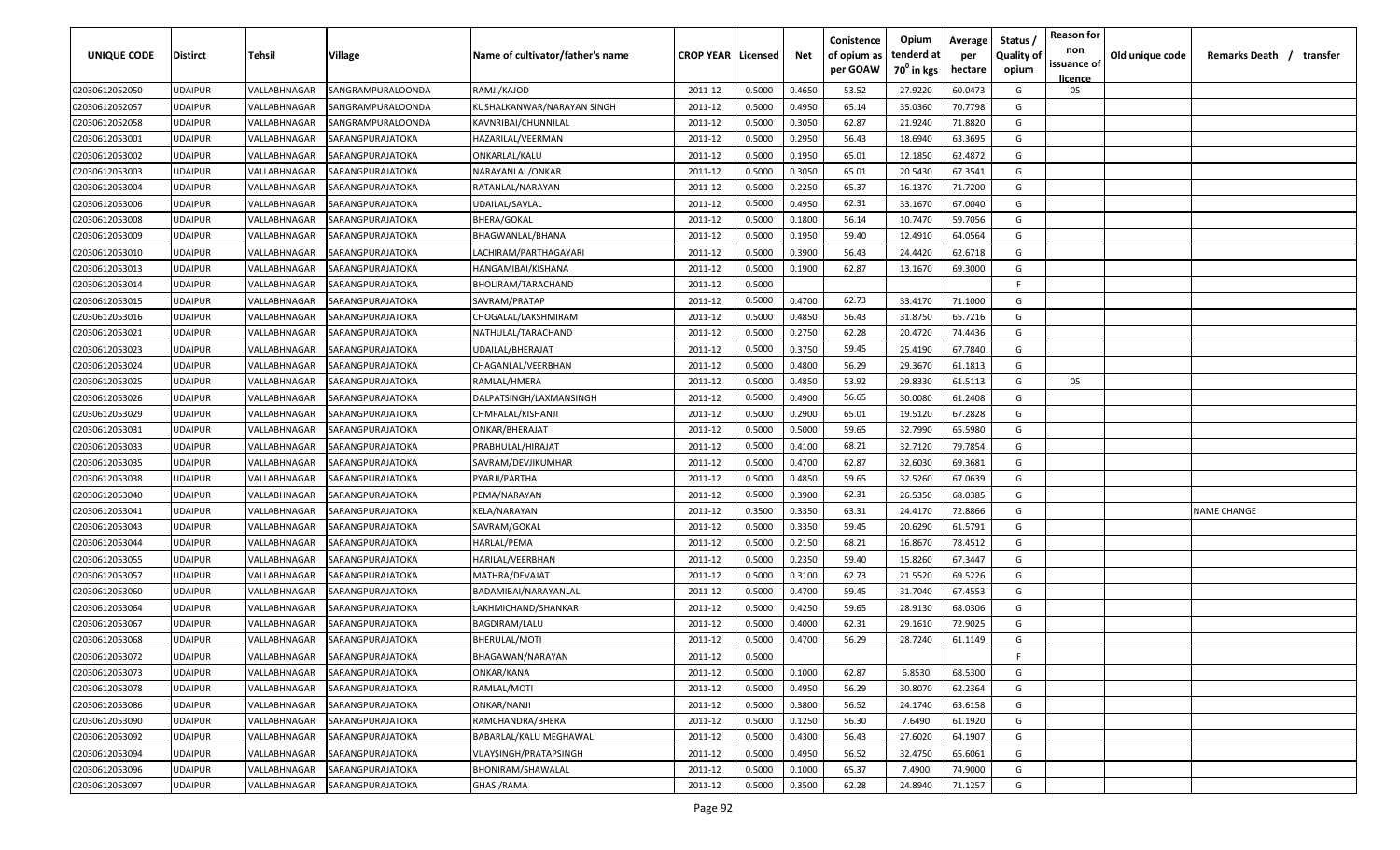| UNIQUE CODE    | <b>Distirct</b> | Tehsil       | Village          | Name of cultivator/father's name | <b>CROP YEAR   Licensed</b> |        | Net    | Conistence<br>of opium as<br>per GOAW | Opium<br>tenderd at<br>70 <sup>0</sup> in kgs | Average<br>per<br>hectare | Status<br><b>Quality of</b><br>opium | <b>Reason for</b><br>non<br>issuance of | Old unique code | Remarks Death / transfer |
|----------------|-----------------|--------------|------------------|----------------------------------|-----------------------------|--------|--------|---------------------------------------|-----------------------------------------------|---------------------------|--------------------------------------|-----------------------------------------|-----------------|--------------------------|
| 02030612053098 | <b>UDAIPUR</b>  | VALLABHNAGAR | SARANGPURAJATOKA | MOHANIBAI/DAYARAM                | 2011-12                     | 0.5000 | 0.2500 | 62.28                                 | 18.0260                                       | 72.1040                   | G                                    | <u>licence</u>                          |                 |                          |
| 02030612053103 | <b>UDAIPUR</b>  | VALLABHNAGAR | SARANGPURAJATOKA | JAMKUBAI/CHAMPALAL               | 2011-12                     | 0.5000 | 0.4850 | 59.40                                 | 30.4640                                       | 62.8124                   | G                                    |                                         |                 |                          |
| 02030612053106 | <b>UDAIPUR</b>  | VALLABHNAGAR | SARANGPURAJATOKA | GANGARAM/RAMA                    | 2011-12                     | 0.5000 | 0.3950 | 59.45                                 | 25.6650                                       | 64.9747                   | G                                    |                                         |                 |                          |
| 02030612053110 | <b>UDAIPUR</b>  | VALLABHNAGAR | SARANGPURAJATOKA | PRATAP/BHANA                     | 2011-12                     | 0.5000 | 0.1500 | 62.01                                 | 11.0330                                       | 73.5533                   | G                                    |                                         |                 |                          |
| 02030612053112 | <b>UDAIPUR</b>  | VALLABHNAGAR | SARANGPURAJATOKA | UDAYLAL/NARAYAN                  | 2011-12                     | 0.5000 | 0.5000 | 62.28                                 | 32.1280                                       | 64.2560                   | G                                    |                                         |                 |                          |
| 02030612053114 | <b>UDAIPUR</b>  | VALLABHNAGAR | SARANGPURAJATOKA | SAJJANSINGH/PRATAPSINGH          | 2011-12                     | 0.5000 | 0.4450 | 56.52                                 | 28.7770                                       | 64.6674                   | G                                    |                                         |                 |                          |
| 02030612053115 | <b>UDAIPUR</b>  | VALLABHNAGAR | SARANGPURAJATOKA | BHERULAL/UDA                     | 2011-12                     | 0.5000 | 0.4350 | 59.40                                 | 28.4780                                       | 65.4667                   | G                                    |                                         |                 |                          |
| 02030612053116 | <b>UDAIPUR</b>  | VALLABHNAGAR | SARANGPURAJATOKA | DAYARAM/KALU                     | 2011-12                     | 0.5000 | 0.0900 | 62.28                                 | 6.3530                                        | 70.5889                   | G                                    |                                         |                 |                          |
| 02030612053117 | <b>UDAIPUR</b>  | VALLABHNAGAR | SARANGPURAJATOKA | SAWARAM/PARTHA                   | 2011-12                     | 0.5000 |        |                                       |                                               |                           | -F.                                  |                                         |                 |                          |
| 02030612053118 | <b>UDAIPUR</b>  | VALLABHNAGAR | SARANGPURAJATOKA | BHERULAL/SAWLAL                  | 2011-12                     | 0.5000 | 0.4950 | 56.21                                 | 31.6700                                       | 63.9798                   | G                                    |                                         |                 |                          |
| 02030612053130 | <b>UDAIPUR</b>  | VALLABHNAGAR | SARANGPURAJATOKA | DEVISINGH/FATEHSINGH             | 2011-12                     | 0.5000 | 0.2200 | 62.87                                 | 15.9330                                       | 72.4227                   | G                                    |                                         |                 |                          |
| 02030612054006 | <b>UDAIPUR</b>  | VALLABHNAGAR | SARVANIA         | UDA/TRILOK                       | 2011-12                     | 0.5000 |        |                                       |                                               |                           | F.                                   |                                         |                 |                          |
| 02030612054007 | <b>UDAIPUR</b>  | VALLABHNAGAR | SARVANIA         | RAYSING/JODSING                  | 2011-12                     | 0.5000 | 0.4750 | 60.87                                 | 30.9310                                       | 65.1179                   | G                                    |                                         |                 |                          |
| 02030612054011 | <b>UDAIPUR</b>  | VALLABHNAGAR | SARVANIA         | KANA/KALUSALVI                   | 2011-12                     | 0.3500 |        |                                       |                                               |                           | F.                                   |                                         |                 |                          |
| 02030612054012 | <b>UDAIPUR</b>  | VALLABHNAGAR | SARVANIA         | NANDRAM/CHOKHA                   | 2011-12                     | 0.5000 | 0.3550 | 57.42                                 | 24.1980                                       | 68.1634                   | G                                    |                                         |                 |                          |
| 02030612054014 | <b>UDAIPUR</b>  | VALLABHNAGAR | SARVANIA         | BHAGWANLAL/BEHRAJIKULMI          | 2011-12                     | 0.5000 | 0.3900 | 57.84                                 | 25.9700                                       | 66.5897                   | G                                    |                                         |                 |                          |
| 02030612054018 | <b>UDAIPUR</b>  | VALLABHNAGAR | SARVANIA         | NANDRAM/MANGILAL                 | 2011-12                     | 0.5000 |        |                                       |                                               |                           | -F.                                  |                                         |                 |                          |
| 02030612054019 | <b>UDAIPUR</b>  | VALLABHNAGAR | SARVANIA         | KANHIRAM/MANGILAL                | 2011-12                     | 0.5000 |        |                                       |                                               |                           | -F.                                  |                                         |                 |                          |
| 02030612054020 | <b>UDAIPUR</b>  | VALLABHNAGAR | SARVANIA         | MANSINGH/ROOPSINGH               | 2011-12                     | 0.5000 | 0.3850 | 57.42                                 | 23.3540                                       | 60.6597                   | G                                    |                                         |                 |                          |
| 02030612054025 | <b>UDAIPUR</b>  | VALLABHNAGAR | SARVANIA         | <b>ONKAR/KHEMA KULMI</b>         | 2011-12                     | 0.5000 | 0.1300 | 60.87                                 | 8.3910                                        | 64.5462                   | G                                    |                                         |                 |                          |
| 02030612054031 | <b>UDAIPUR</b>  | VALLABHNAGAR | SARVANIA         | MADHOGIR/CHATARGIR               | 2011-12                     | 0.5000 | 0.1500 | 69.69                                 | 12.0560                                       | 80.3733                   | G                                    |                                         |                 |                          |
| 02030612054033 | <b>UDAIPUR</b>  | VALLABHNAGAR | SARVANIA         | SHANKAR/PYARA                    | 2011-12                     | 0.5000 | 0.4550 | 60.06                                 | 30.4760                                       | 66.9802                   | G                                    |                                         |                 |                          |
| 02030612055001 | <b>UDAIPUR</b>  | VALLABHNAGAR | SHIVPURA         | KALULAL/MODA                     | 2011-12                     | 0.5000 | 0.4900 | 63.76                                 | 33.6470                                       | 68.6673                   | G                                    |                                         |                 |                          |
| 02030612055002 | <b>UDAIPUR</b>  | VALLABHNAGAR | SHIVPURA         | RATANLAL/BARDA                   | 2011-12                     | 0.5000 | 0.4450 | 66.69                                 | 31.9920                                       | 71.8921                   | G                                    |                                         |                 |                          |
| 02030612055003 | <b>UDAIPUR</b>  | VALLABHNAGAR | SHIVPURA         | RAMLAL/SHIVRAM                   | 2011-12                     | 0.5000 | 0.4900 | 63.79                                 | 33.5630                                       | 68.4959                   | G                                    |                                         |                 |                          |
| 02030612055004 | <b>UDAIPUR</b>  | VALLABHNAGAR | SHIVPURA         | BHAMBRU/MODA                     | 2011-12                     | 0.5000 | 0.4950 | 57.84                                 | 31.4900                                       | 63.6162                   | G                                    |                                         |                 |                          |
| 02030612055008 | <b>UDAIPUR</b>  | VALLABHNAGAR | SHIVPURA         | MAGNI/CHATURBHUJ                 | 2011-12                     | 0.5000 | 0.4900 | 63.76                                 | 33.2920                                       | 67.9429                   | G                                    |                                         |                 | <b>NAME CHANGE</b>       |
| 02030612055009 | <b>UDAIPUR</b>  | VALLABHNAGAR | SHIVPURA         | GOKAL/DEVA                       | 2011-12                     | 0.5000 | 0.2100 | 63.81                                 | 15.5510                                       | 74.0524                   | G                                    |                                         |                 |                          |
| 02030612055010 | <b>UDAIPUR</b>  | VALLABHNAGAR | <b>SHIVPURA</b>  | KARANSINGH/RATANSINGH            | 2011-12                     | 0.5000 | 0.1750 | 63.67                                 | 12.1430                                       | 69.3886                   | G                                    |                                         |                 |                          |
| 02030612055011 | <b>UDAIPUR</b>  | VALLABHNAGAR | SHIVPURA         | DHANRAJ/SHIVRAM                  | 2011-12                     | 0.5000 | 0.4900 | 60.86                                 | 32.0820                                       | 65.4735                   | G                                    |                                         |                 |                          |
| 02030612055012 | <b>UDAIPUR</b>  | VALLABHNAGAR | SHIVPURA         | NANALAL/RAMAJI                   | 2011-12                     | 0.5000 | 0.2700 | 63.79                                 | 19.1730                                       | 71.0111                   | G                                    |                                         |                 |                          |
| 02030612055014 | <b>UDAIPUR</b>  | VALLABHNAGAR | SHIVPURA         | NARAYANLAL/BHIMLAL               | 2011-12                     | 0.5000 |        |                                       |                                               |                           | -F.                                  |                                         |                 |                          |
| 02030612055015 | <b>UDAIPUR</b>  | VALLABHNAGAR | SHIVPURA         | KISHANLAL/TARACHAND              | 2011-12                     | 0.5000 | 0.4900 | 60.75                                 | 32.3620                                       | 66.0449                   | G                                    |                                         |                 |                          |
| 02030612055016 | <b>UDAIPUR</b>  | VALLABHNAGAR | SHIVPURA         | IALAMCHAND/DEVA                  | 2011-12                     | 0.5000 |        |                                       |                                               |                           | -F.                                  |                                         |                 |                          |
| 02030612055017 | <b>UDAIPUR</b>  | VALLABHNAGAR | <b>SHIVPURA</b>  | ONKARLAL/KALU                    | 2011-12                     | 0.5000 |        |                                       |                                               |                           | F.                                   |                                         |                 |                          |
| 02030612055018 | <b>UDAIPUR</b>  | VALLABHNAGAR | <b>SHIVPURA</b>  | CHATRA/LALUJI                    | 2011-12                     | 0.5000 | 0.4900 | 63.84                                 | 33.7530                                       | 68.8837                   | G                                    |                                         |                 |                          |
| 02030612055019 | <b>UDAIPUR</b>  | VALLABHNAGAR | <b>SHIVPURA</b>  | CHUNNILAL/SHIVRAM                | 2011-12                     | 0.5000 | 0.4800 | 63.84                                 | 32.8500                                       | 68.4375                   | G                                    |                                         |                 |                          |
| 02030612055020 | <b>UDAIPUR</b>  | VALLABHNAGAR | <b>SHIVPURA</b>  | KALULAL/CHATURBHUJ               | 2011-12                     | 0.5000 | 0.1650 | 66.69                                 | 11.8710                                       | 71.9455                   | G                                    |                                         |                 |                          |
| 02030612055021 | <b>UDAIPUR</b>  | VALLABHNAGAR | <b>SHIVPURA</b>  | BHERULAL/TARACHAND               | 2011-12                     | 0.5000 | 0.1900 | 66.69                                 | 13.7860                                       | 72.5579                   | G                                    |                                         |                 |                          |
| 02030612055023 | <b>UDAIPUR</b>  | VALLABHNAGAR | <b>SHIVPURA</b>  | GOKAL/RAMA                       | 2011-12                     | 0.5000 | 0.4900 | 63.81                                 | 33.9920                                       | 69.3714                   | G                                    |                                         |                 |                          |
| 02030612055028 | <b>UDAIPUR</b>  | VALLABHNAGAR | <b>SHIVPURA</b>  | CHHOGALAL/BHIMAJI                | 2011-12                     | 0.5000 | 0.3900 | 63.76                                 | 26.6970                                       | 68.4538                   | G                                    |                                         |                 |                          |
| 02030612055030 | <b>UDAIPUR</b>  | VALLABHNAGAR | <b>SHIVPURA</b>  | BHAGAWANLAL/CHUNNILAL            | 2011-12                     | 0.5000 | 0.5000 | 60.75                                 | 32.9000                                       | 65.8000                   | G                                    |                                         |                 |                          |
| 02030612055032 | <b>UDAIPUR</b>  | VALLABHNAGAR | SHIVPURA         | KALU/BHERA                       | 2011-12                     | 0.5000 | 0.4900 | 60.86                                 | 31.8910                                       | 65.0837                   | G                                    |                                         |                 |                          |
| 02030612055033 | <b>UDAIPUR</b>  | VALLABHNAGAR | <b>SHIVPURA</b>  | KAMLA/NAVLAGAYRI                 | 2011-12                     | 0.5000 | 0.4900 | 63.81                                 | 35.1050                                       | 71.6429                   | G                                    |                                         |                 |                          |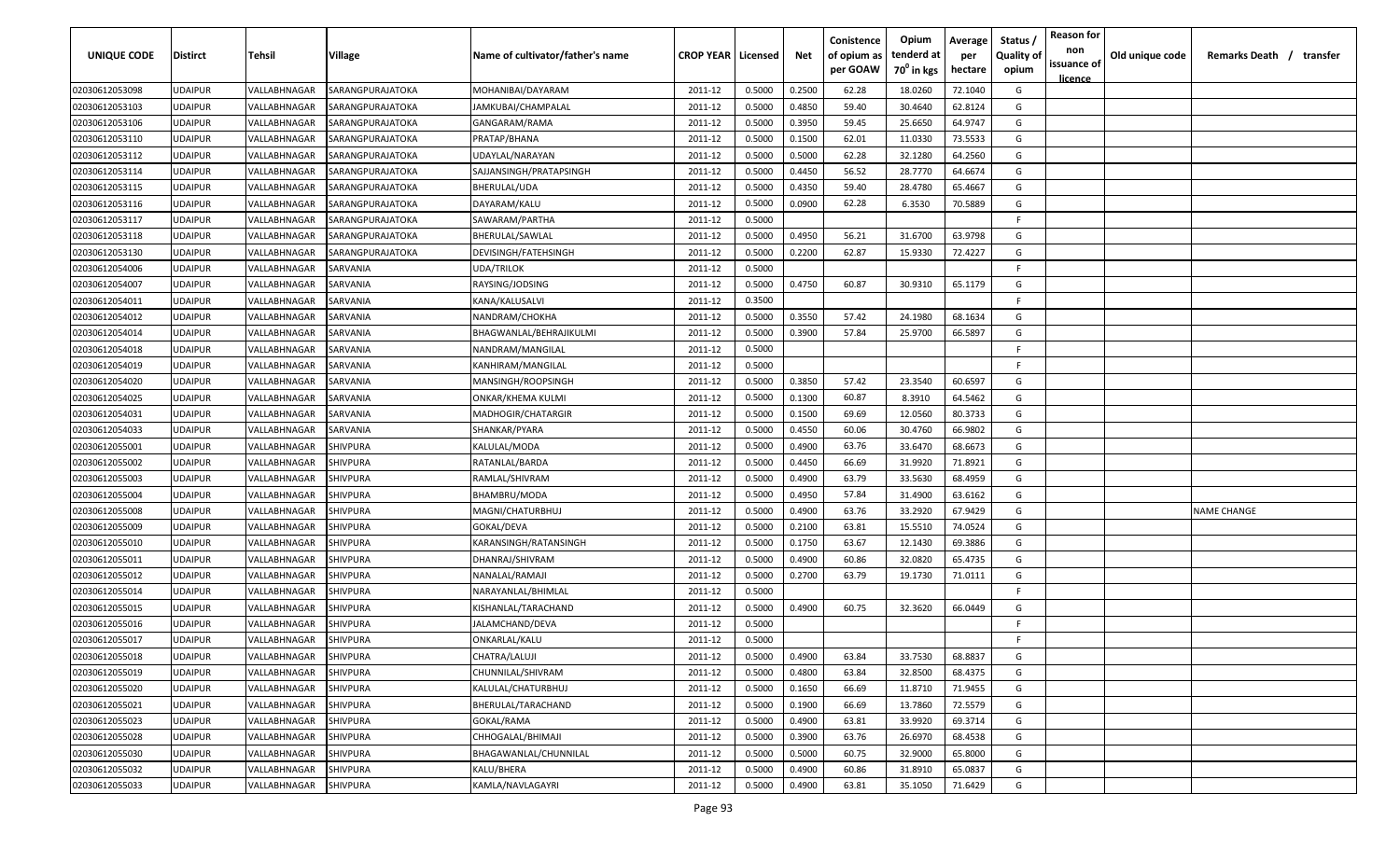| UNIQUE CODE    | <b>Distirct</b> | Tehsil                     | Village     | Name of cultivator/father's name | <b>CROP YEAR   Licensed</b> |        | Net    | Conistence<br>of opium as<br>per GOAW | Opium<br>tenderd at<br>70 <sup>0</sup> in kgs | Average<br>per<br>hectare | Status /<br><b>Quality of</b><br>opium | <b>Reason for</b><br>non<br>issuance of<br><u>licence</u> | Old unique code | Remarks Death / transfer |
|----------------|-----------------|----------------------------|-------------|----------------------------------|-----------------------------|--------|--------|---------------------------------------|-----------------------------------------------|---------------------------|----------------------------------------|-----------------------------------------------------------|-----------------|--------------------------|
| 02030612056005 | <b>JDAIPUR</b>  | VALLABHNAGAR               | TELANKHEDI  | KISHANLAL/TULASHIRAM             | 2011-12                     | 0.3500 |        |                                       |                                               |                           | -F                                     |                                                           |                 |                          |
| 02030612056007 | <b>JDAIPUR</b>  | VALLABHNAGAR               | TELANKHEDI  | KAJOD/KAJRA                      | 2011-12                     | 0.5000 |        |                                       |                                               |                           | F.                                     |                                                           |                 |                          |
| 02030612056017 | <b>JDAIPUR</b>  | VALLABHNAGAR               | TELANKHEDI  | NANDLAL/TULCHA                   | 2011-12                     | 0.3500 |        |                                       |                                               |                           | E.                                     |                                                           |                 |                          |
| 02030612056018 | <b>JDAIPUR</b>  | VALLABHNAGAR               | TELANKHEDI  | NANDLAL/MODA                     | 2011-12                     | 0.5000 |        |                                       |                                               |                           | -F                                     |                                                           |                 |                          |
| 02030612056026 | <b>JDAIPUR</b>  | VALLABHNAGAR               | TELANKHEDI  | BHAGGA/KISHANA                   | 2011-12                     | 0.5000 |        |                                       |                                               |                           | F                                      |                                                           |                 |                          |
| 02030612056027 | <b>JDAIPUR</b>  | VALLABHNAGAR               | TELANKHEDI  | SATYADEVSINGH/KALUSINGH          | 2011-12                     | 0.3500 |        |                                       |                                               |                           | -F                                     |                                                           |                 |                          |
| 02030612056029 | <b>JDAIPUR</b>  | <b><i>VALLABHNAGAR</i></b> | TELANKHEDI  | HARISINGH/ARJUNSINGH             | 2011-12                     | 0.3500 |        |                                       |                                               |                           | F.                                     |                                                           |                 |                          |
| 02030612056031 | <b>JDAIPUR</b>  | VALLABHNAGAR               | TELANKHEDI  | SHAMBHUSINGH/KALUSINGH           | 2011-12                     | 0.5000 |        |                                       |                                               |                           | -F.                                    |                                                           |                 |                          |
| 02030612056033 | UDAIPUR         | VALLABHNAGAR               | TELANKHEDI  | NANDLAL/NARAYAN                  | 2011-12                     | 0.5000 |        |                                       |                                               |                           | -F                                     |                                                           |                 |                          |
| 02030612056039 | JDAIPUR         | VALLABHNAGAR               | TELANKHEDI  | GULABSINGH/MUKANSINGH            | 2011-12                     | 0.5000 |        |                                       |                                               |                           | -F                                     |                                                           |                 |                          |
| 02030612060001 | <b>JDAIPUR</b>  | VALLABHNAGAR               | VANA        | MANGILAL/NARAYAN                 | 2011-12                     | 0.5000 |        |                                       |                                               |                           | -F                                     |                                                           |                 |                          |
| 02030612060003 | <b>JDAIPUR</b>  | <b><i>VALLABHNAGAR</i></b> | VANA        | NARBADABAI/LAKSHMILAL            | 2011-12                     | 0.5000 |        |                                       |                                               |                           | F.                                     |                                                           |                 |                          |
| 02030612060004 | <b>JDAIPUR</b>  | <b><i>VALLABHNAGAR</i></b> | VANA        | HIRALAL/CHATURBHUJ               | 2011-12                     | 0.5000 |        |                                       |                                               |                           | F.                                     |                                                           |                 |                          |
| 02030612060005 | <b>JDAIPUR</b>  | <b><i>VALLABHNAGAR</i></b> | VANA        | RADHAKISHAN/LAKSHMAN             | 2011-12                     | 0.5000 |        |                                       |                                               |                           | F.                                     |                                                           |                 |                          |
| 02030612060006 | <b>JDAIPUR</b>  | <b><i>VALLABHNAGAR</i></b> | VANA        | IAMNALAL/SHANKAR                 | 2011-12                     | 0.5000 |        |                                       |                                               |                           | E.                                     |                                                           |                 |                          |
| 02030612060008 | <b>JDAIPUR</b>  | VALLABHNAGAR               | VANA        | DEEPLAL/PARASRAM                 | 2011-12                     | 0.5000 |        |                                       |                                               |                           | F.                                     |                                                           |                 |                          |
| 02030612060009 | <b>JDAIPUR</b>  | VALLABHNAGAR               | VANA        | PARASRAM/GIRDHARI                | 2011-12                     | 0.3500 | 0.1400 | 63.32                                 | 9.5250                                        | 68.0357                   | G                                      |                                                           |                 |                          |
| 02030612060011 | JDAIPUR         | VALLABHNAGAR               | VANA        | DHANIBAI/GOPAL                   | 2011-12                     | 0.5000 |        |                                       |                                               |                           | -F                                     |                                                           |                 |                          |
| 02030612060012 | <b>JDAIPUR</b>  | VALLABHNAGAR               | VANA        | BHIMLAL/VAKTARAM                 | 2011-12                     | 0.5000 |        |                                       |                                               |                           | -F                                     |                                                           |                 |                          |
| 02030612060013 | <b>JDAIPUR</b>  | VALLABHNAGAR               | VANA        | BHANWARLAL/BHIMLAL               | 2011-12                     | 0.5000 |        |                                       |                                               |                           | -F                                     |                                                           |                 |                          |
| 02030612060015 | <b>JDAIPUR</b>  | VALLABHNAGAR               | VANA        | KESHARBAI/KUNDANLAL              | 2011-12                     | 0.5000 |        |                                       |                                               |                           | -F                                     |                                                           |                 |                          |
| 02030612060016 | <b>JDAIPUR</b>  | VALLABHNAGAR               | VANA        | ONKARLAL/SHANKARLAL              | 2011-12                     | 0.5000 |        |                                       |                                               |                           | -F                                     |                                                           |                 |                          |
| 02030612060020 | <b>JDAIPUR</b>  | <b><i>VALLABHNAGAR</i></b> | VANA        | DEEPLAL/NARAYAN                  | 2011-12                     | 0.3500 | 0.1100 | 63.32                                 | 7.5080                                        | 68.2545                   | G                                      |                                                           |                 |                          |
| 02030612060024 | <b>JDAIPUR</b>  | <b><i>VALLABHNAGAR</i></b> | VANA        | PREMSHANKAR/KAMLA                | 2011-12                     | 0.5000 | 0.0250 | 68.43                                 | 2.0820                                        | 83.2800                   | G                                      |                                                           |                 |                          |
| 02030612060027 | <b>JDAIPUR</b>  | <b><i>VALLABHNAGAR</i></b> | VANA        | RAMCHANDRA/PURSHOTTAM            | 2011-12                     | 0.3500 |        |                                       |                                               |                           | F.                                     |                                                           |                 |                          |
| 02030612060029 | UDAIPUR         | VALLABHNAGAR               | VANA        | DHANNALAL/PRABHULAL              | 2011-12                     | 0.5000 |        |                                       |                                               |                           | -F                                     |                                                           |                 |                          |
| 02030612060030 | JDAIPUR         | VALLABHNAGAR               | VANA        | SUNDARLAL/AMBALAL                | 2011-12                     | 0.5000 |        |                                       |                                               |                           | -F.                                    |                                                           |                 |                          |
| 02030612060031 | <b>JDAIPUR</b>  | /ALLABHNAGAR               | VANA        | RAMESHWARLAL/NATHULAL            | 2011-12                     | 0.5000 | 0.1600 | 63.32                                 | 10.6470                                       | 66.5438                   | G                                      |                                                           |                 |                          |
| 02030612060032 | <b>JDAIPUR</b>  | <b><i>VALLABHNAGAR</i></b> | VANA        | VINODKUMAR/LAKSHMILAL            | 2011-12                     | 0.5000 |        |                                       |                                               |                           | F.                                     |                                                           |                 |                          |
| 02030612060033 | <b>JDAIPUR</b>  | <b><i>VALLABHNAGAR</i></b> | VANA        | LAKSHMILAL/GOKUL                 | 2011-12                     | 0.5000 |        |                                       |                                               |                           | F.                                     |                                                           |                 |                          |
| 02030612060034 | <b>JDAIPUR</b>  | <b><i>VALLABHNAGAR</i></b> | VANA        | PARVATI/SHANTILAL                | 2011-12                     | 0.5000 |        |                                       |                                               |                           | F.                                     |                                                           |                 |                          |
| 02030612060035 | <b>JDAIPUR</b>  | <b><i>VALLABHNAGAR</i></b> | VANA        | SITABAI/RAMDAS                   | 2011-12                     | 0.5000 |        |                                       |                                               |                           | E.                                     |                                                           |                 |                          |
| 02030612060036 | <b>JDAIPUR</b>  | VALLABHNAGAR               | VANA        | NARAYANSINGH/SAJJANSINGH         | 2011-12                     | 0.5000 |        |                                       |                                               |                           | F.                                     |                                                           |                 |                          |
| 02030612060037 | <b>JDAIPUR</b>  | VALLABHNAGAR               | VANA        | DEEPLAL/BHAJJA                   | 2011-12                     | 0.5000 |        |                                       |                                               |                           | F                                      |                                                           |                 |                          |
| 02030612060038 | <b>JDAIPUR</b>  | VALLABHNAGAR               | VANA        | RATAN/UDA                        | 2011-12                     | 0.5000 |        |                                       |                                               |                           | F                                      |                                                           |                 |                          |
| 02030612060039 | <b>UDAIPUR</b>  | VALLABHNAGAR               | <b>VANA</b> | MANGILAL/PRABHULAL-I             | 2011-12                     | 0.3500 |        |                                       |                                               |                           | -F                                     |                                                           |                 |                          |
| 02030612060040 | UDAIPUR         | VALLABHNAGAR               | VANA        | KANTABAI/SHANKARLAL              | 2011-12                     | 0.5000 |        |                                       |                                               |                           | -F                                     |                                                           |                 |                          |
| 02030612060042 | <b>UDAIPUR</b>  | VALLABHNAGAR               | VANA        | SHIVNARAYAN/RANGLAL              | 2011-12                     | 0.5000 |        |                                       |                                               |                           | E                                      |                                                           |                 |                          |
| 02030612060046 | <b>JDAIPUR</b>  | VALLABHNAGAR               | VANA        | RAMESHWAR/AMBALAL                | 2011-12                     | 0.5000 |        |                                       |                                               |                           | -F                                     |                                                           |                 |                          |
| 02030612060047 | <b>JDAIPUR</b>  | VALLABHNAGAR               | VANA        | RADHAKISHAN/NARAYAN              | 2011-12                     | 0.5000 |        |                                       |                                               |                           | E                                      |                                                           |                 |                          |
| 02030612060050 | <b>JDAIPUR</b>  | VALLABHNAGAR               | VANA        | CHATURBHUJ/CHAGANLAL             | 2011-12                     | 0.5000 |        |                                       |                                               |                           | -F                                     |                                                           |                 |                          |
| 02030612060052 | <b>JDAIPUR</b>  | VALLABHNAGAR               | VANA        | BADRI/JAIKISHAN                  | 2011-12                     | 0.3500 |        |                                       |                                               |                           | E                                      |                                                           |                 |                          |
| 02030612060054 | JDAIPUR         | VALLABHNAGAR               | VANA        | RAMLAL/DIPLAL                    | 2011-12                     | 0.3500 |        |                                       |                                               |                           | E                                      |                                                           |                 |                          |
| 02030612060055 | <b>JDAIPUR</b>  | VALLABHNAGAR               | VANA        | TULSIRAM/NATHULAL                | 2011-12                     | 0.5000 | 0.2250 | 63.32                                 | 14.4460                                       | 64.2044                   | G                                      |                                                           |                 |                          |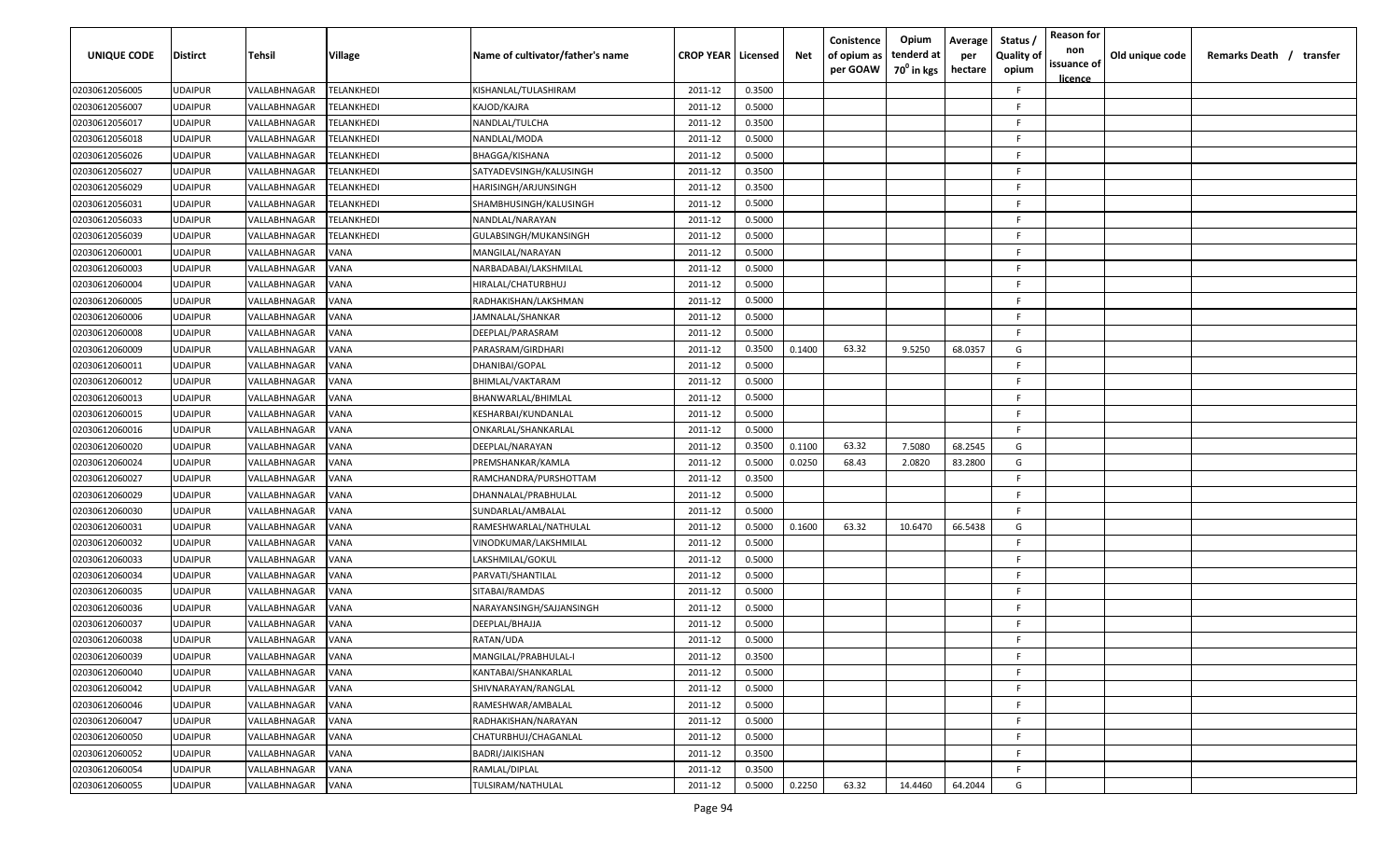| <b>UNIQUE CODE</b> | <b>Distirct</b> | Tehsil       | Village                | Name of cultivator/father's name | <b>CROP YEAR   Licensed</b> |        | Net    | Conistence<br>of opium as<br>per GOAW | Opium<br>tenderd at<br>70 <sup>0</sup> in kgs | Average<br>per<br>hectare | Status /<br><b>Quality of</b><br>opium | <b>Reason for</b><br>non<br>issuance of<br>licence | Old unique code | Remarks Death / transfer |
|--------------------|-----------------|--------------|------------------------|----------------------------------|-----------------------------|--------|--------|---------------------------------------|-----------------------------------------------|---------------------------|----------------------------------------|----------------------------------------------------|-----------------|--------------------------|
| 02030612060058     | <b>UDAIPUR</b>  | VALLABHNAGAR | VANA                   | MOHANLAL/PRABHULAL               | 2011-12                     | 0.5000 |        |                                       |                                               |                           | F.                                     |                                                    |                 |                          |
| 02030612060059     | <b>UDAIPUR</b>  | VALLABHNAGAR | VANA                   | MANGILAL/PRABHULAL-II            | 2011-12                     | 0.5000 |        |                                       |                                               |                           | F.                                     |                                                    |                 |                          |
| 02030612060060     | <b>UDAIPUR</b>  | VALLABHNAGAR | VANA                   | MANGILAL/KHEMRAJ                 | 2011-12                     | 0.5000 |        |                                       |                                               |                           | -F.                                    |                                                    |                 |                          |
| 02030612060067     | <b>UDAIPUR</b>  | VALLABHNAGAR | VANA                   | SHANKARLAL/KANHAIYALAL           | 2011-12                     | 0.5000 |        |                                       |                                               |                           | -F.                                    |                                                    |                 |                          |
| 02030612060069     | <b>UDAIPUR</b>  | VALLABHNAGAR | VANA                   | SITADEVI/MANGILAL                | 2011-12                     | 0.5000 |        |                                       |                                               |                           | -F.                                    |                                                    |                 |                          |
| 02030612061003     | <b>UDAIPUR</b>  | VALLABHNAGAR | VARNI                  | MOHANLAL/GOPAL                   | 2011-12                     | 0.5000 |        |                                       |                                               |                           | -F.                                    |                                                    |                 |                          |
| 02030612061011     | <b>UDAIPUR</b>  | VALLABHNAGAR | VARNI                  | HIRALAL/MANA                     | 2011-12                     | 0.5000 |        |                                       |                                               |                           | -F                                     |                                                    |                 |                          |
| 02030612061030     | <b>UDAIPUR</b>  | VALLABHNAGAR | VARNI                  | PRABHU/SHANKAR                   | 2011-12                     | 0.5000 |        |                                       |                                               |                           | F.                                     |                                                    |                 |                          |
| 02030612061032     | <b>UDAIPUR</b>  | VALLABHNAGAR | VARNI                  | GOKUL/ONKAR                      | 2011-12                     | 0.5000 |        |                                       |                                               |                           | -F                                     |                                                    |                 |                          |
| 02030612061033     | <b>UDAIPUR</b>  | VALLABHNAGAR | /ARNI                  | HARLAL/KANIRAM                   | 2011-12                     | 0.5000 |        |                                       |                                               |                           | -F                                     |                                                    |                 |                          |
| 02030612061041     | <b>UDAIPUR</b>  | VALLABHNAGAR | VARNI                  | BHAGWAN/RAMLAL                   | 2011-12                     | 0.3500 |        |                                       |                                               |                           | -F                                     |                                                    |                 |                          |
| 02030612061043     | <b>UDAIPUR</b>  | VALLABHNAGAR | VARNI                  | PYARCHAND/RAMLAL                 | 2011-12                     | 0.3500 |        |                                       |                                               |                           | -F.                                    |                                                    |                 |                          |
| 02030612061049     | <b>UDAIPUR</b>  | VALLABHNAGAR | VARNI                  | BANSILAL/DALCHAND                | 2011-12                     | 0.5000 |        |                                       |                                               |                           | F.                                     |                                                    |                 |                          |
| 02030612061051     | <b>UDAIPUR</b>  | VALLABHNAGAR | VARNI                  | NARAYAN/PRITHVIRAJ               | 2011-12                     | 0.5000 |        |                                       |                                               |                           | -F.                                    |                                                    |                 |                          |
| 02030612061052     | <b>UDAIPUR</b>  | VALLABHNAGAR | VARNI                  | RAMLAL/SAWLAL                    | 2011-12                     | 0.5000 |        |                                       |                                               |                           | -F.                                    |                                                    |                 |                          |
| 02030612061056     | <b>UDAIPUR</b>  | VALLABHNAGAR | VARNI                  | UDAYDAS/BHURADAS                 | 2011-12                     | 0.3500 |        |                                       |                                               |                           | -F.                                    |                                                    |                 | <b>NAME CHANGE</b>       |
| 02030612061063     | <b>UDAIPUR</b>  | VALLABHNAGAR | VARNI                  | LAHARIBAI/GOKAL                  | 2011-12                     | 0.5000 |        |                                       |                                               |                           | -F.                                    |                                                    |                 |                          |
| 02030612061067     | <b>UDAIPUR</b>  | VALLABHNAGAR | VARNI                  | LALU/DALU                        | 2011-12                     | 0.5000 |        |                                       |                                               |                           | -F                                     |                                                    |                 |                          |
| 02030612061069     | <b>UDAIPUR</b>  | VALLABHNAGAR | VARNI                  | NARAYAN/SAWA                     | 2011-12                     | 0.5000 |        |                                       |                                               |                           | -F                                     |                                                    |                 |                          |
| 02030612062008     | <b>UDAIPUR</b>  | VALLABHNAGAR | CHARAGDIYA             | RAMCHANDRA/MOTI                  | 2011-12                     | 0.3500 | 0.1800 | 59.08                                 | 11.6050                                       | 64.4722                   | G                                      |                                                    |                 |                          |
| 02030612062014     | <b>UDAIPUR</b>  | VALLABHNAGAR | <b>CHARAGDIYA</b>      | HIRALAL/CHAMPALAL                | 2011-12                     | 0.3500 | 0.0850 | 68.93                                 | 6.9520                                        | 81.7882                   | G                                      |                                                    |                 |                          |
| 02030612062016     | <b>UDAIPUR</b>  | VALLABHNAGAR | CHARAGDIYA             | PRATAP/GHASI                     | 2011-12                     | 0.5000 | 0.2350 | 65.16                                 | 17.6580                                       | 75.1404                   | G                                      |                                                    |                 |                          |
| 02030612062017     | <b>UDAIPUR</b>  | VALLABHNAGAR | CHARAGDIYA             | HEMRAJ/GULAB                     | 2011-12                     | 0.5000 | 0.3150 | 65.16                                 | 23.4020                                       | 74.2921                   | G                                      |                                                    |                 |                          |
| 02030612062018     | <b>UDAIPUR</b>  | VALLABHNAGAR | CHARAGDIYA             | LACHIRAM/AMARCHAND               | 2011-12                     | 0.3500 |        |                                       |                                               |                           | F.                                     |                                                    |                 |                          |
| 02030612062020     | <b>UDAIPUR</b>  | VALLABHNAGAR | CHARAGDIYA             | KHEMA/GULAB                      | 2011-12                     | 0.5000 |        |                                       |                                               |                           | F.                                     |                                                    |                 |                          |
| 02030612062021     | <b>UDAIPUR</b>  | VALLABHNAGAR | CHARAGDIYA             | RAMESHCHANDRA/SORAM              | 2011-12                     | 0.5000 |        |                                       |                                               |                           | F.                                     |                                                    |                 |                          |
| 02030612062022     | UDAIPUR         | VALLABHNAGAR | CHARAGDIYA             | BHERULAL/ONKAR                   | 2011-12                     | 0.5000 |        |                                       |                                               |                           | -F                                     |                                                    |                 |                          |
| 02030612062023     | <b>UDAIPUR</b>  | VALLABHNAGAR | CHARAGDIYA             | GOKAL/HIRA                       | 2011-12                     | 0.3500 |        |                                       |                                               |                           | -F.                                    |                                                    |                 |                          |
| 02030613001003     | <b>UDAIPUR</b>  | <b>MAVLI</b> | CHAYLO KA KHEDA        | SHANKERIBAI/UDA                  | 2011-12                     | 0.5000 |        |                                       |                                               |                           | -F.                                    |                                                    |                 |                          |
| 02030613001004     | <b>UDAIPUR</b>  | <b>MAVLI</b> | CHAYLO KA KHEDA        | TEJRAM/BHERA                     | 2011-12                     | 0.5000 | 0.1600 | 59.51                                 | 10.4650                                       | 65.4063                   | G                                      |                                                    |                 |                          |
| 02030613001006     | <b>UDAIPUR</b>  | <b>MAVLI</b> | CHAYLO KA KHEDA        | UDAILAL/RAMLAL                   | 2011-12                     | 0.5000 | 0.4900 | 59.51                                 | 29.5340                                       | 60.2735                   | G                                      |                                                    |                 |                          |
| 02030613001007     | <b>UDAIPUR</b>  | <b>MAVLI</b> | CHAYLO KA KHEDA        | HIRA/DALU                        | 2011-12                     | 0.5000 |        |                                       |                                               |                           | -F.                                    |                                                    |                 |                          |
| 02030613001009     | <b>UDAIPUR</b>  | <b>MAVLI</b> | CHAYLO KA KHEDA        | MAGNIRAM/SHANKARLAL              | 2011-12                     | 0.5000 |        |                                       |                                               |                           | -F.                                    |                                                    |                 |                          |
| 02030613001011     | <b>UDAIPUR</b>  | <b>MAVLI</b> | CHAYLO KA KHEDA        | NARAYANIBAI/NANDLAL              | 2011-12                     | 0.5000 |        |                                       |                                               |                           | F.                                     |                                                    |                 |                          |
| 02030613001013     | <b>UDAIPUR</b>  | <b>MAVLI</b> | CHAYLO KA KHEDA        | NARAYAN/AMERA                    | 2011-12                     | 0.5000 | 0.1150 | 68.86                                 | 8.4800                                        | 73.7391                   | G                                      |                                                    |                 |                          |
| 02030613001014     | <b>UDAIPUR</b>  | <b>MAVLI</b> | <b>CHAYLO KA KHEDA</b> | SHANKER/DEVA                     | 2011-12                     | 0.5000 | 0.2000 | 65.54                                 | 14.0350                                       | 70.1750                   | G                                      |                                                    |                 |                          |
| 02030613001015     | <b>UDAIPUR</b>  | <b>MAVLI</b> | <b>CHAYLO KA KHEDA</b> | LOGAR/DEVA                       | 2011-12                     | 0.5000 |        |                                       |                                               |                           | F.                                     |                                                    |                 |                          |
| 02030613001016     | <b>UDAIPUR</b>  | <b>MAVLI</b> | CHAYLO KA KHEDA        | GOPILAL/DHANRAJ                  | 2011-12                     | 0.5000 |        |                                       |                                               |                           | F                                      |                                                    |                 |                          |
| 02030613001017     | <b>UDAIPUR</b>  | MAVLI        | CHAYLO KA KHEDA        | GANGARAM/KHEMA                   | 2011-12                     | 0.5000 | 0.2000 | 59.51                                 | 12.3360                                       | 61.6800                   | G                                      |                                                    |                 |                          |
| 02030613001018     | <b>UDAIPUR</b>  | <b>MAVLI</b> | CHAYLO KA KHEDA        | MAGNIRAM/NATHULAL                | 2011-12                     | 0.5000 |        |                                       |                                               |                           | F.                                     |                                                    |                 |                          |
| 02030613001019     | <b>UDAIPUR</b>  | <b>MAVLI</b> | CHAYLO KA KHEDA        | BADRILAL/OUNKARLAL               | 2011-12                     | 0.5000 |        |                                       |                                               |                           | F.                                     |                                                    |                 |                          |
| 02030613001020     | <b>UDAIPUR</b>  | <b>MAVLI</b> | CHAYLO KA KHEDA        | MOHANLAL/KISHANA                 | 2011-12                     | 0.5000 | 0.1200 | 68.86                                 | 8.2730                                        | 68.9417                   | G                                      |                                                    |                 |                          |
| 02030613001021     | <b>UDAIPUR</b>  | <b>MAVLI</b> | CHAYLO KA KHEDA        | KISHOR/RUPLAL                    | 2011-12                     | 0.3500 | 0.0300 | 65.54                                 | 2.2940                                        | 76.4667                   | G                                      |                                                    |                 |                          |
| 02030613001022     | <b>UDAIPUR</b>  | <b>MAVLI</b> | CHAYLO KA KHEDA        | OUNKARLAL/DEVCHAND               | 2011-12                     | 0.5000 |        |                                       |                                               |                           | F                                      |                                                    |                 |                          |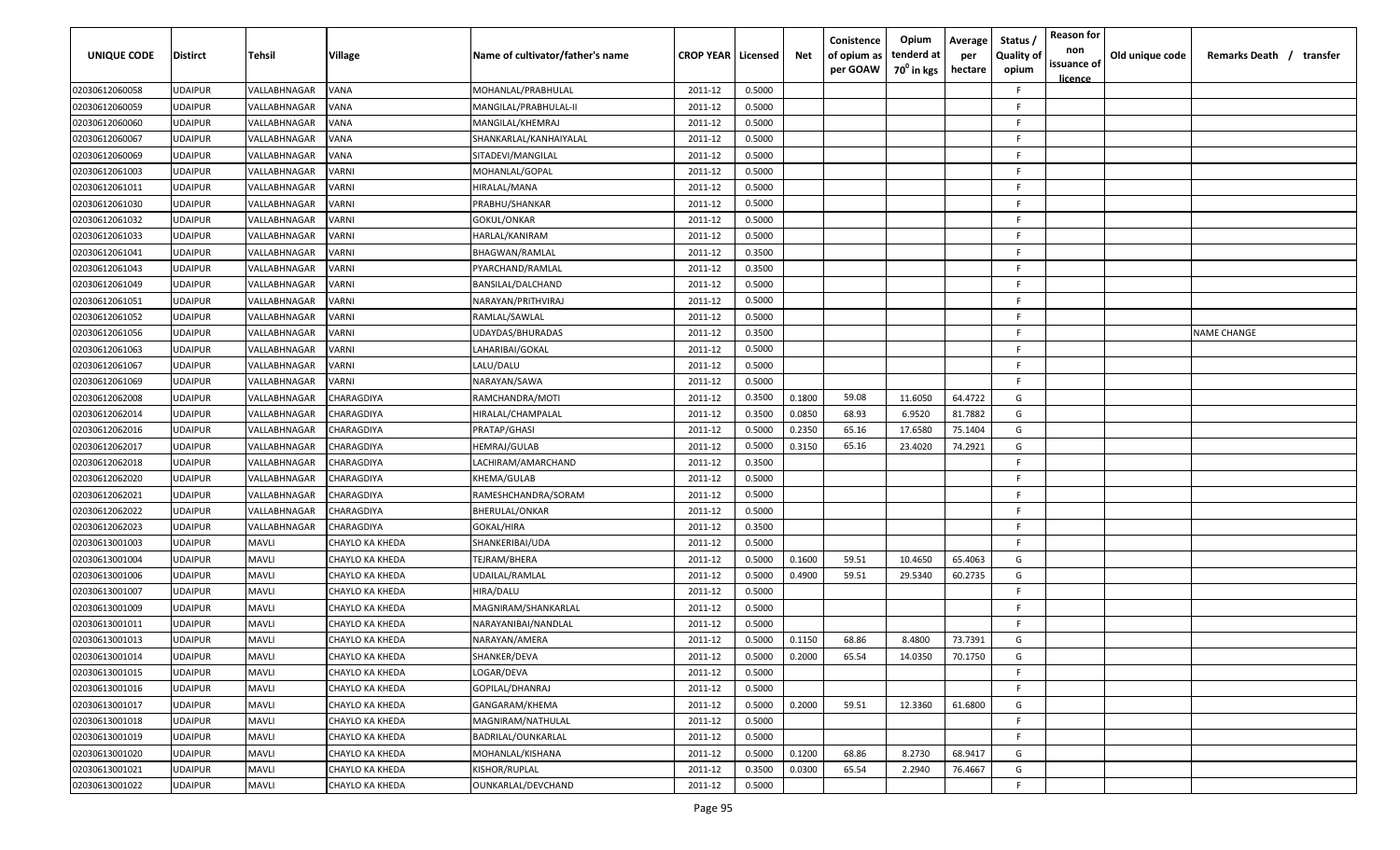| UNIQUE CODE    | <b>Distirct</b> | Tehsil       | Village                | Name of cultivator/father's name | <b>CROP YEAR   Licensed</b> |        | Net    | Conistence<br>of opium as | Opium<br>tenderd at    | Average<br>per | Status<br><b>Quality of</b> | <b>Reason for</b><br>non<br>issuance of | Old unique code | Remarks Death / transfer |
|----------------|-----------------|--------------|------------------------|----------------------------------|-----------------------------|--------|--------|---------------------------|------------------------|----------------|-----------------------------|-----------------------------------------|-----------------|--------------------------|
|                |                 |              |                        |                                  |                             |        |        | per GOAW                  | 70 <sup>0</sup> in kgs | hectare        | opium                       | <u>licence</u>                          |                 |                          |
| 02030613001023 | <b>UDAIPUR</b>  | <b>MAVLI</b> | <b>CHAYLO KA KHEDA</b> | BHERULAL/RUPLAL                  | 2011-12                     | 0.5000 |        |                           |                        |                | F.                          |                                         |                 |                          |
| 02030613002002 | <b>UDAIPUR</b>  | <b>MAVLI</b> | <b>DABOK</b>           | MOHANLAL/NARAYAN                 | 2011-12                     | 0.5000 | 0.1500 | 60.06                     | 9.3520                 | 62.3467        | G                           |                                         |                 |                          |
| 02030613002004 | <b>UDAIPUR</b>  | <b>MAVLI</b> | <b>DABOK</b>           | NANDUBAI/LAKSHMAN                | 2011-12                     | 0.3500 | 0.2200 | 60.06                     | 14.2340                | 64.7000        | G                           |                                         |                 |                          |
| 02030613002007 | <b>UDAIPUR</b>  | <b>MAVLI</b> | <b>DABOK</b>           | SHIVRAM/SHANKARLAL               | 2011-12                     | 0.5000 | 0.2550 | 60.06                     | 15.7530                | 61.7765        | G                           |                                         |                 |                          |
| 02030613002020 | <b>UDAIPUR</b>  | <b>MAVLI</b> | <b>DABOK</b>           | BHAGWATILAL/PANNA                | 2011-12                     | 0.3500 | 0.2450 | 62.69                     | 16.4700                | 67.2245        | G                           |                                         |                 |                          |
| 02030613002021 | <b>UDAIPUR</b>  | <b>MAVLI</b> | <b>DABOK</b>           | GOPALLAL/NANDLAL                 | 2011-12                     | 0.5000 | 0.2000 | 62.69                     | 13.6130                | 68.0650        | G                           |                                         |                 |                          |
| 02030613002024 | <b>UDAIPUR</b>  | <b>MAVLI</b> | <b>DABOK</b>           | BHANWARIBAI/MANGILAL             | 2011-12                     | 0.3500 | 0.2250 | 60.06                     | 14.4830                | 64.3689        | G                           |                                         |                 |                          |
| 02030613003002 | <b>UDAIPUR</b>  | <b>MAVLI</b> | <b>DINGARKIYA</b>      | SOBHALAL/LALU                    | 2011-12                     | 0.5000 | 0.1750 | 62.13                     | 10.9620                | 62.6400        | G                           |                                         |                 |                          |
| 02030613003005 | <b>UDAIPUR</b>  | <b>MAVLI</b> | <b>DINGARKIYA</b>      | <b>BAGDIRAM/HIRA</b>             | 2011-12                     | 0.5000 | 0.0700 | 66.44                     | 4.9450                 | 70.6429        | G                           |                                         |                 |                          |
| 02030613003007 | <b>UDAIPUR</b>  | <b>MAVLI</b> | <b>DINGARKIYA</b>      | IASHODABAI/BANSHILAL             | 2011-12                     | 0.3500 |        |                           |                        |                | F                           |                                         |                 |                          |
| 02030613003008 | <b>UDAIPUR</b>  | <b>MAVLI</b> | DINGARKIYA             | SHIVLAL/CHATURBHUJ               | 2011-12                     | 0.3500 | 0.0750 | 65.16                     | 5.2870                 | 70.4933        | G                           |                                         |                 |                          |
| 02030613003013 | <b>UDAIPUR</b>  | <b>MAVLI</b> | DINGARKIYA             | SHYAMLAL/BANSHILAL               | 2011-12                     | 0.3500 | 0.1800 | 59.43                     | 10.8760                | 60.4222        | G                           |                                         |                 |                          |
| 02030613003014 | <b>UDAIPUR</b>  | <b>MAVLI</b> | <b>DINGARKIYA</b>      | BHANWARLAL/LALU                  | 2011-12                     | 0.5000 | 0.1900 | 66.44                     | 12.9370                | 68.0895        | G                           |                                         |                 |                          |
| 02030613003018 | <b>UDAIPUR</b>  | <b>MAVLI</b> | <b>DINGARKIYA</b>      | FATAHLAL/KISHANLAL               | 2011-12                     | 0.3500 |        |                           |                        |                | F.                          |                                         |                 |                          |
| 02030613003020 | <b>UDAIPUR</b>  | <b>MAVLI</b> | <b>DINGARKIYA</b>      | KELASHCHAND/SHOBHALAL            | 2011-12                     | 0.5000 | 0.2000 | 62.13                     | 12.9500                | 64.7500        | G                           |                                         |                 |                          |
| 02030613003024 | <b>UDAIPUR</b>  | <b>MAVLI</b> | DINGARKIYA             | KASTURIBAI/KALU                  | 2011-12                     | 0.5000 | 0.2750 | 62.13                     | 17.0060                | 61.8400        | G                           |                                         |                 | <b>NAME CHANGE</b>       |
| 02030613003025 | <b>UDAIPUR</b>  | <b>MAVLI</b> | <b>DINGARKIYA</b>      | BHAWAR/PRATAB                    | 2011-12                     | 0.3500 |        |                           |                        |                | F.                          |                                         |                 |                          |
| 02030613003027 | <b>UDAIPUR</b>  | <b>MAVLI</b> | <b>DINGARKIYA</b>      | GODA/KALU                        | 2011-12                     | 0.3500 | 0.1900 | 59.43                     | 11.5970                | 61.0368        | G                           |                                         |                 |                          |
| 02030613004001 | <b>UDAIPUR</b>  | <b>MAVLI</b> | INTALI A               | SHANKARLAL/PUNAMCHAND            | 2011-12                     | 0.5000 | 0.0300 | 65.11                     | 2.6600                 | 88.6667        | G                           |                                         |                 |                          |
| 02030613004002 | <b>UDAIPUR</b>  | <b>MAVLI</b> | INTALI A               | KESHORAM/ONKARLAL                | 2011-12                     | 0.5000 |        |                           |                        |                | F.                          |                                         |                 |                          |
| 02030613004003 | <b>UDAIPUR</b>  | <b>MAVLI</b> | INTALI A               | HUDIBAI/BHURALAL                 | 2011-12                     | 0.5000 | 0.2850 | 62.20                     | 17.7450                | 62.2632        | G                           |                                         |                 | <b>NAME CHANGE</b>       |
| 02030613004004 | <b>UDAIPUR</b>  | <b>MAVLI</b> | INTALI A               | KANHIYALAL/PEMA                  | 2011-12                     | 0.5000 |        |                           |                        |                | -F.                         |                                         |                 |                          |
| 02030613004007 | <b>UDAIPUR</b>  | <b>MAVLI</b> | INTALI A               | MOHAN/PEMA                       | 2011-12                     | 0.5000 |        |                           |                        |                | -F.                         |                                         |                 |                          |
| 02030613004009 | <b>UDAIPUR</b>  | <b>MAVLI</b> | INTALI A               | GIRDHARI/UDAILAL                 | 2011-12                     | 0.5000 |        |                           |                        |                | -F.                         |                                         |                 |                          |
| 02030613004010 | <b>UDAIPUR</b>  | <b>MAVLI</b> | INTALI A               | DALLIRAM/JAIRAM                  | 2011-12                     | 0.5000 |        |                           |                        |                | -F                          |                                         |                 |                          |
| 02030613004011 | <b>UDAIPUR</b>  | <b>MAVLI</b> | INTALI A               | CHUNNILAL/BHANAJI                | 2011-12                     | 0.3500 | 0.1400 | 55.74                     | 8.4650                 | 60.4643        | G                           |                                         |                 |                          |
| 02030613004012 | <b>UDAIPUR</b>  | <b>MAVLI</b> | INTALI A               | PYARIBAI/BHOLAJI                 | 2011-12                     | 0.5000 | 0.1700 | 62.20                     | 11.9250                | 70.1471        | G                           |                                         |                 |                          |
| 02030613004013 | <b>UDAIPUR</b>  | <b>MAVLI</b> | INTALI A               | SHANKARLAL/JAGANNATH             | 2011-12                     | 0.5000 |        |                           |                        |                | F.                          |                                         |                 |                          |
| 02030613004014 | <b>UDAIPUR</b>  | <b>MAVLI</b> | INTALI A               | NARAYANLAL/KAJODI                | 2011-12                     | 0.5000 |        |                           |                        |                | -F.                         |                                         |                 |                          |
| 02030613004016 | <b>UDAIPUR</b>  | <b>MAVLI</b> | INTALI A               | MOHANLAL/BHARMAL                 | 2011-12                     | 0.3500 |        |                           |                        |                | -F.                         |                                         |                 |                          |
| 02030613004017 | <b>UDAIPUR</b>  | <b>MAVLI</b> | INTALI A               | JANIBAI/SAVA                     | 2011-12                     | 0.5000 |        |                           |                        |                | -F.                         |                                         |                 | <b>NAME CHANGE</b>       |
| 02030613004018 | <b>UDAIPUR</b>  | <b>MAVLI</b> | INTALI A               | LAKSHMIRAM/ONKARJANVA            | 2011-12                     | 0.3500 |        |                           |                        |                | -F.                         |                                         |                 |                          |
| 02030613004019 | <b>UDAIPUR</b>  | <b>MAVLI</b> | INTALI A               | SHOSARBAI/SHANKAR                | 2011-12                     | 0.5000 |        |                           |                        |                | -F.                         |                                         |                 |                          |
| 02030613004022 | <b>UDAIPUR</b>  | <b>MAVLI</b> | INTALI A               | RAMLAL/ONKARLAL                  | 2011-12                     | 0.3500 |        |                           |                        |                | -F.                         |                                         |                 |                          |
| 02030613004024 | <b>UDAIPUR</b>  | <b>MAVLI</b> | INTALI A               | CHUNNILAL/KALU                   | 2011-12                     | 0.5000 |        |                           |                        |                | -F.                         |                                         |                 |                          |
| 02030613004028 | <b>UDAIPUR</b>  | <b>MAVLI</b> | <b>INTALI A</b>        | NARAYANBAI/BHERA                 | 2011-12                     | 0.5000 | 0.1900 | 65.11                     | 13.0870                | 68.8789        | G                           |                                         |                 |                          |
| 02030613004029 | <b>UDAIPUR</b>  | <b>MAVLI</b> | INTALI A               | NARAYANIBAI/RUPLAL               | 2011-12                     | 0.3500 | 0.0250 | 70.56                     | 2.1270                 | 85.0800        | G                           |                                         |                 |                          |
| 02030613004032 | <b>UDAIPUR</b>  | <b>MAVLI</b> | <b>INTALI A</b>        | DHANRAJ/TEKAJI                   | 2011-12                     | 0.5000 | 0.0950 | 62.20                     | 7.1170                 | 74.9158        | G                           |                                         |                 |                          |
| 02030613004034 | <b>UDAIPUR</b>  | <b>MAVLI</b> | <b>INTALI A</b>        | SURESH/MANAKCHAND/MANGILAL       | 2011-12                     | 0.5000 |        |                           |                        |                | F.                          |                                         |                 |                          |
| 02030613004037 | <b>UDAIPUR</b>  | <b>MAVLI</b> | INTALI A               | KASHIRAM/VARDAJANVA              | 2011-12                     | 0.5000 |        |                           |                        |                | F.                          |                                         |                 |                          |
| 02030613004039 | <b>UDAIPUR</b>  | <b>MAVLI</b> | INTALI A               | DULICHAND/CHUNNILALJANVA         | 2011-12                     | 0.5000 |        |                           |                        |                | F.                          |                                         |                 |                          |
| 02030613004040 | <b>UDAIPUR</b>  | <b>MAVLI</b> | INTALI A               | KALULAL/UDAILALJANVA             | 2011-12                     | 0.5000 |        |                           |                        |                | F.                          |                                         |                 |                          |
| 02030613004042 | <b>UDAIPUR</b>  | <b>MAVLI</b> | INTALI A               | BHERULAL/JAGANNATHBHELRIYA       | 2011-12                     | 0.5000 |        |                           |                        |                | F.                          |                                         |                 |                          |
| 02030613004043 | <b>UDAIPUR</b>  | <b>MAVLI</b> | INTALI A               | GIRDHARILAL/BHAGVANLAL           | 2011-12                     | 0.5000 | 0.0900 | 62.20                     | 5.8820                 | 65.3556        | G                           |                                         |                 |                          |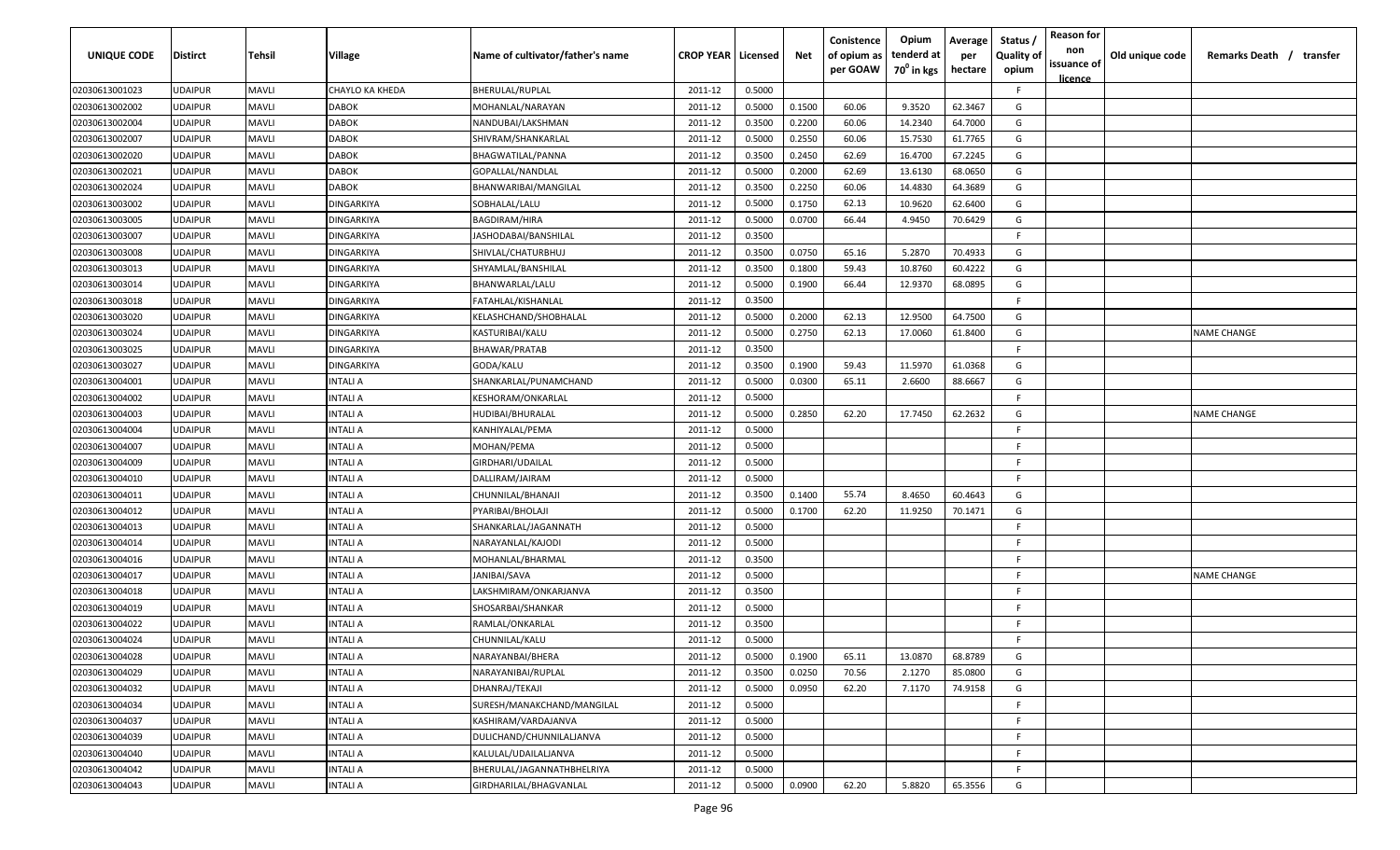| <b>UNIQUE CODE</b> | <b>Distirct</b> | Tehsil       | <b>Village</b>  | Name of cultivator/father's name | <b>CROP YEAR   Licensed</b> |        | Net    | Conistence<br>of opium as<br>per GOAW | Opium<br>tenderd at<br>70 <sup>0</sup> in kgs | Average<br>per<br>hectare | Status /<br><b>Quality of</b><br>opium | <b>Reason for</b><br>non<br>issuance of<br><u>licence</u> | Old unique code | Remarks Death / transfer |
|--------------------|-----------------|--------------|-----------------|----------------------------------|-----------------------------|--------|--------|---------------------------------------|-----------------------------------------------|---------------------------|----------------------------------------|-----------------------------------------------------------|-----------------|--------------------------|
| 02030613004044     | <b>UDAIPUR</b>  | <b>MAVLI</b> | INTALI A        | RAMLAL/BHERULALSOLANKI           | 2011-12                     | 0.5000 |        |                                       |                                               |                           | F.                                     |                                                           |                 |                          |
| 02030613004045     | <b>UDAIPUR</b>  | <b>MAVLI</b> | INTALI A        | CHUNNILAL/DEVKISHAN              | 2011-12                     | 0.5000 |        |                                       |                                               |                           | F.                                     |                                                           |                 |                          |
| 02030613004046     | <b>UDAIPUR</b>  | <b>MAVLI</b> | INTALI A        | BHOLIRAM/BHARMAL                 | 2011-12                     | 0.5000 |        |                                       |                                               |                           | -F                                     |                                                           |                 |                          |
| 02030613004048     | <b>UDAIPUR</b>  | <b>MAVLI</b> | INTALI A        | RAMCHANDRA/SHANKARLAL            | 2011-12                     | 0.5000 |        |                                       |                                               |                           | -F.                                    |                                                           |                 |                          |
| 02030613004050     | <b>UDAIPUR</b>  | <b>MAVLI</b> | INTALI A        | CHUNNILAL/JAICHAND               | 2011-12                     | 0.5000 |        |                                       |                                               |                           | F                                      |                                                           |                 |                          |
| 02030613004051     | <b>UDAIPUR</b>  | <b>MAVLI</b> | INTALI A        | RAMLAL/UDAIRAM                   | 2011-12                     | 0.5000 |        |                                       |                                               |                           | -F.                                    |                                                           |                 |                          |
| 02030613004055     | <b>UDAIPUR</b>  | <b>MAVLI</b> | INTALI A        | SUKHLAL/RAMLAL                   | 2011-12                     | 0.5000 |        |                                       |                                               |                           | F.                                     |                                                           |                 |                          |
| 02030613004056     | <b>UDAIPUR</b>  | <b>MAVLI</b> | INTALI A        | BHERULAL/HARILAL                 | 2011-12                     | 0.5000 | 0.1450 | 65.69                                 | 10.4070                                       | 71.7724                   | G                                      |                                                           |                 |                          |
| 02030613004058     | <b>UDAIPUR</b>  | <b>MAVLI</b> | INTALI A        | SHIVLAL/NARAYAN                  | 2011-12                     | 0.5000 |        |                                       |                                               |                           | F.                                     |                                                           |                 |                          |
| 02030613004060     | <b>UDAIPUR</b>  | <b>MAVLI</b> | INTALI A        | DEUBAI/CHAMPALAL                 | 2011-12                     | 0.5000 |        |                                       |                                               |                           | -F.                                    |                                                           |                 | <b>NAME CHANGE</b>       |
| 02030613004061     | <b>UDAIPUR</b>  | <b>MAVLI</b> | INTALI A        | MOTILAL/DEVILAL                  | 2011-12                     | 0.5000 | 0.1050 | 62.07                                 | 6.8630                                        | 65.3619                   | G                                      |                                                           |                 |                          |
| 02030613004063     | <b>UDAIPUR</b>  | <b>MAVLI</b> | INTALI A        | BHAGVANLAL/HIRA                  | 2011-12                     | 0.3500 | 0.1000 | 65.69                                 | 7.6200                                        | 76.2000                   | G                                      |                                                           |                 |                          |
| 02030613004064     | <b>UDAIPUR</b>  | <b>MAVLI</b> | INTALI A        | SHYAMSUNDAR/LAKSHMICHAND         | 2011-12                     | 0.5000 | 0.1850 | 62.07                                 | 12.1040                                       | 65.4270                   | G                                      |                                                           |                 |                          |
| 02030613004065     | <b>UDAIPUR</b>  | <b>MAVLI</b> | INTALI B        | ONKAR/MOTI                       | 2011-12                     | 0.3500 | 0.0650 | 65.17                                 | 4.3200                                        | 66.4615                   | G                                      |                                                           |                 |                          |
| 02030613004068     | <b>UDAIPUR</b>  | <b>MAVLI</b> | INTALI B        | KAMLASHANKAR/NATHUJIMENARIYA     | 2011-12                     | 0.5000 |        |                                       |                                               |                           | F.                                     |                                                           |                 |                          |
| 02030613004070     | <b>UDAIPUR</b>  | <b>MAVLI</b> | INTALI B        | MANGIBAI/CHAMPALAL               | 2011-12                     | 0.5000 |        |                                       |                                               |                           | -F.                                    |                                                           |                 |                          |
| 02030613004072     | <b>UDAIPUR</b>  | <b>MAVLI</b> | <b>INTALIB</b>  | NARAYAN/GAMERA                   | 2011-12                     | 0.5000 |        |                                       |                                               |                           | F.                                     |                                                           |                 |                          |
| 02030613004074     | <b>UDAIPUR</b>  | <b>MAVLI</b> | INTALI B        | TULSIBAI/NAVLA                   | 2011-12                     | 0.5000 | 0.1300 | 59.59                                 | 8.3430                                        | 64.1769                   | G                                      |                                                           |                 |                          |
| 02030613004076     | <b>UDAIPUR</b>  | <b>MAVLI</b> | INTALI B        | MOVANI/UDAYLAL                   | 2011-12                     | 0.5000 |        |                                       |                                               |                           | -F                                     |                                                           |                 |                          |
| 02030613004080     | <b>UDAIPUR</b>  | <b>MAVLI</b> | INTALI B        | MOTILAL/SHANKARLAL               | 2011-12                     | 0.5000 |        |                                       |                                               |                           | -F                                     |                                                           |                 |                          |
| 02030613004082     | <b>UDAIPUR</b>  | <b>MAVLI</b> | INTALI B        | RAMLAL/MADHOLAL                  | 2011-12                     | 0.3500 | 0.0250 | 65.17                                 | 1.9270                                        | 77.0800                   | G                                      |                                                           |                 |                          |
| 02030613004084     | <b>UDAIPUR</b>  | <b>MAVLI</b> | INTALI B        | PRATAP/UDAILALPIPARDA            | 2011-12                     | 0.5000 | 0.2900 | 65.67                                 | 20.3950                                       | 70.3276                   | G                                      |                                                           |                 |                          |
| 02030613004085     | <b>UDAIPUR</b>  | <b>MAVLI</b> | INTALI B        | <b>BHOLIRAM/GOKAL</b>            | 2011-12                     | 0.5000 |        |                                       |                                               |                           | -F                                     |                                                           |                 |                          |
| 02030613004089     | <b>UDAIPUR</b>  | <b>MAVLI</b> | INTALI B        | MODARAM/GOKUL                    | 2011-12                     | 0.5000 |        |                                       |                                               |                           | F.                                     |                                                           |                 |                          |
| 02030613004090     | <b>UDAIPUR</b>  | <b>MAVLI</b> | INTALI B        | MANGILAL/CHATURBHUJ              | 2011-12                     | 0.5000 |        |                                       |                                               |                           | F.                                     |                                                           |                 |                          |
| 02030613004092     | <b>UDAIPUR</b>  | <b>MAVLI</b> | INTALI B        | ANCHAI/BHERULAL                  | 2011-12                     | 0.5000 |        |                                       |                                               |                           | F.                                     |                                                           |                 |                          |
| 02030613004093     | UDAIPUR         | <b>MAVLI</b> | INTALI B        | KASHIRAM/TEKAJI                  | 2011-12                     | 0.5000 |        |                                       |                                               |                           | F                                      |                                                           |                 |                          |
| 02030613004094     | <b>UDAIPUR</b>  | <b>MAVLI</b> | INTALI B        | DHAPUDIBAI/RAMA                  | 2011-12                     | 0.5000 |        |                                       |                                               |                           | -F                                     |                                                           |                 |                          |
| 02030613004095     | <b>UDAIPUR</b>  | <b>MAVLI</b> | INTALI B        | BHAGVAN/GANGARAM                 | 2011-12                     | 0.5000 |        |                                       |                                               |                           | -F.                                    |                                                           |                 |                          |
| 02030613004096     | <b>UDAIPUR</b>  | <b>MAVLI</b> | INTALI B        | MAGNIBAI/PYARCHAND               | 2011-12                     | 0.5000 | 0.1500 | 68.78                                 | 11.0340                                       | 73.5600                   | G                                      |                                                           |                 |                          |
| 02030613004097     | <b>UDAIPUR</b>  | <b>MAVLI</b> | INTALI B        | MANGILAL/HIRA                    | 2011-12                     | 0.5000 | 0.1550 | 62.05                                 | 9.9190                                        | 63.9935                   | G                                      |                                                           |                 |                          |
| 02030613004099     | <b>UDAIPUR</b>  | <b>MAVLI</b> | <b>INTALIB</b>  | BANSHILAL/VARDICHAND             | 2011-12                     | 0.3500 |        |                                       |                                               |                           | F                                      |                                                           |                 |                          |
| 02030613004100     | <b>UDAIPUR</b>  | <b>MAVLI</b> | <b>INTALIB</b>  | UDAILAL/NATHUJI                  | 2011-12                     | 0.5000 |        |                                       |                                               |                           | -F.                                    |                                                           |                 |                          |
| 02030613004106     | <b>UDAIPUR</b>  | <b>MAVLI</b> | INTALI B        | DHANRAJ/UDAILAL                  | 2011-12                     | 0.3500 |        |                                       |                                               |                           | F.                                     |                                                           |                 |                          |
| 02030613004110     | <b>UDAIPUR</b>  | <b>MAVLI</b> | INTALI B        | NATHULAL/AMRAREGAR               | 2011-12                     | 0.3500 | 0.1600 | 62.05                                 | 11.0450                                       | 69.0313                   | G                                      |                                                           |                 |                          |
| 02030613004111     | <b>UDAIPUR</b>  | <b>MAVLI</b> | <b>INTALIB</b>  | KAMALCHAND/MOTILALCHOUDHARI      | 2011-12                     | 0.3500 | 0.3600 | 52.52                                 | 19.1850                                       | 53.2917                   | G                                      | 04                                                        |                 |                          |
| 02030613004113     | <b>UDAIPUR</b>  | <b>MAVLI</b> | INTALI B        | SHANKARLAL/JEETMALJANVA          | 2011-12                     | 0.5000 |        |                                       |                                               |                           | F.                                     |                                                           |                 |                          |
| 02030613004115     | <b>UDAIPUR</b>  | <b>MAVLI</b> | <b>INTALI B</b> | GANGABAI/LALURAM                 | 2011-12                     | 0.3500 |        |                                       |                                               |                           | F                                      |                                                           |                 |                          |
| 02030613004118     | <b>UDAIPUR</b>  | MAVLI        | INTALI B        | NARAYAN/GOTAM                    | 2011-12                     | 0.5000 |        |                                       |                                               |                           | F.                                     |                                                           |                 |                          |
| 02030613004119     | <b>UDAIPUR</b>  | <b>MAVLI</b> | INTALI B        | GULAB/LOBHA                      | 2011-12                     | 0.5000 |        |                                       |                                               |                           | F.                                     |                                                           |                 |                          |
| 02030613004120     | <b>UDAIPUR</b>  | <b>MAVLI</b> | INTALI B        | BHARULAL/UDAILAL                 | 2011-12                     | 0.5000 |        |                                       |                                               |                           | F.                                     |                                                           |                 |                          |
| 02030613004122     | <b>UDAIPUR</b>  | <b>MAVLI</b> | INTALI B        | CHATURBHUJ/SHANKARLAL            | 2011-12                     | 0.5000 |        |                                       |                                               |                           | F                                      |                                                           |                 |                          |
| 02030613004128     | <b>UDAIPUR</b>  | <b>MAVLI</b> | INTALI B        | IAGDISHCHAND/ONKARLAL            | 2011-12                     | 0.5000 |        |                                       |                                               |                           | F                                      |                                                           |                 |                          |
| 02030613004130     | <b>UDAIPUR</b>  | <b>MAVLI</b> | <b>INTALI B</b> | NARAYANLAL/PRABHULAL             | 2011-12                     | 0.5000 |        |                                       |                                               |                           | F                                      |                                                           |                 |                          |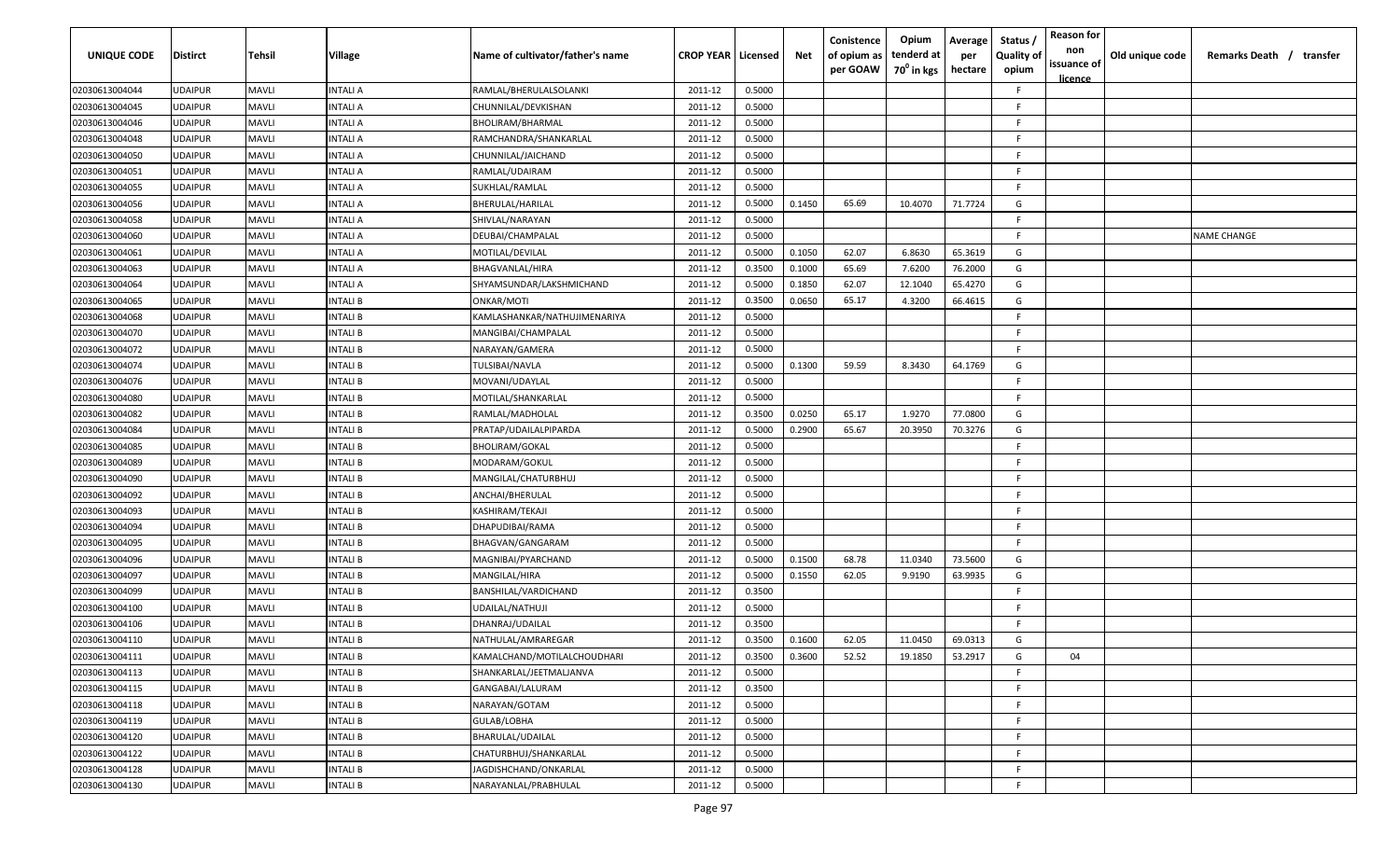| <b>UNIQUE CODE</b>               | <b>Distirct</b>                  | Tehsil                       | Village                     | Name of cultivator/father's name    | <b>CROP YEAR   Licensed</b> |                  | Net    | Conistence<br>of opium as<br>per GOAW | Opium<br>tenderd at<br>70 <sup>0</sup> in kgs | Average<br>per<br>hectare | Status /<br><b>Quality of</b><br>opium | <b>Reason for</b><br>non<br>issuance of | Old unique code | Remarks Death / transfer |
|----------------------------------|----------------------------------|------------------------------|-----------------------------|-------------------------------------|-----------------------------|------------------|--------|---------------------------------------|-----------------------------------------------|---------------------------|----------------------------------------|-----------------------------------------|-----------------|--------------------------|
|                                  |                                  |                              |                             |                                     |                             |                  |        |                                       |                                               |                           |                                        | <u>licence</u>                          |                 |                          |
| 02030613004136                   | <b>UDAIPUR</b>                   | <b>MAVLI</b>                 | INTALI B                    | DOLATRAM/HIRA                       | 2011-12                     | 0.5000           | 0.2300 | 62.05                                 | 15.4500                                       | 67.1739                   | G                                      |                                         |                 |                          |
| 02030613004144                   | <b>UDAIPUR</b>                   | <b>MAVLI</b>                 | INTALI B                    | KANCHANBAI/LAKSHMILAL               | 2011-12                     | 0.5000           |        |                                       |                                               |                           | F.                                     |                                         |                 |                          |
| 02030613004145                   | <b>UDAIPUR</b>                   | <b>MAVLI</b>                 | INTALI B                    | <b>DEVILAL/PEMA</b>                 | 2011-12                     | 0.5000           | 0.1550 | 59.59                                 | 9.2450                                        | 59.6452                   | G                                      |                                         |                 |                          |
| 02030613004146                   | <b>UDAIPUR</b><br><b>UDAIPUR</b> | <b>MAVLI</b><br><b>MAVLI</b> | INTALI B                    | NARAYANLAL/CHAGANLA                 | 2011-12                     | 0.5000           | 0.1400 | 62.05                                 | 9.4230<br>30.3480                             | 67.3071                   | G                                      |                                         |                 |                          |
| 02030613004148<br>02030613004150 | <b>UDAIPUR</b>                   | <b>MAVLI</b>                 | <b>INTALI B</b><br>INTALI B | MEGRAJ/MANA                         | 2011-12                     | 0.5000<br>0.3500 | 0.5000 | 59.59                                 |                                               | 60.6960                   | G<br>-F                                |                                         |                 |                          |
| 02030613004151                   | <b>UDAIPUR</b>                   | <b>MAVLI</b>                 | INTALI B                    | MOHANLAL/DEVILAL<br>NARAYAN/VENIRAM | 2011-12<br>2011-12          | 0.5000           |        |                                       |                                               |                           | F.                                     |                                         |                 |                          |
| 02030613004154                   | <b>UDAIPUR</b>                   | <b>MAVLI</b>                 | INTALI B                    | DADAMCHAND/RAMLAL                   | 2011-12                     | 0.5000           |        |                                       |                                               |                           | F.                                     |                                         |                 |                          |
| 02030613004157                   | <b>UDAIPUR</b>                   | <b>MAVLI</b>                 | INTALI B                    | NARAYAN/DEVILAL                     | 2011-12                     | 0.3500           | 0.0450 | 65.17                                 | 3.3330                                        | 74.0667                   | G                                      |                                         |                 |                          |
| 02030613004160                   | <b>UDAIPUR</b>                   | <b>MAVLI</b>                 | INTALI B                    | IAMNASHANKAR/LELAPAT                | 2011-12                     | 0.3500           |        |                                       |                                               |                           | F.                                     |                                         |                 |                          |
| 02030613004161                   | <b>UDAIPUR</b>                   | <b>MAVLI</b>                 | INTALI B                    | BHERULAL/BHANA                      | 2011-12                     | 0.5000           | 0.1800 | 62.09                                 | 12.1960                                       | 67.7556                   | G                                      |                                         |                 |                          |
| 02030613004162                   | <b>UDAIPUR</b>                   | <b>MAVLI</b>                 | INTALI B                    | BHANVARLAL/VARDA                    | 2011-12                     | 0.3500           |        |                                       |                                               |                           | -F                                     |                                         |                 |                          |
| 02030613004168                   | <b>UDAIPUR</b>                   | <b>MAVLI</b>                 | INTALI B                    | DALCHAND/NARAYAN                    | 2011-12                     | 0.5000           |        |                                       |                                               |                           | F.                                     |                                         |                 |                          |
| 02030613004170                   | <b>UDAIPUR</b>                   | <b>MAVLI</b>                 | INTALI B                    | JAGDISH/JASHRAJ                     | 2011-12                     | 0.5000           |        |                                       |                                               |                           | -F                                     |                                         |                 |                          |
| 02030613004171                   | <b>UDAIPUR</b>                   | <b>MAVLI</b>                 | INTALI B                    | DHANRAJ/LALU                        | 2011-12                     | 0.5000           | 0.1950 | 71.50                                 | 14.7190                                       | 75.4821                   | G                                      |                                         |                 |                          |
| 02030613004173                   | <b>UDAIPUR</b>                   | <b>MAVLI</b>                 | INTALI B                    | LAKSHMIRAM/GANGARAM                 | 2011-12                     | 0.5000           |        |                                       |                                               |                           | -F.                                    |                                         |                 |                          |
| 02030613004174                   | <b>UDAIPUR</b>                   | <b>MAVLI</b>                 | <b>INTALIB</b>              | DHULCHAND/GANESH                    | 2011-12                     | 0.5000           |        |                                       |                                               |                           | -F.                                    |                                         |                 |                          |
| 02030613004175                   | <b>UDAIPUR</b>                   | <b>MAVLI</b>                 | INTALI B                    | GOPIBAI/DOGA                        | 2011-12                     | 0.3500           |        |                                       |                                               |                           | -F                                     |                                         |                 |                          |
| 02030613004181                   | <b>UDAIPUR</b>                   | <b>MAVLI</b>                 | INTALI B                    | KASHIEAM/BHERA                      | 2011-12                     | 0.5000           |        |                                       |                                               |                           | -F                                     |                                         |                 |                          |
| 02030613004182                   | <b>UDAIPUR</b>                   | <b>MAVLI</b>                 | INTALI B                    | NARAYAN/PRATAP                      | 2011-12                     | 0.5000           |        |                                       |                                               |                           | -F                                     |                                         |                 |                          |
| 02030613004184                   | <b>UDAIPUR</b>                   | <b>MAVLI</b>                 | INTALI B                    | LAKHAMA/KISHANA                     | 2011-12                     | 0.3500           |        |                                       |                                               |                           | -F                                     |                                         |                 |                          |
| 02030613004189                   | <b>UDAIPUR</b>                   | <b>MAVLI</b>                 | INTALI B                    | BHANVARLAL/BHERA                    | 2011-12                     | 0.3500           | 0.0600 | 65.17                                 | 3.8360                                        | 63.9333                   | G                                      |                                         |                 |                          |
| 02030613004190                   | <b>UDAIPUR</b>                   | <b>MAVLI</b>                 | INTALI B                    | VAGATRAM/RAMESHVAR                  | 2011-12                     | 0.5000           | 0.0550 | 65.17                                 | 4.0310                                        | 73.2909                   | G                                      |                                         |                 |                          |
| 02030613004191                   | <b>UDAIPUR</b>                   | <b>MAVLI</b>                 | INTALI B                    | UDAILAL/RUPLAL                      | 2011-12                     | 0.5000           |        |                                       |                                               |                           | F.                                     |                                         |                 |                          |
| 02030613004195                   | <b>UDAIPUR</b>                   | <b>MAVLI</b>                 | INTALI B                    | DHARMA/DEEPA                        | 2011-12                     | 0.3500           |        |                                       |                                               |                           | F.                                     |                                         |                 |                          |
| 02030613004196                   | <b>UDAIPUR</b>                   | <b>MAVLI</b>                 | INTALI B                    | NANURAM/HIRA                        | 2011-12                     | 0.5000           |        |                                       |                                               |                           | F.                                     |                                         |                 |                          |
| 02030613004197                   | <b>UDAIPUR</b>                   | <b>MAVLI</b>                 | INTALI B                    | MOTILAL/GOKAL                       | 2011-12                     | 0.5000           |        |                                       |                                               |                           | F.                                     |                                         |                 |                          |
| 02030613004198                   | <b>UDAIPUR</b>                   | <b>MAVLI</b>                 | INTALI B                    | ONKARLAL/BHERULAL                   | 2011-12                     | 0.5000           | 0.1750 | 68.78                                 | 13.6180                                       | 77.8171                   | G                                      |                                         |                 |                          |
| 02030613004199                   | <b>UDAIPUR</b>                   | <b>MAVLI</b>                 | INTALI B                    | JAGJIVAN/GOKAL                      | 2011-12                     | 0.5000           | 0.0300 | 71.50                                 | 2.3900                                        | 79.6667                   | G                                      |                                         |                 |                          |
| 02030613004200                   | <b>UDAIPUR</b>                   | <b>MAVLI</b>                 | INTALI B                    | MOHANIBAI/DALICHAND                 | 2011-12                     | 0.5000           |        |                                       |                                               |                           | F.                                     |                                         |                 |                          |
| 02030613004201                   | <b>UDAIPUR</b>                   | <b>MAVLI</b>                 | INTALI B                    | VENIRAM/BARDA                       | 2011-12                     | 0.3500           |        |                                       |                                               |                           | -F.                                    |                                         |                 |                          |
| 02030613004202                   | <b>UDAIPUR</b>                   | <b>MAVLI</b>                 | <b>INTALIB</b>              | UDAILAL/PEMA                        | 2011-12                     | 0.5000           |        |                                       |                                               |                           | -F.                                    |                                         |                 |                          |
| 02030613004203                   | <b>UDAIPUR</b>                   | <b>MAVLI</b>                 | <b>INTALIB</b>              | NARAYAN/PEMA                        | 2011-12                     | 0.5000           |        |                                       |                                               |                           | -F.                                    |                                         |                 |                          |
| 02030613004204                   | <b>UDAIPUR</b>                   | <b>MAVLI</b>                 | INTALI B                    | LAKSHMIRAM/BHERA                    | 2011-12                     | 0.5000           |        |                                       |                                               |                           | F.                                     |                                         |                 |                          |
| 02030613004205                   | <b>UDAIPUR</b>                   | <b>MAVLI</b>                 | INTALI B                    | BHERULAL/KISHANA                    | 2011-12                     | 0.5000           |        |                                       |                                               |                           | F.                                     |                                         |                 |                          |
| 02030613004208                   | <b>UDAIPUR</b>                   | <b>MAVLI</b>                 | <b>INTALIB</b>              | JAGDISH/SHANKAR                     | 2011-12                     | 0.3500           | 0.2200 | 65.67                                 | 16.4360                                       | 74.7091                   | G                                      |                                         |                 |                          |
| 02030613004212                   | <b>UDAIPUR</b>                   | <b>MAVLI</b>                 | INTALI B                    | UDAYLAL/KHEMA                       | 2011-12                     | 0.5000           |        |                                       |                                               |                           | F.                                     |                                         |                 |                          |
| 02030613007006                   | <b>UDAIPUR</b>                   | <b>MAVLI</b>                 | SANWAD                      | NARAYAN/RAMA                        | 2011-12                     | 0.5000           |        |                                       |                                               |                           | F                                      |                                         |                 |                          |
| 02030613007007                   | <b>UDAIPUR</b>                   | MAVLI                        | SANWAD                      | BHURA/NATHU                         | 2011-12                     | 0.3500           | 0.0200 | 62.27                                 | 1.8240                                        | 91.2000                   | G                                      |                                         |                 |                          |
| 02030613007011                   | <b>UDAIPUR</b>                   | <b>MAVLI</b>                 | SANWAD                      | KAJOD/DALLA                         | 2011-12                     | 0.5000           | 0.1100 | 59.08                                 | 7.3260                                        | 66.6000                   | G                                      |                                         |                 |                          |
| 02030613007017                   | <b>UDAIPUR</b>                   | <b>MAVLI</b>                 | SANWAD                      | HAJARI/DALICHAND                    | 2011-12                     | 0.5000           |        |                                       |                                               |                           | F.                                     |                                         |                 |                          |
| 02030613007019                   | <b>UDAIPUR</b>                   | <b>MAVLI</b>                 | SANWAD                      | MADHU/BHAGVAN                       | 2011-12                     | 0.5000           |        |                                       |                                               |                           | F.                                     |                                         |                 |                          |
| 02030613007022                   | <b>UDAIPUR</b>                   | <b>MAVLI</b>                 | SANWAD                      | <b>JAGDISH/KISHOR</b>               | 2011-12                     | 0.5000           |        |                                       |                                               |                           | F.                                     |                                         |                 |                          |
| 02030613007026                   | <b>UDAIPUR</b>                   | <b>MAVLI</b>                 | SANWAD                      | RAMPARSHAD/BADRICHAND               | 2011-12                     | 0.5000           |        |                                       |                                               |                           | $\mathsf{F}$                           |                                         |                 |                          |